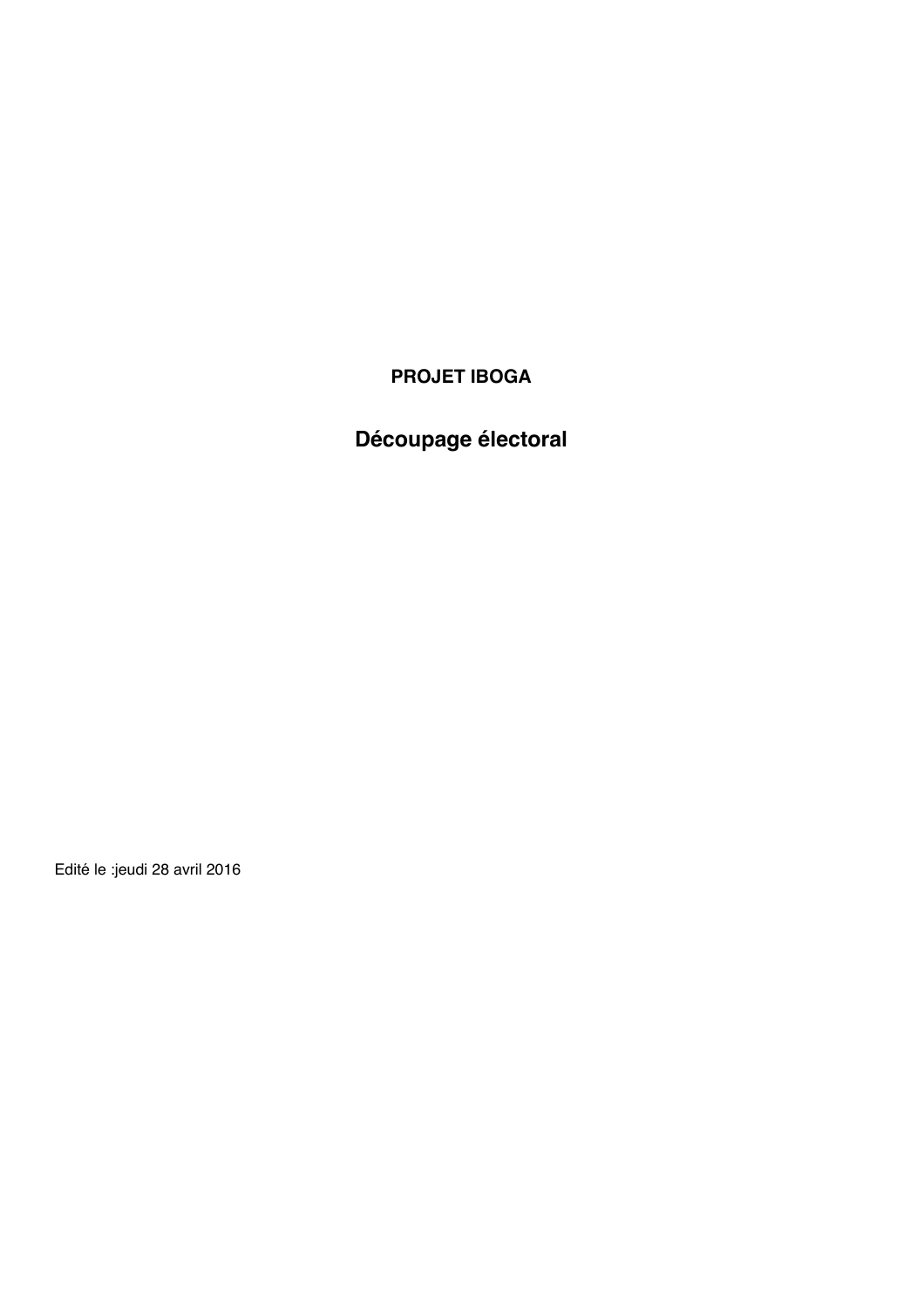## ESTUAIRE

LIBREVILLE

# COMMUNE/DEPARTEMENT ARRONDISSEMENT/CANTON

| <b>CENTRE DE VOTE</b>              | <b>INSCRITS</b> | <b>BUREAUX</b> |
|------------------------------------|-----------------|----------------|
| ECOLE PUBL. BAS DE GUE-GUE         | 1 1 5 8         | 3              |
| ECOLE PUBLIQUE OKALA               | 4 5 31          | 10             |
| C.E.S. ANGE MBA                    | 19              | $\mathbf{1}$   |
| LYCEE INDJENDJE GONDJOUT           | 862             | $\mathbf{2}$   |
| <b>LYCEE LEON MBA</b>              | 1920            | 4              |
| ECOLE CONV. CHARBONNAGES           | 1695            | 4              |
| <b>ECOLE PUBLIQUE AMBOWE</b>       | 2 0 0 6         | 5              |
| ECOLE PUBLIQUE ALIBADENG           | 1958            | 4              |
| <b>ECOLE PUBLIQUE DE LOUIS</b>     | 5708            | 12             |
| ECOLE CONV. GROS BOUQUET 1         | 822             | $\overline{2}$ |
| ECOLE CONV. GROS BOUQUET 2         | 249             | $\mathbf{1}$   |
| ECOLE PUBLIQUE BA OUMAR            | 771             | $\overline{c}$ |
| ECOLE PUBL. - ENS-A                | 1 0 7 6         | 3              |
| <b>ECOLE PUBL. ENSET.B</b>         | 230             | $\mathbf{1}$   |
| CES PRIVE DE LOUIS                 | 64              | $\mathbf{1}$   |
| ECOLE PUBL. - ENS-B                | 667             | $\mathbf{2}$   |
| <b>ECOLE PUBLIQUE CHARBONNAGES</b> | 5 7 5 2         | 12             |
| ECOLE PUBL. ENSET A                | 481             | $\mathbf{1}$   |
| COLLEGE N.DAME DE QUABEN           | 1015            | 3              |
| EP. GROS BOUQUET 4                 | 571             | $\overline{c}$ |
| LYCEE NELSON MANDELA               | 3514            | 8              |
| EC-PUBL-OKALA B                    | 46              | $\mathbf{1}$   |
| <b>TOTAL</b>                       | 35 115          | 84             |
|                                    |                 |                |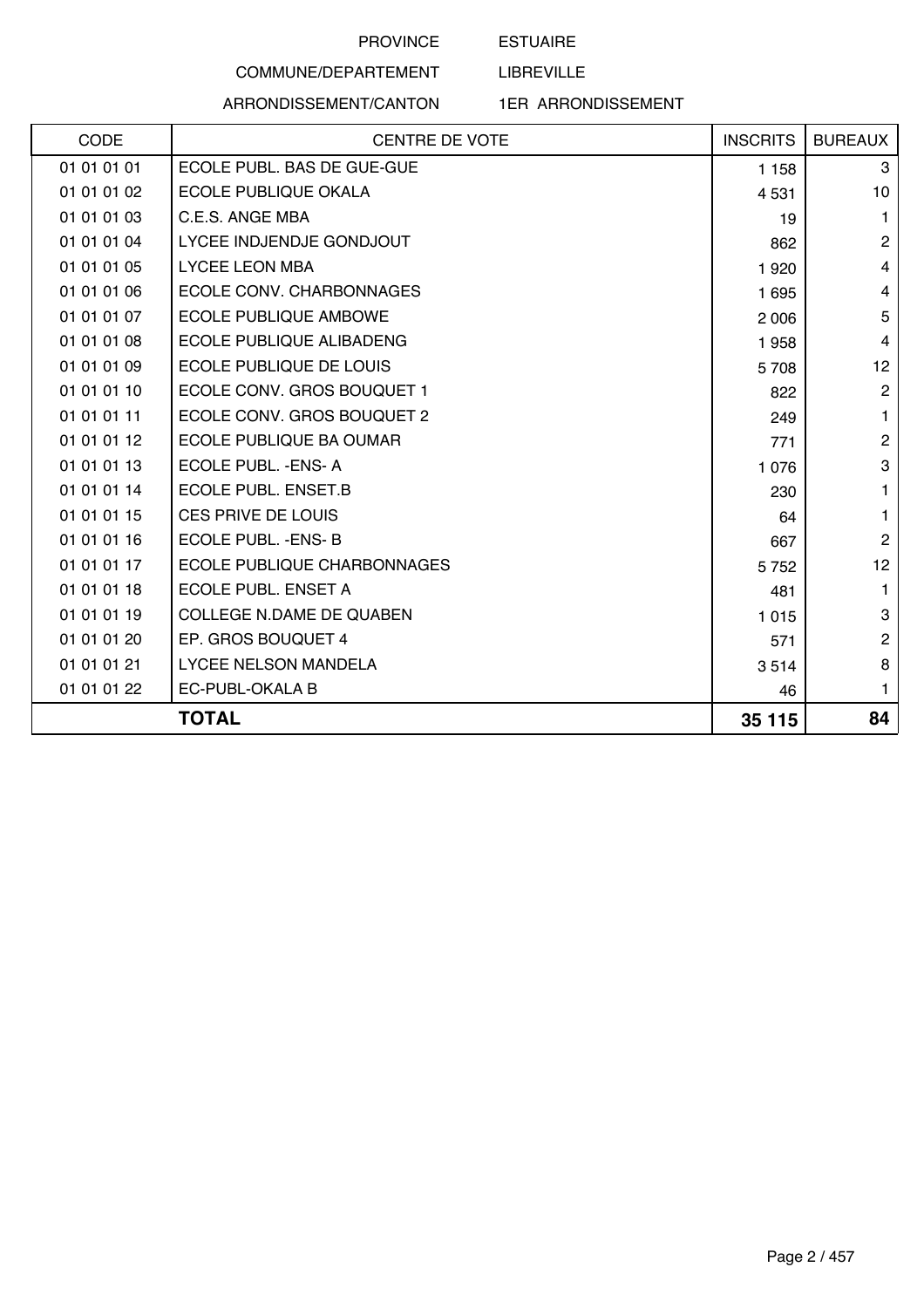ESTUAIRE

LIBREVILLE

# COMMUNE/DEPARTEMENT ARRONDISSEMENT/CANTON

| <b>CODE</b> | <b>CENTRE DE VOTE</b>               | <b>INSCRITS</b> | <b>BUREAUX</b> |
|-------------|-------------------------------------|-----------------|----------------|
| 01 01 02 01 | ECOLE ST MICHEL (B)                 | 1 304           | 3              |
| 01 01 02 02 | ECOLE PUBLIQUE SOTEGA               | 1 209           | 3              |
| 01 01 02 03 | ECOLE SAINT JOSEPH 1                | 208             |                |
| 01 01 02 04 | ECOLE PUBL. CITE MEBIAME            | 2 0 6 1         | 5              |
| 01 01 02 05 | E. PUBL. MARTINE OULABOU A          | 3773            | 8              |
| 01 01 02 06 | <b>ECOLE PUBLIQUE MONT-FORT</b>     | 792             | 2              |
| 01 01 02 07 | <b>COLLEGE PRIVE SAINTE LYDIE</b>   | 293             |                |
| 01 01 02 08 | <b>CENTRE PRESCOLAIRE DOMI</b>      | 1 5 1 5         | 4              |
| 01 01 02 09 | ECOLE SAINT MICHEL A                | 3 2 5 3         | 7              |
| 01 01 02 10 | <b>ECOLE SAINTE MARIE</b>           | 445             |                |
| 01 01 02 11 | ECOLE NATIONALE SUP SECRET. (IUSSO) | 765             | $\overline{2}$ |
| 01 01 02 12 | ENESP (ANCIEN COLL.RETRAITE)        | 214             |                |
| 01 01 02 13 | <b>COLLEGE PRIVE ST NICOLAS</b>     | 750             | $\mathbf{2}$   |
| 01 01 02 14 | <b>JARDIN DIVIN D'AMOUR</b>         | 661             | $\mathbf{2}$   |
| 01 01 02 15 | E. PUBL. MARTINE OULABOU B          | 1885            | 4              |
|             | TOTAL                               | 19 128          | 46             |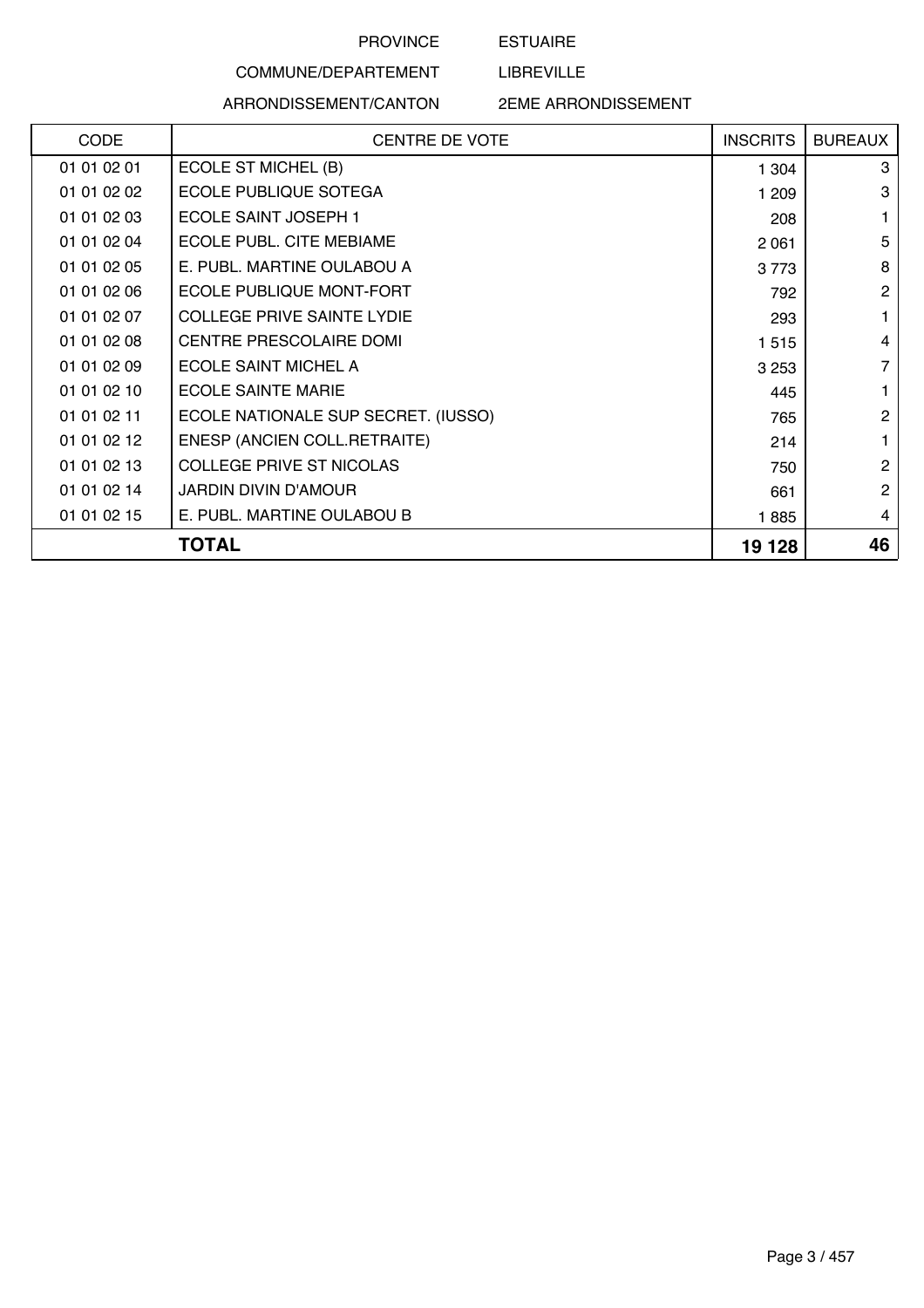ESTUAIRE

LIBREVILLE

# COMMUNE/DEPARTEMENT ARRONDISSEMENT/CANTON

| <b>CODE</b> | <b>CENTRE DE VOTE</b>            | <b>INSCRITS</b> | <b>BUREAUX</b> |
|-------------|----------------------------------|-----------------|----------------|
| 01 01 03 01 | C. SOCIAL S.HYACINTHE ANTINI     | 1753            | 4              |
| 01 01 03 02 | ECOLE PILOTE DU CENTRE           | 3 200           | 7              |
| 01 01 03 03 | ECOLE URBAINE DU CENTRE A        | 1791            | 4              |
| 01 01 03 04 | <b>ECOLE URBAINE DU CENTRE B</b> | 1 2 0 5         | 3              |
| 01 01 03 05 | ECOLE MONT-BOUET 1 (SORBONNE)    | 963             | $\overline{c}$ |
| 01 01 03 06 | ECOLE PUBL. DE LA PEYRIE         | 366             | 1.             |
| 01 01 03 07 | CES AKEBE (B)                    | 1718            | 4              |
| 01 01 03 08 | ECOLE PUBLIQUE AKEBE I           | 193             | 1              |
| 01 01 03 09 | <b>ECOLE BELLE-VUE II</b>        | 4 4 4 0         | 9              |
| 01 01 03 10 | <b>ECOLE DE KINGUELE</b>         | 3916            | 8              |
| 01 01 03 11 | CASE D'ECOUTE CARR. HASSAN       | 1 601           | 4              |
| 01 01 03 12 | ECOLE-PUBLIQUE-PK 8-1            | 2971            | 6              |
| 01 01 03 13 | C.E.S. D'AKEBE A                 | 764             | $\overline{2}$ |
| 01 01 03 14 | JARDIN D'ENFANTS C.N.S.S.        | 5 3 4 1         | 11             |
| 01 01 03 15 | ECOLE CATH. SAINTE ANNE          | 3 4 1 5         | $\overline{7}$ |
| 01 01 03 16 | EC. PUBL. AKEBE VILLE OPT        | 659             | $\overline{c}$ |
| 01 01 03 17 | E. P. AKEBE BELLE-VUE 1 A        | 1 3 8 8         | 3              |
| 01 01 03 18 | <b>COLLEGE EVOLUTION</b>         | 1 3 6 4         | 3              |
| 01 01 03 19 | <b>ECOLE PUBLIQUE PK8-2</b>      | 2 6 9 4         | 6              |
| 01 01 03 20 | CENTRE PRE-SCOLAIRE NOMBAKELE    | 1 5 2 9         | 4              |
| 01 01 03 21 | E.P. AKEBE BELLEVUE 1 B          | 286             | 1              |
| 01 01 03 22 | E.P. VENEZ VOIR                  | 1 0 6 0         | 3              |
| 01 01 03 23 | <b>BASE SOTRAVIL</b>             | 213             | 1              |
| 01 01 03 24 | E.P. MONT BOUET II               | 303             | 1.             |
|             | <b>TOTAL</b>                     | 43 133          | 97             |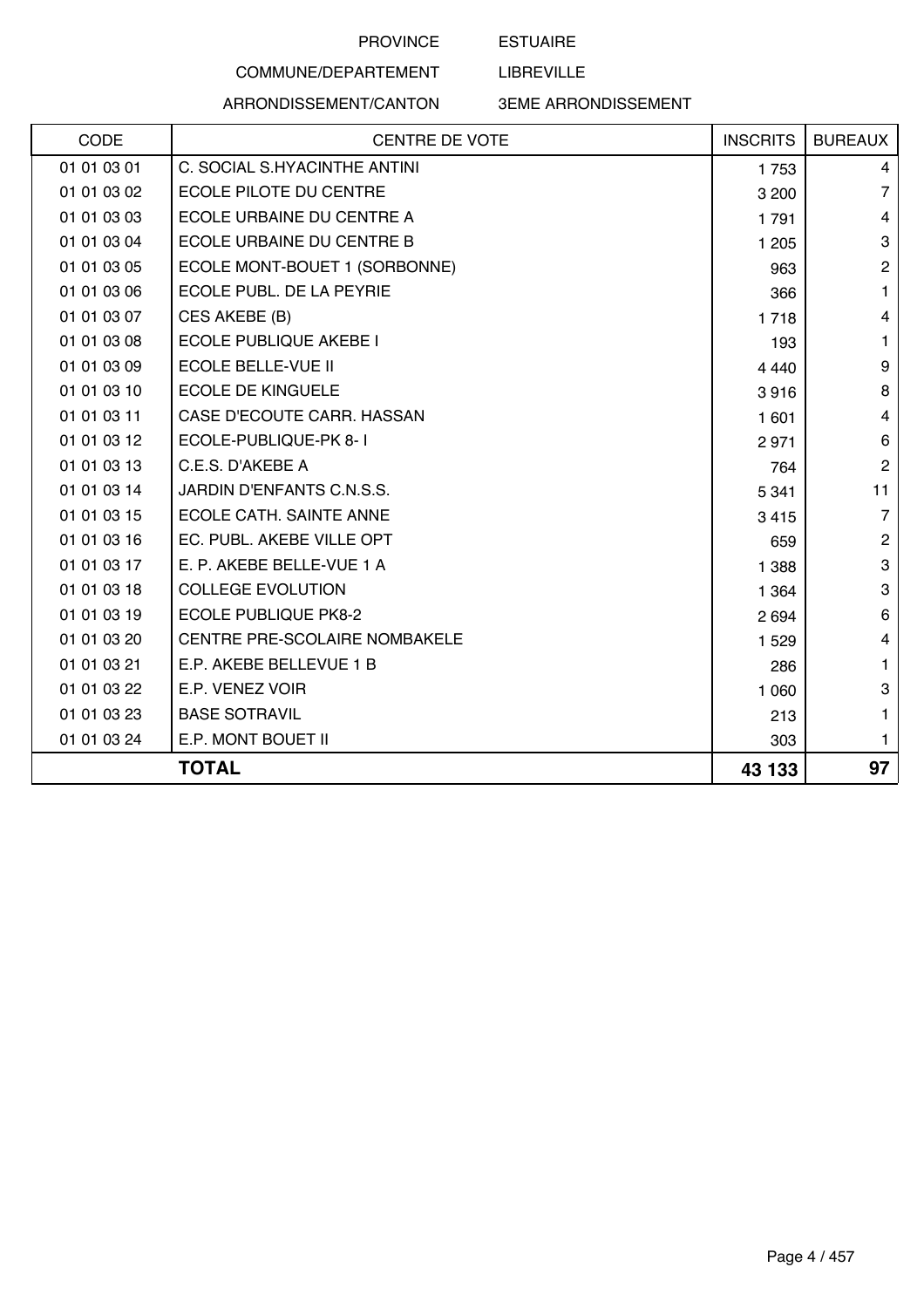ESTUAIRE

LIBREVILLE

# COMMUNE/DEPARTEMENT ARRONDISSEMENT/CANTON

| <b>CODE</b> | <b>CENTRE DE VOTE</b>          | <b>INSCRITS</b> | <b>BUREAUX</b> |
|-------------|--------------------------------|-----------------|----------------|
| 01 01 04 01 | ECOLE PUBL.PLAINE NIGER B      | 1 1 9 2         | 3              |
| 01 01 04 02 | ECOLE PUBLIQUE DE GLASS        | 1 3 1 2         | 3              |
| 01 01 04 03 | <b>CENTRE SOCIAL AKEBE</b>     | 1722            | 4              |
| 01 01 04 04 | <b>COURS AMBOUROUET</b>        | 797             | $\overline{2}$ |
| 01 01 04 05 | ECOLE PUBL. BATAVEA 2          | 1 1 2 1         | 3              |
| 01 01 04 06 | ECOLE PUBL. AKEBE II B         | 1 6 2 9         | 4              |
| 01 01 04 07 | EC. NOTRE DAME DES VICTOIRES A | 954             | $\overline{2}$ |
| 01 01 04 08 | ECOLE CONSUL, CHAMBRE COMMERCE | 204             | 1              |
| 01 01 04 09 | ECOLE PUBL. D'AKEBE II A       | 2 3 8 7         | 5              |
| 01 01 04 10 | <b>CES EVANGELIQUE</b>         | 295             | 1              |
| 01 01 04 11 | ECOLE PUBL BATAVEA 1           | 1 497           | 3              |
| 01 01 04 12 | ECOLE PUBLIQUE AWENDJE         | 6 3 6 4         | 13             |
| 01 01 04 13 | EC.PUBL. PLAINE NIGER A        | 1743            | 4              |
| 01 01 04 14 | EC. NOTRE DAME DES VICTOIRES B | 901             | $\overline{2}$ |
| 01 01 04 15 | <b>ECOLE BATAVEA</b>           | 623             | $\mathbf{2}$   |
|             | TOTAL                          | 22 741          | 52             |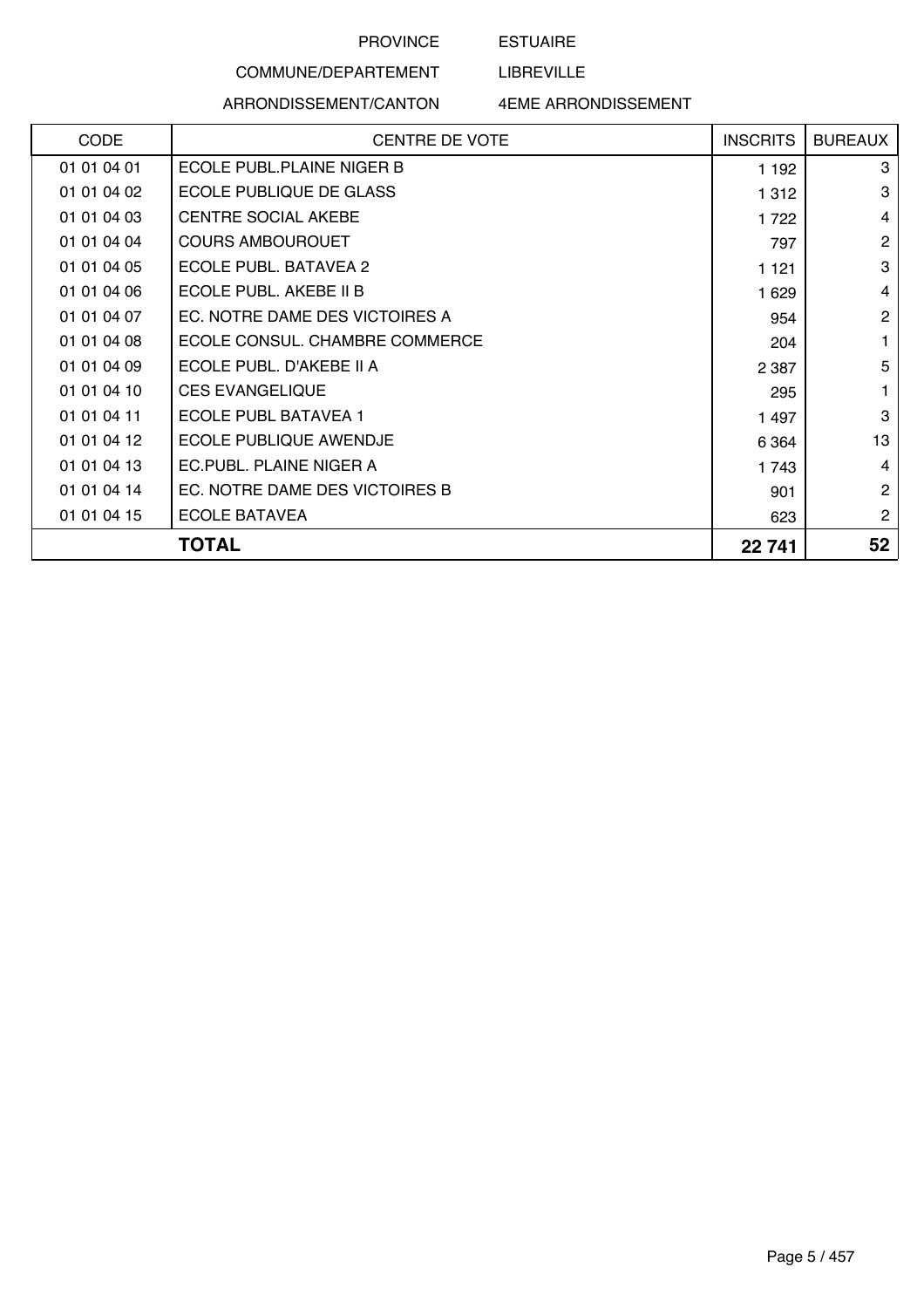ESTUAIRE

LIBREVILLE

# COMMUNE/DEPARTEMENT ARRONDISSEMENT/CANTON

| CODE        | <b>CENTRE DE VOTE</b>                | <b>INSCRITS</b> | <b>BUREAUX</b> |
|-------------|--------------------------------------|-----------------|----------------|
| 01 01 05 01 | <b>ECOLE CITE DAMAS II</b>           | 548             | 2              |
| 01 01 05 02 | ECOLE PUBLIQUE OZANGUE               | 5 2 0 4         | 11             |
| 01 01 05 03 | ECOLE STE THERESE LALALA             | 1839            | $\overline{4}$ |
| 01 01 05 04 | EC. PUBL. MINDOUBE I                 | 1 2 7 4         | 3              |
| 01 01 05 05 | ECOLE PUBLIQUE CITE DAMAS 1          | 2 2 9 5         | 5              |
| 01 01 05 06 | <b>ECOLE PUBL, BISSEGUE</b>          | 5863            | 12             |
| 01 01 05 07 | <b>INST. NAT. JEUN. &amp; SPORTS</b> | 259             |                |
| 01 01 05 08 | I.A.I                                | 1 0 3 1         | 3              |
| 01 01 05 09 | <b>ECOLE PUBLIQUE LALALA 1</b>       | 8 0 8 7         | 17             |
| 01 01 05 10 | CENTRE PRESCOLAIRE LALALA 1          | 105             |                |
| 01 01 05 11 | <b>LYCEE D'OLOUMI</b>                | 168             |                |
| 01 01 05 12 | ECOLE PUBLIQUE D'OZOUNGUE            | 918             | $\mathbf{2}$   |
| 01 01 05 13 | C.E.S. MINDOUBE II                   | 1 357           | 3              |
| 01 01 05 14 | <b>ECOLE PUBLIQUE DAMAS</b>          | 883             | 2              |
| 01 01 05 15 | <b>ECOLE DAMAS A</b>                 | 179             |                |
| 01 01 05 16 | MELEN PK11-1 (EC. PROTESTANTE)       | 366             |                |
| 01 01 05 17 | MELEN PK11 -2 (ENA)                  | 3733            | 8              |
| 01 01 05 18 | MELEN PK11 -3 (NZENG-MIANG)          | 198             | 1              |
|             | <b>TOTAL</b>                         | 34 307          | 78             |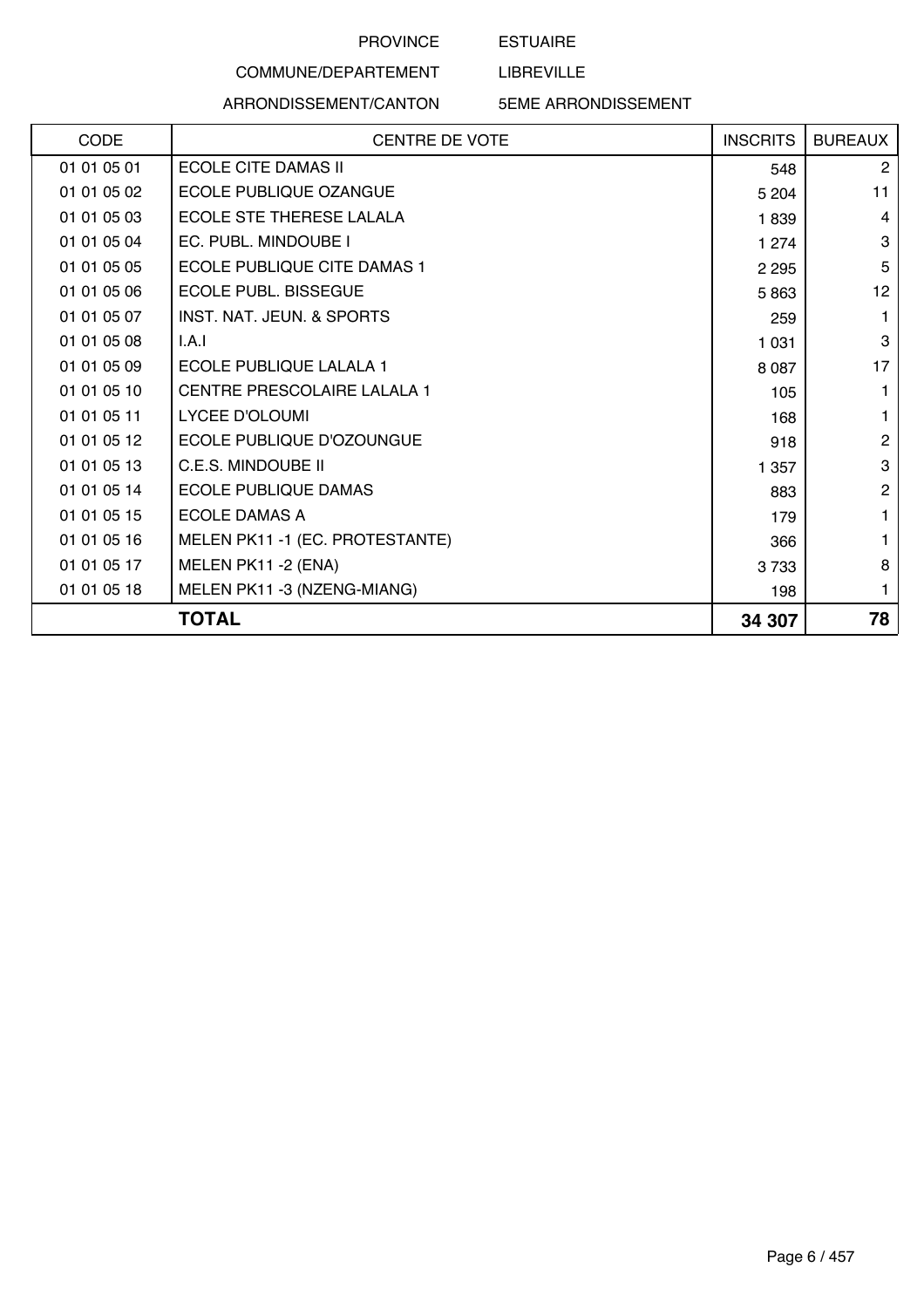## ESTUAIRE

LIBREVILLE

# COMMUNE/DEPARTEMENT

ARRONDISSEMENT/CANTON 6EME ARRONDISSEMENT

|             | TOTAL                         | 27 975          | 68             |
|-------------|-------------------------------|-----------------|----------------|
| 01 01 06 17 | <b>AKOUGBE</b>                | 218             | 1              |
| 01 01 06 16 | <b>OVENG</b>                  | 83              | 1              |
| 01 01 06 15 | EP.BAMBOU-CHINE               | 79              | 1              |
| 01 01 06 14 | <b>LYCEE OBIANG ETOUGHE</b>   | 1 1 1 8         | 3              |
| 01 01 06 13 | EC. PUBL NZENG AYONG DU LAC   | 1802            | $\overline{4}$ |
| 01 01 06 12 | <b>VILLAGE ONDOGHE</b>        | 1 1 1 6         | 3              |
| 01 01 06 11 | <b>LYCEE DE L'AMITIE</b>      | 1 5 2 6         | 4              |
| 01 01 06 10 | LYCEE DJOUE DABANY            | 2 7 7 8         | 6              |
| 01 01 06 09 | E.P. NZENG-AYONG (NOUV. CITE) | 602             | $\overline{2}$ |
| 01 01 06 08 | <b>ECOLE PUBL. SIBANG 2</b>   | 1 0 4 4         | 3              |
| 01 01 06 07 | <b>ECOLE PUBL, DRAGAGES</b>   | 8 0 4 5         | 17             |
| 01 01 06 06 | ECOLE PUBL. NZENG-AYONG 4     | 170             | $\mathbf{1}$   |
| 01 01 06 05 | ECOLE PUBL. NZENG-AYONG 3     | 354             | $\mathbf{1}$   |
| 01 01 06 04 | ECOLE PUBL. NZENG-AYONG 2     | 1 0 6 5         | 3              |
| 01 01 06 03 | ECOLE PUBL. NZENG-AYONG 1     | 2 2 3 2         | 5              |
| 01 01 06 02 | ECOLE PUBL. SIBANG III        | 4 6 3 9         | 10             |
| 01 01 06 01 | LYCEE JEAN-H-OBAME            | 1 104           | 3              |
| CODE        | CENTRE DE VOTE                | <b>INSCRITS</b> | <b>BUREAUX</b> |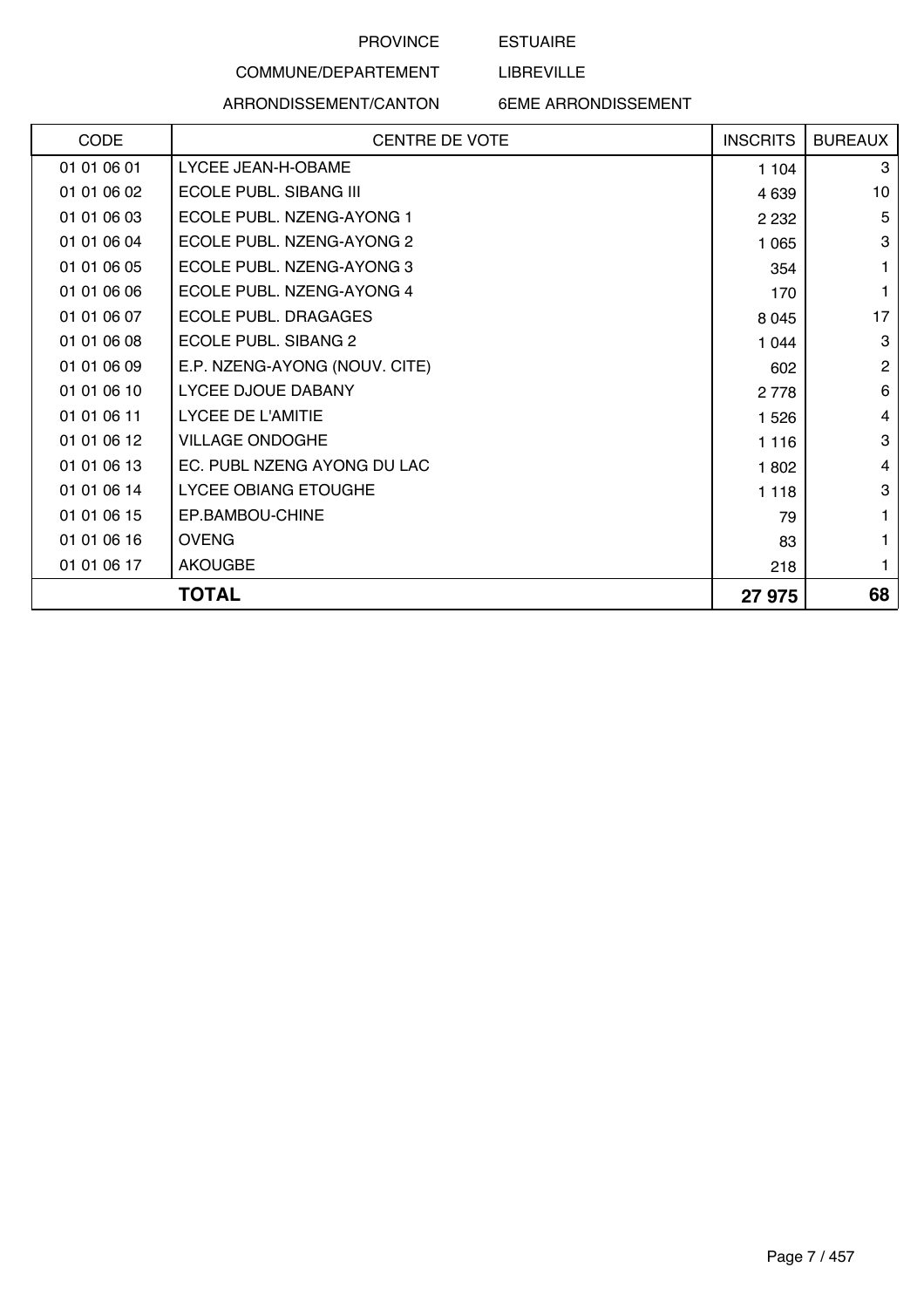#### PROVINCE ESTUAIRE

#### COMMUNE/DEPARTEMENT LIBREVILLE

| <b>CODE</b> | ARRONDISSEMENT/CANTON      | <b>INSCRITS</b> | <b>BUREAUX</b> |
|-------------|----------------------------|-----------------|----------------|
| 01 01 01    | <b>1ER ARRONDISSEMENT</b>  | 35 115          | 84             |
| 01 01 02    | <b>2EME ARRONDISSEMENT</b> | 19 128          | 46             |
| 01 01 03    | <b>3EME ARRONDISSEMENT</b> | 43 133          | 97             |
| 01 01 04    | 4EME ARRONDISSEMENT        | 22 741          | 52             |
| 01 01 05    | <b>5EME ARRONDISSEMENT</b> | 34 307          | 78             |
| 01 01 06    | 6EME ARRONDISSEMENT        | 27 975          | 68             |
|             | <b>TOTAL</b>               | 182 399         | 425            |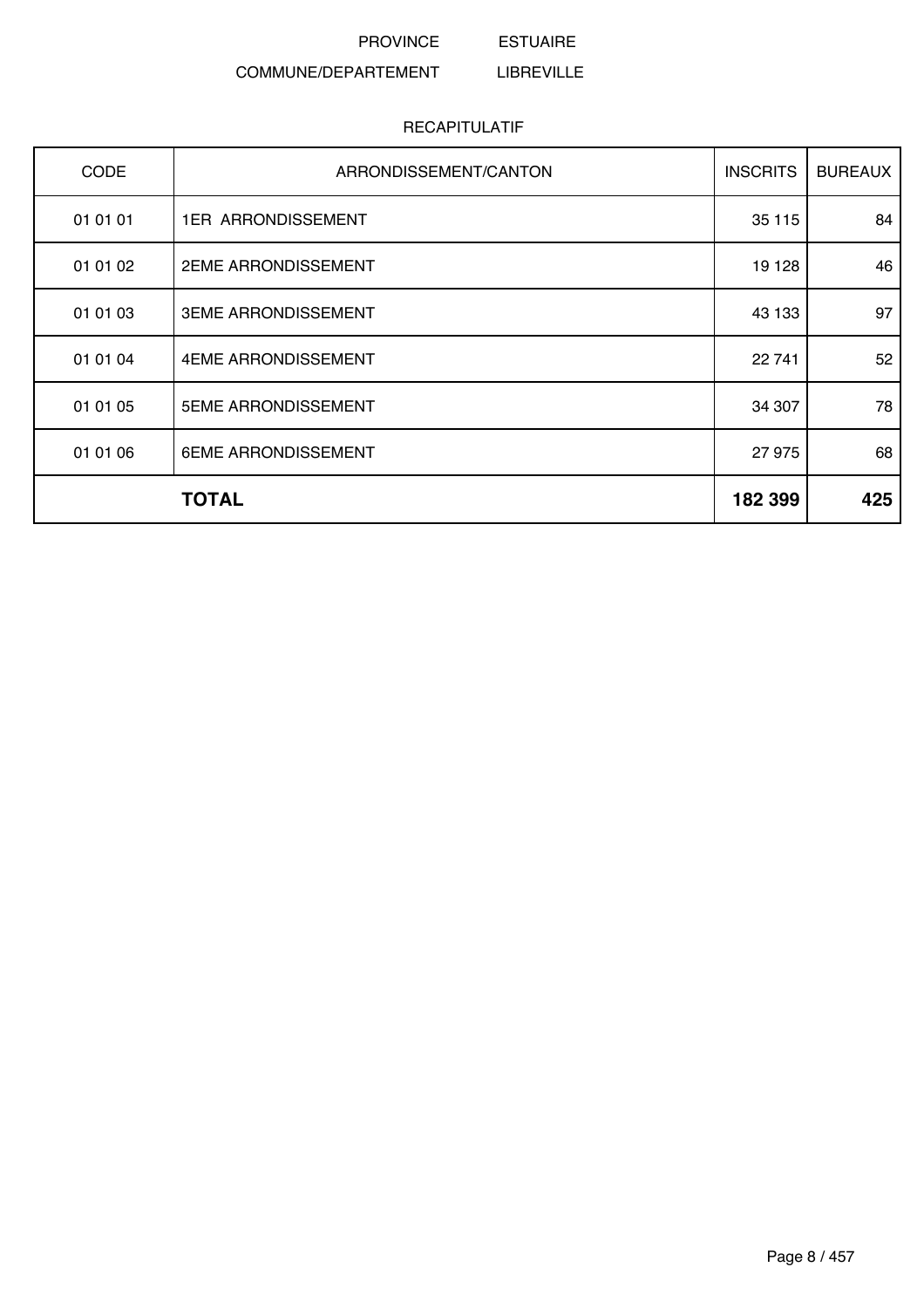ESTUAIRE

OWENDO

ARRONDISSEMENT/CANTON

COMMUNE/DEPARTEMENT

1ER ARRONDISSEMENT (OWENDO)

| <b>CODE</b> | <b>CENTRE DE VOTE</b>          | <b>INSCRITS</b> | <b>BUREAUX</b>  |
|-------------|--------------------------------|-----------------|-----------------|
| 01 03 01 01 | ECOLE PUBLIQUE AKOURNAM 1      | 4 7 7 2         | 10 <sup>°</sup> |
| 01 03 01 02 | UNIV. DES SCIENCES DE LA SANTE | 2 3 7 5         | 5               |
| 01 03 01 03 | ECOLE PUBLIQUE SNI 1           | 2 2 9 2         | 5               |
| 01 03 01 04 | ECOLE PUBLIQUE SNI 2           | 847             | $\overline{2}$  |
| 01 03 01 05 | ECOLE PUBLIQUE TRANSGABONAIS   | 998             | $\overline{2}$  |
| 01 03 01 06 | ECOLE PUBLIQUE AGOUNGOU        | 4 3 5 9         | 9               |
| 01 03 01 07 | <b>LYCEE TECHNIQUE</b>         | 705             | $\overline{2}$  |
| 01 03 01 08 | ECOLE PUBLIQUE ALENAKIRI 1     | 3 0 9 8         | $\overline{7}$  |
| 01 03 01 09 | LYCEE SCIENTIFIQUE             | 295             | 1               |
|             | TOTAL                          | 19741           | 43              |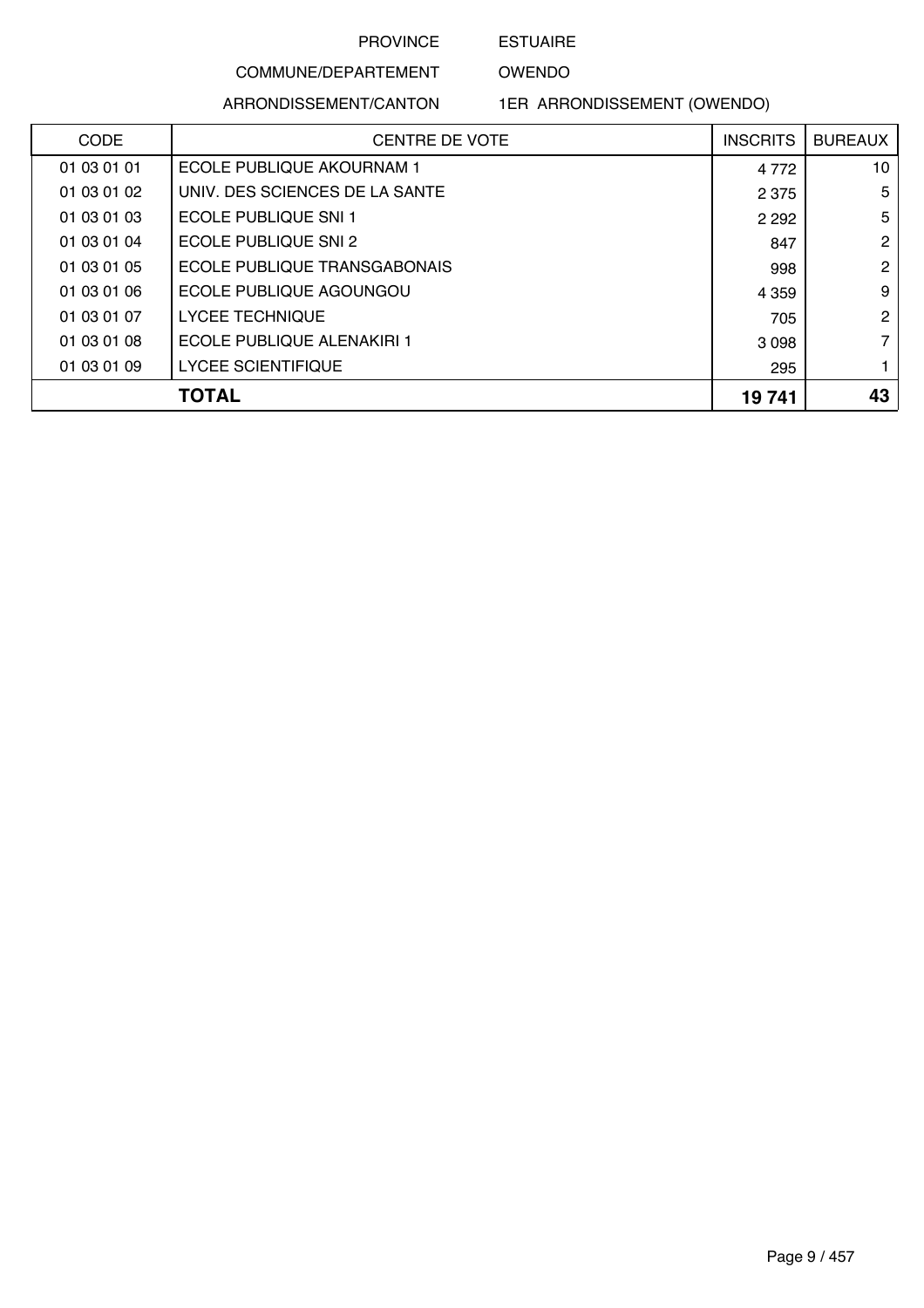### ESTUAIRE

OWENDO

ARRONDISSEMENT/CANTON

COMMUNE/DEPARTEMENT

2EME ARRONDISSEMENT (OWENDO)

| CODE        | CENTRE DE VOTE            | <b>INSCRITS</b> | <b>BUREAUX</b> |
|-------------|---------------------------|-----------------|----------------|
| 01 03 02 01 | ECOLE PUBLIQUE AKOURNAM 2 | 10791           | 22             |
|             | <b>TOTAL</b>              | 10791           | ממ             |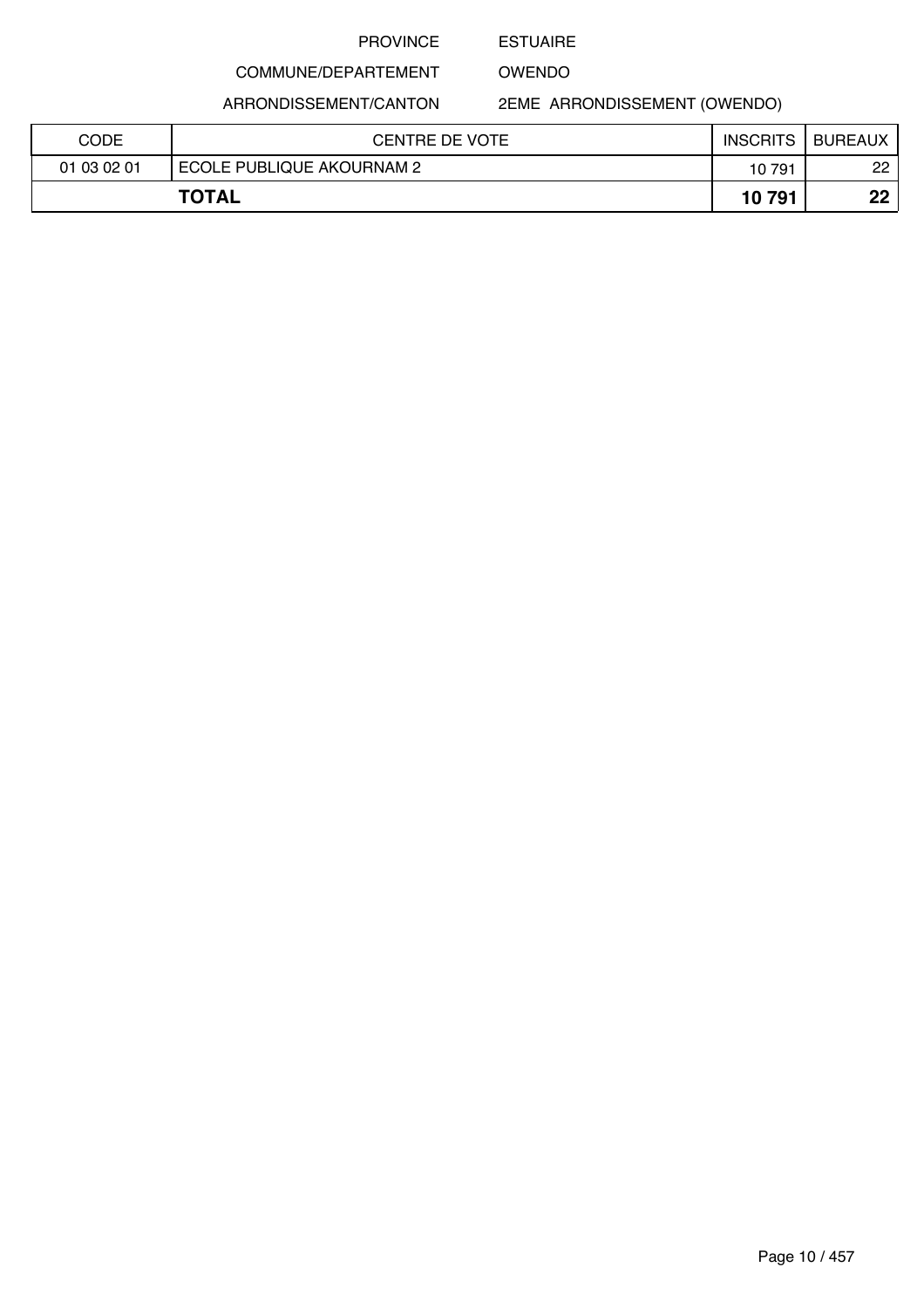ESTUAIRE

#### COMMUNE/DEPARTEMENT OWENDO

| <b>CODE</b> | ARRONDISSEMENT/CANTON        | <b>INSCRITS</b> | <b>BUREAUX</b> |
|-------------|------------------------------|-----------------|----------------|
| 01 03 01    | 1ER ARRONDISSEMENT (OWENDO)  | 19 741          | 43             |
| 01 03 02    | 2EME ARRONDISSEMENT (OWENDO) | 10791           | 22             |
|             | <b>TOTAL</b>                 | 30 532          | 65             |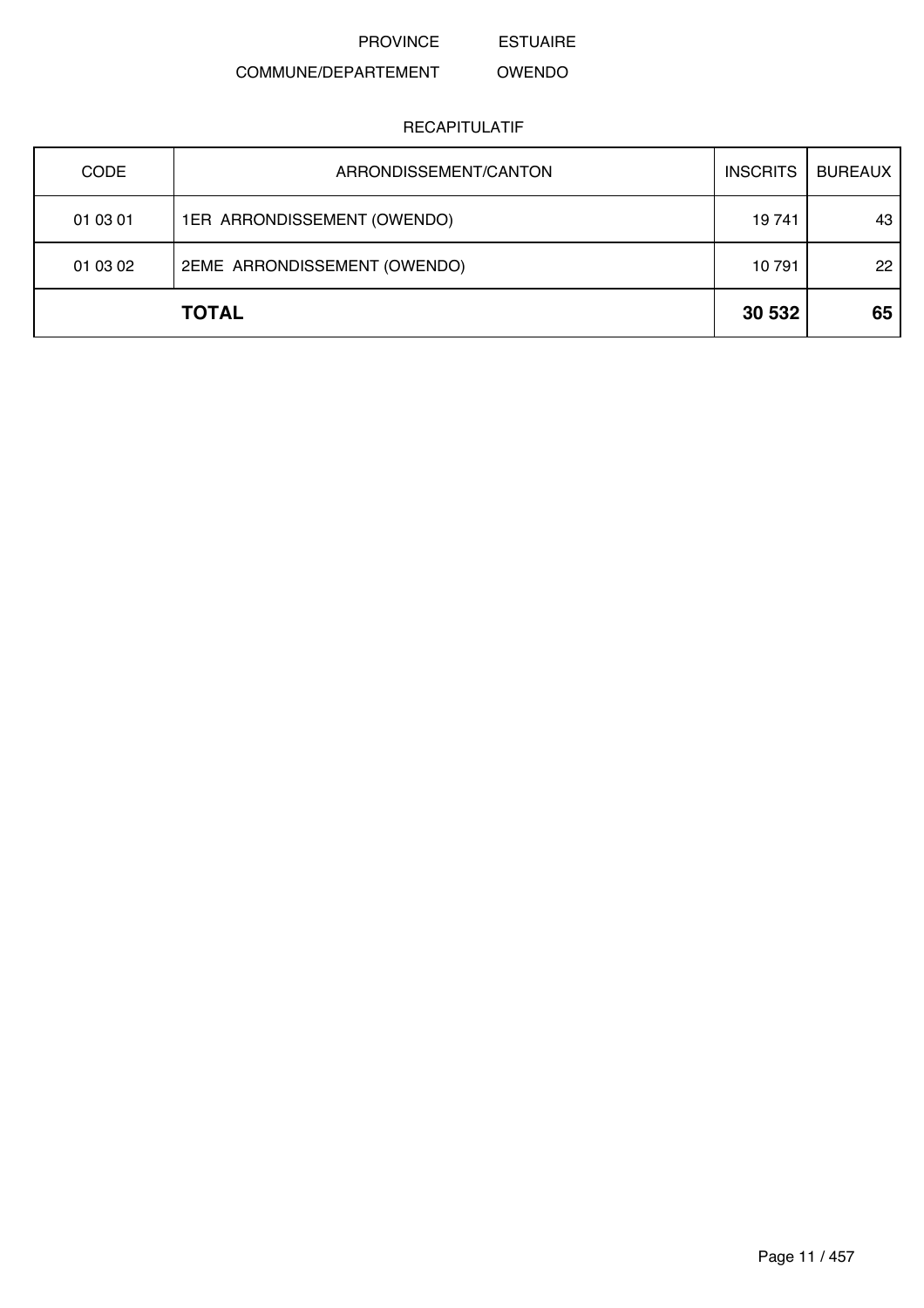## ESTUAIRE NTOUM

#### COMMUNE/DEPARTEMENT

### ARRONDISSEMENT/CANTON

1ER ARRONDISSEMENT (NTOUM)

| <b>CODE</b> | <b>CENTRE DE VOTE</b>         | <b>INSCRITS</b> | <b>BUREAUX</b> |
|-------------|-------------------------------|-----------------|----------------|
| 01 05 01 01 | E.P. NTOUM 1                  | 1 773           | 4              |
| 01 05 01 02 | <b>MEKONANAM</b>              | 132             | 1              |
| 01 05 01 03 | E.P. NTOUM 6 (DAME OYEM)      | 796             | $\overline{2}$ |
| 01 05 01 04 | E.CATH. ST THOMAS             | 954             | $\overline{2}$ |
| 01 05 01 05 | LYCEE DE NTOUM (ASSORA)       | 1 0 7 3         | 3              |
| 01 05 01 06 | <b>AKONEKI (SCIERIE)</b>      | 809             | $\mathbf{2}$   |
| 01 05 01 07 | <b>CIAM ADMINISTRATION</b>    | 315             |                |
| 01 05 01 08 | CIMENTERIE (EC PUBL. FOYER)   | 525             | $\overline{2}$ |
| 01 05 01 09 | EC.P. MATOTO (CIAM EXTENTION) | 298             | 1              |
| 01 05 01 10 | <b>NKAN ECOLE PUBLIQUE</b>    | 633             | $\mathbf{2}$   |
| 01 05 01 11 | OKOLASSI ECOLE PUBLIQUE       | 767             | $\mathbf{2}$   |
| 01 05 01 12 | <b>MEYANG CHEFFERIE</b>       | 233             | 1              |
| 01 05 01 13 | MFOULAYONG EC PUBL            | 240             |                |
|             | <b>TOTAL</b>                  | 8 5 4 8         | 24             |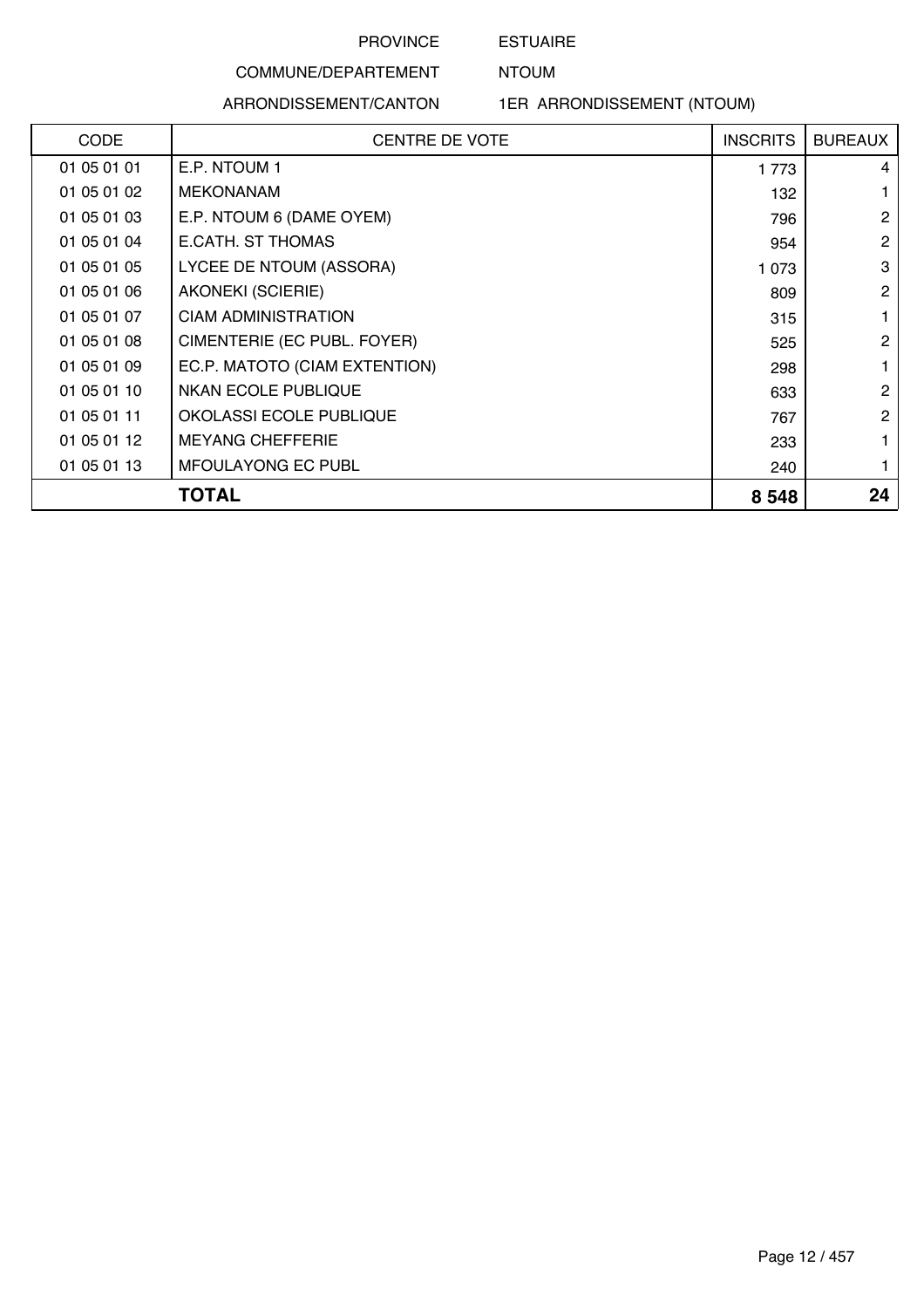ESTUAIRE NTOUM

# COMMUNE/DEPARTEMENT

ARRONDISSEMENT/CANTON

2EME ARRONDISSEMENT (NTOUM)

| <b>CODE</b> | <b>CENTRE DE VOTE</b>              | <b>INSCRITS</b> | <b>BUREAUX</b> |
|-------------|------------------------------------|-----------------|----------------|
| 01 05 02 01 | NKOLTANG 1 (EC. PROTESTANTE)       | 1 2 2 0         | 3              |
| 01 05 02 02 | NKOLTANG 2 (EC. PROTESTANTE)       | 178             |                |
| 01 05 02 03 | NKOK 1 PK27 (EC. CATHOLIQUE)       | 881             | $\mathbf{2}$   |
| 01 05 02 04 | NKOK 1 PK27 (SHM)                  | 27              |                |
| 01 05 02 05 | EC CATHOLIQUE ESSASSA NZOG-MINTANG | 1 272           | 3              |
| 01 05 02 06 | AYEME PLAINE EC PUBL               | 318             |                |
|             | <b>TOTAL</b>                       | 3896            | 11             |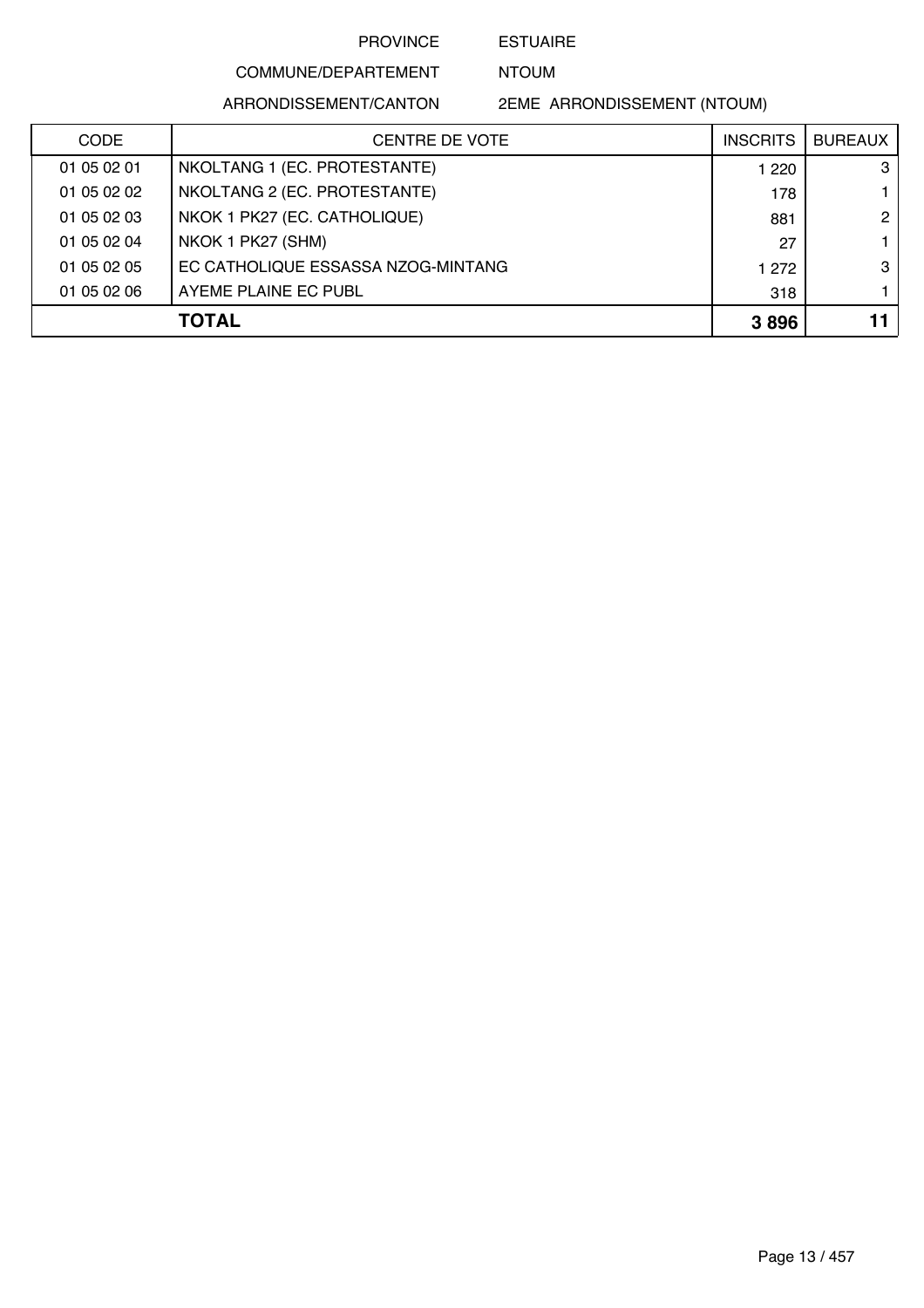### ESTUAIRE

NTOUM

ARRONDISSEMENT/CANTON

COMMUNE/DEPARTEMENT

3EME ARRONDISSEMENT (NTOUM)

| <b>CODE</b> | <b>CENTRE DE VOTE</b>     | <b>INSCRITS</b> | BUREAUX |
|-------------|---------------------------|-----------------|---------|
| 01 05 03 01 | <b>BIKELE EC PUBLIQUE</b> | 5 3 7 1         | 11      |
| 01 05 03 02 | BIZANGO BI-BERE           | 2 1 7 4         | 5       |
|             | <b>TOTAL</b>              | 7 5 4 5         | 16      |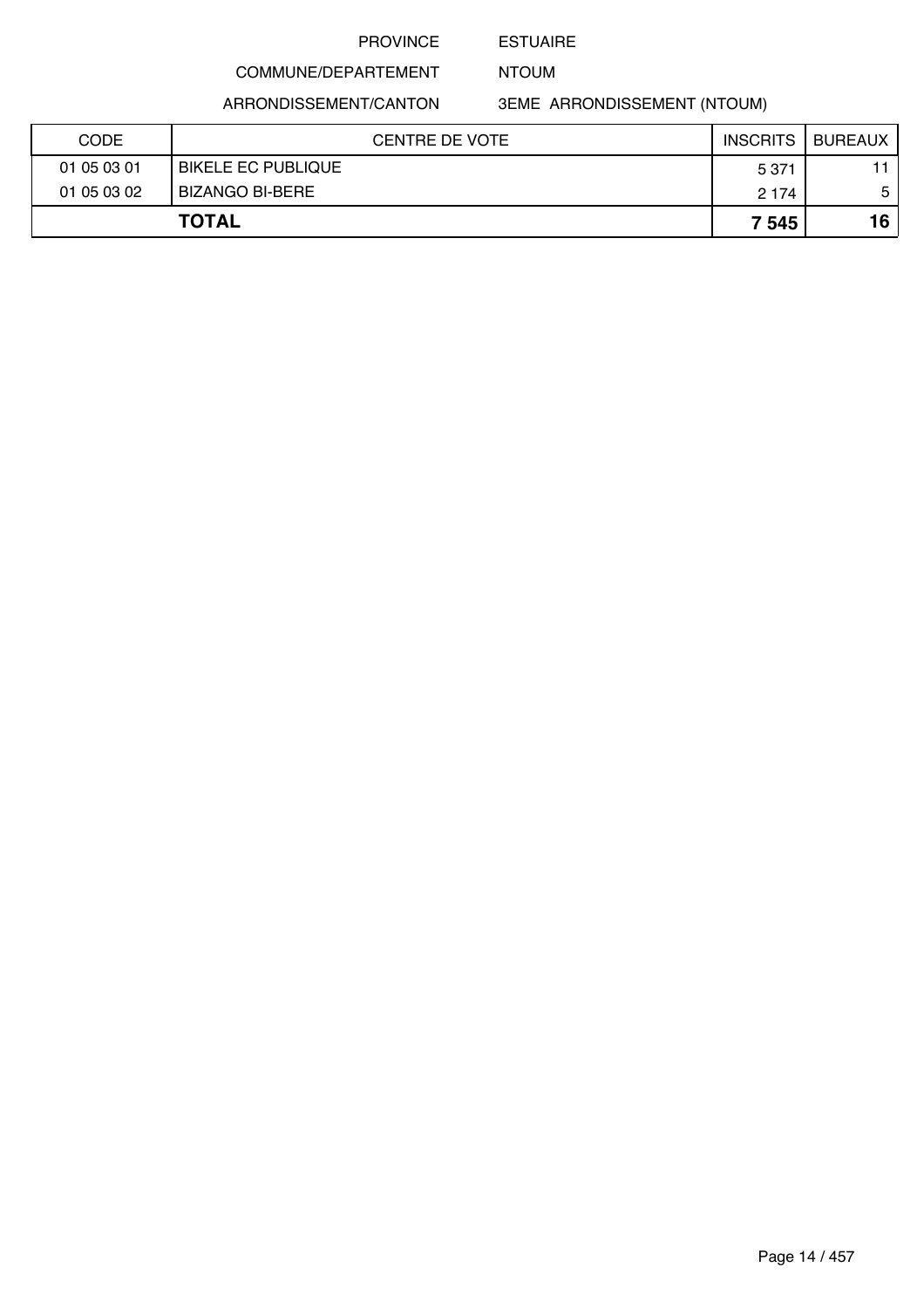ESTUAIRE

#### COMMUNE/DEPARTEMENT NTOUM

### RECAPITULATIF

| <b>CODE</b>  | ARRONDISSEMENT/CANTON       | <b>INSCRITS</b> | <b>BUREAUX</b> |
|--------------|-----------------------------|-----------------|----------------|
| 01 05 01     | 1ER ARRONDISSEMENT (NTOUM)  | 8 5 4 8         | 24             |
| 01 05 02     | 2EME ARRONDISSEMENT (NTOUM) | 3896            | 11             |
| 01 05 03     | 3EME ARRONDISSEMENT (NTOUM) | 7 5 4 5         | 16             |
| <b>TOTAL</b> |                             | 19 989          | 51             |

Page 15 / 457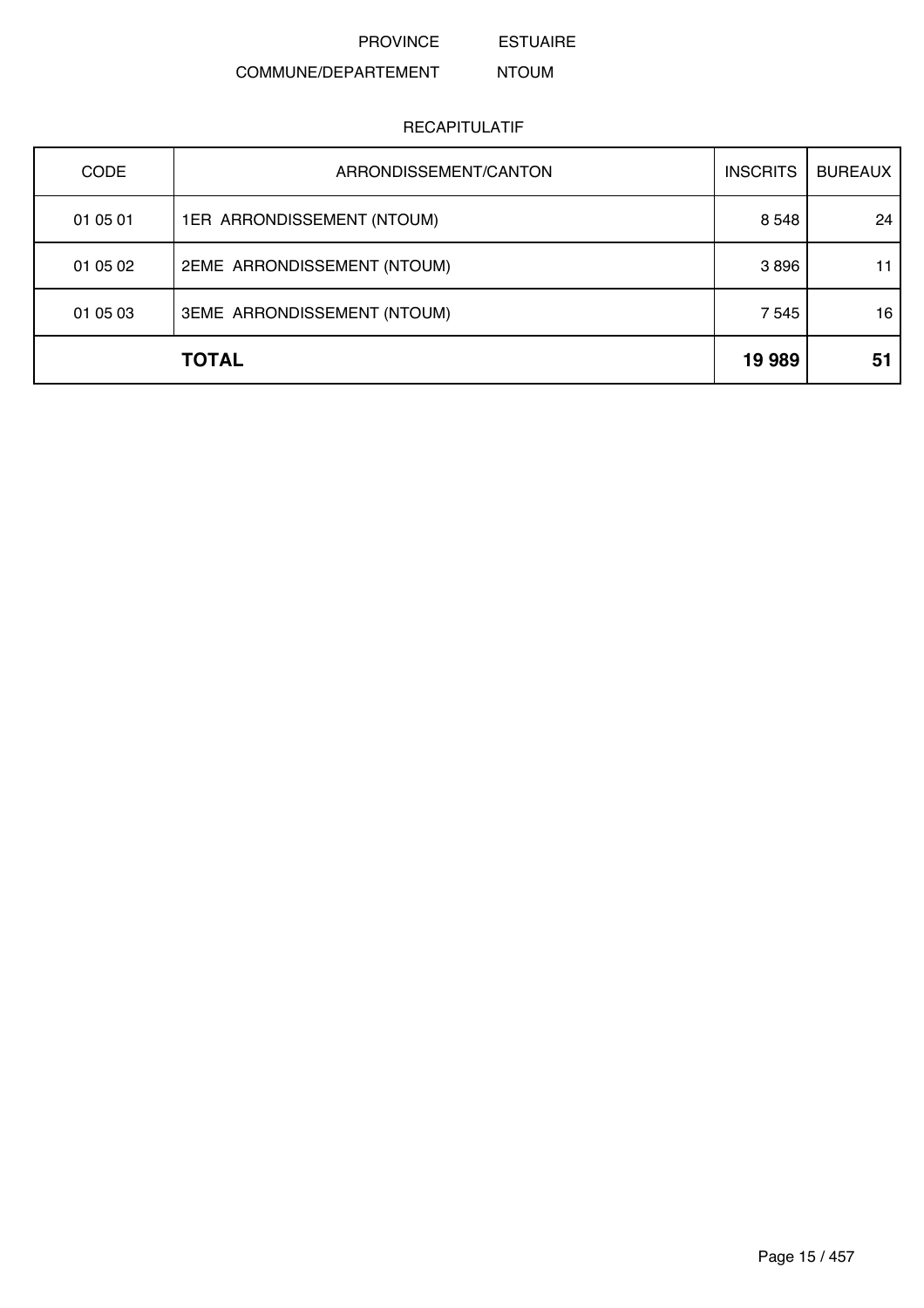### ESTUAIRE

COMMUNE/DEPARTEMENT ARRONDISSEMENT/CANTON

KOMO-MONDAH (NTOUM) KOMO-NTOUM

| <b>CODE</b> | <b>CENTRE DE VOTE</b>        | <b>INSCRITS</b> | <b>BUREAUX</b> |
|-------------|------------------------------|-----------------|----------------|
| 01 06 02 01 | NZAMALIGUE EC PUBL           | 382             |                |
| 01 06 02 02 | E.P. ELONG-EKO               | 183             |                |
| 01 06 02 03 | E.P.C. DONGUILA              | 161             |                |
| 01 06 02 04 | OKOLASSI EC PUB 1 (OKOLASSI) |                 |                |
| 01 06 02 06 | AYEME MARITIME EC PUBL       | 393             |                |
| 01 06 02 07 | NZOG-BOUR                    | 250             |                |
|             | <b>TOTAL</b>                 | 1 370           | 6              |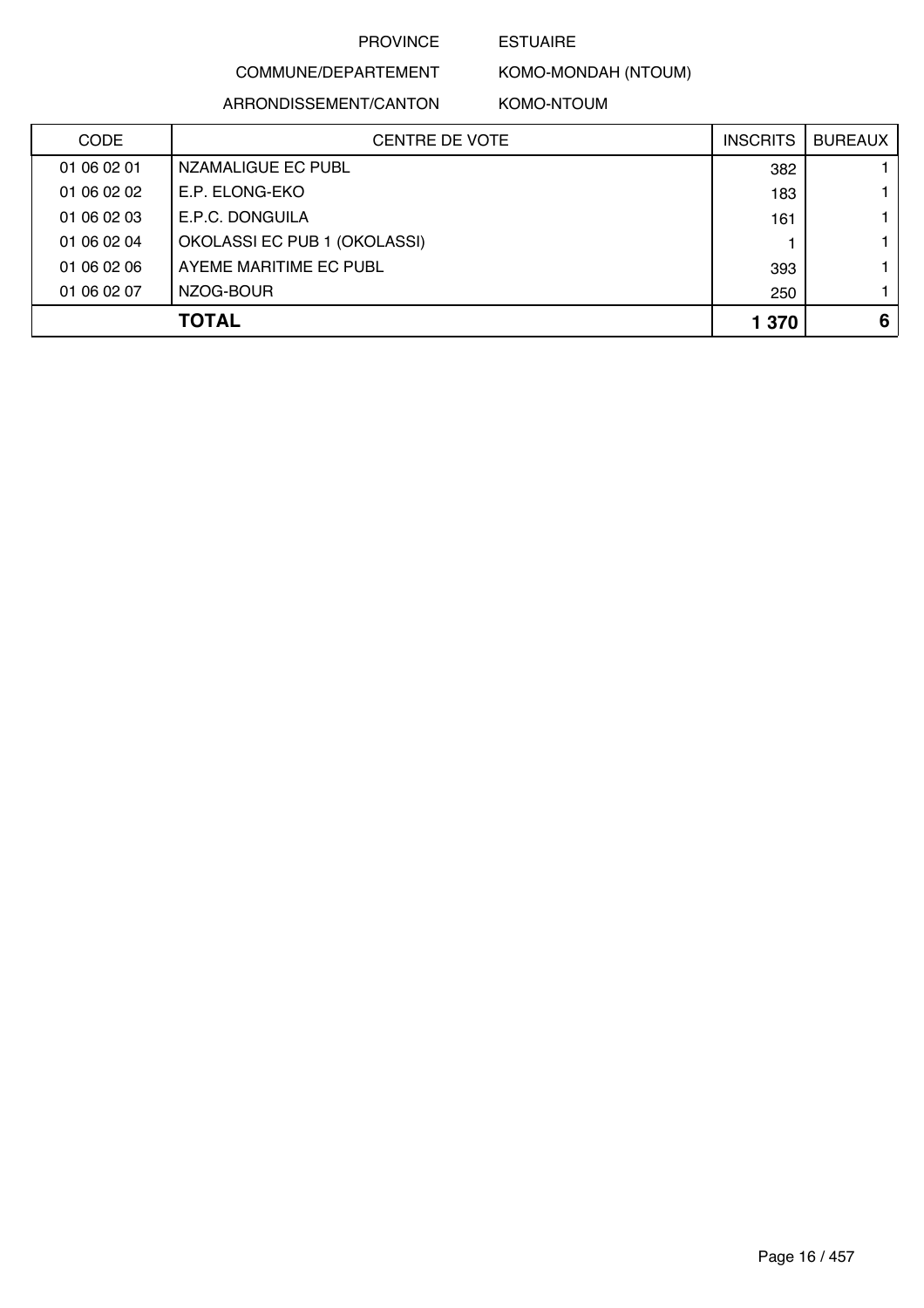### ESTUAIRE

COMMUNE/DEPARTEMENT

ARRONDISSEMENT/CANTON

KOMO-MONDAH (NTOUM)

MBE

| <b>CODE</b> | <b>CENTRE DE VOTE</b> | <b>INSCRITS</b> | <b>BUREAUX</b> |
|-------------|-----------------------|-----------------|----------------|
| 01 06 03 01 | E.P.C. MEBBA 1 ET 2   | 334             |                |
| 01 06 03 02 | AKOK MISSION CHINOISE | 94              |                |
| 01 06 03 03 | AKOK EC PUBLIQUE      | 364             |                |
| 01 06 03 04 | EC PUB NZOGBOUR       | 326             |                |
| 01 06 03 05 | ATANGA DISPENSAIRE    | 162             |                |
| 01 06 03 06 | <b>MVANA YEME</b>     | 0               | 0              |
| 01 06 03 07 | <b>NZOULAMEYONG</b>   | 127             |                |
|             | TOTAL                 | 1 407           | 6              |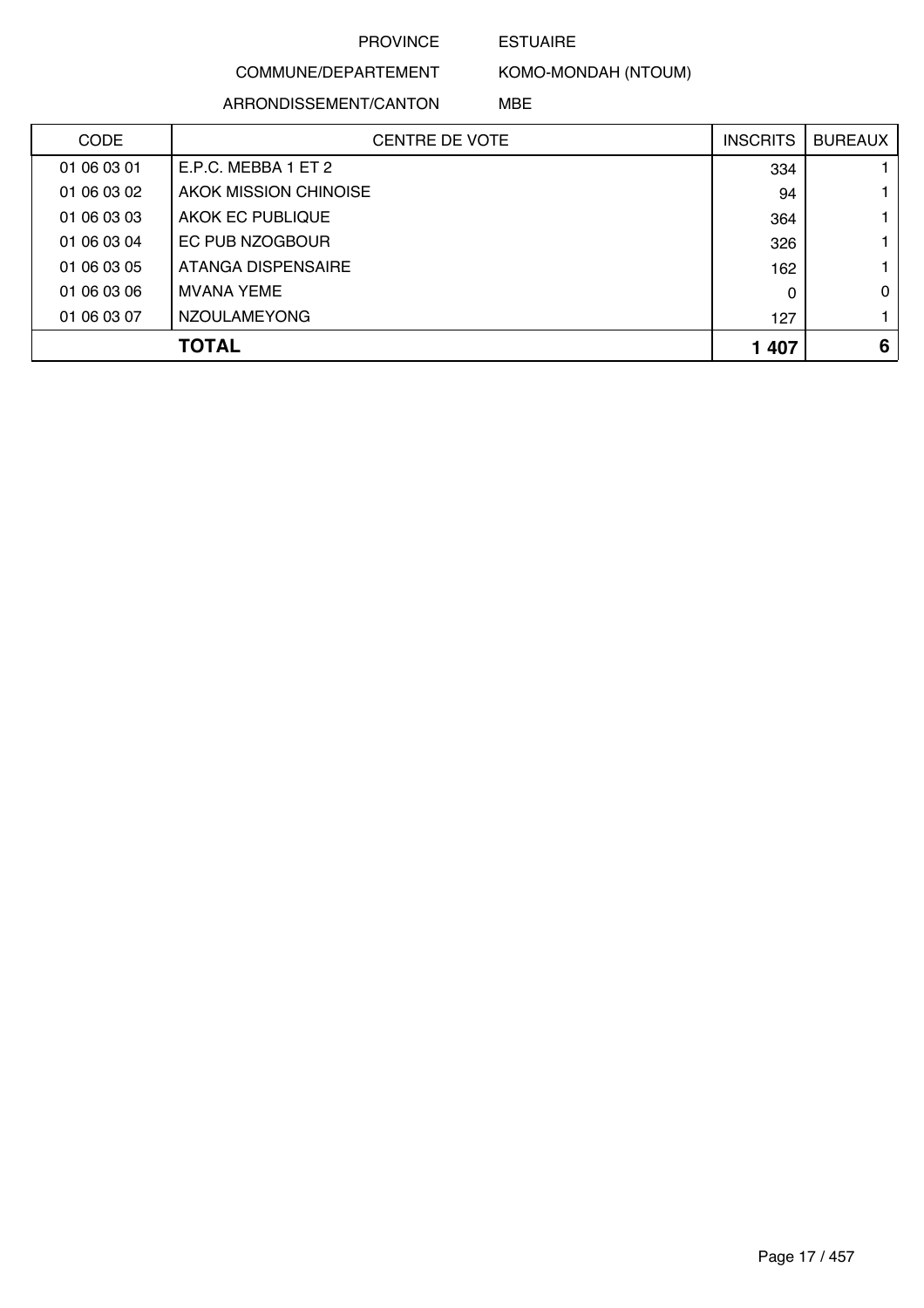ESTUAIRE

## COMMUNE/DEPARTEMENT

KOMO-MONDAH (NTOUM)

| <b>CODE</b> | ARRONDISSEMENT/CANTON | <b>INSCRITS</b> | <b>BUREAUX</b> |
|-------------|-----------------------|-----------------|----------------|
| 01 06 02    | KOMO-NTOUM            | 1 370           | 6              |
| 01 06 03    | <b>MBE</b>            | 1 407           | 6              |
|             | <b>TOTAL</b>          | 2 7 7 7         | 12             |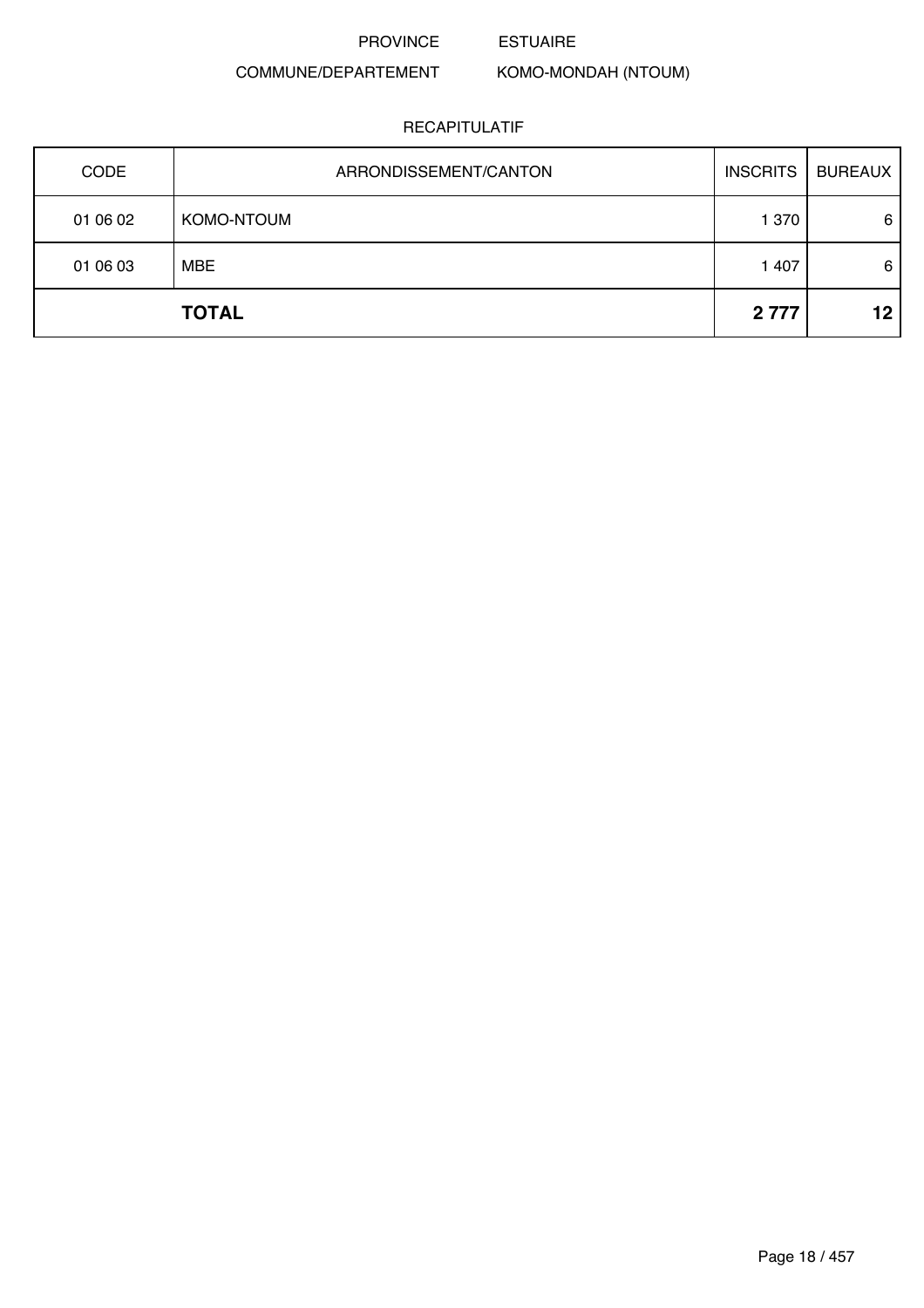ESTUAIRE

# COMMUNE/DEPARTEMENT

ARRONDISSEMENT/CANTON

KANGO COMMUNE

| <b>CODE</b> | CENTRE DE VOTE             | <b>INSCRITS</b> | <b>BUREAUX</b> |
|-------------|----------------------------|-----------------|----------------|
| 01 07 00 01 | ECOLE PROTESTANTE D'ANGOME | 441             |                |
| 01 07 00 02 | EC CATHOLIQUE PRIVEE KANGO | 286             |                |
| 01 07 00 03 | E.P. KANGO CENTRE I        | 314             |                |
| 01 07 00 04 | EC-PUB-KANGO II            | 373             |                |
| 01 07 00 05 | EC-PUBL-KAFELE             | 324             |                |
| 01 07 00 06 | EC-PUBL-NIANAME            | 242             |                |
|             | <b>TOTAL</b>               | 1980            | 6              |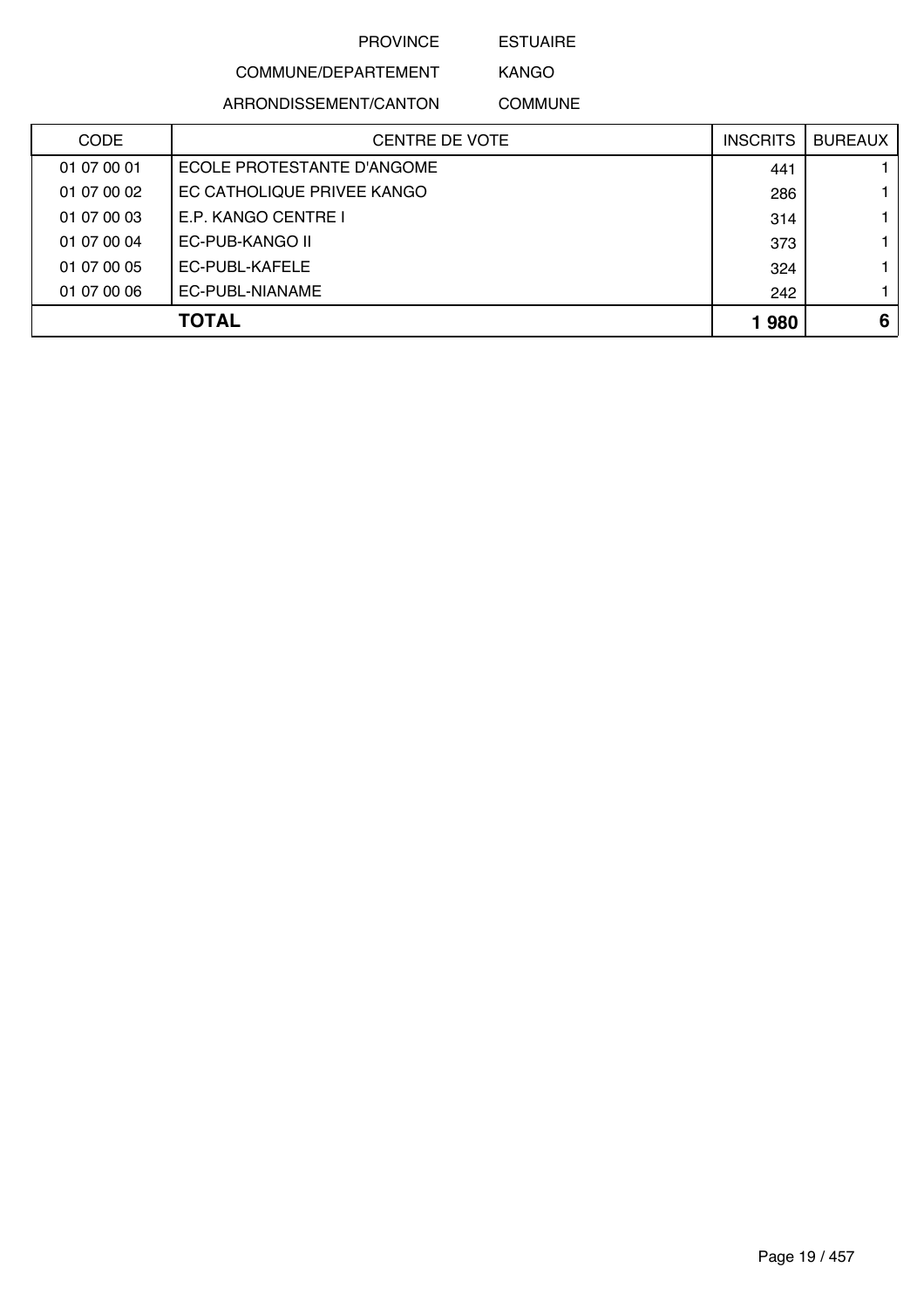ESTUAIRE

#### COMMUNE/DEPARTEMENT KANGO

| 01 07 00    | <b>COMMUNE</b>        | '980            | 6              |
|-------------|-----------------------|-----------------|----------------|
|             | <b>TOTAL</b>          | 1980            | 6              |
| <b>CODE</b> | ARRONDISSEMENT/CANTON | <b>INSCRITS</b> | <b>BUREAUX</b> |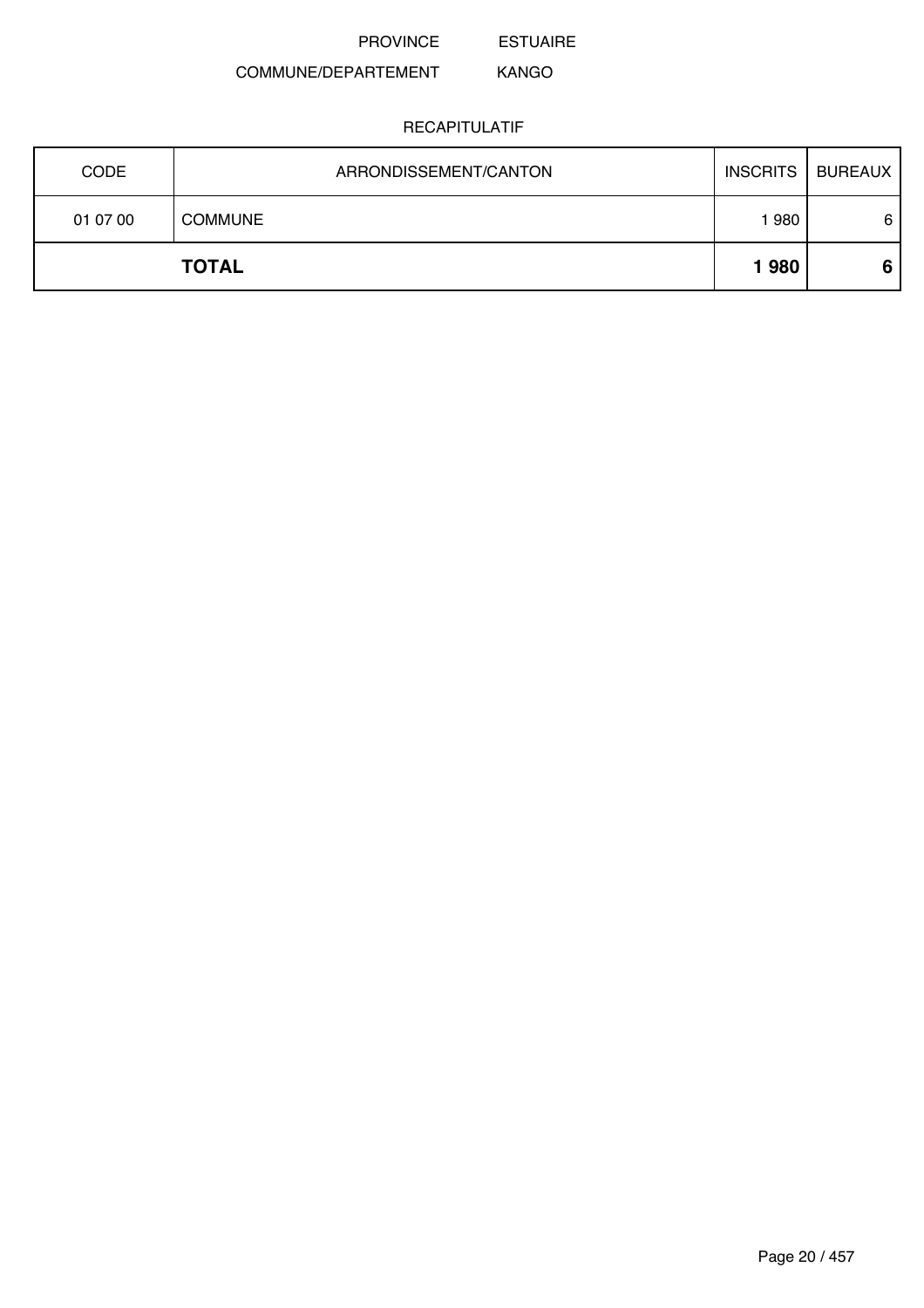ESTUAIRE

#### COMMUNE/DEPARTEMENT

### ARRONDISSEMENT/CANTON

COMO (KANGO) KOMO

| <b>CODE</b> | <b>CENTRE DE VOTE</b>          | <b>INSCRITS</b> | <b>BUREAUX</b> |
|-------------|--------------------------------|-----------------|----------------|
| 01 08 01 01 | <b>NDZONG I</b>                | 265             |                |
| 01 08 01 02 | SOGACEL FORET (ABANGA VILLAGE) | 61              |                |
| 01 08 01 03 | E.P. KOUGOULEU                 | 120             |                |
| 01 08 01 04 | <b>ASSENG FORET</b>            | 24              |                |
| 01 08 01 05 | E.P. M'FANG                    | 317             |                |
| 01 08 01 06 | E.P.C. EVINAYONG               | 457             |                |
| 01 08 01 07 | E.P. ASSENG PK60-PK68          | 415             |                |
| 01 08 01 08 | E.P. ANDEM 1 ET 2              | 460             |                |
| 01 08 01 09 | E.P. MBEL                      | 83              |                |
| 01 08 01 10 | AKONAM-MVINVI                  | 95              |                |
| 01 08 01 11 | <b>BELE-AKANABOUR</b>          | 121             |                |
| 01 08 01 12 | <b>NDOUANIANG I</b>            | 199             |                |
| 01 08 01 13 | NDOUANIANG II                  | 52              |                |
| 01 08 01 14 | <b>ATSIGNANG</b>               | 120             |                |
|             | <b>TOTAL</b>                   | 2789            | 14             |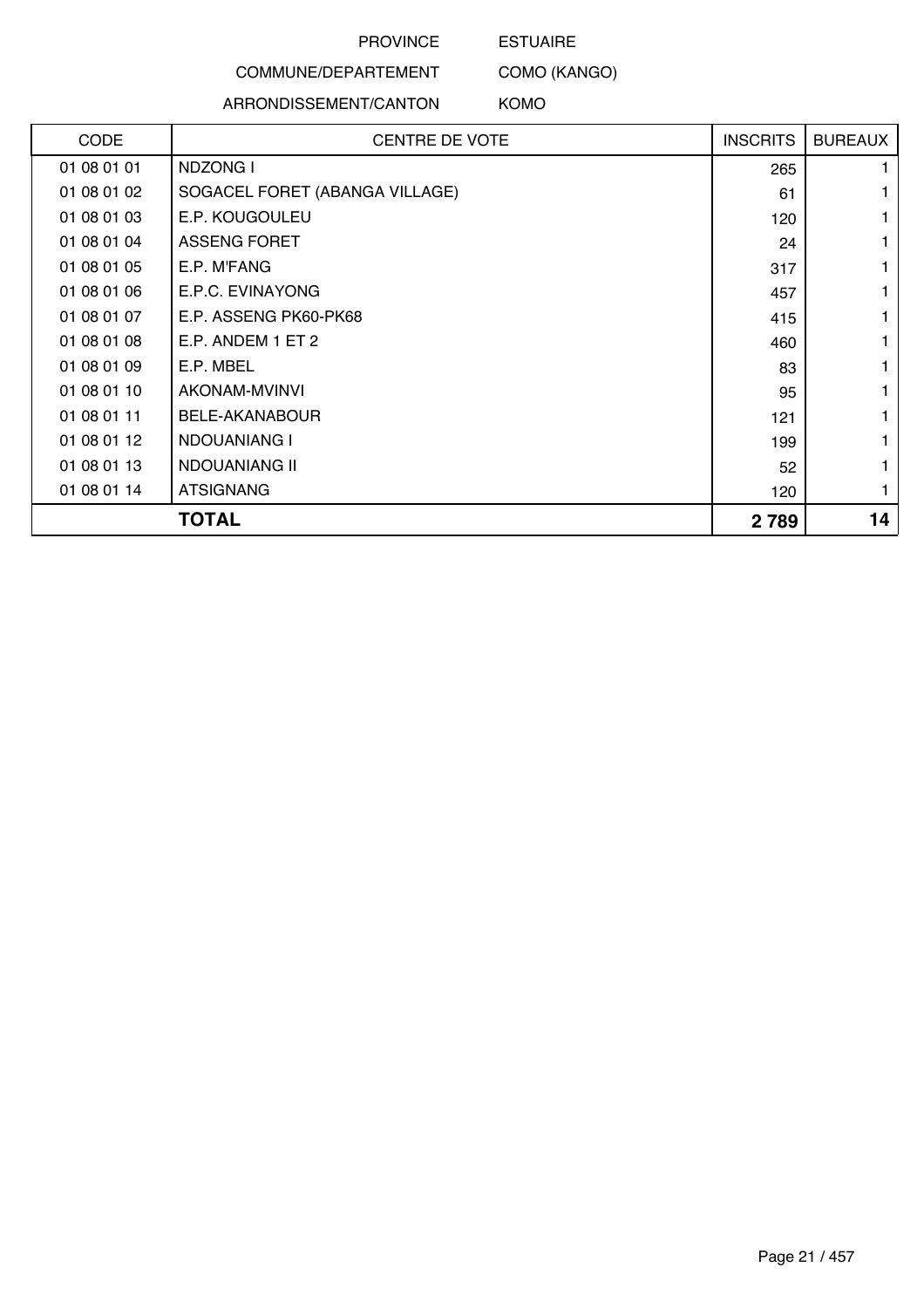#### ESTUAIRE

## COMMUNE/DEPARTEMENT

ARRONDISSEMENT/CANTON

BOKOUE

COMO (KANGO)

| CODE        | <b>CENTRE DE VOTE</b>            | <b>INSCRITS</b> | <b>BUREAUX</b> |
|-------------|----------------------------------|-----------------|----------------|
| 01 08 02 01 | EC PUBL FOUR PLACE               | 236             | 1.             |
| 01 08 02 02 | EC. PUBL. WOUBELE 1 ET 2         | 328             | 1.             |
| 01 08 02 03 | E.P AYEM-BOKOUE                  | 300             | 1              |
| 01 08 02 04 | E.P. AGRICOLE                    | 233             | 1              |
| 01 08 02 05 | OYAN 1-2-3 (CHEF REGROUP)        | 300             | 1              |
| 01 08 02 06 | E.P OYAN 4                       | 201             | 1.             |
| 01 08 02 07 | E.P. HEVEGAB-EKOUK               | 261             | 1              |
| 01 08 02 08 | <b>OYAN GARE</b>                 | 103             | 1              |
| 01 08 02 09 | <b>MOUPOUMA I</b>                | 105             | $\mathbf{1}$   |
| 01 08 02 10 | <b>ECOLE PUBL EKOUK CHANTIER</b> | 620             | $\overline{c}$ |
| 01 08 02 11 | REMBOUE 1 & 2                    | 31              | 1              |
| 01 08 02 12 | N'ZOUA-MEYONG L.F.K.             | 8               | 1              |
| 01 08 02 13 | <b>MOUPOUMA II</b>               | 83              | 1              |
| 01 08 02 14 | <b>EKOUK VILLAGE</b>             | 245             | 1              |
| 01 08 02 15 | EKOUK-OBENDJI                    | 142             | 1              |
| 01 08 02 16 | AYENE FALE (NGOUANDJI)           |                 | 1              |
| 01 08 02 17 | LASSA-CHEF DE VILLAGE            | 104             | 1              |
| 01 08 02 18 | NZOGO-SOCOBA                     | 41              | 1              |
| 01 08 02 19 | <b>CHANTIER I-F-K</b>            | 1               | 1.             |
| 01 08 02 20 | WOUBELE 3 CHEF DE VILL           | 93              | 1              |
| 01 08 02 21 | <b>HEVEGAB CHANTIER</b>          | 39              | 1.             |
| 01 08 02 22 | <b>ROUNGOULA</b>                 | 66              | 1              |
| 01 08 02 23 | <b>MAKOULA</b>                   | 5               | 1              |
| 01 08 02 24 | <b>NSILE</b>                     | 198             | 1.             |
|             | <b>TOTAL</b>                     | 3744            | 25             |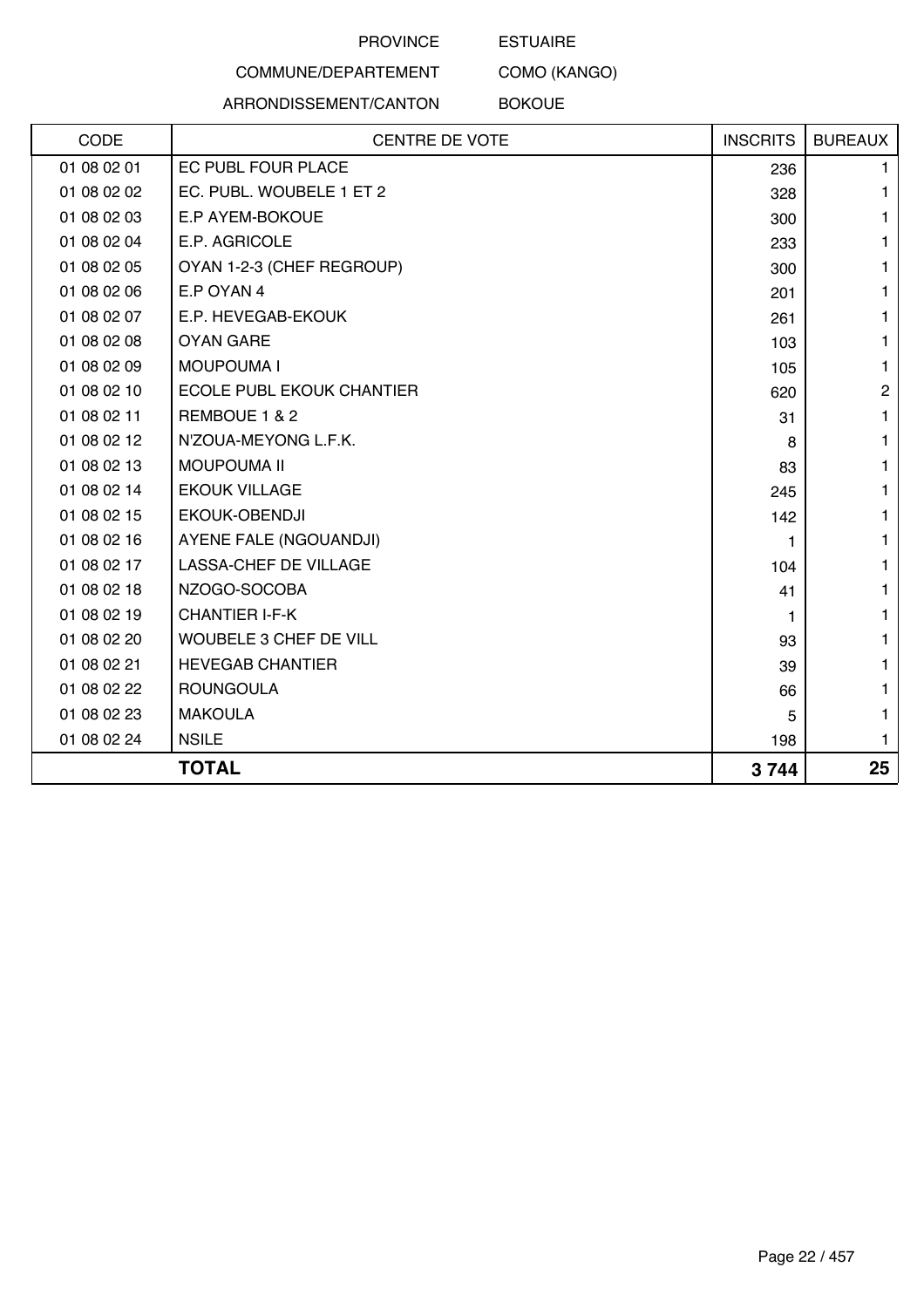#### ESTUAIRE

COMMUNE/DEPARTEMENT ARRONDISSEMENT/CANTON

COMO (KANGO) ENGONG

| <b>CODE</b> | <b>CENTRE DE VOTE</b>             | <b>INSCRITS</b> | <b>BUREAUX</b> |
|-------------|-----------------------------------|-----------------|----------------|
| 01 08 03 01 | E.P. AYEM AGOULA                  | 227             |                |
| 01 08 03 02 | NZOCK-BIZEGNE                     | 61              |                |
| 01 08 03 03 | <b>MBEL ALENE</b>                 | 37              |                |
| 01 08 03 04 | <b>ENGONG KOUAME</b>              | 43              |                |
| 01 08 03 05 | E.P.P. MVENG-AYOM                 | 191             |                |
| 01 08 03 06 | <b>EC PUBLIQUE MELA</b>           | 44              |                |
| 01 08 03 07 | ALEN COMO                         | 546             | 2              |
| 01 08 03 08 | EC PUBLIQUE ANDOCK-FOULA          | 47              |                |
| 01 08 03 09 | AYEME-AGOULA CHANTIER             | 203             |                |
| 01 08 03 10 | <b>CHANTIER SEEF (NZAMALIGUE)</b> | 77              |                |
|             | <b>TOTAL</b>                      | 1 4 7 6         |                |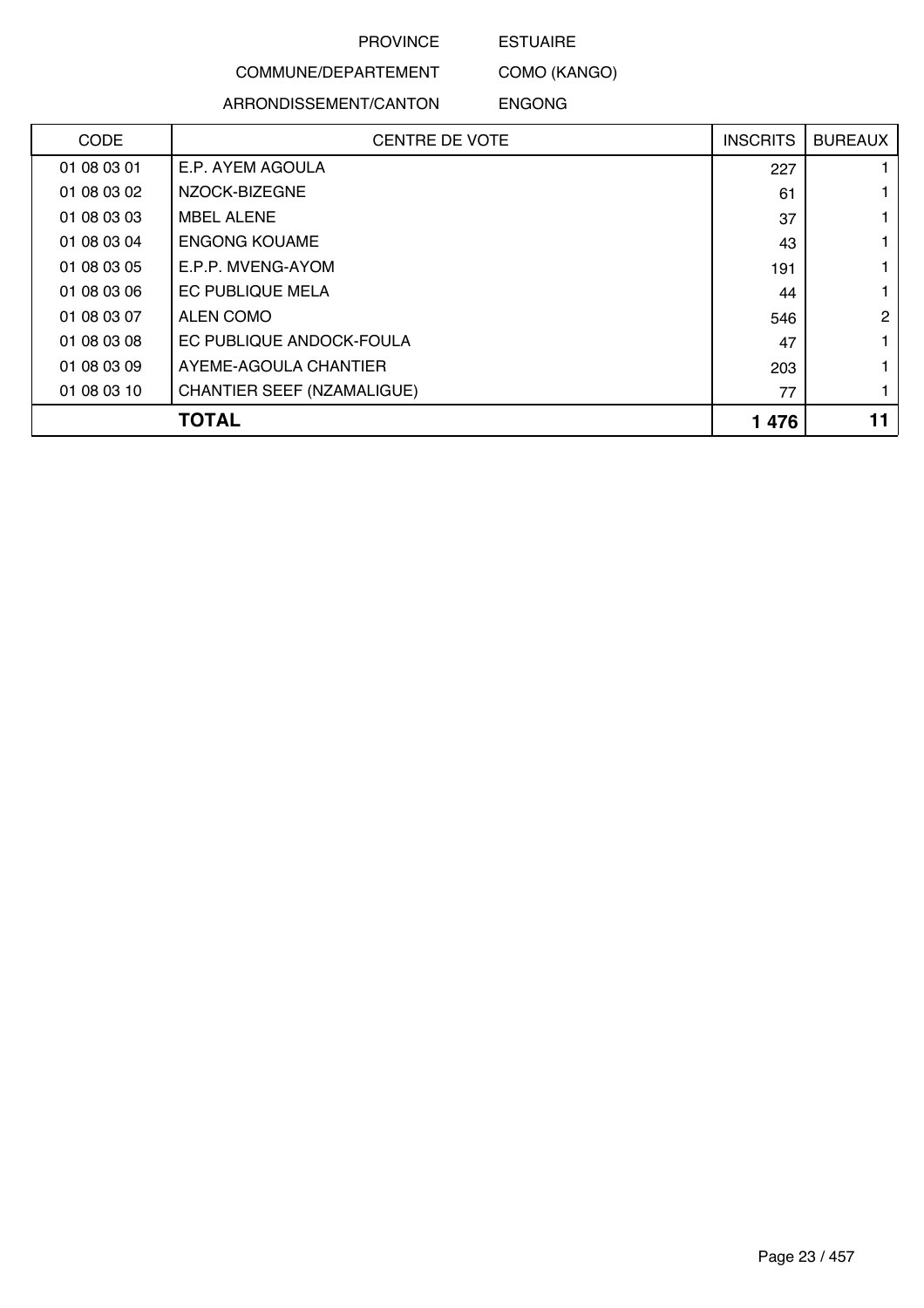ESTUAIRE

#### COMMUNE/DEPARTEMENT COMO (KANGO)

| CODE     | ARRONDISSEMENT/CANTON | <b>INSCRITS</b> | <b>BUREAUX</b> |
|----------|-----------------------|-----------------|----------------|
| 01 08 01 | <b>KOMO</b>           | 2789            | 14             |
| 01 08 02 | <b>BOKOUE</b>         | 3744            | 25             |
| 01 08 03 | <b>ENGONG</b>         | 1 4 7 6         | 11             |
|          | <b>TOTAL</b>          | 8 0 0 9         | 50             |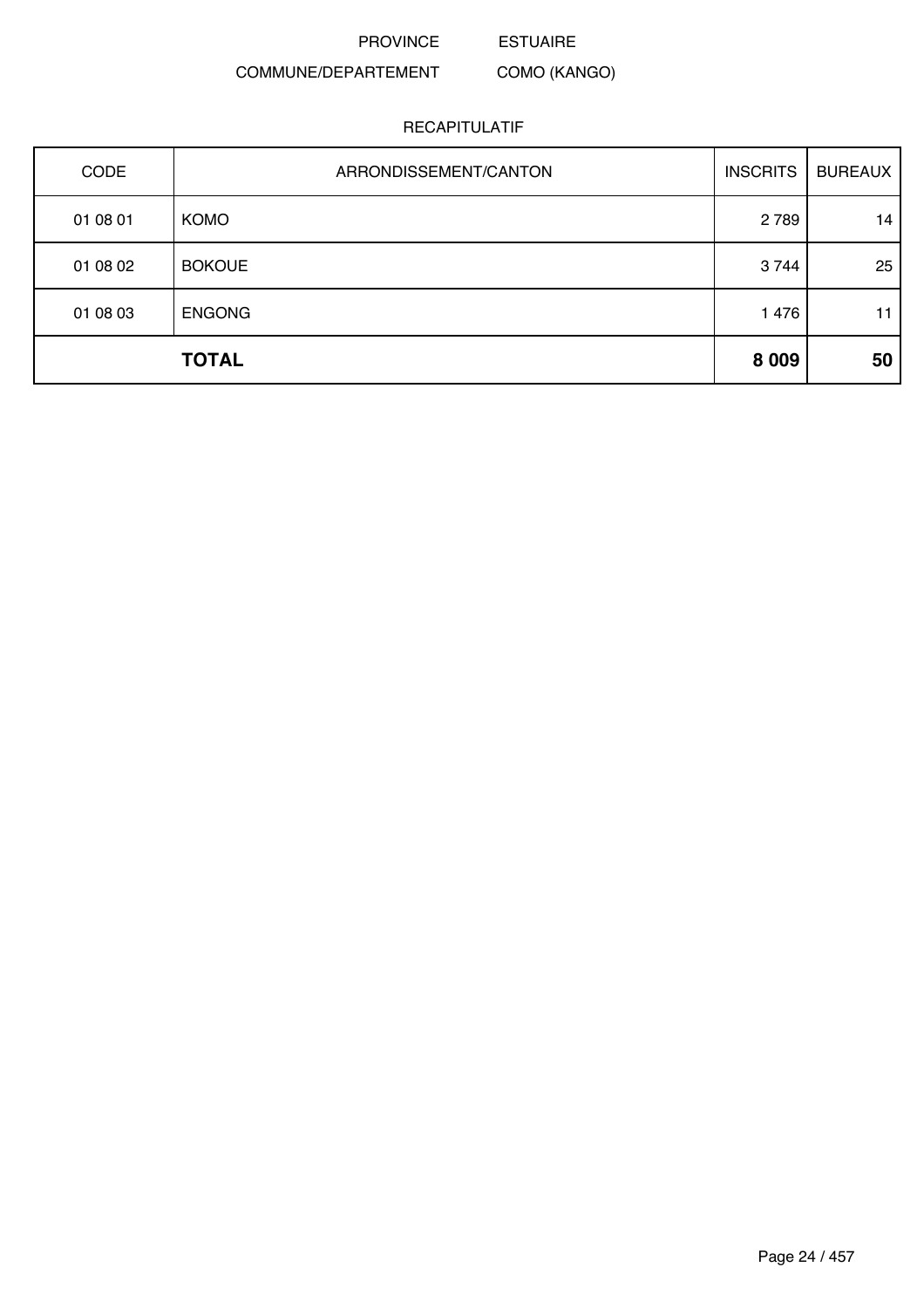ESTUAIRE

COMMUNE/DEPARTEMENT

ARRONDISSEMENT/CANTON

COCOBEACH COMMUNE

| <b>CODE</b> | CENTRE DE VOTE                | <b>INSCRITS</b> | BUREAUX I |
|-------------|-------------------------------|-----------------|-----------|
| 01 09 00 01 | CENTRE VILLE C E S PASCAL NZE | 337             |           |
| 01 09 00 02 | ECOLE PUB DU CENTRE           | 454             |           |
| 01 09 00 03 | ECOLE PUB DE MANGALA          | 188             |           |
| 01 09 00 04 | MBOGOFALA-VOMBIE              | 207             |           |
| 01 09 00 05 | NIANAM-BISSOBINAM             | 38              |           |
|             | <b>TOTAL</b>                  | 1 2 2 4         | 5         |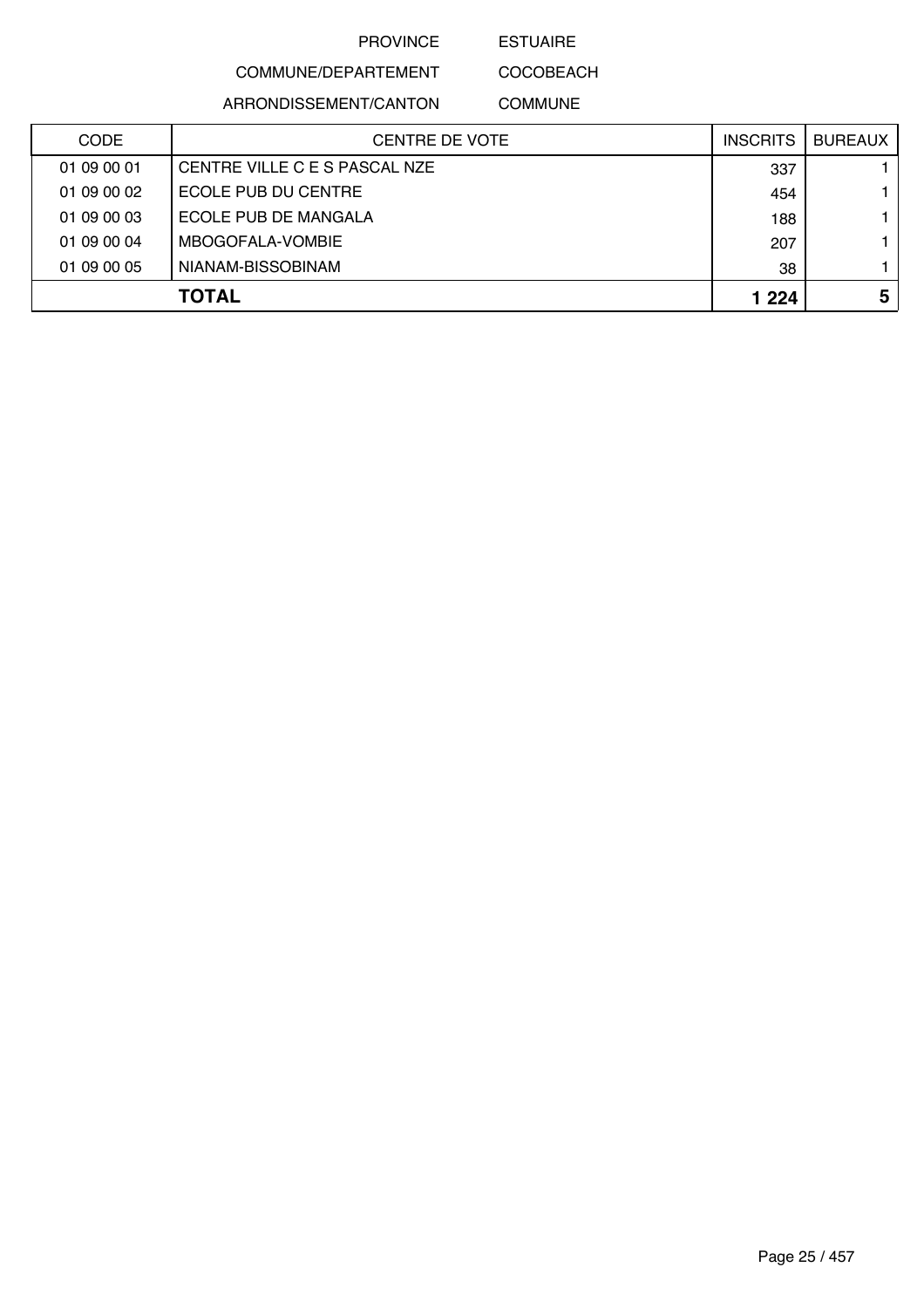PROVINCE ESTUAIRE

#### COMMUNE/DEPARTEMENT COCOBEACH

| <b>CODE</b> | ARRONDISSEMENT/CANTON | <b>INSCRITS</b> | <b>BUREAUX</b> |
|-------------|-----------------------|-----------------|----------------|
| 01 09 00    | <b>COMMUNE</b>        | 1 2 2 4         | 5              |
|             | <b>TOTAL</b>          | 1 2 2 4         | 5              |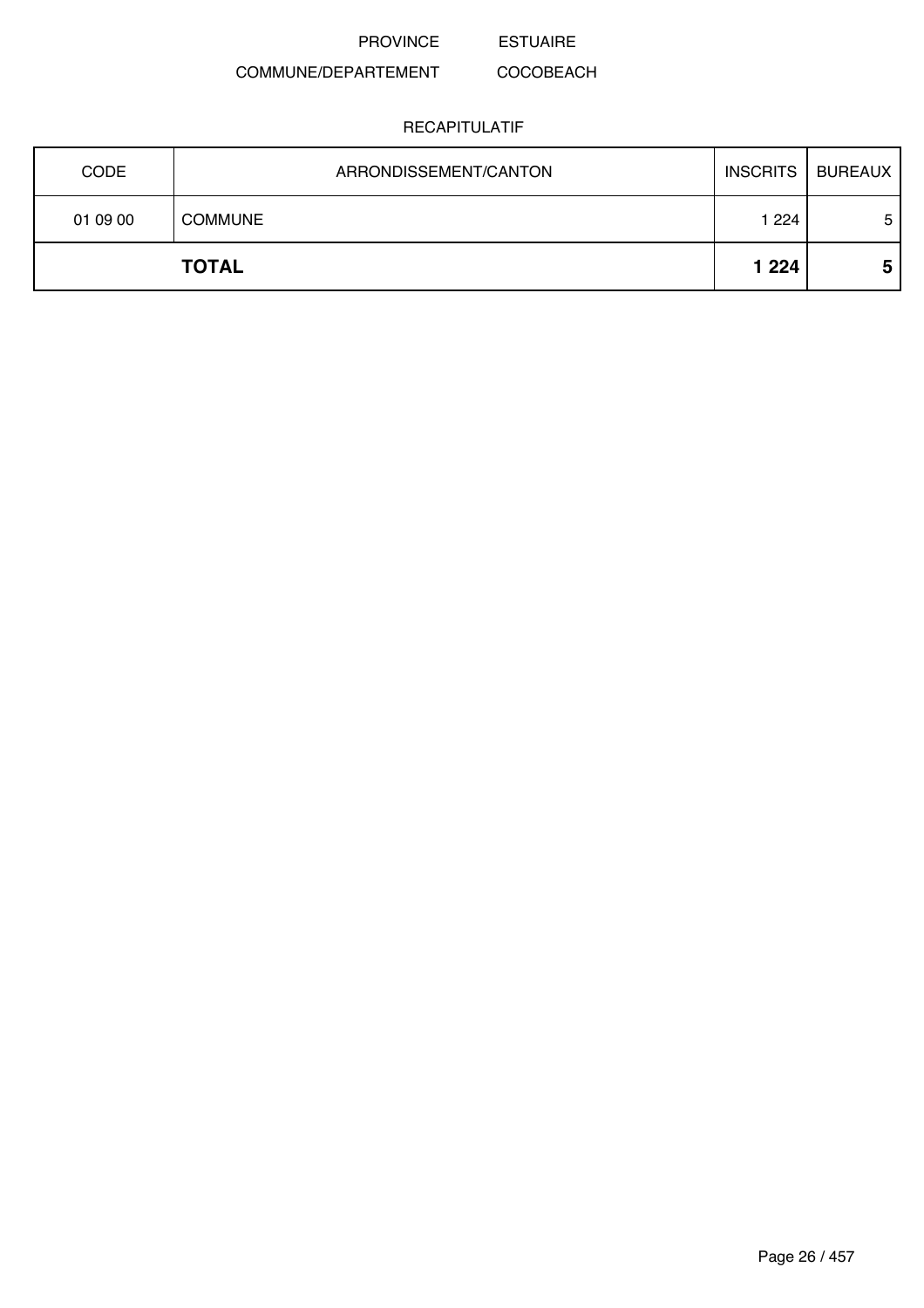#### ESTUAIRE

COMMUNE/DEPARTEMENT NOYA (COCOBEACH)

ARRONDISSEMENT/CANTON

MUNI-NOYA

| <b>CODE</b> | <b>CENTRE DE VOTE</b> | <b>INSCRITS</b> | <b>BUREAUX</b> |
|-------------|-----------------------|-----------------|----------------|
| 01 10 01 01 | <b>ABOUNE</b>         | 21              |                |
| 01 10 01 02 | <b>EKORODO</b>        | 8               |                |
| 01 10 01 03 | <b>BOUTIKA</b>        | 41              |                |
| 01 10 01 04 | <b>DINDOMBOU</b>      | 32              |                |
| 01 10 01 05 | <b>MESSAYE</b>        | 15              |                |
|             | <b>TOTAL</b>          | 117             | 5              |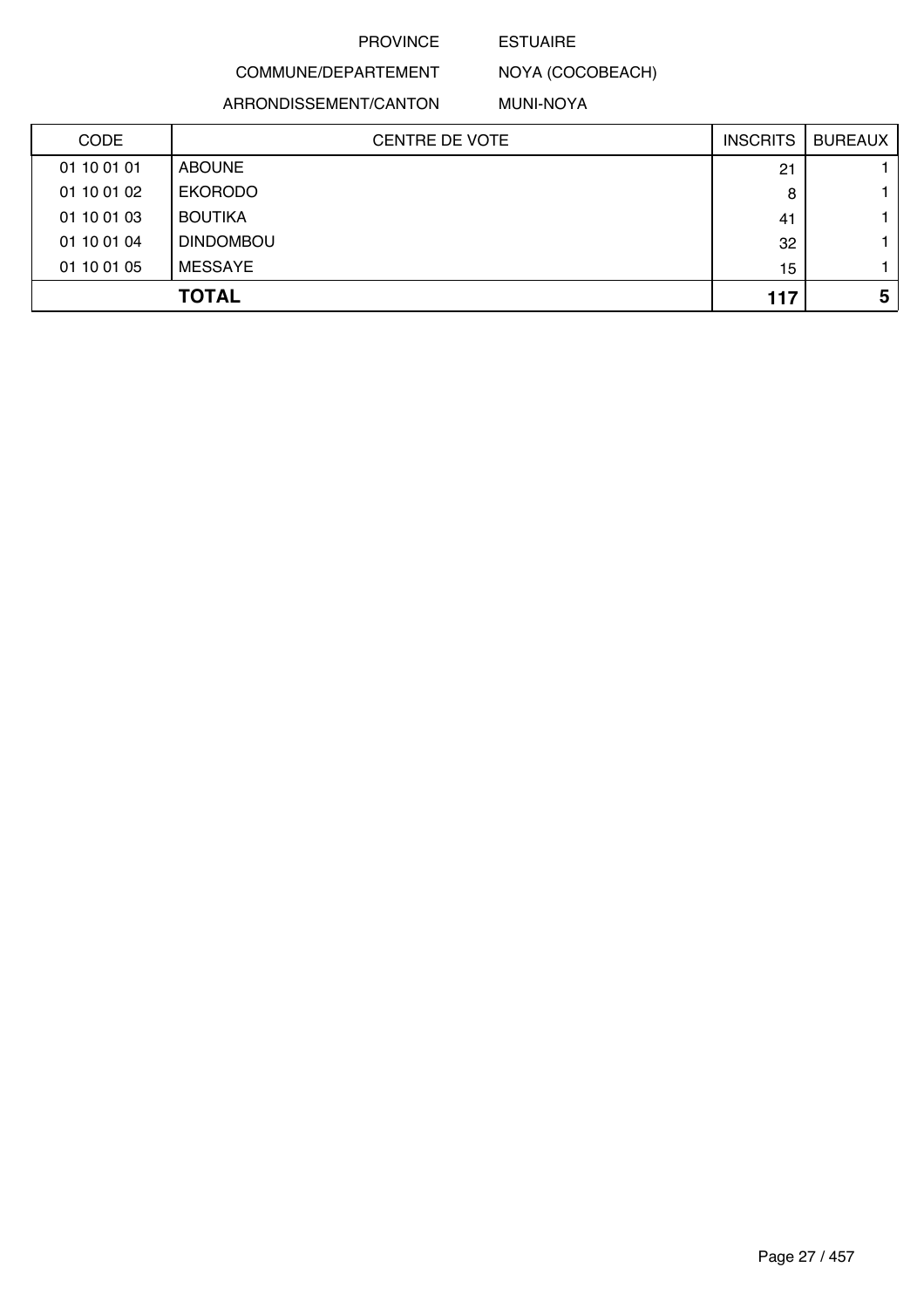### ESTUAIRE

NOYA (COCOBEACH)

## COMMUNE/DEPARTEMENT

#### ARRONDISSEMENT/CANTON OCEAN-MONDAH

| <b>CODE</b> | CENTRE DE VOTE     | <b>INSCRITS</b> | <b>BUREAUX</b> |
|-------------|--------------------|-----------------|----------------|
| 01 10 02 01 | <b>IBOUNDJI</b>    | 119             |                |
| 01 10 02 02 | <b>LYBE</b>        | 134             |                |
| 01 10 02 03 | <b>MBENE</b>       | 14              |                |
| 01 10 02 04 | <b>MEKAK-EMONE</b> | 163             |                |
| 01 10 02 05 | <b>IKAZZA</b>      | 213             |                |
| 01 10 02 06 | <b>BISSOBINAM2</b> | 271             |                |
| 01 10 02 07 | <b>MILEMBIE</b>    | 115             |                |
| 01 10 02 08 | ABENELANG          | 150             |                |
| 01 10 02 09 | NO-AYONG           | 97              |                |
| 01 10 02 10 | <b>NOUMBO</b>      | 8               |                |
|             | <b>TOTAL</b>       | 1 2 8 4         | 10             |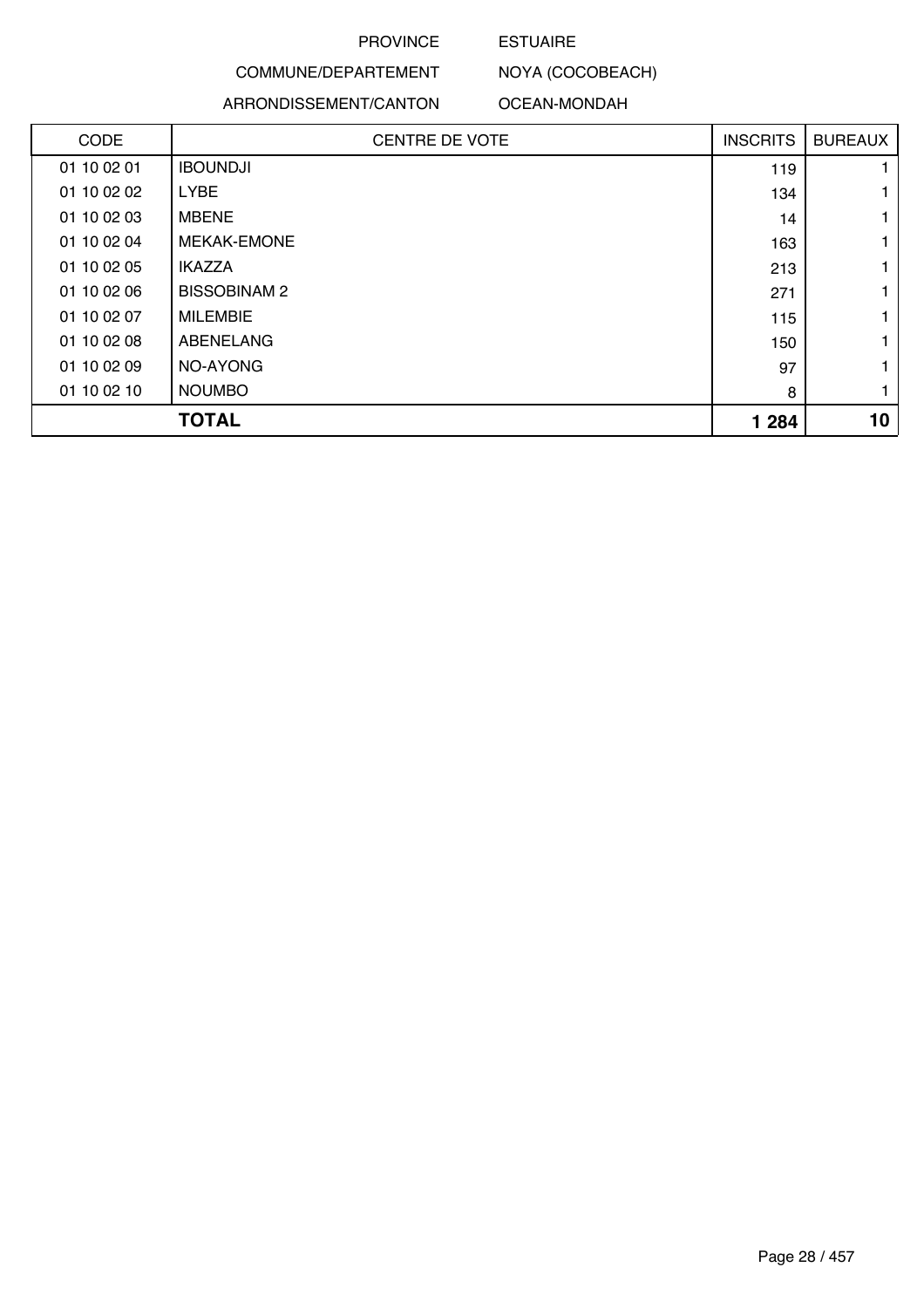PROVINCE ESTUAIRE

NOYA (COCOBEACH)

## COMMUNE/DEPARTEMENT

| CODE     | ARRONDISSEMENT/CANTON | <b>INSCRITS</b> | <b>BUREAUX</b> |
|----------|-----------------------|-----------------|----------------|
| 01 10 01 | <b>MUNI-NOYA</b>      | 117             | 5              |
| 01 10 02 | OCEAN-MONDAH          | 1 2 8 4         | 10             |
|          | <b>TOTAL</b>          | 1 4 0 1         | 15             |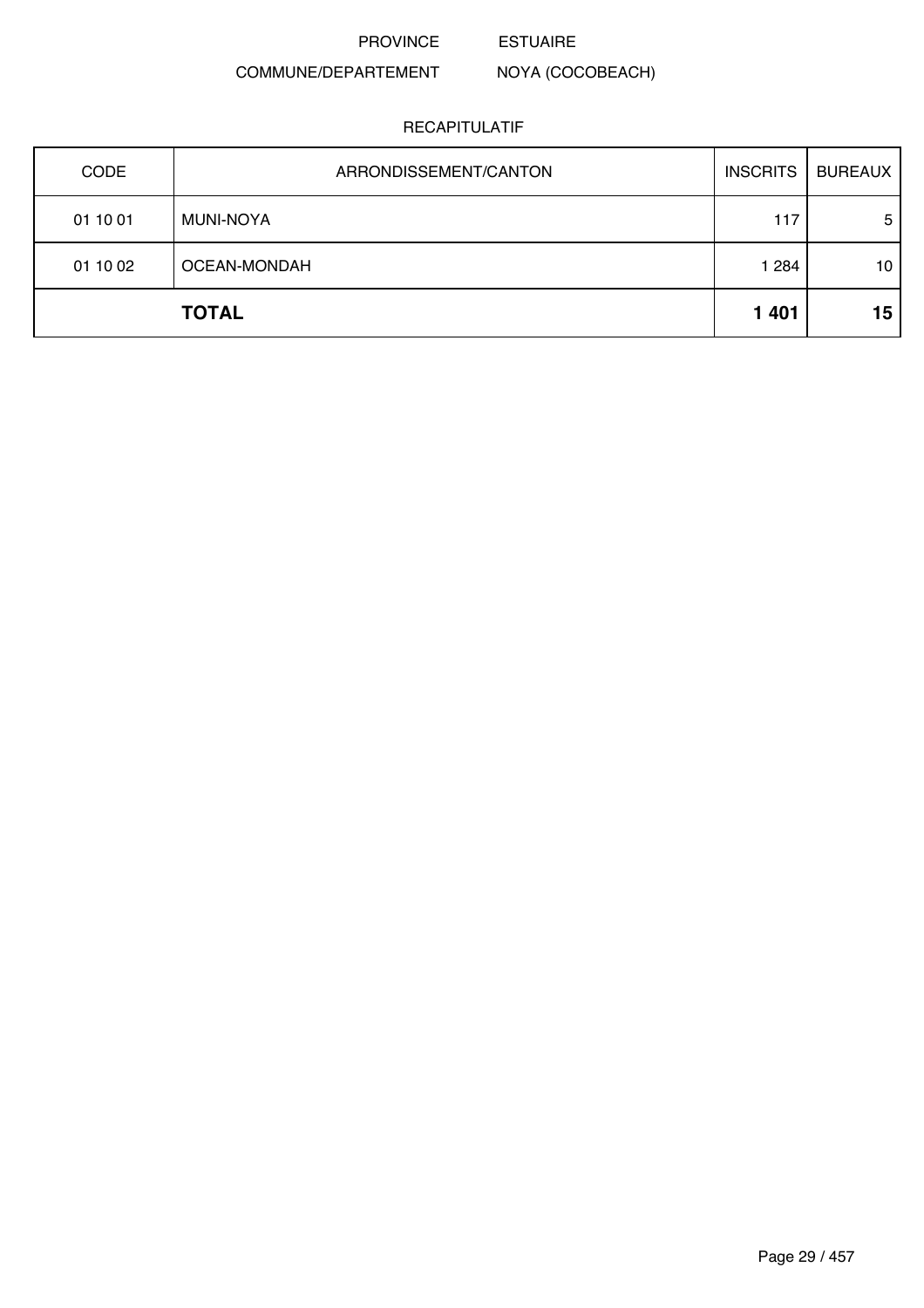## ESTUAIRE AKANDA

## COMMUNE/DEPARTEMENT

ARRONDISSEMENT/CANTON

1ER ARRONDISSEMENT (AKANDA)

| <b>CODE</b> | <b>CENTRE DE VOTE</b> | <b>INSCRITS</b> | <b>BUREAUX</b> |
|-------------|-----------------------|-----------------|----------------|
| 01 11 01 01 | EC PUBL CAP-ESTERIAS  | 1 650           | $\overline{4}$ |
| 01 11 01 02 | <b>ENEF</b>           | 46              |                |
| 01 11 01 03 | <b>BOLOKOBOUET</b>    | 45              | 1              |
| 01 11 01 04 | <b>MALIBE II</b>      | 127             | 1              |
| 01 11 01 05 | PREMIER CAMPEMENT     | 1 3 2 8         | 3              |
| 01 11 01 06 | <b>MALIBE I</b>       | 295             | 1.             |
| 01 11 01 07 | KOUBOU-KOUBOU         | 119             | 1              |
| 01 11 01 08 | CAP SANTA-CLARA       | 122             |                |
| 01 11 01 09 | <b>ILE MBANIE</b>     | 65              | 1              |
|             | <b>TOTAL</b>          | 3797            | 14             |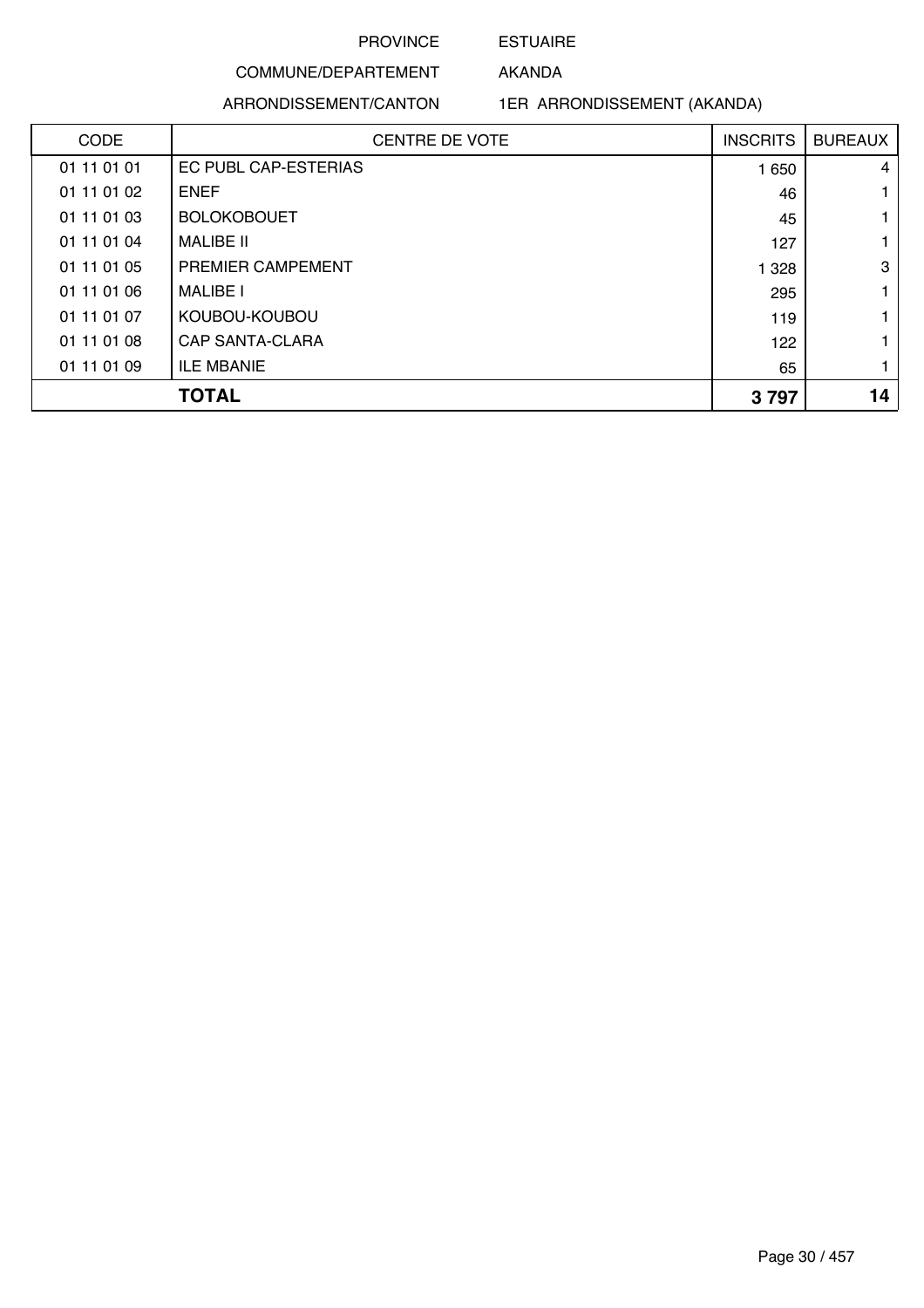#### ESTUAIRE

AKANDA

ARRONDISSEMENT/CANTON

COMMUNE/DEPARTEMENT

2EME ARRONDISSEMENT (AKANDA)

| <b>CODE</b>  | <b>CENTRE DE VOTE</b> | <b>INSCRITS</b> | <b>BUREAUX</b> |
|--------------|-----------------------|-----------------|----------------|
| 01 11 02 01  | ANGONDJE              | 1765            | $\overline{4}$ |
| 01 11 02 02  | AVOR-MBAM             | 1439            | 3              |
| 01 11 02 03  | CES - ANGONDJE        | 3 5 2 7         | 8              |
| 01 11 02 04  | ANGONDJE-NTOM         | 113             |                |
| <b>TOTAL</b> |                       | 6844            | 16             |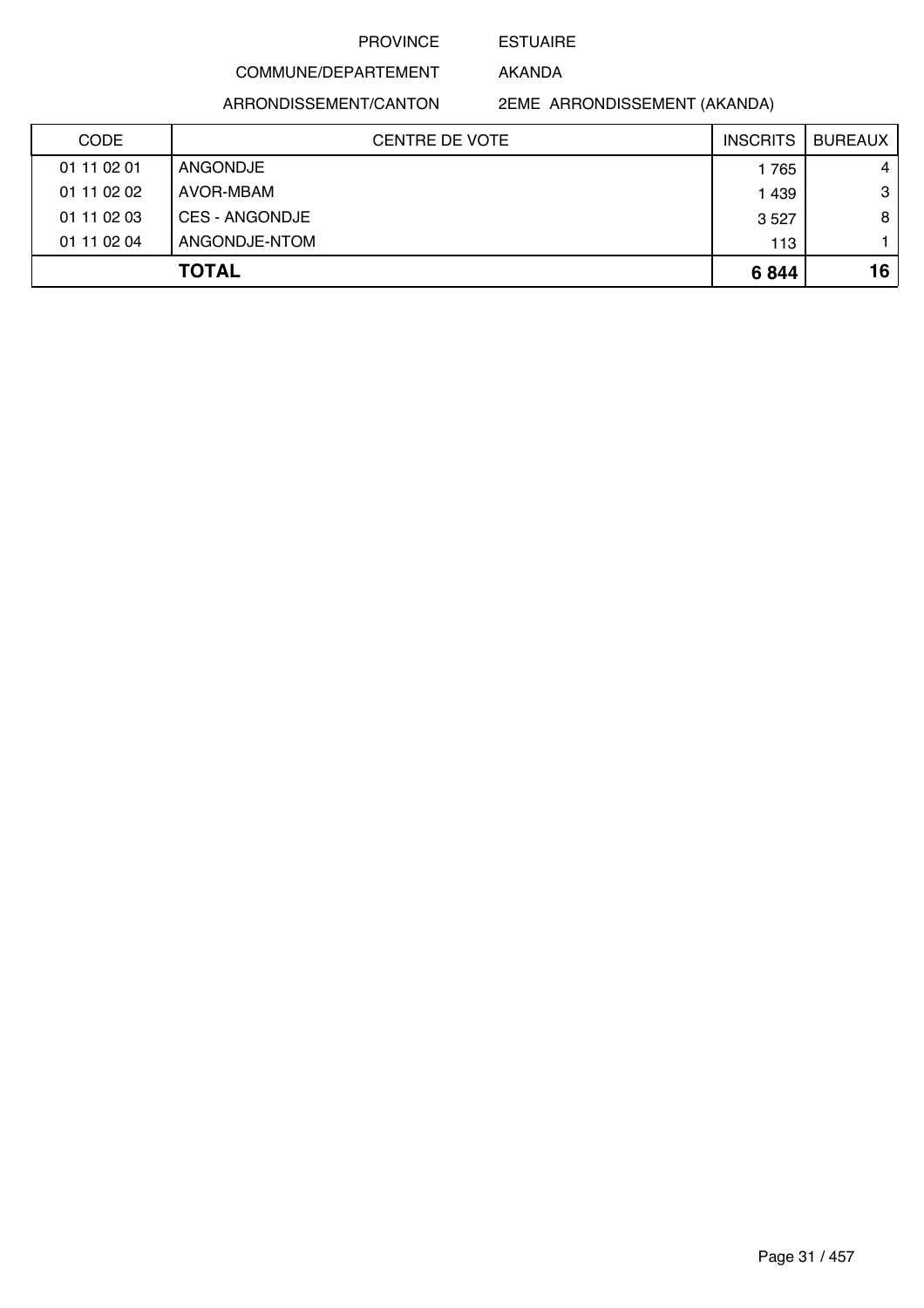ESTUAIRE

#### COMMUNE/DEPARTEMENT AKANDA

| <b>CODE</b> | ARRONDISSEMENT/CANTON        | <b>INSCRITS</b> | <b>BUREAUX</b> |
|-------------|------------------------------|-----------------|----------------|
| 01 11 01    | 1ER ARRONDISSEMENT (AKANDA)  | 3797            | 14             |
| 01 11 02    | 2EME ARRONDISSEMENT (AKANDA) | 6844            | 16             |
|             | <b>TOTAL</b>                 | 10 641          | 30             |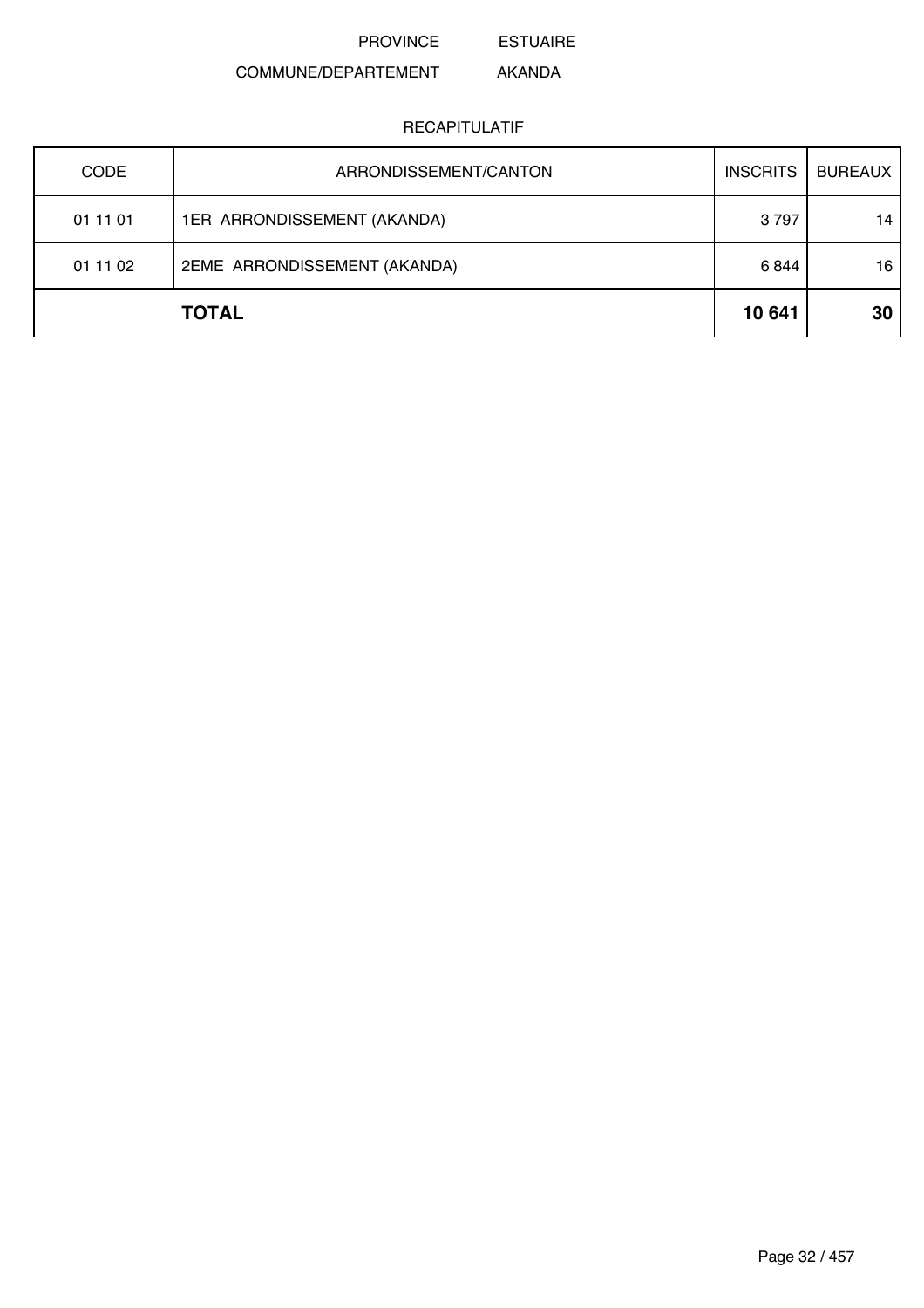#### ESTUAIRE

-

NDZOMOE

## COMMUNE/DEPARTEMENT

ARRONDISSEMENT/CANTON

| CODE        | <b>CENTRE DE VOTE</b> | <b>INSCRITS</b> | <b>BUREAUX</b> |
|-------------|-----------------------|-----------------|----------------|
| 01 13 00 01 | <b>NDZOMOE</b>        | 946             |                |
|             | <b>TOTAL</b>          | 946             | ◠              |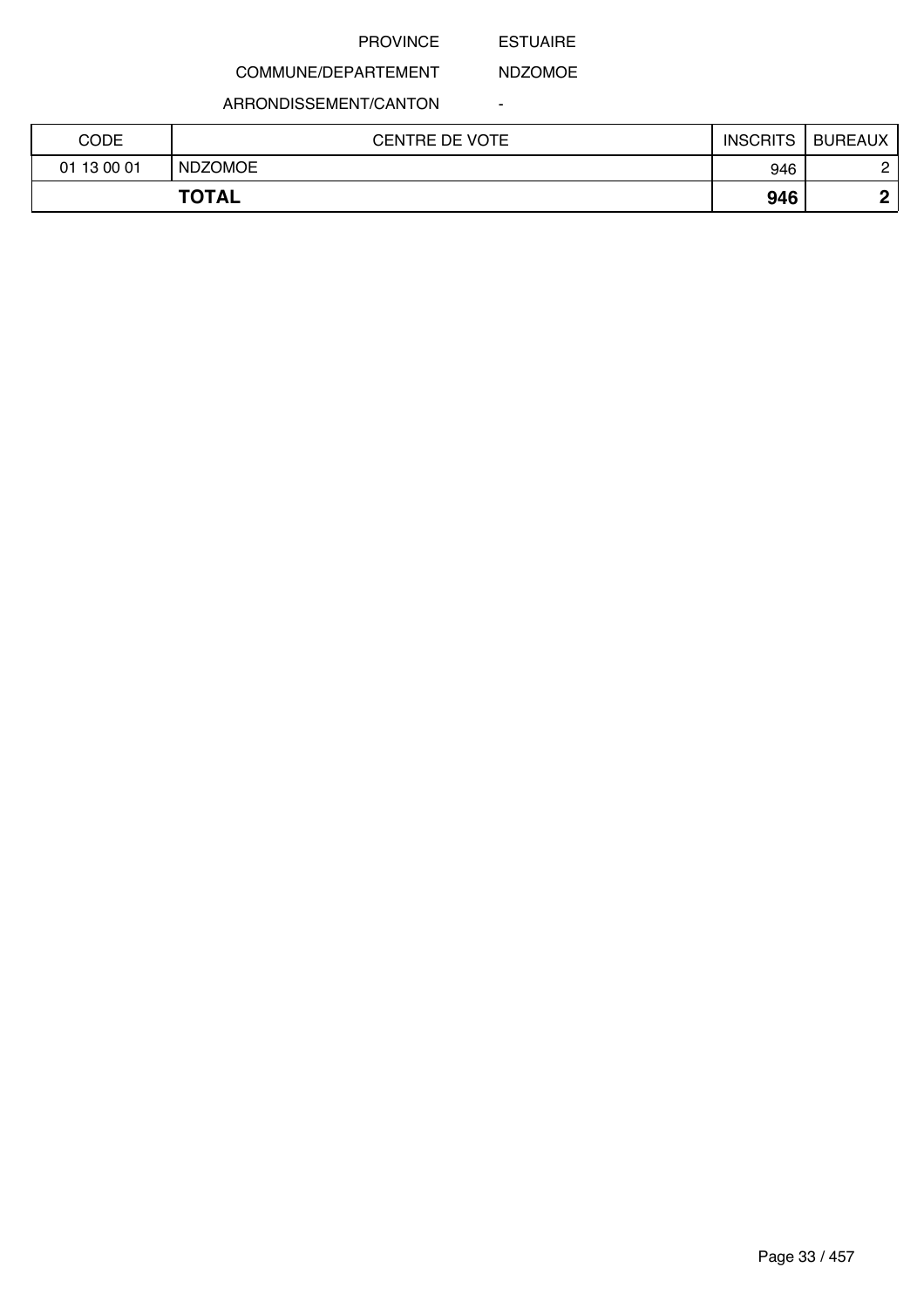ESTUAIRE

#### COMMUNE/DEPARTEMENT NDZOMOE

|          | <b>TOTAL</b>          | 946             | ∩              |
|----------|-----------------------|-----------------|----------------|
| 01 13 00 |                       | 946             | 2              |
| CODE     | ARRONDISSEMENT/CANTON | <b>INSCRITS</b> | <b>BUREAUX</b> |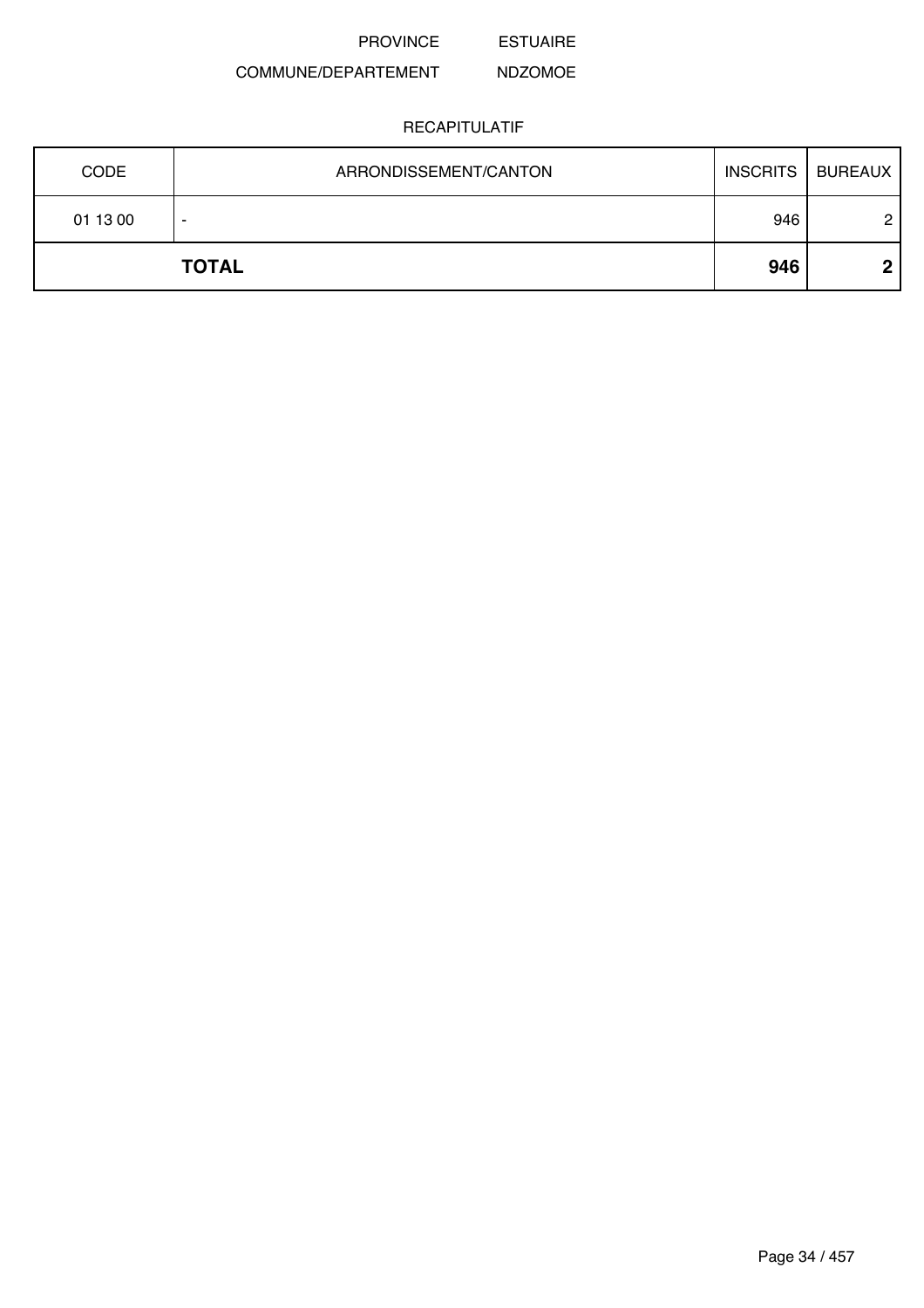#### ESTUAIRE

# COMMUNE/DEPARTEMENT ARRONDISSEMENT/CANTON

## REMBOUE-GONGOUE

DPT KOMO-OCEAN (NDZOMOE)

| <b>CODE</b> | <b>CENTRE DE VOTE</b>    | <b>INSCRITS</b> | <b>BUREAUX</b>   |
|-------------|--------------------------|-----------------|------------------|
| 01 14 01 01 | <b>MFOULENZEM CENTRE</b> | 5               |                  |
| 01 14 01 02 | <b>CHINCHOUA</b>         | 442             |                  |
| 01 14 01 03 | ATONDA SIMBA             | 329             |                  |
| 01 14 01 04 | MVAM                     | 10              |                  |
|             | <b>TOTAL</b>             | 786             | $\boldsymbol{4}$ |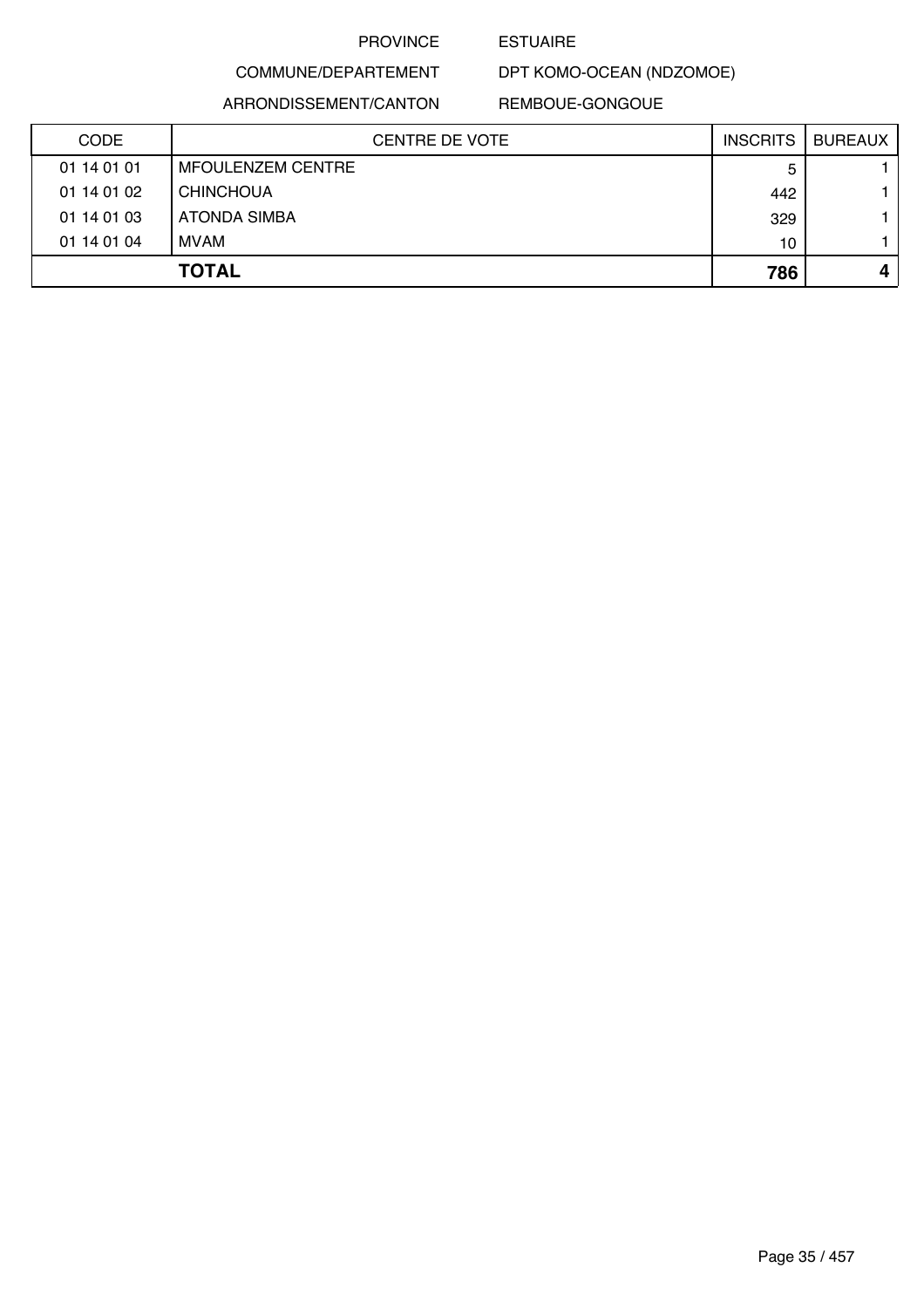### ESTUAIRE

# COMMUNE/DEPARTEMENT

#### ARRONDISSEMENT/CANTON

DPT KOMO-OCEAN (NDZOMOE)

OCEAN-GONGOUE

| <b>CODE</b> | <b>CENTRE DE VOTE</b> | <b>INSCRITS</b> | <b>BUREAUX</b> |
|-------------|-----------------------|-----------------|----------------|
| 01 14 02 01 | POINTE DENIS          | 799             | $\overline{2}$ |
| 01 14 02 02 | <b>METECK-MAVI</b>    | 88              |                |
| 01 14 02 03 | <b>NIONYE</b>         | 97              |                |
| 01 14 02 04 | <b>BISSOBINAM</b>     | 102             |                |
| 01 14 02 05 | <b>OYANE</b>          | 51              |                |
| 01 14 02 06 | <b>OBELO</b>          | 20              |                |
|             | <b>TOTAL</b>          | 1 1 5 7         | 7              |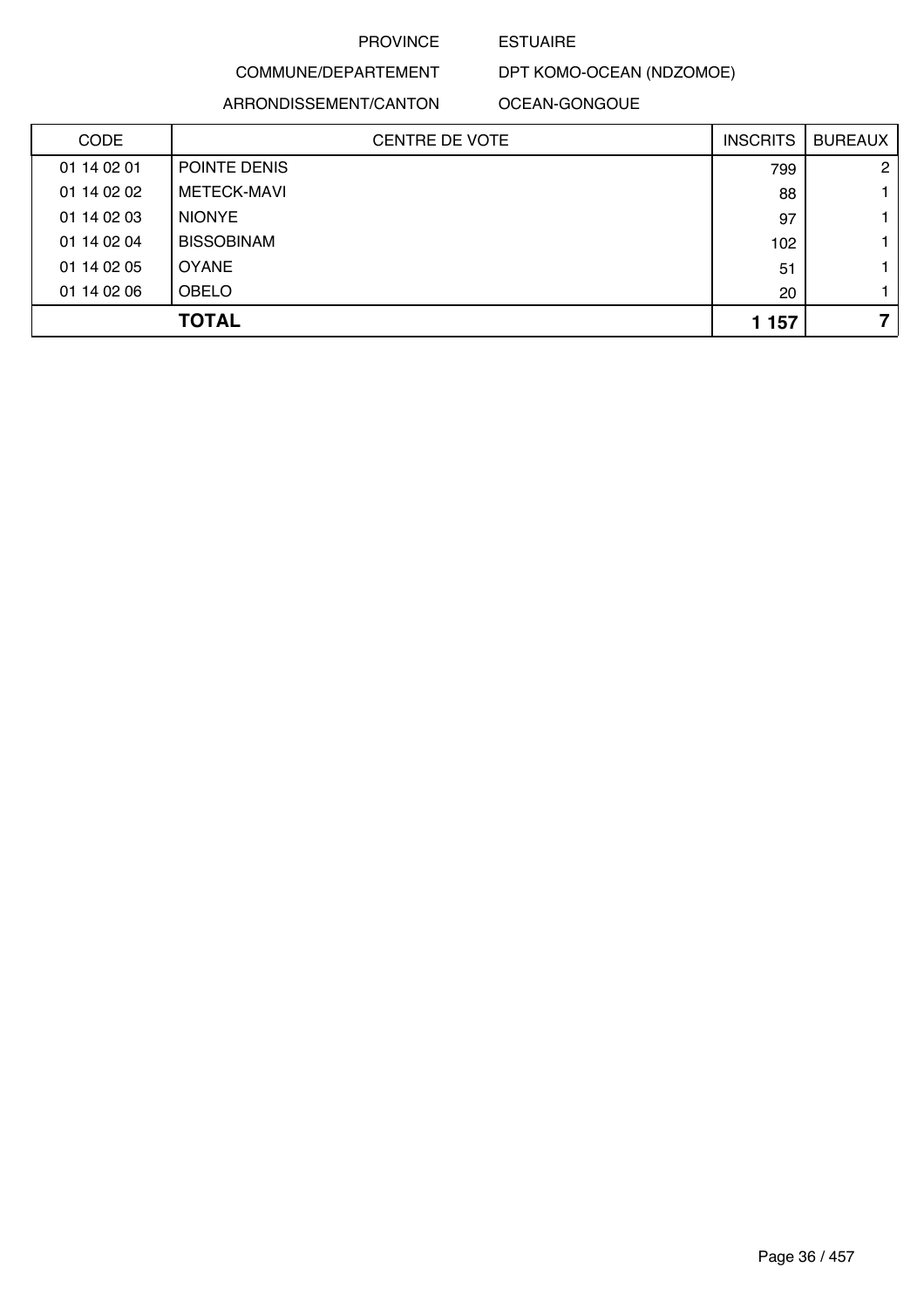PROVINCE ESTUAIRE

# COMMUNE/DEPARTEMENT

DPT KOMO-OCEAN (NDZOMOE)

| <b>CODE</b> | ARRONDISSEMENT/CANTON | <b>INSCRITS</b> | <b>BUREAUX</b> |
|-------------|-----------------------|-----------------|----------------|
| 01 14 01    | REMBOUE-GONGOUE       | 786             | 4              |
| 01 14 02    | OCEAN-GONGOUE         | 1 1 5 7         |                |
|             | <b>TOTAL</b>          | 1943            |                |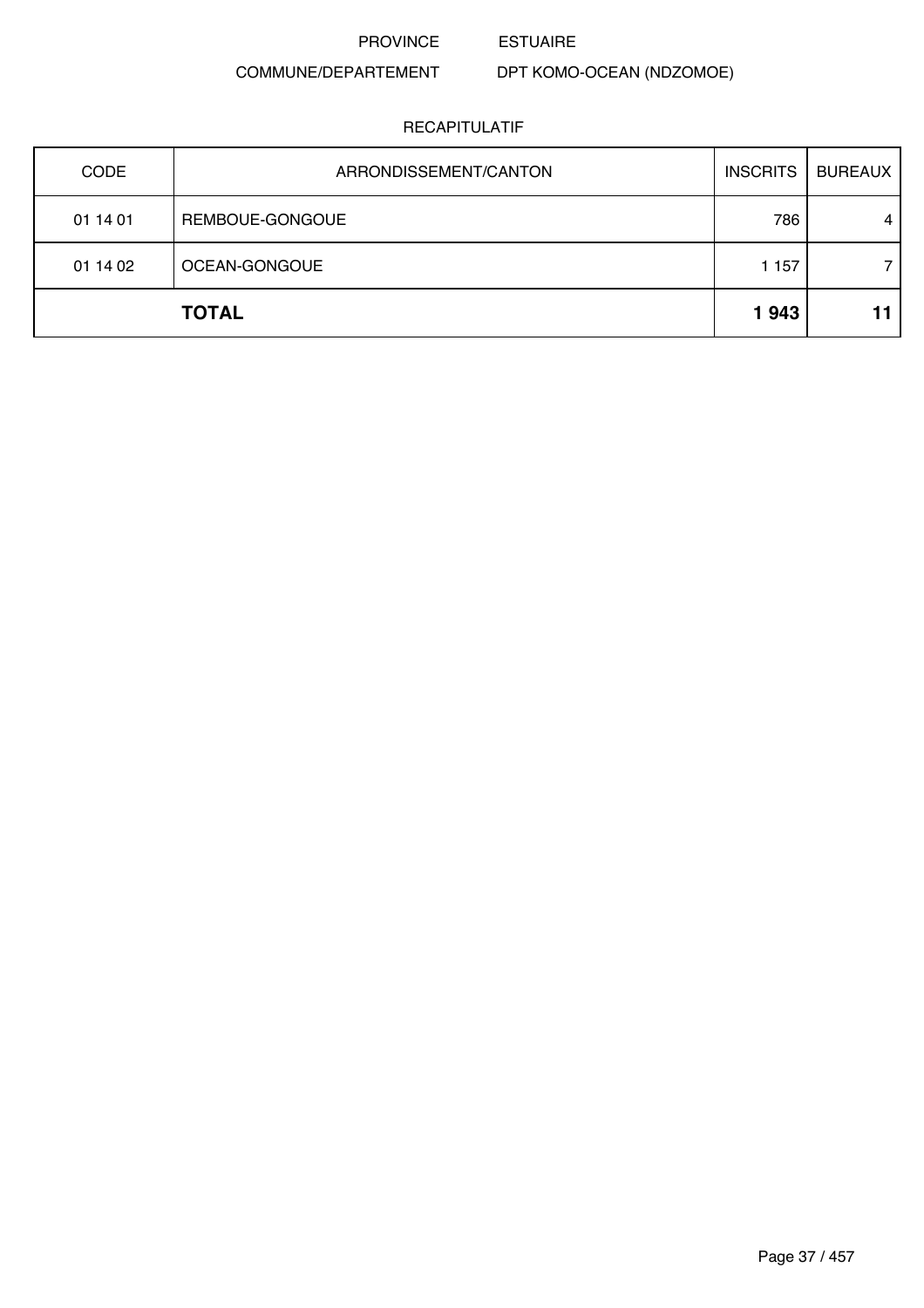| CODE  | <b>COMMUNE / DEPARTEMENT</b> | <b>INSCRITS</b> | <b>BUREAUX</b> |
|-------|------------------------------|-----------------|----------------|
| 01 01 | <b>LIBREVILLE</b>            | 182 399         | 425            |
| 01 03 | OWENDO                       | 30 532          | 65             |
| 01 05 | <b>NTOUM</b>                 | 19 989          | 51             |
| 01 06 | KOMO-MONDAH (NTOUM)          | 2777            | 12             |
| 01 07 | <b>KANGO</b>                 | 1980            | $\,6\,$        |
| 01 08 | COMO (KANGO)                 | 8 0 0 9         | 50             |
| 01 09 | COCOBEACH                    | 1 2 2 4         | $\sqrt{5}$     |
| 01 10 | NOYA (COCOBEACH)             | 1 4 0 1         | 15             |
| 01 11 | <b>AKANDA</b>                | 10 641          | 30             |
| 01 13 | <b>NDZOMOE</b>               | 946             | $\overline{2}$ |
| 01 14 | DPT KOMO-OCEAN (NDZOMOE)     | 1943            | 11             |
|       | <b>TOTAL</b>                 | 261 841         | 672            |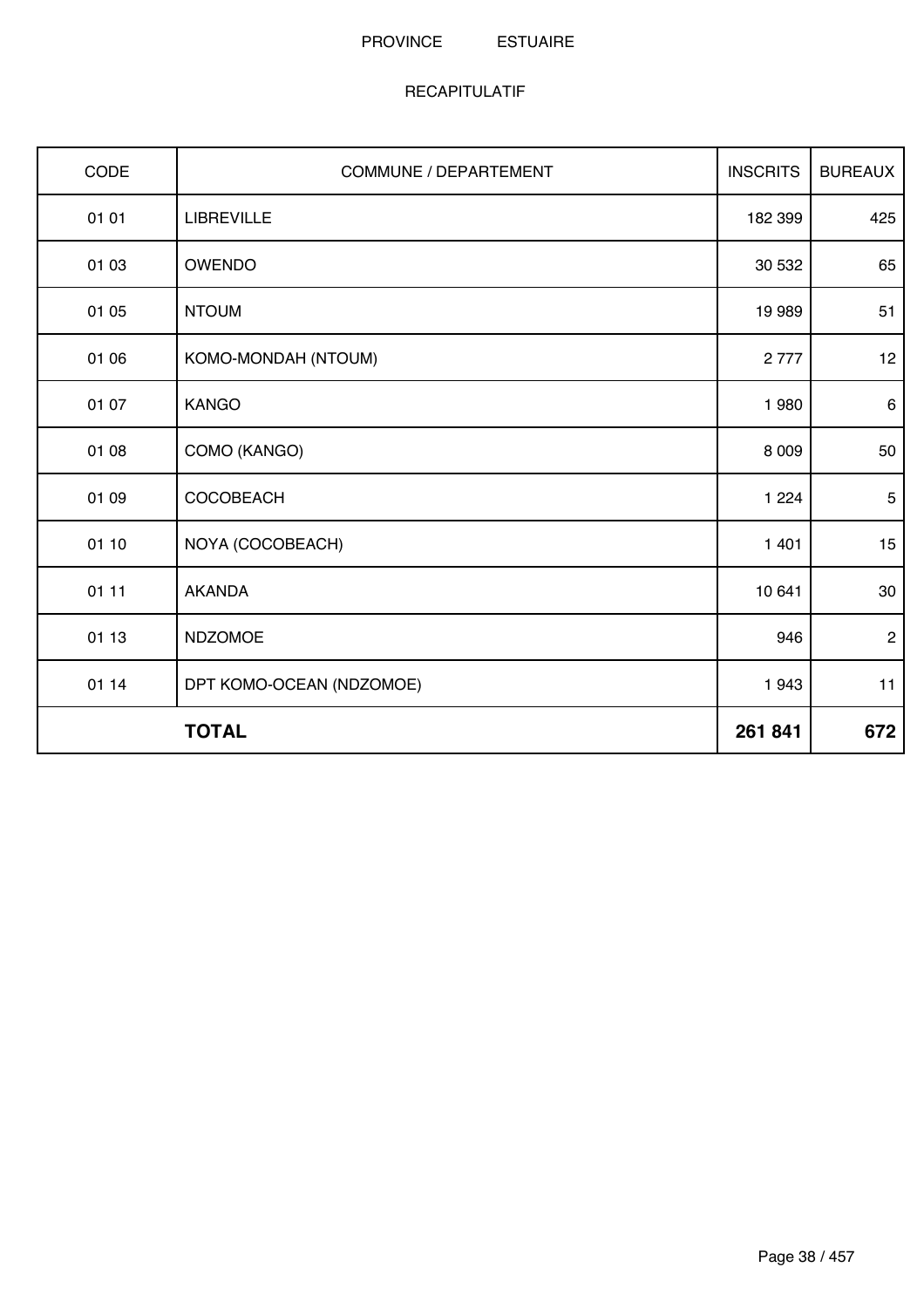HAUT-OGOOUE

FRANCEVILLE

# COMMUNE/DEPARTEMENT ARRONDISSEMENT/CANTON

| <b>CODE</b> | <b>CENTRE DE VOTE</b>         | <b>INSCRITS</b> | <b>BUREAUX</b> |
|-------------|-------------------------------|-----------------|----------------|
| 02 01 01 01 | NGOUNGOULOU (MAISON DE FEMME) | 937             | $\overline{2}$ |
| 02 01 01 02 | <b>BAPILI (CENTRE SOCIAL)</b> | 587             | $\mathbf{2}$   |
| 02 01 01 03 | LEKEI (E.P NGOUNGOULOU)       | 430             |                |
| 02 01 01 04 | YOCKO (ST HILAIRE)            | 336             |                |
| 02 01 01 05 | NGOBOUNDA (ST HILAIRE)        | 501             | 2              |
| 02 01 01 06 | CORNICHE (AV SAVORGANT)       | 558             | $\overline{2}$ |
| 02 01 01 07 | JARDIN ENFANT POUBARA         | 321             |                |
| 02 01 01 08 | LYCEE MARCEL AMOGHO           | 342             |                |
|             | TOTAL                         | 4 0 1 2         | 12             |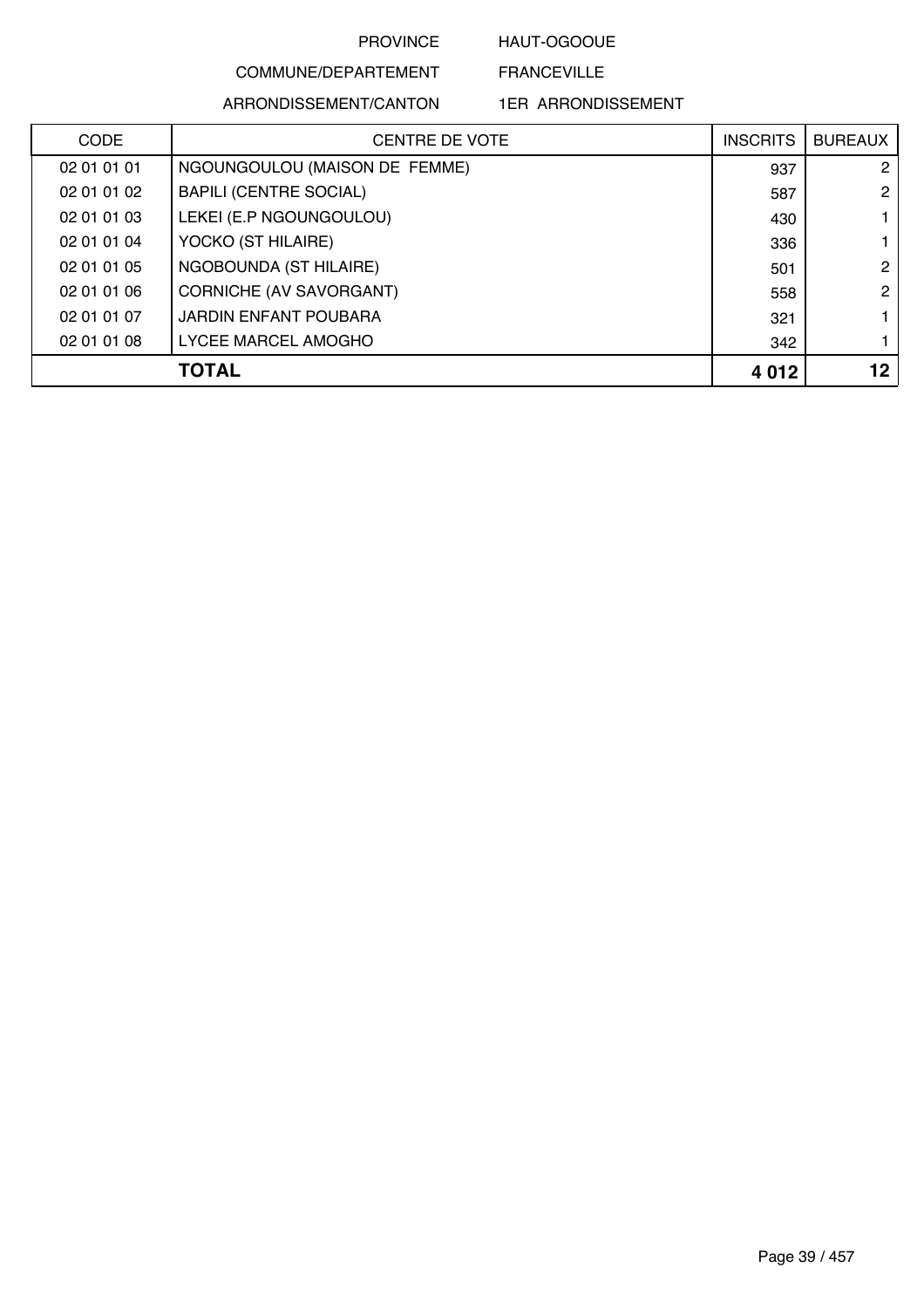### HAUT-OGOOUE

FRANCEVILLE

# COMMUNE/DEPARTEMENT ARRONDISSEMENT/CANTON

| <b>CODE</b> | <b>CENTRE DE VOTE</b>           | <b>INSCRITS</b> | <b>BUREAUX</b> |
|-------------|---------------------------------|-----------------|----------------|
| 02 01 02 01 | <b>EPIMBI</b>                   | 141             |                |
| 02 01 02 02 | <b>DIALOGUE</b>                 | 448             |                |
| 02 01 02 03 | <b>ONGOUEGNE</b>                | 531             | 2              |
| 02 01 02 04 | AYASSI                          | 516             | $\overline{2}$ |
| 02 01 02 05 | SABLE II                        | 1 302           | 3              |
| 02 01 02 06 | ANGOUMBOU (EC PUBL DZAMITI)     | 322             |                |
| 02 01 02 07 | MVOUNA (EC PUBL DZAMITI)        | 299             |                |
| 02 01 02 08 | DJAKA (IAES)                    | 156             |                |
| 02 01 02 09 | ONGALI 1 (EC PUBL OMBELE)       | 478             |                |
| 02 01 02 10 | ONGALI II (EC PUBL OMBELE)      | 232             |                |
| 02 01 02 11 | OMBELE (EC PUBL OMBELE)         | 686             | 2              |
| 02 01 02 12 | <b>ONDIMBA (EC PUBL OMBELE)</b> | 434             |                |
| 02 01 02 13 | MONTAGNE SAINTE                 | 459             |                |
|             | TOTAL                           | 6 0 0 4         | 18             |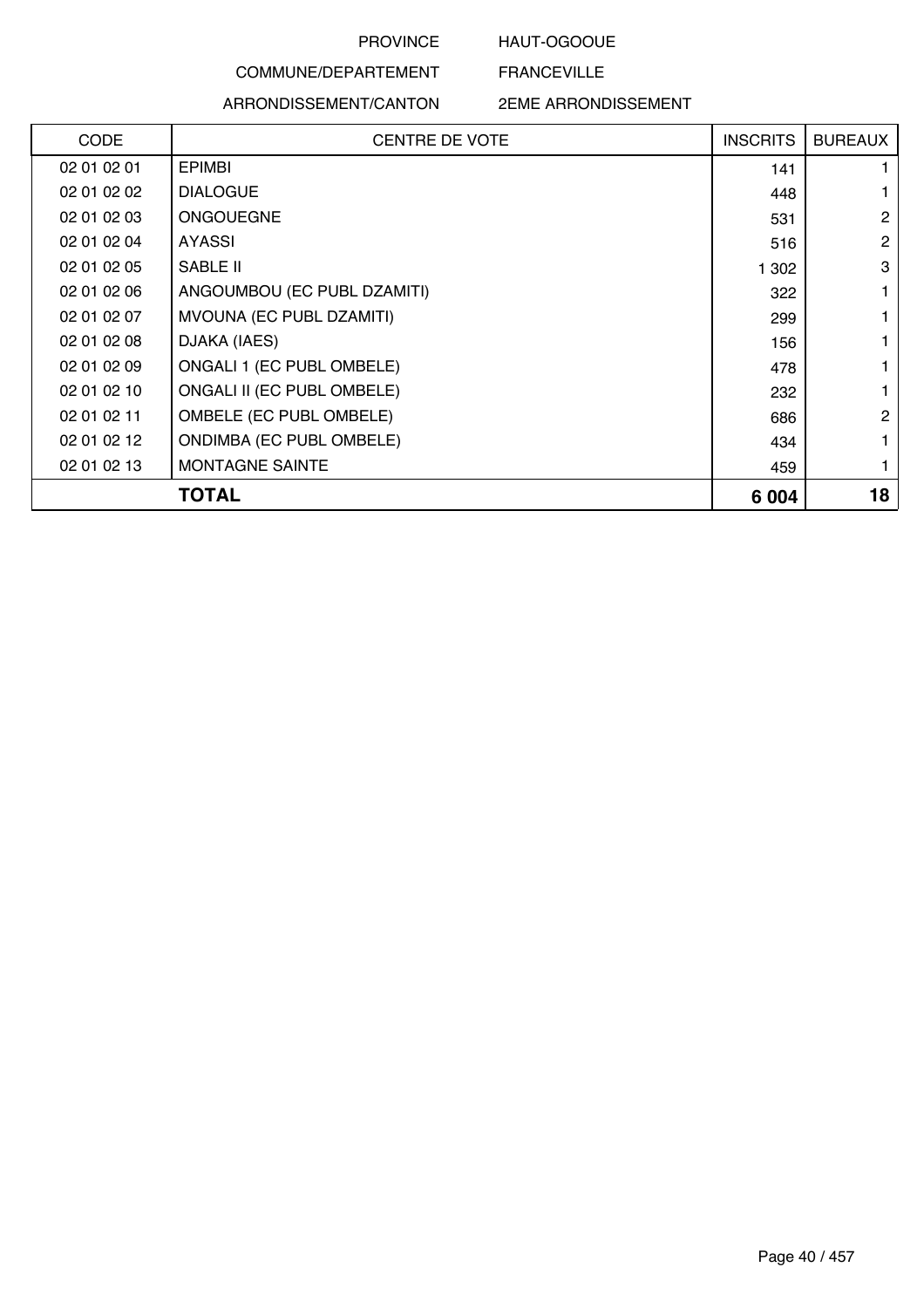### HAUT-OGOOUE

FRANCEVILLE

# COMMUNE/DEPARTEMENT ARRONDISSEMENT/CANTON

| <b>CODE</b> | <b>CENTRE DE VOTE</b> | <b>INSCRITS</b> | <b>BUREAUX</b> |
|-------------|-----------------------|-----------------|----------------|
| 02 01 03 01 | EC. CATH. AKOU        | 800             | $\overline{2}$ |
| 02 01 03 02 | <b>MIMBOUMBA</b>      | 133             |                |
| 02 01 03 03 | <b>LEKONI</b>         | 236             |                |
| 02 01 03 04 | <b>MATEBELE II</b>    | 829             | $\mathbf{2}$   |
| 02 01 03 05 | <b>BAKOU</b>          | 286             | 1              |
| 02 01 03 06 | <b>PIKAS</b>          | 238             |                |
| 02 01 03 07 | <b>CARRIERE</b>       | 355             |                |
| 02 01 03 08 | <b>MANGOUNGOU</b>     | 450             |                |
| 02 01 03 09 | <b>ONDOUAMA</b>       | 143             |                |
| 02 01 03 10 | <b>MENAYE</b>         | 372             |                |
| 02 01 03 11 | <b>KESSALA</b>        | 295             |                |
| 02 01 03 12 | <b>MATEBELE I</b>     | 239             |                |
| 02 01 03 13 | EC-CATH-AKOU II       | 313             |                |
|             | <b>TOTAL</b>          | 4689            | 15             |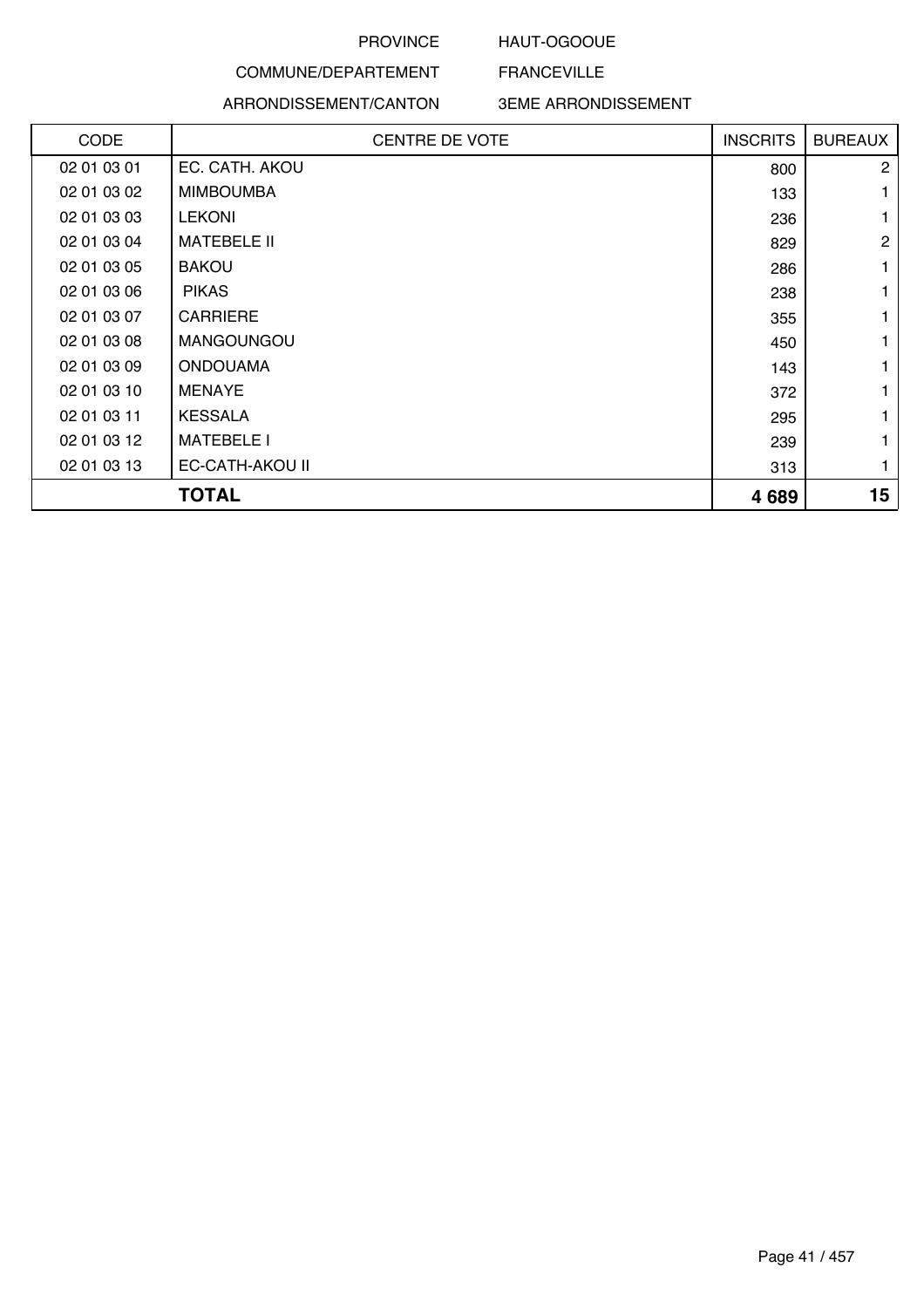### HAUT-OGOOUE

FRANCEVILLE

# COMMUNE/DEPARTEMENT ARRONDISSEMENT/CANTON

| <b>CODE</b> | <b>CENTRE DE VOTE</b> | <b>INSCRITS</b> | <b>BUREAUX</b> |
|-------------|-----------------------|-----------------|----------------|
| 02 01 04 01 | <b>DJOUORI</b>        | 494             |                |
| 02 01 04 02 | MBAYA                 | 631             | $\overline{2}$ |
| 02 01 04 03 | <b>MINGARA</b>        | 579             | $\overline{2}$ |
| 02 01 04 04 | MABOUKOU 1-2          | 385             |                |
| 02 01 04 05 | YENE <sub>1</sub>     | 508             | $\mathbf{2}$   |
| 02 01 04 06 | MAKANA                | 211             |                |
| 02 01 04 07 | MABA                  | 429             |                |
| 02 01 04 08 | YENE II               | 159             |                |
|             | <b>TOTAL</b>          | 3 3 9 6         |                |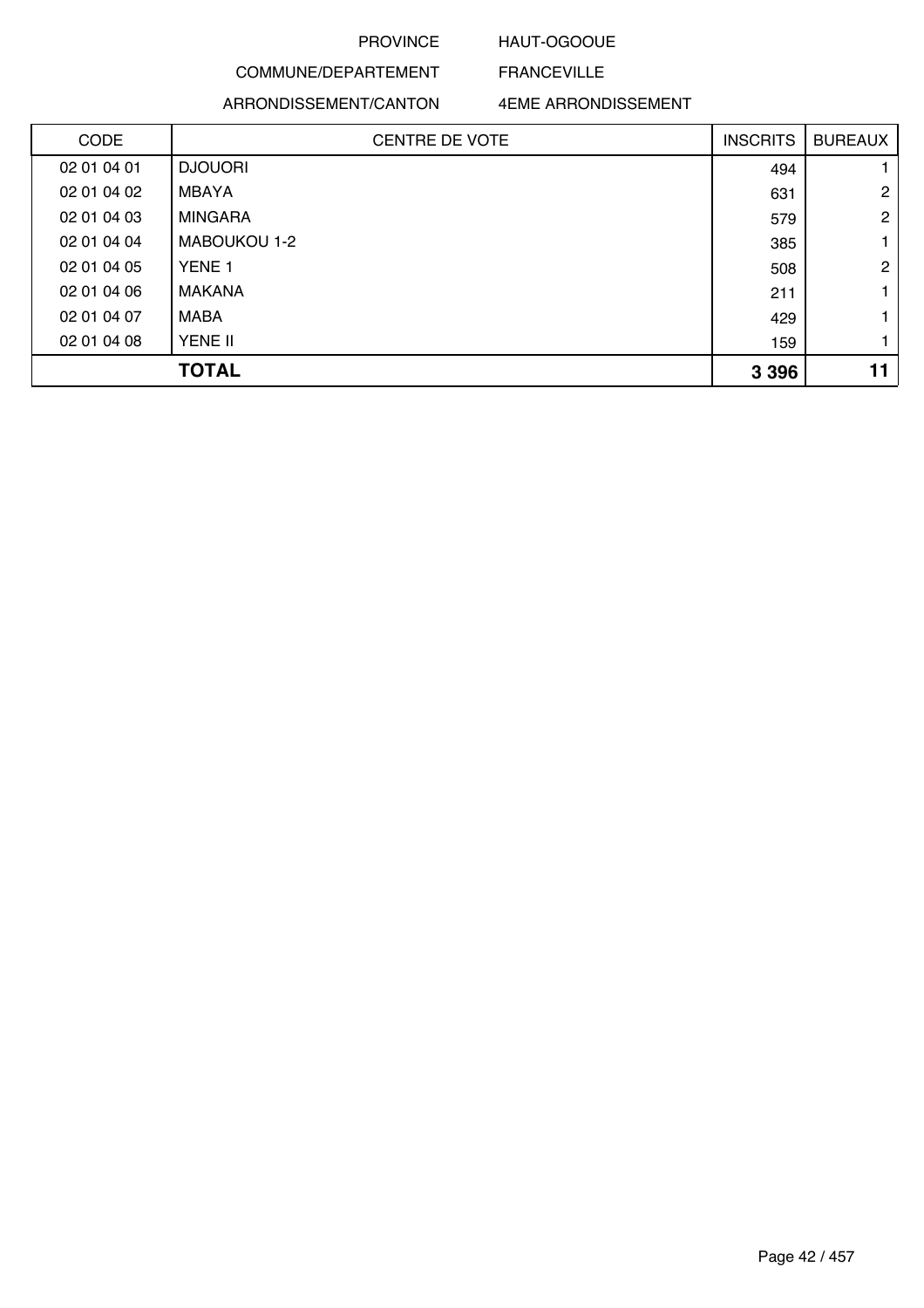PROVINCE HAUT-OGOOUE FRANCEVILLE

### COMMUNE/DEPARTEMENT

| <b>CODE</b> | ARRONDISSEMENT/CANTON      | <b>INSCRITS</b> | <b>BUREAUX</b> |
|-------------|----------------------------|-----------------|----------------|
| 02 01 01    | <b>1ER ARRONDISSEMENT</b>  | 4 0 1 2         | 12             |
| 02 01 02    | <b>2EME ARRONDISSEMENT</b> | 6 0 0 4         | 18             |
| 02 01 03    | <b>3EME ARRONDISSEMENT</b> | 4 6 8 9         | 15             |
| 02 01 04    | 4EME ARRONDISSEMENT        | 3 3 9 6         | 11             |
|             | <b>TOTAL</b>               | 18 101          | 56             |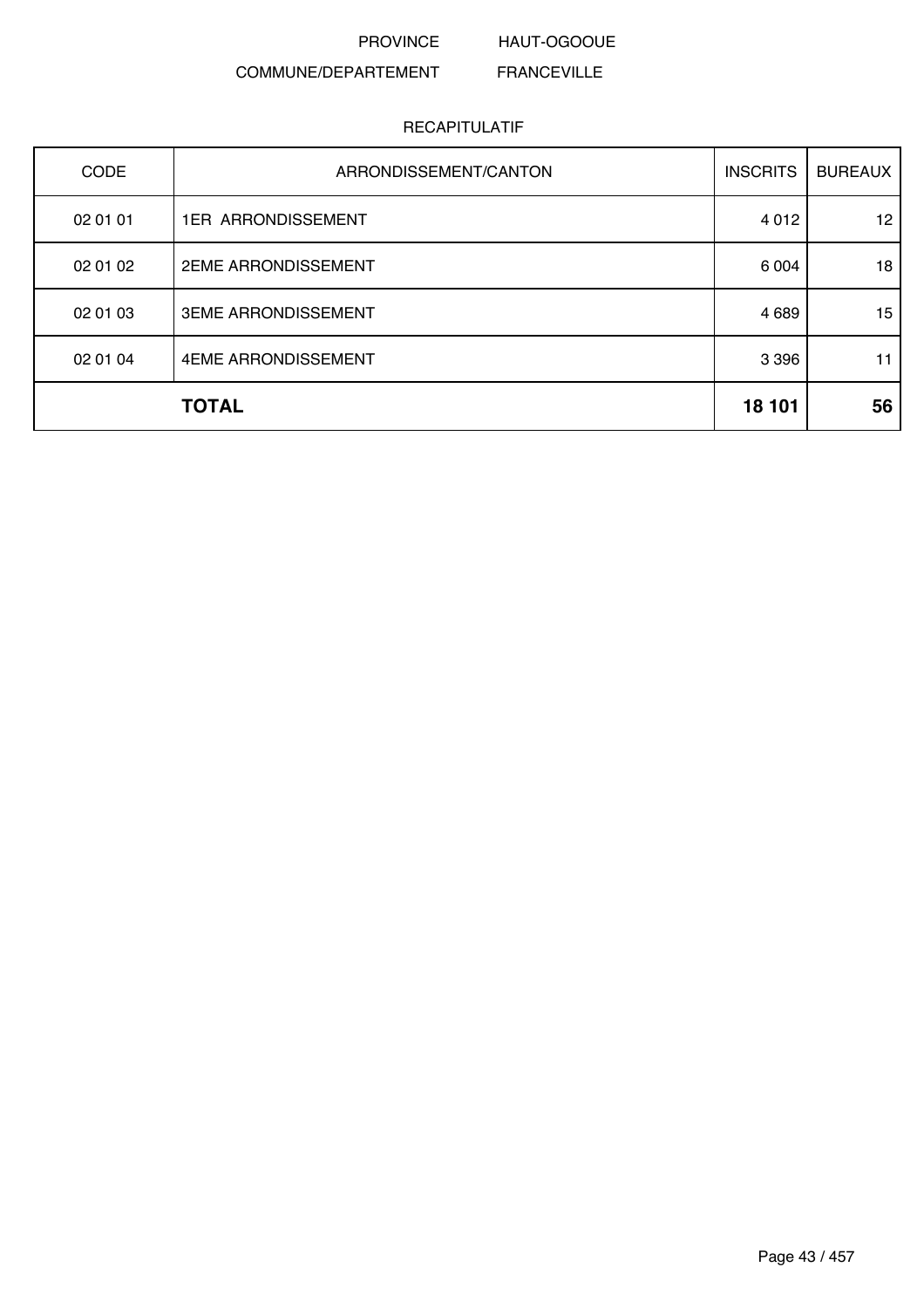### HAUT-OGOOUE

MPASSA (FRANCEVILLE)

# COMMUNE/DEPARTEMENT

#### ARRONDISSEMENT/CANTON DJOUMOU

| <b>CODE</b> | <b>CENTRE DE VOTE</b>  | <b>INSCRITS</b> | <b>BUREAUX</b>  |
|-------------|------------------------|-----------------|-----------------|
| 02 02 01 01 | <b>ONKOUA</b>          | 312             |                 |
| 02 02 01 02 | <b>BIBASSA</b>         | 102             |                 |
| 02 02 01 03 | <b>NDJOKAYE</b>        | 173             |                 |
| 02 02 01 04 | <b>VILLE BANGOUE</b>   | 164             |                 |
| 02 02 01 05 | MBOUMA-OYALI           | 240             |                 |
| 02 02 01 06 | LENGORI-EVOUGA II      | 5               |                 |
| 02 02 01 07 | MENAYE-EPILA           | 464             |                 |
| 02 02 01 08 | EBALA                  | 112             |                 |
| 02 02 01 09 | YOULOU                 | 69              |                 |
| 02 02 01 10 | <b>BINIOMI</b>         | 91              |                 |
| 02 02 01 11 | <b>LENGORI VILLAGE</b> | 125             |                 |
| 02 02 01 12 | EYOUGA 2 VILLAGE       | 89              | 1               |
|             | <b>TOTAL</b>           | 1946            | 12 <sub>2</sub> |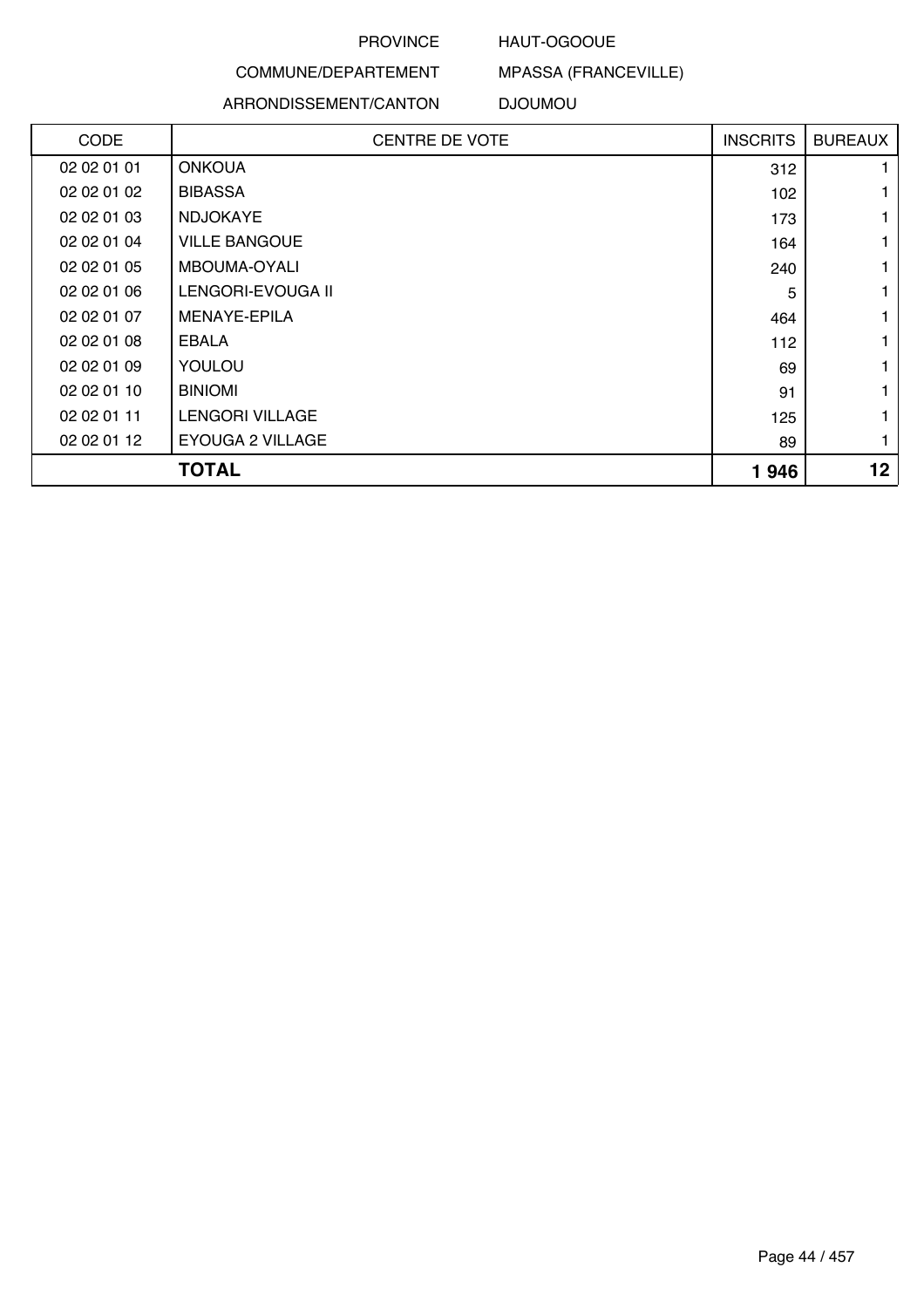### HAUT-OGOOUE

## COMMUNE/DEPARTEMENT

### ARRONDISSEMENT/CANTON

MPASSA (FRANCEVILLE) KASSA

| <b>CODE</b> | <b>CENTRE DE VOTE</b>   | <b>INSCRITS</b> | <b>BUREAUX</b> |
|-------------|-------------------------|-----------------|----------------|
| 02 02 02 01 | <b>LEPAKA</b>           | 84              |                |
| 02 02 02 02 | <b>BITONO</b>           | 97              |                |
| 02 02 02 03 | <b>MOUPIA</b>           | 228             |                |
| 02 02 02 04 | <b>DZAKI VILLE</b>      | 44              |                |
| 02 02 02 05 | BANGUENE-BENGUIA        | 154             |                |
| 02 02 02 06 | <b>POUBARA</b>          | 31              |                |
| 02 02 02 07 | SUCAF <sub>1</sub>      | 213             |                |
| 02 02 02 08 | SUCAF <sub>2</sub>      | 327             |                |
| 02 02 02 09 | SUCAF <sub>3</sub>      | 75              |                |
| 02 02 02 10 | <b>MVENGUE</b>          | 409             |                |
| 02 02 02 11 | <b>MAPOUBA</b>          | 129             |                |
| 02 02 02 12 | <b>NGANDA</b>           | 30              |                |
| 02 02 02 13 | <b>BASE AERIENNE 02</b> | 632             | $\overline{c}$ |
|             | <b>TOTAL</b>            | 2 4 5 3         | 14             |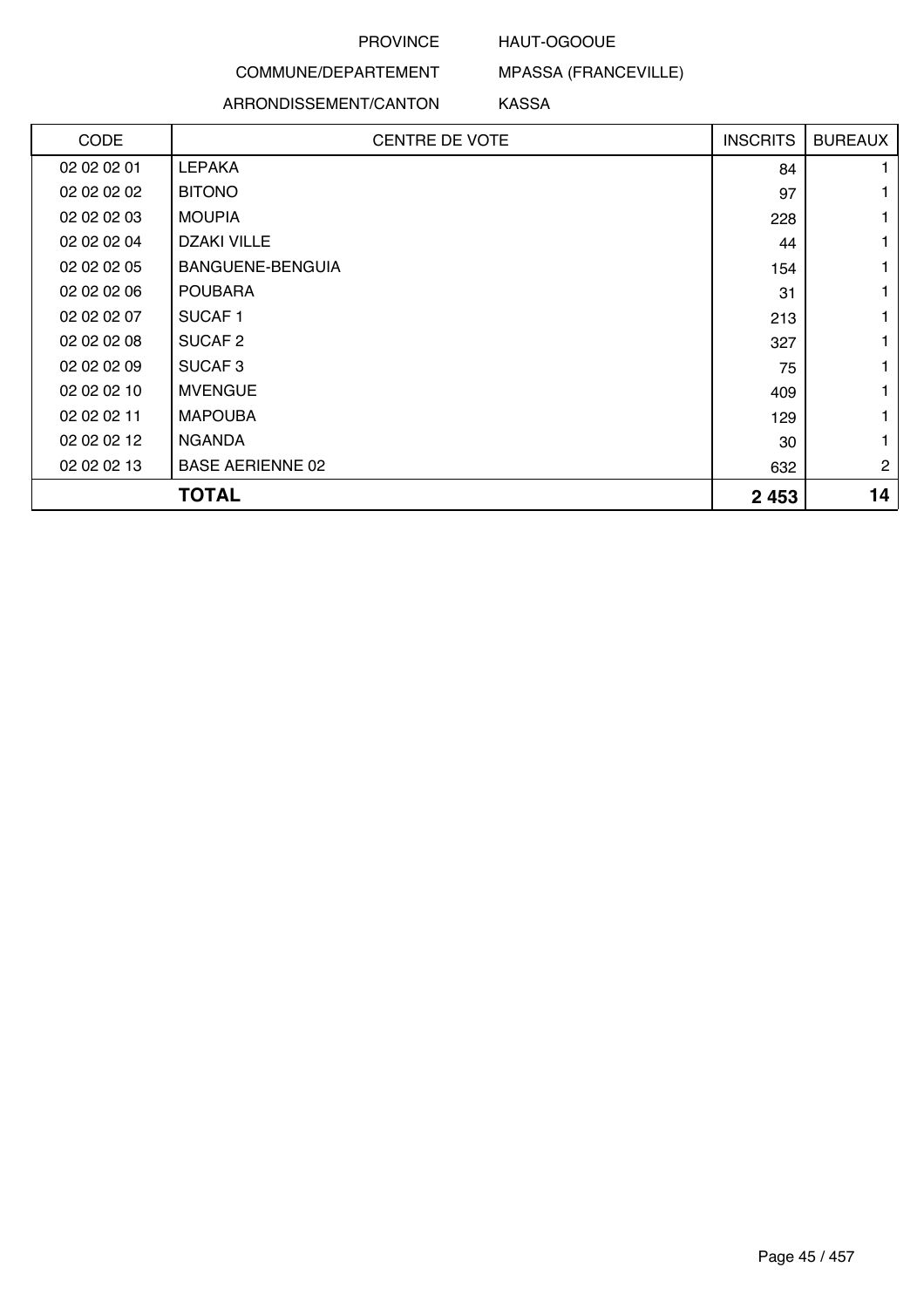### HAUT-OGOOUE

## COMMUNE/DEPARTEMENT

### ARRONDISSEMENT/CANTON

MPASSA (FRANCEVILLE)

### LEKABI

| <b>CODE</b> | <b>CENTRE DE VOTE</b> | <b>INSCRITS</b> | <b>BUREAUX</b> |
|-------------|-----------------------|-----------------|----------------|
| 02 02 03 01 | <b>VENEZ-VOIR</b>     | 270             |                |
| 02 02 03 02 | <b>MOTOBOI</b>        | 104             |                |
| 02 02 03 03 | <b>OKOLOVILLE</b>     | 151             |                |
| 02 02 03 04 | <b>LEKOUSSAGA</b>     | 151             |                |
| 02 02 03 05 | <b>OBORILEKOUSSA</b>  | 98              |                |
| 02 02 03 06 | <b>MOTOBO II</b>      | 134             |                |
| 02 02 03 07 | <b>ANDJOGO</b>        | 220             |                |
| 02 02 03 08 | <b>MOKABA</b>         | 137             |                |
| 02 02 03 09 | <b>MIKASSA</b>        | 48              |                |
| 02 02 03 10 | SOGADEL SUD           | 17              |                |
| 02 02 03 11 | OLOUNGA-OMVOURI       | 48              |                |
|             | <b>TOTAL</b>          | 1 3 7 8         | 11             |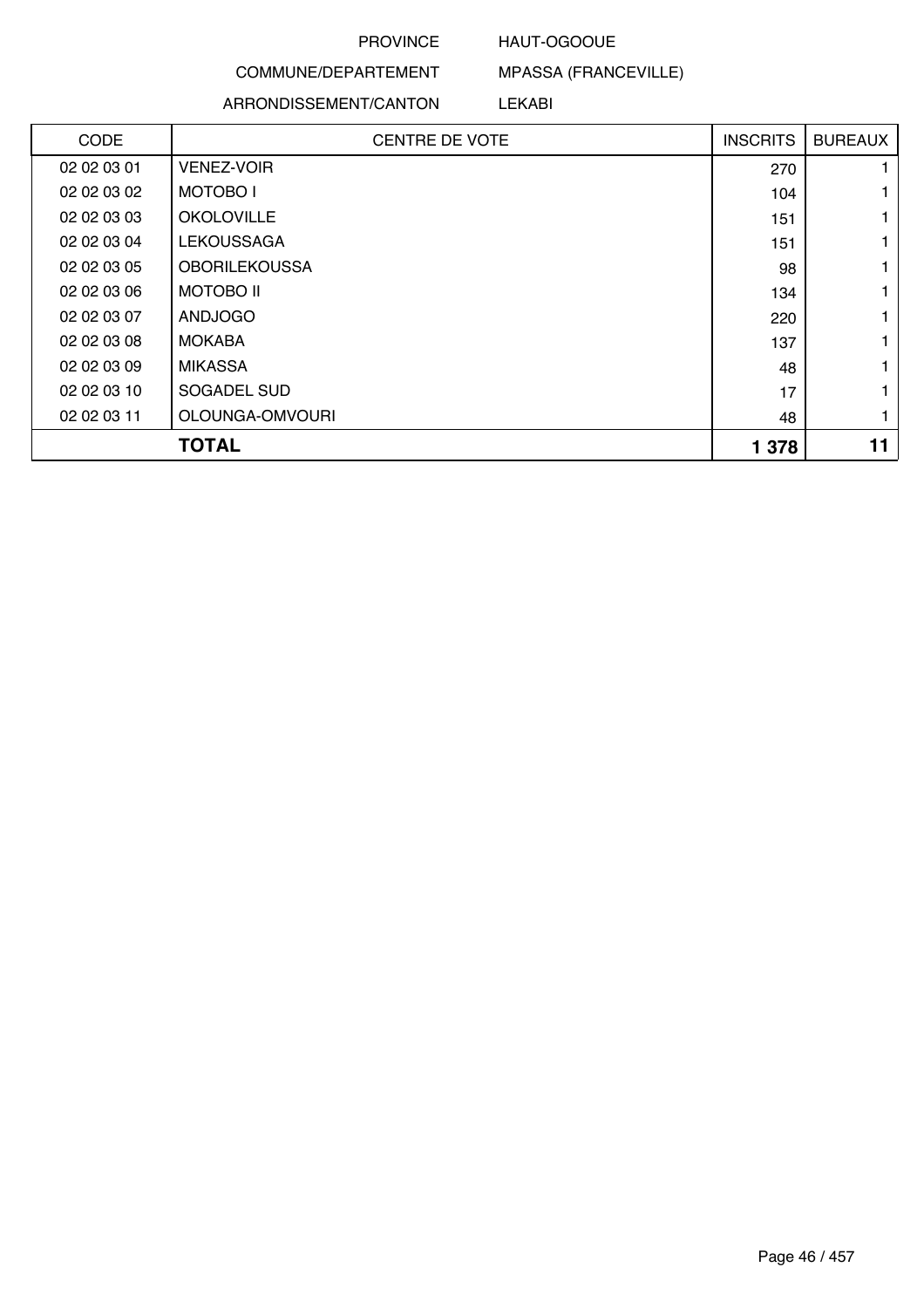#### HAUT-OGOOUE

### COMMUNE/DEPARTEMENT

MPASSA (FRANCEVILLE)

| <b>CODE</b> | ARRONDISSEMENT/CANTON | <b>INSCRITS</b> | <b>BUREAUX</b>  |
|-------------|-----------------------|-----------------|-----------------|
| 02 02 01    | <b>DJOUMOU</b>        | 1946            | 12 <sup>°</sup> |
| 02 02 02    | <b>KASSA</b>          | 2 4 5 3         | 14              |
| 02 02 03    | <b>LEKABI</b>         | 1 378           | 11              |
|             | <b>TOTAL</b>          | 5777            | 37              |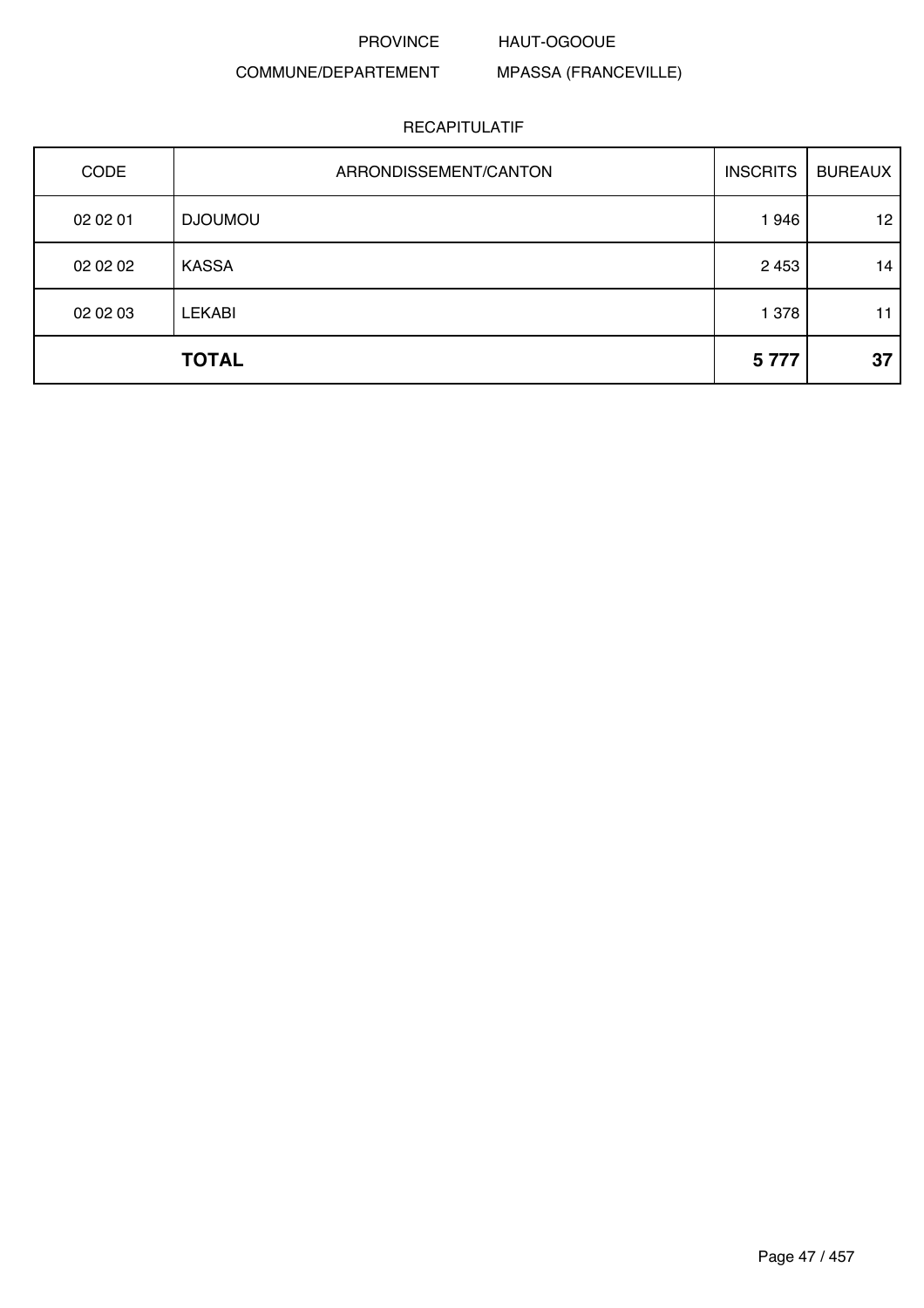### HAUT-OGOOUE

MOANDA

# COMMUNE/DEPARTEMENT

ARRONDISSEMENT/CANTON

| <b>CODE</b> | <b>CENTRE DE VOTE</b>      | <b>INSCRITS</b> | <b>BUREAUX</b> |
|-------------|----------------------------|-----------------|----------------|
| 02 03 01 01 | <b>LYCEE TECHN. 1</b>      | 875             | $\overline{2}$ |
| 02 03 01 02 | <b>CITE OCTRA</b>          | 655             | $\overline{2}$ |
| 02 03 01 03 | BELLE-VUE 1-2-3            | 598             | $\overline{2}$ |
| 02 03 01 04 | DOUANES 1-2                | 941             | $\mathbf{2}$   |
| 02 03 01 05 | MONT-MOANDA 1-2            | 726             | $\overline{2}$ |
| 02 03 01 06 | ALLIANCE 1-2               | 1 3 4 9         | 3              |
| 02 03 01 07 | MIOSSO TELEPHERIQUE 1-2    | 507             | $\overline{2}$ |
| 02 03 01 08 | JARDIN ENF LEKOLO 1-2      | 272             |                |
| 02 03 01 09 | <b>MOANDA PLAINE 1-2-3</b> | 350             |                |
| 02 03 01 10 | <b>MONTAGNE SAINTE 1-2</b> | 453             |                |
| 02 03 01 11 | <b>MOUKAGNISSI 1-2</b>     | 628             | $\overline{2}$ |
|             | <b>TOTAL</b>               | 7 3 5 4         | 20             |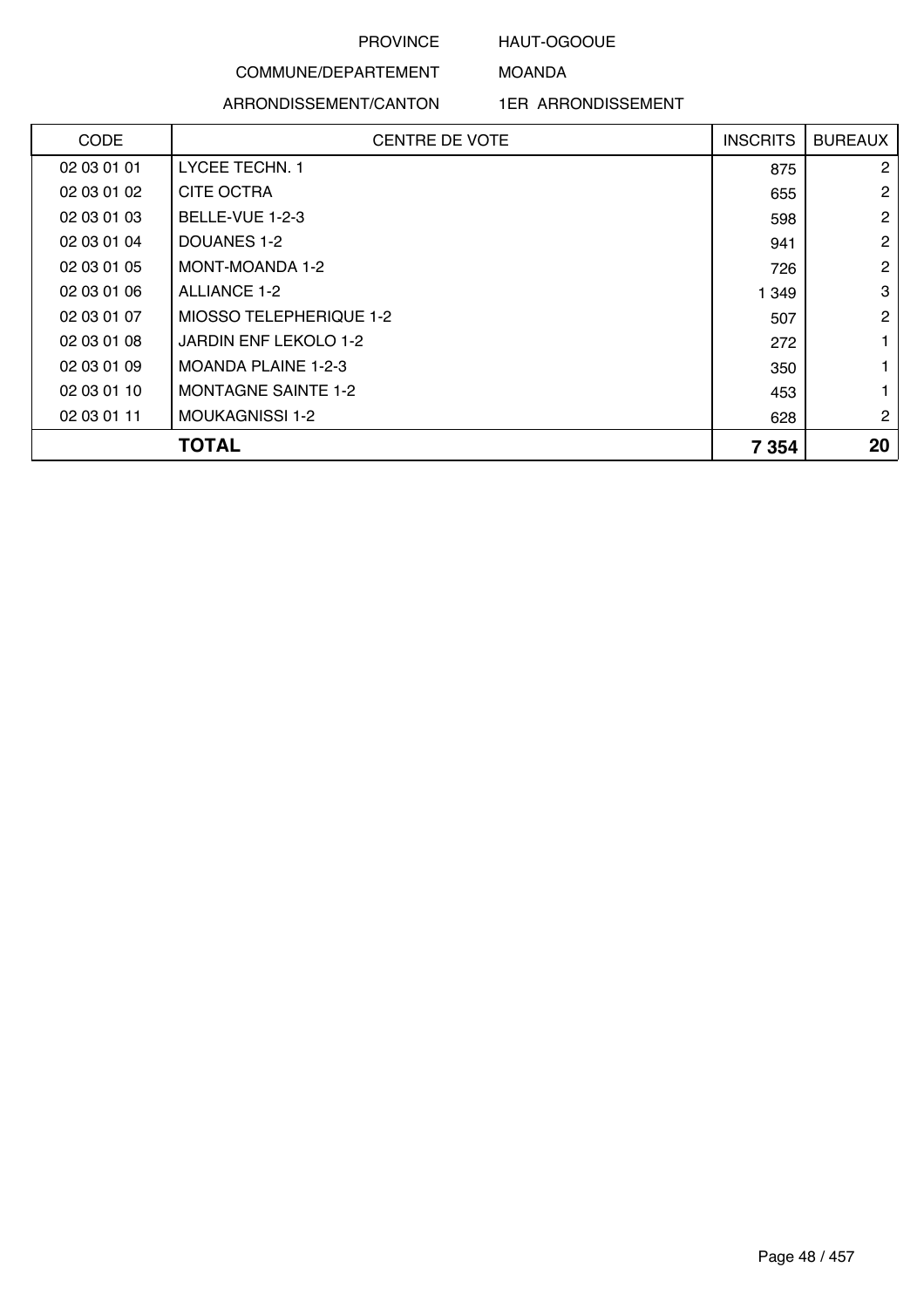### HAUT-OGOOUE

MOANDA

COMMUNE/DEPARTEMENT

ARRONDISSEMENT/CANTON

| <b>CODE</b> | <b>CENTRE DE VOTE</b>        | <b>INSCRITS</b> | <b>BUREAUX</b> |
|-------------|------------------------------|-----------------|----------------|
| 02 03 02 01 | <b>LEKOLO</b>                | 658             | $\overline{2}$ |
| 02 03 02 02 | <b>JARDIN ENFANT COMILOG</b> | 1 7 1 3         | 4              |
| 02 03 02 03 | LEYIMA                       | 1 608           | 4              |
| 02 03 02 04 | ONKOULA EC-CATH-A ET B       | 718             | $\overline{2}$ |
| 02 03 02 05 | <b>CENTRE COMMERCIAL</b>     | 748             | $\mathbf{2}$   |
|             | <b>TOTAL</b>                 | 5 4 4 5         | 14             |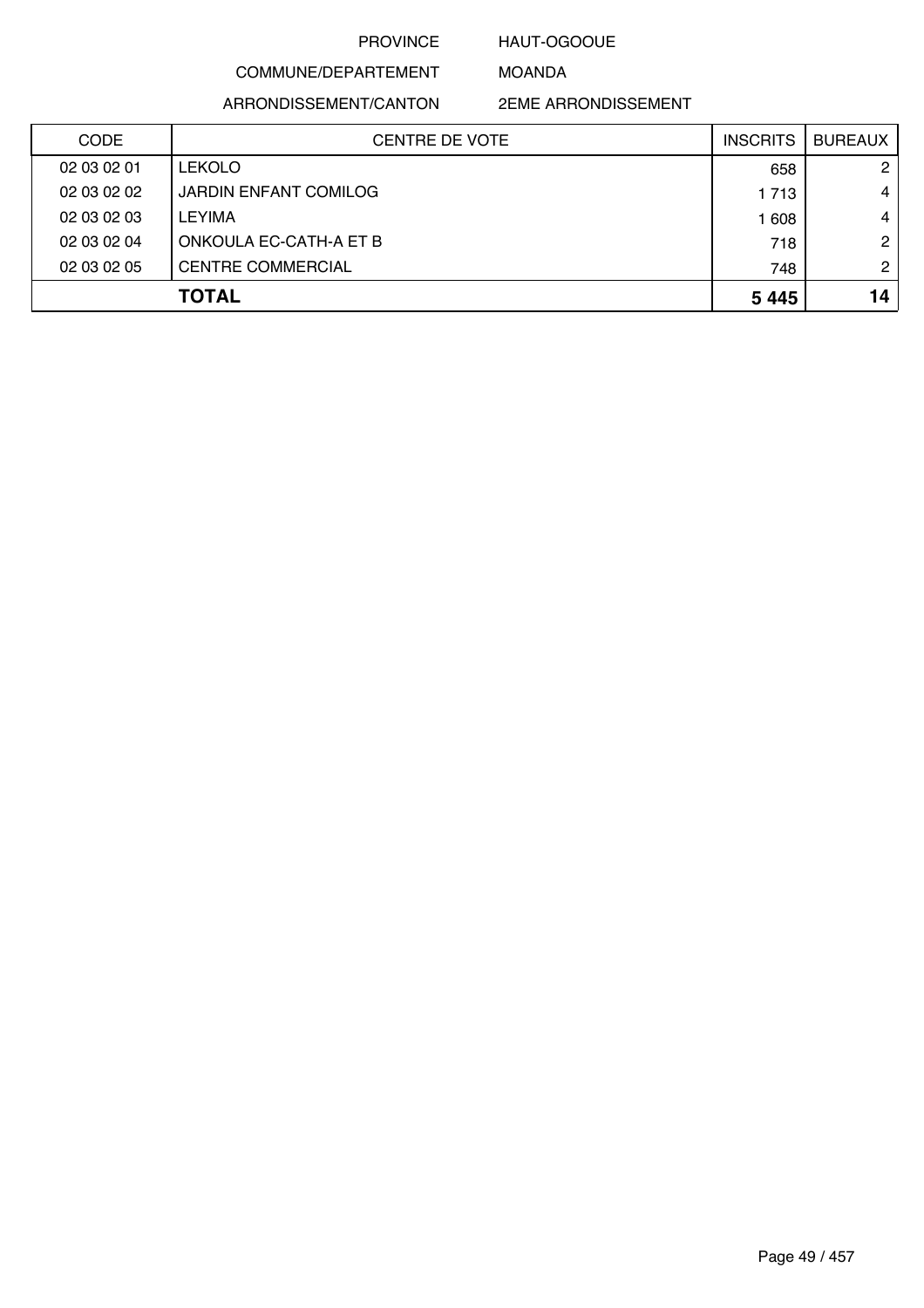HAUT-OGOOUE

#### COMMUNE/DEPARTEMENT MOANDA

| <b>CODE</b> | ARRONDISSEMENT/CANTON      | <b>INSCRITS</b> | <b>BUREAUX</b> |
|-------------|----------------------------|-----------------|----------------|
| 02 03 01    | <b>1ER ARRONDISSEMENT</b>  | 7 3 5 4         | 20             |
| 02 03 02    | <b>2EME ARRONDISSEMENT</b> | 5 4 4 5         | 14             |
|             | <b>TOTAL</b>               | 12799           | 34             |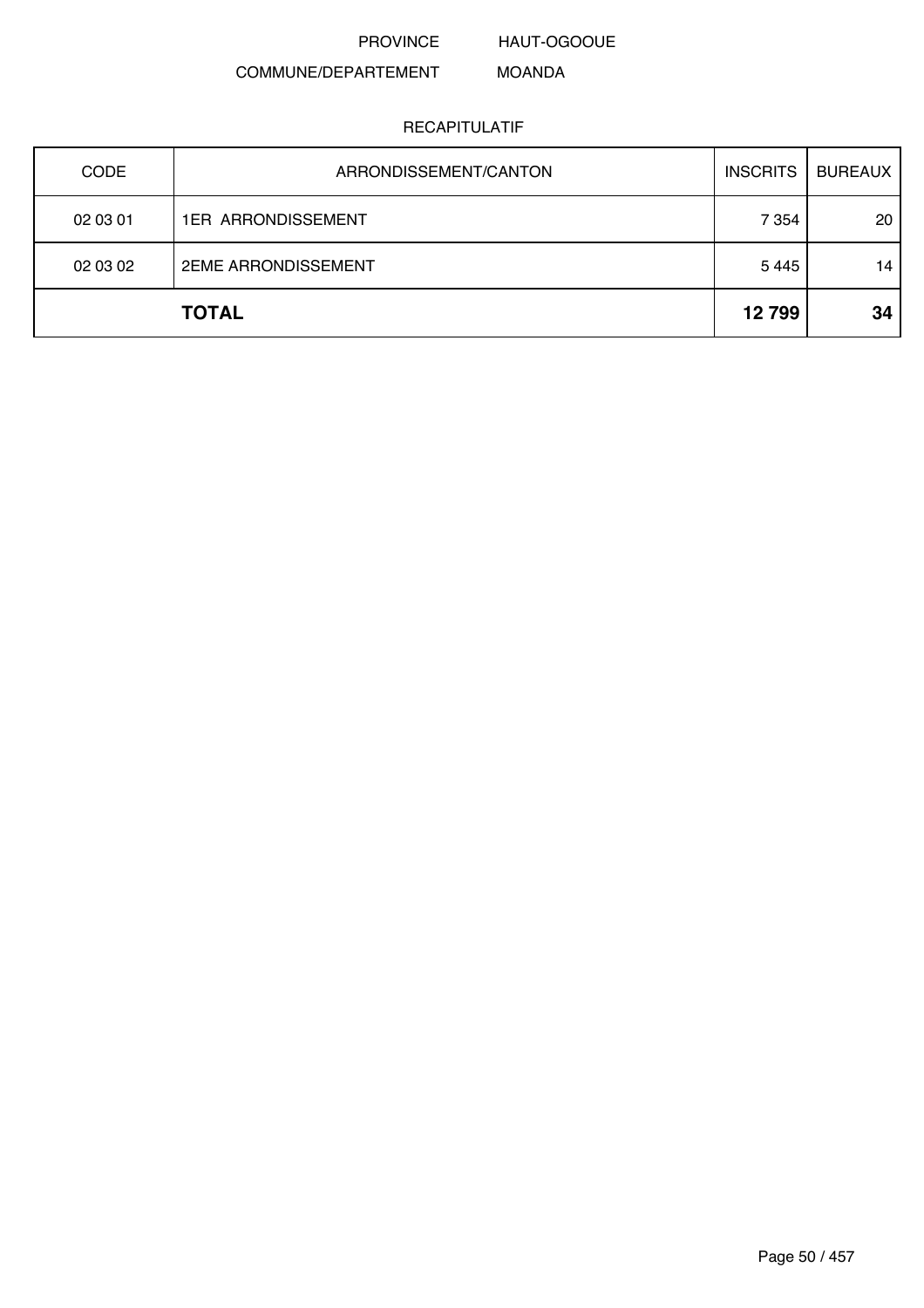### HAUT-OGOOUE

## COMMUNE/DEPARTEMENT

### ARRONDISSEMENT/CANTON

LEBOMBI-LEYOU (MOANDA)

LEBOMBI-LEKEDI

| CODE        | <b>CENTRE DE VOTE</b>   | <b>INSCRITS</b> | <b>BUREAUX</b> |
|-------------|-------------------------|-----------------|----------------|
| 02 04 01 01 | <b>MONDZEYE</b>         | 95              |                |
| 02 04 01 02 | <b>KONDA</b>            | 164             |                |
| 02 04 01 03 | LEMAGNA (MAGNIMA)       | 239             |                |
| 02 04 01 04 | <b>NDJANGATEBE</b>      | 84              |                |
| 02 04 01 05 | NDJOUTOU (MOYABI)       | 124             |                |
| 02 04 01 06 | <b>MOYABI VILLAGE</b>   | 71              |                |
| 02 04 01 07 | <b>MANDJAYE</b>         | $\mathbf{2}$    |                |
| 02 04 01 08 | <b>CHANTIER ROUGIER</b> |                 |                |
| 02 04 01 09 | <b>DOUMAI</b>           | 188             |                |
| 02 04 01 10 | <b>MAGNIMA</b>          | 139             |                |
| 02 04 01 11 | MAYELA                  | 110             |                |
|             | <b>TOTAL</b>            | 1 2 1 7         | 11             |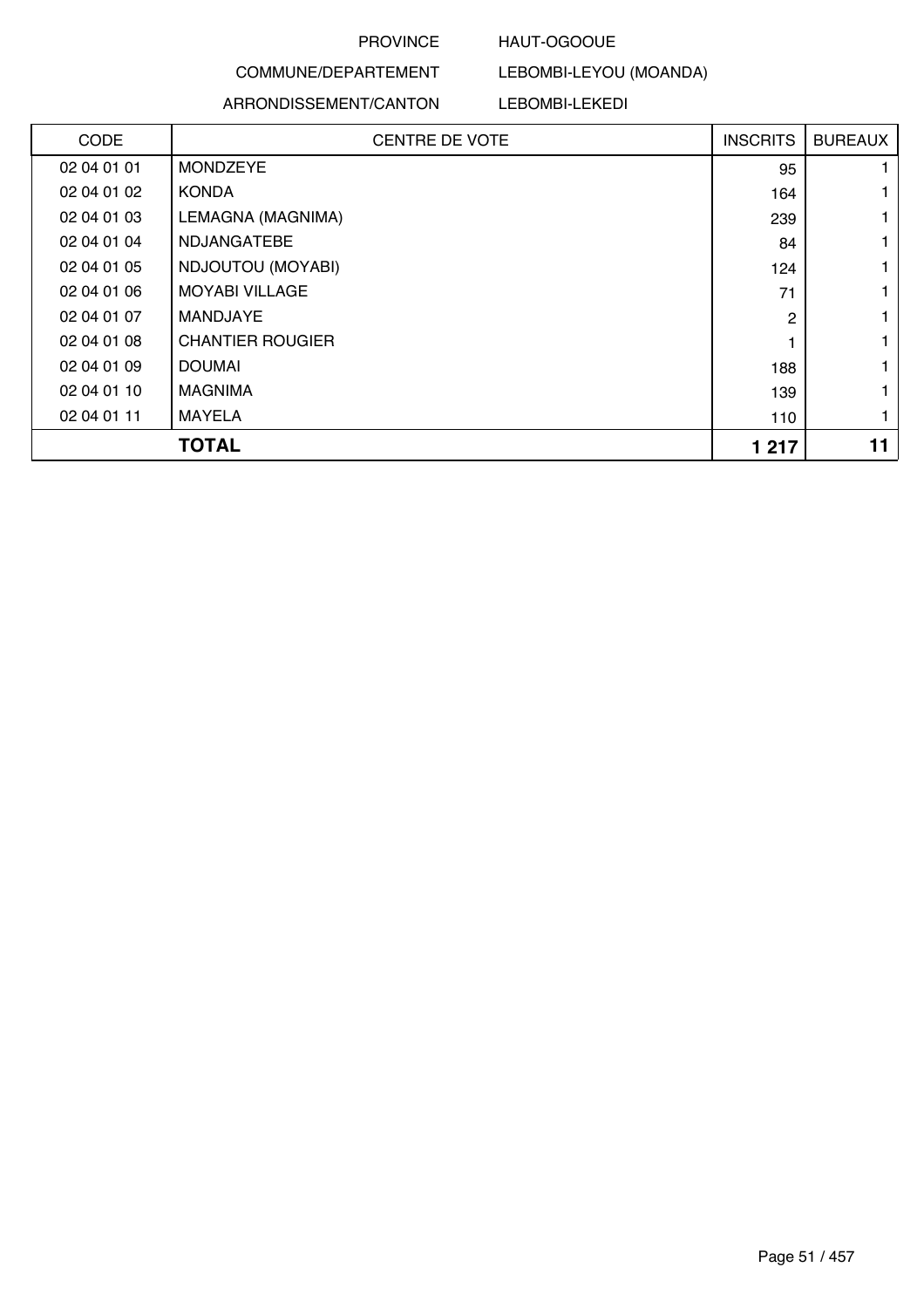### HAUT-OGOOUE

COMMUNE/DEPARTEMENT

ARRONDISSEMENT/CANTON

### LEKEDI-LEYOU

LEBOMBI-LEYOU (MOANDA)

|             | <b>TOTAL</b>          | 569             | 5              |
|-------------|-----------------------|-----------------|----------------|
| 02 04 02 05 | <b>MASSANGO II</b>    | 46              |                |
| 02 04 02 04 | <b>OGAPROV</b>        | 23              |                |
| 02 04 02 03 | <b>NDOUBI</b>         | 237             |                |
| 02 04 02 02 | <b>NGUIASSONO</b>     | 87              |                |
| 02 04 02 01 | MBOUNGOU-BADOUMA      | 176             |                |
| <b>CODE</b> | <b>CENTRE DE VOTE</b> | <b>INSCRITS</b> | <b>BUREAUX</b> |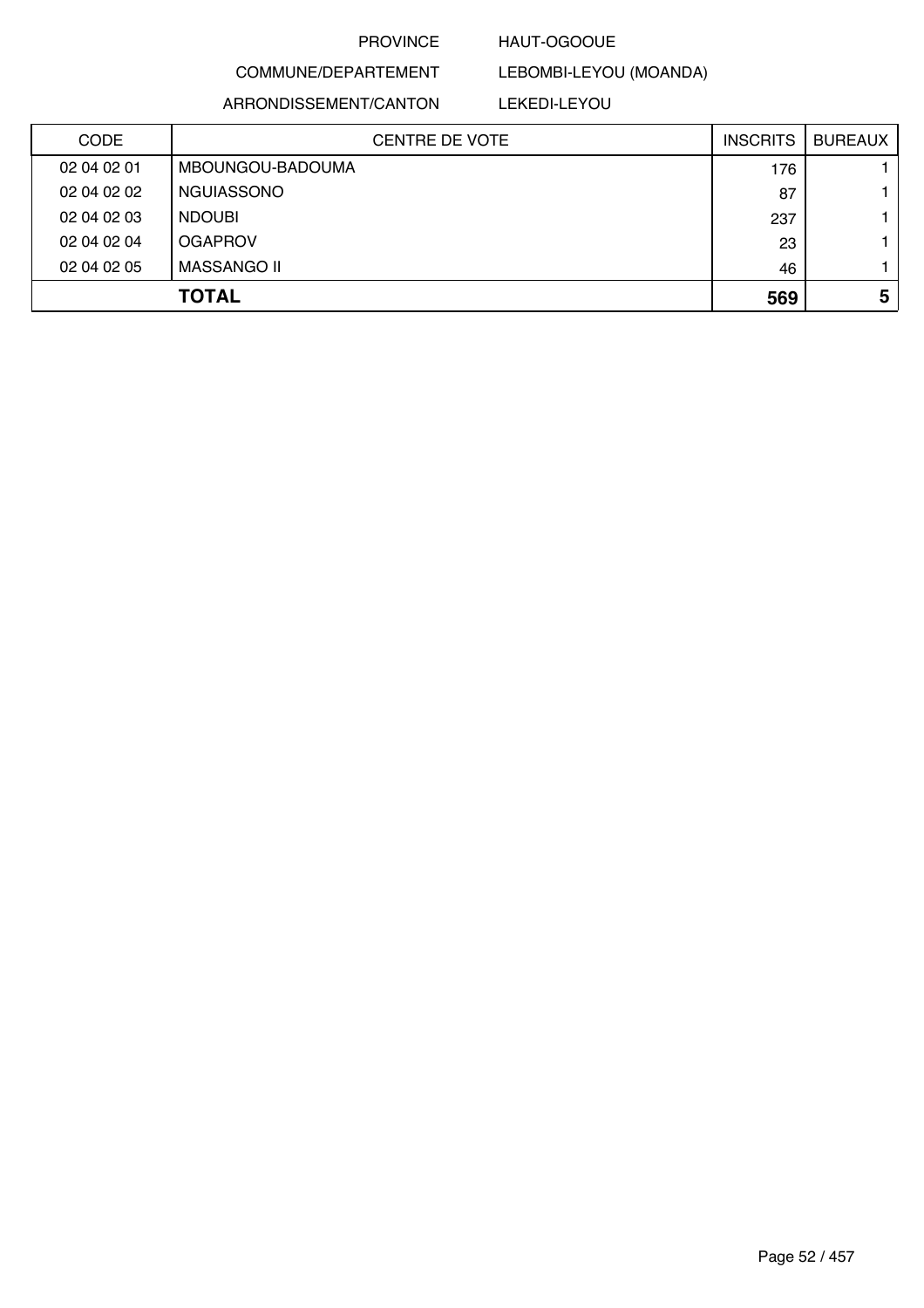#### PROVINCE HAUT-OGOOUE

# COMMUNE/DEPARTEMENT

## LEBOMBI-LEYOU (MOANDA)

| <b>CODE</b> | ARRONDISSEMENT/CANTON | <b>INSCRITS</b> | <b>BUREAUX</b> |
|-------------|-----------------------|-----------------|----------------|
| 02 04 01    | LEBOMBI-LEKEDI        | 1 2 1 7         | 11             |
| 02 04 02    | LEKEDI-LEYOU          | 569             | 5              |
|             | <b>TOTAL</b>          | 1786            | 16             |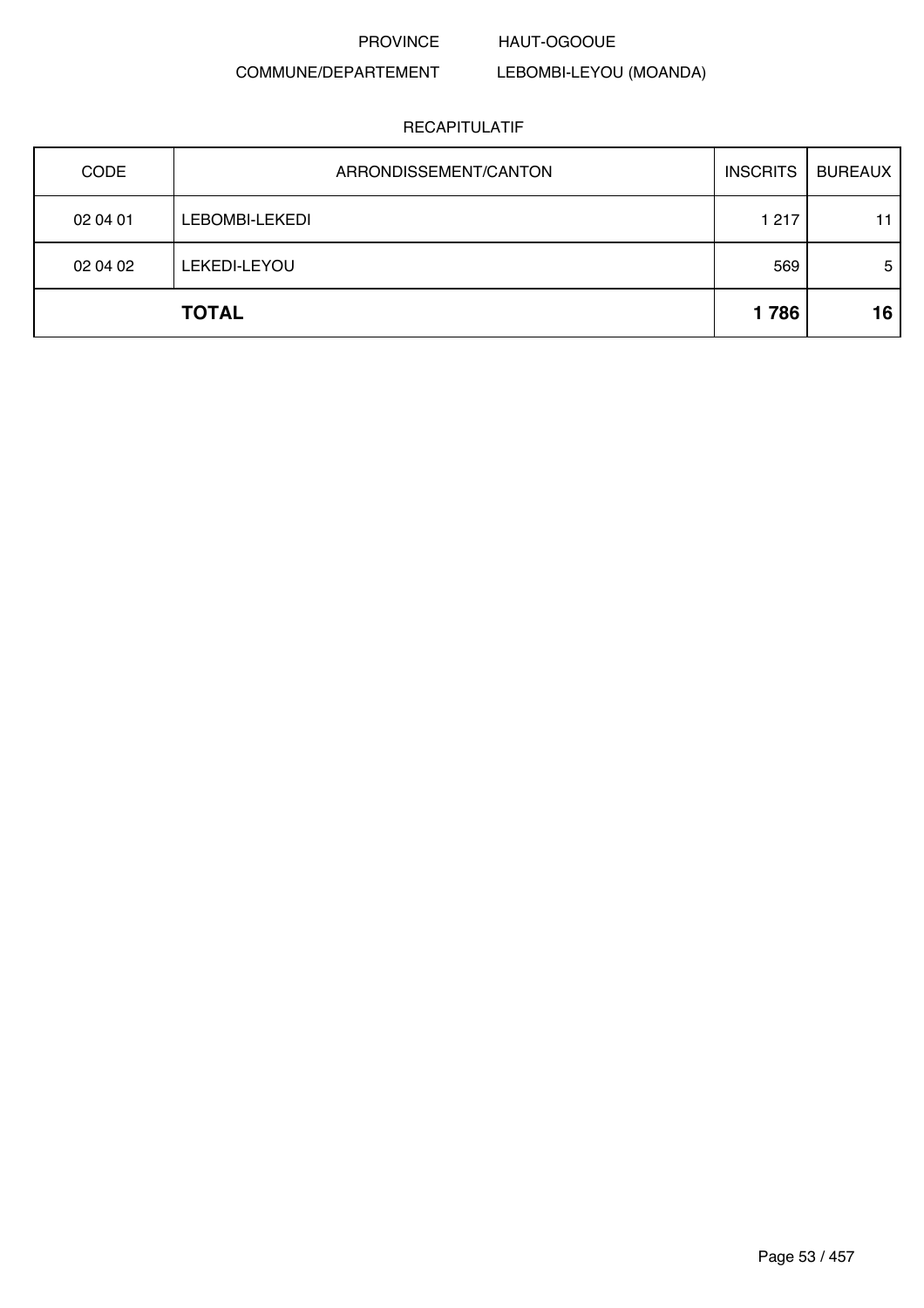HAUT-OGOOUE

# COMMUNE/DEPARTEMENT

ARRONDISSEMENT/CANTON

MOUNANA COMMUNE

| <b>CODE</b> | <b>CENTRE DE VOTE</b>          | <b>INSCRITS</b> | <b>BUREAUX</b> |
|-------------|--------------------------------|-----------------|----------------|
| 02 05 00 01 | MASSANGO 1                     | 196             |                |
| 02 05 00 02 | CITE CADRE (MESS COMUF)        | 86              |                |
| 02 05 00 03 | CITE AMBIE (ECOLE CATH.)       | 302             |                |
| 02 05 00 04 | ECOLE RENOVATION A             | 565             | 2              |
| 02 05 00 05 | MOUNANA (VILLAGE)              | 114             |                |
| 02 05 00 06 | CENTRE COMMERCIAL (ECOLE PROT. | 276             |                |
| 02 05 00 07 | CITE ADMINIST (HOTEL DE VILLE) | 52              |                |
| 02 05 00 08 | OMOI                           | 352             |                |
| 02 05 00 09 | <b>ECOLE RENOVATION B</b>      | 313             |                |
| 02 05 00 10 | <b>CENTRE-VILLE</b>            | 63              |                |
| 02 05 00 11 | <b>NGANGOLO</b>                | 89              |                |
| 02 05 00 12 | C.E.S. HENRI BASSET            | 517             | $\overline{2}$ |
|             | <b>TOTAL</b>                   | 2925            | 14             |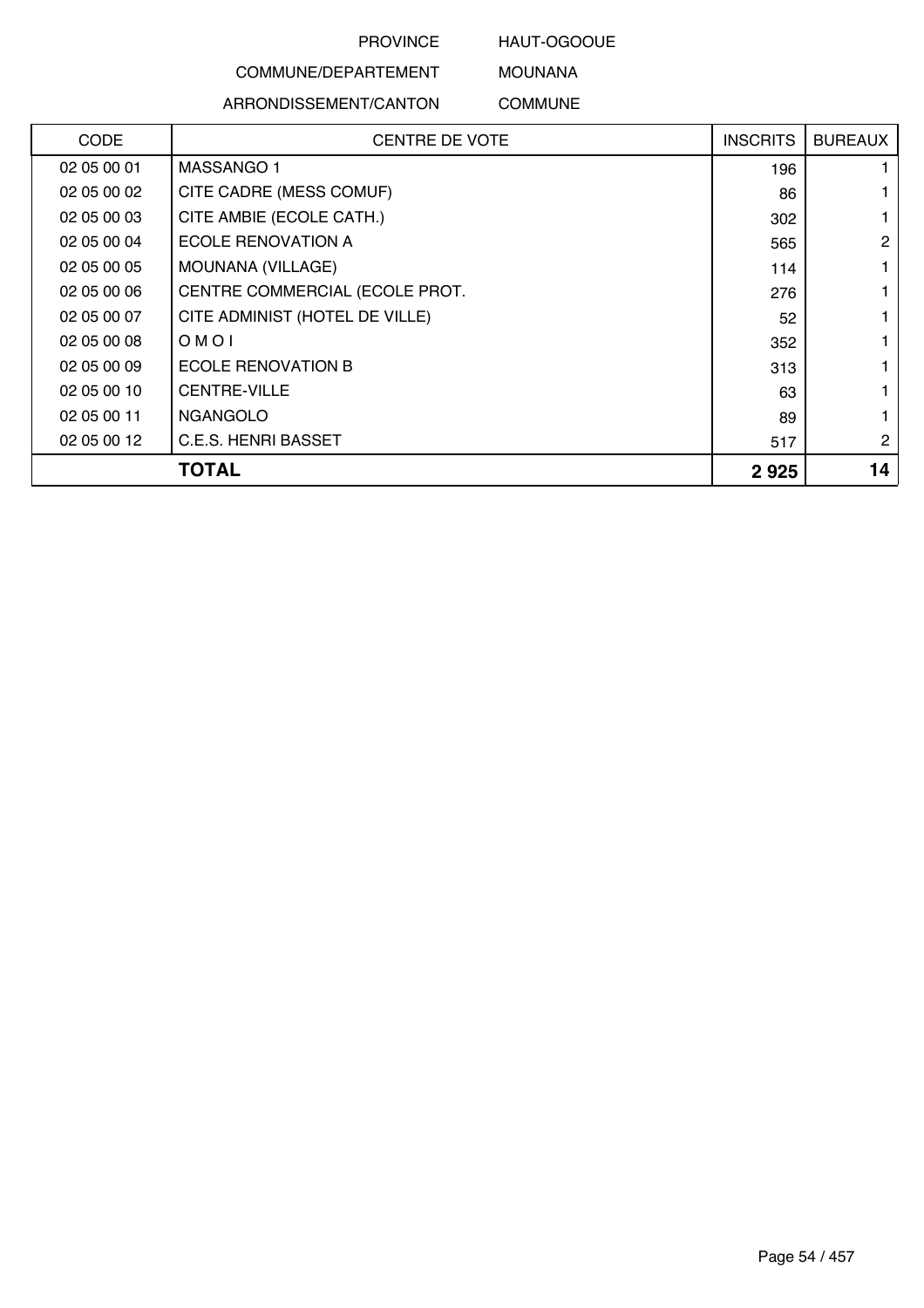HAUT-OGOOUE

#### COMMUNE/DEPARTEMENT MOUNANA

| <b>CODE</b> | ARRONDISSEMENT/CANTON | <b>INSCRITS</b> | <b>BUREAUX</b> |
|-------------|-----------------------|-----------------|----------------|
| 02 05 00    | <b>COMMUNE</b>        | 2925            | 14             |
|             | <b>TOTAL</b>          | 2925            | 14             |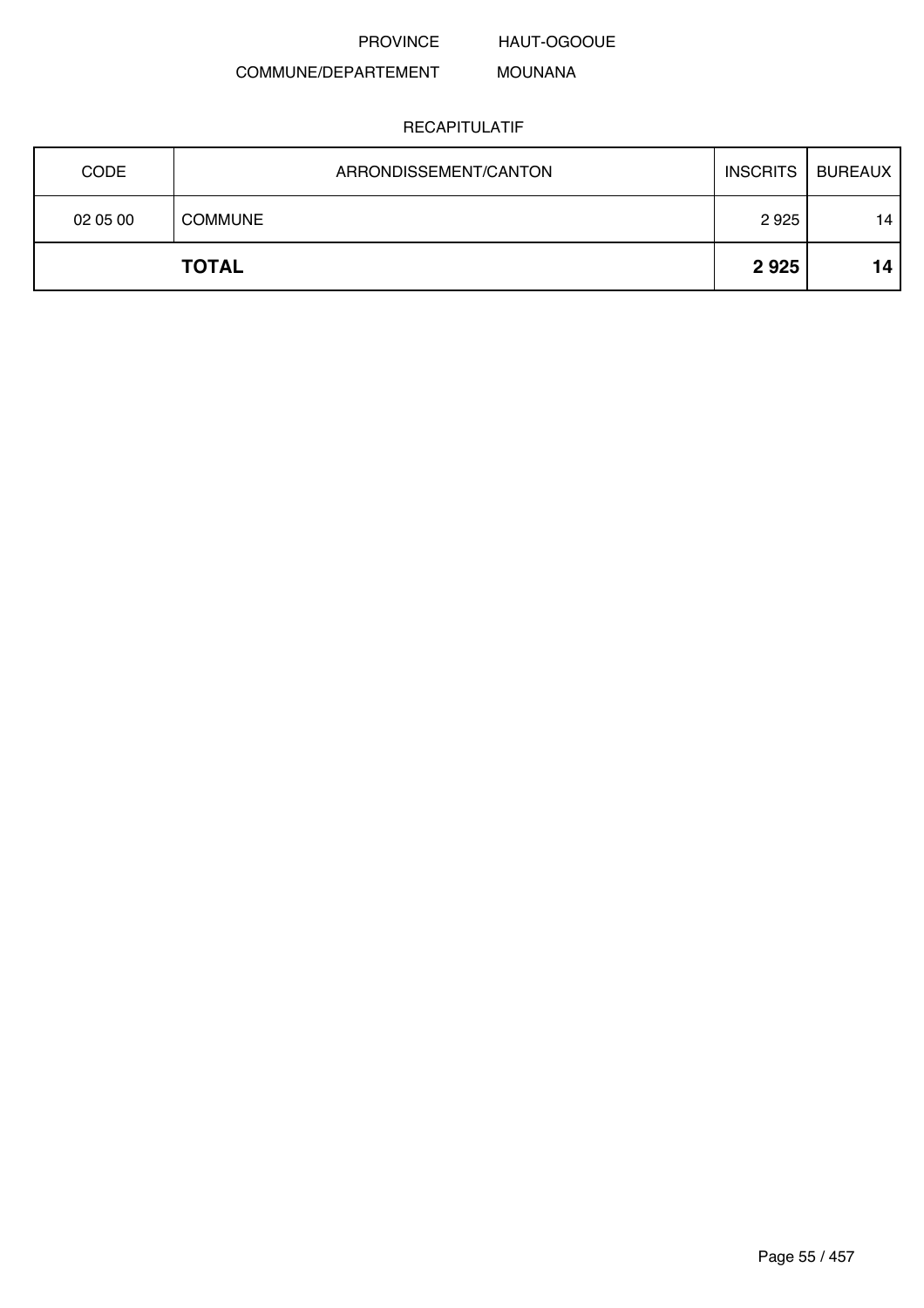### HAUT-OGOOUE

OKONDJA

# COMMUNE/DEPARTEMENT ARRONDISSEMENT/CANTON

COMMUNE

| <b>CODE</b> | <b>CENTRE DE VOTE</b>     | <b>INSCRITS</b> | <b>BUREAUX</b>  |
|-------------|---------------------------|-----------------|-----------------|
| 02 07 00 01 | <b>MANGOU</b>             | 847             | $\overline{2}$  |
| 02 07 00 02 | <b>MISSION CATHOLIQUE</b> | 366             |                 |
| 02 07 00 03 | <b>SEBE</b>               | 207             |                 |
| 02 07 00 04 | <b>ENGOUMOU</b>           | 194             |                 |
| 02 07 00 05 | <b>MPOUNGOU</b>           | 1 108           | 3               |
| 02 07 00 06 | <b>ATSIA</b>              | 592             | $\overline{2}$  |
| 02 07 00 07 | <b>OLONGO</b>             | 438             |                 |
| 02 07 00 08 | ECOLE OBELI OSSINGA       | 181             |                 |
|             | <b>TOTAL</b>              | 3933            | 12 <sub>2</sub> |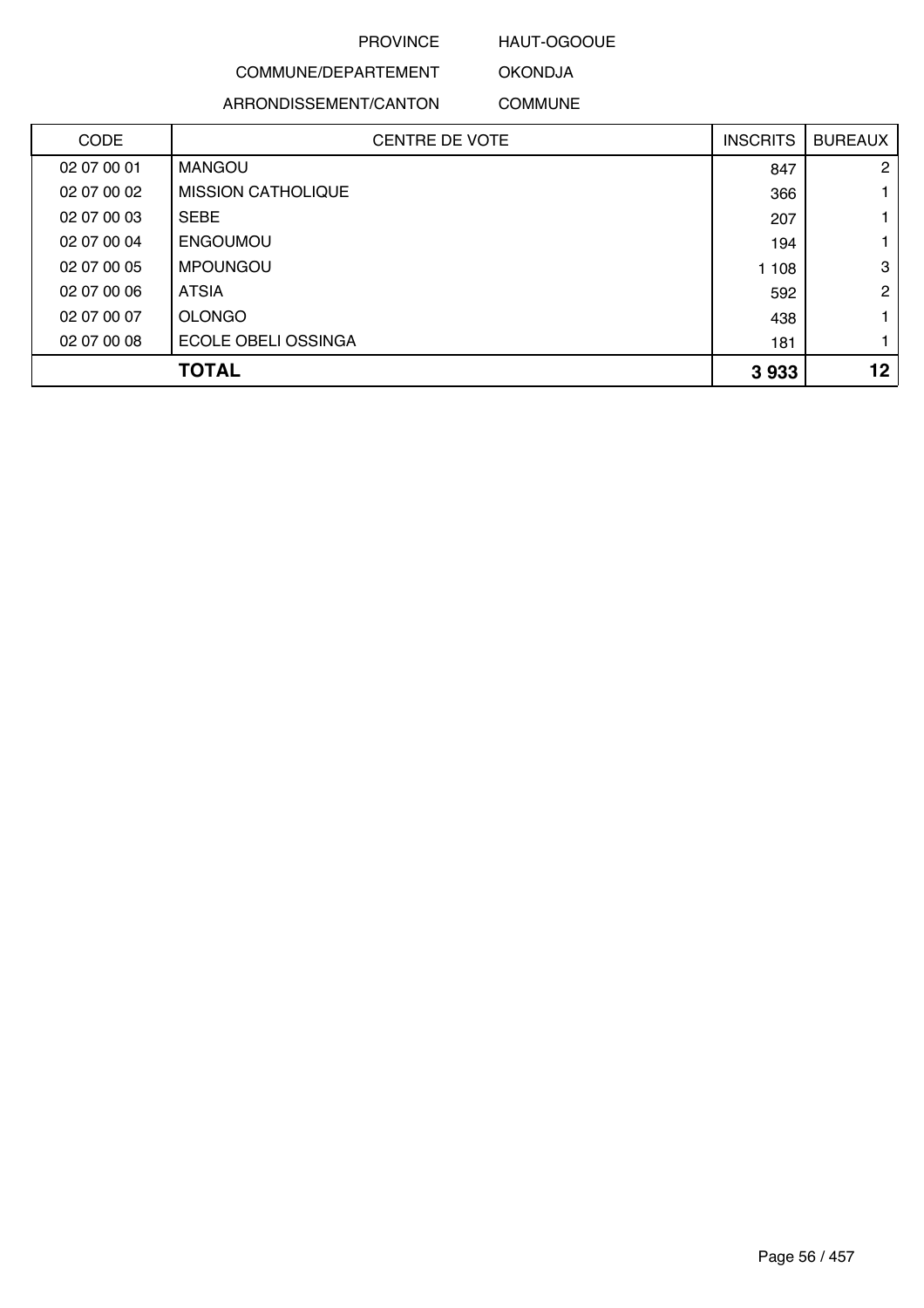HAUT-OGOOUE

#### COMMUNE/DEPARTEMENT OKONDJA

| <b>CODE</b> | ARRONDISSEMENT/CANTON | <b>INSCRITS</b> | <b>BUREAUX</b> |
|-------------|-----------------------|-----------------|----------------|
| 02 07 00    | <b>COMMUNE</b>        | 3933            | 12             |
|             | <b>TOTAL</b>          | 3933            | 12             |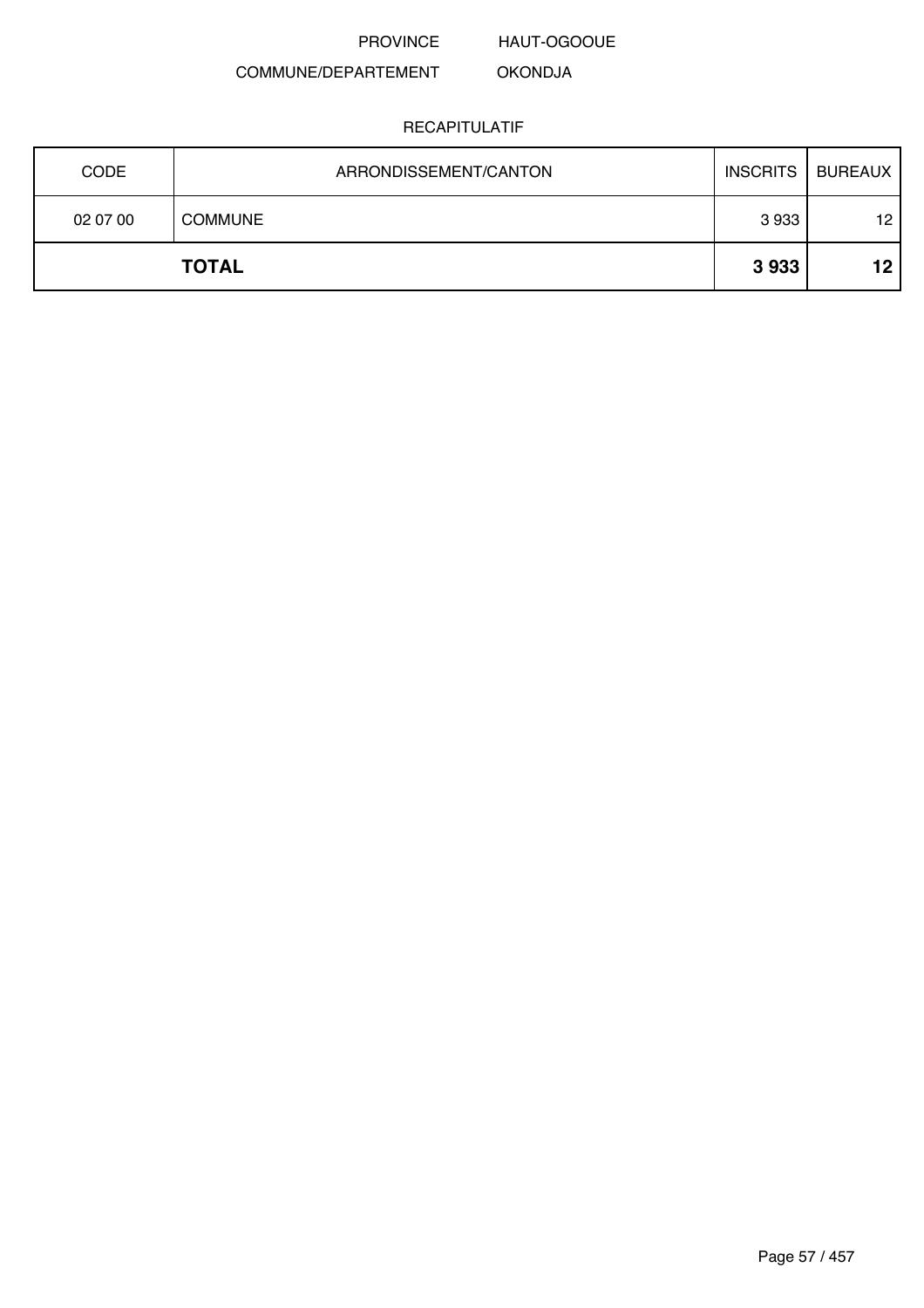### HAUT-OGOOUE

COMMUNE/DEPARTEMENT ARRONDISSEMENT/CANTON

SEBE-BRIKOLO (OKONDJA) LEKALA

| CODE        | <b>CENTRE DE VOTE</b> | <b>INSCRITS</b> | <b>BUREAUX</b> |
|-------------|-----------------------|-----------------|----------------|
| 02 08 01 01 | <b>AYANABO</b>        | 162             |                |
| 02 08 01 02 | BOUALA-BOUMA          | 144             |                |
| 02 08 01 03 | <b>MOYOL</b>          | 401             |                |
| 02 08 01 04 | ALANGA                | 98              |                |
| 02 08 01 05 | LEBALADOUBA           | 52              |                |
|             | <b>TOTAL</b>          | 857             | 5              |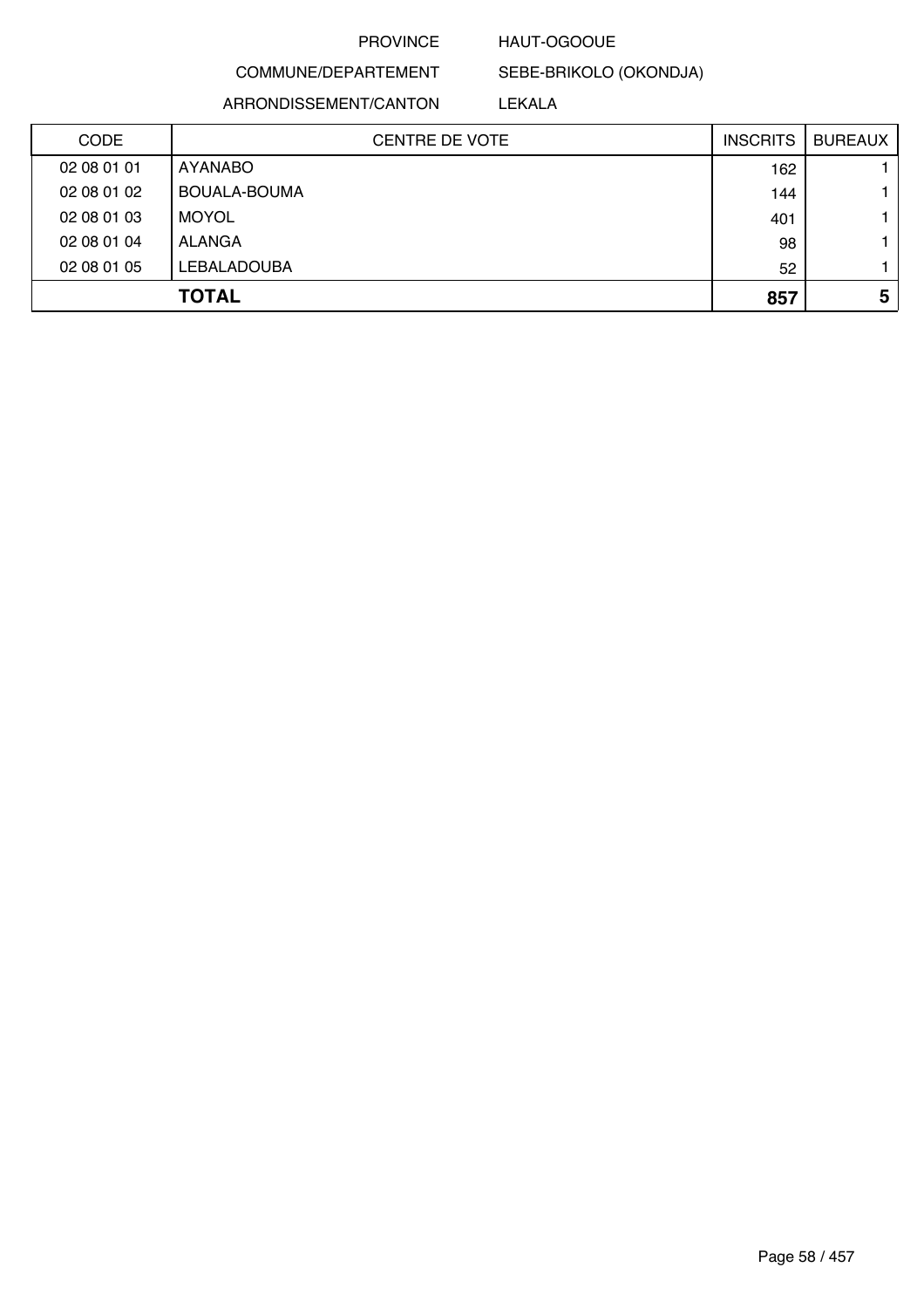### HAUT-OGOOUE

# COMMUNE/DEPARTEMENT ARRONDISSEMENT/CANTON

### LOUAMI-LELAMA

SEBE-BRIKOLO (OKONDJA)

| <b>CODE</b> | <b>CENTRE DE VOTE</b> | <b>INSCRITS</b> | <b>BUREAUX</b> |
|-------------|-----------------------|-----------------|----------------|
| 02 08 02 01 | <b>MBABIRI</b>        | 72              |                |
| 02 08 02 02 | <b>OTOUNDOU</b>       | 86              |                |
| 02 08 02 03 | <b>MBOUNGA</b>        | 118             |                |
| 02 08 02 04 | <b>OKILA</b>          | 159             |                |
| 02 08 02 05 | OLOUNGA II            | 76              |                |
| 02 08 02 06 | OSSELE-OTOLA          | 60              |                |
| 02 08 02 07 | <b>ONDJEYE</b>        | 58              |                |
| 02 08 02 08 | LELAMA C-E-B          | 76              |                |
|             | TOTAL                 | 705             | 8              |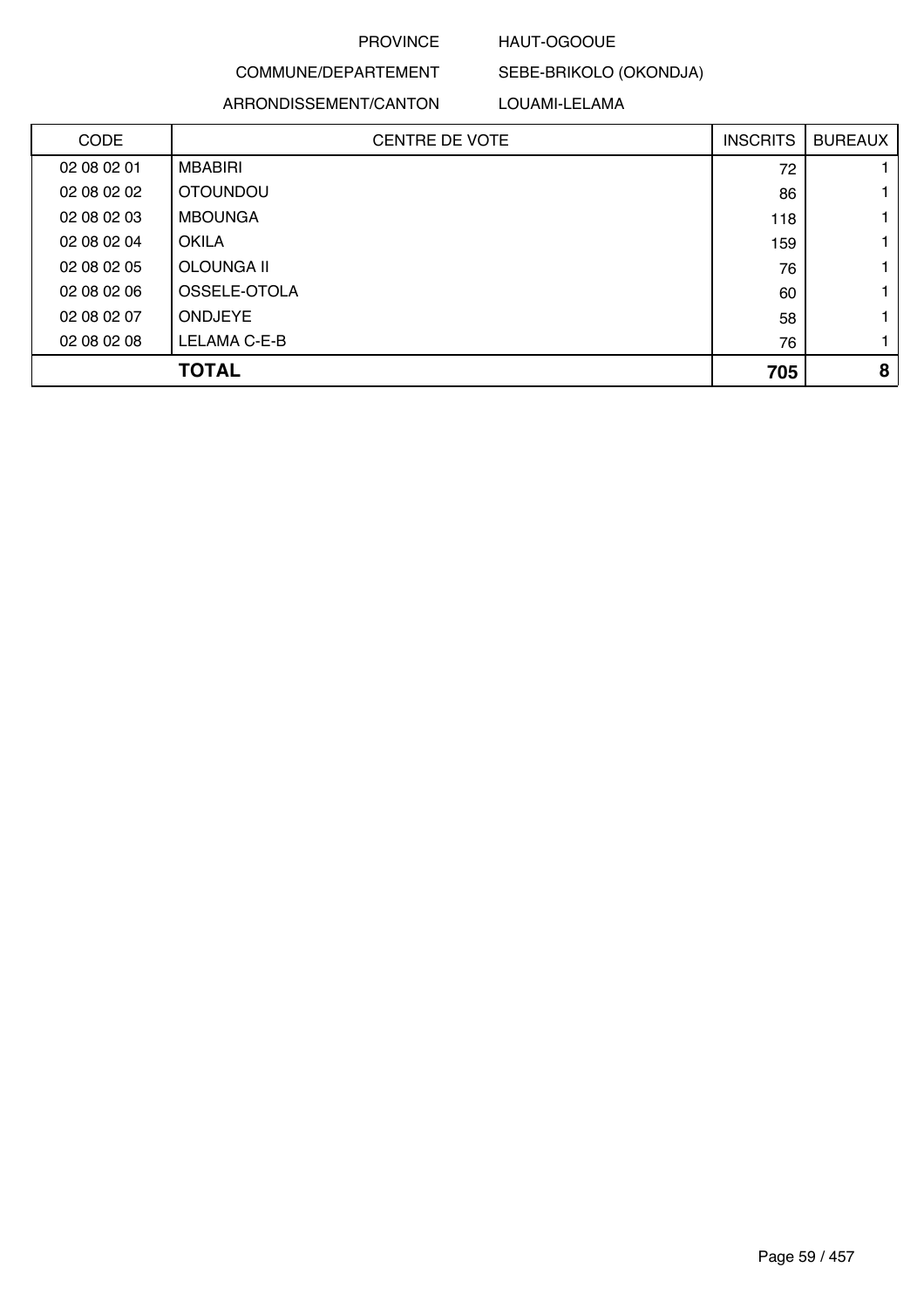### HAUT-OGOOUE

SEBE-BRIKOLO (OKONDJA)

# COMMUNE/DEPARTEMENT ARRONDISSEMENT/CANTON

### MOUNIANDZI

| <b>CODE</b> | <b>CENTRE DE VOTE</b>  | <b>INSCRITS</b> | <b>BUREAUX</b> |
|-------------|------------------------|-----------------|----------------|
| 02 08 03 01 | <b>ONDILI</b>          | 129             |                |
| 02 08 03 02 | <b>NGOMA</b>           | 119             |                |
| 02 08 03 03 | <b>ODJALA</b>          | 194             |                |
| 02 08 03 04 | <b>NDJOUNOU</b>        | 121             |                |
| 02 08 03 05 | <b>MAKATAMANGOYE 1</b> | 54              |                |
| 02 08 03 06 | <b>TEBE</b>            | 211             |                |
| 02 08 03 07 | <b>MINA</b>            | 62              |                |
| 02 08 03 08 | MAKATAMANGOYE 2        | 67              |                |
|             | <b>TOTAL</b>           | 957             | 8              |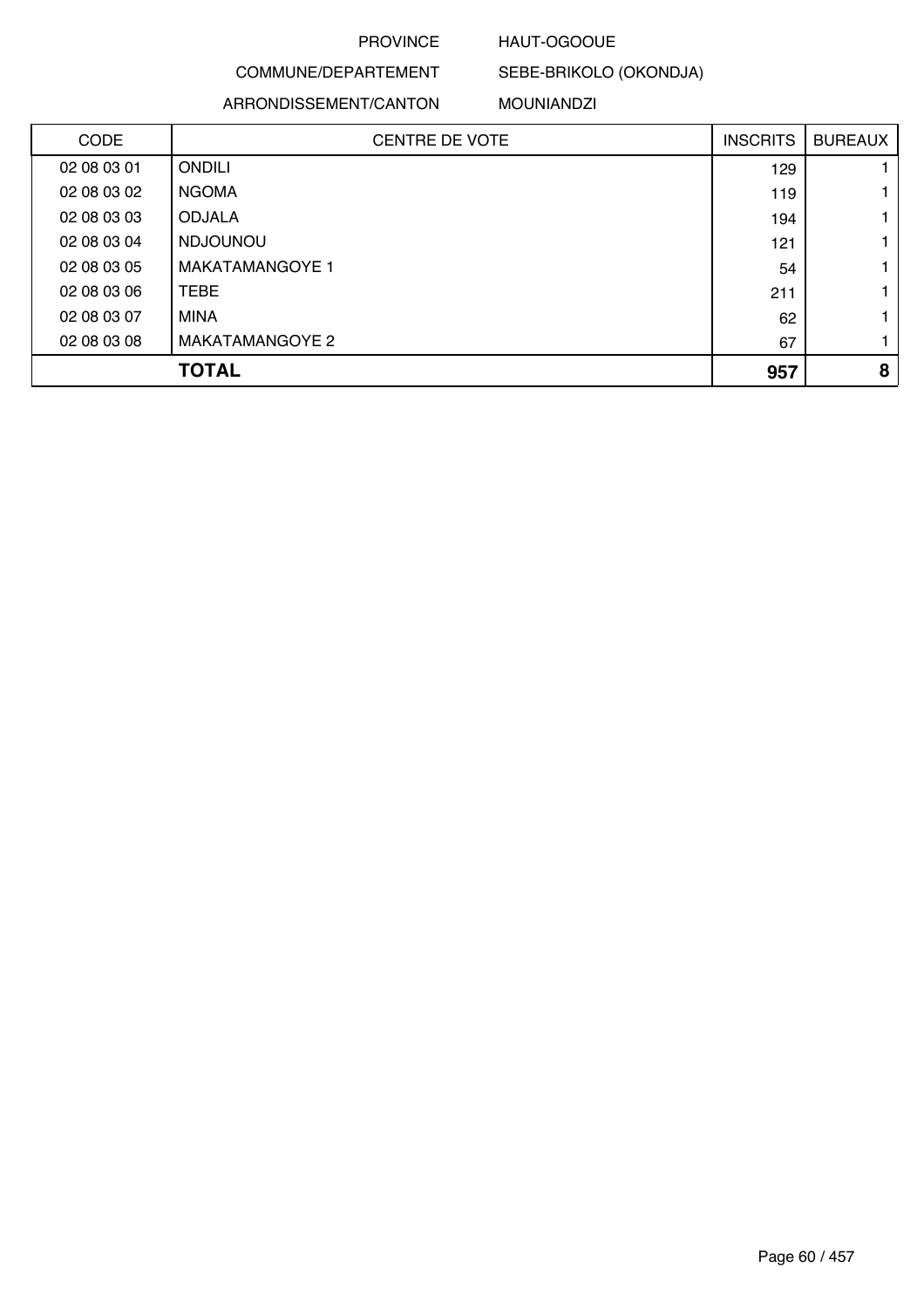#### HAUT-OGOOUE

COMMUNE/DEPARTEMENT ARRONDISSEMENT/CANTON

SEBE-LOURI

SEBE-BRIKOLO (OKONDJA)

| <b>CODE</b> | <b>CENTRE DE VOTE</b> | <b>INSCRITS</b> | <b>BUREAUX</b> |
|-------------|-----------------------|-----------------|----------------|
| 02 08 04 01 | <b>OSSINGA II</b>     | 74              |                |
| 02 08 04 02 | <b>ONGUILA</b>        | 180             |                |
| 02 08 04 03 | <b>AMBINDA</b>        | 316             |                |
|             | <b>TOTAL</b>          | 570             | ≏<br>J         |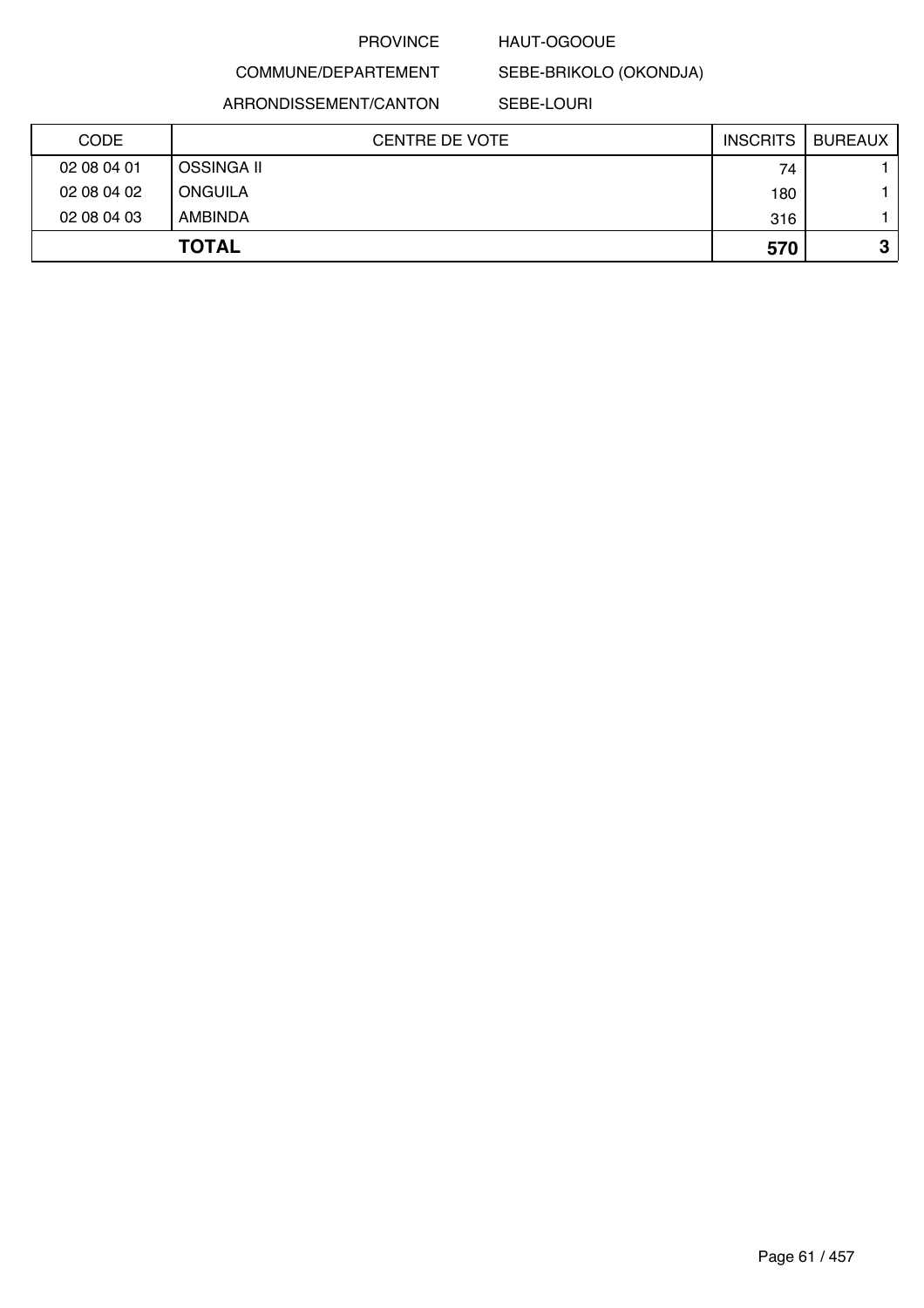### HAUT-OGOOUE

SEBE-BRIKOLO (OKONDJA)

ARRONDISSEMENT/CANTON

COMMUNE/DEPARTEMENT

DISTRICT DE LEKORI

| <b>CODE</b> | CENTRE DE VOTE          | <b>INSCRITS</b> | <b>BUREAUX</b> |
|-------------|-------------------------|-----------------|----------------|
| 02 08 05 01 | EC PUBLIQUE LEKORI      | 353             |                |
| 02 08 05 02 | EC PUBL OPONGOU-ABOLO I | 127             |                |
|             | <b>TOTAL</b>            | 480             |                |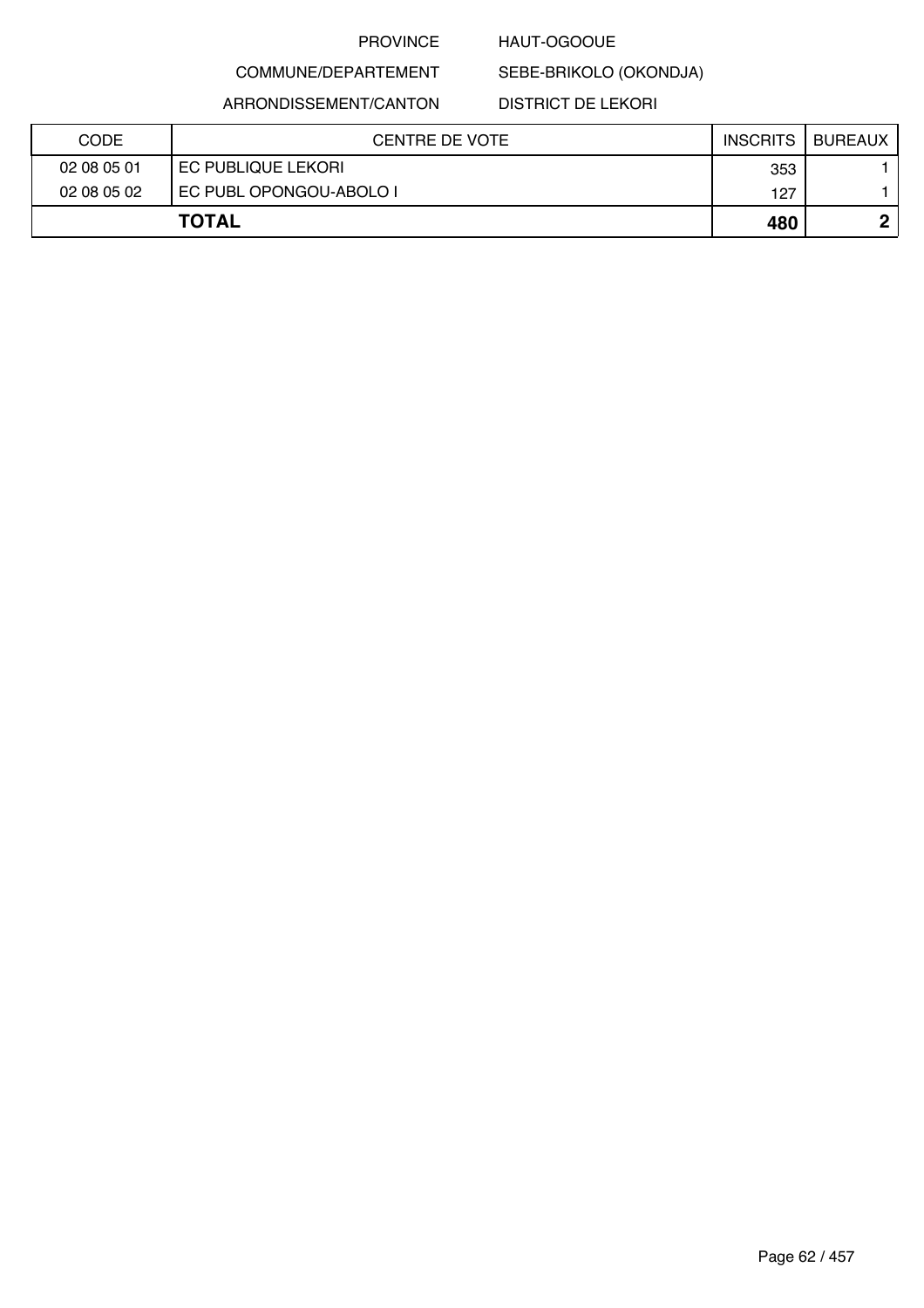#### PROVINCE HAUT-OGOOUE

### COMMUNE/DEPARTEMENT

SEBE-BRIKOLO (OKONDJA)

| CODE     | ARRONDISSEMENT/CANTON     | <b>INSCRITS</b> | <b>BUREAUX</b> |
|----------|---------------------------|-----------------|----------------|
| 02 08 01 | <b>LEKALA</b>             | 857             | 5              |
| 02 08 02 | LOUAMI-LELAMA             | 705             | 8              |
| 02 08 03 | <b>MOUNIANDZI</b>         | 957             | 8              |
| 02 08 04 | SEBE-LOURI                | 570             | 3              |
| 02 08 05 | <b>DISTRICT DE LEKORI</b> | 480             | $\overline{2}$ |
|          | <b>TOTAL</b>              | 3569            | 26             |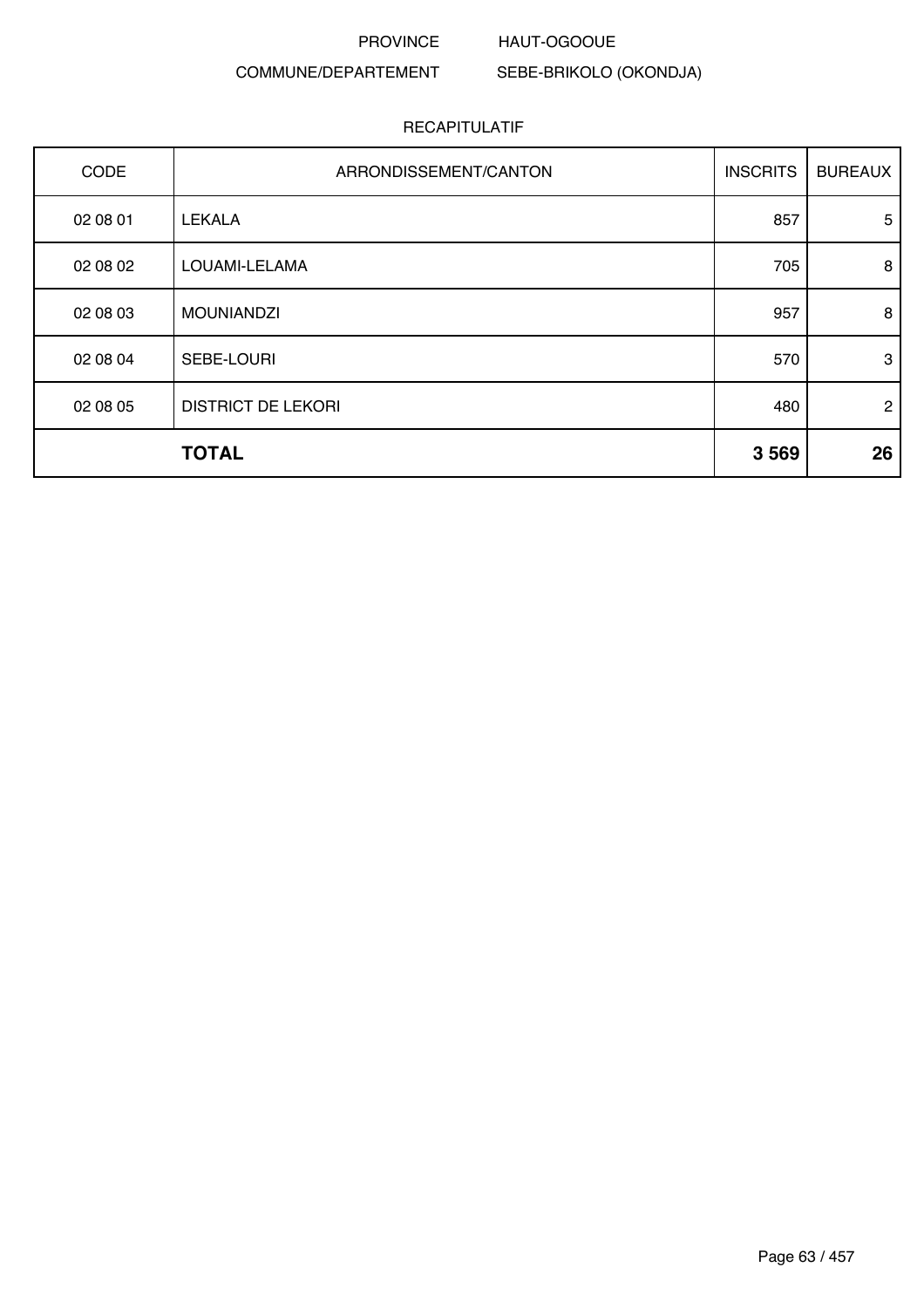HAUT-OGOOUE BAKOUMBA

# COMMUNE/DEPARTEMENT ARRONDISSEMENT/CANTON

COMMUNE

| <b>CODE</b> | <b>CENTRE DE VOTE</b>     | <b>INSCRITS</b> | <b>BUREAUX</b> |
|-------------|---------------------------|-----------------|----------------|
| 02 09 00 01 | <b>BAKOUMBA VILLAGE 1</b> | 150             |                |
| 02 09 00 02 | <b>ECOLE CATHOLIQUE 1</b> | 456             |                |
| 02 09 00 03 | ECOLE CATHOLIQUE 2        | 452             |                |
| 02 09 00 04 | ECOLE PUBLIQUE CENTRALE 1 | 360             |                |
| 02 09 00 05 | ECOLE PUBLIQUE CENTRALE 2 | 183             |                |
| 02 09 00 06 | <b>NGOBI</b>              | 308             |                |
| 02 09 00 07 | <b>BAKOUMBA VILLAGE 2</b> | 4               |                |
|             | <b>TOTAL</b>              | 1913            |                |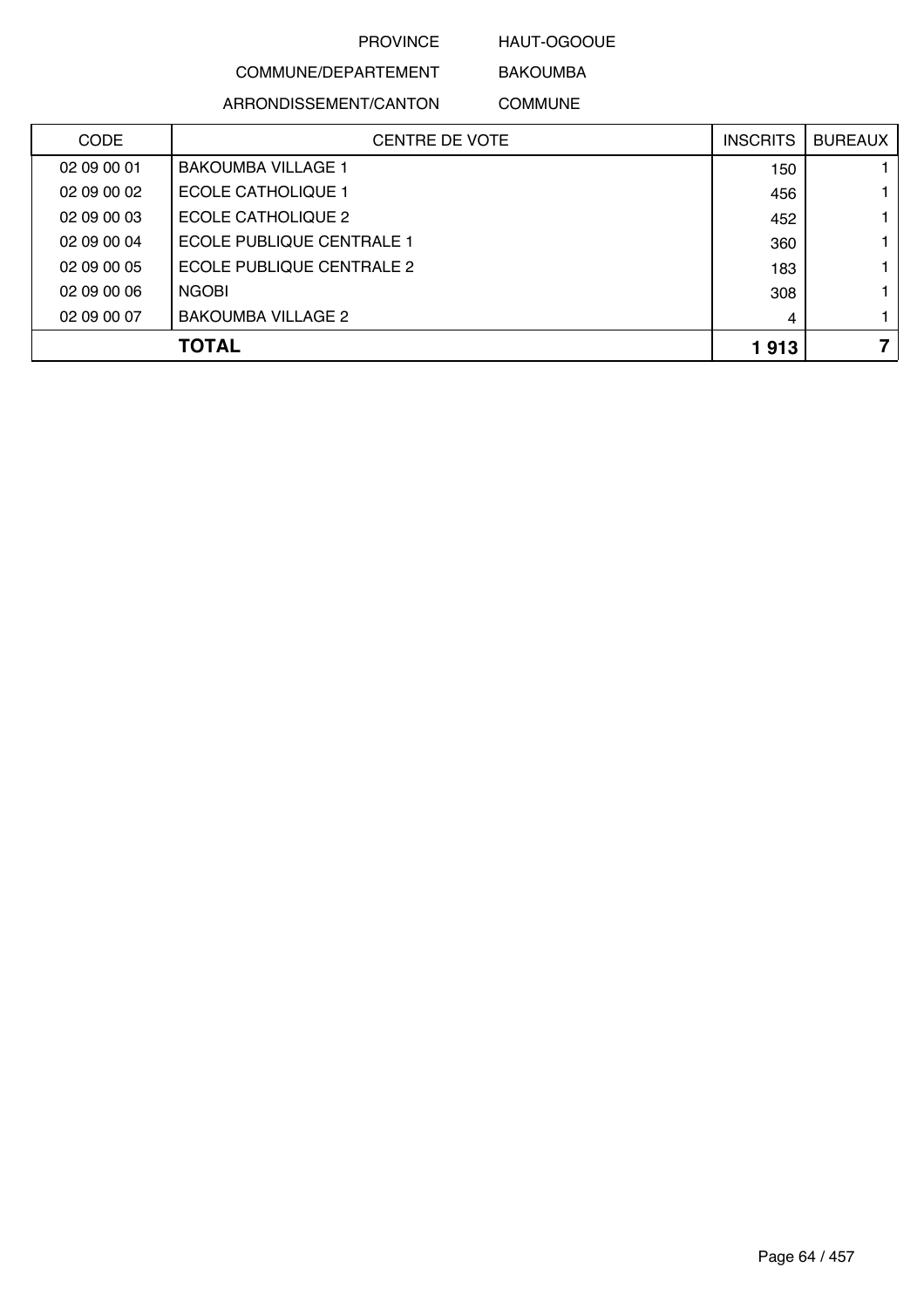HAUT-OGOOUE

#### COMMUNE/DEPARTEMENT BAKOUMBA

| <b>CODE</b> | ARRONDISSEMENT/CANTON | <b>INSCRITS</b> | BUREAUX |
|-------------|-----------------------|-----------------|---------|
| 02 09 00    | <b>COMMUNE</b>        | 1913            |         |
|             | <b>TOTAL</b>          | 1913            |         |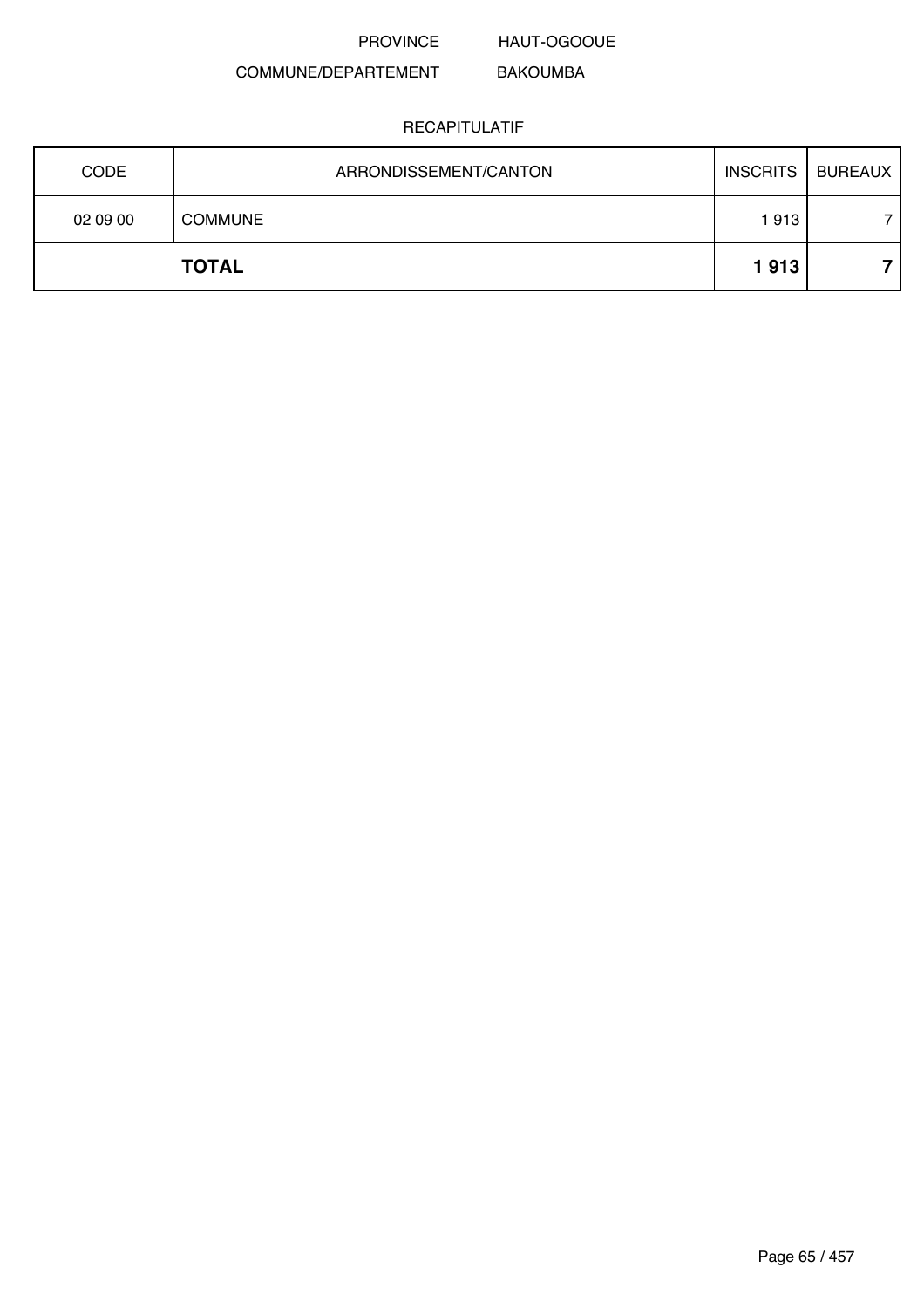### HAUT-OGOOUE

COMMUNE/DEPARTEMENT ARRONDISSEMENT/CANTON

LEBOMBI SUD

LEKOKO (BAKOUMBA)

| CODE        | <b>CENTRE DE VOTE</b> | <b>INSCRITS</b> | <b>BUREAUX</b> |
|-------------|-----------------------|-----------------|----------------|
| 02 10 02 01 | <b>LEKOKO VILLAGE</b> | 17              |                |
| 02 10 02 02 | MAMIDI                | 212             |                |
| 02 10 02 03 | <b>LEKAMBA</b>        | 151             |                |
| 02 10 02 04 | <b>POYA</b>           | 79              |                |
| 02 10 02 05 | <b>LEMANASSA</b>      | 58              |                |
|             | <b>TOTAL</b>          | 517             | 5              |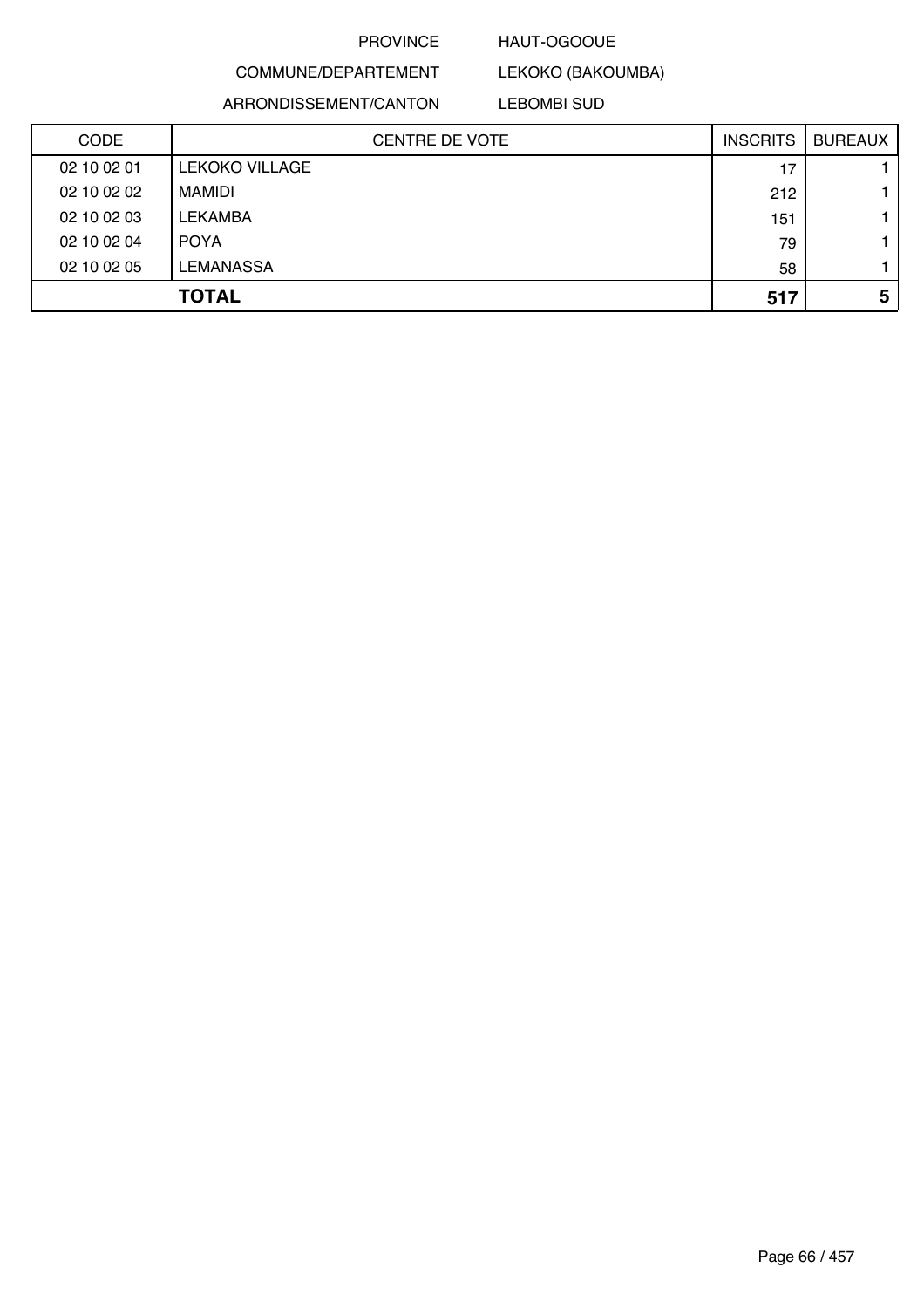### HAUT-OGOOUE

COMMUNE/DEPARTEMENT

ARRONDISSEMENT/CANTON

MIAGASSA NORD

LEKOKO (BAKOUMBA)

| <b>CODE</b> | CENTRE DE VOTE   | <b>INSCRITS</b> | <b>BUREAUX</b> |
|-------------|------------------|-----------------|----------------|
| 02 10 03 01 | E P MOUKONDJOKA  | 124             |                |
| 02 10 03 02 | <b>MIPONDI I</b> | 224             |                |
| 02 10 03 03 | <b>BAKAMBA</b>   | 108             |                |
|             | <b>TOTAL</b>     | 456             | ≏<br>J         |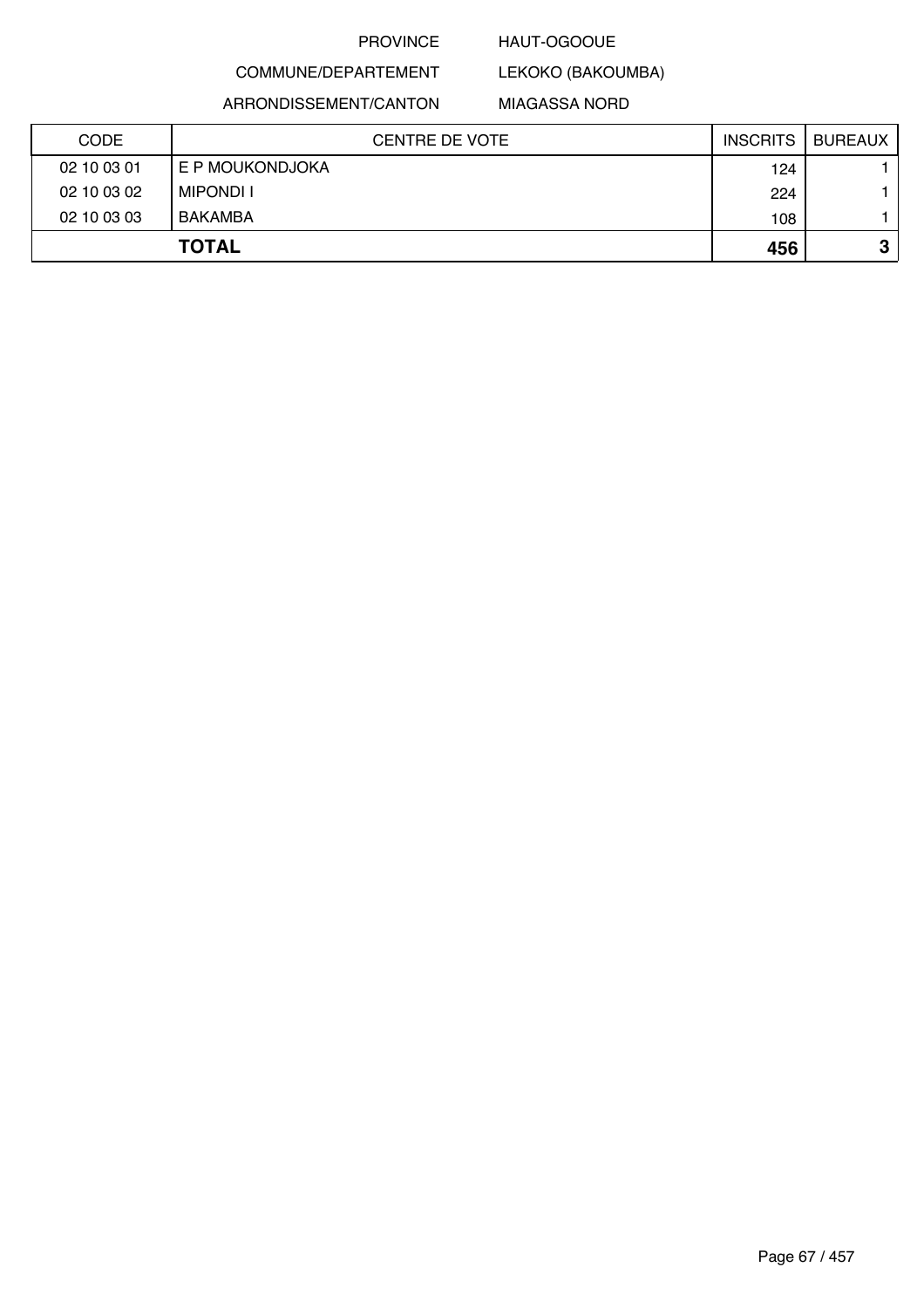#### HAUT-OGOOUE

LEKOKO (BAKOUMBA)

## COMMUNE/DEPARTEMENT

| <b>CODE</b> | ARRONDISSEMENT/CANTON | <b>INSCRITS</b> | <b>BUREAUX</b> |
|-------------|-----------------------|-----------------|----------------|
| 02 10 02    | <b>LEBOMBI SUD</b>    | 517             | 5              |
| 02 10 03    | <b>MIAGASSA NORD</b>  | 456             | 3              |
|             | <b>TOTAL</b>          | 973             | 8              |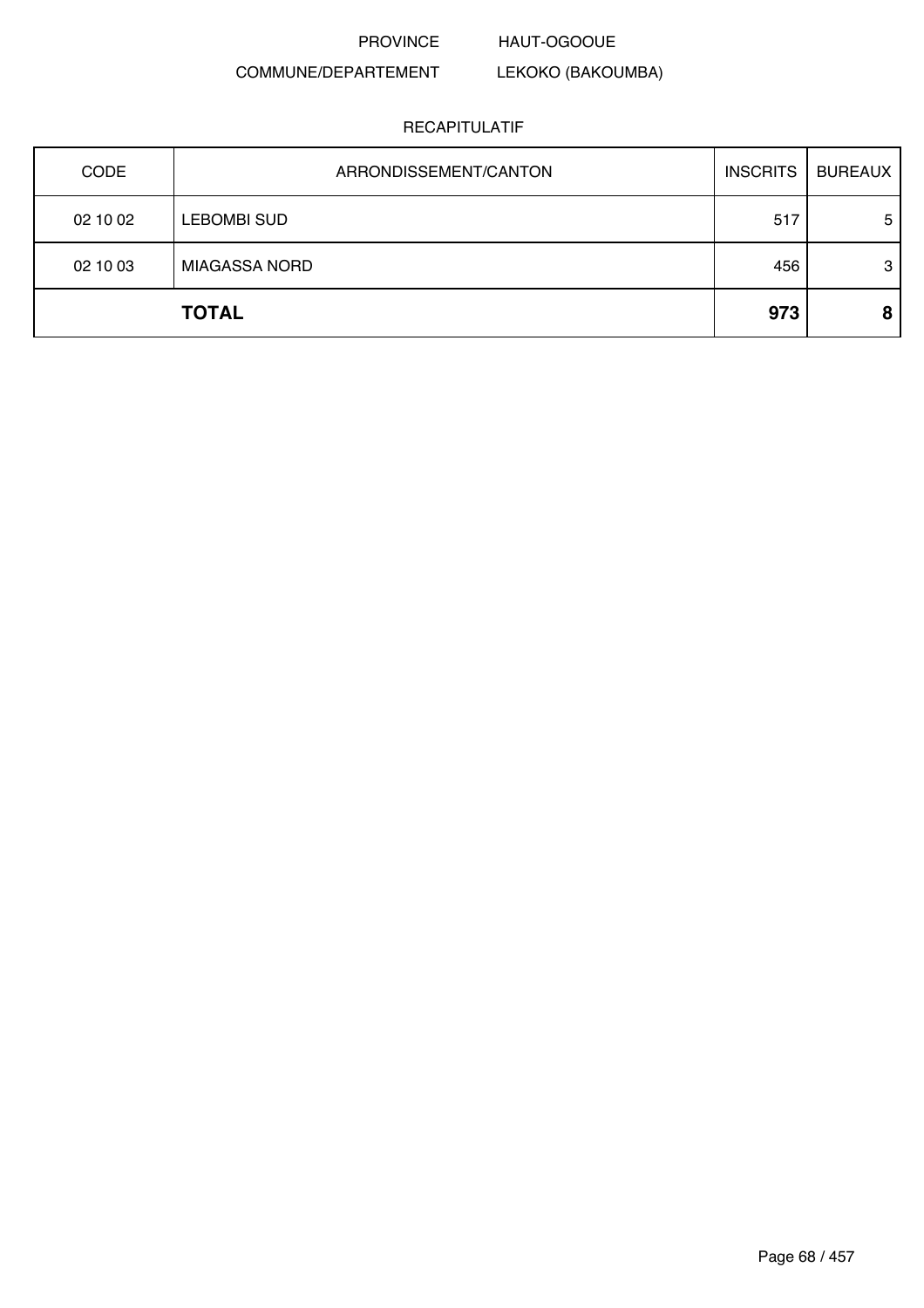# HAUT-OGOOUE BOUMANGO

# COMMUNE/DEPARTEMENT ARRONDISSEMENT/CANTON

COMMUNE

| <b>CODE</b> | <b>CENTRE DE VOTE</b> | <b>INSCRITS</b> | <b>BUREAUX</b> |
|-------------|-----------------------|-----------------|----------------|
| 02 11 00 01 | <b>ECOLE PUBLIQUE</b> | 942             | C              |
|             | <b>TOTAL</b>          | 942             | C              |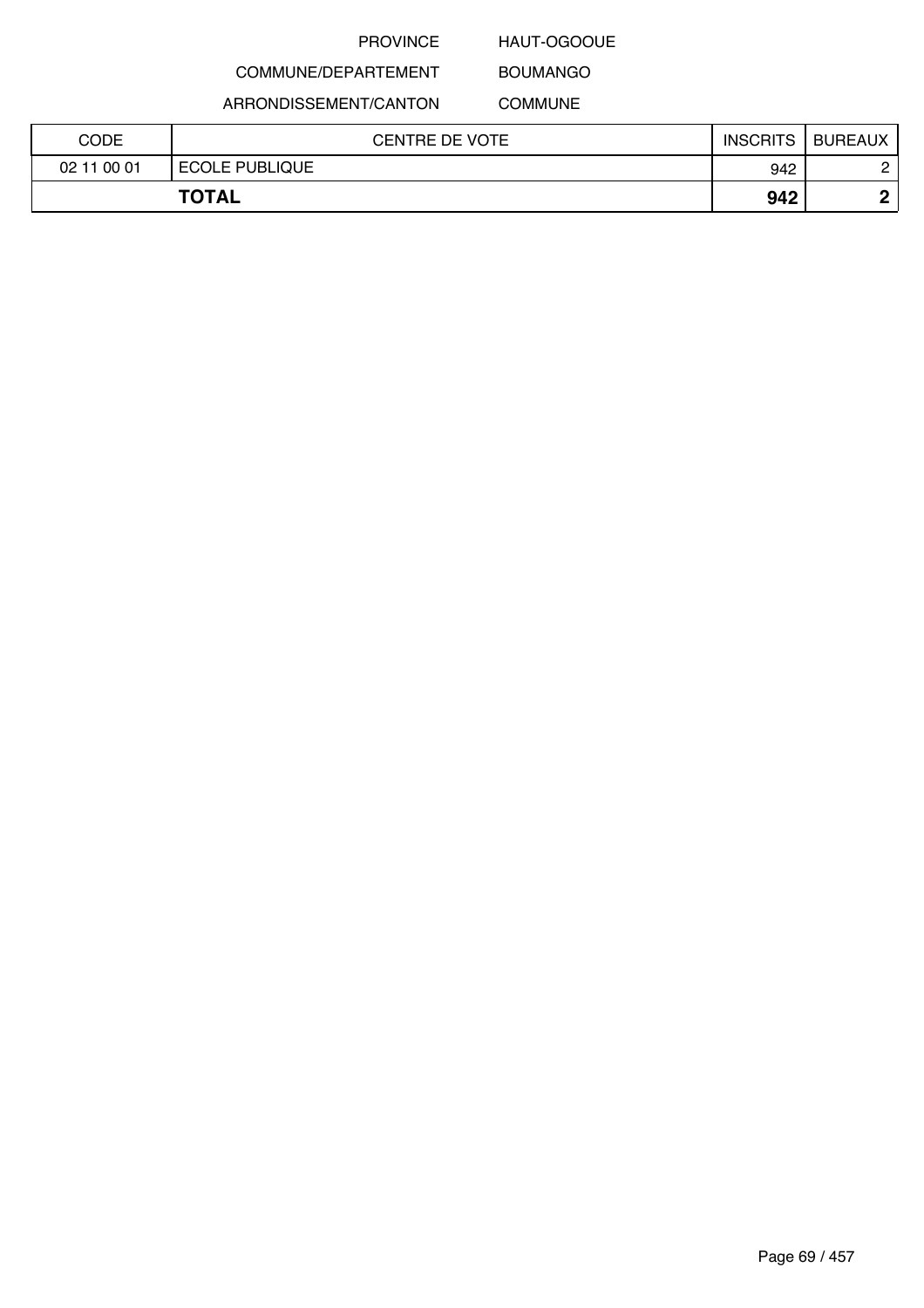HAUT-OGOOUE

#### COMMUNE/DEPARTEMENT BOUMANGO

| <b>CODE</b> | ARRONDISSEMENT/CANTON | <b>INSCRITS</b> | <b>BUREAUX</b> |
|-------------|-----------------------|-----------------|----------------|
| 02 11 00    | <b>COMMUNE</b>        | 942             | $\overline{c}$ |
|             | <b>TOTAL</b>          | 942             | ึ              |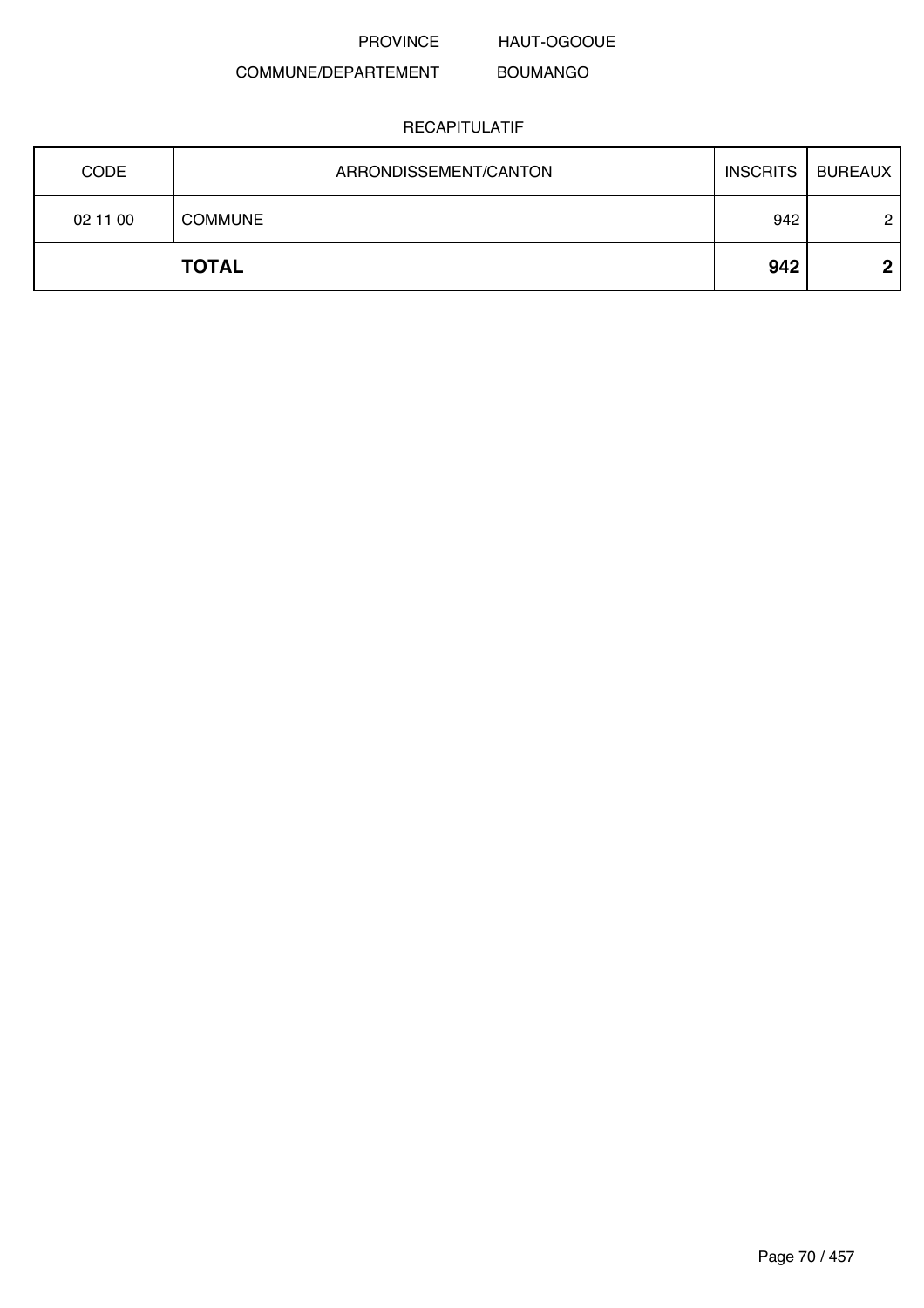#### HAUT-OGOOUE

COMMUNE/DEPARTEMENT

OGOOUE-LETILI (BOUMANGO)

ARRONDISSEMENT/CANTON

LOULA

| <b>CODE</b> | <b>CENTRE DE VOTE</b> | <b>INSCRITS</b> | BUREAUX       |
|-------------|-----------------------|-----------------|---------------|
| 02 12 01 02 | SIEAB (ECOLE)         | 74              |               |
| 02 12 01 03 | <b>DOUMAYE</b>        | 513             | $\mathcal{L}$ |
|             | <b>TOTAL</b>          | 587             | υ             |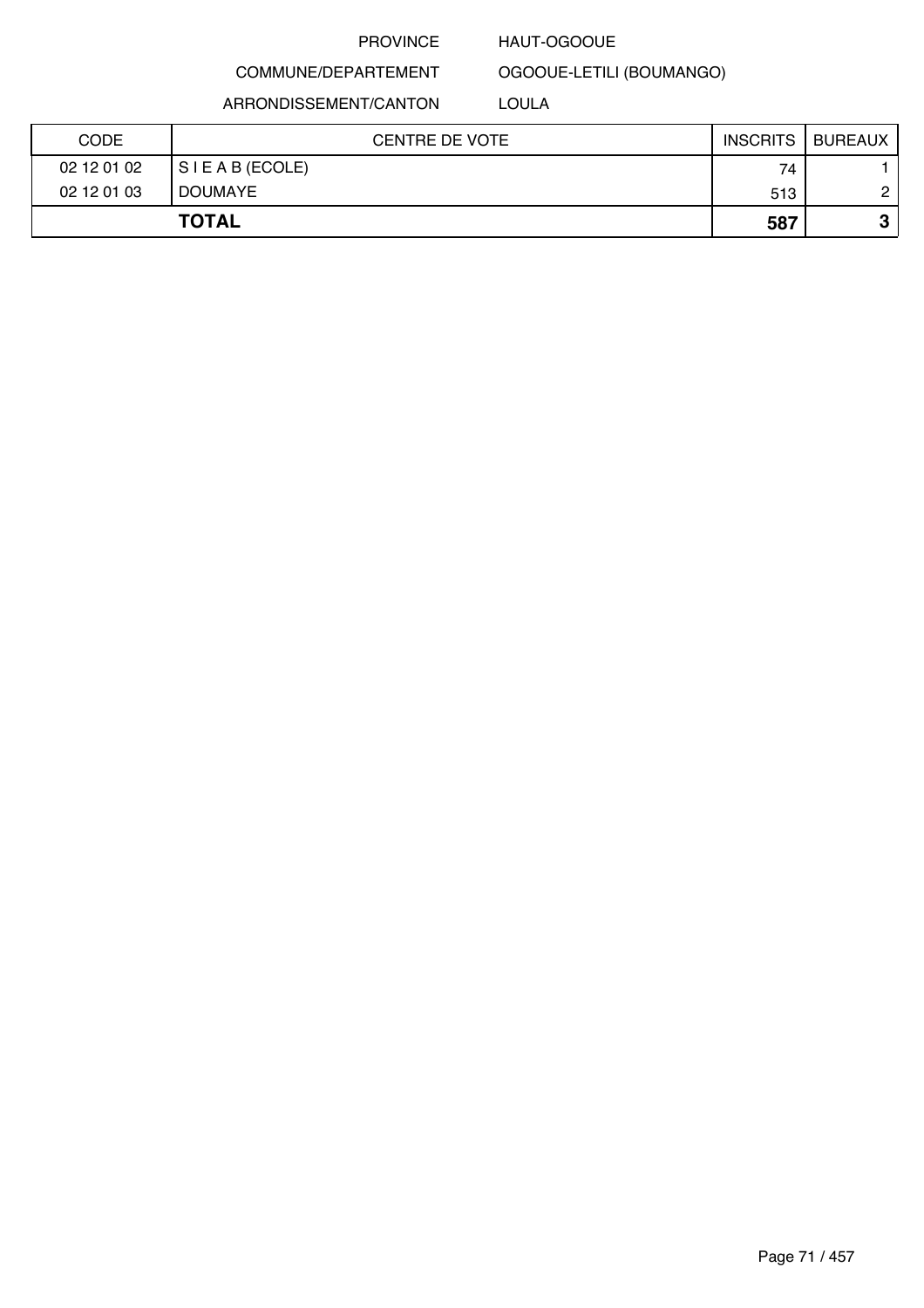### HAUT-OGOOUE

# COMMUNE/DEPARTEMENT

### ARRONDISSEMENT/CANTON

# OGOOUE-LETILI (BOUMANGO) MALUNDU

| <b>CODE</b> | CENTRE DE VOTE | <b>INSCRITS</b> | <b>BUREAUX</b> |
|-------------|----------------|-----------------|----------------|
| 02 12 02 01 | MOUNGOUANGO    | 164             |                |
| 02 12 02 02 | LENDENDOUNGOU  | 201             |                |
| 02 12 02 03 | <b>MBOUA</b>   | 623             | 2              |
|             | <b>TOTAL</b>   | 988             |                |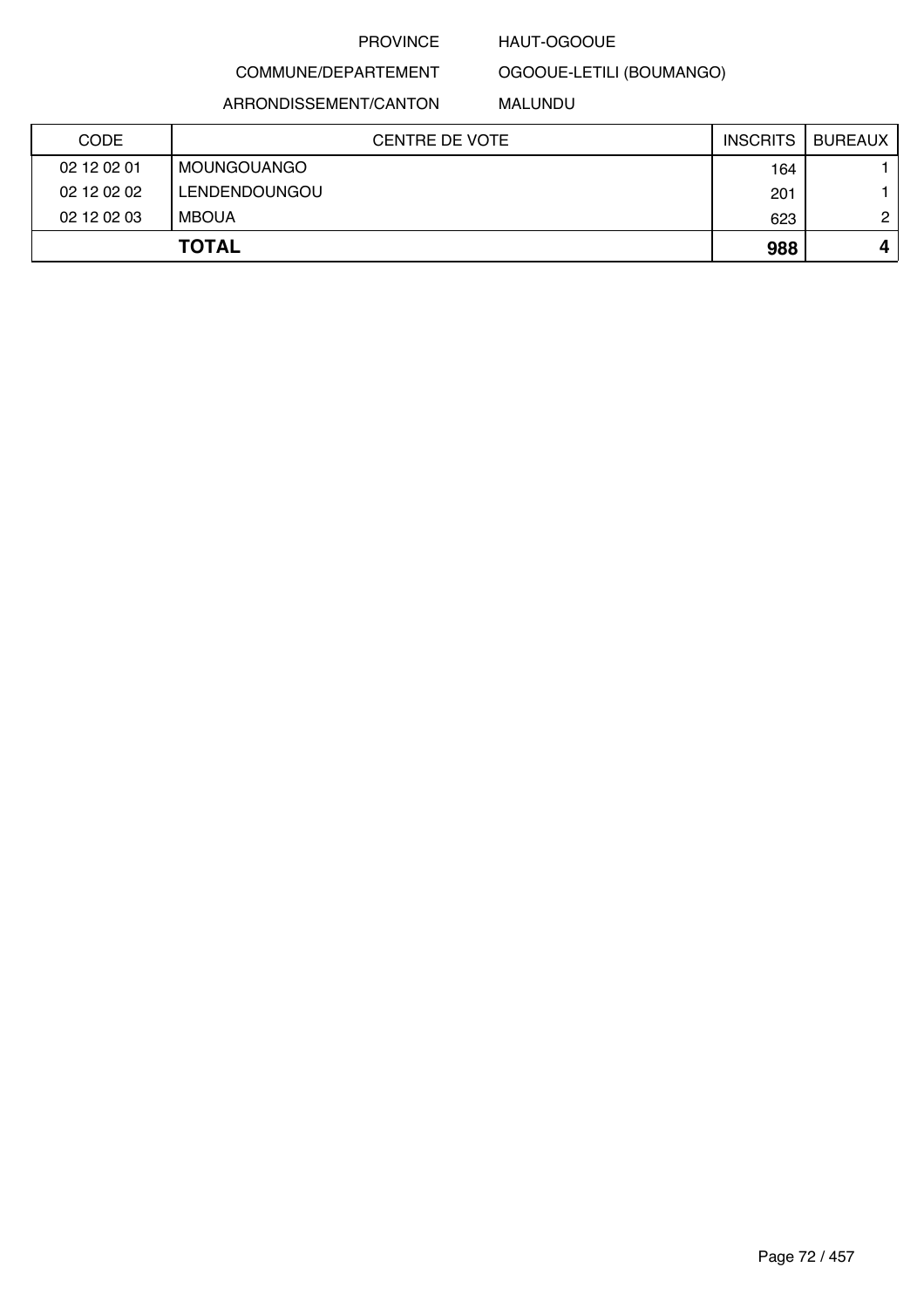HAUT-OGOOUE

### COMMUNE/DEPARTEMENT

OGOOUE-LETILI (BOUMANGO)

| CODE     | ARRONDISSEMENT/CANTON | <b>INSCRITS</b> | <b>BUREAUX</b> |
|----------|-----------------------|-----------------|----------------|
| 02 12 01 | <b>LOULA</b>          | 587             | 3              |
| 02 12 02 | MALUNDU               | 988             | 4              |
|          | <b>TOTAL</b>          | 1575            |                |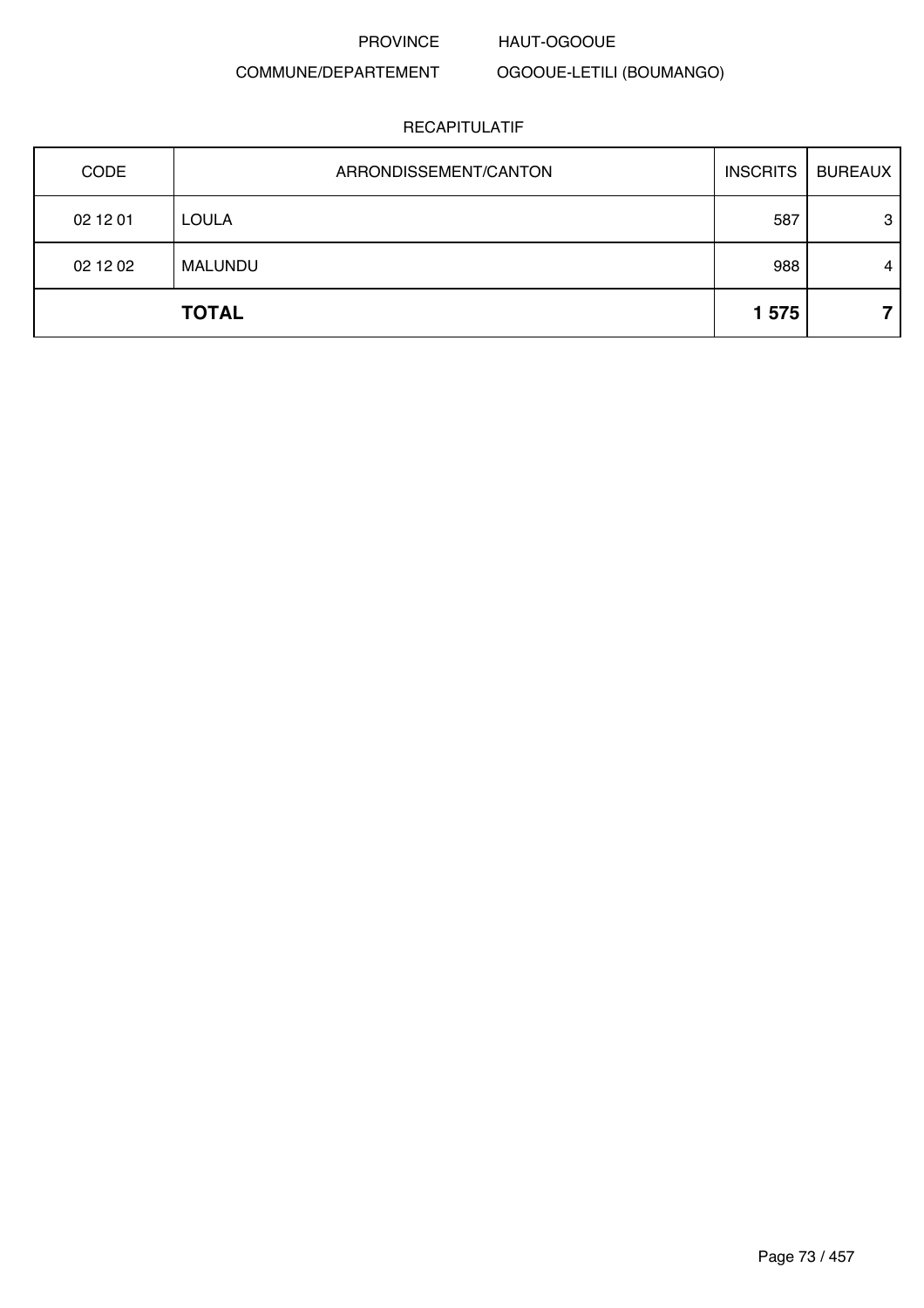## HAUT-OGOOUE BONGOVILLE

## COMMUNE/DEPARTEMENT ARRONDISSEMENT/CANTON

## COMMUNE

| 02 13 00 01 | <b>ECOLE PUBLIQUE</b> | 603   | 2 |
|-------------|-----------------------|-------|---|
| 02 13 00 02 | <b>CES</b>            | 697   | ◠ |
|             | <b>TOTAL</b>          | 1 300 | 4 |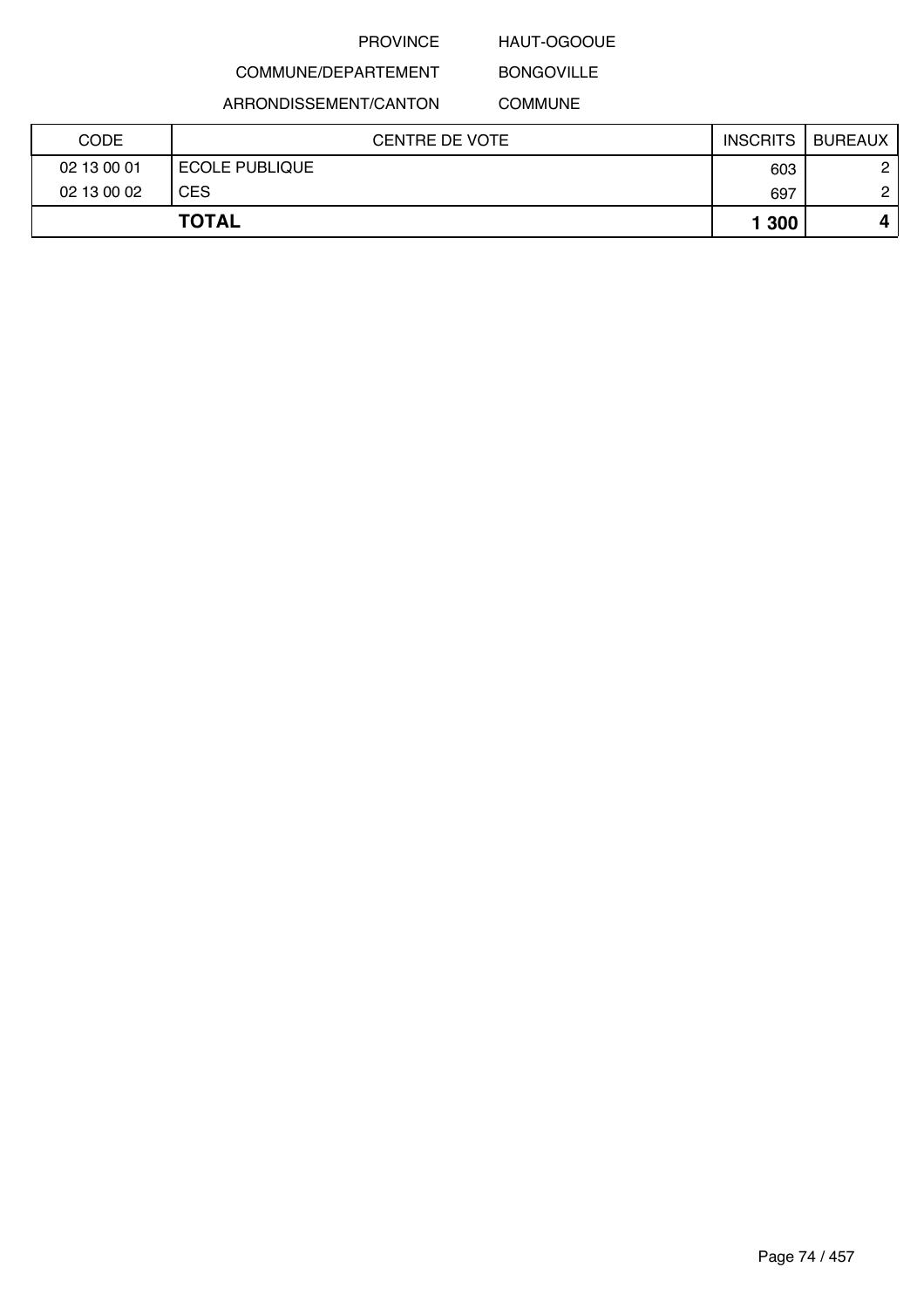PROVINCE HAUT-OGOOUE

#### COMMUNE/DEPARTEMENT BONGOVILLE

| <b>CODE</b> | ARRONDISSEMENT/CANTON | INSCRITS | BUREAUX        |
|-------------|-----------------------|----------|----------------|
| 02 13 00    | <b>COMMUNE</b>        | 1 300    | $\overline{4}$ |
|             | <b>TOTAL</b>          | 1 300    | 4              |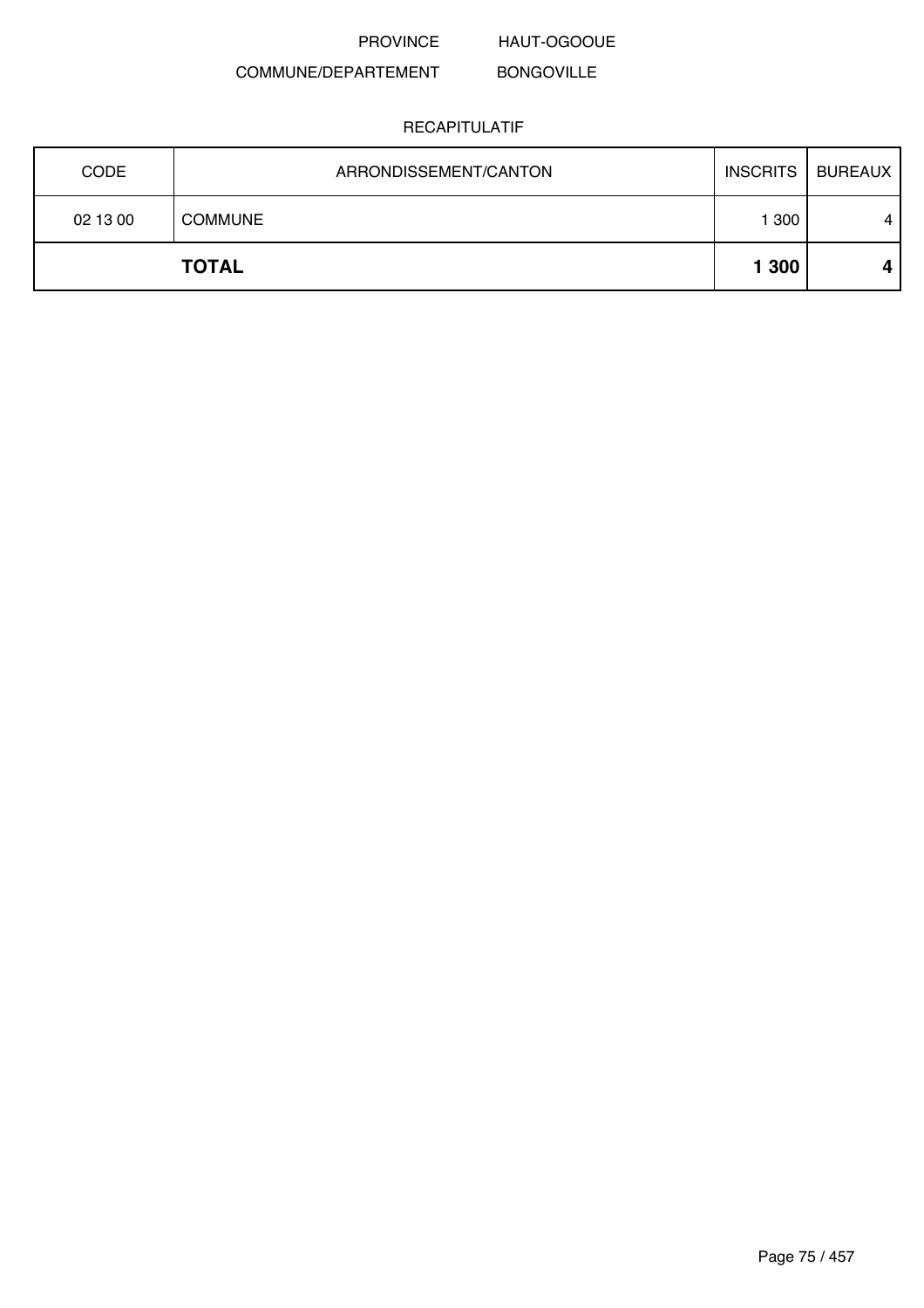### HAUT-OGOOUE

## COMMUNE/DEPARTEMENT

ARRONDISSEMENT/CANTON

DJOUORI-AGNILI (BONGOVILLE)

KAYIE

| CODE        | <b>CENTRE DE VOTE</b> | <b>INSCRITS</b> | <b>BUREAUX</b> |
|-------------|-----------------------|-----------------|----------------|
| 02 14 01 01 | KABAGA-BAYI           | 229             |                |
| 02 14 01 02 | EKALA 1               | 45              |                |
|             | <b>TOTAL</b>          | 274             | Λ              |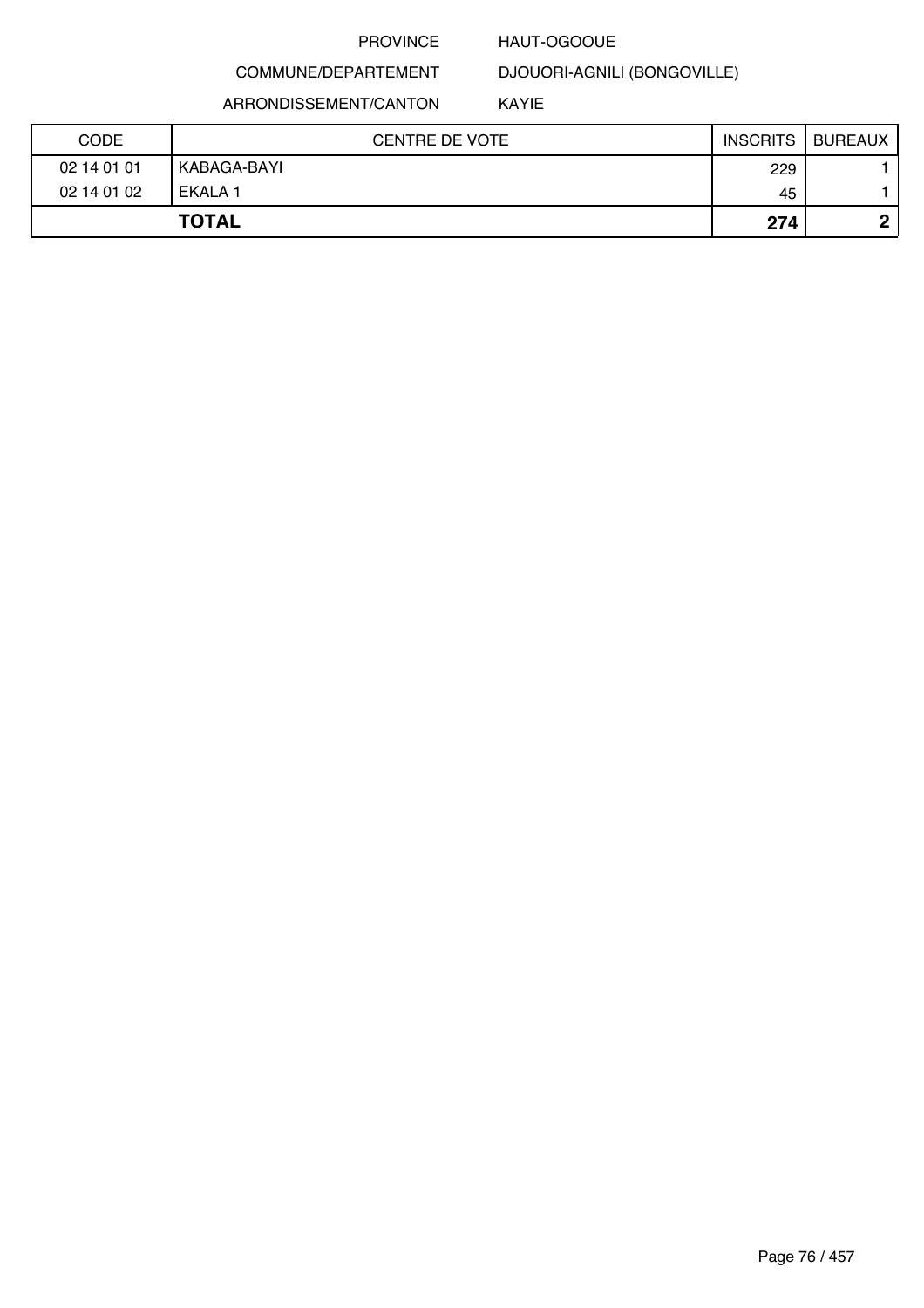### HAUT-OGOOUE

## COMMUNE/DEPARTEMENT

DJOUORI-AGNILI (BONGOVILLE)

ARRONDISSEMENT/CANTON

LEKEYE

| <b>CODE</b> | <b>CENTRE DE VOTE</b> | <b>INSCRITS</b> | <b>BUREAUX</b> |
|-------------|-----------------------|-----------------|----------------|
| 02 14 02 01 | <b>KELE</b>           | 207             |                |
| 02 14 02 02 | <b>BOUBOU</b>         | 194             |                |
| 02 14 02 03 | SOUBA <sub>1</sub>    | 299             |                |
| 02 14 02 04 | KEWAGA                | 148             |                |
|             | <b>TOTAL</b>          | 848             | 4              |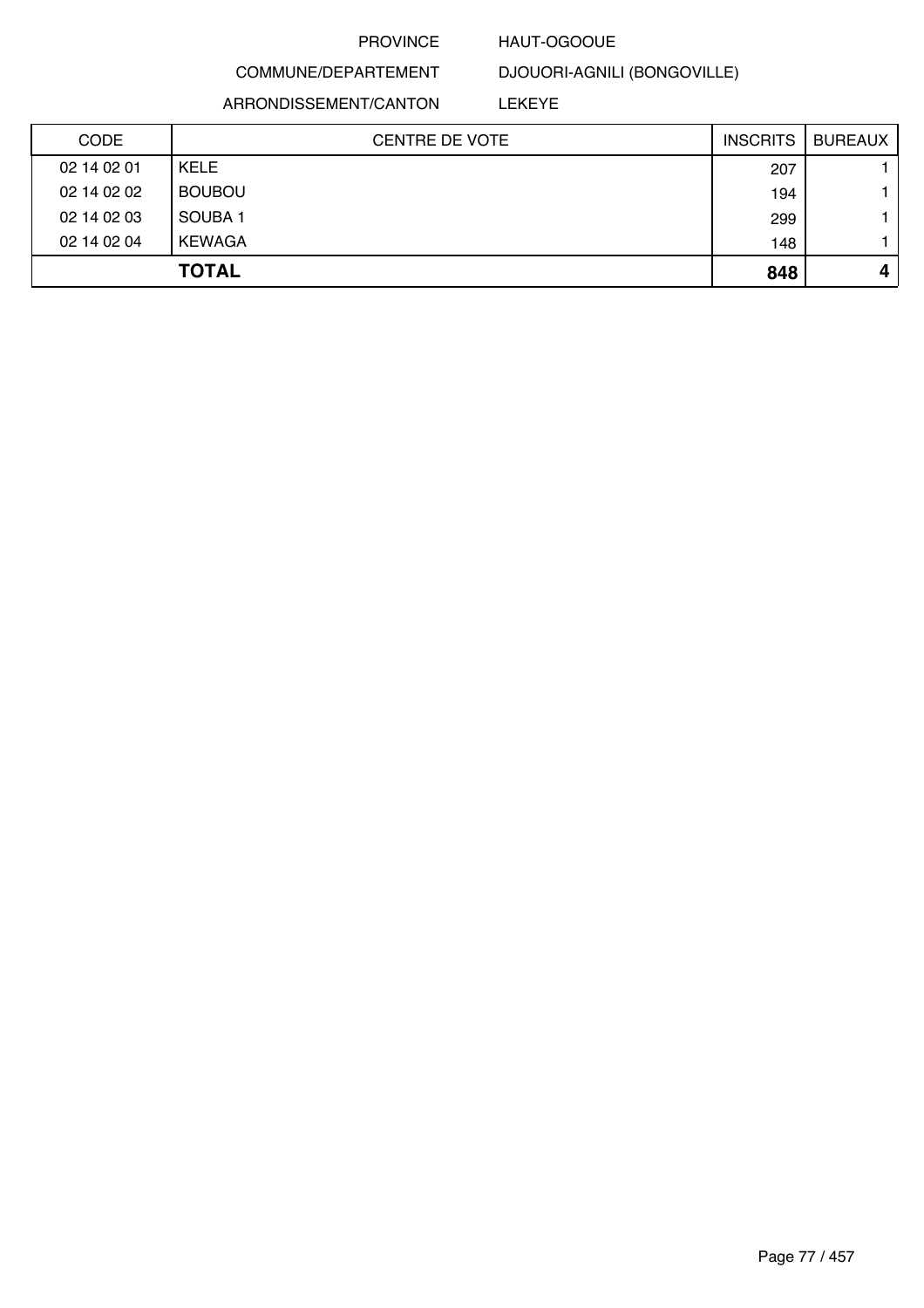### HAUT-OGOOUE

### COMMUNE/DEPARTEMENT

DJOUORI-AGNILI (BONGOVILLE)

| CODE     | ARRONDISSEMENT/CANTON | <b>INSCRITS</b> | <b>BUREAUX</b> |
|----------|-----------------------|-----------------|----------------|
| 02 14 01 | KAYIE                 | 274             | $\overline{2}$ |
| 02 14 02 | <b>LEKEYE</b>         | 848             | 4              |
|          | <b>TOTAL</b>          | 1 1 2 2         | 6              |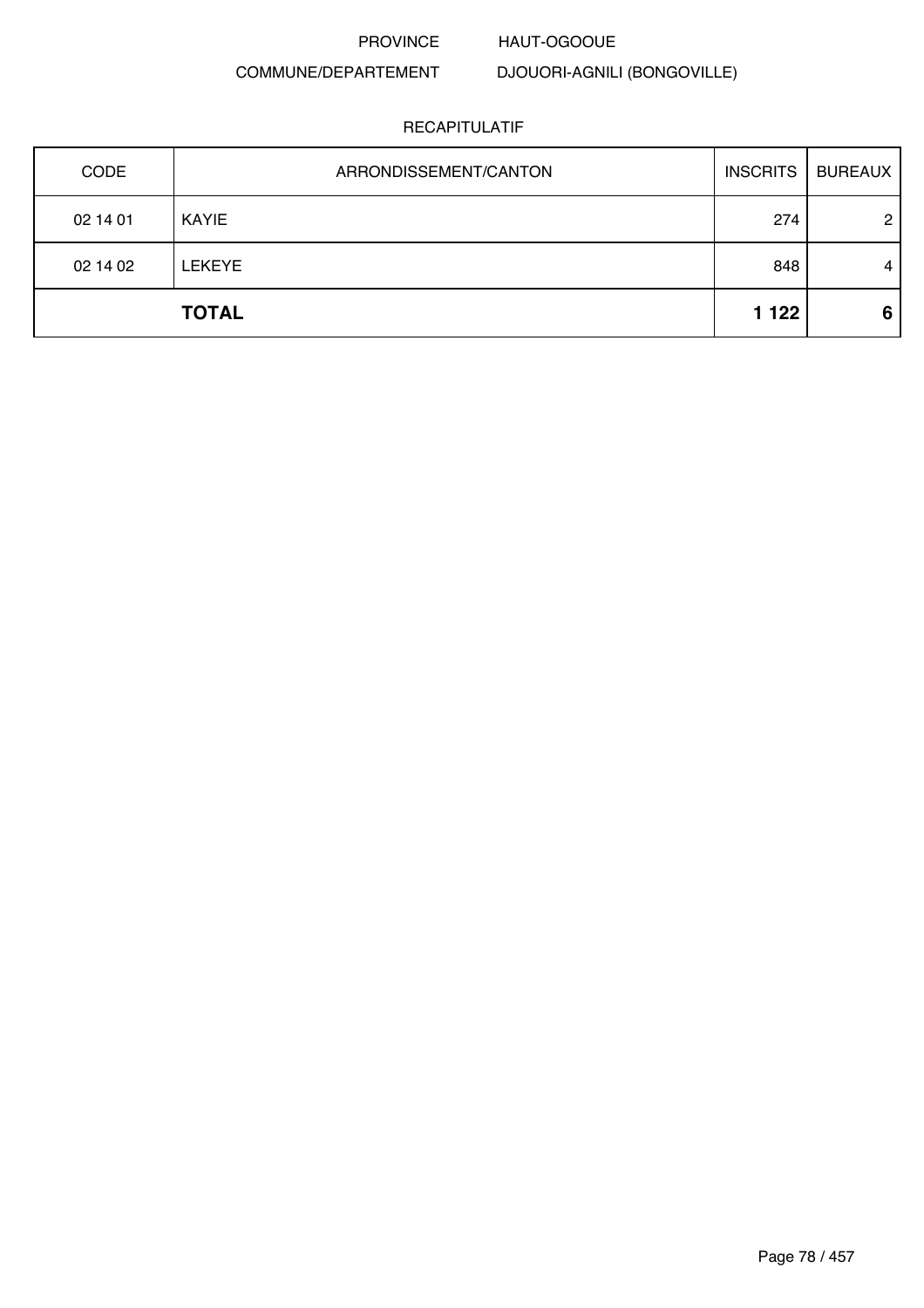### HAUT-OGOOUE

AKIENI

## COMMUNE/DEPARTEMENT

ARRONDISSEMENT/CANTON COMMUNE

| <b>CODE</b> | <b>CENTRE DE VOTE</b> | <b>INSCRITS</b> | <b>BUREAUX</b> |
|-------------|-----------------------|-----------------|----------------|
| 02 15 00 01 | OSS'KAMA              | 4               |                |
| 02 15 00 02 | NDOUA (PALMERAIE)     | 522             | $\overline{2}$ |
| 02 15 00 03 | <b>KAKOUMBOU</b>      | 581             | $\overline{2}$ |
| 02 15 00 04 | <b>ENTSAGA</b>        | 338             |                |
| 02 15 00 05 | <b>OBEGUE</b>         | 419             |                |
| 02 15 00 06 | BOUNOU(OBOUO)         | 325             |                |
|             | <b>TOTAL</b>          | 2 1 8 9         | 8              |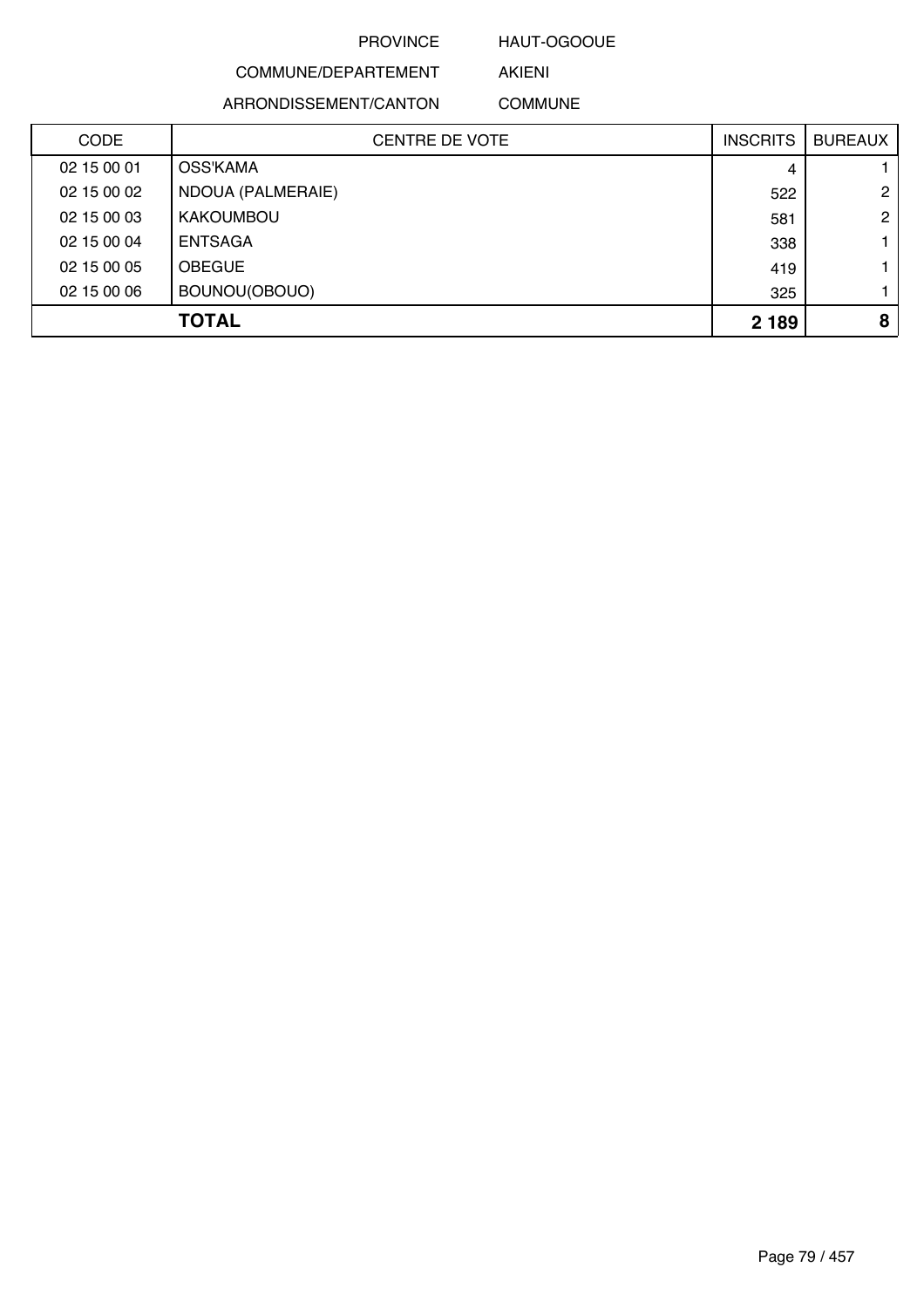HAUT-OGOOUE

AKIENI

### COMMUNE/DEPARTEMENT

| <b>CODE</b> | ARRONDISSEMENT/CANTON | <b>INSCRITS</b> | BUREAUX |
|-------------|-----------------------|-----------------|---------|
| 02 15 00    | <b>COMMUNE</b>        | 2 1 8 9         | 8       |
|             | <b>TOTAL</b>          | 2 1 8 9         |         |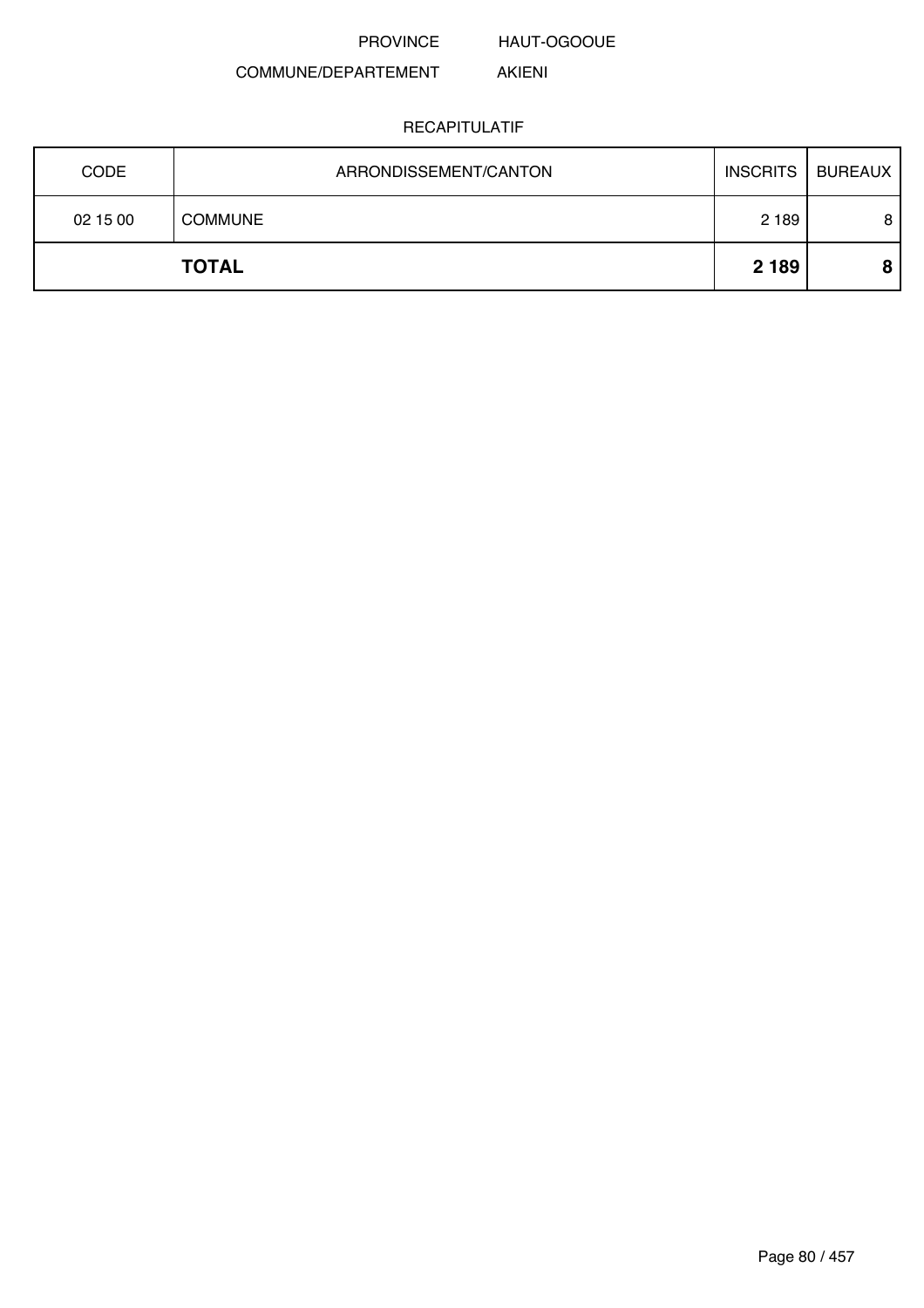### HAUT-OGOOUE

LEKONI-LEKORI (AKIENI)

COMMUNE/DEPARTEMENT

ARRONDISSEMENT/CANTON

LEBEYI

| <b>CODE</b> | <b>CENTRE DE VOTE</b> | <b>INSCRITS</b> | <b>BUREAUX</b> |
|-------------|-----------------------|-----------------|----------------|
| 02 16 01 01 | <b>ONGUIA</b>         | 300             |                |
| 02 16 01 02 | <b>OTALA</b>          | 522             | C              |
|             | <b>TOTAL</b>          | 822             | ≏<br>w         |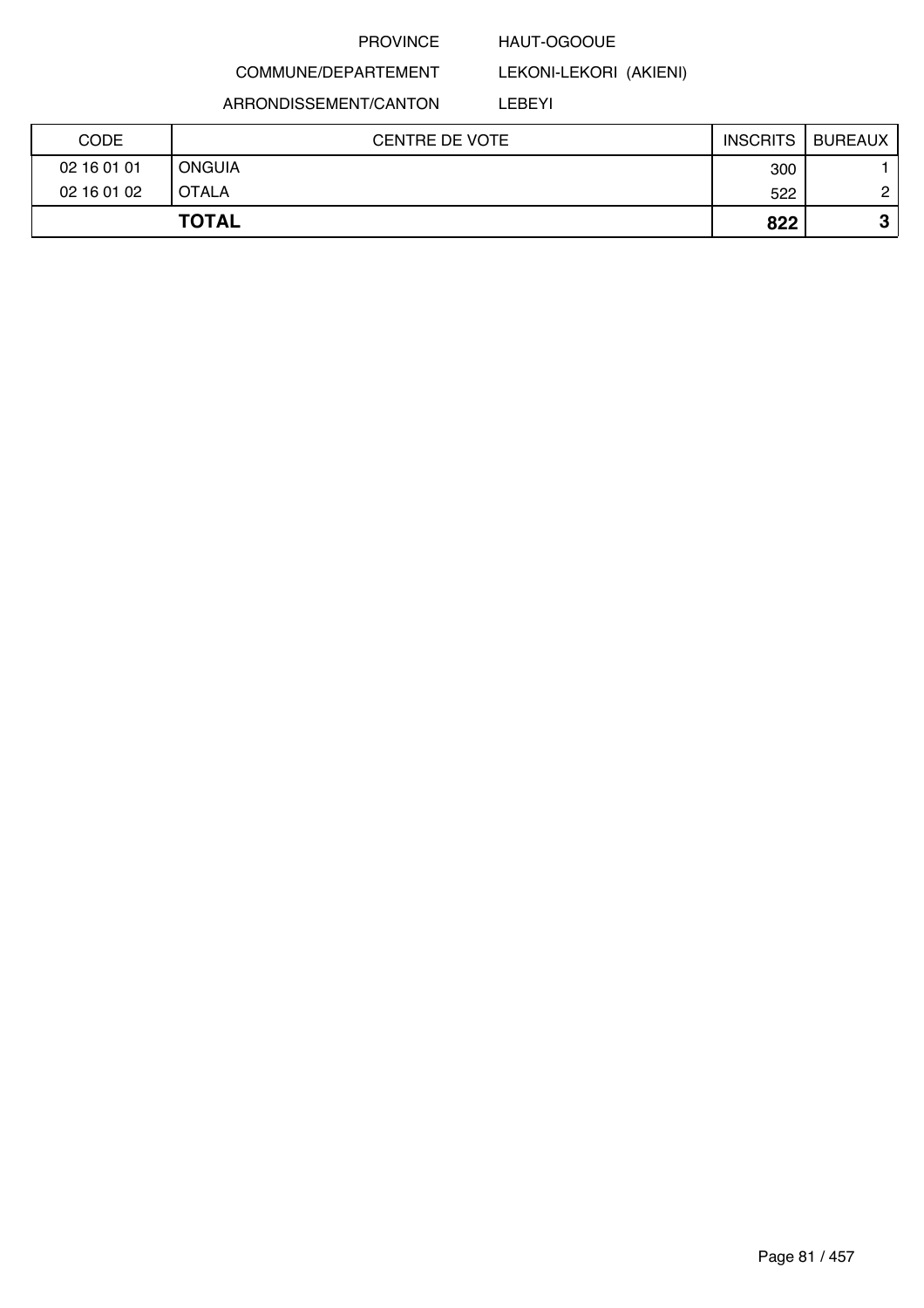### HAUT-OGOOUE

LEKONI-LEKORI (AKIENI)

COMMUNE/DEPARTEMENT ARRONDISSEMENT/CANTON

## LESSIMI

| <b>CODE</b> | <b>CENTRE DE VOTE</b> | <b>INSCRITS</b> | BUREAUX |
|-------------|-----------------------|-----------------|---------|
| 02 16 02 01 | BOUNOU (OBOUO)        |                 |         |
| 02 16 02 02 | KASSIELE 1 ET 2       | 206             |         |
| 02 16 02 03 | <b>OBIA</b>           | 196             |         |
|             | <b>TOTAL</b>          | 404             | J       |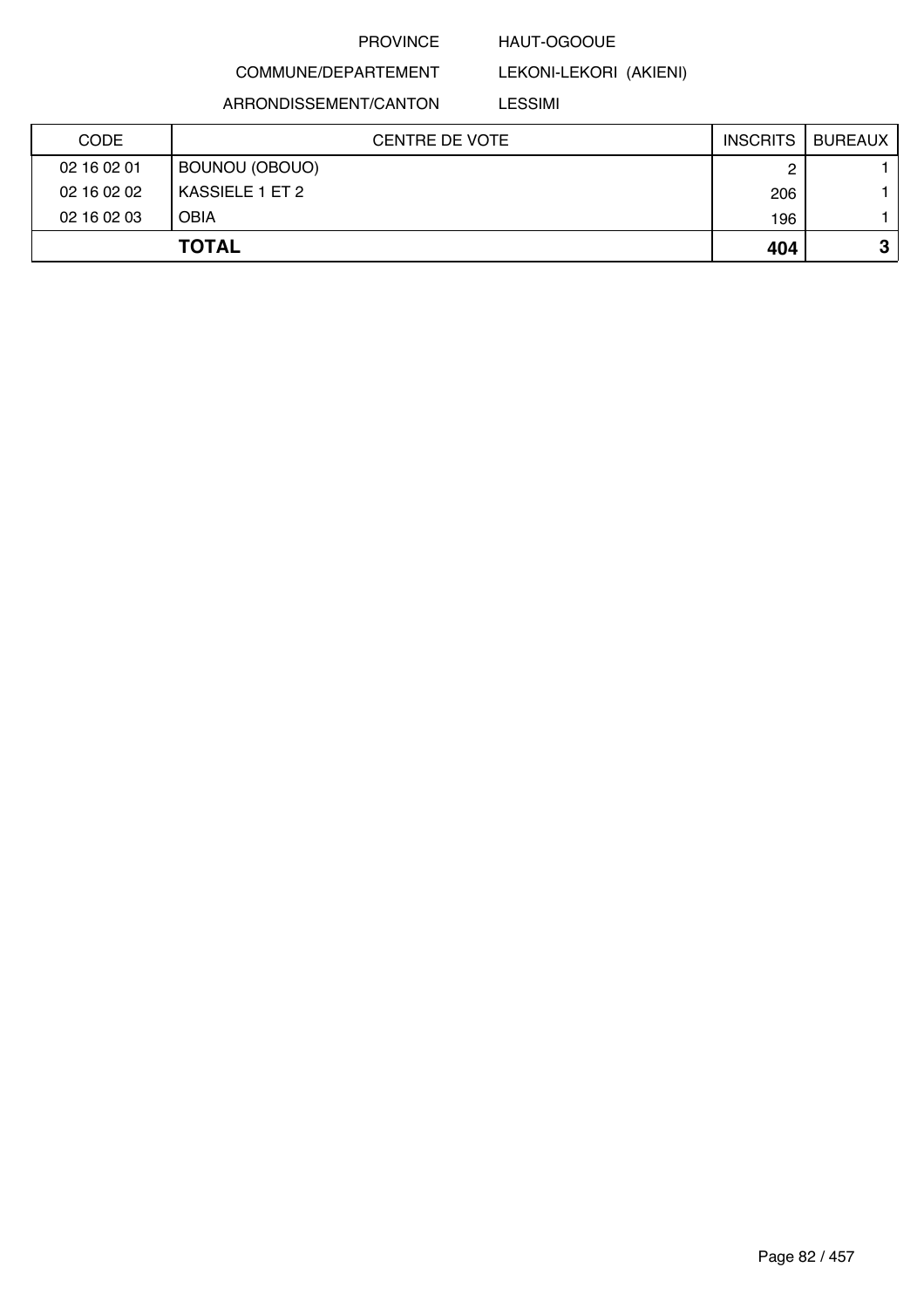### HAUT-OGOOUE

LEKONI-LEKORI (AKIENI)

COMMUNE/DEPARTEMENT ARRONDISSEMENT/CANTON

LIMI

| <b>CODE</b> | <b>CENTRE DE VOTE</b> | <b>INSCRITS</b> | <b>BUREAUX</b> |
|-------------|-----------------------|-----------------|----------------|
| 02 16 03 01 | <b>OKOUYA</b>         | 236             |                |
| 02 16 03 02 | OTOU <sub>1</sub>     | 263             |                |
|             | <b>TOTAL</b>          | 499             | ∩              |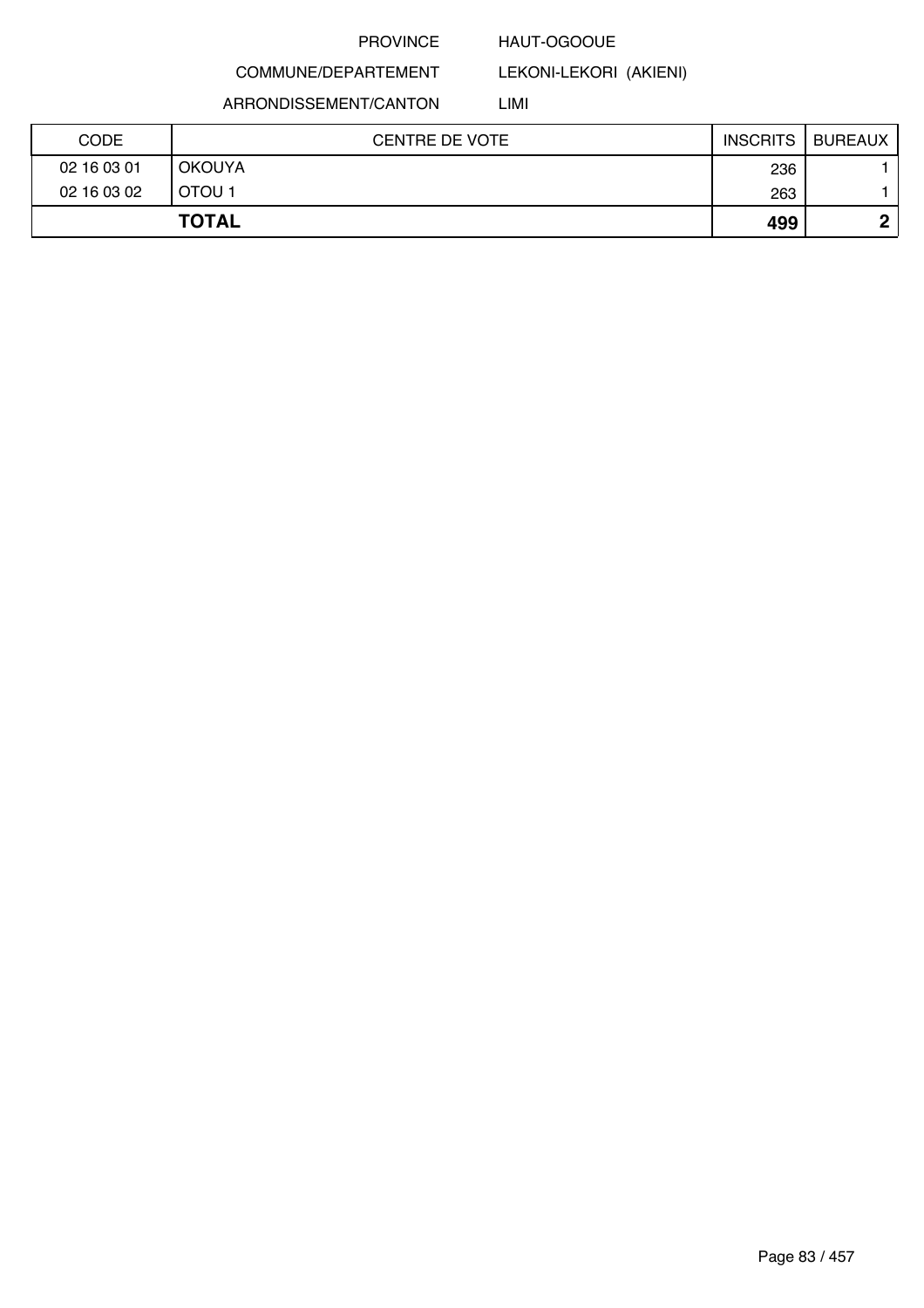### HAUT-OGOOUE

COMMUNE/DEPARTEMENT

ARRONDISSEMENT/CANTON

### LEYOUMOU

LEKONI-LEKORI (AKIENI)

| CODE        | <b>CENTRE DE VOTE</b> | <b>INSCRITS</b>   | <b>BUREAUX</b> |
|-------------|-----------------------|-------------------|----------------|
| 02 16 04 01 | <b>OSSKAMA</b>        | 372               |                |
|             | <b>TOTAL</b>          | <b>372</b><br>J14 |                |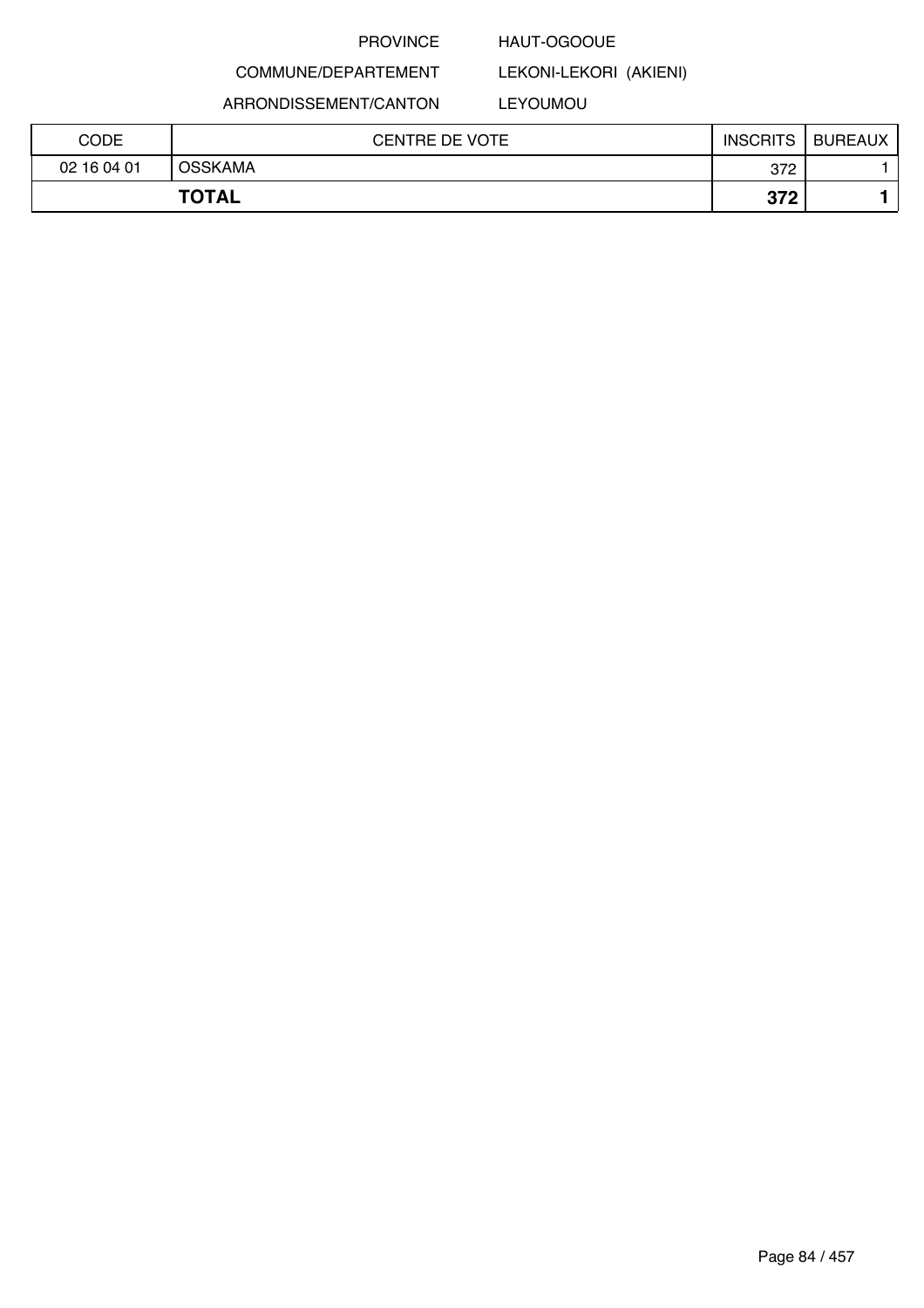### PROVINCE HAUT-OGOOUE

## COMMUNE/DEPARTEMENT

LEKONI-LEKORI (AKIENI)

|          | <b>TOTAL</b>          | 2 0 9 7         | 9              |
|----------|-----------------------|-----------------|----------------|
| 02 16 04 | LEYOUMOU              | 372             |                |
| 02 16 03 | LIMI                  | 499             | $\overline{2}$ |
| 02 16 02 | <b>LESSIMI</b>        | 404             | 3              |
| 02 16 01 | <b>LEBEYI</b>         | 822             | 3              |
| CODE     | ARRONDISSEMENT/CANTON | <b>INSCRITS</b> | <b>BUREAUX</b> |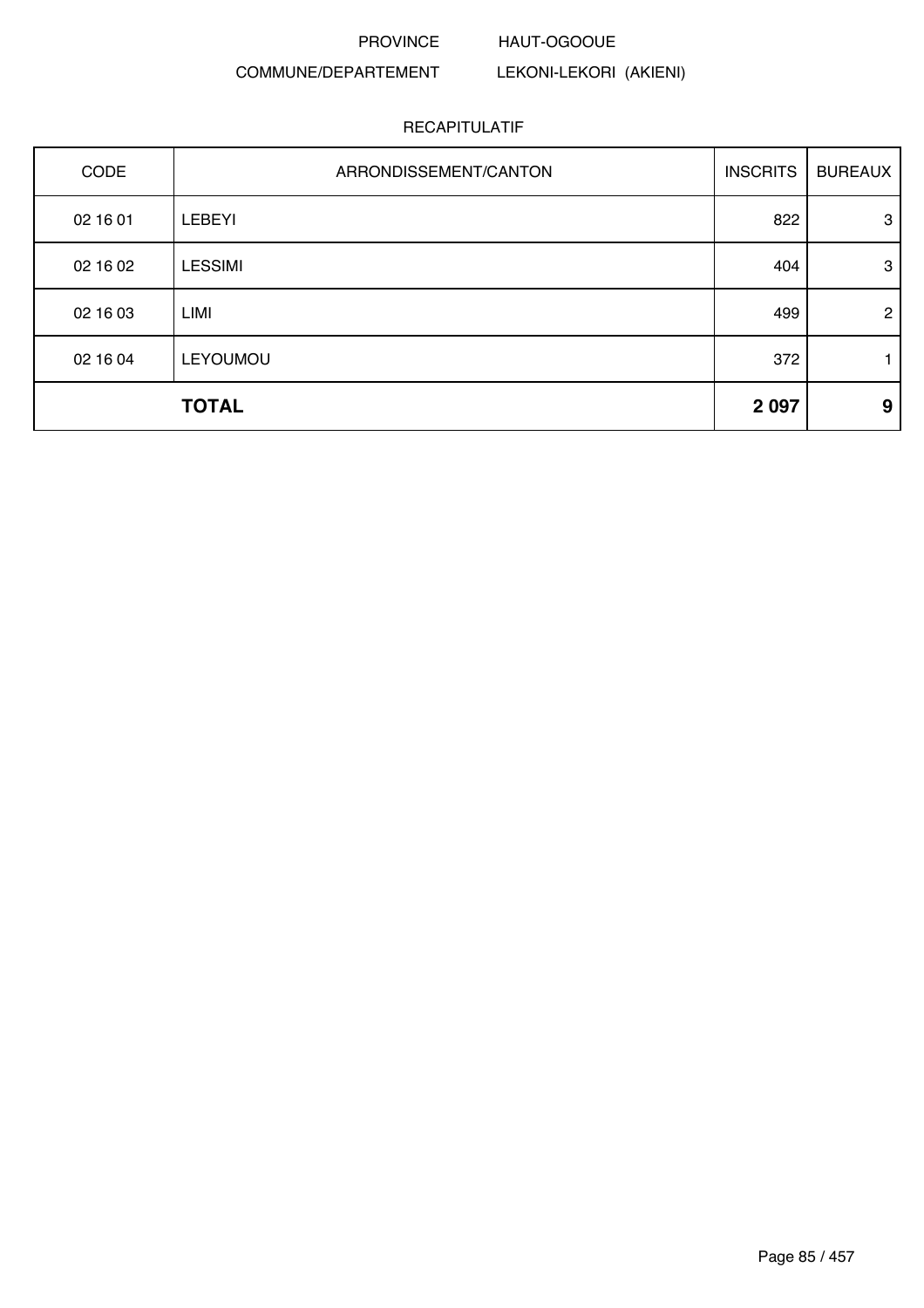### HAUT-OGOOUE

LECONI

## COMMUNE/DEPARTEMENT

ARRONDISSEMENT/CANTON COMMUNE

| <b>CODE</b> | <b>CENTRE DE VOTE</b>        | <b>INSCRITS</b> | <b>BUREAUX</b> |
|-------------|------------------------------|-----------------|----------------|
| 02 17 00 01 | <b>SAMBA</b>                 | 487             |                |
| 02 17 00 02 | <b>MBAMA-LEKONI VIILLAGE</b> | 522             | $\mathbf{2}$   |
| 02 17 00 03 | <b>DJOUANI</b>               | 327             |                |
| 02 17 00 04 | <b>CHIC</b>                  | 199             |                |
| 02 17 00 05 | <b>ABOUYI</b>                | 90              |                |
| 02 17 00 06 | <b>ADMINISTRATIF</b>         | 147             |                |
| 02 17 00 07 | <b>OKORIVILLE</b>            | 164             |                |
|             | <b>TOTAL</b>                 | 1936            | 8              |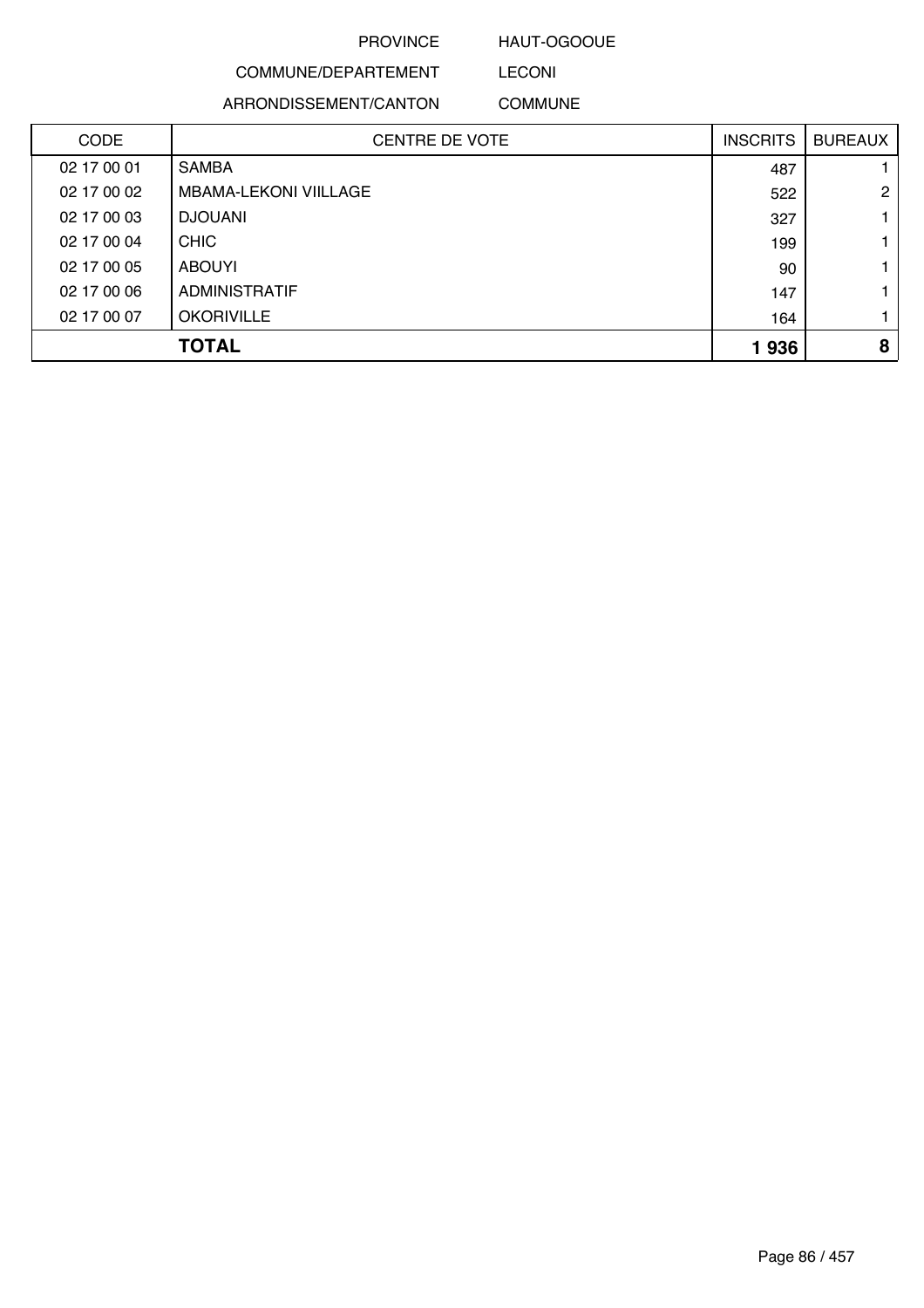HAUT-OGOOUE

#### COMMUNE/DEPARTEMENT LECONI

| <b>CODE</b> | ARRONDISSEMENT/CANTON | <b>INSCRITS</b> | BUREAUX |
|-------------|-----------------------|-----------------|---------|
| 02 17 00    | <b>COMMUNE</b>        | l 936           | 8       |
|             | <b>TOTAL</b>          | 1936            |         |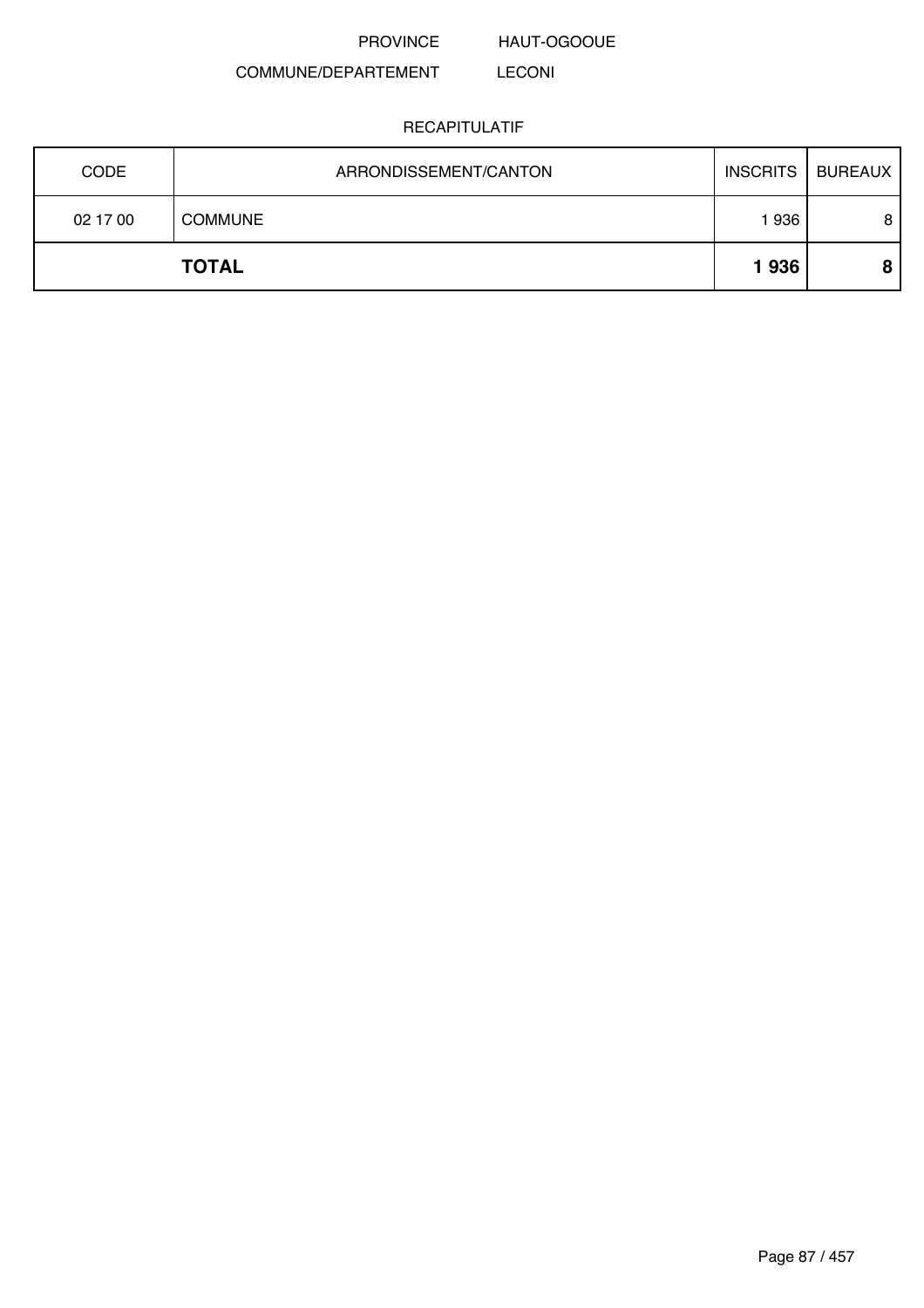### HAUT-OGOOUE

## COMMUNE/DEPARTEMENT ARRONDISSEMENT/CANTON

### DJOUELE-LABOUMI

PLATEAUX (LECONI)

| CODE        | <b>CENTRE DE VOTE</b> | <b>INSCRITS</b> | <b>BUREAUX</b> |
|-------------|-----------------------|-----------------|----------------|
| 02 18 01 01 | EDJOUANGOULOU         | 325             |                |
|             | <b>TOTAL</b>          | 325             |                |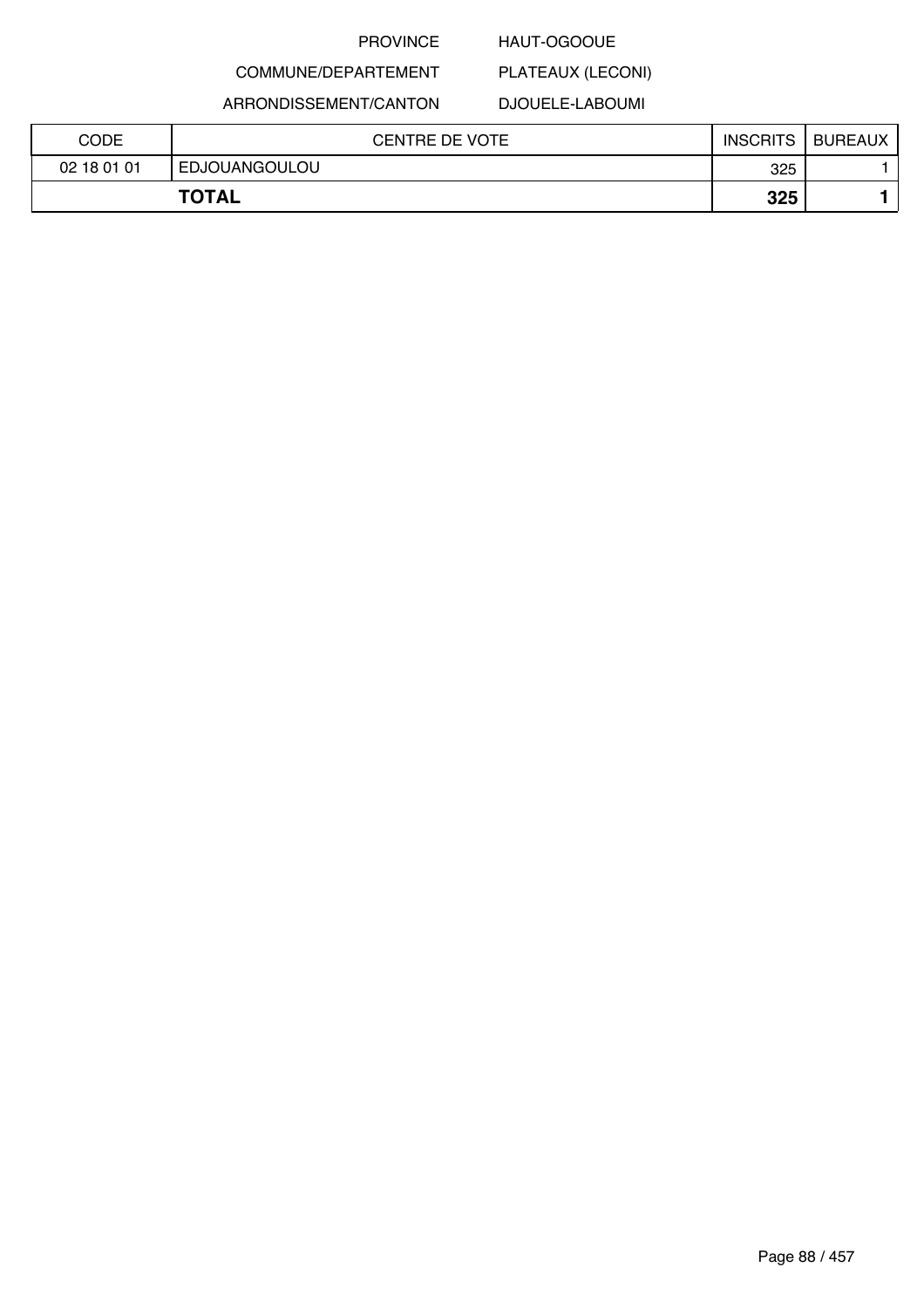### HAUT-OGOOUE

PLATEAUX (LECONI)

## COMMUNE/DEPARTEMENT ARRONDISSEMENT/CANTON

## DJOUYA

| <b>CODE</b> | <b>CENTRE DE VOTE</b> | <b>INSCRITS</b> | <b>BUREAUX</b> |
|-------------|-----------------------|-----------------|----------------|
| 02 18 02 01 | <b>AKOU</b>           | 174             |                |
| 02 18 02 02 | KABALA                | 108             |                |
| 02 18 02 03 | SAYE                  | 121             |                |
| 02 18 02 04 | EKOUYI-MBOUMA         | 104             |                |
| 02 18 02 05 | KEBIRI                | 34              |                |
| 02 18 02 06 | <b>KESSALA</b>        | 86              |                |
| 02 18 02 07 | <b>LEWOU</b>          | 80              |                |
| 02 18 02 08 | <b>OSSELE</b>         | 41              |                |
|             | <b>TOTAL</b>          | 748             | 8              |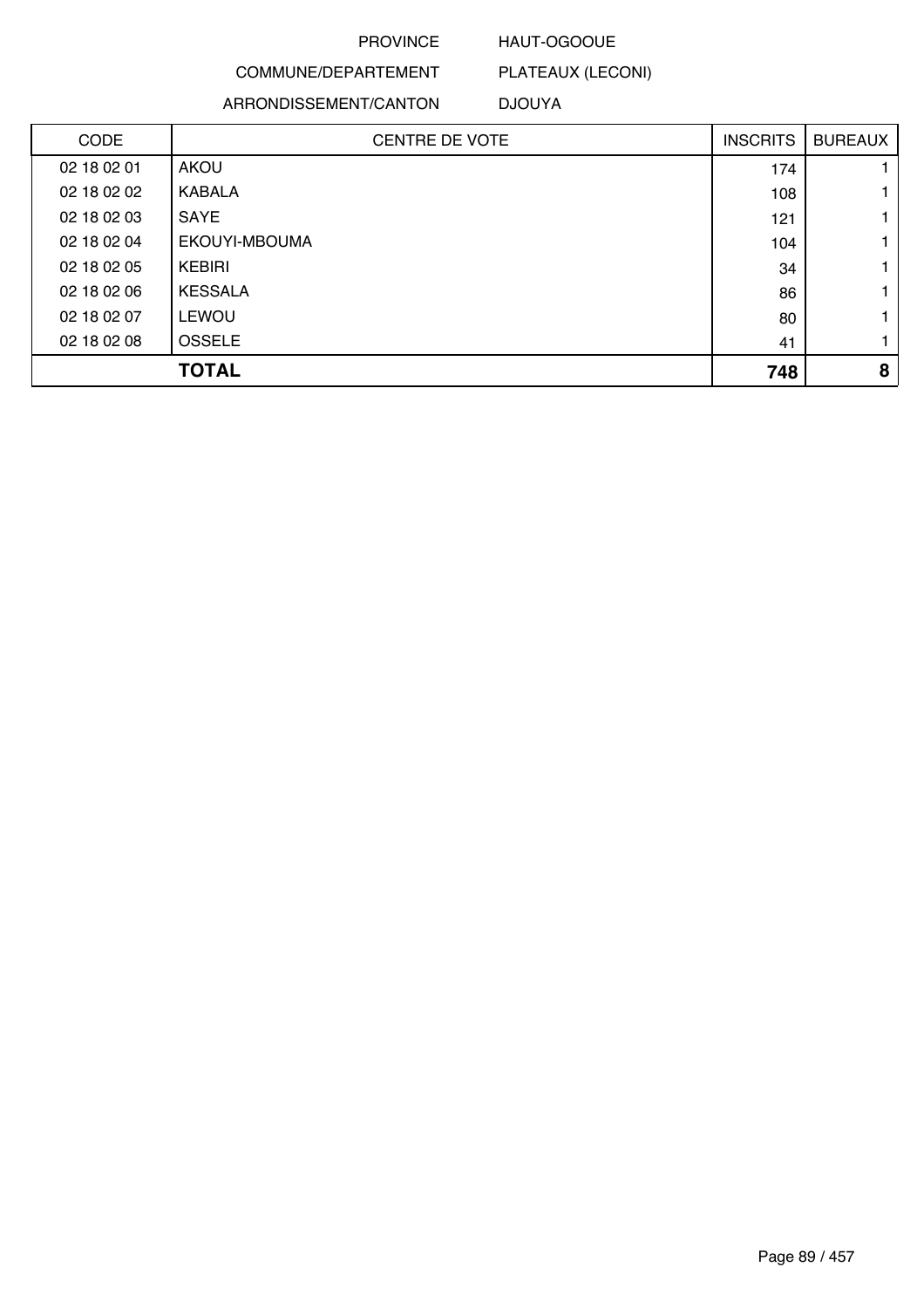### HAUT-OGOOUE

PLATEAUX (LECONI)

COMMUNE/DEPARTEMENT ARRONDISSEMENT/CANTON

LOURI

| <b>CODE</b> | <b>CENTRE DE VOTE</b> | <b>INSCRITS</b> | <b>BUREAUX</b> |
|-------------|-----------------------|-----------------|----------------|
| 02 18 03 01 | <b>ODJOUMA</b>        | 193             |                |
| 02 18 03 02 | <b>OSSOUELE</b>       | 228             |                |
| 02 18 03 03 | YIA A                 | 124             |                |
| 02 18 03 04 | YIA B                 | 111             |                |
| 02 18 03 05 | <b>ABILA</b>          | 82              |                |
|             | <b>TOTAL</b>          | 738             | 5              |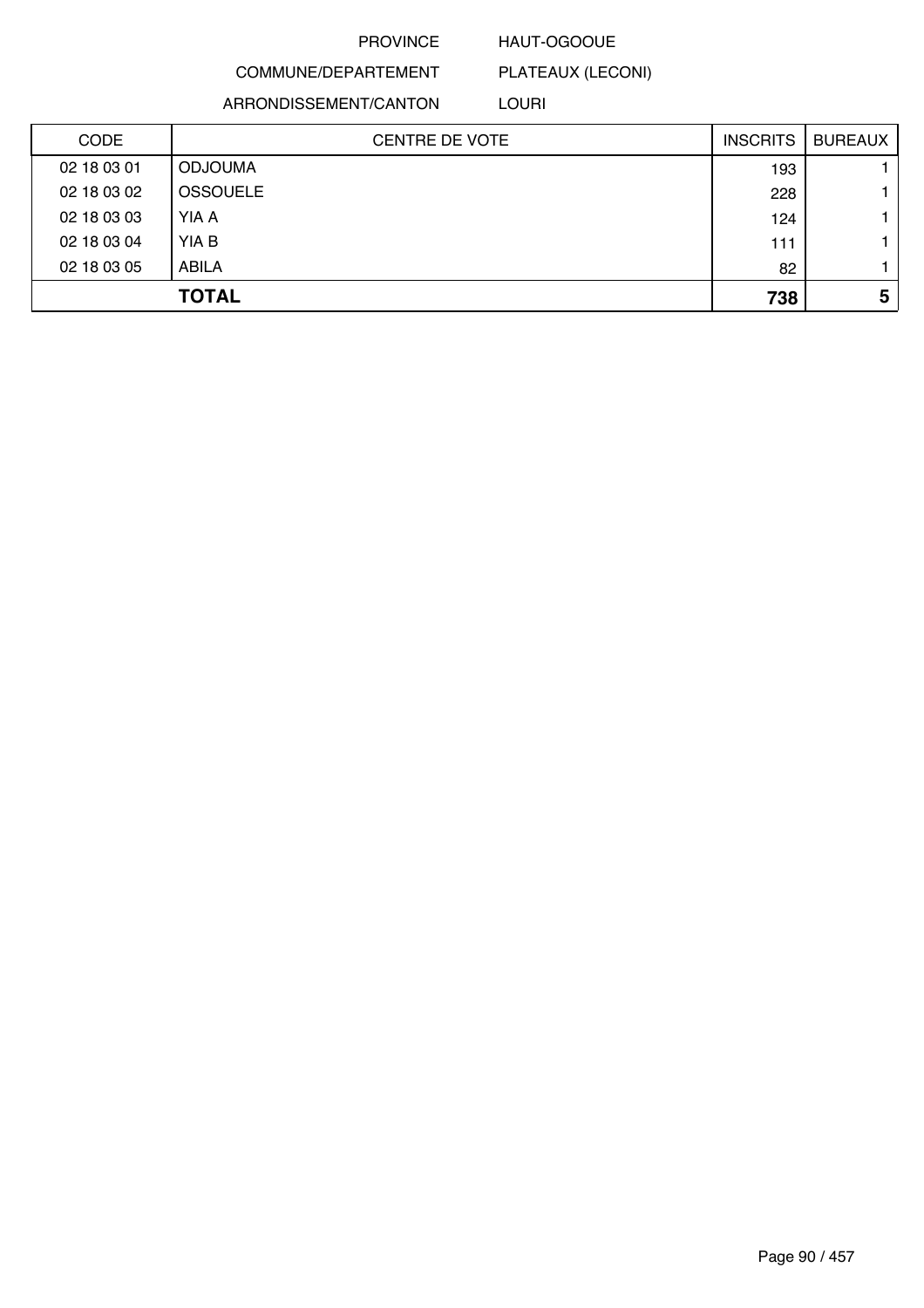PROVINCE HAUT-OGOOUE

PLATEAUX (LECONI)

### COMMUNE/DEPARTEMENT

|             | <b>TOTAL</b>          | 1811            | 14             |
|-------------|-----------------------|-----------------|----------------|
| 02 18 03    | <b>LOURI</b>          | 738             | 5              |
| 02 18 02    | <b>DJOUYA</b>         | 748             | 8              |
| 02 18 01    | DJOUELE-LABOUMI       | 325             |                |
| <b>CODE</b> | ARRONDISSEMENT/CANTON | <b>INSCRITS</b> | <b>BUREAUX</b> |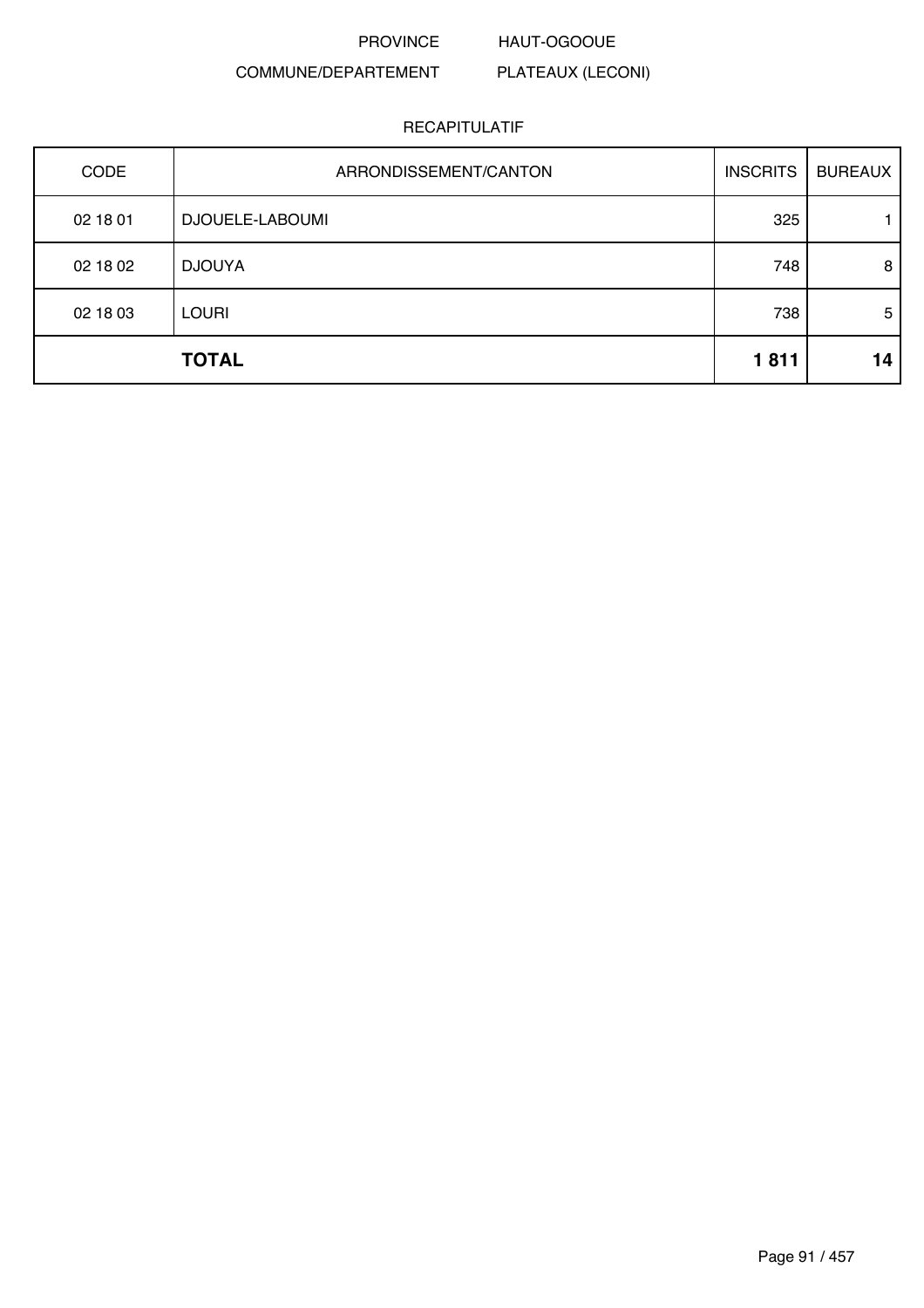### HAUT-OGOOUE

COMMUNE/DEPARTEMENT

ARRONDISSEMENT/CANTON

ONGA COMMUNE

| CODE        | CENTRE DE VOTE        | <b>INSCRITS</b> | <b>BUREAUX</b> |
|-------------|-----------------------|-----------------|----------------|
| 02 19 00 01 | ECOLE PUBLIQUE D'ONGA | 050             | C<br>ັ         |
|             | <b>TOTAL</b>          | 1050            |                |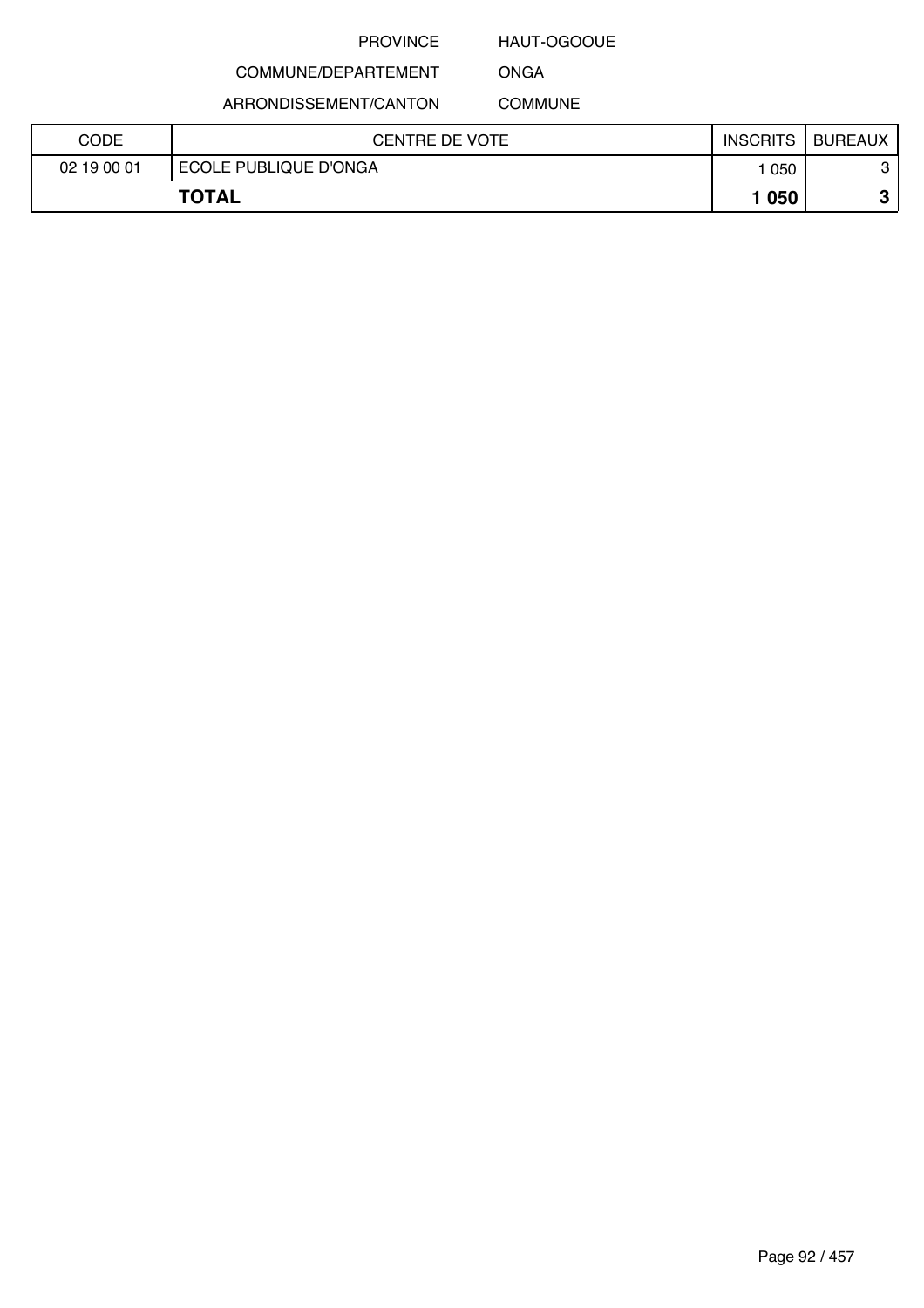HAUT-OGOOUE

#### COMMUNE/DEPARTEMENT ONGA

| <b>CODE</b> | ARRONDISSEMENT/CANTON | <b>INSCRITS</b> | BUREAUX |
|-------------|-----------------------|-----------------|---------|
| 02 19 00    | <b>COMMUNE</b>        | 1 050           | 3       |
|             | <b>TOTAL</b>          | 1 0 5 0         | ≏       |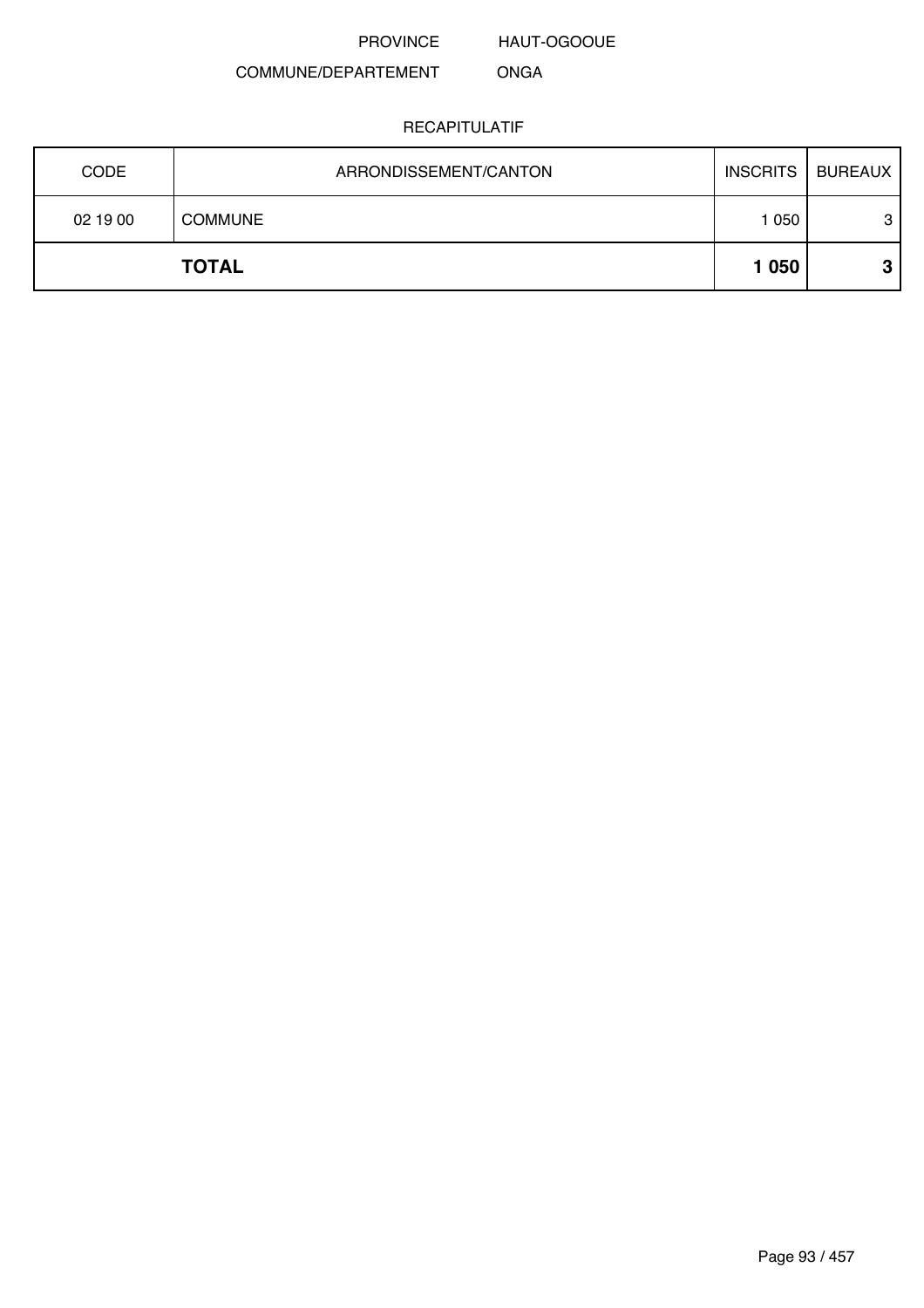### HAUT-OGOOUE

DJOUE (ONGA)

COMMUNE/DEPARTEMENT ARRONDISSEMENT/CANTON

MPANI

| <b>CODE</b> | <b>CENTRE DE VOTE</b> | <b>INSCRITS</b> | <b>BUREAUX</b> |
|-------------|-----------------------|-----------------|----------------|
| 02 20 01 01 | <b>OLOUA</b>          | 188             |                |
| 02 20 01 02 | <b>MBOUYI</b>         | 307             |                |
|             | <b>TOTAL</b>          | 495             | n              |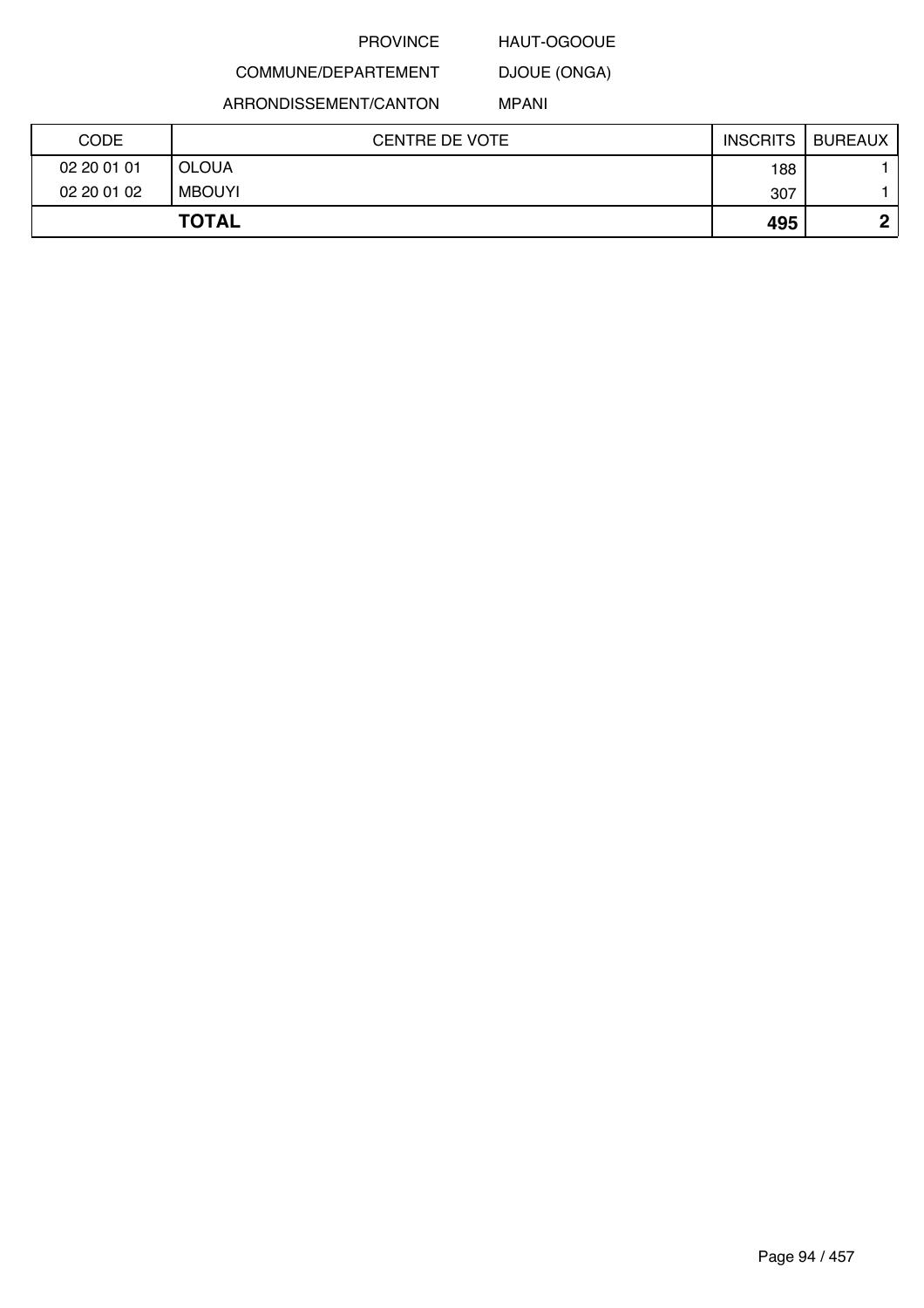### HAUT-OGOOUE

COMMUNE/DEPARTEMENT DJOUE (ONGA)

ARRONDISSEMENT/CANTON

NGAYI

| <b>CODE</b> | <b>CENTRE DE VOTE</b> | <b>INSCRITS</b> | <b>BUREAUX</b> |
|-------------|-----------------------|-----------------|----------------|
| 02 20 02 01 | AYOGO                 | 212             |                |
| 02 20 02 02 | <b>OSSIELE</b>        | 131             |                |
| 02 20 02 03 | ALLIGA-YEMNGA         | 204             |                |
|             | <b>TOTAL</b>          | 547             | C.<br>J        |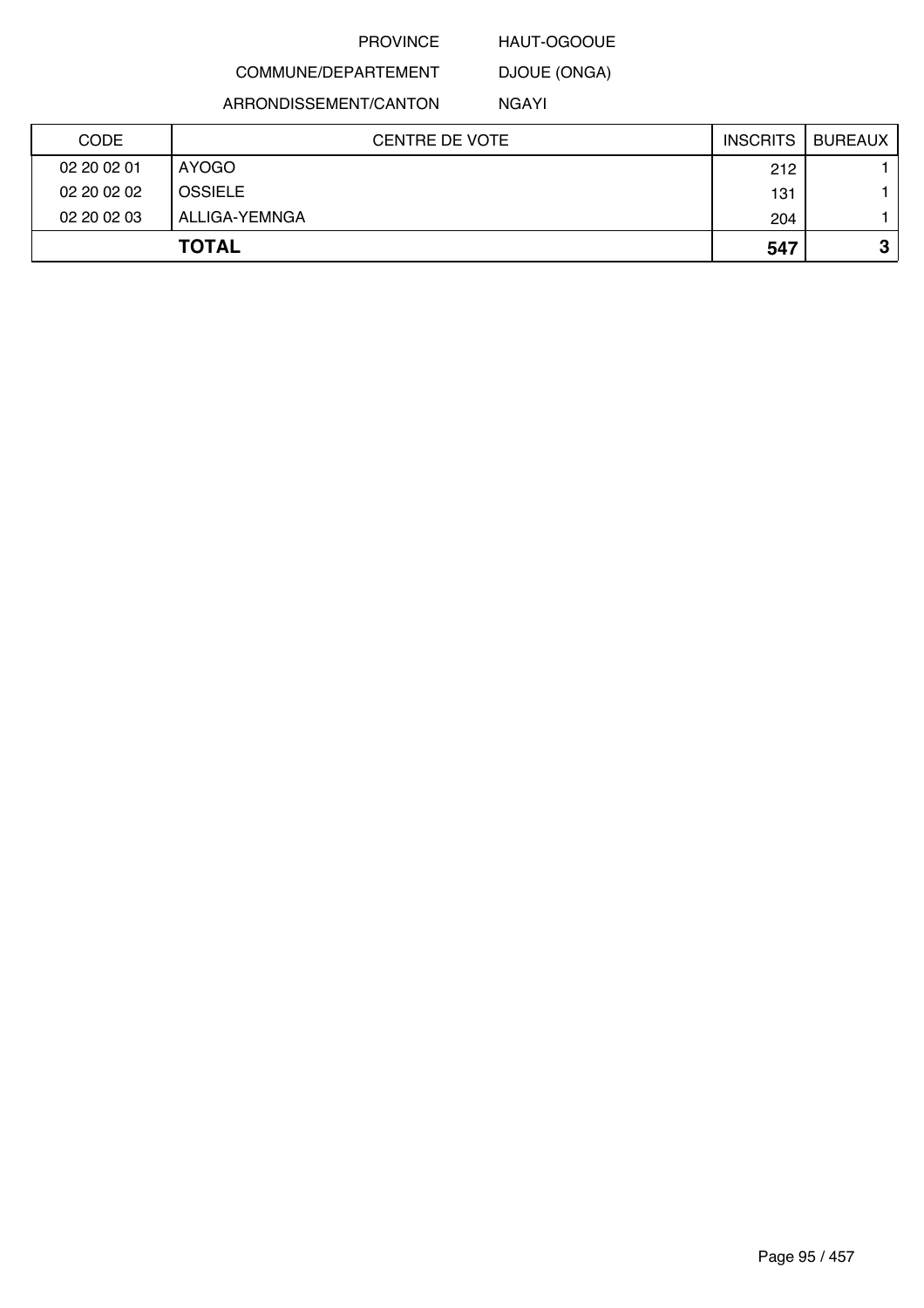HAUT-OGOOUE

#### COMMUNE/DEPARTEMENT DJOUE (ONGA)

| <b>CODE</b> | ARRONDISSEMENT/CANTON | <b>INSCRITS</b> | <b>BUREAUX</b> |
|-------------|-----------------------|-----------------|----------------|
| 02 20 01    | MPANI                 | 495             | $\overline{2}$ |
| 02 20 02    | <b>NGAYI</b>          | 547             | 3              |
|             | <b>TOTAL</b>          | 1 0 4 2         | 5              |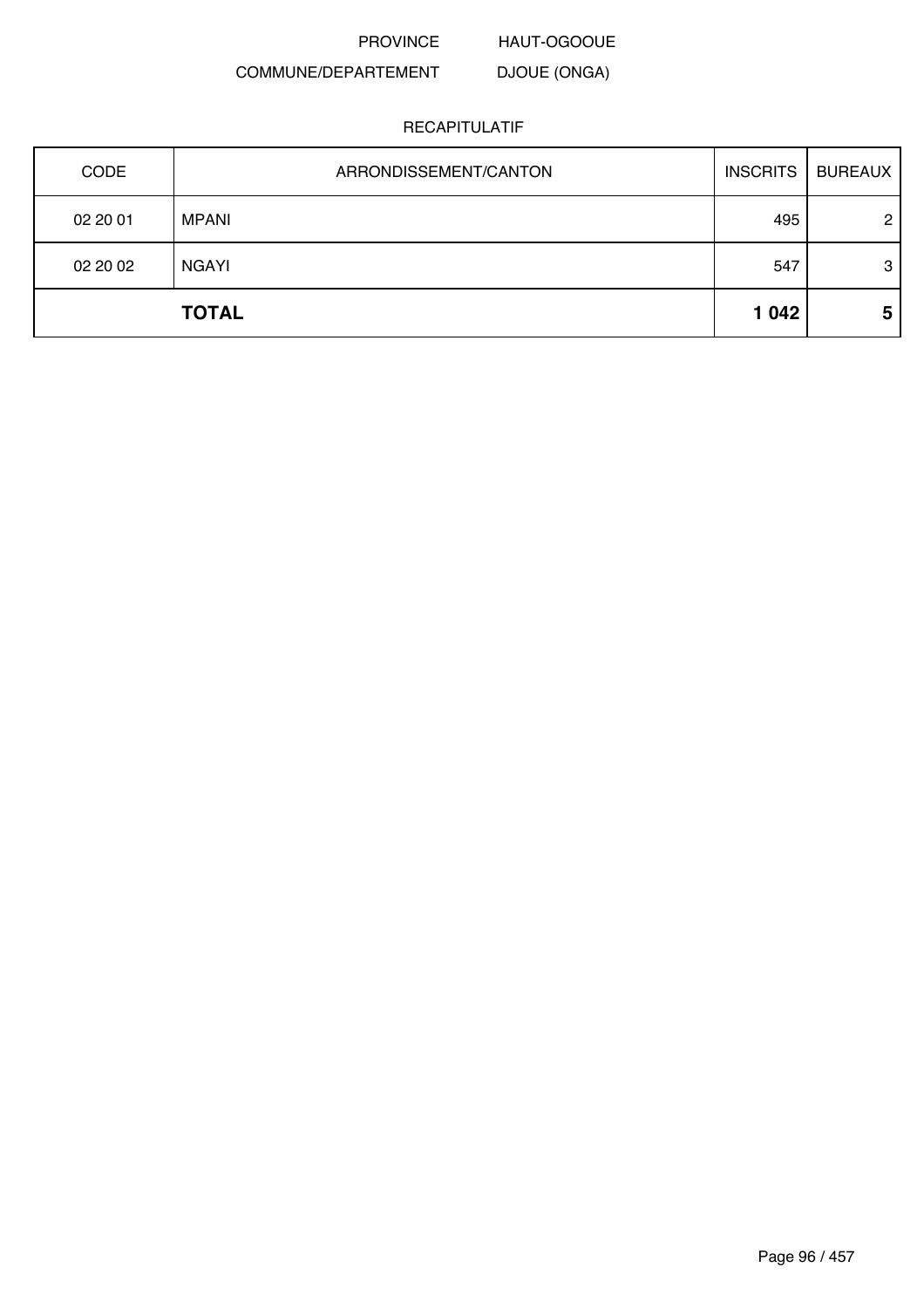### HAUT-OGOOUE

## COMMUNE/DEPARTEMENT

ARRONDISSEMENT/CANTON

NGOUONI COMMUNE

| <b>CODE</b> | CENTRE DE VOTE   | <b>INSCRITS</b> | <b>BUREAUX</b> |
|-------------|------------------|-----------------|----------------|
| 02 21 00 01 | <b>EGOUMOUNA</b> | 236             |                |
| 02 21 00 02 | ANKOUSSOU        | 276             |                |
| 02 21 00 03 | <b>NDJIEGUE</b>  | 225             |                |
| 02 21 00 04 | <b>OTOGHO</b>    | 389             |                |
|             | <b>TOTAL</b>     | 1 1 2 6         | 4              |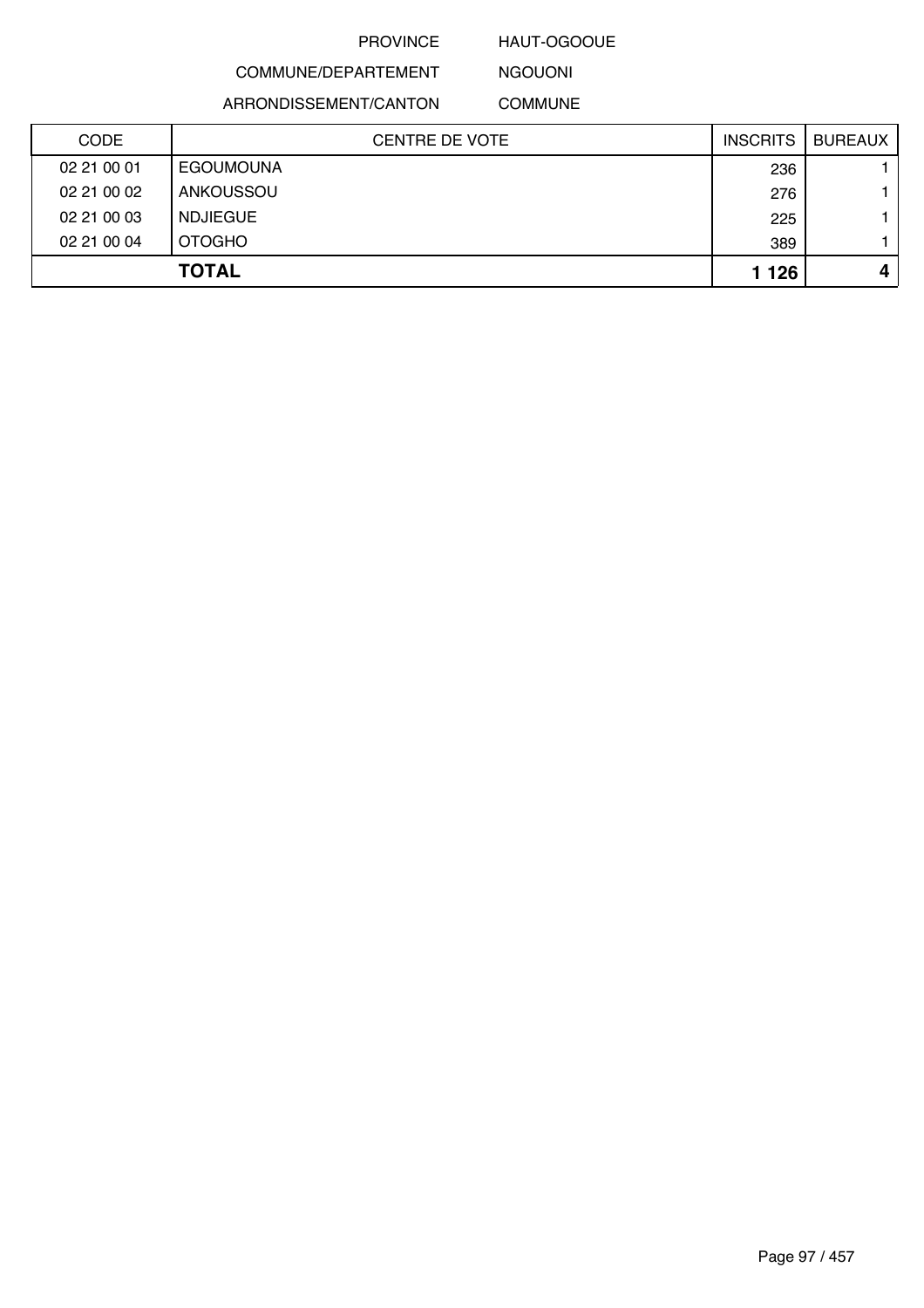HAUT-OGOOUE

#### COMMUNE/DEPARTEMENT NGOUONI

| <b>CODE</b> | ARRONDISSEMENT/CANTON | <b>INSCRITS</b> | <b>BUREAUX</b>   |
|-------------|-----------------------|-----------------|------------------|
| 02 21 00    | <b>COMMUNE</b>        | 126             | $\boldsymbol{4}$ |
|             | <b>TOTAL</b>          | 1 1 2 6         | 4                |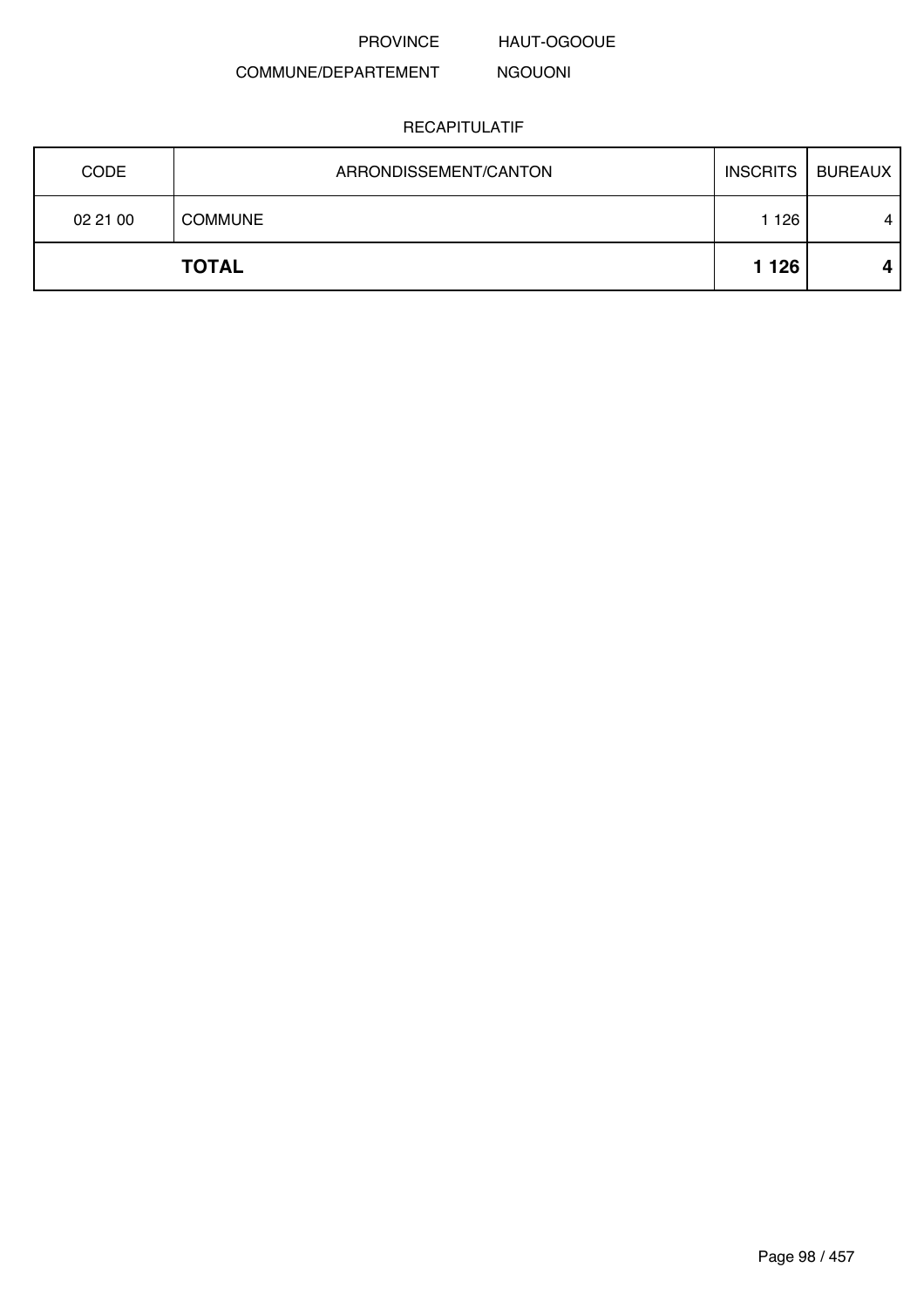### HAUT-OGOOUE

## COMMUNE/DEPARTEMENT ARRONDISSEMENT/CANTON

### MPANI-EKOULA

LEKABI-LEWOLO (NGOUONI)

| CODE        | <b>CENTRE DE VOTE</b> | <b>INSCRITS</b> | <b>BUREAUX</b> |
|-------------|-----------------------|-----------------|----------------|
| 02 22 01 01 | ASSIAMI               | 205             |                |
| 02 22 01 02 | <b>OKOUMIBI</b>       | 128             |                |
| 02 22 01 03 | <b>OYOU</b>           | 87              |                |
| 02 22 01 04 | <b>EKOUMA</b>         | 2               |                |
|             | <b>TOTAL</b>          | 422             | 4              |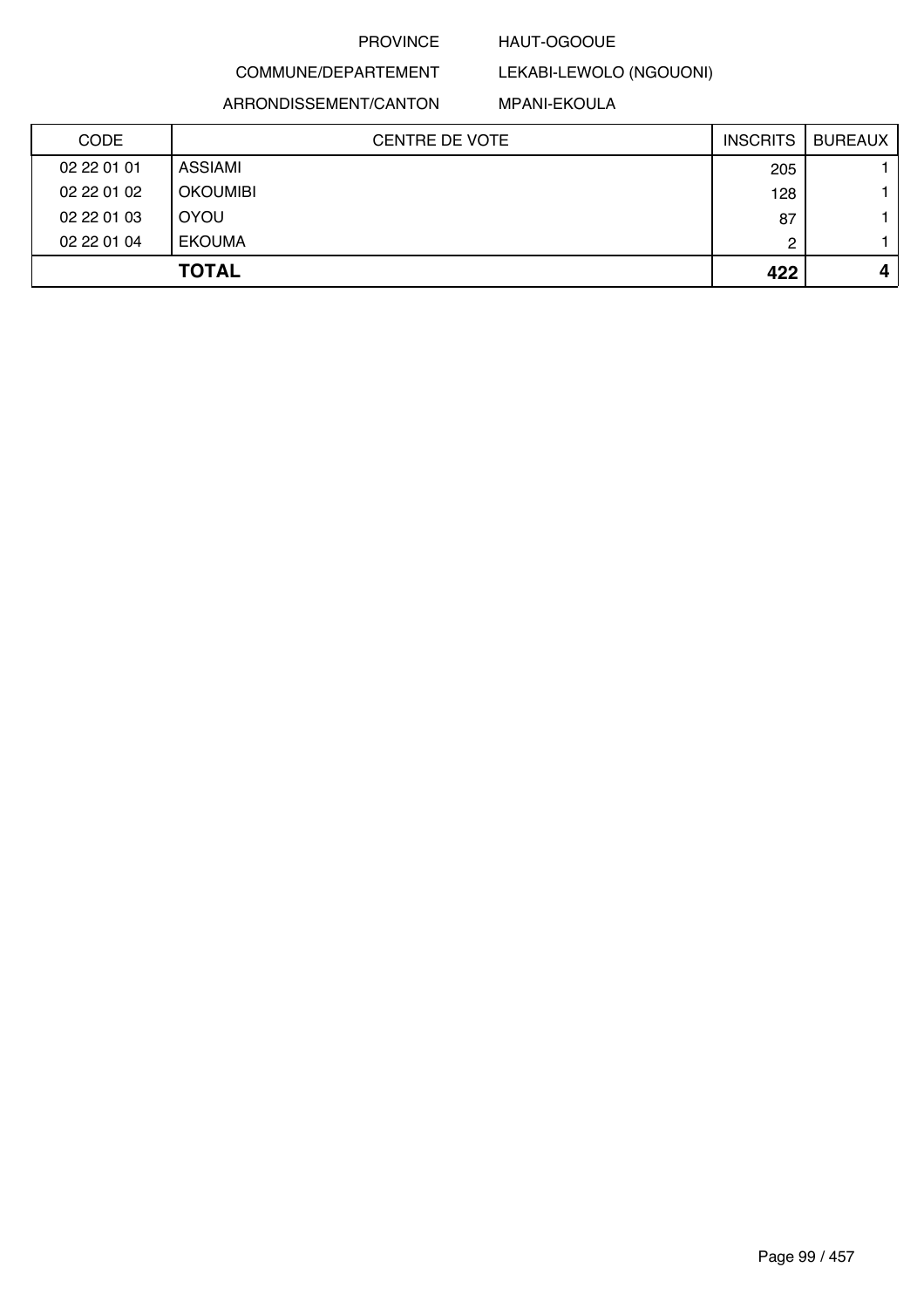### HAUT-OGOOUE

## COMMUNE/DEPARTEMENT ARRONDISSEMENT/CANTON

LEKABI-LEWOLO (NGOUONI) ENKORO

| <b>CODE</b> | <b>CENTRE DE VOTE</b> | <b>INSCRITS</b> | <b>BUREAUX</b> |
|-------------|-----------------------|-----------------|----------------|
| 02 22 02 01 | ONDILI                | 149             |                |
| 02 22 02 02 | <b>EYOUGA</b>         | 282             |                |
|             | <b>TOTAL</b>          | 431             | n              |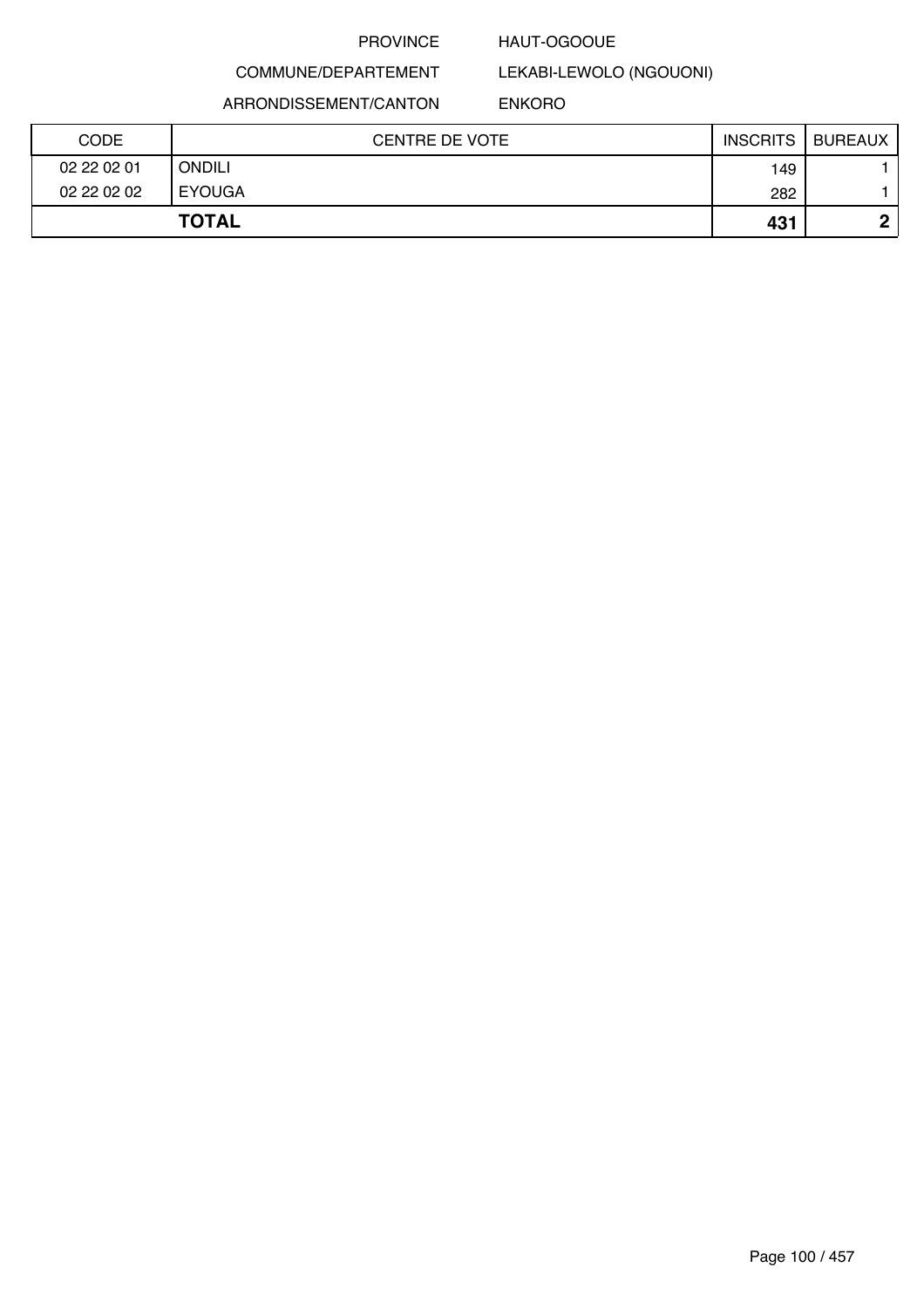### HAUT-OGOOUE

## COMMUNE/DEPARTEMENT

LEKABI-LEWOLO (NGOUONI)

ARRONDISSEMENT/CANTON

NGOUA

| <b>CODE</b> | CENTRE DE VOTE     | <b>INSCRITS</b> | <b>BUREAUX</b> |
|-------------|--------------------|-----------------|----------------|
| 02 22 03 01 | <b>EKOUMA</b>      | 117             |                |
| 02 22 03 02 | ALELE II           | 26              |                |
| 02 22 03 03 | <b>OKANGOVILLE</b> | 168             |                |
| 02 22 03 04 | <b>OMOYE</b>       | 156             |                |
|             | <b>TOTAL</b>       | 467             | 4              |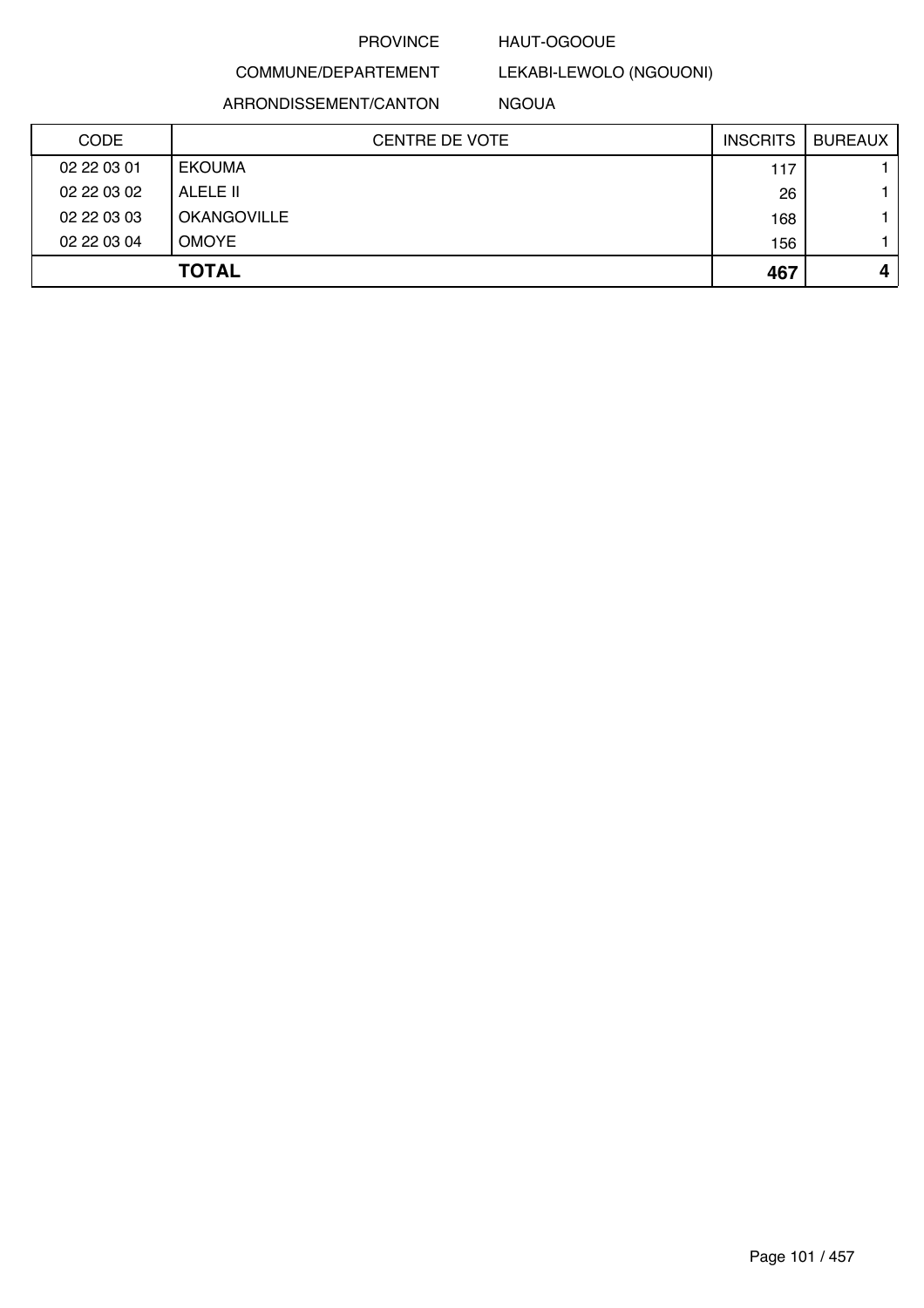### PROVINCE HAUT-OGOOUE

### COMMUNE/DEPARTEMENT LEKABI-LEWOLO (NGOUONI)

| <b>CODE</b> | ARRONDISSEMENT/CANTON | <b>INSCRITS</b> | <b>BUREAUX</b> |
|-------------|-----------------------|-----------------|----------------|
| 02 22 01    | <b>MPANI-EKOULA</b>   | 422             | $\overline{4}$ |
| 02 22 02    | <b>ENKORO</b>         | 431             | $\overline{2}$ |
| 02 22 03    | <b>NGOUA</b>          | 467             | 4              |
|             | <b>TOTAL</b>          | 1 3 2 0         | 10             |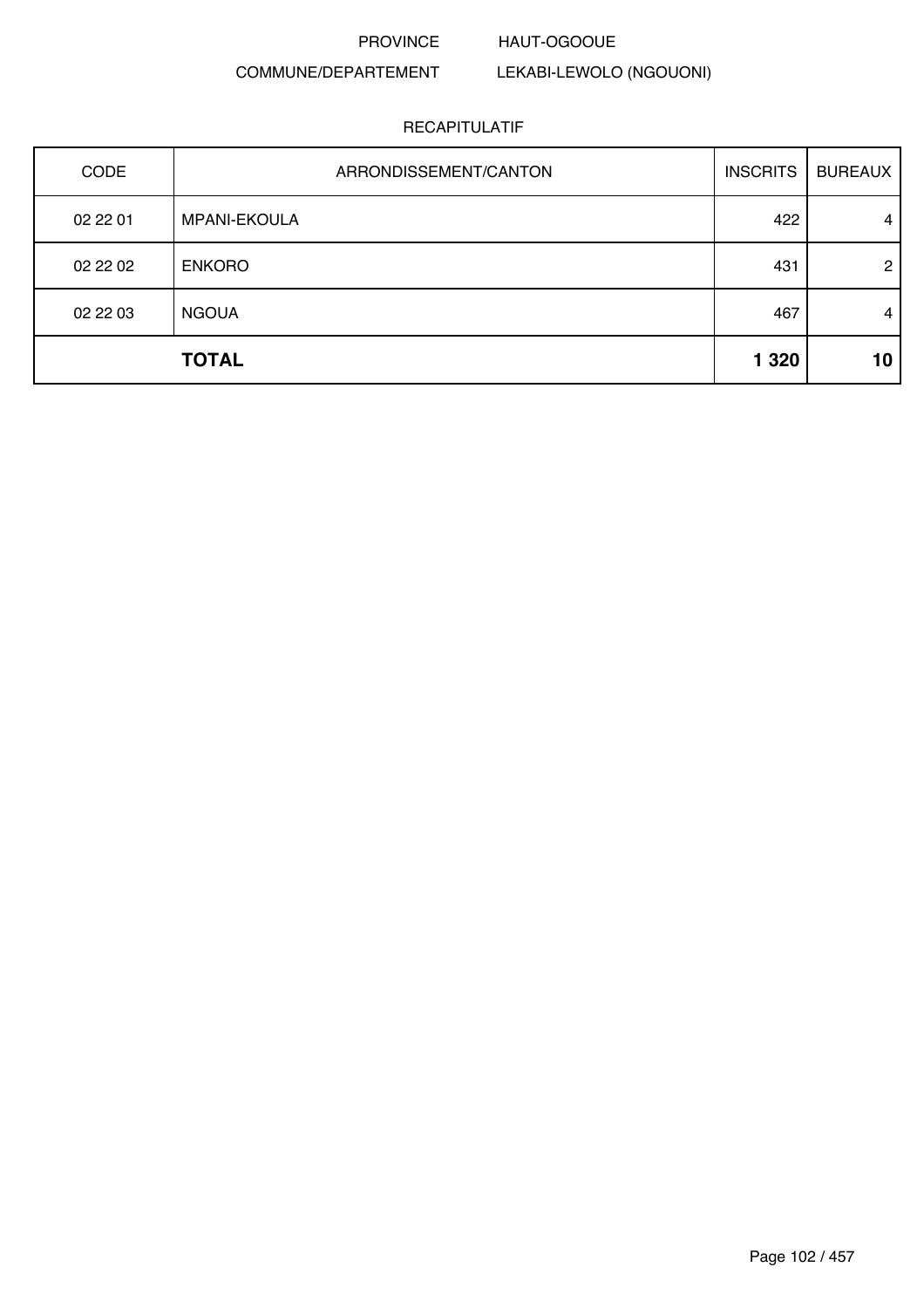### HAUT-OGOOUE

## COMMUNE/DEPARTEMENT

ARRONDISSEMENT/CANTON

ABOUMI COMMUNE

| <b>CODE</b> | CENTRE DE VOTE | <b>INSCRITS</b> | <b>BUREAUX</b> |
|-------------|----------------|-----------------|----------------|
| 02 23 00 01 | ABOUMI-EDOUGA  | 574             | 0              |
| 02 23 00 02 | NGAMI-LEKIMA   | 591             | C              |
|             | <b>TOTAL</b>   | 1 1 65          |                |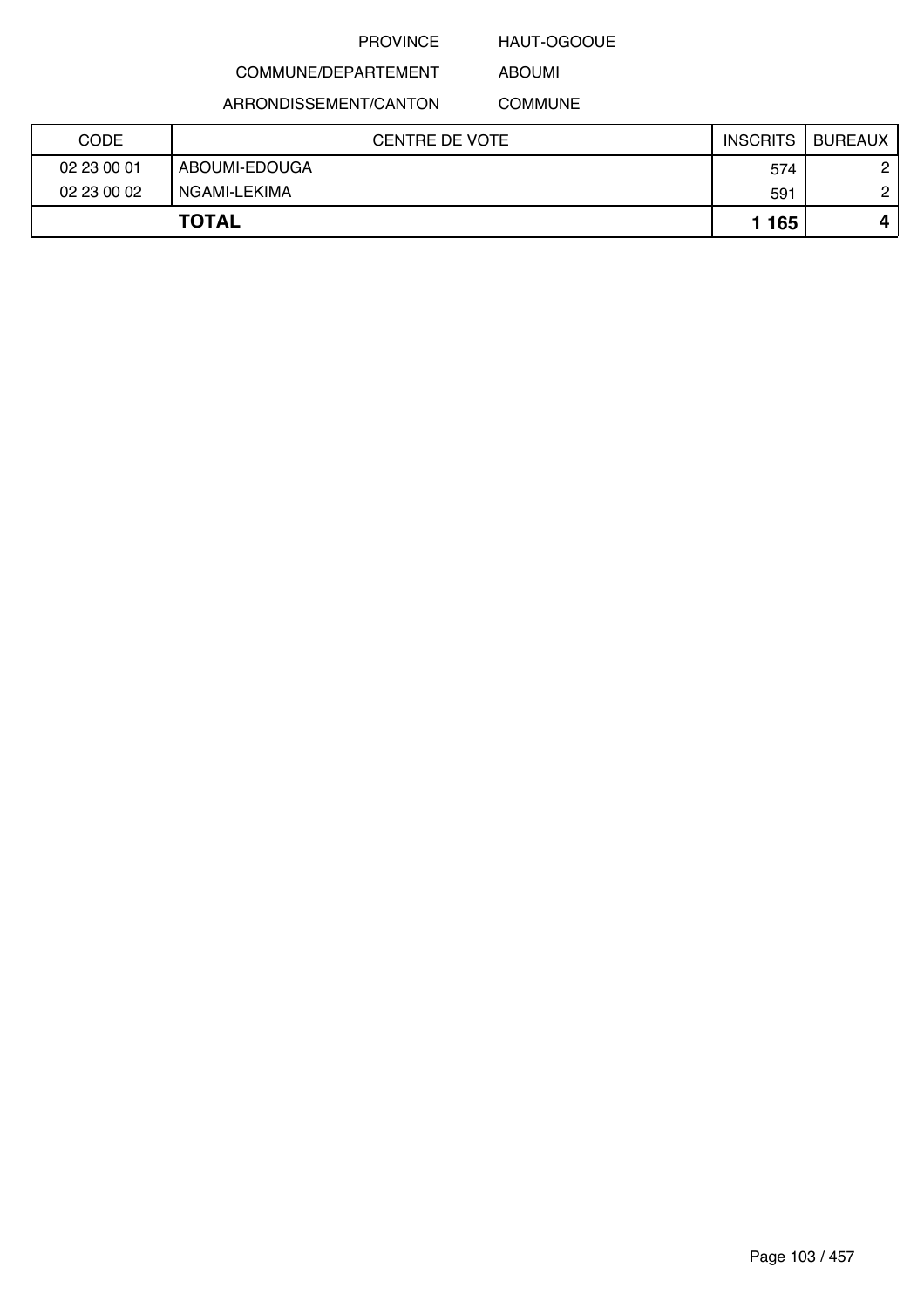PROVINCE HAUT-OGOOUE

ABOUMI

### COMMUNE/DEPARTEMENT

| <b>CODE</b> | ARRONDISSEMENT/CANTON | <b>INSCRITS</b> | BUREAUX |
|-------------|-----------------------|-----------------|---------|
| 02 23 00    | <b>COMMUNE</b>        | 165             | 4       |
|             | <b>TOTAL</b>          | 1 1 6 5         |         |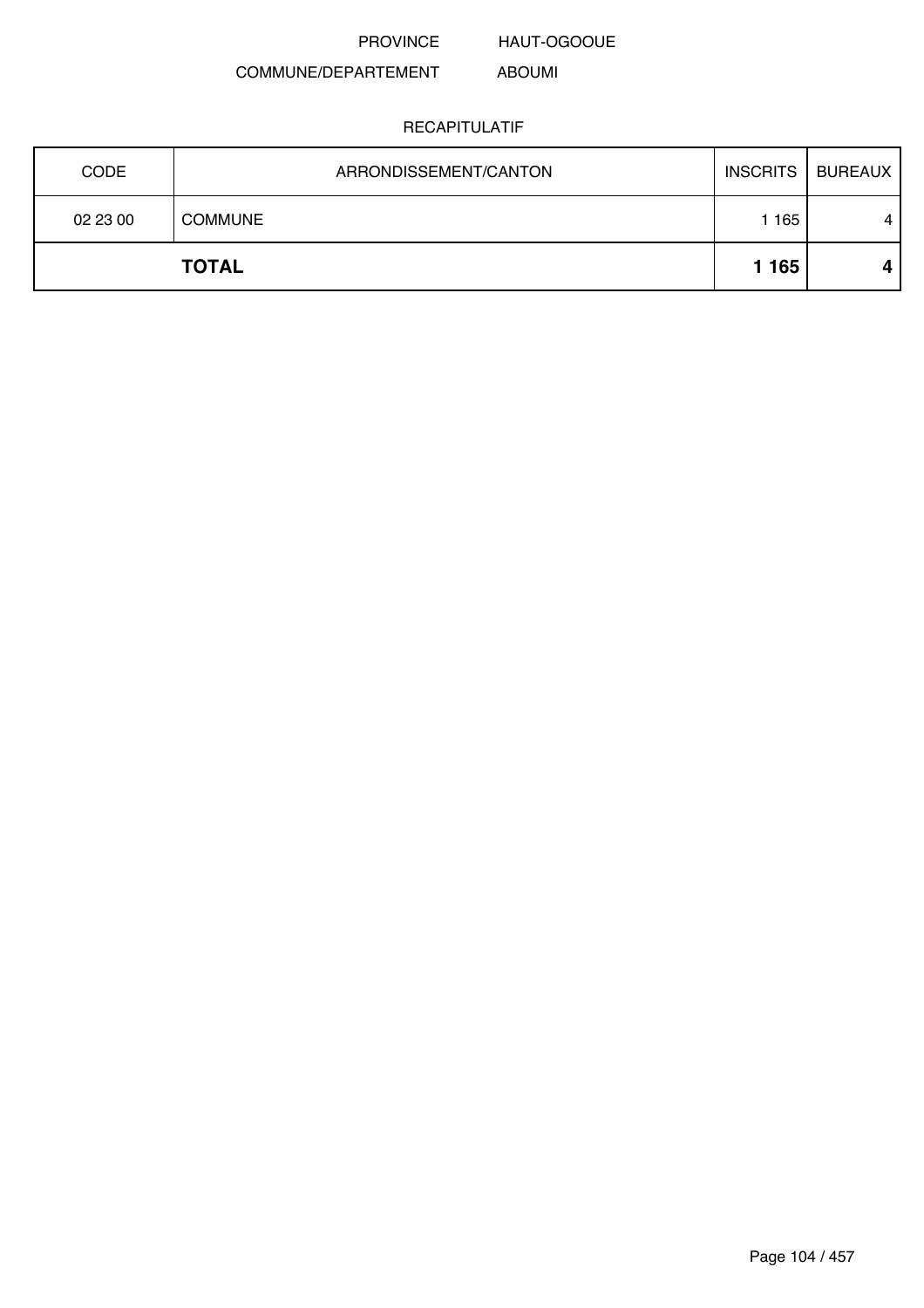### HAUT-OGOOUE

BAYI-BRIKOLO (ABOUMI)

COMMUNE/DEPARTEMENT ARRONDISSEMENT/CANTON

BRIKOLO

| <b>CODE</b> | <b>CENTRE DE VOTE</b> | <b>INSCRITS</b> | BUREAUX |
|-------------|-----------------------|-----------------|---------|
| 02 24 01 01 | <b>OBOLI</b>          | 267             |         |
| 02 24 01 02 | YOUMA 2               | 201             |         |
| 02 24 01 03 | <b>ONTOGHO</b>        | 204             |         |
|             | <b>TOTAL</b>          | 672             | っ<br>J  |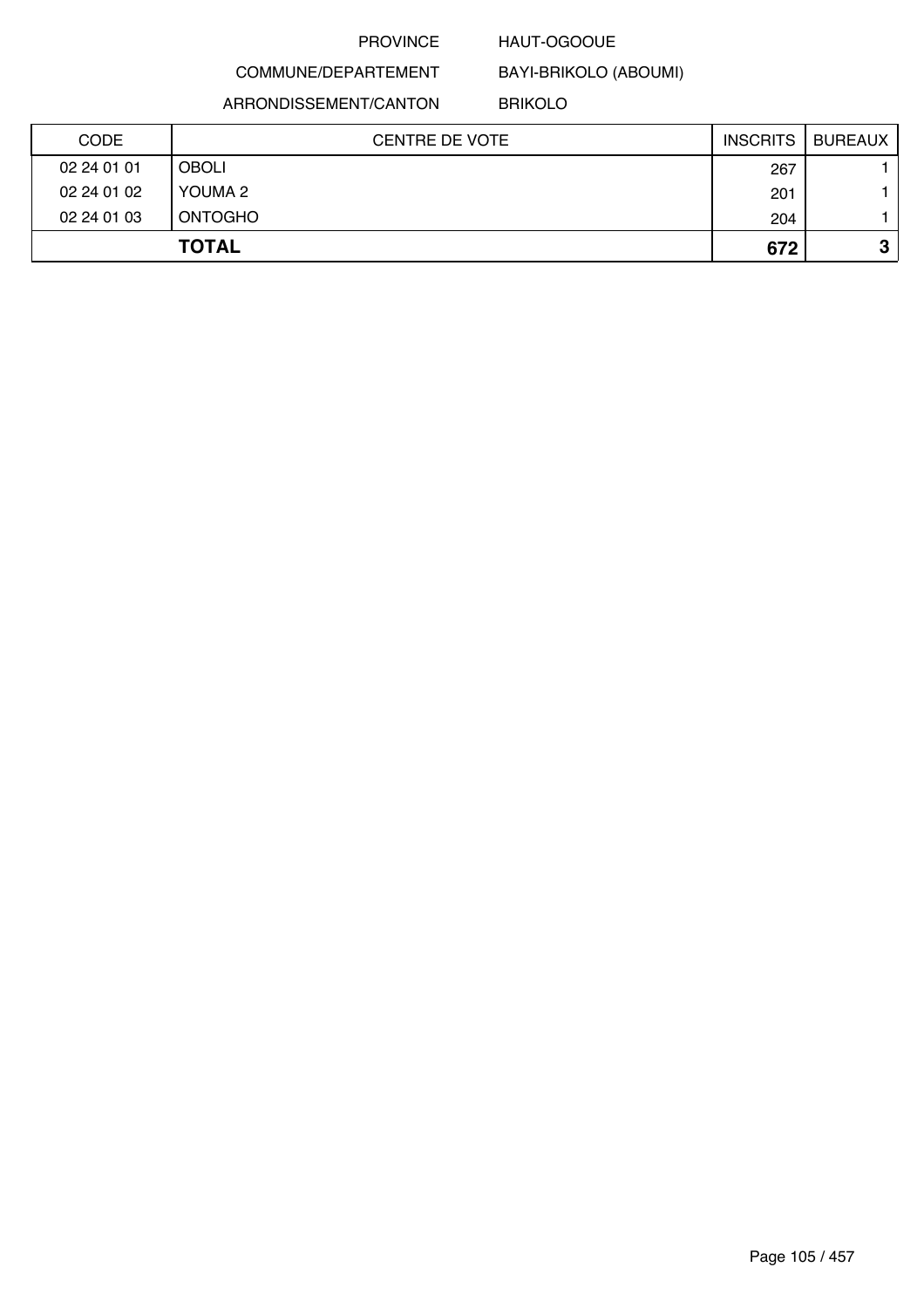### PROVINCE HAUT-OGOOUE

### COMMUNE/DEPARTEMENT

### BAYI-BRIKOLO (ABOUMI)

| <b>CODE</b> | ARRONDISSEMENT/CANTON | <b>INSCRITS</b> | BUREAUX |
|-------------|-----------------------|-----------------|---------|
| 02 24 01    | <b>BRIKOLO</b>        | 672             | 3       |
|             | <b>TOTAL</b>          | 672             | ≏       |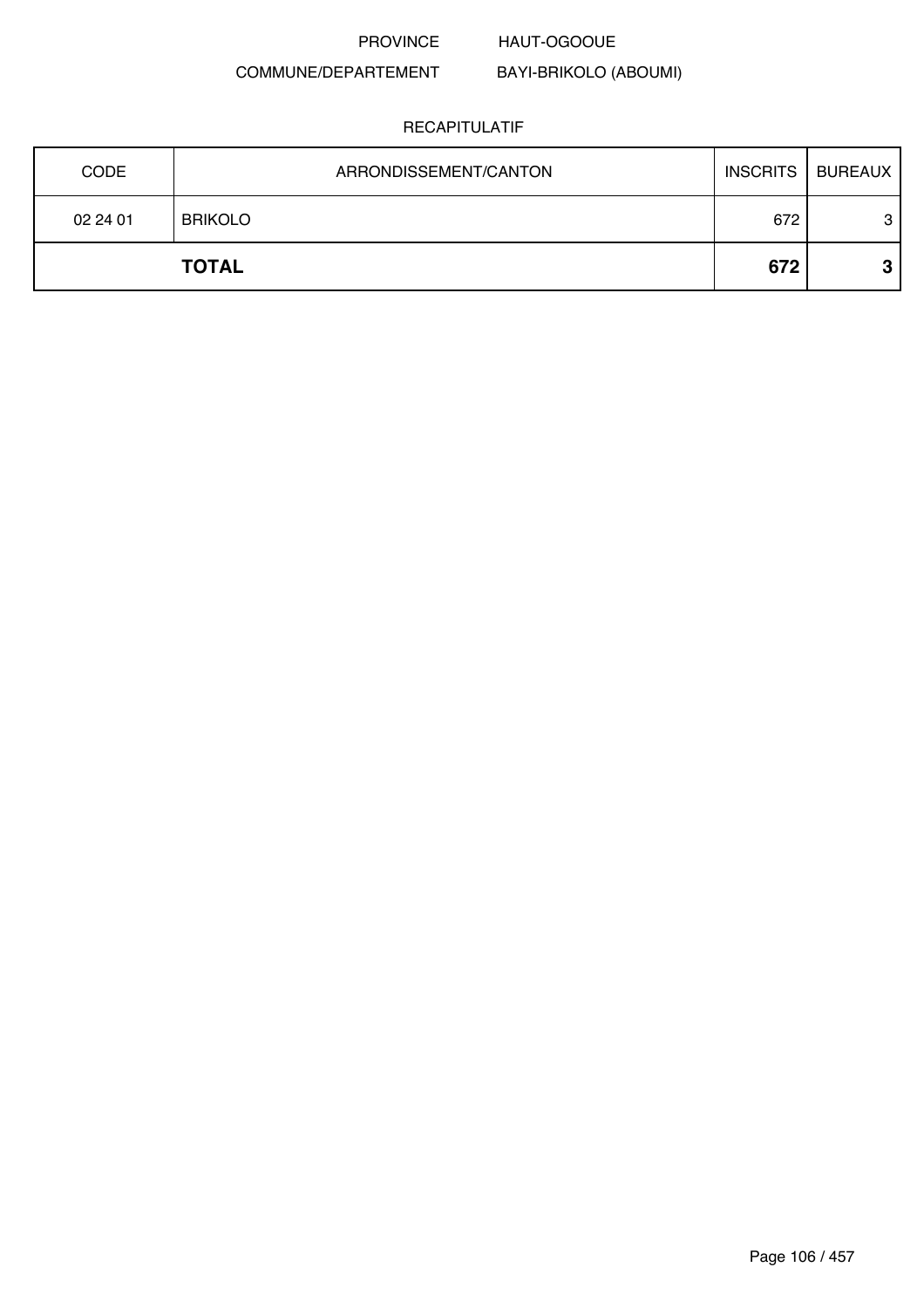| CODE  | <b>COMMUNE / DEPARTEMENT</b> | <b>INSCRITS</b> | <b>BUREAUX</b>   |
|-------|------------------------------|-----------------|------------------|
| 02 01 | <b>FRANCEVILLE</b>           | 18 101          | 56               |
| 02 02 | MPASSA (FRANCEVILLE)         | 5777            | 37               |
| 02 03 | <b>MOANDA</b>                | 12799           | 34               |
| 02 04 | LEBOMBI-LEYOU (MOANDA)       | 1786            | 16               |
| 02 05 | <b>MOUNANA</b>               | 2925            | 14               |
| 02 07 | <b>OKONDJA</b>               | 3933            | 12               |
| 02 08 | SEBE-BRIKOLO (OKONDJA)       | 3 5 6 9         | 26               |
| 02 09 | <b>BAKOUMBA</b>              | 1913            | $\overline{7}$   |
| 02 10 | LEKOKO (BAKOUMBA)            | 973             | 8                |
| 02 11 | <b>BOUMANGO</b>              | 942             | $\overline{2}$   |
| 02 12 | OGOOUE-LETILI (BOUMANGO)     | 1575            | $\overline{7}$   |
| 02 13 | <b>BONGOVILLE</b>            | 1 300           | $\overline{4}$   |
| 02 14 | DJOUORI-AGNILI (BONGOVILLE)  | 1 1 2 2         | 6                |
| 02 15 | <b>AKIENI</b>                | 2 1 8 9         | 8                |
| 02 16 | LEKONI-LEKORI (AKIENI)       | 2 0 9 7         | $\boldsymbol{9}$ |
| 02 17 | <b>LECONI</b>                | 1936            | 8                |
| 02 18 | PLATEAUX (LECONI)            | 1811            | 14               |
| 02 19 | <b>ONGA</b>                  | 1 0 5 0         | $\mathbf{3}$     |
| 02 20 | DJOUE (ONGA)                 | 1 0 4 2         | $5\phantom{.0}$  |
| 02 21 | <b>NGOUONI</b>               | 1 1 2 6         | $\overline{4}$   |
| 02 22 | LEKABI-LEWOLO (NGOUONI)      | 1 3 2 0         | 10               |
| 02 23 | <b>ABOUMI</b>                | 1 1 6 5         | $\overline{4}$   |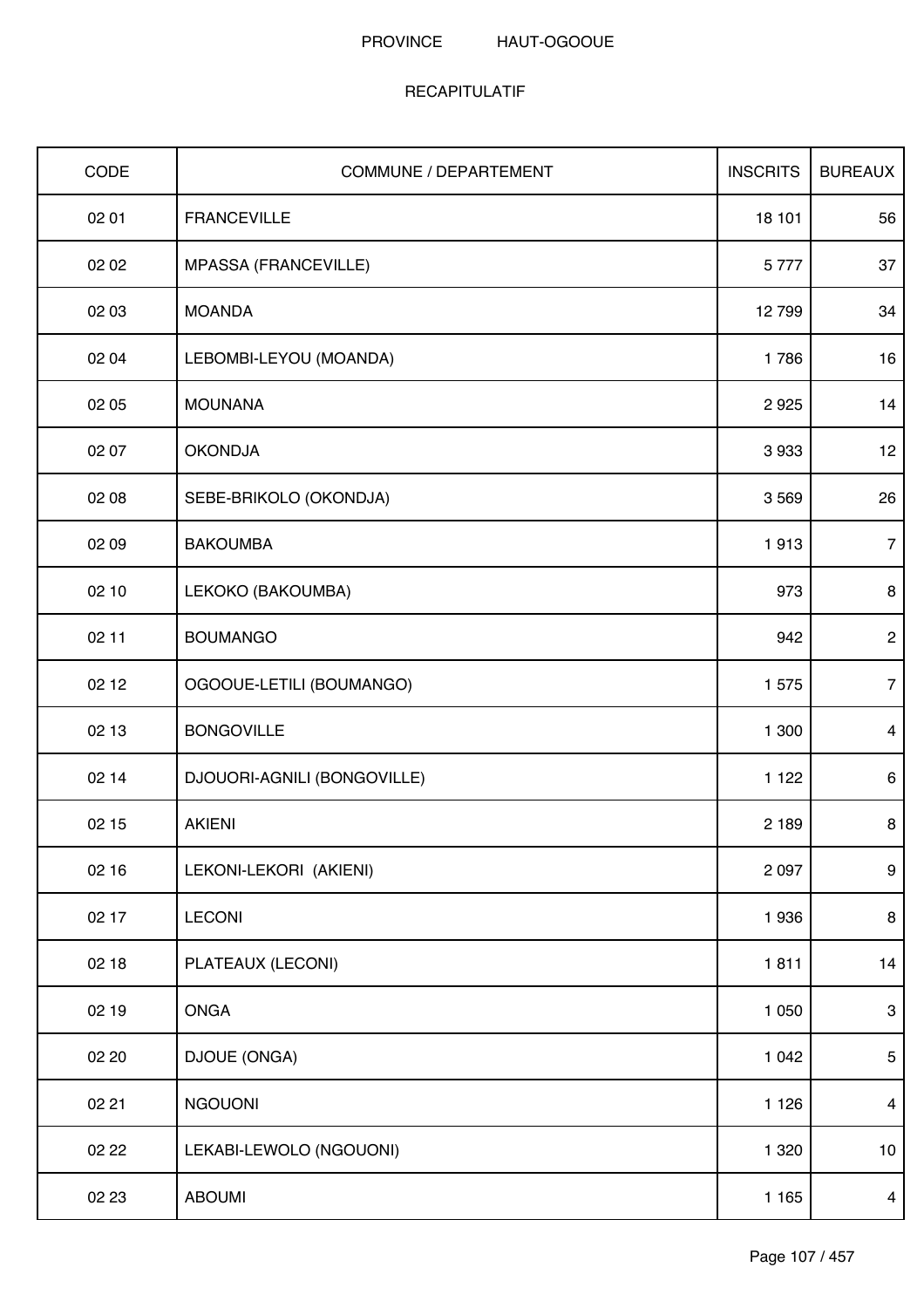| 02 24 | <b>BAYI-BRIKOLO (ABOUMI)</b> | 672    | ◠<br>P |
|-------|------------------------------|--------|--------|
|       | <b>TOTAL</b>                 | 71 123 | 297    |

# MOYEN-OGOOUE

## COMMUNE/DEPARTEMENT

ARRONDISSEMENT/CANTON

# LAMBARENE

### 1ER ARRONDISSEMENT

| <b>CODE</b>  | <b>CENTRE DE VOTE</b>               | <b>INSCRITS</b> | <b>BUREAUX</b>       |
|--------------|-------------------------------------|-----------------|----------------------|
| 03 01 01 01  | E.P LALALA (CENTRE VILLE)           | 691             | $\mathbf{2}^{\circ}$ |
| 03 01 01 02  | <b>FOYER PROTESTANT</b>             | 841             | $\overline{2}$       |
| 03 01 01 03  | LYCEE CHARLES MEFANE                | 1 598           | 4                    |
| 03 01 01 04  | ABONGO                              | 389             |                      |
| 03 01 01 05  | ATONGOWANGA (EC AVENIR B)           | 948             | $\overline{2}$       |
| 03 01 01 06  | <b>POINT V</b>                      | 480             |                      |
| 03 01 01 07  | EC ADOUMA                           | 616             | $\overline{2}$       |
| 03 01 01 08  | EC MOUSSAMOUKOUGOU                  | 643             | $\overline{2}$       |
| 03 01 01 09  | EC GRAND VILLAGE 1                  | 492             |                      |
| 03 01 01 10  | EC GRAND VILLAGE 2                  | 292             |                      |
| 03 01 01 11  | DAKAR (EC AVENIR)                   | 426             |                      |
| 03 01 01 12  | <b>VILLAGE LUMIERE (SCHWEITZER)</b> | 239             |                      |
| 03 01 01 13  | <b>ADIWA ST FRANCOIS</b>            | 263             |                      |
| <b>TOTAL</b> |                                     | 7918            | 21                   |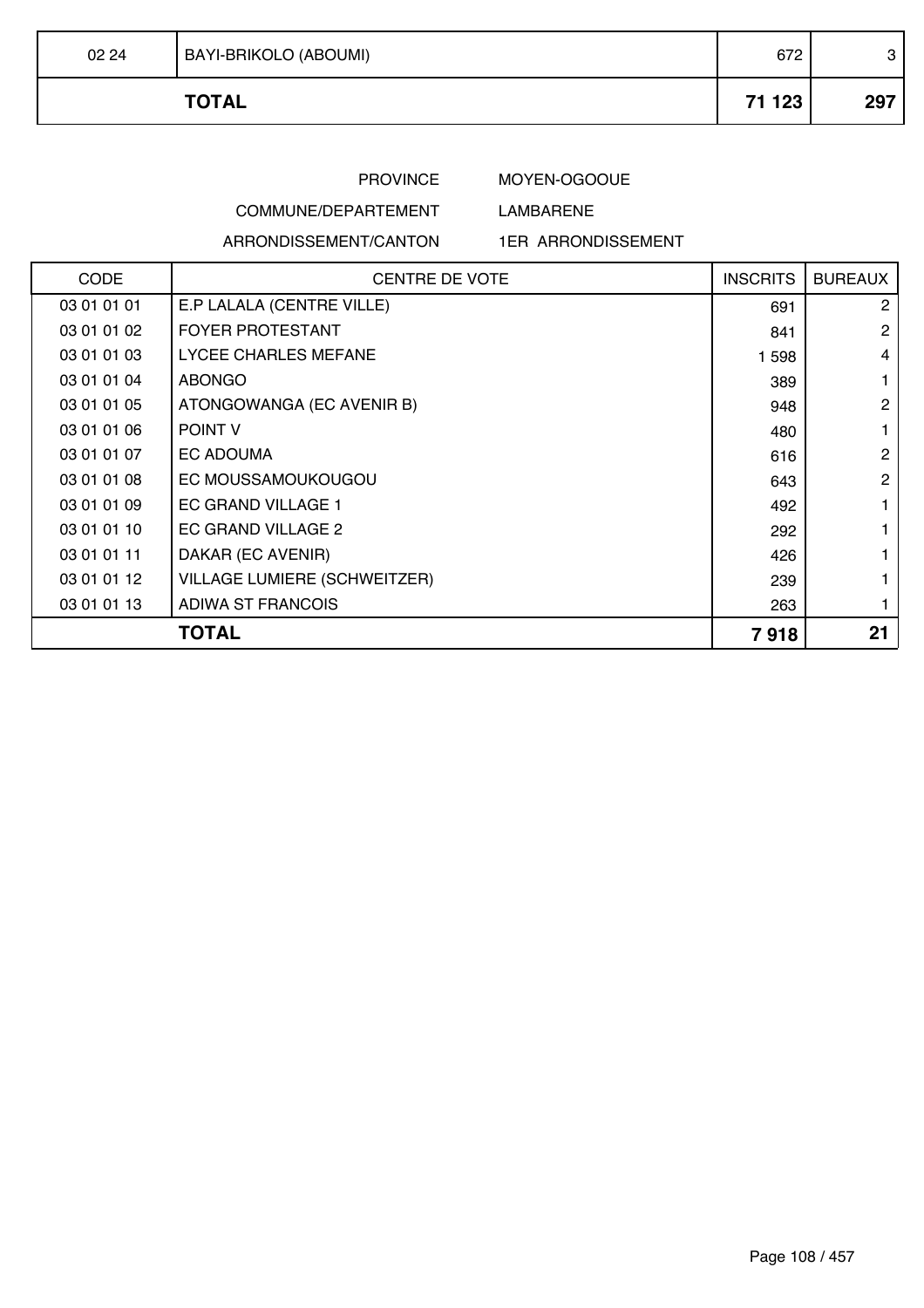#### MOYEN-OGOOUE

LAMBARENE

## COMMUNE/DEPARTEMENT ARRONDISSEMENT/CANTON

#### 2EME ARRONDISSEMENT

| CODE        | <b>CENTRE DE VOTE</b>      | <b>INSCRITS</b> | <b>BUREAUX</b> |
|-------------|----------------------------|-----------------|----------------|
| 03 01 02 01 | PETIT PARIS 2 (AVIATION)   | 1 7 1 4         | 4              |
| 03 01 02 02 | <b>ECOLE ATSIE</b>         | 957             | $\overline{2}$ |
| 03 01 02 03 | ANIOUZOUMA (EC CATH ISAAC) | 223             |                |
| 03 01 02 04 | <b>QUARTIER CARRIERE</b>   | 1 1 3 7         | 3              |
| 03 01 02 05 | <b>ECOLE PUBL MAGNANG</b>  | 492             | 1              |
| 03 01 02 06 | EC-JACQUELINE-RAWIRI       | 1 637           | $\overline{4}$ |
| 03 01 02 07 | <b>MALEBE</b>              | 299             |                |
| 03 01 02 08 | <b>PETIT PARIS</b>         | 444             |                |
| 03 01 02 09 | <b>EC-ISSAC A</b>          | 680             | 2              |
| 03 01 02 10 | ECOLE-ISSAAC B             | 536             | $\overline{2}$ |
| 03 01 02 11 | <b>MBILANDZAMBI</b>        | 73              | 1              |
|             | TOTAL                      | 8 1 9 2         | 22             |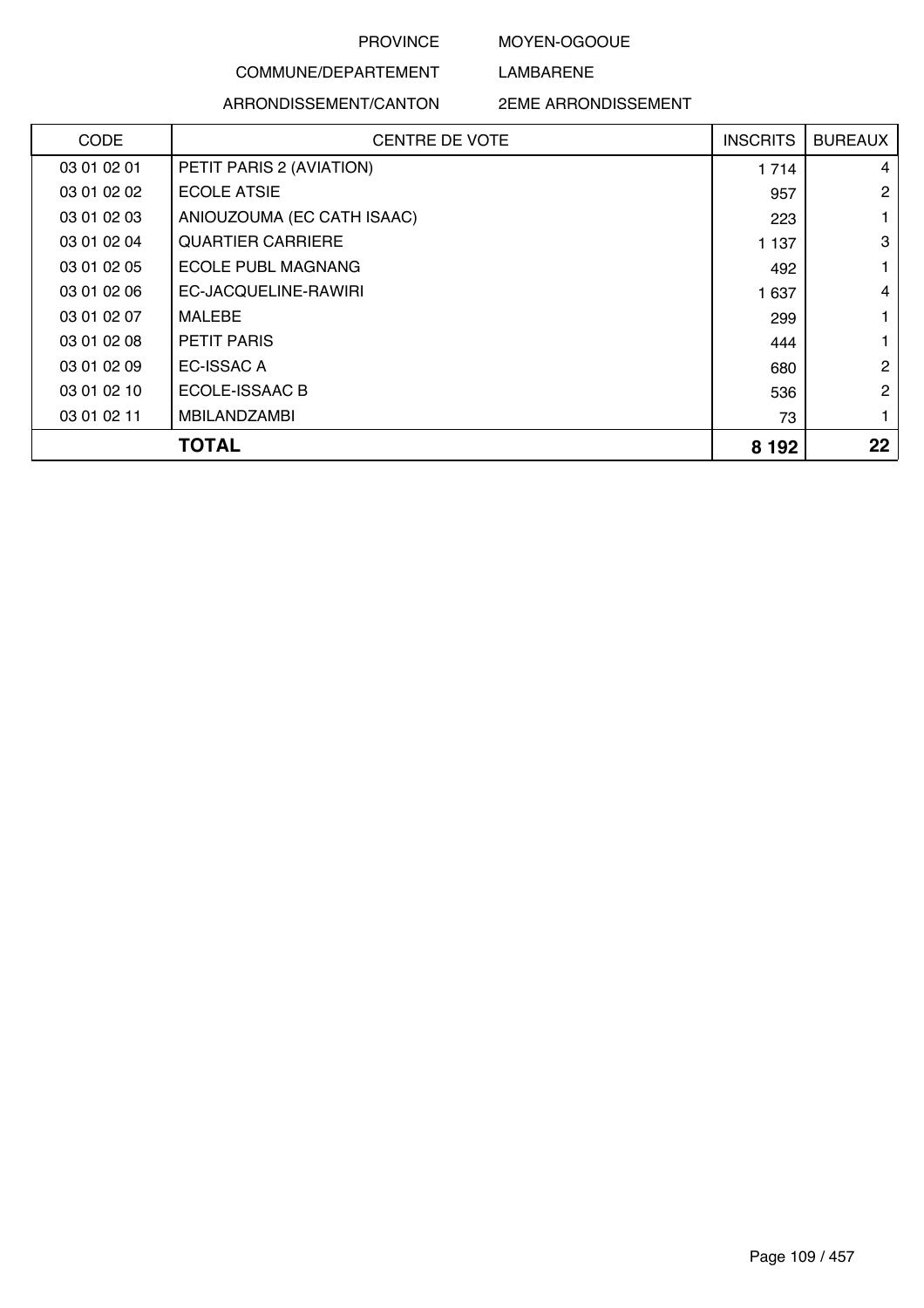PROVINCE MOYEN-OGOOUE

#### COMMUNE/DEPARTEMENT LAMBARENE

| <b>CODE</b> | ARRONDISSEMENT/CANTON      | <b>INSCRITS</b> | <b>BUREAUX</b> |
|-------------|----------------------------|-----------------|----------------|
| 03 01 01    | <b>1ER ARRONDISSEMENT</b>  | 7918            | 21             |
| 03 01 02    | <b>2EME ARRONDISSEMENT</b> | 8 1 9 2         | 22             |
|             | <b>TOTAL</b>               | 16 110          | 43             |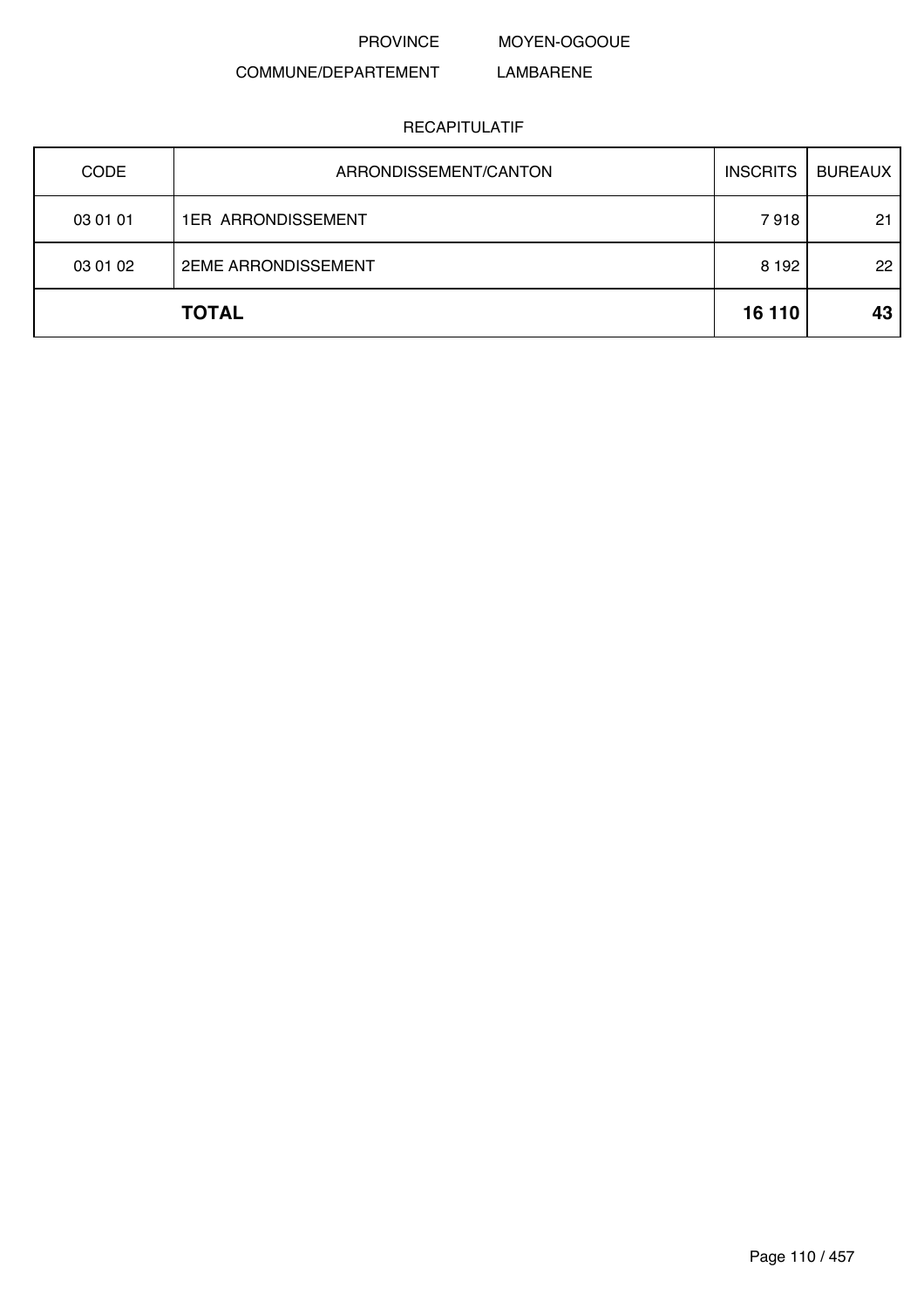#### MOYEN-OGOOUE

OGOOUE ET DES LACS (LAMBARENE)

## COMMUNE/DEPARTEMENT

ARRONDISSEMENT/CANTON LACS DU NORD

| CODE        | <b>CENTRE DE VOTE</b>  | <b>INSCRITS</b> | <b>BUREAUX</b> |
|-------------|------------------------|-----------------|----------------|
| 03 02 01 01 | ADOLE-MANDJI           | 87              |                |
| 03 02 01 02 | ELONG-EKO (AREVOMA II) | 19              |                |
| 03 02 01 03 | <b>YANEBOUR</b>        | 21              |                |
| 03 02 01 04 | DAKAR-GOME             | 121             |                |
| 03 02 01 05 | <b>LOGUET</b>          | 19              |                |
|             | <b>TOTAL</b>           | 267             | 5              |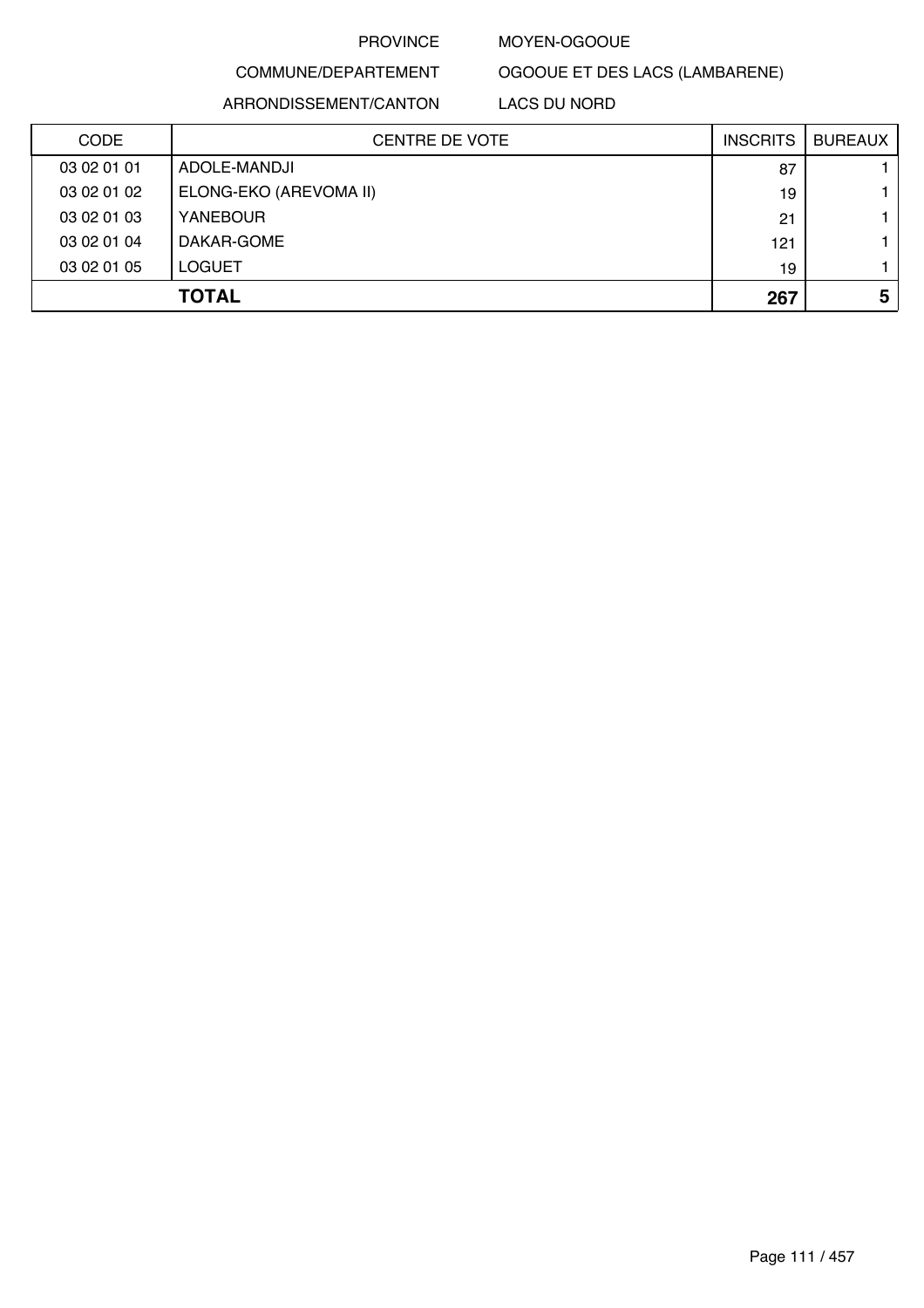#### MOYEN-OGOOUE

OGOOUE ET DES LACS (LAMBARENE)

## COMMUNE/DEPARTEMENT ARRONDISSEMENT/CANTON

## LACS DU SUD

| CODE        | <b>CENTRE DE VOTE</b>       | <b>INSCRITS</b> | <b>BUREAUX</b> |
|-------------|-----------------------------|-----------------|----------------|
| 03 02 02 01 | <b>NOMBEDOUMA</b>           | 75              | 1              |
| 03 02 02 02 | NENGUENTOGOLO               | 29              | 1              |
| 03 02 02 03 | OGUEWA-NZAMATA              | 49              | 1              |
| 03 02 02 04 | <b>ODIMBA</b>               | 50              | 1              |
| 03 02 02 05 | MWAM-NZA-MANE I             | 8               | 1              |
| 03 02 02 06 | <b>NTAMBE</b>               | 33              | 1              |
| 03 02 02 07 | <b>NZAMAKESSILE</b>         | 32              | 1              |
| 03 02 02 08 | <b>N'LONG</b>               | 23              | 1              |
| 03 02 02 09 | <b>NTCHOUA</b>              | 34              | 1              |
| 03 02 02 10 | NZOUGHE (NKANGUE II)        | 15              | 1              |
| 03 02 02 11 | <b>ALLONHA1</b>             | 42              | 1              |
| 03 02 02 12 | NDAMA (LEBOUSSOU)           | 45              | 1              |
| 03 02 02 13 | <b>CHANTIER CHARBONNIER</b> | 1               | 1              |
| 03 02 02 14 | AKOUM-LAM                   | 57              | 1              |
| 03 02 02 15 | <b>SAINT-LOUIS</b>          | 2               | 1              |
| 03 02 02 17 | <b>VILLAGE NGUIABETA</b>    | 27              | 1              |
| 03 02 02 18 | <b>RENDOUGOU</b>            | 11              | 1              |
| 03 02 02 19 | POINTE NOIRE                | 4               | 1              |
| 03 02 02 21 | <b>ISSANGUI</b>             | 16              | 1              |
| 03 02 02 22 | <b>ALLONHA 3</b>            | 108             | 1              |
| 03 02 02 23 | <b>NZAMATA</b>              | 17              | 1              |
|             | <b>TOTAL</b>                | 678             | 21             |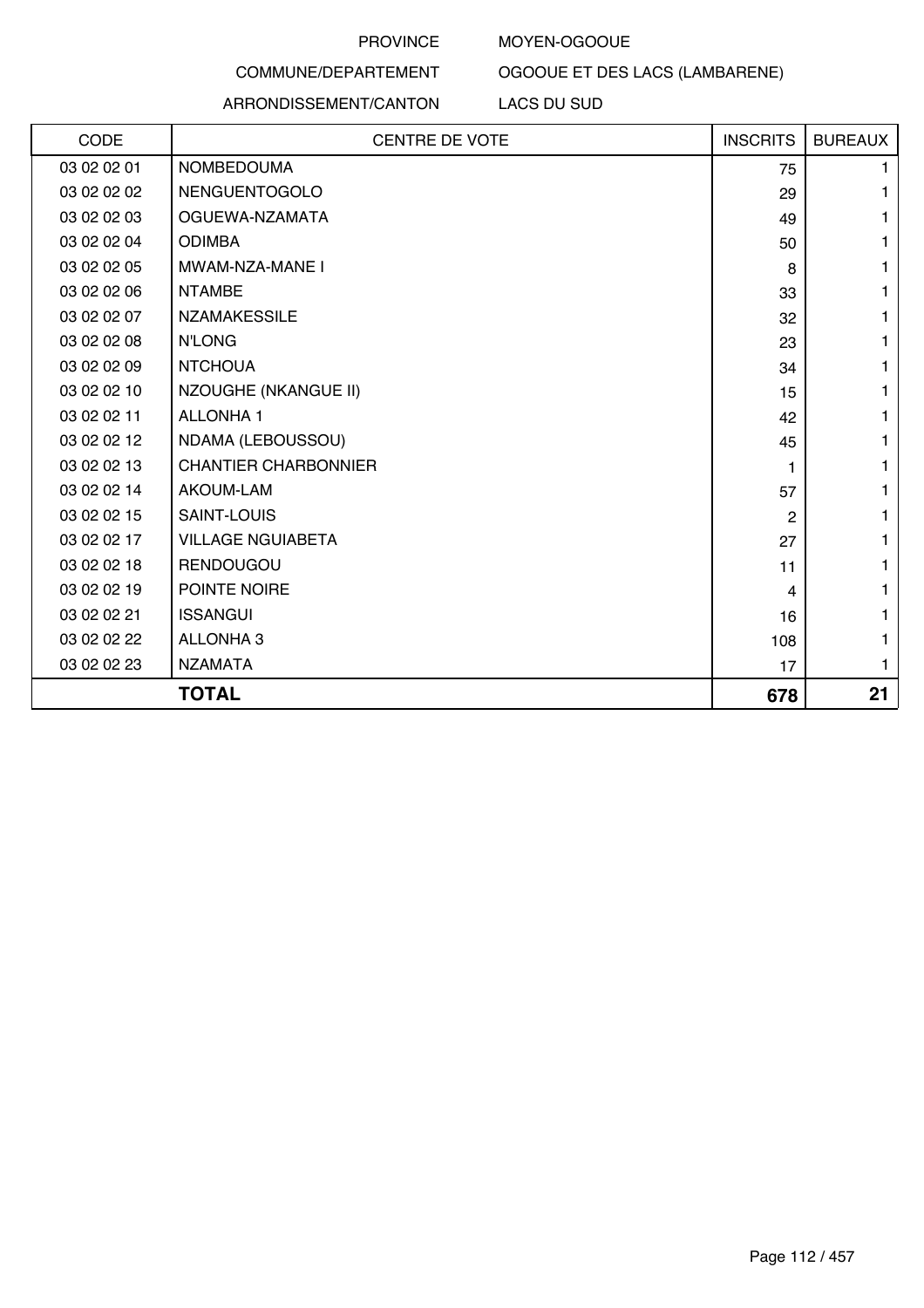#### MOYEN-OGOOUE

OGOOUE ET DES LACS (LAMBARENE)

## COMMUNE/DEPARTEMENT

#### ARRONDISSEMENT/CANTON ROUTE MBINE

| <b>CODE</b> | <b>CENTRE DE VOTE</b>     | <b>INSCRITS</b> | <b>BUREAUX</b> |
|-------------|---------------------------|-----------------|----------------|
| 03 02 03 01 | MITONET (MIMONGO)         | 115             |                |
| 03 02 03 02 | NZOGHE-BANG (ECOLE CATH.) | 164             |                |
| 03 02 03 03 | <b>WELIGA II</b>          | 68              |                |
| 03 02 03 04 | <b>KOUNGOULE</b>          | 114             |                |
| 03 02 03 05 | ADANHE EC PUBLIQUE        | 49              |                |
| 03 02 03 06 | MEDANG-NKOGHE             | 48              |                |
| 03 02 03 07 | NKOGHE-MBOUN              | 62              |                |
| 03 02 03 08 | <b>WELIGA I</b>           | 108             |                |
| 03 02 03 09 | E.P BENGUIE 1-2-3         | 148             |                |
| 03 02 03 10 | E.P BENGUIE 4             | 220             |                |
| 03 02 03 12 | E.P. PARIS-BIFOUN 1 ET 2  | 332             |                |
| 03 02 03 13 | <b>VILLAGE GRAVIER</b>    | 46              |                |
|             | <b>TOTAL</b>              | 1 4 7 4         | $12 \,$        |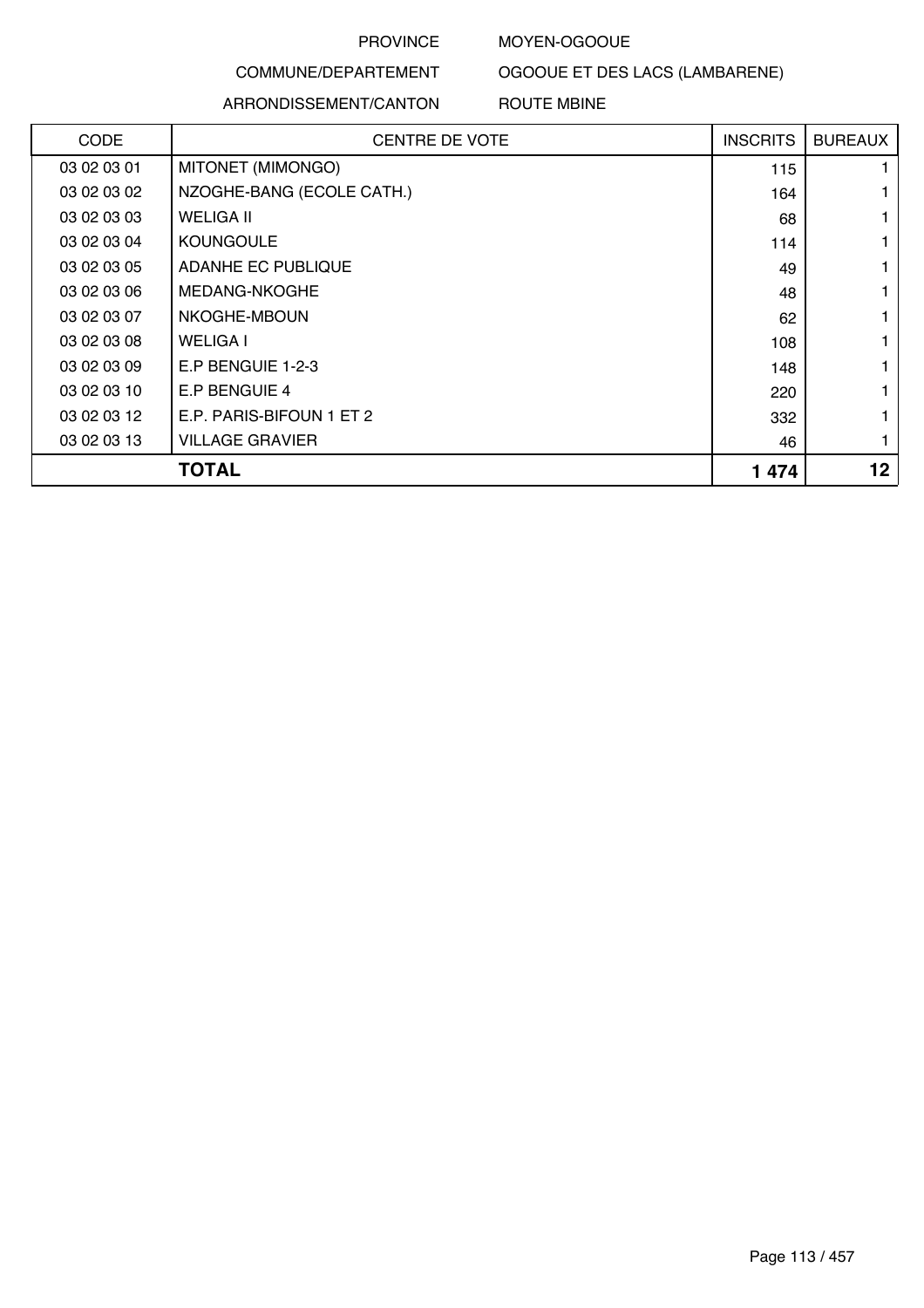#### MOYEN-OGOOUE

#### COMMUNE/DEPARTEMENT

#### ARRONDISSEMENT/CANTON

OGOOUE ET DES LACS (LAMBARENE)

#### OGOOUE-AMONT

| CODE        | <b>CENTRE DE VOTE</b>          | <b>INSCRITS</b> | <b>BUREAUX</b> |
|-------------|--------------------------------|-----------------|----------------|
| 03 02 04 01 | <b>JUNCKVILLE</b>              | 123             |                |
| 03 02 04 02 | MEDZIME-VINE                   | 4               |                |
| 03 02 04 03 | AGROGABON MAKOUKE A            | 168             |                |
| 03 02 04 04 | <b>AGROGABON MAKOUKE B</b>     | 225             |                |
| 03 02 04 05 | <b>VILLAGE MAKOUKE</b>         | 201             |                |
| 03 02 04 06 | <b>AMANENGONE</b>              | 136             |                |
| 03 02 04 07 | AGROGABON MAKOUKE C (HUILERIE) | 85              |                |
| 03 02 04 08 | <b>BINDO VILLAGE I</b>         | 367             |                |
| 03 02 04 09 | <b>BINDO CHANTIER</b>          | 43              |                |
| 03 02 04 10 | <b>NDOUMANTANG</b>             | 31              |                |
| 03 02 04 11 | <b>BORDEAUX</b>                | 16              |                |
| 03 02 04 12 | MEBANG-METORA                  | 5               |                |
| 03 02 04 13 | <b>PLANTATION FOULA</b>        | 34              |                |
| 03 02 04 14 | <b>NGOSSO</b>                  | 78              |                |
| 03 02 04 15 | <b>GARAGE</b>                  | 41              |                |
|             | <b>TOTAL</b>                   | 1 557           | 15             |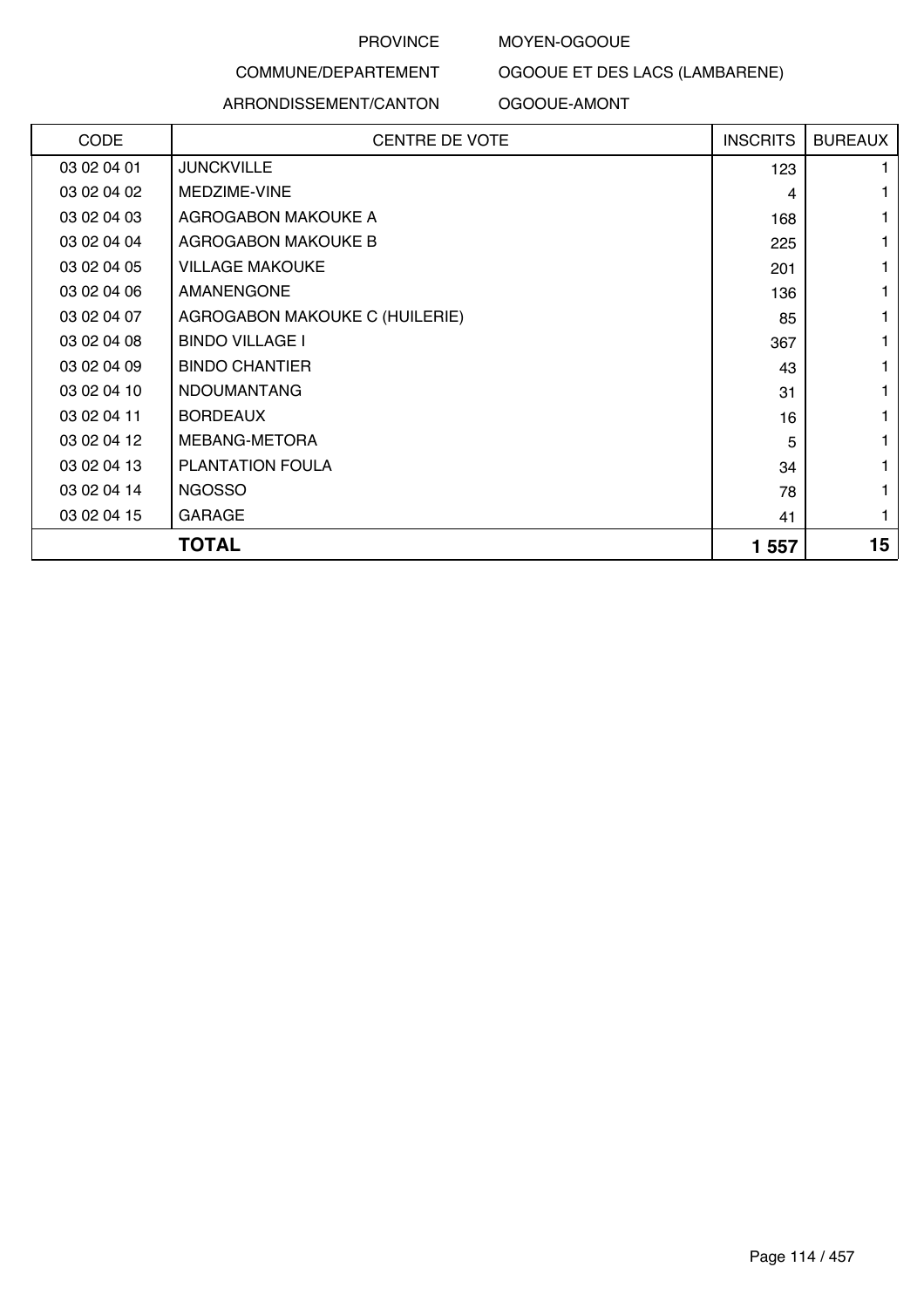#### MOYEN-OGOOUE

## COMMUNE/DEPARTEMENT ARRONDISSEMENT/CANTON

OGOOUE ET DES LACS (LAMBARENE) OGOOUE-AVAL

| <b>CODE</b> | <b>CENTRE DE VOTE</b> | <b>INSCRITS</b> | <b>BUREAUX</b> |
|-------------|-----------------------|-----------------|----------------|
| 03 02 05 01 | <b>OMPOMONA</b>       | 50              |                |
| 03 02 05 02 | NTYATANGA I           | 114             |                |
| 03 02 05 03 | MANOGONI (AMBYA)      | 21              |                |
| 03 02 05 04 | NGOMO LET IL          | 201             |                |
| 03 02 05 05 | <b>IGUENDJA</b>       | 34              |                |
| 03 02 05 06 | <b>ASCHOUKA</b>       | 114             |                |
| 03 02 05 08 | POINTE-ELYSE          | 15              |                |
|             | <b>TOTAL</b>          | 549             | 7              |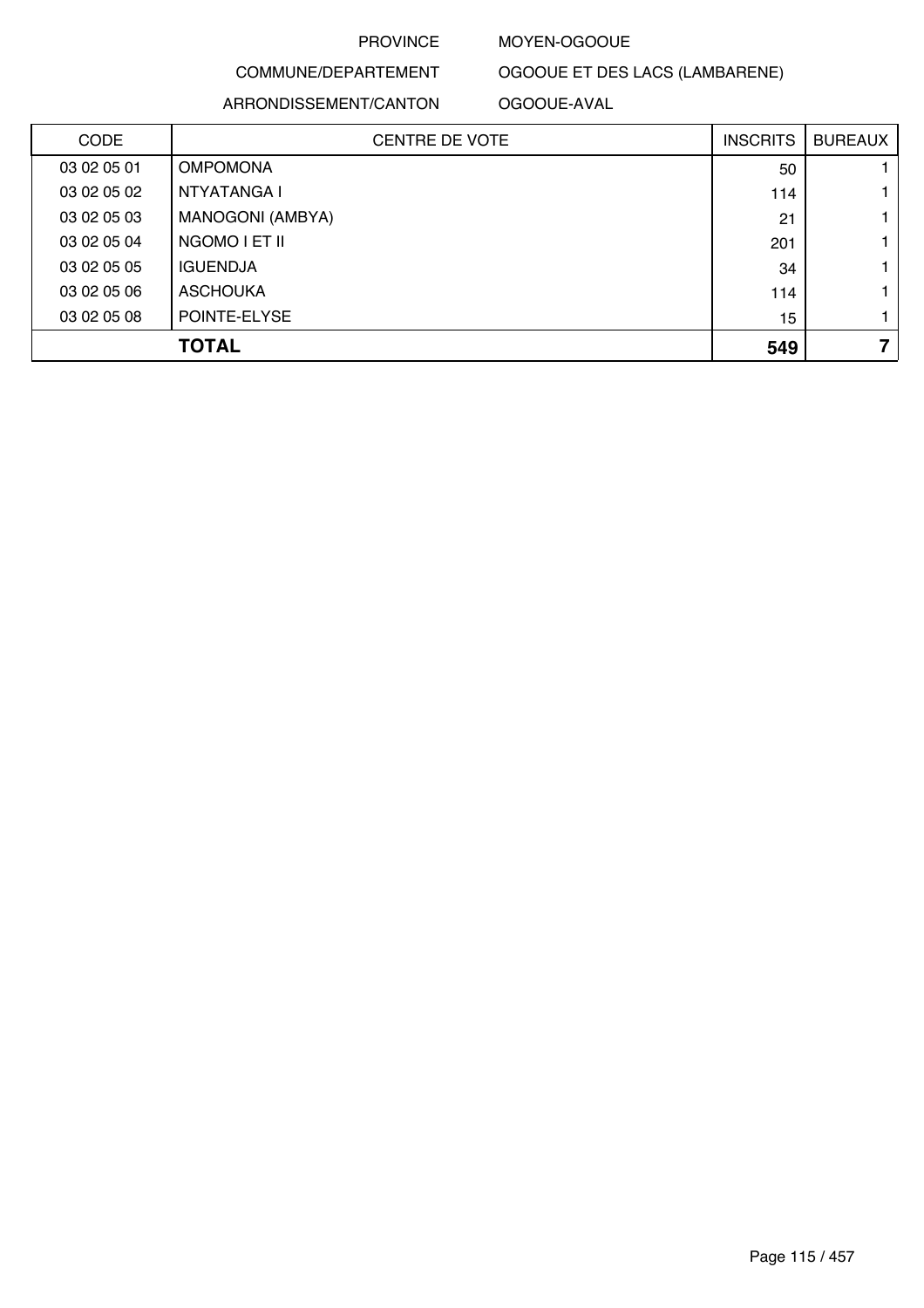#### MOYEN-OGOOUE

# COMMUNE/DEPARTEMENT

ARRONDISSEMENT/CANTON

OGOOUE-NGOUNIE

OGOOUE ET DES LACS (LAMBARENE)

| <b>CODE</b> | <b>CENTRE DE VOTE</b>       | <b>INSCRITS</b> | <b>BUREAUX</b> |
|-------------|-----------------------------|-----------------|----------------|
| 03 02 06 01 | <b>LEZINDA</b>              | 31              |                |
| 03 02 06 02 | <b>LESSOBELIA</b>           | 32              |                |
| 03 02 06 03 | <b>BELLE-VUE I</b>          | 166             |                |
| 03 02 06 04 | <b>MASSASSIKE</b>           | 57              |                |
| 03 02 06 05 | AGROGABON NGOUNIE (NZAMATA) | 54              |                |
| 03 02 06 06 | <b>MBECK-MENU</b>           | 20              |                |
|             | <b>TOTAL</b>                | 360             | 6              |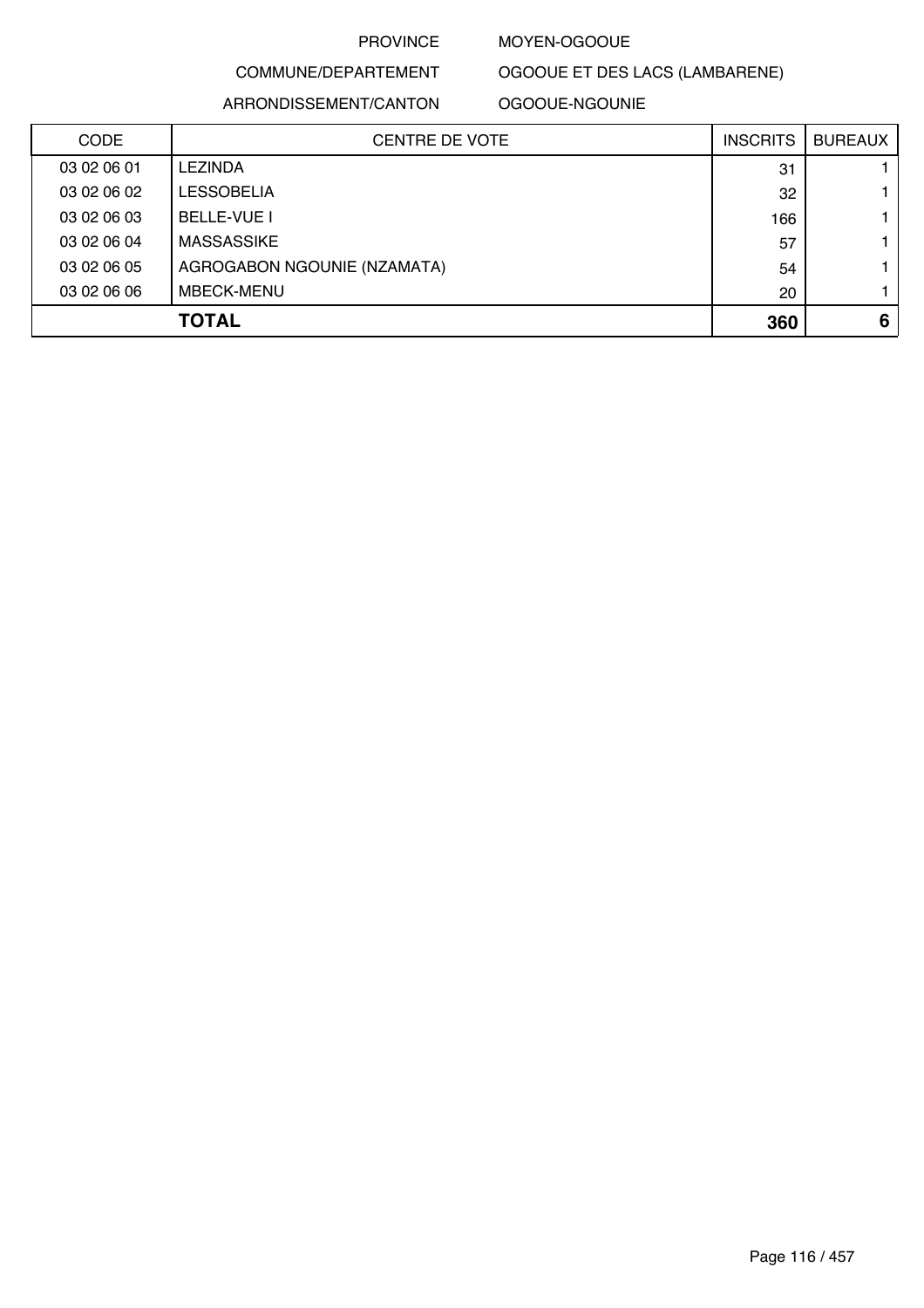#### MOYEN-OGOOUE

OGOOUE ET DES LACS (LAMBARENE)

# COMMUNE/DEPARTEMENT

#### ARRONDISSEMENT/CANTON BIWENI-DIALA (ROUTE FOUGAMOU)

| CODE        | <b>CENTRE DE VOTE</b>         | <b>INSCRITS</b> | <b>BUREAUX</b> |
|-------------|-------------------------------|-----------------|----------------|
| 03 02 07 01 | <b>MBILANDZAMBI</b>           | 4               |                |
| 03 02 07 02 | E.P.C. ISSALA                 | 77              |                |
| 03 02 07 03 | <b>IKEMBELE</b>               | 48              |                |
| 03 02 07 04 | E.P. TSOUKA                   | 73              |                |
| 03 02 07 05 | <b>ECOLE KERY</b>             | 220             |                |
| 03 02 07 06 | E.P MASSIKA I-II              | 186             |                |
| 03 02 07 07 | E.P. NOMBAKELE                | 119             |                |
| 03 02 07 08 | <b>KOMI</b>                   | 93              |                |
| 03 02 07 09 | E.P.P. LOBI                   | 93              |                |
| 03 02 07 10 | E.P TCHAD I-II                | 165             |                |
| 03 02 07 11 | SAINT MARTIN (ZILE)           | 205             |                |
| 03 02 07 12 | AGROGABON ZILE (PLANTAT ZILE) | 87              |                |
| 03 02 07 13 | <b>ISSINGA</b>                | 45              |                |
| 03 02 07 14 | <b>MIMONGO</b>                | 100             |                |
| 03 02 07 15 | <b>PAGA</b>                   | 35              |                |
| 03 02 07 16 | <b>IMENOU I</b>               | 38              |                |
| 03 02 07 17 | <b>IMENOU II</b>              | 36              |                |
| 03 02 07 18 | NGOUDOUFALA P.K 14            | 57              |                |
| 03 02 07 19 | <b>MAYENGUE</b>               | 39              |                |
|             | <b>TOTAL</b>                  | 1720            | 19             |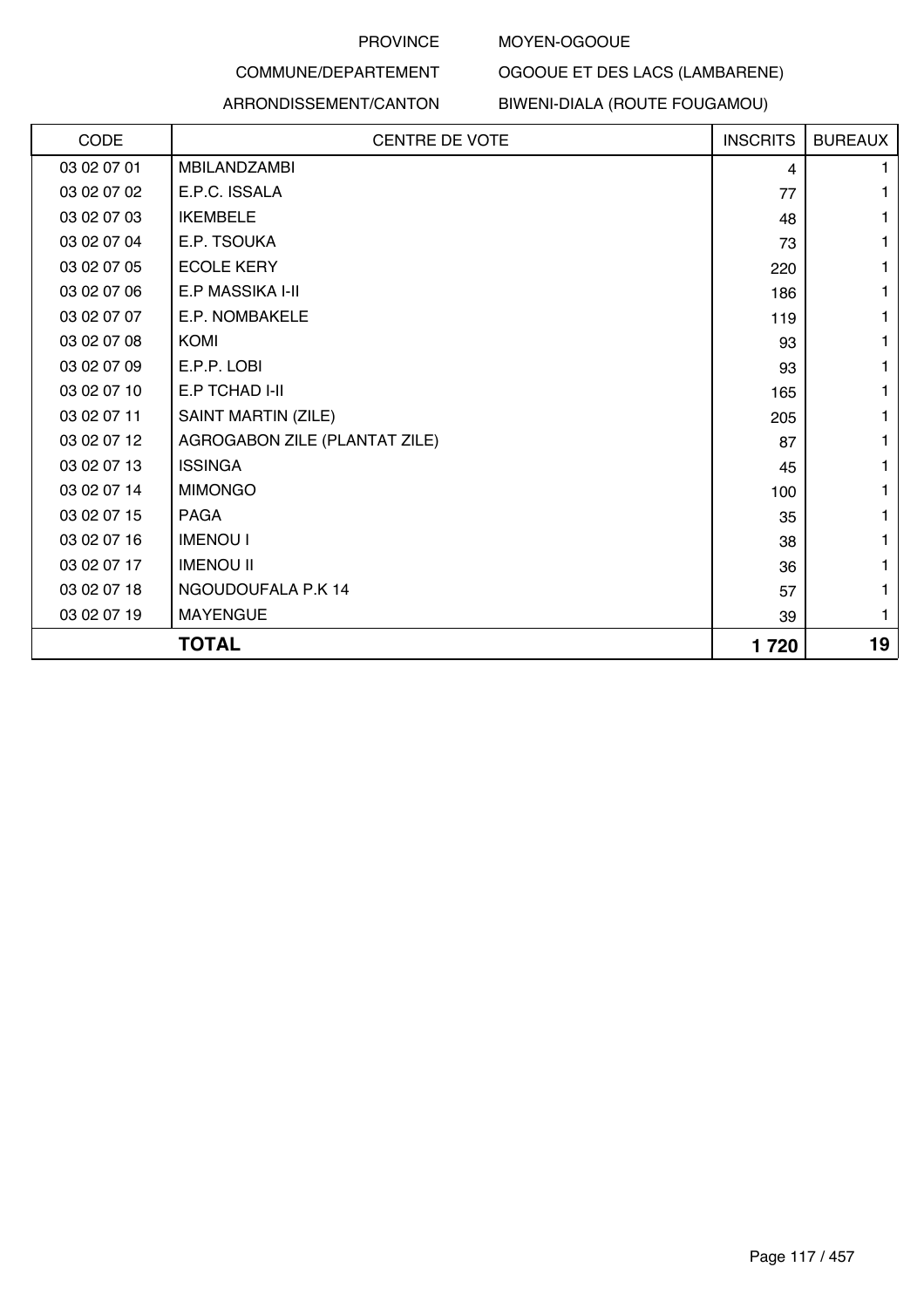## COMMUNE/DEPARTEMENT

OGOOUE ET DES LACS (LAMBARENE)

MOYEN-OGOOUE

| CODE     | ARRONDISSEMENT/CANTON         | <b>INSCRITS</b> | <b>BUREAUX</b> |
|----------|-------------------------------|-----------------|----------------|
| 03 02 01 | LACS DU NORD                  | 267             | 5              |
| 03 02 02 | <b>LACS DU SUD</b>            | 678             | 21             |
| 03 02 03 | <b>ROUTE MBINE</b>            | 1 474           | 12             |
| 03 02 04 | OGOOUE-AMONT                  | 1 5 5 7         | 15             |
| 03 02 05 | OGOOUE-AVAL                   | 549             | 7              |
| 03 02 06 | OGOOUE-NGOUNIE                | 360             | 6              |
| 03 02 07 | BIWENI-DIALA (ROUTE FOUGAMOU) | 1720            | 19             |
|          | <b>TOTAL</b>                  | 6 6 0 5         | 85             |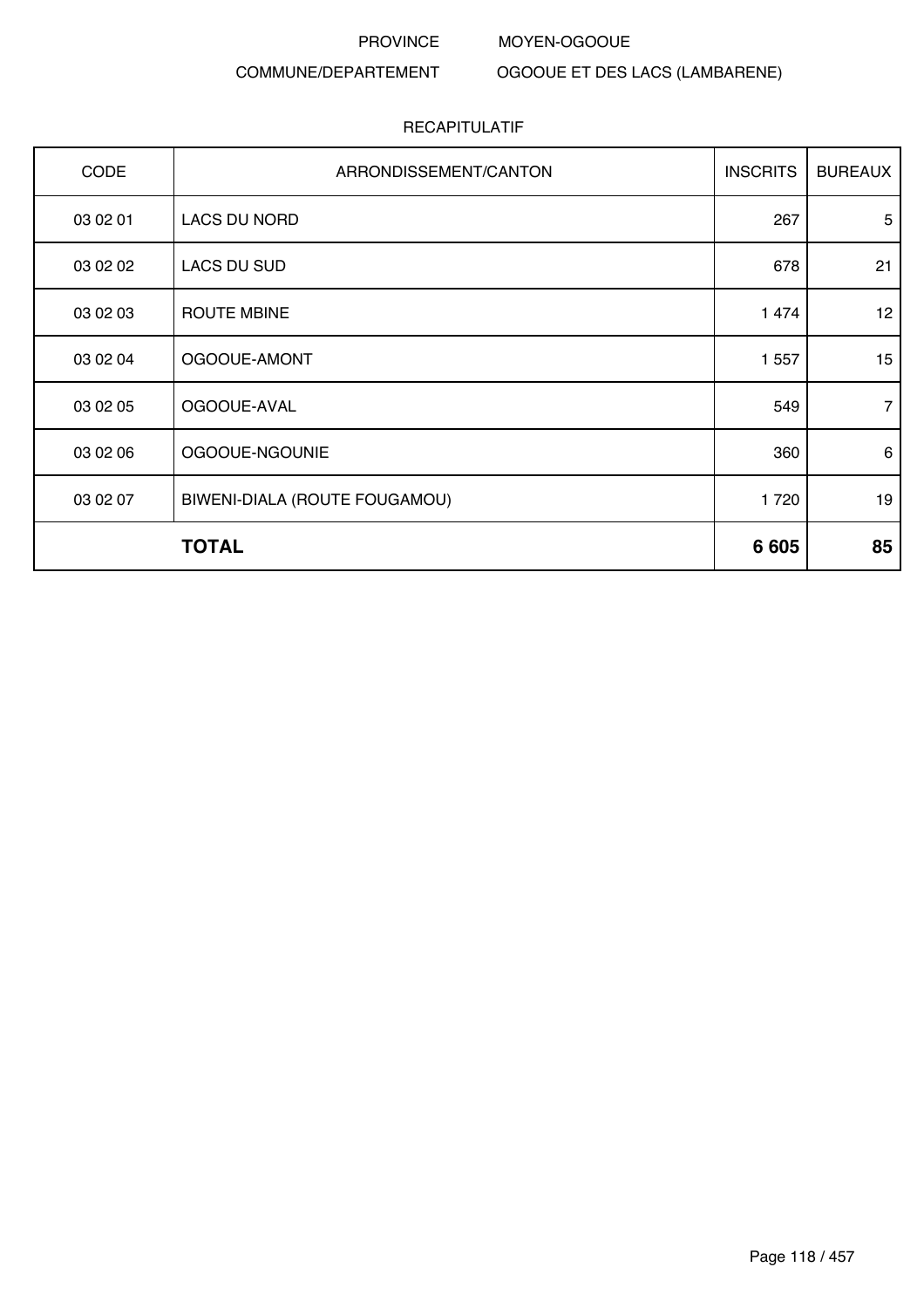#### MOYEN-OGOOUE

NDJOLE

### COMMUNE/DEPARTEMENT

#### ARRONDISSEMENT/CANTON COMMUNE

| <b>CODE</b> | <b>CENTRE DE VOTE</b>          | <b>INSCRITS</b> | <b>BUREAUX</b> |
|-------------|--------------------------------|-----------------|----------------|
| 03 03 00 01 | <b>BINGOMA-NORD</b>            | 148             |                |
| 03 03 00 02 | <b>BINGOMA-SUD (BELLE VUE)</b> | 317             |                |
| 03 03 00 03 | <b>BINGOMA (CENTRE)</b>        | 256             |                |
| 03 03 00 04 | MISSANGA SAINT JEAN            | 193             |                |
| 03 03 00 05 | MISSANGA NAZARETH              | 238             |                |
| 03 03 00 06 | ANDOCK (MBILAVION)             | 271             |                |
| 03 03 00 07 | NYANKOK-MBOUNE I-II            | 139             |                |
| 03 03 00 08 | <b>CENTRE VILLE</b>            | 175             |                |
| 03 03 00 09 | KM 1 (SORBONE)                 | 560             | $\overline{2}$ |
|             | <b>TOTAL</b>                   | 2 2 9 7         | 10             |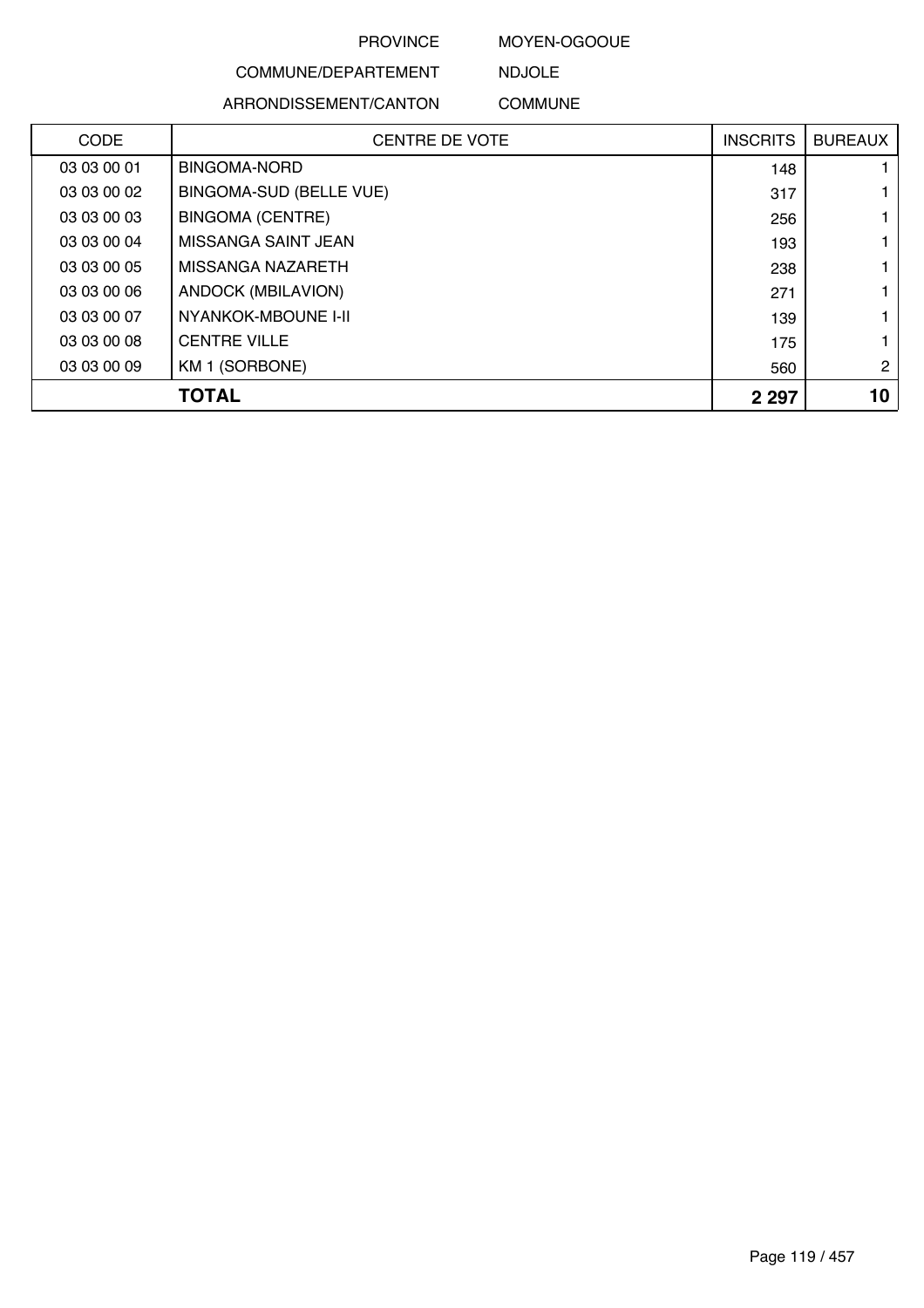MOYEN-OGOOUE

#### COMMUNE/DEPARTEMENT NDJOLE

| <b>CODE</b> | ARRONDISSEMENT/CANTON | <b>INSCRITS</b> | <b>BUREAUX</b>  |
|-------------|-----------------------|-----------------|-----------------|
| 03 03 00    | <b>COMMUNE</b>        | 2 2 9 7         | 10              |
|             | <b>TOTAL</b>          | 2 2 9 7         | 10 <sup>°</sup> |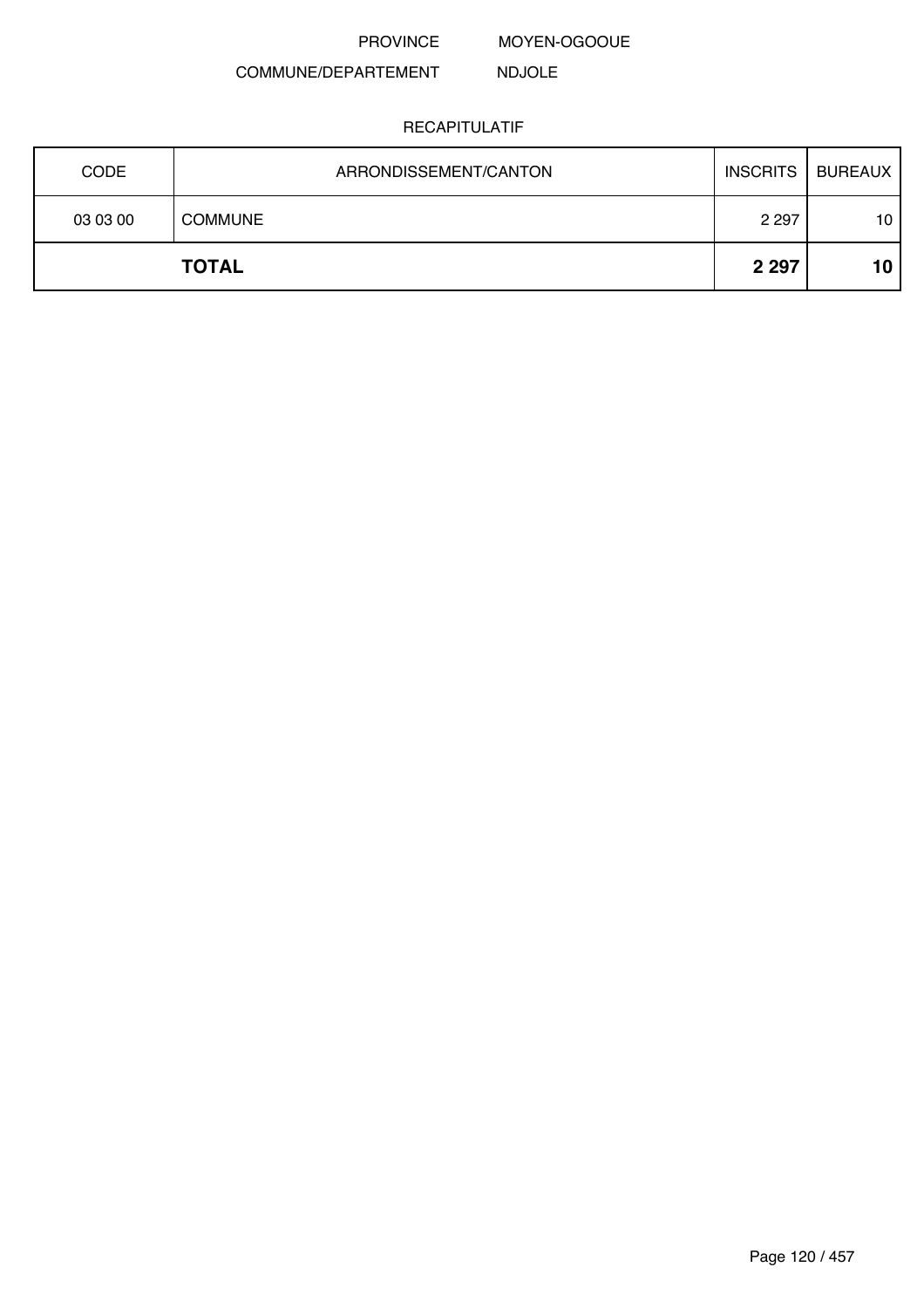MOYEN-OGOOUE

COMMUNE/DEPARTEMENT ARRONDISSEMENT/CANTON

BIFOUN-WELIGA

ABANGA-BIGNE (NDJOLE)

| <b>CODE</b> | <b>CENTRE DE VOTE</b>          | <b>INSCRITS</b> | <b>BUREAUX</b> |
|-------------|--------------------------------|-----------------|----------------|
| 03 04 01 01 | E.P. BIFOUN- CENTRE            | 598             | $\mathbf{2}$   |
| 03 04 01 02 | WELIGA 1 (CHEF REGROUP)        | 189             |                |
| 03 04 01 03 | <b>WELIGA 2 (CHEF VILLAGE)</b> | 22              |                |
| 03 04 01 04 | BIFOUN III (CHEF VILLAGE)      | 119             |                |
| 03 04 01 05 | YOKO QUAND-MEME (CHEF.V.)      | 33              |                |
| 03 04 01 08 | ADOUMEVOUNG RIVE-DROITE        | $\Omega$        | $\Omega$       |
| 03 04 01 11 | <b>TOUM RIVE-DROITE</b>        | 55              |                |
|             | <b>TOTAL</b>                   | 1016            |                |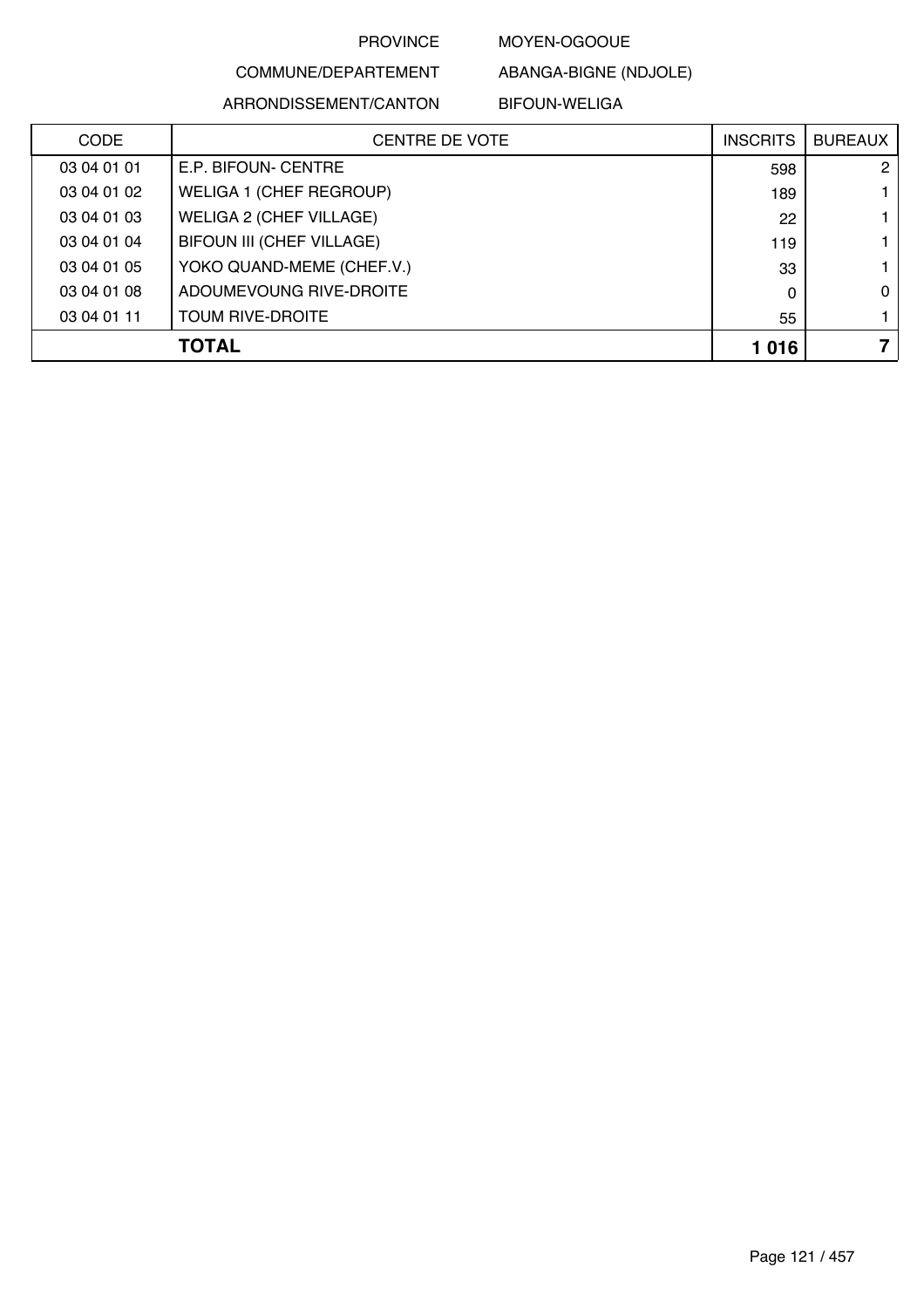#### MOYEN-OGOOUE

COMMUNE/DEPARTEMENT

ARRONDISSEMENT/CANTON

ABANGA-BIGNE (NDJOLE) EBEL-ABANGA

| <b>CODE</b> | <b>CENTRE DE VOTE</b>           | <b>INSCRITS</b> | <b>BUREAUX</b> |
|-------------|---------------------------------|-----------------|----------------|
| 03 04 02 01 | E.P. EKORODO                    | 106             |                |
| 03 04 02 02 | E.P.P. EBEL RIVE GAUCHE         | 246             |                |
| 03 04 02 03 | E.P. EBEL RIVE DROITE           | 211             |                |
| 03 04 02 04 | E.P. ABANGA II                  | 43              |                |
| 03 04 02 05 | <b>MENGUEGNE (CHEF VILLAGE)</b> | 12              |                |
|             | <b>TOTAL</b>                    | 618             | 5              |
|             |                                 |                 |                |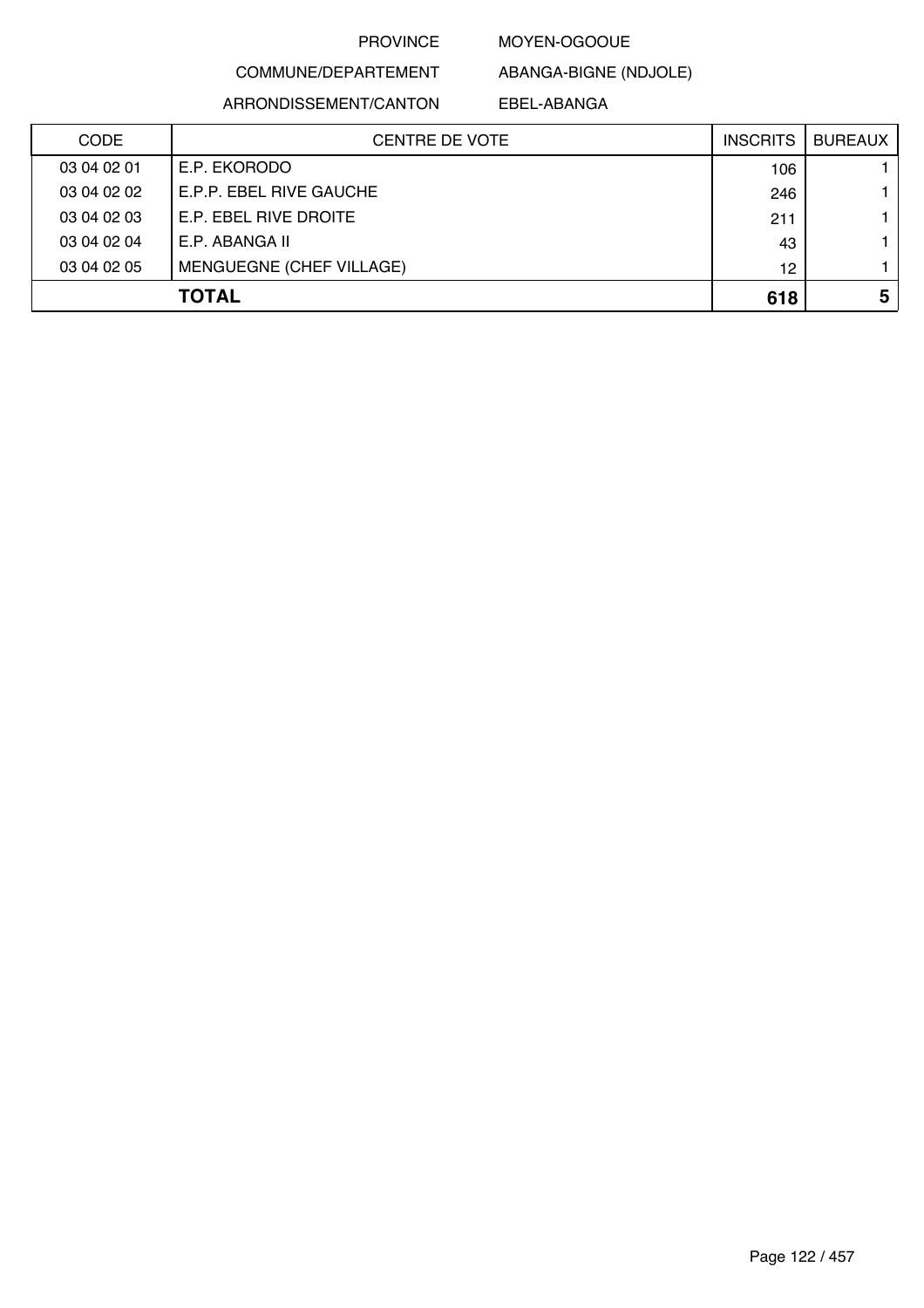#### MOYEN-OGOOUE

ABANGA-BIGNE (NDJOLE)

#### COMMUNE/DEPARTEMENT

#### ARRONDISSEMENT/CANTON

EBEL-ALEMBE

| <b>CODE</b> | <b>CENTRE DE VOTE</b>      | <b>INSCRITS</b> | <b>BUREAUX</b> |
|-------------|----------------------------|-----------------|----------------|
| 03 04 03 01 | ESSONG-AUBAMAKALE          | 255             |                |
| 03 04 03 02 | E.P. TRANSGABONAIS         | 229             |                |
| 03 04 03 03 | ALEMBE (CHEF VILLAGE)      | 19              |                |
| 03 04 03 04 | E.P. JUNCKVILLE            | 115             |                |
| 03 04 03 05 | NZAMATA (CHEF VILLAGE)     | 28              |                |
| 03 04 03 06 | OTOUMA B S G               | 274             |                |
| 03 04 03 07 | E.P.C. MEDOUMANE           | 65              |                |
| 03 04 03 08 | E.P.C. MINKOK-MESSENG      | 122             |                |
| 03 04 03 09 | <b>MEVANG METOUANG</b>     | 120             |                |
| 03 04 03 10 | ENGOUGOUME (CHEF REGROUP)  | 107             |                |
| 03 04 03 11 | E.P. OTOUMBI               | 91              |                |
| 03 04 03 12 | ECOLE BSO NDJOLE(MISSANGA) | 161             |                |
| 03 04 03 14 | <b>BSO-LANO</b>            | 57              |                |
|             | <b>TOTAL</b>               | 1643            | 13             |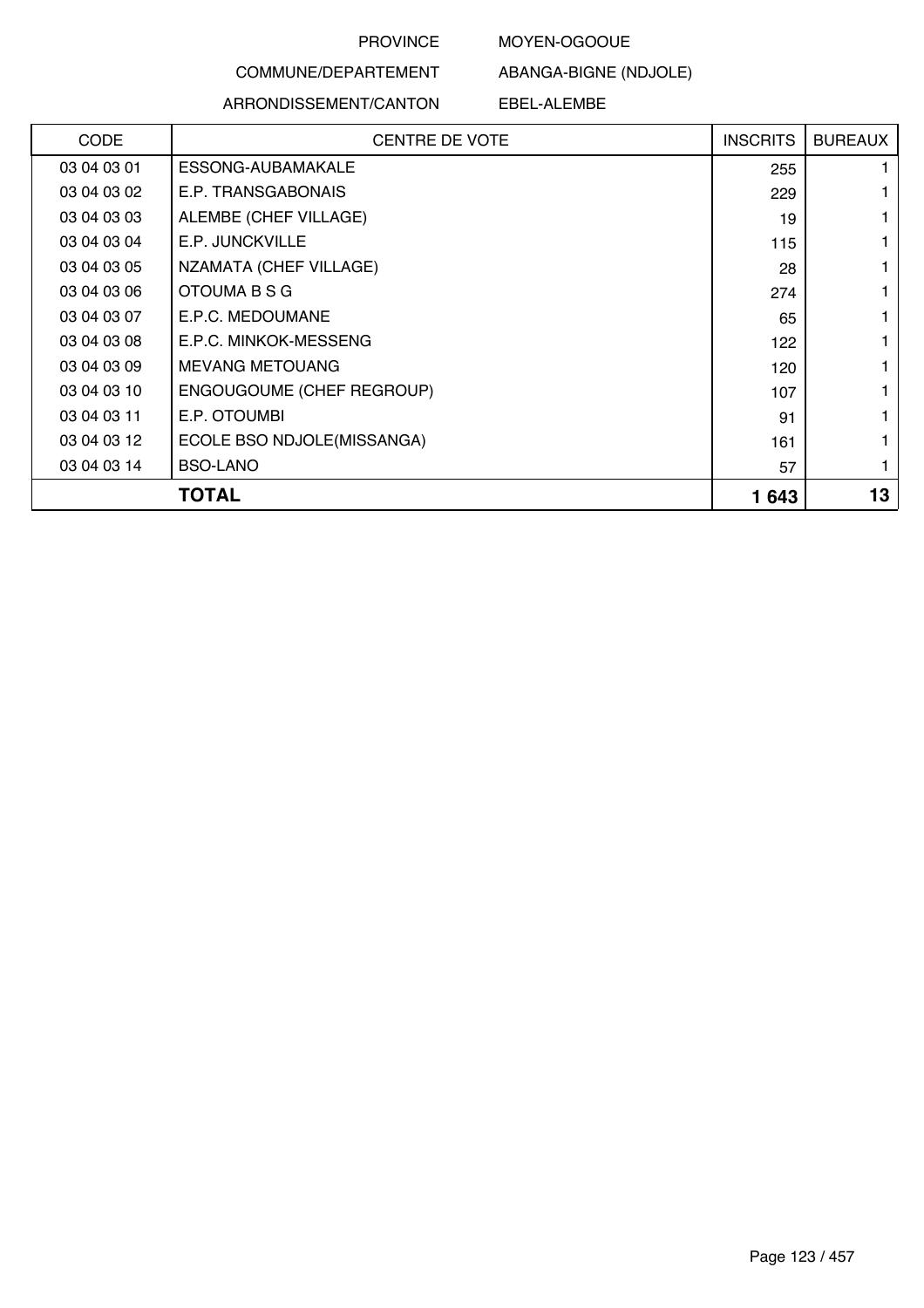MOYEN-OGOOUE

## COMMUNE/DEPARTEMENT ARRONDISSEMENT/CANTON

ABANGA-BIGNE (NDJOLE) SAMKITA

| <b>CODE</b> | <b>CENTRE DE VOTE</b>         | <b>INSCRITS</b> | <b>BUREAUX</b> |
|-------------|-------------------------------|-----------------|----------------|
| 03 04 04 01 | E.P. MBILANTEN                | 160             |                |
| 03 04 04 02 | NGOUABILAGHA (CHEF VILLAGE)   | 65              |                |
| 03 04 04 03 | ECOLE PRIVEE PROTESTANTE SAIO | 95              |                |
| 03 04 04 04 | FERNAN-VAZ (CHEF VILLAGE)     | 45              |                |
| 03 04 04 05 | MALEBA (CHEF VILLAGE)         | 39              |                |
| 03 04 04 06 | EYAMEYONG-MAGUIELA            | 42              |                |
| 03 04 04 07 | <b>BIBOULMAN</b>              | 62              |                |
| 03 04 04 09 | <b>MAGUIELA</b>               | 32              |                |
|             | <b>TOTAL</b>                  | 540             | 8              |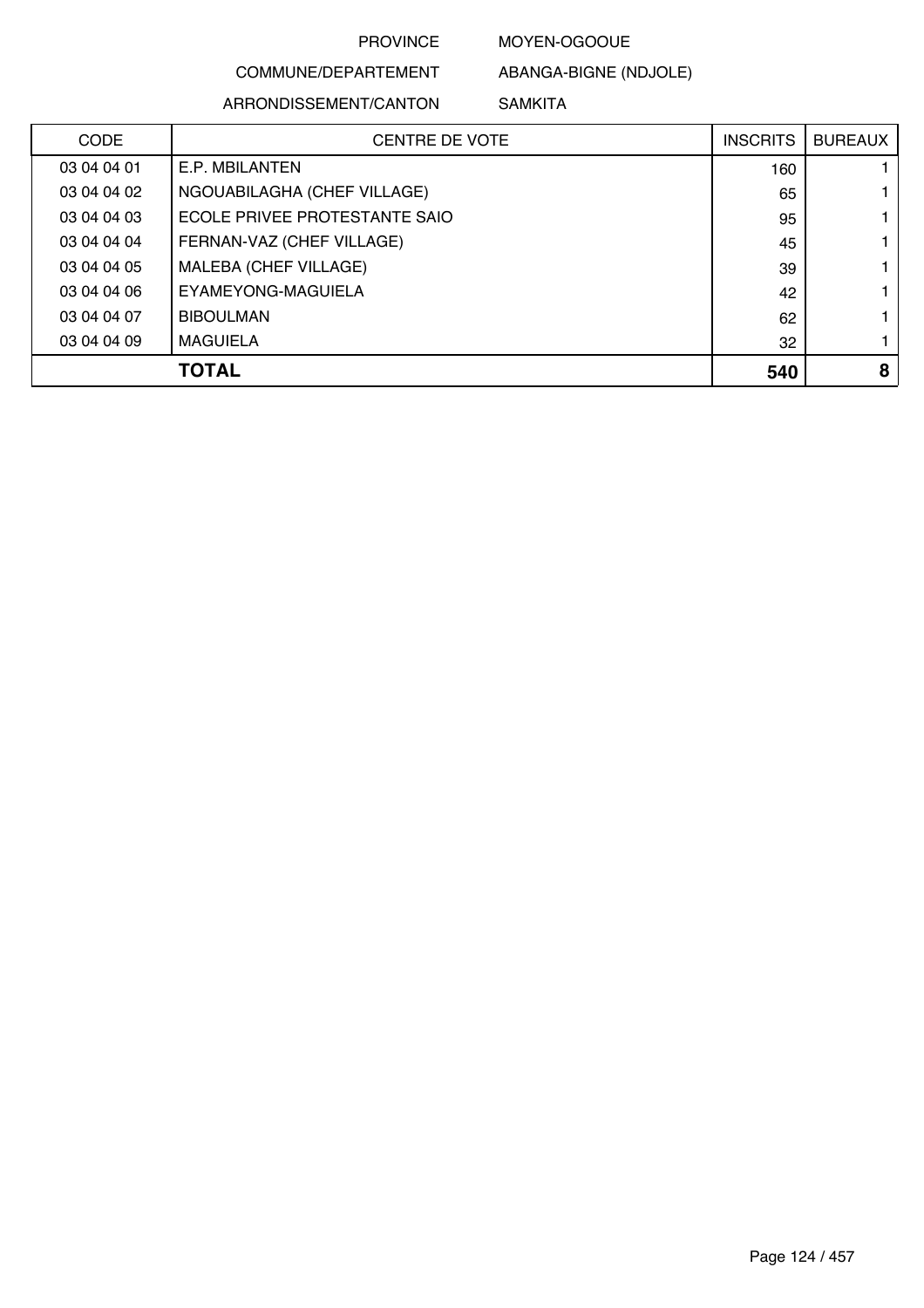MOYEN-OGOOUE

### COMMUNE/DEPARTEMENT

ABANGA-BIGNE (NDJOLE)

| <b>CODE</b> | ARRONDISSEMENT/CANTON | <b>INSCRITS</b> | <b>BUREAUX</b>  |
|-------------|-----------------------|-----------------|-----------------|
| 03 04 01    | <b>BIFOUN-WELIGA</b>  | 1016            | 7               |
| 03 04 02    | EBEL-ABANGA           | 618             | $5\phantom{.0}$ |
| 03 04 03    | EBEL-ALEMBE           | 1 643           | 13              |
| 03 04 04    | <b>SAMKITA</b>        | 540             | 8               |
|             | <b>TOTAL</b>          | 3817            | 33              |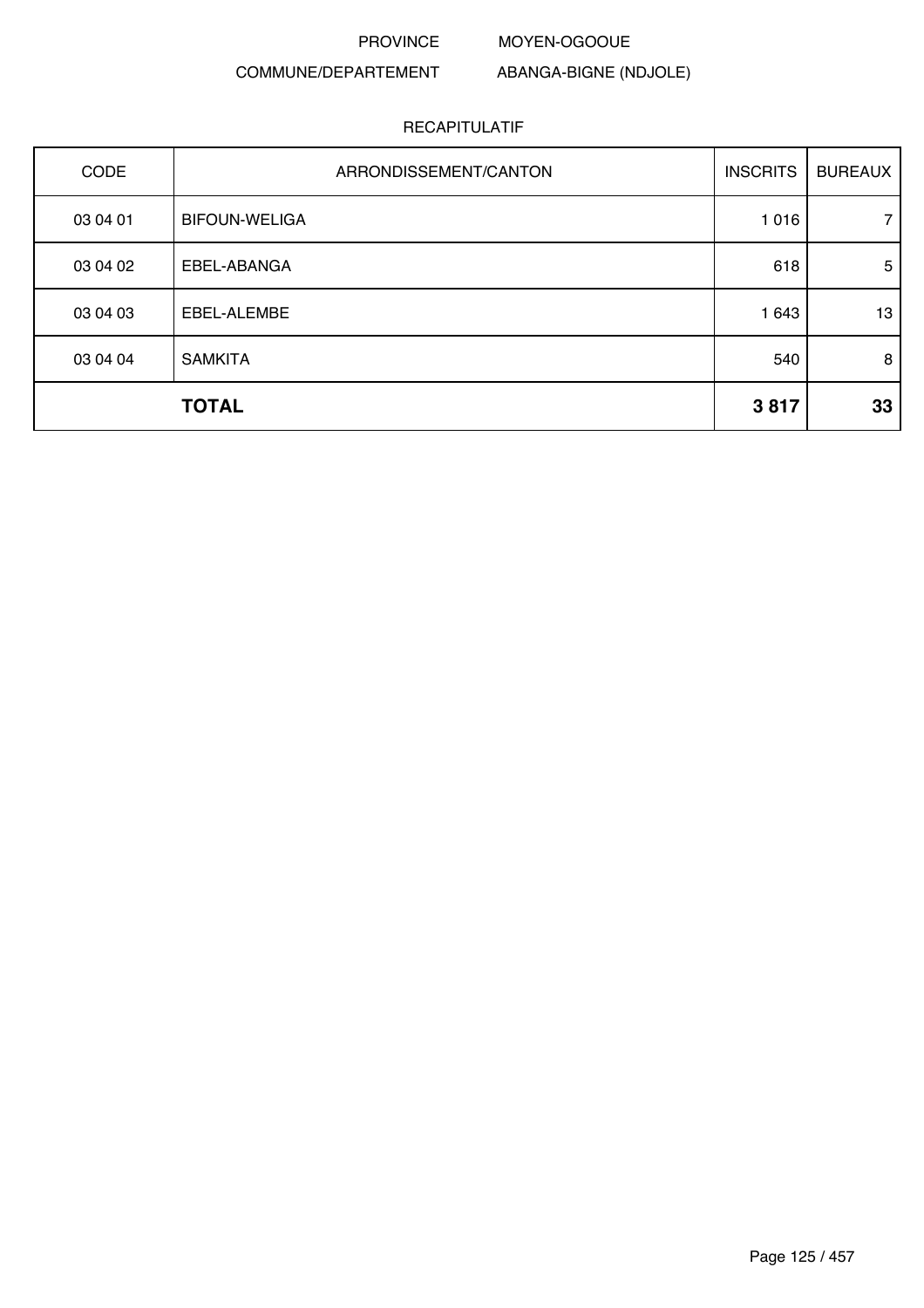#### PROVINCE MOYEN-OGOOUE

| CODE  | <b>COMMUNE / DEPARTEMENT</b>   | <b>INSCRITS</b> | <b>BUREAUX</b> |
|-------|--------------------------------|-----------------|----------------|
| 03 01 | <b>LAMBARENE</b>               | 16 110          | 43             |
| 03 02 | OGOOUE ET DES LACS (LAMBARENE) | 6 6 0 5         | 85             |
| 03 03 | <b>NDJOLE</b>                  | 2 2 9 7         | 10             |
| 03 04 | ABANGA-BIGNE (NDJOLE)          | 3817            | 33             |
|       | <b>TOTAL</b>                   | 28 8 29         | 171            |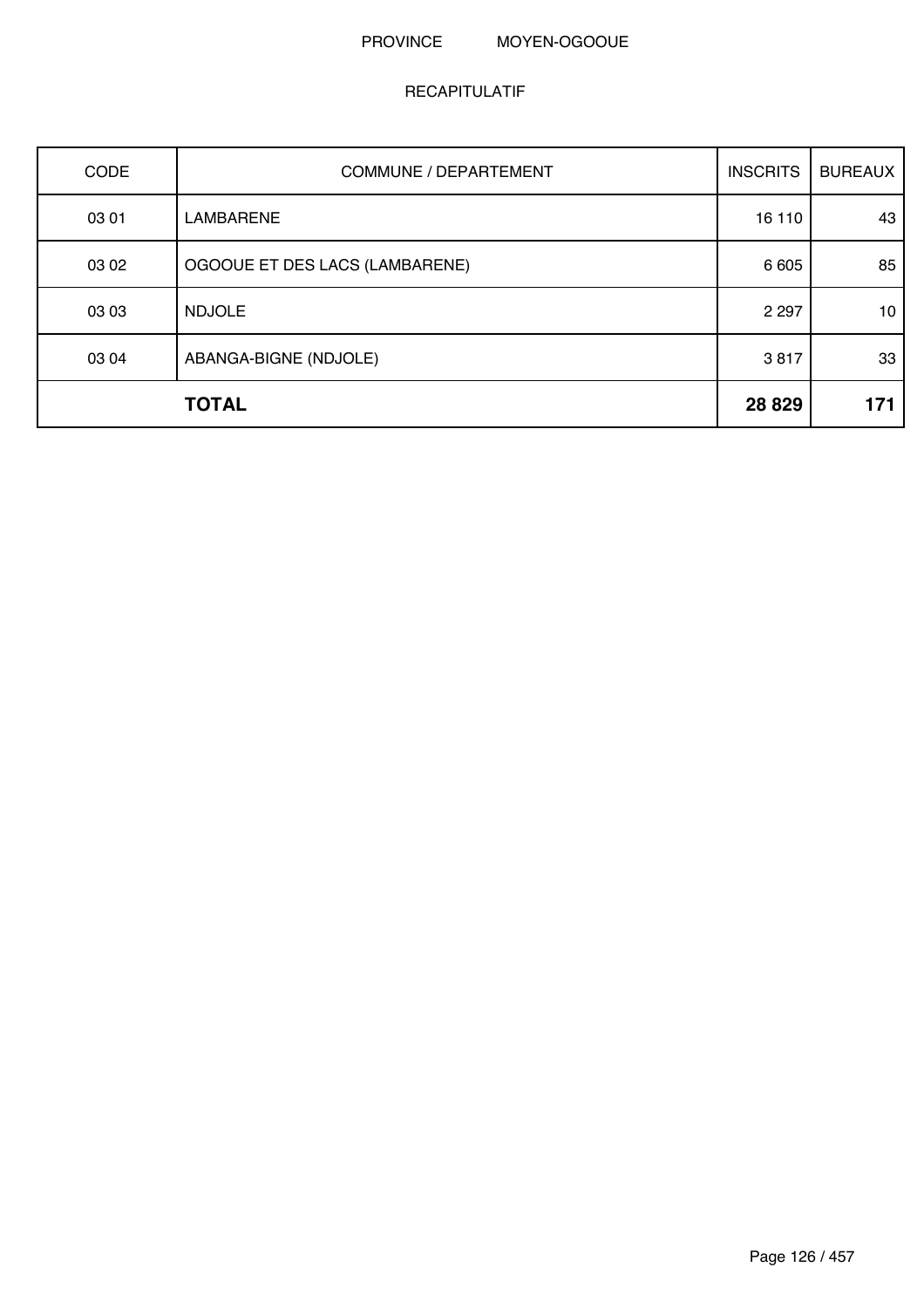## NGOUNIE MOUILA

#### COMMUNE/DEPARTEMENT

#### ARRONDISSEMENT/CANTON

1ER ARRONDISSEMENT

| CODE        | <b>CENTRE DE VOTE</b>          | <b>INSCRITS</b> | <b>BUREAUX</b> |
|-------------|--------------------------------|-----------------|----------------|
| 04 01 01 01 | ECOLE A                        | 277             | 1.             |
| 04 01 01 02 | <b>ECOLE PUBLIQUE -D-</b>      | 968             | $\overline{2}$ |
| 04 01 01 03 | <b>NOTRE DAME</b>              | 1 0 1 0         | 3              |
| 04 01 01 04 | <b>ST GABRIEL</b>              | 1 242           | 3              |
| 04 01 01 05 | LYCEE-EXCELLENCE               | 1850            | $\overline{4}$ |
| 04 01 01 06 | LYCEE PROFESSIONNEL            | 490             | 1.             |
| 04 01 01 07 | ECOLE SANTE (ENSAS)            | 202             | 1.             |
| 04 01 01 08 | <b>NOUVEAU CES</b>             | 1 0 8 4         | 3              |
| 04 01 01 09 | ECOLE E                        | 1 200           | 3              |
| 04 01 01 10 | <b>ECOLE COMMUNALE -B-</b>     | 883             | $\overline{2}$ |
| 04 01 01 11 | <b>ECOLE PRIVE PROTESTANTE</b> | 241             | $\mathbf{1}$   |
|             | <b>TOTAL</b>                   | 9447            | 24             |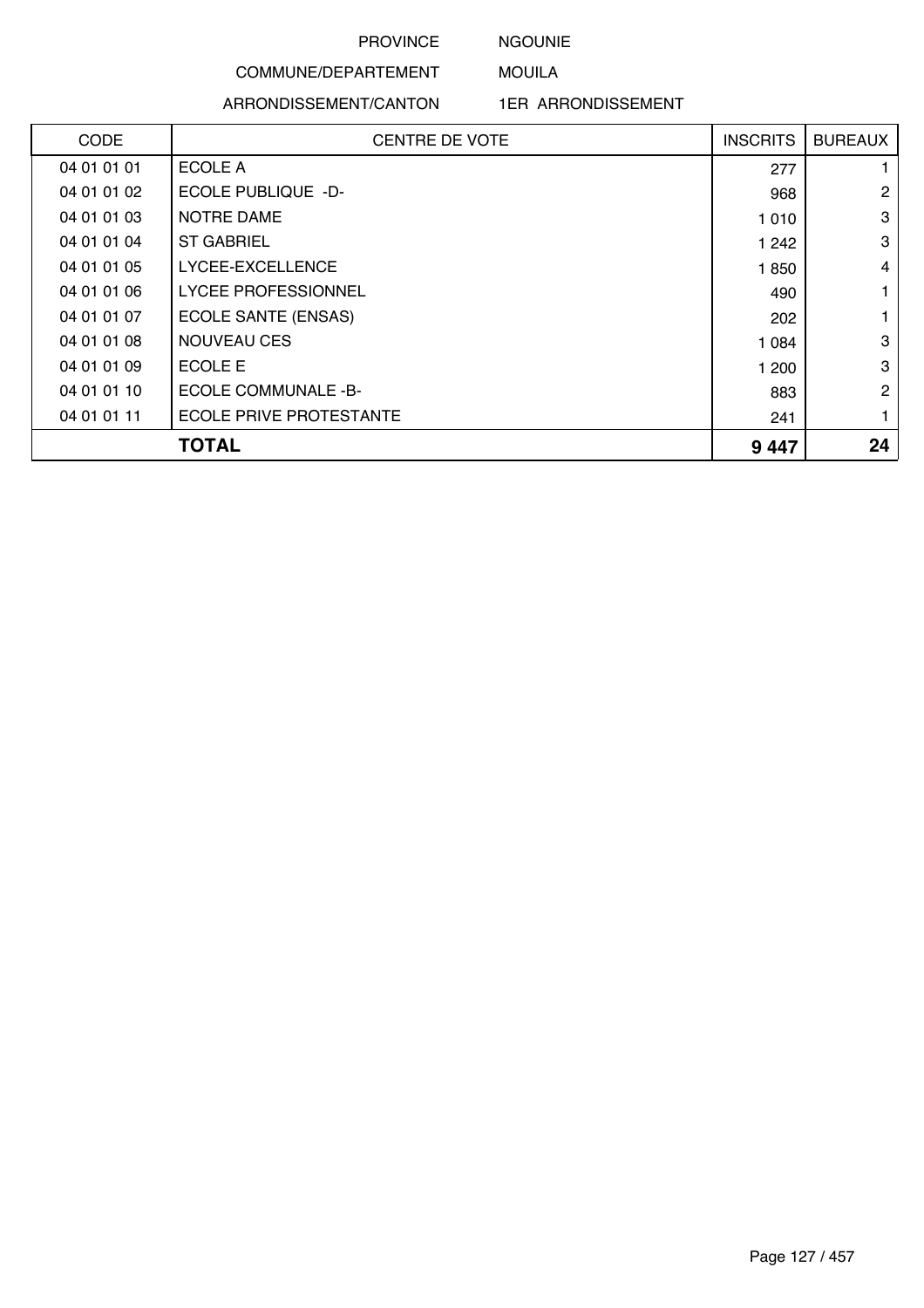#### NGOUNIE

MOUILA

COMMUNE/DEPARTEMENT

ARRONDISSEMENT/CANTON

2EME ARRONDISSEMENT

| <b>CODE</b> | <b>CENTRE DE VOTE</b>     | <b>INSCRITS</b> | <b>BUREAUX</b> |
|-------------|---------------------------|-----------------|----------------|
| 04 01 02 01 | <b>ECOLE PUBLIQUE -C-</b> | 1751            | 4              |
| 04 01 02 02 | <b>ST KISITO</b>          | 1 0 2 2         | 3              |
| 04 01 02 03 | ECOLE-PUBL-F              | 1 4 7 1         | 3              |
| 04 01 02 04 | <b>IMMEUBLE CNSS/CNGS</b> | 612             | 2 <sub>1</sub> |
| 04 01 02 05 | CENTRE DE FORMATION-P     | 134             |                |
|             | <b>TOTAL</b>              | 4 9 9 0         | 13             |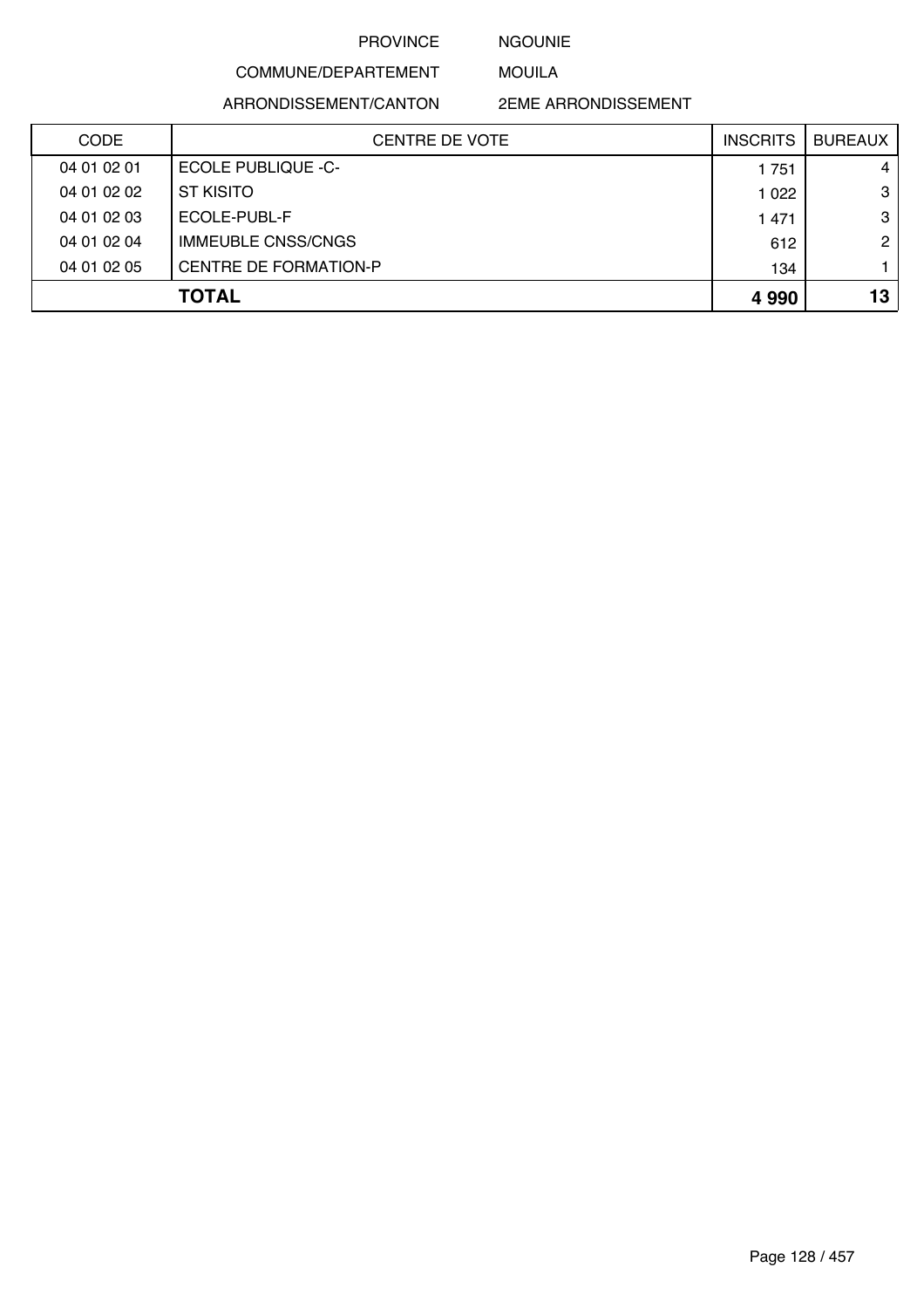NGOUNIE

#### COMMUNE/DEPARTEMENT MOUILA

| <b>CODE</b> | ARRONDISSEMENT/CANTON      | <b>INSCRITS</b> | <b>BUREAUX</b> |
|-------------|----------------------------|-----------------|----------------|
| 04 01 01    | <b>1ER ARRONDISSEMENT</b>  | 9447            | 24             |
| 04 01 02    | <b>2EME ARRONDISSEMENT</b> | 4 9 9 0         | 13             |
|             | <b>TOTAL</b>               | 14 437          | 37             |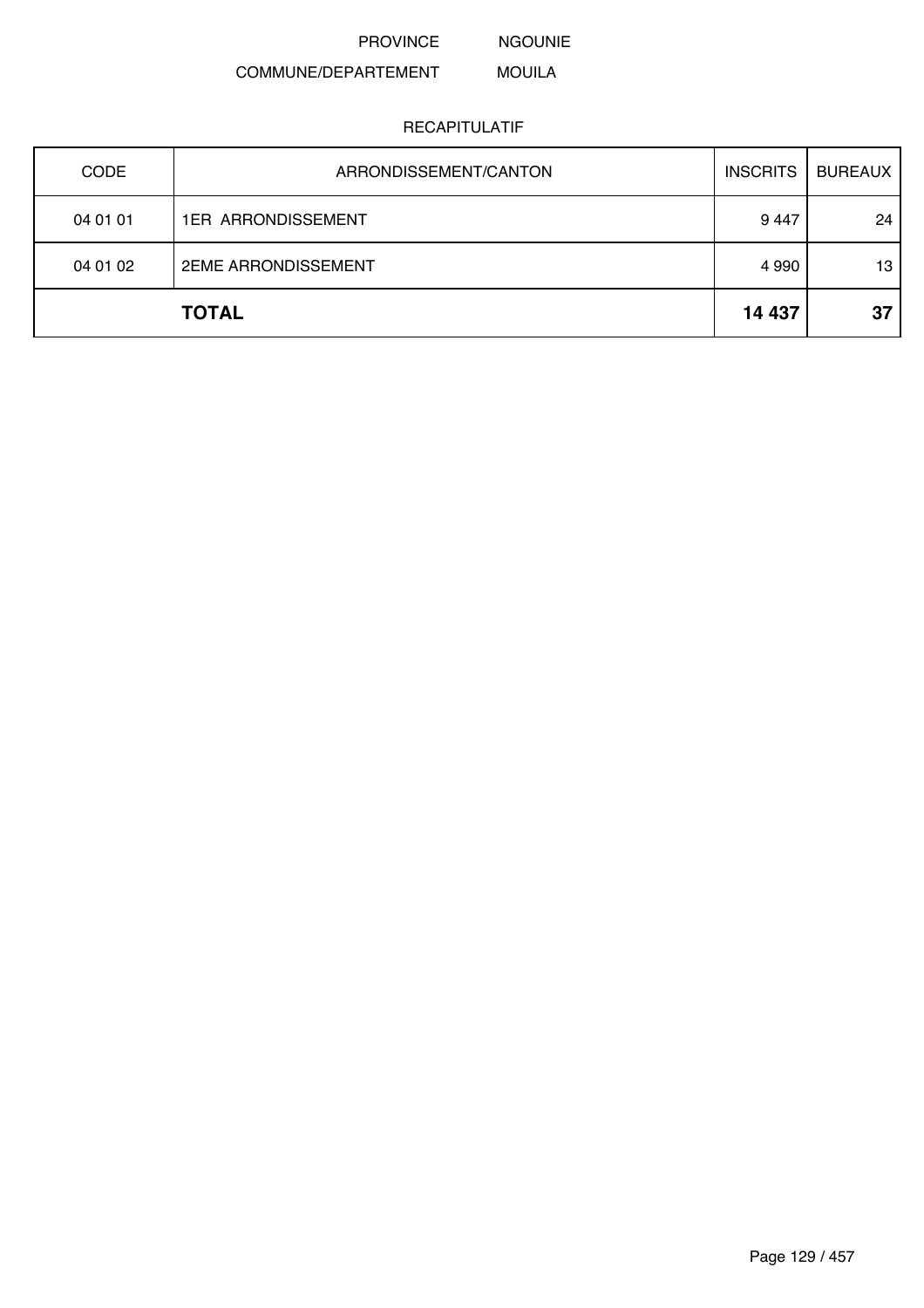#### NGOUNIE

DOUYA-ONOYE (MOUILA)

ARRONDISSEMENT/CANTON

COMMUNE/DEPARTEMENT

DIBADI

| <b>CODE</b> | <b>CENTRE DE VOTE</b> | <b>INSCRITS</b> | BUREAUX      |
|-------------|-----------------------|-----------------|--------------|
| 04 02 01 01 | MOUALO                | 649             | $\mathbf{2}$ |
| 04 02 01 02 | SAINT-MARTIN          | 363             |              |
| 04 02 01 03 | MIGABE                | 94              |              |
|             | <b>TOTAL</b>          | 1 106           |              |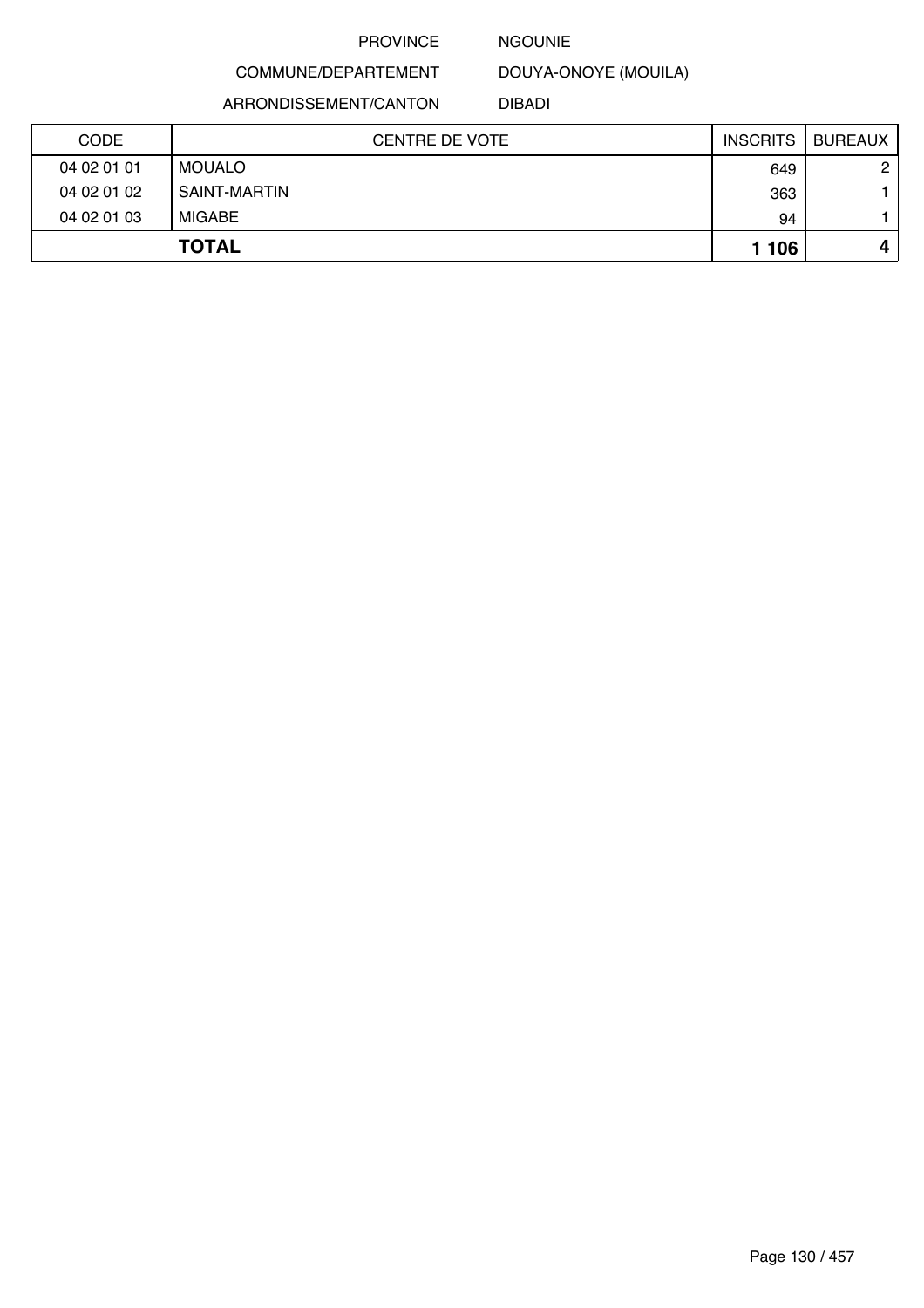#### NGOUNIE

COMMUNE/DEPARTEMENT

ARRONDISSEMENT/CANTON

DOUYA-ONOYE (MOUILA)

DIKOKA

| <b>CODE</b> | <b>CENTRE DE VOTE</b> | <b>INSCRITS</b> | <b>BUREAUX</b> |
|-------------|-----------------------|-----------------|----------------|
| 04 02 02 01 | <b>IGOUMA I</b>       | 353             |                |
| 04 02 02 02 | <b>IGOUMA 2</b>       | 181             |                |
| 04 02 02 03 | <b>DIKOKA</b>         | 162             |                |
| 04 02 02 04 | <b>MOKABO</b>         | 244             |                |
| 04 02 02 05 | BANDI 1 ET 2          | 164             |                |
|             | <b>TOTAL</b>          | 1 1 0 4         | 5              |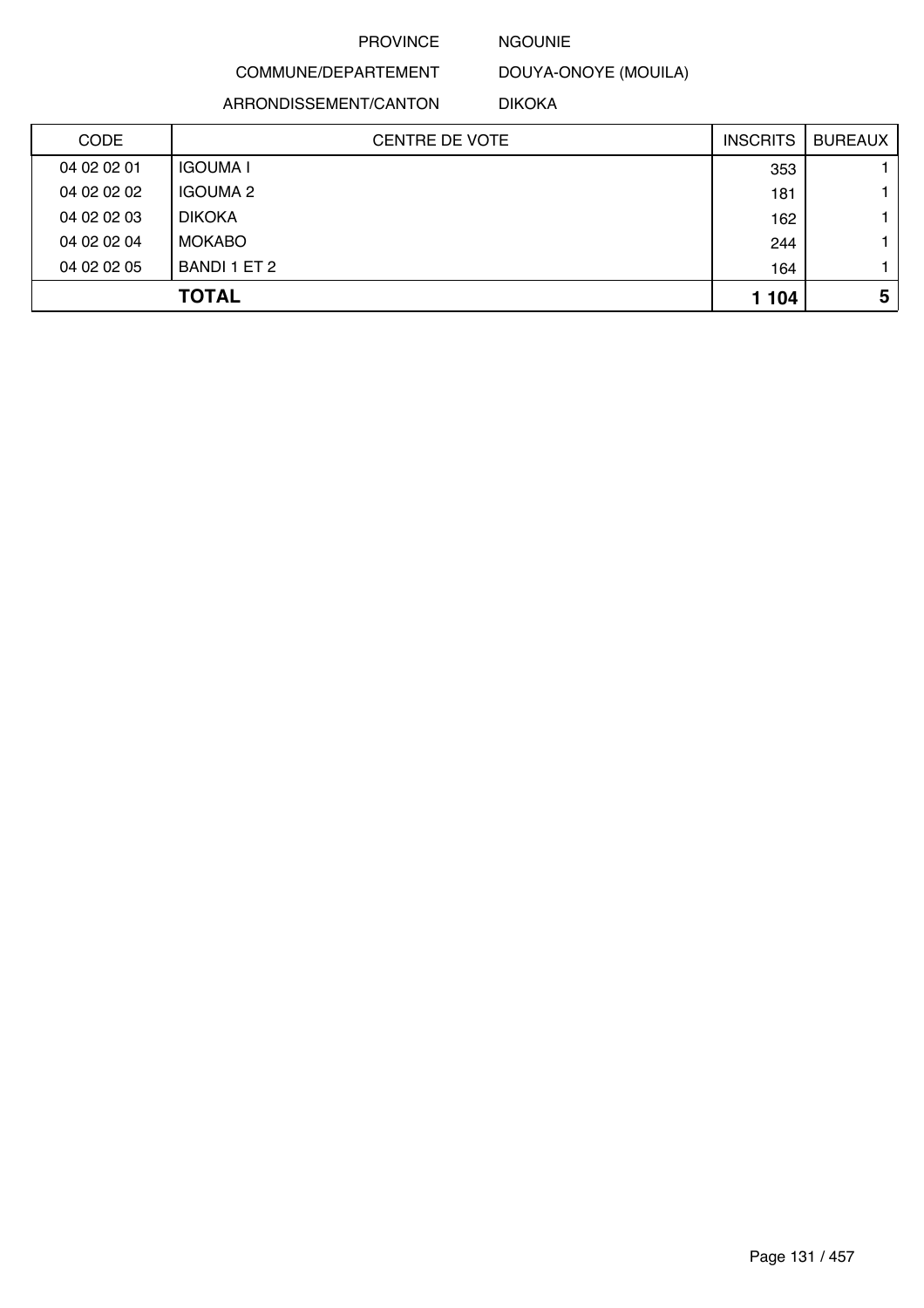#### NGOUNIE

#### COMMUNE/DEPARTEMENT DOUYA-ONOYE (MOUILA)

#### ARRONDISSEMENT/CANTON

NGOUNIE CENTRALE

| <b>CODE</b> | <b>CENTRE DE VOTE</b>  | <b>INSCRITS</b> | <b>BUREAUX</b> |
|-------------|------------------------|-----------------|----------------|
| 04 02 03 01 | <b>NOMBAKELE</b>       | 177             |                |
| 04 02 03 02 | <b>IDOUMI</b>          | 74              | 1              |
| 04 02 03 03 | <b>MOULANDOUFOUALA</b> | 351             |                |
| 04 02 03 04 | <b>MOUTASSOU</b>       | 130             | 1              |
| 04 02 03 05 | <b>KOUMBANOU</b>       | 57              | 1              |
| 04 02 03 06 | <b>IKOLO</b>           | 114             |                |
| 04 02 03 07 | <b>MAKANDA</b>         | 120             | 1              |
| 04 02 03 08 | <b>DOUYA</b>           | 537             | $\overline{2}$ |
|             | <b>TOTAL</b>           | 1 560           | 9              |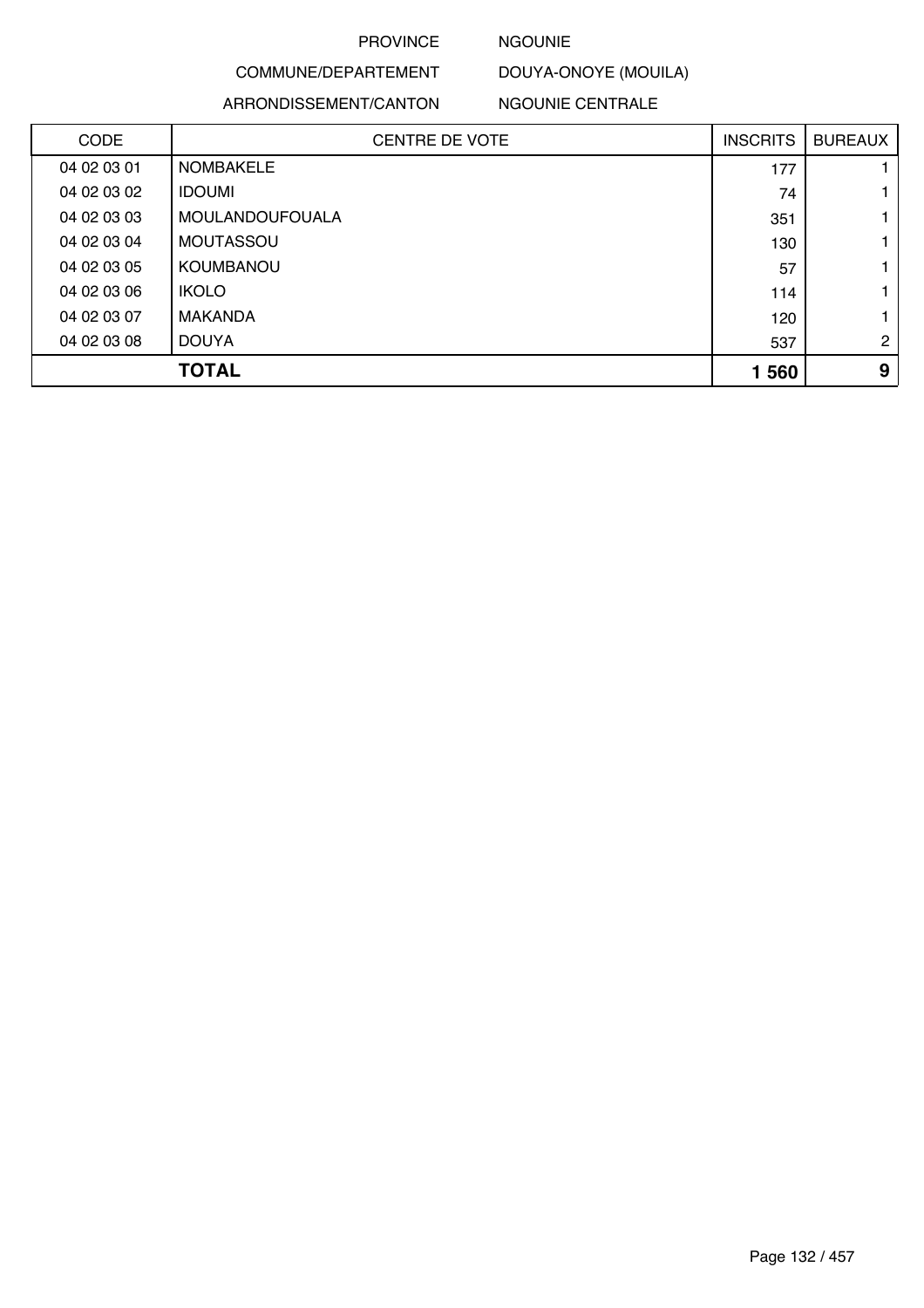NGOUNIE

### COMMUNE/DEPARTEMENT

DOUYA-ONOYE (MOUILA)

| <b>CODE</b> | ARRONDISSEMENT/CANTON | <b>INSCRITS</b> | <b>BUREAUX</b> |
|-------------|-----------------------|-----------------|----------------|
| 04 02 01    | <b>DIBADI</b>         | 1 1 0 6         | 4              |
| 04 02 02    | <b>DIKOKA</b>         | 1 104           | 5              |
| 04 02 03    | NGOUNIE CENTRALE      | 1 560           | 9              |
|             | <b>TOTAL</b>          | 3770            | 18             |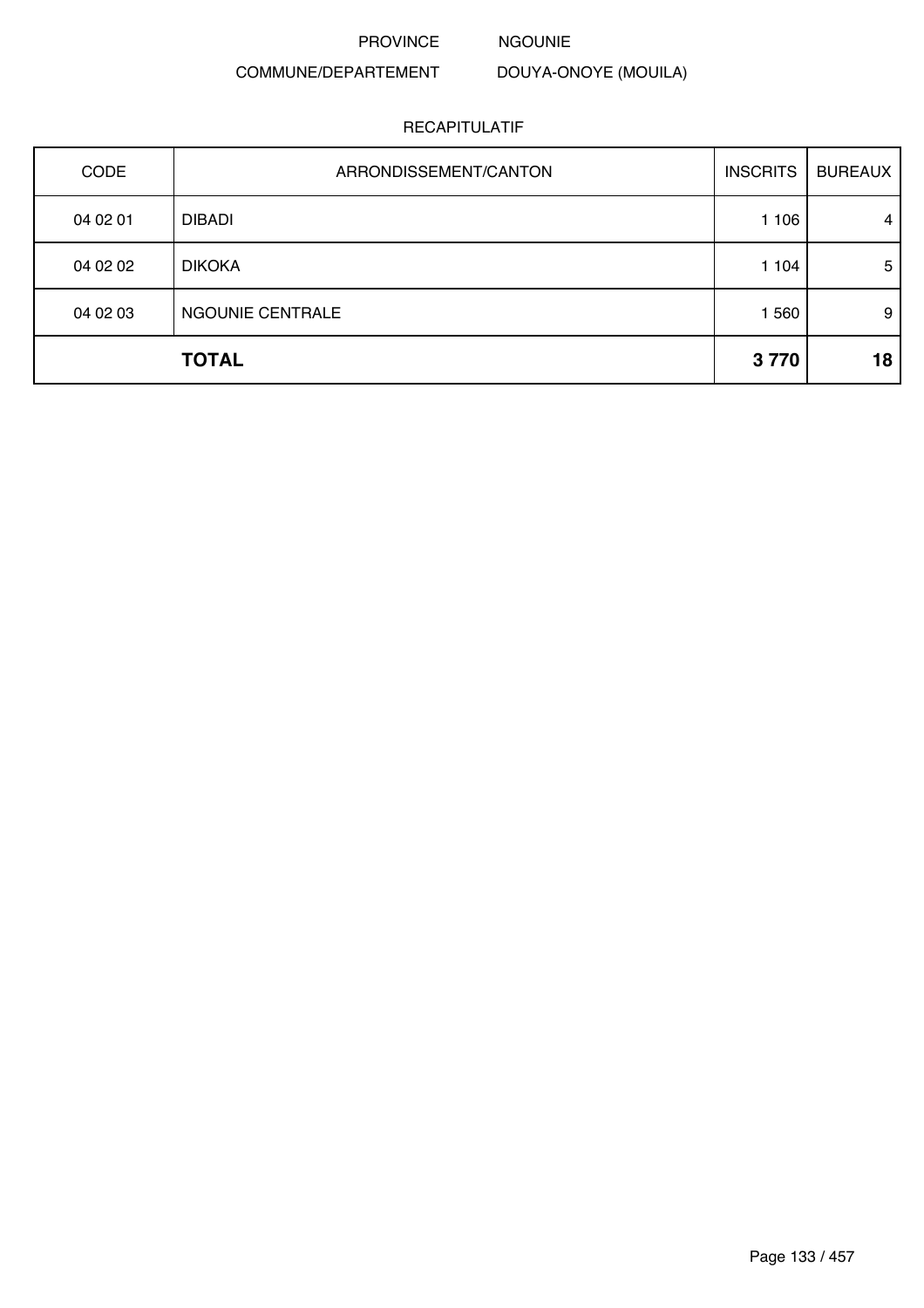NGOUNIE

## COMMUNE/DEPARTEMENT

ARRONDISSEMENT/CANTON

COMMUNE

FOUGAMOU

| <b>CODE</b> | <b>CENTRE DE VOTE</b>          | <b>INSCRITS</b> | <b>BUREAUX</b> |
|-------------|--------------------------------|-----------------|----------------|
| 04 03 00 01 | CITE ADMINIST ECOLE PUB. CENTR | 333             |                |
| 04 03 00 02 | ECOLE PUBL. DE BASSALI         | 329             |                |
| 04 03 00 03 | <b>KERIDIAMBOU CES</b>         | 316             |                |
| 04 03 00 04 | ECOLE PUBL. DE NGOUASSA        | 371             |                |
| 04 03 00 05 | BELLE-VILLE ECOLE CATH. STE FA | 518             | 2              |
| 04 03 00 06 | ECOLE PUBL. DE DAKAR           | 569             | 2              |
| 04 03 00 07 | DAKAR SONG ET DAKAR BAS FOND   | 399             |                |
| 04 03 00 08 | NIANGOU-SA-WOME EC. PUBL. DAKA | 260             |                |
| 04 03 00 09 | BONGAVILLE ET MOUBOUNGOU E.P P | 269             |                |
|             | TOTAL                          | 3 3 6 4         |                |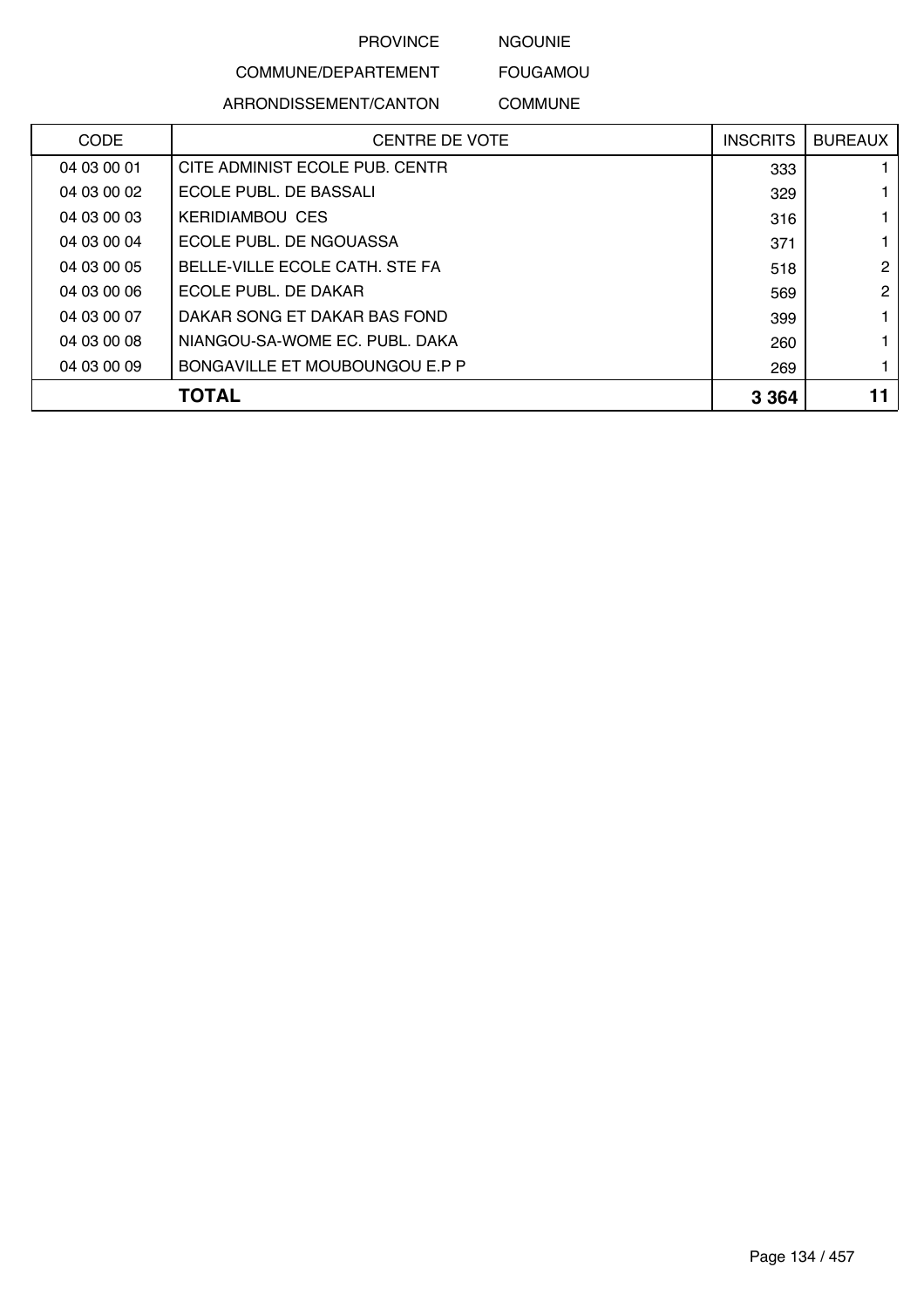PROVINCE NGOUNIE

#### COMMUNE/DEPARTEMENT FOUGAMOU

| <b>CODE</b> | ARRONDISSEMENT/CANTON | <b>INSCRITS</b> | <b>BUREAUX</b> |
|-------------|-----------------------|-----------------|----------------|
| 04 03 00    | <b>COMMUNE</b>        | 3 3 6 4         | 11             |
|             | <b>TOTAL</b>          | 3 3 6 4         |                |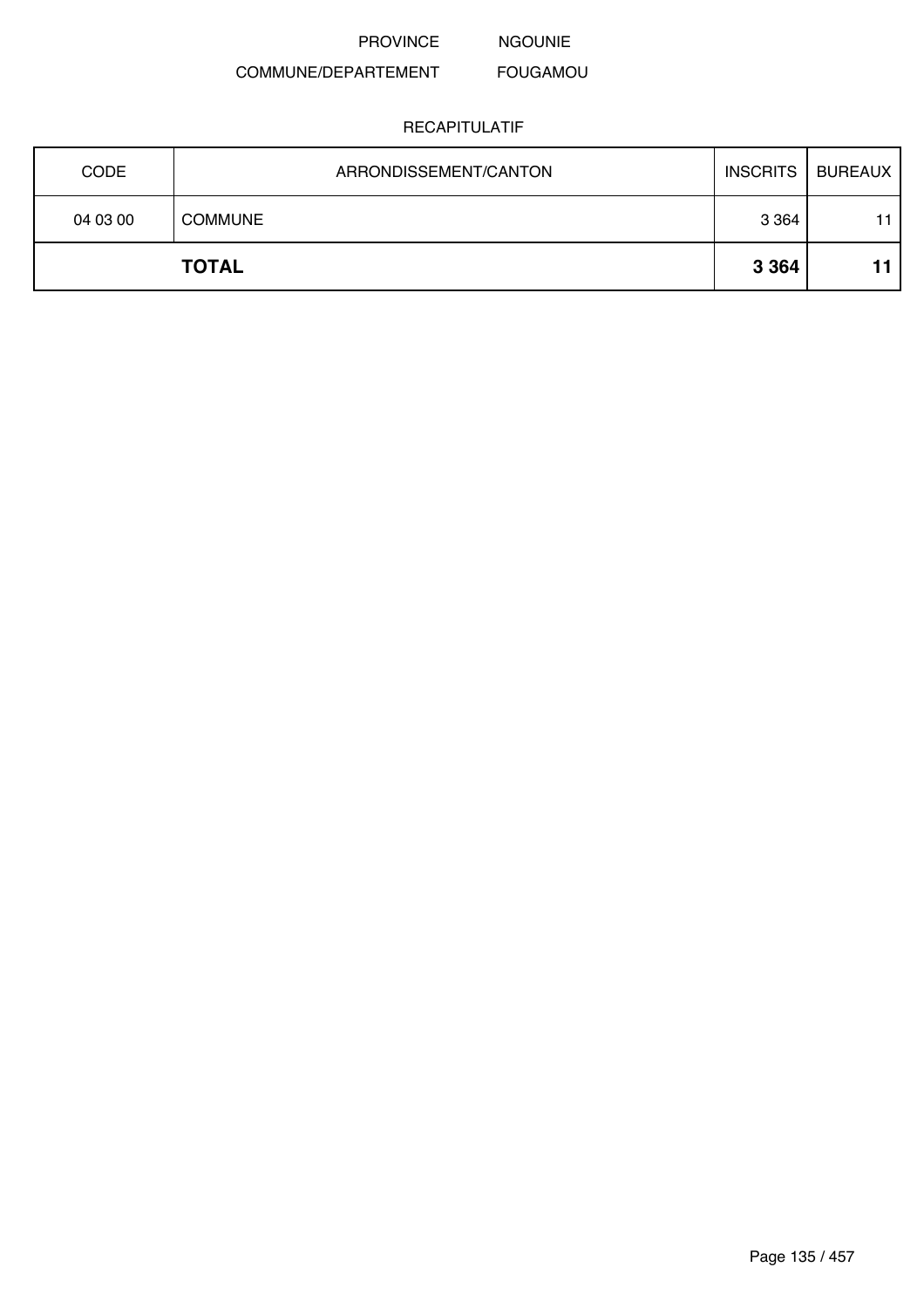#### NGOUNIE

### COMMUNE/DEPARTEMENT

#### ARRONDISSEMENT/CANTON

TSAMBA-MAGOTSI (FOUGAMOU)

#### BANDA

| CODE        | <b>CENTRE DE VOTE</b>      | <b>INSCRITS</b> | <b>BUREAUX</b> |
|-------------|----------------------------|-----------------|----------------|
| 04 04 01 01 | DISPENS. MOULANDOUFALA     | 190             | 1.             |
| 04 04 01 02 | EC. PROTEST. MOUDOUMA      | 45              | 1              |
| 04 04 01 03 | EC. MOURIMATSIENGUI        | 149             | 1              |
| 04 04 01 04 | YOMBI 2-CHEF DE VILLAGE    | 41              | 1              |
| 04 04 01 05 | YOMBI 1 EC. PUBLIQUE       | 262             |                |
| 04 04 01 06 | MANDILOU 2-CHEF DE VILLAGE | 298             |                |
| 04 04 01 07 | MANDILOU 1 - EC. PUBLIQUE  | 91              | 1              |
| 04 04 01 08 | KESSI <sub>2</sub>         | 75              | 1              |
| 04 04 01 09 | EC. PUBL. OYENANO          | 240             |                |
| 04 04 01 10 | KESSI <sub>1</sub>         | 218             |                |
| 04 04 01 11 | PETIT ODAVO - CHEFFERIE    | 94              | 1              |
| 04 04 01 12 | ECOLE PUBL. NZEMBA         | 136             | 1              |
| 04 04 01 13 | <b>ECOLE MAMIENGUE</b>     | 235             | 1              |
| 04 04 01 14 | <b>ECOLE EKANGA</b>        | 59              | 1              |
| 04 04 01 15 | <b>ECOLE WAKA</b>          | 58              |                |
| 04 04 01 16 | <b>NINGUI</b>              | 5               | 1.             |
| 04 04 01 17 | <b>GRAND ODAVO PONT</b>    | 61              | 1              |
|             | <b>TOTAL</b>               | 2 2 5 7         | 17             |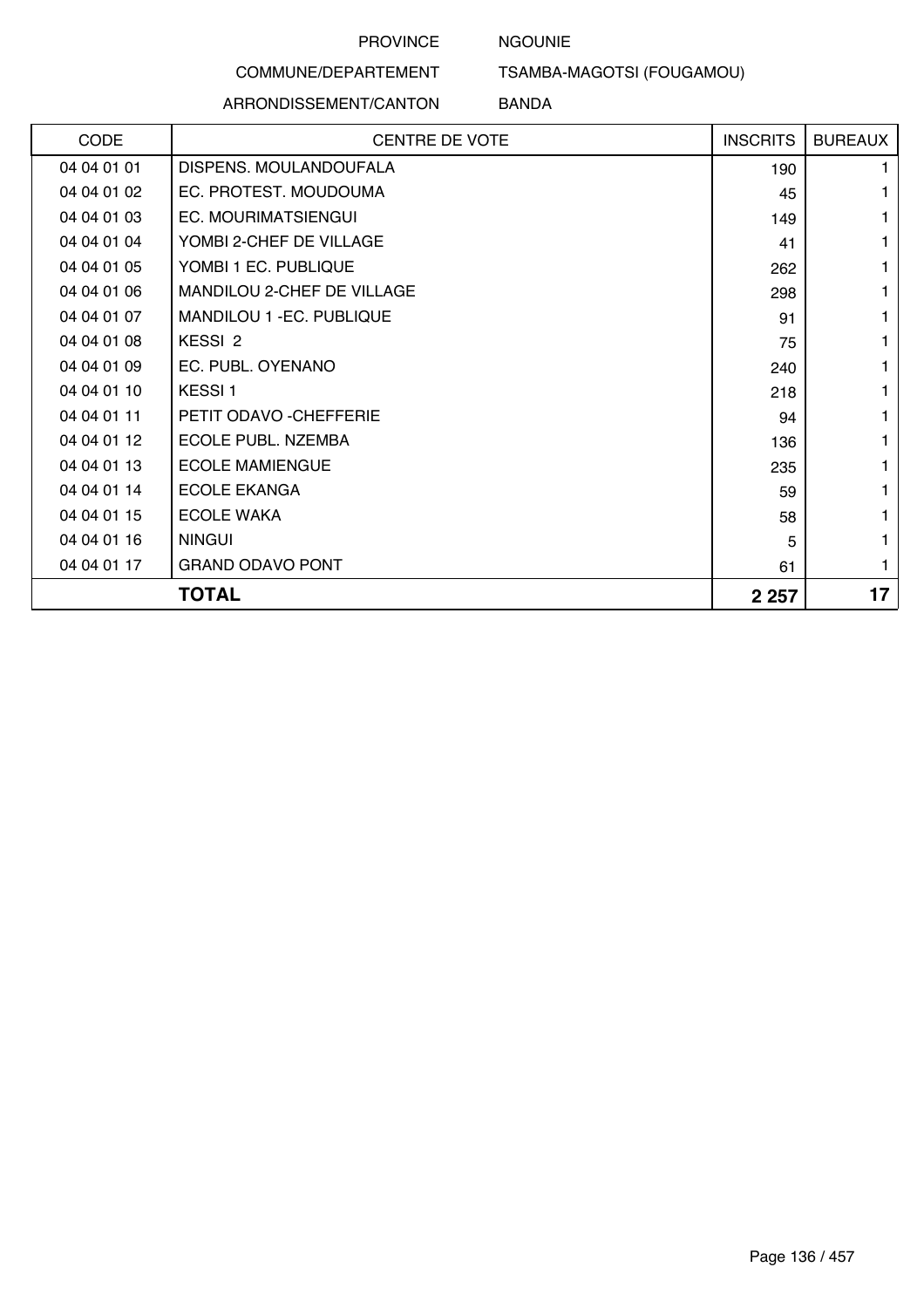#### NGOUNIE

TSAMBA-MAGOTSI (FOUGAMOU)

ARRONDISSEMENT/CANTON

COMMUNE/DEPARTEMENT

DIBWA (DISTRICT IKOBEY)

| <b>CODE</b> | <b>CENTRE DE VOTE</b>            | <b>INSCRITS</b> | <b>BUREAUX</b> |
|-------------|----------------------------------|-----------------|----------------|
| 04 04 02 03 | EGONO                            | 171             |                |
| 04 04 02 04 | <b>MATADI 7 ECOLE CATHOLIQUE</b> | 120             |                |
| 04 04 02 06 | GUEDIBA-DIVINDE                  | 72              |                |
| 04 04 02 07 | <b>ECOLE NIMBIE</b>              | 31              |                |
|             | <b>TOTAL</b>                     | 394             |                |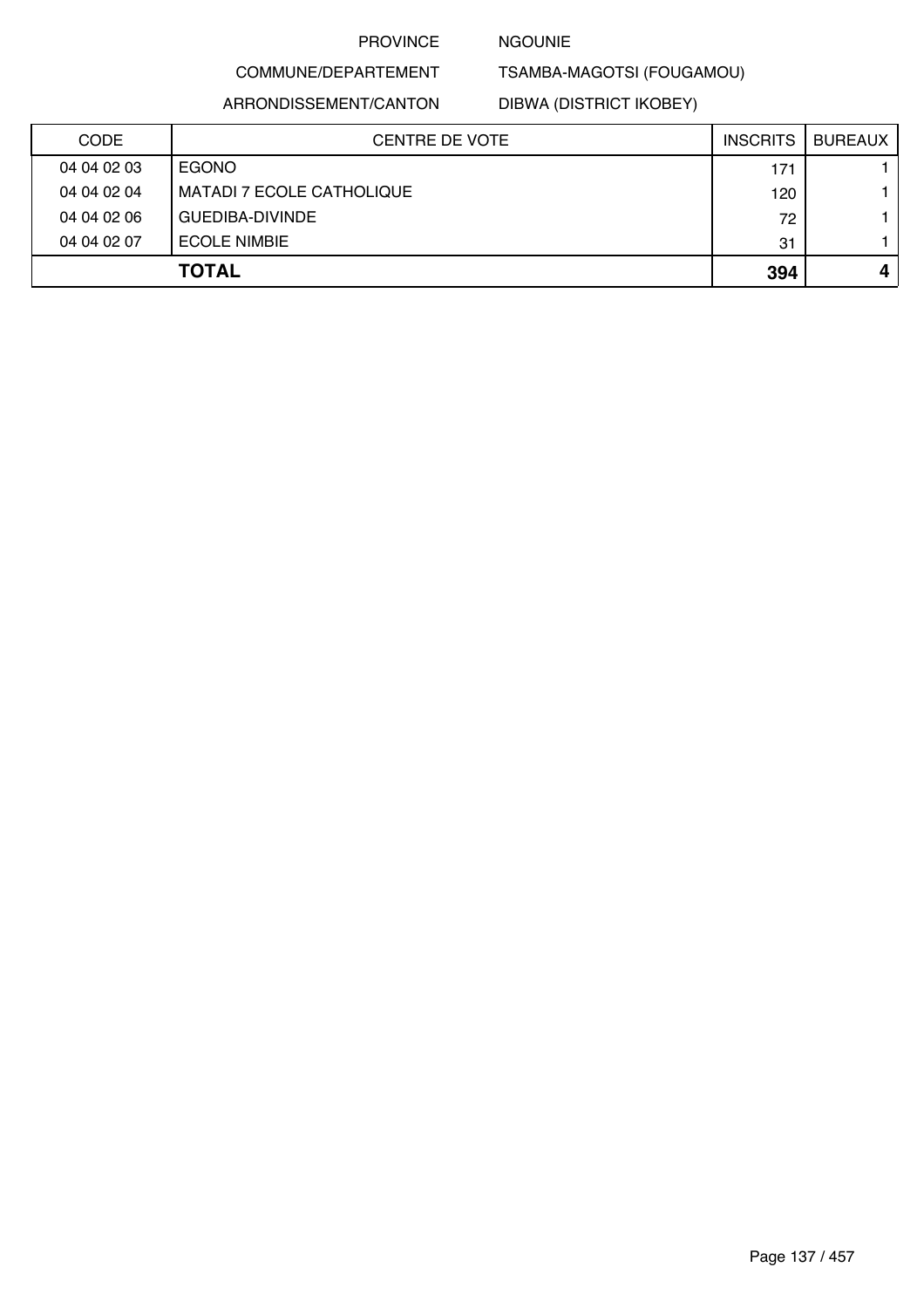#### NGOUNIE

## COMMUNE/DEPARTEMENT

#### ARRONDISSEMENT/CANTON

TSAMBA-MAGOTSI (FOUGAMOU)

OUMBA

| <b>CODE</b> | <b>CENTRE DE VOTE</b>       | <b>INSCRITS</b> | <b>BUREAUX</b> |
|-------------|-----------------------------|-----------------|----------------|
| 04 04 03 01 | NIOYE <sub>1</sub>          | 83              |                |
| 04 04 03 02 | EGOUBA (OUMBA)              | 9               |                |
| 04 04 03 03 | <b>DIVINDE</b>              | 67              |                |
| 04 04 03 04 | <b>NIOYE II DISPENSAIRE</b> | 48              |                |
| 04 04 03 05 | <b>EVOUTA</b>               | 68              |                |
| 04 04 03 06 | <b>MIMONGO</b>              | 4               |                |
| 04 04 03 07 | <b>IKOBEY CENTRE (KEBE)</b> | 93              |                |
| 04 04 03 08 | <b>MOLANDO</b>              | 142             |                |
|             | <b>TOTAL</b>                | 514             | 8              |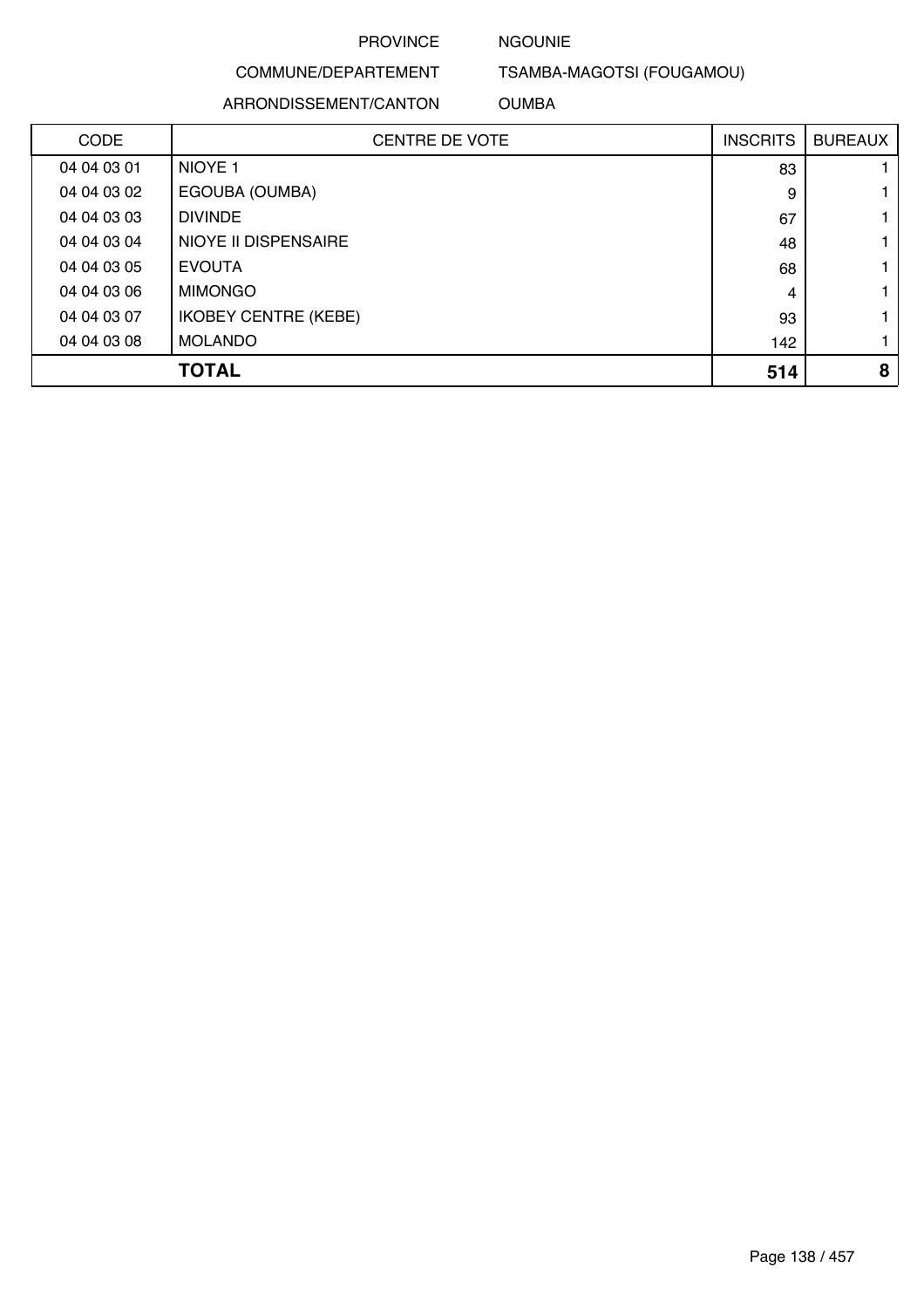#### NGOUNIE

## COMMUNE/DEPARTEMENT

TSAMBA-MAGOTSI (FOUGAMOU)

ARRONDISSEMENT/CANTON

SINDARA

| <b>CODE</b> | <b>CENTRE DE VOTE</b> | <b>INSCRITS</b> | <b>BUREAUX</b> |
|-------------|-----------------------|-----------------|----------------|
| 04 04 04 01 | EC. PUBL. KOUAGNA     | 199             |                |
| 04 04 04 02 | NDOUGOU-CHEFFERIE     | 66              |                |
| 04 04 04 03 | ECOLE PUBL. SINDARA 1 | 276             |                |
| 04 04 04 04 | ECOLE PUBL. SINDARA 2 | 249             |                |
| 04 04 04 05 | SINDARA SONG          | 106             |                |
| 04 04 04 06 | <b>DOUANI</b>         | 62              |                |
|             | <b>TOTAL</b>          | 958             | 6              |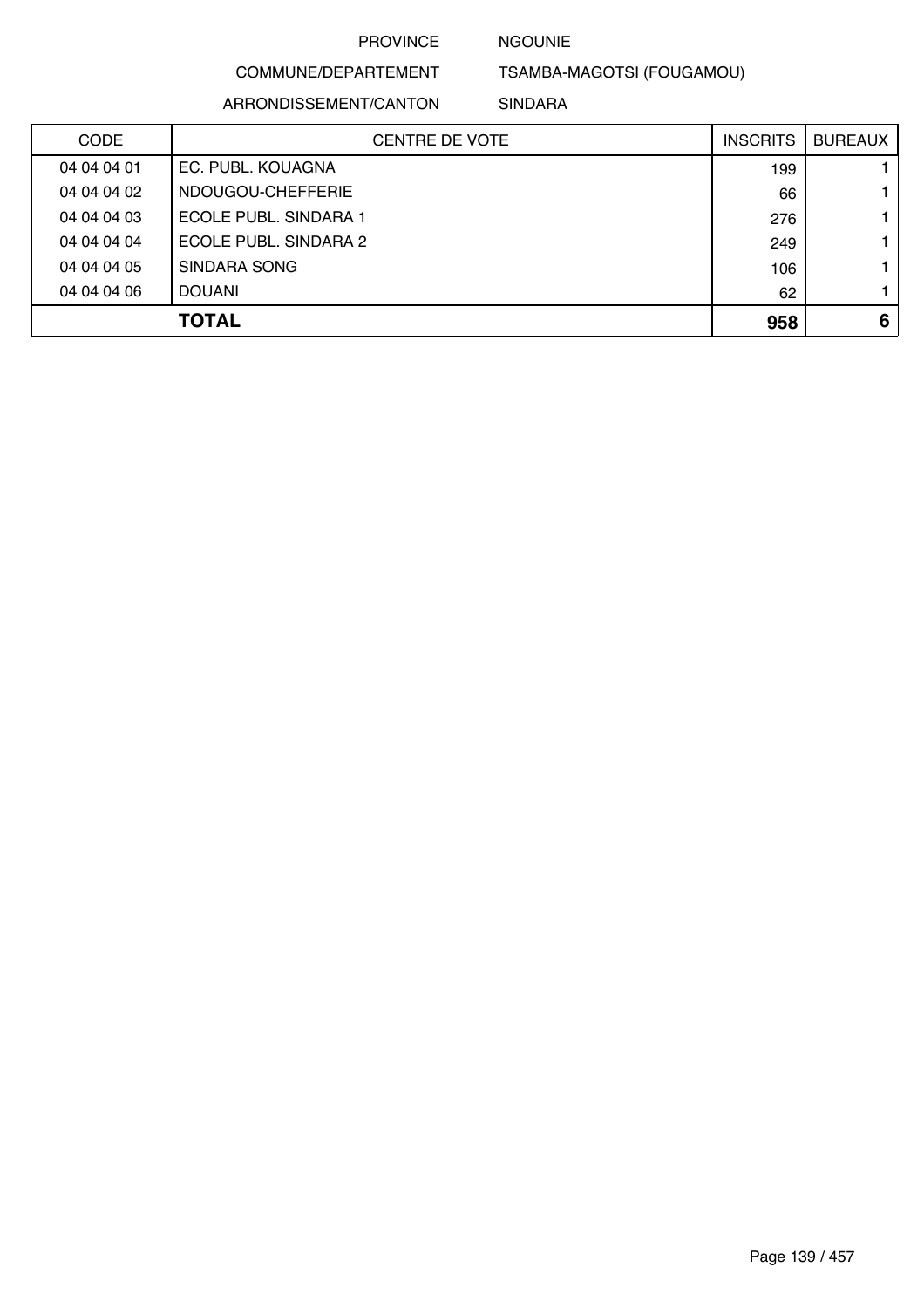#### NGOUNIE

COMMUNE/DEPARTEMENT TSAMBA-MAGOTSI (FOUGAMOU)

ARRONDISSEMENT/CANTON

TANDOU

| <b>CODE</b> | <b>CENTRE DE VOTE</b>  | <b>INSCRITS</b> | <b>BUREAUX</b> |
|-------------|------------------------|-----------------|----------------|
| 04 04 05 01 | REGROUPEMENT GUIAMBA   | 87              |                |
| 04 04 05 02 | MOUTAMBA-SA-NAFOUMOU   | 18              |                |
| 04 04 05 03 | <b>DOUBOU</b>          | 105             |                |
| 04 04 05 04 | ECOLE CATH, MBOUKOU    | 263             |                |
| 04 04 05 05 | ECOLE PROTEST. REMBOUE | 50              |                |
| 04 04 05 06 | ECOLE PUBL. GUIDOUMA   | 604             | $\mathbf{2}$   |
|             | <b>TOTAL</b>           | 1 1 2 7         | 7              |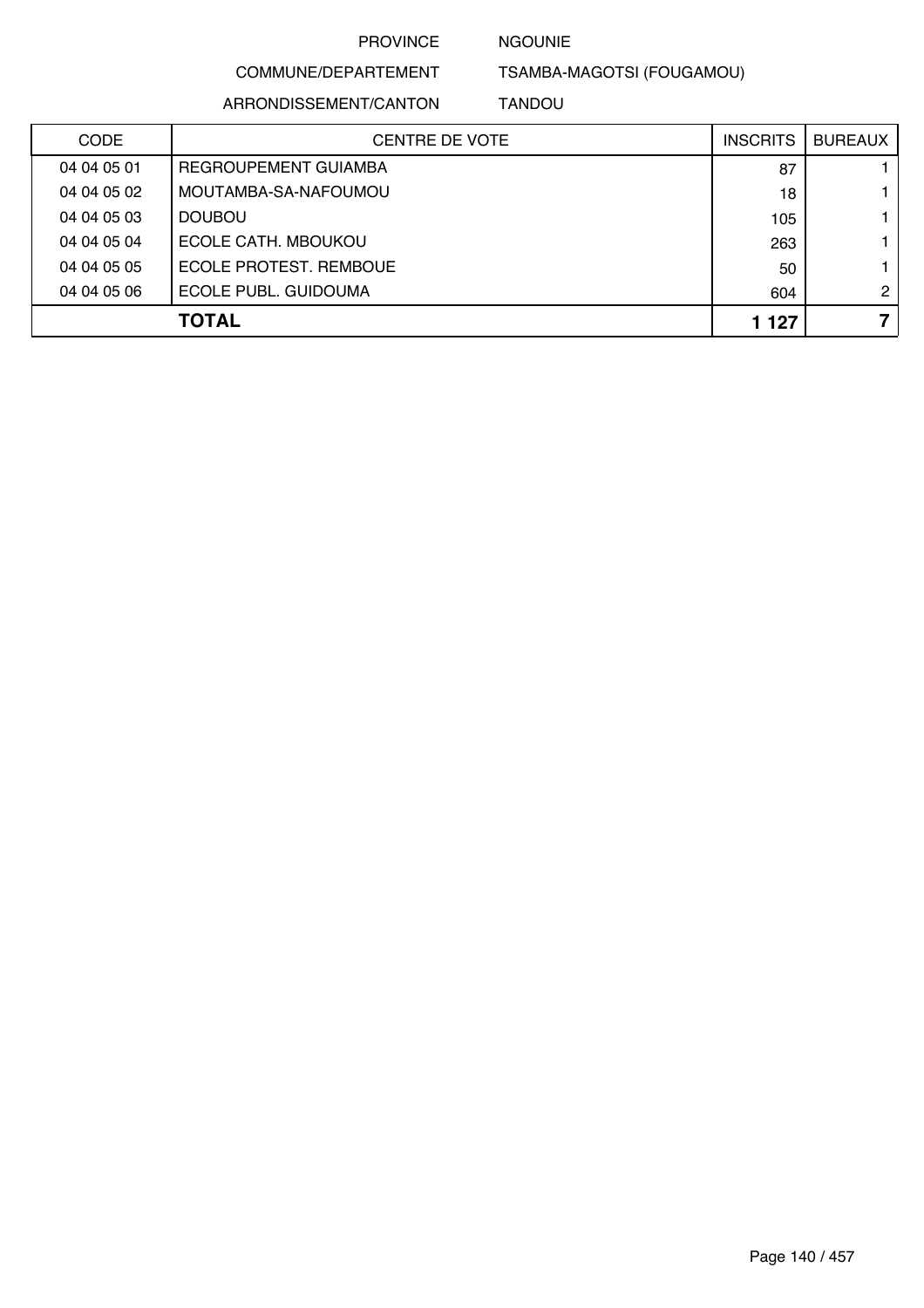#### NGOUNIE

COMMUNE/DEPARTEMENT TSAMBA-MAGOTSI (FOUGAMOU)

| CODE     | ARRONDISSEMENT/CANTON   | <b>INSCRITS</b> | <b>BUREAUX</b> |
|----------|-------------------------|-----------------|----------------|
| 04 04 01 | <b>BANDA</b>            | 2 2 5 7         | 17             |
| 04 04 02 | DIBWA (DISTRICT IKOBEY) | 394             | $\overline{4}$ |
| 04 04 03 | <b>OUMBA</b>            | 514             | 8              |
| 04 04 04 | <b>SINDARA</b>          | 958             | 6              |
| 04 04 05 | <b>TANDOU</b>           | 1 1 2 7         | $\overline{7}$ |
|          | <b>TOTAL</b>            | 5 2 5 0         | 42             |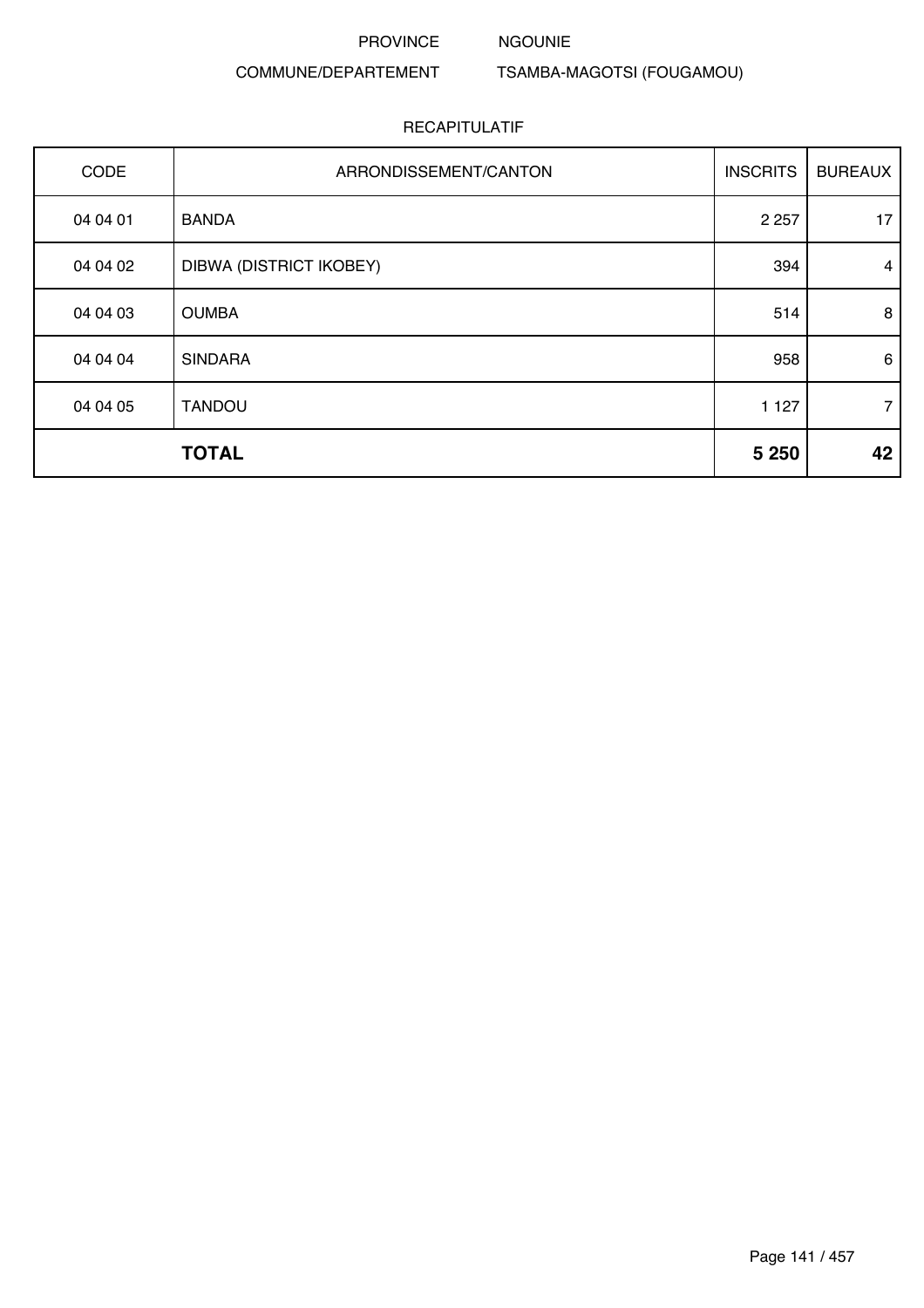NGOUNIE

## COMMUNE/DEPARTEMENT

ARRONDISSEMENT/CANTON

MBIGOU COMMUNE

| <b>CODE</b> | CENTRE DE VOTE               | <b>INSCRITS</b> | <b>BUREAUX</b> |
|-------------|------------------------------|-----------------|----------------|
| 04 05 00 01 | EC PUBL MBIGOU               | 692             | $\mathbf{2}$   |
| 04 05 00 02 | HAUT-MBIGOU (EC PRIVEE PROT) | 531             | $\overline{2}$ |
| 04 05 00 03 | MOUNGUEMBE (CES)             | 440             |                |
| 04 05 00 04 | LEDOUMA T.P MBIGOU           | 308             |                |
|             | <b>TOTAL</b>                 | 1971            | 6              |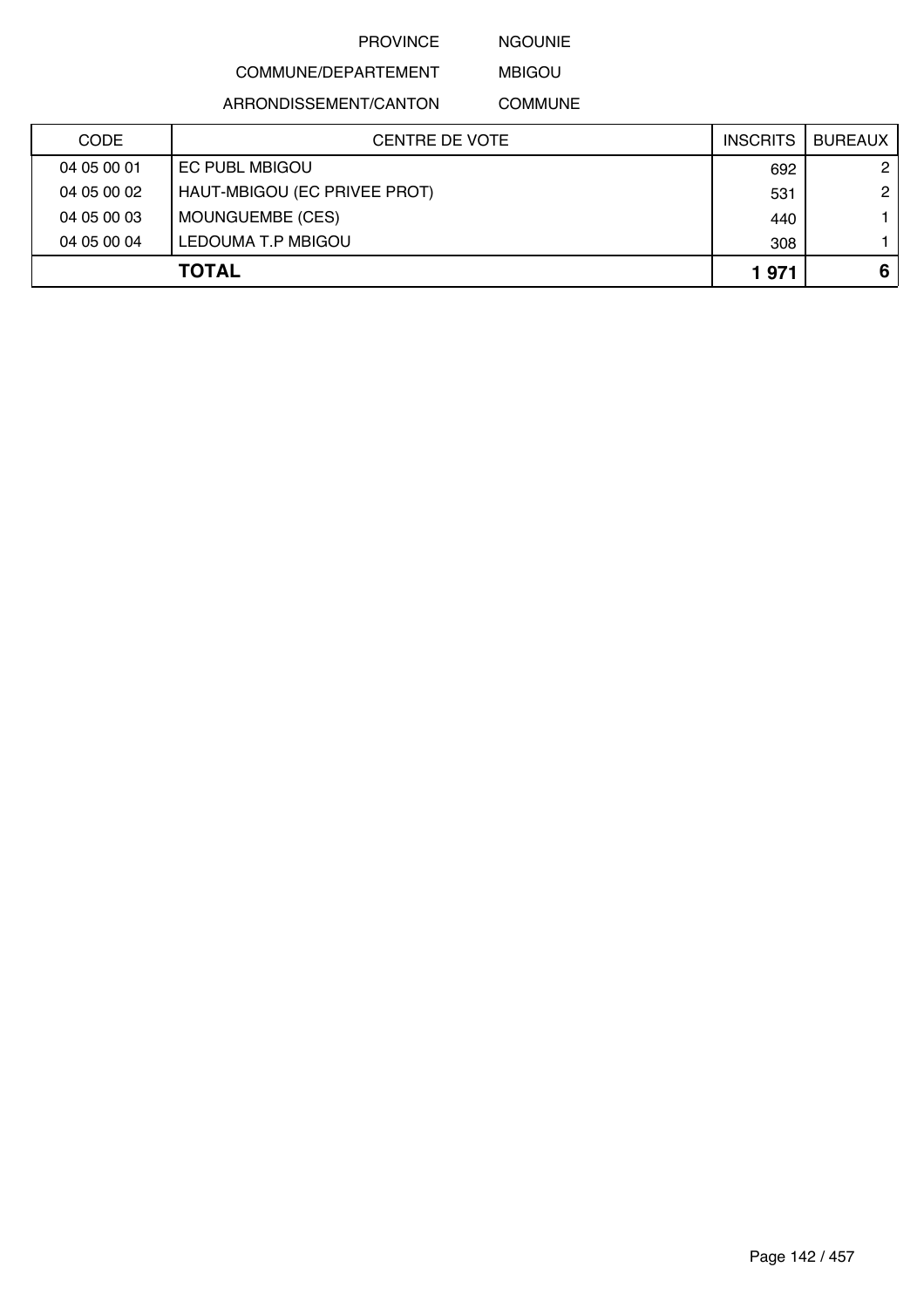NGOUNIE

#### COMMUNE/DEPARTEMENT MBIGOU

|             | <b>TOTAL</b>          | 1971            | 6              |
|-------------|-----------------------|-----------------|----------------|
| 04 05 00    | <b>COMMUNE</b>        | 1971            | 6              |
| <b>CODE</b> | ARRONDISSEMENT/CANTON | <b>INSCRITS</b> | <b>BUREAUX</b> |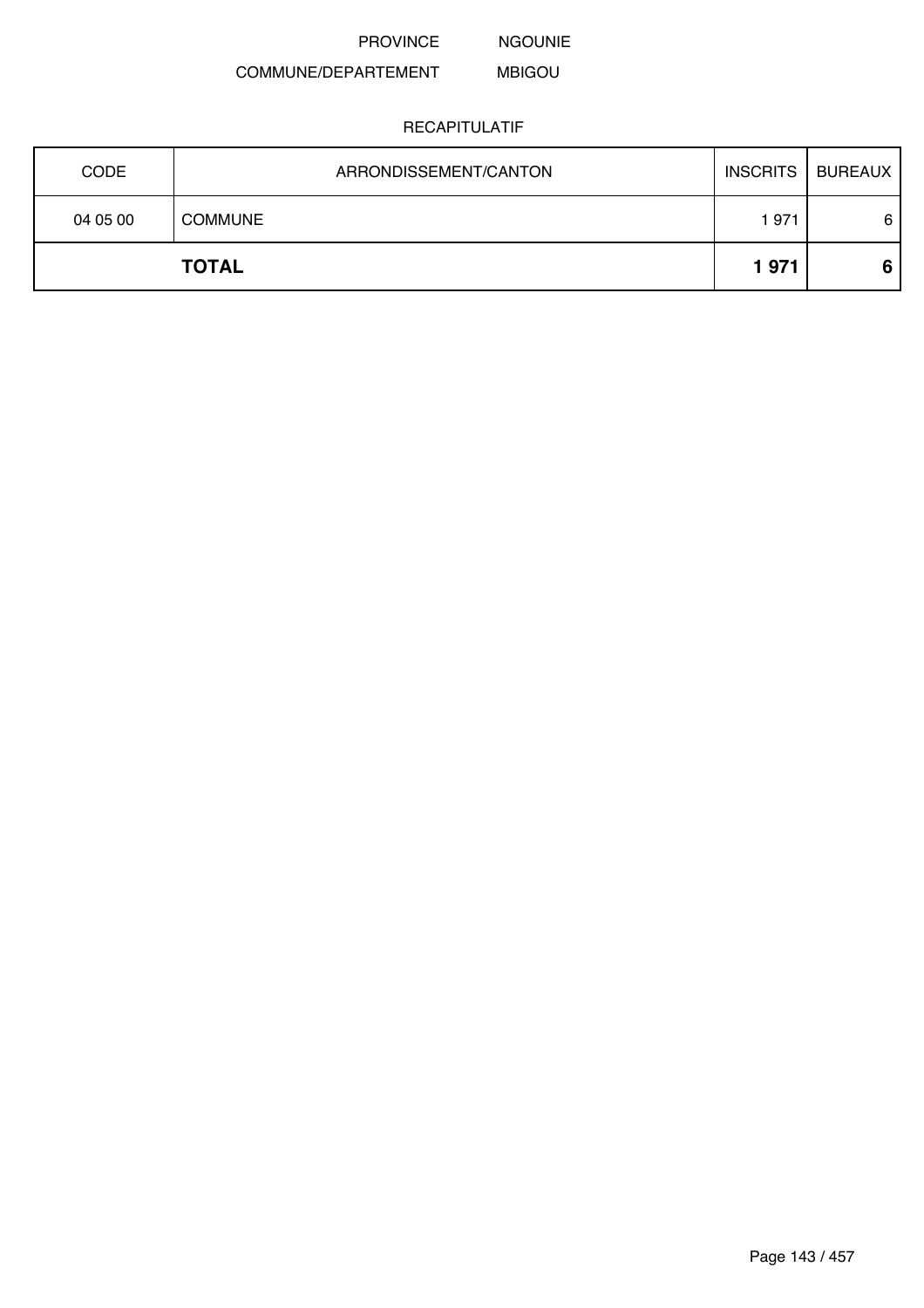#### NGOUNIE

COMMUNE/DEPARTEMENT

ARRONDISSEMENT/CANTON

#### BANGANDO-NGOUNIE

BOUMI-LOUETSI (MBIGOU)

| CODE        | <b>CENTRE DE VOTE</b> | <b>INSCRITS</b> | <b>BUREAUX</b> |
|-------------|-----------------------|-----------------|----------------|
| 04 06 01 01 | <b>KOYA</b>           | 170             |                |
| 04 06 01 02 | <b>LOBA</b>           | 57              |                |
| 04 06 01 03 | <b>REBE</b>           | 89              |                |
|             | <b>TOTAL</b>          | 316             | 2<br>v         |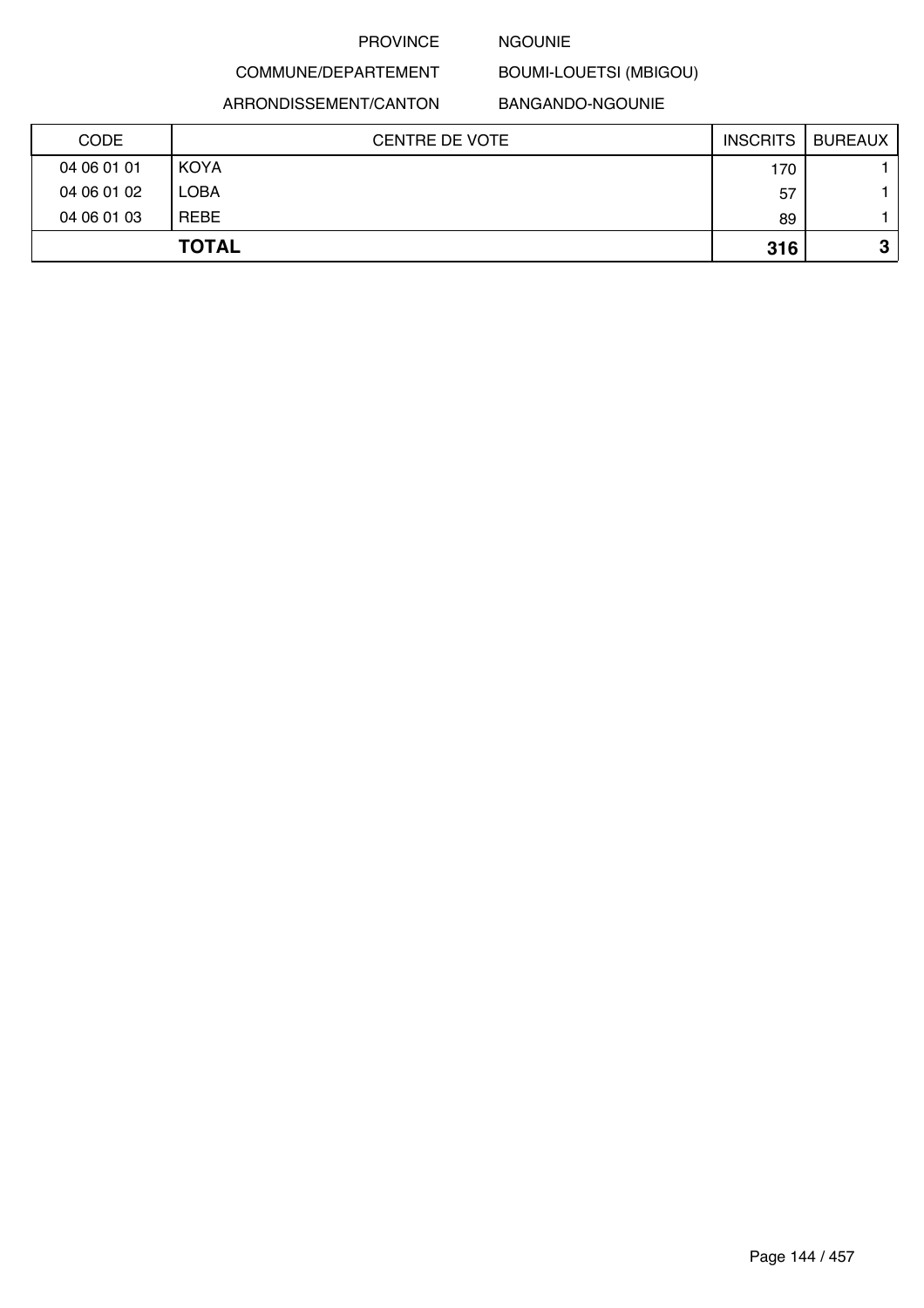### NGOUNIE

BOUMI-LOUETSI (MBIGOU)

ARRONDISSEMENT/CANTON

COMMUNE/DEPARTEMENT

BASSE-LOUETSI

| <b>CODE</b> | <b>CENTRE DE VOTE</b>        | <b>INSCRITS</b> | <b>BUREAUX</b> |
|-------------|------------------------------|-----------------|----------------|
| 04 06 02 01 | MACKONGONIO (EC PUBL)        | 293             |                |
| 04 06 02 02 | <b>NDOUBI</b>                | 139             |                |
| 04 06 02 03 | <b>DIBWANGUI</b>             | 87              |                |
| 04 06 02 04 | NGOMO-BOUL (EC-P-CATHOLIQUE) | 104             |                |
| 04 06 02 05 | MANDJI                       | 199             |                |
| 04 06 02 06 | <b>POUNDI</b>                | 102             |                |
|             | <b>TOTAL</b>                 | 924             | 6              |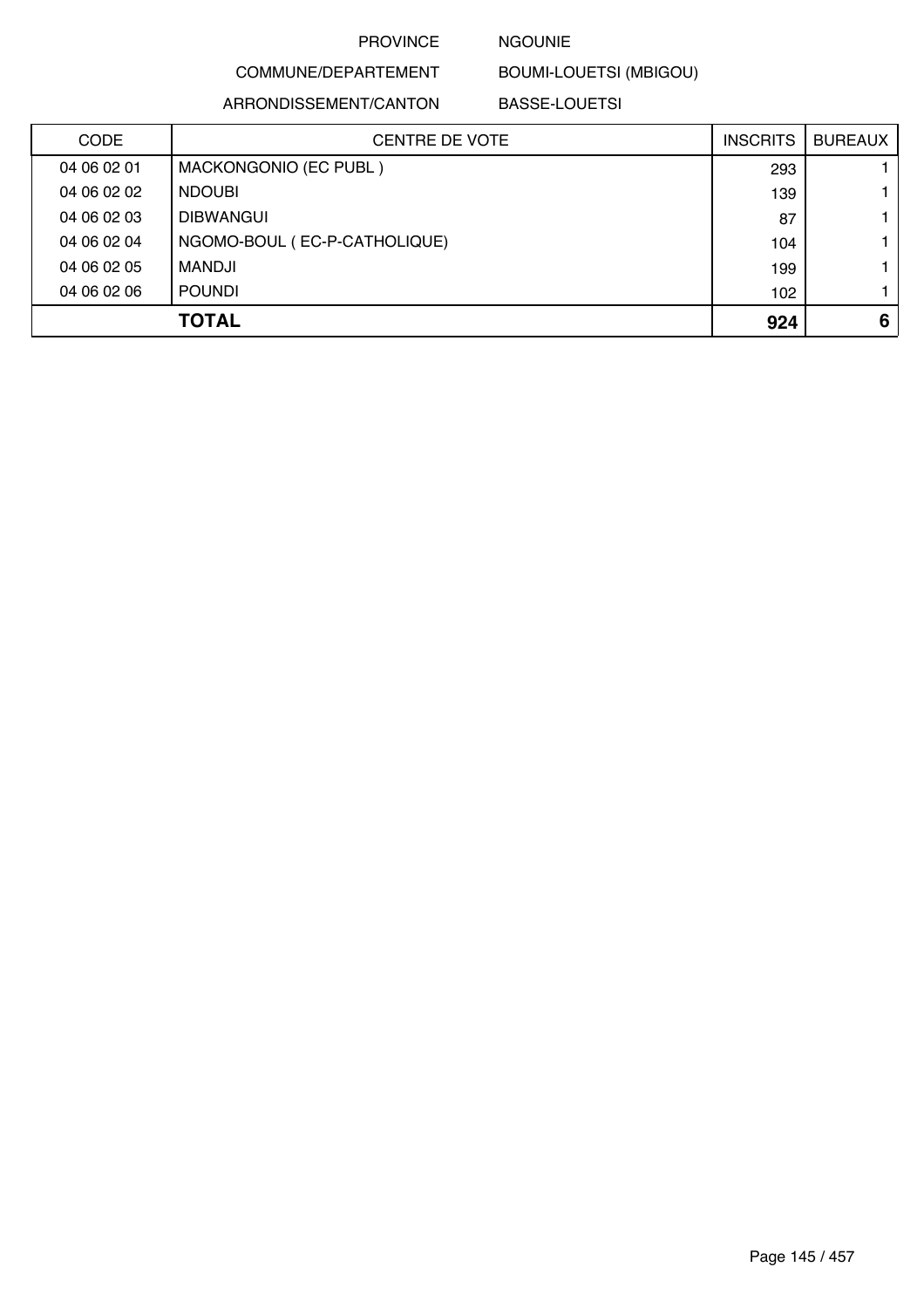### NGOUNIE

COMMUNE/DEPARTEMENT

ARRONDISSEMENT/CANTON

BOUMI-LOUETSI (MBIGOU)

DOUAI

| <b>CODE</b> | <b>CENTRE DE VOTE</b>    | <b>INSCRITS</b> | <b>BUREAUX</b> |
|-------------|--------------------------|-----------------|----------------|
| 04 06 03 01 | NZENZELE I               | 243             |                |
| 04 06 03 02 | NZENZELE II              | 238             |                |
| 04 06 03 03 | MOUBOU-LELOLO            | 34              |                |
| 04 06 03 04 | <b>SOUANGUI</b>          | 173             |                |
| 04 06 03 05 | KAMAMONGO-LEPOYE         | 94              |                |
| 04 06 03 06 | <b>LEKINDOU</b>          | 125             |                |
| 04 06 03 07 | <b>CHANTIER BOUTSALA</b> | 23              |                |
|             | <b>TOTAL</b>             | 930             | 7              |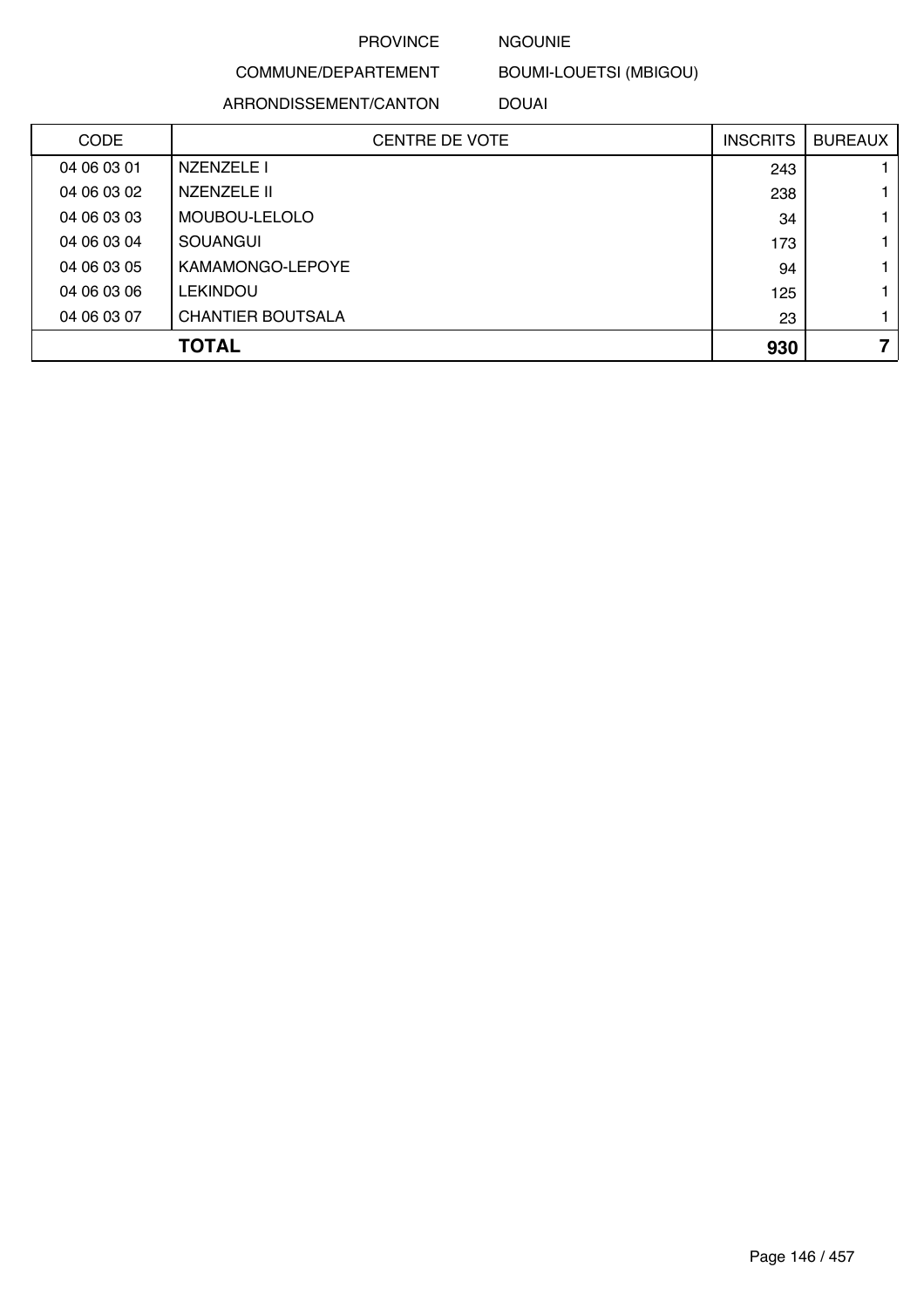## NGOUNIE

# BOUMI-LOUETSI (MBIGOU)

#### ARRONDISSEMENT/CANTON

COMMUNE/DEPARTEMENT

LOUETSI-BOUMI

| CODE        | <b>CENTRE DE VOTE</b>  | <b>INSCRITS</b> | <b>BUREAUX</b> |
|-------------|------------------------|-----------------|----------------|
|             |                        |                 |                |
| 04 06 04 01 | <b>KAMBAMONGO</b>      | 152             |                |
| 04 06 04 02 | ITSIBA-KOUMOU-MALA     | 33              |                |
| 04 06 04 03 | <b>KOTTO</b>           | 47              | 1              |
| 04 06 04 04 | <b>LEBAGNI</b>         | 21              |                |
| 04 06 04 05 | <b>MOUDOUMA</b>        | 27              |                |
| 04 06 04 06 | <b>NDENGA</b>          | 26              |                |
| 04 06 04 07 | MALOU-LOULOU           | 48              |                |
| 04 06 04 08 | <b>NGOUNGUI</b>        | 98              | 1              |
| 04 06 04 09 | <b>MAREMBO</b>         | 37              |                |
| 04 06 04 10 | <b>MIYANGA</b>         | 72              |                |
| 04 06 04 11 | <b>MIKOUMA</b>         | 19              |                |
| 04 06 04 12 | <b>INOUNOUSSIABOLA</b> | 47              |                |
| 04 06 04 13 | <b>LENGOYE</b>         | 14              | 1              |
| 04 06 04 14 | <b>MBIMBA</b>          | 15              |                |
| 04 06 04 15 | <b>MOUKOUALA</b>       | 11              |                |
|             | <b>TOTAL</b>           | 667             | 15             |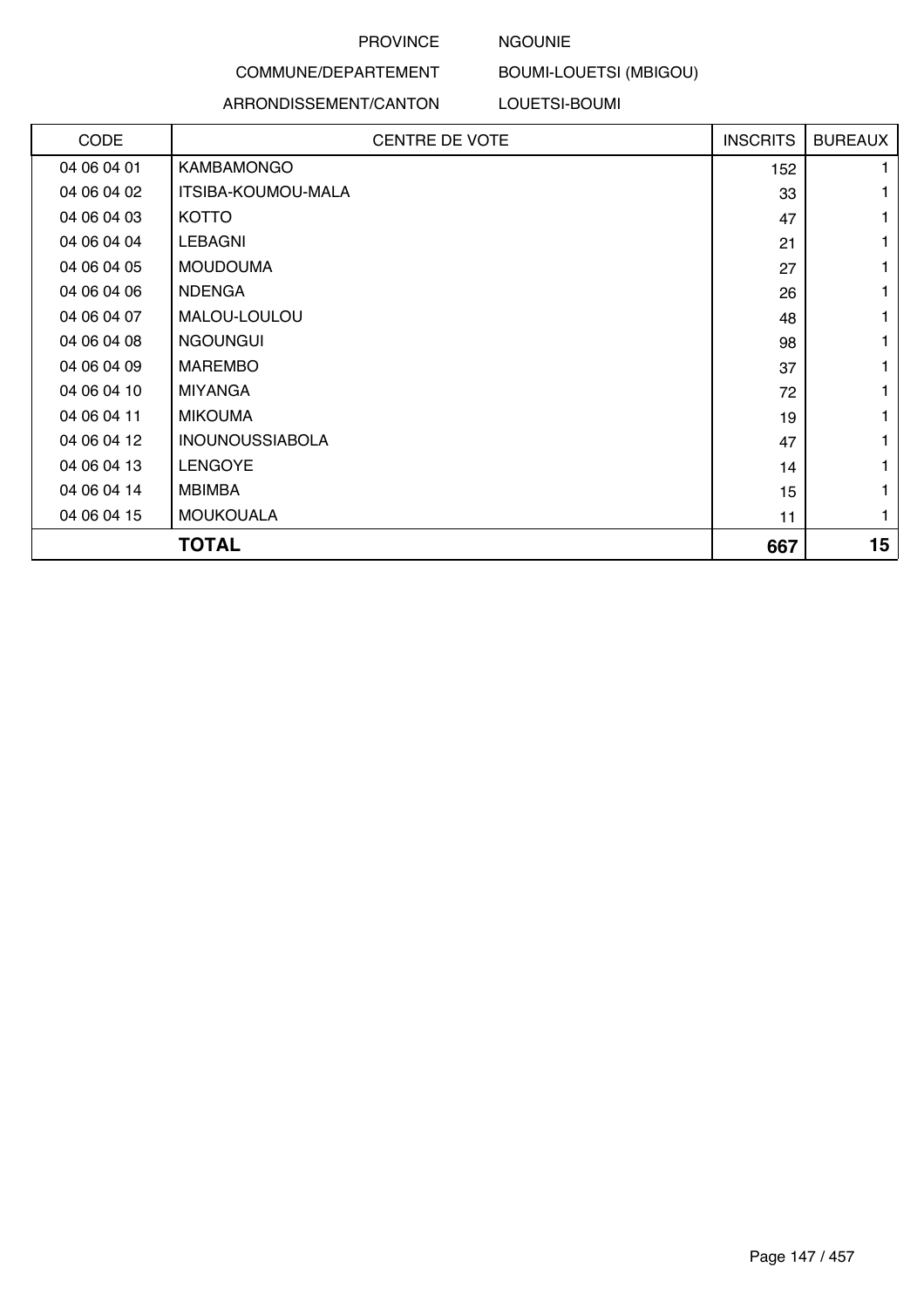### NGOUNIE

BOUMI-LOUETSI (MBIGOU)

ARRONDISSEMENT/CANTON

COMMUNE/DEPARTEMENT

NGOUNIE-LOUETSI

| <b>CODE</b> | <b>CENTRE DE VOTE</b> | <b>INSCRITS</b> | <b>BUREAUX</b> |
|-------------|-----------------------|-----------------|----------------|
| 04 06 05 01 | <b>DIENGA</b>         | 46              |                |
| 04 06 05 02 | <b>BOLAPESSA</b>      | 98              |                |
| 04 06 05 03 | ANDAMBA               | 36              |                |
|             | <b>TOTAL</b>          | 180             | o<br>J         |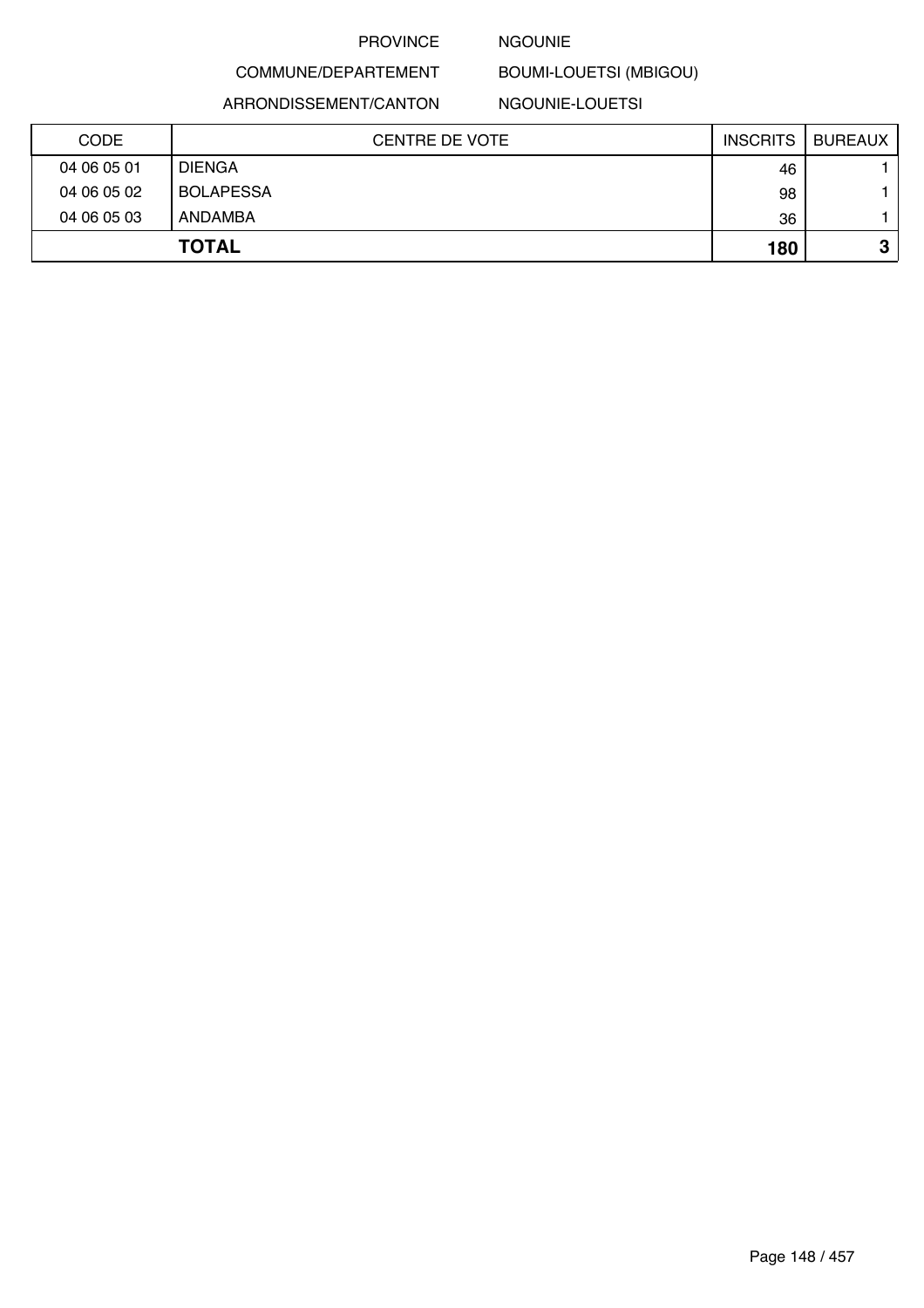## NGOUNIE

COMMUNE/DEPARTEMENT BOUMI-LOUETSI (MBIGOU)

ARRONDISSEMENT/CANTON

WANO-IVINDZI

| <b>CODE</b> | <b>CENTRE DE VOTE</b>     | <b>INSCRITS</b> | <b>BUREAUX</b> |
|-------------|---------------------------|-----------------|----------------|
| 04 06 06 01 | REGROUPEMENT-ISSALA       | 313             |                |
| 04 06 06 02 | KANDA                     | 70              |                |
| 04 06 06 03 | REGROUPEMENT-MAYANI       | 173             |                |
| 04 06 06 04 | MANDJI-WANO               | 70              |                |
| 04 06 06 05 | <b>IMENO-MBILA</b>        | 139             |                |
| 04 06 06 06 | REGROUPEMENT-IMENO-NZINGA | 181             |                |
|             | <b>TOTAL</b>              | 946             | 6              |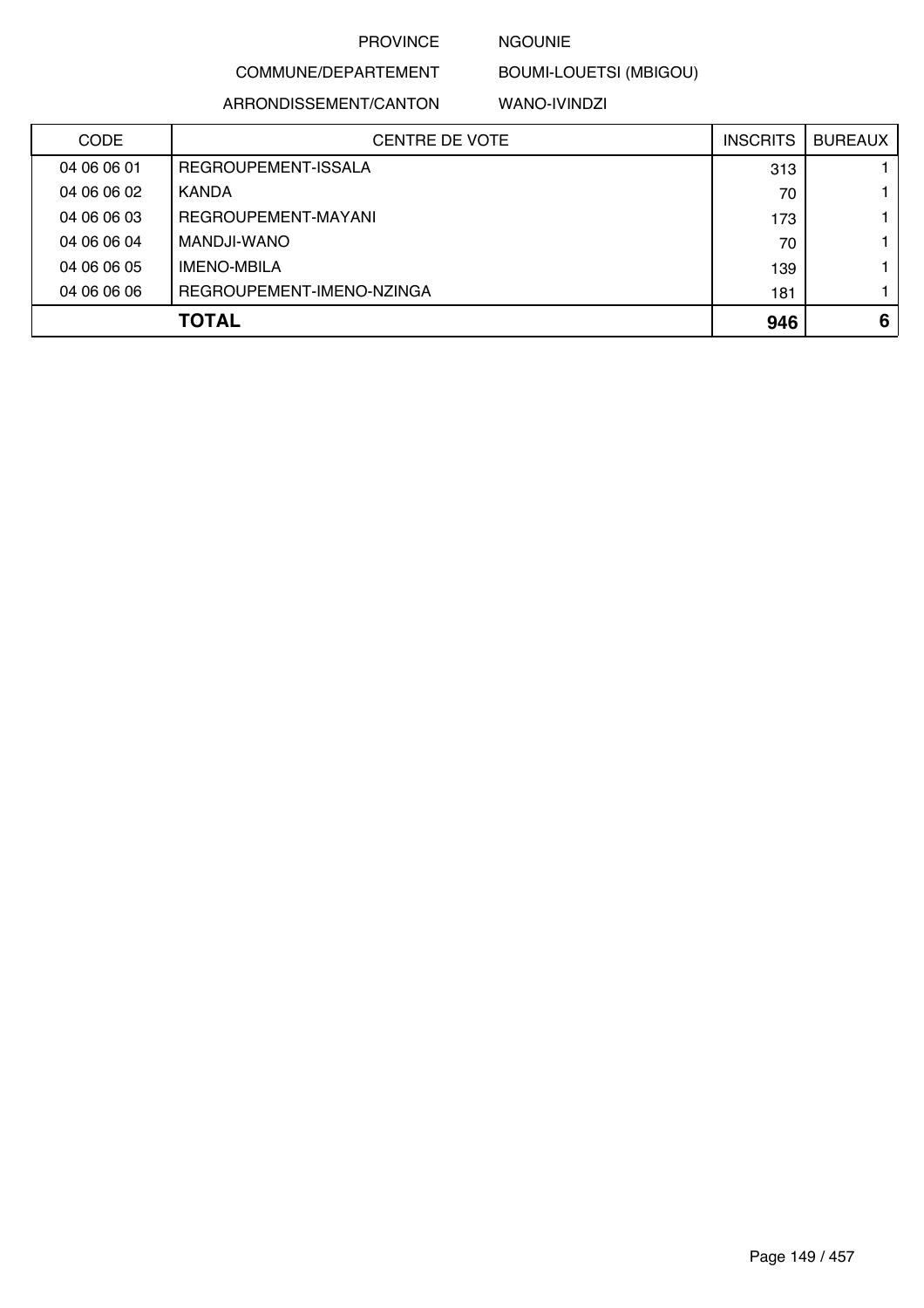#### PROVINCE NGOUNIE

# COMMUNE/DEPARTEMENT

BOUMI-LOUETSI (MBIGOU)

| CODE     | ARRONDISSEMENT/CANTON | <b>INSCRITS</b> | <b>BUREAUX</b> |
|----------|-----------------------|-----------------|----------------|
| 04 06 01 | BANGANDO-NGOUNIE      | 316             | 3              |
| 04 06 02 | <b>BASSE-LOUETSI</b>  | 924             | 6              |
| 04 06 03 | <b>DOUAI</b>          | 930             | $\overline{7}$ |
| 04 06 04 | LOUETSI-BOUMI         | 667             | 15             |
| 04 06 05 | NGOUNIE-LOUETSI       | 180             | 3              |
| 04 06 06 | WANO-IVINDZI          | 946             | 6              |
|          | <b>TOTAL</b>          | 3 9 6 3         | 40             |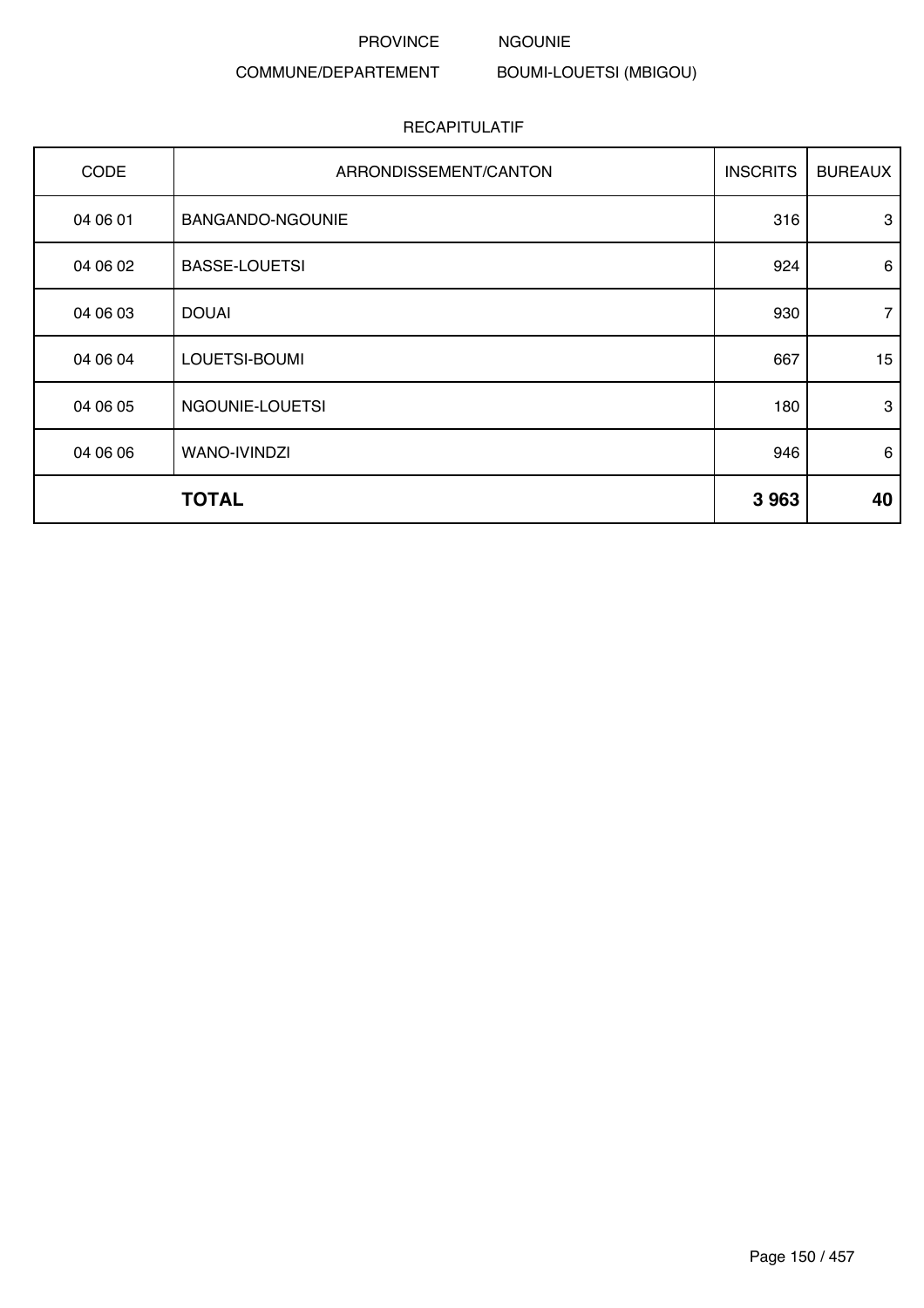NGOUNIE

# COMMUNE/DEPARTEMENT ARRONDISSEMENT/CANTON

MIMONGO COMMUNE

| <b>CODE</b> | <b>CENTRE DE VOTE</b>   | <b>INSCRITS</b> | BUREAUX              |
|-------------|-------------------------|-----------------|----------------------|
| 04 07 00 01 | ECOLE PUBLIQUE A 130    | 622             | $\mathbf{2}^{\circ}$ |
| 04 07 00 02 | ECOLE CATHOLIQUE PRIVEE | 423             |                      |
| 04 07 00 03 | ECOLE PUBLIQUE B        | 408             |                      |
| 04 07 00 04 | CES                     | 319             |                      |
|             | <b>TOTAL</b>            | 1 7 7 2         | 5                    |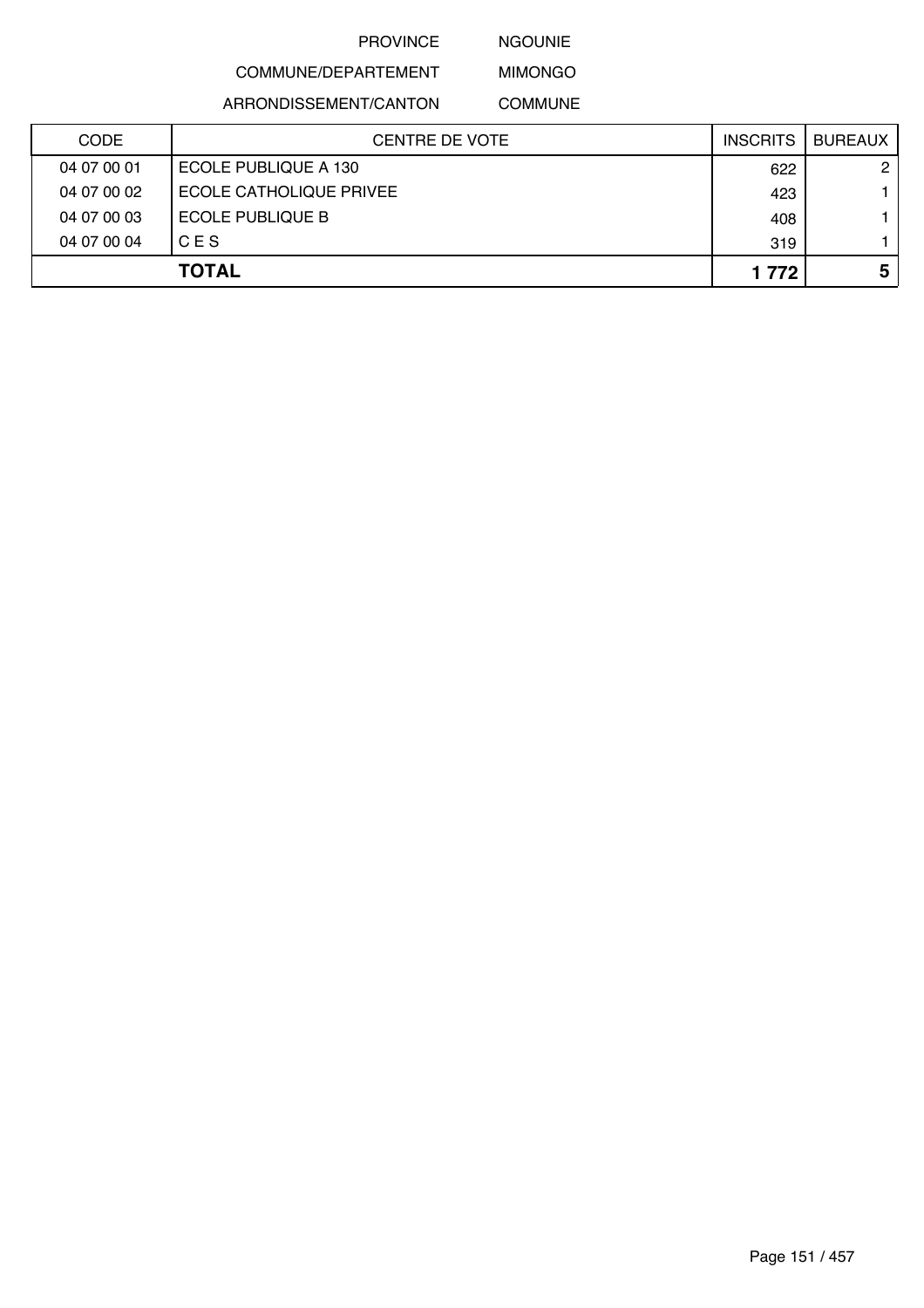NGOUNIE

#### COMMUNE/DEPARTEMENT MIMONGO

| <b>CODE</b> | ARRONDISSEMENT/CANTON | <b>INSCRITS</b> | BUREAUX |
|-------------|-----------------------|-----------------|---------|
| 04 07 00    | <b>COMMUNE</b>        | 1772            | 5       |
|             | <b>TOTAL</b>          | 1 7 7 2         | 5       |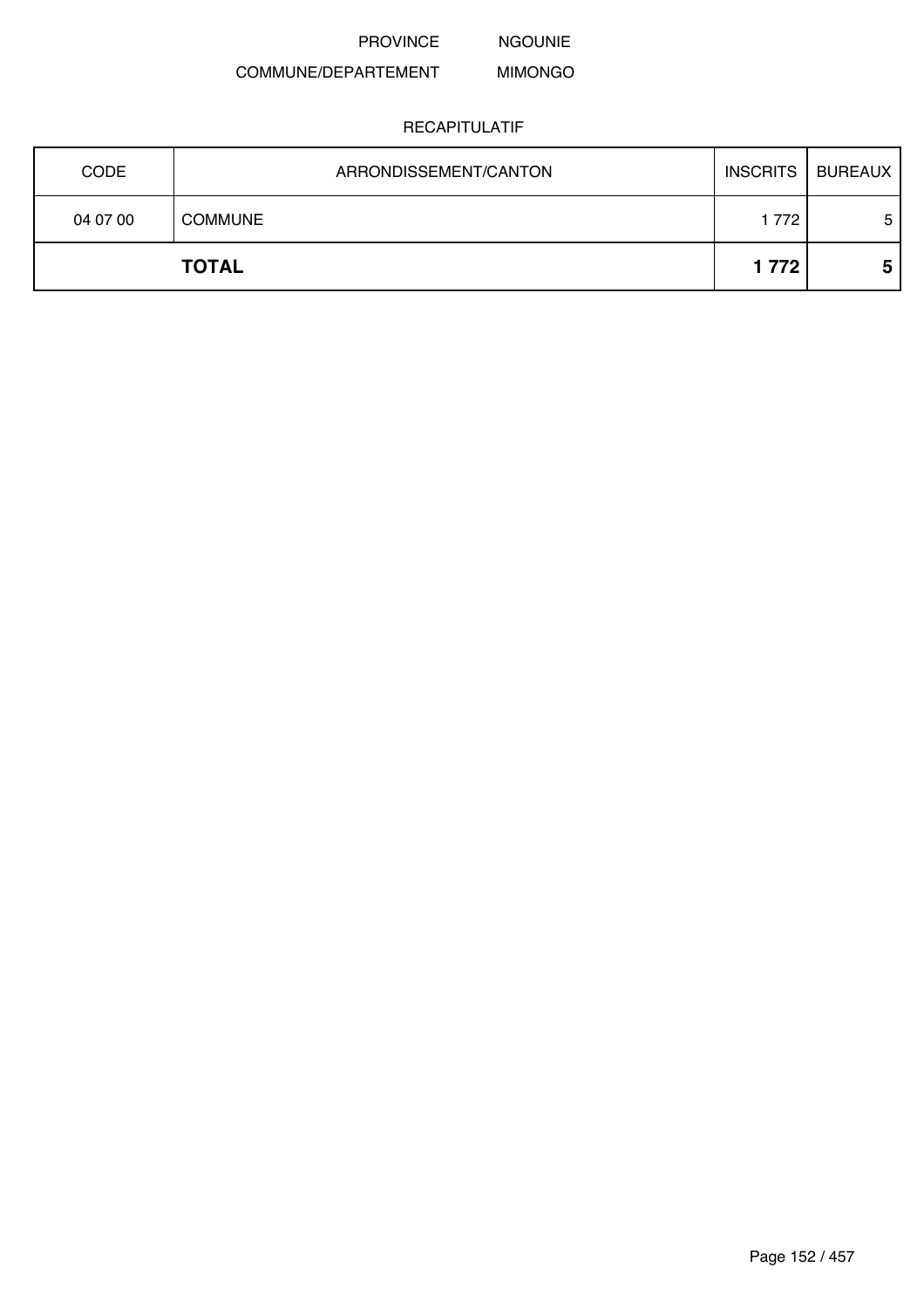### NGOUNIE

#### COMMUNE/DEPARTEMENT OGOULOU (MIMONGO)

ARRONDISSEMENT/CANTON

VIEUX MIMONGO (DISTRICT ETEKE)

| <b>CODE</b> | <b>CENTRE DE VOTE</b>    | <b>INSCRITS</b> | <b>BUREAUX</b> |
|-------------|--------------------------|-----------------|----------------|
| 04 08 01 01 | ETEKE 1 ET 2             | 468             |                |
| 04 08 01 02 | <b>OVALA - MOKONA</b>    | 143             |                |
| 04 08 01 03 | MEBE                     | 117             |                |
| 04 08 01 04 | <b>MOUBIGOU</b>          | 62              |                |
| 04 08 01 05 | MASSIMA ET VIEUX MIMONGO | 406             |                |
| 04 08 01 07 | <b>EBANDO</b>            | 14              |                |
|             | <b>TOTAL</b>             | 1 2 1 0         | 6              |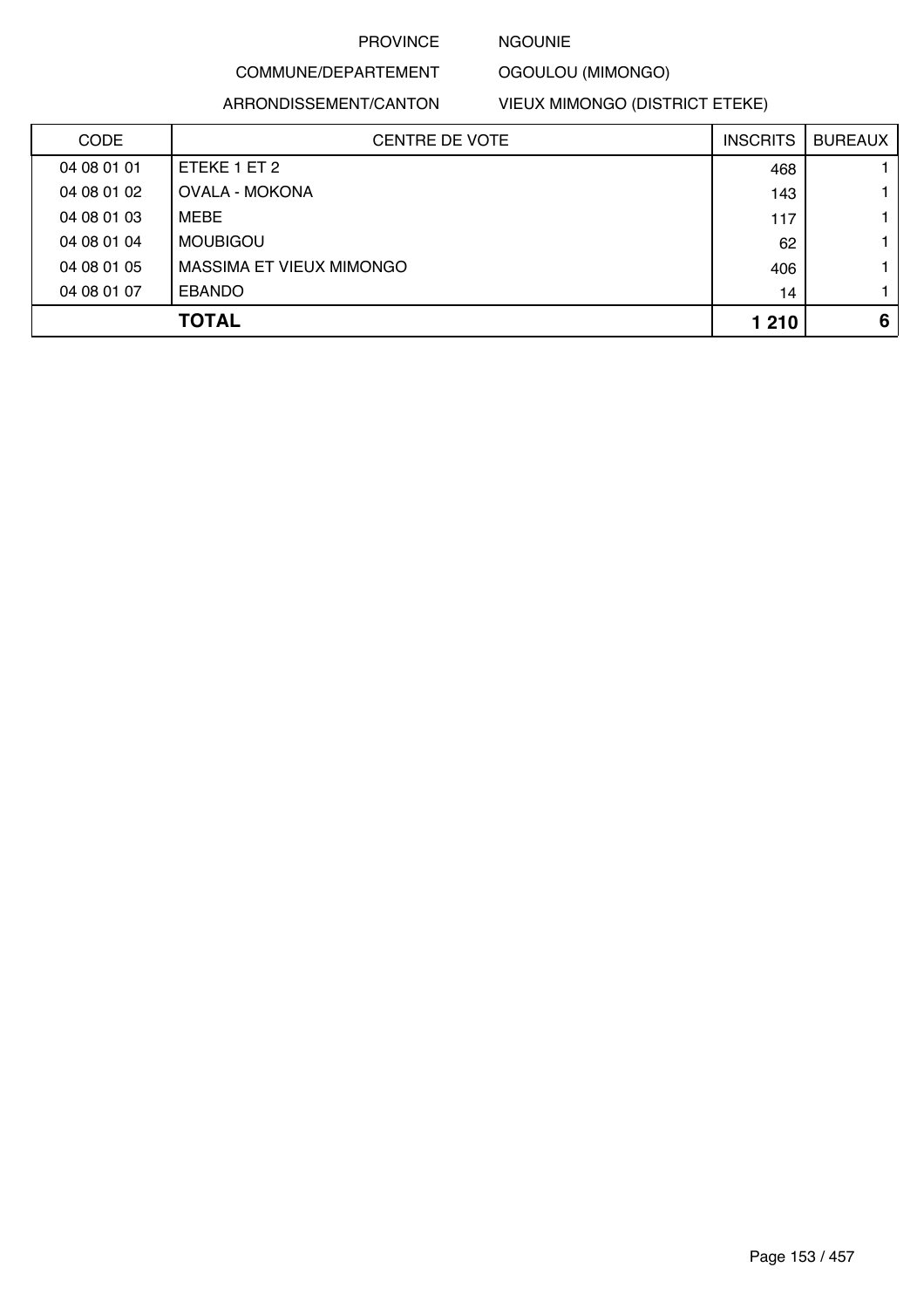#### NGOUNIE

OGOULOU (MIMONGO)

ARRONDISSEMENT/CANTON

COMMUNE/DEPARTEMENT

HAUTE DIKOBI

| <b>CODE</b> | <b>CENTRE DE VOTE</b> | <b>INSCRITS</b> | <b>BUREAUX</b> |
|-------------|-----------------------|-----------------|----------------|
| 04 08 02 01 | <b>DIBAMBA</b>        | 50              |                |
| 04 08 02 02 | MOUKANDI              | 141             |                |
| 04 08 02 03 | <b>MOUNONGO</b>       | 151             |                |
| 04 08 02 04 | <b>BOULEMBO</b>       | 53              |                |
|             | <b>TOTAL</b>          | 395             | 4              |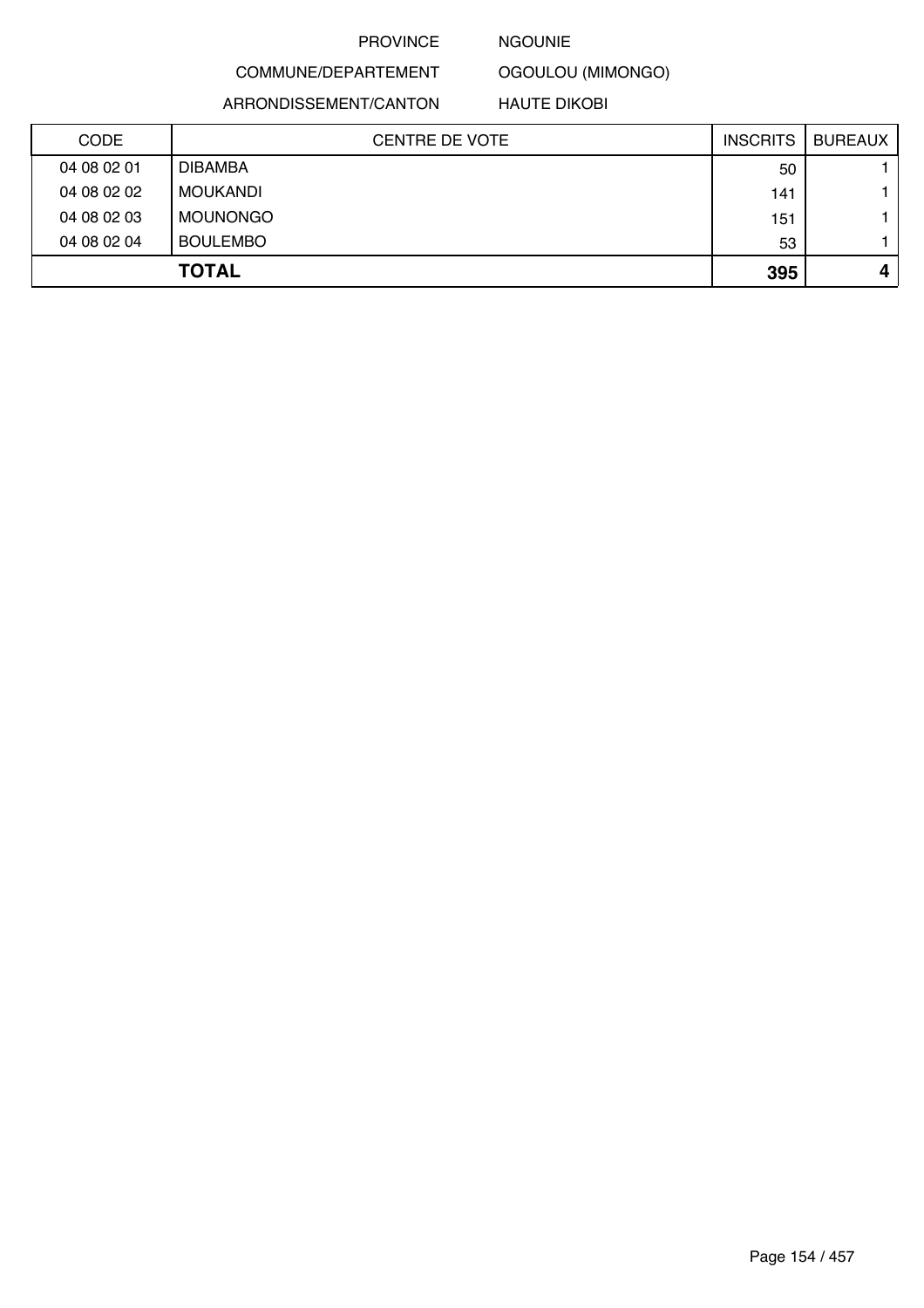#### NGOUNIE

OGOULOU (MIMONGO)

ARRONDISSEMENT/CANTON

COMMUNE/DEPARTEMENT

HAUT-OGOULOU

| <b>CODE</b> | <b>CENTRE DE VOTE</b> | <b>INSCRITS</b> | <b>BUREAUX</b> |
|-------------|-----------------------|-----------------|----------------|
| 04 08 03 01 | <b>DIBASSA</b>        | 197             |                |
| 04 08 03 02 | <b>MOUKABOU</b>       | 248             |                |
| 04 08 03 03 | <b>POUNGUI</b>        | 178             |                |
| 04 08 03 04 | <b>DIBANDI</b>        | 229             |                |
| 04 08 03 05 | <b>DIYANGA</b>        | 190             |                |
|             | <b>TOTAL</b>          | 1 0 4 2         | 5              |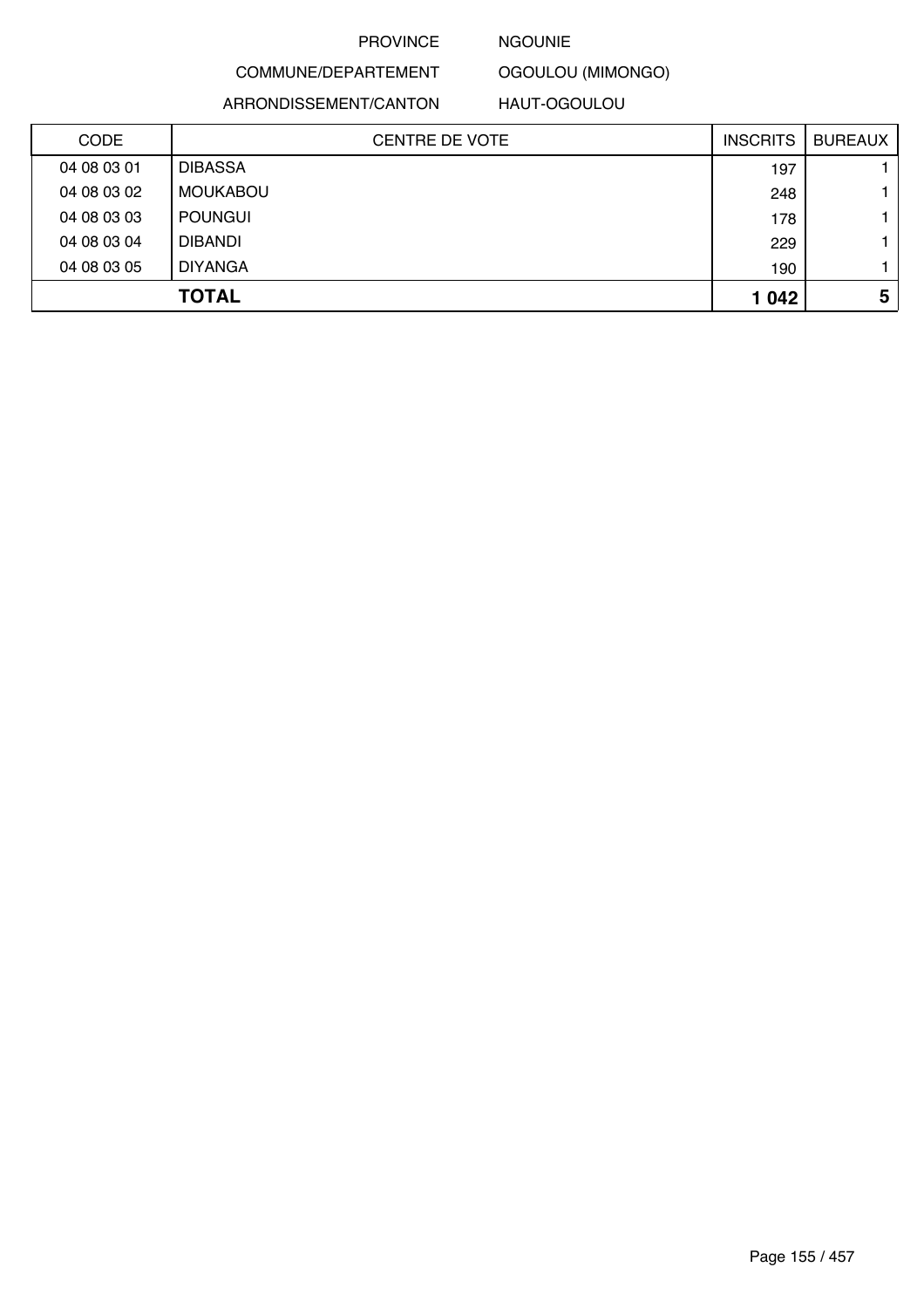### NGOUNIE

OGOULOU (MIMONGO)

#### ARRONDISSEMENT/CANTON

COMMUNE/DEPARTEMENT

OGOULOU-ONOYE

| <b>CODE</b> | <b>CENTRE DE VOTE</b> | <b>INSCRITS</b> | <b>BUREAUX</b> |
|-------------|-----------------------|-----------------|----------------|
| 04 08 04 01 | <b>SEKA-SEKA</b>      | 110             |                |
| 04 08 04 02 | YENO (RG-RD)          | 261             | 1              |
| 04 08 04 03 | <b>MAMBA EVOVA</b>    | 64              | 1              |
| 04 08 04 04 | <b>NOMBO</b>          | 62              | 1              |
| 04 08 04 05 | <b>ETAVA</b>          | 15              |                |
| 04 08 04 06 | <b>KANDA PIE</b>      | 32              |                |
| 04 08 04 07 | <b>EGOUMBI BAC</b>    | 93              | 1              |
| 04 08 04 08 | <b>EPAMBOA</b>        | 298             | 1              |
| 04 08 04 09 | <b>BILENGUI</b>       | 296             | 1              |
| 04 08 04 10 | <b>MOSSIGUE</b>       | 87              | 1              |
| 04 08 04 11 | <b>MASSIKA</b>        | 58              |                |
| 04 08 04 12 | <b>EKEMBELE</b>       | 92              | $\mathbf{1}$   |
|             | <b>TOTAL</b>          | 1468            | 12             |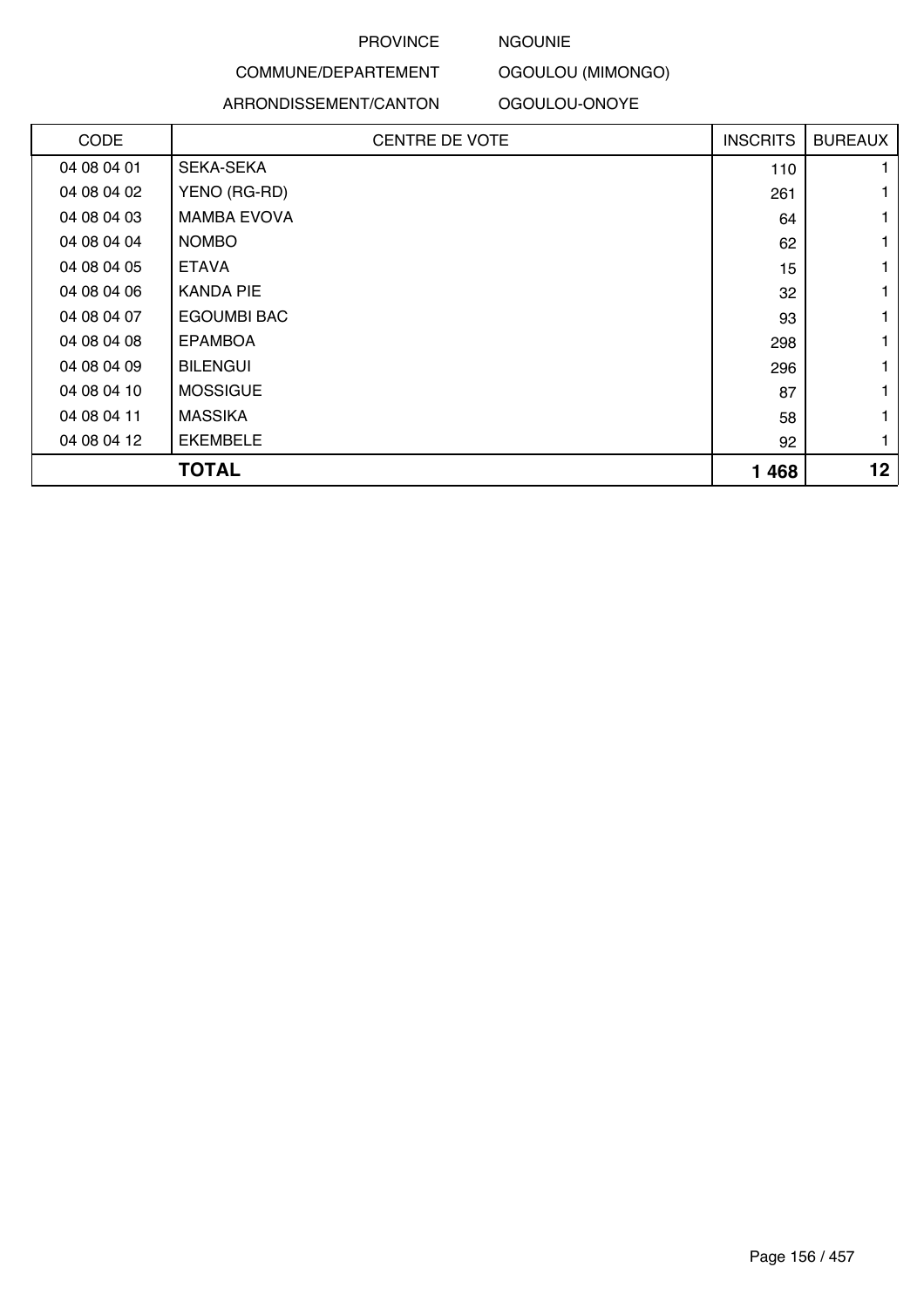PROVINCE NGOUNIE

### COMMUNE/DEPARTEMENT

# OGOULOU (MIMONGO)

| CODE     | ARRONDISSEMENT/CANTON          | <b>INSCRITS</b> | <b>BUREAUX</b> |
|----------|--------------------------------|-----------------|----------------|
| 04 08 01 | VIEUX MIMONGO (DISTRICT ETEKE) | 1 2 1 0         | 6              |
| 04 08 02 | <b>HAUTE DIKOBI</b>            | 395             | 4              |
| 04 08 03 | HAUT-OGOULOU                   | 1 0 4 2         | 5              |
| 04 08 04 | OGOULOU-ONOYE                  | 1 4 6 8         | 12             |
|          | <b>TOTAL</b>                   | 4 1 1 5         | 27             |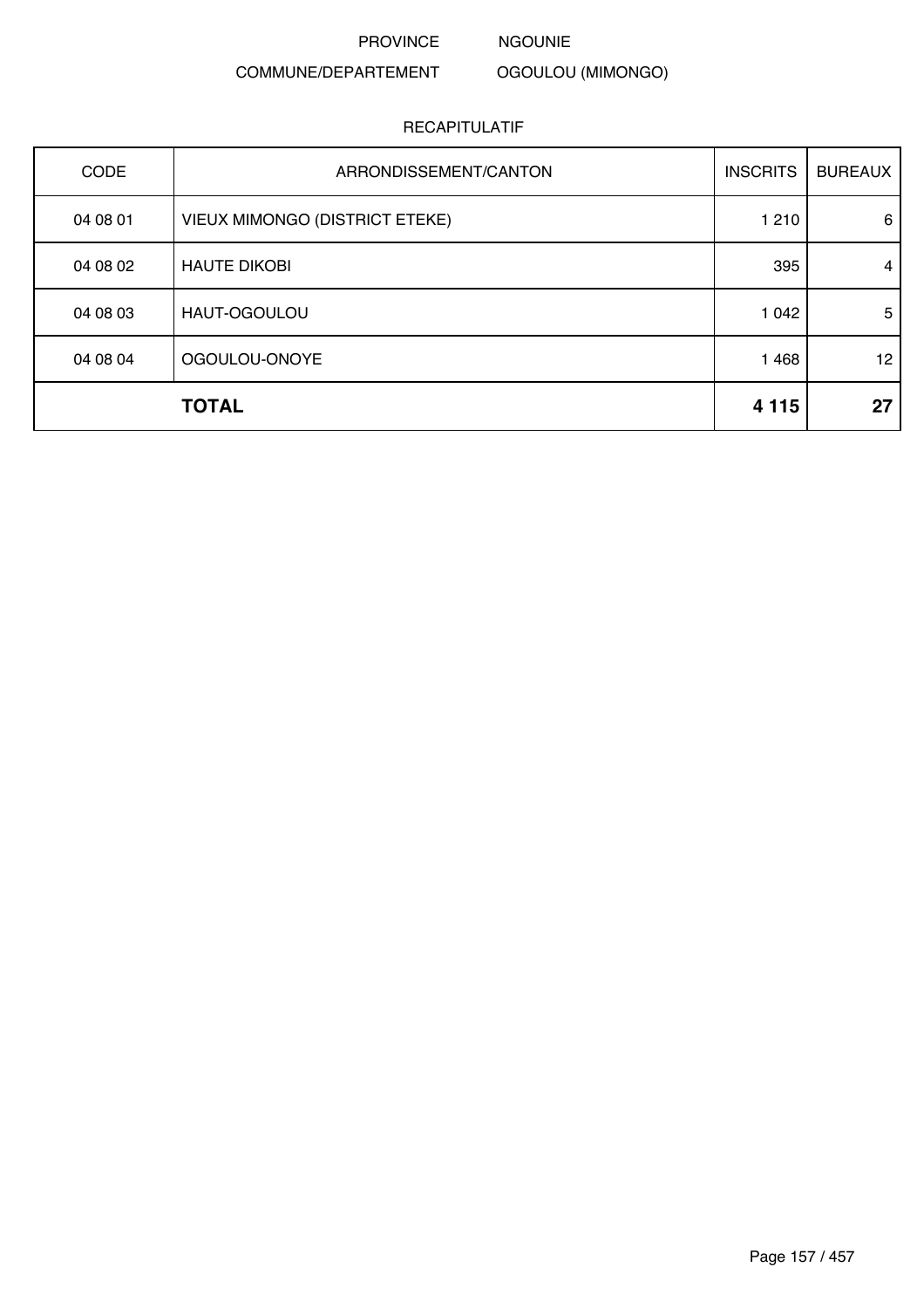NGOUNIE

# COMMUNE/DEPARTEMENT

ARRONDISSEMENT/CANTON

NDENDE COMMUNE

| <b>CODE</b> | <b>CENTRE DE VOTE</b>            | <b>INSCRITS</b> | <b>BUREAUX</b> |
|-------------|----------------------------------|-----------------|----------------|
| 04 09 00 01 | ASSEMBLEE DEPARTEMENTALE         | 98              |                |
| 04 09 00 02 | <b>ECOLE PUBLIQUE CENTRE</b>     | 256             |                |
| 04 09 00 03 | LYCEE D ETAT A                   | 39              |                |
| 04 09 00 04 | LYCEE D ETAT B                   | 23              |                |
| 04 09 00 05 | E.P. PROTEST. (MINDANDA & KAMBA) | 469             |                |
| 04 09 00 06 | <b>VOLET VILLAGEOIS (MALABA)</b> | 478             |                |
| 04 09 00 07 | NDENDE 1-2-3                     | 638             | 2              |
| 04 09 00 08 | CAMP T.P. (AVIATION)             | 371             |                |
| 04 09 00 09 | ECOLE CATH. DOLA A               | 476             |                |
| 04 09 00 10 | ECOLE CATH. DOLA B               | 397             |                |
| 04 09 00 11 | YELO-DOLA (EC PUBLIQUE)          | 99              |                |
|             | <b>TOTAL</b>                     | 3 3 4 4         | 12             |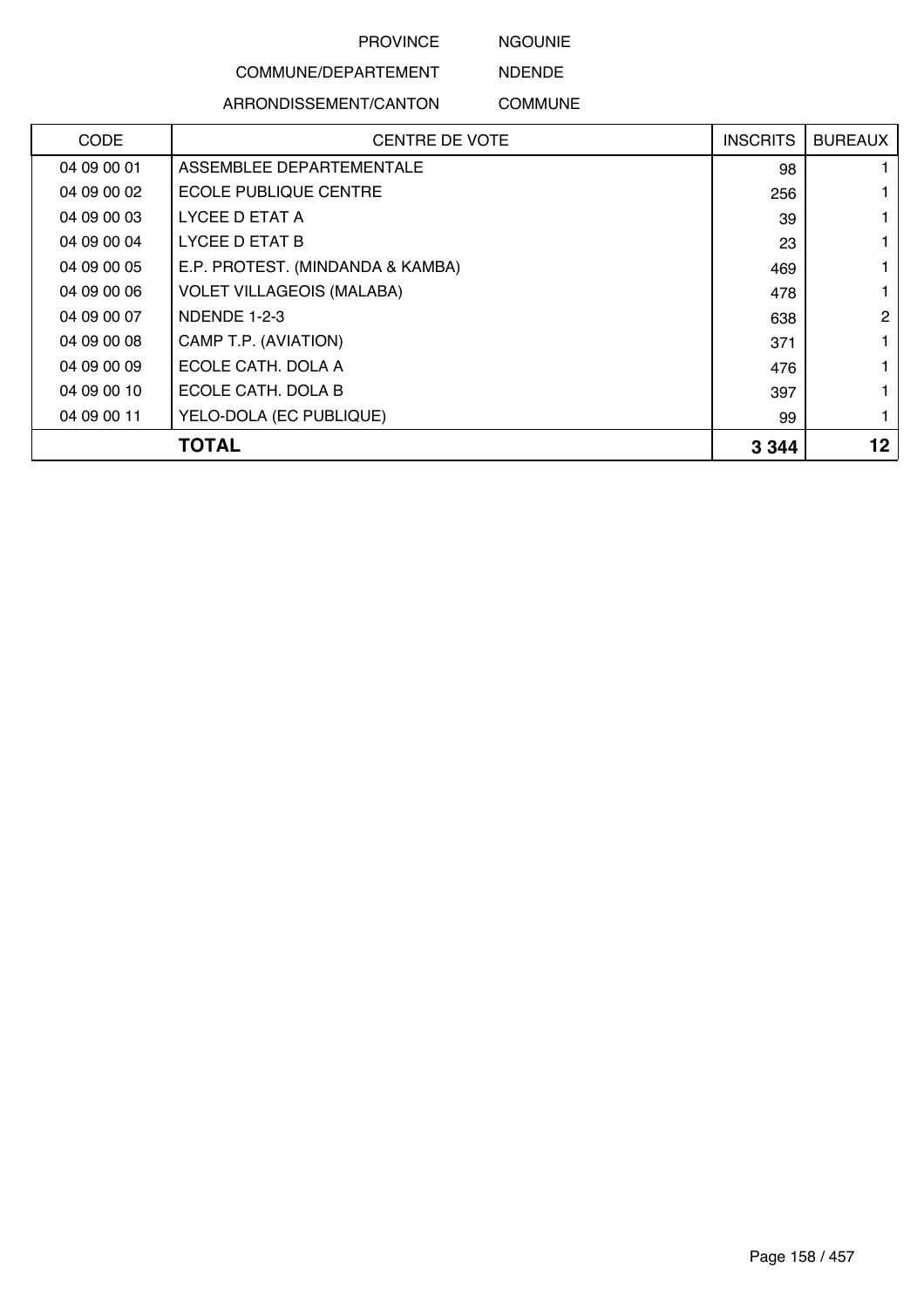NGOUNIE

#### COMMUNE/DEPARTEMENT NDENDE

| <b>CODE</b> | ARRONDISSEMENT/CANTON | <b>INSCRITS</b> | <b>BUREAUX</b> |
|-------------|-----------------------|-----------------|----------------|
| 04 09 00    | <b>COMMUNE</b>        | 3 3 4 4         | 12             |
|             | <b>TOTAL</b>          | 3 3 4 4         | 12             |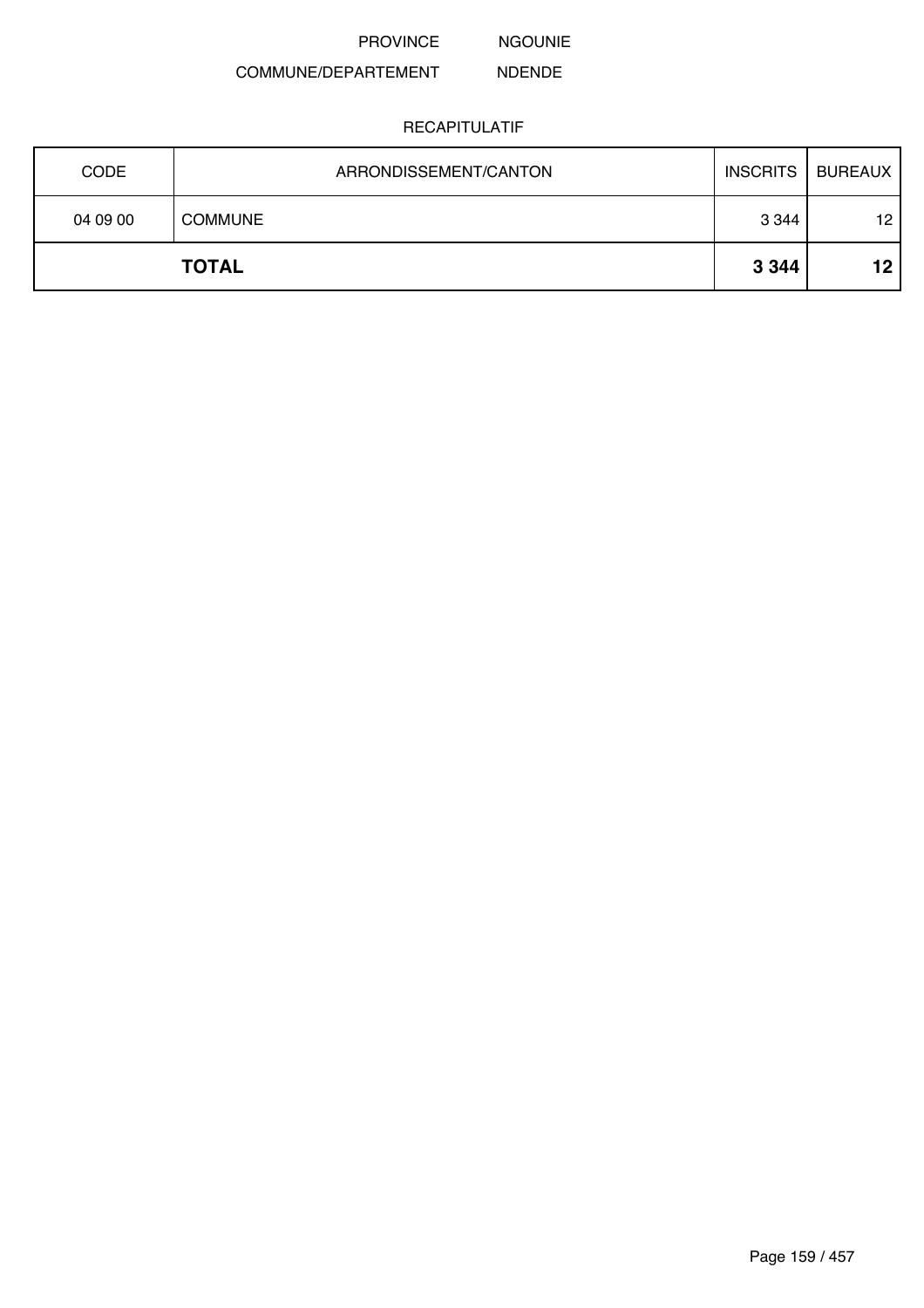NGOUNIE

COMMUNE/DEPARTEMENT DOLA (NDENDE)

ARRONDISSEMENT/CANTON

NORD

| <b>CODE</b> | <b>CENTRE DE VOTE</b> | <b>INSCRITS</b> | <b>BUREAUX</b> |
|-------------|-----------------------|-----------------|----------------|
| 04 10 01 01 | <b>NANGA</b>          | 67              |                |
| 04 10 01 02 | <b>MBENGUI</b>        | 141             |                |
| 04 10 01 03 | MBADI                 | 141             |                |
| 04 10 01 04 | <b>MOUNIGOU</b>       | 82              |                |
| 04 10 01 05 | NYANGA-YOUNGOU        | 62              |                |
| 04 10 01 07 | <b>FERRA</b>          | 57              |                |
|             | <b>TOTAL</b>          | 550             | 6              |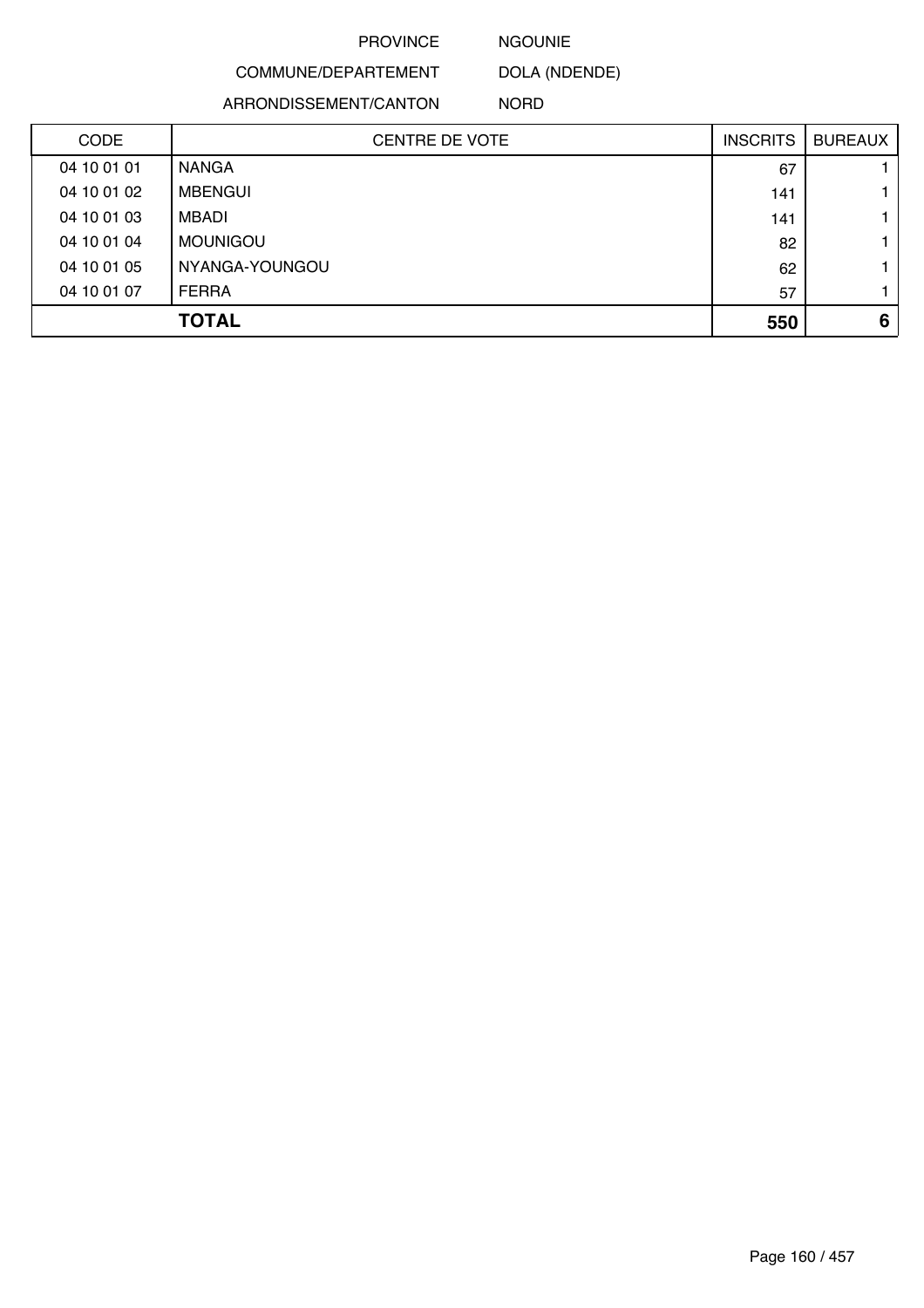NGOUNIE

COMMUNE/DEPARTEMENT DOLA (NDENDE)

ARRONDISSEMENT/CANTON

SUD

| <b>CODE</b> | <b>CENTRE DE VOTE</b>     | <b>INSCRITS</b> | <b>BUREAUX</b> |
|-------------|---------------------------|-----------------|----------------|
| 04 10 02 01 | NGOUSSOU-MINGANGA-TSANGUI | 94              |                |
| 04 10 02 02 | <b>DILOLO</b>             | 287             |                |
| 04 10 02 03 | <b>MOUDJOMBI</b>          | 42              |                |
| 04 10 02 04 | MOUKORO 1 ET 2            | 104             |                |
| 04 10 02 05 | ECOLE CATH, DOUSSALA      | 994             | $\overline{2}$ |
| 04 10 02 06 | ECOLE SOGADEL             |                 |                |
| 04 10 02 07 | <b>MOUNGALI</b>           | 26              |                |
| 04 10 02 08 | MOUREMBOU (ISSINGA)       | 185             |                |
| 04 10 02 09 | <b>MOUSSAMBOU</b>         | 127             |                |
|             | <b>TOTAL</b>              | 1860            | 10             |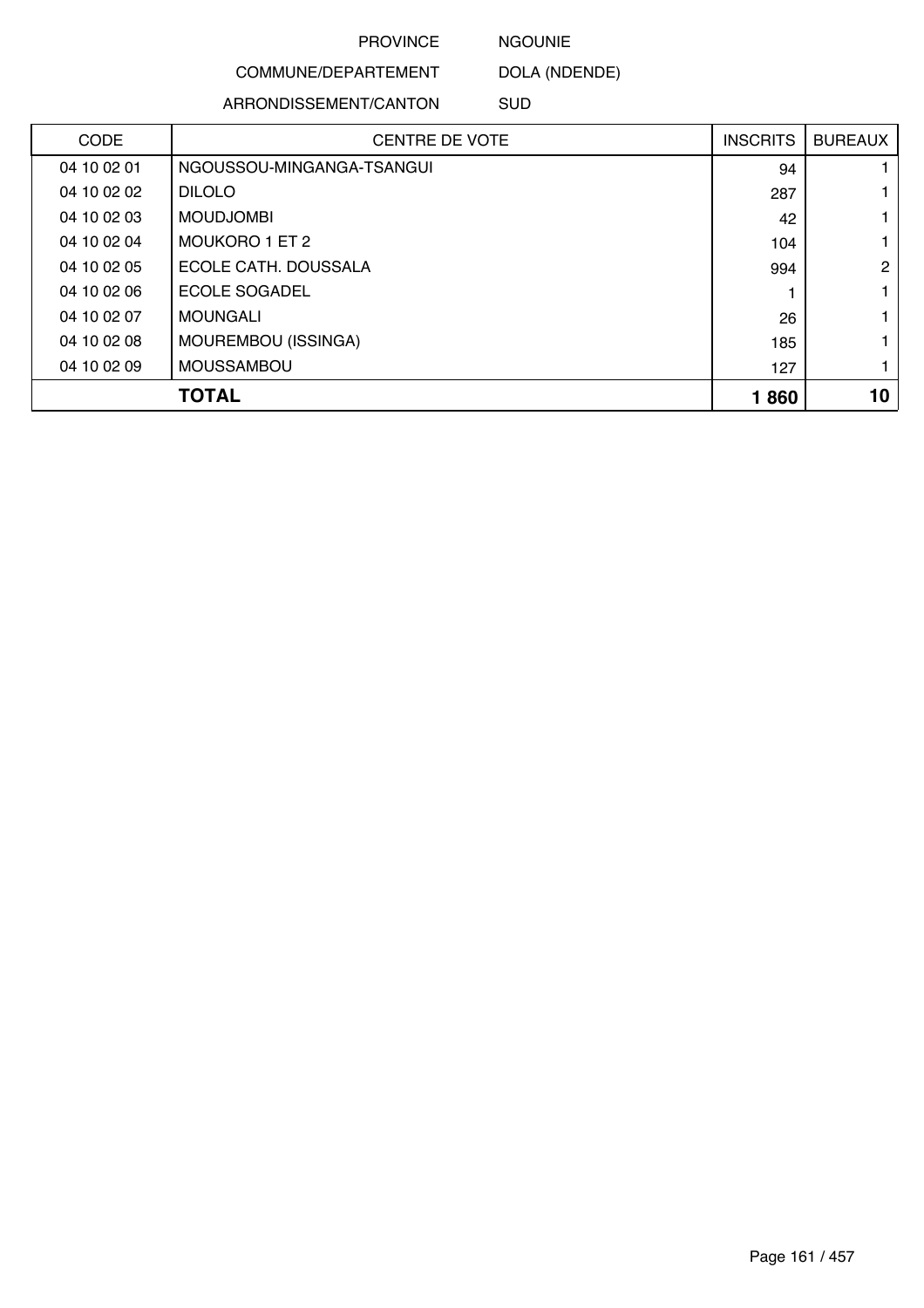NGOUNIE

DOLA (NDENDE)

# COMMUNE/DEPARTEMENT

| CODE     | ARRONDISSEMENT/CANTON | <b>INSCRITS</b> | <b>BUREAUX</b> |
|----------|-----------------------|-----------------|----------------|
| 04 10 01 | <b>NORD</b>           | 550             | 6              |
| 04 10 02 | <b>SUD</b>            | 1860            | 10             |
|          | <b>TOTAL</b>          | 2410            | 16             |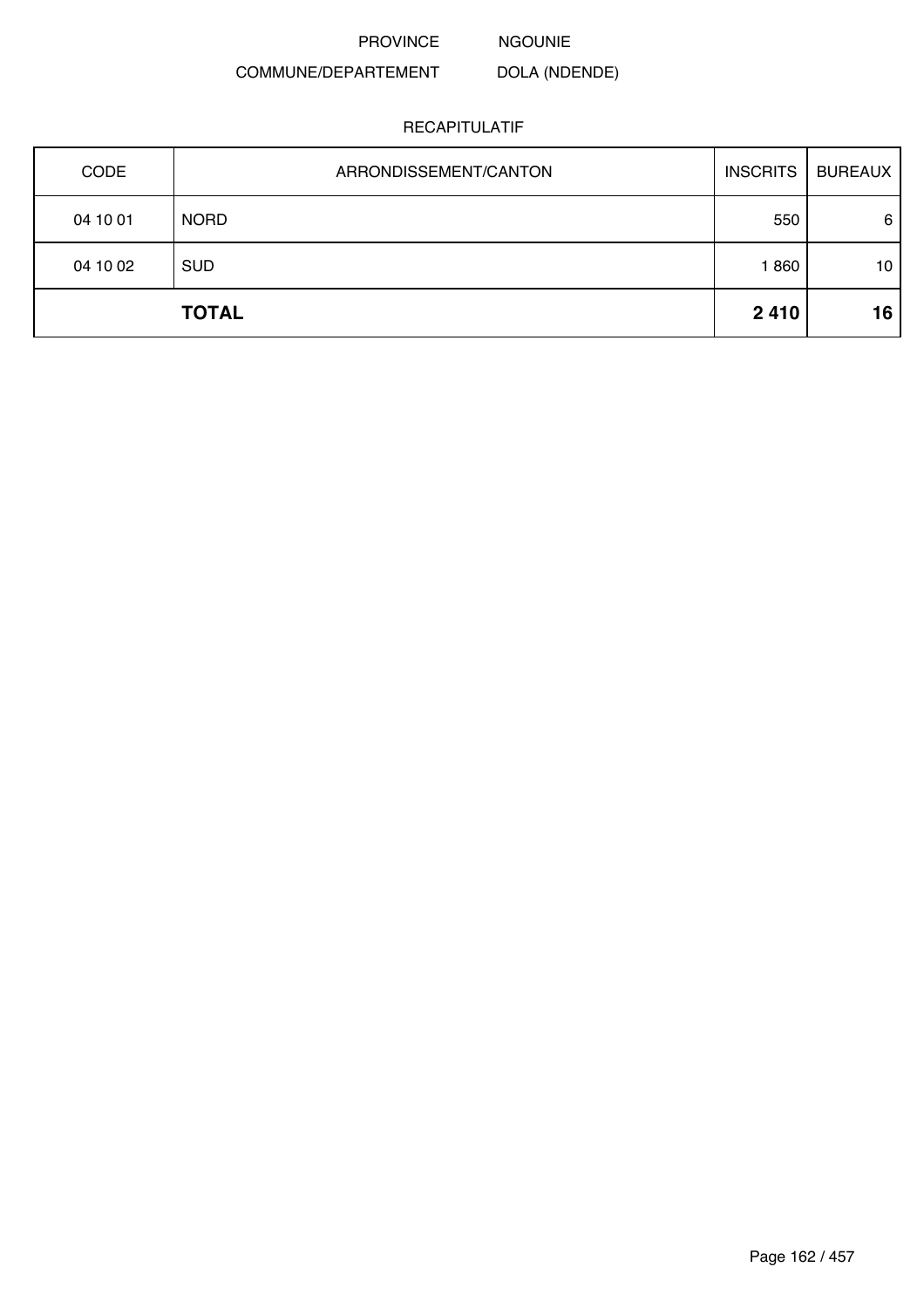NGOUNIE

# COMMUNE/DEPARTEMENT

ARRONDISSEMENT/CANTON

MANDJI COMMUNE

| <b>CODE</b> | <b>CENTRE DE VOTE</b>          | <b>INSCRITS</b> | <b>BUREAUX</b> |
|-------------|--------------------------------|-----------------|----------------|
| 04 11 00 01 | C E S MANDJI                   | 263             |                |
| 04 11 00 02 | ECOLE PUBLIQUE DE MANDJI       | 211             |                |
| 04 11 00 03 | <b>ECOLE CATHOLIQUE</b>        | 343             |                |
| 04 11 00 04 | <b>MAISON DU PEUPLE</b>        | 121             |                |
| 04 11 00 05 | <b>CENTRE VILLE</b>            | 97              |                |
| 04 11 00 06 | <b>CENTRE VILLE-ASSEMBLE-D</b> | 102             |                |
| 04 11 00 07 | <b>DIGWEMA</b>                 | 289             |                |
| 04 11 00 08 | <b>SIEVANOU</b>                | 263             |                |
|             | <b>TOTAL</b>                   | 1689            | 8              |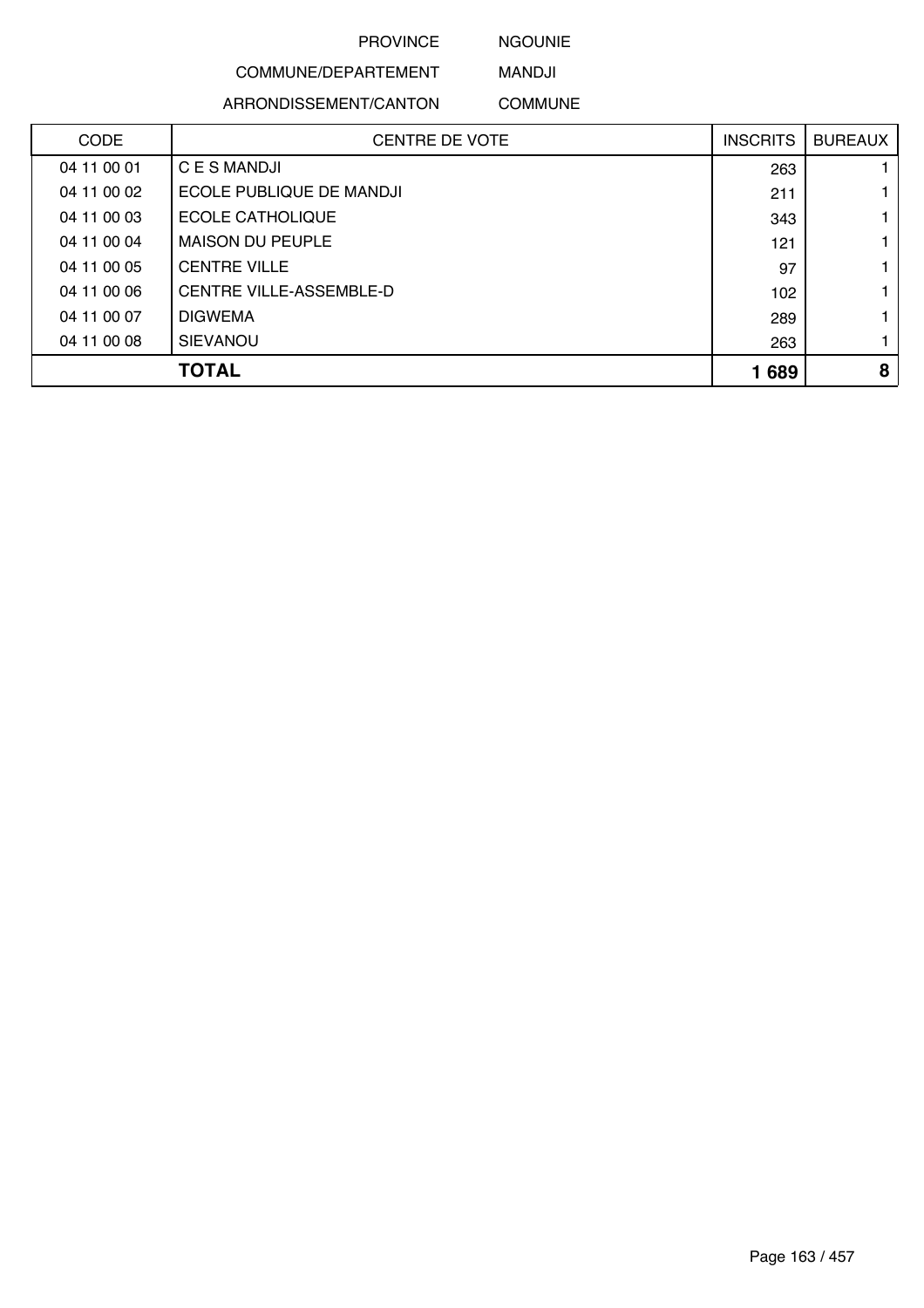NGOUNIE

#### COMMUNE/DEPARTEMENT MANDJI

| <b>CODE</b> | ARRONDISSEMENT/CANTON | <b>INSCRITS</b> | BUREAUX |
|-------------|-----------------------|-----------------|---------|
| 04 11 00    | <b>COMMUNE</b>        | 689             | 8       |
|             | <b>TOTAL</b>          | 1689            |         |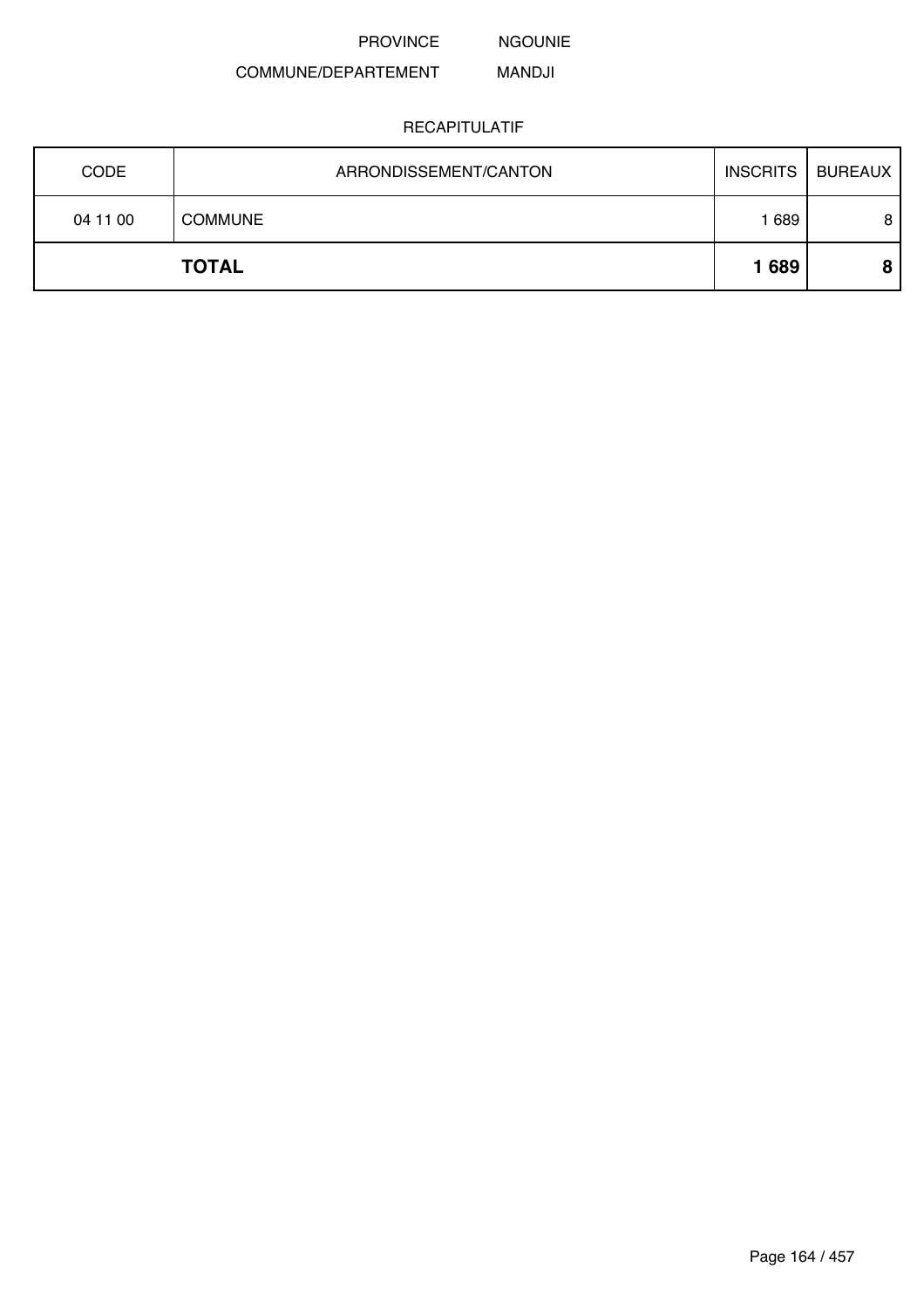### NGOUNIE

NDOLOU (MANDJI)

ARRONDISSEMENT/CANTON

COMMUNE/DEPARTEMENT

DOUBANGA

| <b>CODE</b> | <b>CENTRE DE VOTE</b> | <b>INSCRITS</b> | <b>BUREAUX</b> |
|-------------|-----------------------|-----------------|----------------|
| 04 12 01 01 | <b>TSYKA</b>          | 64              |                |
| 04 12 01 02 | NZAMBINATSIENGUI      | 48              |                |
| 04 12 01 03 | MASSANA-DOUBINANA     | 288             |                |
| 04 12 01 04 | C F A GUIVANGA        | 31              |                |
|             | <b>TOTAL</b>          | 431             |                |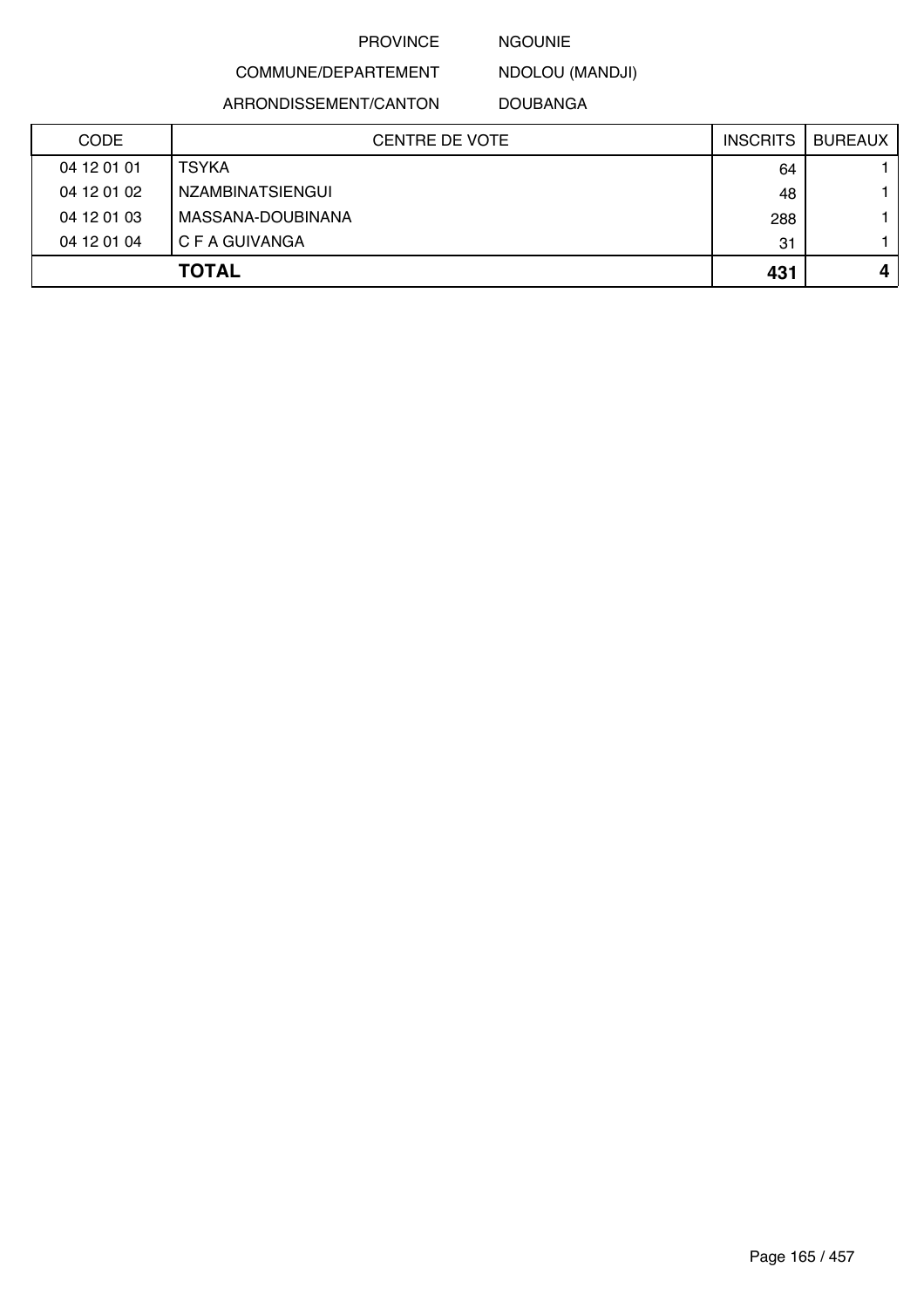#### NGOUNIE

COMMUNE/DEPARTEMENT NDOLOU (MANDJI)

ARRONDISSEMENT/CANTON

DOUREMBOU

| <b>CODE</b> | <b>CENTRE DE VOTE</b> | <b>INSCRITS</b> | <b>BUREAUX</b> |
|-------------|-----------------------|-----------------|----------------|
| 04 12 02 01 | YENO PETIT-VILLAGE    | 65              |                |
| 04 12 02 02 | <b>YENO</b>           | 109             |                |
| 04 12 02 03 | <b>MOUKOUNA</b>       | 107             |                |
| 04 12 02 04 | <b>MATSOUKA</b>       | 103             |                |
| 04 12 02 05 | <b>OMENGO</b>         | 87              |                |
| 04 12 02 06 | <b>FOUANOU</b>        | 112             |                |
|             | <b>TOTAL</b>          | 583             | 6              |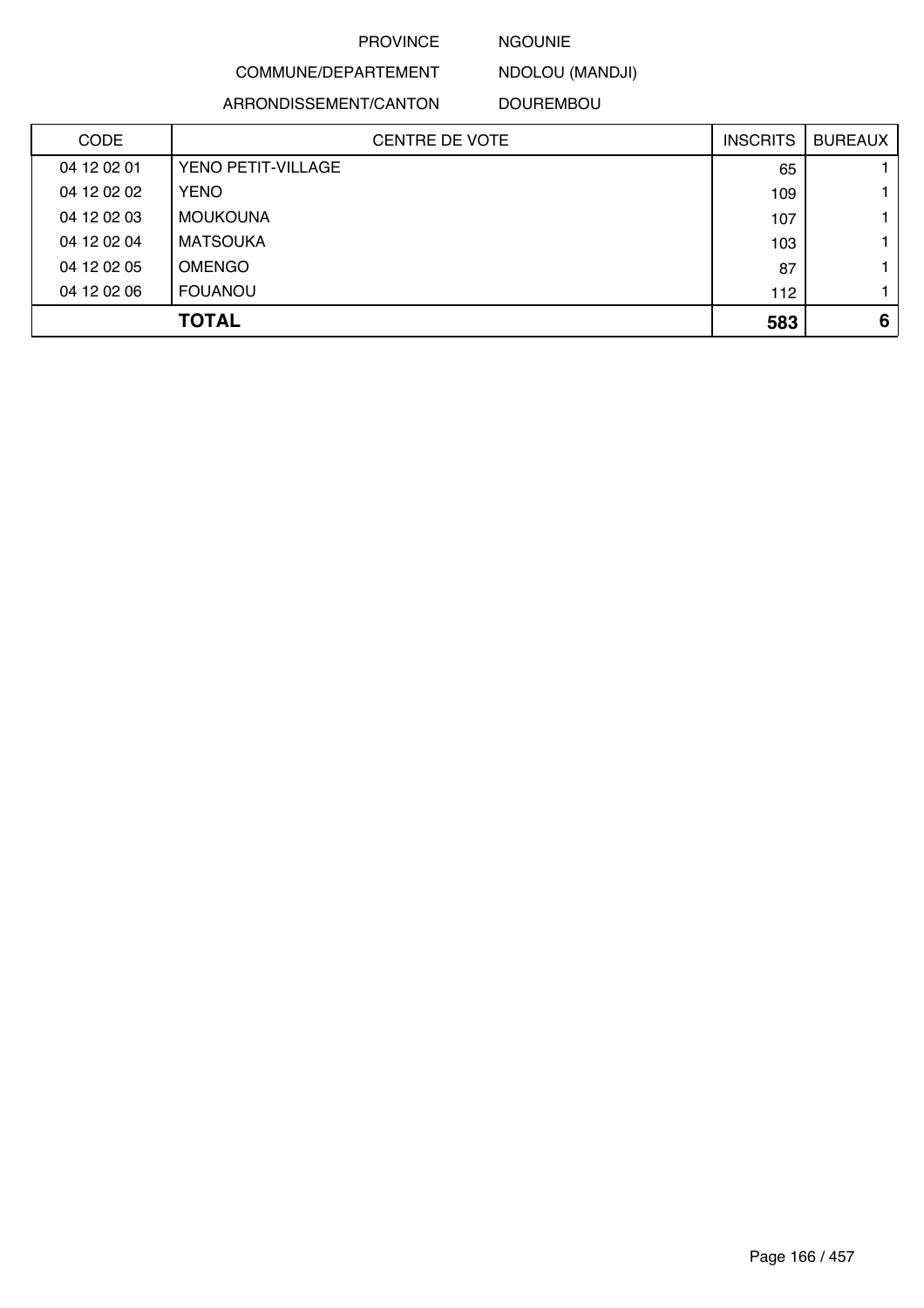#### NGOUNIE

NDOLOU (MANDJI)

ARRONDISSEMENT/CANTON

COMMUNE/DEPARTEMENT

KOUMOU

| <b>CODE</b> | <b>CENTRE DE VOTE</b> | <b>INSCRITS</b> | <b>BUREAUX</b> |
|-------------|-----------------------|-----------------|----------------|
| 04 12 03 01 | <b>DIANGUI</b>        | 212             |                |
| 04 12 03 02 | <b>KANANA</b>         | 163             |                |
| 04 12 03 03 | LAMBARENE-KILI        | 331             |                |
| 04 12 03 04 | FANGUINDAKA           | 105             |                |
| 04 12 03 05 | <b>BOUNGOUNGA</b>     | 157             |                |
| 04 12 03 06 | <b>BEMBOUDIE</b>      | 186             |                |
|             | <b>TOTAL</b>          | 1 1 5 4         | 6              |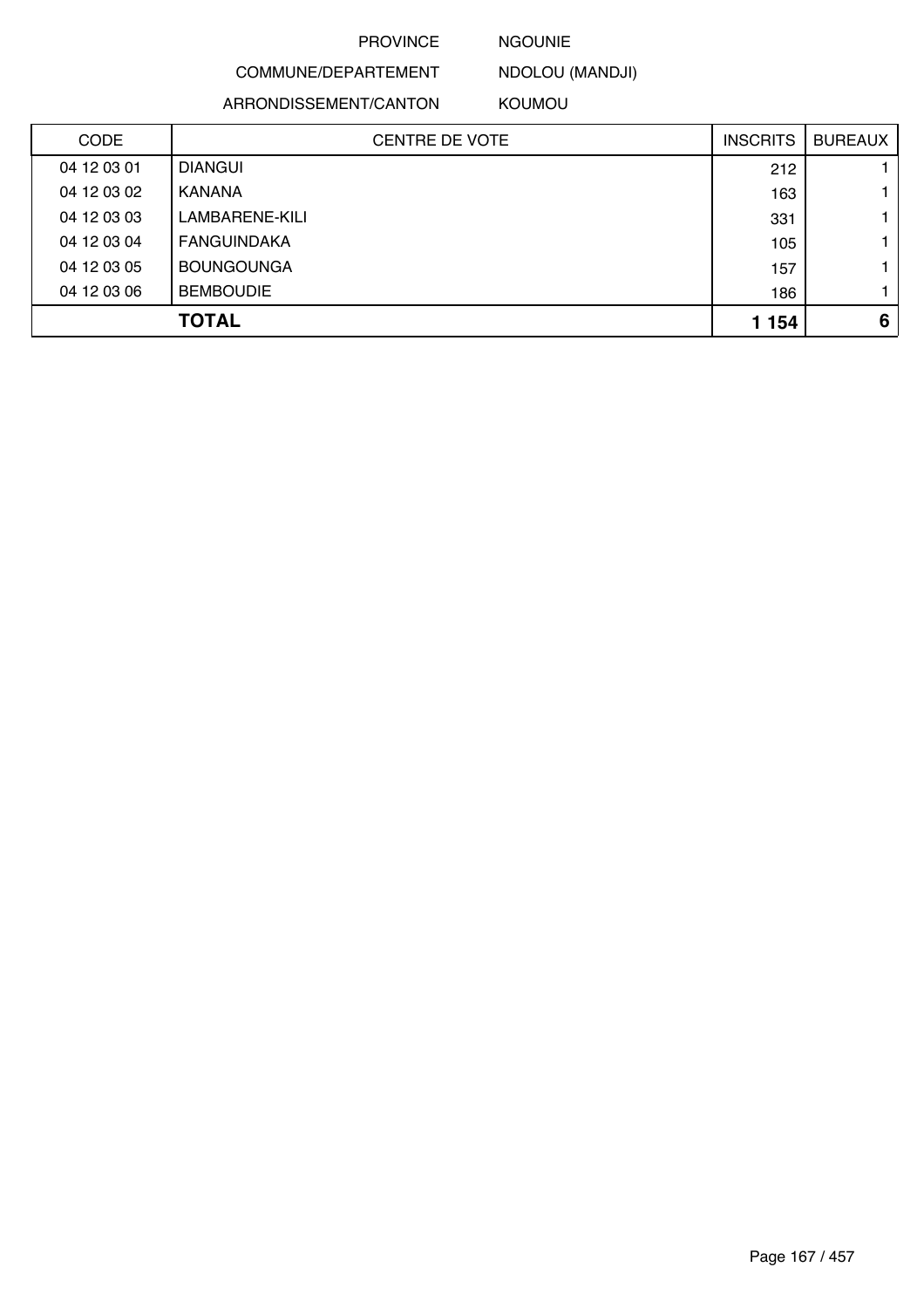#### NGOUNIE

NDOLOU (MANDJI)

ARRONDISSEMENT/CANTON

COMMUNE/DEPARTEMENT

PENY

| <b>CODE</b> | <b>CENTRE DE VOTE</b> | <b>INSCRITS</b> | <b>BUREAUX</b> |
|-------------|-----------------------|-----------------|----------------|
| 04 12 04 01 | PENY <sub>1</sub>     | 134             |                |
| 04 12 04 02 | PENY 2                | 26              |                |
|             | <b>TOTAL</b>          | 160             | n              |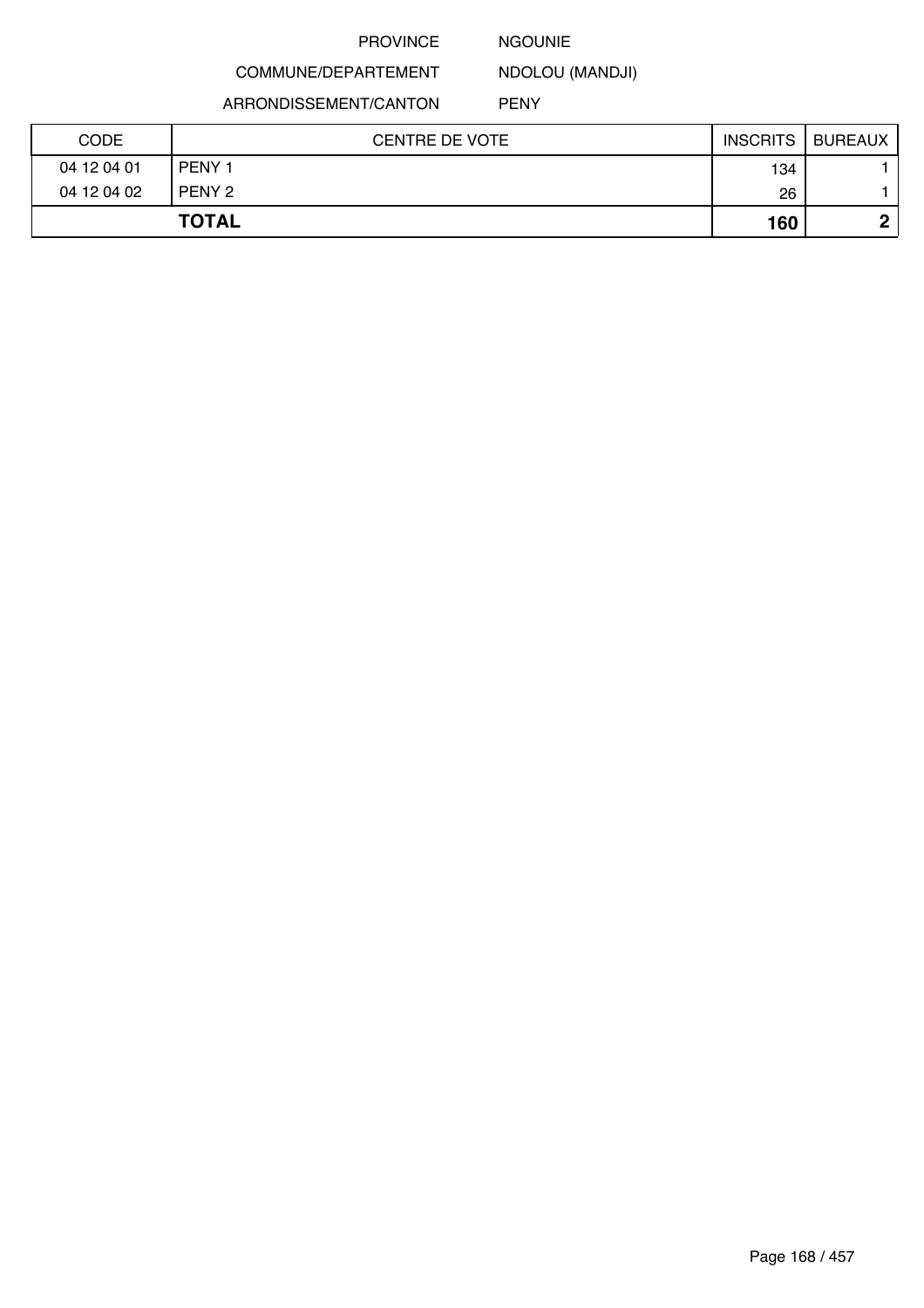NGOUNIE

NDOLOU (MANDJI)

# COMMUNE/DEPARTEMENT

| CODE     | ARRONDISSEMENT/CANTON | <b>INSCRITS</b> | <b>BUREAUX</b> |
|----------|-----------------------|-----------------|----------------|
| 04 12 01 | <b>DOUBANGA</b>       | 431             | $\overline{4}$ |
| 04 12 02 | <b>DOUREMBOU</b>      | 583             | 6              |
| 04 12 03 | <b>KOUMOU</b>         | 1 1 5 4         | 6              |
| 04 12 04 | <b>PENY</b>           | 160             | $\overline{2}$ |
|          | <b>TOTAL</b>          | 2 3 2 8         | 18             |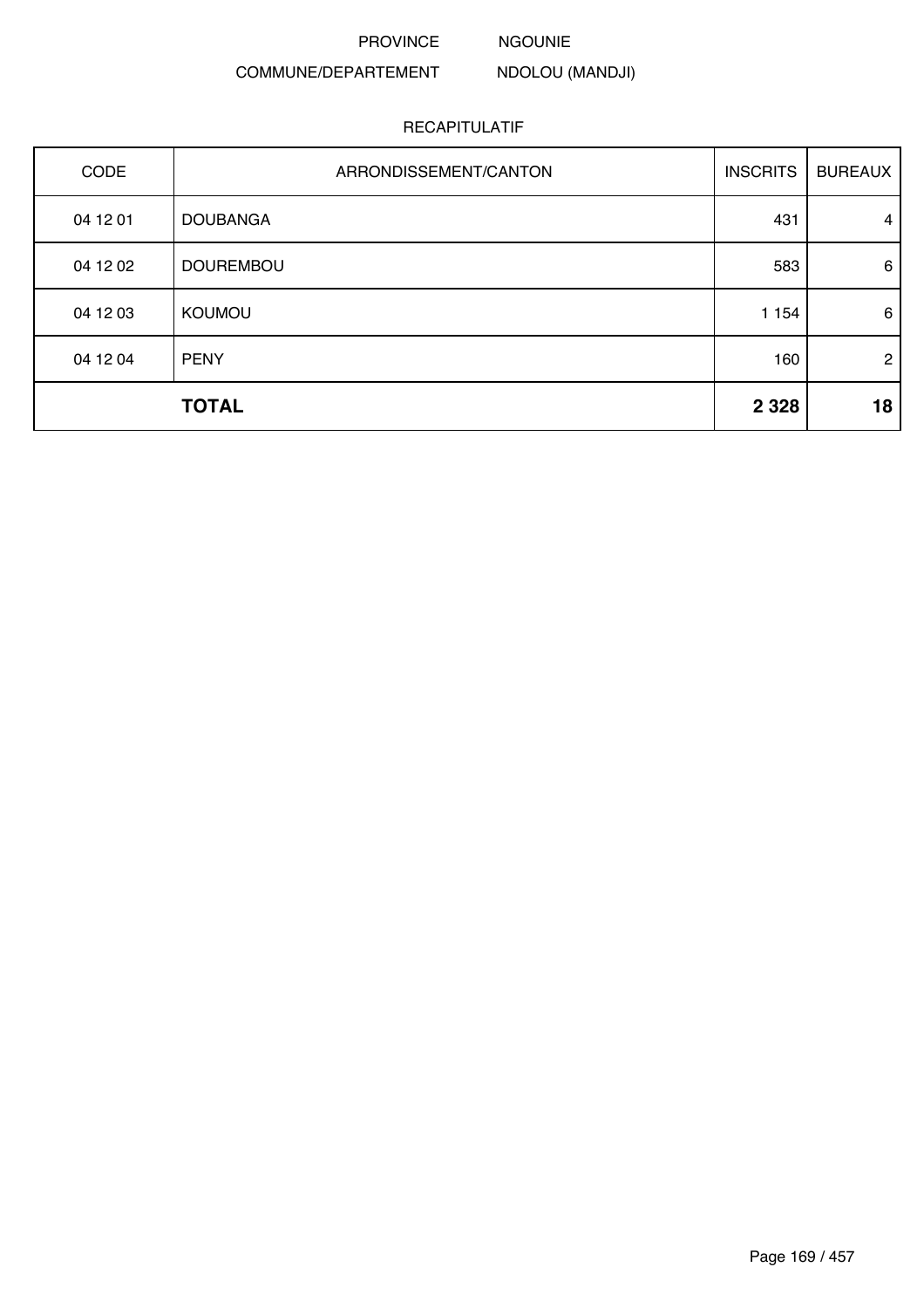NGOUNIE

# COMMUNE/DEPARTEMENT

ARRONDISSEMENT/CANTON

LEBAMBA COMMUNE

|             | TOTAL                           | 3441            | 12             |
|-------------|---------------------------------|-----------------|----------------|
| 04 13 00 10 | POUNGOU-IMENO                   | 254             |                |
| 04 13 00 09 | EC-CATH-LETOGO-MABENGO          | 248             |                |
| 04 13 00 08 | <b>COLLEGE BONGOLO</b>          | 402             |                |
| 04 13 00 07 | FOYER DES JEUNES (CTR VILLE)    | 192             |                |
| 04 13 00 06 | FOYER DES JEUNES (MALONGO-MAPA) | 296             |                |
| 04 13 00 05 | <b>ECOLE ALL CHRETIENNE</b>     | 241             |                |
| 04 13 00 04 | EC PUBLIQUE LEBAMBA             | 491             |                |
| 04 13 00 03 | EC CATHOLIQUE LEBAMBA           | 502             | $\overline{2}$ |
| 04 13 00 02 | ECOLE ALL.CHRET. BONGOLO        | 302             |                |
| 04 13 00 01 | MAKOMBO (ECOLE ALL.CHRET.)      | 513             | 2              |
| <b>CODE</b> | <b>CENTRE DE VOTE</b>           | <b>INSCRITS</b> | <b>BUREAUX</b> |
|             |                                 |                 |                |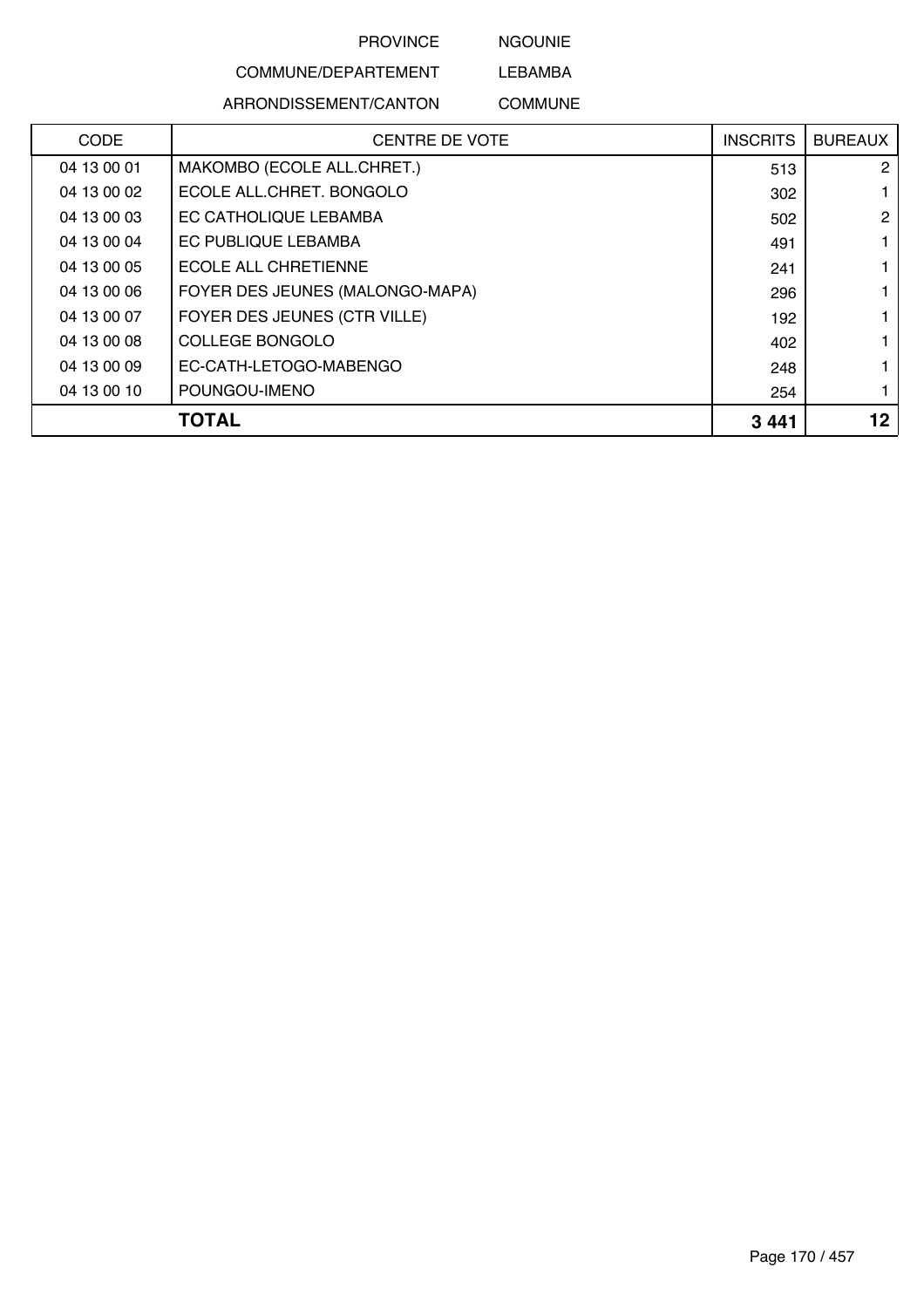NGOUNIE

#### COMMUNE/DEPARTEMENT LEBAMBA

| <b>CODE</b> | ARRONDISSEMENT/CANTON | <b>INSCRITS</b> | <b>BUREAUX</b>  |
|-------------|-----------------------|-----------------|-----------------|
| 04 13 00    | <b>COMMUNE</b>        | 3441            | 12              |
|             | <b>TOTAL</b>          | 3441            | 12 <sub>2</sub> |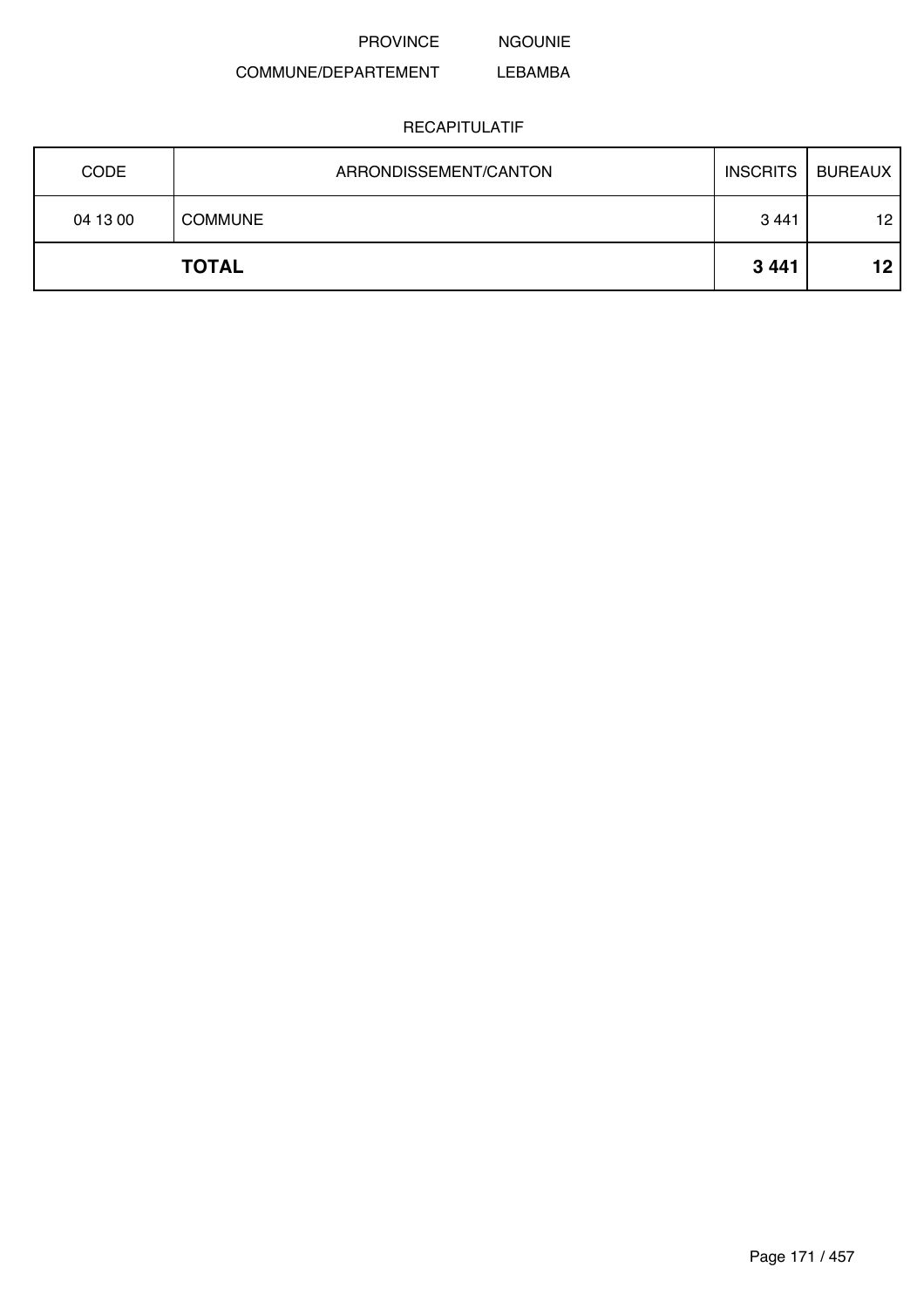NGOUNIE

LOUETSI-WANO (LEBAMBA)

# COMMUNE/DEPARTEMENT

ARRONDISSEMENT/CANTON LOUTSI-SOUNGOU

| <b>CODE</b> | CENTRE DE VOTE                  | <b>INSCRITS</b> | <b>BUREAUX</b> |
|-------------|---------------------------------|-----------------|----------------|
| 04 14 01 01 | MAYANGA                         | 18              |                |
| 04 14 01 02 | ECOLE PUBLIQUE ISSINGA          | 102             |                |
| 04 14 01 03 | ECOLE MBELENALETEMBE (EC. ALL.) | 206             |                |
| 04 14 01 04 | EC PUBLIQUE NZINGUI             | 191             |                |
| 04 14 01 05 | EC CATHOLIQUE DE MBINAMBI       | 93              |                |
| 04 14 01 06 | EC CATHOLIQUE DE MABANGA        | 313             |                |
| 04 14 01 07 | EC PROTEST NZOUNDOU             | 83              | 1.             |
|             | <b>TOTAL</b>                    | 1 0 0 6         | 7              |
|             |                                 |                 |                |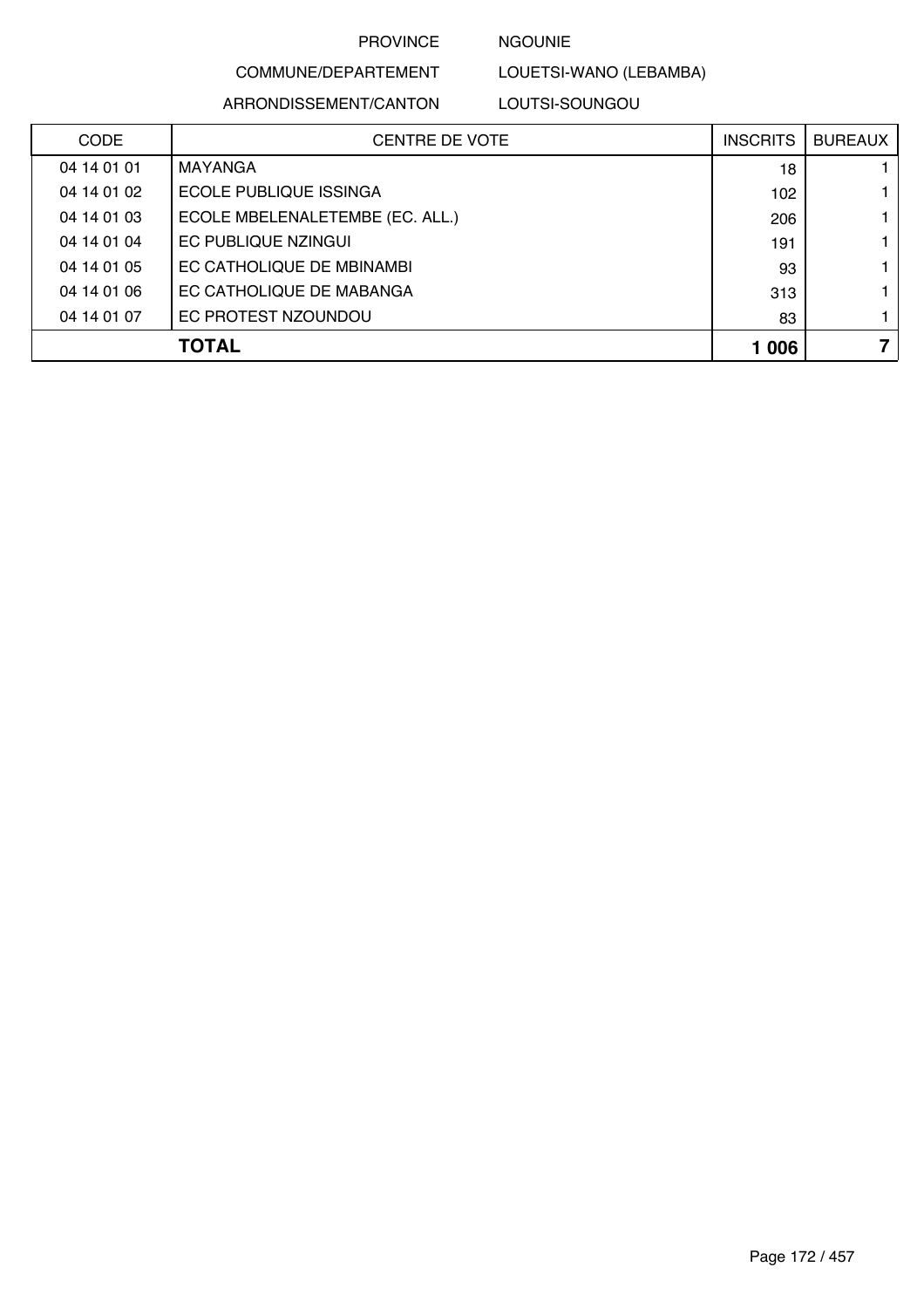### NGOUNIE

LOUETSI-WANO (LEBAMBA)

ARRONDISSEMENT/CANTON

COMMUNE/DEPARTEMENT

WANO-BIROUNDOU

| <b>CODE</b>  | CENTRE DE VOTE                 | <b>INSCRITS</b> | <b>BUREAUX</b> |
|--------------|--------------------------------|-----------------|----------------|
| 04 14 02 01  | <b>IDEMBE (ECOLE PROTEST.)</b> | 122             |                |
| 04 14 02 02  | MOUKOUNDOU (ECOLE CATH.)       | 240             |                |
| 04 14 02 03  | KANDA (ECOLE CATH.)            | 319             |                |
| 04 14 02 04  | MOUYAMBA (ECOLE PUBLIQUE)      | 78              |                |
| 04 14 02 05  | <b>MEMBA (ECOLE PUBLIQUE)</b>  | 268             |                |
| <b>TOTAL</b> |                                | 1 0 2 7         | 5              |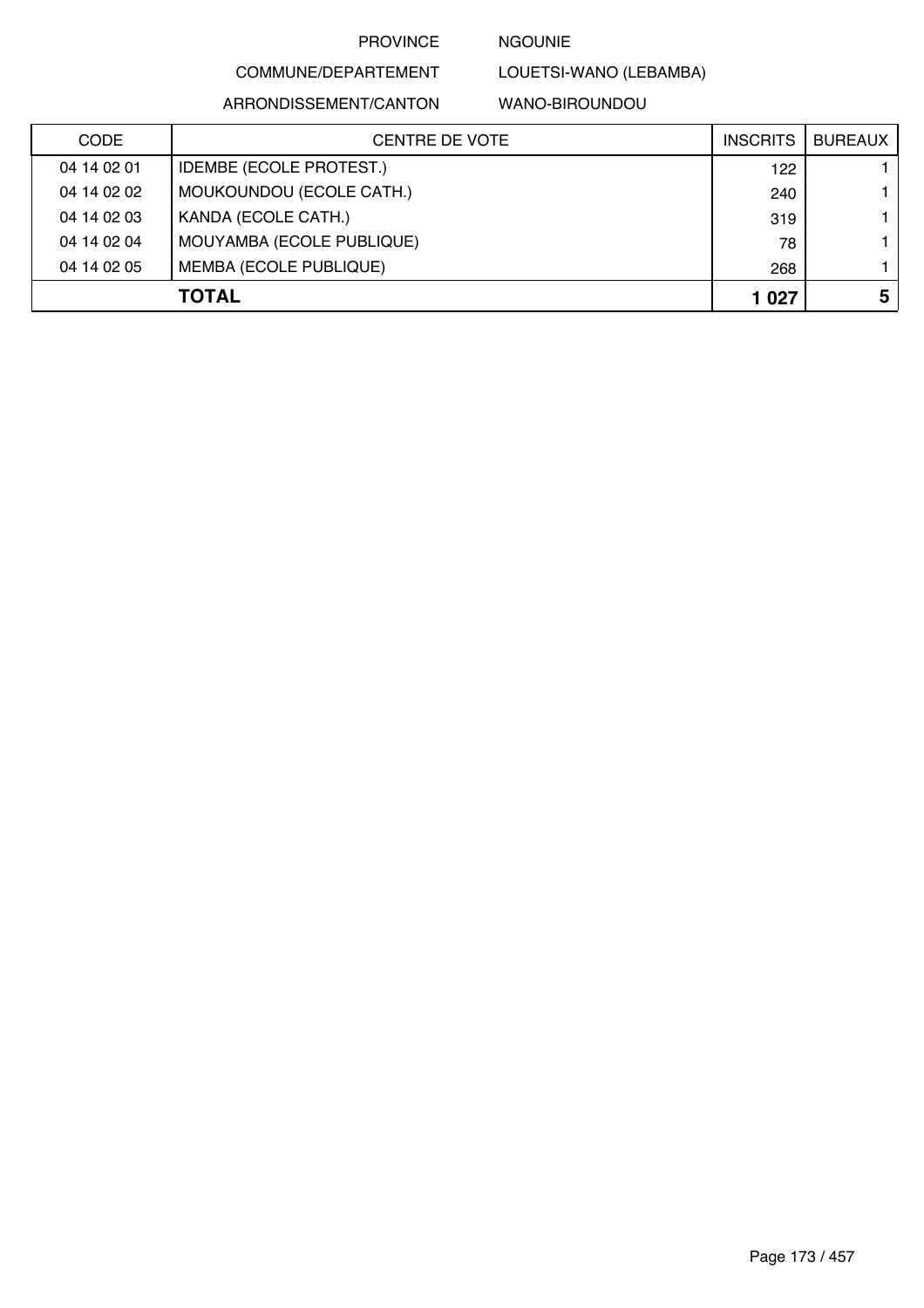NGOUNIE

## COMMUNE/DEPARTEMENT

# LOUETSI-WANO (LEBAMBA)

| <b>CODE</b> | ARRONDISSEMENT/CANTON | <b>INSCRITS</b> | <b>BUREAUX</b> |
|-------------|-----------------------|-----------------|----------------|
| 04 14 01    | LOUTSI-SOUNGOU        | 1 0 0 6         |                |
| 04 14 02    | WANO-BIROUNDOU        | 1 0 2 7         | 5              |
|             | <b>TOTAL</b>          | 2 0 3 3         | 12             |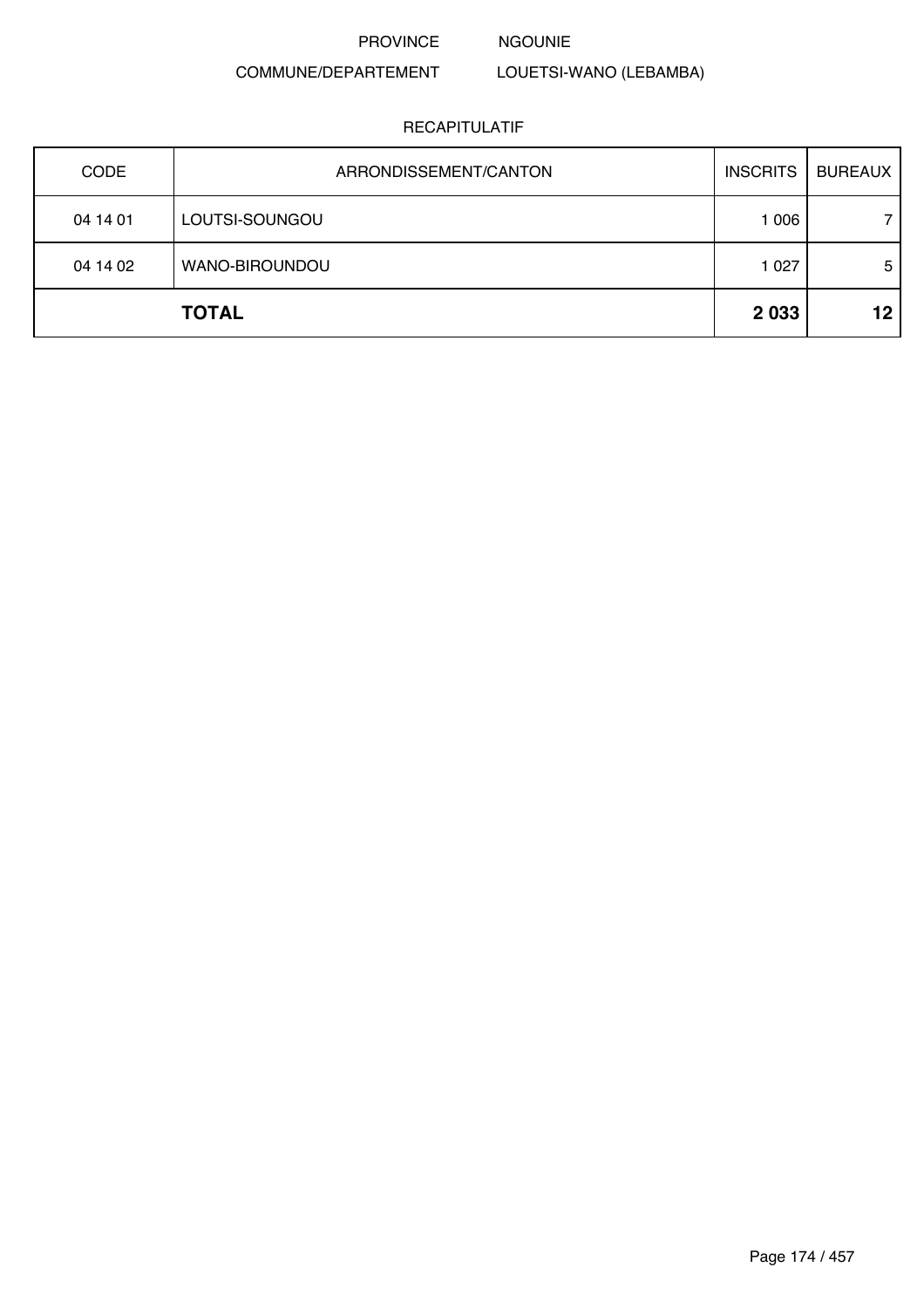NGOUNIE

# COMMUNE/DEPARTEMENT

ARRONDISSEMENT/CANTON

MALINGA COMMUNE

| <b>CODE</b> | <b>CENTRE DE VOTE</b>    | <b>INSCRITS</b> | <b>BUREAUX</b> |
|-------------|--------------------------|-----------------|----------------|
| 04 15 00 01 | <b>ECOLE PUBLIQUE</b>    | 348             |                |
| 04 15 00 02 | EC PRIVEE CATH (MOUEKI)  | 262             |                |
| 04 15 00 03 | EC PRIVEE PROT (BIBAMBA) | 227             |                |
| 04 15 00 04 | HANGAR (LONGO)           | 76              |                |
|             | <b>TOTAL</b>             | 913             |                |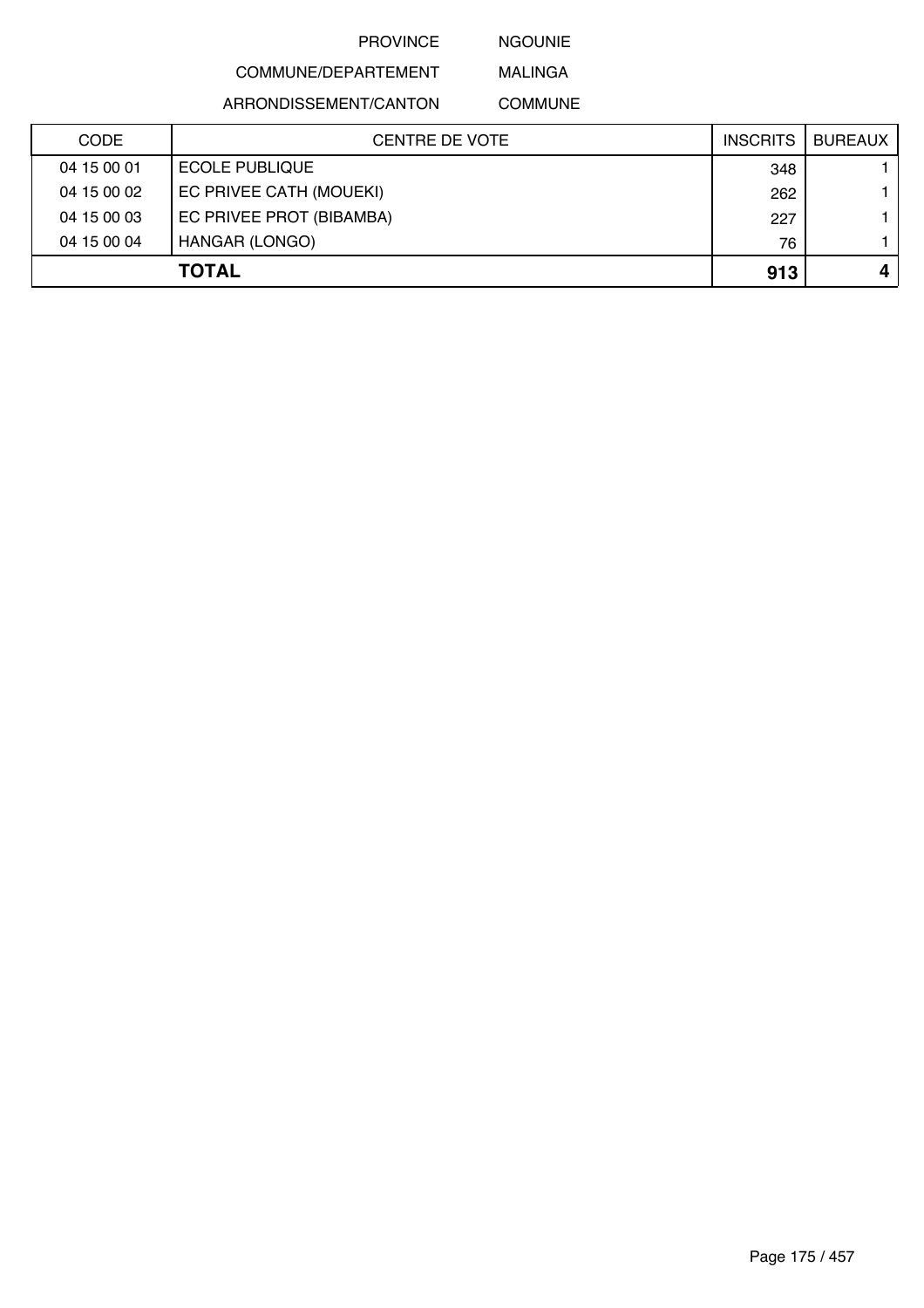NGOUNIE

#### COMMUNE/DEPARTEMENT MALINGA

| <b>CODE</b> | ARRONDISSEMENT/CANTON | <b>INSCRITS</b> | <b>BUREAUX</b> |
|-------------|-----------------------|-----------------|----------------|
| 04 15 00    | <b>COMMUNE</b>        | 913             | 4              |
|             | <b>TOTAL</b>          | 913             | 4              |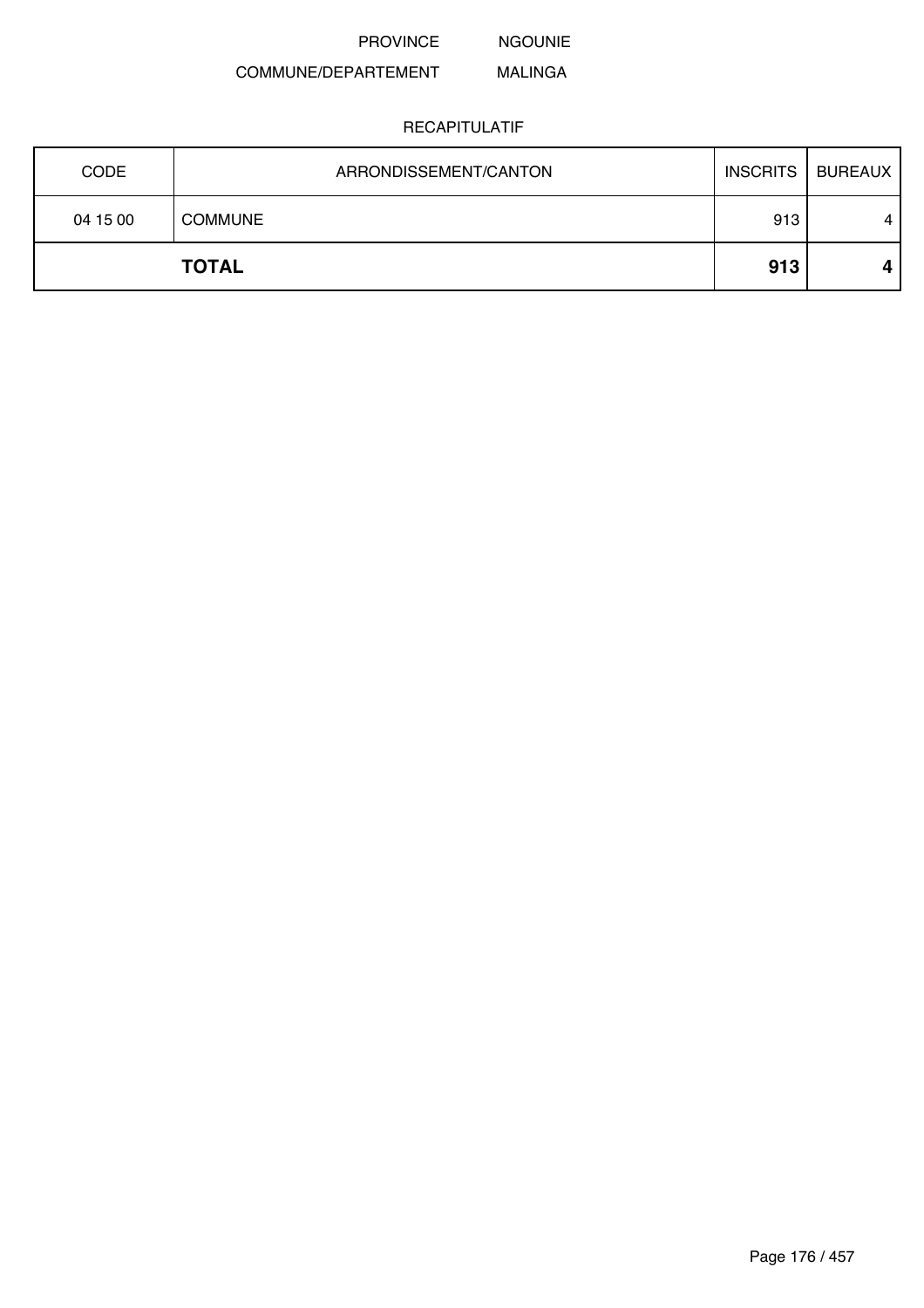## NGOUNIE

# COMMUNE/DEPARTEMENT

## ARRONDISSEMENT/CANTON

LOUETSI-BIBAKA (MALINGA)

HAUTE LOUETSI

| CODE        | <b>CENTRE DE VOTE</b>           | <b>INSCRITS</b> | <b>BUREAUX</b> |
|-------------|---------------------------------|-----------------|----------------|
| 04 16 01 01 | MOUKOUAGNA (ECOLE ALL. CHRET)   | 215             |                |
| 04 16 01 02 | <b>MBOMO - ECOLE CATHOLIQUE</b> | 204             |                |
| 04 16 01 03 | MITSANDZA- ECOLE PUBLIQUE       | 81              |                |
| 04 16 01 04 | LEYONGA (ECOLE ALL CHRET)       | 44              |                |
| 04 16 01 05 | MBENGAMAMBA (ECOLE PUB.)        | 102             |                |
| 04 16 01 06 | BAPOSSO (ECOLE PRIVEE CATH.)    | 242             |                |
| 04 16 01 07 | LEVINDA (ECOLE PUB.)            | 162             |                |
| 04 16 01 08 | MIKOVANDZA (CHEF DE VILLAGE)    | 40              |                |
| 04 16 01 09 | MAYIGHA (HANGAR)                | 46              |                |
| 04 16 01 10 | MAMBONGA (ECOLE PUB.)           | 151             |                |
| 04 16 01 11 | MOUKIMBI (ECOLE CATH.)          | 79              |                |
| 04 16 01 12 | <b>NDZINDZI</b>                 | 32              |                |
| 04 16 01 13 | <b>MOMBI</b>                    | 55              |                |
| 04 16 01 15 | LEVINDA 2                       | 23              |                |
| 04 16 01 16 | <b>LEPEPE</b>                   | 35              |                |
| 04 16 01 17 | <b>MADIBA</b>                   | 137             |                |
|             | <b>TOTAL</b>                    | 1648            | 16             |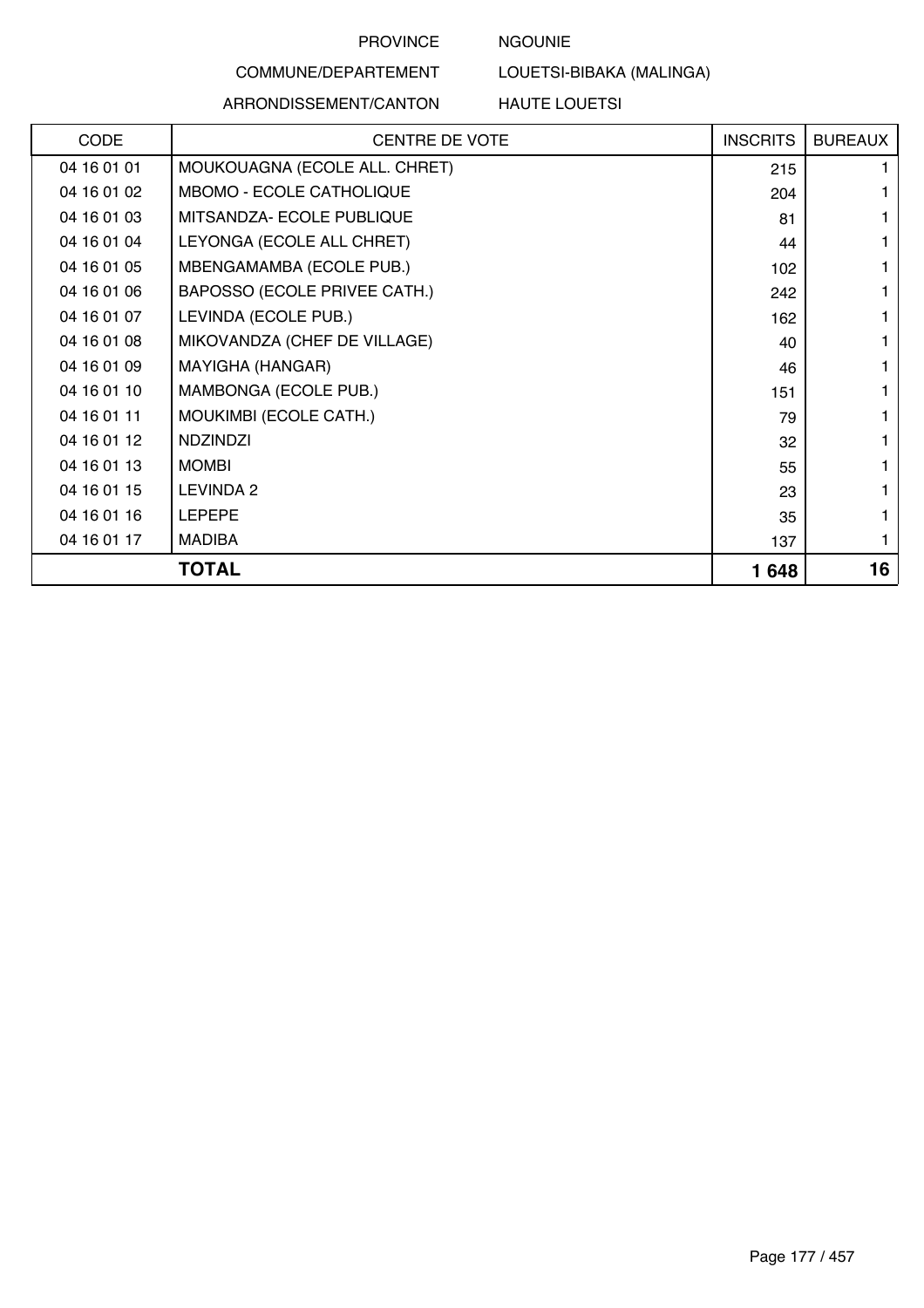NGOUNIE

# COMMUNE/DEPARTEMENT

# LOUETSI-BIBAKA (MALINGA)

| <b>CODE</b> | ARRONDISSEMENT/CANTON | INSCRITS | <b>BUREAUX</b> |
|-------------|-----------------------|----------|----------------|
| 04 16 01    | <b>HAUTE LOUETSI</b>  | 1 648    | 16             |
|             | <b>TOTAL</b>          | 1648     | 16             |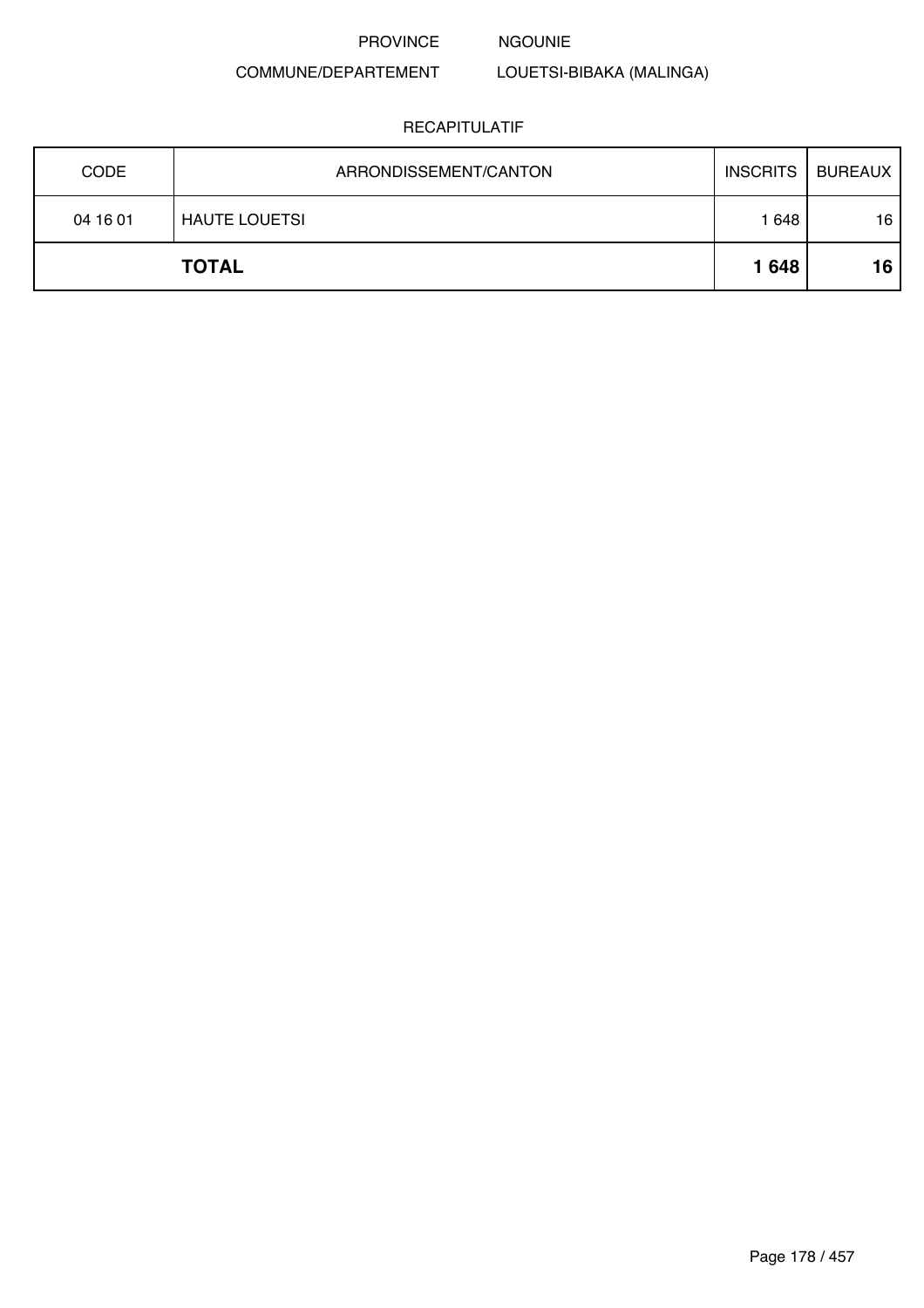NGOUNIE

COMMUNE/DEPARTEMENT

ARRONDISSEMENT/CANTON

**GUIETSOU** COMMUNE

| <b>CODE</b> | CENTRE DE VOTE        | <b>INSCRITS</b> | BUREAUX |
|-------------|-----------------------|-----------------|---------|
| 04 17 00 01 | <b>ECOLE PUBLIQUE</b> | 389             |         |
| 04 17 00 02 | E-P-MOUSSA            | 100             |         |
| 04 17 00 03 | KOUMBANOU             | 56              |         |
|             | <b>TOTAL</b>          | 545             | 3       |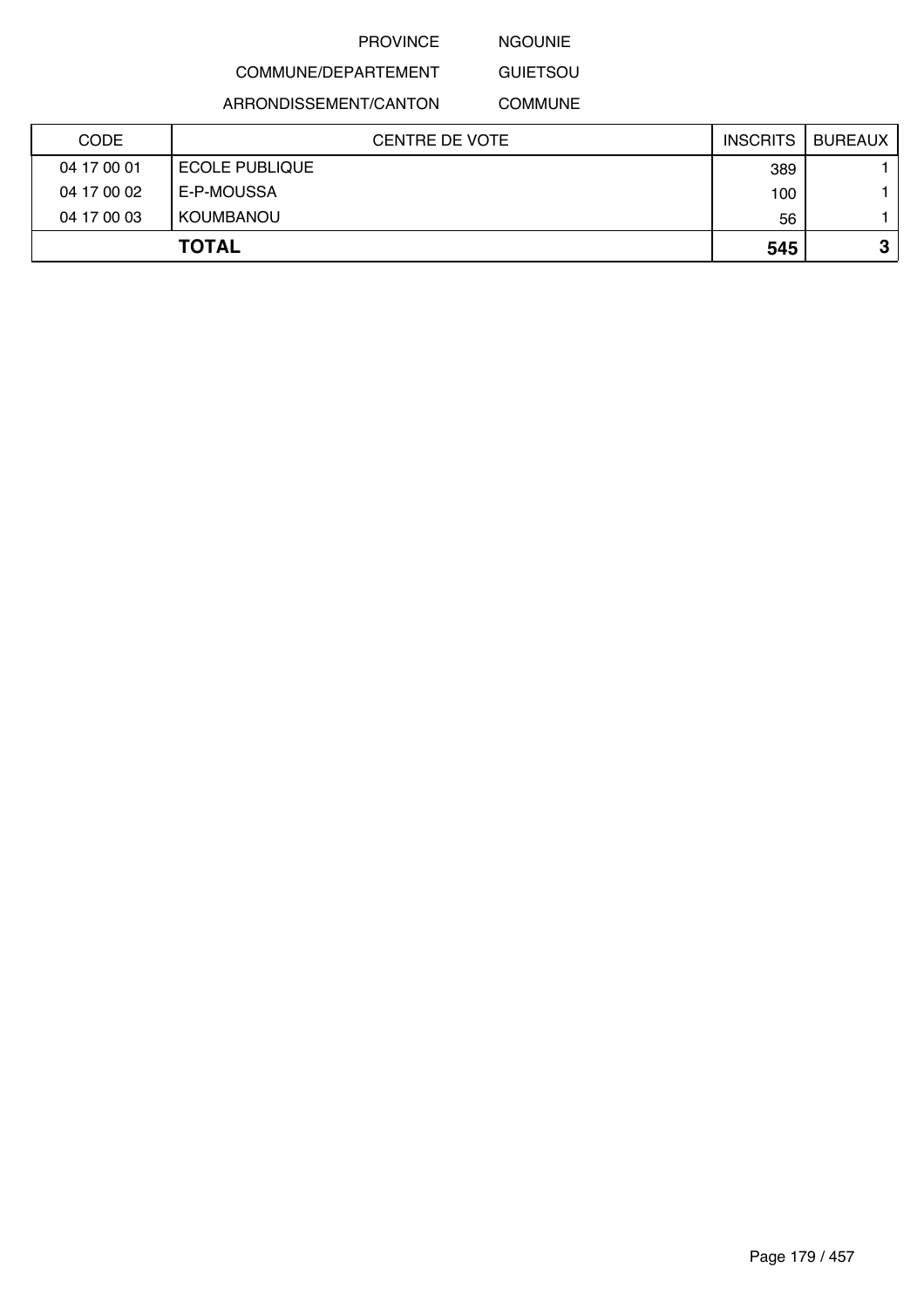PROVINCE NGOUNIE

#### COMMUNE/DEPARTEMENT GUIETSOU

| <b>CODE</b> | ARRONDISSEMENT/CANTON | <b>INSCRITS</b> | BUREAUX |
|-------------|-----------------------|-----------------|---------|
| 04 17 00    | <b>COMMUNE</b>        | 545             | 3       |
|             | <b>TOTAL</b>          | 545             | Ω       |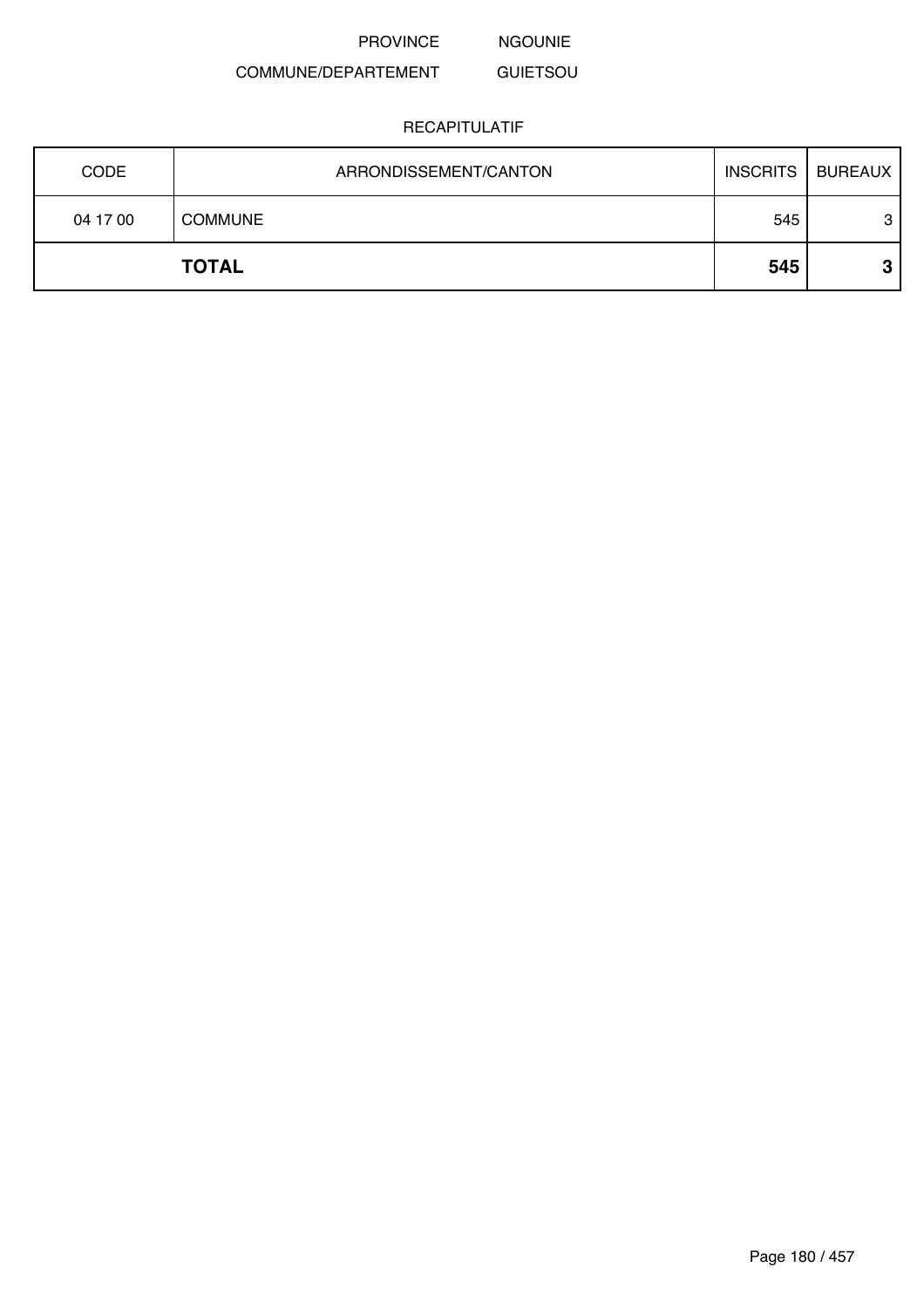### NGOUNIE

COMMUNE/DEPARTEMENT

ARRONDISSEMENT/CANTON

BASSE-MOUGALABA

MOUGALABA (GUIETSOU)

| <b>CODE</b> | <b>CENTRE DE VOTE</b>    | <b>INSCRITS</b> | <b>BUREAUX</b> |
|-------------|--------------------------|-----------------|----------------|
| 04 18 01 01 | <b>NIEGUIANOU</b>        | 47              |                |
| 04 18 01 02 | <b>DIBOTSA (EC PUBL)</b> | 68              |                |
| 04 18 01 03 | <b>NZAMBI</b>            | 57              |                |
| 04 18 01 04 | MINGOLA (EC PUBL)        | 31              |                |
| 04 18 01 05 | <b>GUIMANGA</b>          | 19              |                |
| 04 18 01 06 | <b>NYANGA</b>            | 10              |                |
| 04 18 01 07 | <b>ILENDO (EC PUBL)</b>  | 129             |                |
| 04 18 01 08 | <b>MANDJI-DAKAR</b>      | 24              |                |
| 04 18 01 09 | <b>MOUKIDI</b>           | 17              |                |
|             | <b>TOTAL</b>             | 402             | 9              |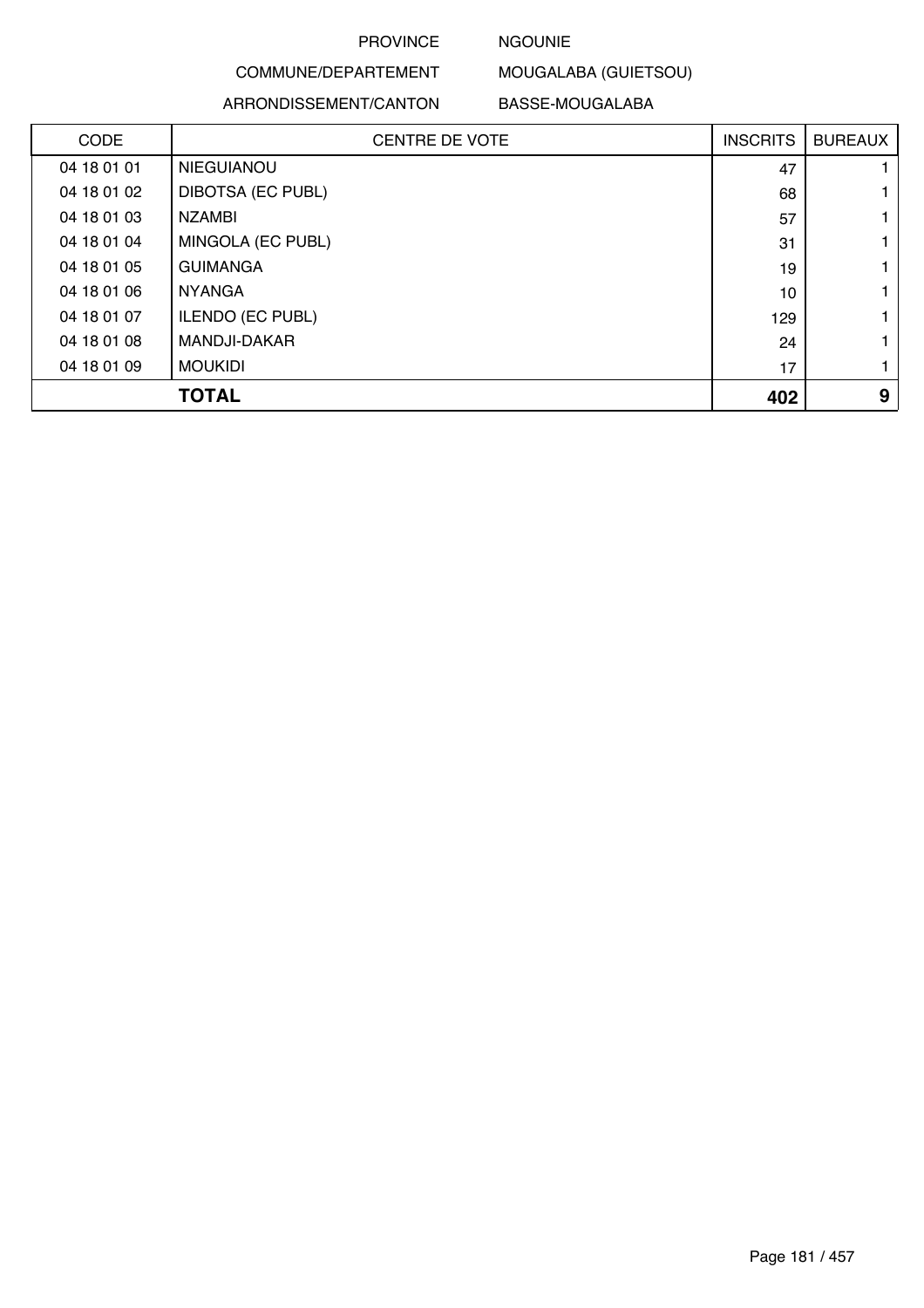### NGOUNIE

MOUGALABA (GUIETSOU)

ARRONDISSEMENT/CANTON

COMMUNE/DEPARTEMENT

HAUTE-MOUGALABA

| <b>CODE</b> | CENTRE DE VOTE          | <b>INSCRITS</b> | BUREAUX |
|-------------|-------------------------|-----------------|---------|
| 04 18 02 01 | <b>OUKOUMBOU</b>        | 186             |         |
| 04 18 02 02 | <b>GUISSA CARREFOUR</b> | 65              |         |
| 04 18 02 03 | <b>IDEMBA (EC PUBL)</b> | 229             |         |
|             | <b>TOTAL</b>            | 480             | ≏<br>υ  |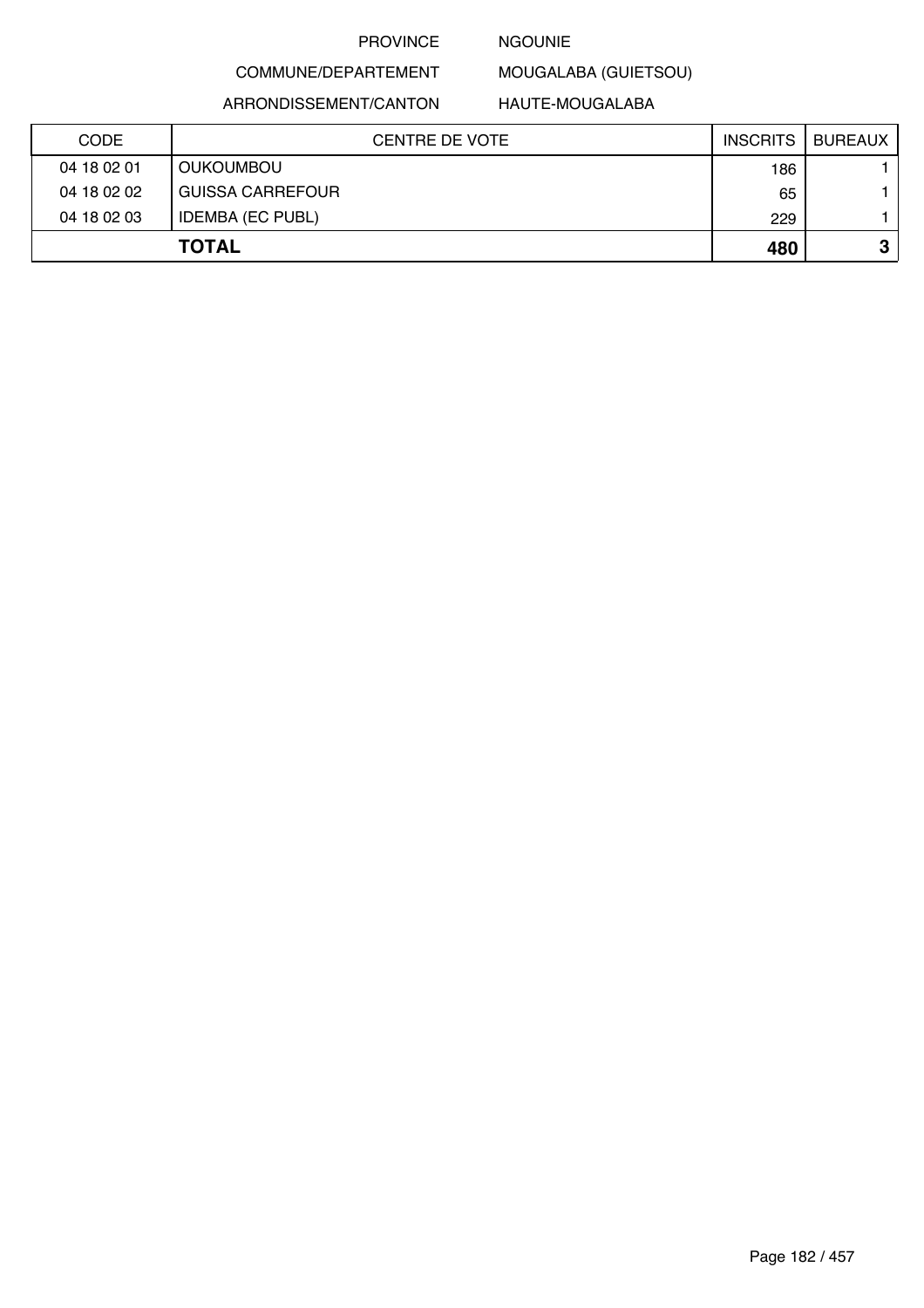NGOUNIE

# COMMUNE/DEPARTEMENT

# MOUGALABA (GUIETSOU)

| <b>CODE</b> | ARRONDISSEMENT/CANTON | <b>INSCRITS</b> | <b>BUREAUX</b> |
|-------------|-----------------------|-----------------|----------------|
| 04 18 01    | BASSE-MOUGALABA       | 402             | 9              |
| 04 18 02    | HAUTE-MOUGALABA       | 480             | 3              |
|             | <b>TOTAL</b>          | 882             | 12             |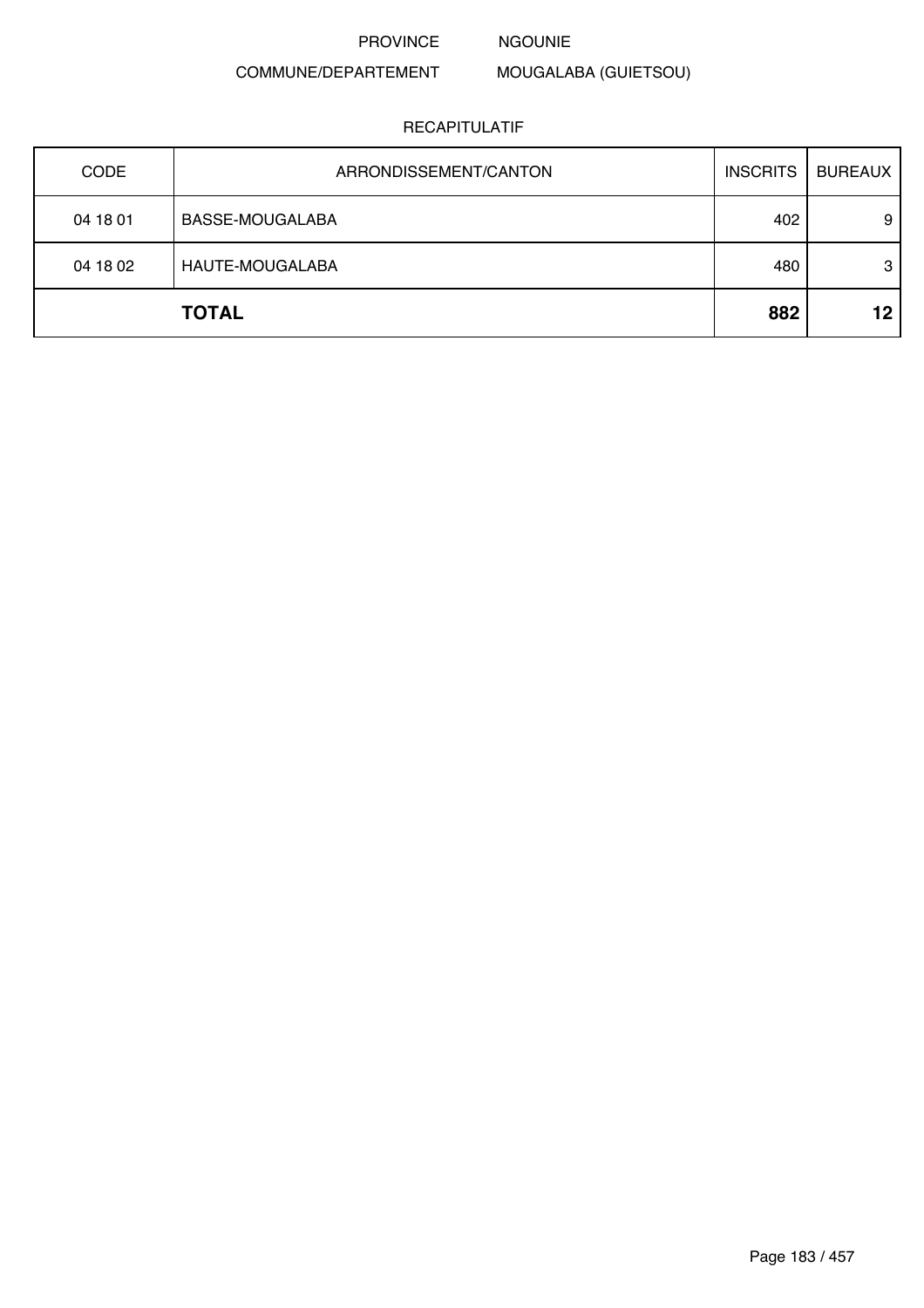| CODE  | <b>COMMUNE / DEPARTEMENT</b> | <b>INSCRITS</b> | <b>BUREAUX</b> |
|-------|------------------------------|-----------------|----------------|
| 04 01 | <b>MOUILA</b>                | 14 4 37         | 37             |
| 04 02 | DOUYA-ONOYE (MOUILA)         | 3770            | 18             |
| 04 03 | <b>FOUGAMOU</b>              | 3 3 6 4         | 11             |
| 04 04 | TSAMBA-MAGOTSI (FOUGAMOU)    | 5 2 5 0         | 42             |
| 04 05 | <b>MBIGOU</b>                | 1971            | $\,6\,$        |
| 04 06 | BOUMI-LOUETSI (MBIGOU)       | 3 9 6 3         | 40             |
| 04 07 | <b>MIMONGO</b>               | 1772            | $\sqrt{5}$     |
| 04 08 | OGOULOU (MIMONGO)            | 4 1 1 5         | 27             |
| 04 09 | <b>NDENDE</b>                | 3 3 4 4         | 12             |
| 04 10 | DOLA (NDENDE)                | 2410            | 16             |
| 04 11 | <b>MANDJI</b>                | 1689            | 8              |
| 04 12 | NDOLOU (MANDJI)              | 2 3 2 8         | 18             |
| 04 13 | <b>LEBAMBA</b>               | 3 4 4 1         | 12             |
| 04 14 | LOUETSI-WANO (LEBAMBA)       | 2 0 3 3         | 12             |
| 04 15 | <b>MALINGA</b>               | 913             | $\overline{4}$ |
| 04 16 | LOUETSI-BIBAKA (MALINGA)     | 1 648           | 16             |
| 04 17 | <b>GUIETSOU</b>              | 545             | $\mathbf{3}$   |
| 04 18 | MOUGALABA (GUIETSOU)         | 882             | 12             |
|       | <b>TOTAL</b>                 | 57 875          | 299            |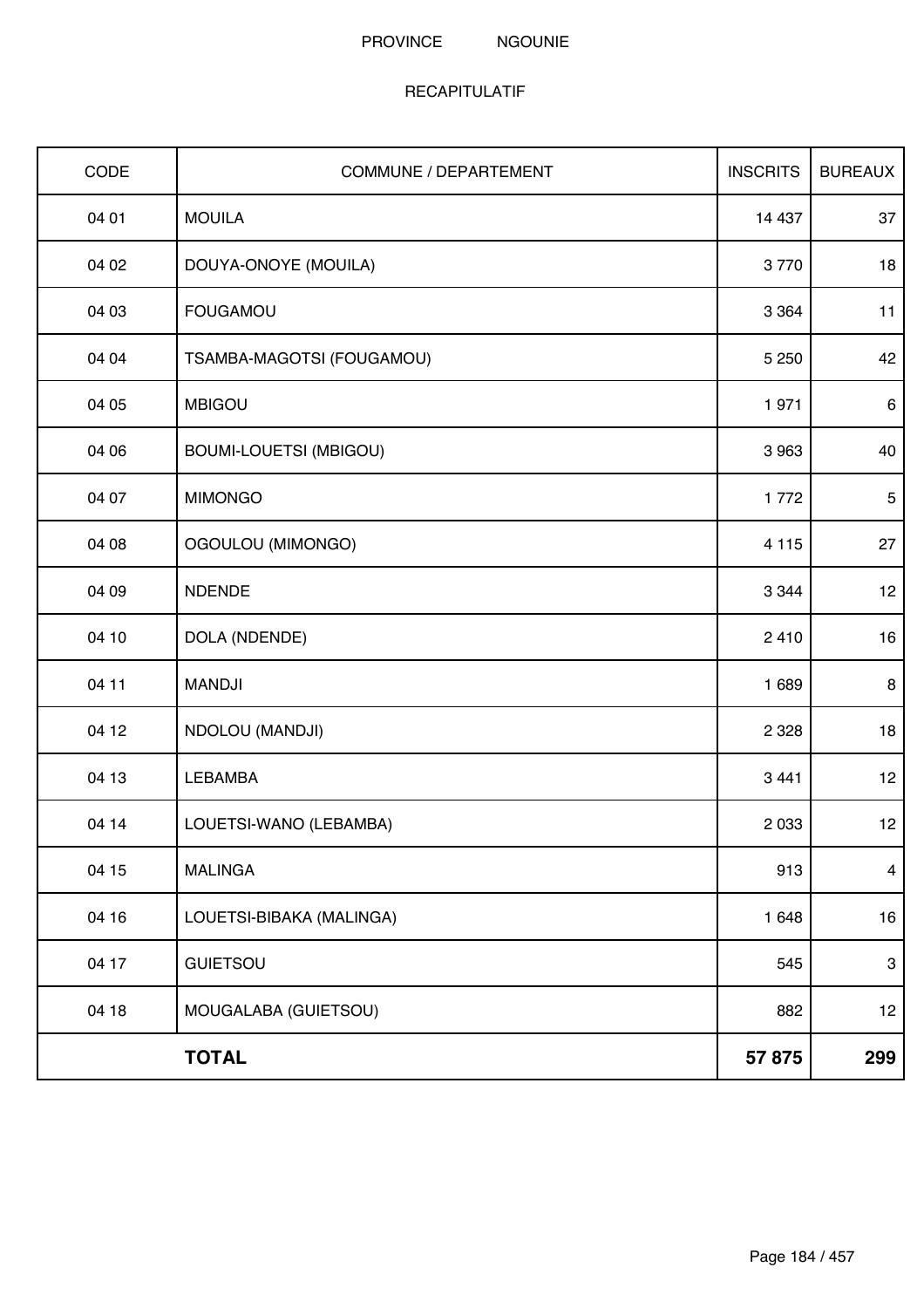NYANGA

**TCHIBANGA** 

# COMMUNE/DEPARTEMENT ARRONDISSEMENT/CANTON

1ER ARRONDISSEMENT

| <b>CODE</b> | <b>CENTRE DE VOTE</b>             | <b>INSCRITS</b> | <b>BUREAUX</b> |
|-------------|-----------------------------------|-----------------|----------------|
| 05 01 01 01 | POLA II (EC COMMUNALE -G)         | 530             | 2              |
| 05 01 01 02 | EC COMMUNALE -C- (NDABILILA 2)    | 892             | $\mathcal{P}$  |
| 05 01 01 03 | <b>LYCEE NAZAIRE BOULINGUI</b>    | 1 3 6 1         | 3              |
| 05 01 01 04 | NOTRE DAME                        | 169             |                |
| 05 01 01 05 | ECOLE ST. JOSEPH                  | 517             | 2              |
| 05 01 01 06 | <b>BIBORA (CES HORIZON BASE)</b>  | 188             |                |
| 05 01 01 07 | NDABILILA 1 (EDUCATION POPULAIRE) | 471             |                |
| 05 01 01 08 | MINZANZALA II (ANN.CES HORIZON)   | 604             | 2              |
| 05 01 01 09 | <b>CENTRE VILLE</b>               | 392             |                |
|             | <b>TOTAL</b>                      | 5 1 2 4         | 15             |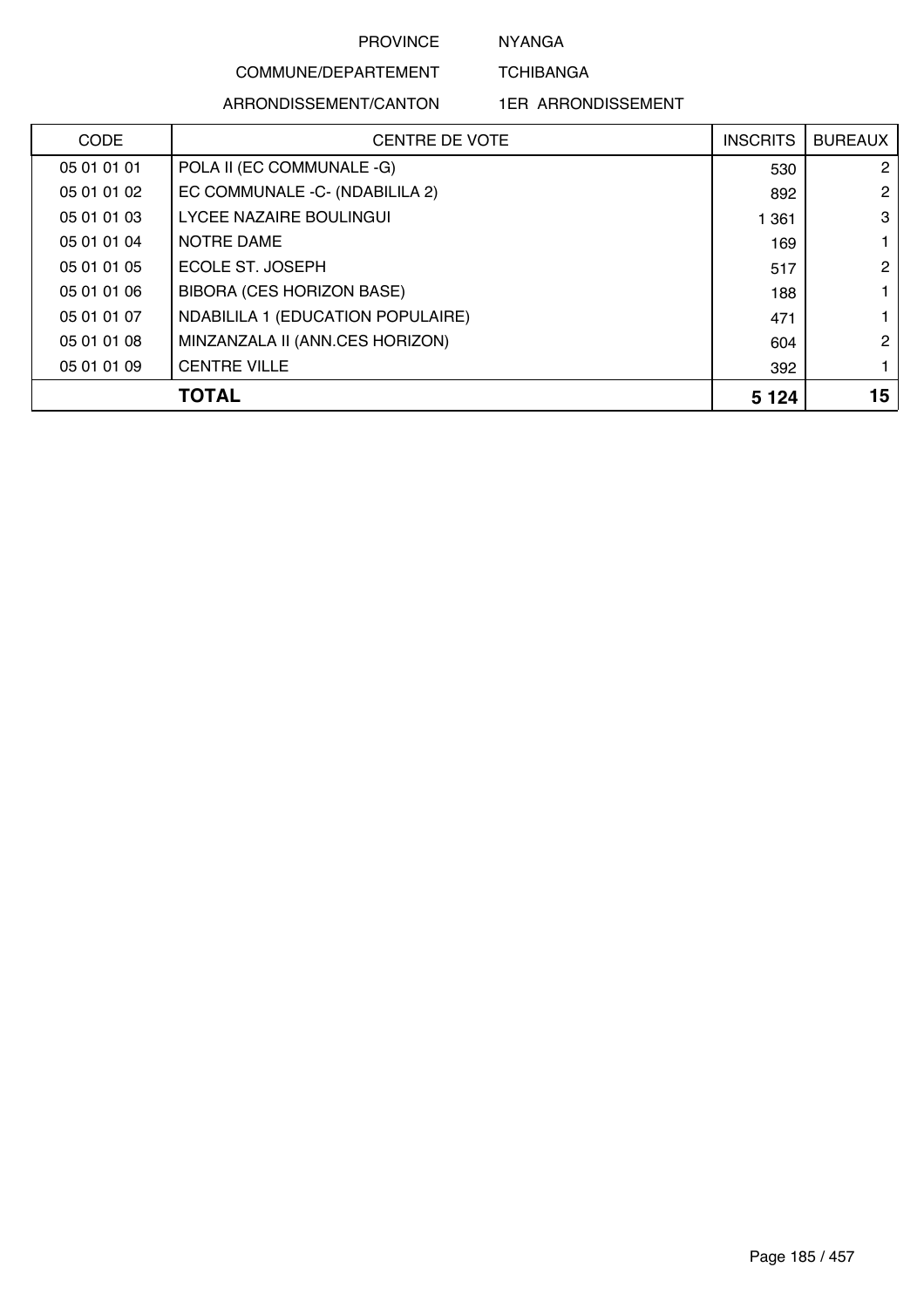NYANGA

**TCHIBANGA** 

# COMMUNE/DEPARTEMENT ARRONDISSEMENT/CANTON

2EME ARRONDISSEMENT

| <b>CODE</b> | <b>CENTRE DE VOTE</b>          | <b>INSCRITS</b> | <b>BUREAUX</b> |
|-------------|--------------------------------|-----------------|----------------|
| 05 01 02 01 | BATSIENGUI 1 (EC COMMUNALE E)  | 704             | 2              |
| 05 01 02 02 | BATSIENGUI 2 (EC COMMUNALE)    | 133             |                |
| 05 01 02 03 | INGARA 2-3 (EC COMMUNALE H)    | 353             |                |
| 05 01 02 04 | INGARA 1 (ECOLE COMMUNALE -A-) | 340             |                |
| 05 01 02 05 | MAVOUNDI (ECOLE COMMUNALE -F-) | 641             | 2              |
| 05 01 02 06 | <b>ECOLE PROTESTANTE</b>       | 133             |                |
| 05 01 02 07 | MOUKENGA 2 (EC COMMUNALE B)    | 365             |                |
| 05 01 02 08 | MOUKENGA 3 (EC COMMUNALE D)    | 278             |                |
| 05 01 02 09 | <b>LYCEE PROFESSIONEL</b>      | 453             |                |
|             | TOTAL                          | 3 4 0 0         | 11             |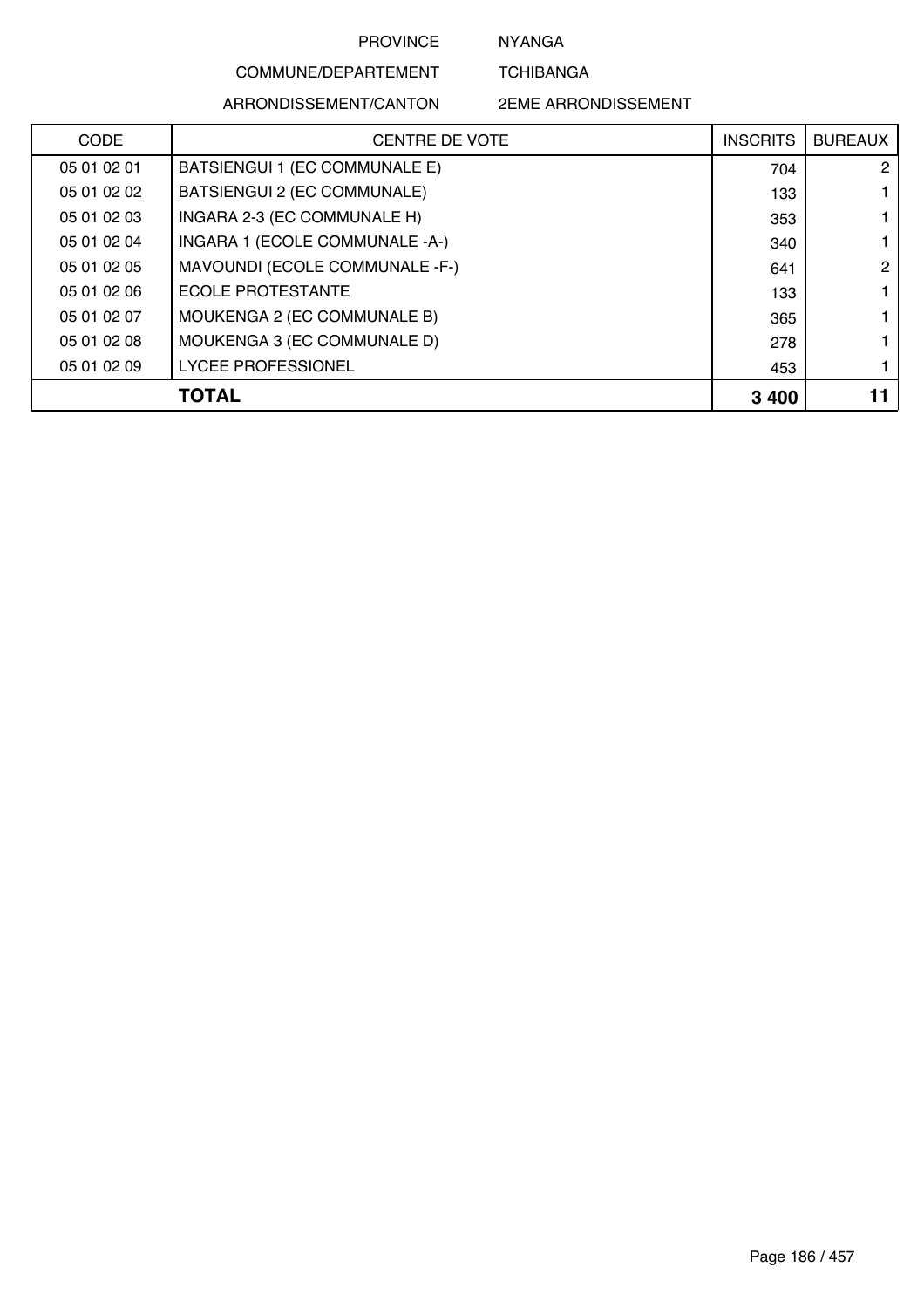NYANGA

#### COMMUNE/DEPARTEMENT TCHIBANGA

| <b>CODE</b> | ARRONDISSEMENT/CANTON      | <b>INSCRITS</b> | <b>BUREAUX</b> |
|-------------|----------------------------|-----------------|----------------|
| 05 01 01    | <b>1ER ARRONDISSEMENT</b>  | 5 1 2 4         | 15             |
| 05 01 02    | <b>2EME ARRONDISSEMENT</b> | 3 4 0 0         | 11             |
|             | <b>TOTAL</b>               | 8 5 24          | 26             |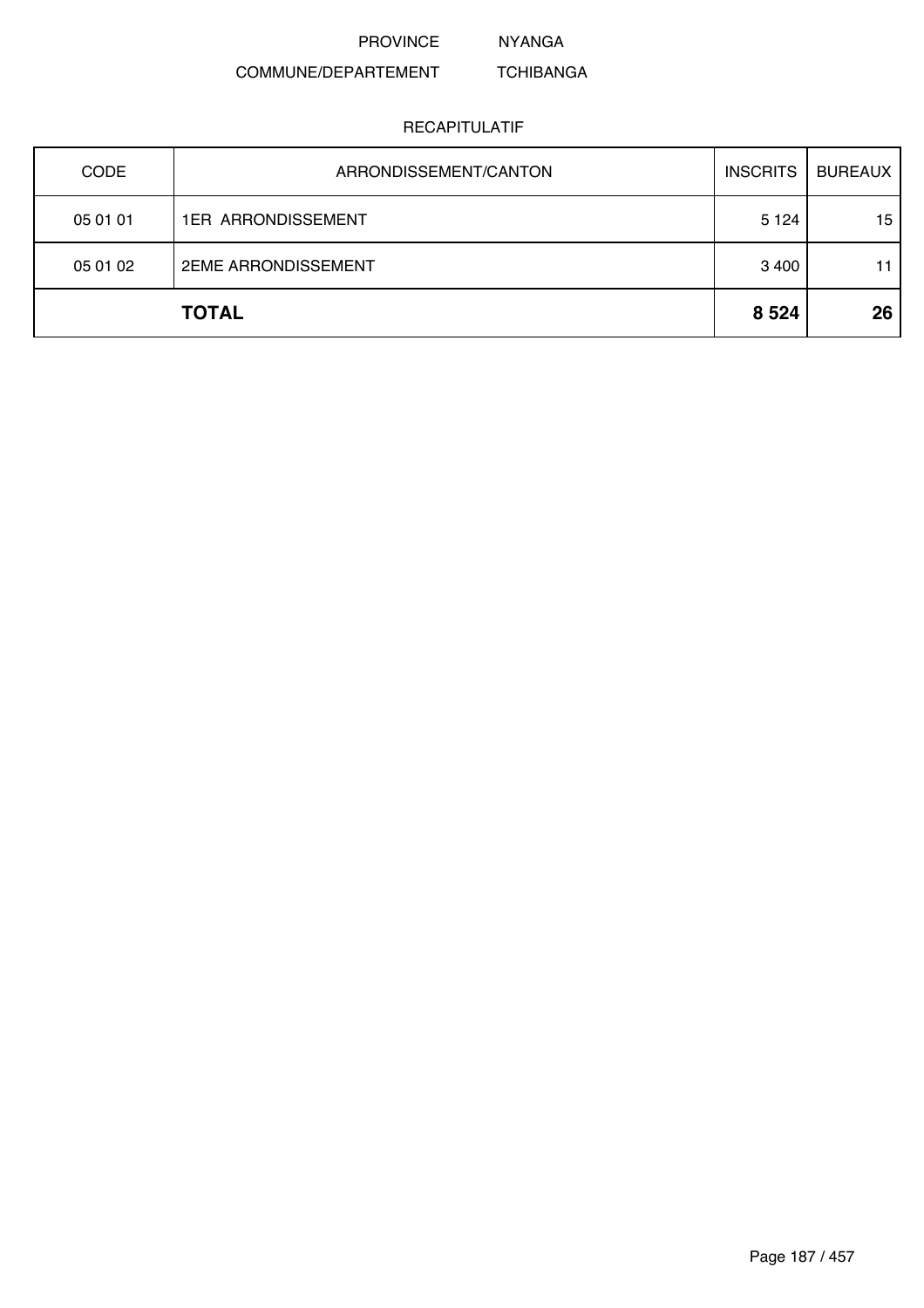## NYANGA

COMMUNE/DEPARTEMENT MOUGOUTSI (TCHIBANGA)

ARRONDISSEMENT/CANTON

DOUGHEGNY

| <b>CODE</b> | <b>CENTRE DE VOTE</b> | <b>INSCRITS</b> | <b>BUREAUX</b> |
|-------------|-----------------------|-----------------|----------------|
| 05 02 01 01 | <b>BAGNARA</b>        | 128             |                |
| 05 02 01 02 | <b>DOUGHENY</b>       | 23              |                |
| 05 02 01 03 | <b>DIGOUNZI</b>       | 47              |                |
| 05 02 01 04 | <b>DOUKOUMOU</b>      | 58              |                |
| 05 02 01 05 | <b>NDENGA</b>         | 50              |                |
| 05 02 01 06 | <b>MIGOMA</b>         | 36              |                |
| 05 02 01 07 | <b>KERI-NZAMBI</b>    | 105             |                |
| 05 02 01 08 | MAKABANA              | 85              |                |
| 05 02 01 09 | <b>IDOUMA</b>         | 148             |                |
|             | <b>TOTAL</b>          | 680             | 9              |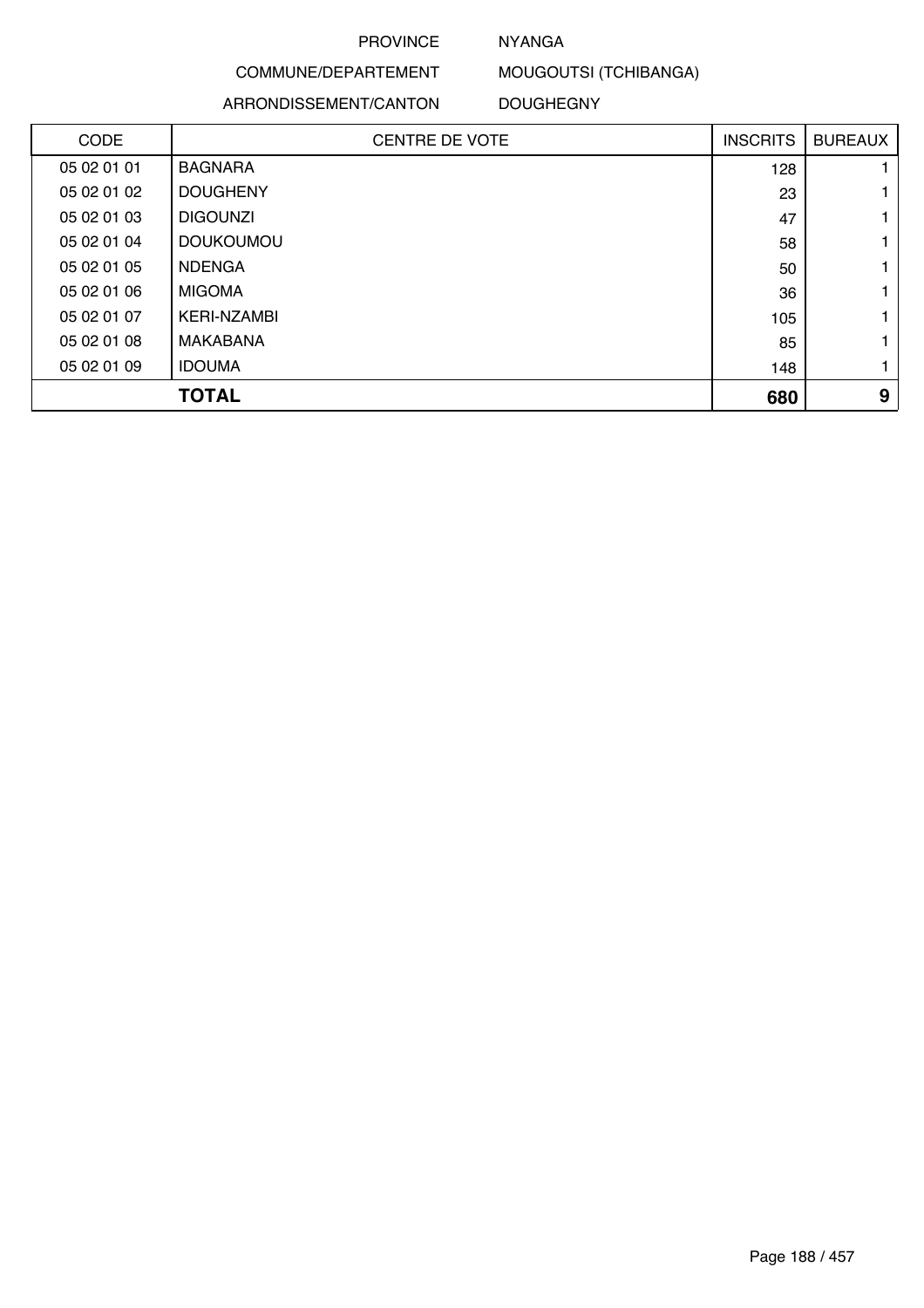# NYANGA

# MOUGOUTSI (TCHIBANGA)

#### ARRONDISSEMENT/CANTON

COMMUNE/DEPARTEMENT

DOUSSEGOUSSOU

| CODE        | <b>CENTRE DE VOTE</b> | <b>INSCRITS</b> | <b>BUREAUX</b> |
|-------------|-----------------------|-----------------|----------------|
| 05 02 02 01 | <b>ILALA</b>          | 385             |                |
| 05 02 02 02 | MOUGAMBOU-DIMBOU      | 118             |                |
| 05 02 02 03 | <b>MOUTSOUBIRI</b>    | 257             |                |
| 05 02 02 04 | <b>DIGOUDOU</b>       | 293             |                |
| 05 02 02 05 | <b>NZIENZILI</b>      | 122             |                |
| 05 02 02 06 | <b>DOUGANDOU</b>      | 161             |                |
| 05 02 02 07 | <b>LOUANGO</b>        | 252             |                |
| 05 02 02 08 | <b>MOUNANGA</b>       | 121             |                |
| 05 02 02 09 | <b>DOUSSEGOUSSOU</b>  | 96              |                |
| 05 02 02 10 | <b>MILOLO</b>         | 101             |                |
| 05 02 02 11 | <b>TONO</b>           | 268             |                |
| 05 02 02 12 | <b>VIEUX-TONO</b>     | 62              |                |
| 05 02 02 13 | IMANGUE-PLANTEUR      | 41              |                |
| 05 02 02 14 | <b>MOUNIONZI</b>      | 54              |                |
|             | TOTAL                 | 2 3 3 1         | 14             |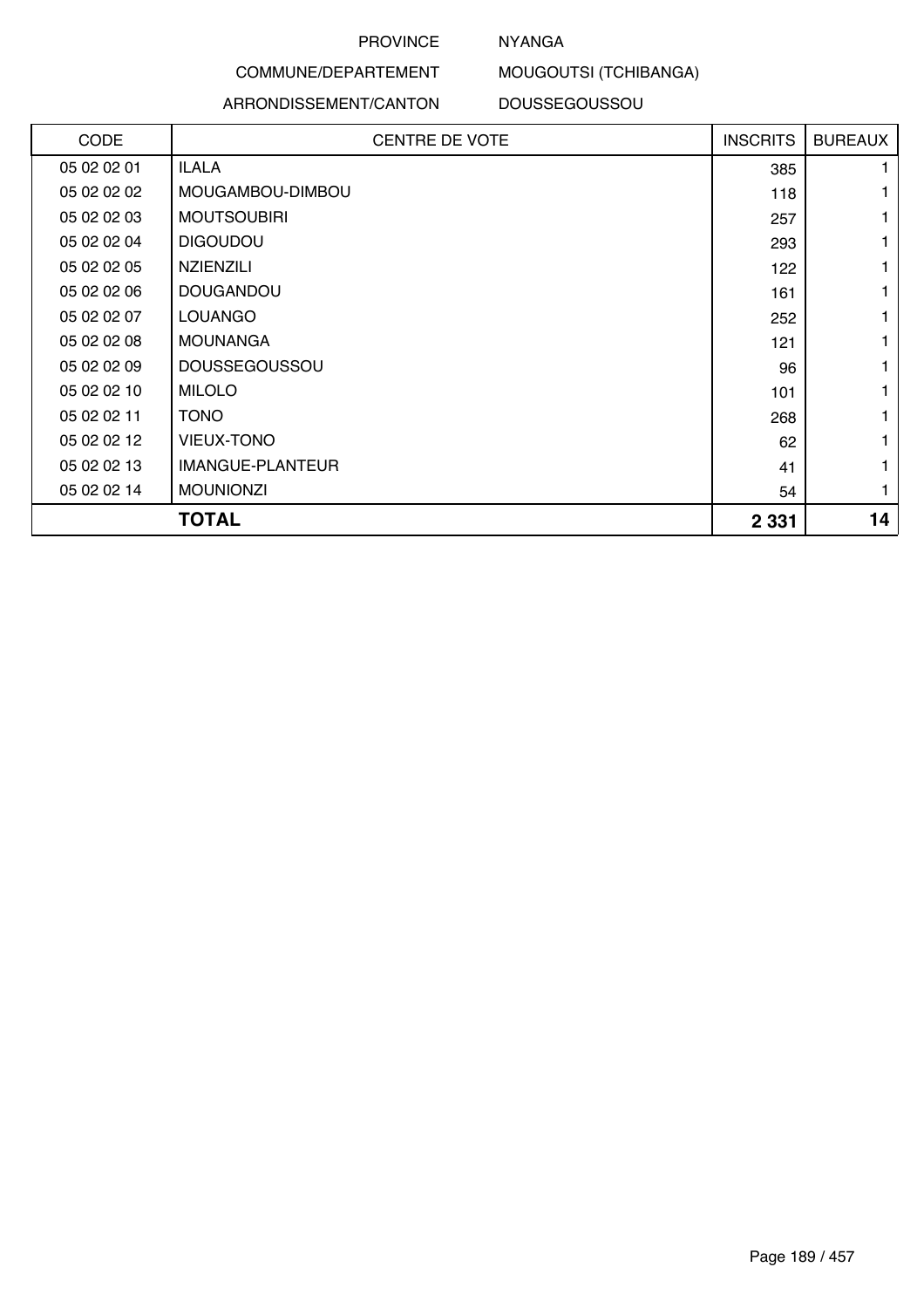# NYANGA

# COMMUNE/DEPARTEMENT

ARRONDISSEMENT/CANTON

MOUGALABA-DOUVOUNGOU

MOUGOUTSI (TCHIBANGA)

| <b>CODE</b> | <b>CENTRE DE VOTE</b> | <b>INSCRITS</b> | <b>BUREAUX</b> |
|-------------|-----------------------|-----------------|----------------|
| 05 02 03 01 | <b>MABOURIGA</b>      | 137             |                |
| 05 02 03 02 | PENIOUNDOU            | 369             | 1.             |
| 05 02 03 03 | <b>DIKOUTOU</b>       | 88              | 1.             |
| 05 02 03 04 | <b>MOUEDJI</b>        | 119             | 1.             |
| 05 02 03 05 | <b>NDENGUILILA</b>    | 397             | 1.             |
| 05 02 03 06 | <b>MANDILOU 2</b>     | 143             | 1.             |
|             | <b>TOTAL</b>          | 1 2 5 3         | 6              |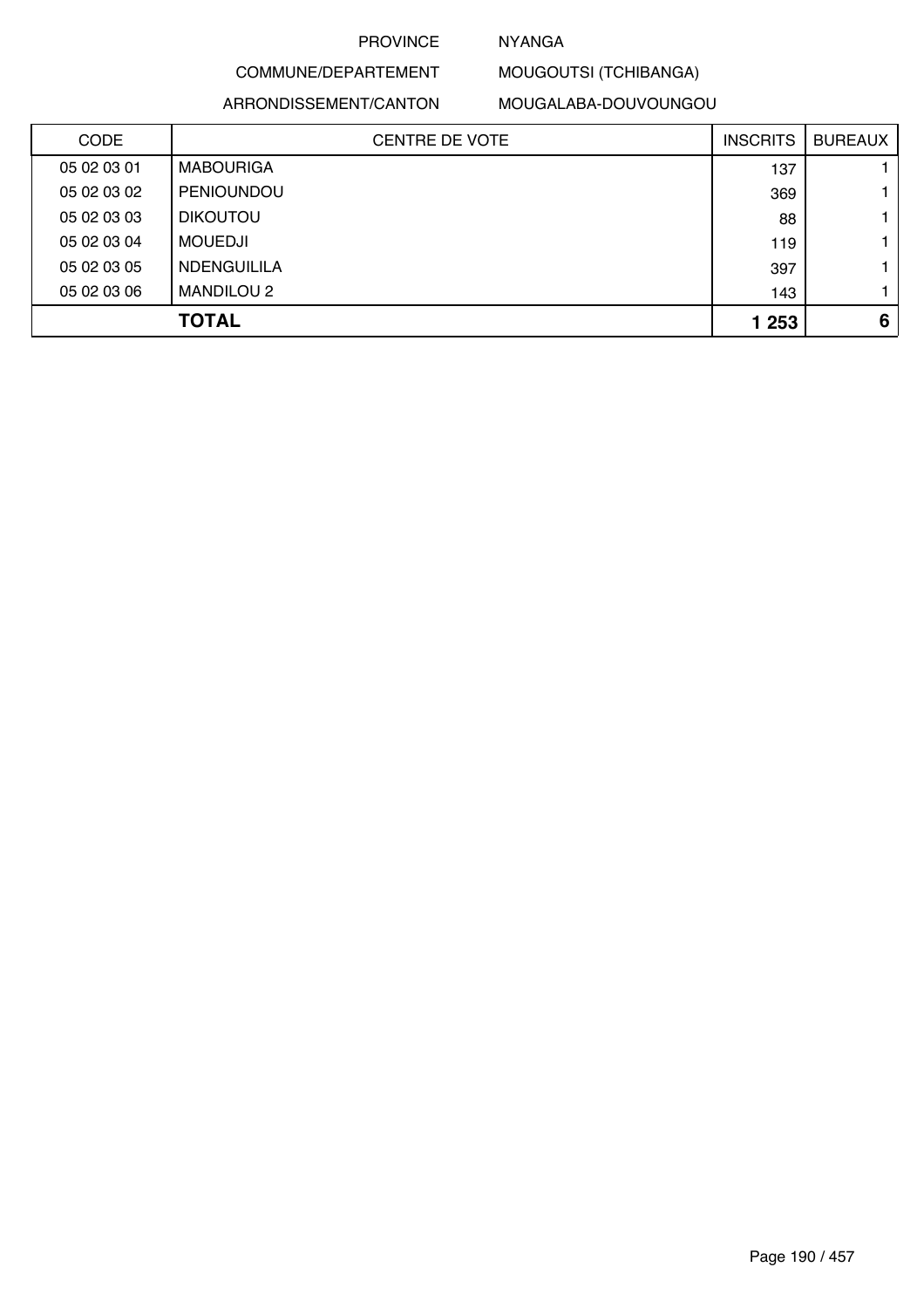#### NYANGA

# COMMUNE/DEPARTEMENT

MOUGOUTSI (TCHIBANGA)

| <b>CODE</b> | ARRONDISSEMENT/CANTON | <b>INSCRITS</b> | <b>BUREAUX</b> |
|-------------|-----------------------|-----------------|----------------|
| 05 02 01    | <b>DOUGHEGNY</b>      | 680             | 9              |
| 05 02 02    | <b>DOUSSEGOUSSOU</b>  | 2 3 3 1         | 14             |
| 05 02 03    | MOUGALABA-DOUVOUNGOU  | 1 2 5 3         | 6              |
|             | <b>TOTAL</b>          | 4 2 6 4         | 29             |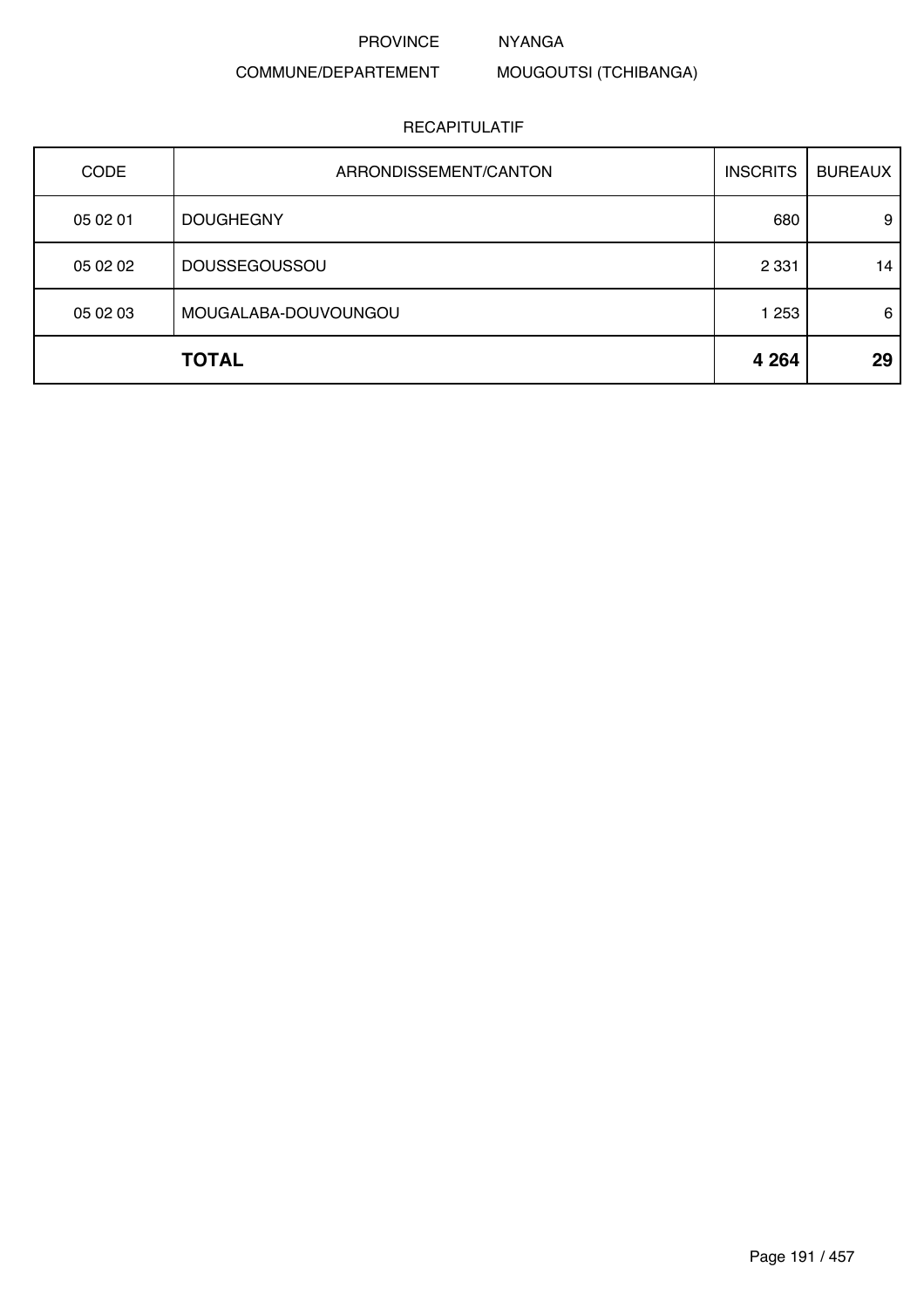NYANGA

# COMMUNE/DEPARTEMENT ARRONDISSEMENT/CANTON

MAYUMBA COMMUNE

| <b>CODE</b> | <b>CENTRE DE VOTE</b>          | <b>INSCRITS</b> | <b>BUREAUX</b> |
|-------------|--------------------------------|-----------------|----------------|
| 05 03 00 01 | ECOLE PUBLIQUE KOUANGO         | 462             |                |
| 05 03 00 02 | DISP TCHIOLE-NDEMBET           | 141             |                |
| 05 03 00 03 | MABOUNDA (C E S )              | 454             |                |
| 05 03 00 04 | <b>ECOLE PUBLIQUE (FOUIKA)</b> | 471             |                |
| 05 03 00 05 | PREFECTURE DOUANES             | 164             |                |
| 05 03 00 06 | <b>BANA AVIATION</b>           | 391             |                |
|             | <b>TOTAL</b>                   | 2 0 8 3         | 6              |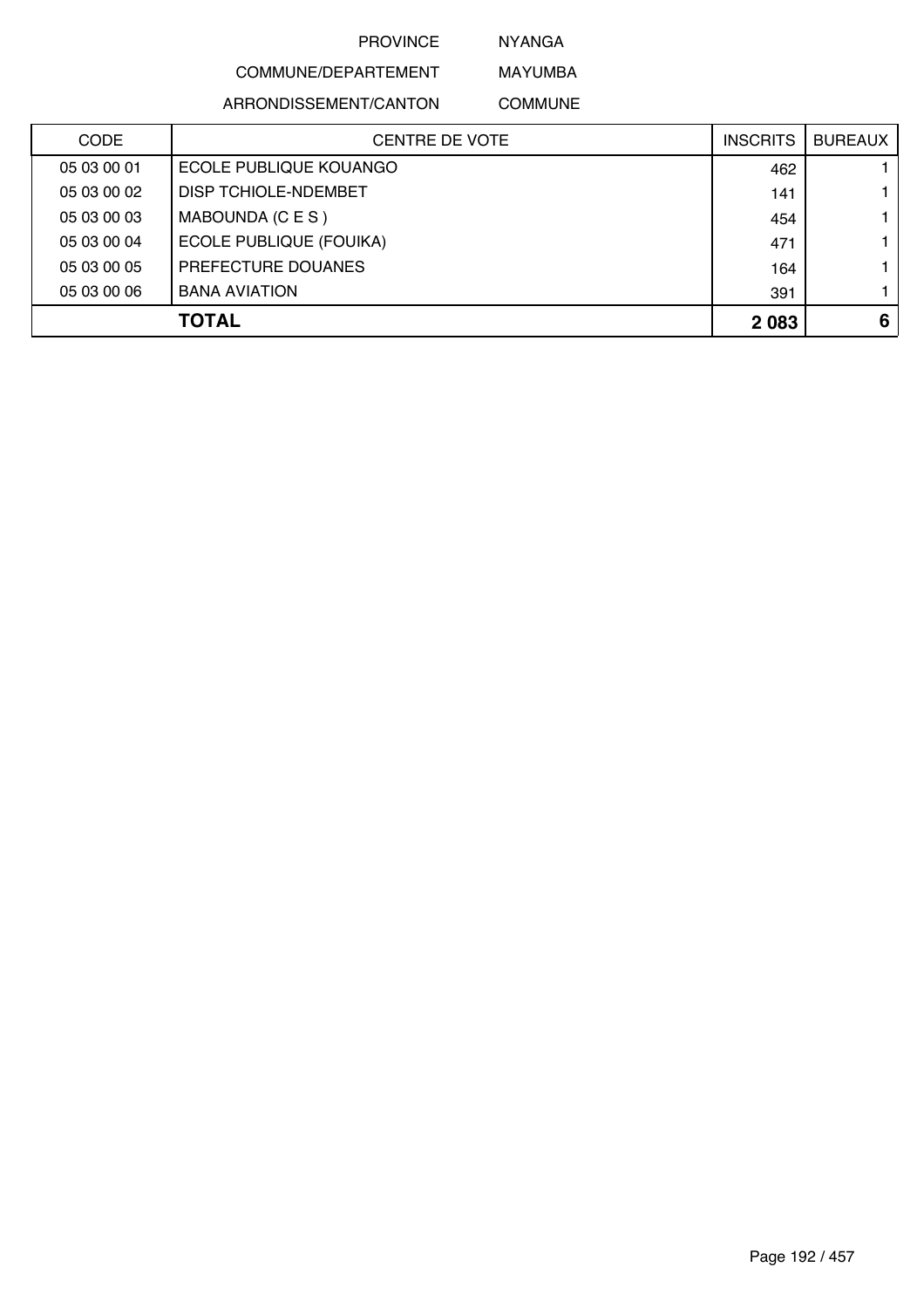NYANGA

#### COMMUNE/DEPARTEMENT MAYUMBA

|             | <b>TOTAL</b>          | 2 0 8 3         | 6              |
|-------------|-----------------------|-----------------|----------------|
| 05 03 00    | <b>COMMUNE</b>        | 2 0 8 3         | 6              |
| <b>CODE</b> | ARRONDISSEMENT/CANTON | <b>INSCRITS</b> | <b>BUREAUX</b> |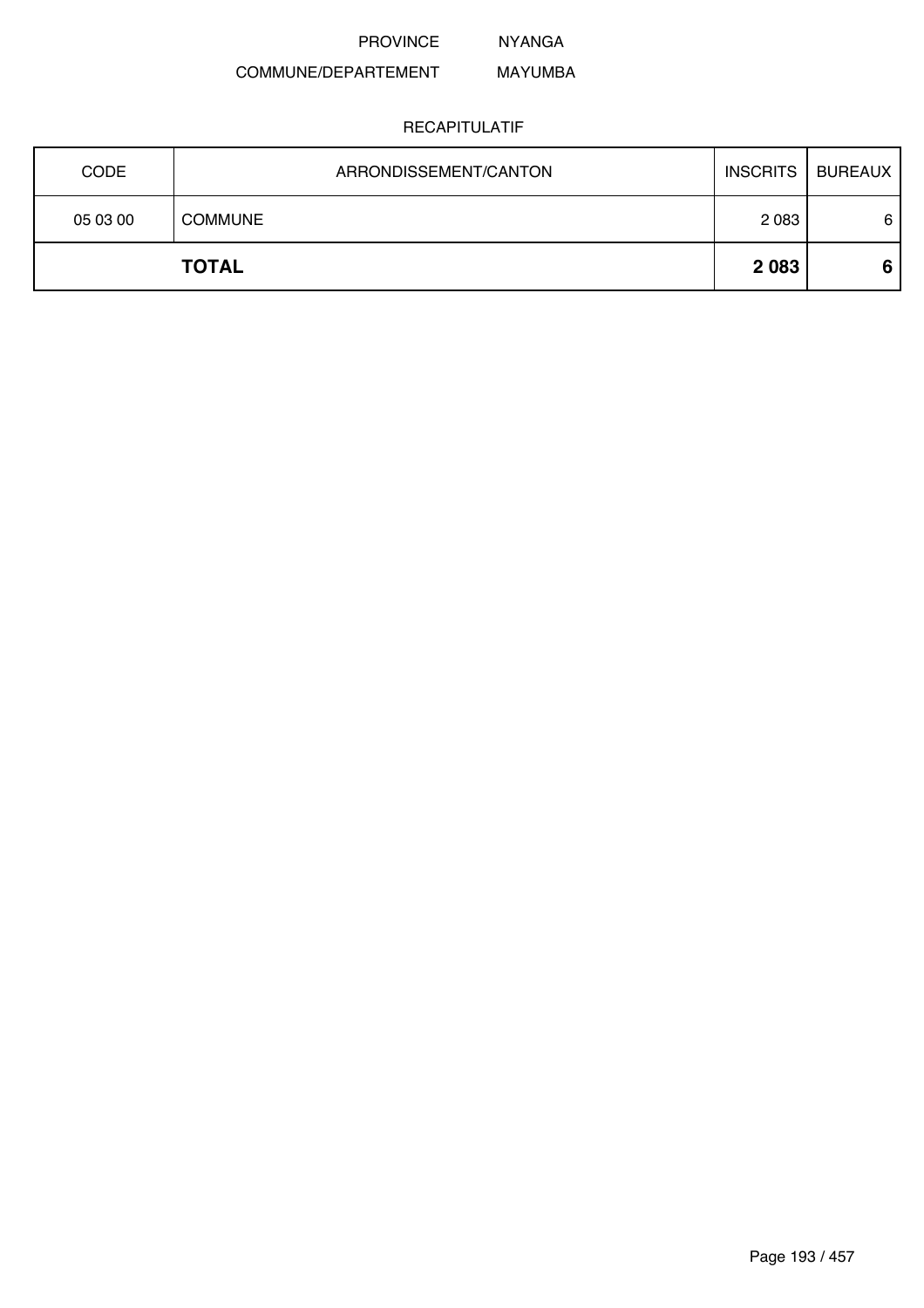# NYANGA

BASSE-BANIO (MAYUMBA)

#### ARRONDISSEMENT/CANTON

COMMUNE/DEPARTEMENT

LOUBETSI-DOUMVOU

| <b>CODE</b> | CENTRE DE VOTE           | <b>INSCRITS</b> | <b>BUREAUX</b> |
|-------------|--------------------------|-----------------|----------------|
| 05 04 01 01 | <b>SAINT ANTOINE</b>     | 200             |                |
| 05 04 01 02 | <b>DOUMVOU</b>           | 116             |                |
| 05 04 01 03 | MALEMBET (MAMBI 2)       | 25              |                |
| 05 04 01 04 | MAMBI I                  | 140             |                |
| 05 04 01 05 | <b>PILAKOUMBI</b>        | 81              |                |
| 05 04 01 06 | BANA-AVIATION (MATCHITI) | 64              |                |
|             | <b>TOTAL</b>             | 626             | 6              |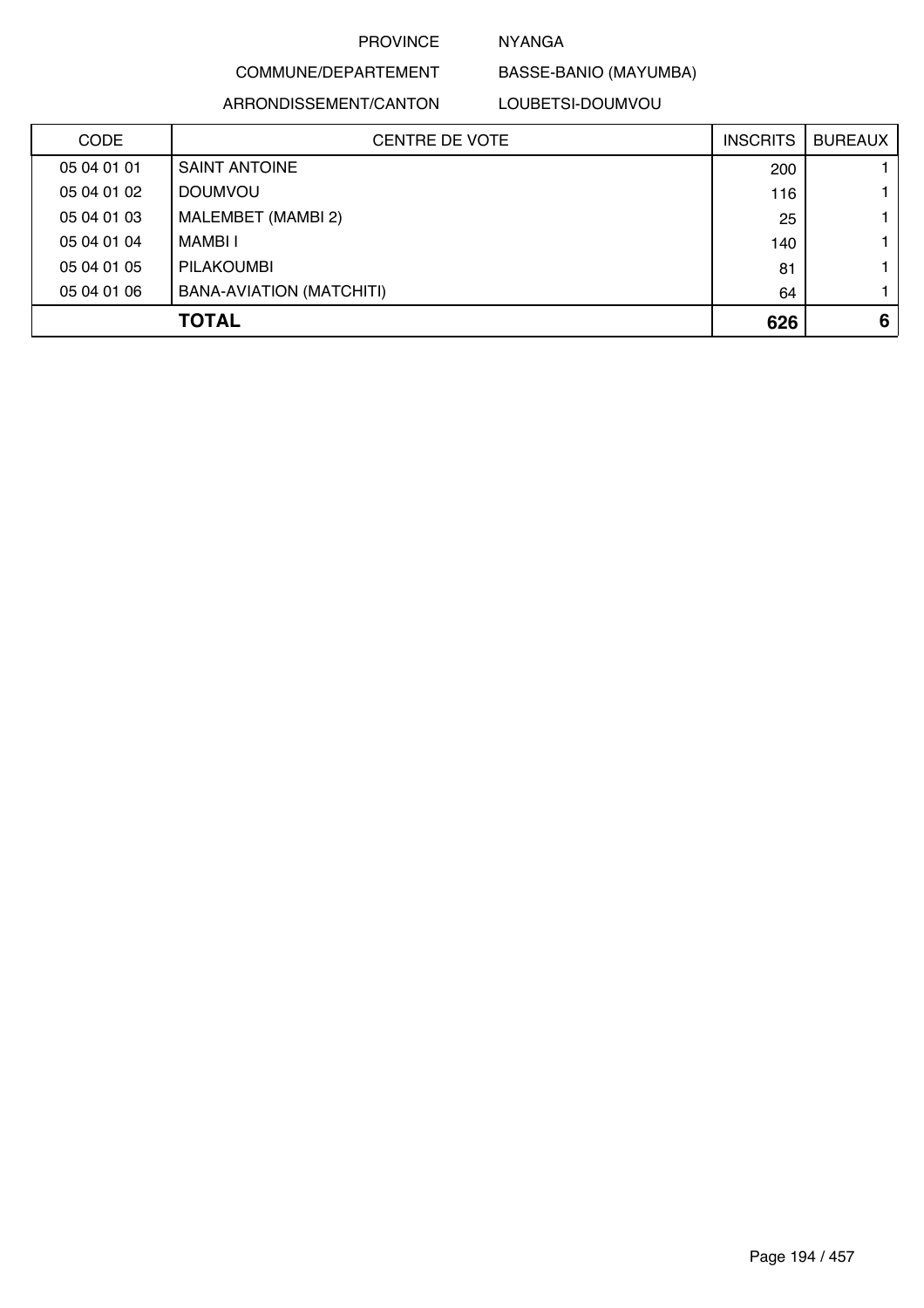## NYANGA

# COMMUNE/DEPARTEMENT

## ARRONDISSEMENT/CANTON

BASSE-BANIO (MAYUMBA)

#### MAYOMBE

| CODE        | <b>CENTRE DE VOTE</b> | <b>INSCRITS</b> | <b>BUREAUX</b>  |
|-------------|-----------------------|-----------------|-----------------|
| 05 04 02 01 | <b>MANGALI</b>        | 206             |                 |
| 05 04 02 02 | <b>LOUANDO</b>        | 94              |                 |
| 05 04 02 03 | <b>BILANGA</b>        | 176             |                 |
| 05 04 02 04 | <b>VEMO</b>           | 117             |                 |
| 05 04 02 05 | <b>DITOUBA</b>        | 115             |                 |
| 05 04 02 06 | <b>LOUBOMO</b>        | 143             |                 |
| 05 04 02 07 | <b>MIVEMBA</b>        | 80              |                 |
| 05 04 02 08 | <b>DOUIGNY</b>        | 28              |                 |
| 05 04 02 09 | <b>MALOUNGA I</b>     | 185             |                 |
| 05 04 02 10 | <b>PANGA</b>          | 127             |                 |
| 05 04 02 11 | <b>MALOUNGA II</b>    | 49              |                 |
| 05 04 02 12 | <b>MIRENDA</b>        | 17              | $\mathbf{1}$    |
|             | <b>TOTAL</b>          | 1 3 3 7         | 12 <sub>2</sub> |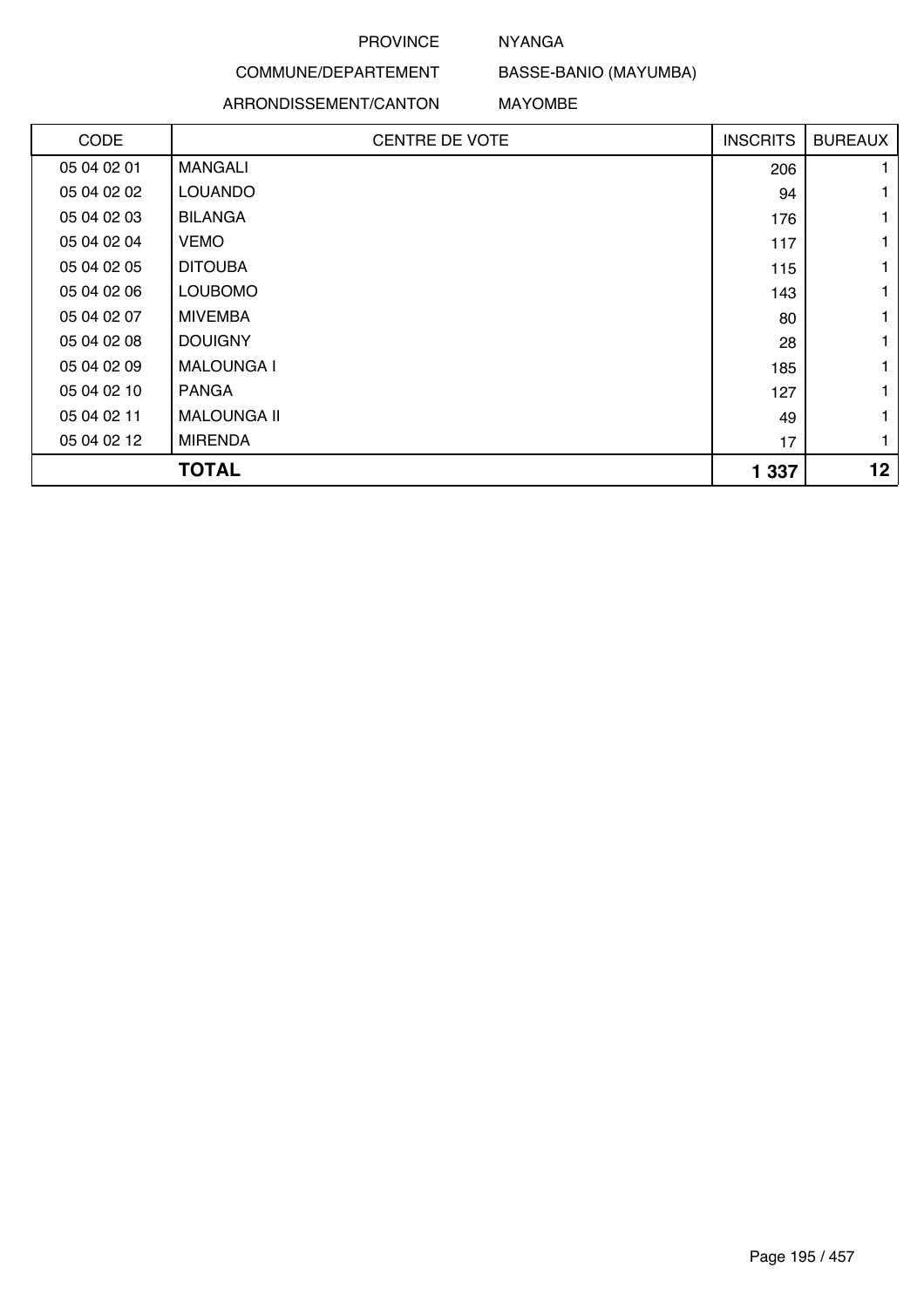### NYANGA

BASSE-BANIO (MAYUMBA)

ARRONDISSEMENT/CANTON

COMMUNE/DEPARTEMENT

MOUWAMBI

| <b>CODE</b> | CENTRE DE VOTE | <b>INSCRITS</b> | <b>BUREAUX</b> |
|-------------|----------------|-----------------|----------------|
| 05 04 03 01 | MOUENDA        | 60              |                |
| 05 04 03 02 | MOULONDO       | 30              |                |
| 05 04 03 03 | MOUGAGARA      | 24              |                |
|             | <b>TOTAL</b>   | 114             | ≏<br>P         |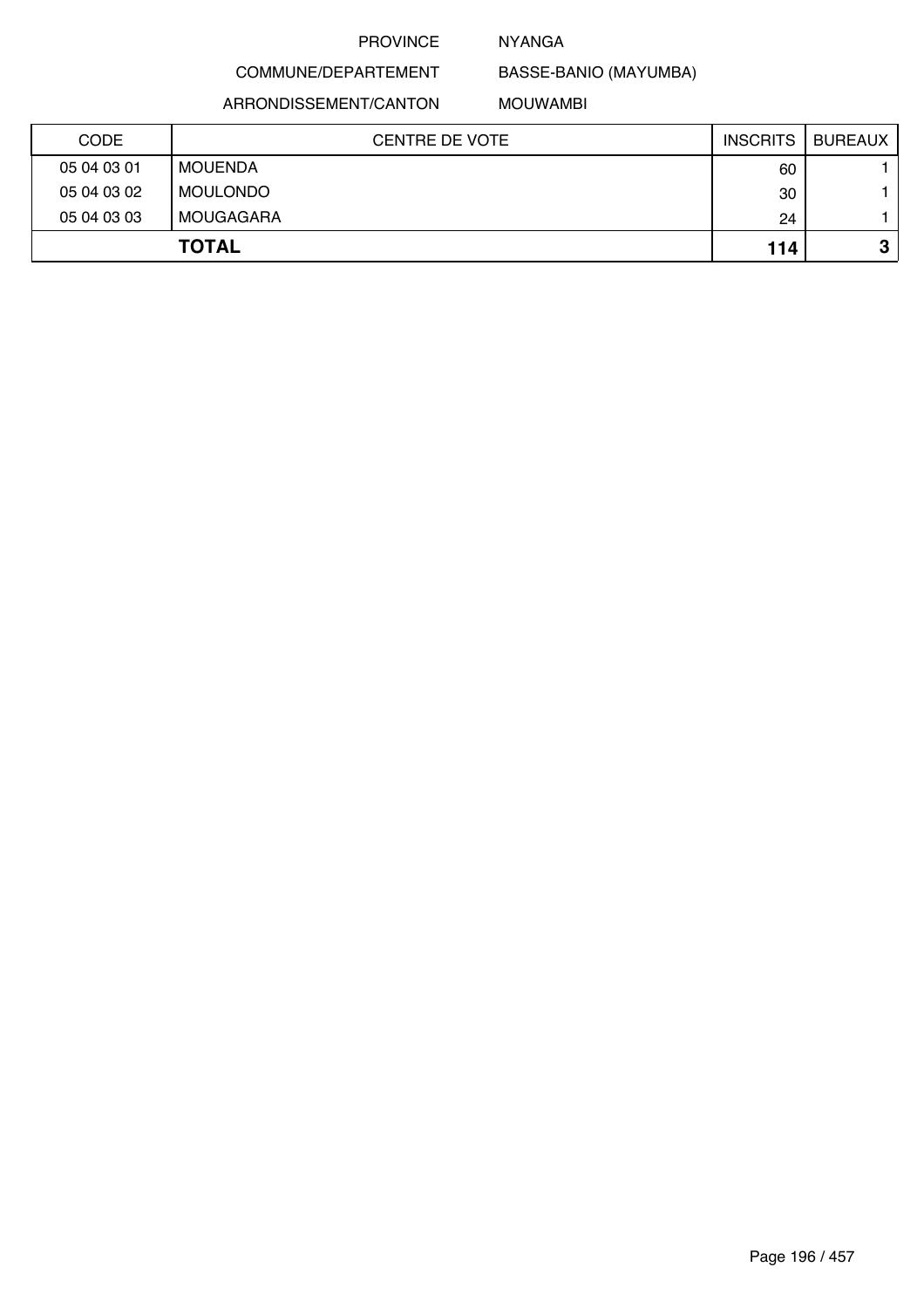# NYANGA

# COMMUNE/DEPARTEMENT

BASSE-BANIO (MAYUMBA)

# RECAPITULATIF

| <b>CODE</b> | ARRONDISSEMENT/CANTON | <b>INSCRITS</b> | <b>BUREAUX</b> |
|-------------|-----------------------|-----------------|----------------|
| 05 04 01    | LOUBETSI-DOUMVOU      | 626             | 6              |
| 05 04 02    | <b>MAYOMBE</b>        | 1 3 3 7         | 12             |
| 05 04 03    | <b>MOUWAMBI</b>       | 114             | 3              |
|             | <b>TOTAL</b>          | 2077            | 21             |

Page 197 / 457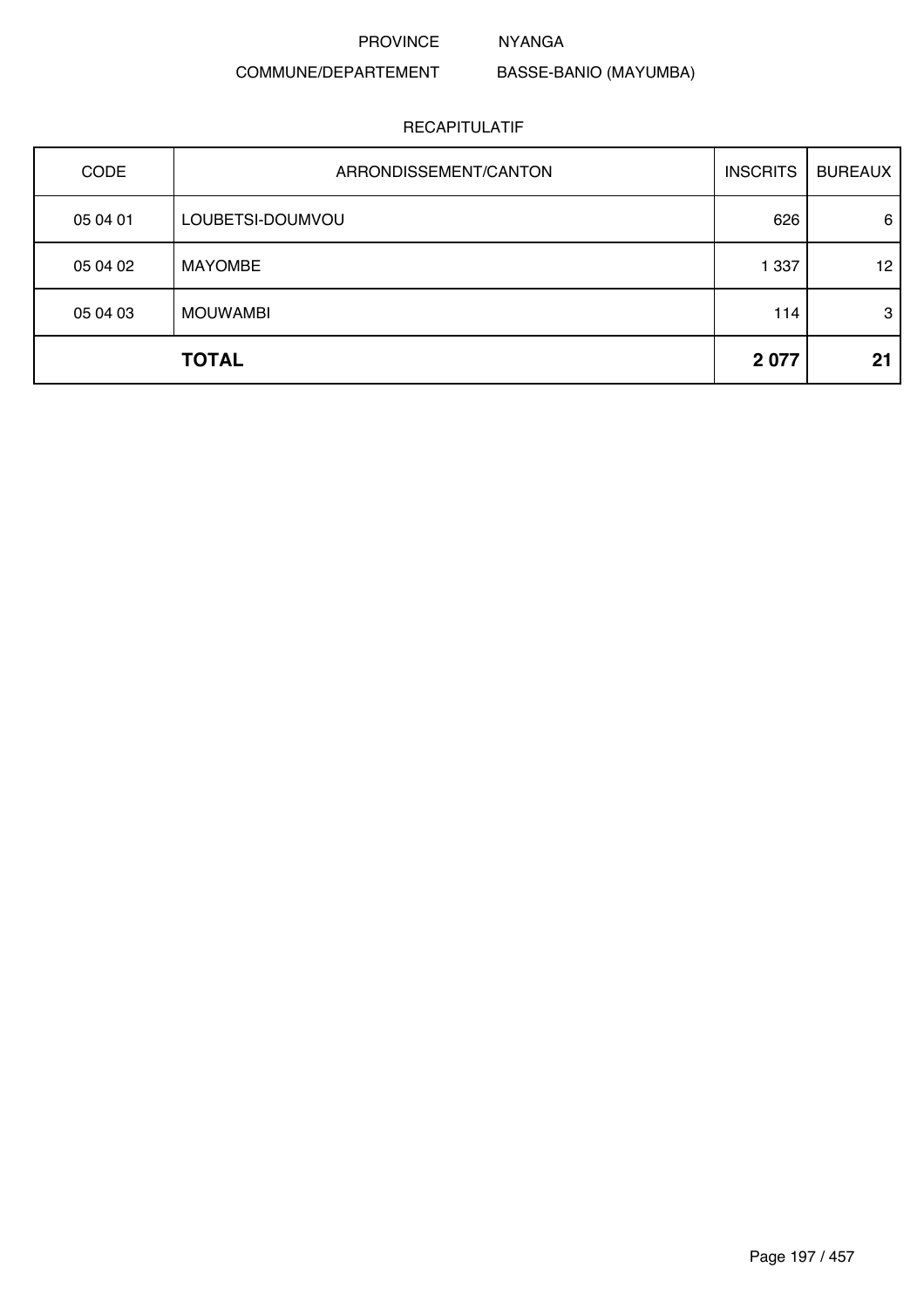NYANGA

# COMMUNE/DEPARTEMENT

ARRONDISSEMENT/CANTON

MOABI COMMUNE

| <b>CODE</b> | CENTRE DE VOTE                 | <b>INSCRITS</b> | <b>BUREAUX</b> |
|-------------|--------------------------------|-----------------|----------------|
| 05 05 00 01 | EC PUBL A (MOUTOUMBA-DJABA)    | 292             |                |
| 05 05 00 02 | EC PUBL B (MISSAFOU)           | 136             |                |
| 05 05 00 03 | MBAMBA                         | 259             |                |
| 05 05 00 04 | EC ST KISITO (MOUGOUNA)        | 246             |                |
| 05 05 00 05 | CES (BILENGUI)                 | 87              |                |
| 05 05 00 06 | EC PROT (MOUDIBA PUTU-NENI)    | 376             |                |
| 05 05 00 07 | <b>CENTRE SOCIAL</b>           | 45              |                |
| 05 05 00 08 | <b>BASE PEDAGOGIQUE MIAMBA</b> | 255             |                |
|             | <b>TOTAL</b>                   | 1696            | 8              |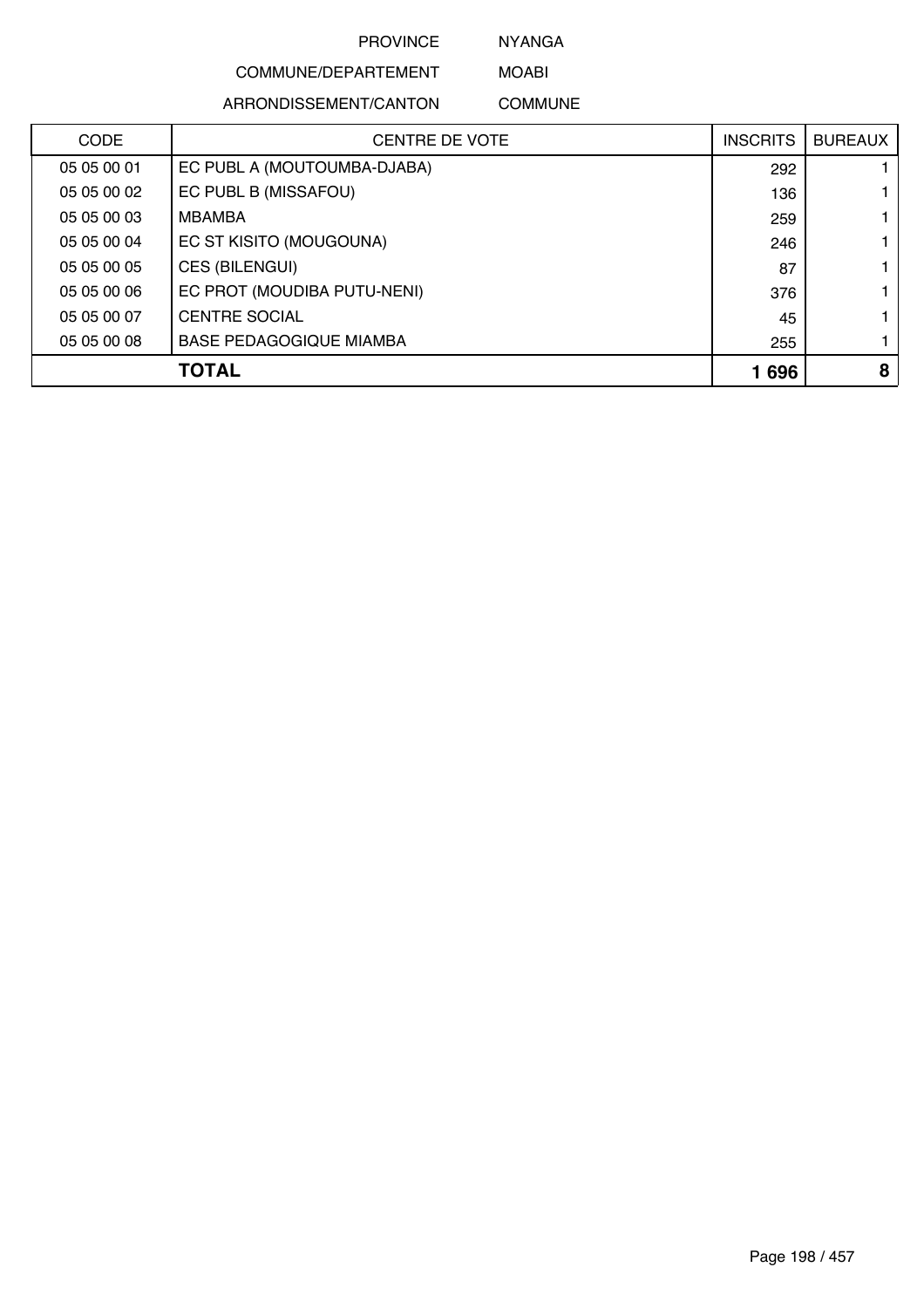NYANGA

#### COMMUNE/DEPARTEMENT MOABI

|             | <b>TOTAL</b>          | 1696            | 8              |
|-------------|-----------------------|-----------------|----------------|
| 05 05 00    | <b>COMMUNE</b>        | 696             | 8              |
| <b>CODE</b> | ARRONDISSEMENT/CANTON | <b>INSCRITS</b> | <b>BUREAUX</b> |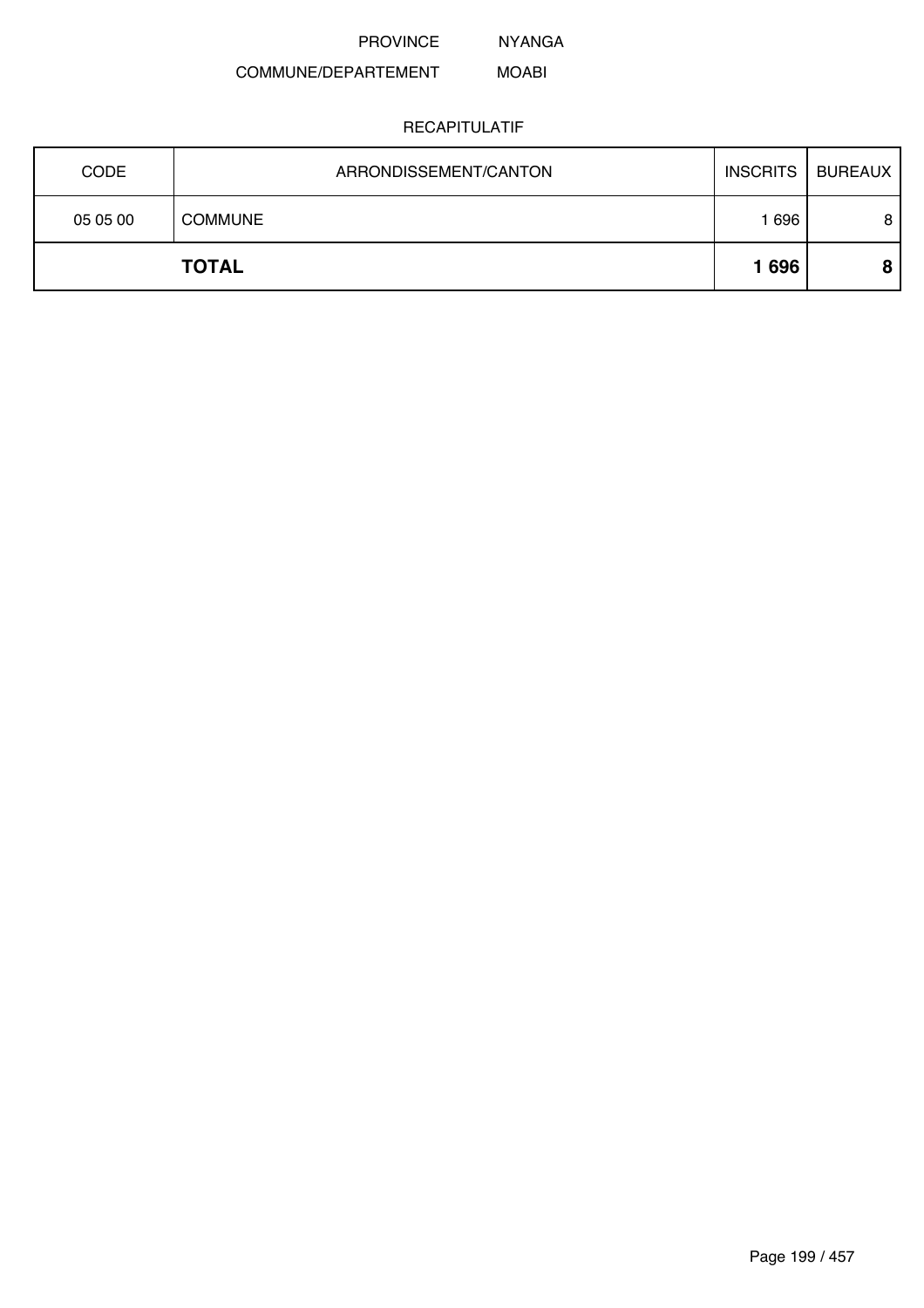## NYANGA

DOUIGNY (MOABI)

ARRONDISSEMENT/CANTON

COMMUNE/DEPARTEMENT

DOUAMI-MUEMBI

| <b>CODE</b> | <b>CENTRE DE VOTE</b> | <b>INSCRITS</b> | <b>BUREAUX</b> |
|-------------|-----------------------|-----------------|----------------|
| 05 06 01 01 | <b>ECOLE NGUENDA</b>  | 89              |                |
| 05 06 01 02 | MABALA                | 46              |                |
| 05 06 01 03 | <b>ECOLE MANDILOU</b> | 147             |                |
|             | <b>TOTAL</b>          | 282             | o<br>۰J.       |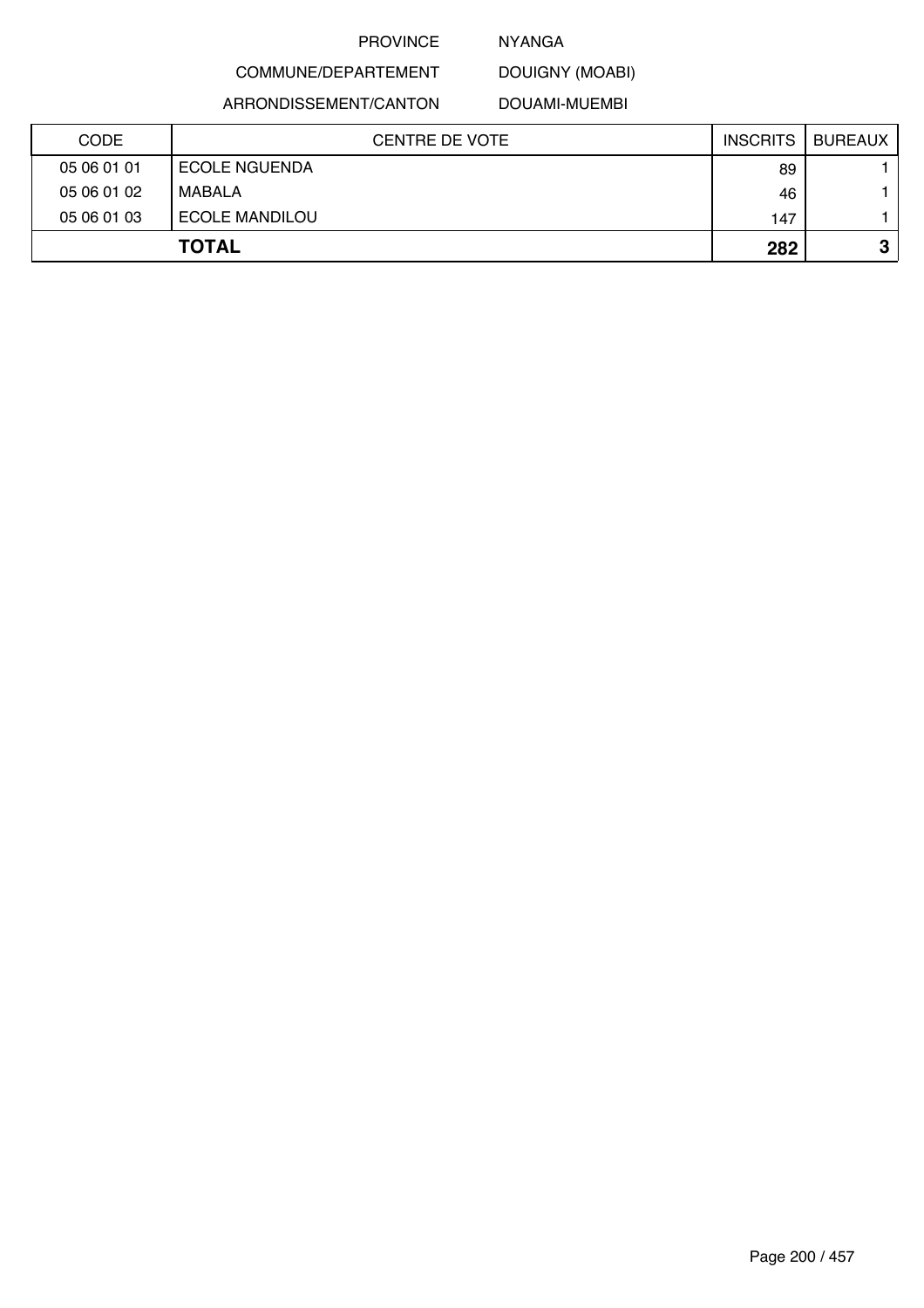### NYANGA

DOUIGNY (MOABI)

ARRONDISSEMENT/CANTON

COMMUNE/DEPARTEMENT

DOUBANDJI

| <b>CODE</b> | CENTRE DE VOTE   | <b>INSCRITS</b> | <b>BUREAUX</b> |
|-------------|------------------|-----------------|----------------|
| 05 06 02 01 | NGAGALA          | 56              |                |
| 05 06 02 02 | ECOLE DOUGASSOU  | 153             |                |
| 05 06 02 03 | EC MOUKOKO-MBAKA | 221             |                |
| 05 06 02 04 | MBILA-NYAMBI     | 77              |                |
|             | <b>TOTAL</b>     | 507             |                |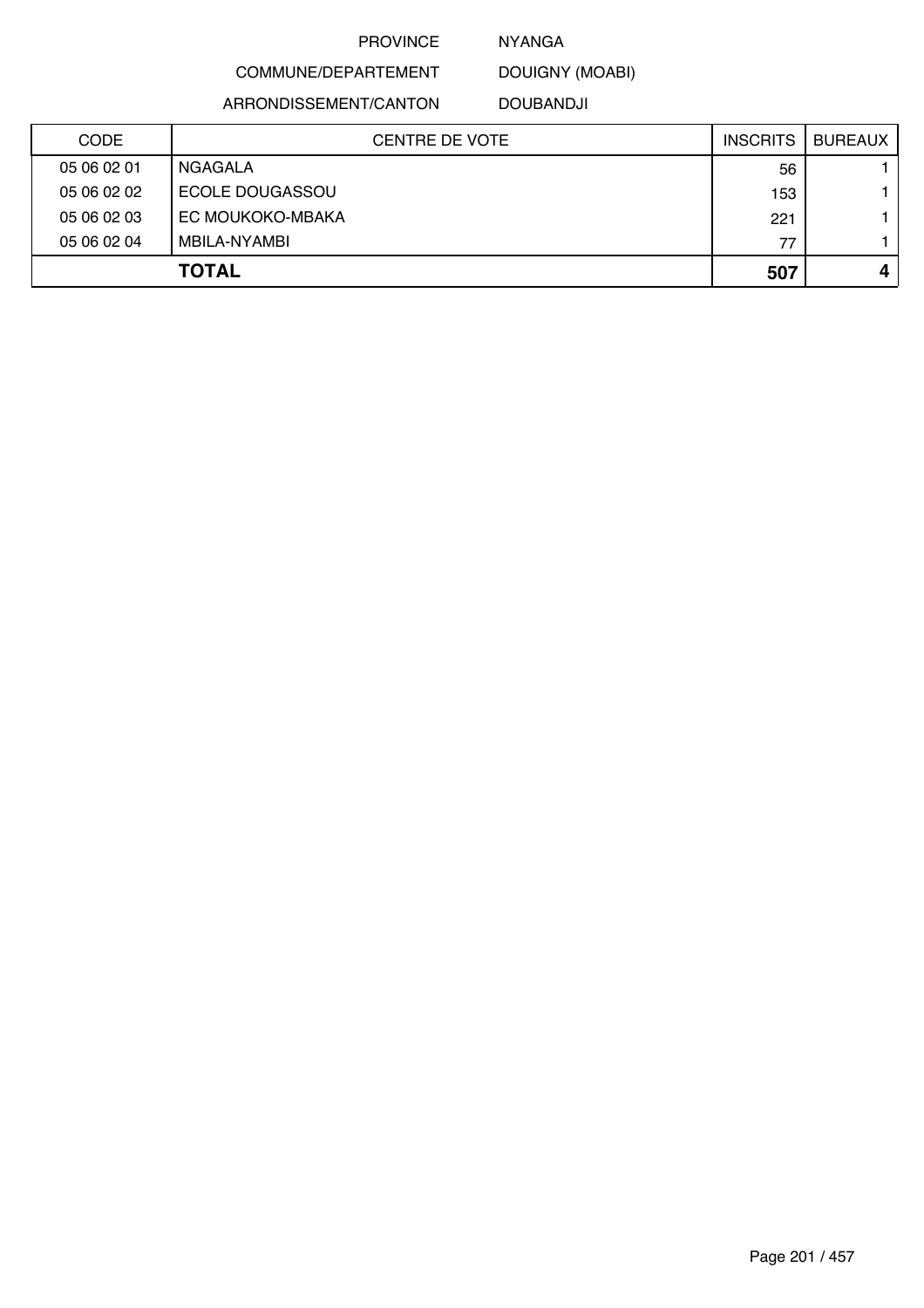# NYANGA

# COMMUNE/DEPARTEMENT

#### ARRONDISSEMENT/CANTON

MIGAMBA-YARA

DOUIGNY (MOABI)

| <b>CODE</b> | <b>CENTRE DE VOTE</b> | <b>INSCRITS</b> | <b>BUREAUX</b> |
|-------------|-----------------------|-----------------|----------------|
| 05 06 03 01 | <b>MOKABE</b>         | 255             |                |
| 05 06 03 02 | RINA-NZALA            | 430             |                |
| 05 06 03 03 | <b>BOUNOUNGA</b>      | 42              |                |
| 05 06 03 04 | <b>MOURINDI</b>       | 255             |                |
| 05 06 03 05 | MOUKOUALOU            | 142             |                |
| 05 06 03 06 | <b>BOUTEMBI</b>       | 32              | 1              |
| 05 06 03 07 | <b>BOUGOULOU</b>      | 20              |                |
| 05 06 03 08 | <b>KONDZI</b>         | 9               | 1              |
| 05 06 03 09 | <b>DOUSSALA</b>       | 52              |                |
| 05 06 03 10 | PAHOU-NZAMBI          | 41              |                |
| 05 06 03 11 | <b>MBOUNGOU</b>       | 18              |                |
| 05 06 03 12 | MIVEMBA-MBORTO        | 59              |                |
| 05 06 03 13 | <b>MALOLO</b>         | 56              |                |
| 05 06 03 14 | MOUSSAMOU-KOUGOU      | 47              |                |
|             | <b>TOTAL</b>          | 1458            | 14             |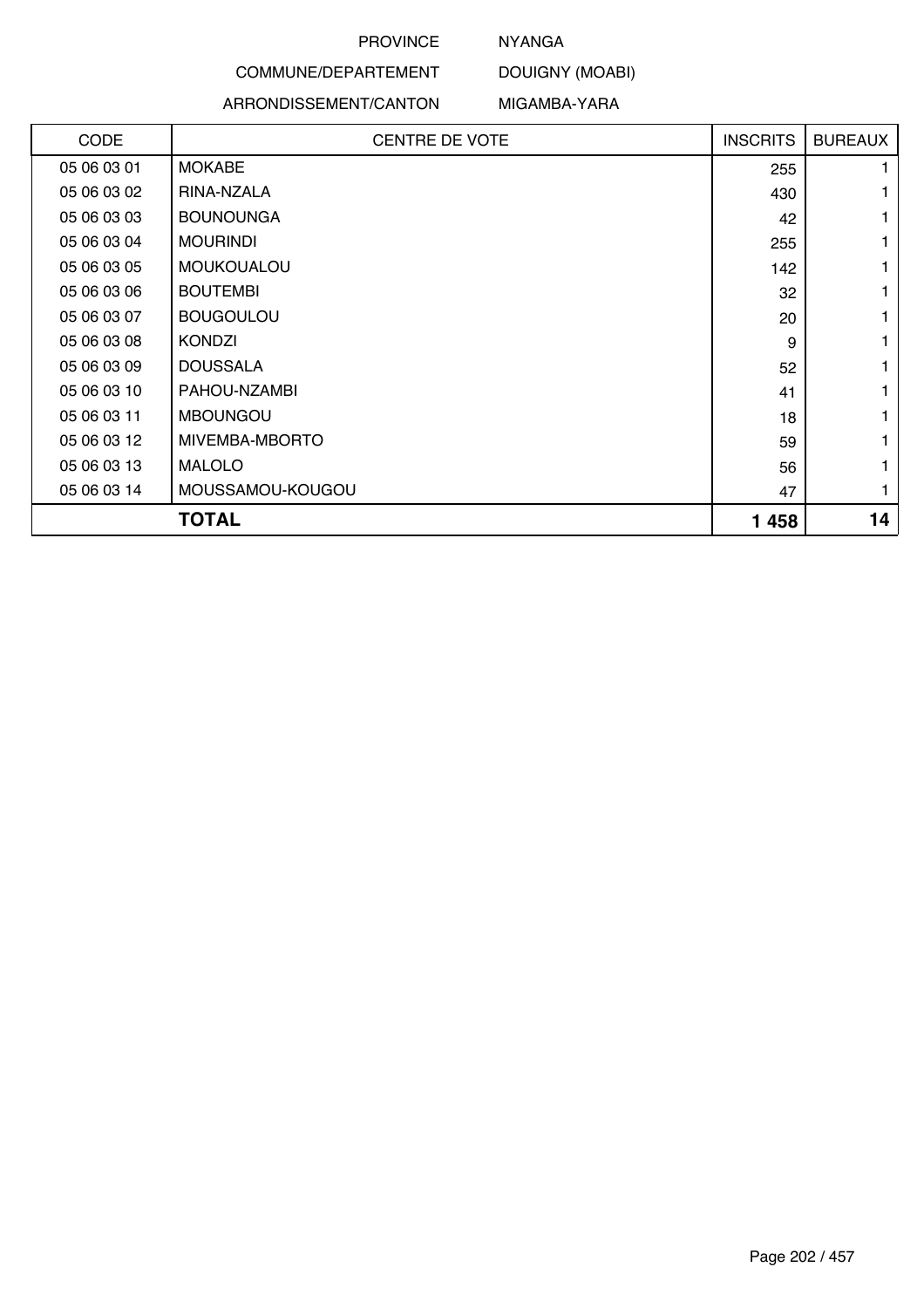NYANGA

DOUIGNY (MOABI)

# COMMUNE/DEPARTEMENT

| <b>CODE</b> | ARRONDISSEMENT/CANTON | <b>INSCRITS</b> | <b>BUREAUX</b> |
|-------------|-----------------------|-----------------|----------------|
| 05 06 01    | DOUAMI-MUEMBI         | 282             | 3              |
| 05 06 02    | <b>DOUBANDJI</b>      | 507             | 4              |
| 05 06 03    | MIGAMBA-YARA          | 1 4 5 8         | 14             |
|             | <b>TOTAL</b>          | 2 2 4 7         | 21             |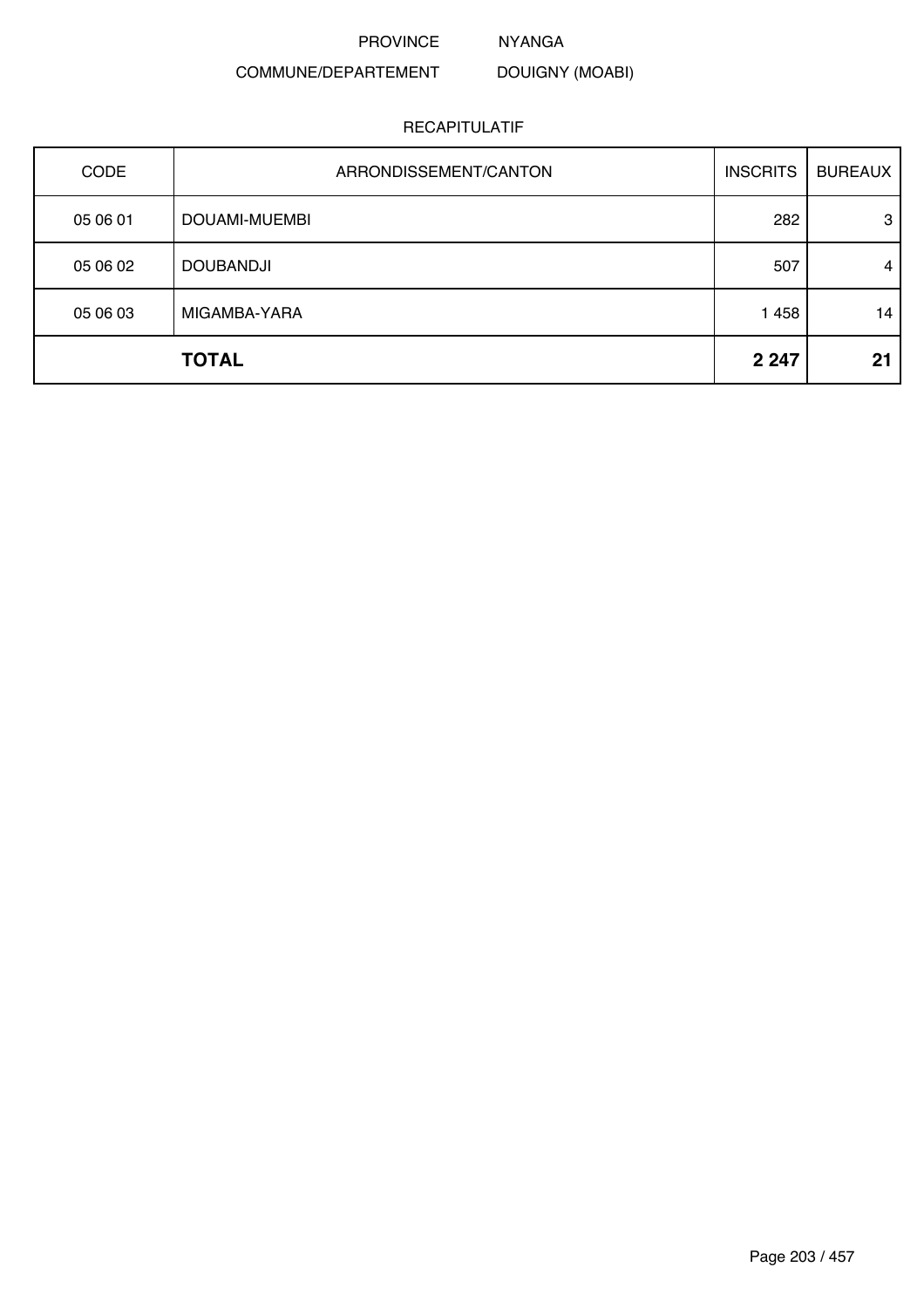NYANGA

# COMMUNE/DEPARTEMENT ARRONDISSEMENT/CANTON

MABANDA COMMUNE

| <b>CODE</b> | <b>CENTRE DE VOTE</b> | <b>INSCRITS</b> | <b>BUREAUX</b> |
|-------------|-----------------------|-----------------|----------------|
| 05 07 00 01 | <b>ILOUNGA</b>        | 186             |                |
| 05 07 00 02 | ECOLE PUB NGONGO      | 114             |                |
| 05 07 00 03 | <b>BAMBOMA</b>        | 108             |                |
| 05 07 00 04 | <b>DONGO</b>          | 173             |                |
| 05 07 00 05 | <b>DOUNDZANZA</b>     | 213             |                |
| 05 07 00 06 | <b>BIKOKO</b>         | 87              |                |
|             | <b>TOTAL</b>          | 881             | 6              |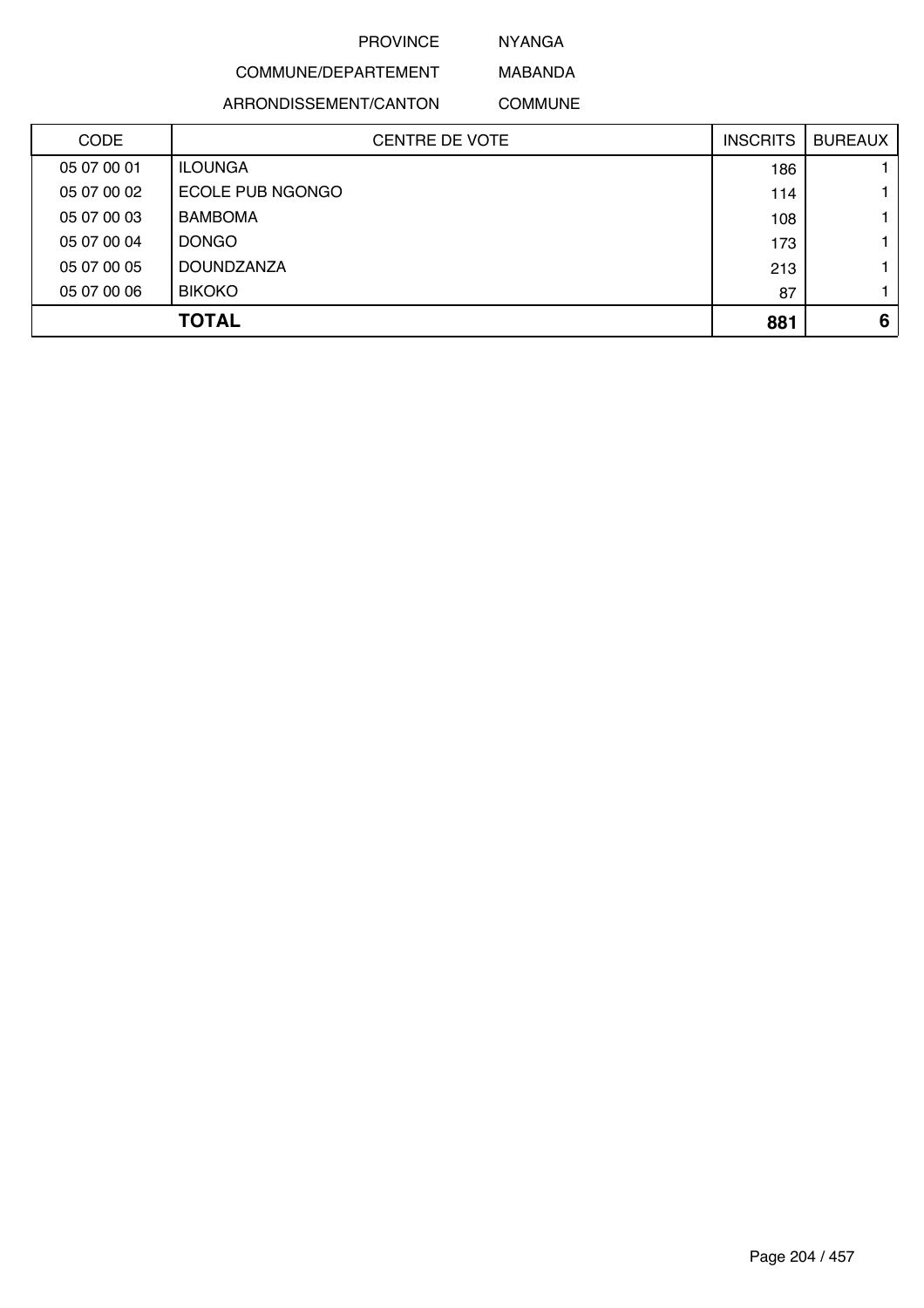NYANGA

#### COMMUNE/DEPARTEMENT MABANDA

|             | <b>TOTAL</b>          | 881             | 6              |
|-------------|-----------------------|-----------------|----------------|
| 05 07 00    | <b>COMMUNE</b>        | 881             | 6              |
| <b>CODE</b> | ARRONDISSEMENT/CANTON | <b>INSCRITS</b> | <b>BUREAUX</b> |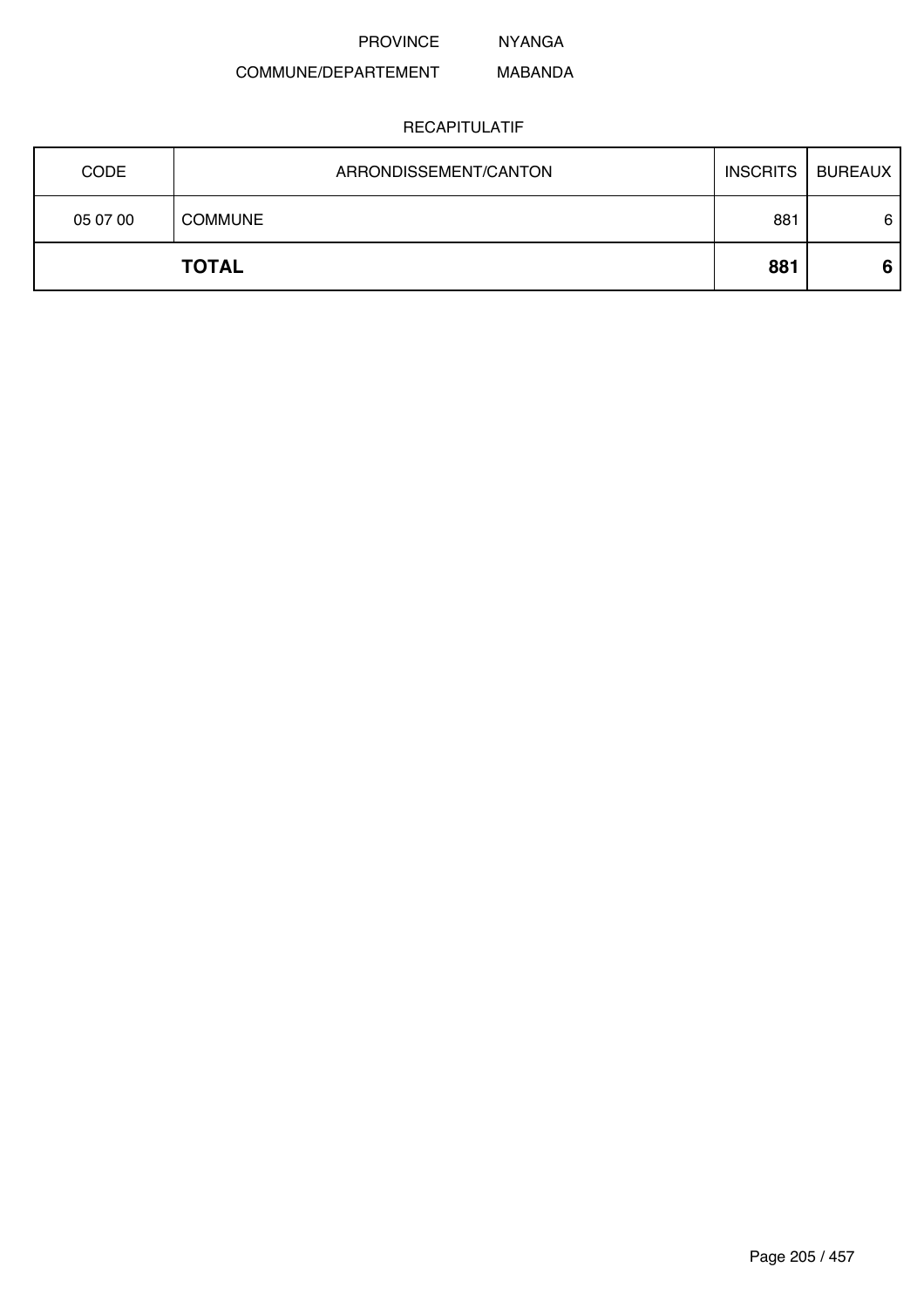#### NYANGA

DOUTSILA (MABANDA)

ARRONDISSEMENT/CANTON

COMMUNE/DEPARTEMENT

HAUTE DOLA

| <b>CODE</b> | <b>CENTRE DE VOTE</b> | <b>INSCRITS</b> | <b>BUREAUX</b> |
|-------------|-----------------------|-----------------|----------------|
| 05 08 02 01 | DOUANO I              | 104             |                |
| 05 08 02 02 | <b>NYALI</b>          | 212             |                |
| 05 08 02 03 | <b>DOUVOULI</b>       | 72              |                |
| 05 08 02 04 | <b>PANZA</b>          | 261             |                |
| 05 08 02 05 | DOUANO II             | 114             |                |
|             | <b>TOTAL</b>          | 763             | 5              |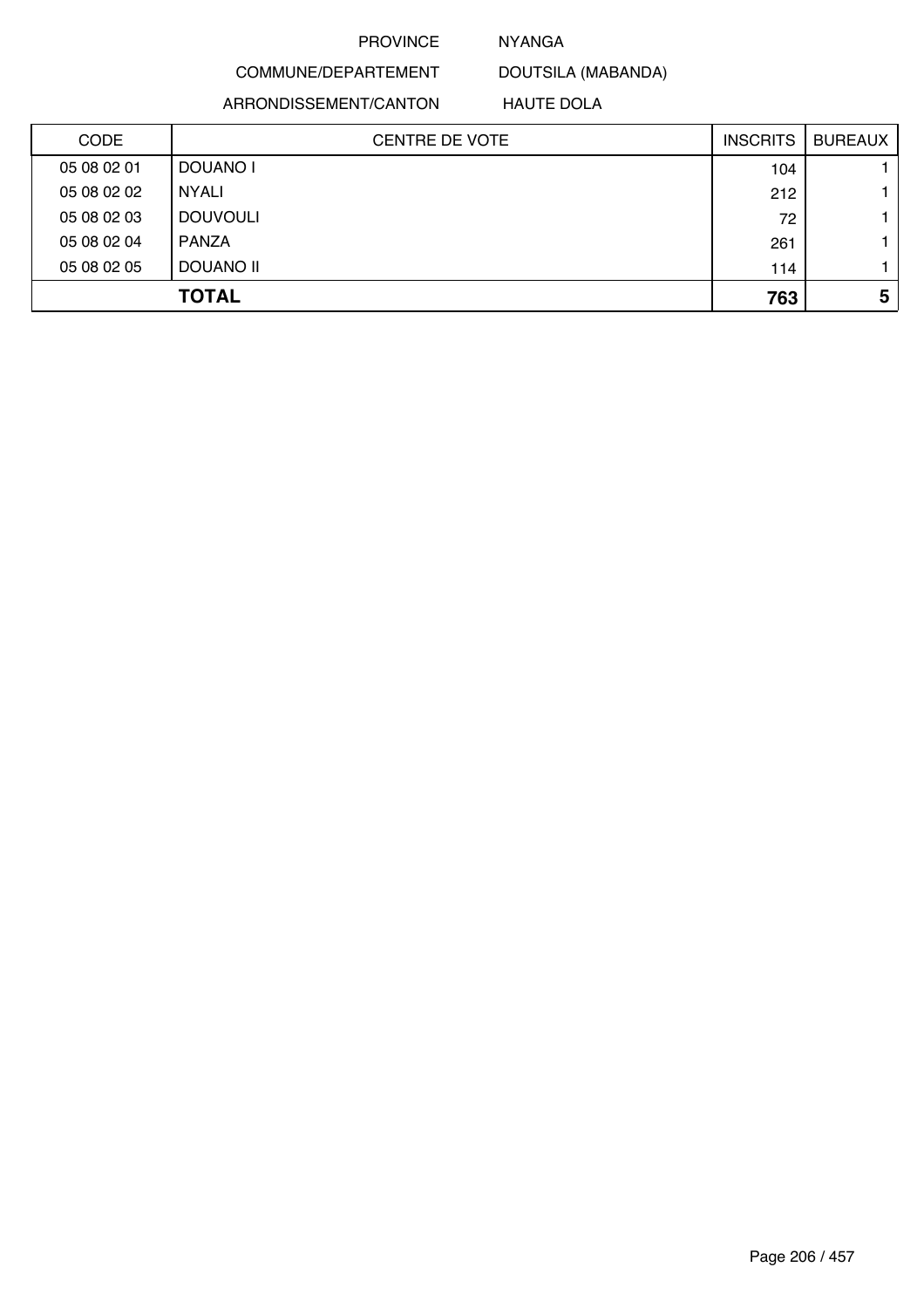# NYANGA

DOUTSILA (MABANDA)

### ARRONDISSEMENT/CANTON

COMMUNE/DEPARTEMENT

HAUTE NGONGO

| <b>CODE</b> | <b>CENTRE DE VOTE</b> | <b>INSCRITS</b> | <b>BUREAUX</b> |
|-------------|-----------------------|-----------------|----------------|
| 05 08 03 01 | <b>MBANGA</b>         | 14              |                |
| 05 08 03 02 | KOUMOU-DOUSSALA       | 19              |                |
| 05 08 03 03 | <b>NZINGA</b>         | 88              |                |
| 05 08 03 04 | <b>MOUNGOUDI</b>      | 14              |                |
| 05 08 03 05 | BANDA-MAMBA           | 60              |                |
| 05 08 03 06 | CHANTIER DOUVONO      | 27              |                |
| 05 08 03 07 | <b>KOTA</b>           | 26              |                |
|             | <b>TOTAL</b>          | 248             | 7              |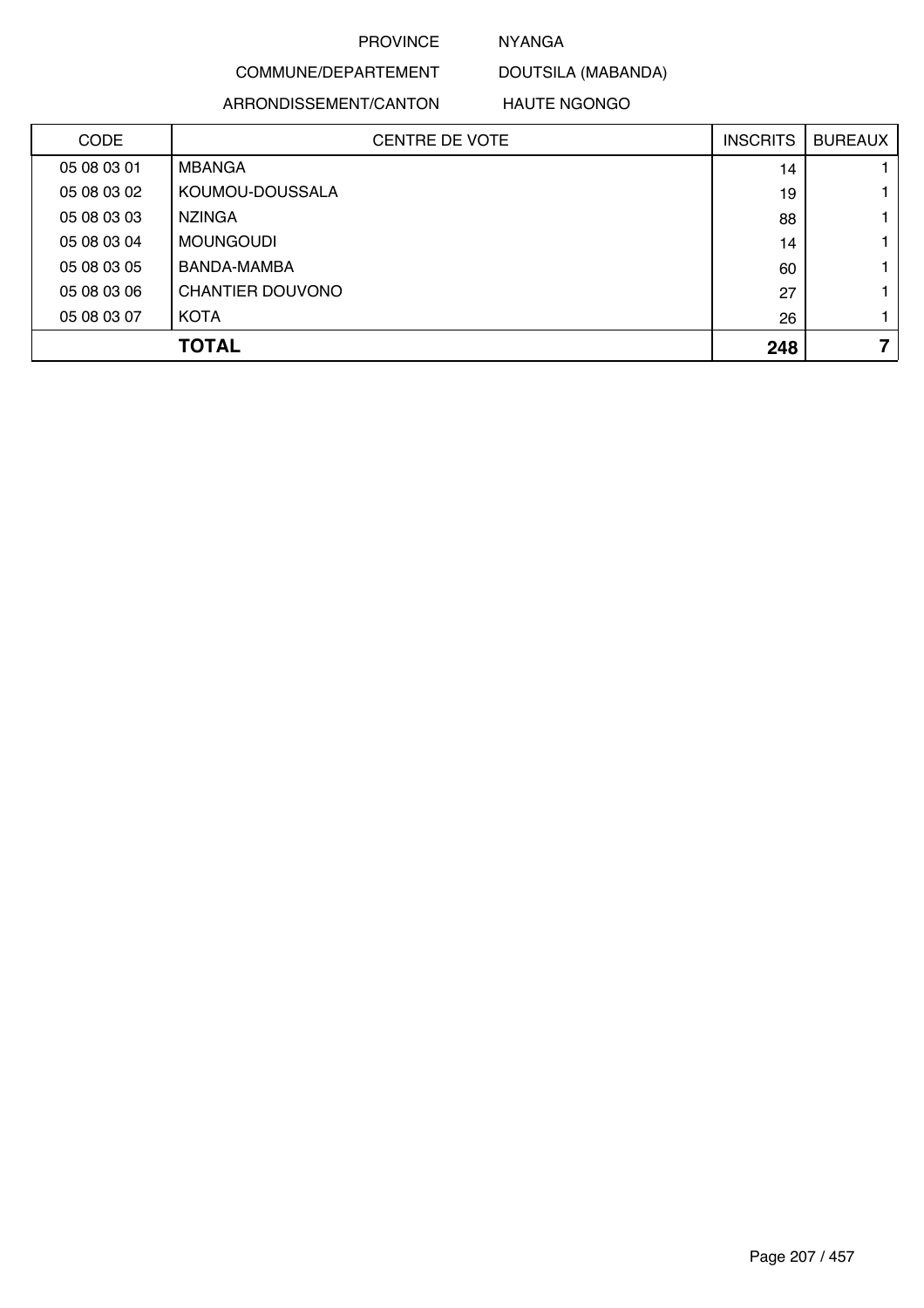NYANGA

DOUTSILA (MABANDA)

# COMMUNE/DEPARTEMENT

| CODE     | ARRONDISSEMENT/CANTON | <b>INSCRITS</b> | <b>BUREAUX</b> |
|----------|-----------------------|-----------------|----------------|
| 05 08 02 | <b>HAUTE DOLA</b>     | 763             | 5              |
| 05 08 03 | <b>HAUTE NGONGO</b>   | 248             | 7              |
|          | <b>TOTAL</b>          | 1011            | 12             |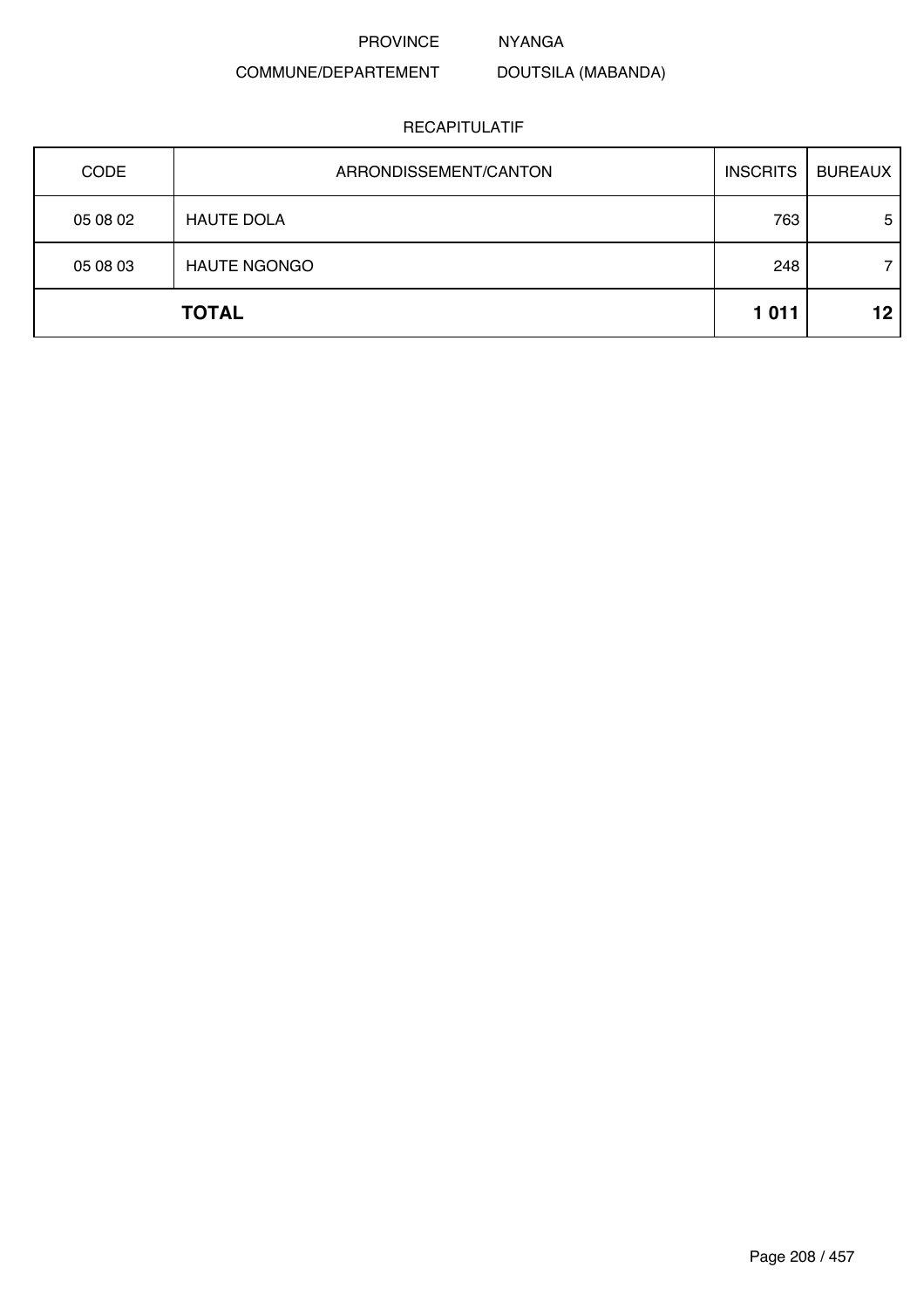NYANGA

NDINDI

# COMMUNE/DEPARTEMENT

ARRONDISSEMENT/CANTON

COMMUNE

| <b>CODE</b> | <b>CENTRE DE VOTE</b>     | <b>INSCRITS</b> | <b>BUREAUX</b> |
|-------------|---------------------------|-----------------|----------------|
| 05 09 00 01 | ECOLE PUBLIQUE CTR-VILLE) | 181             |                |
| 05 09 00 02 | <b>GNENZE MOGNO</b>       | 39              |                |
| 05 09 00 03 | MINKOUMI                  | 54              |                |
| 05 09 00 04 | TALA-NZAMBI               | 139             |                |
|             | <b>TOTAL</b>              | 413             |                |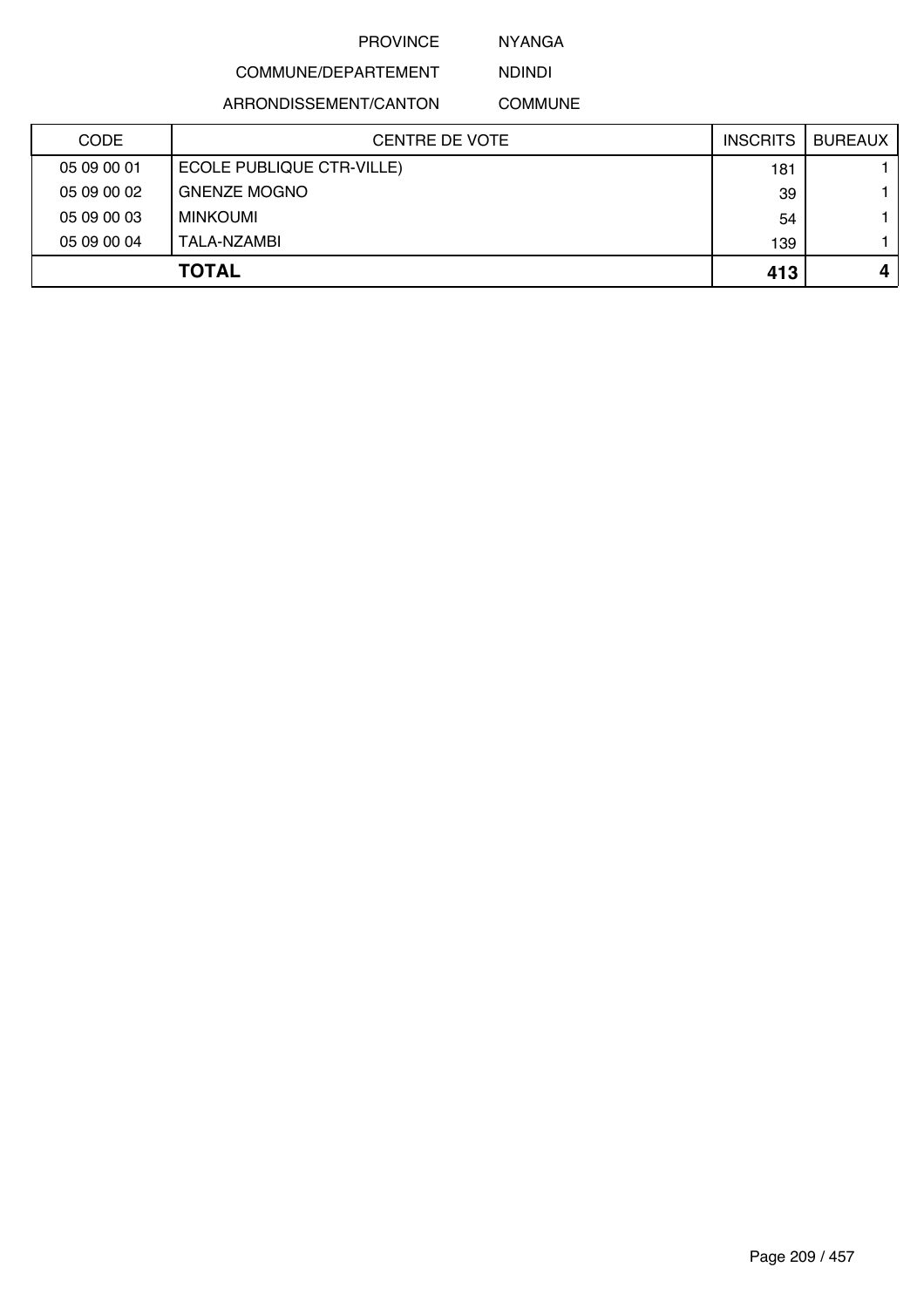NYANGA

#### COMMUNE/DEPARTEMENT NDINDI

| <b>CODE</b> | ARRONDISSEMENT/CANTON | <b>INSCRITS</b> | <b>BUREAUX</b> |
|-------------|-----------------------|-----------------|----------------|
| 05 09 00    | <b>COMMUNE</b>        | 413             | 4              |
|             | <b>TOTAL</b>          | 413             | 4              |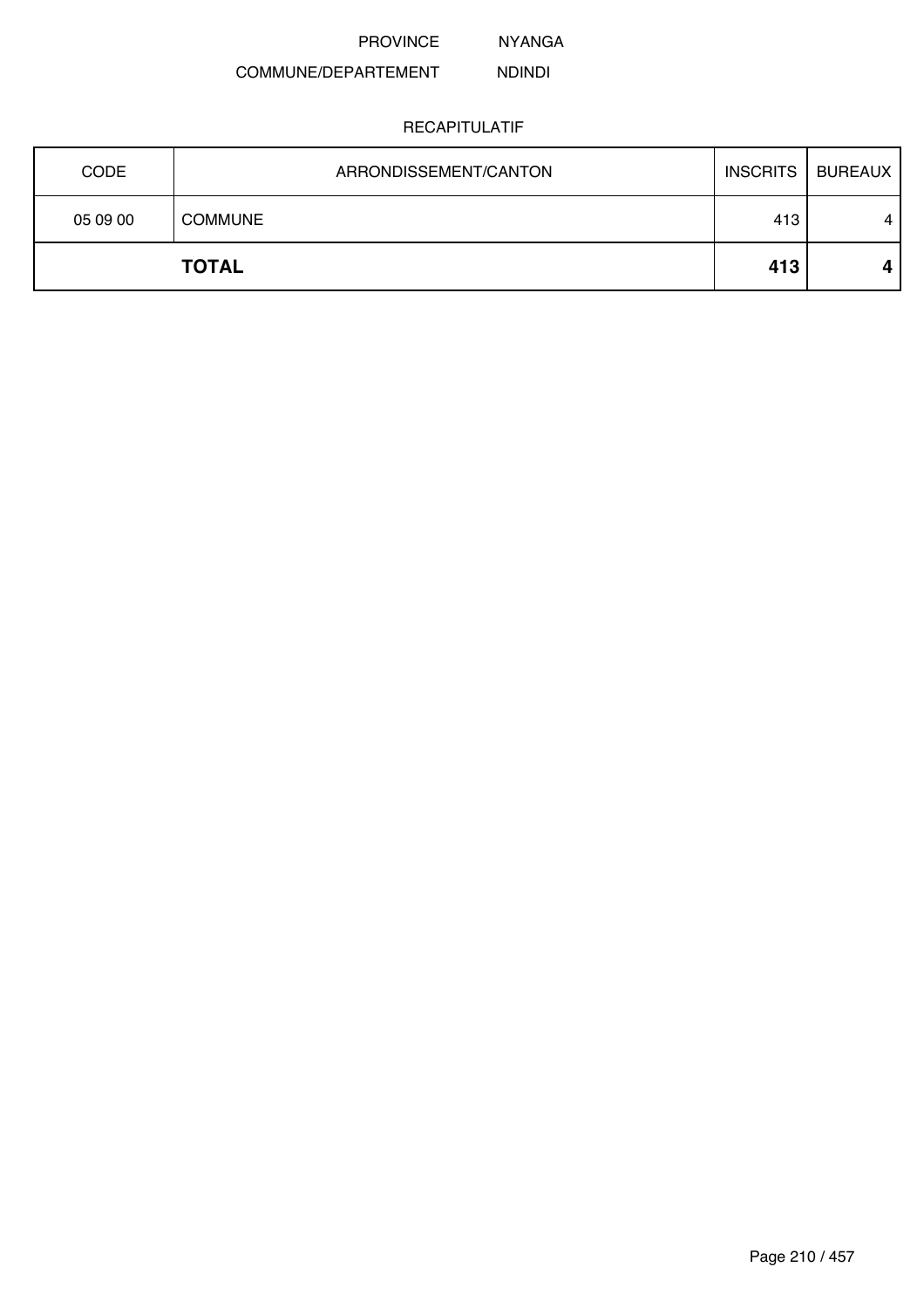#### NYANGA

HAUTE-BANIO (NDINDI)

ARRONDISSEMENT/CANTON

COMMUNE/DEPARTEMENT

LAGUNE

| <b>CODE</b> | <b>CENTRE DE VOTE</b> | <b>INSCRITS</b> | BUREAUX |
|-------------|-----------------------|-----------------|---------|
| 05 10 02 01 | KALA-BOUBOTE          | 66              |         |
| 05 10 02 02 | PK 12 CARREFOUR       | 18              |         |
|             | <b>TOTAL</b>          | 84              |         |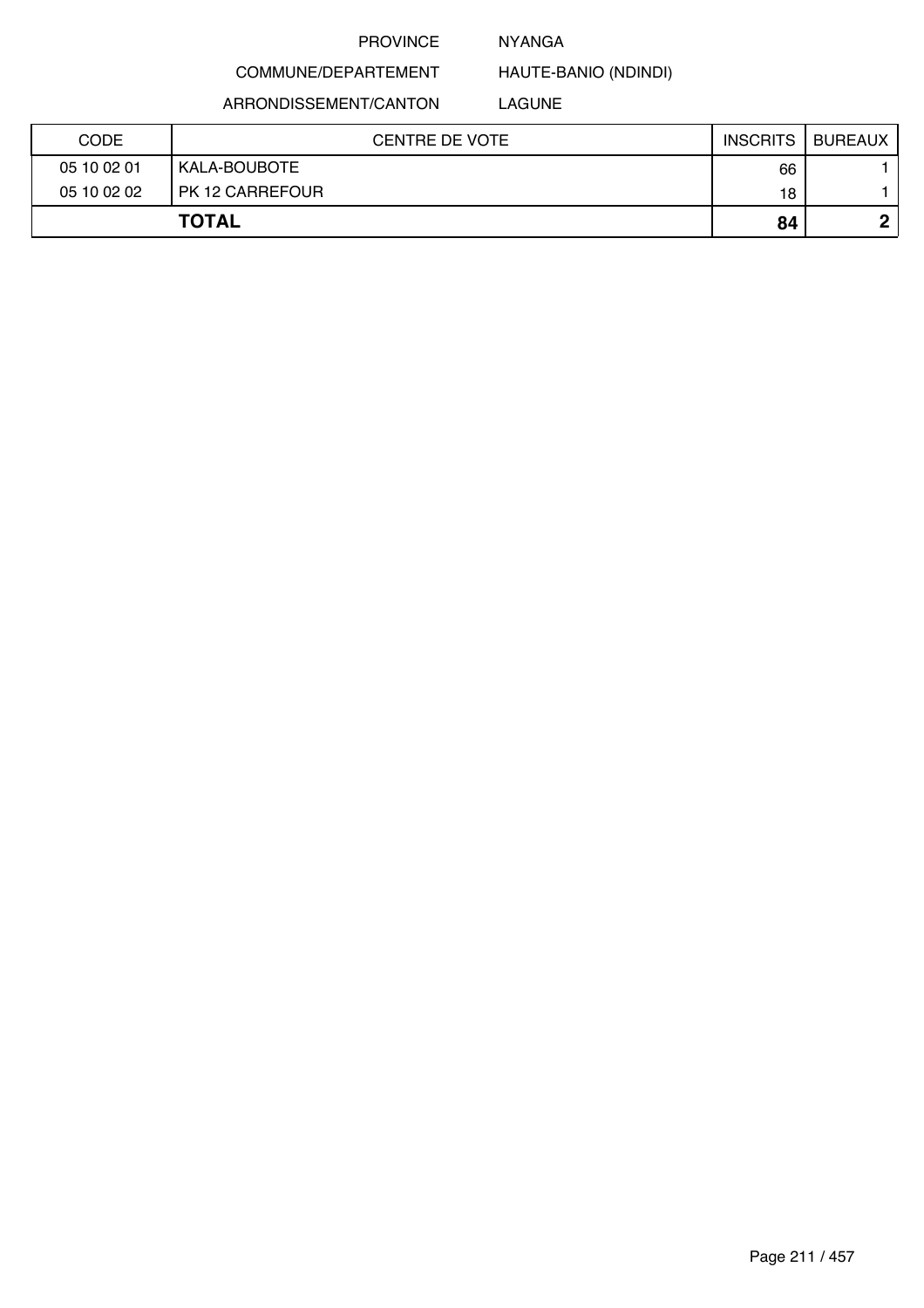#### NYANGA

COMMUNE/DEPARTEMENT HAUTE-BANIO (NDINDI)

ARRONDISSEMENT/CANTON

LOUZIBI

| <b>CODE</b> | <b>CENTRE DE VOTE</b> | <b>INSCRITS</b> | <b>BUREAUX</b> |
|-------------|-----------------------|-----------------|----------------|
| 05 10 03 01 | <b>TCHIANZI</b>       | 31              |                |
| 05 10 03 02 | <b>YOYO</b>           | 55              |                |
| 05 10 03 03 | <b>TIYA</b>           | 38              |                |
| 05 10 03 04 | RINA NZALA            | 35              |                |
| 05 10 03 05 | <b>MALEMBE</b>        | 53              |                |
|             | <b>TOTAL</b>          | 212             | 5              |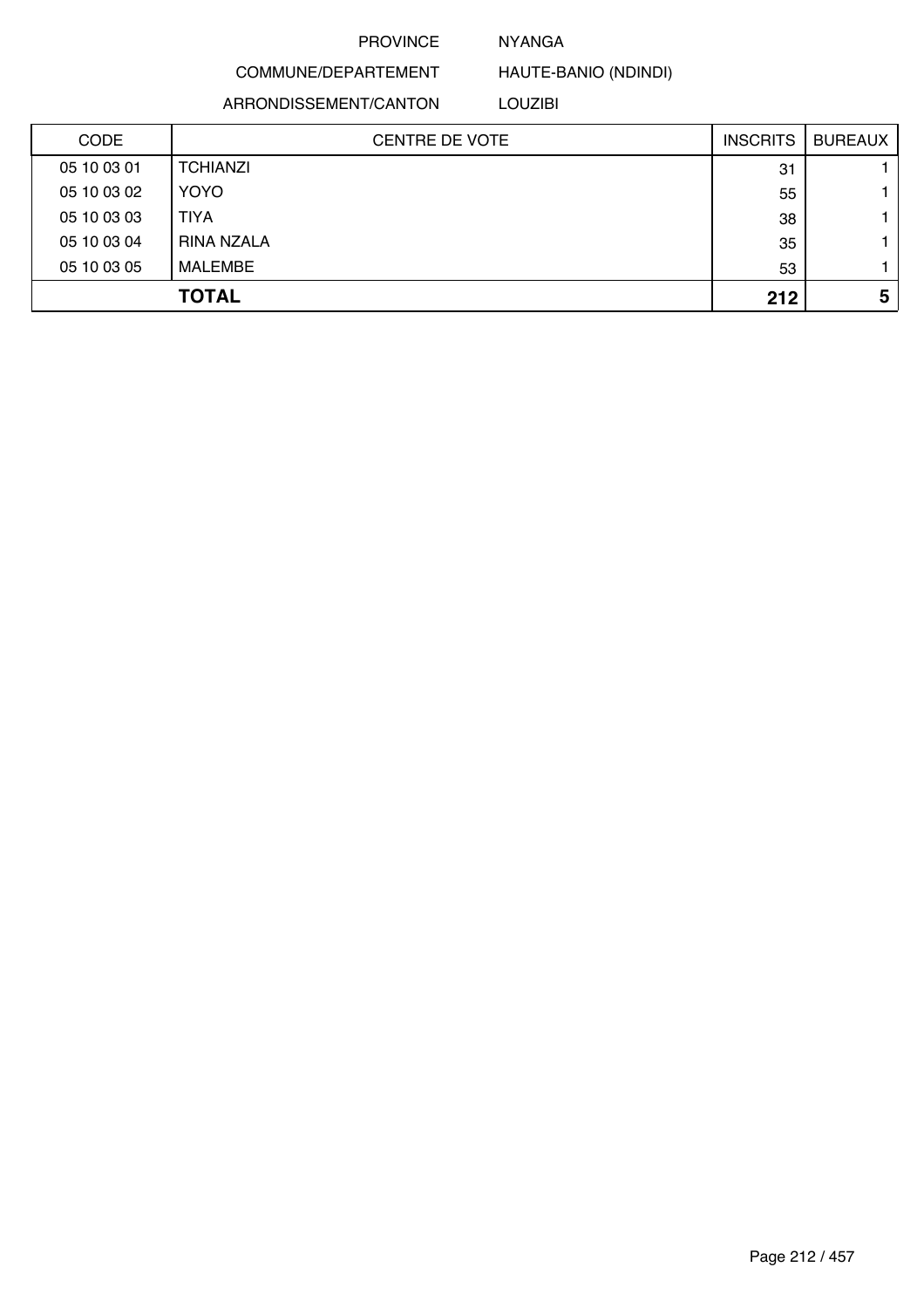NYANGA

# COMMUNE/DEPARTEMENT

# HAUTE-BANIO (NDINDI)

| CODE     | ARRONDISSEMENT/CANTON | <b>INSCRITS</b> | <b>BUREAUX</b> |
|----------|-----------------------|-----------------|----------------|
| 05 10 02 | <b>LAGUNE</b>         | 84              | $\overline{2}$ |
| 05 10 03 | <b>LOUZIBI</b>        | 212             | 5              |
|          | <b>TOTAL</b>          | 296             |                |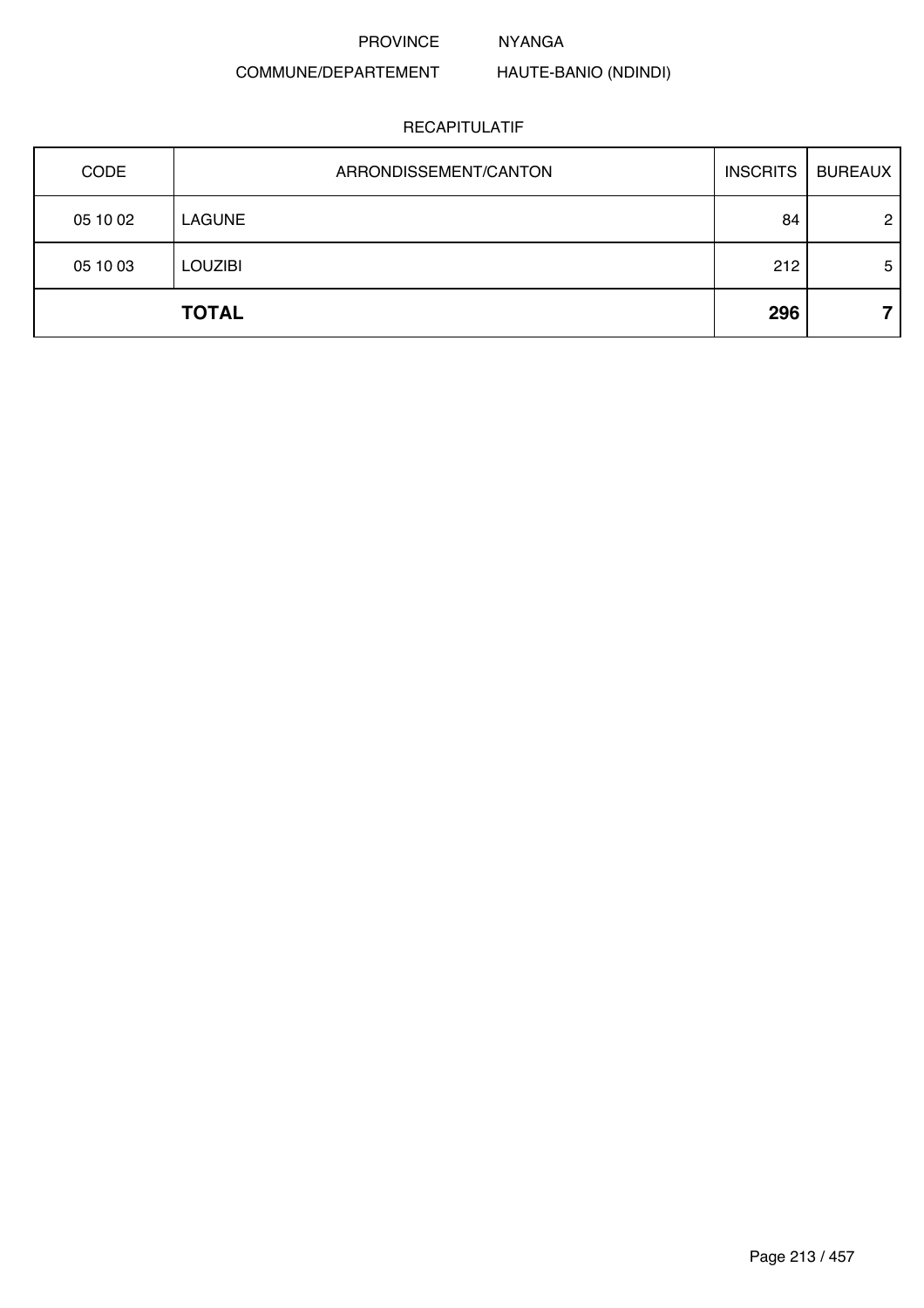### NYANGA

MOULENGUI-BINDZA

ARRONDISSEMENT/CANTON

COMMUNE/DEPARTEMENT

COMMUNE

| <b>CODE</b> | CENTRE DE VOTE      | <b>INSCRITS</b> | <b>BUREAUX</b> |
|-------------|---------------------|-----------------|----------------|
| 05 11 00 01 | <b>CENTRE VILLE</b> | 219             |                |
| 05 11 00 02 | MAGONGA             | 132             |                |
| 05 11 00 03 | <b>DOUMANGA</b>     | 248             |                |
|             | <b>TOTAL</b>        | 599             | ≏<br>J         |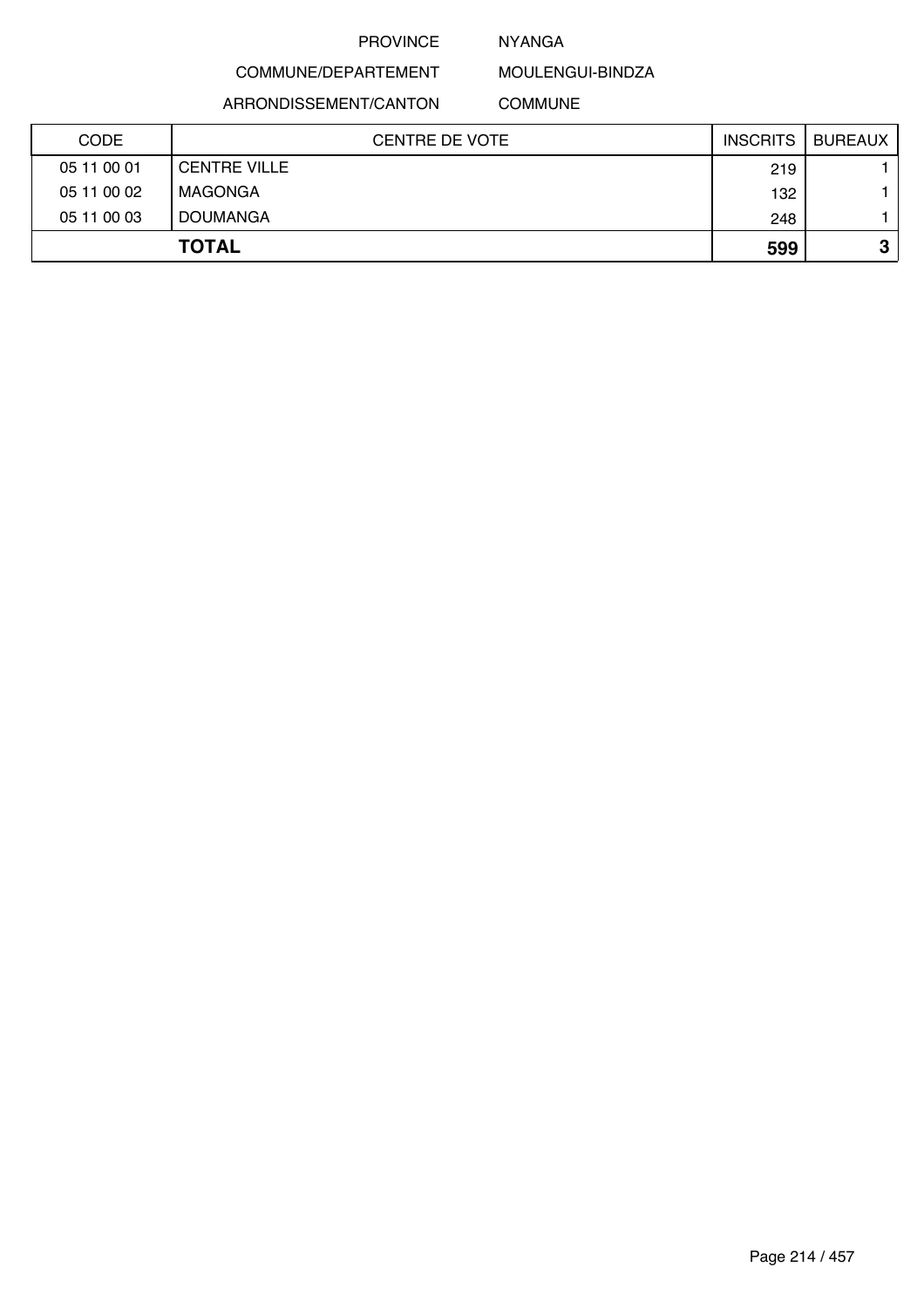#### NYANGA

MOULENGUI-BINDZA

# COMMUNE/DEPARTEMENT

| <b>CODE</b> | ARRONDISSEMENT/CANTON | <b>INSCRITS</b> | <b>BUREAUX</b> |
|-------------|-----------------------|-----------------|----------------|
| 05 11 00    | <b>COMMUNE</b>        | 599             | 3              |
|             | <b>TOTAL</b>          | 599             | ≏<br>v         |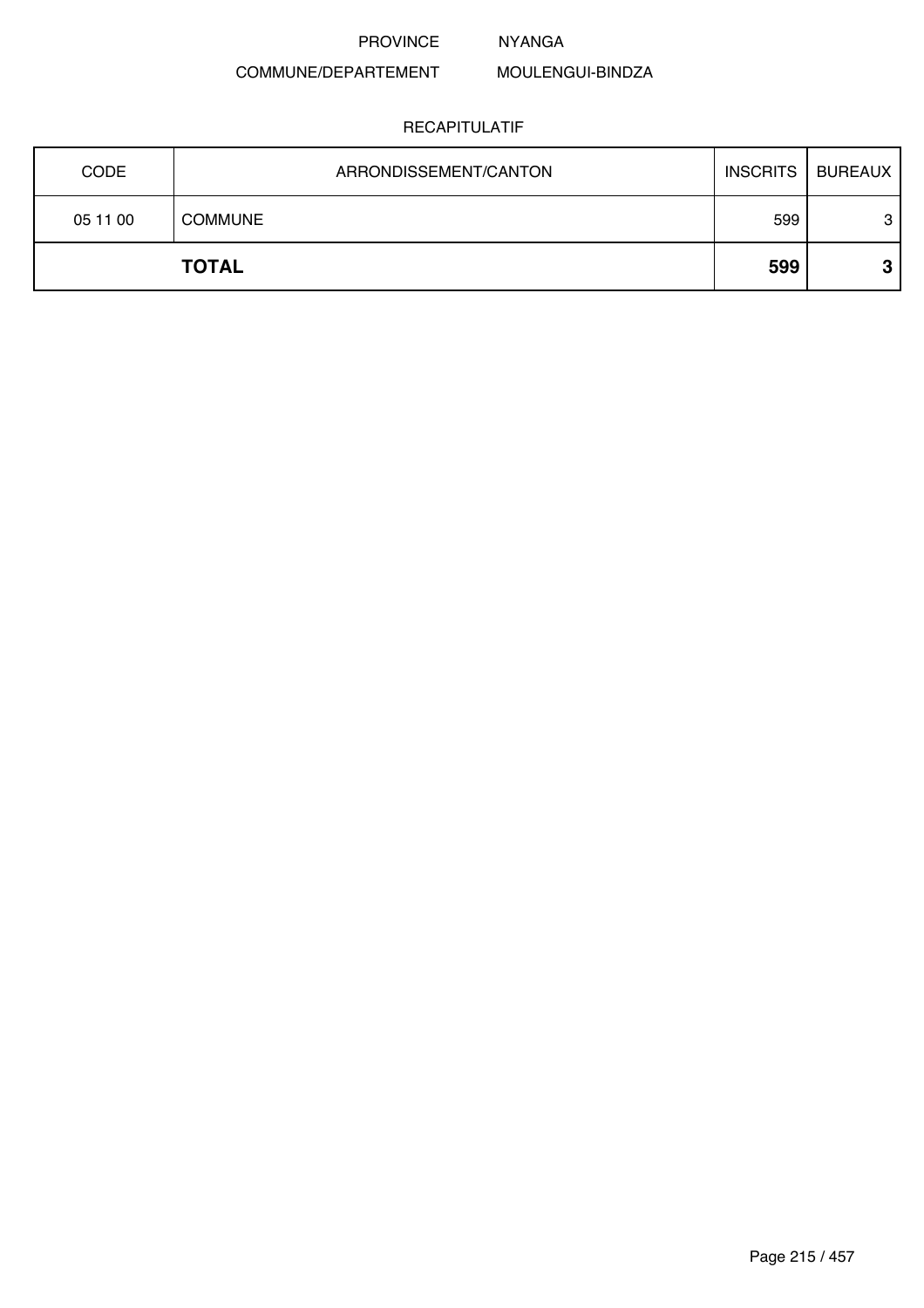### NYANGA

# COMMUNE/DEPARTEMENT

#### ARRONDISSEMENT/CANTON

MONGO (MOULENGUI-BINDZA)

#### DOUKI

| <b>CODE</b> | <b>CENTRE DE VOTE</b> | <b>INSCRITS</b> | <b>BUREAUX</b> |
|-------------|-----------------------|-----------------|----------------|
| 05 12 01 01 | <b>DOUVOYE</b>        | 112             |                |
| 05 12 01 02 | <b>BAYADI</b>         | 127             |                |
| 05 12 01 03 | <b>IKOLI</b>          | 40              | 1              |
| 05 12 01 04 | <b>MIASSA</b>         | 142             |                |
| 05 12 01 05 | BIGOUNDOU-GUIHA       | 54              | 1.             |
| 05 12 01 06 | MAHANDI-MONUMBUMBA    | 104             | 1              |
| 05 12 01 07 | <b>GNOUMBITSI</b>     | 111             | 1              |
| 05 12 01 08 | <b>BIKAMBA</b>        | 28              |                |
| 05 12 01 09 | PC NYANGA-S-I-AT      | 68              | 1              |
|             | <b>TOTAL</b>          | 786             | 9              |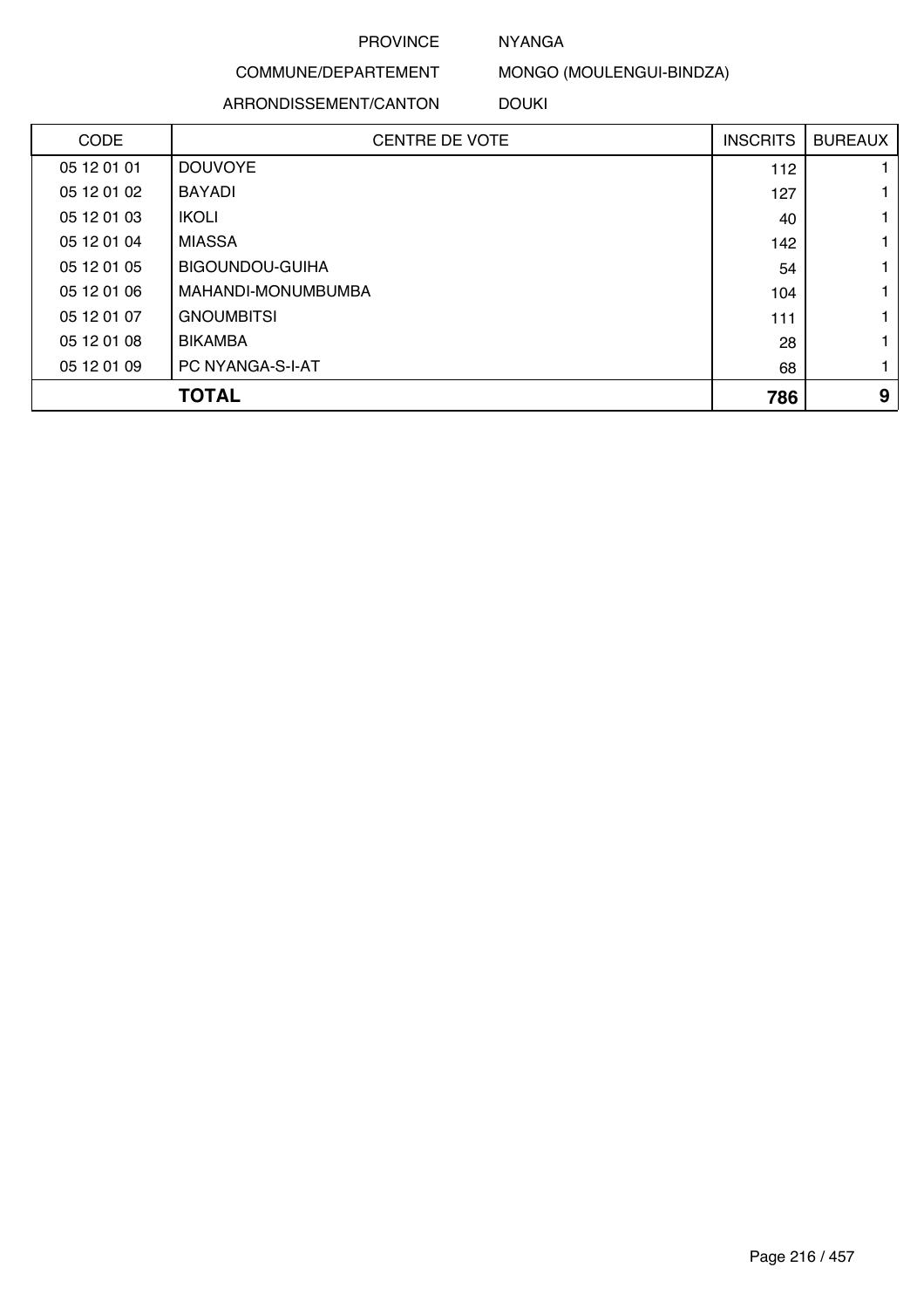# NYANGA

# COMMUNE/DEPARTEMENT

ARRONDISSEMENT/CANTON

MONGO (MOULENGUI-BINDZA)

VOUNGOU

| <b>CODE</b> | <b>CENTRE DE VOTE</b> | <b>INSCRITS</b> | <b>BUREAUX</b> |
|-------------|-----------------------|-----------------|----------------|
| 05 12 02 01 | MOULENGUI-BINDZA      | 19              |                |
| 05 12 02 02 | VOUNGOU SO.GA.DEL     |                 |                |
| 05 12 02 03 | <b>DILEMBA</b>        | 117             |                |
| 05 12 02 04 | RINA-NZALA            | 77              |                |
| 05 12 02 05 | DIBOR-BIBORA          | 137             |                |
|             | <b>TOTAL</b>          | 351             | 5              |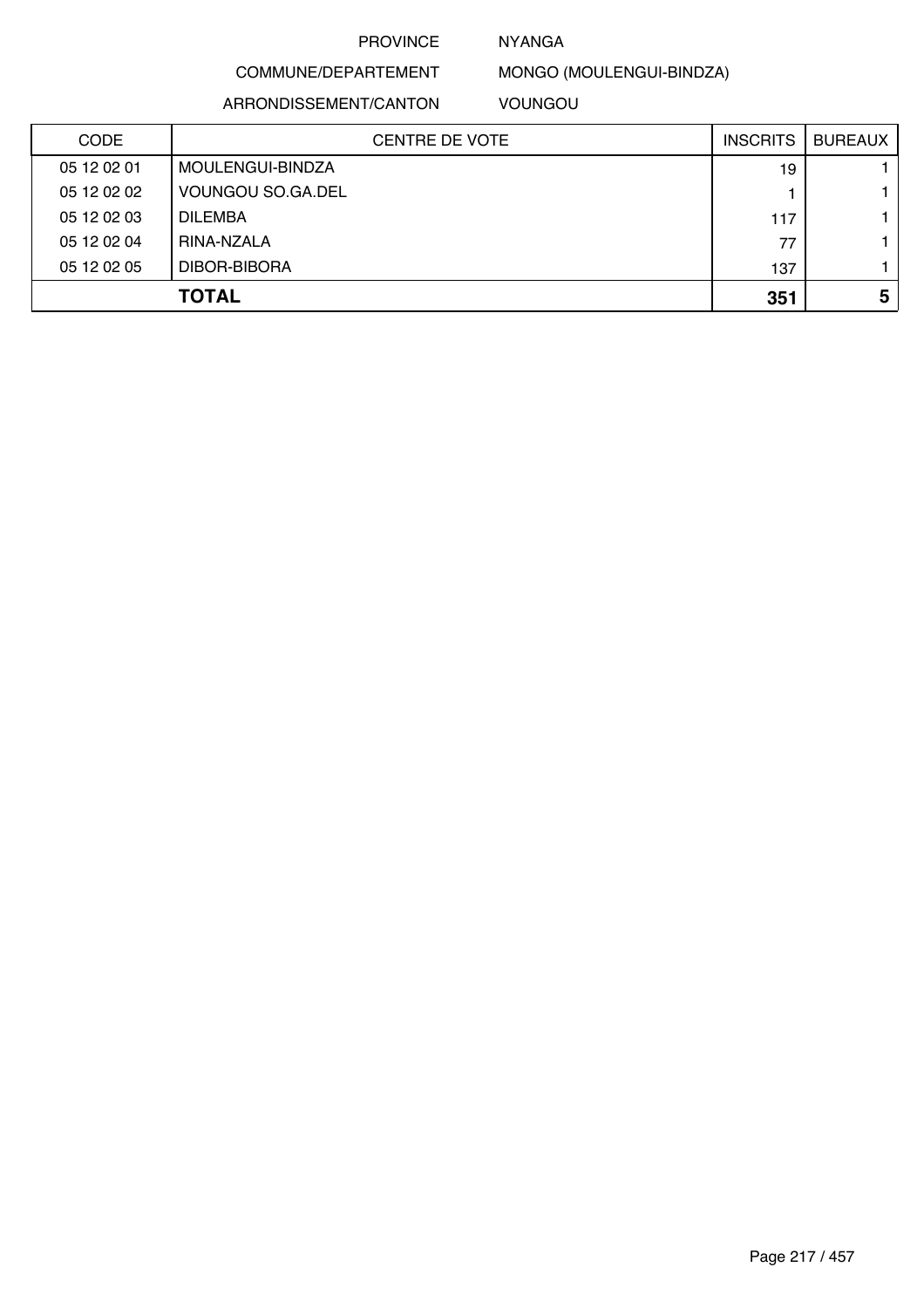NYANGA

# COMMUNE/DEPARTEMENT

MONGO (MOULENGUI-BINDZA)

| CODE     | ARRONDISSEMENT/CANTON | <b>INSCRITS</b> | <b>BUREAUX</b> |
|----------|-----------------------|-----------------|----------------|
| 05 12 01 | <b>DOUKI</b>          | 786             | 9              |
| 05 12 02 | <b>VOUNGOU</b>        | 351             | 5              |
|          | <b>TOTAL</b>          | 1 1 3 7         | 14             |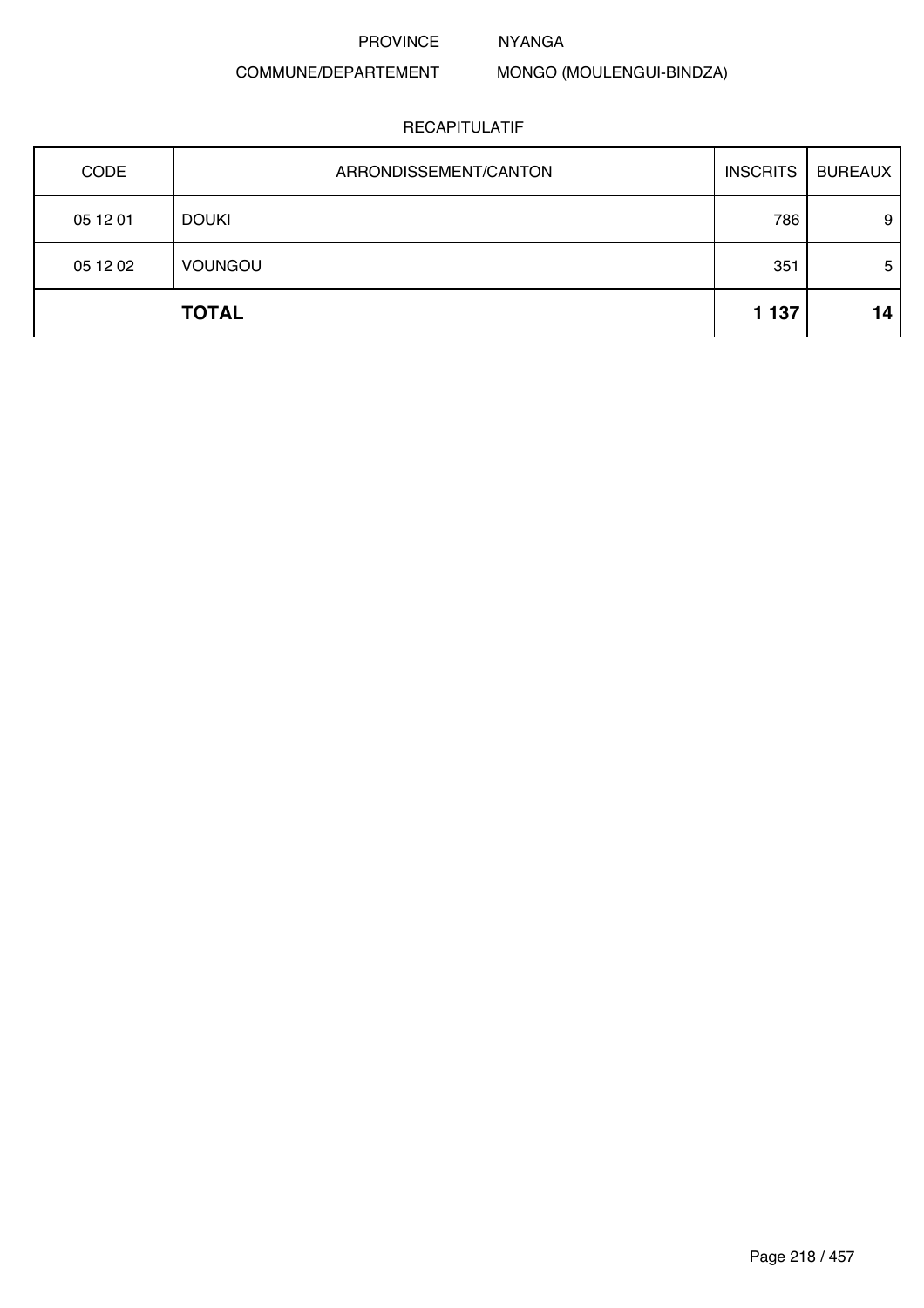#### PROVINCE NYANGA

| CODE  | <b>COMMUNE / DEPARTEMENT</b> | <b>INSCRITS</b> | <b>BUREAUX</b> |
|-------|------------------------------|-----------------|----------------|
| 05 01 | <b>TCHIBANGA</b>             | 8 5 24          | 26             |
| 05 02 | MOUGOUTSI (TCHIBANGA)        | 4 2 6 4         | 29             |
| 05 03 | <b>MAYUMBA</b>               | 2 0 8 3         | 6              |
| 05 04 | BASSE-BANIO (MAYUMBA)        | 2 0 7 7         | 21             |
| 05 05 | <b>MOABI</b>                 | 1696            | 8              |
| 05 06 | <b>DOUIGNY (MOABI)</b>       | 2 2 4 7         | 21             |
| 05 07 | <b>MABANDA</b>               | 881             | $\,6\,$        |
| 05 08 | DOUTSILA (MABANDA)           | 1011            | 12             |
| 05 09 | <b>NDINDI</b>                | 413             | $\overline{4}$ |
| 05 10 | HAUTE-BANIO (NDINDI)         | 296             | $\overline{7}$ |
| 05 11 | MOULENGUI-BINDZA             | 599             | $\mathbf{3}$   |
| 05 12 | MONGO (MOULENGUI-BINDZA)     | 1 1 3 7         | 14             |
|       | <b>TOTAL</b>                 | 25 2 28         | 157            |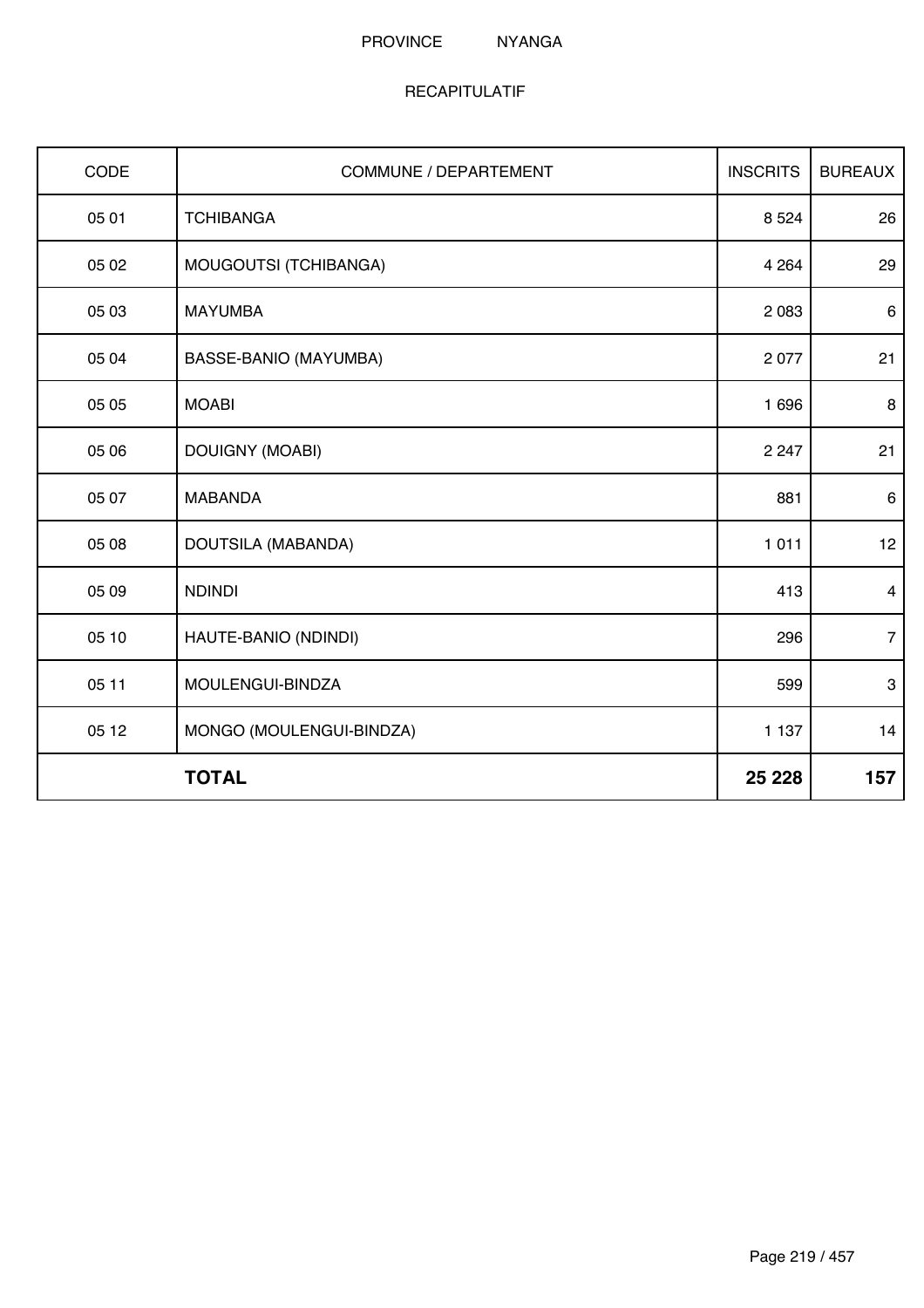### OGOOUE-IVINDO

MAKOKOU

# COMMUNE/DEPARTEMENT ARRONDISSEMENT/CANTON

### 1ER ARRONDISSEMENT

| <b>CODE</b> | <b>CENTRE DE VOTE</b>           | <b>INSCRITS</b> | <b>BUREAUX</b> |
|-------------|---------------------------------|-----------------|----------------|
| 06 01 01 01 | <b>PALAIS DE JUSTICE</b>        | 260             |                |
| 06 01 01 02 | ECOLE COMMUNALE A               | 824             | 2              |
| 06 01 01 03 | ECOLE PUBL. MBOLO 3             | 1 3 1 8         | 3              |
| 06 01 01 04 | ASS DEPARTEMENTALE 1            | 79              | 1              |
| 06 01 01 05 | <b>ECOLE PUBL. EPASSENDJE I</b> | 281             |                |
| 06 01 01 06 | ECOLE DE SANTE                  | 498             |                |
| 06 01 01 07 | ECOLE PUBL. EPASSENDJE II       | 575             | 2              |
| 06 01 01 08 | IYOKO-NGOTA RESIDENCE (CHEF Q.) | 194             | 1              |
| 06 01 01 09 | ECOLE ZOATAB                    | 1 144           | 3              |
| 06 01 01 10 | MBOLO 2                         | 167             | 1              |
| 06 01 01 11 | <b>EBANDANGOYE</b>              | 679             | $\overline{2}$ |
| 06 01 01 12 | <b>MBEZA</b>                    | 58              |                |
| 06 01 01 13 | <b>EDOUNG AVION 1</b>           | 152             |                |
|             | TOTAL                           | 6 2 2 9         | 20             |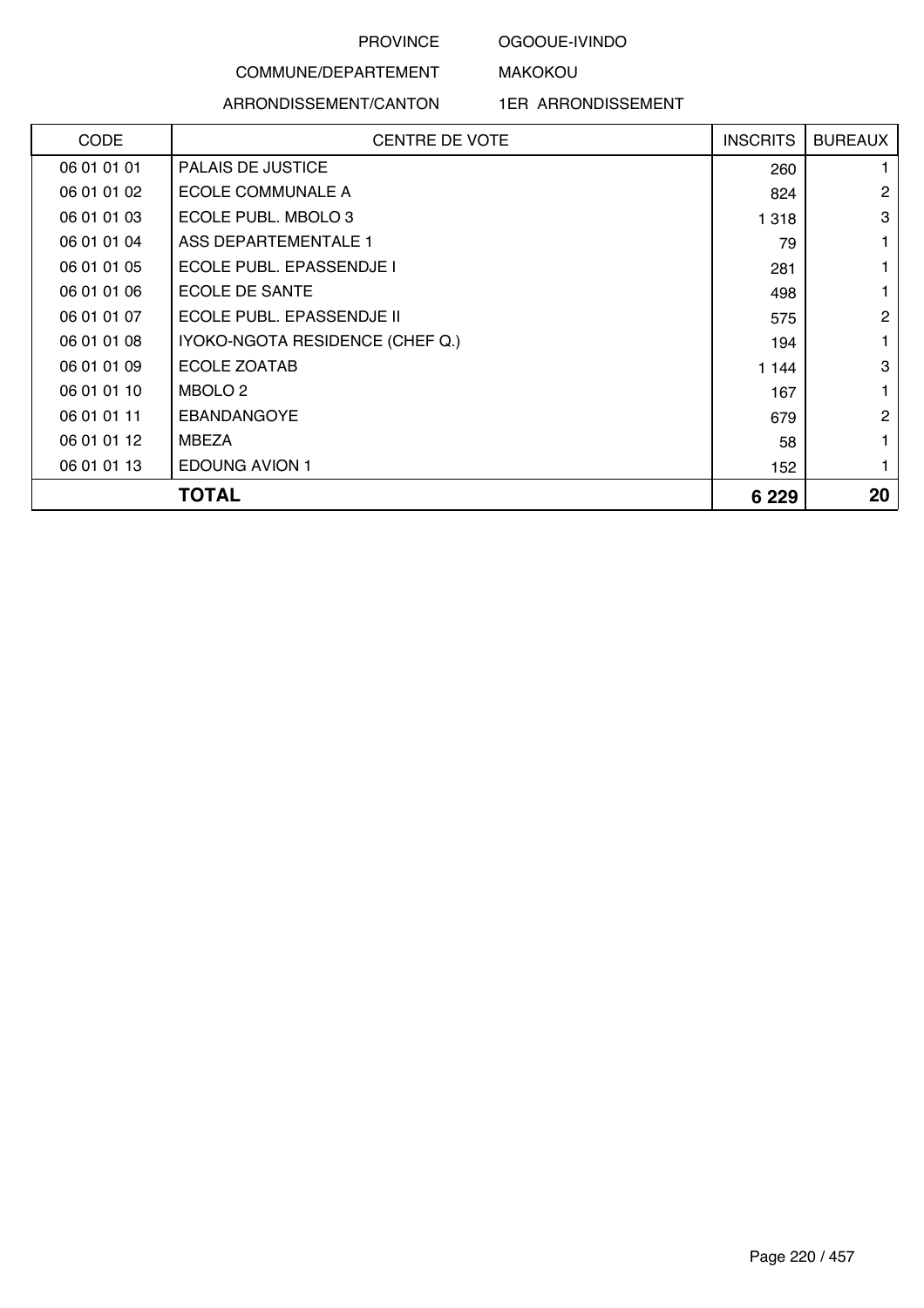### OGOOUE-IVINDO

MAKOKOU

# COMMUNE/DEPARTEMENT

ARRONDISSEMENT/CANTON

2EME ARRONDISSEMENT

| <b>CODE</b> | <b>CENTRE DE VOTE</b>         | <b>INSCRITS</b> | <b>BUREAUX</b> |
|-------------|-------------------------------|-----------------|----------------|
| 06 01 02 01 | <b>COLLEGE ESSIA</b>          | 719             | 2              |
| 06 01 02 02 | ECOLE PUBL. MARIEN NGOUABI    | 1 674           | $\overline{4}$ |
| 06 01 02 03 | RESID. (CHEF Q.) NZING-MEYONG | 234             |                |
| 06 01 02 04 | RESID. (CHEF Q.) ANDOCK       | 96              |                |
| 06 01 02 05 | RESIDENCE (CHEF Q.) MAYIGA    | 141             |                |
| 06 01 02 06 | EC. PUBL. D' EKOWONG          | 316             |                |
| 06 01 02 07 | RESID. CHEF QUART. LOALOA     | 138             |                |
| 06 01 02 08 | EDOUNG AVION 2                | 29              |                |
|             | TOTAL                         | 3 3 4 7         | 12             |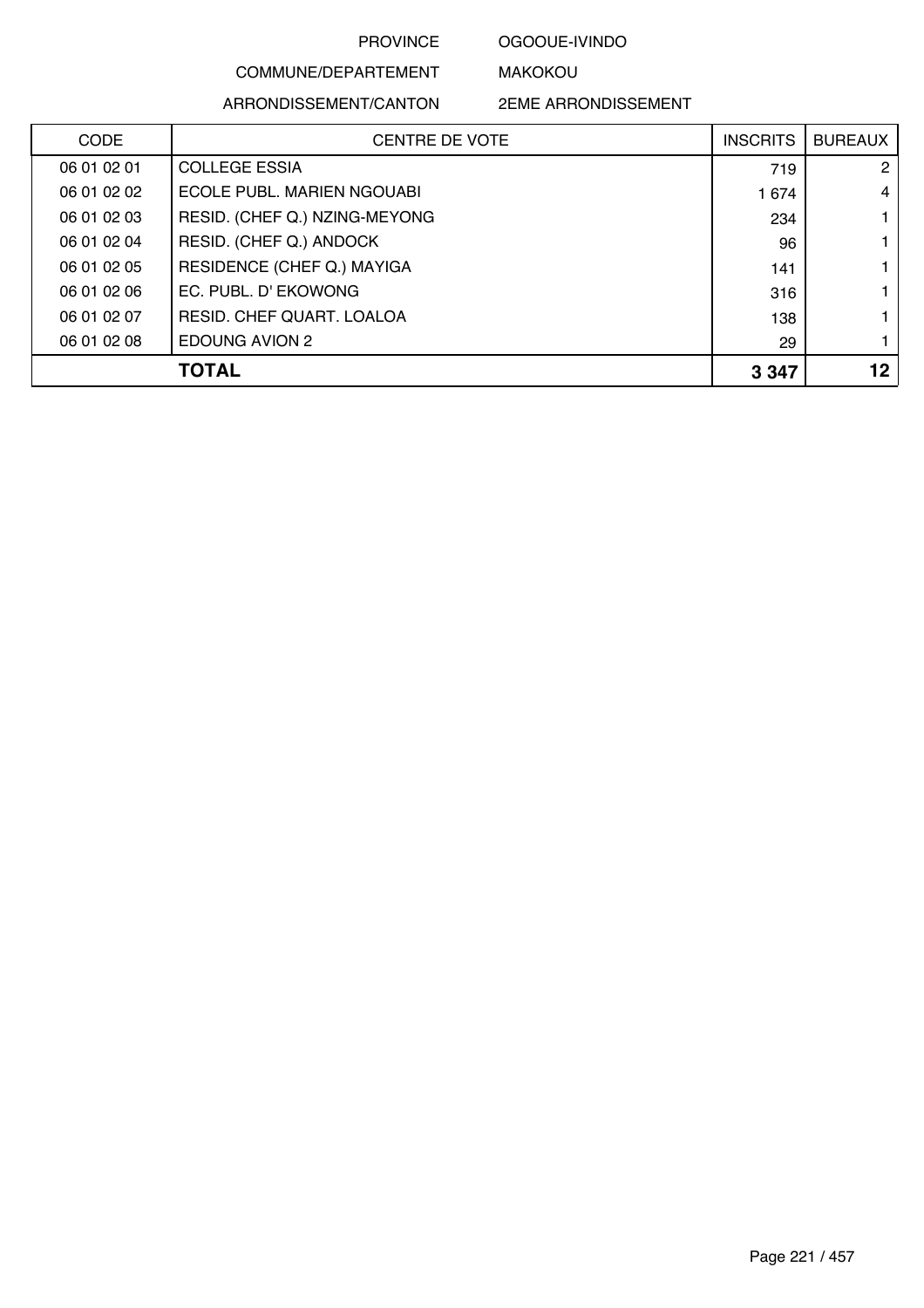OGOOUE-IVINDO

#### COMMUNE/DEPARTEMENT MAKOKOU

| <b>CODE</b> | ARRONDISSEMENT/CANTON      | <b>INSCRITS</b> | <b>BUREAUX</b> |
|-------------|----------------------------|-----------------|----------------|
| 06 01 01    | <b>1ER ARRONDISSEMENT</b>  | 6 2 2 9         | 20             |
| 06 01 02    | <b>2EME ARRONDISSEMENT</b> | 3 3 4 7         | 12             |
|             | <b>TOTAL</b>               | 9576            | 32             |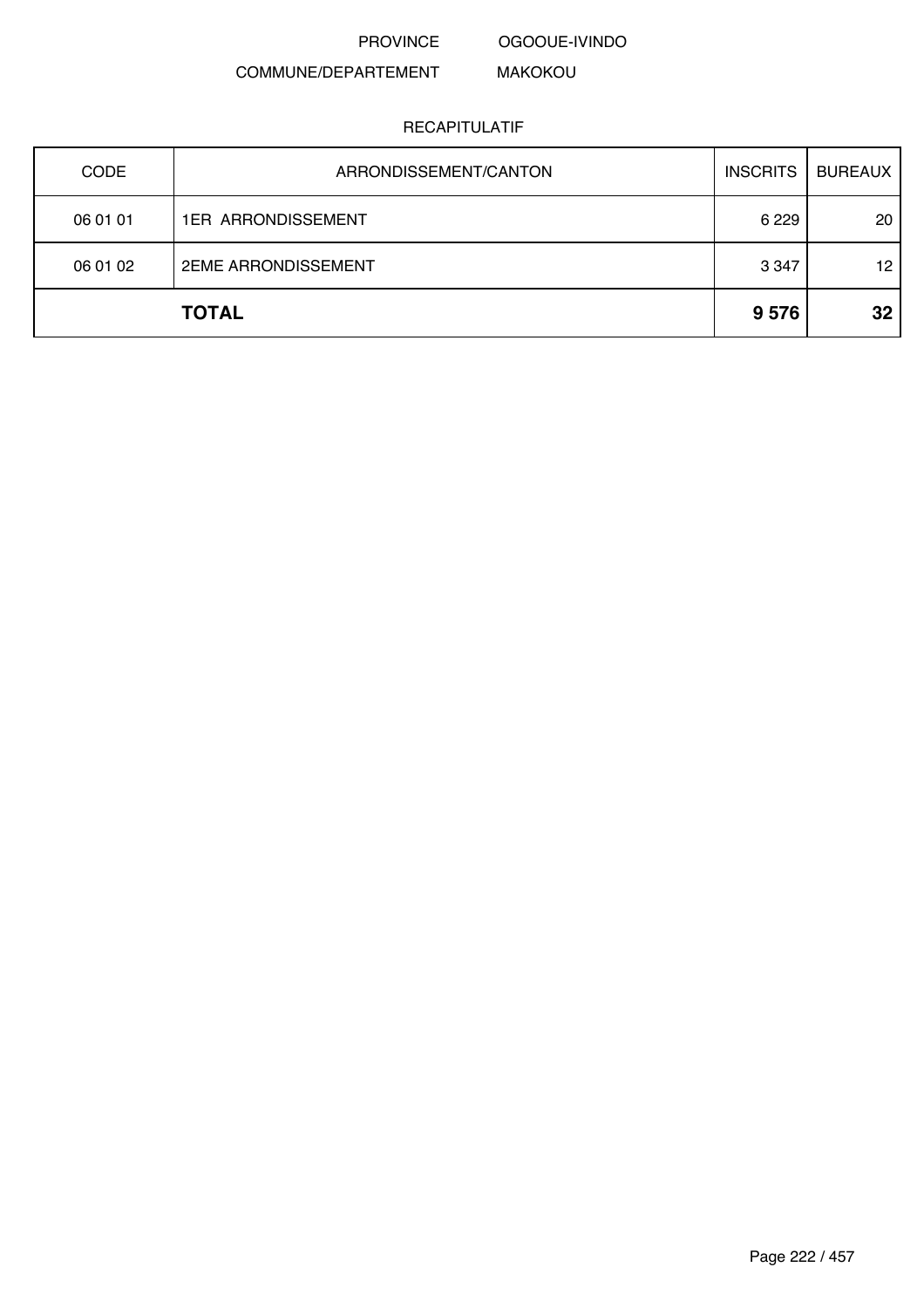### OGOOUE-IVINDO

IVINDO (MAKOKOU)

COMMUNE/DEPARTEMENT ARRONDISSEMENT/CANTON

ABOYE

| <b>CODE</b> | <b>CENTRE DE VOTE</b> | <b>INSCRITS</b> | <b>BUREAUX</b> |
|-------------|-----------------------|-----------------|----------------|
| 06 02 01 01 | ETAKANYABE            | 133             |                |
| 06 02 01 02 | <b>MBOMO</b>          | 168             |                |
| 06 02 01 03 | <b>NTSIETE</b>        | 162             |                |
| 06 02 01 04 | <b>MBONDOU</b>        | 215             |                |
| 06 02 01 05 | <b>EKOBAKOBA</b>      | 182             |                |
| 06 02 01 06 | <b>INDOMBO</b>        | 171             |                |
|             | <b>TOTAL</b>          | 1 0 3 1         | 6              |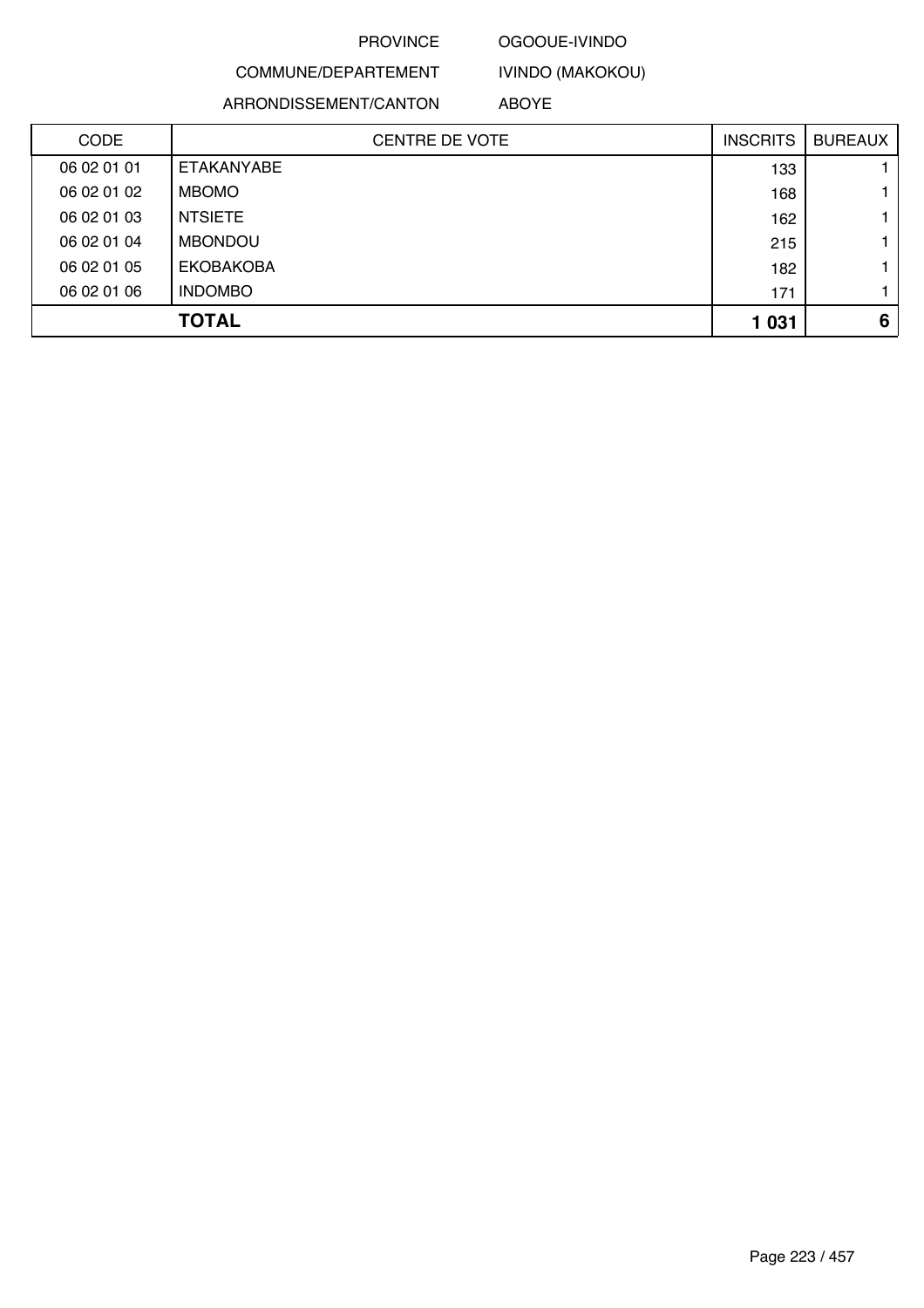#### OGOOUE-IVINDO

# COMMUNE/DEPARTEMENT

IVINDO (MAKOKOU) LIBOUMBA

ARRONDISSEMENT/CANTON

CENTRE DE VOTE INSCRITS BUREAUX CODE 06 02 02 01 MAYELA 112 1 06 02 02 02 LATTA 107 1 06 02 02 03 BOMBENDA 81 1 06 02 02 04 LA SCIERIE 67 1 06 02 02 05 PONT-ZADIE 52 1 **TOTAL 419 5**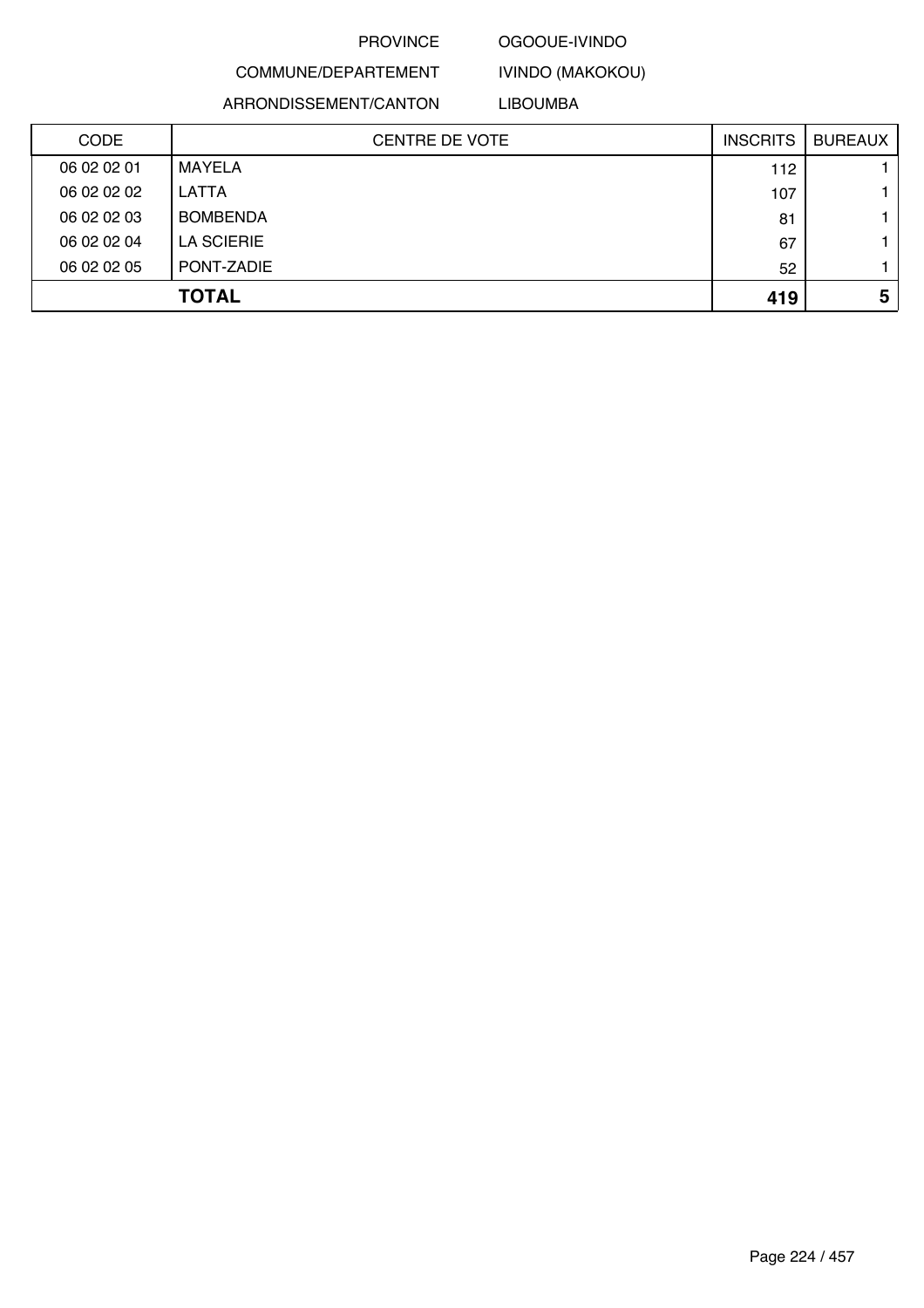### OGOOUE-IVINDO

IVINDO (MAKOKOU)

# COMMUNE/DEPARTEMENT

#### ARRONDISSEMENT/CANTON

MOUNIANDZI(DIST MAKEBE-BAKWAKA

| CODE        | <b>CENTRE DE VOTE</b> | <b>INSCRITS</b> | <b>BUREAUX</b> |
|-------------|-----------------------|-----------------|----------------|
| 06 02 03 01 | MOHOBA-MOZEHE         | 366             |                |
| 06 02 03 02 | <b>MBELA</b>          | 132             |                |
| 06 02 03 03 | <b>HENDJE</b>         | 130             |                |
| 06 02 03 04 | <b>ZOOLENDE</b>       | 218             | 1              |
| 06 02 03 05 | <b>MELONDOMIOLE</b>   | 144             | 1              |
| 06 02 03 06 | <b>TROUWAYA</b>       | 91              | 1              |
| 06 02 03 07 | <b>MAKEBE</b>         | 282             |                |
| 06 02 03 08 | <b>BAKWAKA</b>        | 210             |                |
| 06 02 03 09 | YOKO-MILIEU           | 13              | 1              |
| 06 02 03 10 | <b>COCOMOICALA</b>    | 51              | 1              |
|             | <b>TOTAL</b>          | 1637            | 10             |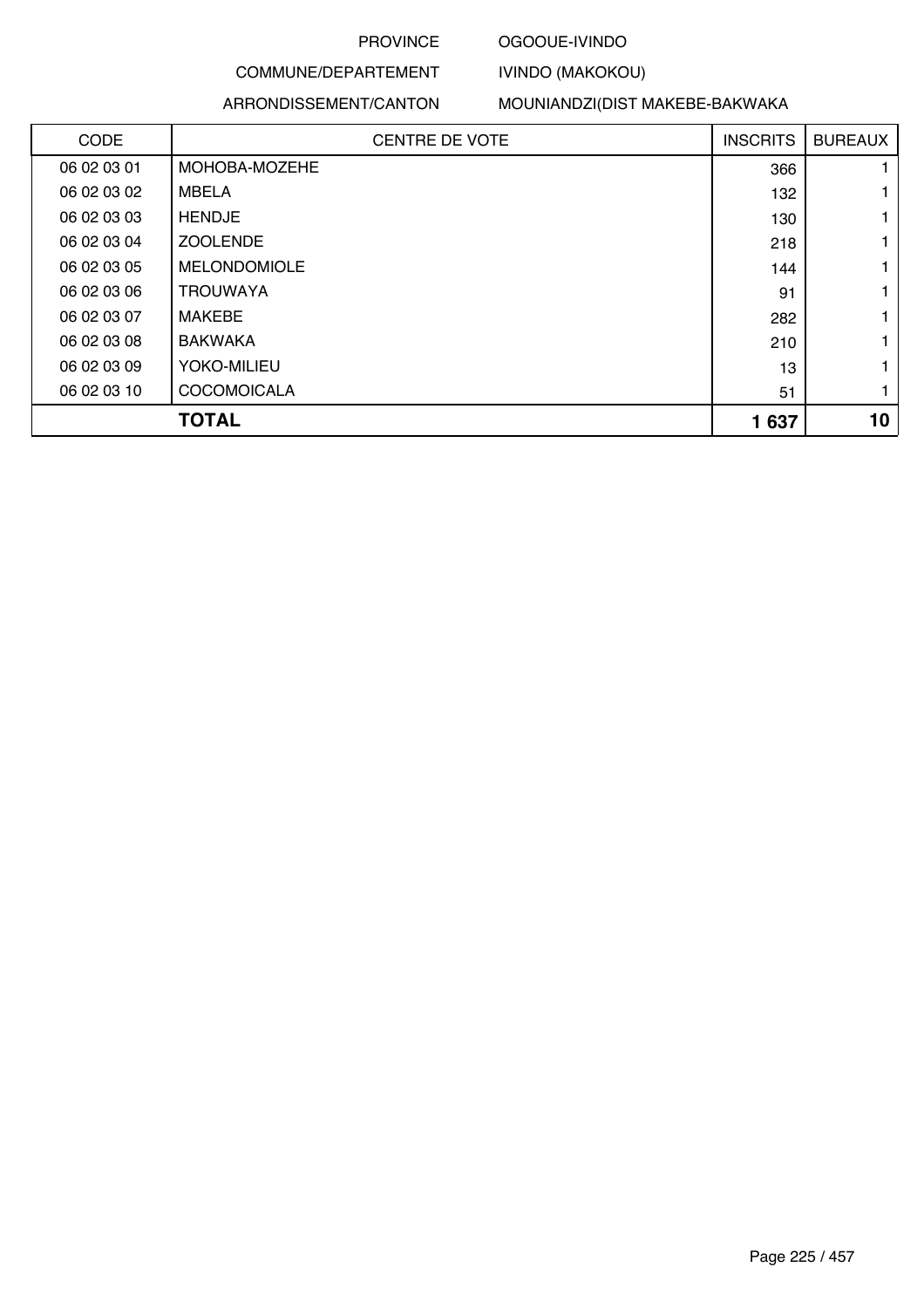# OGOOUE-IVINDO

IVINDO (MAKOKOU)

ARRONDISSEMENT/CANTON

COMMUNE/DEPARTEMENT

NTANG LOULI

| <b>CODE</b> | <b>CENTRE DE VOTE</b> | <b>INSCRITS</b> | <b>BUREAUX</b> |
|-------------|-----------------------|-----------------|----------------|
| 06 02 04 01 | NTSIBELONG I          | 116             |                |
| 06 02 04 02 | <b>MBESS</b>          | 164             |                |
| 06 02 04 03 | MINKOUALA             | 113             |                |
| 06 02 04 04 | <b>ADOUE</b>          | 30              |                |
| 06 02 04 05 | <b>NTSENGKELE</b>     | 218             |                |
| 06 02 04 06 | NTSIBELONG II         | 80              |                |
|             | <b>TOTAL</b>          | 721             | 6              |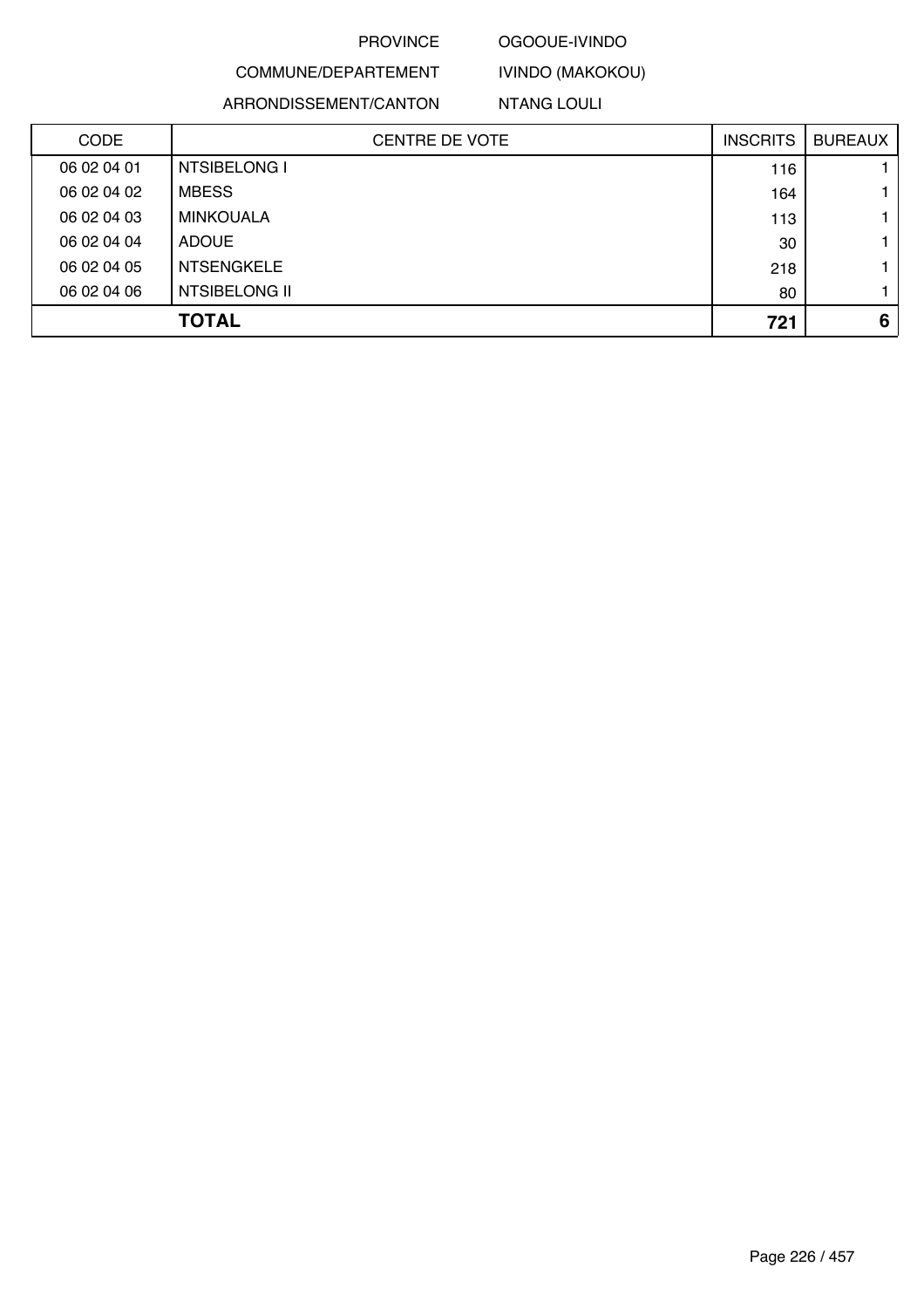### OGOOUE-IVINDO

IVINDO (MAKOKOU)

# COMMUNE/DEPARTEMENT ARRONDISSEMENT/CANTON

BONGA (DISTRICT DE BATOUALA

| <b>CODE</b> | <b>CENTRE DE VOTE</b> | <b>INSCRITS</b> | <b>BUREAUX</b> |
|-------------|-----------------------|-----------------|----------------|
| 06 02 05 01 | <b>MASSAHA</b>        | 203             |                |
| 06 02 05 02 | <b>ZOOLENDE</b>       | 115             |                |
| 06 02 05 03 | <b>BATOUALA I</b>     | 262             |                |
| 06 02 05 04 | <b>NZE</b>            | 189             |                |
| 06 02 05 05 | <b>BATOUALA II</b>    | 138             |                |
| 06 02 05 06 | <b>NGAZI</b>          | 42              |                |
|             | <b>TOTAL</b>          | 949             | 6              |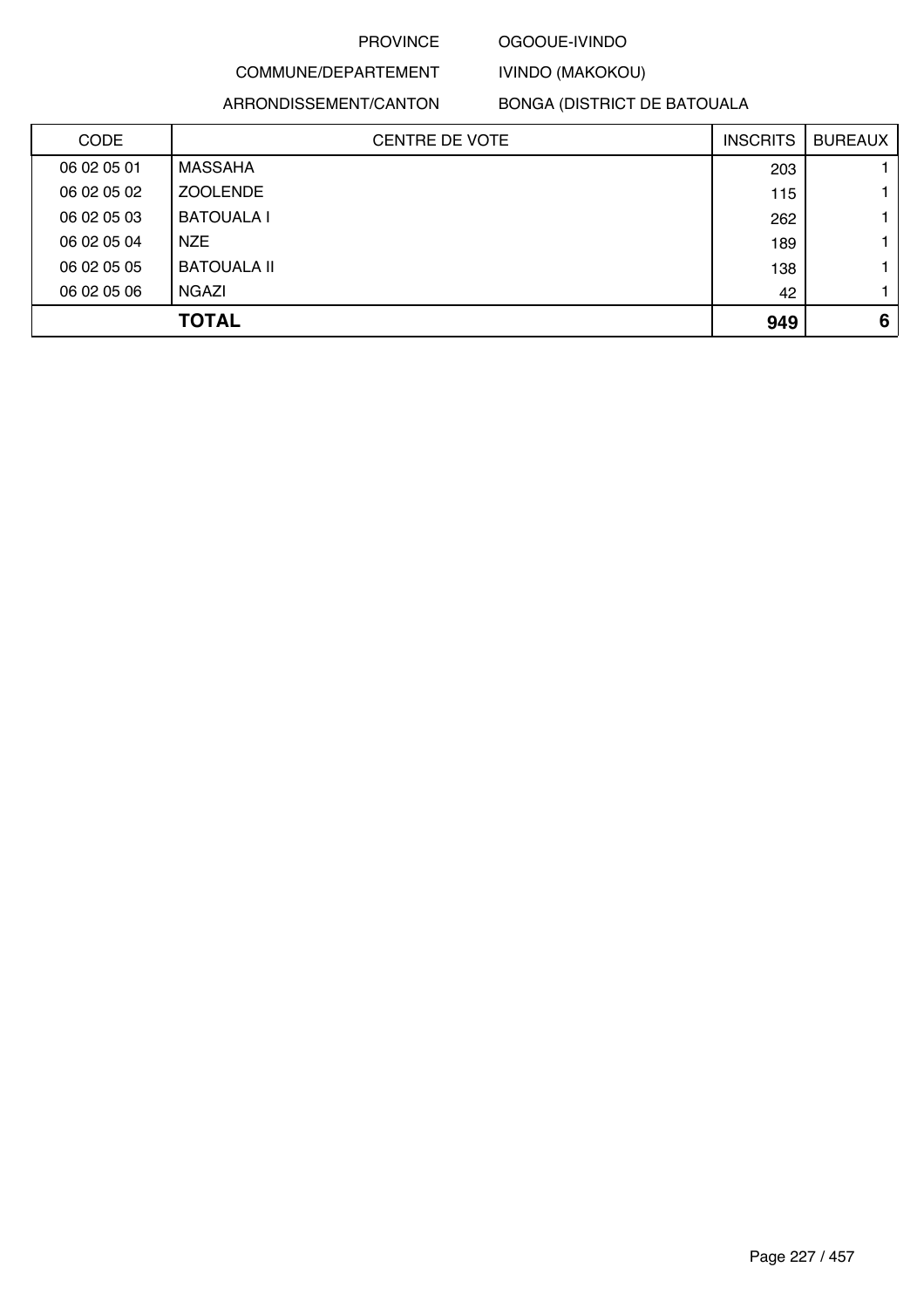### OGOOUE-IVINDO

IVINDO (MAKOKOU)

# COMMUNE/DEPARTEMENT ARRONDISSEMENT/CANTON

# IVINDO (DISTRICT DE MVADHY)

| <b>CODE</b> | CENTRE DE VOTE | <b>INSCRITS</b> | <b>BUREAUX</b> |
|-------------|----------------|-----------------|----------------|
| 06 02 06 01 | <b>MESSEB</b>  | 121             |                |
| 06 02 06 02 | MANANGA        | 71              |                |
| 06 02 06 03 | <b>NDJENG</b>  | 83              |                |
| 06 02 06 04 | <b>ABOR</b>    | 97              |                |
| 06 02 06 05 | <b>MEKOB</b>   | 63              |                |
|             | <b>TOTAL</b>   | 435             | 5              |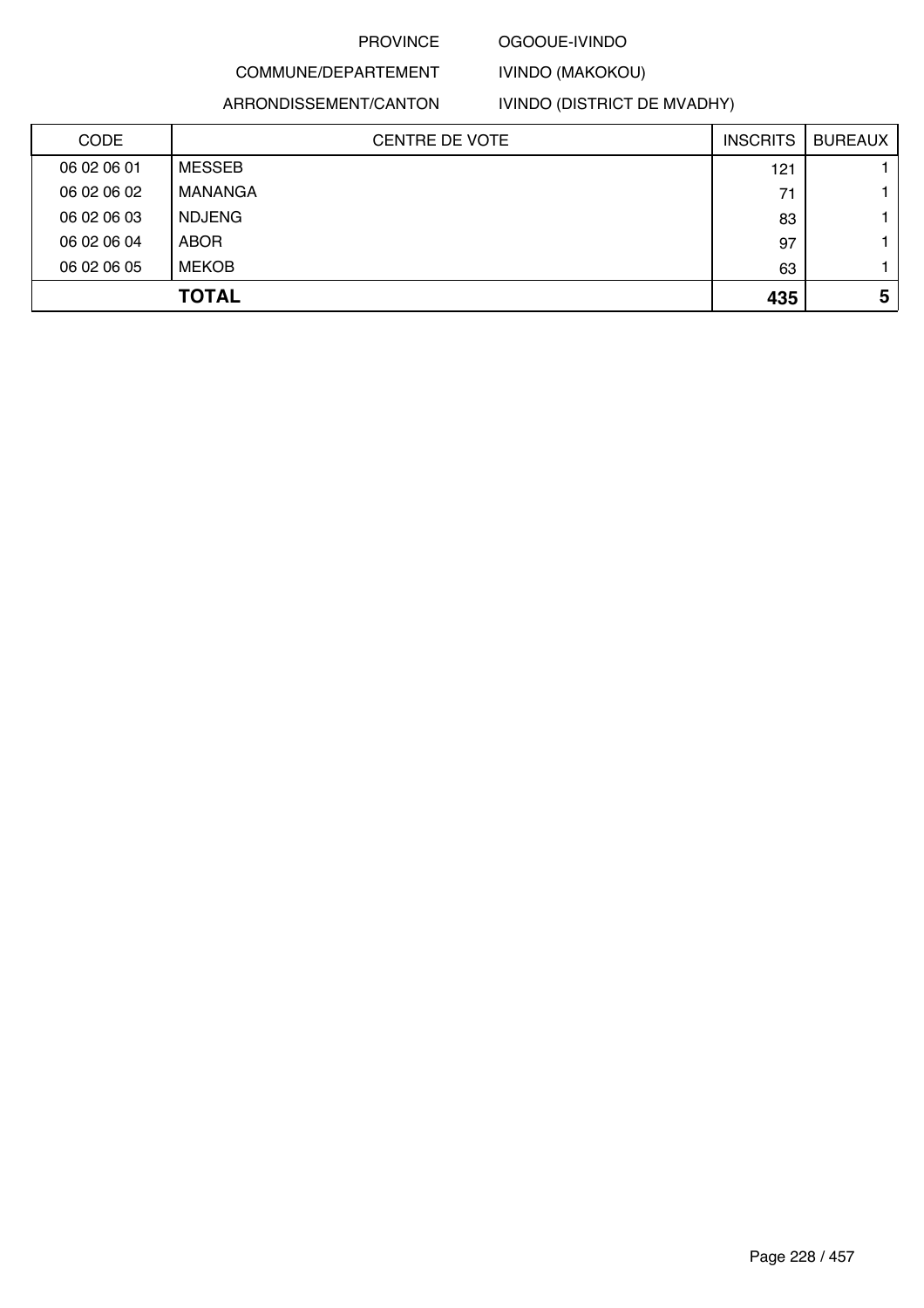### OGOOUE-IVINDO

IVINDO (MAKOKOU)

COMMUNE/DEPARTEMENT ARRONDISSEMENT/CANTON

IYEZE

| <b>CODE</b> | <b>CENTRE DE VOTE</b> | <b>INSCRITS</b> | <b>BUREAUX</b> |
|-------------|-----------------------|-----------------|----------------|
| 06 02 07 01 | <b>MVADHY</b>         | 212             |                |
| 06 02 07 02 | MVADHY II             | 245             |                |
| 06 02 07 03 | <b>MAYIBOUTH I</b>    | 184             |                |
| 06 02 07 04 | MAYIBOUTH II          | 181             |                |
| 06 02 07 05 | <b>MBONDO</b>         | 36              |                |
|             | <b>TOTAL</b>          | 858             | 5              |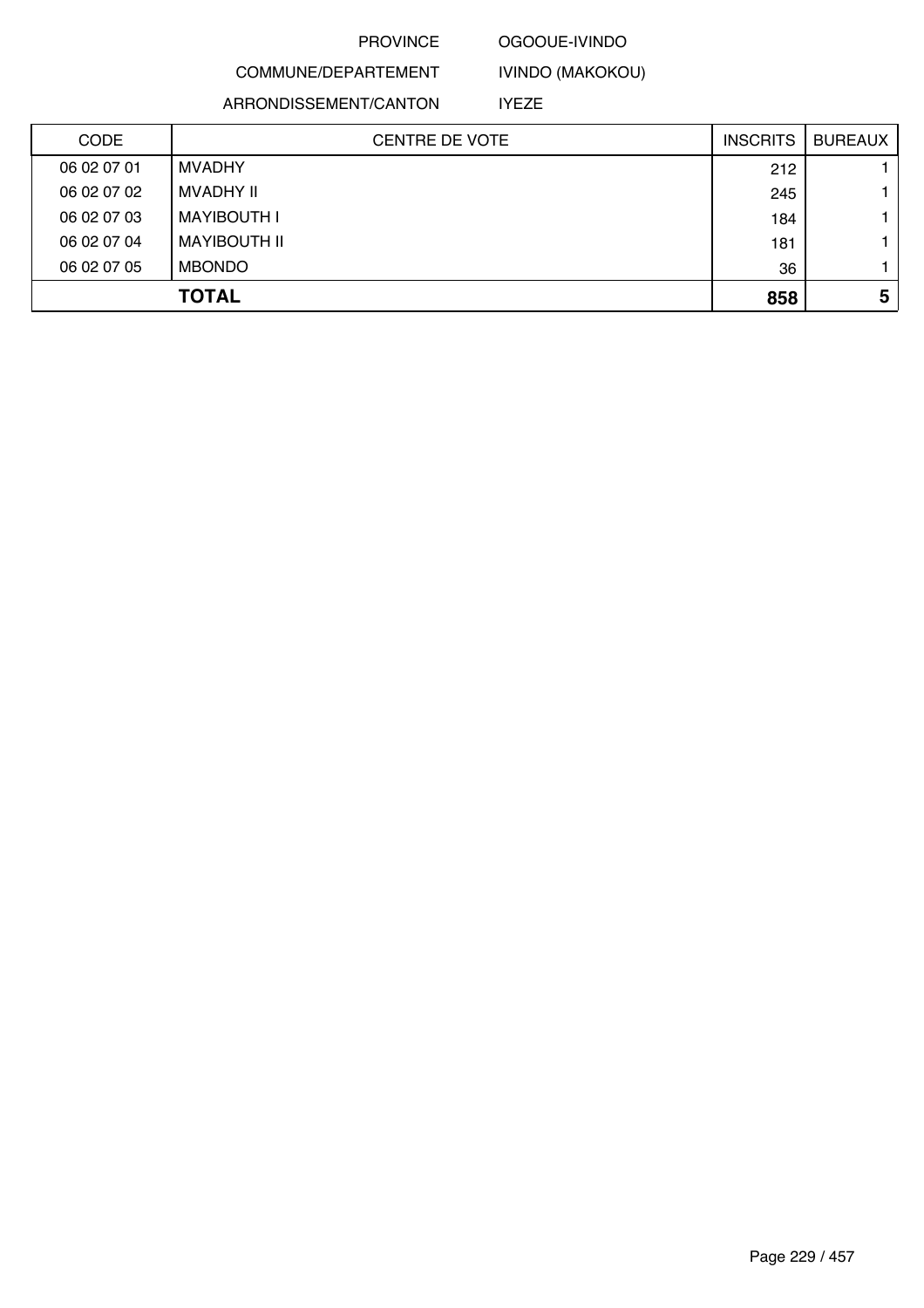OGOOUE-IVINDO

IVINDO (MAKOKOU)

# COMMUNE/DEPARTEMENT

| <b>CODE</b> | ARRONDISSEMENT/CANTON          | <b>INSCRITS</b> | <b>BUREAUX</b> |
|-------------|--------------------------------|-----------------|----------------|
| 06 02 01    | <b>ABOYE</b>                   | 1 0 3 1         | 6              |
| 06 02 02    | <b>LIBOUMBA</b>                | 419             | 5              |
| 06 02 03    | MOUNIANDZI(DIST MAKEBE-BAKWAKA | 1 637           | 10             |
| 06 02 04    | <b>NTANG LOULI</b>             | 721             | 6              |
| 06 02 05    | BONGA (DISTRICT DE BATOUALA    | 949             | 6              |
| 06 02 06    | IVINDO (DISTRICT DE MVADHY)    | 435             | 5              |
| 06 02 07    | <b>IYEZE</b>                   | 858             | 5              |
|             | <b>TOTAL</b>                   | 6 0 5 0         | 43             |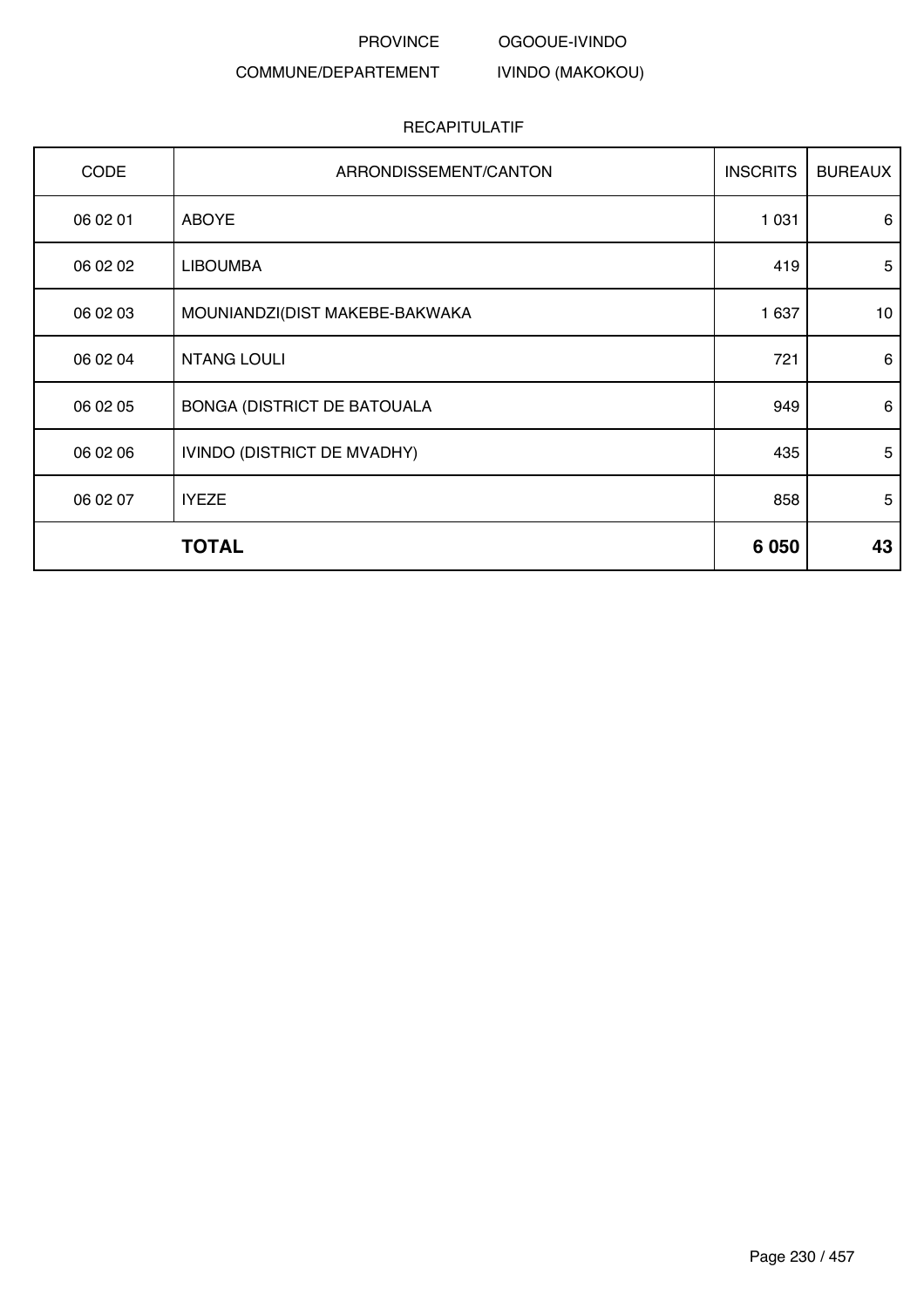OGOOUE-IVINDO

COMMUNE/DEPARTEMENT ARRONDISSEMENT/CANTON

BOOUE COMMUNE

| <b>CODE</b> | <b>CENTRE DE VOTE</b>  | <b>INSCRITS</b> | <b>BUREAUX</b> |
|-------------|------------------------|-----------------|----------------|
| 06 03 00 01 | C.E.S                  | 461             |                |
| 06 03 00 02 | <b>ATSOMBIAL</b>       | 445             |                |
| 06 03 00 03 | <b>LINZE</b>           | 300             |                |
| 06 03 00 04 | MASSOUKOU ET KEKELE    | 259             |                |
| 06 03 00 05 | TRANSGABONAIS          | 330             |                |
| 06 03 00 06 | <b>CENTRE VILLE I</b>  | 306             |                |
| 06 03 00 07 | <b>CENTRE VILLE II</b> | 194             |                |
|             | <b>TOTAL</b>           | 2 2 9 5         | 7              |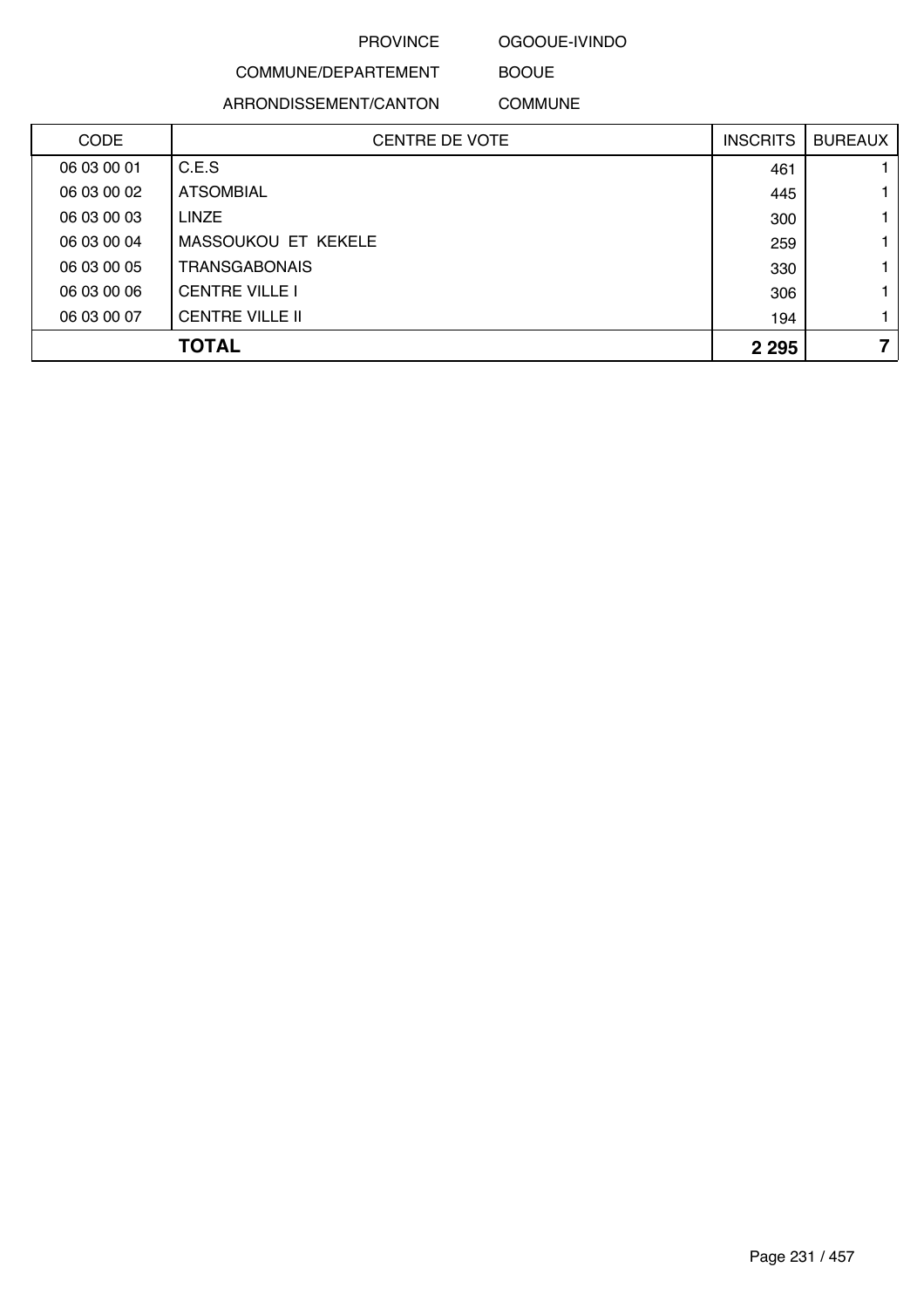OGOOUE-IVINDO

BOOUE

COMMUNE/DEPARTEMENT

| <b>CODE</b> | ARRONDISSEMENT/CANTON | <b>INSCRITS</b> | <b>BUREAUX</b> |
|-------------|-----------------------|-----------------|----------------|
| 06 03 00    | <b>COMMUNE</b>        | 2 2 9 5         |                |
|             | <b>TOTAL</b>          | 2 2 9 5         |                |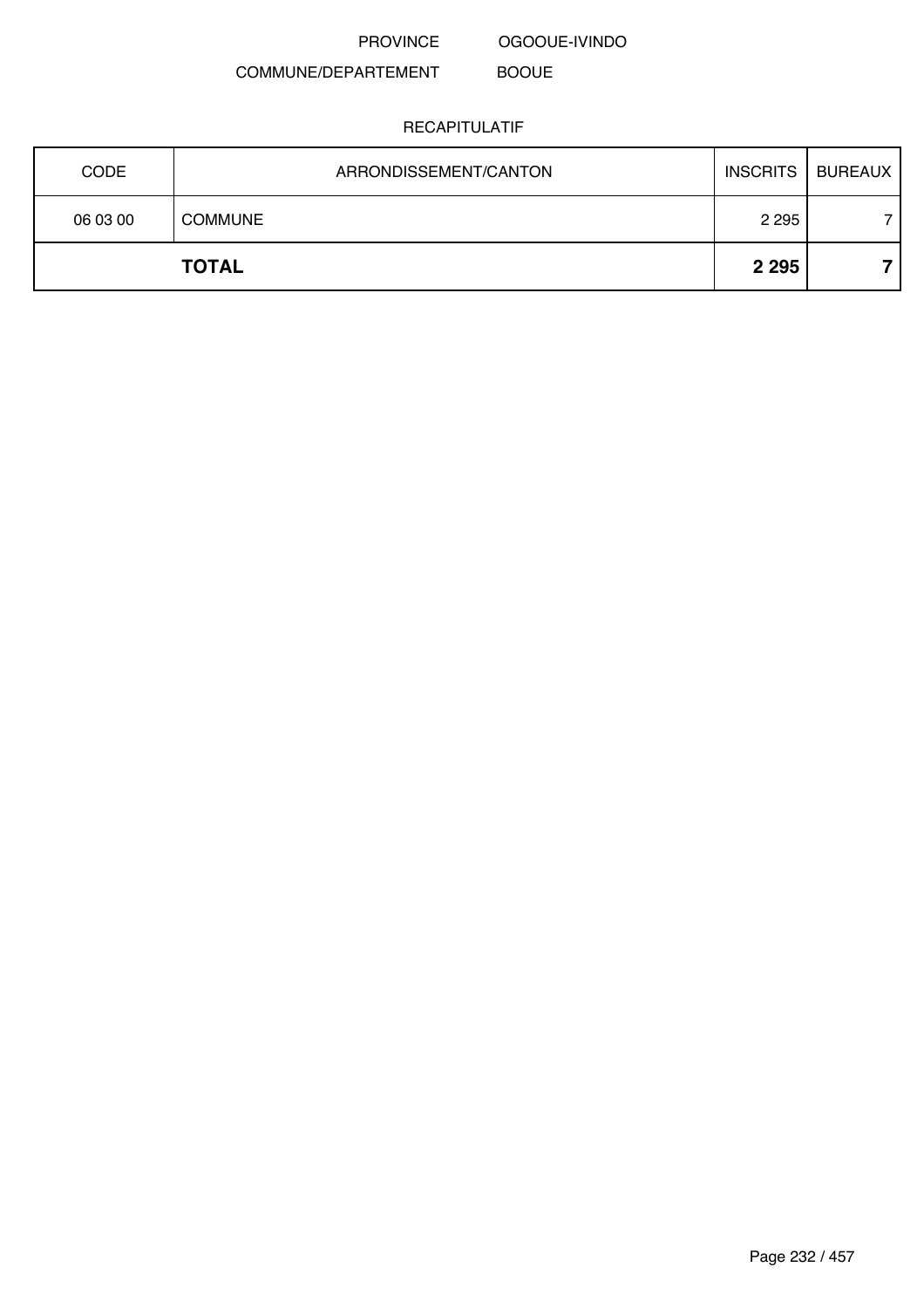OGOOUE-IVINDO

# COMMUNE/DEPARTEMENT ARRONDISSEMENT/CANTON

LOPE (BOOUE) FIENG OKANO

| <b>CODE</b> | <b>CENTRE DE VOTE</b>   | <b>INSCRITS</b> | <b>BUREAUX</b> |
|-------------|-------------------------|-----------------|----------------|
| 06 04 01 01 | DJIDJI 1 ET 2           | 241             |                |
| 06 04 01 02 | LOLO 1 ET 2             | 221             |                |
| 06 04 01 03 | <b>LASSIO ET MATORA</b> | 235             |                |
| 06 04 01 04 | <b>YEN</b>              | 228             |                |
| 06 04 01 05 | LABOKA 1 ET 2           | 301             |                |
| 06 04 01 06 | <b>OUSSA ET MBOMAO</b>  | 455             |                |
|             | <b>TOTAL</b>            | 1681            | 6              |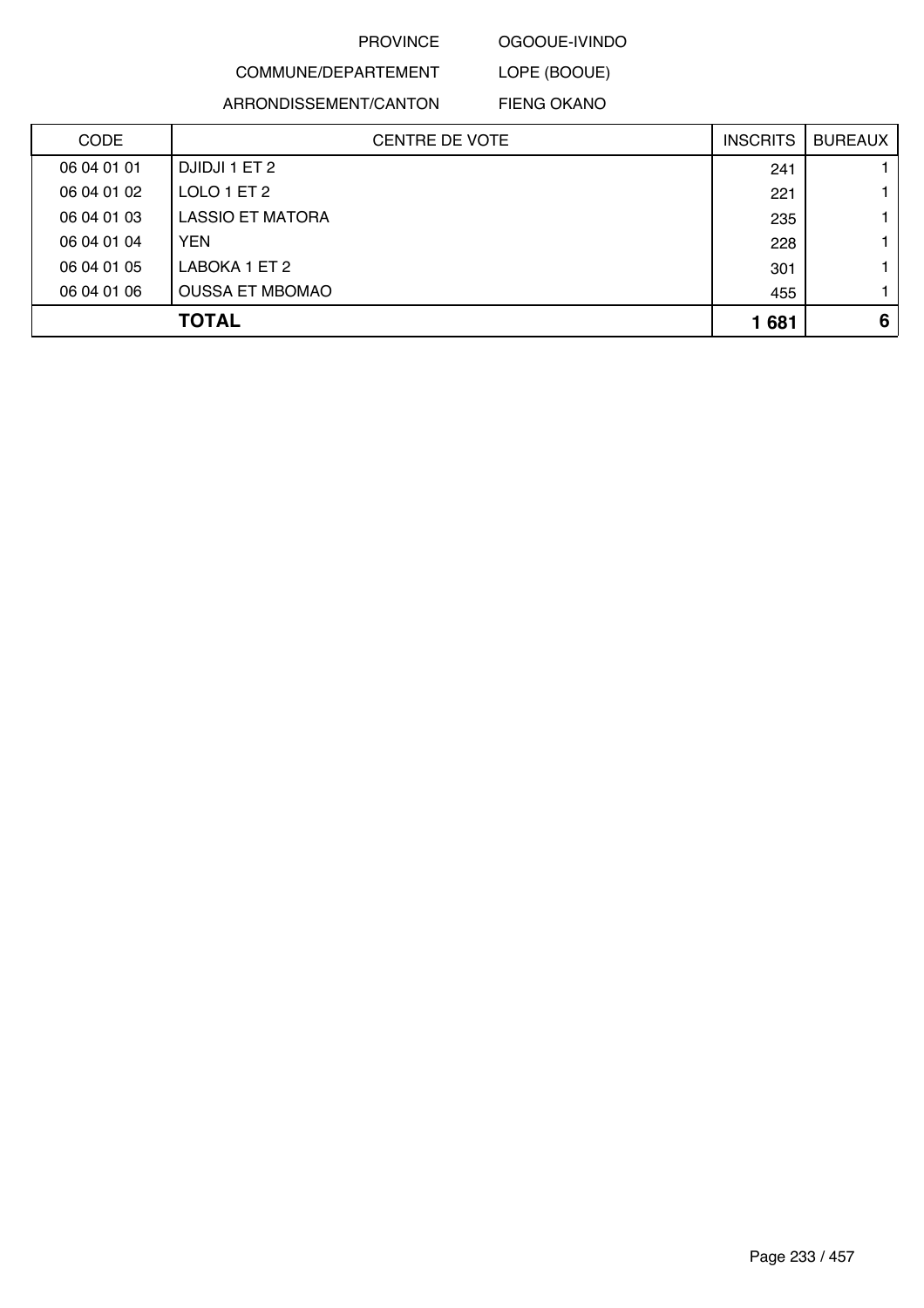OGOOUE-IVINDO

COMMUNE/DEPARTEMENT ARRONDISSEMENT/CANTON

LOPE (BOOUE) LEZINDA

| <b>CODE</b> | <b>CENTRE DE VOTE</b>            | <b>INSCRITS</b> | <b>BUREAUX</b> |
|-------------|----------------------------------|-----------------|----------------|
| 06 04 02 01 | BALEM 1 ET 2                     | 38              |                |
| 06 04 02 02 | <b>INZANZA</b>                   | 55              |                |
| 06 04 02 03 | POTEAU-CIMENT & KANK (ABENELANG) | 161             |                |
| 06 04 02 04 | ROUGIER-IVINDO (MANGOUMBA)       | 188             |                |
| 06 04 02 05 | <b>MOUYABI</b>                   | 46              |                |
| 06 04 02 06 | ASSALA- MIELE                    | 37              |                |
|             | <b>TOTAL</b>                     | 525             | 6              |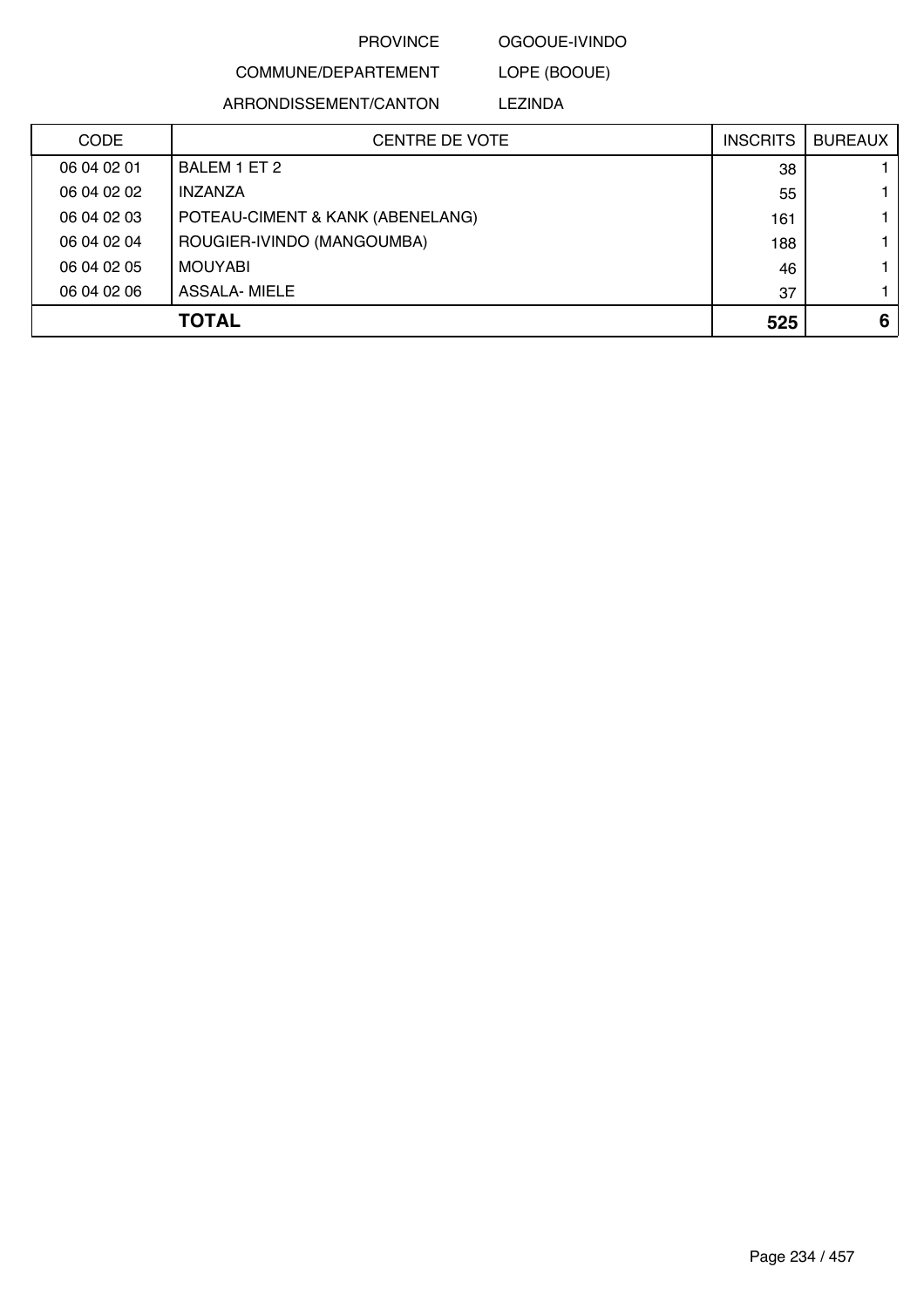# OGOOUE-IVINDO

LOPE (BOOUE)

ARRONDISSEMENT/CANTON

COMMUNE/DEPARTEMENT

LELEDI (DISTRICT MOKEKO)

| <b>CODE</b> | <b>CENTRE DE VOTE</b> | <b>INSCRITS</b> | <b>BUREAUX</b> |
|-------------|-----------------------|-----------------|----------------|
| 06 04 03 01 | KONGO-MBOUMBA         | 15              |                |
| 06 04 03 02 | EC-PUB-LOPE-CENTRE    | 333             |                |
| 06 04 03 03 | KAZAMABIKA            | 71              |                |
| 06 04 03 04 | <b>ASCHOUKA</b>       | 61              |                |
| 06 04 03 05 | AYEM-GARE             | 41              |                |
|             | <b>TOTAL</b>          | 521             | 5              |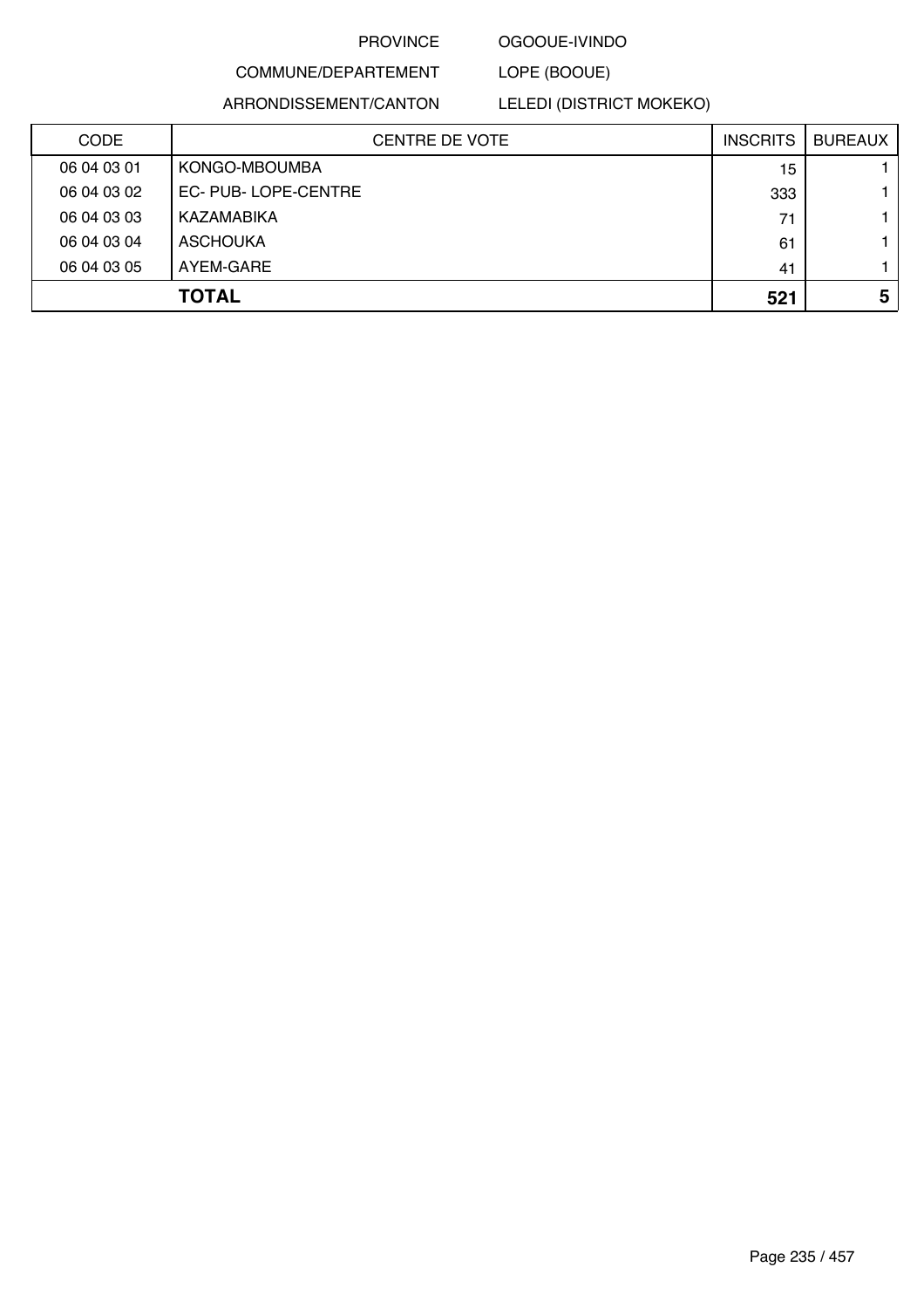# OGOOUE-IVINDO LOPE (BOOUE)

COMMUNE/DEPARTEMENT

ARRONDISSEMENT/CANTON

NKE

| <b>CODE</b> | CENTRE DE VOTE    | <b>INSCRITS</b> | <b>BUREAUX</b> |
|-------------|-------------------|-----------------|----------------|
| 06 04 04 01 | AKOBA-BISSOBILAM  | 111             |                |
| 06 04 04 02 | MBADI (AKIGUELAM) | 180             |                |
| 06 04 04 03 | <b>NZAFIENG</b>   | 83              |                |
| 06 04 04 04 | <b>BALIMBA</b>    | 38              |                |
|             | <b>TOTAL</b>      | 412             | 4              |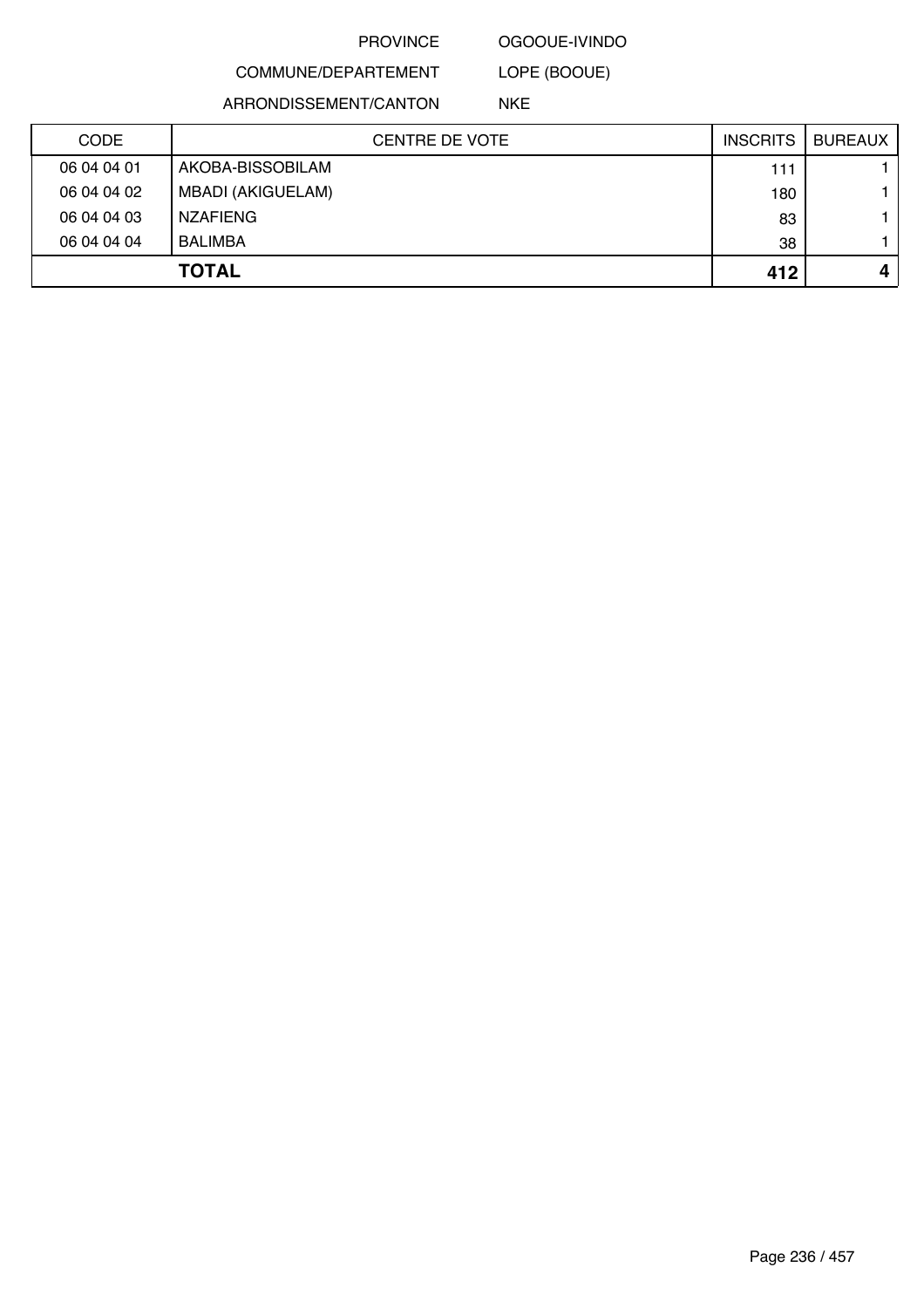### OGOOUE-IVINDO

# COMMUNE/DEPARTEMENT

LOPE (BOOUE)

ARRONDISSEMENT/CANTON

OFFOUE AVAL

| <b>CODE</b> | <b>CENTRE DE VOTE</b> | <b>INSCRITS</b> | <b>BUREAUX</b> |
|-------------|-----------------------|-----------------|----------------|
| 06 04 05 01 | MAKOGHE               | 70              |                |
| 06 04 05 02 | MIKONGO I ET II       | 114             |                |
| 06 04 05 04 | MASSENGUELANI         | 54              |                |
| 06 04 05 05 | PK ZERO               | 9               |                |
|             | <b>TOTAL</b>          | 247             |                |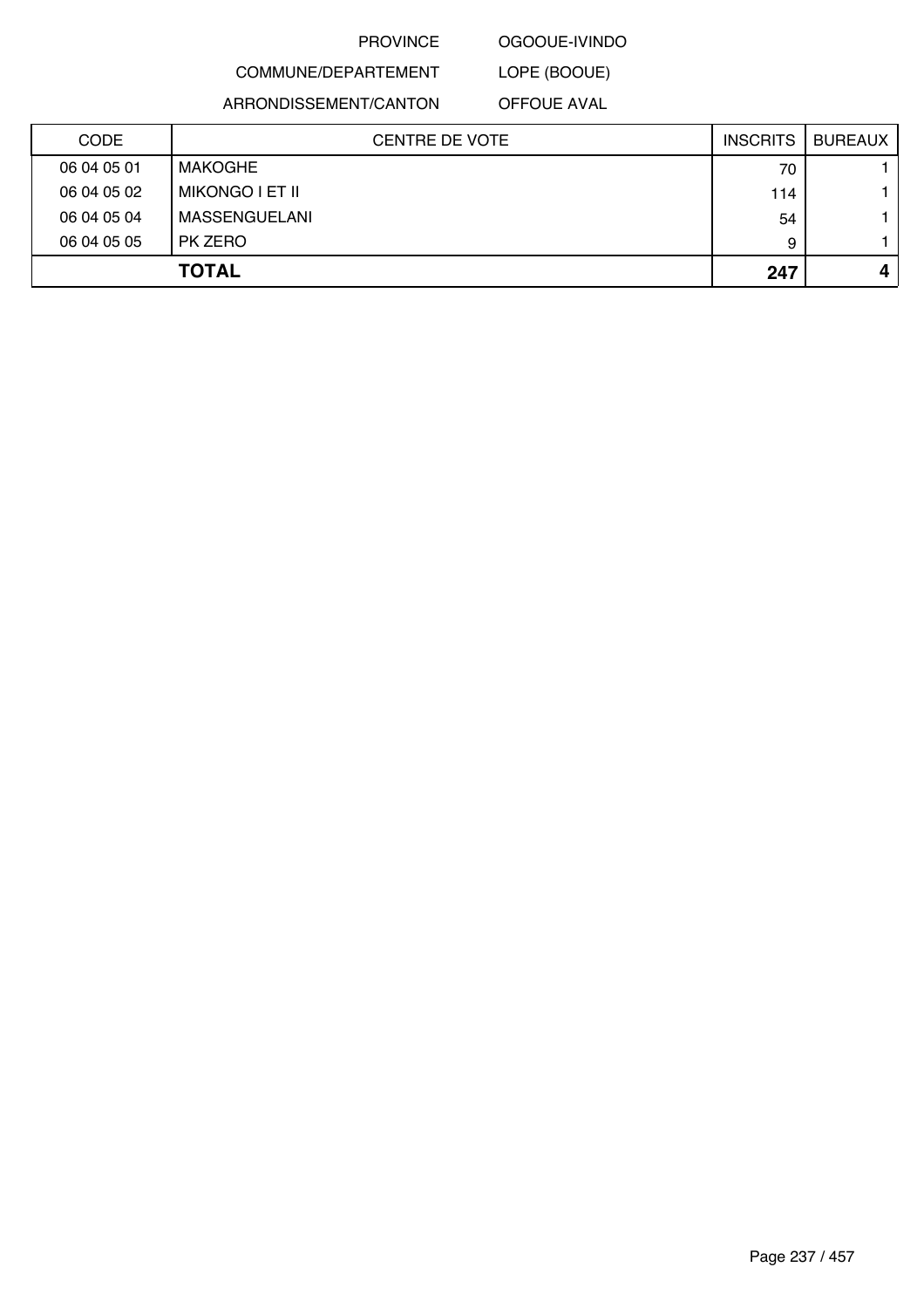OGOOUE-IVINDO LOPE (BOOUE)

# COMMUNE/DEPARTEMENT

| CODE     | ARRONDISSEMENT/CANTON    | <b>INSCRITS</b> | <b>BUREAUX</b> |
|----------|--------------------------|-----------------|----------------|
| 06 04 01 | FIENG OKANO              | 1 681           | 6              |
| 06 04 02 | <b>LEZINDA</b>           | 525             | 6              |
| 06 04 03 | LELEDI (DISTRICT MOKEKO) | 521             | 5              |
| 06 04 04 | <b>NKE</b>               | 412             | 4              |
| 06 04 05 | OFFOUE AVAL              | 247             | $\overline{4}$ |
|          | <b>TOTAL</b>             | 3 3 8 6         | 25             |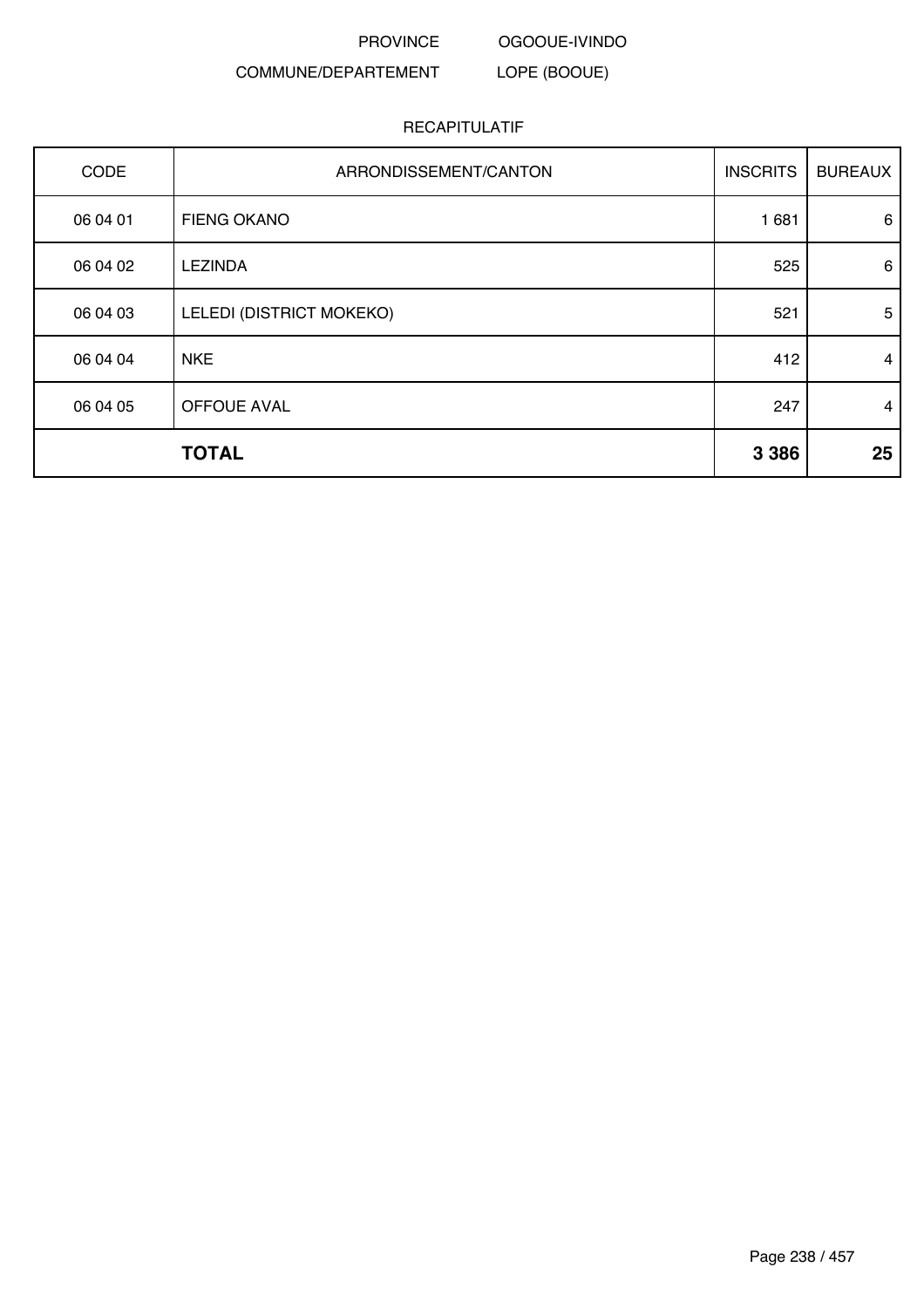### OGOOUE-IVINDO

MEKAMBO

# COMMUNE/DEPARTEMENT

ARRONDISSEMENT/CANTON

COMMUNE

| <b>CODE</b> | <b>CENTRE DE VOTE</b>          | <b>INSCRITS</b> | <b>BUREAUX</b> |
|-------------|--------------------------------|-----------------|----------------|
| 06 05 00 01 | C.E.S                          | 157             |                |
| 06 05 00 02 | <b>ECOLE PUBLIQUE</b>          | 203             |                |
| 06 05 00 03 | <b>MBELAKEMBE</b>              | 338             |                |
| 06 05 00 04 | <b>BATOUALA</b>                | 418             |                |
| 06 05 00 05 | <b>PARIS BOUYON</b>            | 305             |                |
| 06 05 00 06 | <b>VIE-CHERE (NGOLAMAYONG)</b> | 529             | $\mathcal{P}$  |
| 06 05 00 07 | DJIBO-MAYEKA                   | 103             |                |
| 06 05 00 08 | <b>MBEMBEZALE</b>              | 203             |                |
| 06 05 00 09 | <b>VIE-DURE</b>                | 217             |                |
|             | TOTAL                          | 2 4 7 3         | 10             |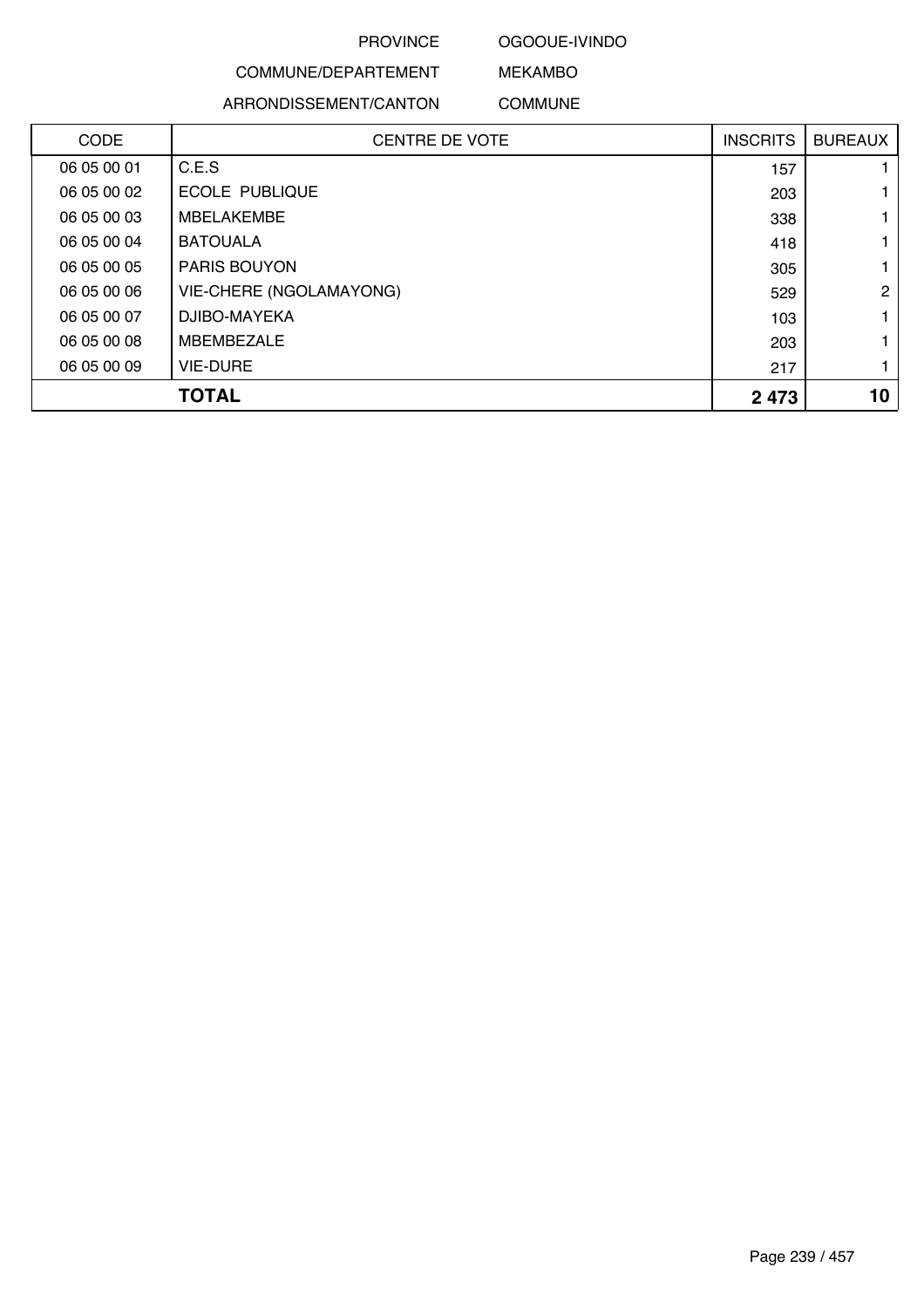OGOOUE-IVINDO

MEKAMBO

# COMMUNE/DEPARTEMENT

| <b>CODE</b> | ARRONDISSEMENT/CANTON | <b>INSCRITS</b> | <b>BUREAUX</b>  |
|-------------|-----------------------|-----------------|-----------------|
| 06 05 00    | <b>COMMUNE</b>        | 2 4 7 3         | 10 <sub>1</sub> |
|             | <b>TOTAL</b>          | 2 4 7 3         | 10              |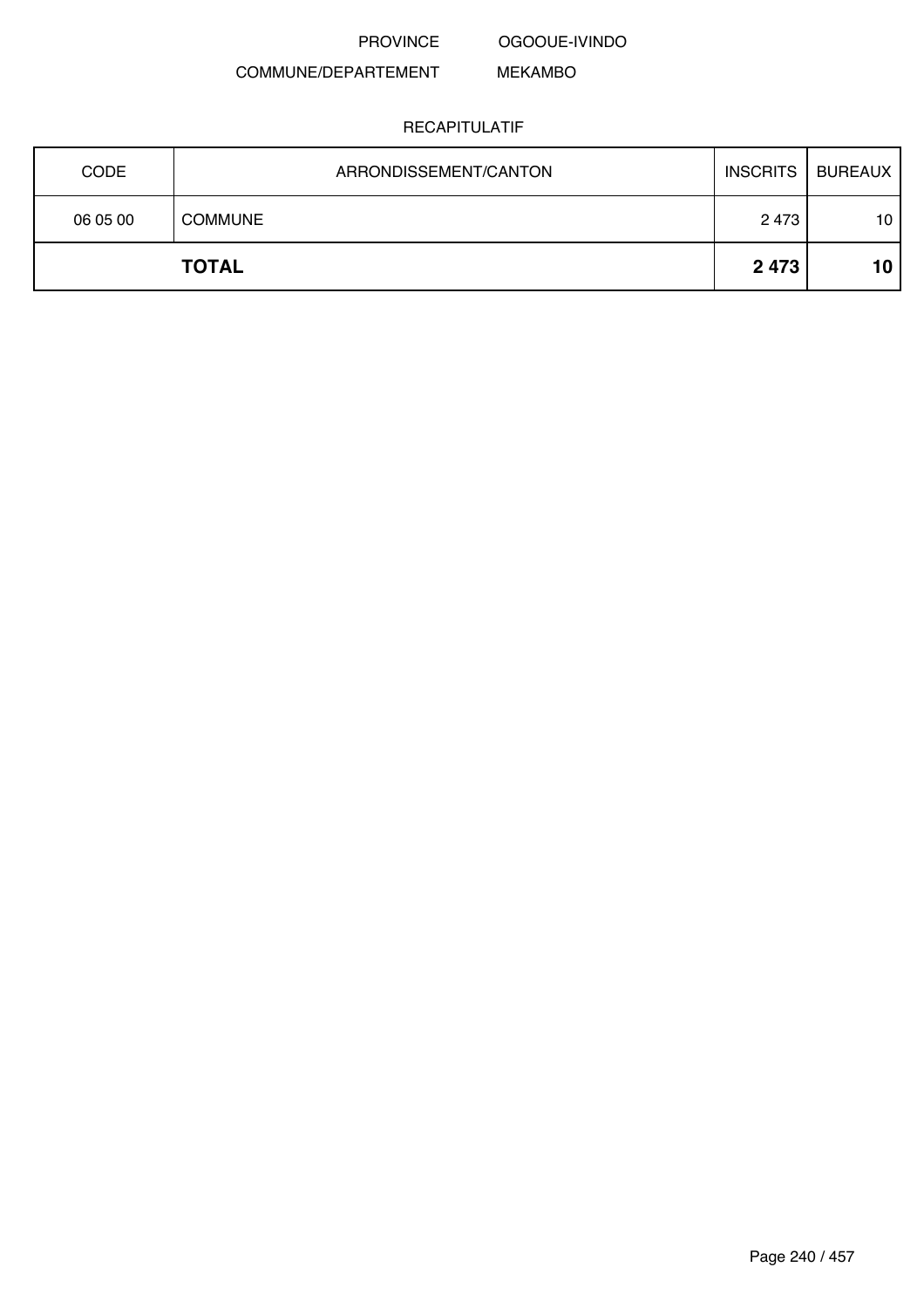### OGOOUE-IVINDO

ZADIE (MEKAMBO)

COMMUNE/DEPARTEMENT ARRONDISSEMENT/CANTON

DJOUAH

| <b>CODE</b> | <b>CENTRE DE VOTE</b> | <b>INSCRITS</b> | <b>BUREAUX</b> |
|-------------|-----------------------|-----------------|----------------|
| 06 06 01 01 | ETAKANGAYE            | 164             |                |
| 06 06 01 02 | <b>IMBONG</b>         | 230             |                |
| 06 06 01 03 | <b>IBEA</b>           | 240             |                |
| 06 06 01 04 | <b>ZOULA</b>          | 226             |                |
| 06 06 01 05 | <b>TOUMBI II</b>      | 62              |                |
| 06 06 01 06 | EGO-POMA              | 71              |                |
| 06 06 01 07 | <b>MASSOMBO</b>       | 95              |                |
| 06 06 01 08 | <b>MAZINGO</b>        | 79              |                |
|             | <b>TOTAL</b>          | 1 1 6 7         | 8              |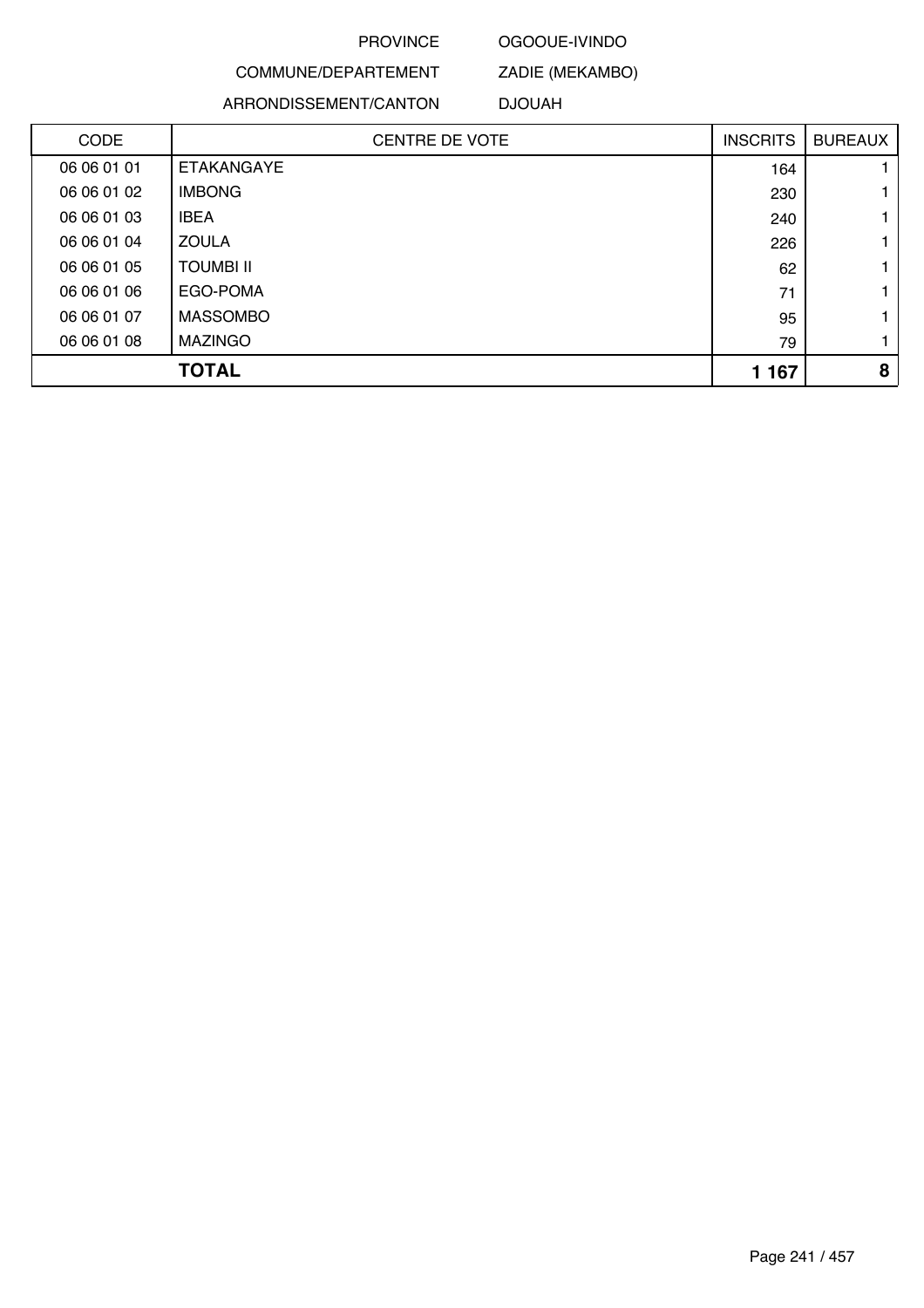### OGOOUE-IVINDO

ZADIE (MEKAMBO)

COMMUNE/DEPARTEMENT ARRONDISSEMENT/CANTON

LOUE

| CODE        | <b>CENTRE DE VOTE</b> | <b>INSCRITS</b> | <b>BUREAUX</b> |
|-------------|-----------------------|-----------------|----------------|
| 06 06 02 01 | <b>MBENZA</b>         | 135             |                |
| 06 06 02 02 | <b>MALASSA</b>        | 101             |                |
| 06 06 02 03 | <b>KOMAMBELA</b>      | 130             |                |
| 06 06 02 04 | ETSELA-ENDOUNGA       | 139             |                |
| 06 06 02 05 | <b>MALOUMA</b>        | 68              |                |
| 06 06 02 06 | <b>MEKOUMA</b>        | 136             |                |
| 06 06 02 07 | MENDEMBA              | 66              |                |
| 06 06 02 08 | <b>ILAHOUNENE</b>     | 187             |                |
| 06 06 02 09 | <b>EKATA</b>          | 154             |                |
| 06 06 02 10 | <b>NTOLO</b>          | 138             |                |
|             | <b>TOTAL</b>          | 1 254           | 10             |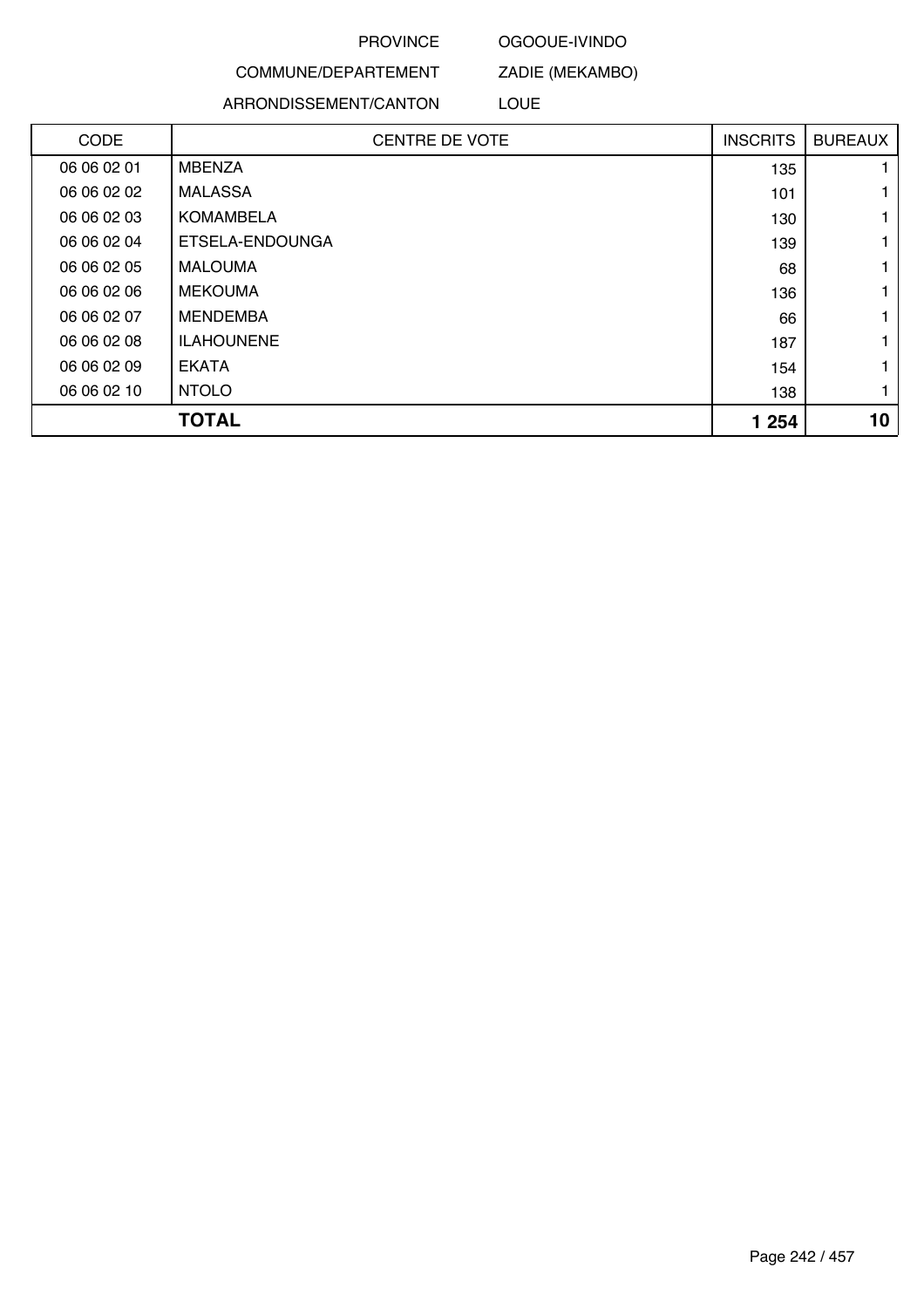### OGOOUE-IVINDO

# COMMUNE/DEPARTEMENT

ZADIE (MEKAMBO)

ARRONDISSEMENT/CANTON

MBENGOUE

| <b>CODE</b> | <b>CENTRE DE VOTE</b> | <b>INSCRITS</b> | <b>BUREAUX</b> |
|-------------|-----------------------|-----------------|----------------|
| 06 06 03 01 | ZAMBAKANGAKA          | 126             |                |
| 06 06 03 02 | IKEIBOCA-BOCA         | 100             |                |
| 06 06 03 03 | <b>HEANZO</b>         | 117             |                |
| 06 06 03 04 | <b>INGOLANDJODJO</b>  | 128             |                |
| 06 06 03 05 | MBELA-BAYA            | 85              |                |
|             | <b>TOTAL</b>          | 556             | 5              |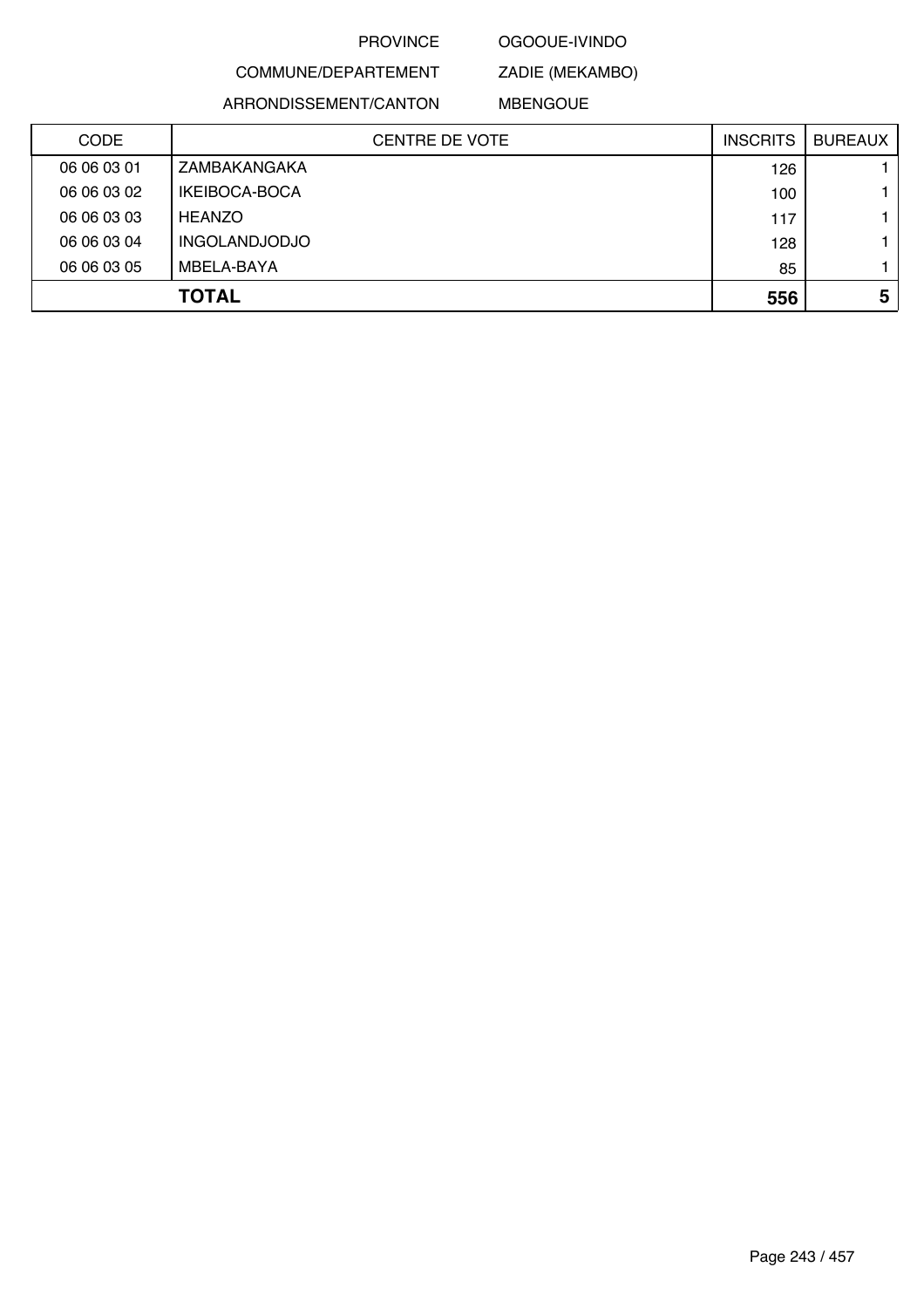### OGOOUE-IVINDO

# COMMUNE/DEPARTEMENT

ZADIE (MEKAMBO)

ARRONDISSEMENT/CANTON

SASSAMONGO

| <b>CODE</b> | <b>CENTRE DE VOTE</b> | <b>INSCRITS</b> | <b>BUREAUX</b> |
|-------------|-----------------------|-----------------|----------------|
| 06 06 04 01 | <b>BONAMAZA</b>       | 189             |                |
| 06 06 04 02 | <b>MANDOMBO II</b>    | 162             |                |
| 06 06 04 03 | <b>ZADINDOUE</b>      | 124             |                |
| 06 06 04 04 | <b>MATOTE</b>         | 107             |                |
| 06 06 04 05 | BANGADI               | 64              |                |
|             | <b>TOTAL</b>          | 646             | 5              |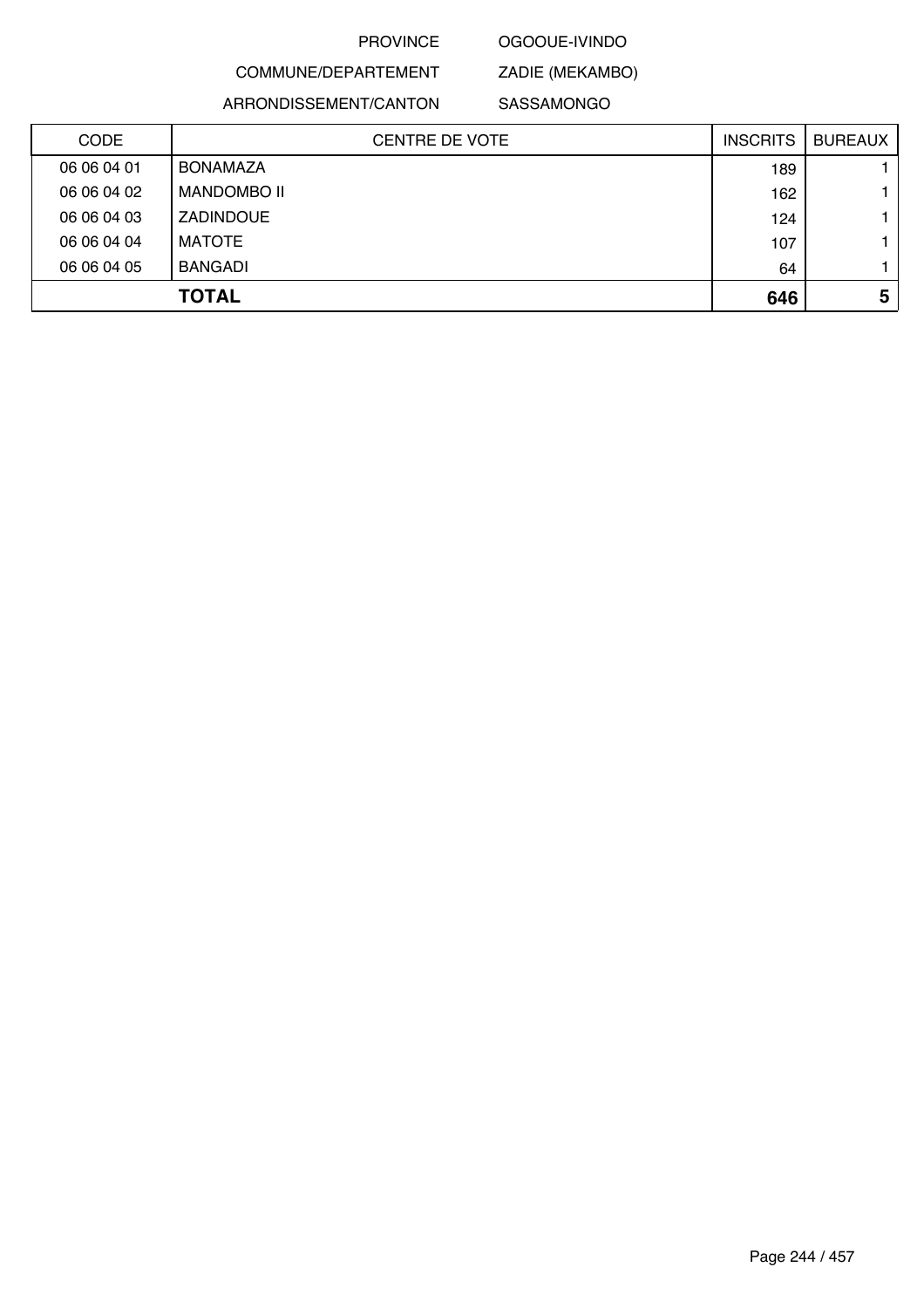OGOOUE-IVINDO

# COMMUNE/DEPARTEMENT

# ZADIE (MEKAMBO)

| CODE     | ARRONDISSEMENT/CANTON | <b>INSCRITS</b> | <b>BUREAUX</b> |
|----------|-----------------------|-----------------|----------------|
| 06 06 01 | <b>DJOUAH</b>         | 1 1 6 7         | 8              |
| 06 06 02 | <b>LOUE</b>           | 1 2 5 4         | 10             |
| 06 06 03 | <b>MBENGOUE</b>       | 556             | 5              |
| 06 06 04 | SASSAMONGO            | 646             | 5              |
|          | <b>TOTAL</b>          | 3623            | 28             |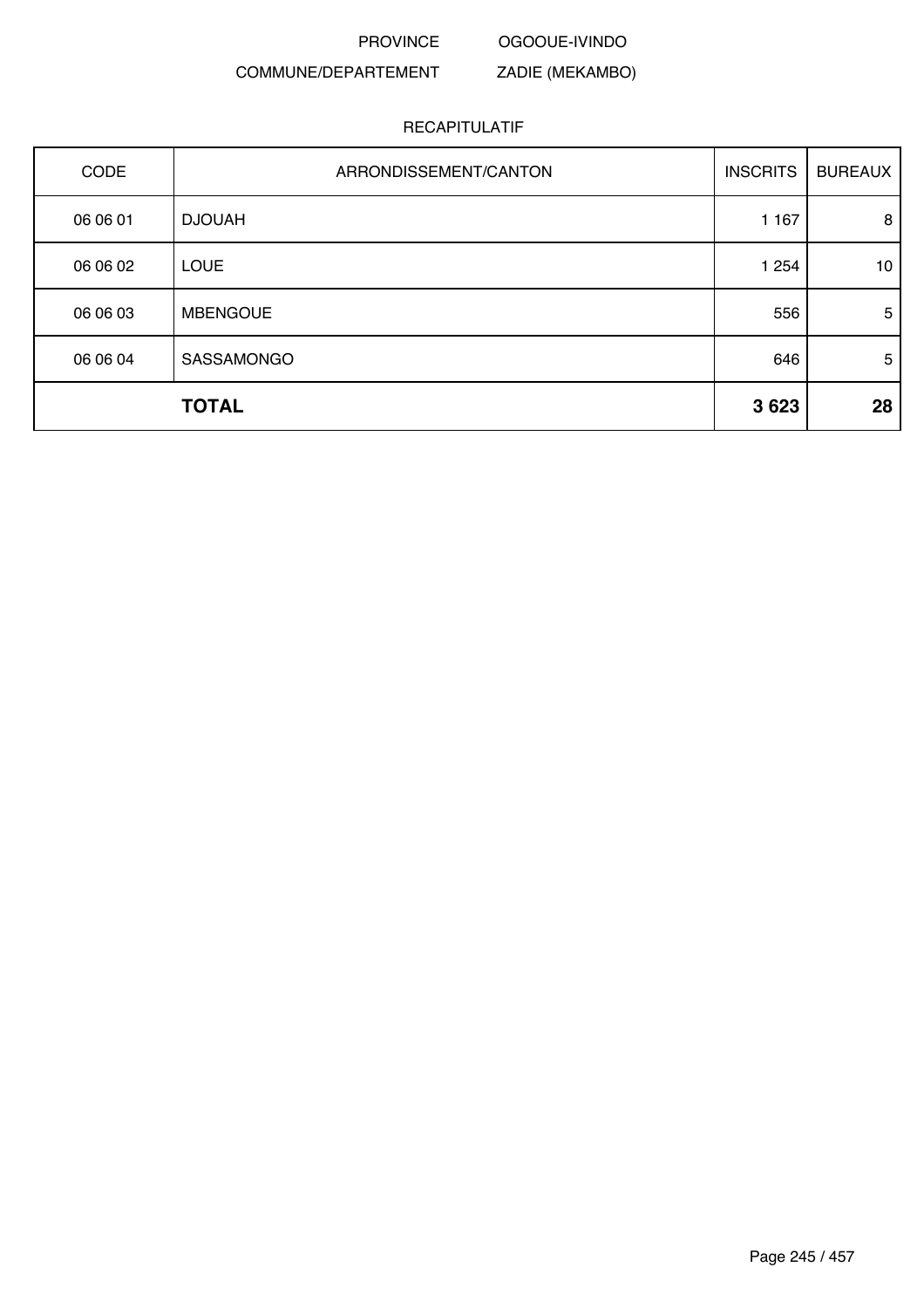#### OGOOUE-IVINDO

# COMMUNE/DEPARTEMENT

ARRONDISSEMENT/CANTON

COMMUNE

OVAN

| <b>CODE</b> | <b>CENTRE DE VOTE</b>     | <b>INSCRITS</b> | <b>BUREAUX</b> |
|-------------|---------------------------|-----------------|----------------|
| 06 07 00 01 | <b>ECOLE PUBLIQUE</b>     | 494             |                |
| 06 07 00 02 | <b>BINGOMA</b>            | 36              |                |
| 06 07 00 03 | AYOL                      | 70              |                |
| 06 07 00 04 | ECOLE PROTESTANTE KOMBANI | 199             |                |
| 06 07 00 05 | <b>ELATABAKOTA</b>        | 81              |                |
| 06 07 00 06 | EC. PROT. ALLAR           | 71              |                |
| 06 07 00 07 | NKARITOM-NGOREKI CES      | 283             |                |
|             | <b>TOTAL</b>              | 1 2 3 4         | 7              |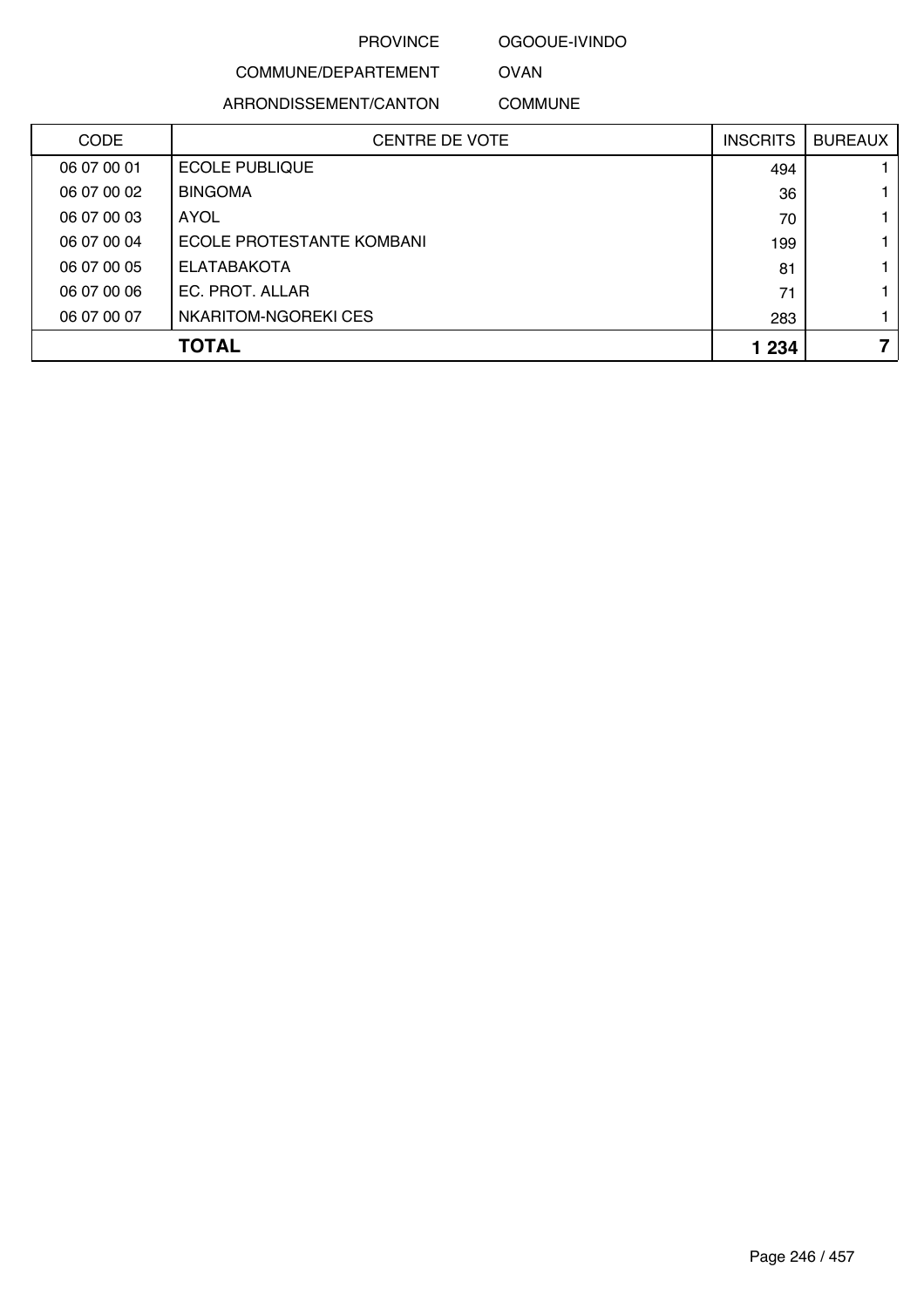OGOOUE-IVINDO

COMMUNE/DEPARTEMENT OVAN

| <b>CODE</b> | ARRONDISSEMENT/CANTON | <b>INSCRITS</b> | <b>BUREAUX</b> |
|-------------|-----------------------|-----------------|----------------|
| 06 07 00    | <b>COMMUNE</b>        | 1 234           |                |
|             | <b>TOTAL</b>          | 1 2 3 4         |                |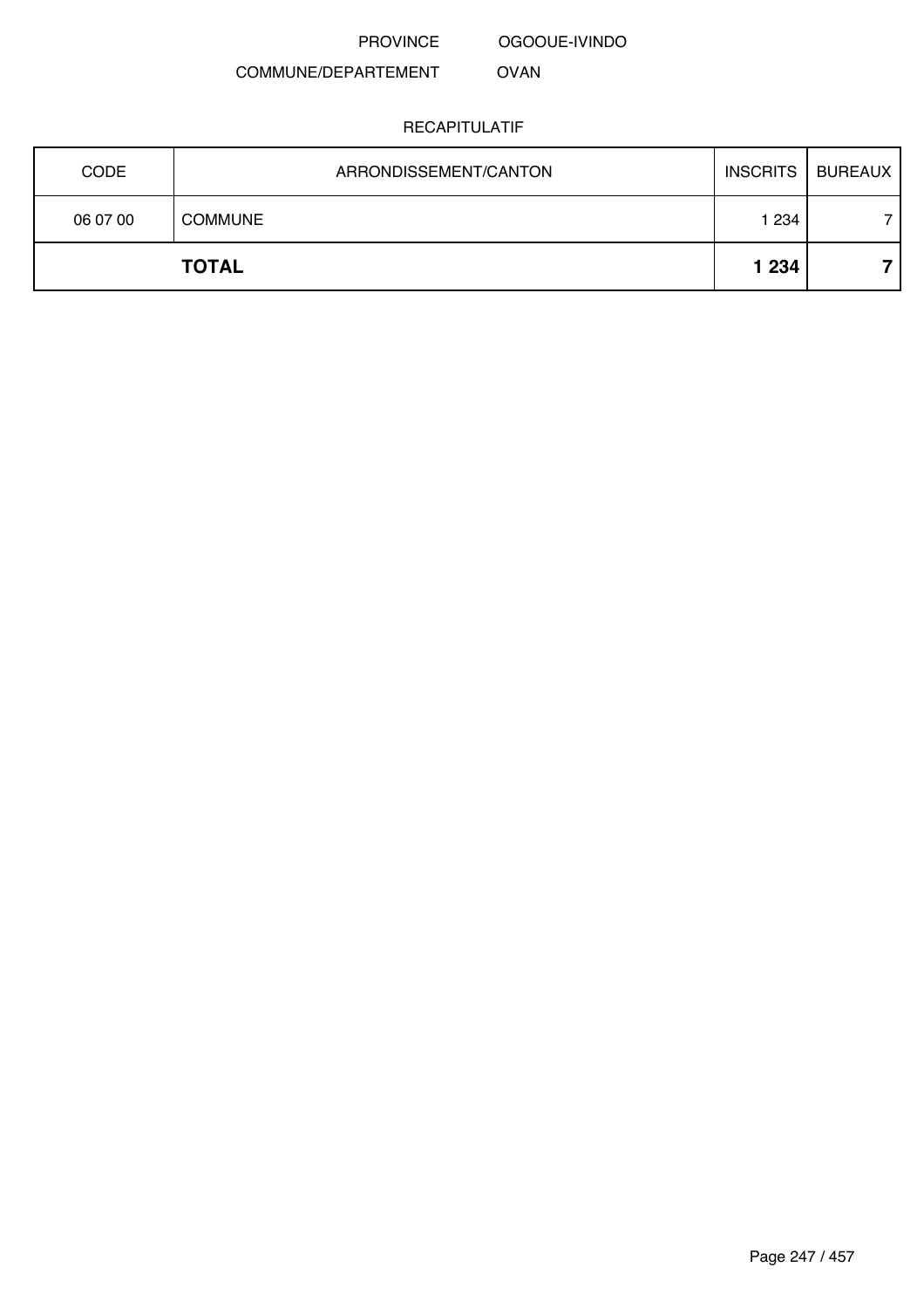# OGOOUE-IVINDO

MVOUNG (OVAN)

ARRONDISSEMENT/CANTON

COMMUNE/DEPARTEMENT

BELEME

| <b>CODE</b> | <b>CENTRE DE VOTE</b> | <b>INSCRITS</b> | <b>BUREAUX</b> |
|-------------|-----------------------|-----------------|----------------|
| 06 08 01 01 | EBE-MESSE             | 78              |                |
| 06 08 01 02 | <b>MELANE</b>         | 15              |                |
| 06 08 01 03 | SOUGALAM-MFOUBENZOCK  | 132             |                |
| 06 08 01 04 | <b>EKARLONG</b>       | 168             |                |
| 06 08 01 05 | <b>KOUMAMEYONG</b>    | 191             |                |
| 06 08 01 06 | CHANTIER S.H.M        | 125             |                |
|             | <b>TOTAL</b>          | 709             | 6              |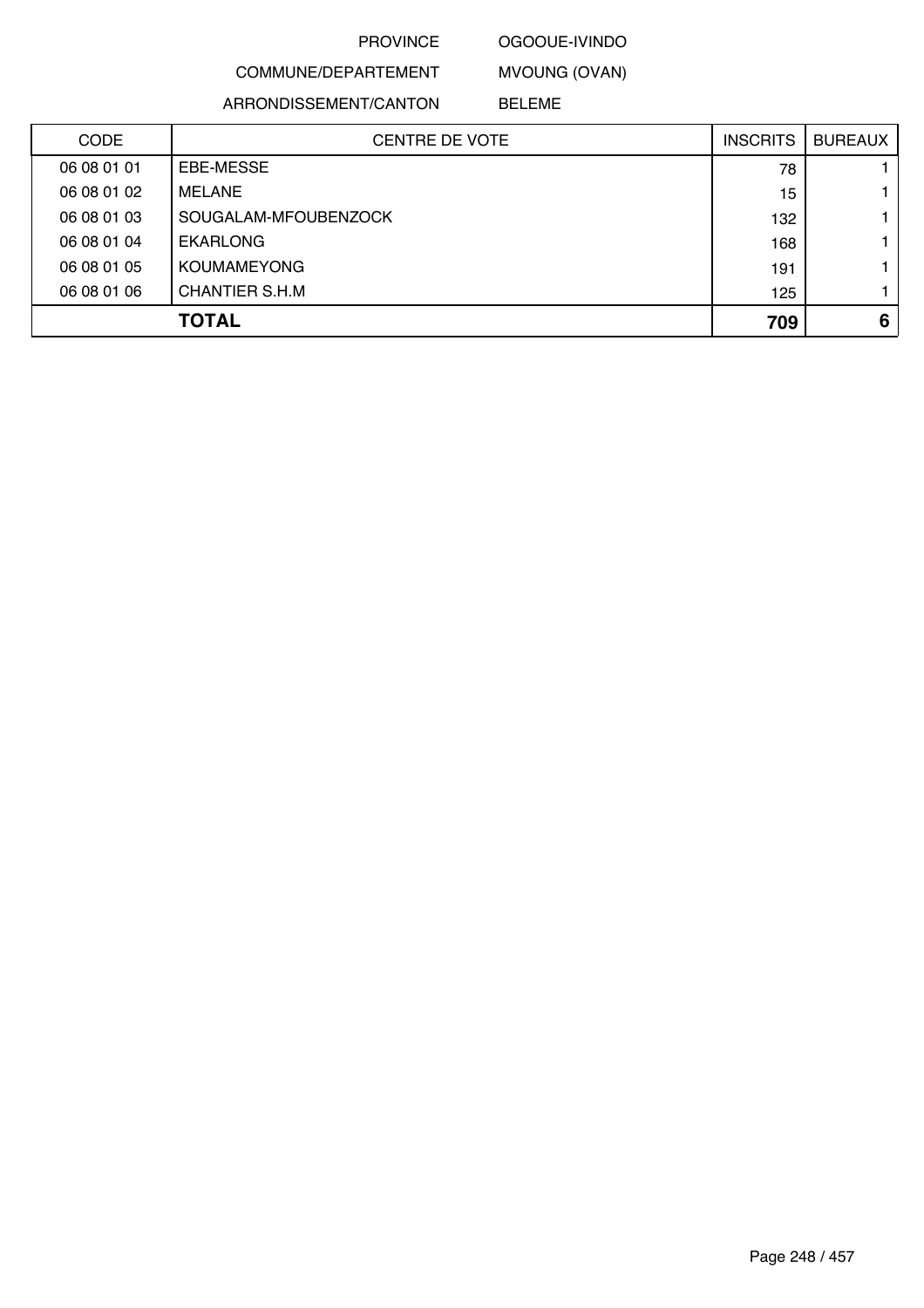# OGOOUE-IVINDO

MVOUNG (OVAN)

COMMUNE/DEPARTEMENT ARRONDISSEMENT/CANTON

DZOUE

| <b>CODE</b> | <b>CENTRE DE VOTE</b> | <b>INSCRITS</b> | <b>BUREAUX</b> |
|-------------|-----------------------|-----------------|----------------|
| 06 08 02 01 | <b>MINTOUM</b>        | 165             |                |
| 06 08 02 02 | AGNANG                | 190             |                |
| 06 08 02 03 | AKANA                 | 140             |                |
| 06 08 02 04 | <b>AFOUMADZO</b>      | 72              |                |
| 06 08 02 05 | <b>BISSOBILAM</b>     | 32              |                |
|             | <b>TOTAL</b>          | 599             | 5              |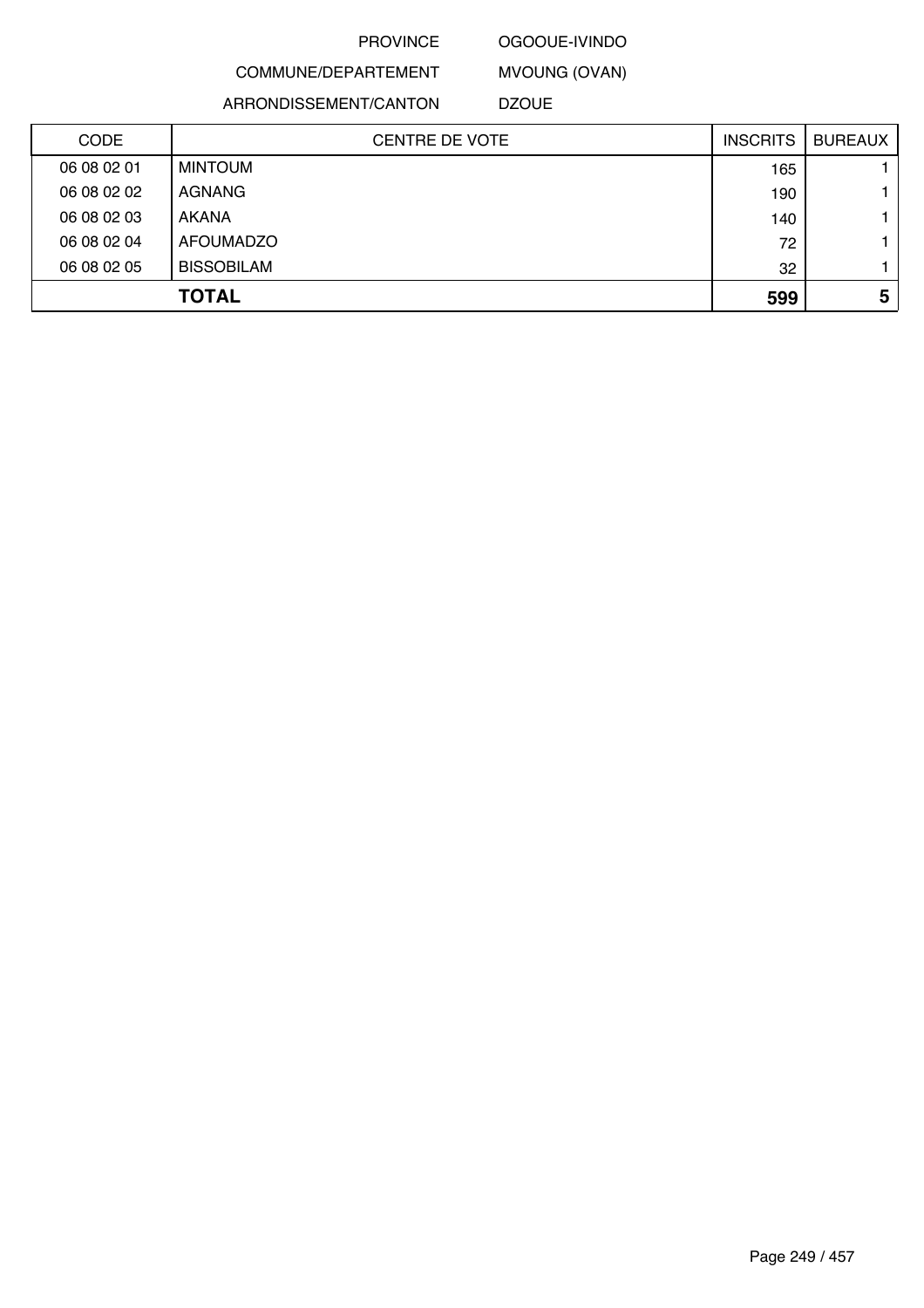PROVINCE OGOOUE-IVINDO

#### COMMUNE/DEPARTEMENT MVOUNG (OVAN)

| CODE     | ARRONDISSEMENT/CANTON | <b>INSCRITS</b> | <b>BUREAUX</b> |
|----------|-----------------------|-----------------|----------------|
| 06 08 01 | <b>BELEME</b>         | 709             | 6              |
| 06 08 02 | <b>DZOUE</b>          | 599             | 5              |
|          | <b>TOTAL</b>          | 1 3 0 8         | 11             |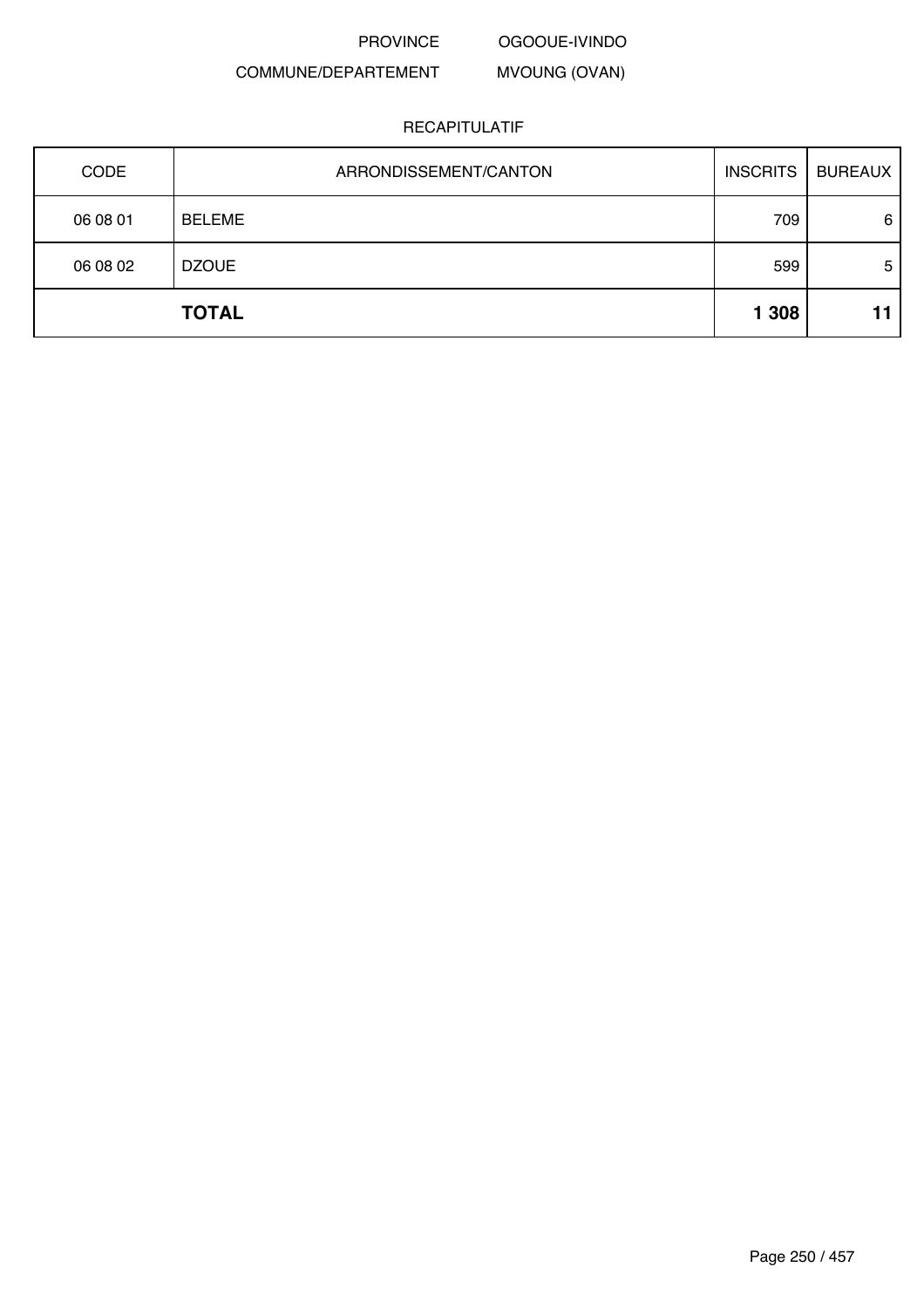| CODE  | COMMUNE / DEPARTEMENT   | <b>INSCRITS</b> | <b>BUREAUX</b> |
|-------|-------------------------|-----------------|----------------|
| 06 01 | <b>MAKOKOU</b>          | 9576            | 32             |
| 06 02 | <b>IVINDO (MAKOKOU)</b> | 6 0 5 0         | 43             |
| 06 03 | <b>BOOUE</b>            | 2 2 9 5         | $\overline{7}$ |
| 06 04 | LOPE (BOOUE)            | 3 3 8 6         | 25             |
| 06 05 | <b>MEKAMBO</b>          | 2 4 7 3         | 10             |
| 06 06 | ZADIE (MEKAMBO)         | 3 6 2 3         | 28             |
| 06 07 | <b>OVAN</b>             | 1 2 3 4         | $\overline{7}$ |
| 06 08 | MVOUNG (OVAN)           | 1 308           | 11             |
|       | <b>TOTAL</b>            | 29 945          | 163            |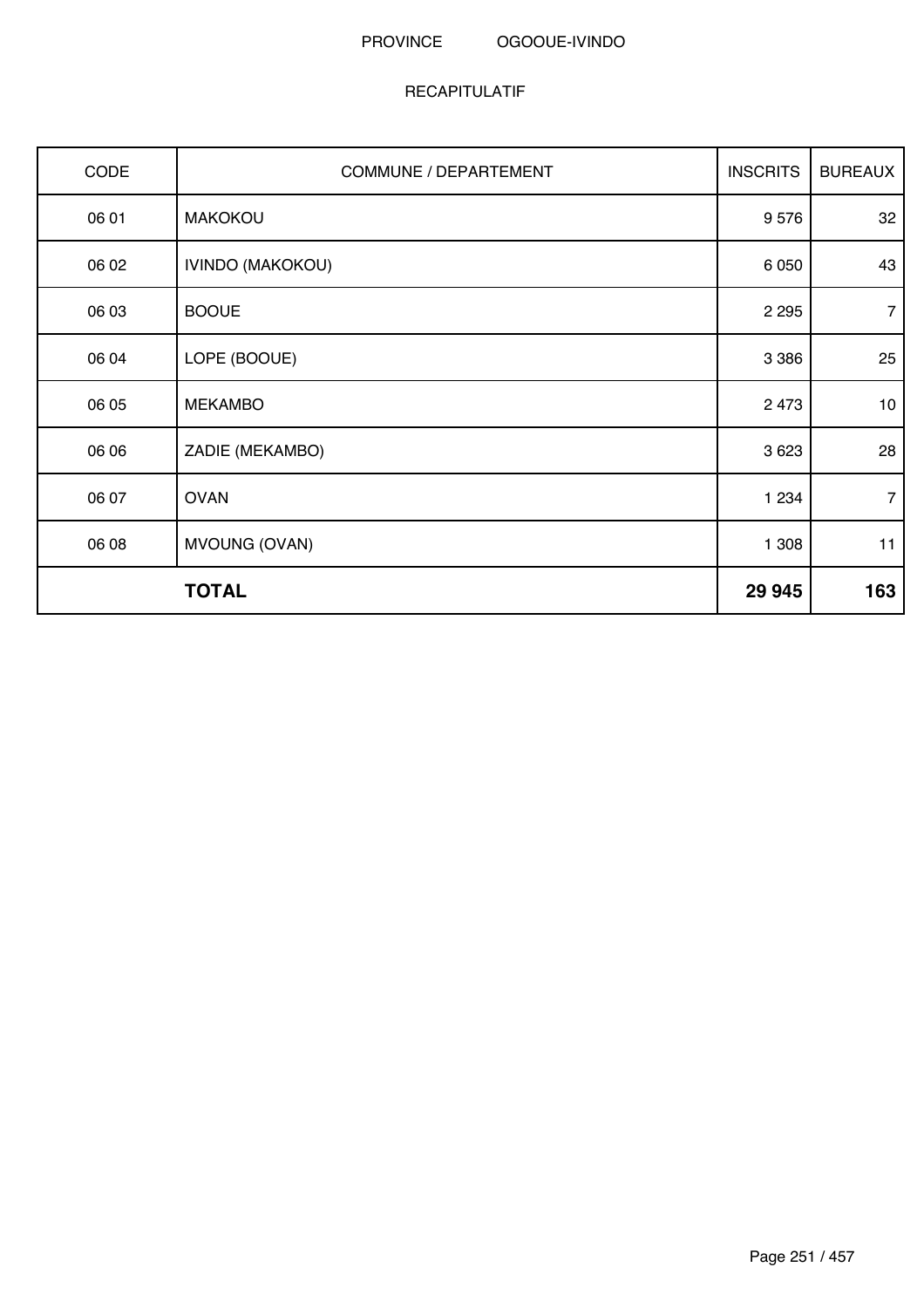# OGOOUE-LOLO

KOULA-MOUTOU

# COMMUNE/DEPARTEMENT ARRONDISSEMENT/CANTON

1ER ARRONDISSEMENT

| <b>CODE</b> | CENTRE DE VOTE           | <b>INSCRITS</b> | <b>BUREAUX</b> |
|-------------|--------------------------|-----------------|----------------|
| 07 01 01 01 | ECOLE PUBLIQUE DE BAKELE | 444             |                |
| 07 01 01 02 | MAYANG                   | 502             | $\overline{2}$ |
| 07 01 01 03 | <b>KOUNGOU</b>           | 792             | $\mathbf{2}$   |
| 07 01 01 04 | <b>LIBONGUI</b>          | 84              |                |
| 07 01 01 05 | <b>MIKOUMOU</b>          | 289             |                |
| 07 01 01 06 | LYCEE J.S. MIGOLET       | 56              |                |
|             | <b>TOTAL</b>             | 2 1 6 7         | 8              |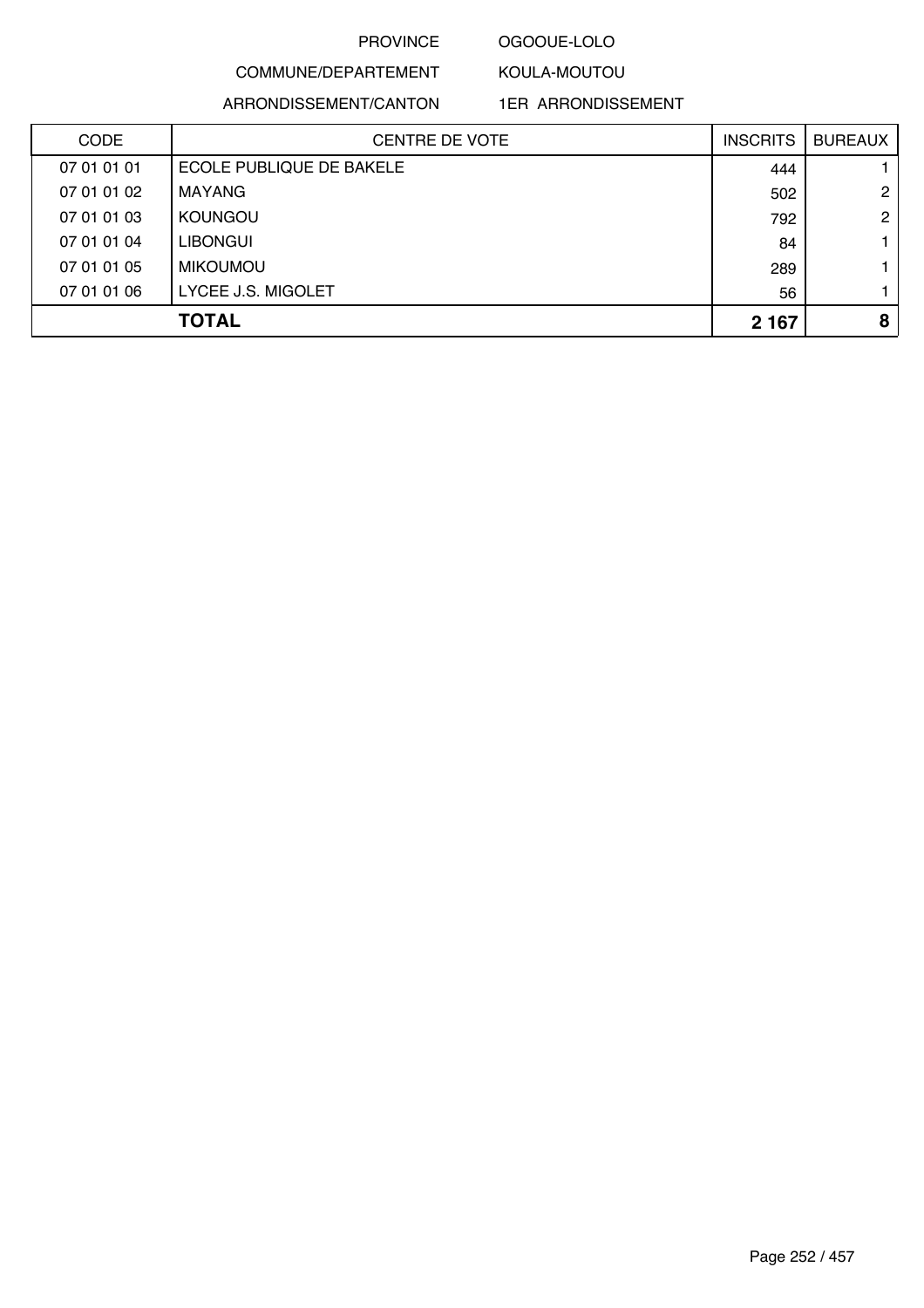### OGOOUE-LOLO

KOULA-MOUTOU

# COMMUNE/DEPARTEMENT

ARRONDISSEMENT/CANTON

| CODE        | <b>CENTRE DE VOTE</b>       | <b>INSCRITS</b> | <b>BUREAUX</b>       |
|-------------|-----------------------------|-----------------|----------------------|
| 07 01 02 01 | JARDIN-FOUR (EP SALLETTE F) | 846             | $\mathbf{2}^{\circ}$ |
| 07 01 02 02 | JARDIN-FOUR (EP SALLETTE G) | 792             | $\mathbf{2}^{\circ}$ |
| 07 01 02 03 | EC DU CHATEAU (MANDJI)      | 1568            | $\overline{4}$       |
| 07 01 02 04 | MABIMBI                     | 122             |                      |
| 07 01 02 05 | MAKADIUM                    | 482             |                      |
|             | <b>TOTAL</b>                | 3810            | 10                   |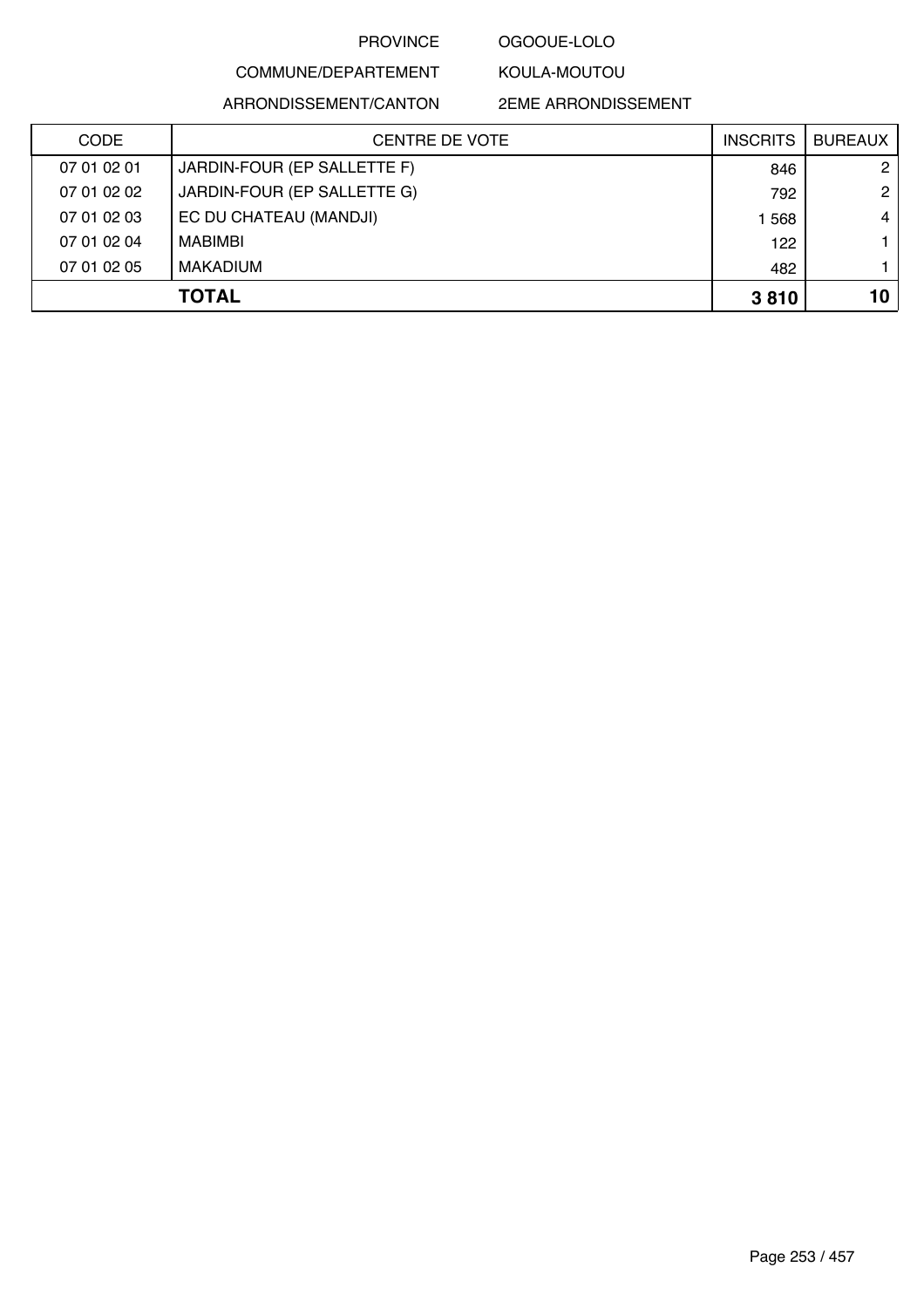PROVINCE OGOOUE-LOLO

#### COMMUNE/DEPARTEMENT KOULA-MOUTOU

| <b>CODE</b> | ARRONDISSEMENT/CANTON      | <b>INSCRITS</b> | <b>BUREAUX</b> |
|-------------|----------------------------|-----------------|----------------|
| 07 01 01    | <b>1ER ARRONDISSEMENT</b>  | 2 1 6 7         | 8              |
| 07 01 02    | <b>2EME ARRONDISSEMENT</b> | 3810            | 10             |
|             | <b>TOTAL</b>               | 5977            | 18             |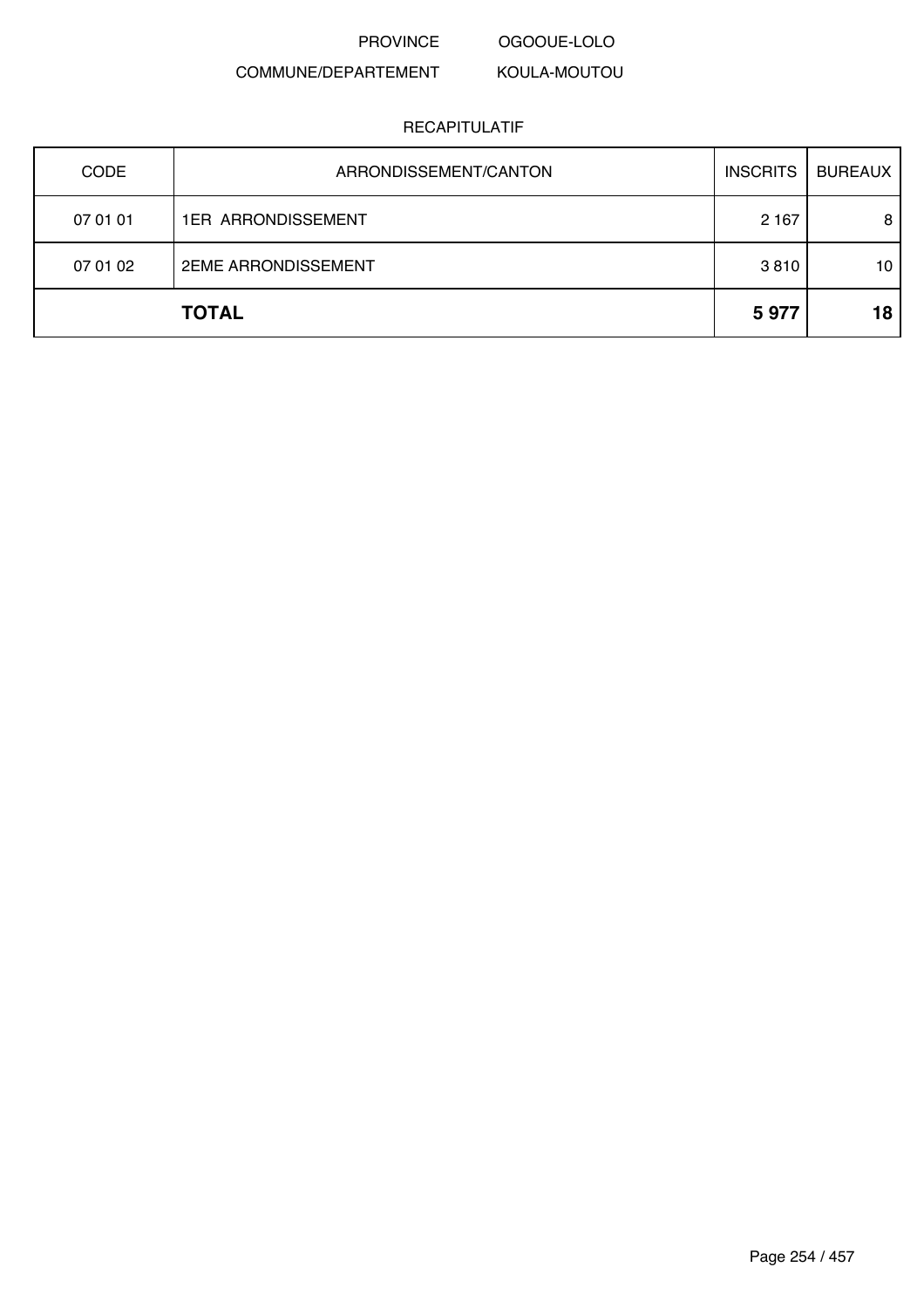### OGOOUE-LOLO

# COMMUNE/DEPARTEMENT

LOLO-BOUENGUIDI (KOULA-MOUTOU)

ARRONDISSEMENT/CANTON

BASSE LOMBO

| <b>CODE</b> | <b>CENTRE DE VOTE</b> | <b>INSCRITS</b> | <b>BUREAUX</b> |
|-------------|-----------------------|-----------------|----------------|
| 07 02 01 01 | <b>LEBAGNY</b>        | 270             |                |
| 07 02 01 02 | <b>ROUNGASSA</b>      | 149             |                |
| 07 02 01 03 | <b>LEYASSA</b>        | 128             |                |
| 07 02 01 04 | YOULOU                | 124             |                |
| 07 02 01 05 | <b>NDJOKONAMOYE</b>   | 90              |                |
| 07 02 01 06 | <b>NDJOKALE</b>       | 105             |                |
|             | <b>TOTAL</b>          | 866             | 6              |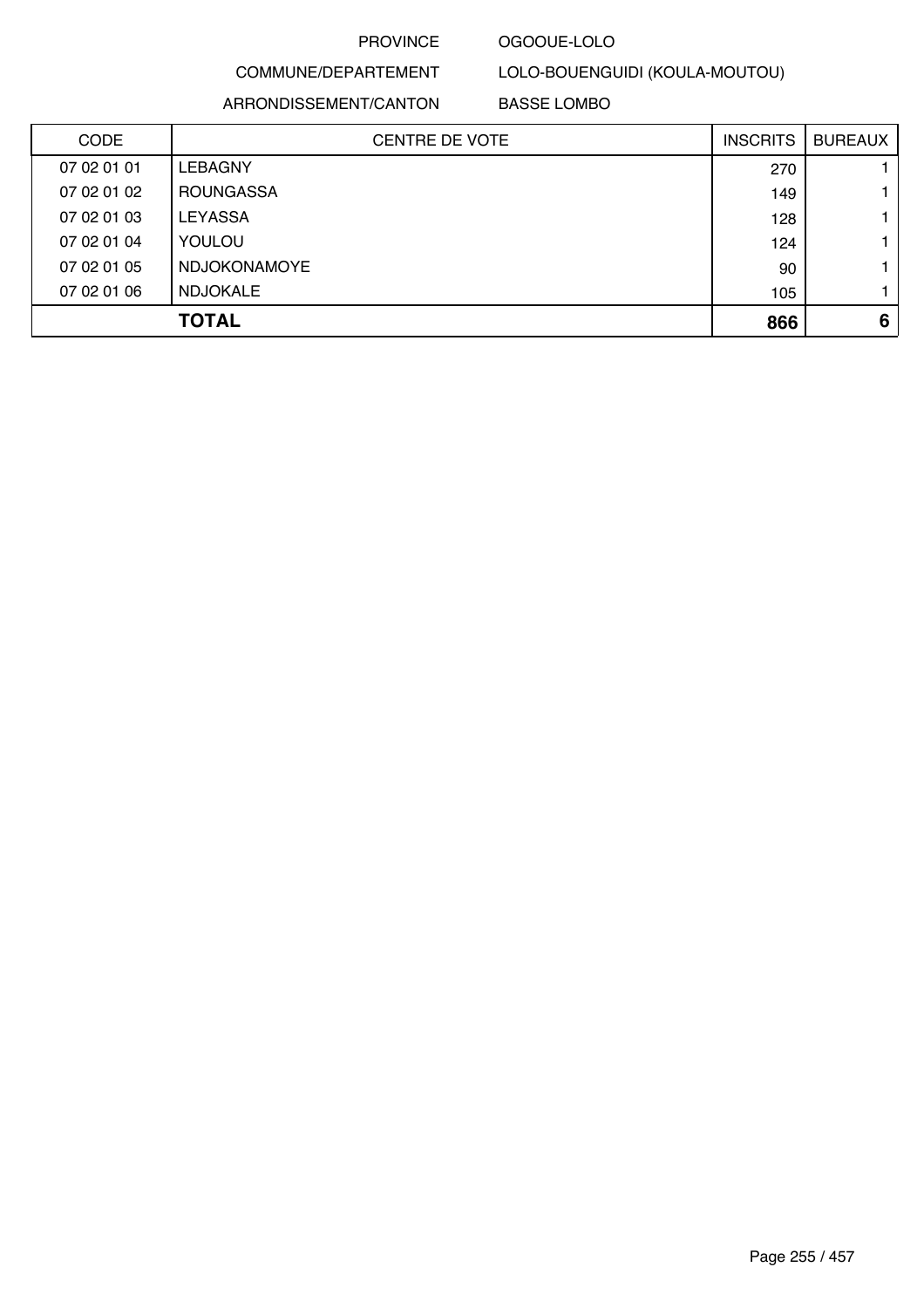### OGOOUE-LOLO

# COMMUNE/DEPARTEMENT

LOLO-BOUENGUIDI (KOULA-MOUTOU)

ARRONDISSEMENT/CANTON

BOUENGUIDI-MOUALO

| <b>CODE</b> | <b>CENTRE DE VOTE</b> | <b>INSCRITS</b> | <b>BUREAUX</b> |
|-------------|-----------------------|-----------------|----------------|
| 07 02 02 01 | <b>NZENDZELE</b>      | 137             |                |
| 07 02 02 02 | MBIGOU-MOUGHENE       | 221             |                |
| 07 02 02 03 | <b>MOUKOGHA</b>       | 20              |                |
| 07 02 02 04 | <b>MAMBOUETE</b>      | 49              |                |
| 07 02 02 05 | LITAMBA               | 145             |                |
| 07 02 02 06 | <b>MIKOUAGNA</b>      | 83              |                |
| 07 02 02 07 | <b>MAKOULA</b>        | 180             |                |
| 07 02 02 08 | <b>BANGA</b>          | 179             |                |
| 07 02 02 09 | <b>MIYANGA</b>        | 140             |                |
| 07 02 02 10 | PANGANI               | 126             |                |
|             | <b>TOTAL</b>          | 1 2 8 0         | 10             |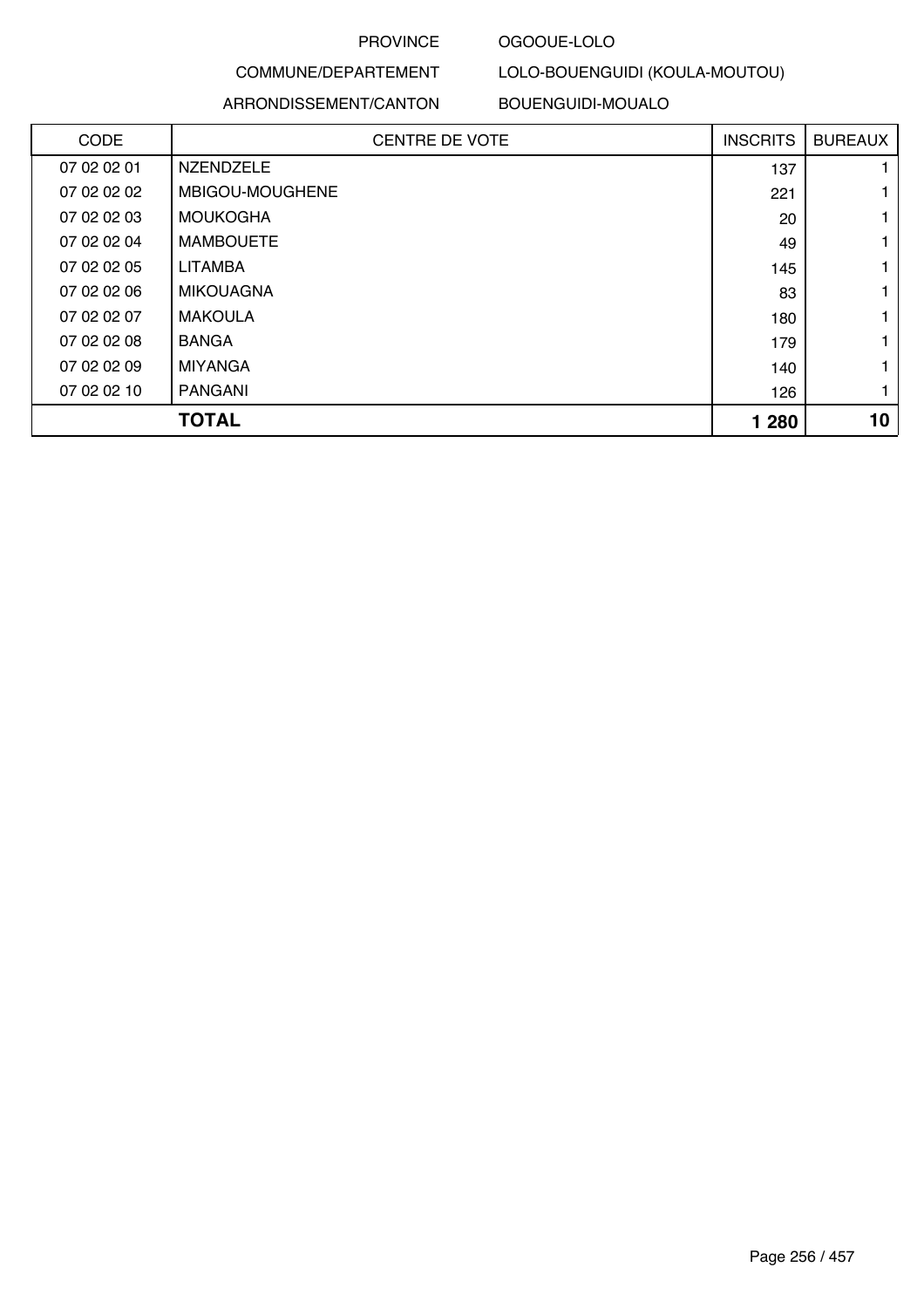#### OGOOUE-LOLO

### COMMUNE/DEPARTEMENT ARRONDISSEMENT/CANTON

### LOLO-WAGNA

LOLO-BOUENGUIDI (KOULA-MOUTOU)

| CODE        | <b>CENTRE DE VOTE</b>   | <b>INSCRITS</b> | <b>BUREAUX</b> |
|-------------|-------------------------|-----------------|----------------|
| 07 02 03 01 | <b>BOUDIANGUILA</b>     | 106             |                |
| 07 02 03 02 | <b>KONA</b>             | 29              | 1.             |
| 07 02 03 03 | <b>NDANDA</b>           | 73              | 1              |
| 07 02 03 04 | <b>MOUKOUAGNO</b>       | 124             | 1              |
| 07 02 03 05 | <b>DIVINDE</b>          | 55              | 1.             |
| 07 02 03 06 | <b>MOUILA-POUVI</b>     | 172             | 1              |
| 07 02 03 07 | <b>DIBOUKA</b>          | 176             | 1              |
| 07 02 03 08 | <b>KOUAGNA</b>          | 79              | 1              |
| 07 02 03 09 | <b>NDJOLE</b>           | 252             | 1              |
| 07 02 03 11 | <b>MOULOBI</b>          | 108             | 1              |
| 07 02 03 12 | NDOUMBA-KOUMBI          | 54              | 1              |
| 07 02 03 13 | MANDJI-POUVI            | 116             | 1              |
| 07 02 03 14 | <b>BANIATI</b>          | 252             | 1              |
| 07 02 03 15 | <b>MOUKOUMOU</b>        | 124             | 1              |
| 07 02 03 16 | PANGOLONGO              | 230             | 1              |
| 07 02 03 17 | <b>NGOUNGUI</b>         | 127             | 1              |
| 07 02 03 18 | <b>WOUBOUE</b>          | 32              | 1              |
| 07 02 03 19 | MOUKOUAGNO II (RTE ECO) | 45              | 1              |
| 07 02 03 20 | <b>WAGNA</b>            | 12              | 1              |
| 07 02 03 21 | <b>MANDJI KIDA</b>      | 125             | 1              |
|             | <b>TOTAL</b>            | 2 2 9 1         | 20             |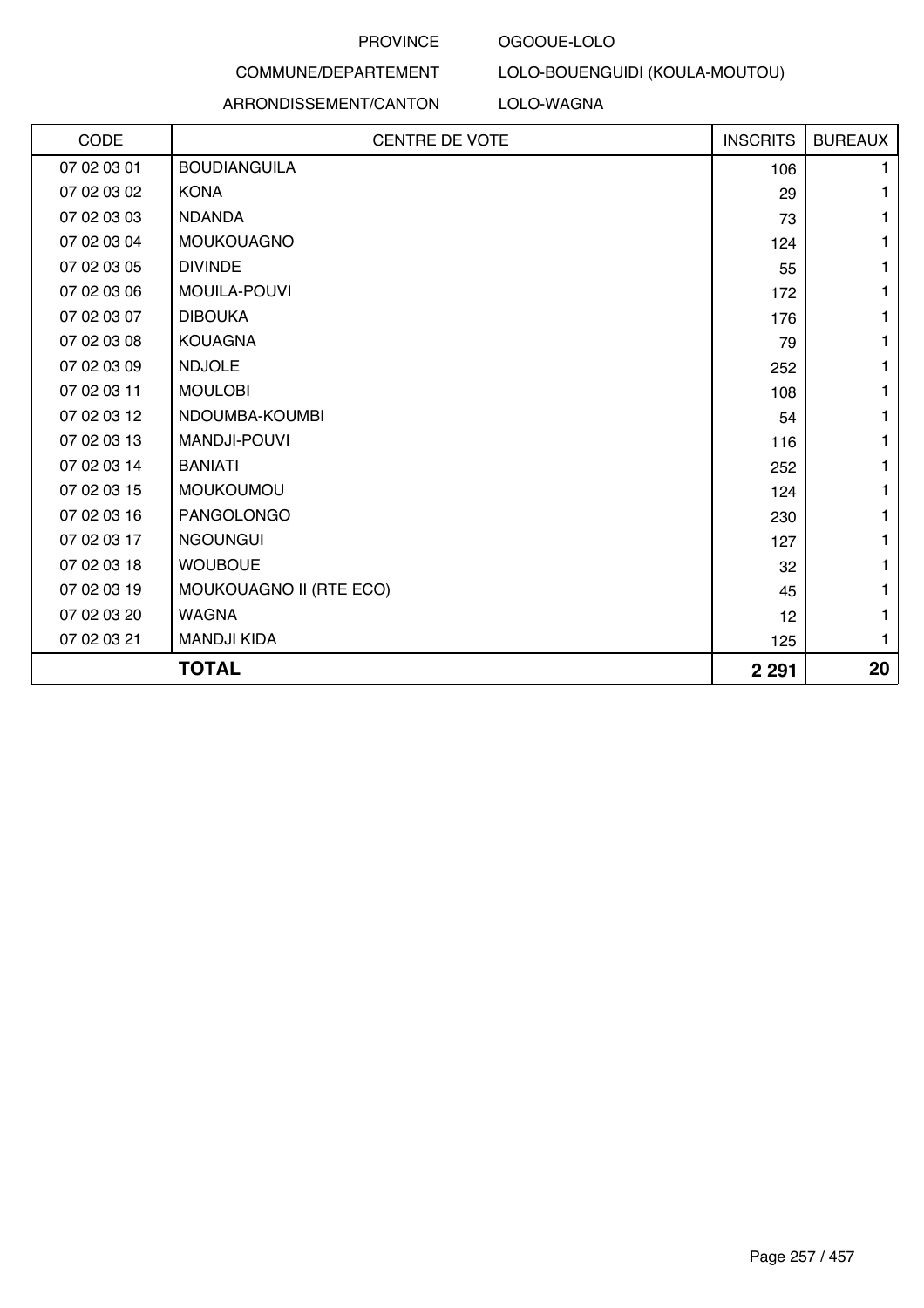### OGOOUE-LOLO

LOLO-BOUENGUIDI (KOULA-MOUTOU)

### COMMUNE/DEPARTEMENT

|             | ARRONDISSEMENT/CANTON   | <b>CANTON MOUALO-ONOYE</b> |                 |                |
|-------------|-------------------------|----------------------------|-----------------|----------------|
| <b>CODE</b> | <b>CENTRE DE VOTE</b>   |                            | <b>INSCRITS</b> | <b>BUREAUX</b> |
| 07 02 04 01 | <b>MIDOUMA</b>          |                            | 213             |                |
| 07 02 04 02 | NGOUNGOU II - NZAMBI II |                            | 72              |                |
| 07 02 04 03 | POPA-LEBELLA            |                            | 384             |                |
| 07 02 04 04 | <b>MISSIMBA</b>         |                            | 49              | 1              |
| 07 02 04 05 | NZAMBI I                |                            | 42              | 1              |
| 07 02 04 06 | NGOUNGOU I              |                            | 27              |                |
| 07 02 04 07 | <b>MOUPATA</b>          |                            | 95              |                |
| 07 02 04 08 | <b>LENDEME</b>          |                            | 67              |                |
| 07 02 04 09 | <b>MOUGHOKO</b>         |                            | 65              | 1              |
| 07 02 04 10 | DIBA-DIBA               |                            | 39              |                |
| 07 02 04 11 | <b>MOUKABA</b>          |                            | 42              |                |

| <b>TOTAL</b> | 095 | 44 |
|--------------|-----|----|
|              |     |    |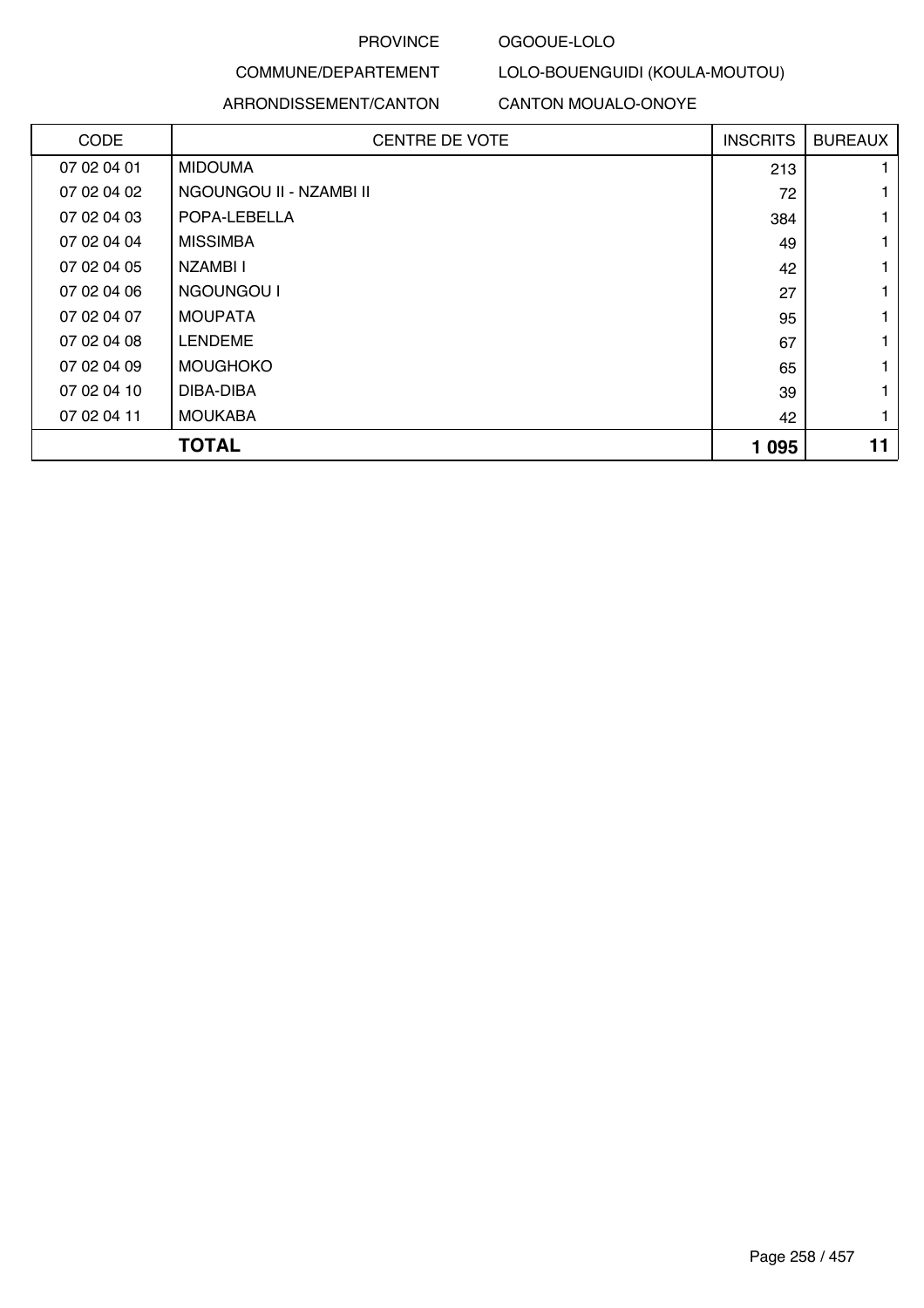#### OGOOUE-LOLO

### COMMUNE/DEPARTEMENT

LOLO-BOUENGUIDI (KOULA-MOUTOU)

| <b>CODE</b> | ARRONDISSEMENT/CANTON | <b>INSCRITS</b> | <b>BUREAUX</b> |
|-------------|-----------------------|-----------------|----------------|
| 07 02 01    | <b>BASSE LOMBO</b>    | 866             | 6              |
| 07 02 02    | BOUENGUIDI-MOUALO     | 1 2 8 0         | 10             |
| 07 02 03    | LOLO-WAGNA            | 2 2 9 1         | 20             |
| 07 02 04    | CANTON MOUALO-ONOYE   | 1 0 9 5         | 11             |
|             | <b>TOTAL</b>          | 5 5 3 2         | 47             |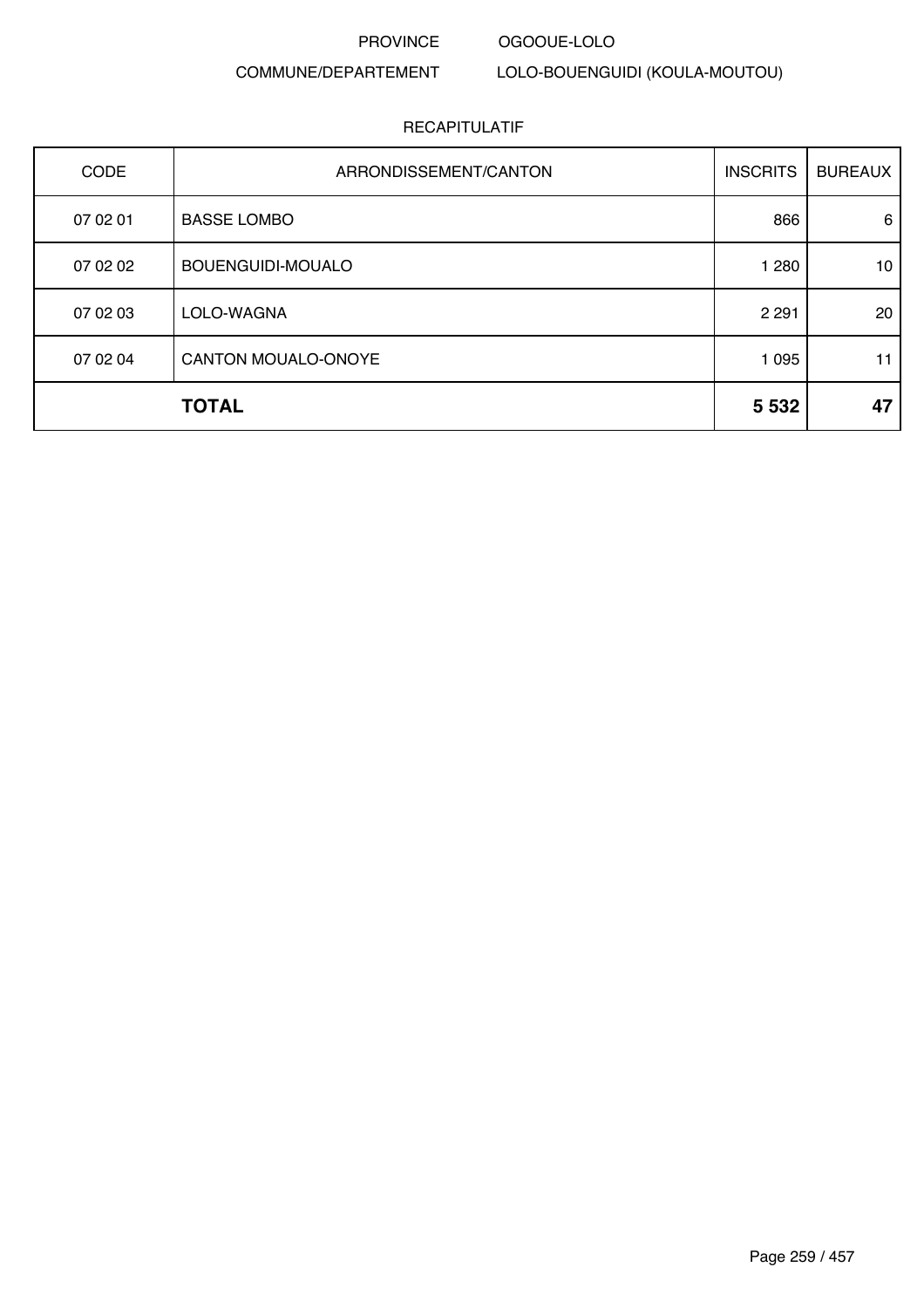### OGOOUE-LOLO

LASTOURVILLE

### COMMUNE/DEPARTEMENT

ARRONDISSEMENT/CANTON COMMUNE

| <b>CODE</b> | <b>CENTRE DE VOTE</b>     | <b>INSCRITS</b> | <b>BUREAUX</b> |
|-------------|---------------------------|-----------------|----------------|
| 07 03 00 01 | <b>LINGOMA</b>            | 319             |                |
| 07 03 00 02 | <b>CENTRE VILLE</b>       | 625             | $\overline{2}$ |
| 07 03 00 03 | EC PUBL CENTRE (MIKATSIA) | 415             |                |
| 07 03 00 04 | MOUANA-NDZOKOU            | 1 0 28          | 3              |
| 07 03 00 05 | PAHON-PIRA                | 242             |                |
| 07 03 00 06 | PAHON-YOUNGOU             | 548             | $\overline{2}$ |
| 07 03 00 07 | <b>LIMBENGA</b>           | 173             |                |
| 07 03 00 08 | <b>NGOUAMBA</b>           | 307             |                |
| 07 03 00 09 | <b>MISSION CATHOLIQUE</b> | 271             |                |
|             | <b>TOTAL</b>              | 3928            | 13             |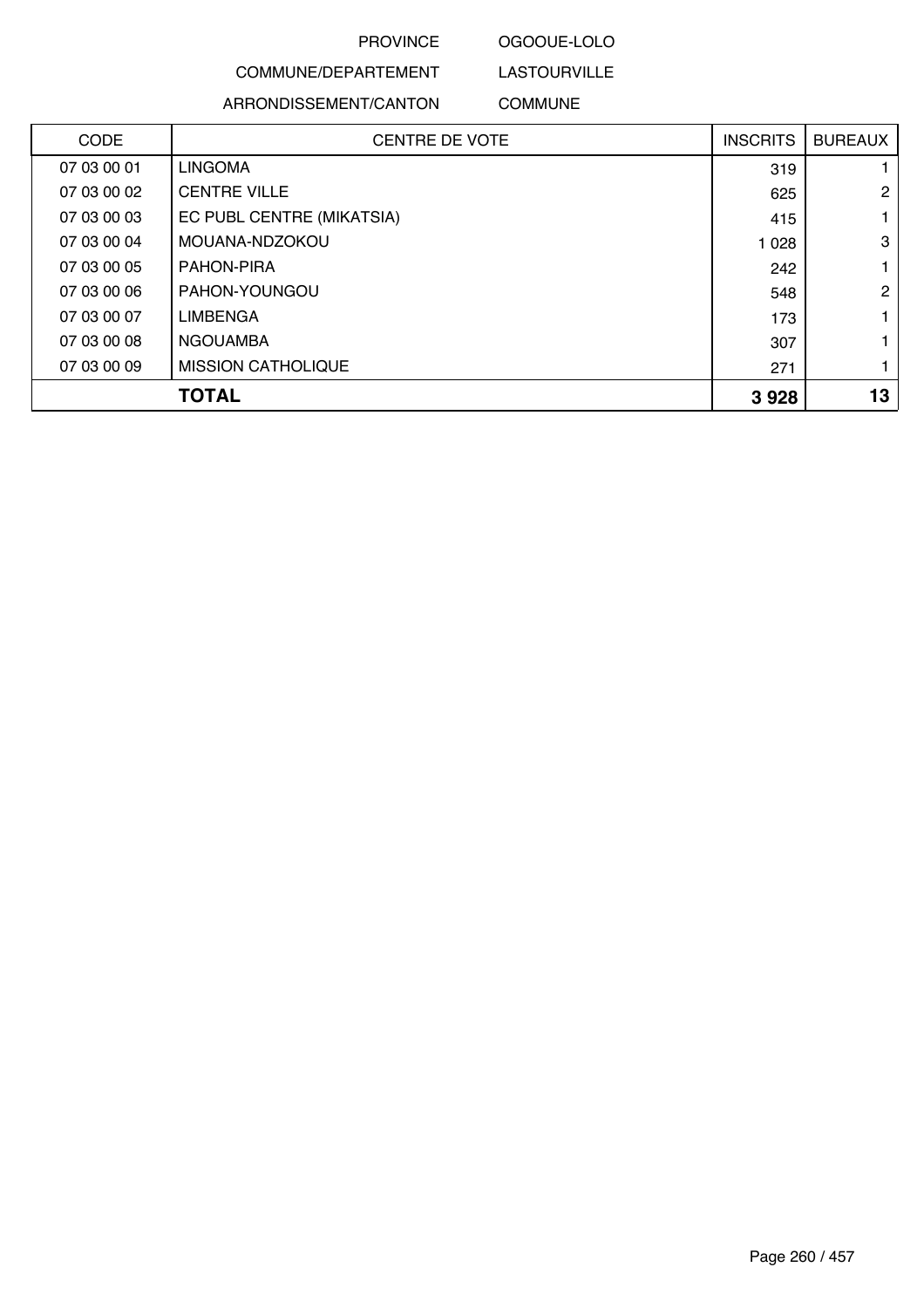PROVINCE OGOOUE-LOLO

#### COMMUNE/DEPARTEMENT LASTOURVILLE

| <b>CODE</b> | ARRONDISSEMENT/CANTON | <b>INSCRITS</b> | <b>BUREAUX</b> |
|-------------|-----------------------|-----------------|----------------|
| 07 03 00    | <b>COMMUNE</b>        | 3928            | 13             |
|             | <b>TOTAL</b>          | 3928            | 13             |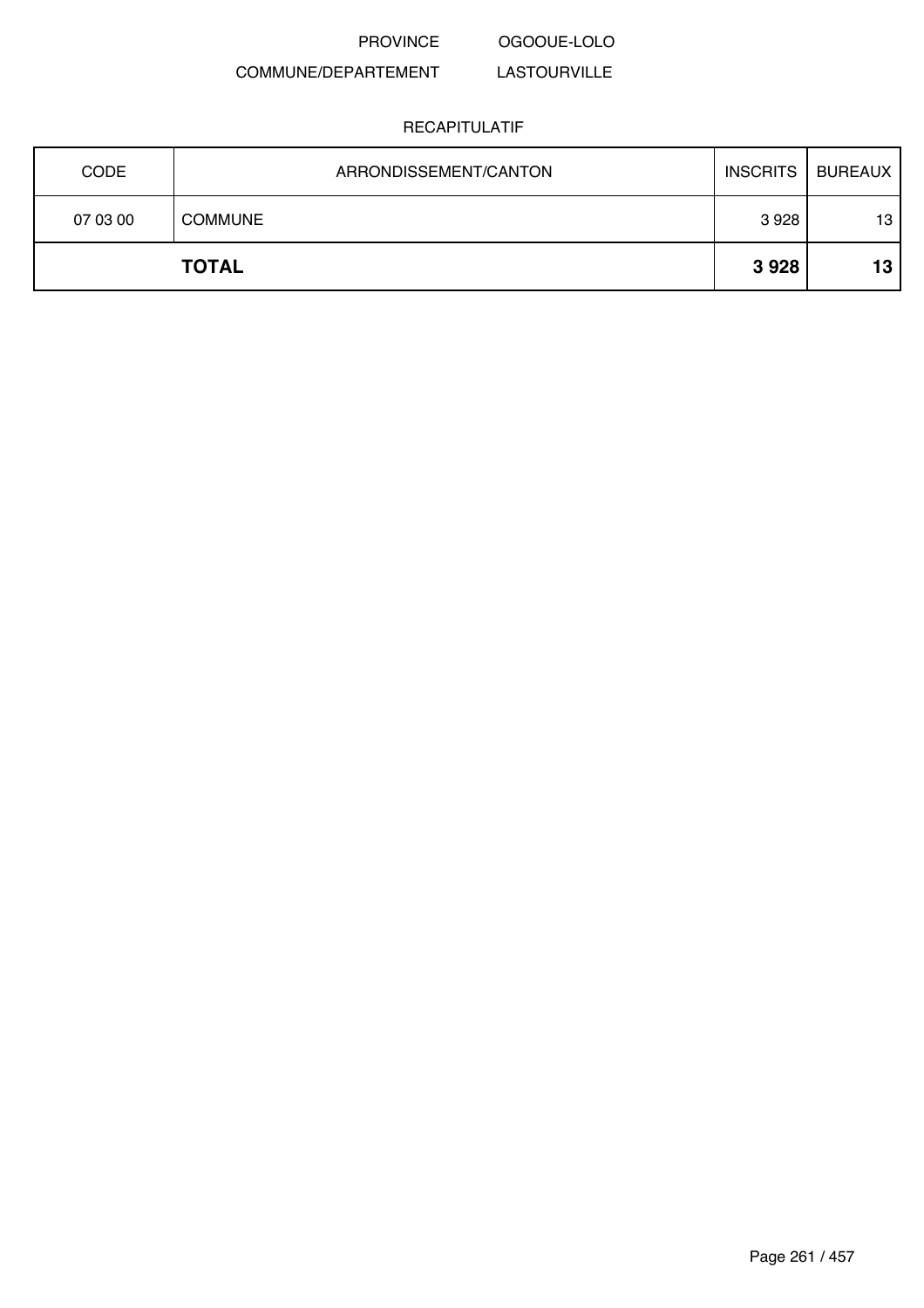### OGOOUE-LOLO

### COMMUNE/DEPARTEMENT

### ARRONDISSEMENT/CANTON

LASSIO-SEBE (DIST. DE NDANGUI)

MULUNDU (LASTOURVILLE)

| CODE        | <b>CENTRE DE VOTE</b>       | <b>INSCRITS</b> | <b>BUREAUX</b> |
|-------------|-----------------------------|-----------------|----------------|
| 07 04 01 01 | MOUBIDOU-MOUYABI            | 163             | 1              |
| 07 04 01 02 | NDEKABALANDJI               | 129             | 1              |
| 07 04 01 03 | <b>KOKOMOUNGUELE</b>        | 33              | 1              |
| 07 04 01 04 | <b>AKIENI</b>               | 194             | 1              |
| 07 04 01 05 | <b>MBELATA</b>              | 49              | 1              |
| 07 04 01 06 | NDANGUI (VENEZ-VOIR)        | 154             | 1              |
| 07 04 01 07 | <b>BOUNDZOUMBA</b>          | 10              | 1              |
| 07 04 01 08 | <b>NZONDE</b>               | 79              | 1              |
| 07 04 01 09 | <b>BAPOSSO</b>              | 63              | 1              |
| 07 04 01 10 | <b>NDAMBI</b>               | 100             | 1              |
| 07 04 01 11 | <b>MAMIDI</b>               | 54              | $\mathbf{1}$   |
| 07 04 01 12 | <b>BAMBIDIE CEB</b>         | 374             | 1              |
| 07 04 01 13 | <b>MAMBELO LIYODIA</b>      | 337             | 1              |
| 07 04 01 14 | MILOLE (VILLAGE)            | 64              | 1              |
| 07 04 01 15 | <b>NDANGUI (POPA)</b>       | 142             | 1              |
| 07 04 01 16 | <b>SETRAG</b>               | 104             | 1.             |
| 07 04 01 17 | <b>BAKOUSSOU ET MEKOUKA</b> | 103             | 1              |
| 07 04 01 19 | LIKOKODIBA (LIBALADOUBA)    | 38              | 1              |
| 07 04 01 20 | <b>MIHANDZA</b>             | 34              | 1              |
| 07 04 01 21 | <b>NDANGUI CENTRE</b>       | 214             | 1              |
| 07 04 01 22 | <b>SEEFMILOLE</b>           | 43              | 1              |
| 07 04 01 24 | <b>SEB OKONDJA</b>          | 24              | 1              |
| 07 04 01 25 | <b>MEKOUKA</b>              | 45              | 1              |
|             | <b>TOTAL</b>                | 2 5 5 0         | 23             |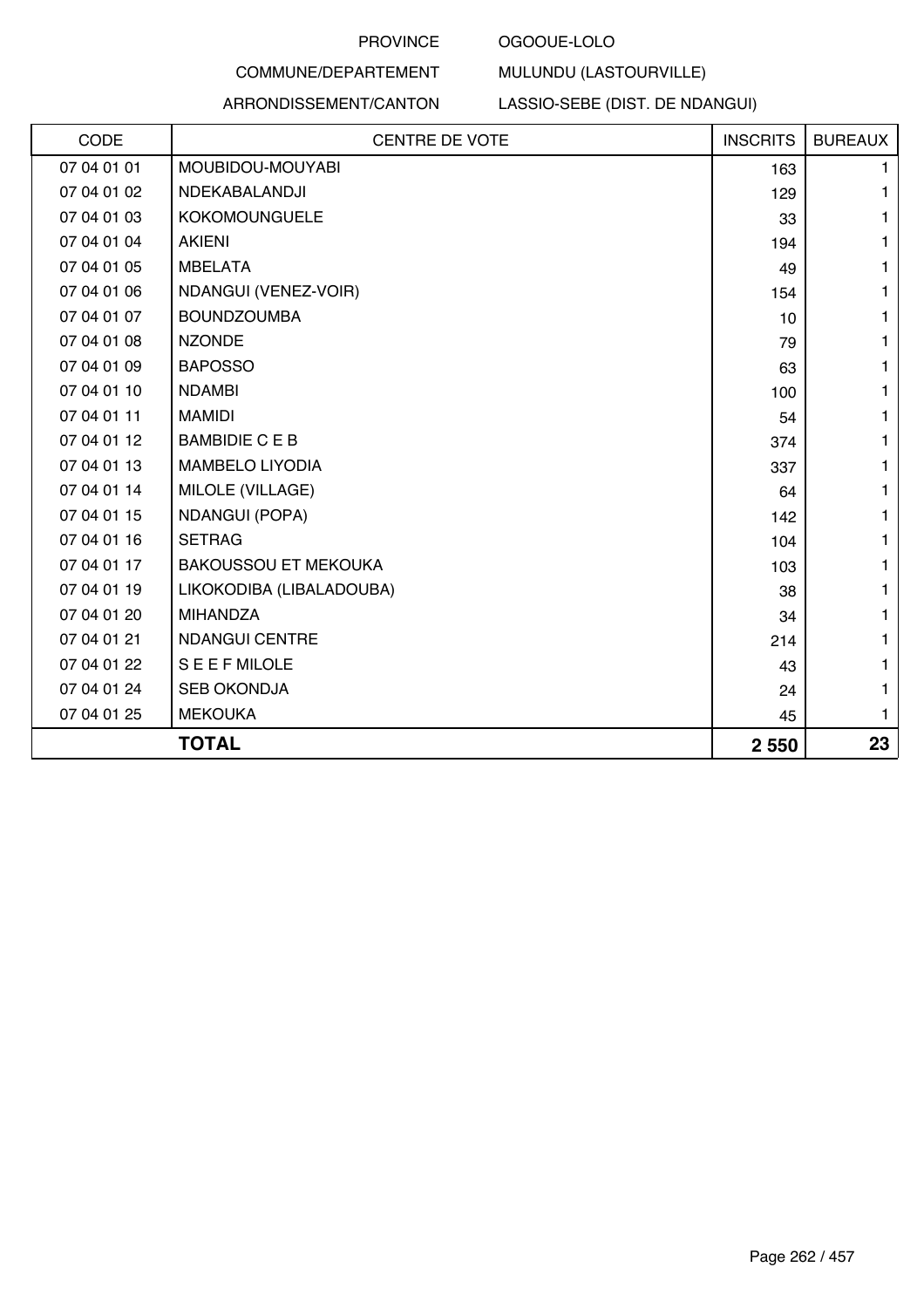### OGOOUE-LOLO

### COMMUNE/DEPARTEMENT

### ARRONDISSEMENT/CANTON

MULUNDU (LASTOURVILLE)

LEYOU

| CODE        | <b>CENTRE DE VOTE</b> | <b>INSCRITS</b> | <b>BUREAUX</b> |
|-------------|-----------------------|-----------------|----------------|
| 07 04 02 01 | <b>MANA-MANA</b>      | 58              | 1.             |
| 07 04 02 02 | <b>MOUKOUMBI</b>      | 225             | 1              |
| 07 04 02 03 | <b>LIBONGUI</b>       | 116             | 1              |
| 07 04 02 04 | BAMBERA-BIYOKO        | 40              |                |
| 07 04 02 05 | MALANGA-LIFOUTA       | 163             |                |
| 07 04 02 06 | VOUVOU                | 79              | 1              |
| 07 04 02 07 | <b>IDIBA-BAMBERA</b>  | 79              | 1              |
| 07 04 02 08 | <b>MATSATSA</b>       | 400             | 1              |
| 07 04 02 09 | <b>TSOTANDZALA</b>    | 72              |                |
| 07 04 02 10 | <b>MAPFOUNGUI</b>     | 152             |                |
| 07 04 02 11 | <b>BAMANGA</b>        | 69              | 1              |
| 07 04 02 12 | <b>MANDJAYE 1</b>     | 125             | 1              |
| 07 04 02 13 | <b>LIKEKA</b>         | 80              | 1              |
| 07 04 02 14 | <b>MILOBA</b>         | 56              | 1              |
| 07 04 02 15 | <b>LEKAGNA</b>        | 53              |                |
| 07 04 02 16 | ANGONDO-ABENA         | 48              |                |
| 07 04 02 17 | <b>MOUPEYOU</b>       | 97              | 1              |
| 07 04 02 18 | <b>BOUNDJOUKOU</b>    | 24              | 1              |
| 07 04 02 19 | YOULOU                | 38              | 1              |
| 07 04 02 20 | NDZOKALOUNDZA         | 62              | 1              |
| 07 04 02 21 | <b>BOUKAMA</b>        | 37              | 1              |
|             | <b>TOTAL</b>          | 2073            | 21             |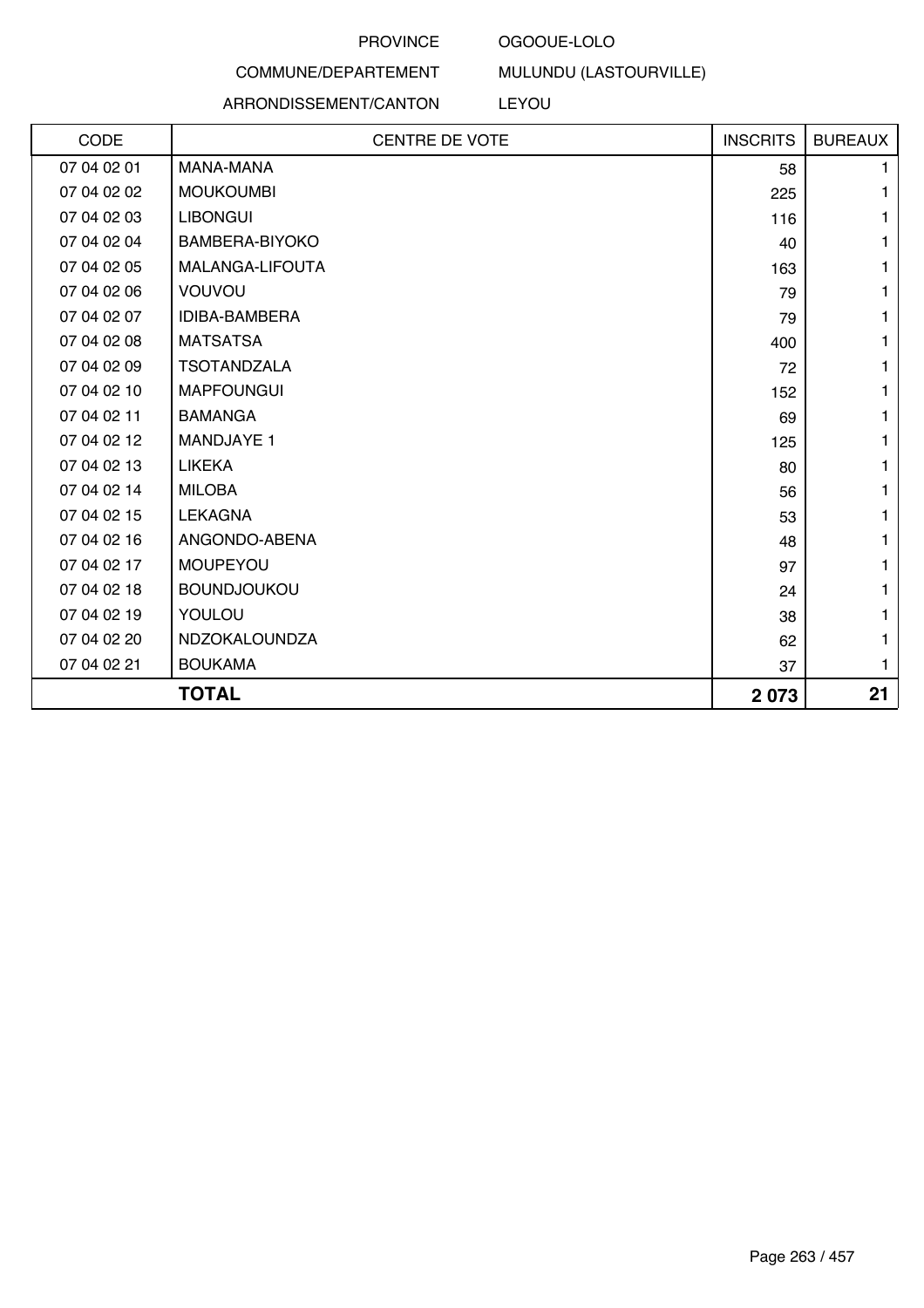### OGOOUE-LOLO

### COMMUNE/DEPARTEMENT

ARRONDISSEMENT/CANTON

### OGOOUE-AMONT

MULUNDU (LASTOURVILLE)

| <b>CODE</b> | <b>CENTRE DE VOTE</b>  | <b>INSCRITS</b> | <b>BUREAUX</b> |
|-------------|------------------------|-----------------|----------------|
| 07 04 03 01 | <b>BASSEGHA</b>        | 82              |                |
| 07 04 03 02 | <b>MIVENGUE</b>        | 43              |                |
| 07 04 03 03 | <b>DOUME</b>           | 119             |                |
| 07 04 03 04 | NDZONGOUANI-BOUKOUSSOU | 167             |                |
| 07 04 03 05 | MBOMO-MAGNIMA          | 38              |                |
|             | <b>TOTAL</b>           | 449             | 5              |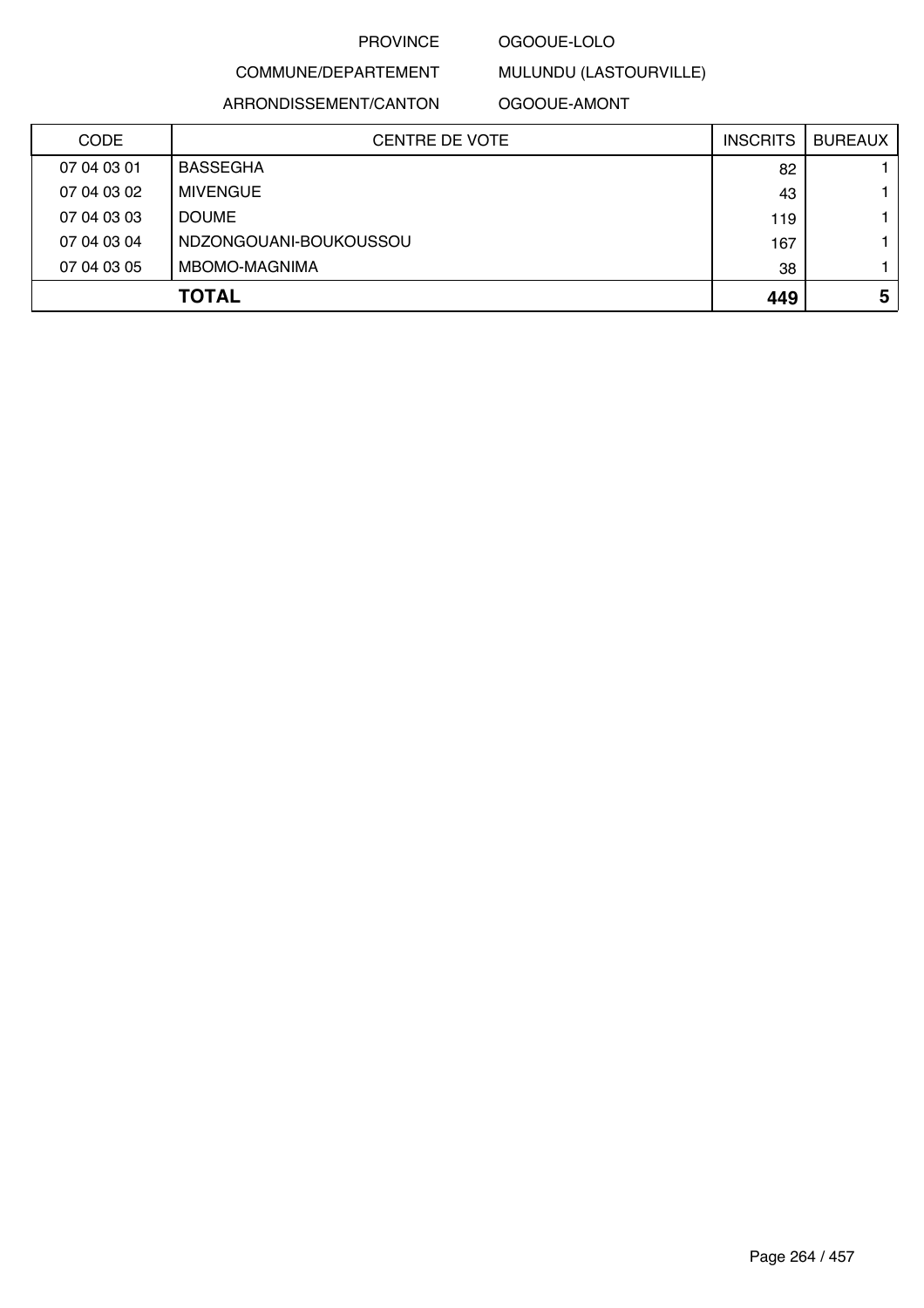### OGOOUE-LOLO

MULUNDU (LASTOURVILLE)

### COMMUNE/DEPARTEMENT ARRONDISSEMENT/CANTON

### OGOOUE-AVAL

| <b>CODE</b> | <b>CENTRE DE VOTE</b>    | <b>INSCRITS</b> | <b>BUREAUX</b> |
|-------------|--------------------------|-----------------|----------------|
| 07 04 04 01 | MADOUKOU-MAHOUYA         | 106             |                |
| 07 04 04 02 | NDAMBO-BOUNDJI           | 44              |                |
| 07 04 04 03 | <b>CHANTIER SBL BASE</b> | 93              |                |
| 07 04 04 04 | LOLO VILLAGE             | 50              |                |
| 07 04 04 05 | MALENDE                  | 407             |                |
| 07 04 04 06 | <b>LITSEGHE</b>          | 100             |                |
| 07 04 04 07 | <b>NZELA</b>             | 321             |                |
| 07 04 04 08 | <b>MIBAMBOU</b>          | 86              |                |
| 07 04 04 09 | <b>ROUNGASSA</b>         | 139             |                |
|             | <b>TOTAL</b>             | 1 3 4 6         | 9              |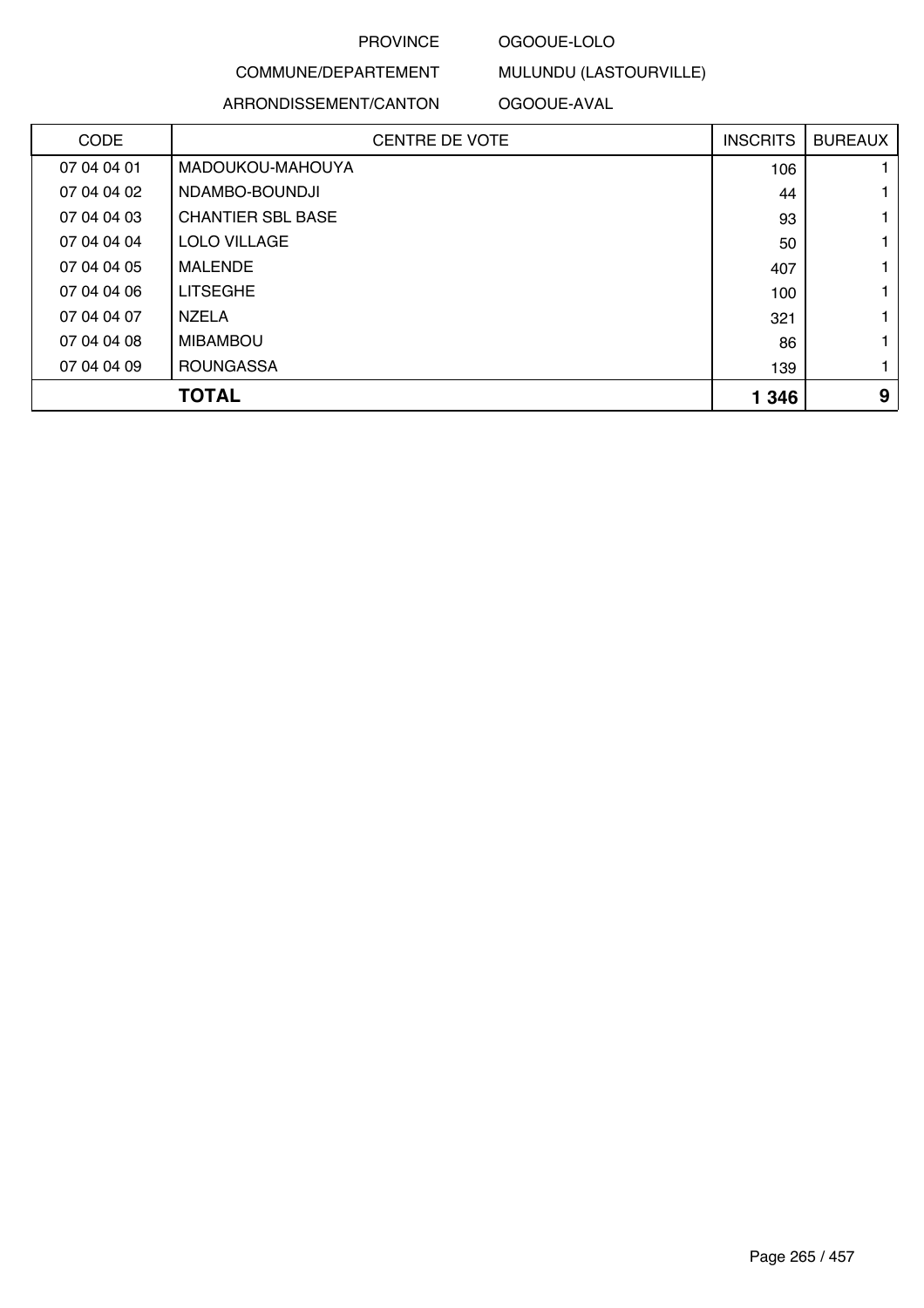### OGOOUE-LOLO

MULUNDU (LASTOURVILLE)

### COMMUNE/DEPARTEMENT ARRONDISSEMENT/CANTON

### POUNGUI

| <b>CODE</b> | <b>CENTRE DE VOTE</b>   | <b>INSCRITS</b> | <b>BUREAUX</b> |
|-------------|-------------------------|-----------------|----------------|
| 07 04 05 01 | <b>TSENGUE MOUPINDA</b> | 144             |                |
| 07 04 05 02 | <b>KESSI POUGHOU</b>    | 83              |                |
| 07 04 05 03 | <b>BEMBICANI</b>        | 275             |                |
| 07 04 05 04 | <b>TSATY-LIPAKA</b>     | 241             |                |
| 07 04 05 05 | E.G.G. TSATSARA         | 101             |                |
|             | <b>TOTAL</b>            | 844             | 5              |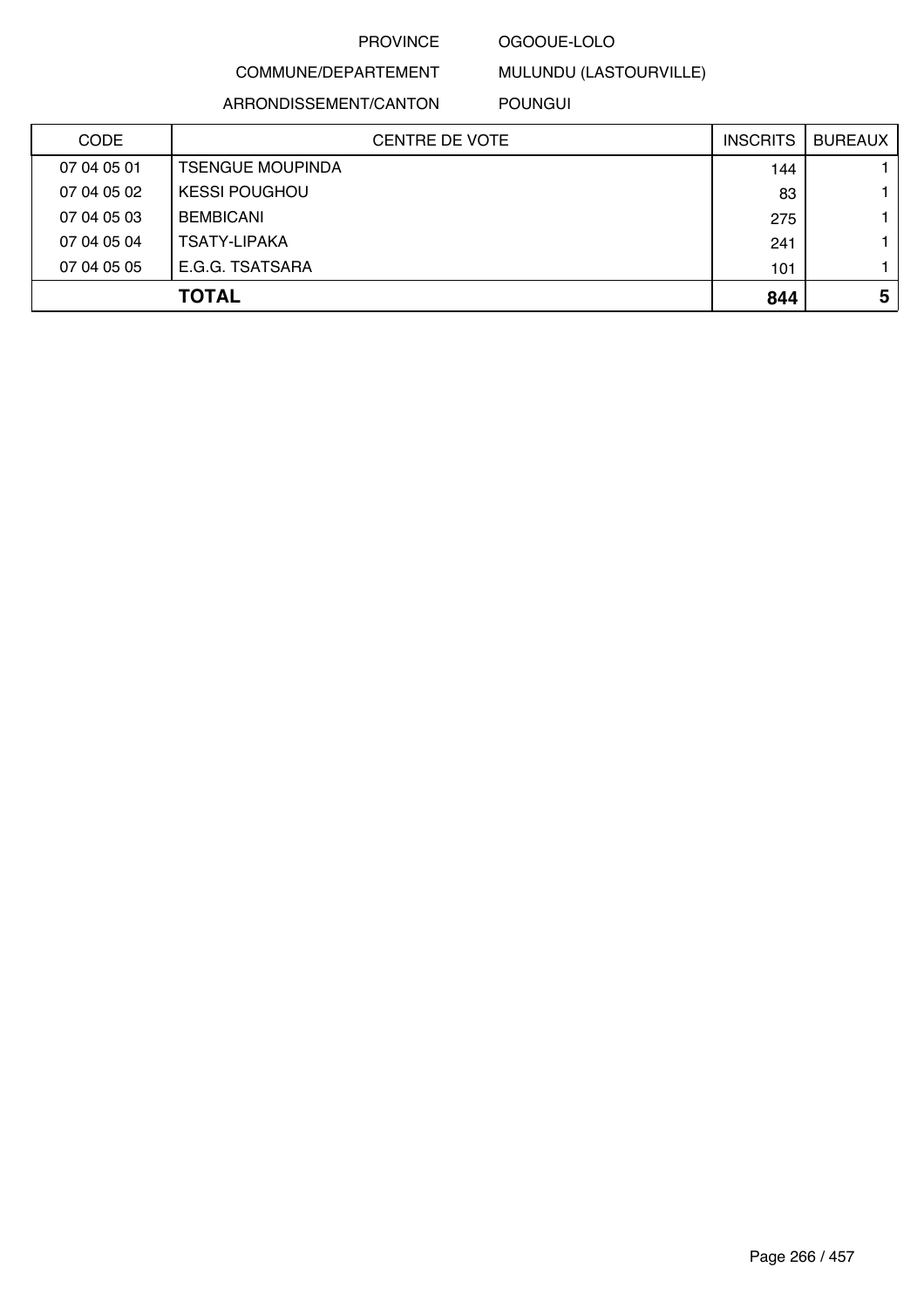#### PROVINCE OGOOUE-LOLO

### COMMUNE/DEPARTEMENT

MULUNDU (LASTOURVILLE)

| <b>CODE</b> | ARRONDISSEMENT/CANTON          | <b>INSCRITS</b> | <b>BUREAUX</b> |
|-------------|--------------------------------|-----------------|----------------|
| 07 04 01    | LASSIO-SEBE (DIST. DE NDANGUI) | 2 5 5 0         | 23             |
| 07 04 02    | <b>LEYOU</b>                   | 2073            | 21             |
| 07 04 03    | OGOOUE-AMONT                   | 449             | 5              |
| 07 04 04    | OGOOUE-AVAL                    | 1 3 4 6         | 9              |
| 07 04 05    | <b>POUNGUI</b>                 | 844             | 5              |
|             | <b>TOTAL</b>                   | 7 2 6 2         | 63             |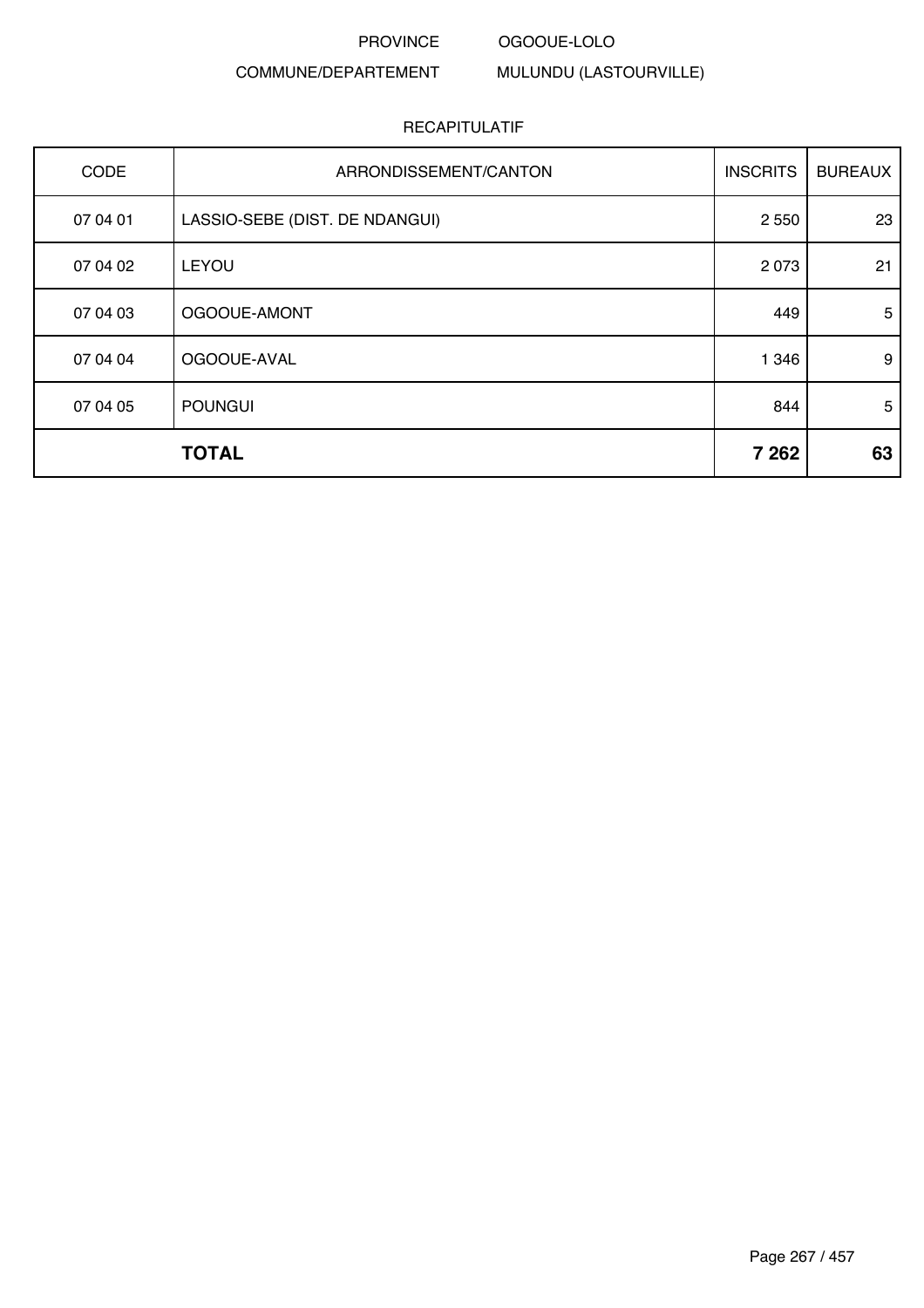OGOOUE-LOLO

COMMUNE/DEPARTEMENT

ARRONDISSEMENT/CANTON

COMMUNE

PANA

| <b>CODE</b> | <b>CENTRE DE VOTE</b>     | <b>INSCRITS</b> | <b>BUREAUX</b> |
|-------------|---------------------------|-----------------|----------------|
| 07 05 00 01 | C.E.S PANA                | 260             |                |
| 07 05 00 02 | ECOLE PRIV. CATH. NDJONGO | 230             |                |
| 07 05 00 03 | ECOLE PUBLIQUE PANA       | 343             |                |
|             | <b>TOTAL</b>              | 833             | ≏<br>J         |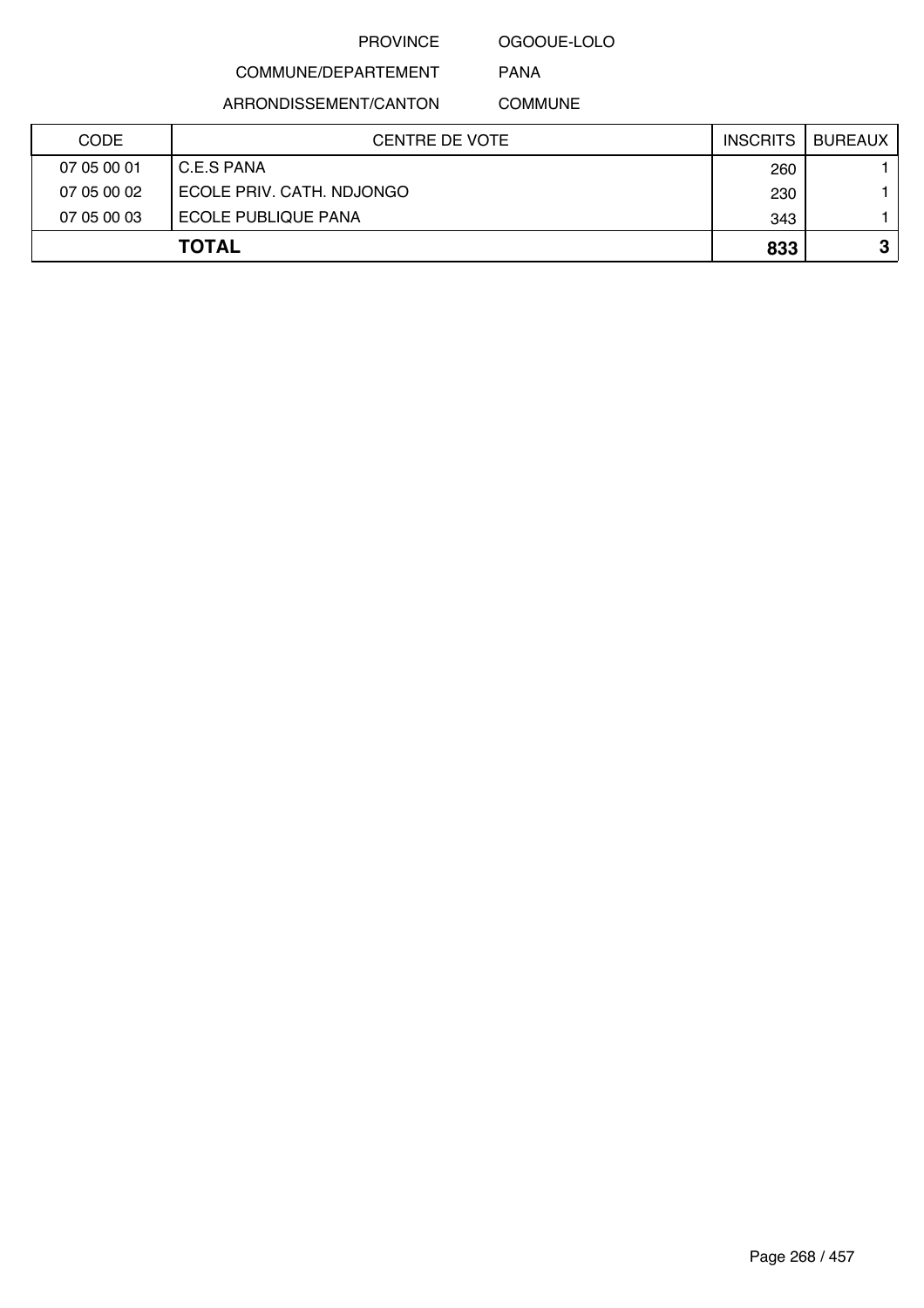OGOOUE-LOLO

#### COMMUNE/DEPARTEMENT PANA

| <b>CODE</b> | ARRONDISSEMENT/CANTON | <b>INSCRITS</b> | <b>BUREAUX</b> |
|-------------|-----------------------|-----------------|----------------|
| 07 05 00    | <b>COMMUNE</b>        | 833             | 3              |
|             | <b>TOTAL</b>          | 833             | ≏<br>P         |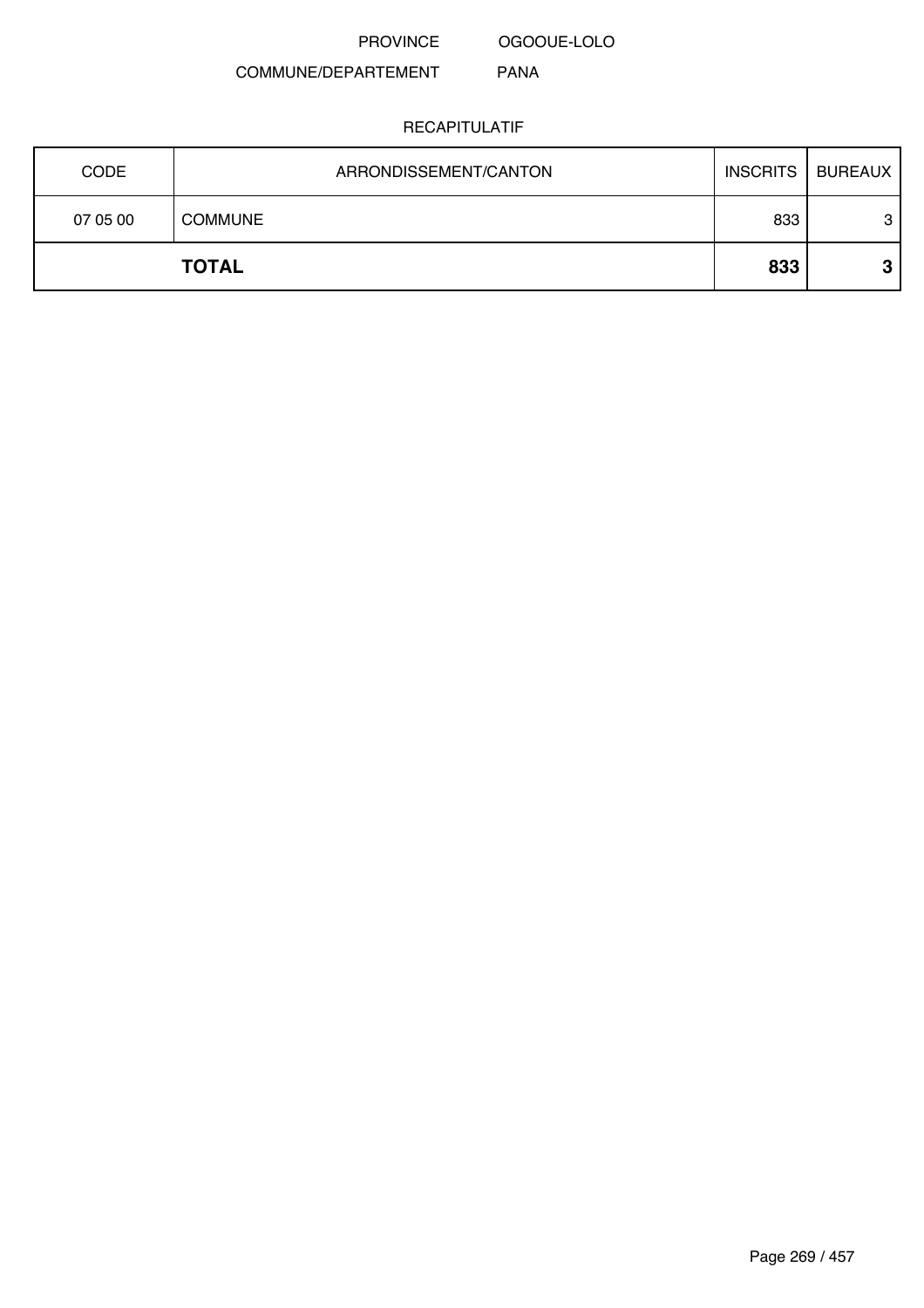#### OGOOUE-LOLO

### COMMUNE/DEPARTEMENT ARRONDISSEMENT/CANTON

### HAUTE BOUENGUIDI-DIST. DIENGA

LOMBO-BOUENGUIDI (PANA)

| <b>CODE</b> | <b>CENTRE DE VOTE</b>  | <b>INSCRITS</b> | <b>BUREAUX</b> |
|-------------|------------------------|-----------------|----------------|
| 07 06 01 01 | <b>ISSEME</b>          | 161             |                |
| 07 06 01 02 | <b>SIONO</b>           | 193             |                |
| 07 06 01 03 | MARANDA I              | 99              |                |
| 07 06 01 04 | MARANDA II             | 65              |                |
| 07 06 01 05 | <b>MOUGHOMBOFOUALA</b> | 41              |                |
| 07 06 01 06 | <b>GRAND VILLAGE</b>   | 168             |                |
| 07 06 01 07 | DISTRICT DE DIENGA     | 439             |                |
| 07 06 01 08 | <b>TSENGUENABIELA</b>  | 342             |                |
|             | TOTAL                  | 1 508           | 8              |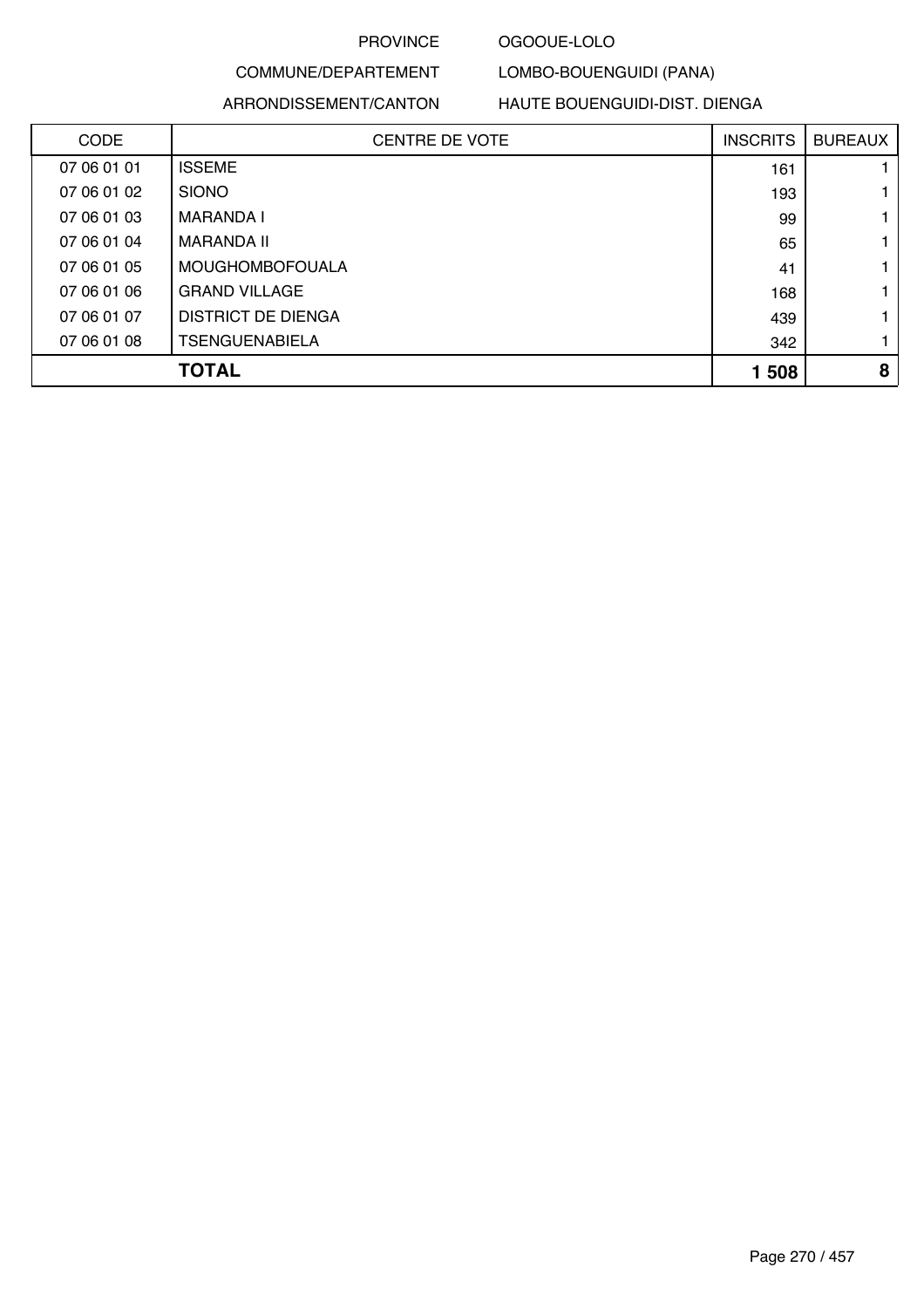### OGOOUE-LOLO

### COMMUNE/DEPARTEMENT ARRONDISSEMENT/CANTON

HAUTE LOMBO

LOMBO-BOUENGUIDI (PANA)

| <b>CODE</b> | <b>CENTRE DE VOTE</b> | <b>INSCRITS</b> | <b>BUREAUX</b> |
|-------------|-----------------------|-----------------|----------------|
| 07 06 02 01 | <b>MOUVENGUE</b>      | 119             |                |
| 07 06 02 02 | <b>KOUMBI</b>         | 143             |                |
| 07 06 02 03 | <b>IVELE</b>          | 143             |                |
| 07 06 02 04 | <b>MENGUI</b>         | 209             |                |
| 07 06 02 05 | <b>BOUYEBA</b>        | 145             |                |
| 07 06 02 06 | <b>LEMENGUE</b>       | 412             |                |
|             | <b>TOTAL</b>          | 1 1 7 1         | 6              |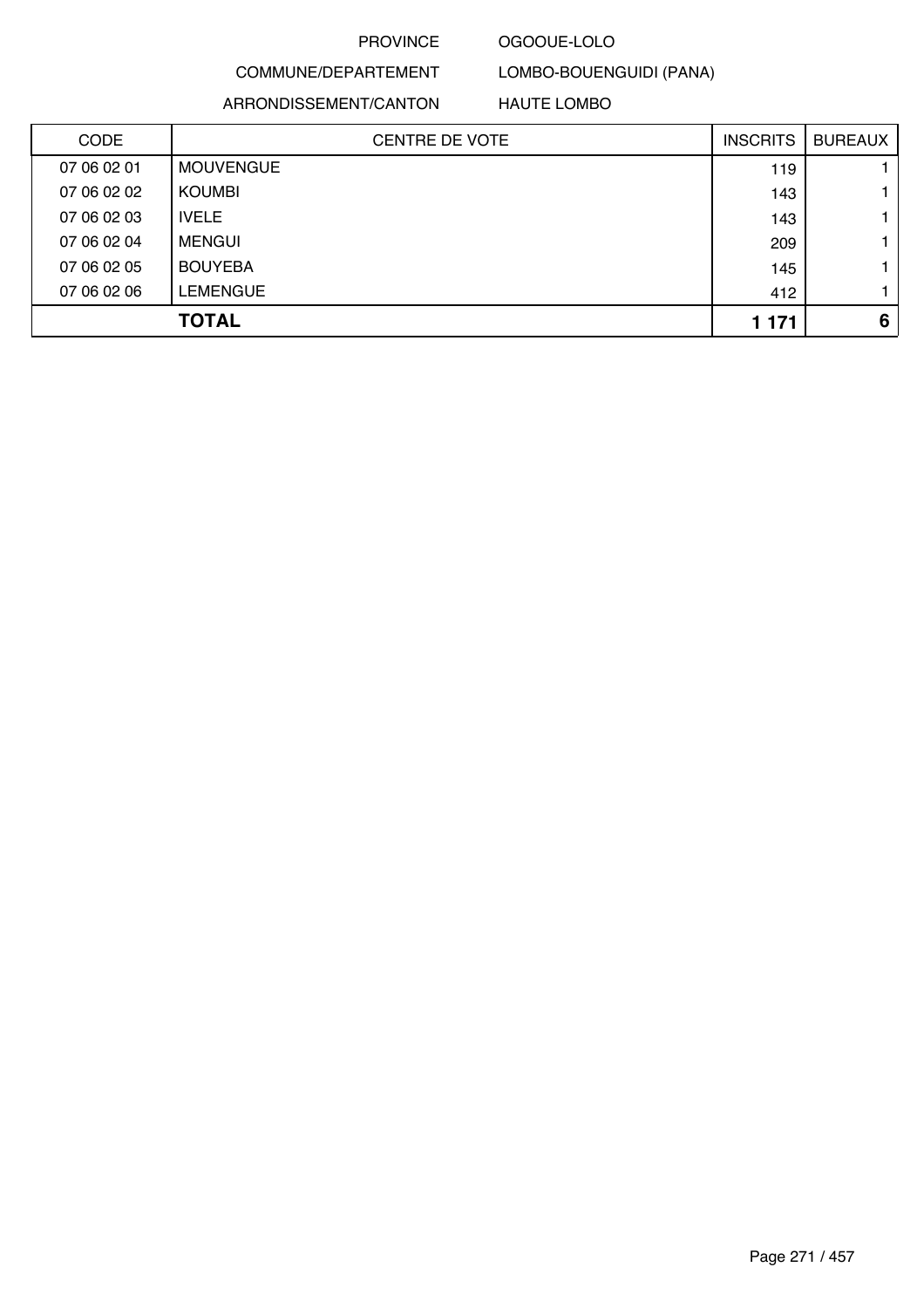OGOOUE-LOLO

### COMMUNE/DEPARTEMENT

LOMBO-BOUENGUIDI (PANA)

| <b>CODE</b> | ARRONDISSEMENT/CANTON         | <b>INSCRITS</b> | <b>BUREAUX</b> |
|-------------|-------------------------------|-----------------|----------------|
| 07 06 01    | HAUTE BOUENGUIDI-DIST. DIENGA | 1508            | 8              |
| 07 06 02    | <b>HAUTE LOMBO</b>            | 1 1 7 1         | 6              |
|             | <b>TOTAL</b>                  | 2679            | 14             |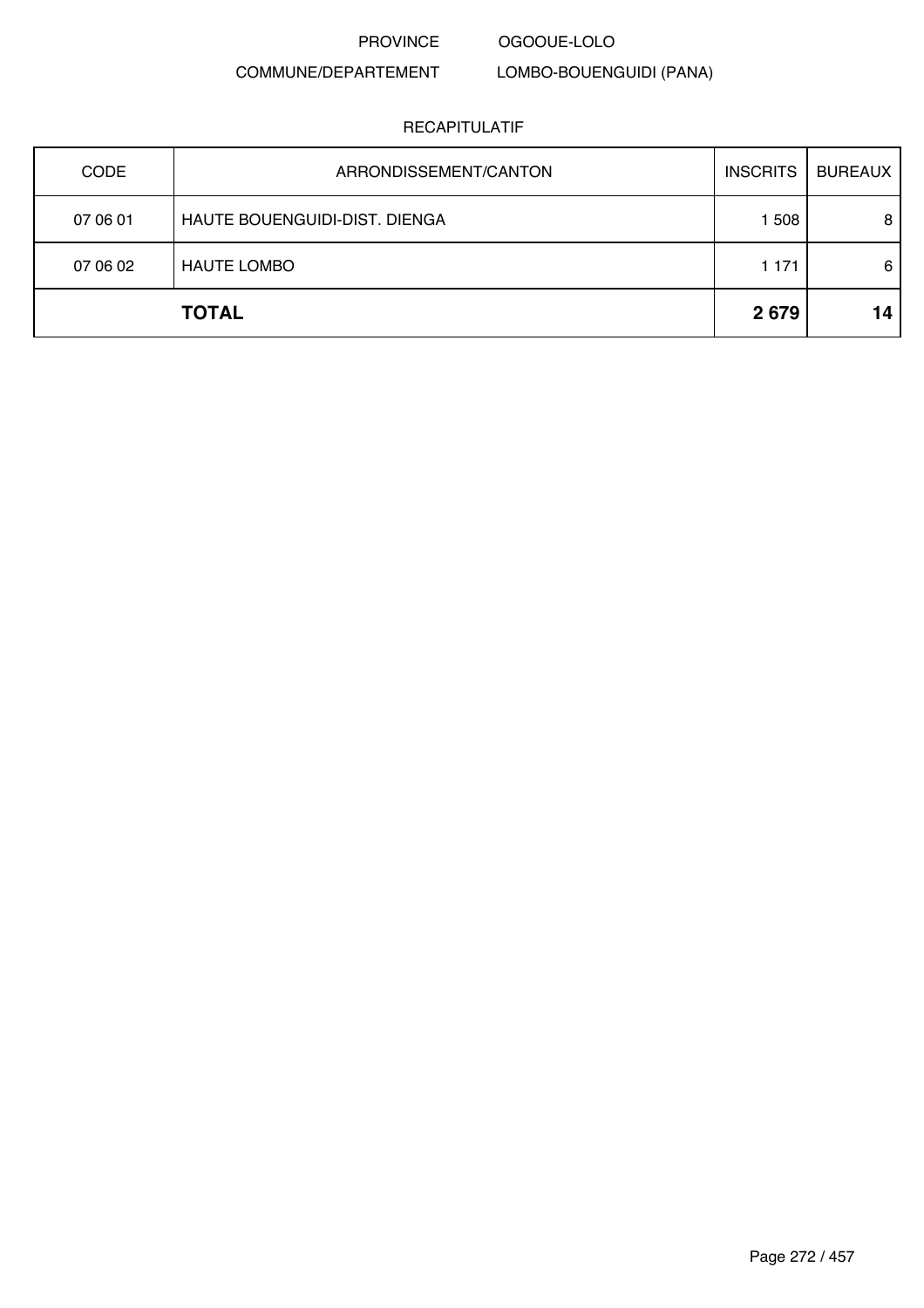#### OGOOUE-LOLO

### COMMUNE/DEPARTEMENT ARRONDISSEMENT/CANTON

IBOUNDJI COMMUNE

| <b>CODE</b> | CENTRE DE VOTE  | <b>INSCRITS</b> | <b>BUREAUX</b> |
|-------------|-----------------|-----------------|----------------|
| 07 07 00 01 | <b>MOUPOPAI</b> | 438             |                |
| 07 07 00 02 | MOUPOPA II      | 305             |                |
|             | <b>TOTAL</b>    | 743             | n              |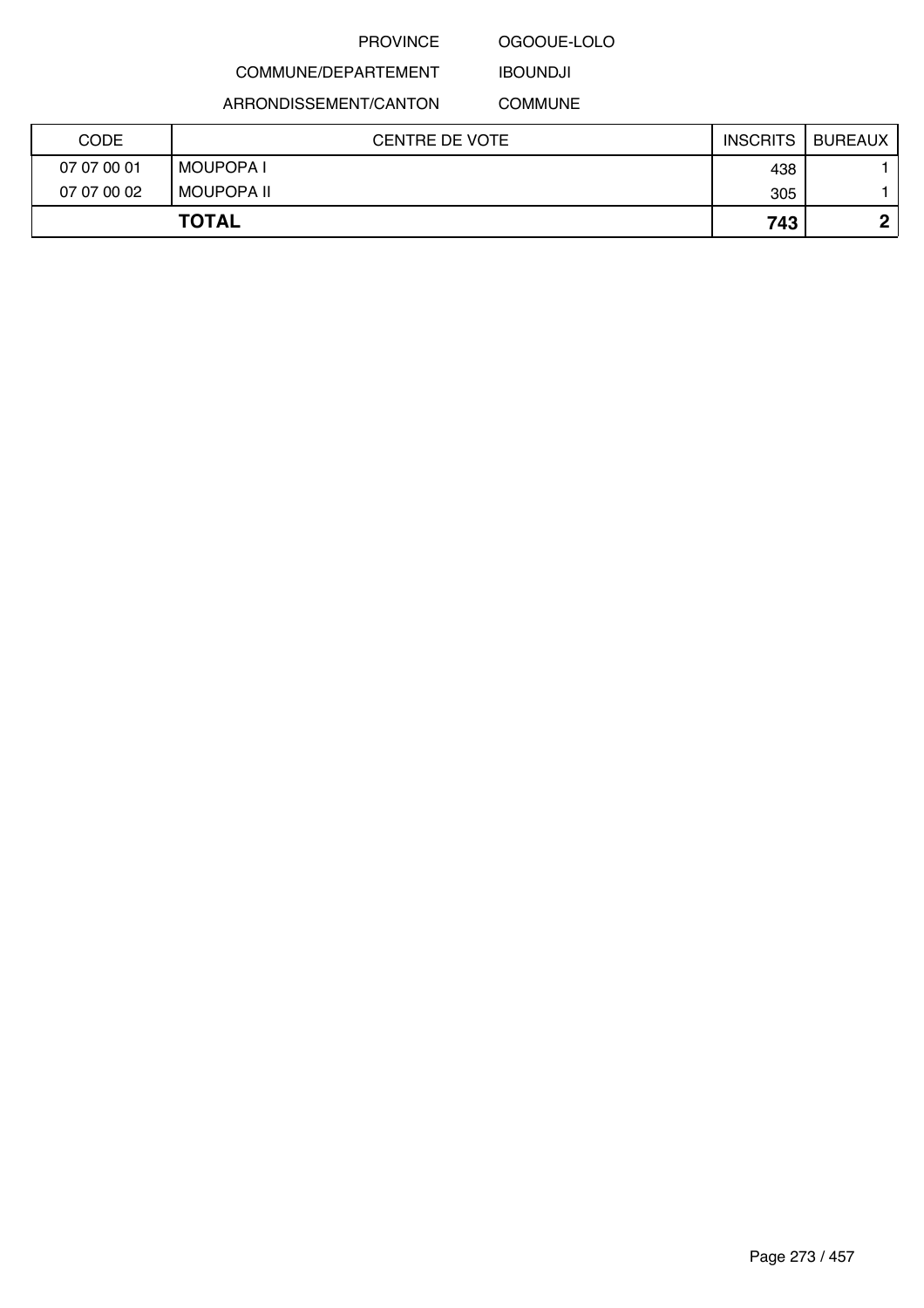PROVINCE OGOOUE-LOLO

#### COMMUNE/DEPARTEMENT IBOUNDJI

| <b>CODE</b> | ARRONDISSEMENT/CANTON | <b>INSCRITS</b> | BUREAUX |
|-------------|-----------------------|-----------------|---------|
| 07 07 00    | <b>COMMUNE</b>        | 743             | 2       |
|             | <b>TOTAL</b>          | 743             | റ       |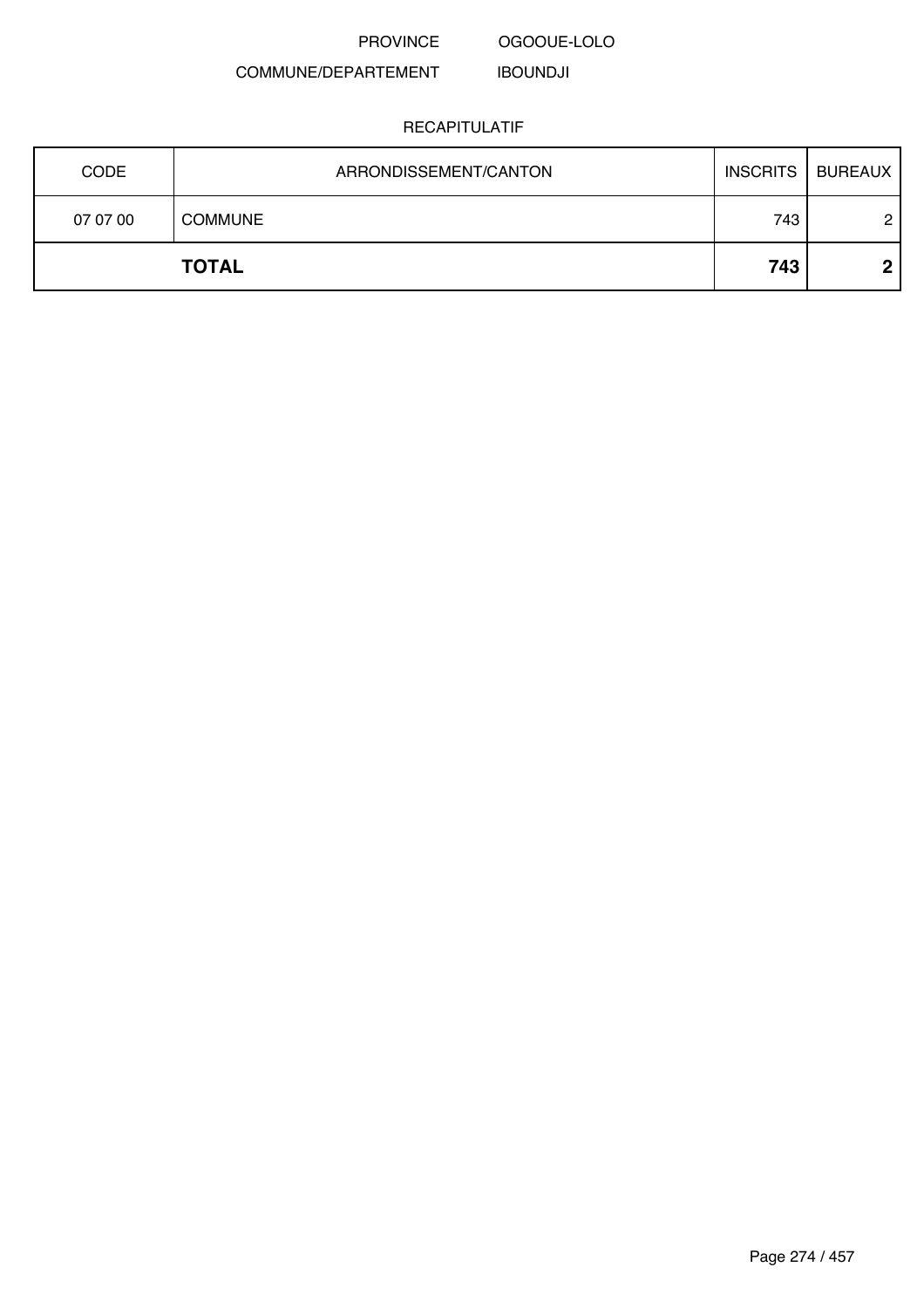#### OGOOUE-LOLO

### COMMUNE/DEPARTEMENT

### ARRONDISSEMENT/CANTON

OFFOUE-ONOYE (IBOUNDJI)

OFFOUE

| <b>CODE</b> | <b>CENTRE DE VOTE</b> | <b>INSCRITS</b> | <b>BUREAUX</b> |
|-------------|-----------------------|-----------------|----------------|
| 07 08 01 01 | POUNGOU               | 14              |                |
| 07 08 01 02 | <b>IWATSI</b>         | 75              |                |
| 07 08 01 03 | <b>DIANGUI</b>        | 32              |                |
| 07 08 01 04 | <b>INDZAMBO</b>       | 46              |                |
| 07 08 01 06 | <b>SOGHA</b>          | 69              |                |
| 07 08 01 07 | MANDJI                | 127             |                |
| 07 08 01 08 | <b>NDOUGHOU</b>       | 51              |                |
| 07 08 01 12 | <b>BOUPOUNDZA</b>     | 38              |                |
| 07 08 01 13 | <b>BOUSSIMBI</b>      | 37              |                |
|             | <b>TOTAL</b>          | 489             | 9              |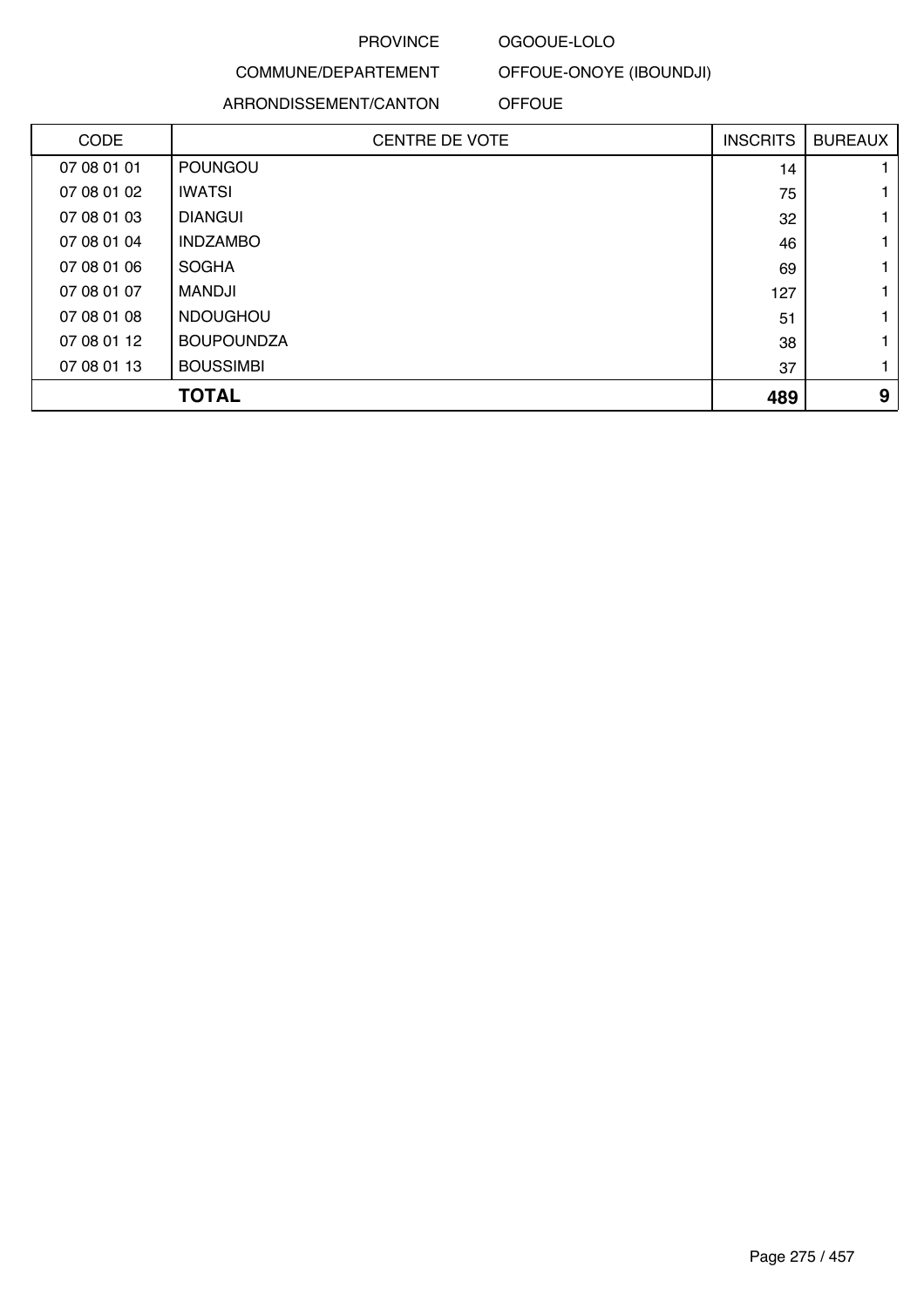### OGOOUE-LOLO

## COMMUNE/DEPARTEMENT

ARRONDISSEMENT/CANTON

OFFOUE-ONOYE (IBOUNDJI)

ONOYE

| <b>CODE</b> | <b>CENTRE DE VOTE</b> | <b>INSCRITS</b> | <b>BUREAUX</b> |
|-------------|-----------------------|-----------------|----------------|
| 07 08 02 01 | <b>MOUGHOUNDA</b>     | 107             |                |
| 07 08 02 02 | <b>IMENO-PLATEAU</b>  | 181             |                |
| 07 08 02 03 | <b>MAVANGA</b>        | 47              |                |
| 07 08 02 04 | <b>MALONGO</b>        | 82              |                |
| 07 08 02 05 | <b>NGOUASSA</b>       | 67              |                |
| 07 08 02 06 | <b>MOUDOUMA</b>       | 82              |                |
| 07 08 02 07 | <b>MOUNGONGO</b>      | 54              |                |
|             | <b>TOTAL</b>          | 620             | 7              |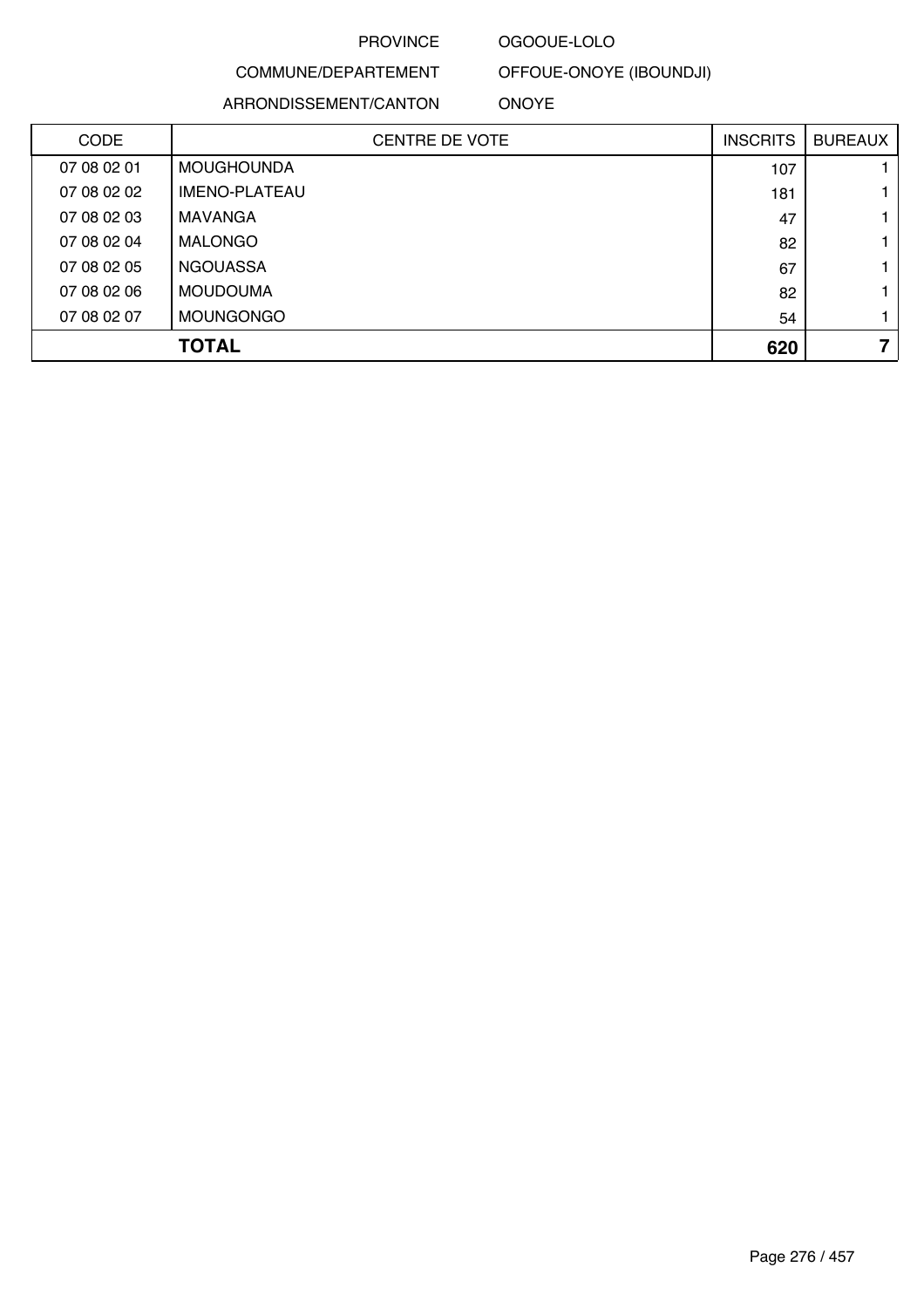PROVINCE OGOOUE-LOLO

COMMUNE/DEPARTEMENT OFFOUE-ONOYE (IBOUNDJI)

| CODE     | ARRONDISSEMENT/CANTON | <b>INSCRITS</b> | <b>BUREAUX</b> |
|----------|-----------------------|-----------------|----------------|
| 07 08 01 | <b>OFFOUE</b>         | 489             | 9              |
| 07 08 02 | <b>ONOYE</b>          | 620             |                |
|          | <b>TOTAL</b>          | 1 1 0 9         | 16             |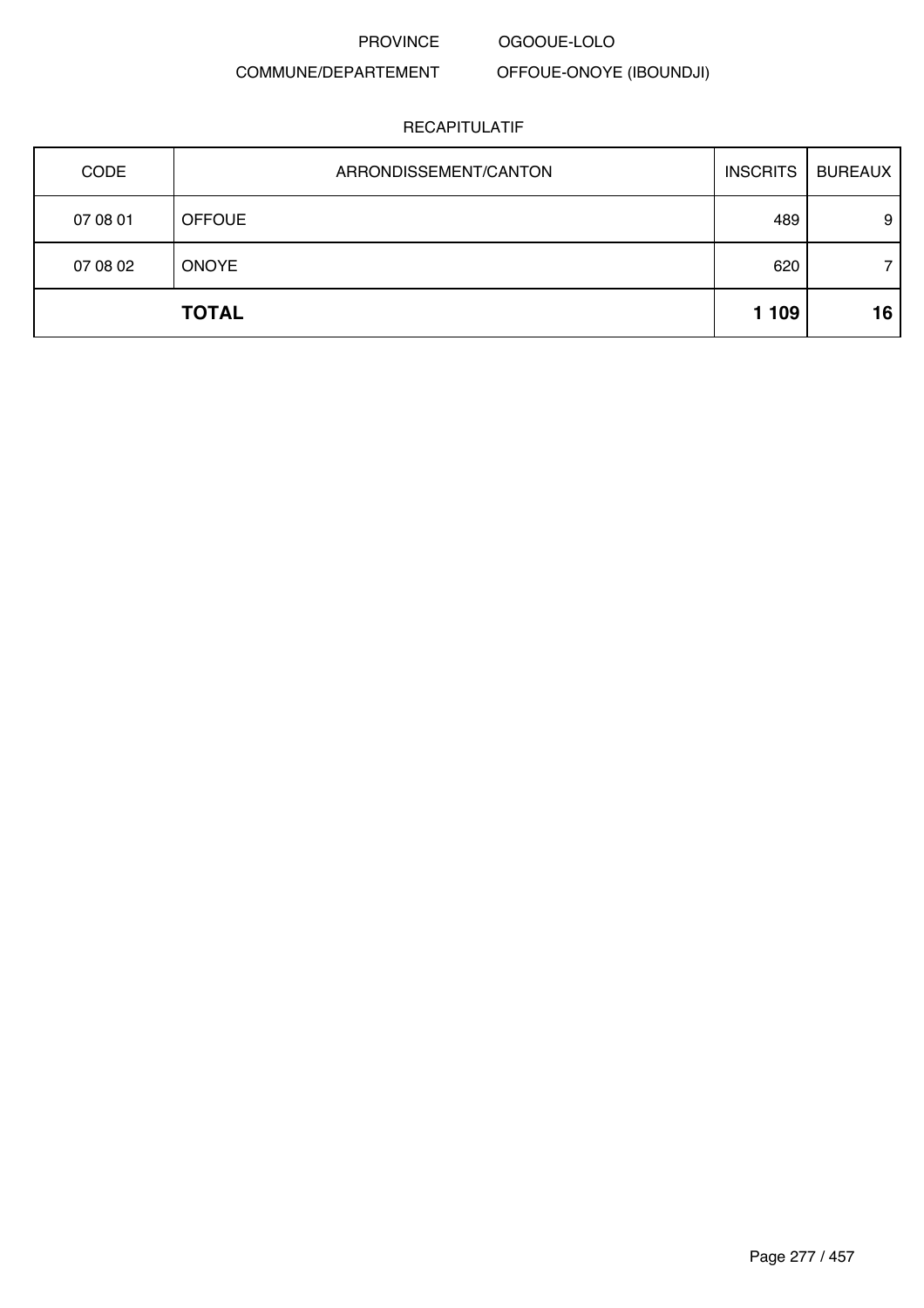| CODE  | COMMUNE / DEPARTEMENT          | <b>INSCRITS</b> | <b>BUREAUX</b> |
|-------|--------------------------------|-----------------|----------------|
| 07 01 | KOULA-MOUTOU                   | 5977            | 18             |
| 07 02 | LOLO-BOUENGUIDI (KOULA-MOUTOU) | 5 5 3 2         | 47             |
| 07 03 | <b>LASTOURVILLE</b>            | 3928            | 13             |
| 07 04 | MULUNDU (LASTOURVILLE)         | 7 2 6 2         | 63             |
| 07 05 | <b>PANA</b>                    | 833             | 3              |
| 07 06 | LOMBO-BOUENGUIDI (PANA)        | 2 6 7 9         | 14             |
| 07 07 | <b>IBOUNDJI</b>                | 743             | $\overline{2}$ |
| 07 08 | OFFOUE-ONOYE (IBOUNDJI)        | 1 109           | 16             |
|       | <b>TOTAL</b>                   | 28 063          | 176            |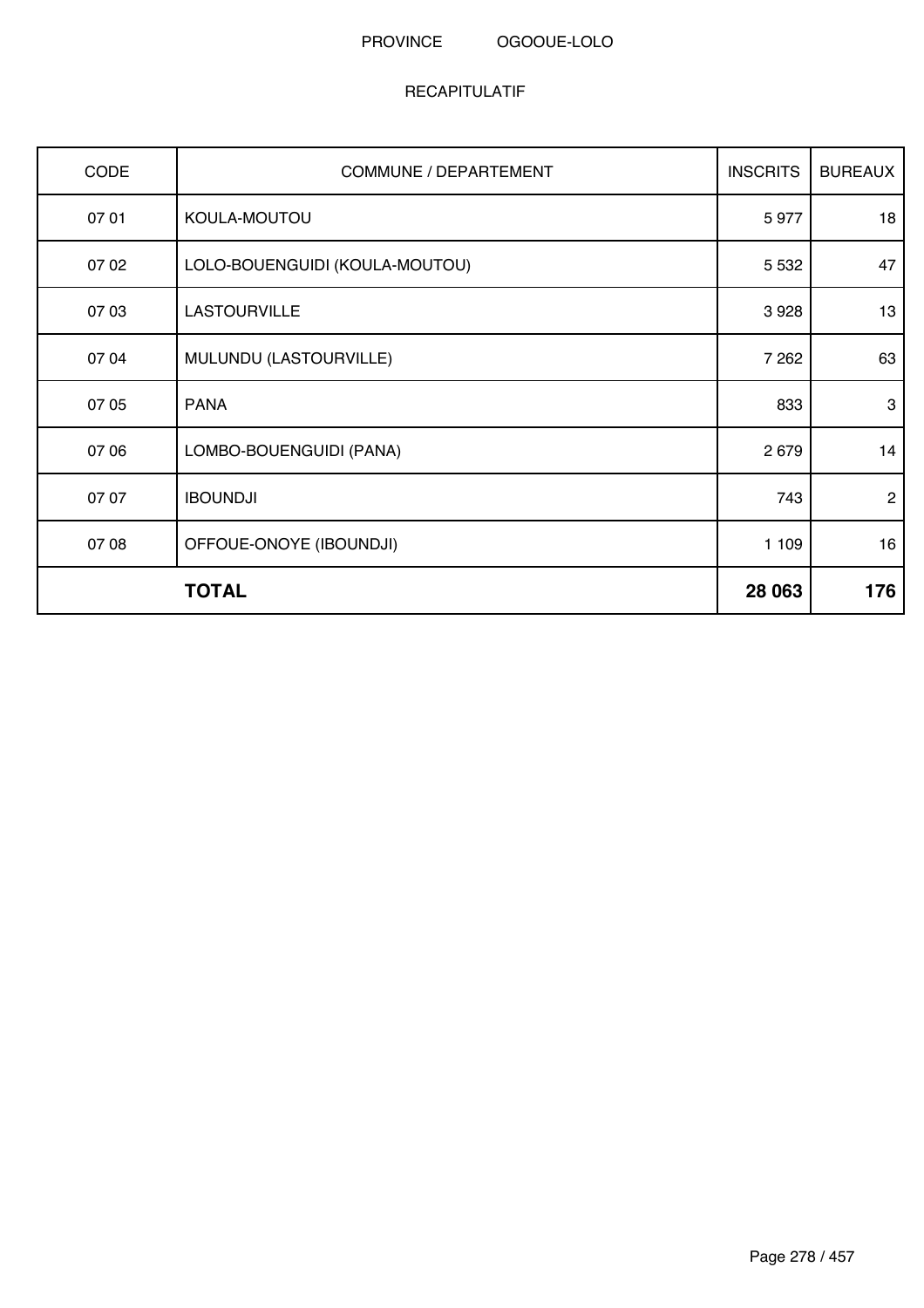#### OGOOUE-MARITIME

PORT-GENTIL

COMMUNE/DEPARTEMENT

ARRONDISSEMENT/CANTON

| <b>CODE</b> | CENTRE DE VOTE                | <b>INSCRITS</b> | <b>BUREAUX</b> |
|-------------|-------------------------------|-----------------|----------------|
| 08 01 01 01 | LYCEE J. AMBOUROUET AVARO     | 1930            | 4              |
| 08 01 01 02 | ECOLE DE LA CITE              | 399             |                |
| 08 01 01 03 | ECOLE PUBLIQUE BALISE 2 NGADI | 4 2 2 3         | 9              |
| 08 01 01 04 | CENTRE DE FORMATION PROF.     | 3 5 4 5         | 8              |
|             | <b>TOTAL</b>                  | 10 097          | 22             |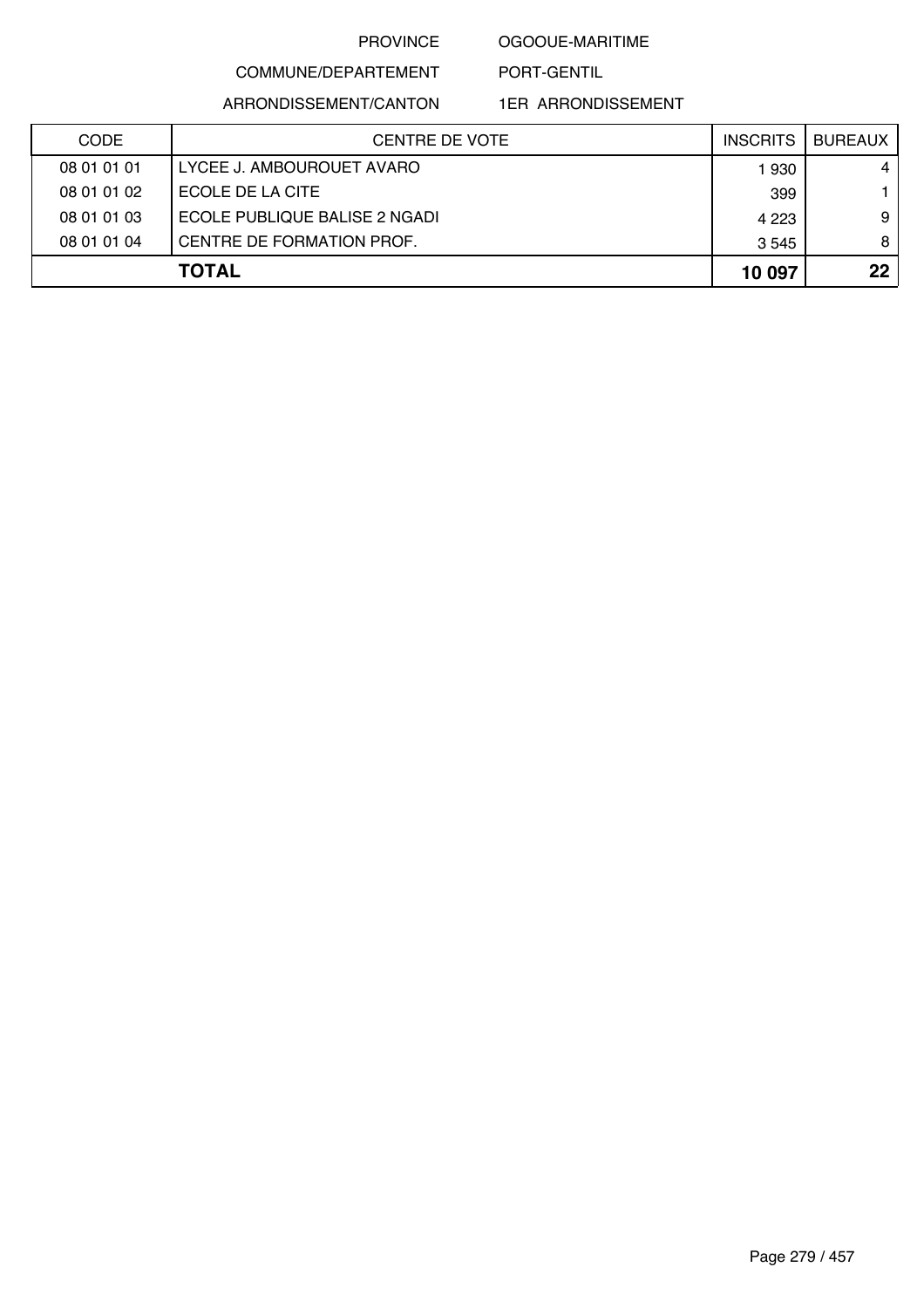OGOOUE-MARITIME

PORT-GENTIL

### COMMUNE/DEPARTEMENT ARRONDISSEMENT/CANTON

| <b>CODE</b> | <b>CENTRE DE VOTE</b>      | <b>INSCRITS</b> | <b>BUREAUX</b> |
|-------------|----------------------------|-----------------|----------------|
| 08 01 02 01 | ECOLE PROTESTANTE (EPP)    | 508             | 2              |
| 08 01 02 02 | ECOLE SAINTE THERESE (EPC) | 525             | 2              |
| 08 01 02 03 | ECOLE DU STADE BLANC (EP)  | 633             | 2              |
| 08 01 02 04 | ECOLE HENRI CLEMENT (EPC)  | 203             |                |
| 08 01 02 05 | <b>CENTRE SOCIAL</b>       | 6897            | 14             |
| 08 01 02 06 | ECOLE ANCIENNE BALISE (EP) | 608             | $\overline{2}$ |
| 08 01 02 07 | ECOLE ABBEE YOYA (EPC)     | 2 3 9 4         | 5              |
| 08 01 02 08 | ECOLE AMBOURET AVARO (EP)  | 1 1 3 5         | 3              |
|             | TOTAL                      | 12 903          | 31             |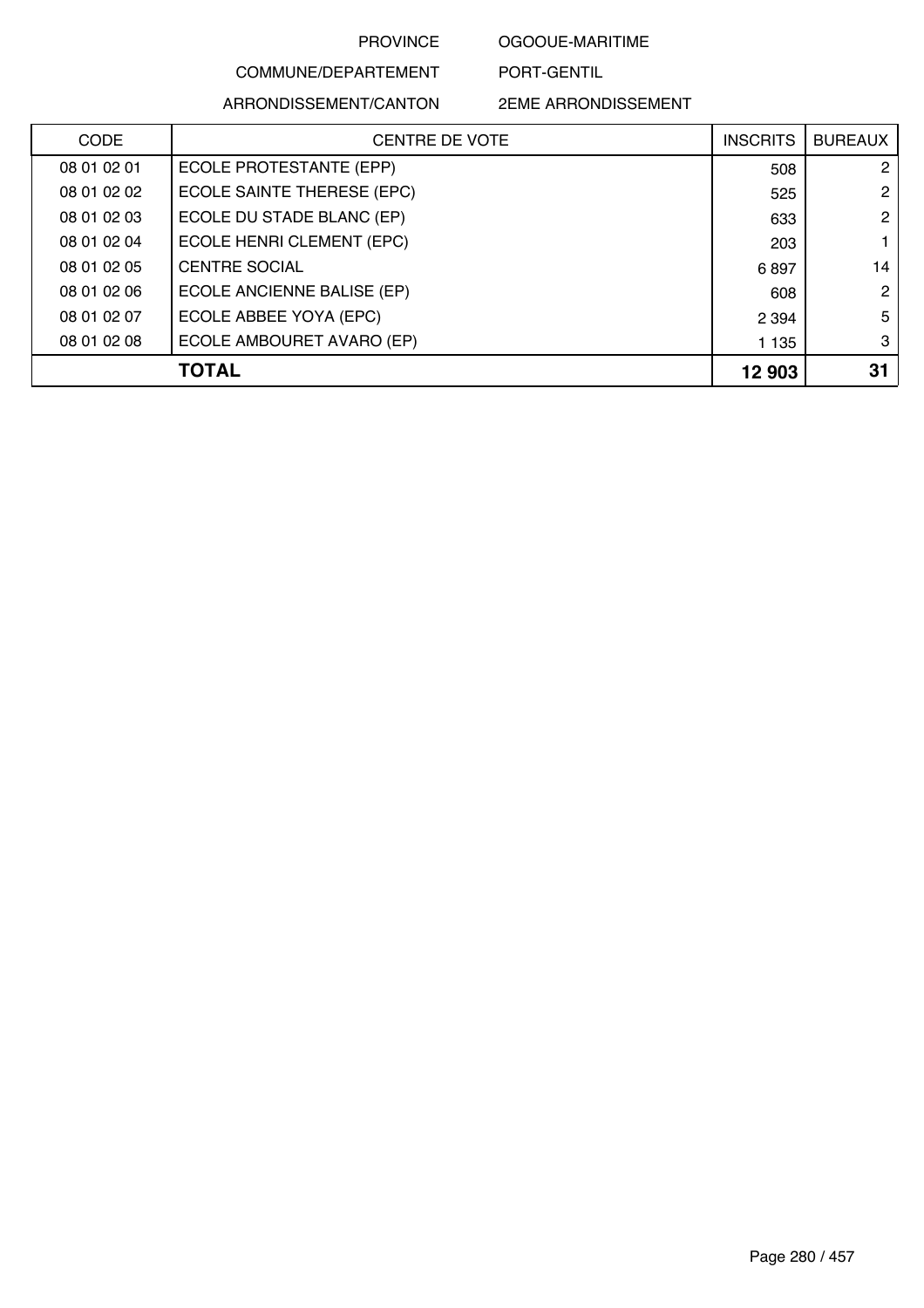OGOOUE-MARITIME

PORT-GENTIL

### COMMUNE/DEPARTEMENT ARRONDISSEMENT/CANTON

| <b>CODE</b> | <b>CENTRE DE VOTE</b>           | <b>INSCRITS</b> | <b>BUREAUX</b>       |
|-------------|---------------------------------|-----------------|----------------------|
| 08 01 03 01 | <b>CHAMBRE DE COMMERCE</b>      | 1 608           | 4                    |
| 08 01 03 02 | ECOLE PARC DE FETE (EPC)        | 1 1 6 2         | 3                    |
| 08 01 03 03 | ECOLE SAINT ANDRE (EPC)         | 4413            | 9                    |
| 08 01 03 04 | ECOLE SAINT PAUL DES BOIS (EPC) | 2916            | 6                    |
| 08 01 03 05 | <b>OCEAN II</b>                 | 1 4 3 7         | 3                    |
| 08 01 03 06 | <b>SINDARA</b>                  | 802             | $\mathbf{2}^{\circ}$ |
| 08 01 03 07 | <b>STE BARBE</b>                | 2 3 0 7         | 5                    |
|             | <b>TOTAL</b>                    | 14 645          | 32                   |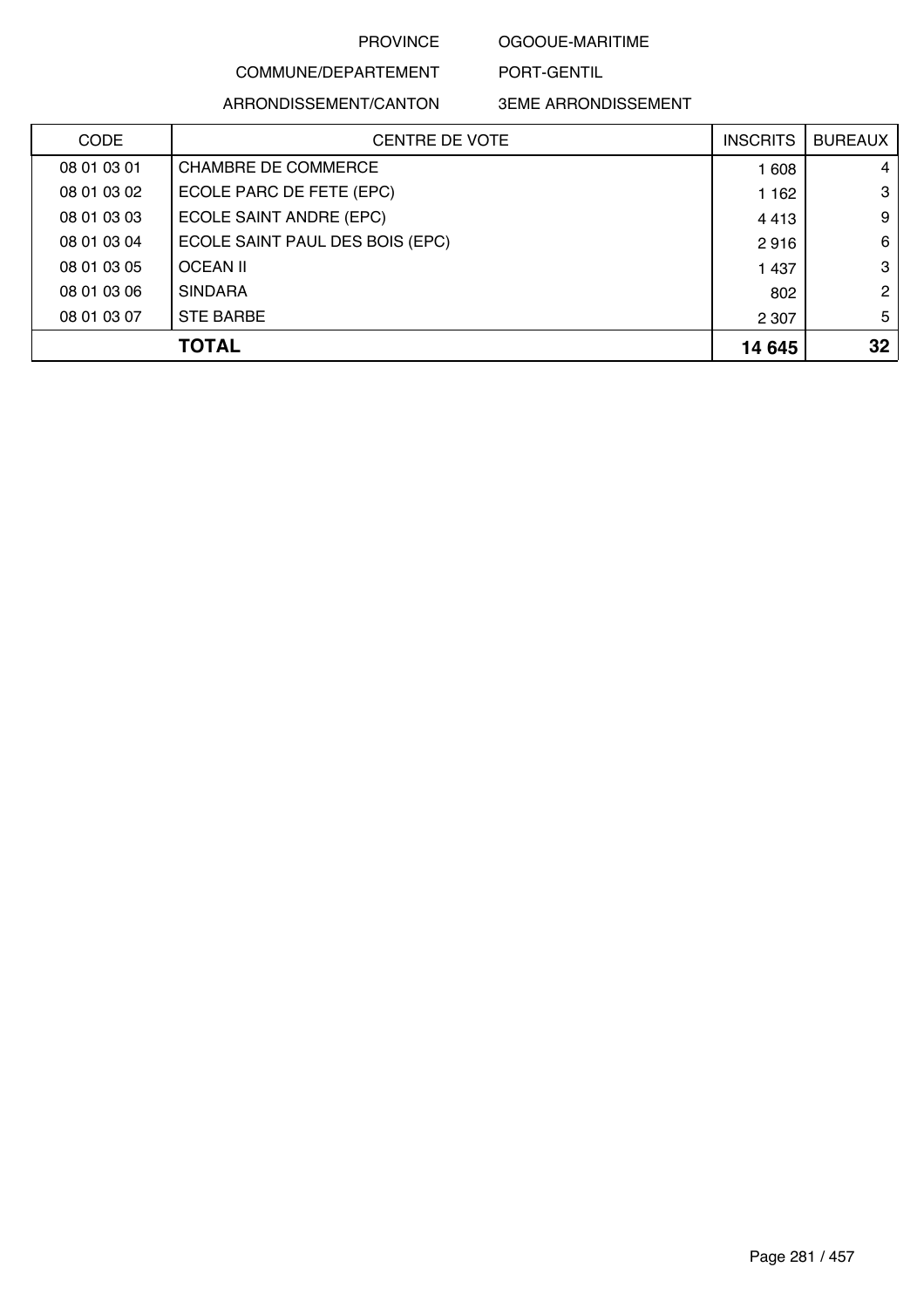### OGOOUE-MARITIME

PORT-GENTIL

### COMMUNE/DEPARTEMENT ARRONDISSEMENT/CANTON

| <b>CODE</b> | CENTRE DE VOTE              | <b>INSCRITS</b> | <b>BUREAUX</b> |
|-------------|-----------------------------|-----------------|----------------|
| 08 01 04 01 | ECOLE ROGER BUTTIN (EP)     | 3844            | 8              |
| 08 01 04 02 | ECOLE MATITI 1 (EP)         | 2 3 9 7         | 5              |
| 08 01 04 03 | ECOLE MATITI 2 (EP)         | 1 378           | 3              |
| 08 01 04 04 | ECOLE IGUIRI (ECOLE PRIVEE) | 896             | $\mathbf{2}$   |
| 08 01 04 05 | COLLEGE D'ENSEIGNEMENT SEC. | 2 3 0 2         | 5 <sub>1</sub> |
|             | <b>TOTAL</b>                | 10817           | 23             |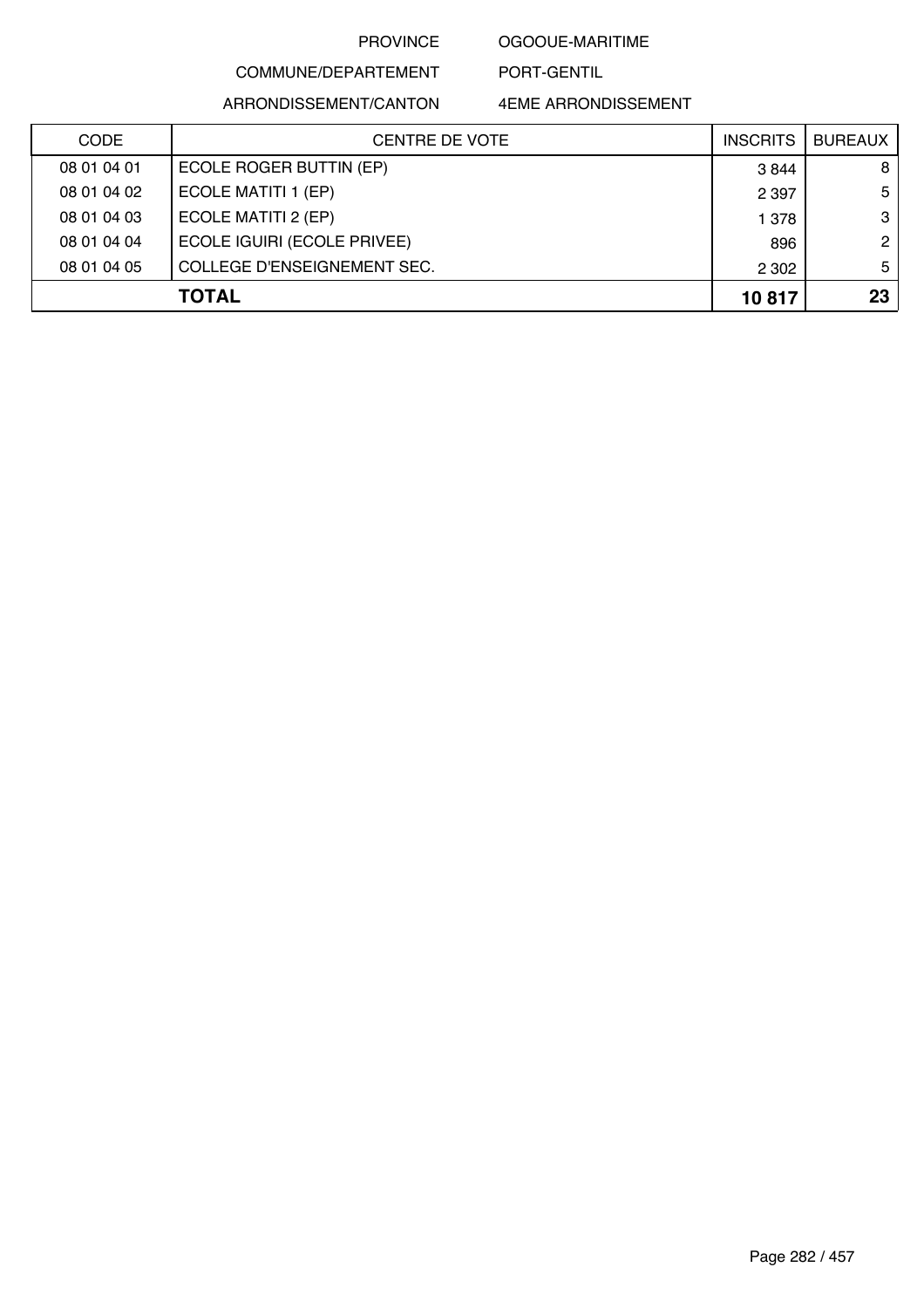OGOOUE-MARITIME

PORT-GENTIL

### COMMUNE/DEPARTEMENT

| CODE     | ARRONDISSEMENT/CANTON      | <b>INSCRITS</b> | <b>BUREAUX</b> |
|----------|----------------------------|-----------------|----------------|
| 08 01 01 | <b>1ER ARRONDISSEMENT</b>  | 10 097          | 22             |
| 08 01 02 | <b>2EME ARRONDISSEMENT</b> | 12 903          | 31             |
| 08 01 03 | <b>3EME ARRONDISSEMENT</b> | 14 645          | 32             |
| 08 01 04 | 4EME ARRONDISSEMENT        | 10817           | 23             |
|          | <b>TOTAL</b>               | 48 4 62         | 108            |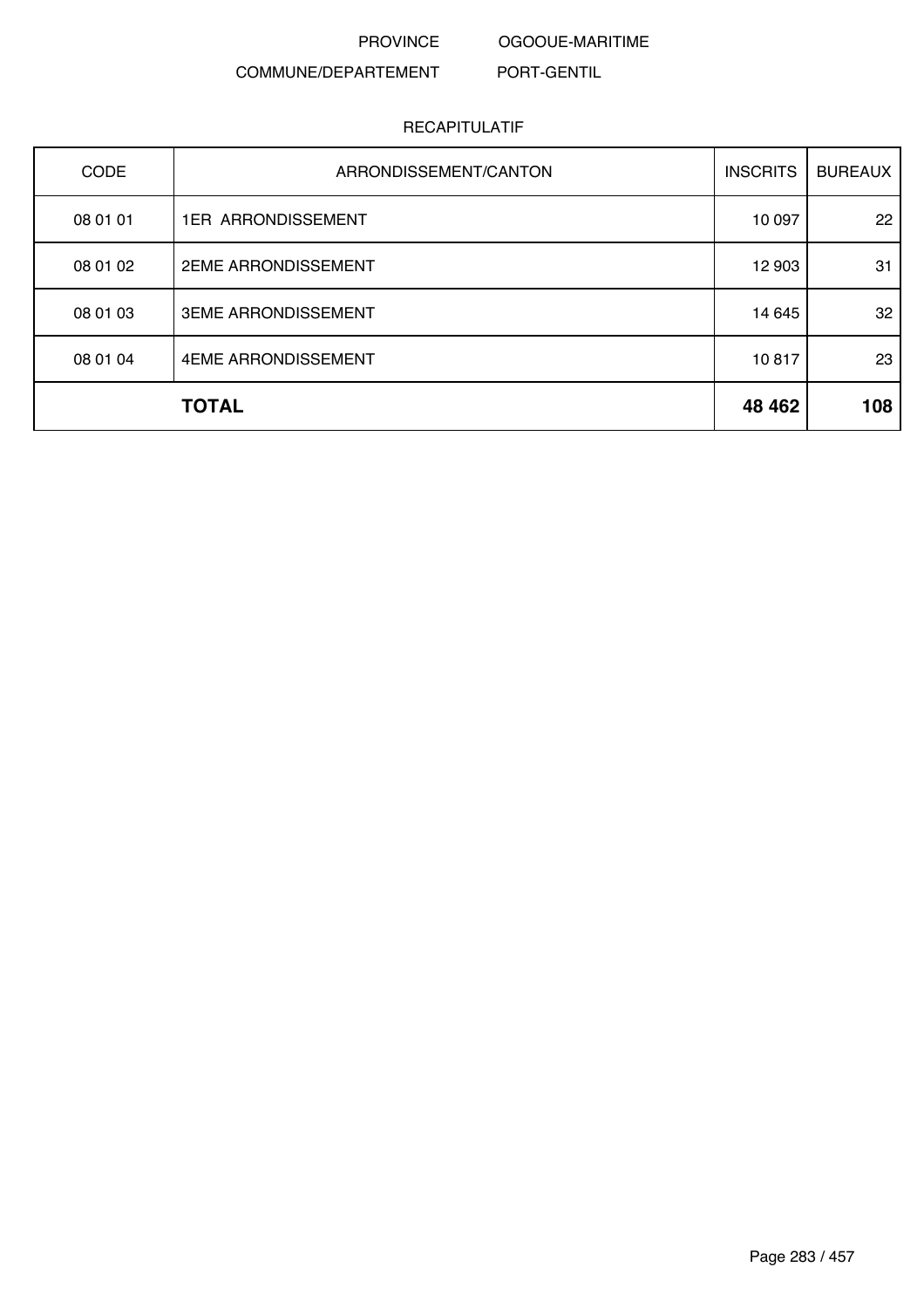#### OGOOUE-MARITIME

BENDJE (PORT-GENTIL)

COMMUNE/DEPARTEMENT

### ARRONDISSEMENT/CANTON

LAC ANENGUE

| <b>CODE</b> | <b>CENTRE DE VOTE</b>  | <b>INSCRITS</b> | <b>BUREAUX</b> |
|-------------|------------------------|-----------------|----------------|
| 08 02 01 01 | <b>NGOUEVIRI</b>       | 174             |                |
| 08 02 01 02 | <b>ISSINGA</b>         | 293             |                |
| 08 02 01 03 | <b>TCHENGUEFALA</b>    | 364             |                |
| 08 02 01 04 | PAGUIELOU              | 224             |                |
| 08 02 01 05 | <b>FOULAMAYONG</b>     | 161             |                |
| 08 02 01 06 | CARREF. CENTRE BISSOMA | 152             |                |
| 08 02 01 07 | <b>SIMANI</b>          | 14              |                |
| 08 02 01 08 | <b>MISSOUNGONGOU</b>   | 65              |                |
| 08 02 01 09 | MANEGA-BISSOMA         | 158             |                |
| 08 02 01 10 | <b>ODIMBA</b>          | 59              |                |
| 08 02 01 11 | KOUTOU                 | 25              |                |
|             | <b>TOTAL</b>           | 1689            | 11             |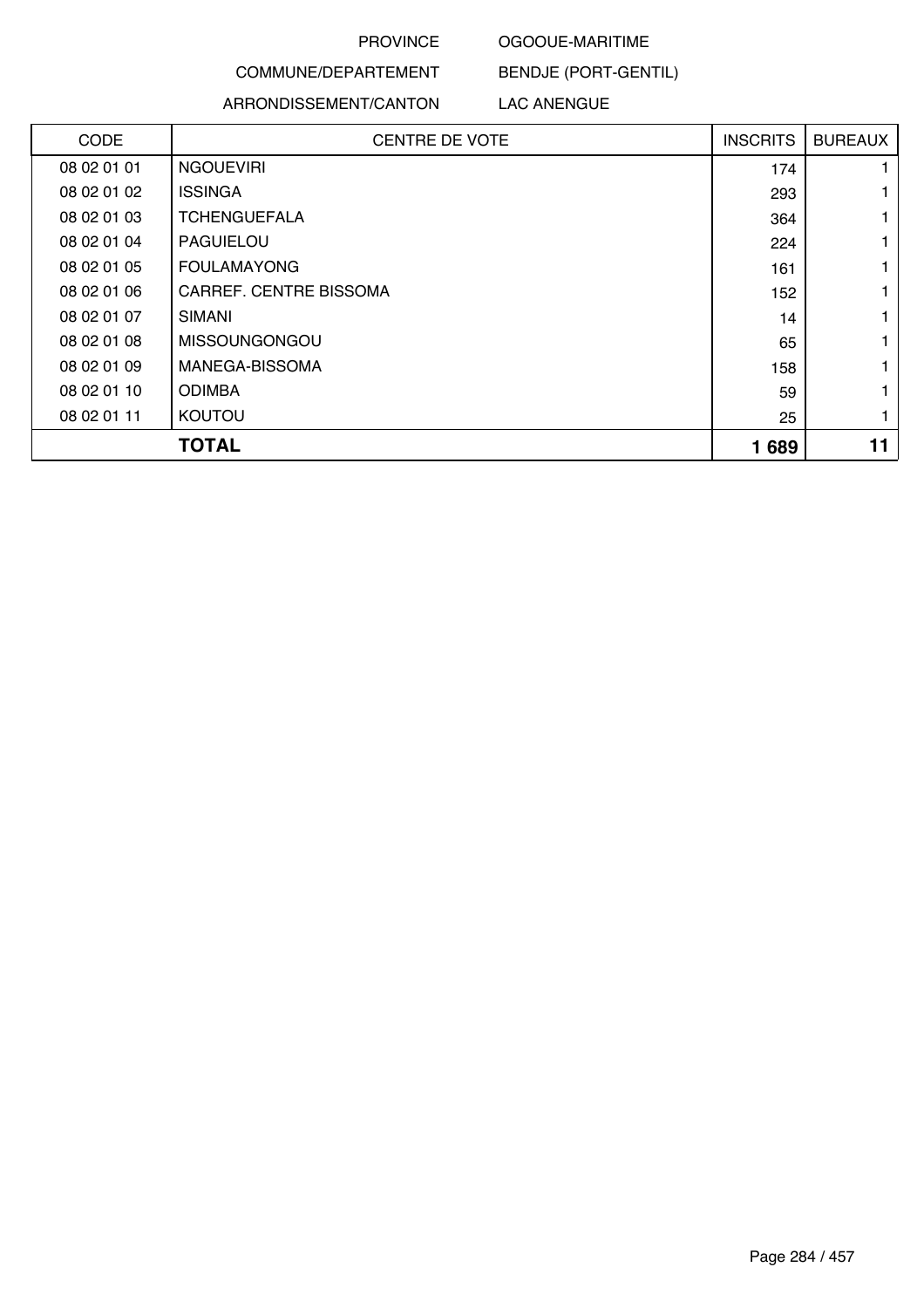#### OGOOUE-MARITIME

BENDJE (PORT-GENTIL)

COMMUNE/DEPARTEMENT

ARRONDISSEMENT/CANTON

### OCEAN

| <b>CODE</b> | <b>CENTRE DE VOTE</b> | <b>INSCRITS</b> | <b>BUREAUX</b> |
|-------------|-----------------------|-----------------|----------------|
| 08 02 02 01 | <b>NENGA BEMBE</b>    | 246             |                |
| 08 02 02 02 | <b>NTCHENGUE</b>      | 1491            | 3              |
| 08 02 02 03 | YOMBE RADE            | 75              |                |
| 08 02 02 04 | <b>AZAGOUE</b>        | 42              |                |
| 08 02 02 05 | <b>MPEMBE</b>         | 23              |                |
| 08 02 02 06 | EMANAGOUGA - IGUENDJA | 47              |                |
| 08 02 02 07 | <b>ODIMBA NKENDJE</b> | 90              |                |
| 08 02 02 08 | <b>MBILAPE</b>        | 46              |                |
| 08 02 02 09 | NGANDA-OZOURI         | 31              |                |
| 08 02 02 10 | <b>GONGOUE</b>        | 42              |                |
| 08 02 02 11 | <b>MBEGA</b>          | 87              |                |
|             | <b>TOTAL</b>          | 2 2 2 0         | 13             |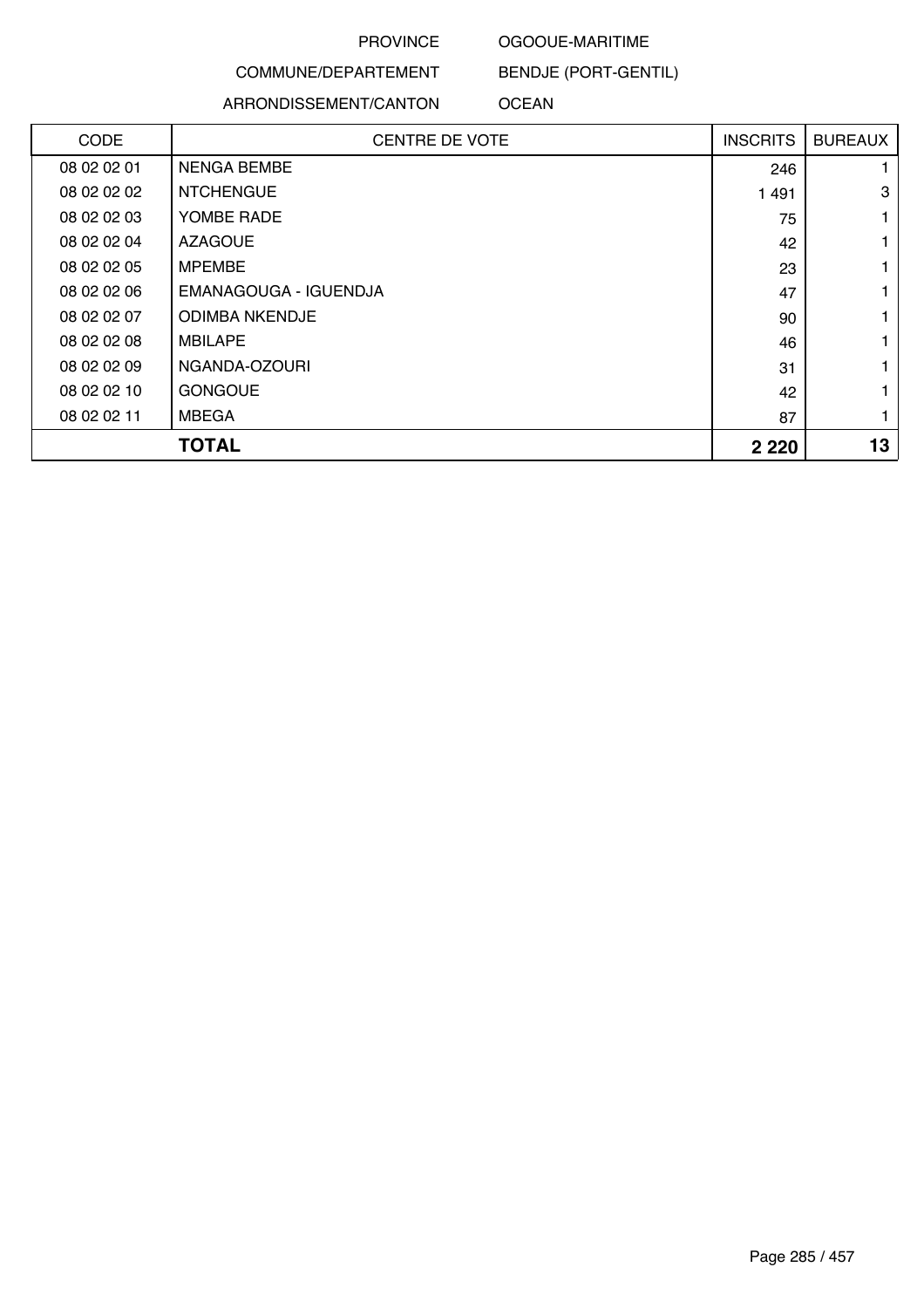#### OGOOUE-MARITIME

### COMMUNE/DEPARTEMENT

### ARRONDISSEMENT/CANTON

BENDJE (PORT-GENTIL)

**OGOOUE** 

| CODE        | <b>CENTRE DE VOTE</b> | <b>INSCRITS</b> | <b>BUREAUX</b> |
|-------------|-----------------------|-----------------|----------------|
| 08 02 03 01 | <b>NGOLA</b>          | 24              | 1.             |
| 08 02 03 02 | <b>NGUIABETA</b>      | 52              | 1              |
| 08 02 03 03 | AKIRI-AKOUMOUNO       | 75              | 1              |
| 08 02 03 04 | <b>ENYONGA</b>        | 53              | 1              |
| 08 02 03 05 | YOMBE 1               | 10 <sup>°</sup> | 1              |
| 08 02 03 06 | YOMBE 2               | 222             | 1              |
| 08 02 03 07 | ABELOGO I             | 52              | 1              |
| 08 02 03 08 | <b>ENAMINO</b>        | 19              | 1              |
| 08 02 03 09 | <b>ESSENDE 1</b>      | 88              | 1              |
| 08 02 03 10 | ALEGO (LAC IWANDET)   | 33              | 1              |
| 08 02 03 11 | OKOUMI-IKASSA         | 132             | 1              |
| 08 02 03 12 | <b>APARI</b>          | 17              | 1              |
| 08 02 03 13 | <b>NENDJA</b>         | 18              | 1              |
| 08 02 03 14 | <b>M'PAGA</b>         | 564             | $\overline{c}$ |
| 08 02 03 15 | OLOUMI-MANDJE         | 12              | 1              |
| 08 02 03 16 | <b>OSSAMOUEDEMBO</b>  | 53              | 1              |
|             | <b>TOTAL</b>          | 1424            | 17             |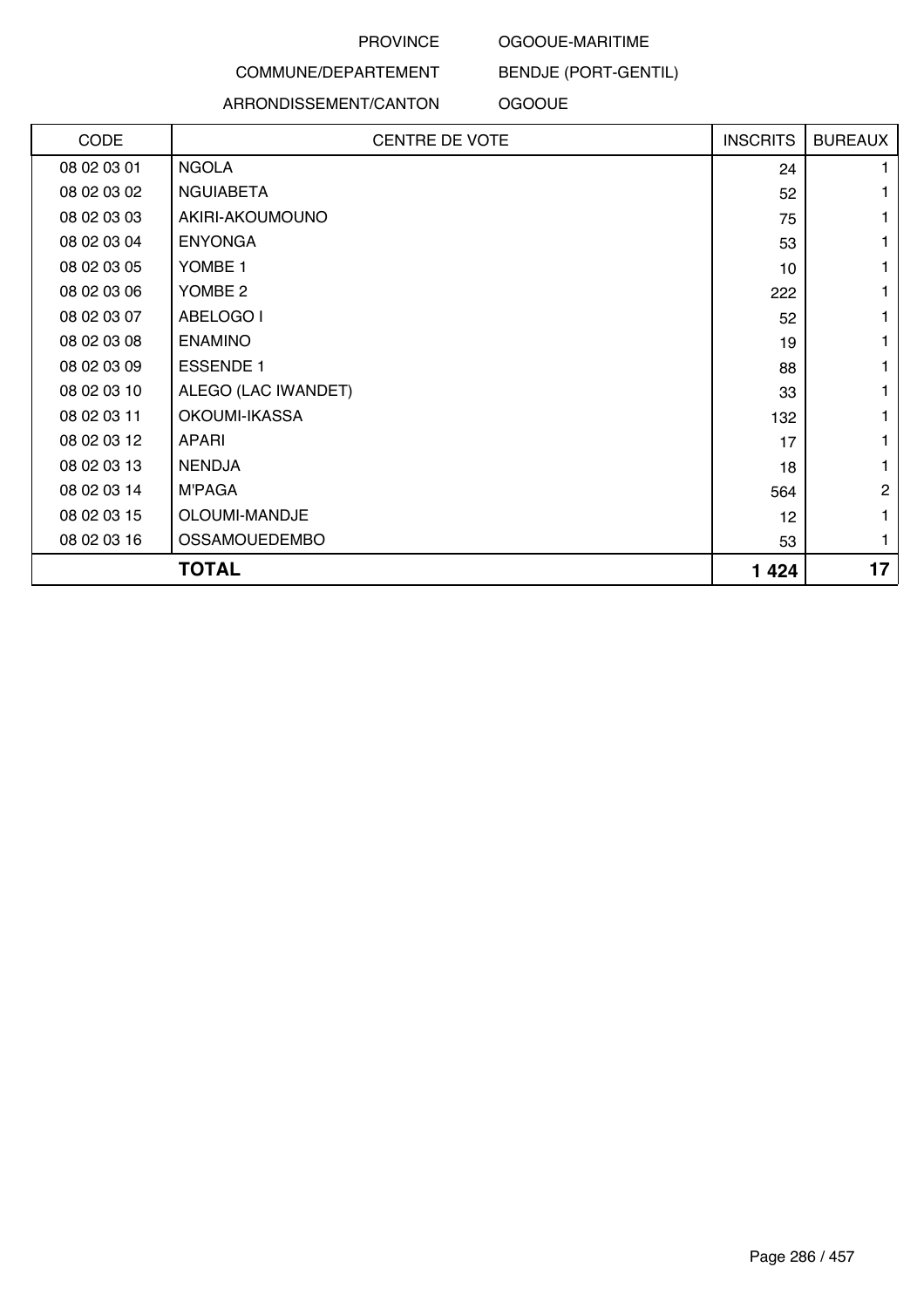PROVINCE OGOOUE-MARITIME

### COMMUNE/DEPARTEMENT

BENDJE (PORT-GENTIL)

| <b>CODE</b>  | ARRONDISSEMENT/CANTON | <b>INSCRITS</b> | <b>BUREAUX</b> |
|--------------|-----------------------|-----------------|----------------|
| 08 02 01     | <b>LAC ANENGUE</b>    | 1 6 8 9         | 11             |
| 08 02 02     | <b>OCEAN</b>          | 2 2 2 0         | 13             |
| 08 02 03     | <b>OGOOUE</b>         | 1424            | 17             |
| <b>TOTAL</b> |                       | 5 3 3 3         | 41             |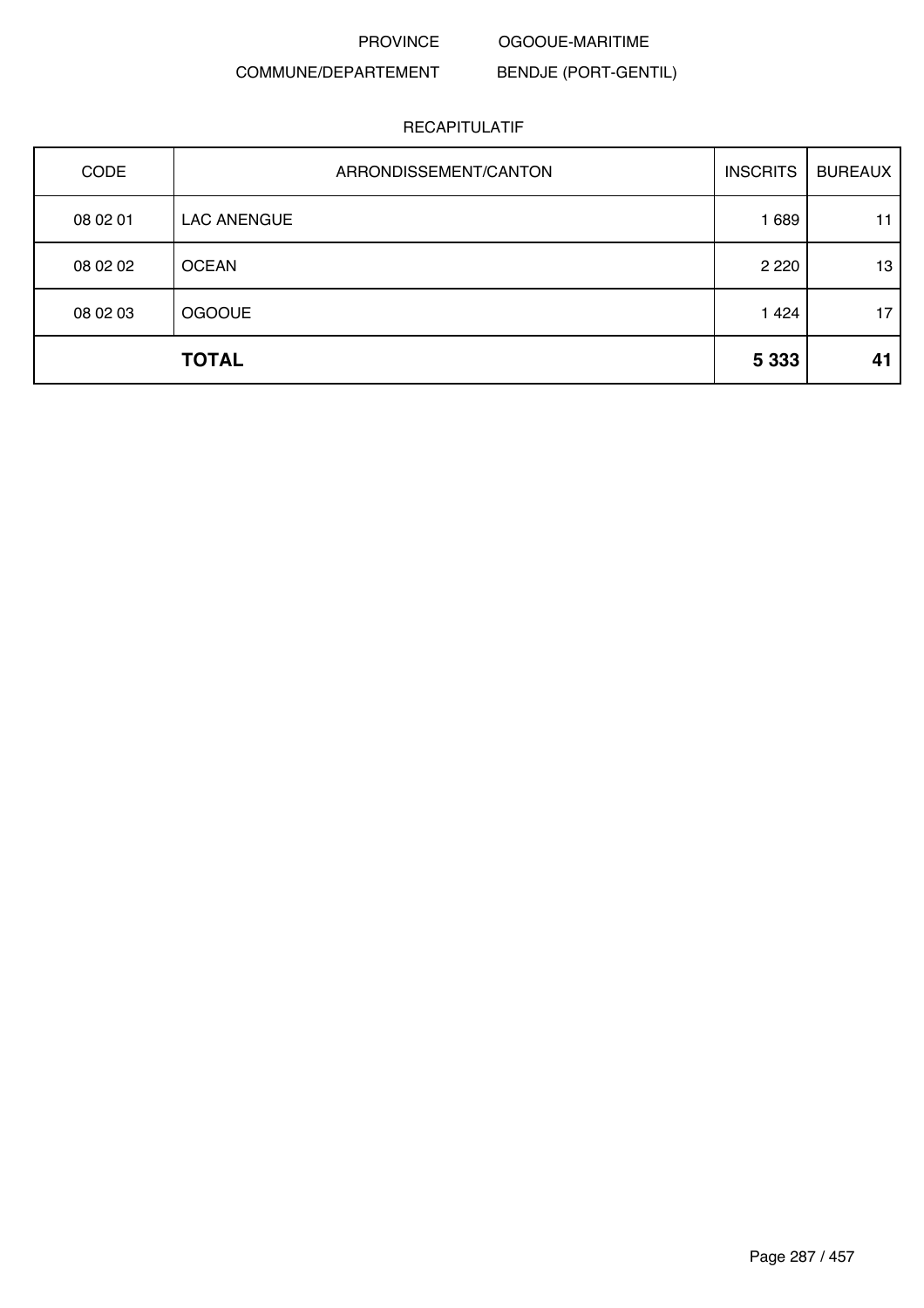OGOOUE-MARITIME

### COMMUNE/DEPARTEMENT ARRONDISSEMENT/CANTON

GAMBA COMMUNE

| <b>CODE</b> | <b>CENTRE DE VOTE</b>    | <b>INSCRITS</b> | <b>BUREAUX</b> |
|-------------|--------------------------|-----------------|----------------|
| 08 03 00 01 | CES                      | 642             | $\mathbf{2}$   |
| 08 03 00 02 | <b>ECOLE MATERNELLE</b>  | 280             |                |
| 08 03 00 03 | <b>ECOLE PUBLIQUE</b>    | 238             |                |
| 08 03 00 04 | <b>FONTAINE PUBLIQUE</b> | 91              |                |
| 08 03 00 05 | CASE DE PASSAGE          | 149             |                |
| 08 03 00 06 | ASSEMBLEE DEPARTEMENTALE | 187             |                |
| 08 03 00 07 | <b>PLAINE 4</b>          | 712             | $\overline{2}$ |
| 08 03 00 08 | <b>PLAINE 2</b>          | 208             |                |
| 08 03 00 09 | <b>PLAINE 5</b>          | 416             |                |
| TOTAL       |                          | 2923            |                |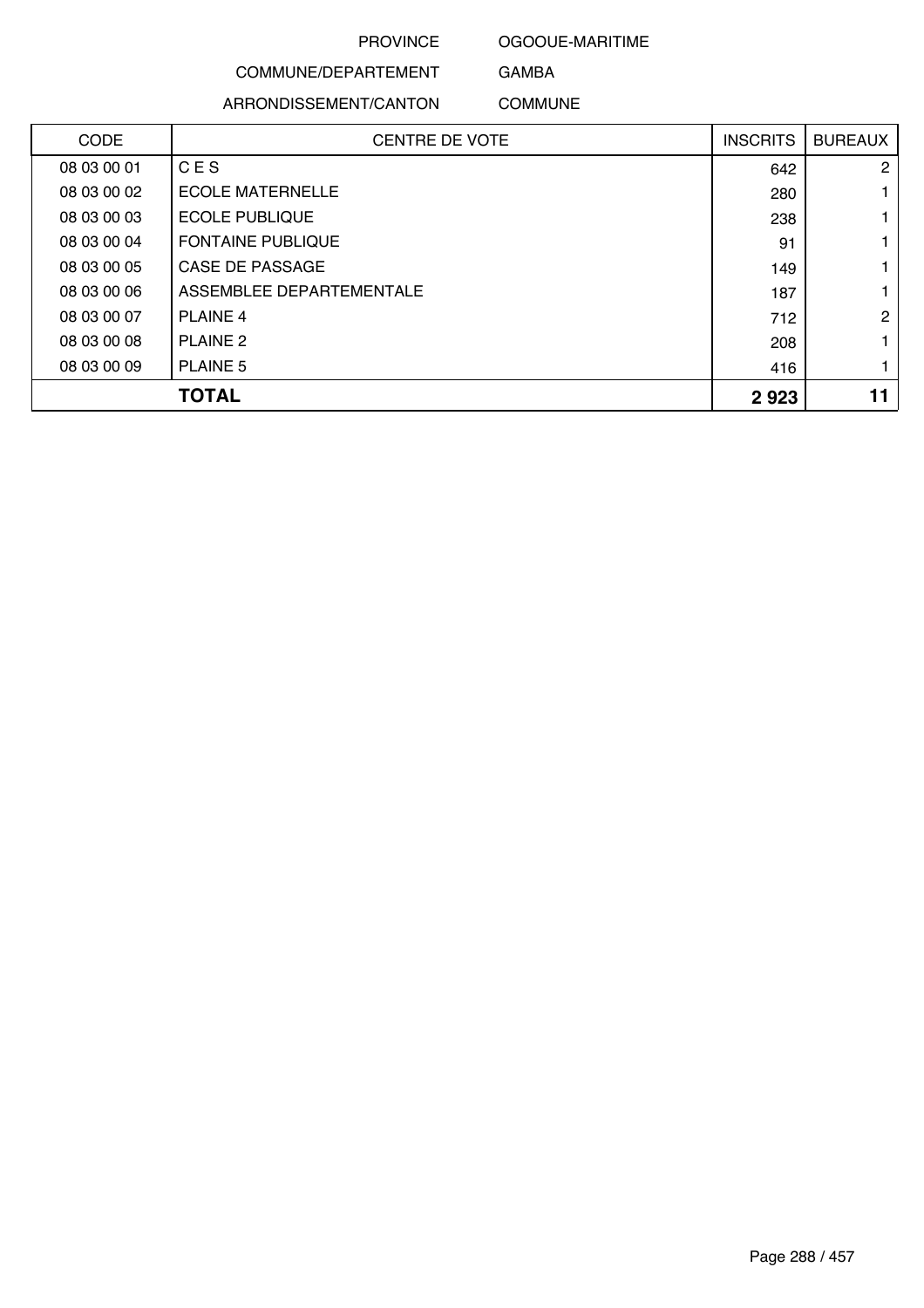OGOOUE-MARITIME

GAMBA

# COMMUNE/DEPARTEMENT

| <b>CODE</b> | ARRONDISSEMENT/CANTON | <b>INSCRITS</b> | BUREAUX |
|-------------|-----------------------|-----------------|---------|
| 08 03 00    | <b>COMMUNE</b>        | 2923            | 11      |
|             | <b>TOTAL</b>          | 2923            | 11      |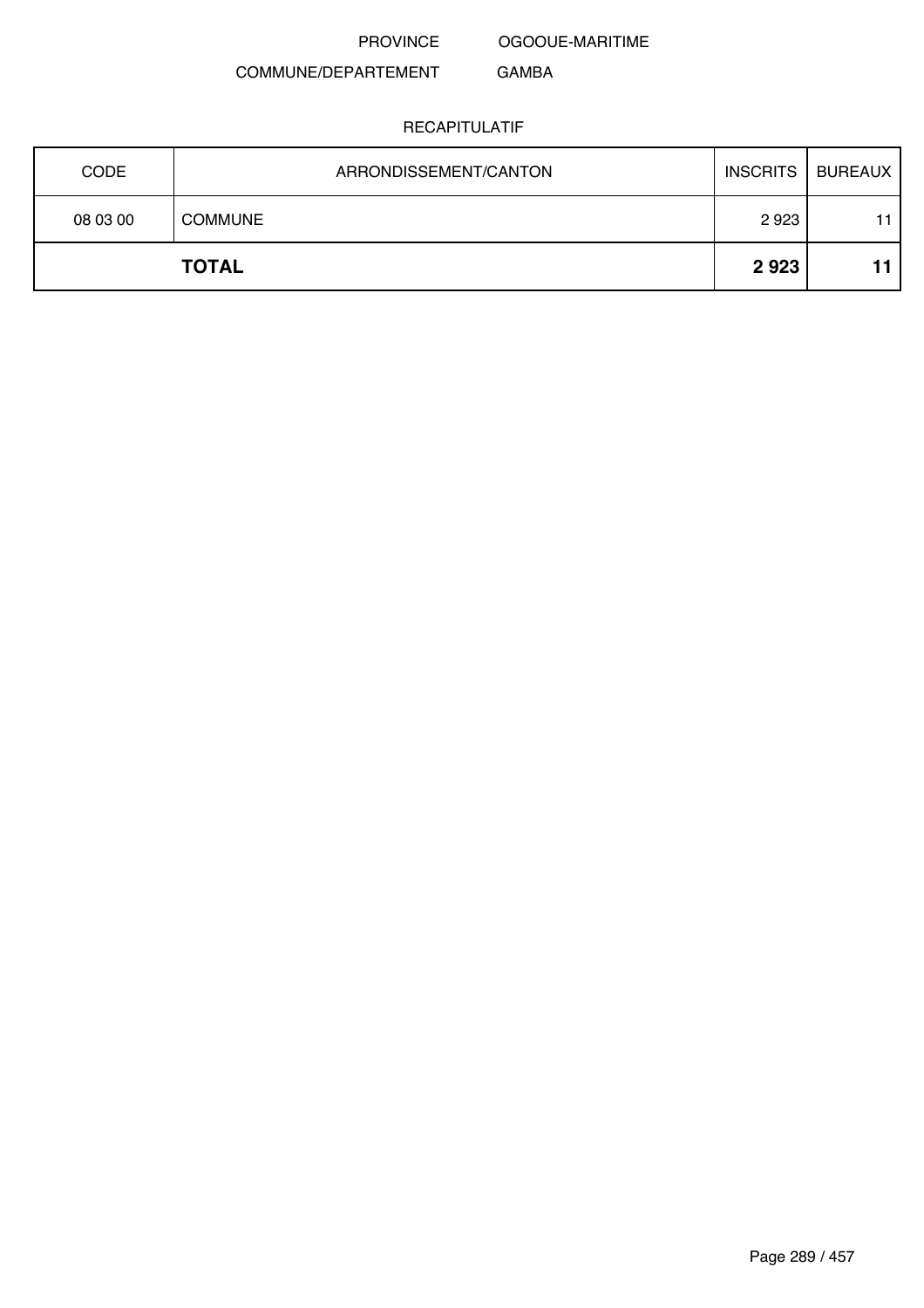## OGOOUE-MARITIME

COMMUNE/DEPARTEMENT NDOUGOU (GAMBA)

ARRONDISSEMENT/CANTON BASSE-NYANGA

| <b>CODE</b> | <b>CENTRE DE VOTE</b> | <b>INSCRITS</b> | <b>BUREAUX</b> |
|-------------|-----------------------|-----------------|----------------|
| 08 04 01 01 | MASSO-MALA            | 139             |                |
| 08 04 01 02 | MAYONAMI              | 156             |                |
| 08 04 01 03 | <b>MBISSI</b>         | 140             |                |
| 08 04 01 04 | <b>IGOTCHI</b>        | 223             |                |
| 08 04 01 05 | KATCHIMBA             | 52              |                |
| 08 04 01 06 | <b>MBOUDA</b>         | 125             |                |
|             | <b>TOTAL</b>          | 835             | 6              |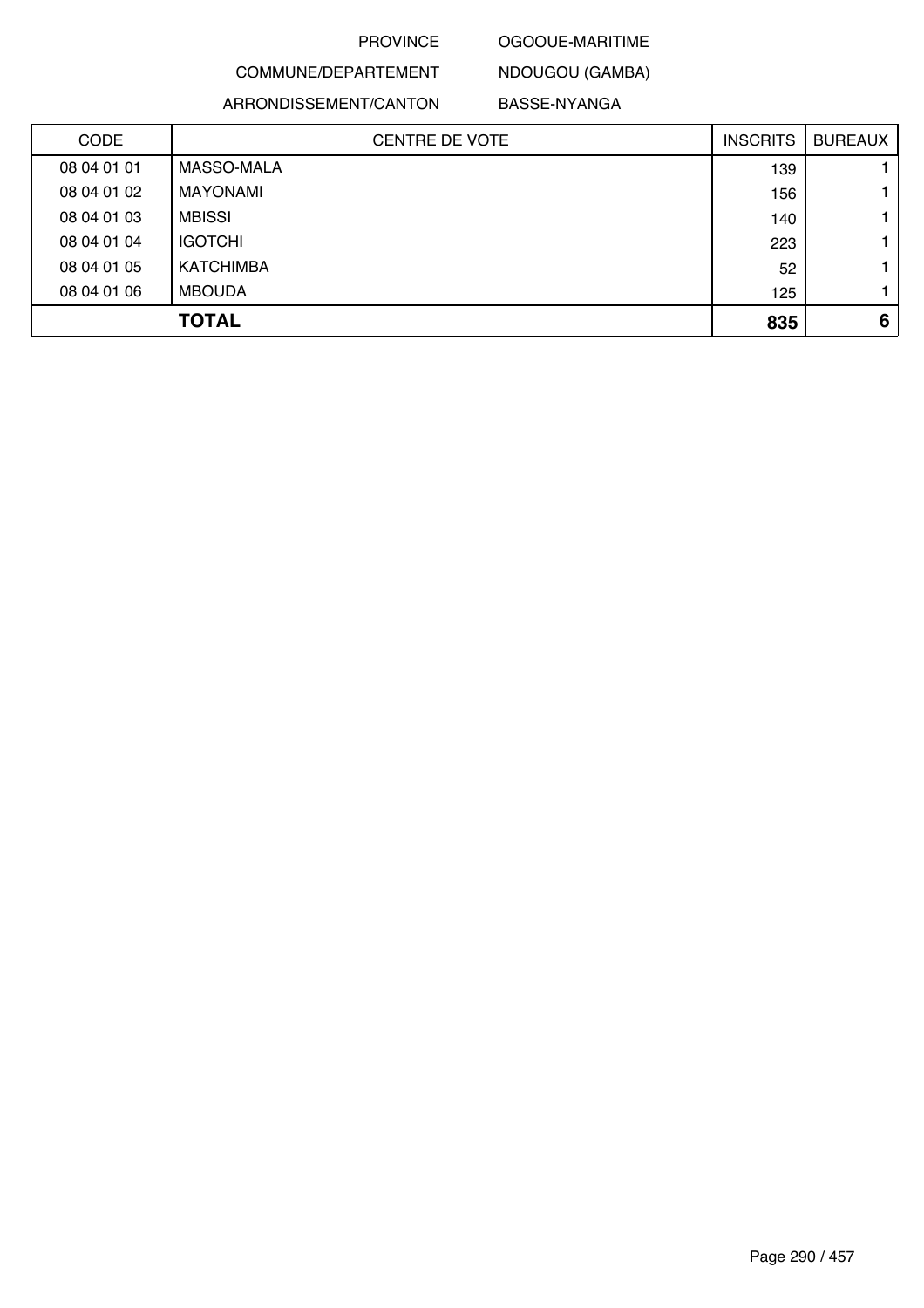## OGOOUE-MARITIME

# COMMUNE/DEPARTEMENT ARRONDISSEMENT/CANTON

LAGUNE NDOUGOU

NDOUGOU (GAMBA)

| <b>CODE</b> | <b>CENTRE DE VOTE</b> | <b>INSCRITS</b> | <b>BUREAUX</b> |
|-------------|-----------------------|-----------------|----------------|
| 08 04 02 01 | SETTE-CAMA            | 289             |                |
| 08 04 02 02 | <b>PITONGA</b>        | 88              |                |
| 08 04 02 03 | MOUNGAMBI             | 190             |                |
| 08 04 02 04 | NGOMAGUENA            | 69              |                |
| 08 04 02 05 | <b>IBOUKA</b>         | 102             |                |
| 08 04 02 06 | <b>SOUNGA</b>         |                 |                |
|             | <b>TOTAL</b>          | 745             | 6              |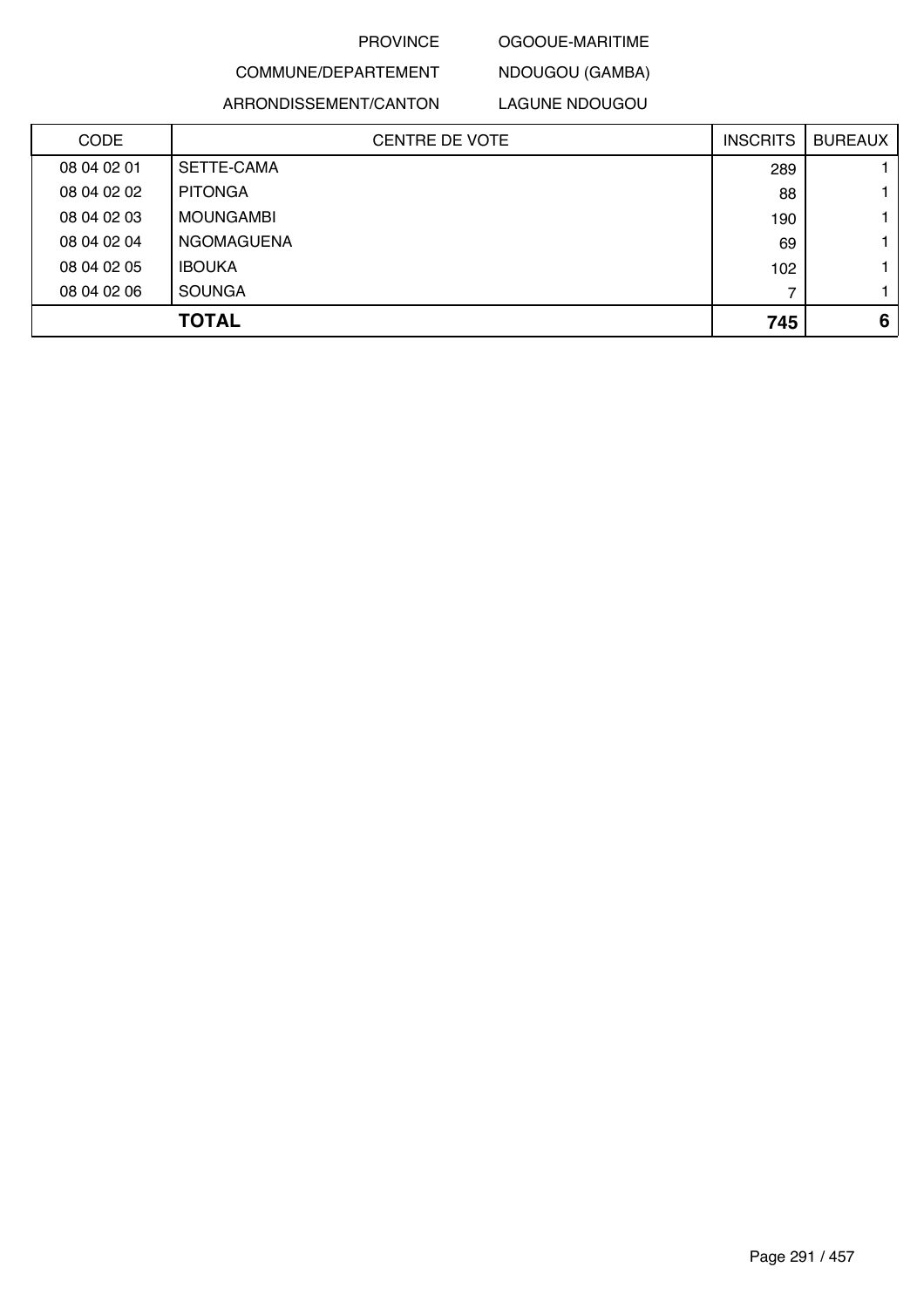## OGOOUE-MARITIME

NDOUGOU (GAMBA)

ARRONDISSEMENT/CANTON

COMMUNE/DEPARTEMENT

## REMBO-BONGOU

| CODE        | <b>CENTRE DE VOTE</b> | <b>INSCRITS</b> | <b>BUREAUX</b> |
|-------------|-----------------------|-----------------|----------------|
| 08 04 03 01 | <b>MBARI-MOSSI</b>    | 143             |                |
| 08 04 03 02 | <b>YENZI</b>          | 251             |                |
|             | <b>TOTAL</b>          | 394             | Λ              |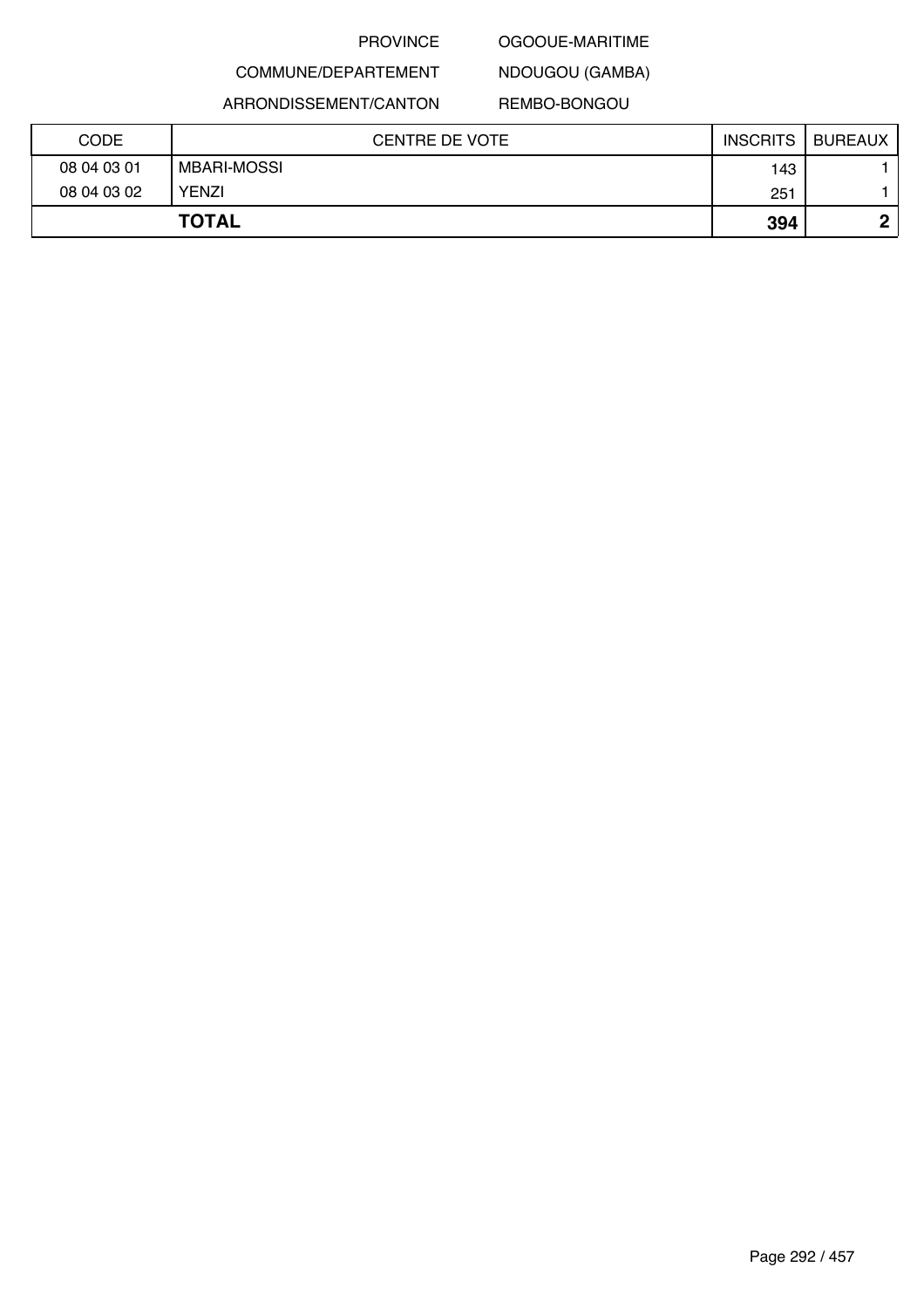OGOOUE-MARITIME

NDOUGOU (GAMBA)

# COMMUNE/DEPARTEMENT

| CODE         | ARRONDISSEMENT/CANTON | <b>INSCRITS</b> | <b>BUREAUX</b> |
|--------------|-----------------------|-----------------|----------------|
| 08 04 01     | <b>BASSE-NYANGA</b>   | 835             | 6              |
| 08 04 02     | LAGUNE NDOUGOU        | 745             | 6              |
| 08 04 03     | REMBO-BONGOU          | 394             | $\overline{2}$ |
| <b>TOTAL</b> |                       | 1974            | 14             |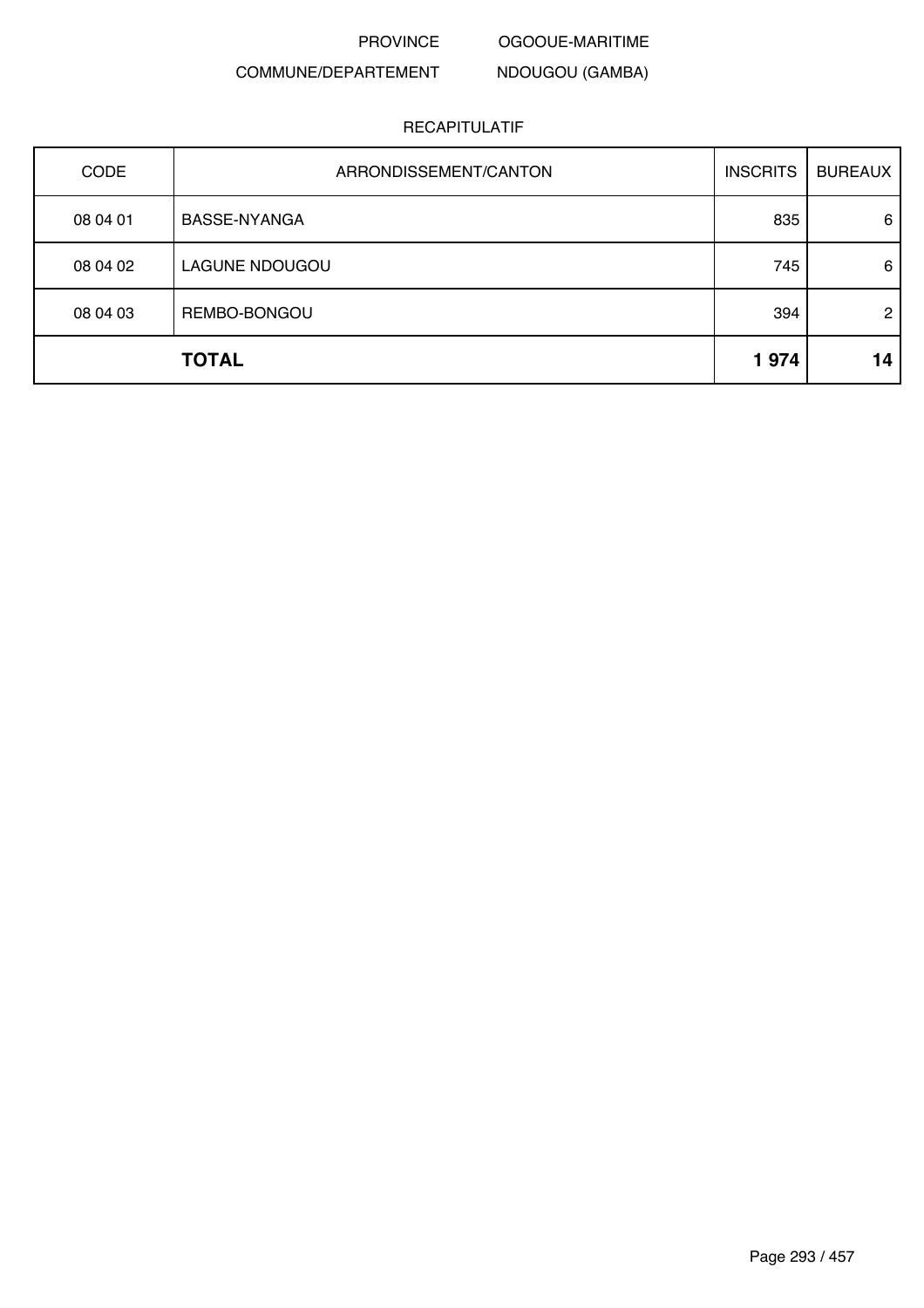#### OGOOUE-MARITIME

COMMUNE/DEPARTEMENT

ARRONDISSEMENT/CANTON

COMMUNE

OMBOUE

| <b>CODE</b>  | CENTRE DE VOTE              | <b>INSCRITS</b> | BUREAUX      |
|--------------|-----------------------------|-----------------|--------------|
| 08 05 00 01  | <b>MAISON DE LA CULTURE</b> | 300             |              |
| 08 05 00 02  | <b>ECOLE PUBLIQUE</b>       | 346             |              |
| 08 05 00 03  | C.E.S D'OMBOUE              | 544             | $\mathbf{2}$ |
| <b>TOTAL</b> |                             | 1 190           |              |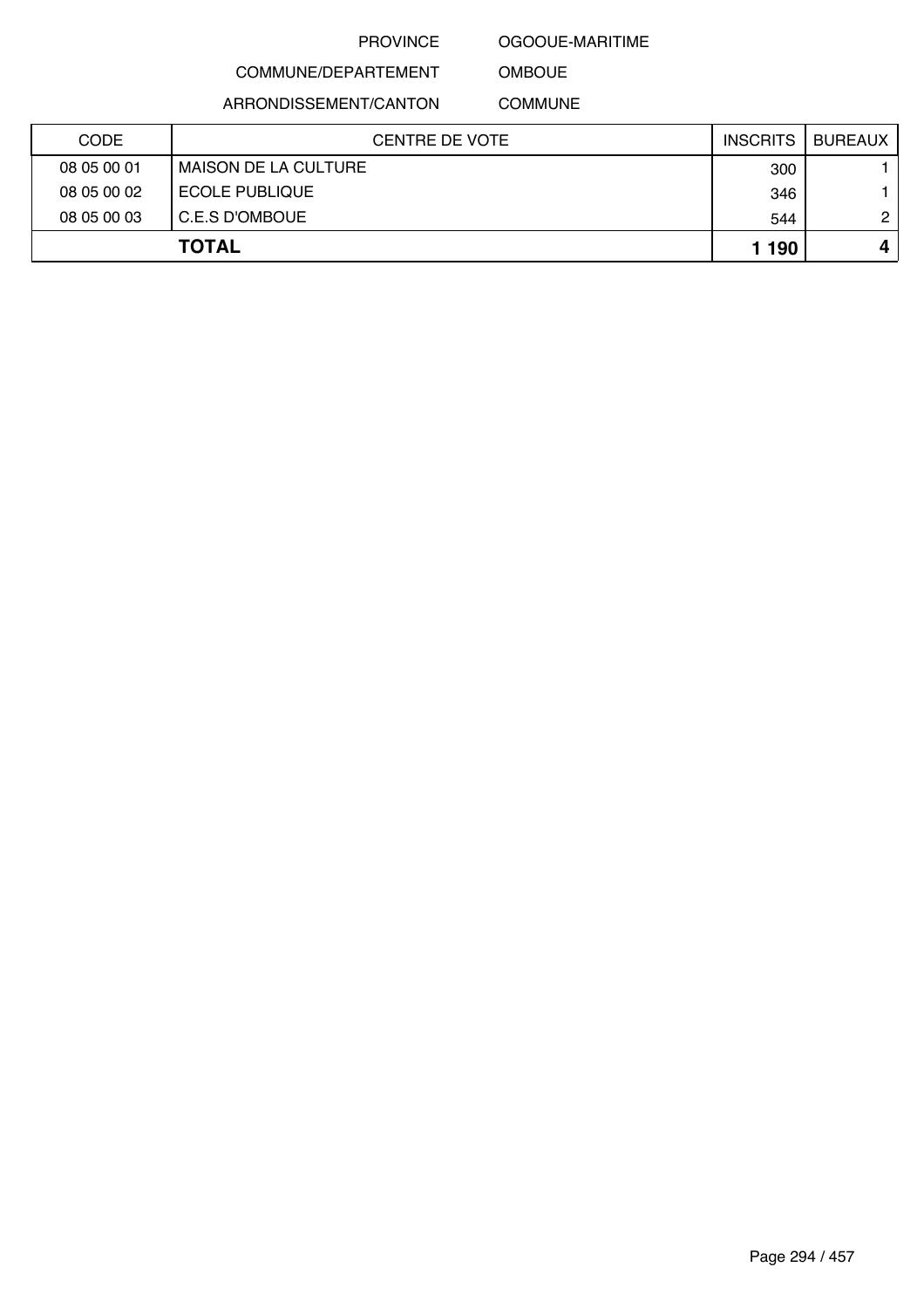OGOOUE-MARITIME

OMBOUE

# COMMUNE/DEPARTEMENT

| <b>CODE</b> | ARRONDISSEMENT/CANTON | <b>INSCRITS</b> | BUREAUX |
|-------------|-----------------------|-----------------|---------|
| 08 05 00    | <b>COMMUNE</b>        | 190             | 4       |
|             | <b>TOTAL</b>          | 1 1 9 0         |         |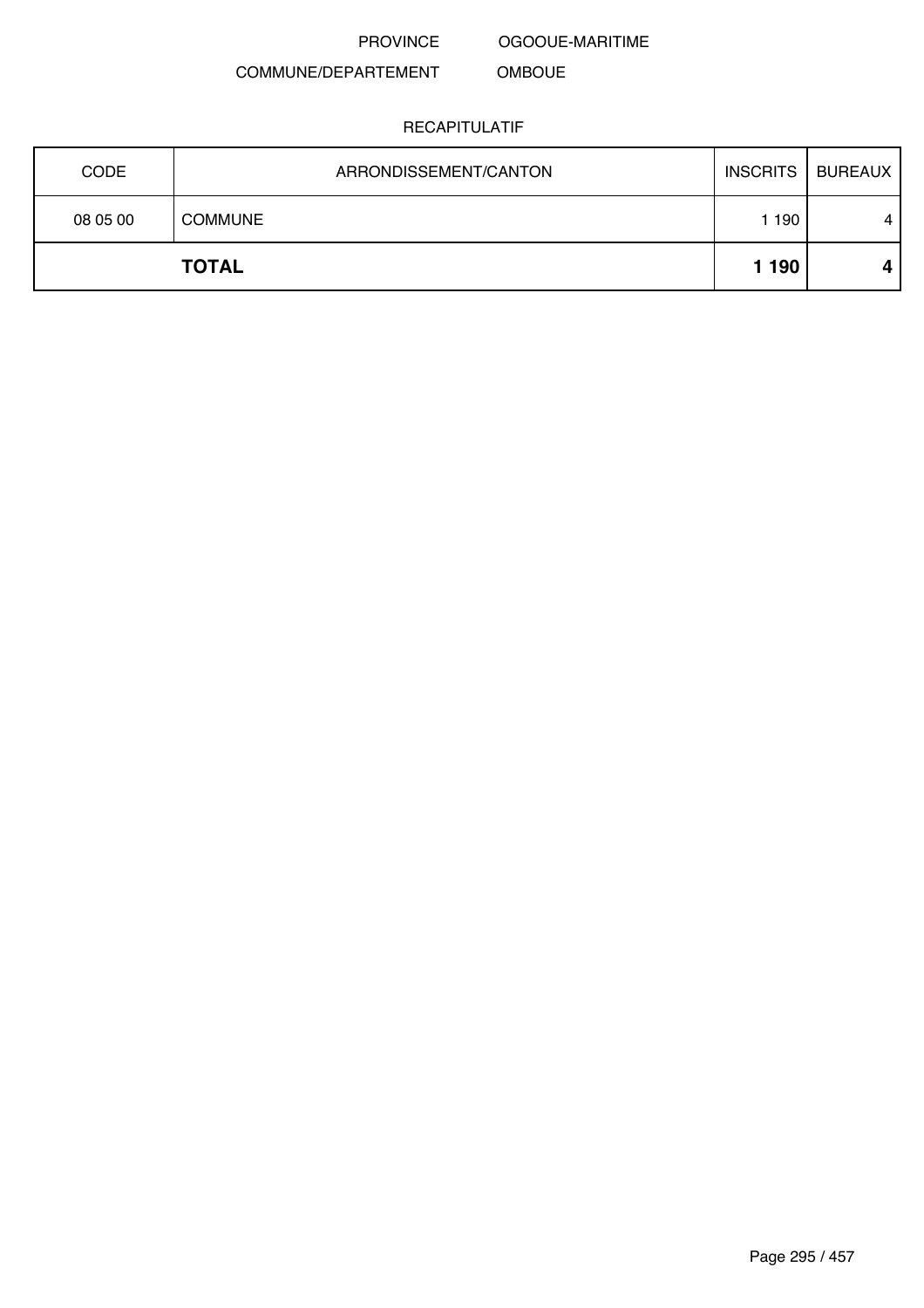#### OGOOUE-MARITIME

ETIMBOUE (OMBOUE)

# COMMUNE/DEPARTEMENT ARRONDISSEMENT/CANTON

### LAGUNE NKOMI

| CODE        | <b>CENTRE DE VOTE</b>  | <b>INSCRITS</b> | <b>BUREAUX</b> |
|-------------|------------------------|-----------------|----------------|
| 08 06 01 01 | <b>BATANGA</b>         | 88              |                |
| 08 06 01 02 | <b>ONGUENDJO</b>       | 32              |                |
| 08 06 01 04 | KONGO 1                | 56              |                |
| 08 06 01 05 | <b>VILLAGE INDJOLE</b> | 21              |                |
| 08 06 01 06 | <b>ASSEWE 1</b>        | 108             |                |
| 08 06 01 07 | <b>AVEGOMBOUIRI</b>    | 45              |                |
| 08 06 01 09 | <b>ATONGOWANGA</b>     | 40              |                |
| 08 06 01 10 | NENGUE-SIKA            | 20              |                |
| 08 06 01 11 | STE ANNE ODIMBA        | 72              |                |
| 08 06 01 12 | <b>MANDAGANGA</b>      |                 |                |
| 08 06 01 13 | <b>LASSONIE</b>        | 29              |                |
| 08 06 01 14 | <b>TCHONGA VILLE</b>   | 60              |                |
| 08 06 01 15 | ESSOGOUE-AYILE         | 24              |                |
|             | <b>TOTAL</b>           | 596             | 13             |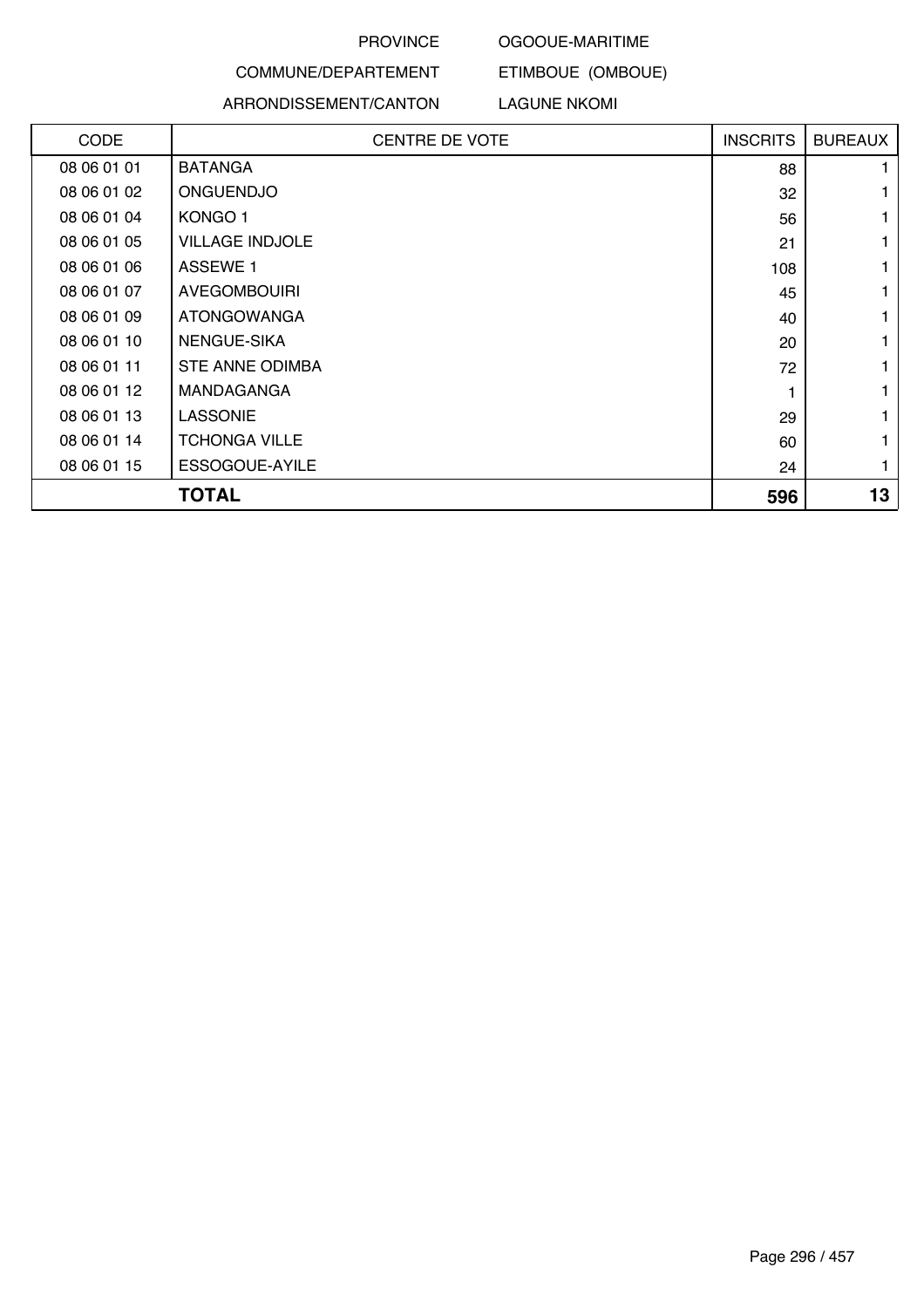#### OGOOUE-MARITIME

ETIMBOUE (OMBOUE)

# COMMUNE/DEPARTEMENT ARRONDISSEMENT/CANTON

LAGUNE NGOWE (IGUELA)

| <b>CODE</b> | <b>CENTRE DE VOTE</b> | <b>INSCRITS</b> | <b>BUREAUX</b> |
|-------------|-----------------------|-----------------|----------------|
| 08 06 02 01 | MPIVIE                | 141             |                |
| 08 06 02 02 | <b>IDJEMBO</b>        | 50              | 1.             |
| 08 06 02 03 | <b>NTCHONGOROVE</b>   | 121             | 1.             |
| 08 06 02 04 | <b>TCHONIMBANI</b>    |                 | 1.             |
| 08 06 02 05 | YOMBE-OBIRO           | 41              | 1.             |
|             | <b>TOTAL</b>          | 354             | 5              |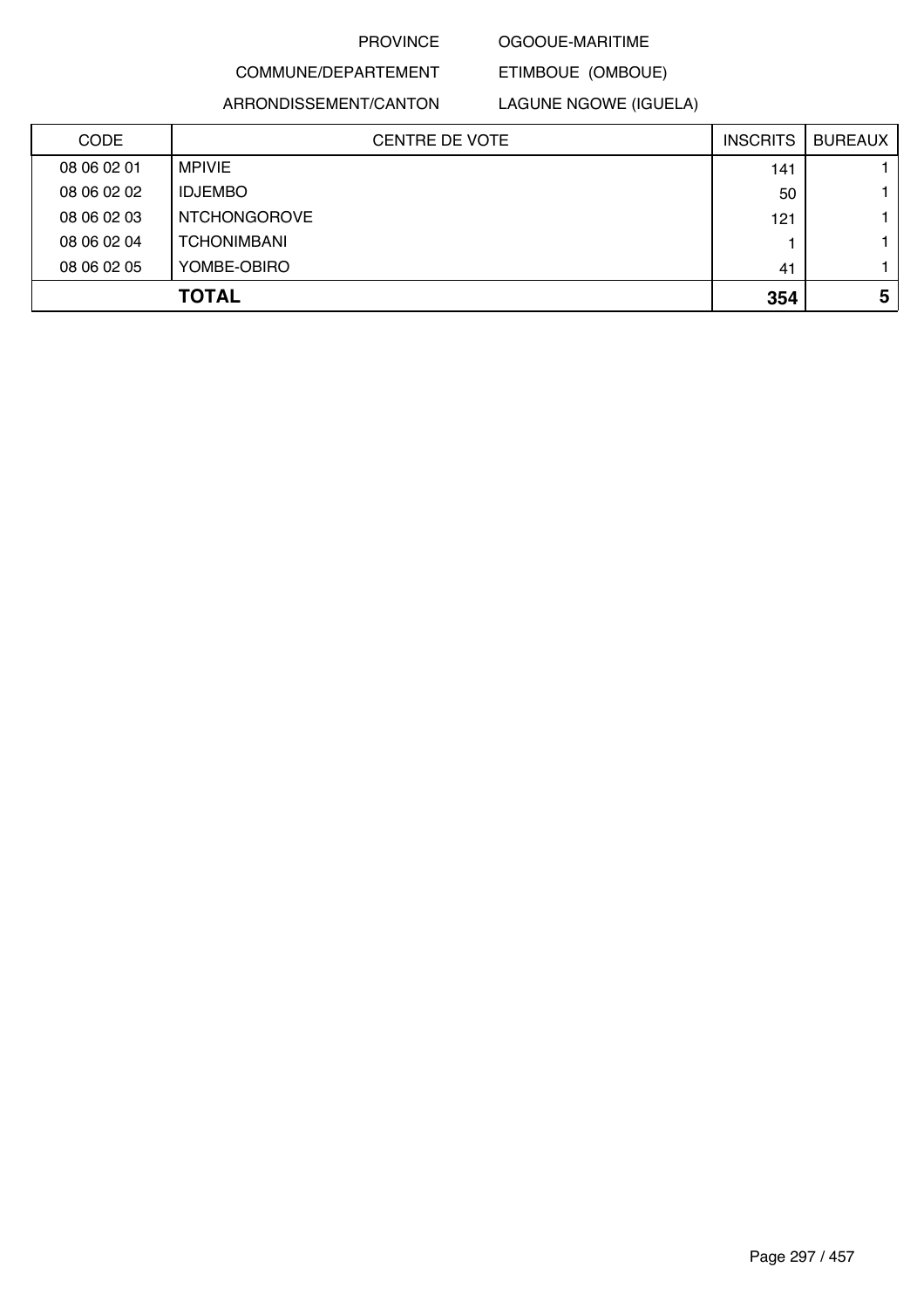#### OGOOUE-MARITIME

ETIMBOUE (OMBOUE)

# COMMUNE/DEPARTEMENT

# ARRONDISSEMENT/CANTON

OREMBO-NKOMI

| CODE<br><b>CENTRE DE VOTE</b>                 | <b>INSCRITS</b> | <b>BUREAUX</b> |
|-----------------------------------------------|-----------------|----------------|
| 08 06 03 01<br>NDOUGOU CENTRE (ECOLE PUBLIQUE | 128             |                |
| SADOUGOUNGOU<br>08 06 03 02                   | 84              |                |
| 08 06 03 03<br><b>MIGAMBA</b>                 | 140             |                |
| 08 06 03 04<br>MOUSSAMUKUGU                   | 67              |                |
| 08 06 03 05<br><b>MPERE</b>                   | 37              |                |
| 08 06 03 06<br><b>SIMANI</b>                  | 10              |                |
| 08 06 03 07<br>IKASSA-MABOUNA                 | 41              |                |
| <b>AZENDJE</b><br>08 06 03 09                 | 41              |                |
| <b>VENDARENE</b><br>08 06 03 10               | 59              |                |
| MISSOULA NGOLA<br>08 06 03 11                 | 40              |                |
| 08 06 03 12<br>PLAINE WORA-NA-YENO            | 58              |                |
| 08 06 03 13<br><b>DOUARTSANDA</b>             | 44              |                |
| 08 06 03 14<br>DIAMBOU A-KOUMOU               | 74              |                |
| 08 06 03 15<br><b>MIFOUMA</b>                 | 128             |                |
| <b>RABI VILLAGE</b><br>08 06 03 16            | 66              |                |
| <b>BOUNDOU</b><br>08 06 03 17                 | 11              |                |
| 08 06 03 18<br><b>MOUKENDOU</b>               | 46              |                |
| 08 06 03 19<br><b>GOUELIGA</b>                | 61              |                |
| RABI CHANTIER C B G<br>08 06 03 20            | 136             | 1              |
| <b>DIANONGO</b><br>08 06 03 21                | 30              | 1              |
| <b>TOTAL</b>                                  | 1 301           | 20             |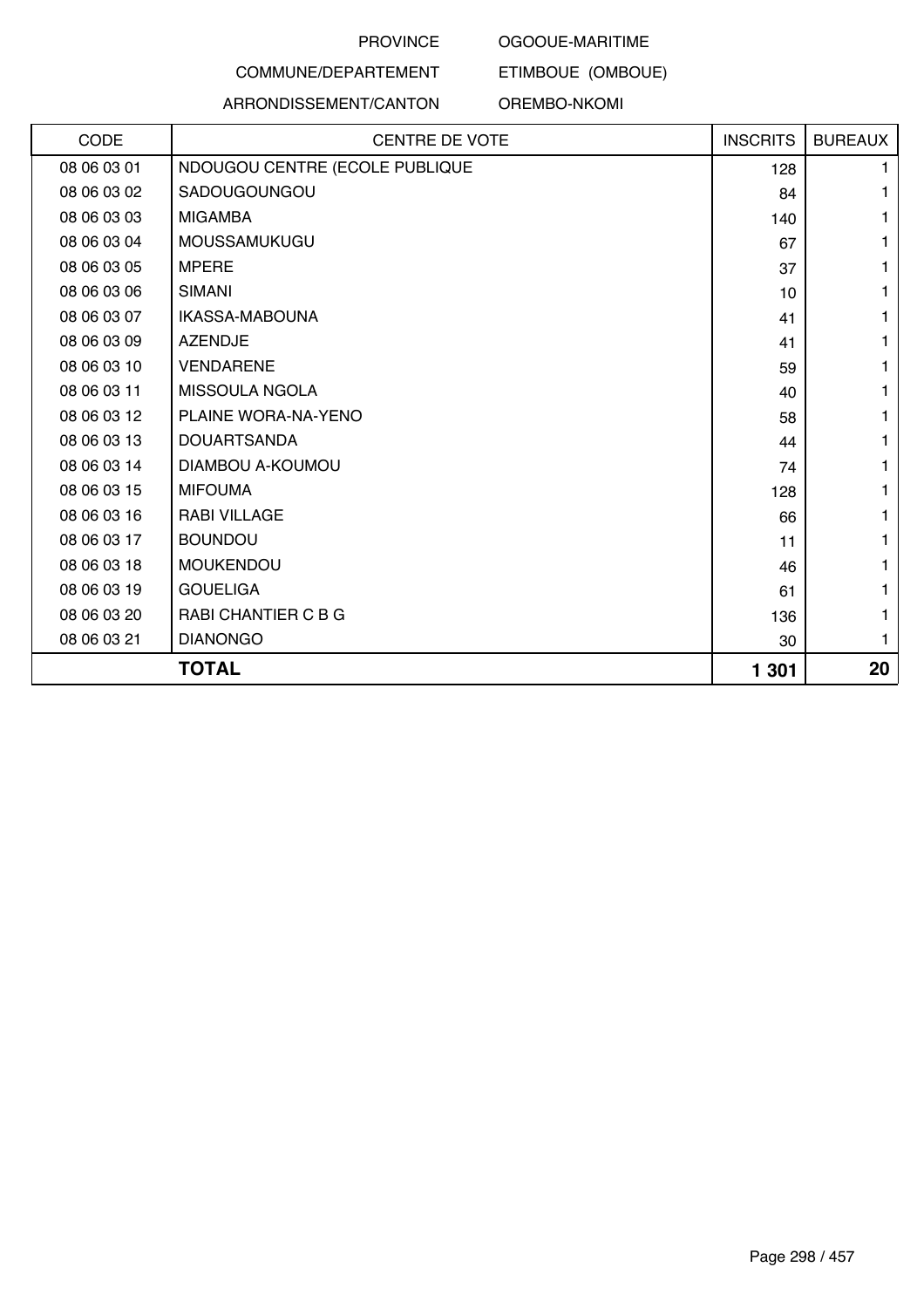PROVINCE OGOOUE-MARITIME

# COMMUNE/DEPARTEMENT

# ETIMBOUE (OMBOUE)

| <b>CODE</b>  | ARRONDISSEMENT/CANTON | <b>INSCRITS</b> | <b>BUREAUX</b> |
|--------------|-----------------------|-----------------|----------------|
| 08 06 01     | <b>LAGUNE NKOMI</b>   | 596             | 13             |
| 08 06 02     | LAGUNE NGOWE (IGUELA) | 354             | 5              |
| 08 06 03     | OREMBO-NKOMI          | 1 301           | 20             |
| <b>TOTAL</b> |                       | 2 2 5 1         | 38             |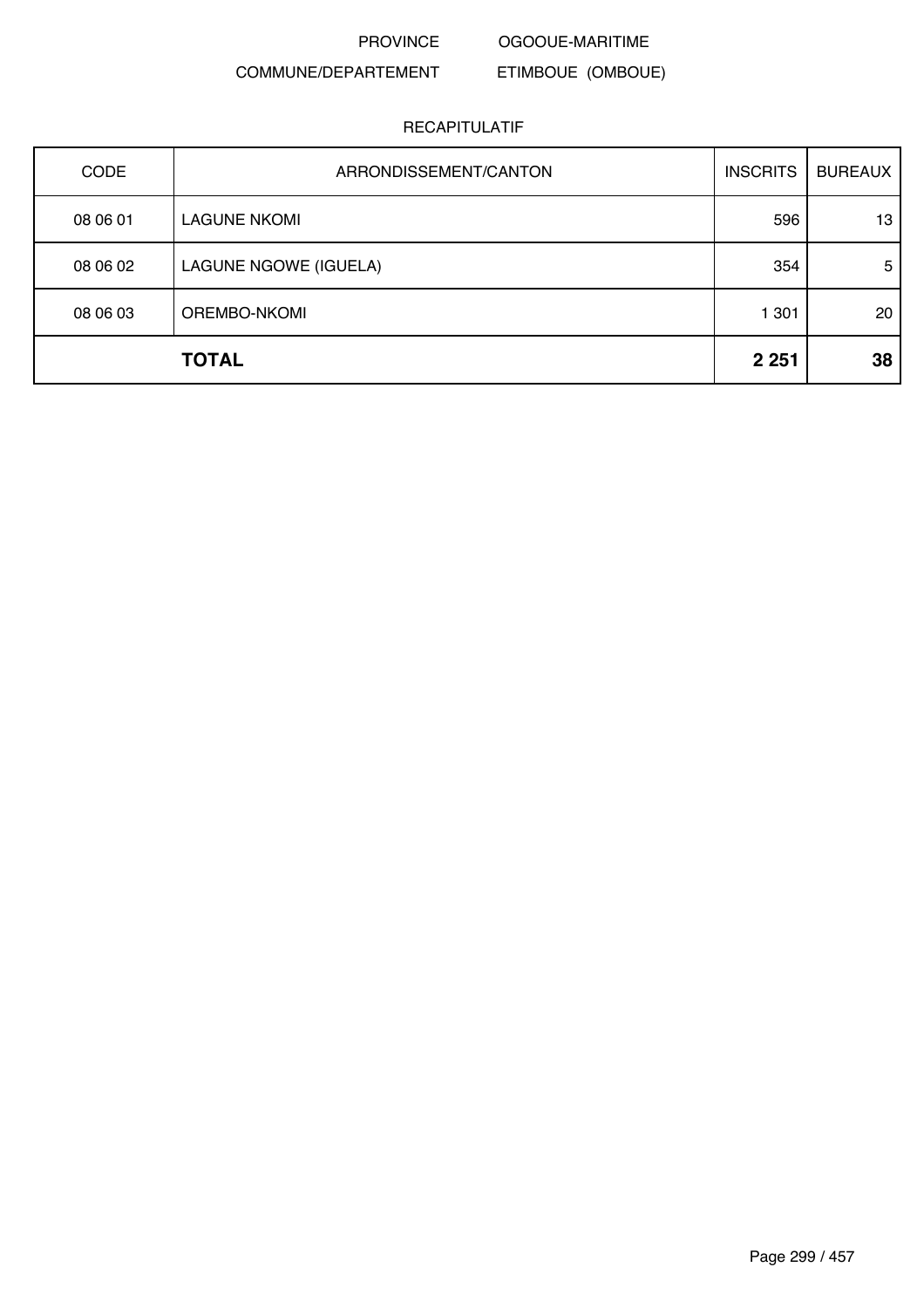| CODE  | <b>COMMUNE / DEPARTEMENT</b> | <b>INSCRITS</b> | <b>BUREAUX</b> |
|-------|------------------------------|-----------------|----------------|
| 08 01 | PORT-GENTIL                  | 48 4 62         | 108            |
| 08 02 | <b>BENDJE (PORT-GENTIL)</b>  | 5 3 3 3         | 41             |
| 08 03 | <b>GAMBA</b>                 | 2923            | 11             |
| 08 04 | NDOUGOU (GAMBA)              | 1974            | 14             |
| 08 05 | <b>OMBOUE</b>                | 1 190           | 4              |
| 08 06 | ETIMBOUE (OMBOUE)            | 2 2 5 1         | 38             |
|       | <b>TOTAL</b>                 | 62 133          | 216            |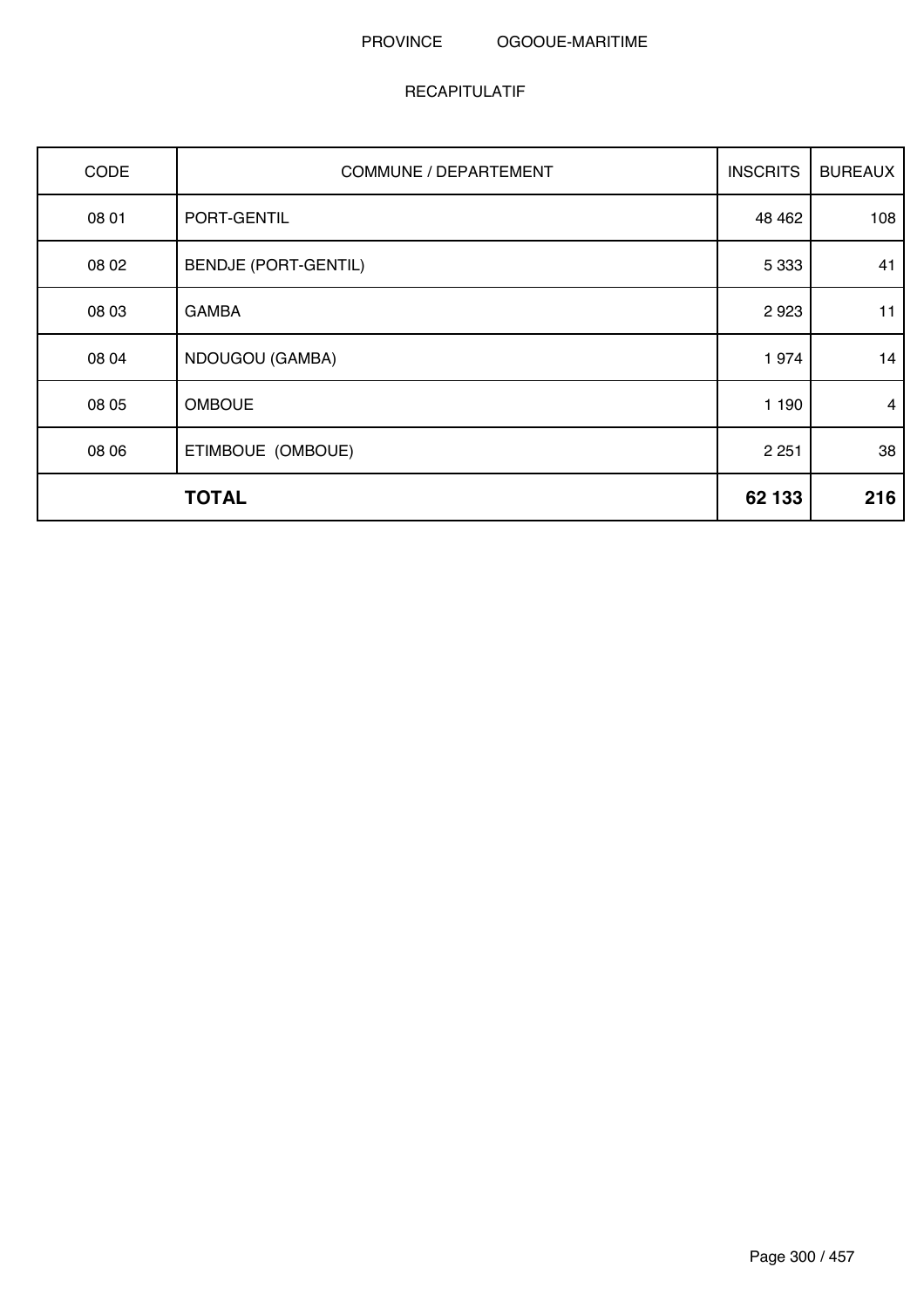WOLEU-NTEM

OYEM

# COMMUNE/DEPARTEMENT ARRONDISSEMENT/CANTON

1ER ARRONDISSEMENT

|             | <b>TOTAL</b>                         | 6511            | 23             |
|-------------|--------------------------------------|-----------------|----------------|
| 09 01 01 17 | ASSEMBLEE DEPARTEMENTALE             | 31              | 1              |
| 09 01 01 16 | <b>CES ANGONE</b>                    | 143             |                |
| 09 01 01 15 | <b>CETO</b>                          | 241             |                |
| 09 01 01 14 | ECOLE PUBLIQUE MEKOM-NKODJE          | 507             | $\overline{2}$ |
| 09 01 01 13 | <b>ELONE</b>                         | 166             |                |
| 09 01 01 12 | EC. DES CADRES - ENDR-               | 439             |                |
| 09 01 01 11 | E.P.C. ANDOME ODZIP                  | 217             |                |
| 09 01 01 10 | E.P.C. ANGONE                        | 216             |                |
| 09 01 01 09 | E.P.C. NDZOMOSSI (AKOK BARRAGE)      | 240             |                |
| 09 01 01 08 | <b>ENDOMO</b>                        | 109             |                |
| 09 01 01 07 | IMMEUBLE HEVEGAB-SOCAGAB             | 29              |                |
| 09 01 01 06 | E.P. BERNARD OBIANG (METHUI)         | 917             | $\overline{2}$ |
| 09 01 01 05 | I.D.A.                               | 95              |                |
| 09 01 01 04 | LYCEE RICHARD NGUEMA BEKALE (MONACO) | 421             |                |
| 09 01 01 03 | <b>INSPECTION JEUNESSE ET SPORT</b>  | 40              |                |
| 09 01 01 02 | T.P MINKA-NFOUA                      | 831             | $\overline{2}$ |
| 09 01 01 01 | E.P.C. ST ELOI AKOAKAM               | 1869            | 4              |
| CODE        | <b>CENTRE DE VOTE</b>                | <b>INSCRITS</b> | <b>BUREAUX</b> |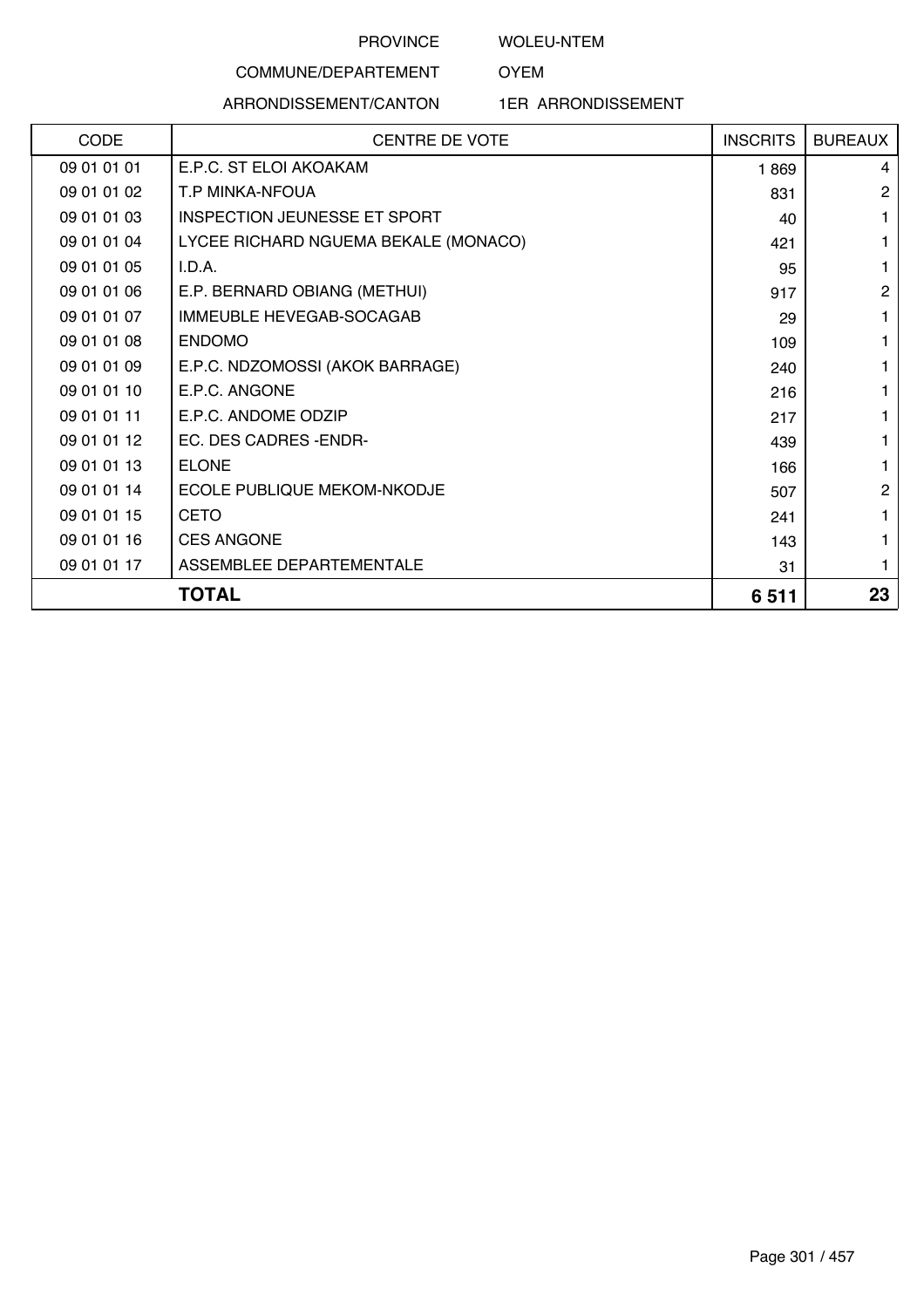WOLEU-NTEM

OYEM

#### ARRONDISSEMENT/CANTON

COMMUNE/DEPARTEMENT

2EME ARRONDISSEMENT

| <b>CODE</b> | <b>CENTRE DE VOTE</b>           | <b>INSCRITS</b> | <b>BUREAUX</b> |
|-------------|---------------------------------|-----------------|----------------|
| 09 01 02 01 | E.P.C. SAINT BASILE ROND POINT  | 386             |                |
| 09 01 02 02 | E.P.P. ANDRE MINTSA NKOMAYAT    | 822             | $\overline{2}$ |
| 09 01 02 03 | E.P. MEKAGA                     | 652             | $\overline{2}$ |
| 09 01 02 04 | <b>CAMP MILITAIRE</b>           | 159             |                |
| 09 01 02 05 | EYENASSI (KENG AKOK)            | 553             | $\overline{2}$ |
| 09 01 02 06 | <b>VALLEE SUD (ST CHARLES)</b>  | 335             |                |
| 09 01 02 07 | E.P. NGOUEMA                    | 975             | 2              |
| 09 01 02 08 | E.P.C. ST FRANCOIS              | 449             |                |
| 09 01 02 09 | EC PUBL APPLIC.(ADJOUGOU-EPO)   | 1 040           | 3              |
| 09 01 02 10 | ATELIER VANNERIE (CES MFOUL)    | 216             |                |
| 09 01 02 11 | <b>EWORMEKOK (CHEF VILLAGE)</b> | 238             |                |
| 09 01 02 12 | <b>ADZABILONE</b>               | 514             | $\overline{2}$ |
| 09 01 02 13 | MONT-MIYELE                     | 350             |                |
| 09 01 02 14 | ONDO ET FILS                    | 734             | 2              |
| 09 01 02 15 | ROND POINT MIMBANG              | 186             |                |
|             | <b>TOTAL</b>                    | 7609            | 23             |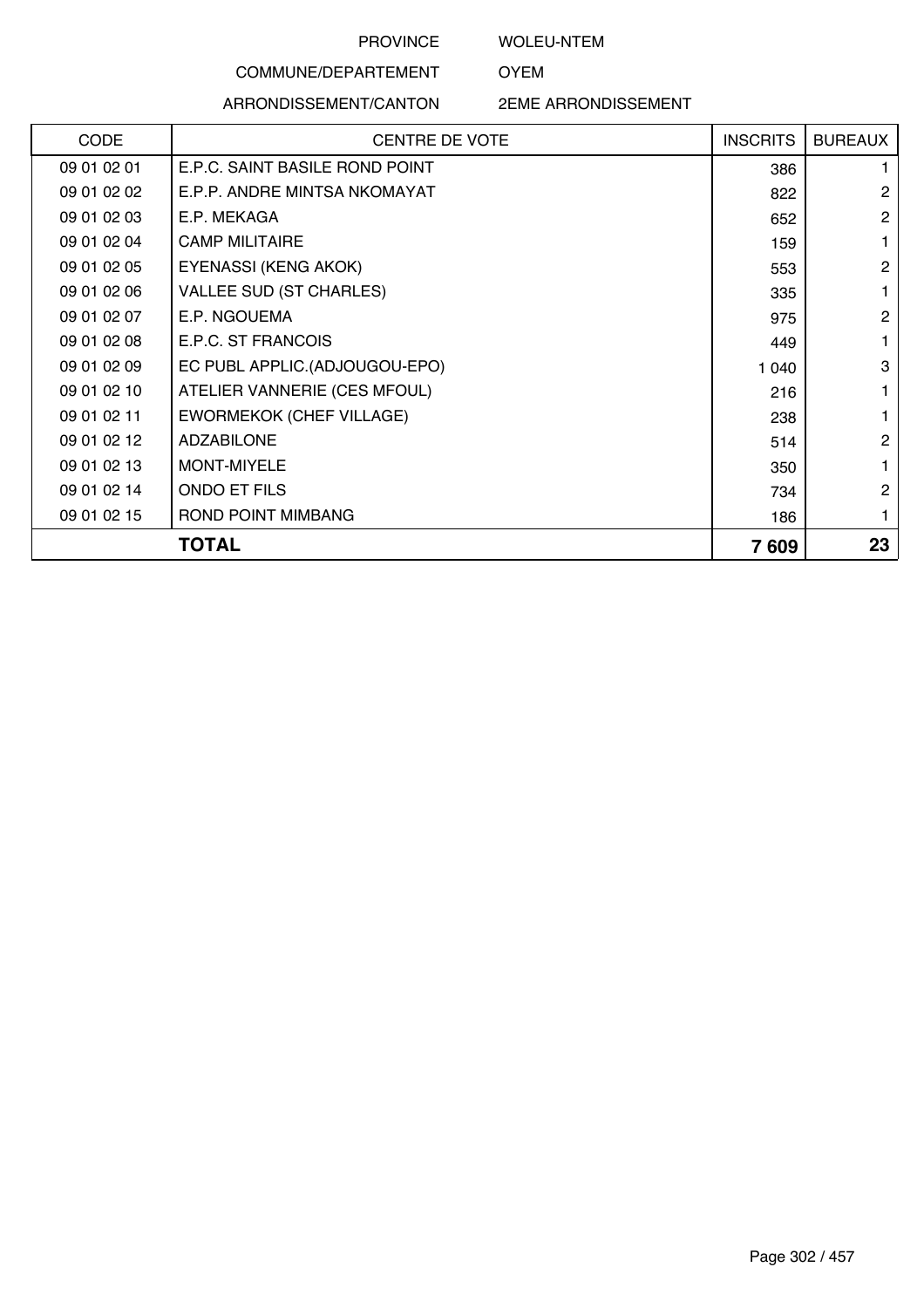PROVINCE WOLEU-NTEM

#### COMMUNE/DEPARTEMENT OYEM

| <b>CODE</b> | ARRONDISSEMENT/CANTON      | <b>INSCRITS</b> | <b>BUREAUX</b> |
|-------------|----------------------------|-----------------|----------------|
| 09 01 01    | <b>1ER ARRONDISSEMENT</b>  | 6511            | 23             |
| 09 01 02    | <b>2EME ARRONDISSEMENT</b> | 7 609           | 23             |
|             | <b>TOTAL</b>               | 14 120          | 46             |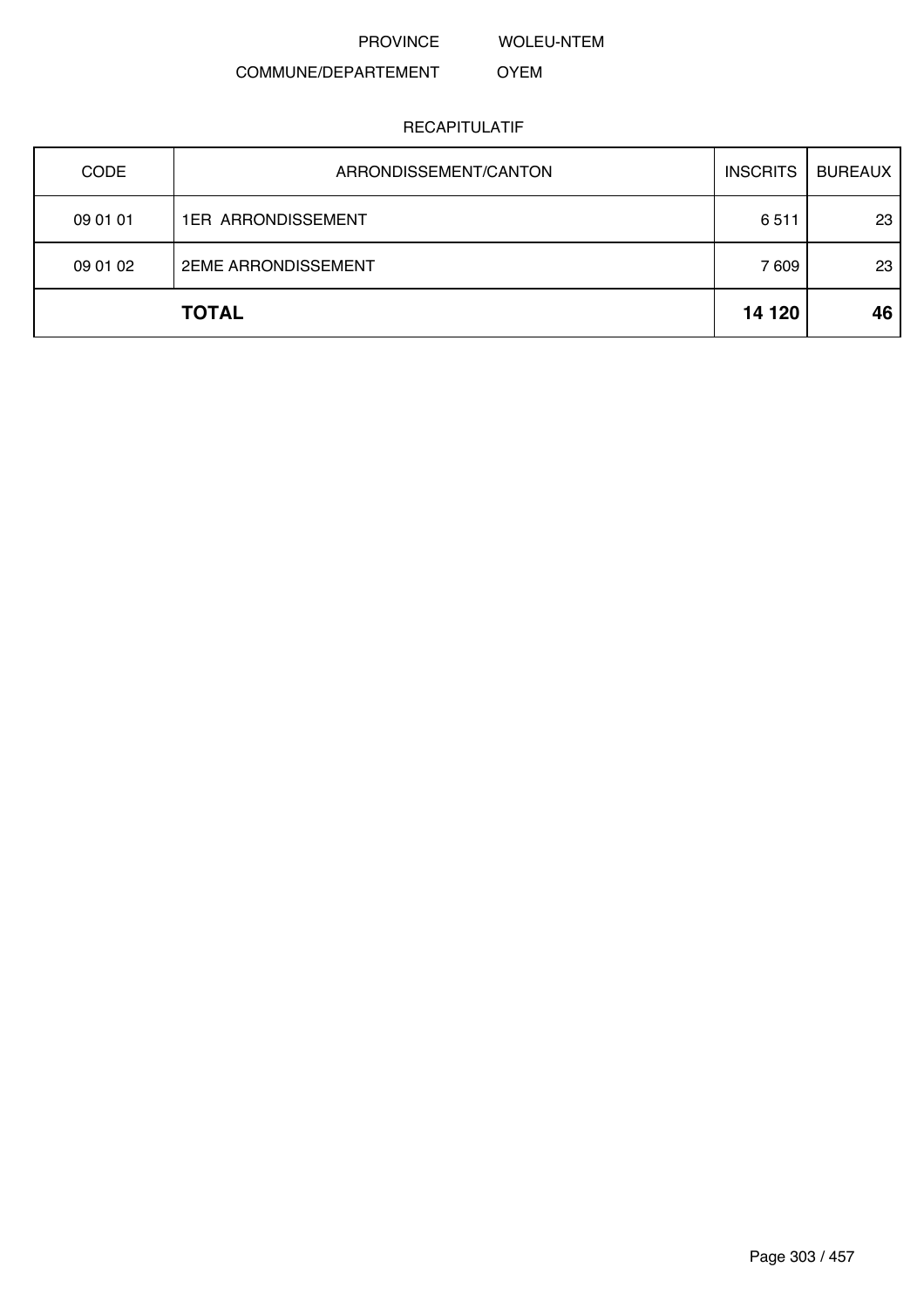#### WOLEU-NTEM

WOLEU (OYEM)

# COMMUNE/DEPARTEMENT

#### ARRONDISSEMENT/CANTON **BISSOCK**

| CODE        | <b>CENTRE DE VOTE</b> | <b>INSCRITS</b> | <b>BUREAUX</b> |
|-------------|-----------------------|-----------------|----------------|
| 09 02 01 01 | ZANANGOUE             | 211             |                |
| 09 02 01 02 | <b>ALLOUME</b>        | 169             |                |
| 09 02 01 03 | <b>BISSOCK III</b>    | 105             |                |
| 09 02 01 04 | ELLELEM I             | 194             | 1              |
| 09 02 01 05 | <b>ESSONG-ABAM II</b> | 68              |                |
| 09 02 01 06 | MFOUL-ESSABANG        | 37              |                |
| 09 02 01 07 | AKAM I                | 231             |                |
| 09 02 01 08 | <b>AKOMASSI</b>       | 117             |                |
| 09 02 01 09 | ABANG-VILLE           | 150             | 1              |
| 09 02 01 10 | NDONGOLO I            | 200             |                |
| 09 02 01 11 | <b>UNION VILLE</b>    | 89              |                |
| 09 02 01 12 | <b>ABELASSI</b>       | 122             |                |
| 09 02 01 13 | <b>ANIANE I</b>       | 37              |                |
| 09 02 01 14 | <b>EKOUMOLONG</b>     | 114             | 1              |
| 09 02 01 15 | MVANE-YEBIMVE         | 167             |                |
| 09 02 01 16 | <b>ANGONEFITE</b>     | 111             |                |
| 09 02 01 17 | <b>ANIANE II</b>      | 69              | 1              |
|             | <b>TOTAL</b>          | 2 1 9 1         | 17             |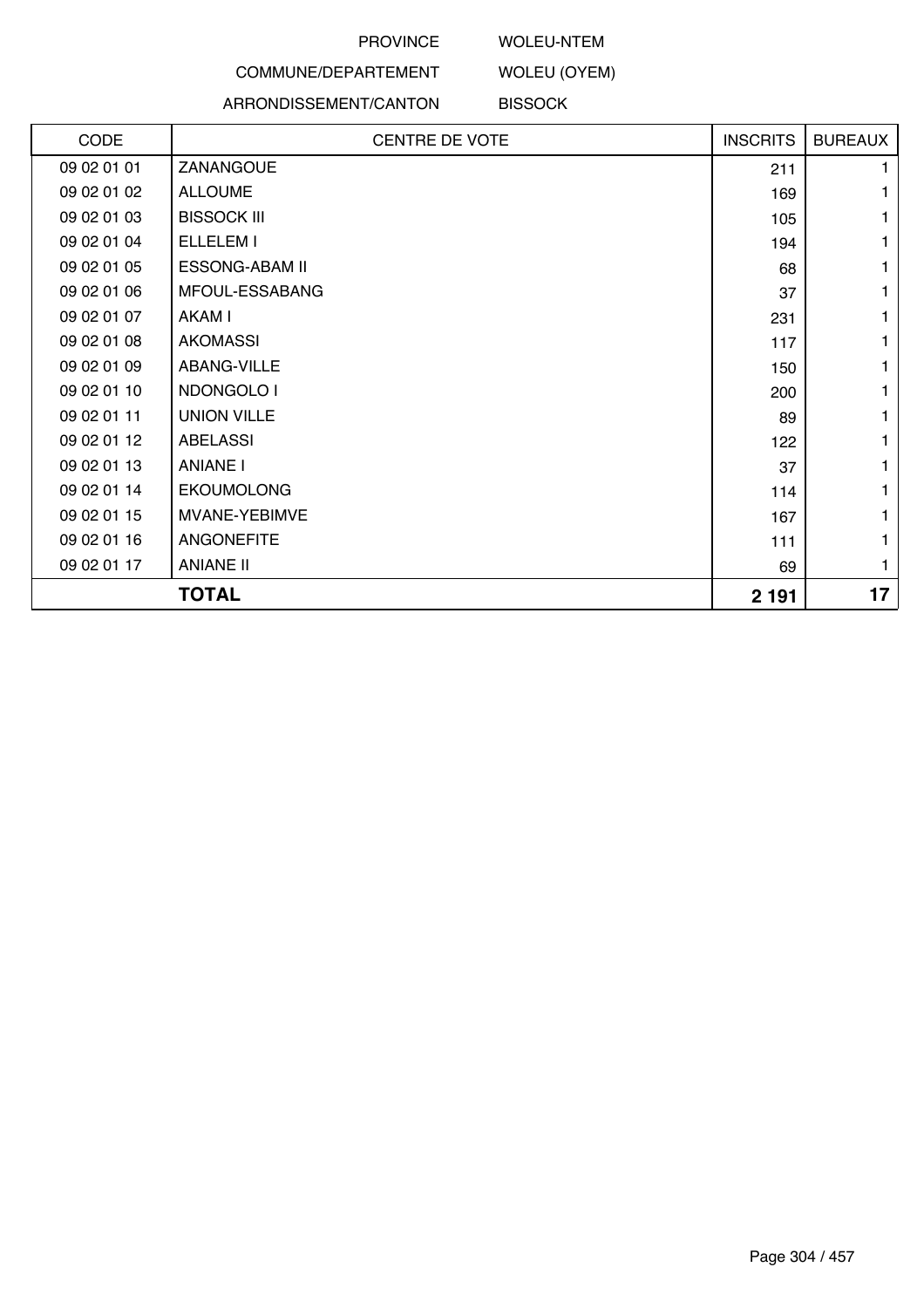#### WOLEU-NTEM

WOLEU (OYEM)

# COMMUNE/DEPARTEMENT

#### ARRONDISSEMENT/CANTON ELLELEM

| <b>CODE</b> | <b>CENTRE DE VOTE</b>    | <b>INSCRITS</b> | <b>BUREAUX</b> |
|-------------|--------------------------|-----------------|----------------|
| 09 02 02 01 | <b>ELOP</b>              | 181             |                |
| 09 02 02 02 | <b>BIBASSE</b>           | 130             |                |
| 09 02 02 03 | MBAM-ASSEGMA             | 119             |                |
| 09 02 02 04 | <b>NKOUT</b>             | 268             |                |
| 09 02 02 05 | <b>MBOUNANEVILLE</b>     | 93              | 1              |
| 09 02 02 06 | NKOLABONA 1              | 174             |                |
| 09 02 02 07 | ALENE-MEBOUM             | 129             | 1              |
| 09 02 02 08 | <b>NKOUGOU</b>           | 124             | 1              |
| 09 02 02 09 | ASSOCK-BEGUE             | 97              |                |
| 09 02 02 10 | NKOLABONA 2              | 110             | 1              |
| 09 02 02 11 | NDZEG-ENGONG             | 100             |                |
| 09 02 02 12 | <b>CHANTIER BORDAMUR</b> | 62              | 1              |
|             | <b>TOTAL</b>             | 1587            | 12             |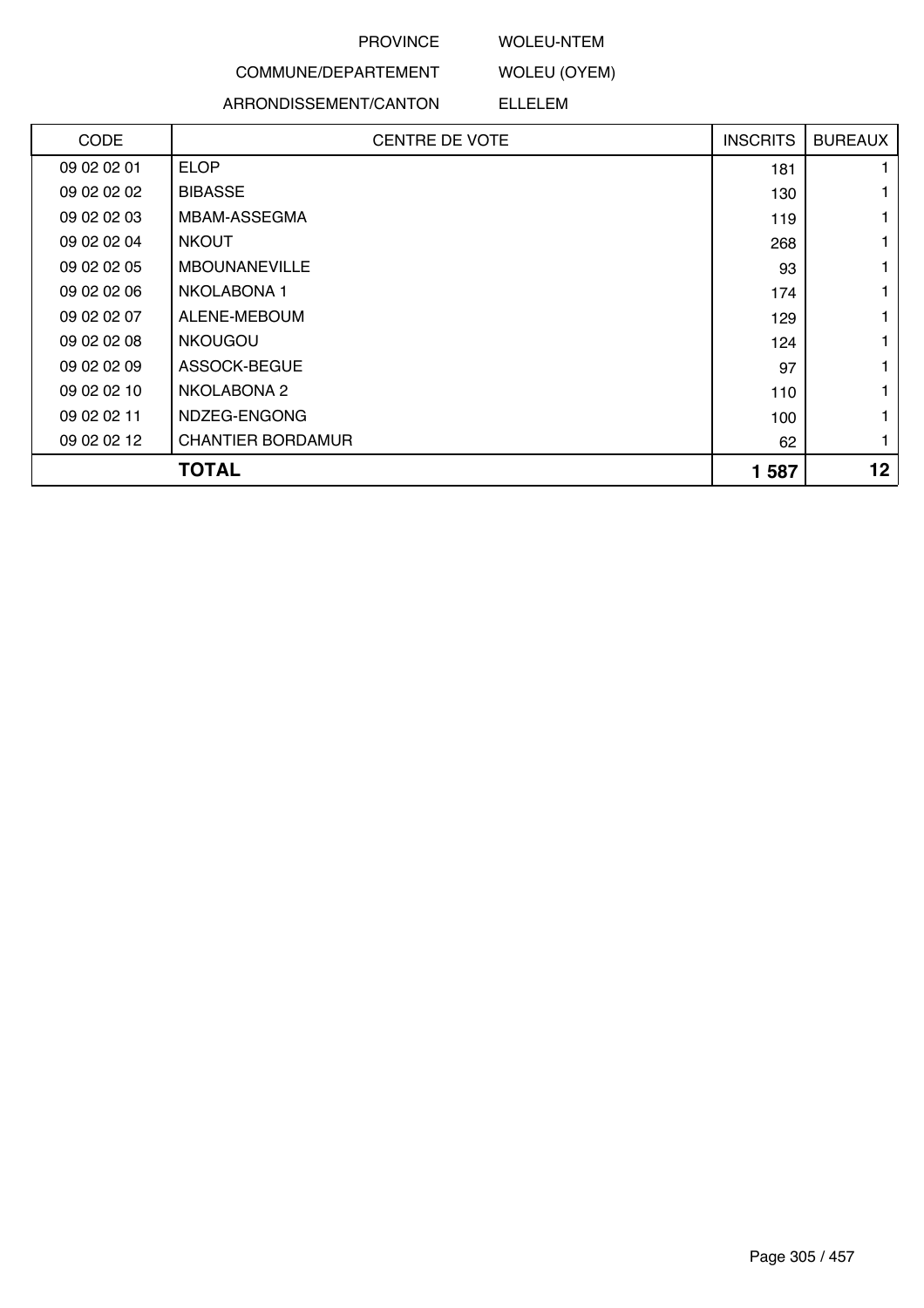### WOLEU-NTEM

# COMMUNE/DEPARTEMENT

## ARRONDISSEMENT/CANTON

WOLEU (OYEM) KYE

| <b>CODE</b> | <b>CENTRE DE VOTE</b> | <b>INSCRITS</b> | <b>BUREAUX</b> |
|-------------|-----------------------|-----------------|----------------|
| 09 02 03 01 | NKOLAYOP-NKODJE       | 112             |                |
| 09 02 03 02 | <b>ZOGONGONE</b>      | 182             |                |
| 09 02 03 03 | AFENANE               | 243             |                |
| 09 02 03 04 | ENDAMA-ESSANGUI       | 259             |                |
| 09 02 03 05 | <b>ANGUIA</b>         | 173             |                |
| 09 02 03 06 | ABAM-EBA'A            | 149             |                |
| 09 02 03 07 | ASSOK-MEDZENG         | 256             |                |
| 09 02 03 08 | ALENE-ESSONG          | 140             |                |
| 09 02 03 09 | <b>MENDOK</b>         | 142             |                |
| 09 02 03 10 | EBIANE-VILLE          | 251             |                |
| 09 02 03 11 | <b>TOULON-VILLE</b>   | 194             |                |
| 09 02 03 12 | <b>MBOLEZOK</b>       | 146             |                |
| 09 02 03 13 | MELENE-MINKAGA        | 185             |                |
|             | <b>TOTAL</b>          | 2 4 3 2         | 13             |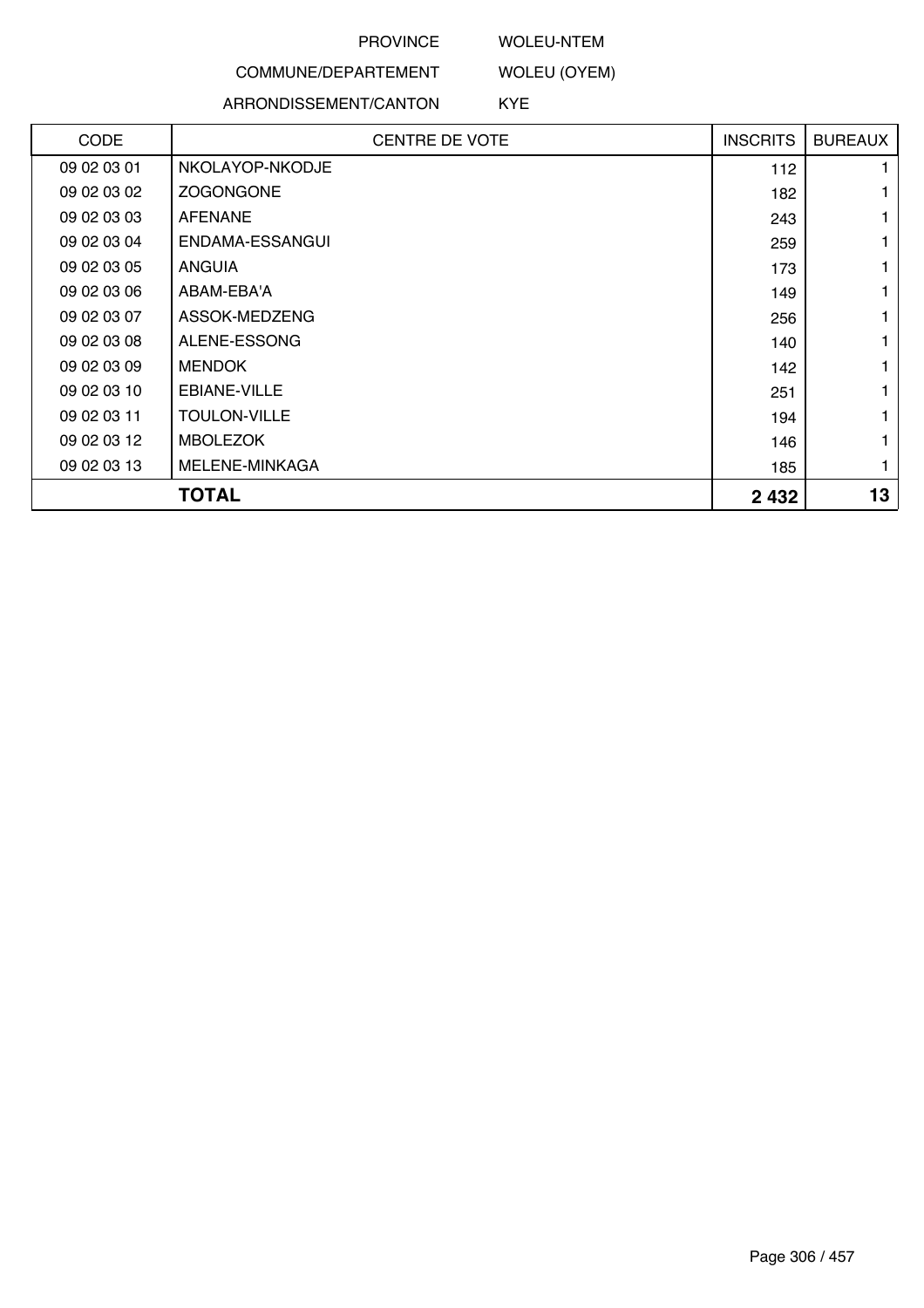## WOLEU-NTEM

WOLEU (OYEM)

# COMMUNE/DEPARTEMENT

## ARRONDISSEMENT/CANTON

NYE

| CODE        | <b>CENTRE DE VOTE</b>  | <b>INSCRITS</b> | <b>BUREAUX</b> |
|-------------|------------------------|-----------------|----------------|
| 09 02 04 01 | <b>MIYELE</b>          | 158             | 1.             |
| 09 02 04 02 | <b>MEKAK-BILOSSI</b>   | 80              | $\mathbf{1}$   |
| 09 02 04 03 | <b>ADZAP</b>           | 119             | 1              |
| 09 02 04 04 | <b>MEKOMO (NKODJE)</b> | 98              | 1              |
| 09 02 04 05 | AKAM (ESSATOUK)        | 246             | 1              |
| 09 02 04 06 | <b>MBOMO</b>           | 210             | 1              |
| 09 02 04 07 | M'BA'A-ESSANGUI        | 116             | 1              |
| 09 02 04 08 | <b>OBOUT-VILLE</b>     | 72              | 1              |
| 09 02 04 09 | THO-EFFACK             | 113             | 1              |
| 09 02 04 10 | MFEIGNE-EFFACK         | 185             | $\mathbf{1}$   |
| 09 02 04 11 | ESSOMO-YEFFA (ADZAP)   | 48              | $\mathbf{1}$   |
| 09 02 04 12 | <b>AKOK</b>            | 106             | 1              |
| 09 02 04 13 | <b>ANGANG</b>          | 110             | 1              |
| 09 02 04 15 | <b>NKOUME NKODJE</b>   | 163             | 1              |
| 09 02 04 16 | <b>BIYENE</b>          | 23              | 1              |
| 09 02 04 17 | <b>ADZAP YEFFA</b>     | 45              | 1              |
| 09 02 04 18 | <b>OBOUT METOME</b>    | 58              | 1              |
| 09 02 04 19 | <b>ASSOK NYE</b>       | 32              | 1              |
| 09 02 04 20 | <b>EBENGONE</b>        | 73              | 1              |
| 09 02 04 21 | <b>ADZAP NKODJE</b>    | 68              | $\mathbf{1}$   |
| 09 02 04 22 | <b>BENGOYE</b>         | 39              | 1              |
| 09 02 04 23 | ANDOME MENDOUNG        | 23              | 1              |
| 09 02 04 24 | <b>DZOBETE MBELE</b>   | 58              | 1              |
| 09 02 04 25 | <b>MBA'A MIYEMAME</b>  | 73              | 1              |
| 09 02 04 26 | <b>MVANE EFFACK</b>    | 71              | $\mathbf{1}$   |
| 09 02 04 27 | <b>BILOSSI</b>         | 19              | $\mathbf{1}$   |
|             | <b>TOTAL</b>           | 2 4 0 6         | 26             |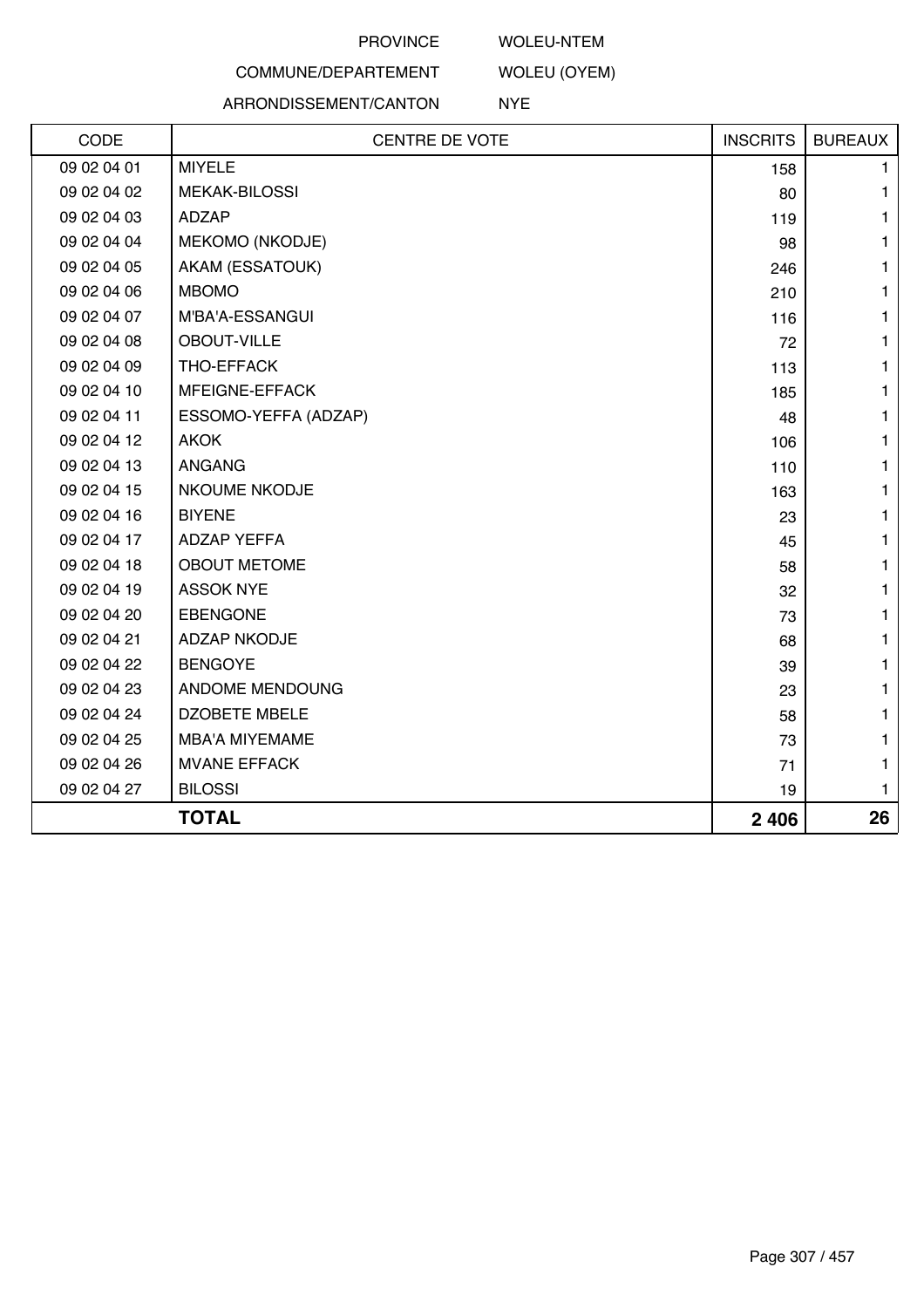### WOLEU-NTEM

WOLEU (OYEM)

# COMMUNE/DEPARTEMENT

#### ARRONDISSEMENT/CANTON

WOLEU

| CODE        | <b>CENTRE DE VOTE</b>   | <b>INSCRITS</b> | <b>BUREAUX</b> |
|-------------|-------------------------|-----------------|----------------|
| 09 02 05 01 | <b>MBENGA</b>           | 60              |                |
| 09 02 05 02 | <b>NKANG</b>            | 73              |                |
| 09 02 05 03 | <b>NKARZOK</b>          | 97              |                |
| 09 02 05 04 | NKOMELENE-ASSAS         | 57              |                |
| 09 02 05 05 | <b>AVAZOK</b>           | 59              |                |
| 09 02 05 06 | AKOK-MBONG-SEME         | 53              |                |
| 09 02 05 07 | NKOUM-MBABO             | 117             |                |
| 09 02 05 08 | <b>KONOSSOVILLE</b>     | 132             |                |
| 09 02 05 09 | SOUGOUDZAP VILLE        | 182             |                |
| 09 02 05 10 | ABANG-MEDOUMOU          | 62              |                |
| 09 02 05 11 | <b>KOUMASSI</b>         | 70              |                |
| 09 02 05 12 | <b>HEVEA</b>            | 171             |                |
| 09 02 05 13 | ATONG-VILLE             | 125             |                |
| 09 02 05 14 | <b>MVOMAYOP III</b>     | 231             |                |
| 09 02 05 15 | ABENELANG               | 173             |                |
| 09 02 05 16 | <b>EBEIGNE HOPITAL</b>  | 42              |                |
| 09 02 05 17 | ESSONG-NEDZONE          | 46              |                |
| 09 02 05 18 | <b>NKOMELENE II-III</b> | 52              |                |
| 09 02 05 19 | <b>ABENELANG II</b>     | 43              | 1              |
|             | <b>TOTAL</b>            | 1845            | 19             |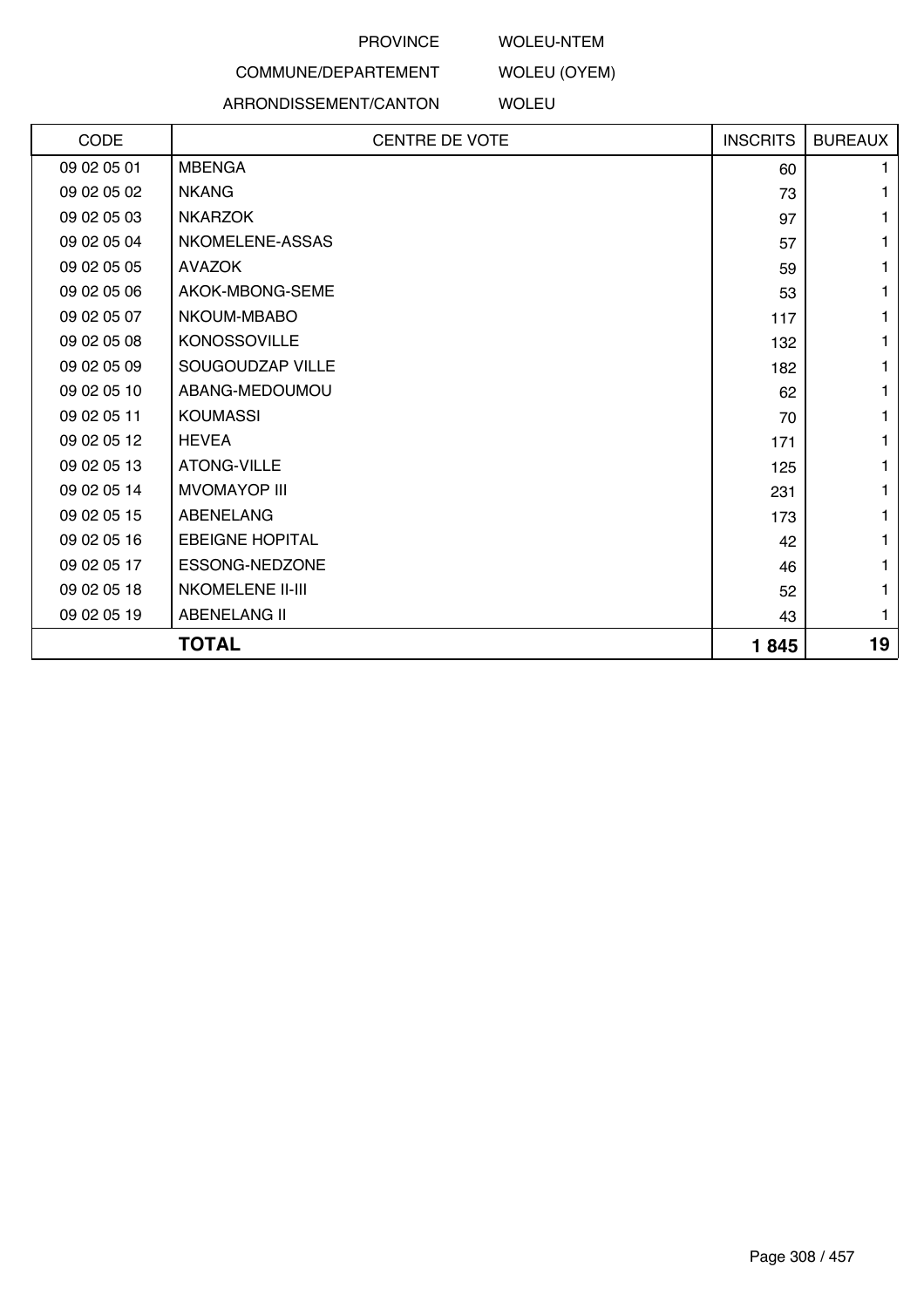PROVINCE WOLEU-NTEM

WOLEU (OYEM)

# COMMUNE/DEPARTEMENT

| CODE     | ARRONDISSEMENT/CANTON | <b>INSCRITS</b> | <b>BUREAUX</b>   |
|----------|-----------------------|-----------------|------------------|
| 09 02 01 | <b>BISSOCK</b>        | 2 1 9 1         | 17               |
| 09 02 02 | <b>ELLELEM</b>        | 1 5 8 7         | 12 <sup>12</sup> |
| 09 02 03 | <b>KYE</b>            | 2 4 3 2         | 13               |
| 09 02 04 | <b>NYE</b>            | 2 4 0 6         | 26               |
| 09 02 05 | <b>WOLEU</b>          | 1845            | 19               |
|          | <b>TOTAL</b>          | 10 4 61         | 87               |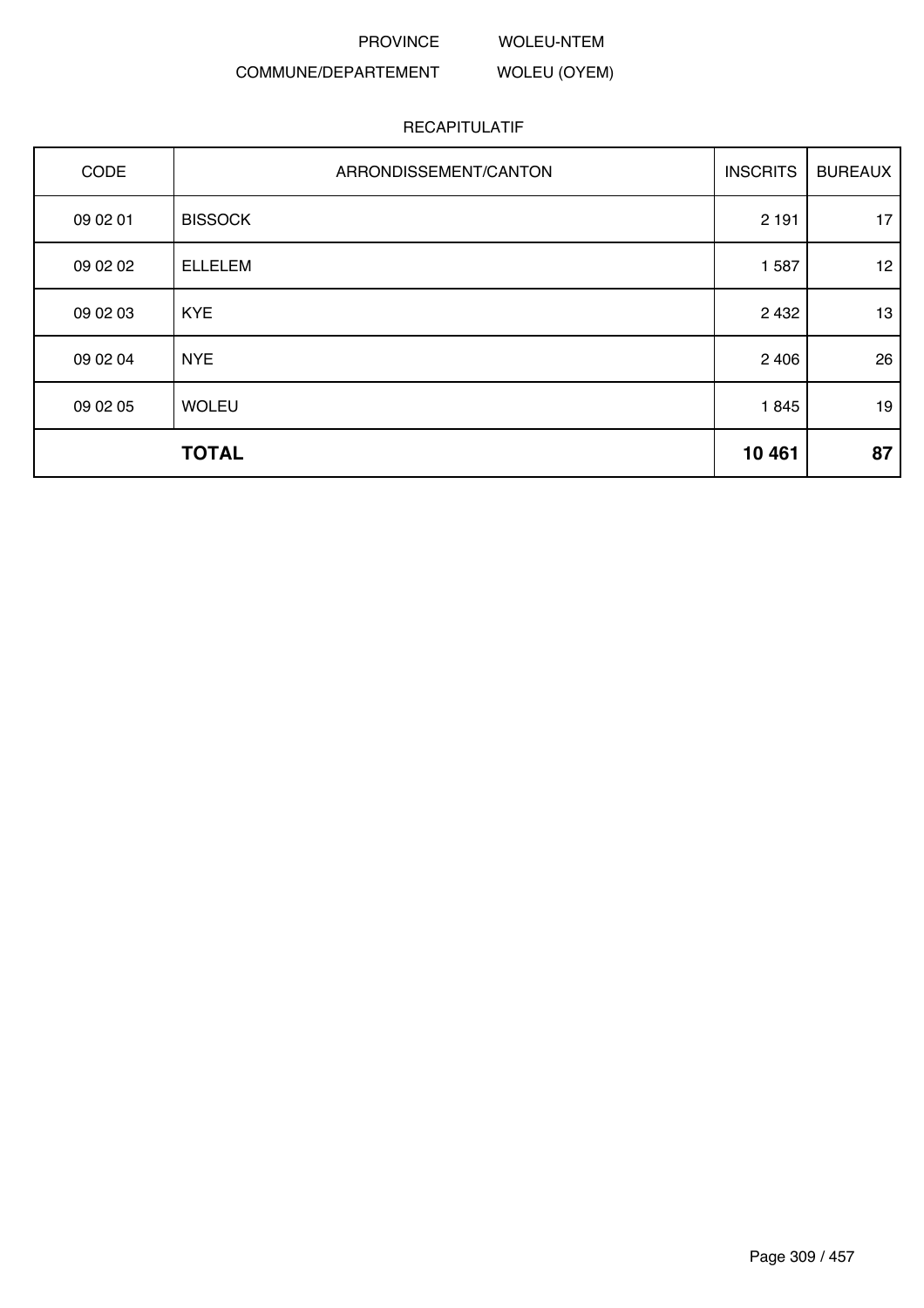WOLEU-NTEM

# COMMUNE/DEPARTEMENT

# ARRONDISSEMENT/CANTON

BITAM COMMUNE

| <b>CODE</b> | <b>CENTRE DE VOTE</b>         | <b>INSCRITS</b> | <b>BUREAUX</b> |
|-------------|-------------------------------|-----------------|----------------|
| 09 03 00 01 | ECOLE PRIVEE PROTEST AYANANGA | 604             | $\overline{2}$ |
| 09 03 00 02 | <b>ECOLE PUBLIQUE MISSELE</b> | 284             |                |
| 09 03 00 03 | C.E.B.                        | 311             |                |
| 09 03 00 04 | <b>CERCLE CULTUREL</b>        | 773             | $\overline{c}$ |
| 09 03 00 05 | ECOLE FOYER PROTESTANT        | 455             | 1              |
| 09 03 00 06 | LYCEE S. OYONO ABA'A          | 655             | $\overline{2}$ |
| 09 03 00 07 | EC.COMMUNALE MBAFANE          | 547             | $\overline{2}$ |
| 09 03 00 08 | <b>CENTRE SOCIAL</b>          | 500             |                |
| 09 03 00 09 | ECOLE PUBLIQUE AGNIZOK        | 515             | $\overline{2}$ |
| 09 03 00 10 | EC. PRIVEE CATH. MIMBANG      | 434             |                |
| 09 03 00 11 | ECOLE COMMUNALE CENTRE        | 144             |                |
| 09 03 00 12 | PRE-SCOLAIRE PROTESTANT       | 515             | $\overline{2}$ |
| 09 03 00 13 | MENGOMO-AYAT                  | 433             |                |
| 09 03 00 14 | <b>ECOLE CORANIQUE</b>        | 443             |                |
|             | TOTAL                         | 6613            | 20             |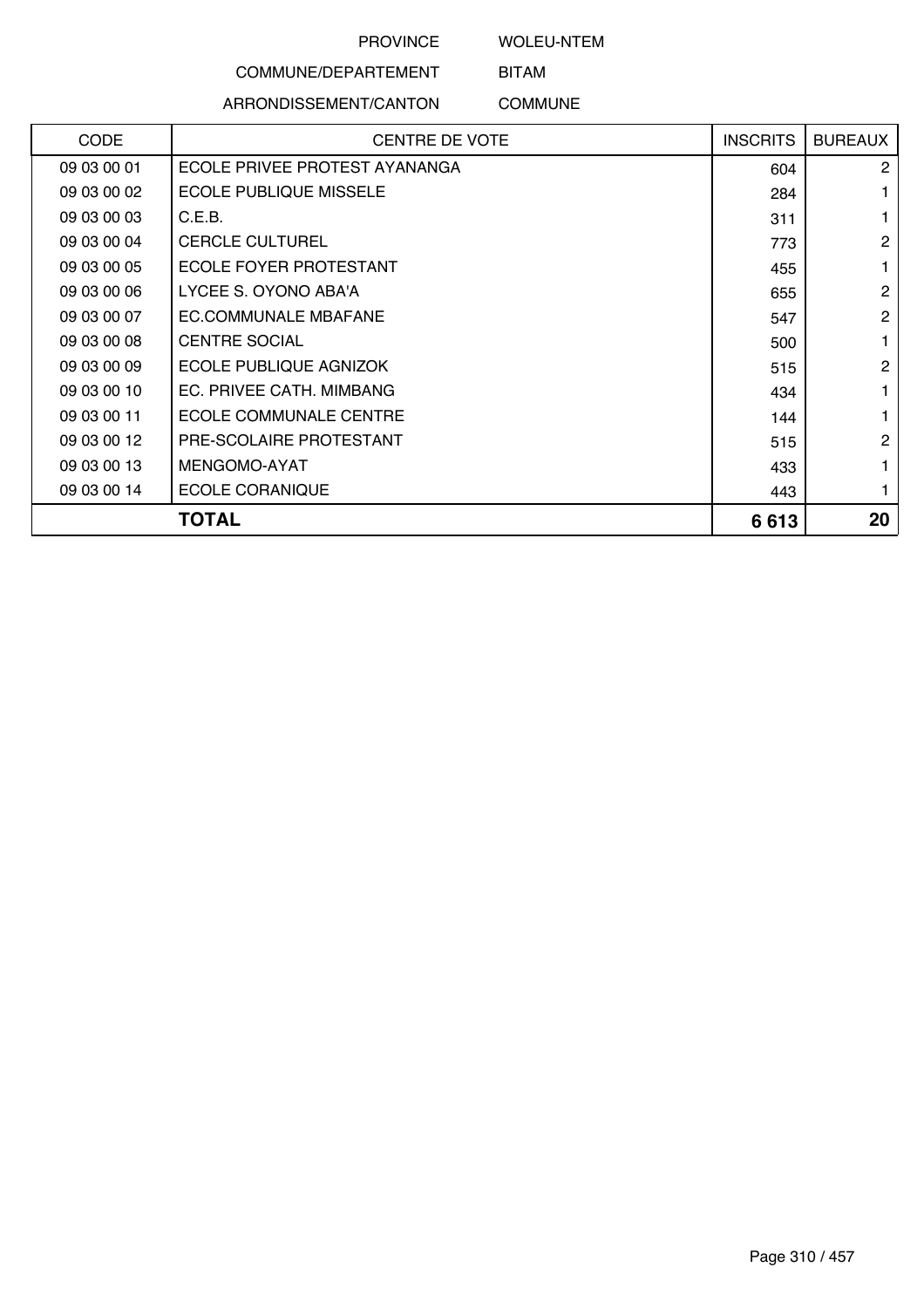WOLEU-NTEM

#### COMMUNE/DEPARTEMENT BITAM

| <b>CODE</b> | ARRONDISSEMENT/CANTON | <b>INSCRITS</b> | <b>BUREAUX</b> |
|-------------|-----------------------|-----------------|----------------|
| 09 03 00    | <b>COMMUNE</b>        | 6613            | 20             |
|             | <b>TOTAL</b>          | 6613            | 20             |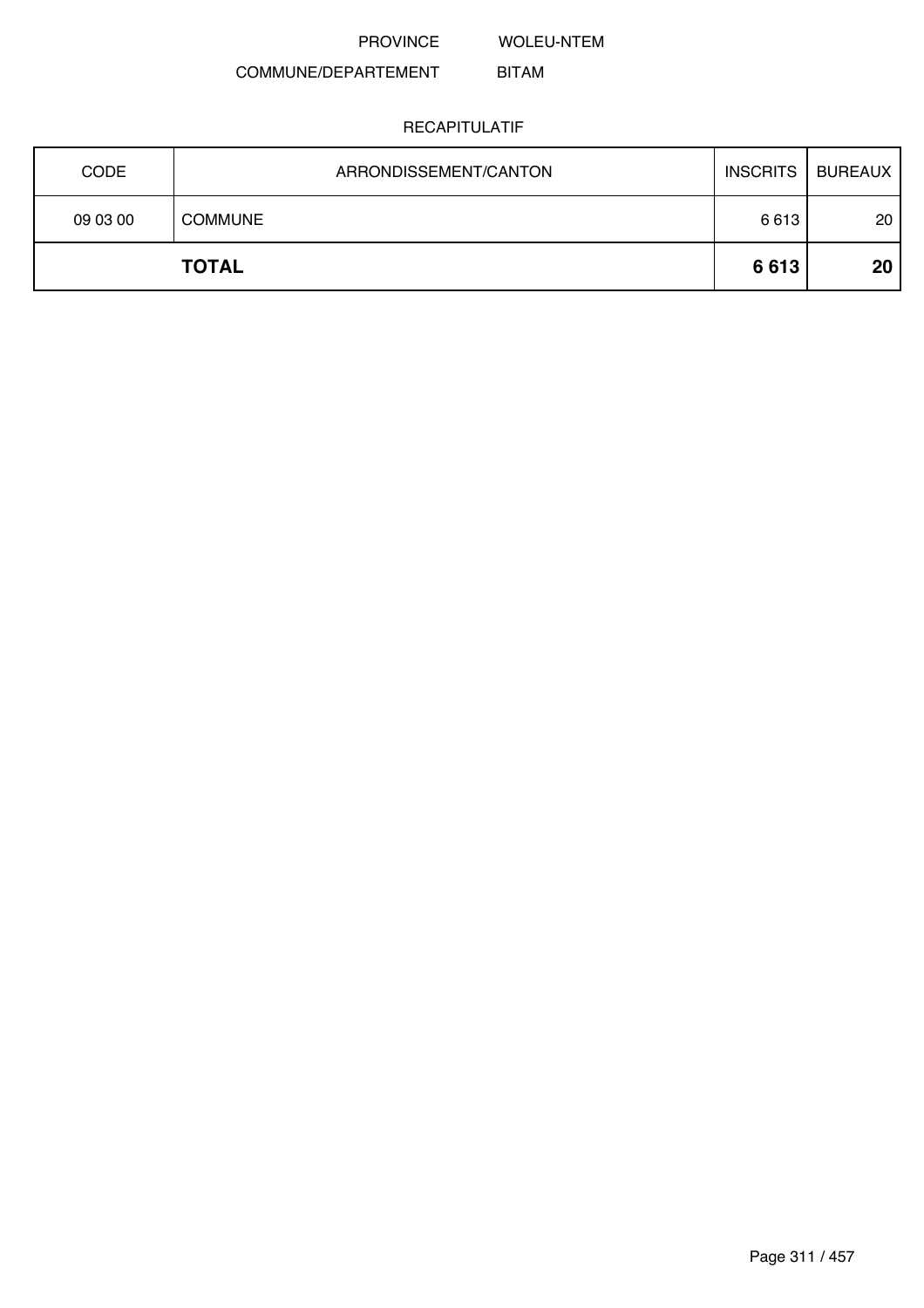#### WOLEU-NTEM

NTEM (BITAM)

# COMMUNE/DEPARTEMENT ARRONDISSEMENT/CANTON

# EKORETE (DISTRIC BIKONDOME)

| CODE        | <b>CENTRE DE VOTE</b> | <b>INSCRITS</b> | <b>BUREAUX</b> |
|-------------|-----------------------|-----------------|----------------|
| 09 04 01 01 | <b>BINKONDOME</b>     | 322             | 1.             |
| 09 04 01 02 | <b>OFFOS</b>          | 88              | 1              |
| 09 04 01 03 | <b>MEZALA</b>         | 114             | 1              |
| 09 04 01 04 | MEYO-ESSOBAME-ANAMA   | 48              | 1              |
| 09 04 01 05 | MBIYOP-DOANE          | 88              | 1              |
| 09 04 01 06 | <b>WOUMOU</b>         | 83              | 1              |
| 09 04 01 07 | NKOK-EBE-EFFACK       | 100             | 1              |
| 09 04 01 08 | MEYO-NKODJOE          | 133             | 1              |
| 09 04 01 09 | <b>MELO</b>           | 97              | 1              |
| 09 04 01 10 | <b>GNAZANG</b>        | 39              | 1              |
| 09 04 01 11 | <b>HEVEGAB1</b>       | 115             | 1              |
| 09 04 01 12 | <b>HEVEGAB 2</b>      | 54              | 1              |
| 09 04 01 13 | <b>ZAMETSILI</b>      | 350             | 1              |
| 09 04 01 14 | EDOUM-YEMESSOMO       | 32              | 1              |
| 09 04 01 15 | AKAM-EBANG            | 73              | 1              |
| 09 04 01 16 | ANDOCK-BIBE           | 61              | 1              |
| 09 04 01 17 | NKOK-EBE-EBA          | 51              | 1              |
| 09 04 01 18 | ESSONE-NKODJOE        | 91              | 1              |
| 09 04 01 19 | ABE-BIZANG            | 104             | 1              |
|             | <b>TOTAL</b>          | 2043            | 19             |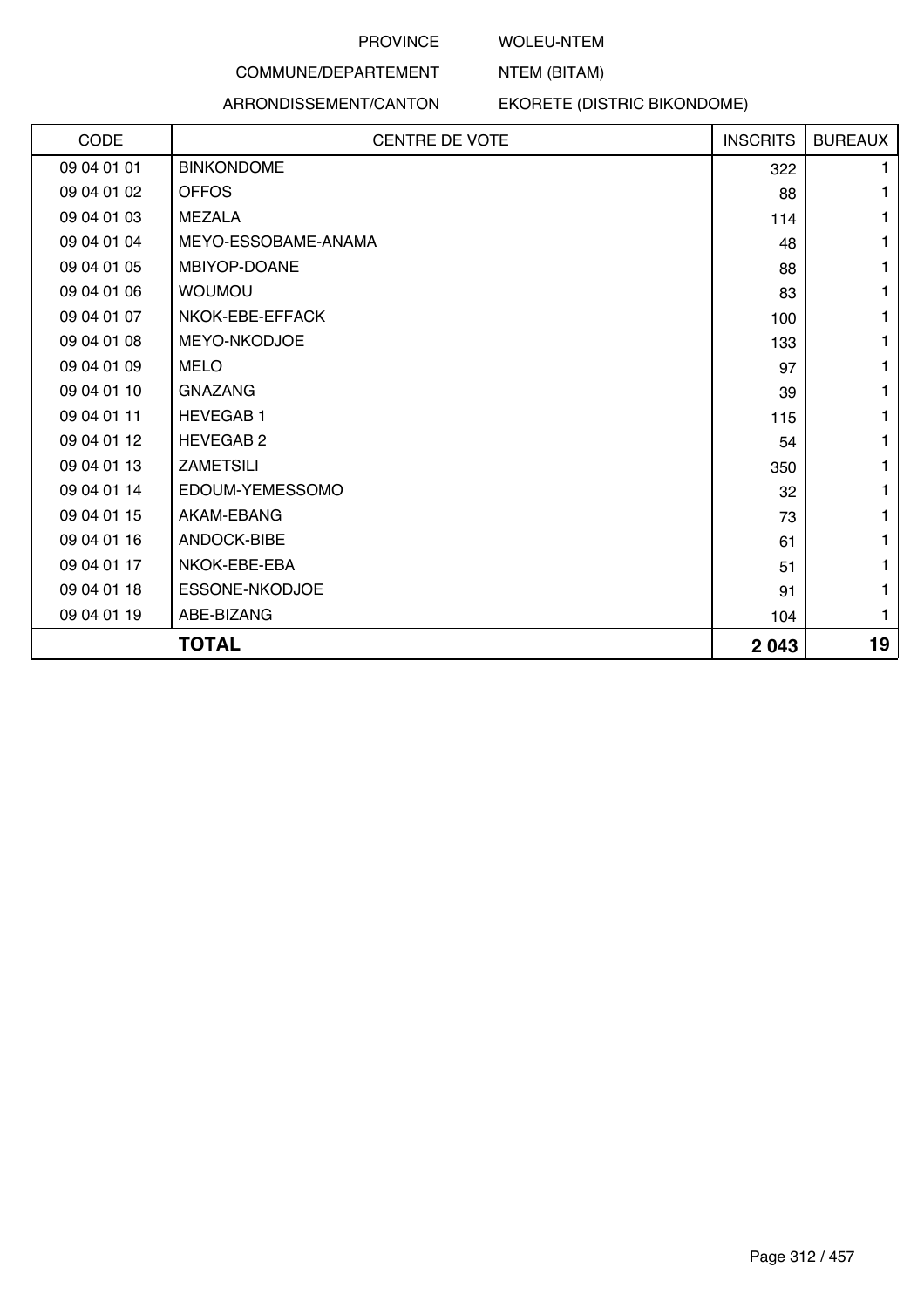#### WOLEU-NTEM

NTEM (BITAM)

# COMMUNE/DEPARTEMENT

#### ARRONDISSEMENT/CANTON

NTEM I (DISTRICT MEYO-KYE)

| CODE        | <b>CENTRE DE VOTE</b>         | <b>INSCRITS</b> | <b>BUREAUX</b> |
|-------------|-------------------------------|-----------------|----------------|
| 09 04 02 01 | ABE BIZANG                    | 1               | 1              |
| 09 04 02 02 | MEYO-KYE                      | 149             | 1              |
| 09 04 02 03 | <b>AKAM-SI</b>                | 104             | 1              |
| 09 04 02 04 | ADZAP-ESSATOP                 | 48              | 1              |
| 09 04 02 05 | <b>ALOUM EFFACK</b>           | 78              | 1              |
| 09 04 02 06 | EFFACK-BIBE                   | 117             | 1              |
| 09 04 02 07 | <b>NSIMI ESSENG</b>           | 91              | 1              |
| 09 04 02 08 | <b>OVENG ESSANDONE</b>        | 82              | 1              |
| 09 04 02 09 | MEKOMO ESSANDONE-EBANG ESSAND | 102             | 1              |
| 09 04 02 10 | <b>EBORO NTEM</b>             | 125             | 1              |
| 09 04 02 11 | <b>NKOUM EDOUM</b>            | 88              | 1              |
| 09 04 02 12 | <b>MENDOUMA ESSAGUI</b>       | 72              | 1              |
| 09 04 02 13 | MEDOUNOU ESSENG               | 50              | 1              |
| 09 04 02 14 | <b>ALENE EFOULANE</b>         | 65              | 1              |
| 09 04 02 15 | <b>GNABOME-BIKAS</b>          | 59              | 1              |
| 09 04 02 16 | MEKOMO-ESSENG                 | 114             | 1              |
| 09 04 02 17 | <b>MA'AMENI</b>               | 169             | 1              |
| 09 04 02 18 | <b>MIMBANG EFFACK</b>         | 66              | 1              |
| 09 04 02 19 | <b>ADZAP EFFACK</b>           | 135             | 1              |
| 09 04 02 20 | NKOLMENGOUA                   | 127             | 1              |
| 09 04 02 21 | <b>MELEP</b>                  | 84              | 1              |
| 09 04 02 22 | <b>MENDOUMA EFFACK</b>        | 75              | 1              |
| 09 04 02 23 | <b>EWONG</b>                  | 98              | 1              |
| 09 04 02 24 | NKOK-LOA                      | 53              | 1              |
| 09 04 02 25 | AKOME-ESSAKORANE              | 45              | 1              |
| 09 04 02 26 | <b>MBONG ETE</b>              | 84              | 1              |
| 09 04 02 27 | EBANG-ESSANDONE               | 53              | 1              |
| 09 04 02 28 | MEBAZA                        | 50              | 1              |
| 09 04 02 29 | MFOUMOU-EFFACK                | 111             | 1              |
|             | <b>TOTAL</b>                  | 2 4 9 5         | 29             |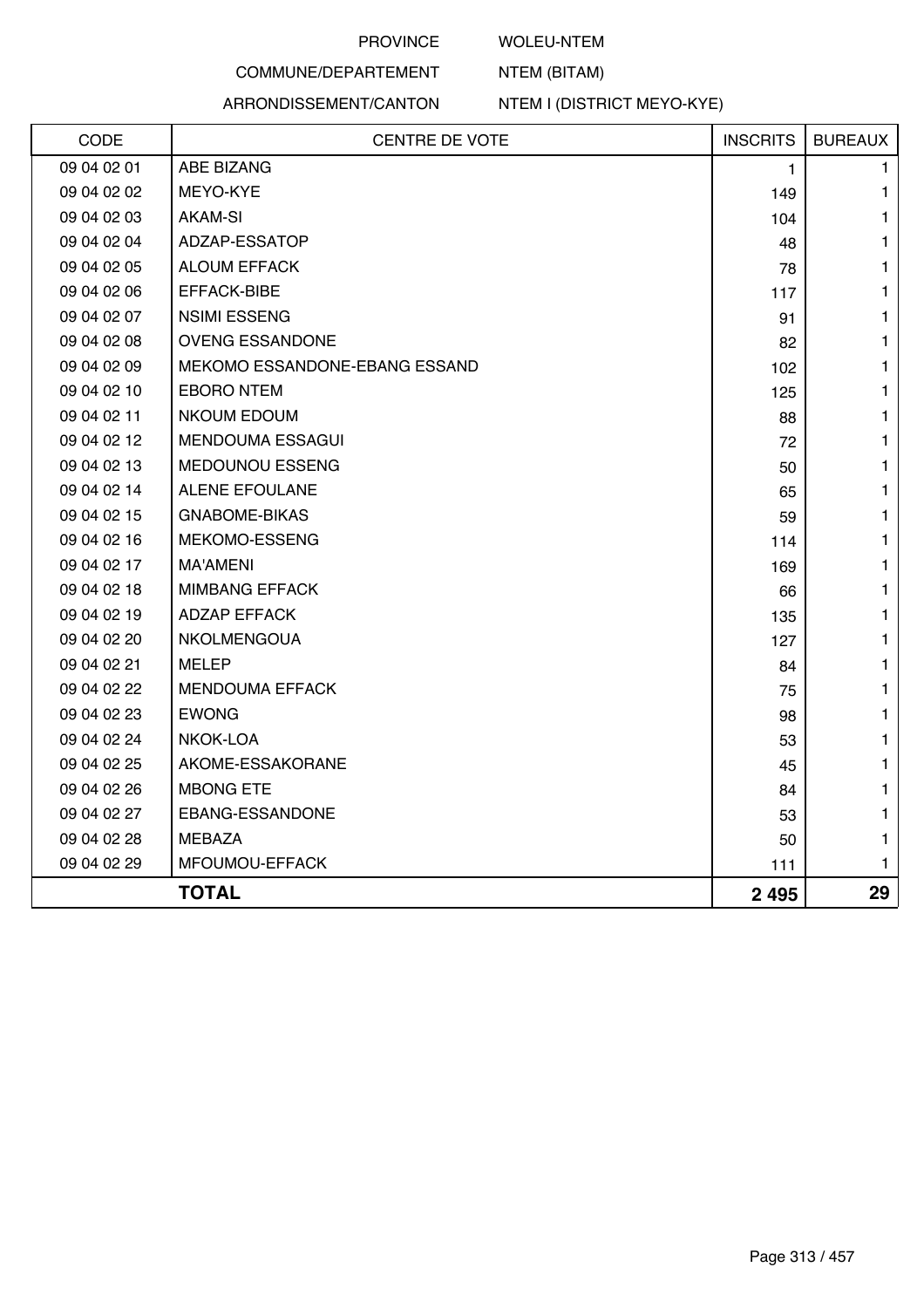# WOLEU-NTEM

NTEM (BITAM)

# COMMUNE/DEPARTEMENT

## ARRONDISSEMENT/CANTON

KOUM

| CODE        | <b>CENTRE DE VOTE</b> | <b>INSCRITS</b> | <b>BUREAUX</b> |
|-------------|-----------------------|-----------------|----------------|
| 09 04 03 01 | <b>BINDOUMESSANG</b>  | 116             | 1.             |
| 09 04 03 02 | MEDOUMOU EBEING       | 5               |                |
| 09 04 03 03 | AWEGANE               | 111             |                |
| 09 04 03 04 | <b>TCHIMAZOCK</b>     | 128             | 1              |
| 09 04 03 05 | ENDAMA-EFFACK         | 116             | 1              |
| 09 04 03 06 | <b>NKOL MESSAS</b>    | 81              | 1              |
| 09 04 03 07 | <b>AKAM EFFACK</b>    | 111             | 1              |
| 09 04 03 08 | NKOLAYOP ESSATOUK     | 114             | 1              |
| 09 04 03 09 | <b>AWOUA</b>          | 331             | 1              |
| 09 04 03 10 | <b>KONOVILLE</b>      | 201             | 1              |
| 09 04 03 11 | <b>TOCK-ESSANDONE</b> |                 | 1              |
| 09 04 03 12 | <b>ALEN ESSENG</b>    | 3               | 1              |
| 09 04 03 13 | <b>NGOZOCK</b>        | 6               | 1              |
| 09 04 03 14 | FONG-ESSANDONE        | $\mathbf{2}$    | 1              |
| 09 04 03 16 | <b>ABANG-SI</b>       | 51              | 1              |
| 09 04 03 17 | <b>MESSANG</b>        | 76              |                |
| 09 04 03 18 | ASSOK-SEND            | 100             | 1              |
| 09 04 03 19 | AKOME-MENGOS          | 74              | 1              |
|             | <b>TOTAL</b>          | 1627            | 18             |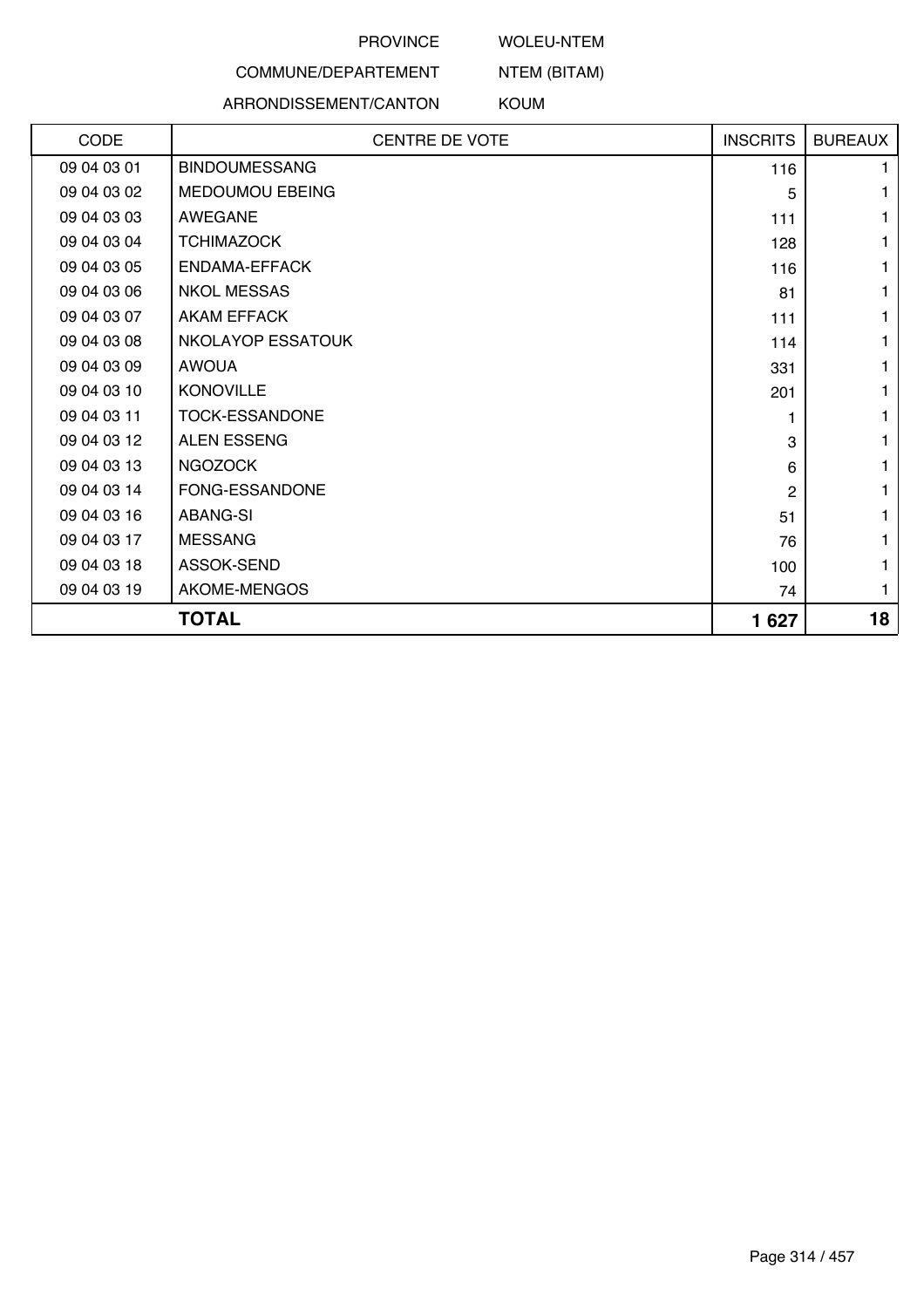### WOLEU-NTEM

NTEM (BITAM)

# COMMUNE/DEPARTEMENT

#### ARRONDISSEMENT/CANTON

KESS

| <b>CODE</b> | <b>CENTRE DE VOTE</b>   | <b>INSCRITS</b> | <b>BUREAUX</b> |
|-------------|-------------------------|-----------------|----------------|
| 09 04 04 01 | <b>MEKAK EFFACK</b>     | 89              |                |
| 09 04 04 02 | <b>BILEOSSI EBA</b>     | 117             |                |
| 09 04 04 03 | <b>YANEMVE</b>          | 81              |                |
| 09 04 04 04 | <b>MENDOUNG EBA</b>     | 90              |                |
| 09 04 04 05 | <b>OKOK</b>             | 313             |                |
| 09 04 04 06 | <b>BIBE EBA</b>         | 88              |                |
| 09 04 04 07 | <b>NEB</b>              | 64              |                |
| 09 04 04 08 | <b>MEKOMO EBA NKOUM</b> | 59              |                |
| 09 04 04 09 | <b>BIKOUGOU</b>         | 105             |                |
| 09 04 04 10 | <b>MELENE BIKANG</b>    | 106             |                |
| 09 04 04 11 | <b>TOULOUSE</b>         | 25              |                |
| 09 04 04 12 | <b>BISSONG VILLE</b>    | 8               |                |
| 09 04 04 13 | <b>MELENE EFFACK</b>    | 84              |                |
|             | <b>TOTAL</b>            | 1 2 2 9         | 13             |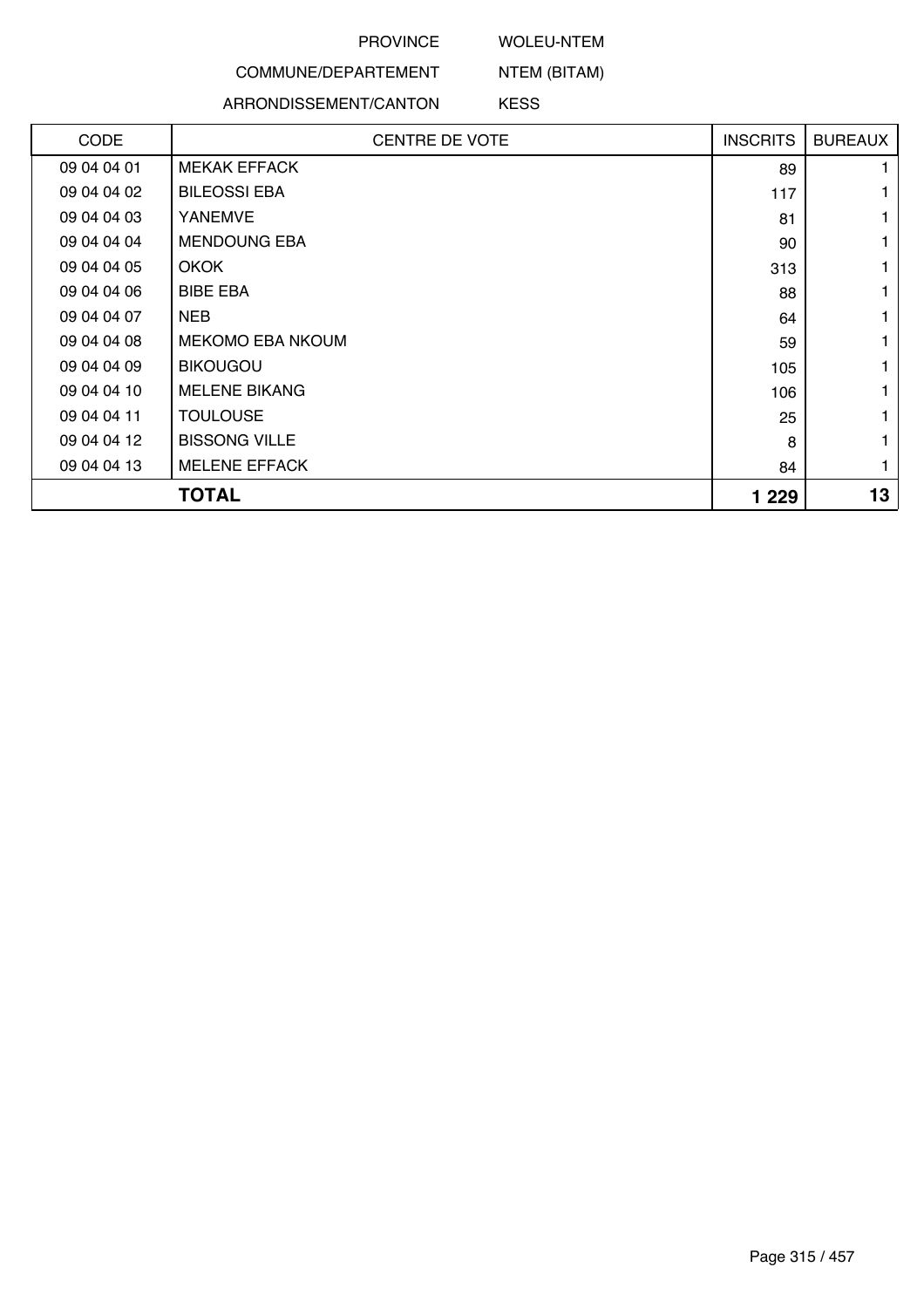### WOLEU-NTEM

# COMMUNE/DEPARTEMENT

## ARRONDISSEMENT/CANTON

NTEM (BITAM) MBOA'A SUD

| <b>CODE</b> | <b>CENTRE DE VOTE</b>      | <b>INSCRITS</b> | <b>BUREAUX</b> |
|-------------|----------------------------|-----------------|----------------|
| 09 04 05 01 | <b>TOCK ESSANDONE</b>      | 128             |                |
| 09 04 05 02 | <b>ALEN ESSENG</b>         | 110             |                |
| 09 04 05 03 | <b>MEDOUMOU CENTRE</b>     | 88              |                |
| 09 04 05 04 | <b>NGOZOCK</b>             | 121             |                |
| 09 04 05 05 | OYEM ESSABEGNE OBILI VILLE | 82              |                |
| 09 04 05 06 | <b>FONG ESSANDONE</b>      | 40              |                |
| 09 04 05 07 | <b>MBO ESSANDONE</b>       | 42              |                |
| 09 04 05 08 | MVANE                      | 55              |                |
| 09 04 05 09 | <b>MEDOUMOU EBEIGNE</b>    | 100             |                |
| 09 04 05 10 | <b>MENDOMO</b>             | 30              |                |
|             | <b>TOTAL</b>               | 796             | 10             |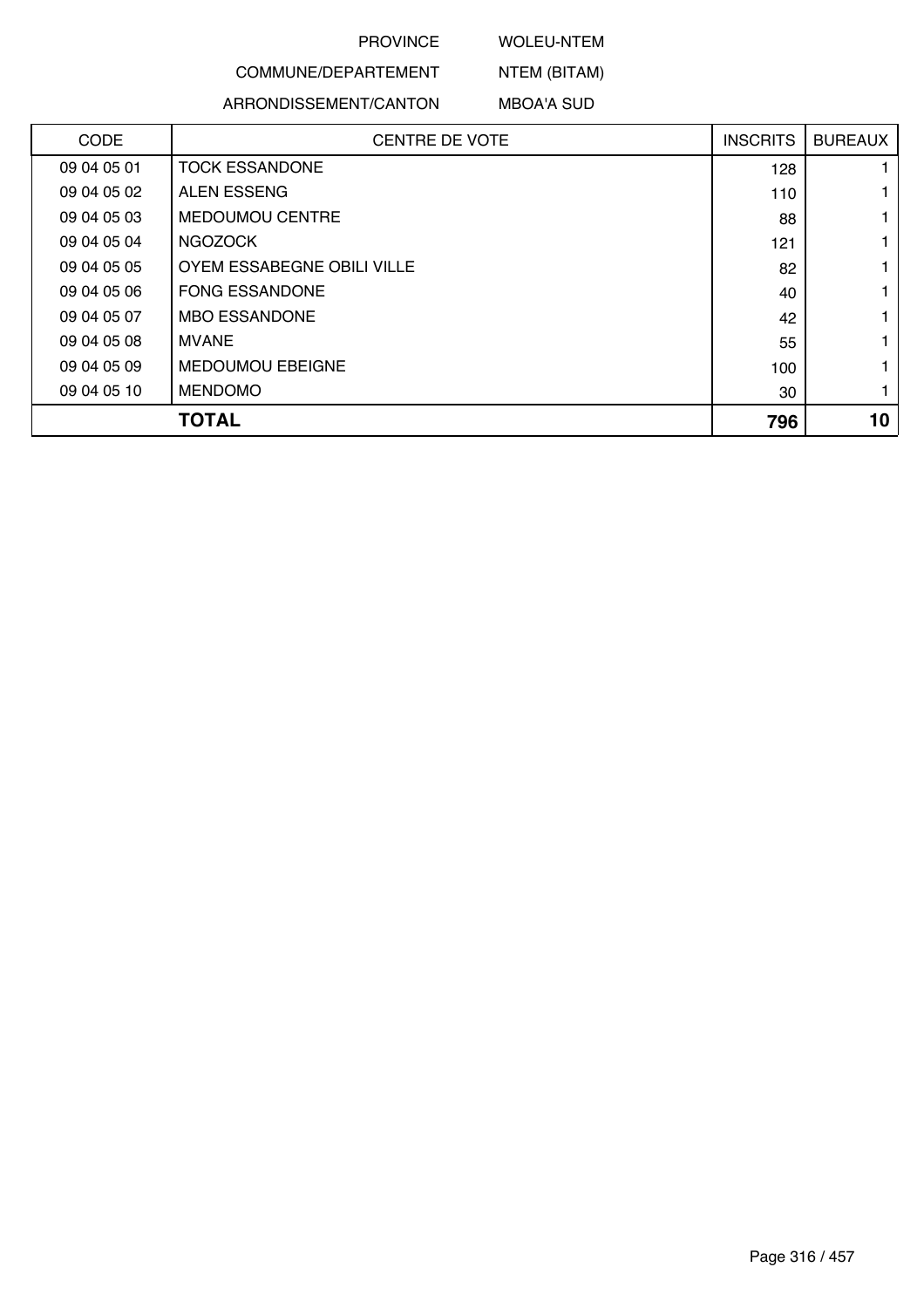WOLEU-NTEM

#### COMMUNE/DEPARTEMENT NTEM (BITAM)

| CODE     | ARRONDISSEMENT/CANTON       | <b>INSCRITS</b> | <b>BUREAUX</b>  |
|----------|-----------------------------|-----------------|-----------------|
| 09 04 01 | EKORETE (DISTRIC BIKONDOME) | 2 0 4 3         | 19              |
| 09 04 02 | NTEM I (DISTRICT MEYO-KYE)  | 2 4 9 5         | 29              |
| 09 04 03 | <b>KOUM</b>                 | 1 6 2 7         | 18              |
| 09 04 04 | <b>KESS</b>                 | 1 2 2 9         | 13              |
| 09 04 05 | <b>MBOA'A SUD</b>           | 796             | 10 <sup>1</sup> |
|          | <b>TOTAL</b>                | 8 1 9 0         | 89              |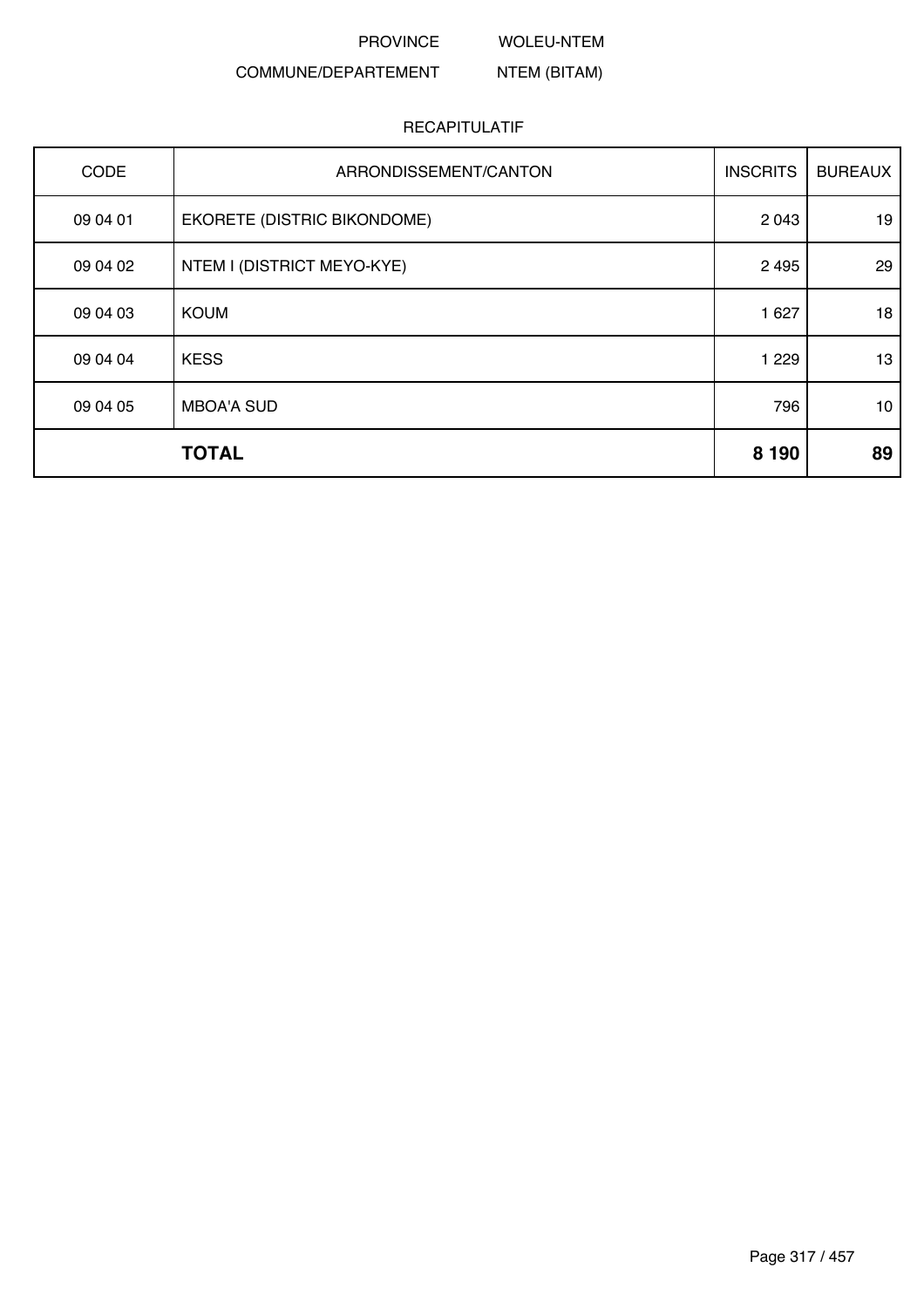### WOLEU-NTEM

# COMMUNE/DEPARTEMENT

ARRONDISSEMENT/CANTON

MINVOUL COMMUNE

| <b>CODE</b> | <b>CENTRE DE VOTE</b>      | <b>INSCRITS</b> | <b>BUREAUX</b> |
|-------------|----------------------------|-----------------|----------------|
| 09 05 00 01 | <b>CES CATH. MINVOUL</b>   | 272             |                |
| 09 05 00 02 | ECOLE PUBL. MINVOUL CENTRE | 294             |                |
| 09 05 00 03 | ECOLE PUBL NGONE           | 282             |                |
| 09 05 00 04 | <b>ELARMINTANG</b>         | 224             |                |
| 09 05 00 05 | AKONTANG                   | 381             |                |
|             | <b>TOTAL</b>               | 1453            | 5              |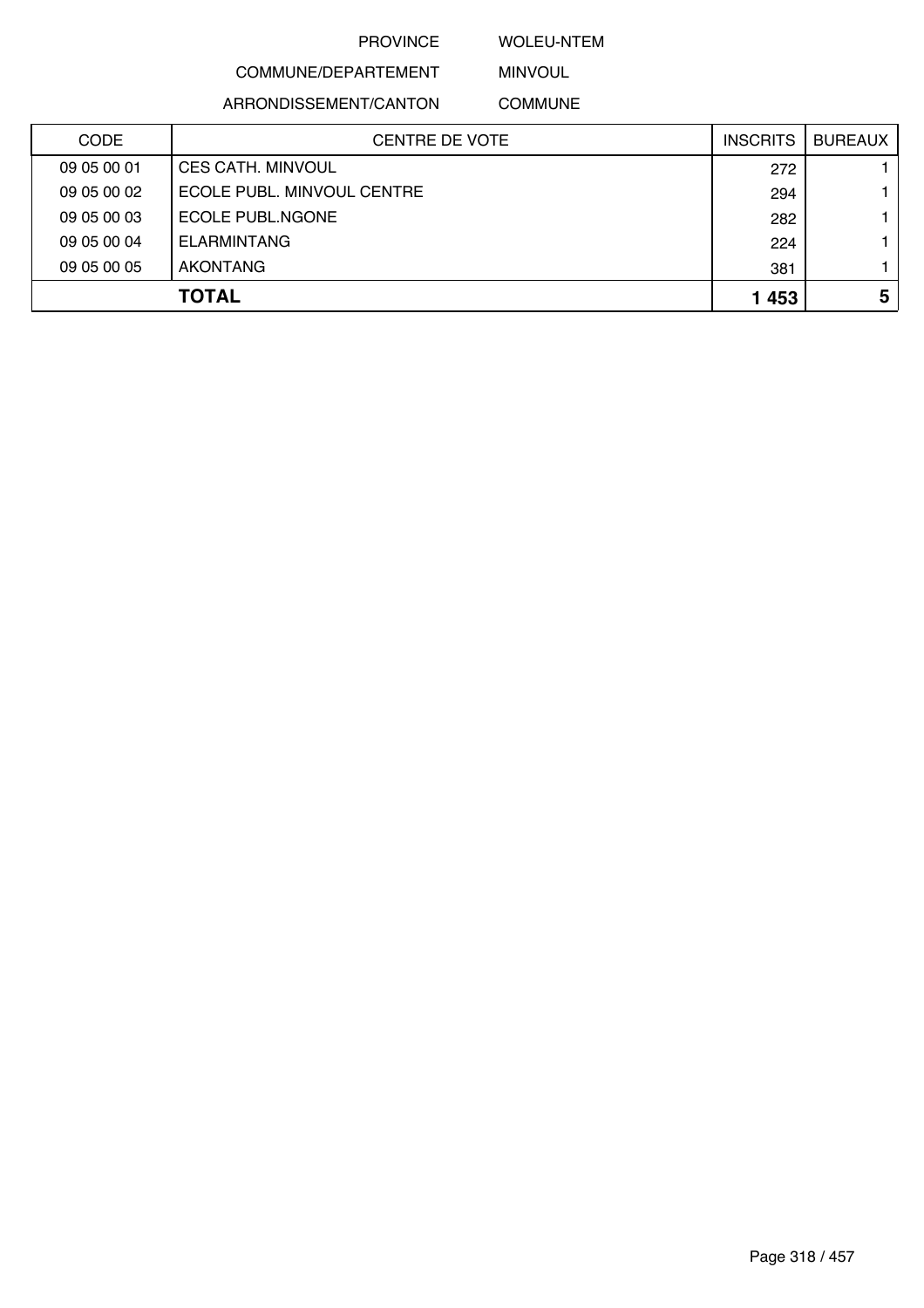WOLEU-NTEM

#### COMMUNE/DEPARTEMENT MINVOUL

| 09 05 00 | <b>COMMUNE</b> | 1 4 5 3 | 5 |
|----------|----------------|---------|---|
|          | <b>TOTAL</b>   | 1453    | 5 |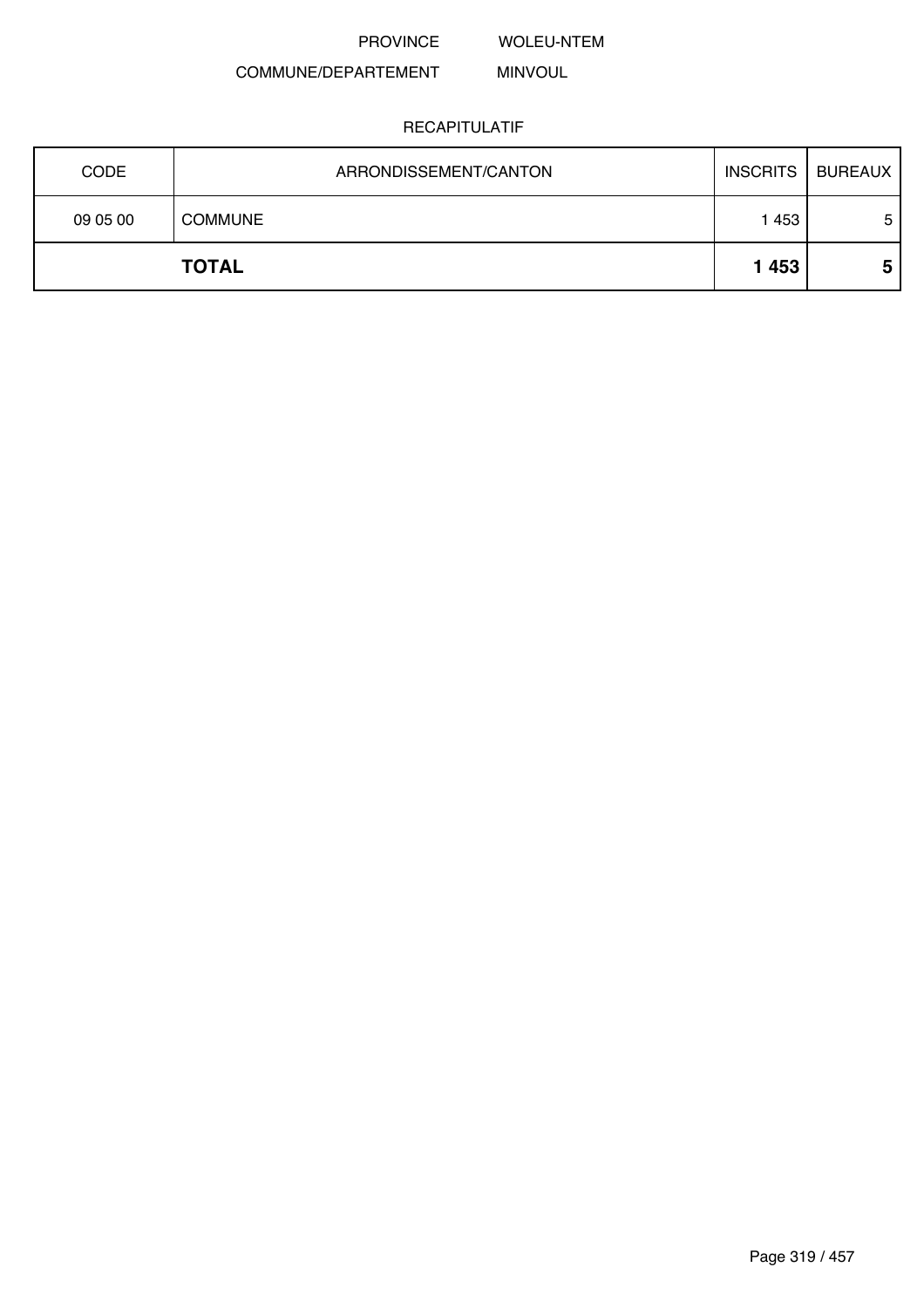#### WOLEU-NTEM

COMMUNE/DEPARTEMENT ARRONDISSEMENT/CANTON

HAUT-NTEM (MINVOUL) NORD

| <b>CODE</b> | <b>CENTRE DE VOTE</b> | <b>INSCRITS</b> | <b>BUREAUX</b> |
|-------------|-----------------------|-----------------|----------------|
| 09 06 01 01 | <b>MEDZONG</b>        | 86              |                |
| 09 06 01 02 | <b>MIMBANG</b>        | 99              |                |
| 09 06 01 03 | <b>BIBAGA</b>         | 108             |                |
| 09 06 01 04 | <b>AVEBE</b>          | 95              |                |
| 09 06 01 05 | <b>BILO</b>           | 97              |                |
| 09 06 01 06 | <b>METOU</b>          | 12              |                |
| 09 06 01 07 | <b>MINDOUMOU</b>      | 112             |                |
|             | <b>TOTAL</b>          | 609             | 7              |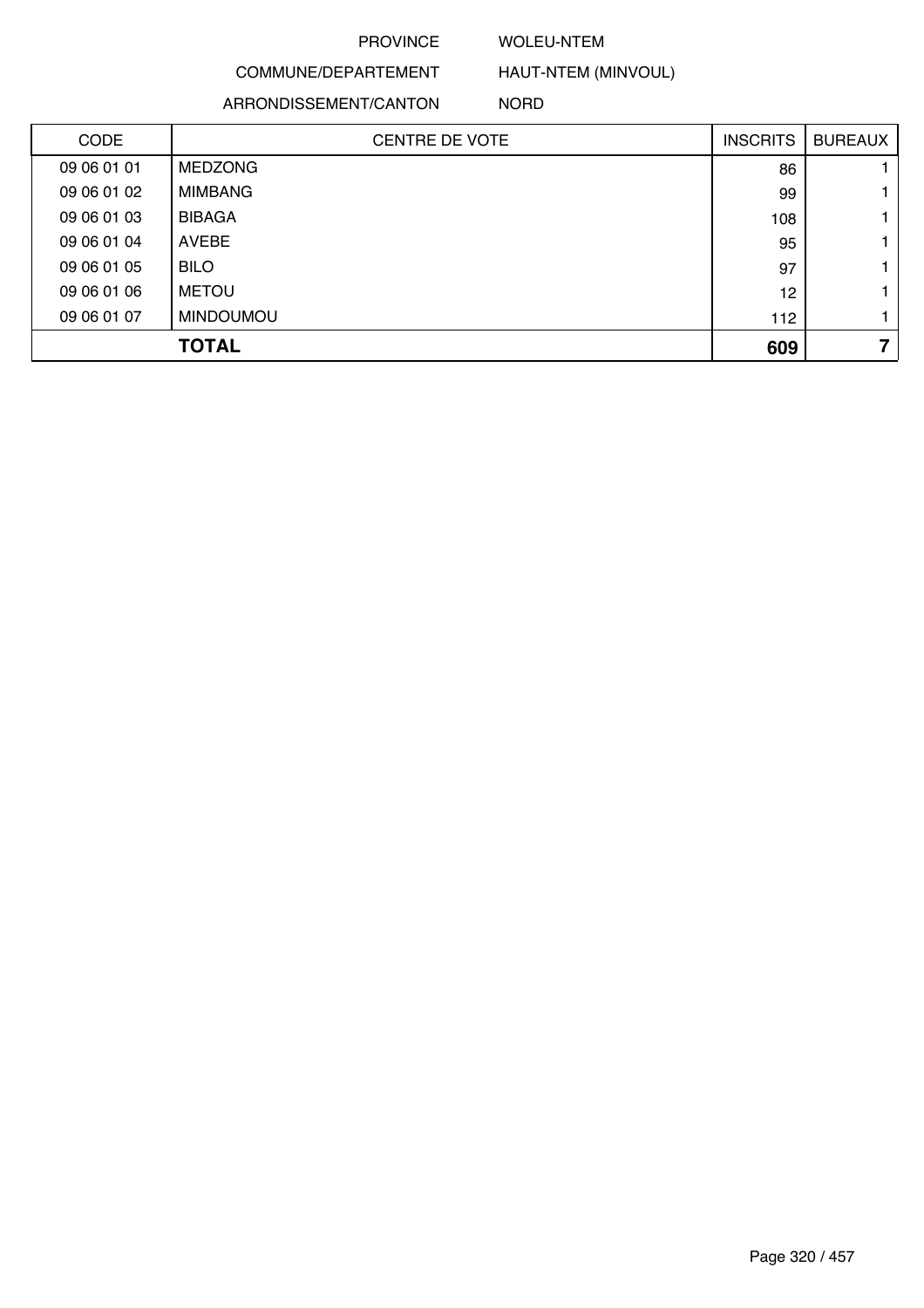#### WOLEU-NTEM

# COMMUNE/DEPARTEMENT

ARRONDISSEMENT/CANTON

#### SOSSOLO-NTEM

HAUT-NTEM (MINVOUL)

| CODE        | <b>CENTRE DE VOTE</b> | <b>INSCRITS</b> | <b>BUREAUX</b> |
|-------------|-----------------------|-----------------|----------------|
| 09 06 02 01 | <b>MBOME</b>          | 48              |                |
| 09 06 02 02 | <b>MBOUNANEVILLE</b>  | 259             |                |
| 09 06 02 03 | <b>BENGUIAGA</b>      | 214             |                |
| 09 06 02 04 | <b>EBOMANE I</b>      | 315             |                |
| 09 06 02 05 | <b>MEYOS</b>          | 89              |                |
| 09 06 02 06 | <b>AKOULOUZOCK</b>    | 56              |                |
| 09 06 02 07 | <b>ASSOK</b>          | 90              |                |
| 09 06 02 08 | <b>ZOGOLOUMOU</b>     | 71              |                |
| 09 06 02 09 | <b>EBOMANE II</b>     | 193             |                |
| 09 06 02 10 | <b>MVOLO</b>          | 82              |                |
|             | <b>TOTAL</b>          | 1417            | 10             |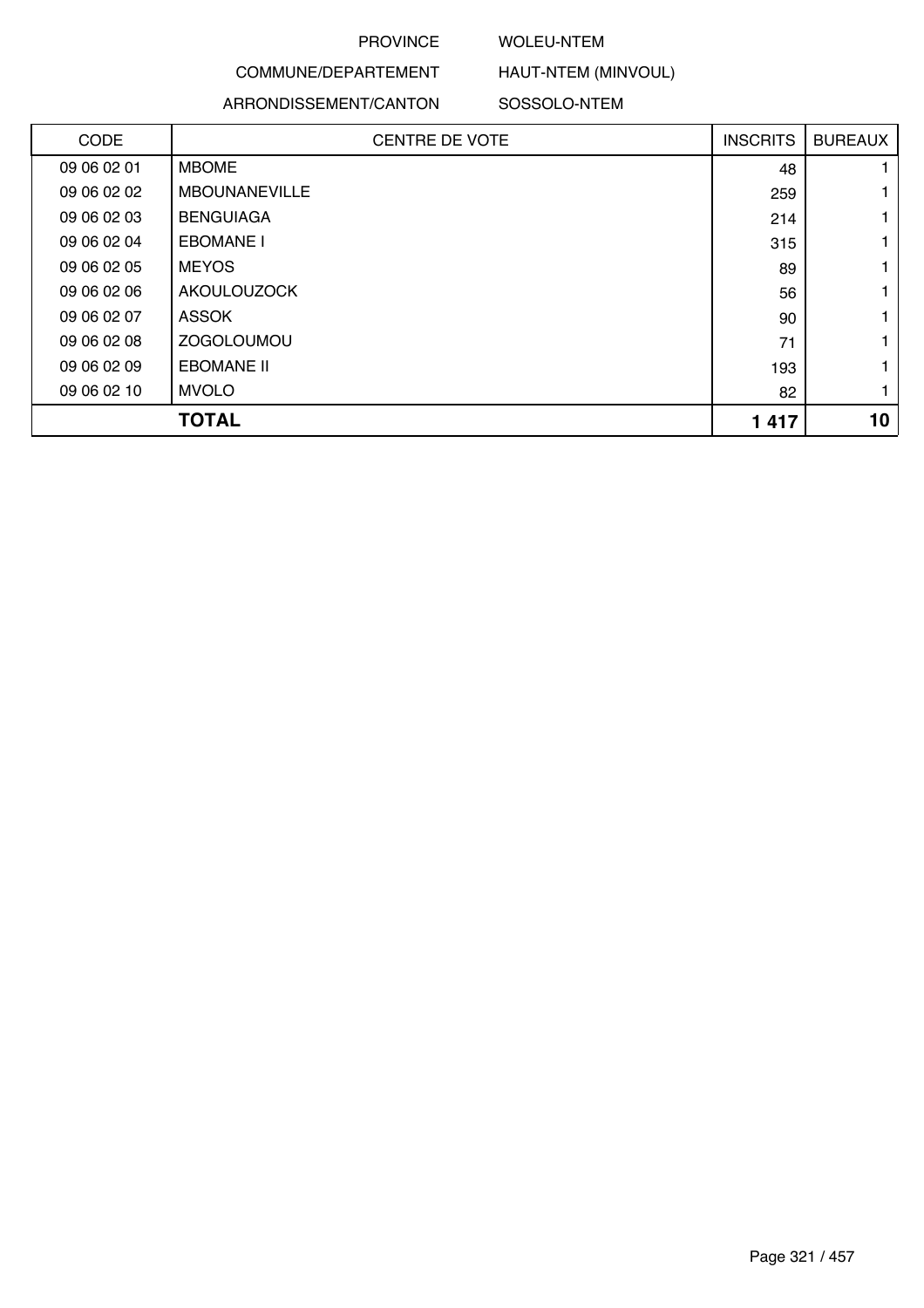#### WOLEU-NTEM

# COMMUNE/DEPARTEMENT

#### ARRONDISSEMENT/CANTON

SUD (DISTRICT DE BOLOSSOVILLE

HAUT-NTEM (MINVOUL)

| CODE        | CENTRE DE VOTE       | <b>INSCRITS</b> | <b>BUREAUX</b> |
|-------------|----------------------|-----------------|----------------|
| 09 06 03 01 | <b>MELEME</b>        | 33              |                |
| 09 06 03 02 | <b>BOLOSSOVILLE</b>  | 271             |                |
| 09 06 03 03 | <b>BELFORT</b>       | 46              |                |
| 09 06 03 04 | <b>AKOH</b>          | 34              |                |
| 09 06 03 05 | <b>BOUT-ENGASS</b>   | 40              | 1              |
| 09 06 03 06 | <b>MOMO</b>          | 81              |                |
| 09 06 03 07 | <b>CENTRE-VILLE</b>  | 137             |                |
| 09 06 03 08 | <b>ESSONE-BEKOUE</b> | 87              | 1              |
| 09 06 03 09 | <b>AYENGUENING</b>   | 81              |                |
| 09 06 03 10 | <b>MEBOLO</b>        | 93              |                |
| 09 06 03 11 | <b>MEYOH</b>         | 23              |                |
| 09 06 03 12 | <b>AKOK</b>          | 170             |                |
| 09 06 03 13 | <b>ANDOME NKOTO</b>  | 62              |                |
| 09 06 03 14 | <b>BIBE-MELENE</b>   | 35              |                |
| 09 06 03 15 | <b>MEMVEME</b>       | 15              |                |
| 09 06 03 16 | <b>OVENG</b>         | 23              | 1              |
|             | <b>TOTAL</b>         | 1 231           | 16             |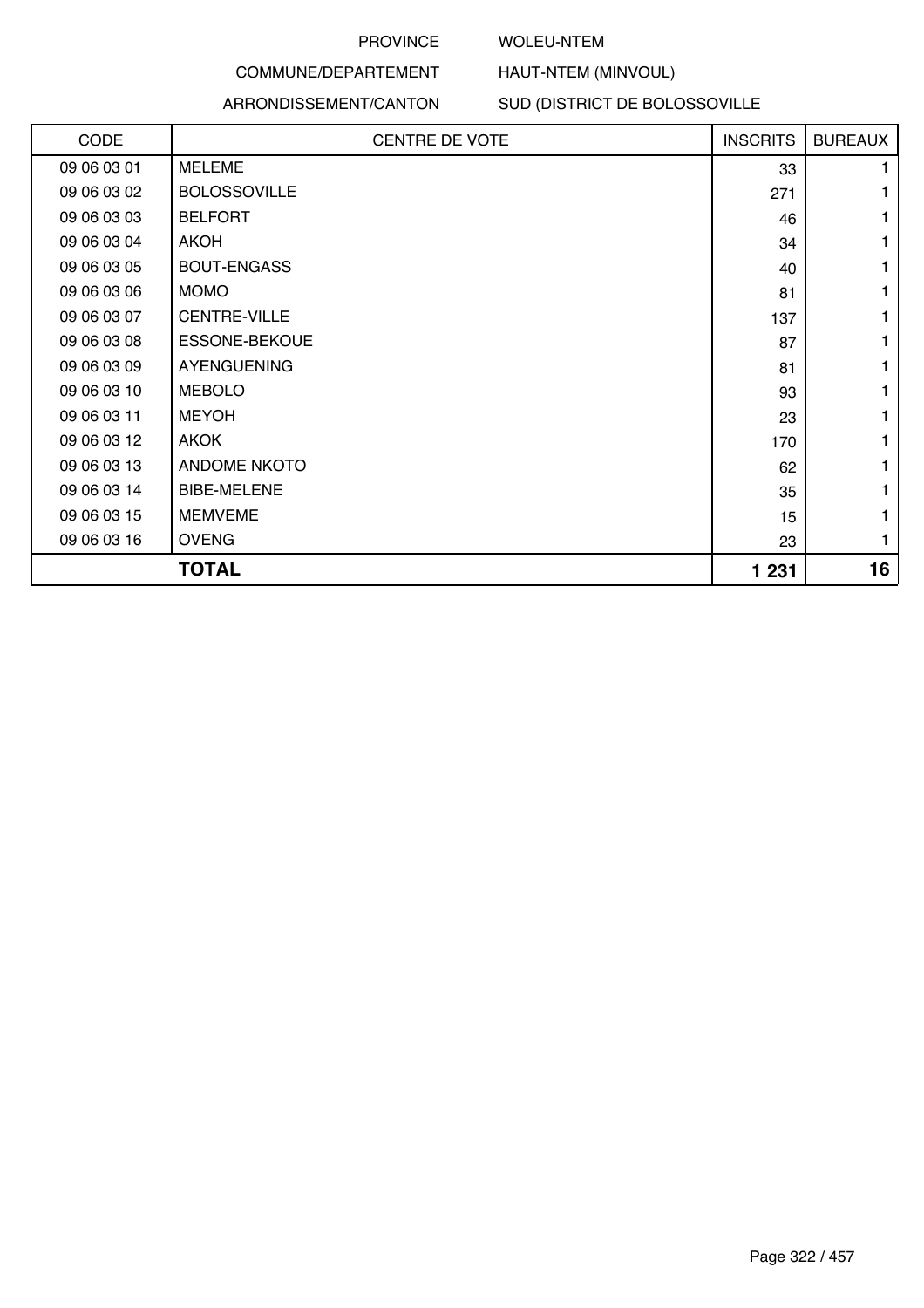#### WOLEU-NTEM

# COMMUNE/DEPARTEMENT

# HAUT-NTEM (MINVOUL)

| <b>CODE</b> | ARRONDISSEMENT/CANTON         | <b>INSCRITS</b> | <b>BUREAUX</b> |
|-------------|-------------------------------|-----------------|----------------|
| 09 06 01    | <b>NORD</b>                   | 609             | 7              |
| 09 06 02    | SOSSOLO-NTEM                  | 1 4 1 7         | 10             |
| 09 06 03    | SUD (DISTRICT DE BOLOSSOVILLE | 1 2 3 1         | 16             |
|             | <b>TOTAL</b>                  | 3 2 5 7         | 33             |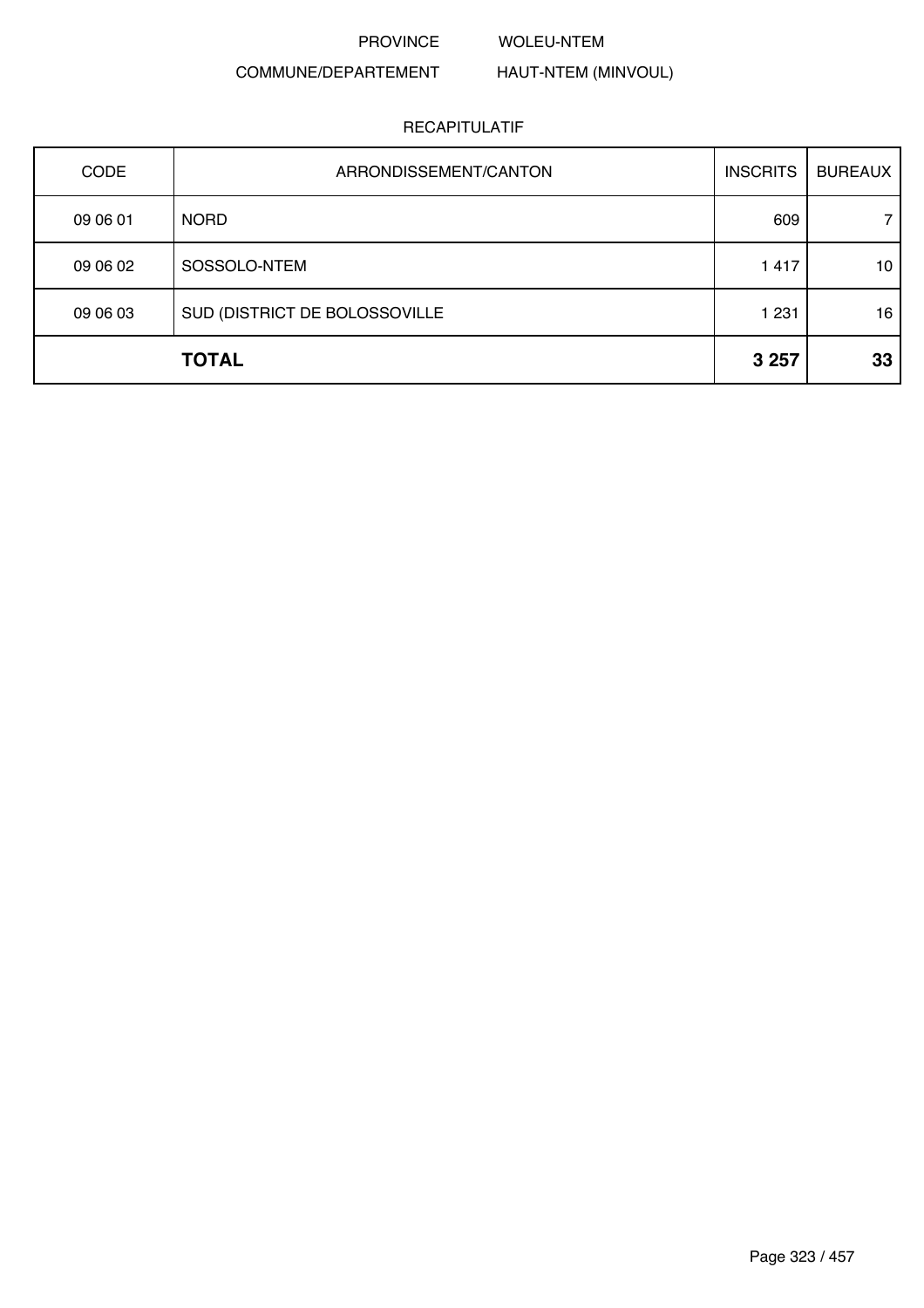### WOLEU-NTEM

# COMMUNE/DEPARTEMENT

ARRONDISSEMENT/CANTON

# MITZIC COMMUNE

| CODE        | <b>CENTRE DE VOTE</b>        | <b>INSCRITS</b> | <b>BUREAUX</b>  |
|-------------|------------------------------|-----------------|-----------------|
| 09 07 00 01 | <b>ECOLE PUBLIQUE MITZIC</b> | 615             | 2               |
| 09 07 00 02 | ECOLE PROTESTANTE            | 640             | 2               |
| 09 07 00 03 | <b>HOPITAL</b>               | 757             | $\overline{2}$  |
| 09 07 00 04 | ECOLE CATHOLIQUE             | 481             |                 |
| 09 07 00 05 | <b>METHUI</b>                | 168             |                 |
| 09 07 00 06 | <b>CES CATHOLIQUE</b>        | 180             |                 |
| 09 07 00 07 | ECOLE PUBL. FEUCK SOLE       | 266             |                 |
| 09 07 00 08 | <b>ATOUR</b>                 | 109             |                 |
| 09 07 00 09 | <b>JARDIN D'ENFANT</b>       | 364             |                 |
|             | <b>TOTAL</b>                 | 3580            | 12 <sub>2</sub> |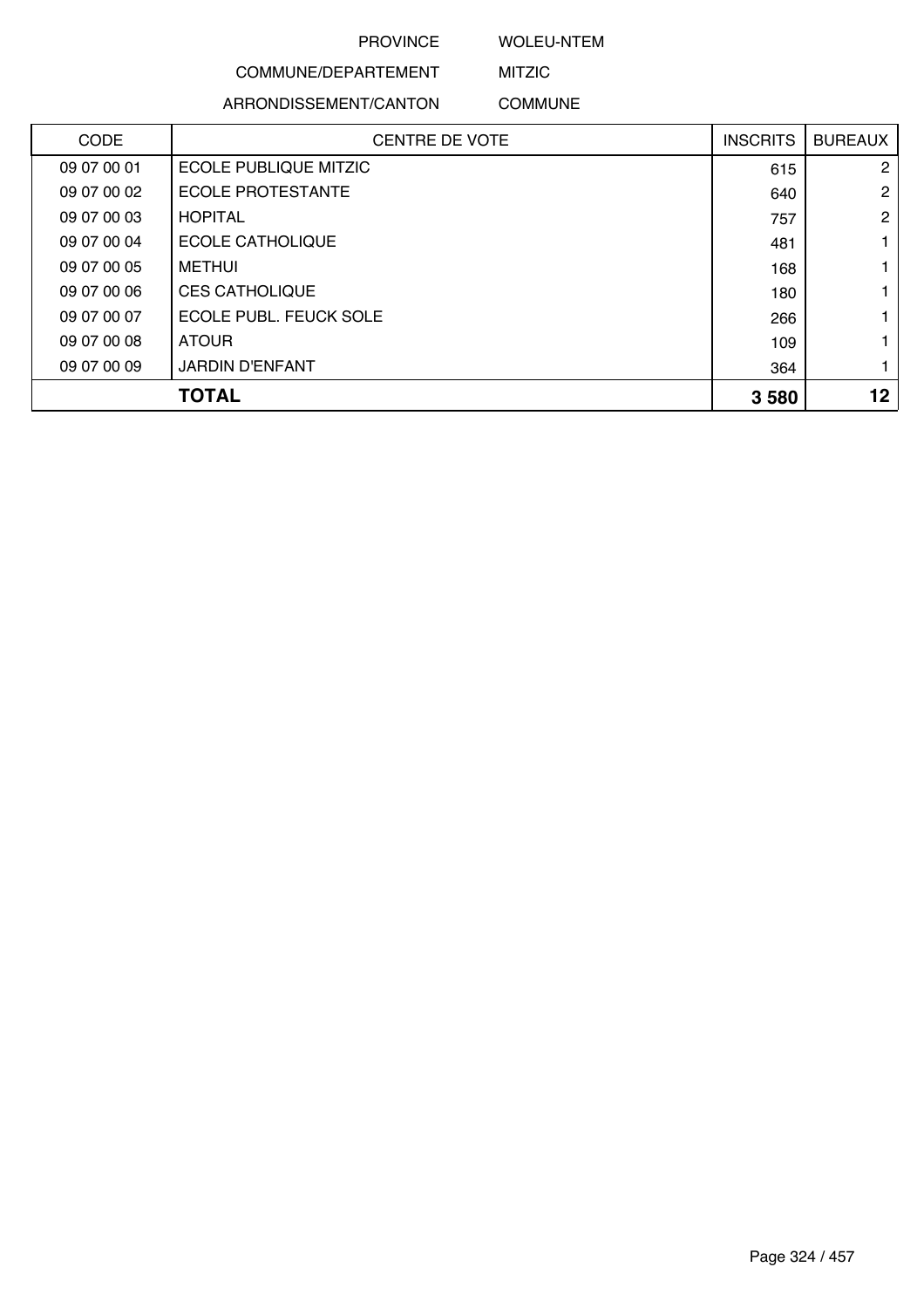WOLEU-NTEM

#### COMMUNE/DEPARTEMENT MITZIC

| <b>CODE</b> | ARRONDISSEMENT/CANTON | <b>INSCRITS</b> | <b>BUREAUX</b> |
|-------------|-----------------------|-----------------|----------------|
| 09 07 00    | <b>COMMUNE</b>        | 3580            | 12             |
|             | <b>TOTAL</b>          | 3580            | 12             |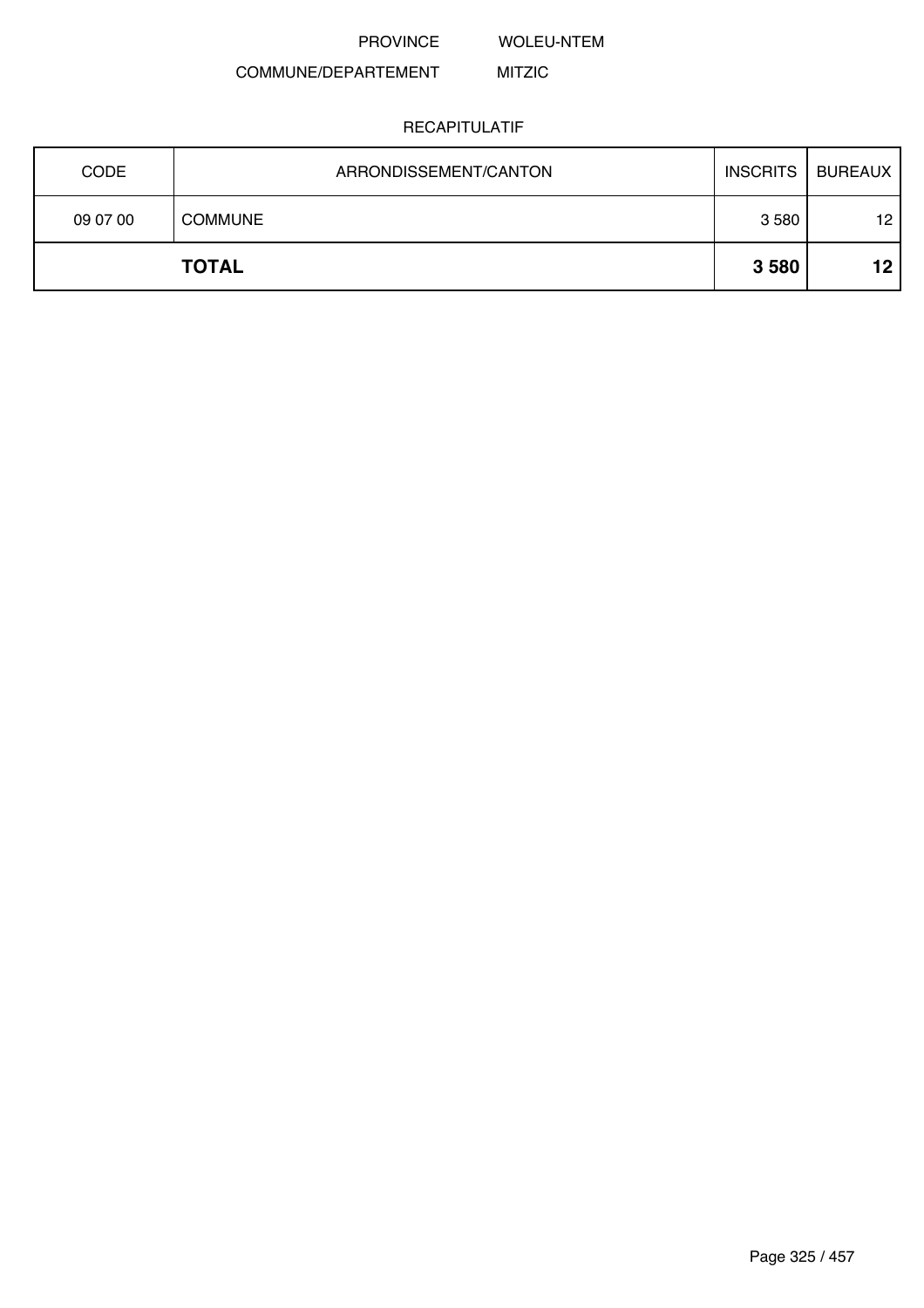### WOLEU-NTEM

OKANO (MITZIC)

COMMUNE/DEPARTEMENT

ARRONDISSEMENT/CANTON

DOUM

| <b>CODE</b> | <b>CENTRE DE VOTE</b>     | <b>INSCRITS</b> | <b>BUREAUX</b> |
|-------------|---------------------------|-----------------|----------------|
| 09 08 01 01 | EDOUNG-ALANG              | 81              |                |
| 09 08 01 02 | <b>ESSONG-VILLE</b>       | 262             |                |
| 09 08 01 03 | <b>EKOUK-VILLE</b>        | 83              |                |
| 09 08 01 04 | EGNENG-MELENE             | 104             |                |
| 09 08 01 05 | <b>HEVEGAB V1 DOUM</b>    | 52              |                |
| 09 08 01 06 | <b>HEVEGAB V2 BIKOUME</b> | 34              |                |
|             | <b>TOTAL</b>              | 616             | 6              |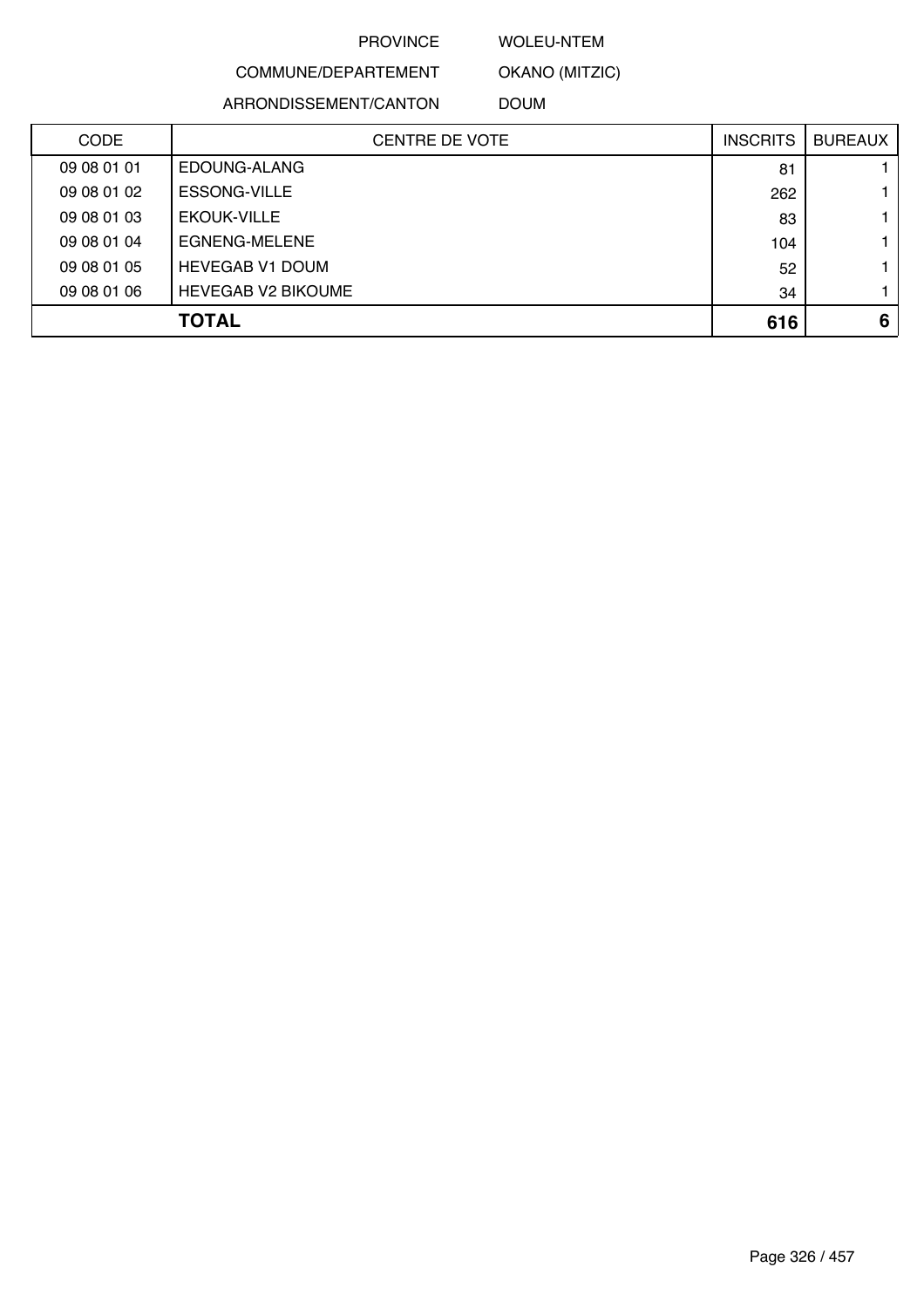### WOLEU-NTEM

OKANO (MITZIC)

## COMMUNE/DEPARTEMENT ARRONDISSEMENT/CANTON

## DOUMANDZOU (DISTRICT DE SAM)

| CODE        | <b>CENTRE DE VOTE</b> | <b>INSCRITS</b> | <b>BUREAUX</b>  |
|-------------|-----------------------|-----------------|-----------------|
| 09 08 02 01 | NKOL-AYO              | 60              |                 |
| 09 08 02 02 | <b>MBELALENE</b>      | 85              |                 |
| 09 08 02 03 | <b>AKONEBE</b>        | 70              |                 |
| 09 08 02 04 | <b>MELENE</b>         | 148             |                 |
| 09 08 02 05 | SAM-CENTRE            | 343             |                 |
| 09 08 02 06 | <b>BELLE-VILLE</b>    | 79              |                 |
| 09 08 02 07 | <b>DOUMANDZOU</b>     | 62              |                 |
| 09 08 02 08 | <b>DOUALA</b>         | 251             |                 |
| 09 08 02 09 | <b>MEBOLE</b>         | 64              |                 |
| 09 08 02 10 | <b>ANGOUMA</b>        | 107             |                 |
| 09 08 02 11 | <b>OBOUI</b>          | 89              |                 |
| 09 08 02 12 | LA HOLLANDE           | 93              | 1               |
|             | <b>TOTAL</b>          | 1 4 5 1         | 12 <sub>2</sub> |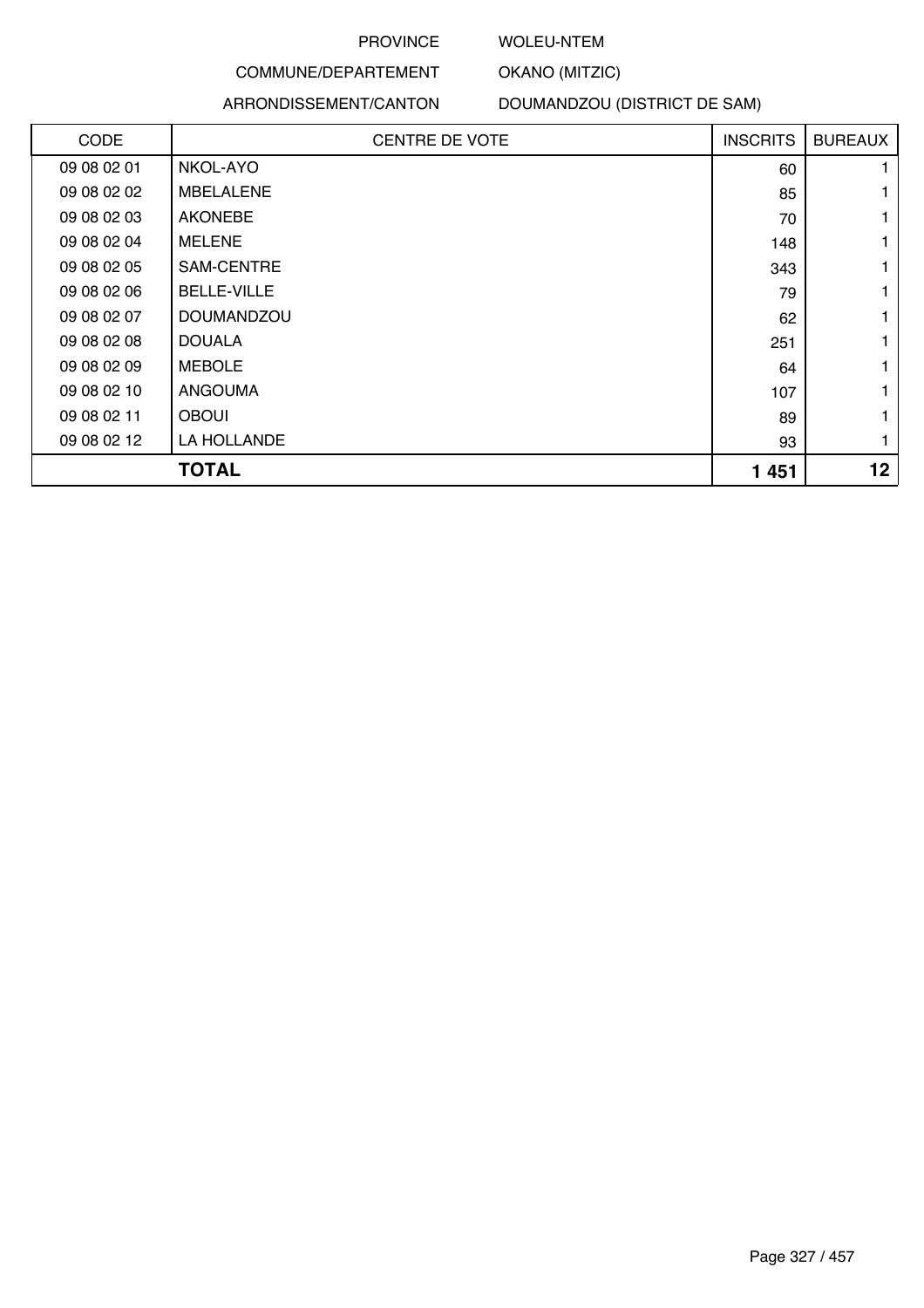### WOLEU-NTEM

OKANO (MITZIC)

COMMUNE/DEPARTEMENT ARRONDISSEMENT/CANTON

LALARA

| <b>CODE</b> | <b>CENTRE DE VOTE</b>  | <b>INSCRITS</b> | <b>BUREAUX</b> |
|-------------|------------------------|-----------------|----------------|
| 09 08 03 01 | SAKE-VILLE             | 155             |                |
| 09 08 03 02 | <b>MINDZI</b>          | 202             |                |
| 09 08 03 04 | LALARA                 | 52              |                |
| 09 08 03 05 | <b>VIAFE</b>           | 214             |                |
| 09 08 03 06 | <b>BENGUI-CHANTIER</b> | 31              |                |
| 09 08 03 07 | <b>MIANG</b>           | 39              |                |
| 09 08 03 08 | <b>BABYLONE</b>        | 208             |                |
|             | <b>TOTAL</b>           | 901             |                |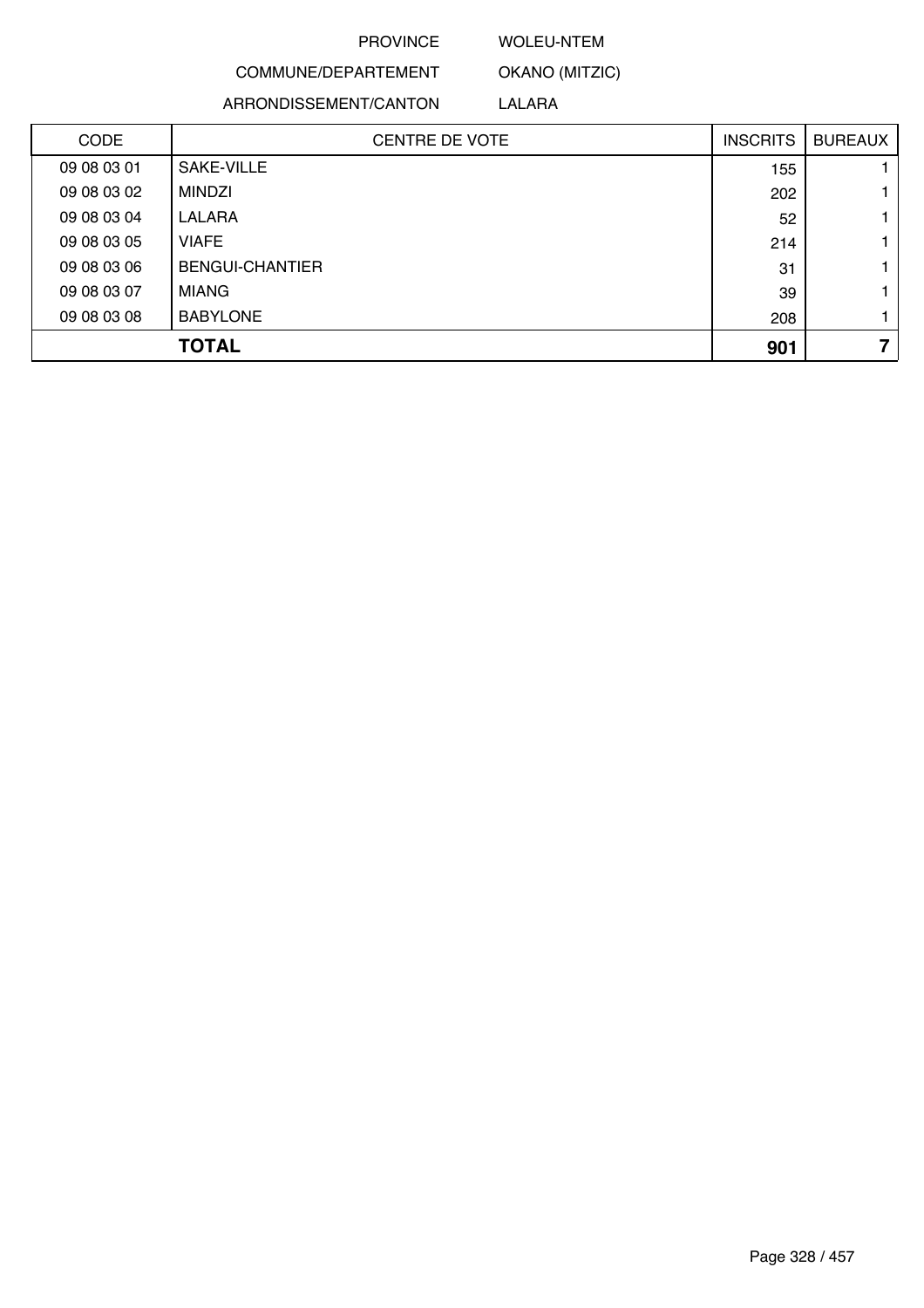### WOLEU-NTEM

OKANO (MITZIC)

COMMUNE/DEPARTEMENT

ARRONDISSEMENT/CANTON

OKALA

| <b>CODE</b> | <b>CENTRE DE VOTE</b>        | <b>INSCRITS</b> | <b>BUREAUX</b> |
|-------------|------------------------------|-----------------|----------------|
| 09 08 04 01 | AYANE NKAR II                | 123             |                |
| 09 08 04 02 | ABONG-MIANG                  | 133             |                |
| 09 08 04 03 | <b>EYINANE</b>               | 119             |                |
| 09 08 04 04 | MINKO-MI-BE                  | 134             |                |
| 09 08 04 05 | NSANG-ENGONG                 | 91              |                |
| 09 08 04 06 | <b>NGOMESSI</b>              | 159             |                |
| 09 08 04 07 | OKALA                        | 114             |                |
| 09 08 04 08 | <b>HEVEGAB V 3 MIMPKWELE</b> | 52              |                |
| 09 08 04 09 | <b>HEVEGAB V 4 AKINETOM</b>  | 98              |                |
|             | <b>TOTAL</b>                 | 1 0 2 3         | 9              |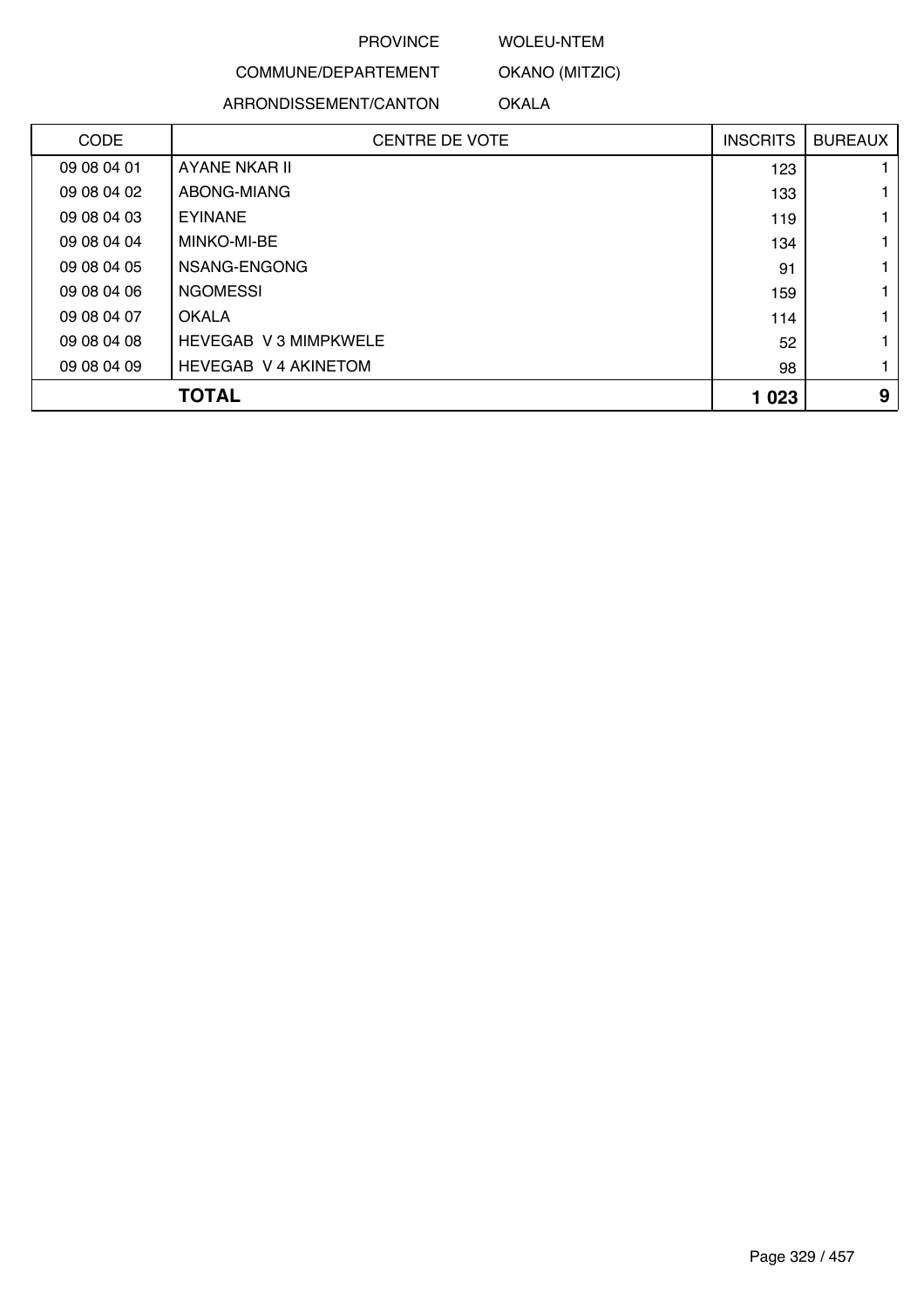PROVINCE WOLEU-NTEM

### COMMUNE/DEPARTEMENT OKANO (MITZIC)

| CODE     | ARRONDISSEMENT/CANTON        | <b>INSCRITS</b> | <b>BUREAUX</b> |
|----------|------------------------------|-----------------|----------------|
| 09 08 01 | <b>DOUM</b>                  | 616             | 6              |
| 09 08 02 | DOUMANDZOU (DISTRICT DE SAM) | 1 4 5 1         | 12             |
| 09 08 03 | LALARA                       | 901             | $7^{\circ}$    |
| 09 08 04 | <b>OKALA</b>                 | 1 0 2 3         | 9              |
|          | <b>TOTAL</b>                 | 3991            | 34             |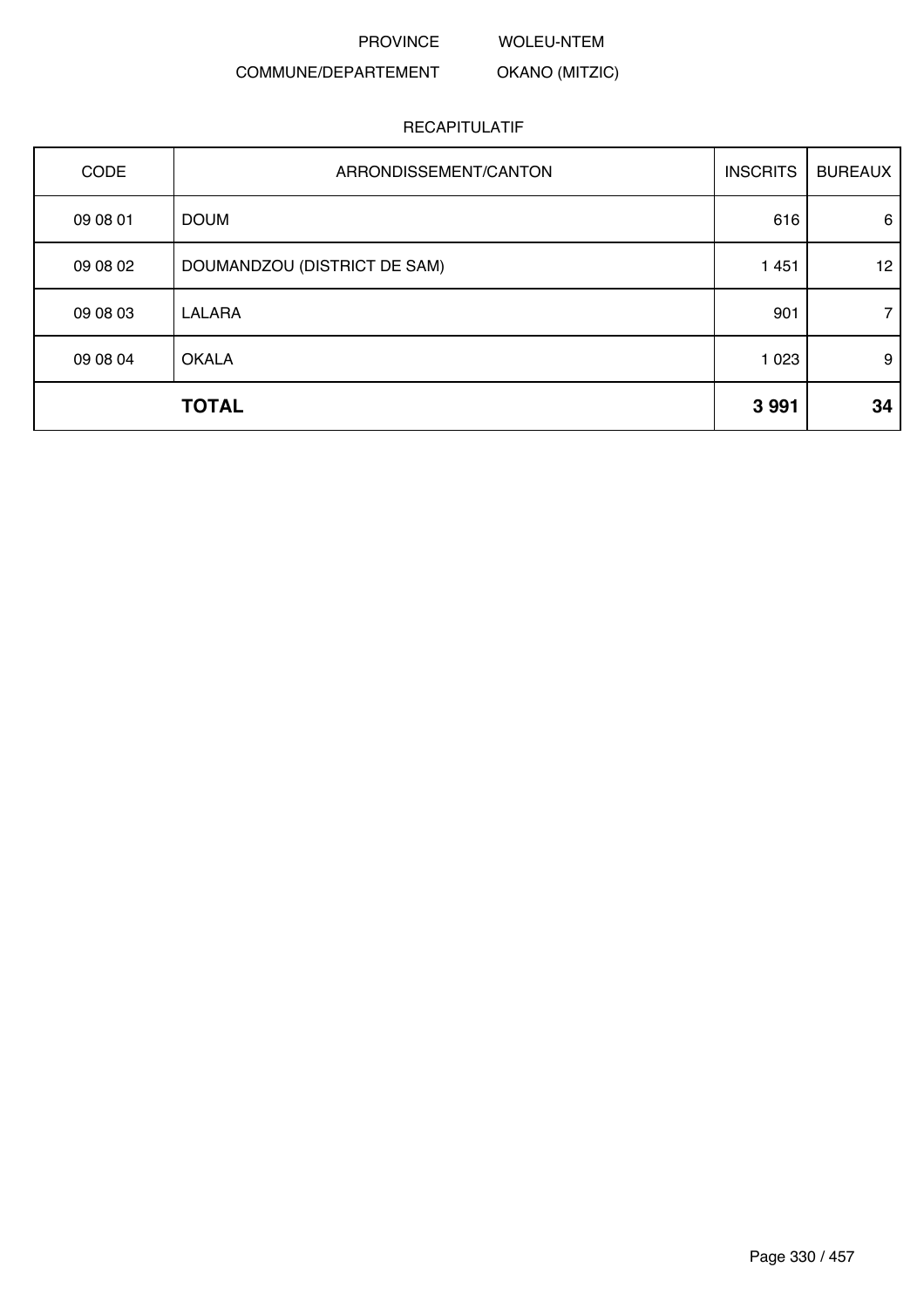### WOLEU-NTEM

## COMMUNE/DEPARTEMENT ARRONDISSEMENT/CANTON

MEDOUNEU COMMUNE

| <b>CODE</b> | <b>CENTRE DE VOTE</b>     | <b>INSCRITS</b> | <b>BUREAUX</b> |
|-------------|---------------------------|-----------------|----------------|
| 09 09 00 01 | <b>ECOLE PUBLIQUE</b>     | 518             | $\mathbf{2}$   |
| 09 09 00 02 | E.P.P. ENIENG-MELEN       | 73              |                |
| 09 09 00 03 | E.P.C. ABAMASSI           | 324             |                |
| 09 09 00 04 | MONT-BENIT (CHEF VILLAGE) | 42              |                |
| 09 09 00 05 | ATOUT (CHEF VILLAGE)      | 108             |                |
| 09 09 00 06 | <b>E.P.P EFOULANE</b>     | 144             |                |
| 09 09 00 07 | MONT-BENIT-A              | 87              |                |
| 09 09 00 08 | <b>NKOUALA</b>            | 236             |                |
|             | TOTAL                     | 1 532           | 9              |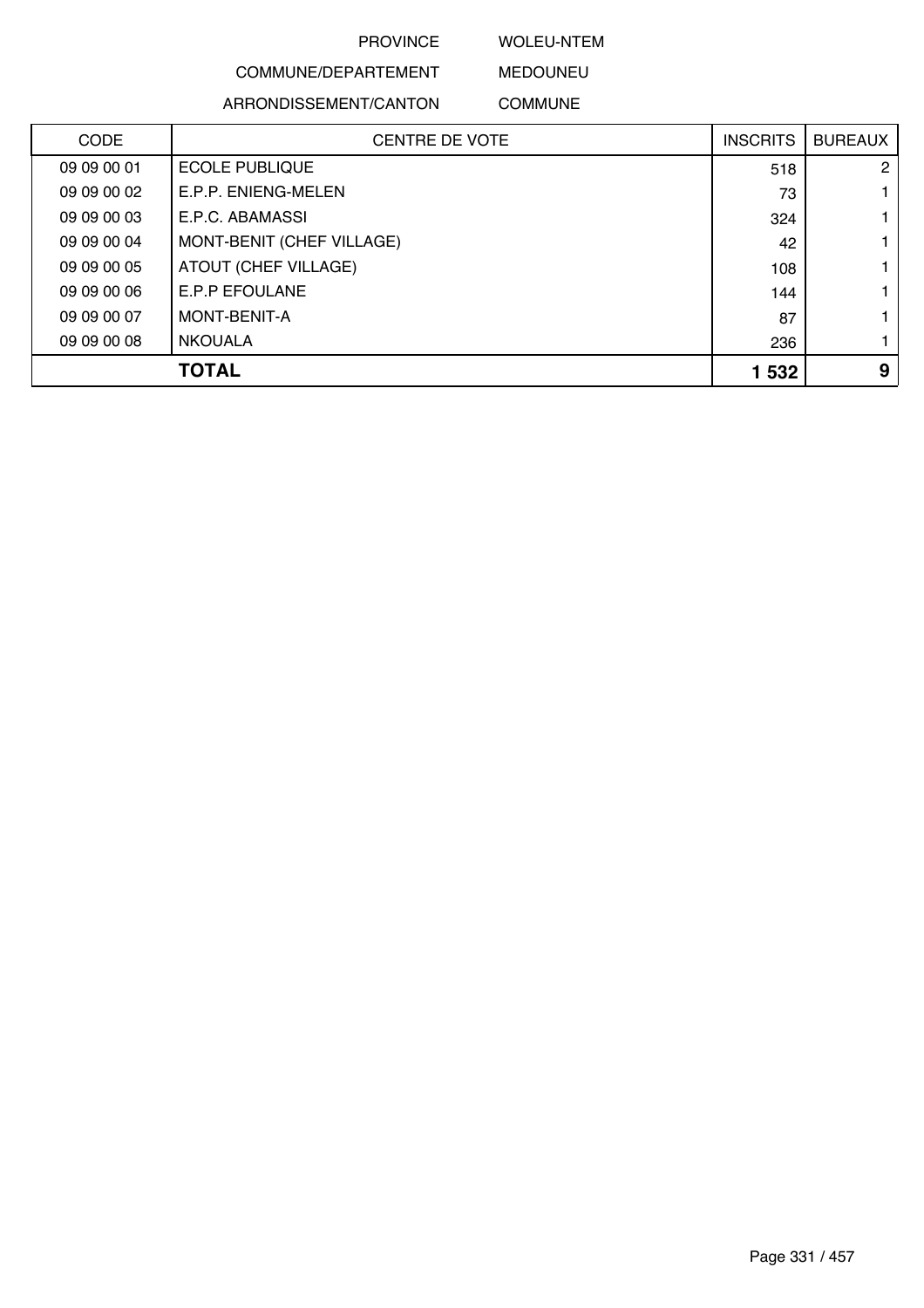WOLEU-NTEM

### COMMUNE/DEPARTEMENT MEDOUNEU

| <b>CODE</b> | ARRONDISSEMENT/CANTON | <b>INSCRITS</b> | <b>BUREAUX</b> |
|-------------|-----------------------|-----------------|----------------|
| 09 09 00    | <b>COMMUNE</b>        | 1 532           | 9              |
|             | <b>TOTAL</b>          | 1 532           | 9              |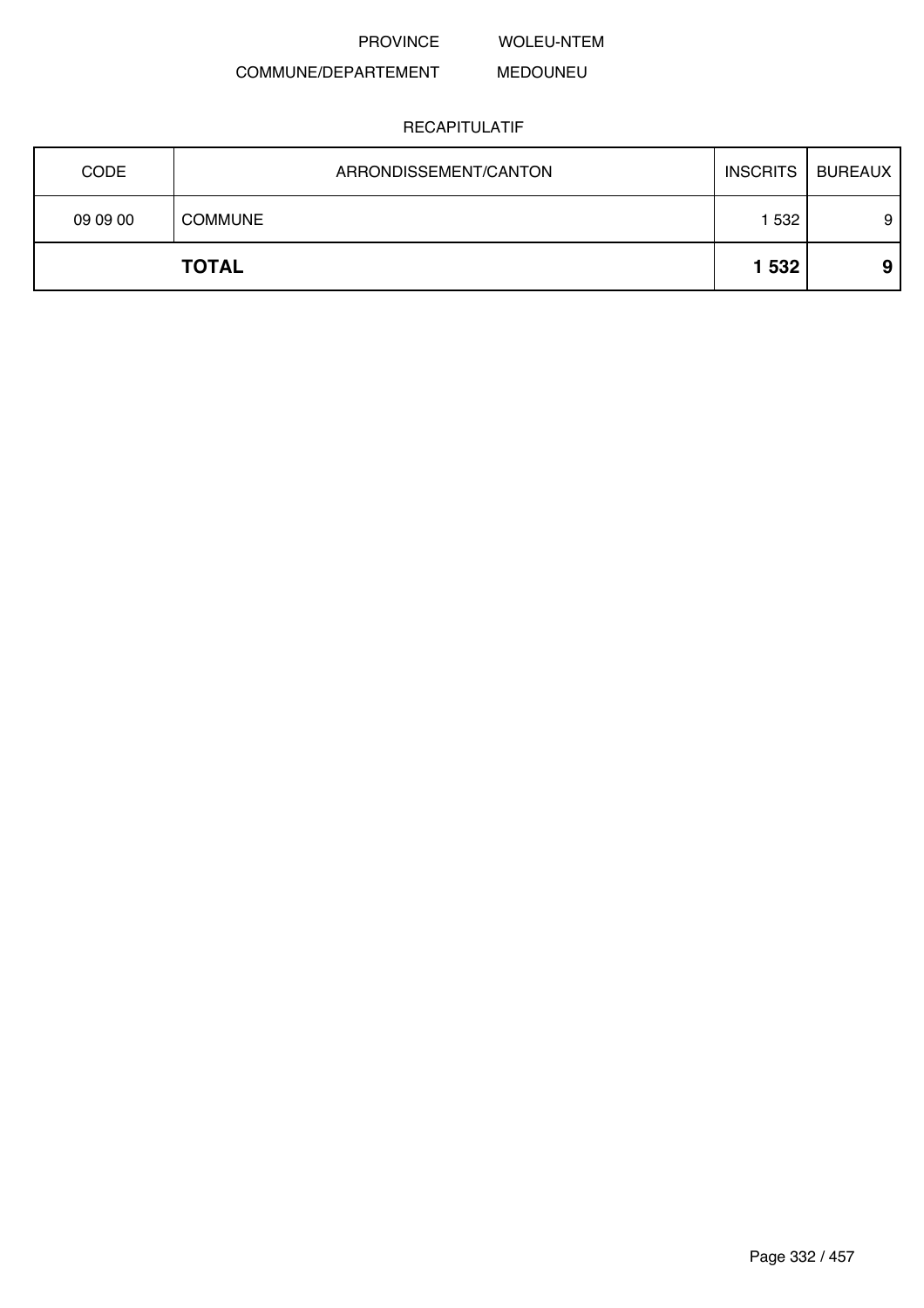### WOLEU-NTEM

## COMMUNE/DEPARTEMENT ARRONDISSEMENT/CANTON

MVO-ABANGA

HAUT COMO (MEDOUNEU)

| <b>CODE</b> | <b>CENTRE DE VOTE</b> | <b>INSCRITS</b> | <b>BUREAUX</b> |
|-------------|-----------------------|-----------------|----------------|
| 09 10 01 01 | <b>EFAUT</b>          | 97              |                |
| 09 10 01 02 | <b>ETSAMEYONG</b>     | 84              |                |
| 09 10 01 03 | NKOME-MBE             | 176             |                |
| 09 10 01 04 | EFAUT-B               | 80              |                |
|             | <b>TOTAL</b>          | 437             | 4              |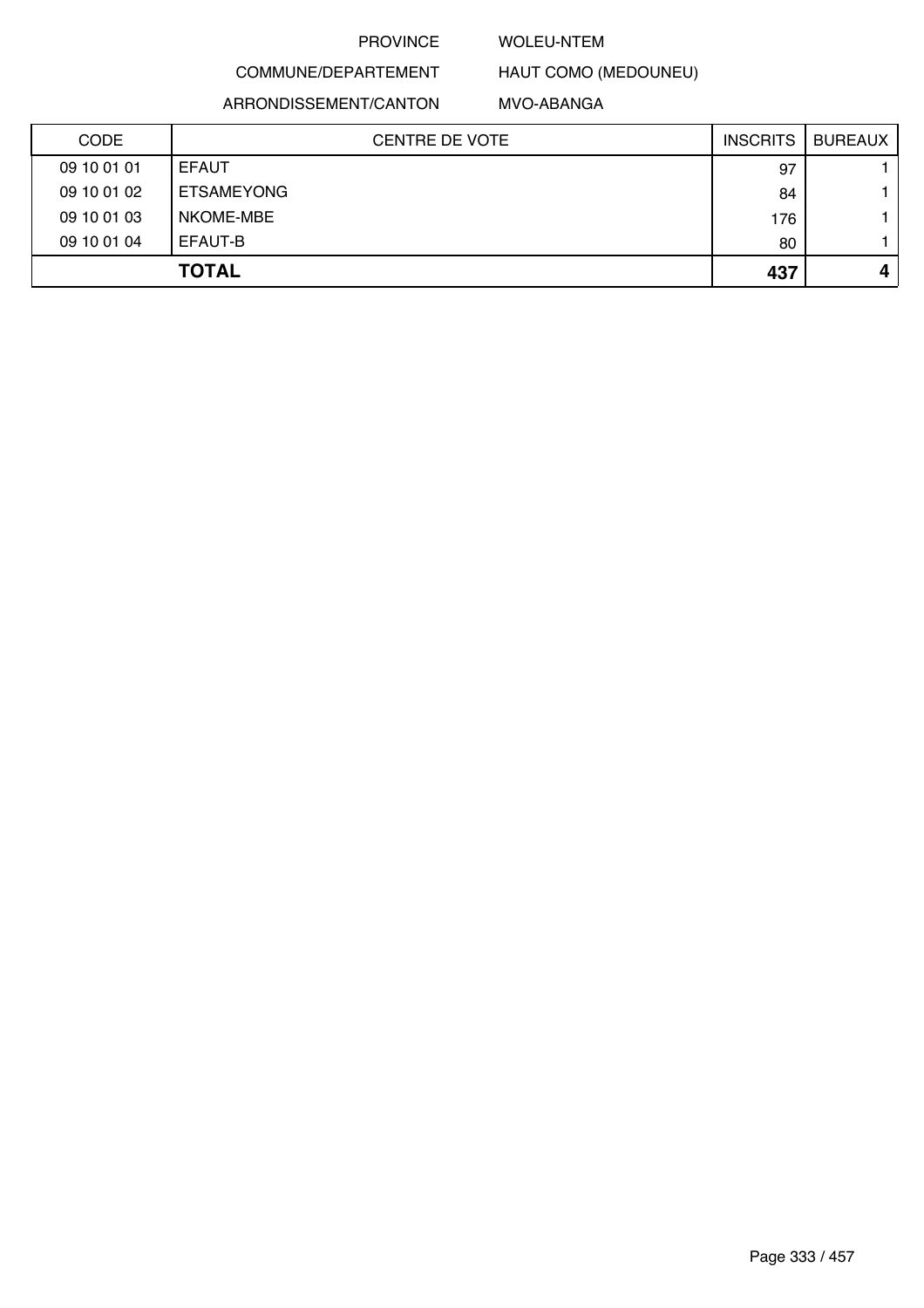### WOLEU-NTEM

## COMMUNE/DEPARTEMENT

### ARRONDISSEMENT/CANTON

HAUT COMO (MEDOUNEU)

### MBEI

| <b>CODE</b> | <b>CENTRE DE VOTE</b> | <b>INSCRITS</b> | <b>BUREAUX</b> |
|-------------|-----------------------|-----------------|----------------|
| 09 10 02 01 | <b>EDOUM</b>          | 185             |                |
| 09 10 02 02 | <b>SONG</b>           | 25              |                |
| 09 10 02 03 | <b>NZOGBOUR</b>       | 78              |                |
| 09 10 02 04 | <b>ASSOK</b>          | 97              |                |
| 09 10 02 05 | <b>ETSAME 1</b>       | 67              |                |
| 09 10 02 06 | <b>NKINENN A</b>      | 187             |                |
| 09 10 02 07 | <b>NKINENN B</b>      | 123             |                |
| 09 10 02 08 | <b>AVANG</b>          | 73              |                |
| 09 10 02 09 | <b>MBEAKELAYONG</b>   | 59              |                |
| 09 10 02 10 | AKOGA                 | 101             |                |
| 09 10 02 11 | <b>NZORENGONE</b>     | 33              |                |
|             | <b>TOTAL</b>          | 1 0 28          | 11             |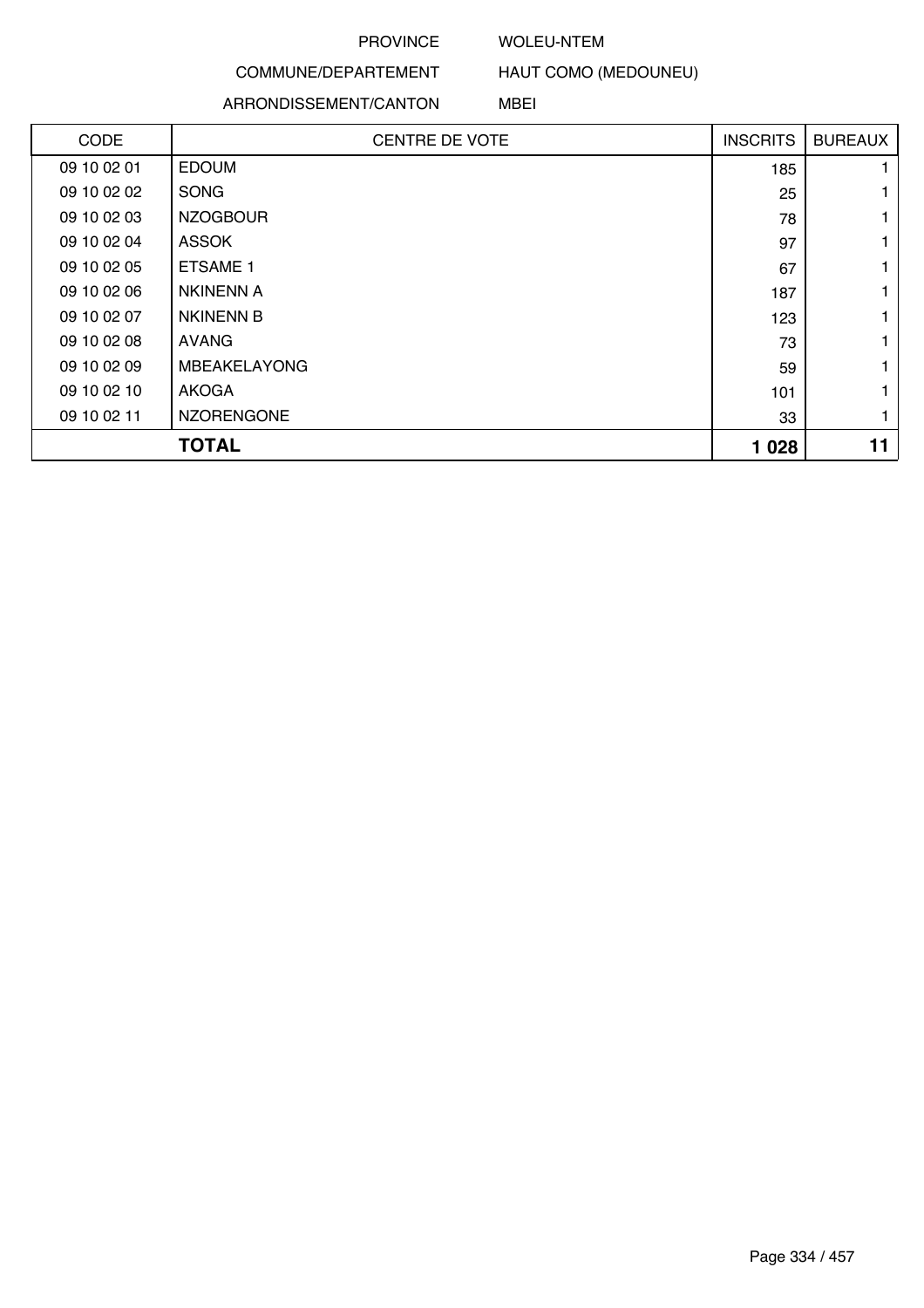### WOLEU-NTEM

## COMMUNE/DEPARTEMENT

## HAUT COMO (MEDOUNEU)

| <b>CODE</b> | ARRONDISSEMENT/CANTON | <b>INSCRITS</b> | <b>BUREAUX</b> |
|-------------|-----------------------|-----------------|----------------|
| 09 10 01    | MVO-ABANGA            | 437             | $\overline{4}$ |
| 09 10 02    | <b>MBEI</b>           | 1 0 28          | 11             |
|             | <b>TOTAL</b>          | 1 4 6 5         | 15             |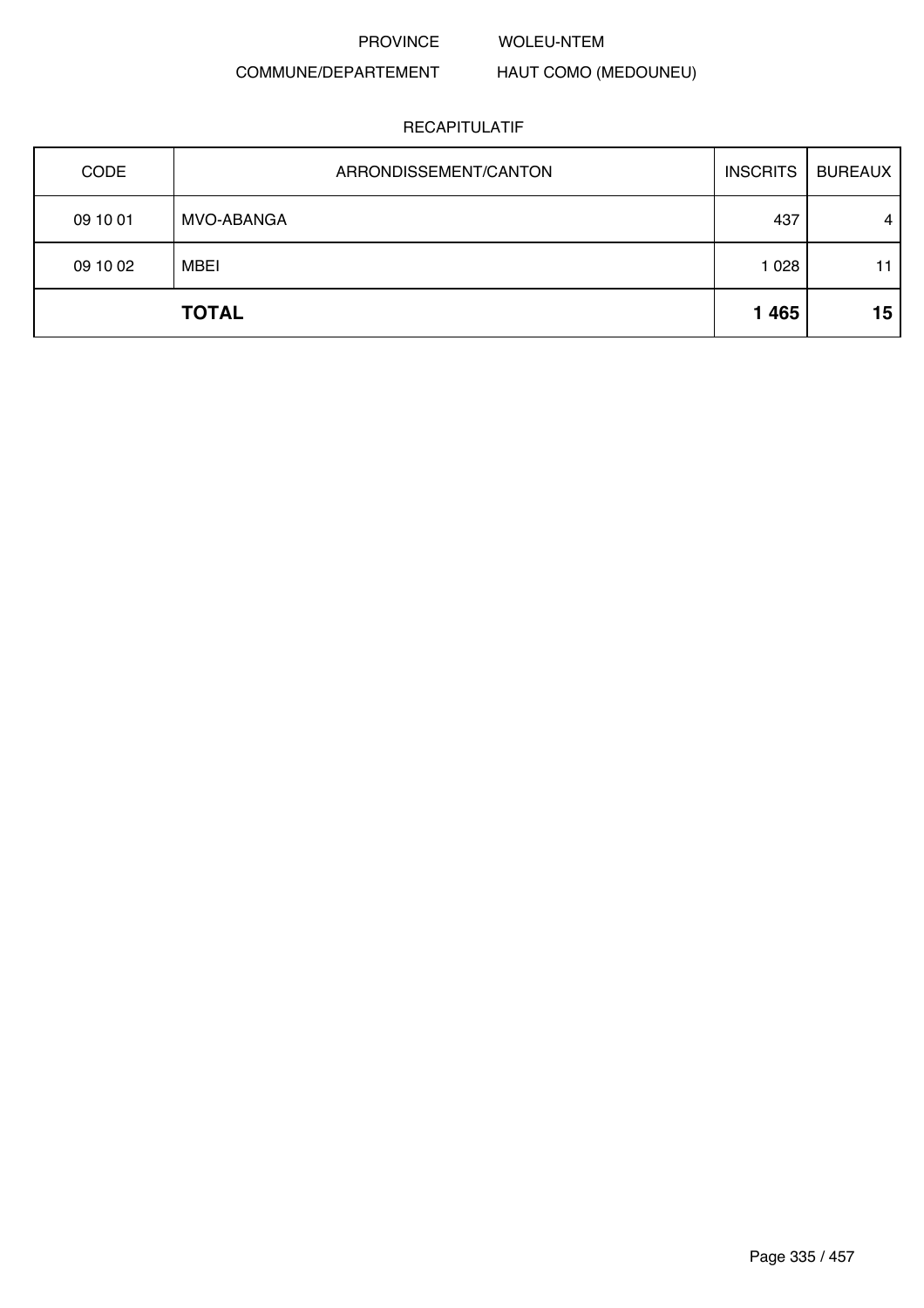### PROVINCE WOLEU-NTEM

| CODE  | COMMUNE / DEPARTEMENT | <b>INSCRITS</b> | <b>BUREAUX</b>   |
|-------|-----------------------|-----------------|------------------|
| 09 01 | <b>OYEM</b>           | 14 120          | 46               |
| 09 02 | <b>WOLEU (OYEM)</b>   | 10 4 61         | 87               |
| 09 03 | <b>BITAM</b>          | 6613            | 20               |
| 09 04 | NTEM (BITAM)          | 8 1 9 0         | 89               |
| 09 05 | <b>MINVOUL</b>        | 1 4 5 3         | $5\phantom{.0}$  |
| 09 06 | HAUT-NTEM (MINVOUL)   | 3 2 5 7         | 33               |
| 09 07 | <b>MITZIC</b>         | 3580            | 12               |
| 09 08 | OKANO (MITZIC)        | 3 9 9 1         | 34               |
| 09 09 | MEDOUNEU              | 1 5 3 2         | $\boldsymbol{9}$ |
| 09 10 | HAUT COMO (MEDOUNEU)  | 1 4 6 5         | 15               |
|       | <b>TOTAL</b>          | 54 662          | 350              |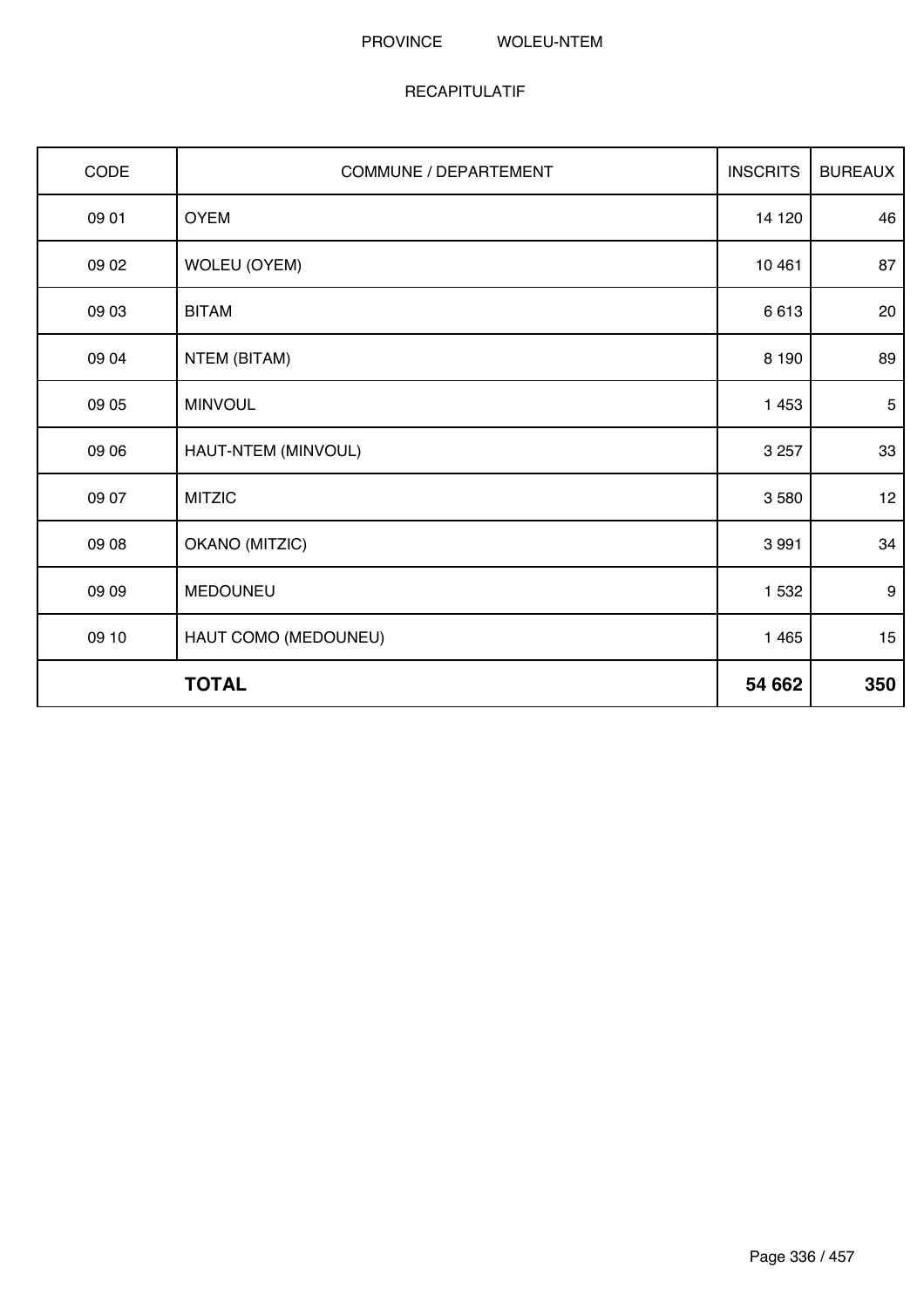### AFRIQUE

AFRIQUE DU SUD

## COMMUNE/DEPARTEMENT

ARRONDISSEMENT/CANTON JOHANNESBURG

| <b>CODE</b> | <b>CENTRE DE VOTE</b> | <b>INSCRITS</b> | <b>BUREAUX</b> |
|-------------|-----------------------|-----------------|----------------|
| 11 01 01 01 | <b>JOHANNESBURG</b>   | 149             |                |
|             | <b>TOTAL</b>          | 149             |                |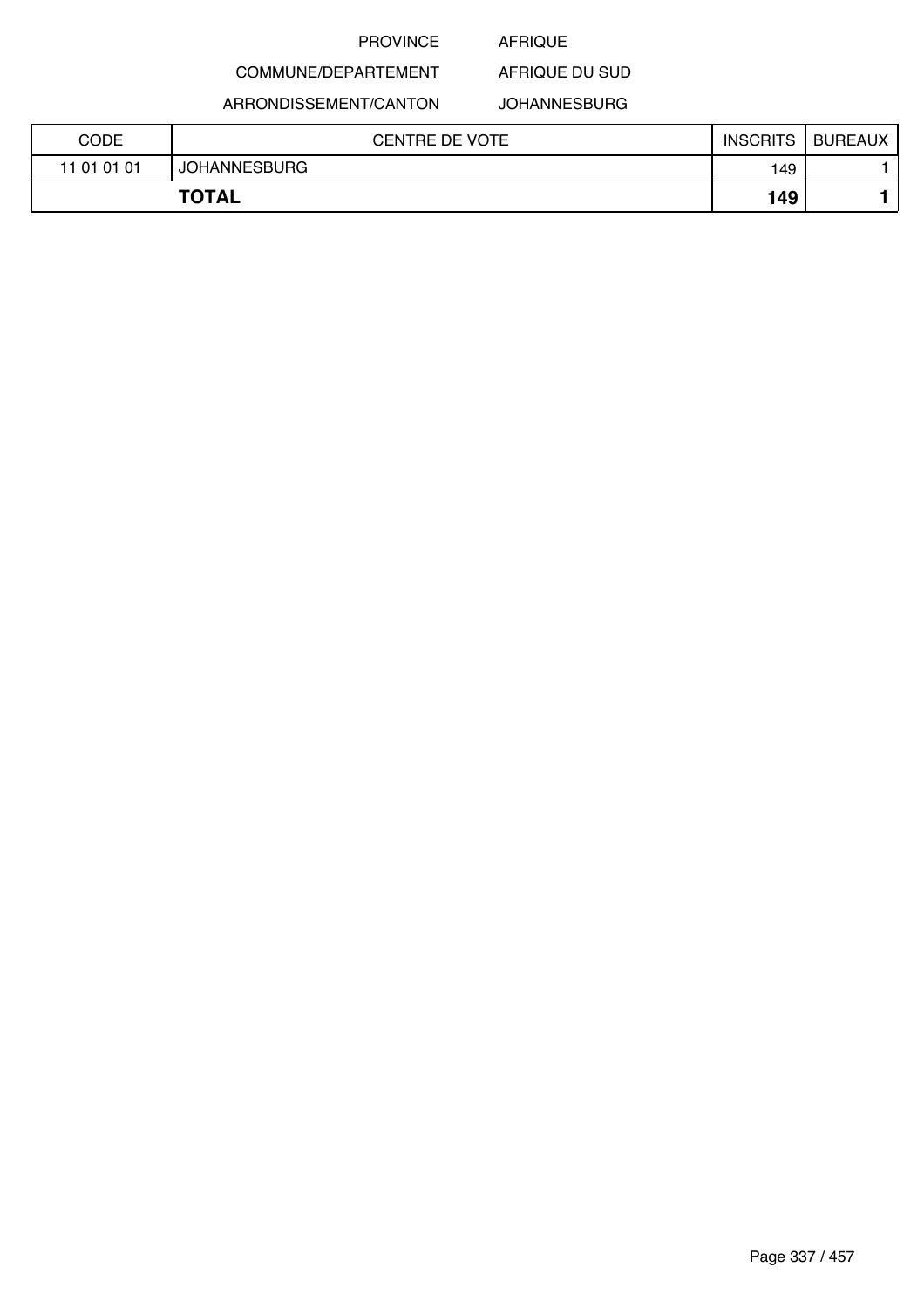### AFRIQUE

AFRIQUE DU SUD

ARRONDISSEMENT/CANTON

COMMUNE/DEPARTEMENT

PRETORIA

| <b>CODE</b> | <b>CENTRE DE VOTE</b> | <b>INSCRITS</b> | <b>BUREAUX</b> |
|-------------|-----------------------|-----------------|----------------|
| 11 01 02 01 | <b>PRETORIA</b>       | 125             |                |
|             | <b>TOTAL</b>          | 125             |                |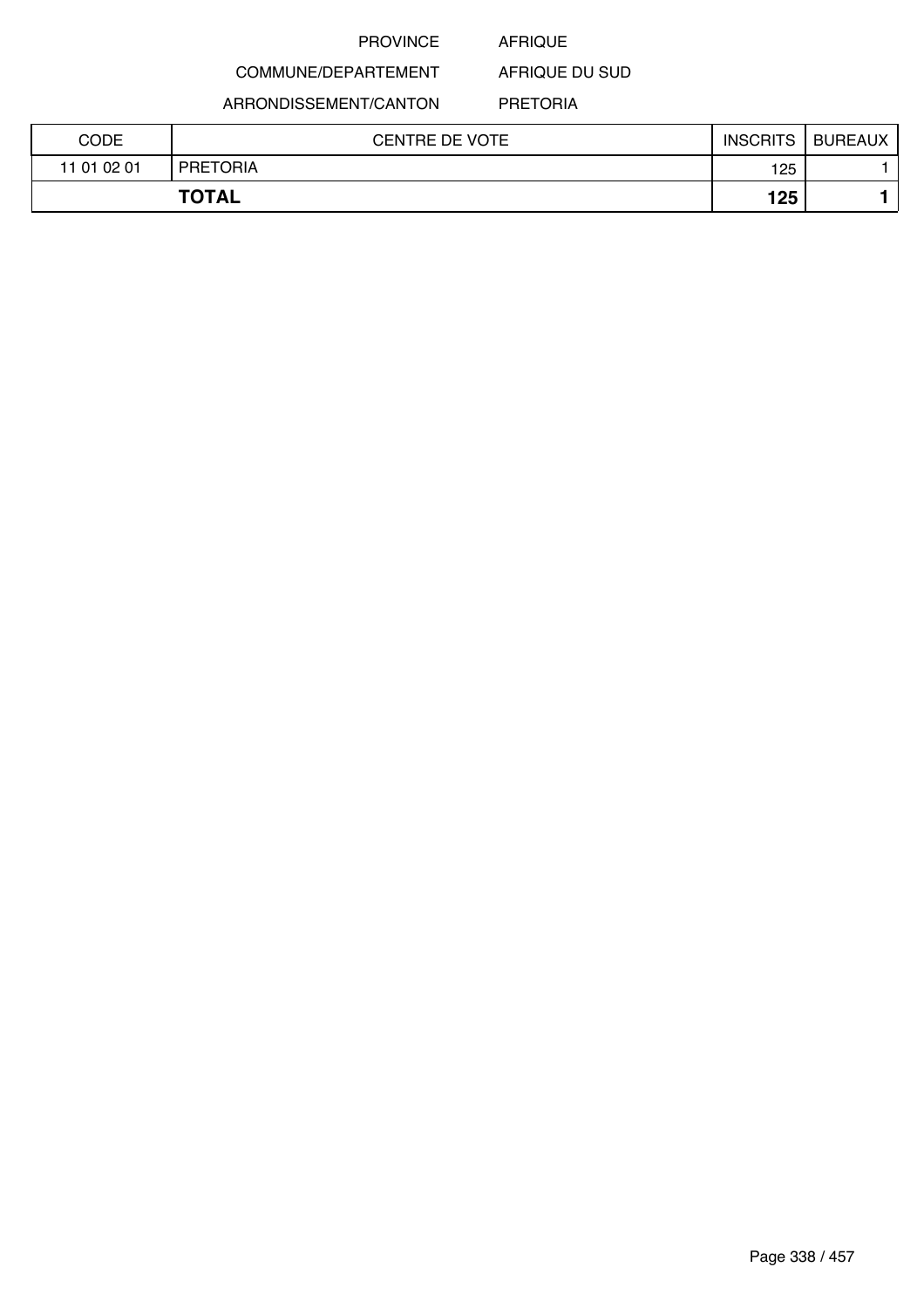### AFRIQUE

COMMUNE/DEPARTEMENT AFRIQUE DU SUD

ARRONDISSEMENT/CANTON

CAP-TOWN

| CODE        | <b>CENTRE DE VOTE</b> | <b>INSCRITS</b> | <b>BUREAUX</b> |
|-------------|-----------------------|-----------------|----------------|
| 11 01 03 01 | CAP-TOWN              | 116             |                |
|             | <b>TOTAL</b>          | 116             |                |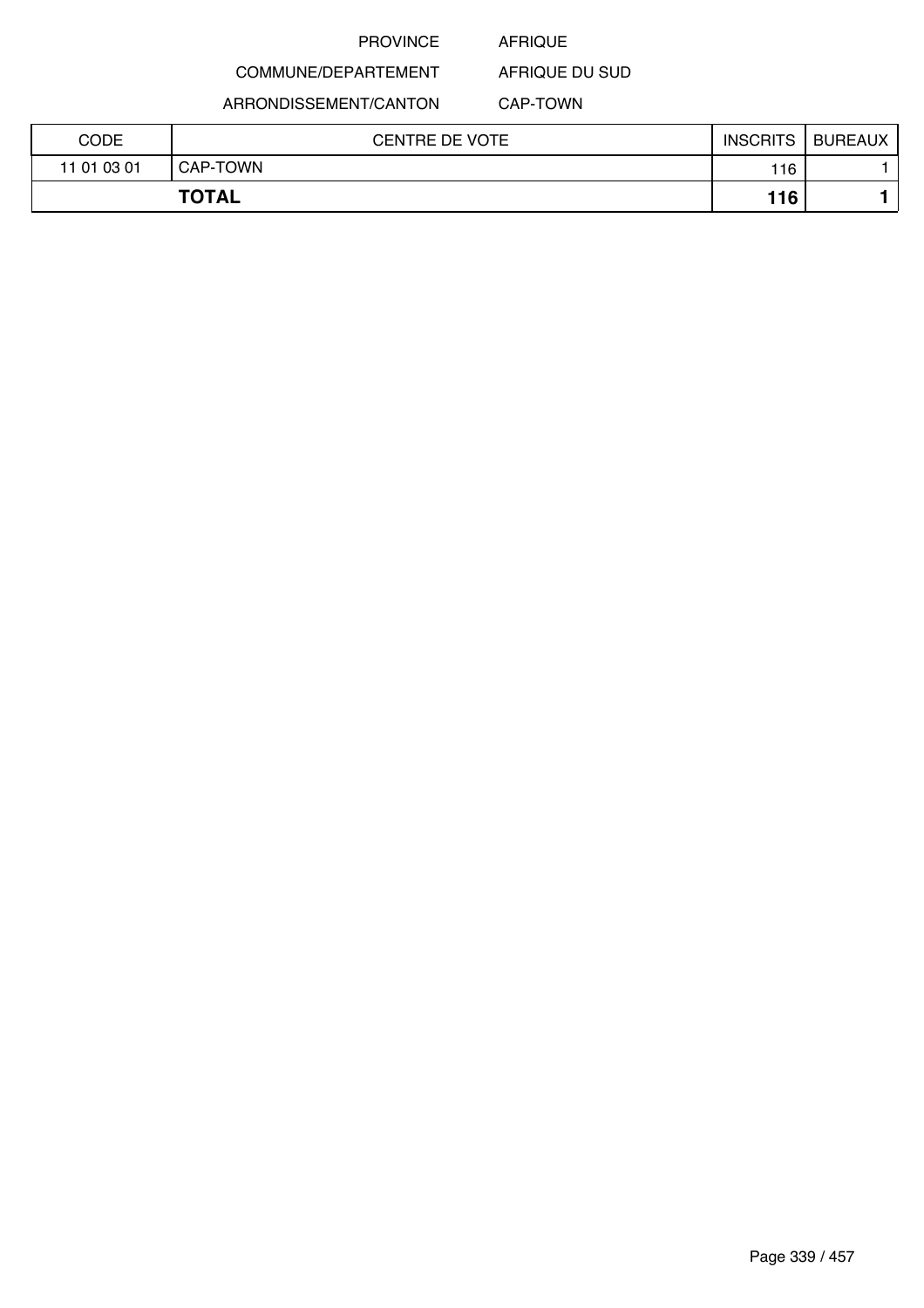### AFRIQUE

COMMUNE/DEPARTEMENT

ARRONDISSEMENT/CANTON

DURBAN

AFRIQUE DU SUD

| CODE        | <b>CENTRE DE VOTE</b> | <b>INSCRITS</b> | <b>BUREAUX</b> |
|-------------|-----------------------|-----------------|----------------|
| 11 01 04 01 | <b>DURBAN</b>         |                 |                |
|             | <b>TOTAL</b>          |                 |                |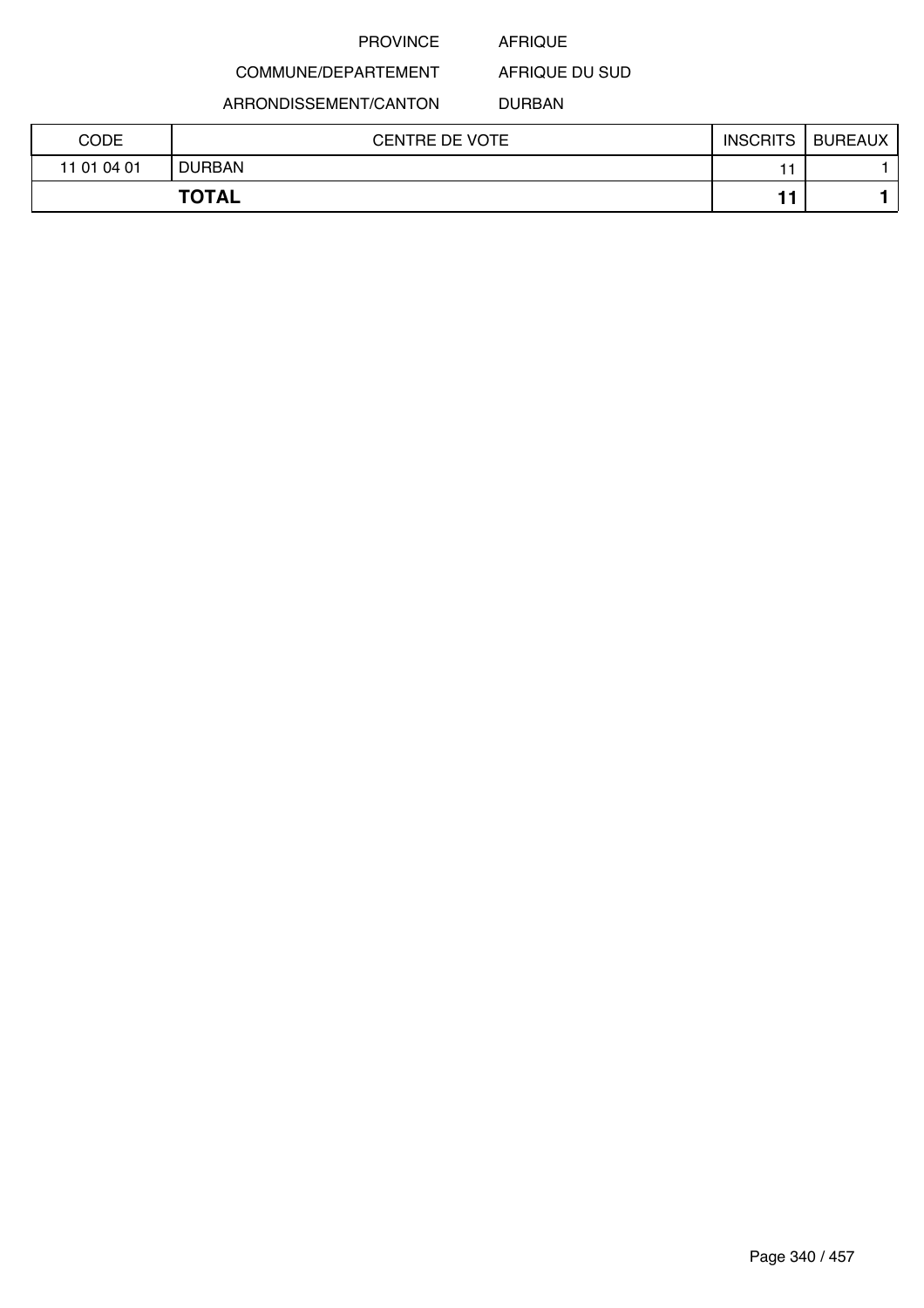### AFRIQUE

AFRIQUE DU SUD

ARRONDISSEMENT/CANTON

COMMUNE/DEPARTEMENT

VAAL

| CODE        | CENTRE DE VOTE | <b>INSCRITS</b> | <b>BUREAUX</b> |
|-------------|----------------|-----------------|----------------|
| 11 01 05 01 | <b>VAAL</b>    | 47              |                |
|             | <b>TOTAL</b>   | 47              |                |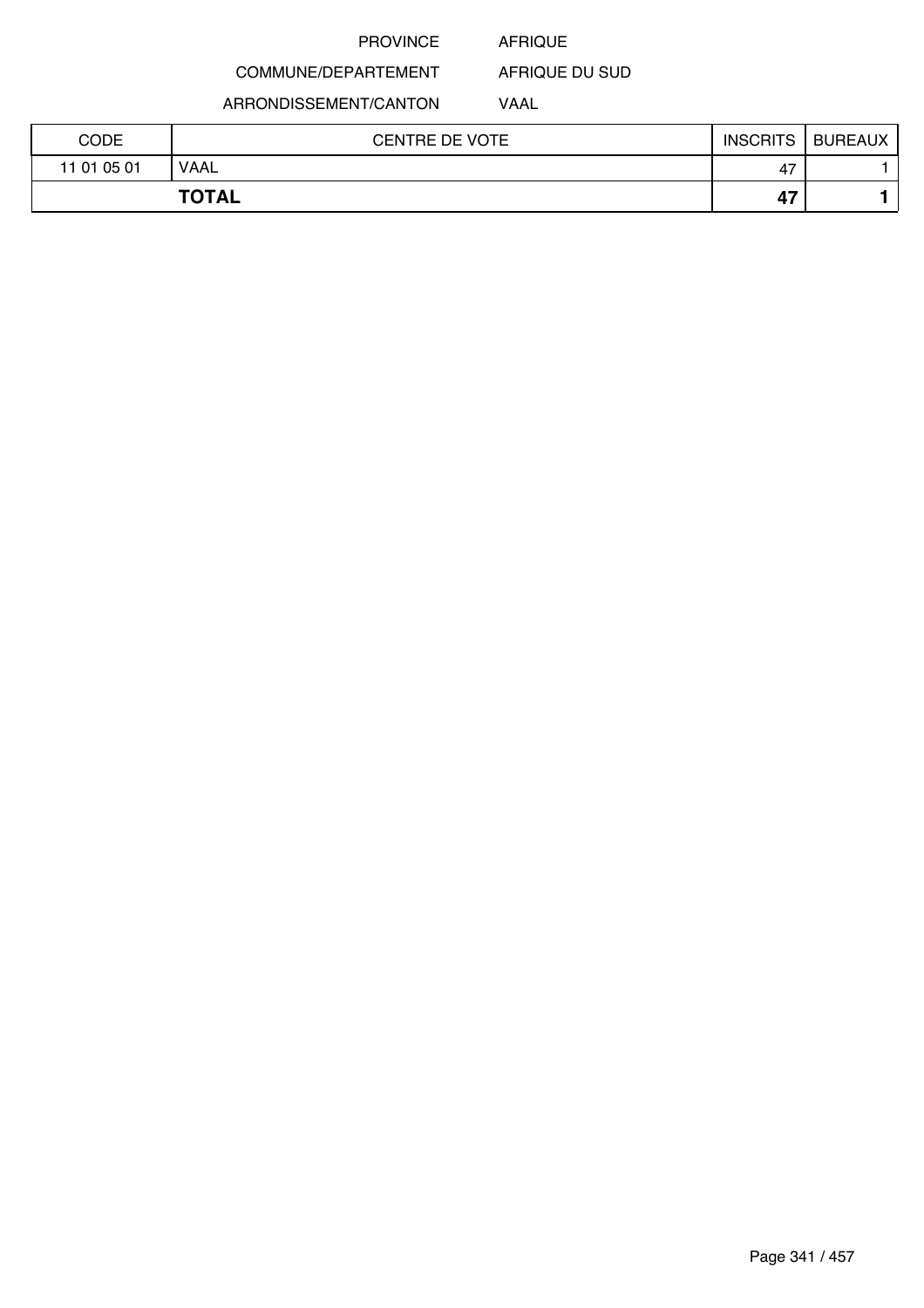PROVINCE AFRIQUE

### COMMUNE/DEPARTEMENT AFRIQUE DU SUD

| CODE     | ARRONDISSEMENT/CANTON | <b>INSCRITS</b> | <b>BUREAUX</b> |
|----------|-----------------------|-----------------|----------------|
| 11 01 01 | <b>JOHANNESBURG</b>   | 149             |                |
| 11 01 02 | <b>PRETORIA</b>       | 125             | 1              |
| 11 01 03 | <b>CAP-TOWN</b>       | 116             | 1              |
| 11 01 04 | <b>DURBAN</b>         | 11              |                |
| 11 01 05 | <b>VAAL</b>           | 47              | 1              |
|          | <b>TOTAL</b>          | 448             | 5              |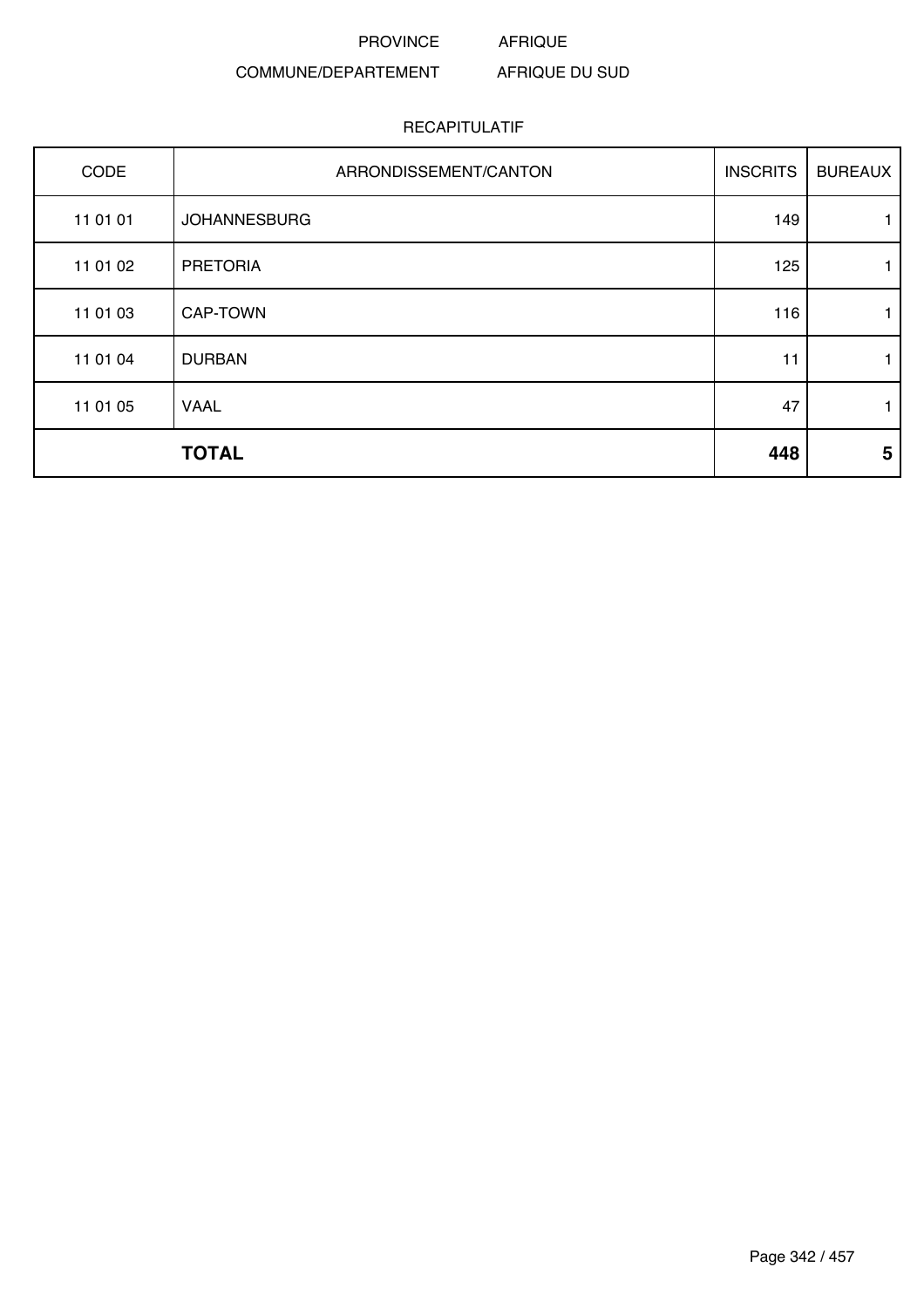AFRIQUE

#### COMMUNE/DEPARTEMENT ALGERIE

ARRONDISSEMENT/CANTON

ALGER

| CODE        | CENTRE DE VOTE             | <b>INSCRITS</b> | <b>BUREAUX</b> |
|-------------|----------------------------|-----------------|----------------|
| 11 02 01 01 | ALGER - AMBASSADE DU GABON |                 |                |
|             | <b>TOTAL</b>               |                 |                |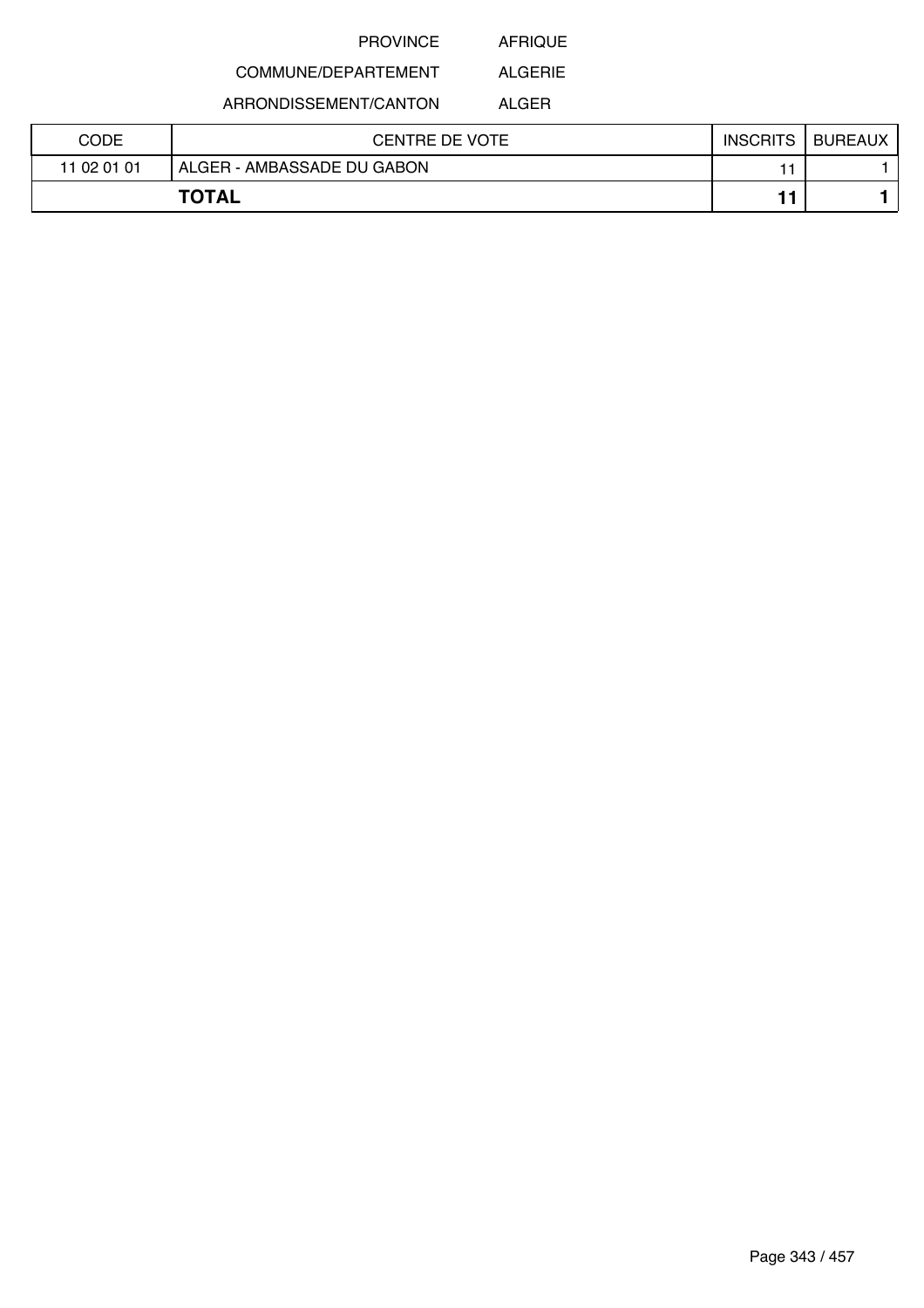PROVINCE AFRIQUE

### COMMUNE/DEPARTEMENT ALGERIE

| <b>CODE</b> | ARRONDISSEMENT/CANTON | <b>INSCRITS</b> | <b>BUREAUX</b> |
|-------------|-----------------------|-----------------|----------------|
| 11 02 01    | ALGER                 | 11              |                |
|             | <b>TOTAL</b>          |                 |                |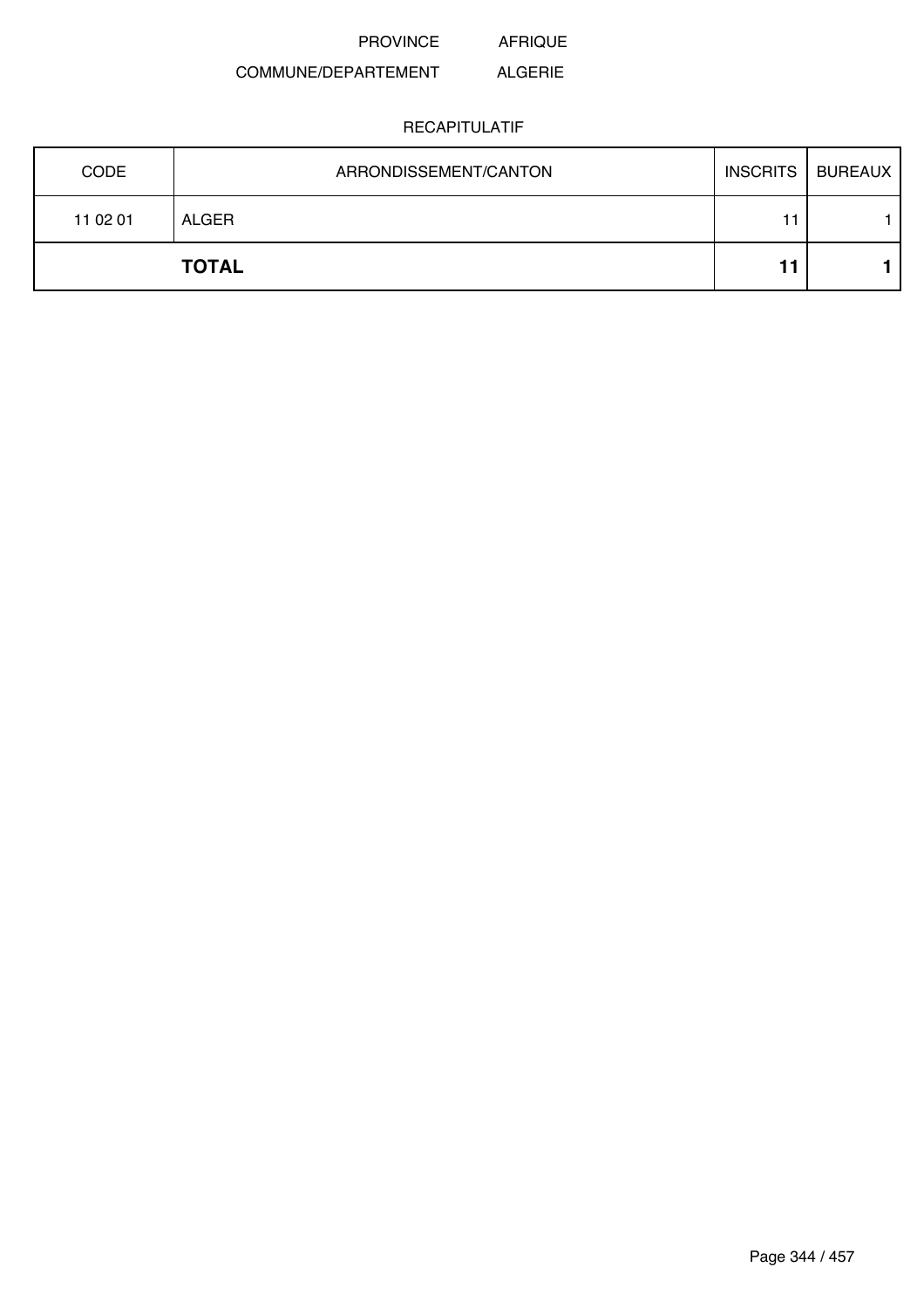AFRIQUE BENIN

# COMMUNE/DEPARTEMENT

ARRONDISSEMENT/CANTON

**COTONOU** 

| CODE        | <b>CENTRE DE VOTE</b> | <b>INSCRITS</b> | <b>BUREAUX</b> |
|-------------|-----------------------|-----------------|----------------|
| 11 04 01 01 | <b>COTONOU</b>        | 172             |                |
|             | <b>TOTAL</b>          | 179             |                |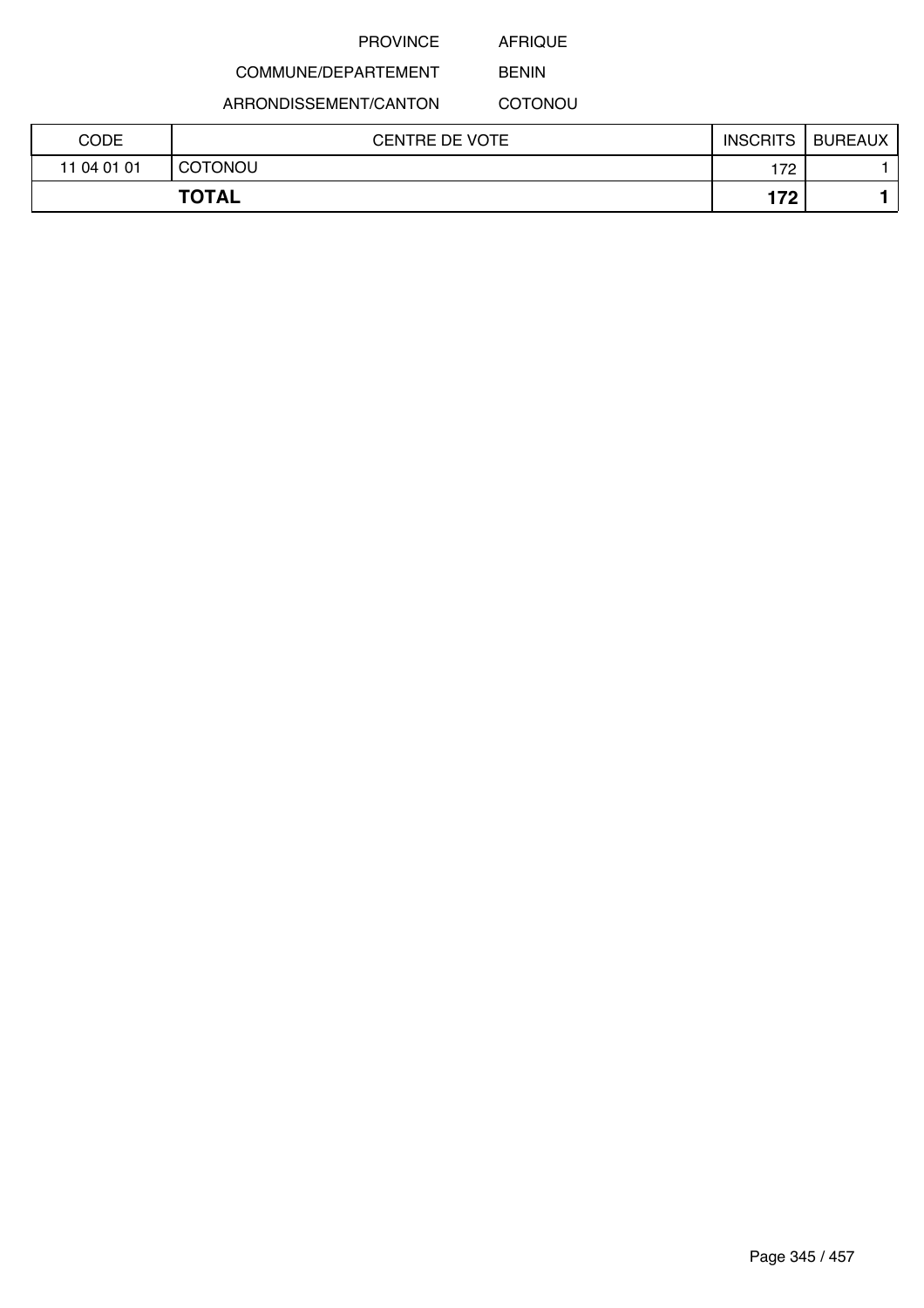AFRIQUE

### COMMUNE/DEPARTEMENT BENIN

| <b>CODE</b> | ARRONDISSEMENT/CANTON | <b>INSCRITS</b> | <b>BUREAUX</b> |
|-------------|-----------------------|-----------------|----------------|
| 11 04 01    | <b>COTONOU</b>        | 172             |                |
|             | <b>TOTAL</b>          | 172             |                |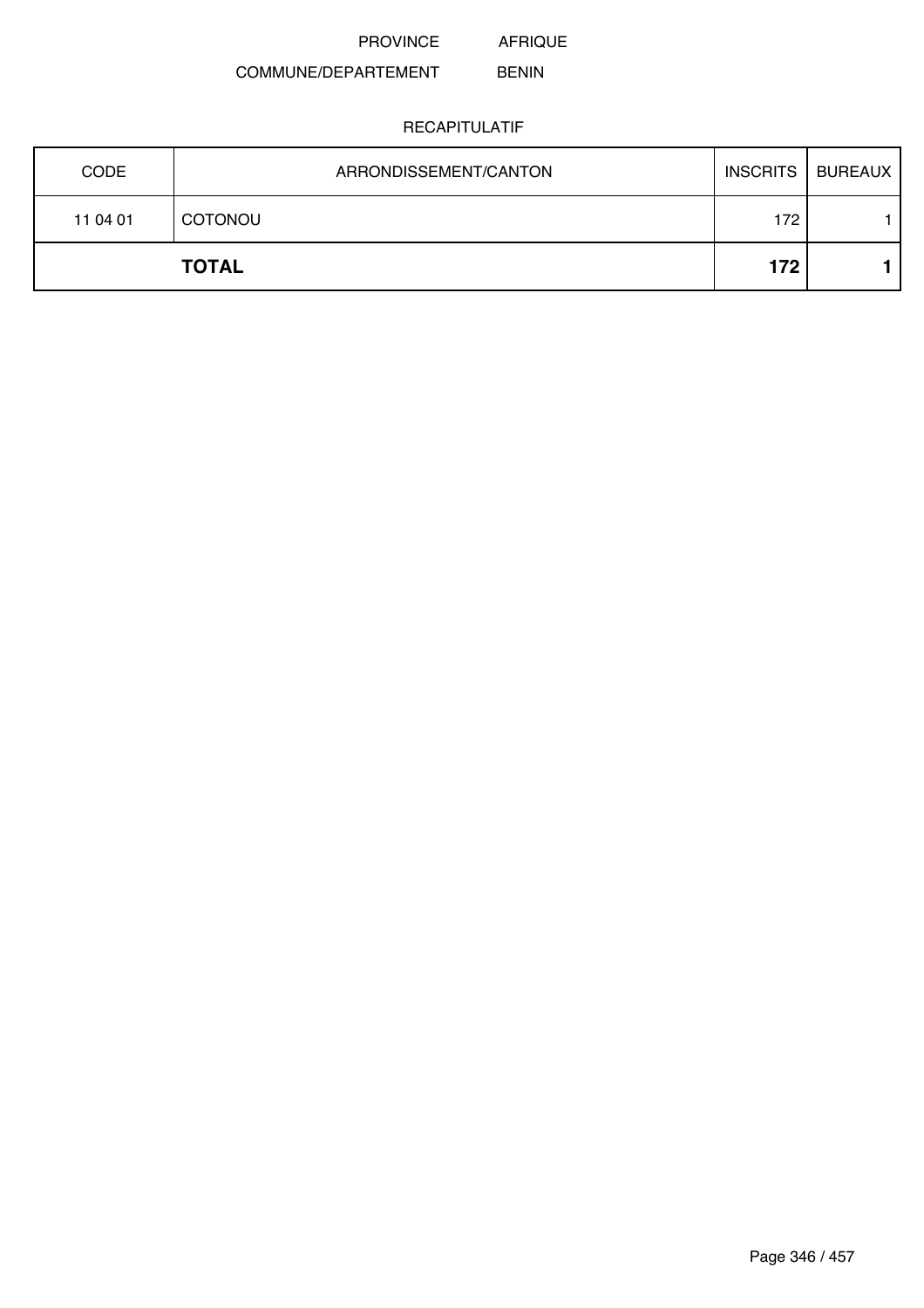### AFRIQUE

## COMMUNE/DEPARTEMENT ARRONDISSEMENT/CANTON

## BOURKINA FASO OUAGADOUGOU

| CODE         | CENTRE DE VOTE                 | <b>INSCRITS</b> | <b>BUREAUX</b> |
|--------------|--------------------------------|-----------------|----------------|
| 11 05 01 01  | OUAGADOUGOU-AMBASSADE DU GABON | 73              |                |
| <b>TOTAL</b> |                                | 73 <sub>1</sub> |                |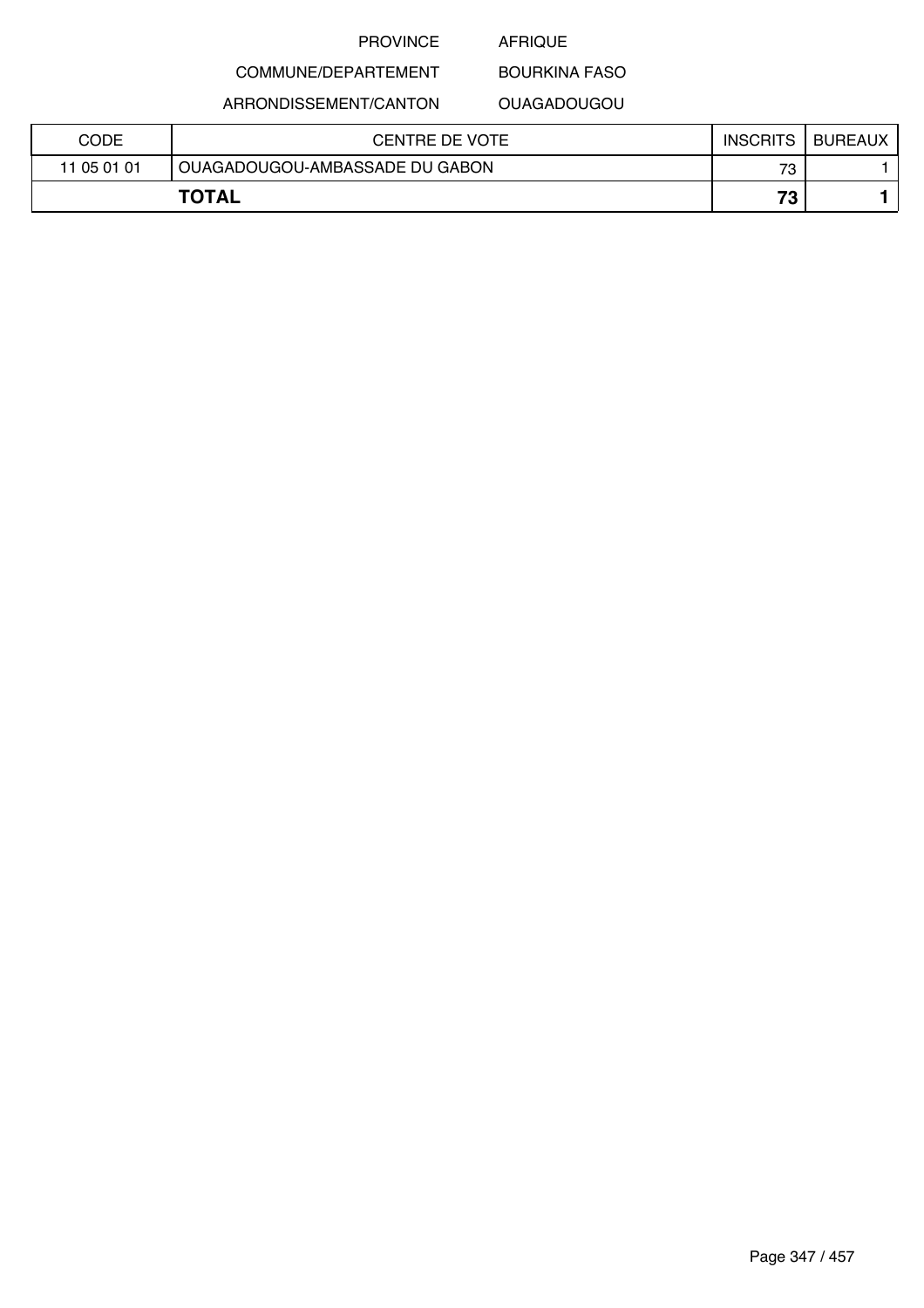PROVINCE AFRIQUE

### COMMUNE/DEPARTEMENT BOURKINA FASO

| <b>CODE</b> | ARRONDISSEMENT/CANTON | <b>INSCRITS</b> | BUREAUX |
|-------------|-----------------------|-----------------|---------|
| 11 05 01    | <b>OUAGADOUGOU</b>    | 73              |         |
|             | <b>TOTAL</b>          | 73              |         |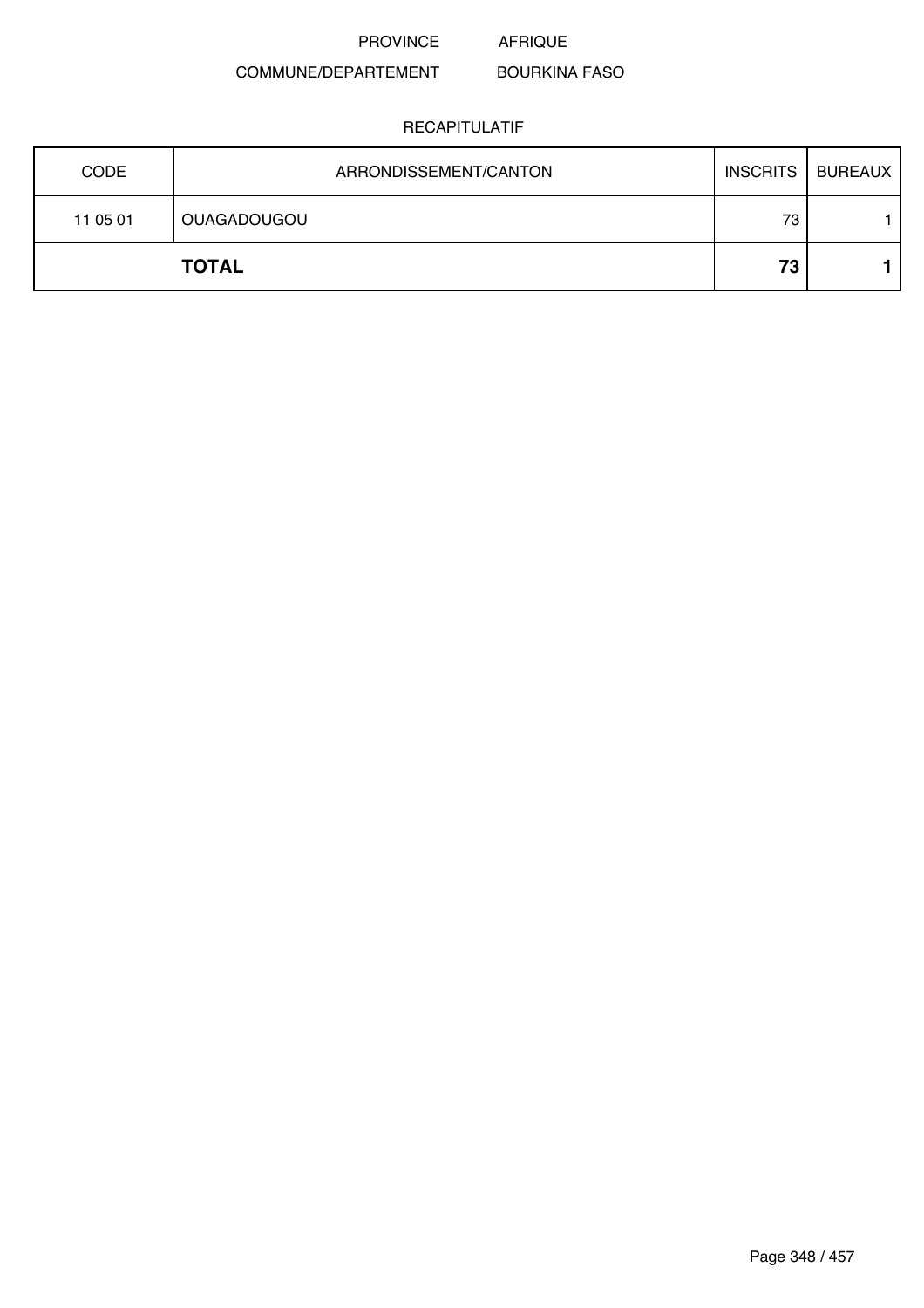### AFRIQUE

COMMUNE/DEPARTEMENT COTE-D'IVOIRE

ARRONDISSEMENT/CANTON

ABIDJAN

| CODE        | <b>CENTRE DE VOTE</b>        | <b>INSCRITS</b> | <b>BUREAUX</b> |
|-------------|------------------------------|-----------------|----------------|
| 11 06 01 01 | ABIDJAN - AMBASSADE DU GABON | 110             |                |
|             | <b>TOTAL</b>                 | 110             |                |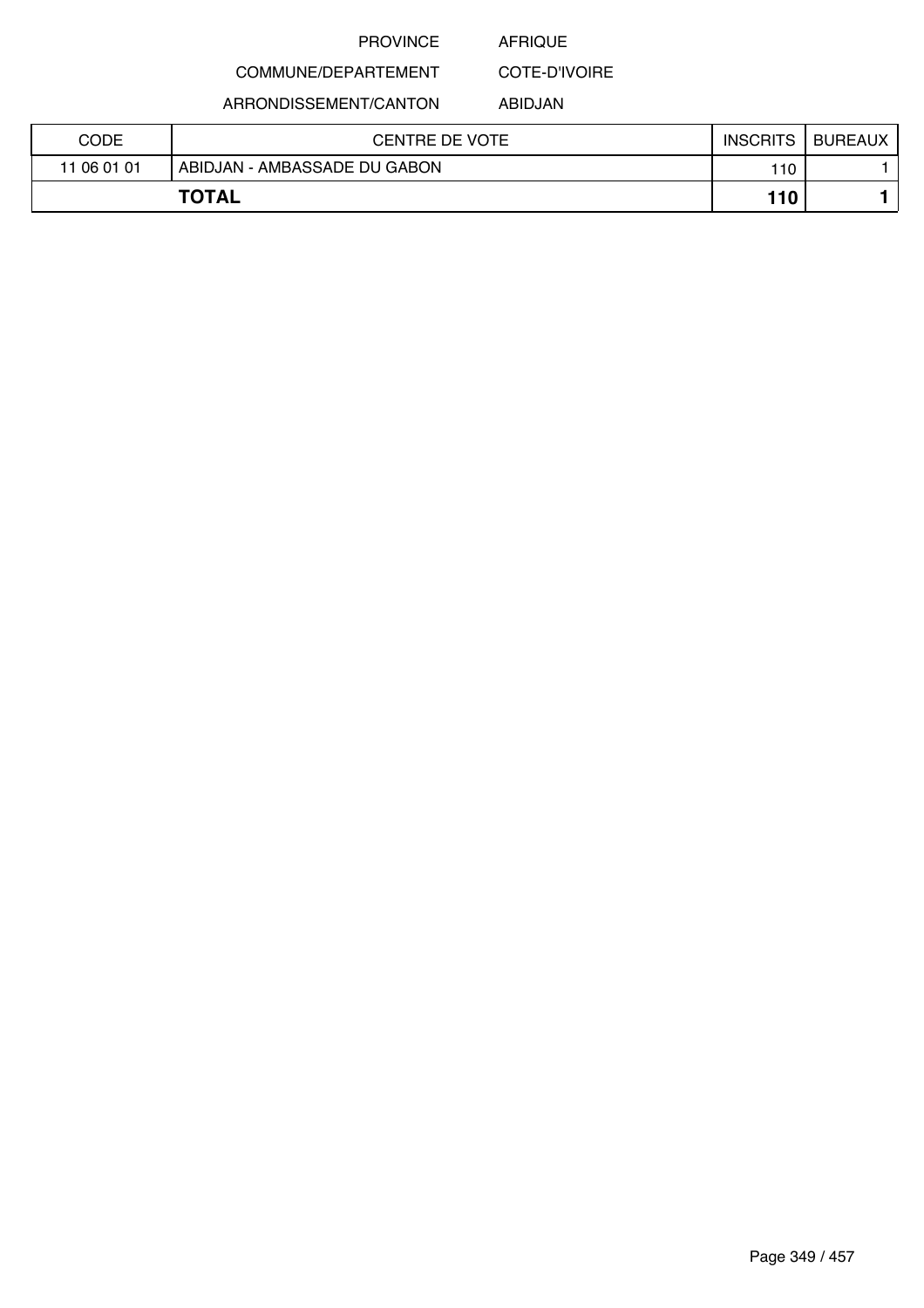PROVINCE AFRIQUE

### COMMUNE/DEPARTEMENT COTE-D'IVOIRE

| <b>CODE</b> | ARRONDISSEMENT/CANTON | <b>INSCRITS</b> | <b>BUREAUX</b> |
|-------------|-----------------------|-----------------|----------------|
| 11 06 01    | ABIDJAN               | 110             |                |
|             | <b>TOTAL</b>          | 110             |                |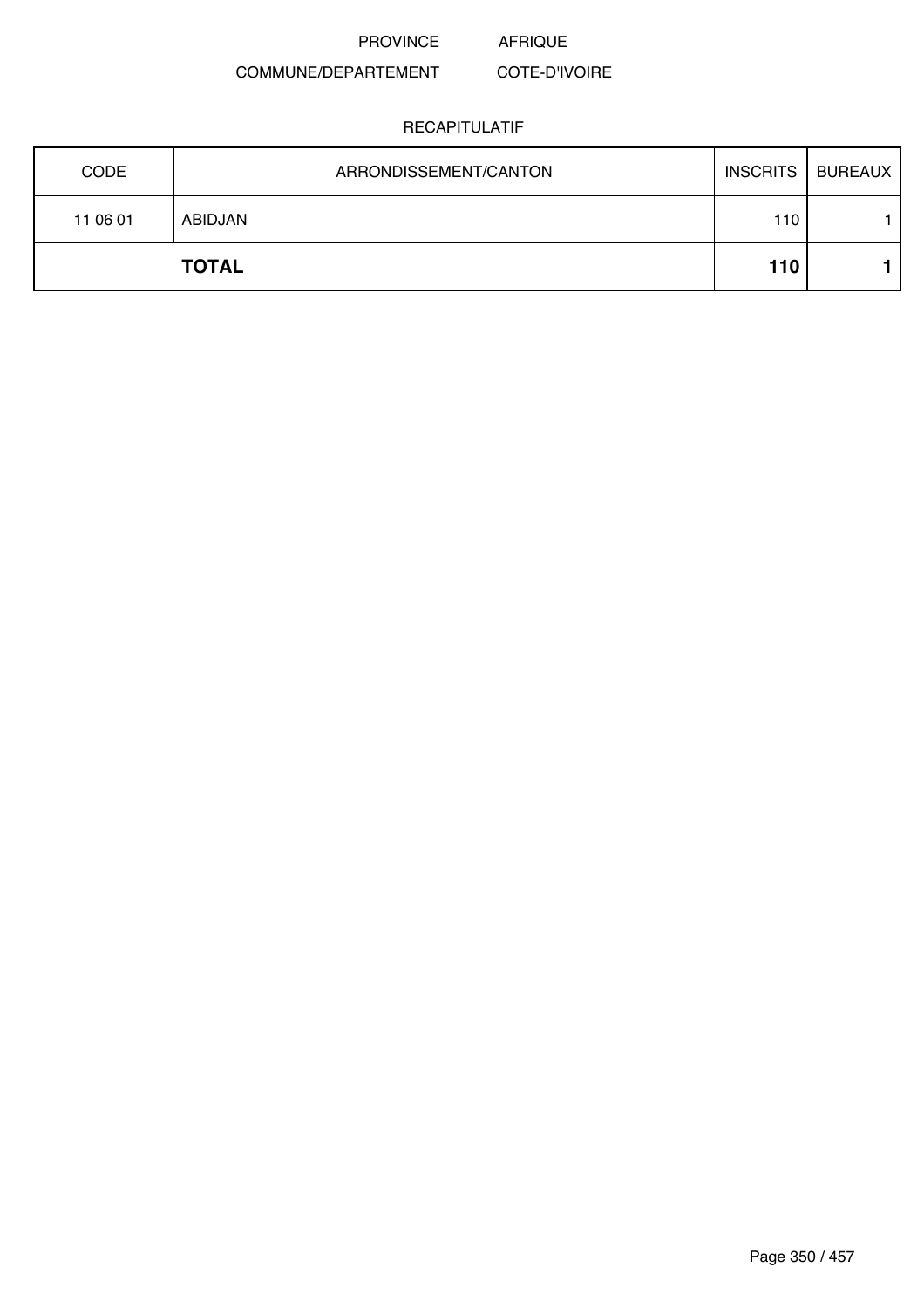AFRIQUE

## COMMUNE/DEPARTEMENT

ARRONDISSEMENT/CANTON

YAOUNDE

CAMEROUN

| CODE         | CENTRE DE VOTE             | <b>INSCRITS</b> | <b>BUREAUX</b> |
|--------------|----------------------------|-----------------|----------------|
| 11 07 01 01  | YAOUNDE-AMBASSADE DU GABON | 218             |                |
| <b>TOTAL</b> |                            | 218             |                |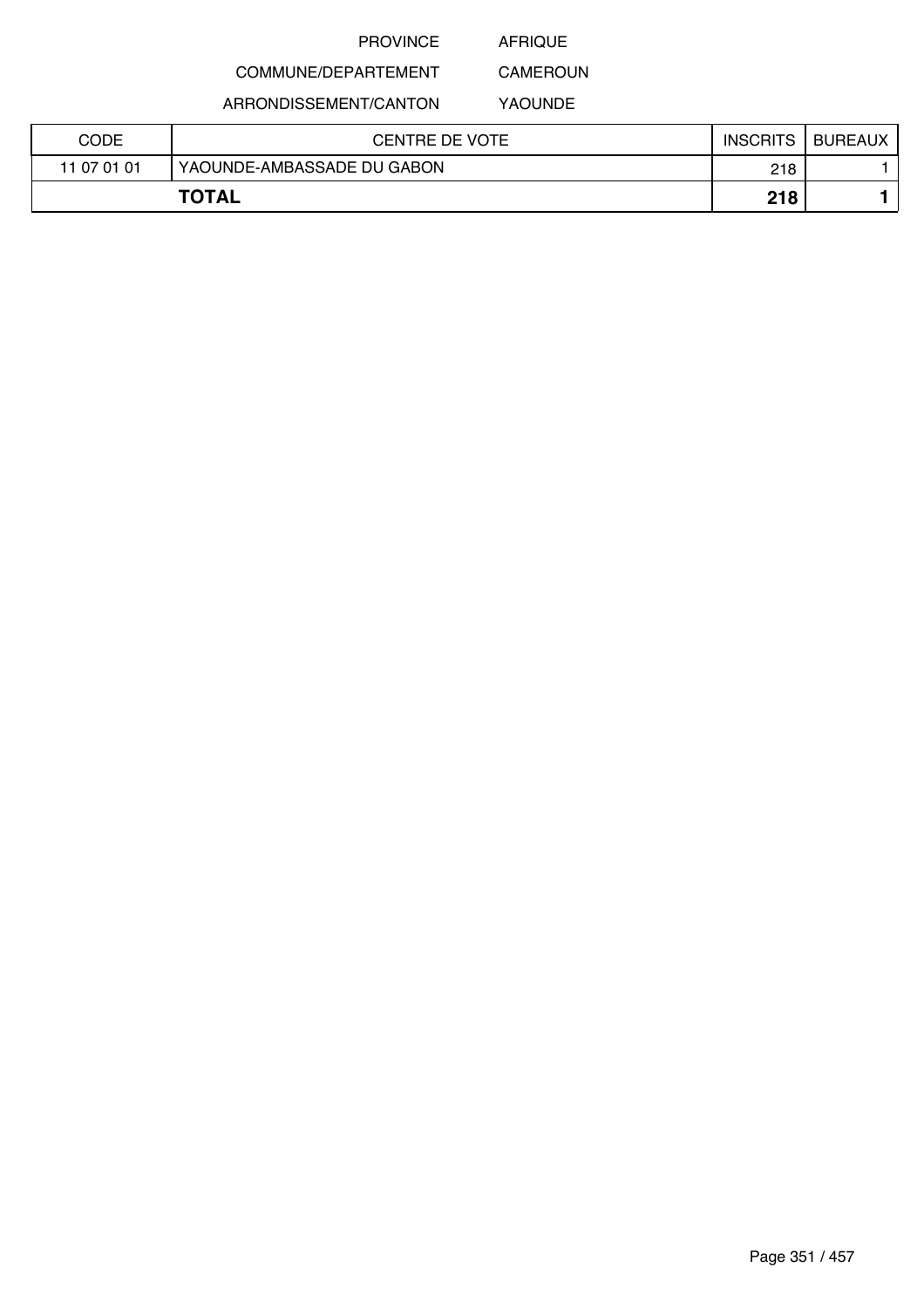AFRIQUE

COMMUNE/DEPARTEMENT ARRONDISSEMENT/CANTON

CAMEROUN DOUALA

| CODE        | <b>CENTRE DE VOTE</b> | <b>INSCRITS</b> | <b>BUREAUX</b> |
|-------------|-----------------------|-----------------|----------------|
| 11 07 02 01 | <b>DOUALA</b>         | 58              |                |
|             | <b>TOTAL</b>          | 58              |                |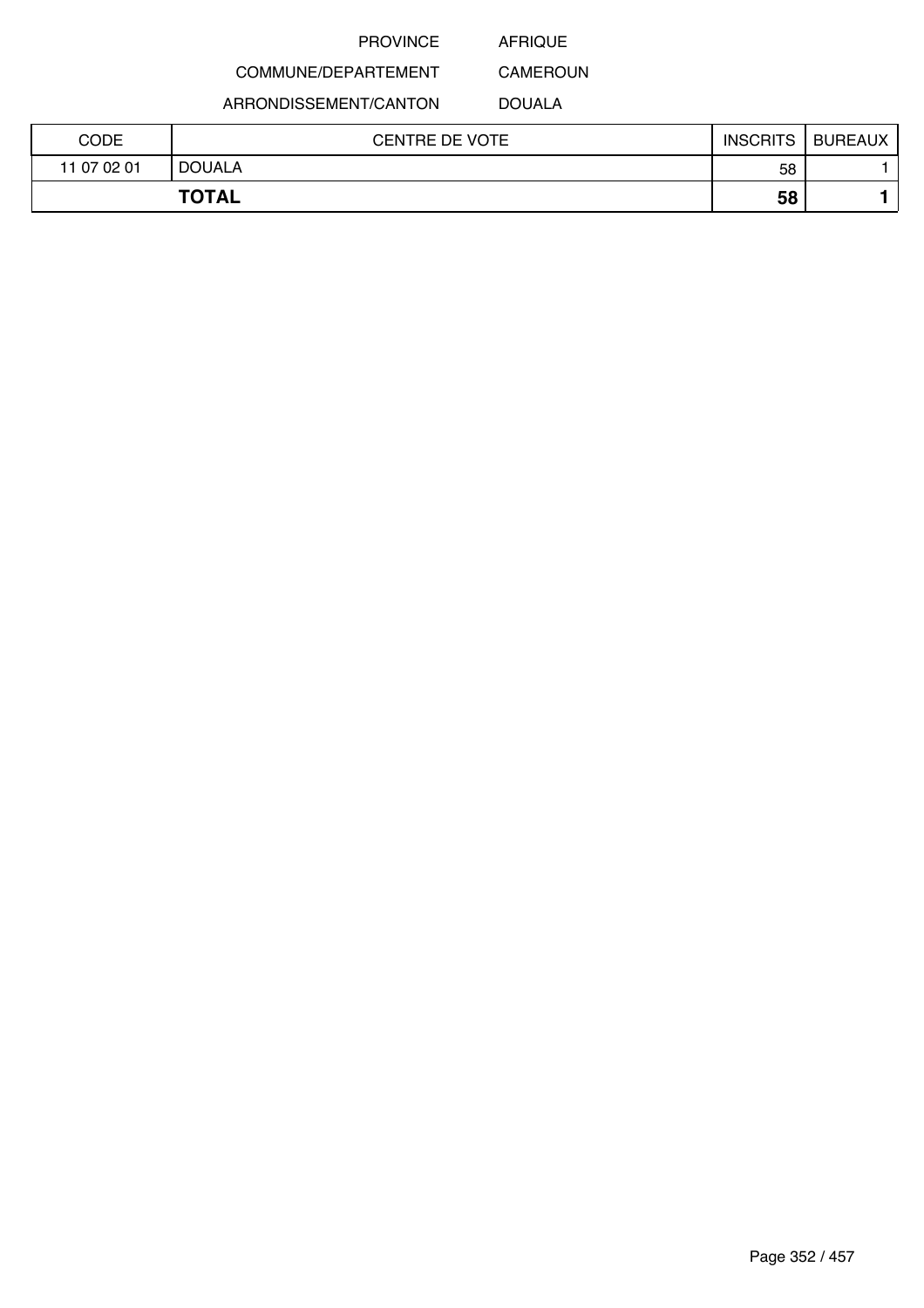PROVINCE AFRIQUE

### COMMUNE/DEPARTEMENT CAMEROUN

| CODE     | ARRONDISSEMENT/CANTON | <b>INSCRITS</b> | <b>BUREAUX</b> |
|----------|-----------------------|-----------------|----------------|
| 11 07 01 | <b>YAOUNDE</b>        | 218             |                |
| 11 07 02 | <b>DOUALA</b>         | 58              |                |
|          | <b>TOTAL</b>          | 276             | $\mathbf 2$    |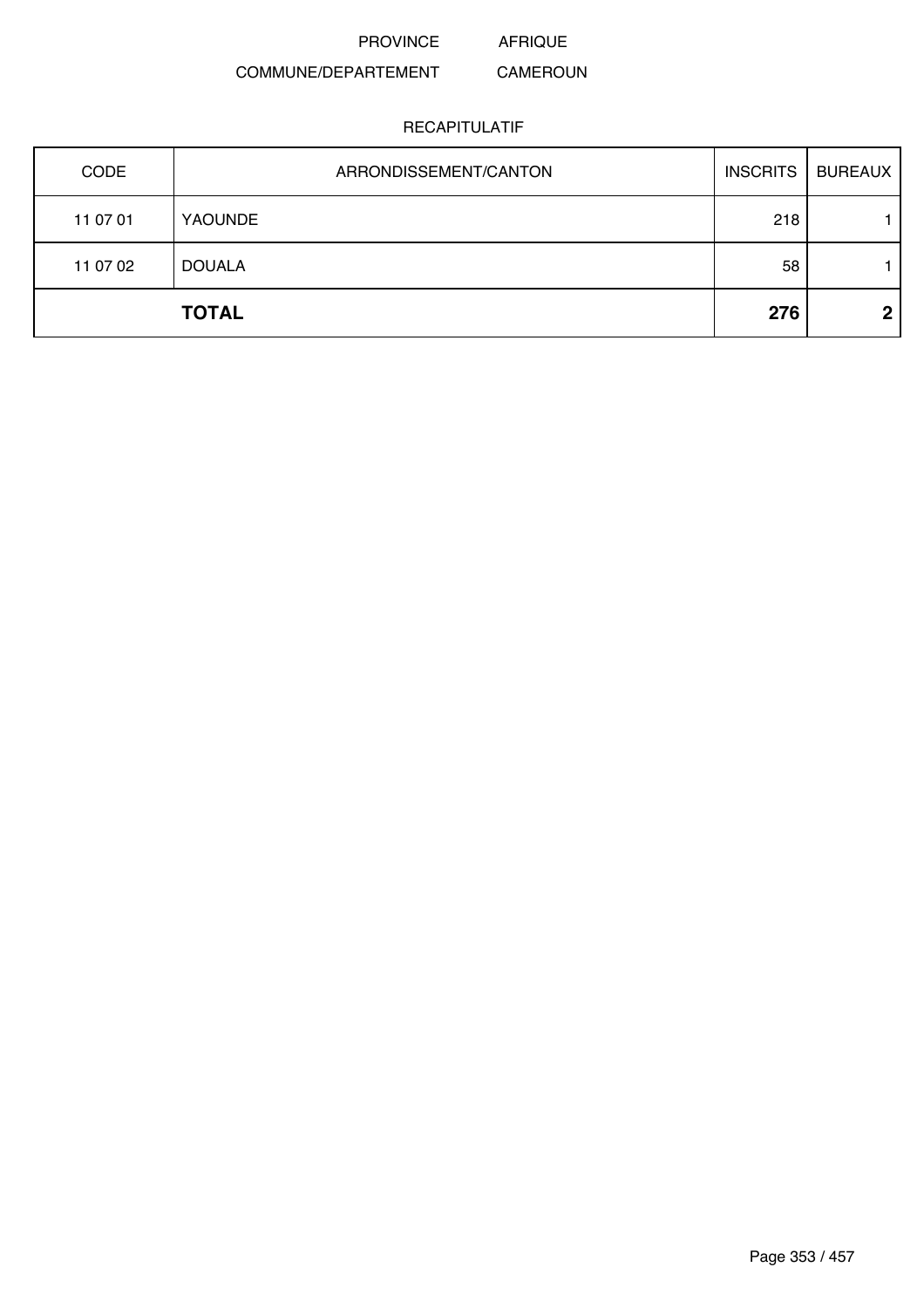### AFRIQUE

CONGO-BRAZZAVILLE

ARRONDISSEMENT/CANTON

COMMUNE/DEPARTEMENT

BRAZZAVILLE

| CODE        | CENTRE DE VOTE                 | <b>INSCRITS</b> | <b>BUREAUX</b> |
|-------------|--------------------------------|-----------------|----------------|
| 11 08 01 01 | BRAZZAVILLE-AMBASSADE DU GABON | 74              |                |
|             | <b>TOTAL</b>                   | 74              |                |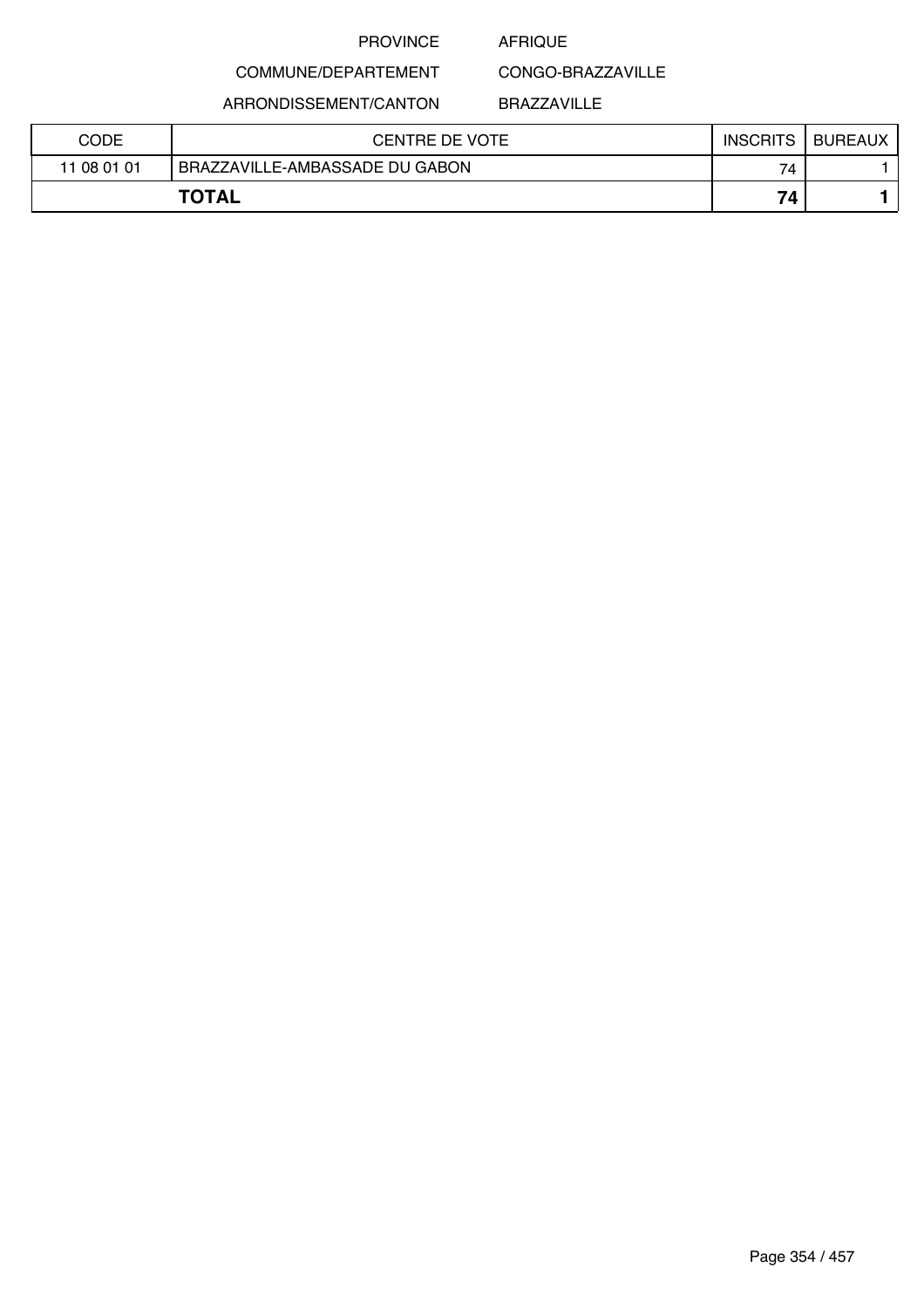### AFRIQUE

CONGO-BRAZZAVILLE

ARRONDISSEMENT/CANTON

COMMUNE/DEPARTEMENT

### POINTE-NOIRE

| CODE        | <b>CENTRE DE VOTE</b> | <b>INSCRITS</b>  | <b>BUREAUX</b> |
|-------------|-----------------------|------------------|----------------|
| 11 08 02 01 | POINTE-NOIRE          | 19<br>$\epsilon$ |                |
|             | <b>TOTAL</b>          | 10<br>. .        |                |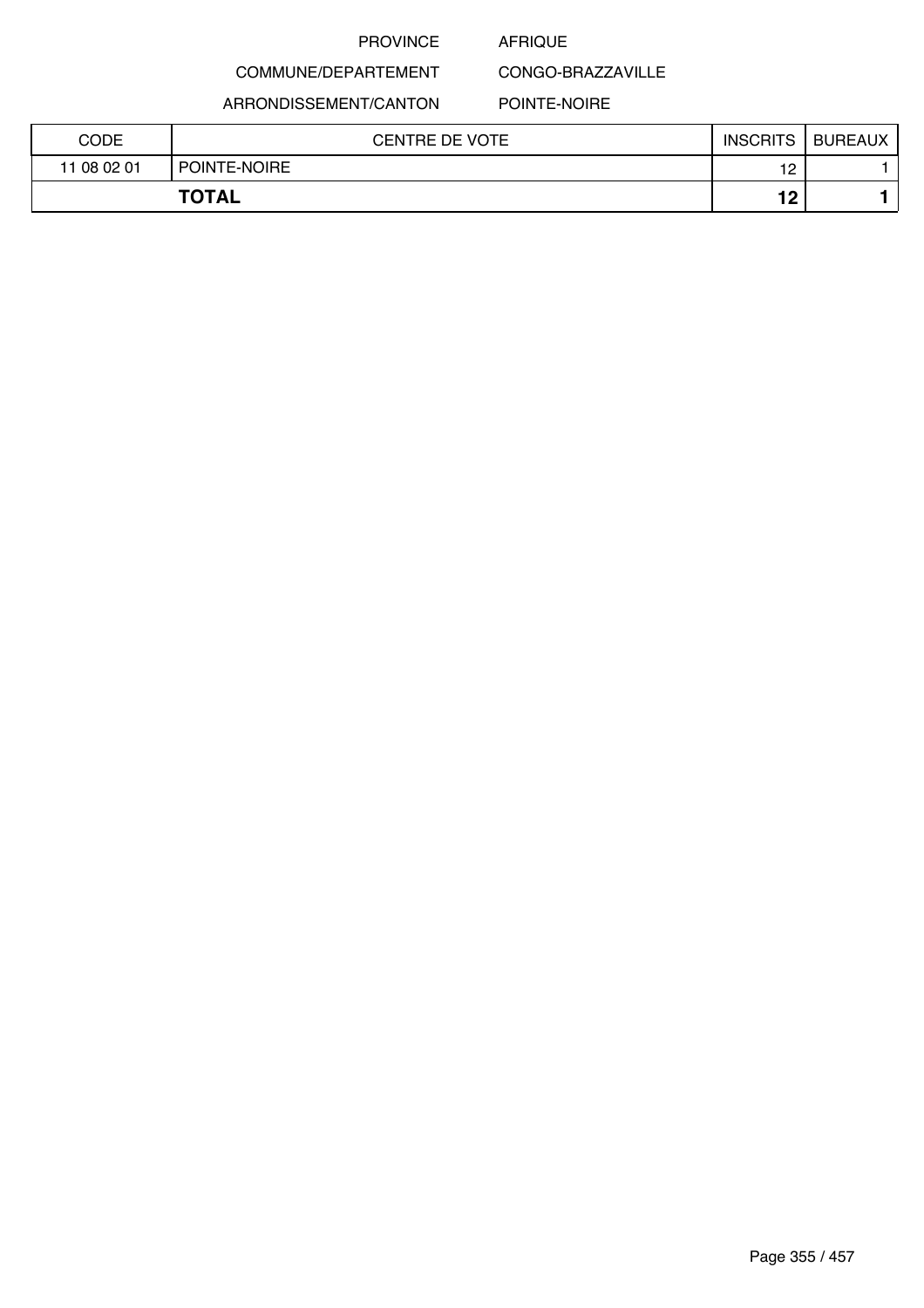PROVINCE AFRIQUE

### COMMUNE/DEPARTEMENT CONGO-BRAZZAVILLE

| CODE     | ARRONDISSEMENT/CANTON | <b>INSCRITS</b> | <b>BUREAUX</b> |
|----------|-----------------------|-----------------|----------------|
| 11 08 01 | <b>BRAZZAVILLE</b>    | 74              |                |
| 11 08 02 | POINTE-NOIRE          | 12              |                |
|          | <b>TOTAL</b>          | 86              | $\overline{2}$ |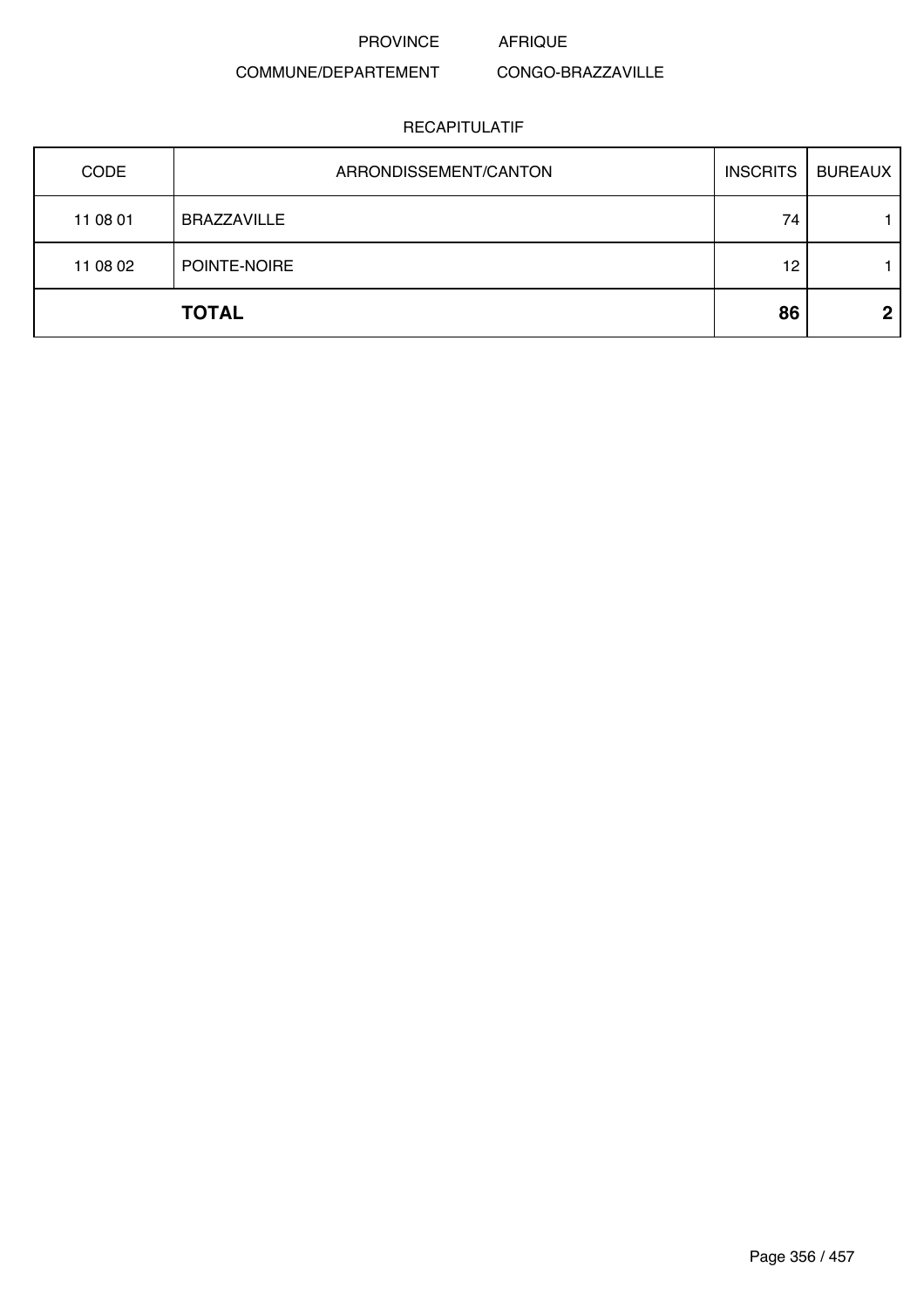AFRIQUE

## COMMUNE/DEPARTEMENT

ARRONDISSEMENT/CANTON

ACCRA

GHANA

| CODE        | <b>CENTRE DE VOTE</b>    | <b>INSCRITS</b> | <b>BUREAUX</b> |
|-------------|--------------------------|-----------------|----------------|
| 11 09 01 01 | ACCRA AMBASSADE DU GABON | 410             |                |
|             | <b>TOTAL</b>             | 410             |                |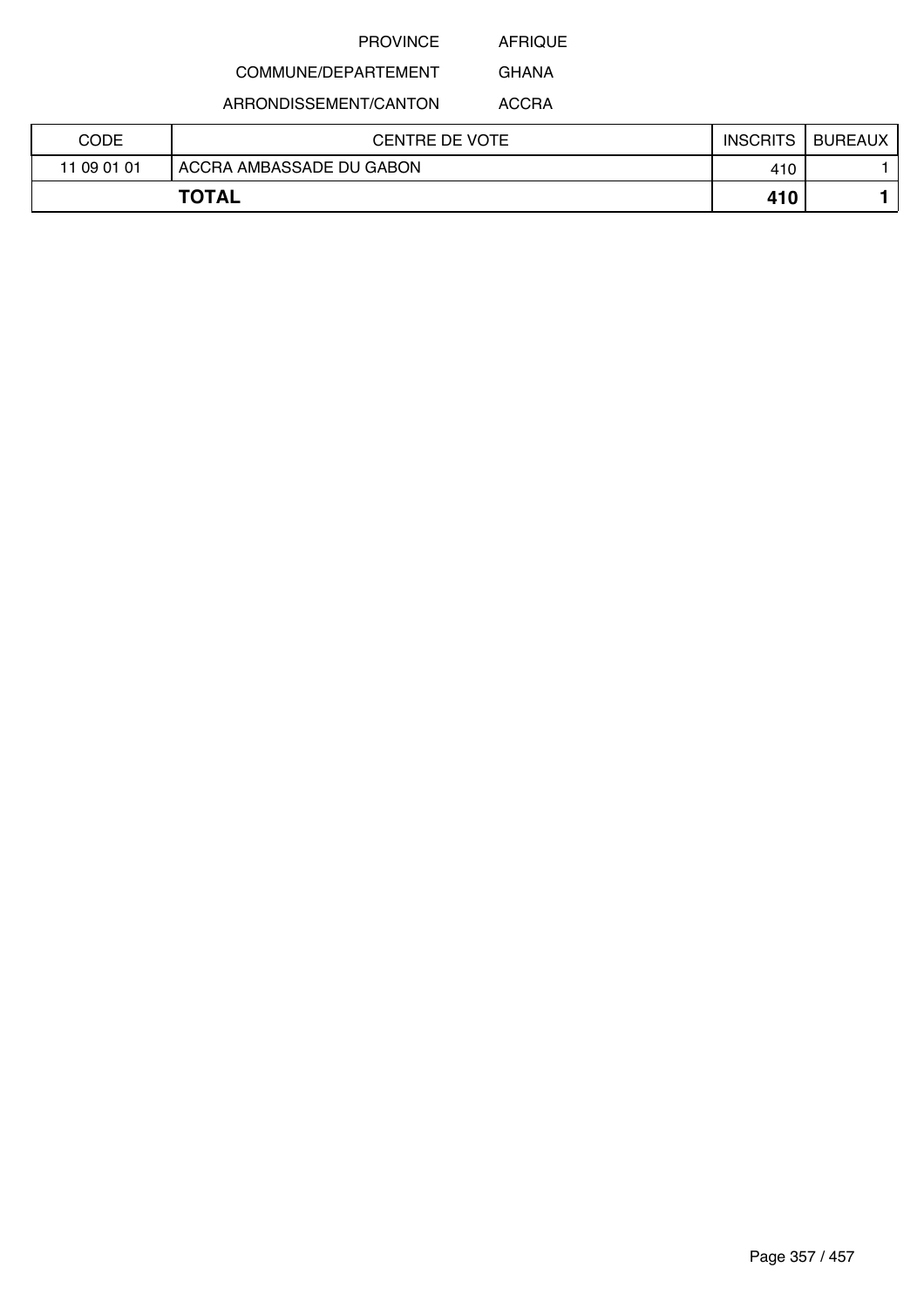AFRIQUE

### COMMUNE/DEPARTEMENT GHANA

| <b>CODE</b> | ARRONDISSEMENT/CANTON | INSCRITS   BUREAUX |  |
|-------------|-----------------------|--------------------|--|
| 11 09 01    | <b>ACCRA</b>          | 410                |  |
|             | <b>TOTAL</b>          | 410                |  |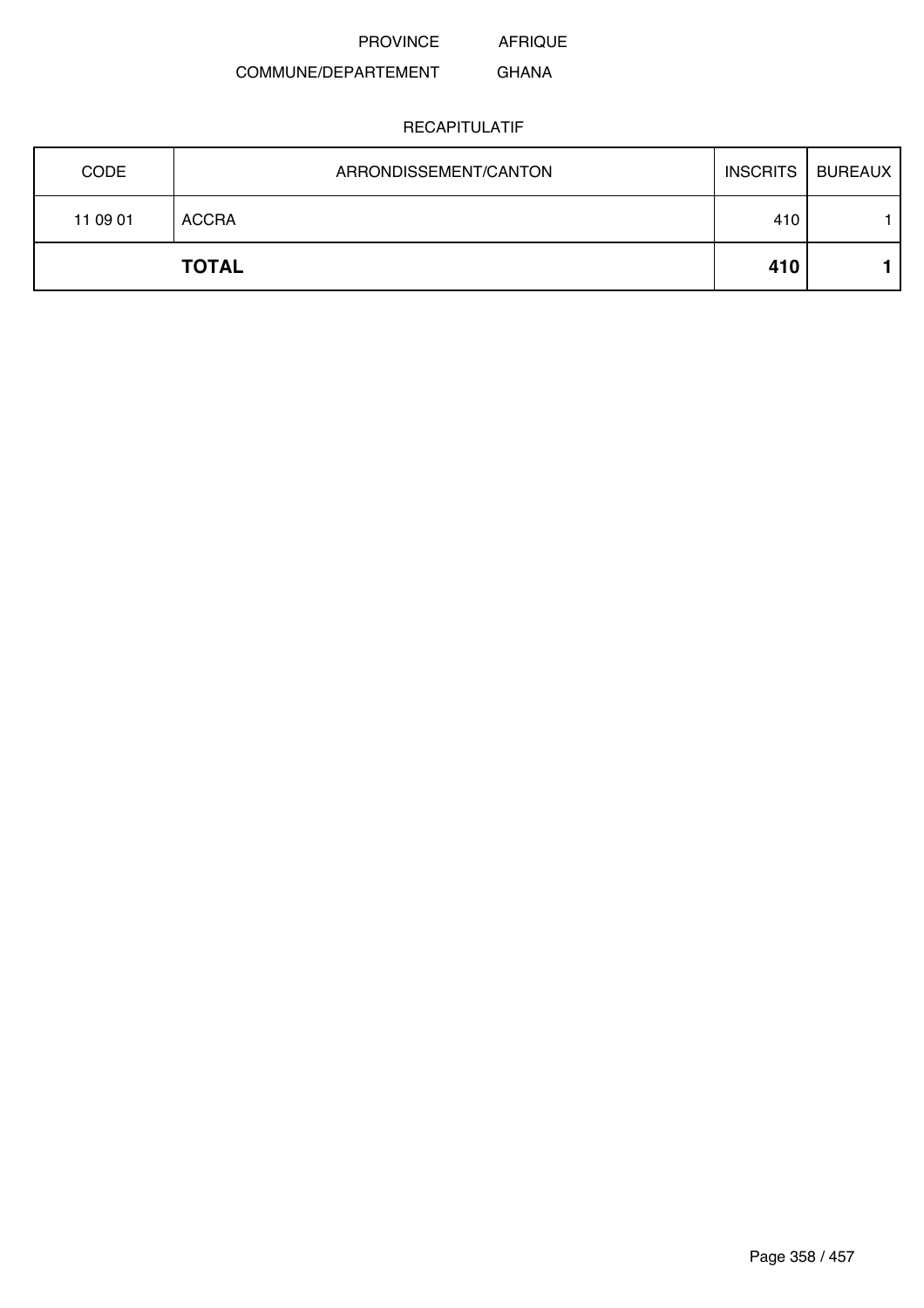AFRIQUE

EGYPTE

## COMMUNE/DEPARTEMENT

ARRONDISSEMENT/CANTON

CAIRE

| CODE        | CENTRE DE VOTE                | <b>INSCRITS</b> | <b>BUREAUX</b> |
|-------------|-------------------------------|-----------------|----------------|
| 11 10 01 01 | LE CAIRE - AMBASSADE DU GABON | 25              |                |
|             | <b>TOTAL</b>                  | 25              |                |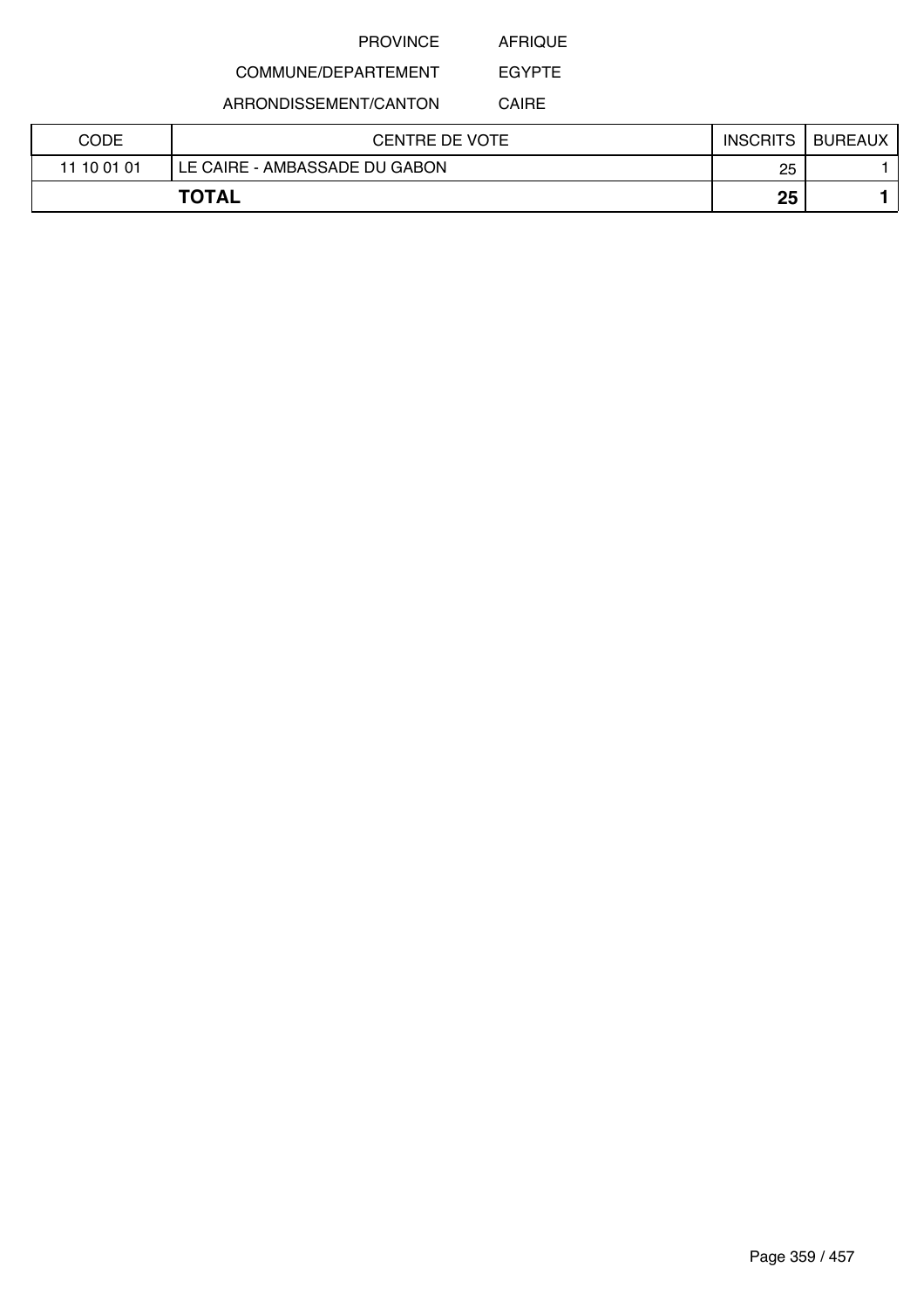PROVINCE AFRIQUE

### COMMUNE/DEPARTEMENT EGYPTE

| <b>CODE</b> | ARRONDISSEMENT/CANTON | <b>INSCRITS</b> | <b>BUREAUX</b> |
|-------------|-----------------------|-----------------|----------------|
| 11 10 01    | <b>CAIRE</b>          | 25              |                |
|             | <b>TOTAL</b>          | 25              |                |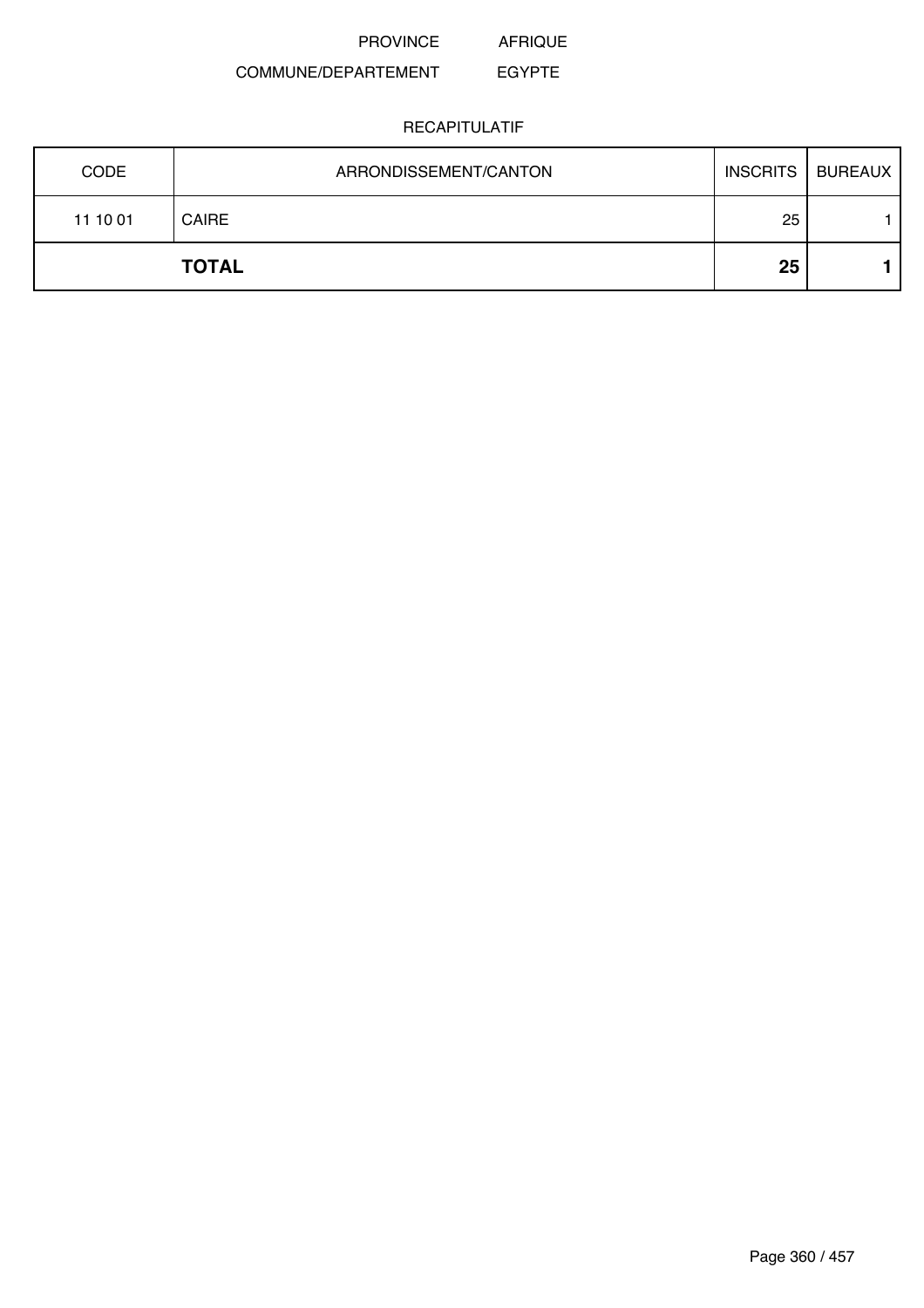## AFRIQUE

ETHIOPIE

# COMMUNE/DEPARTEMENT

ARRONDISSEMENT/CANTON

ADDIS-ABEBA

|             | <b>TOTAL</b>          | 25              |                |
|-------------|-----------------------|-----------------|----------------|
| 11 11 01 01 | AMBASSADE DU GABON    | 25              |                |
| <b>CODE</b> | <b>CENTRE DE VOTE</b> | <b>INSCRITS</b> | <b>BUREAUX</b> |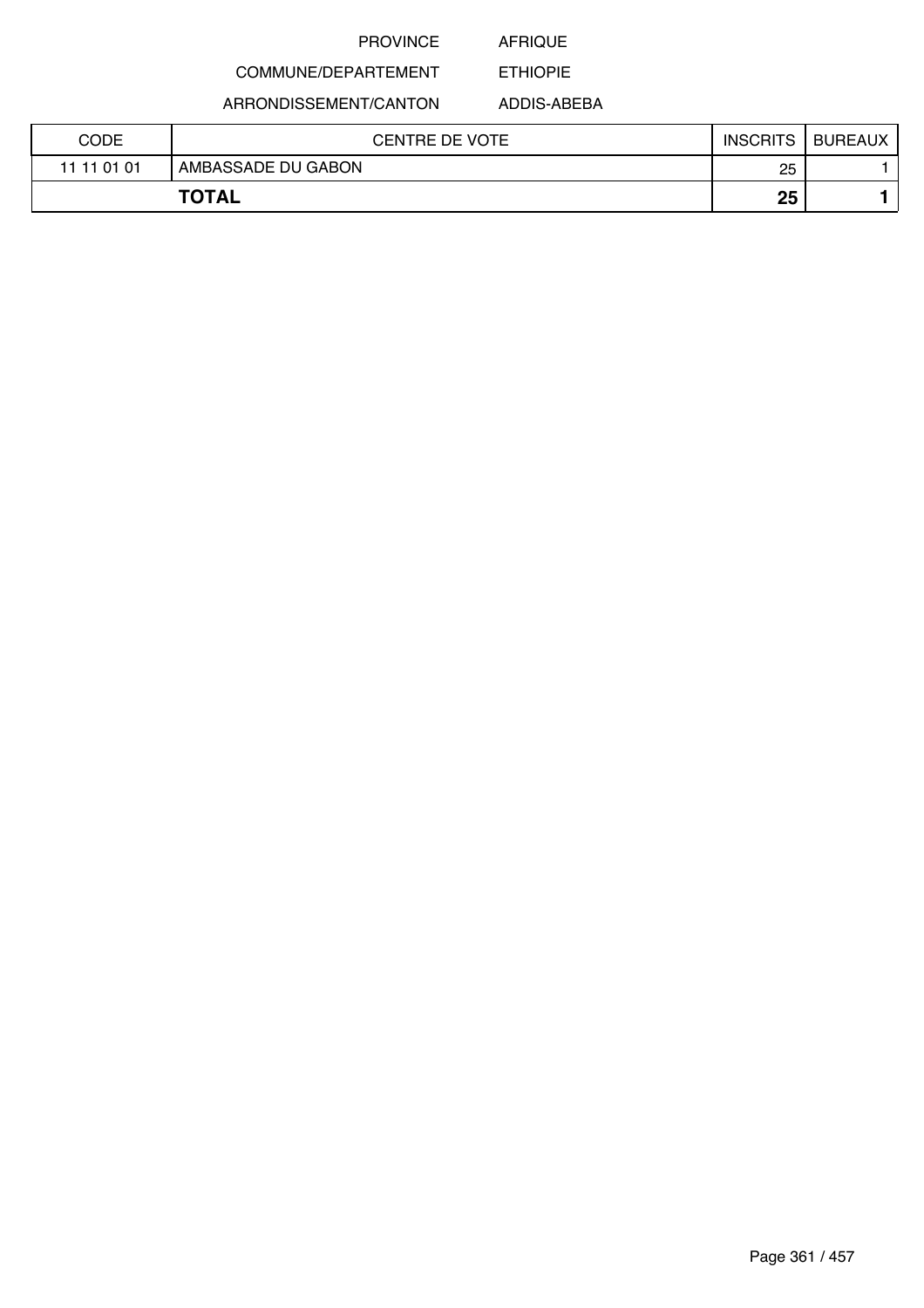#### COMMUNE/DEPARTEMENT ETHIOPIE

| <b>CODE</b> | ARRONDISSEMENT/CANTON | <b>INSCRITS</b> | <b>BUREAUX</b> |
|-------------|-----------------------|-----------------|----------------|
| 11 11 01    | ADDIS-ABEBA           | 25              |                |
|             | <b>TOTAL</b>          | 25              |                |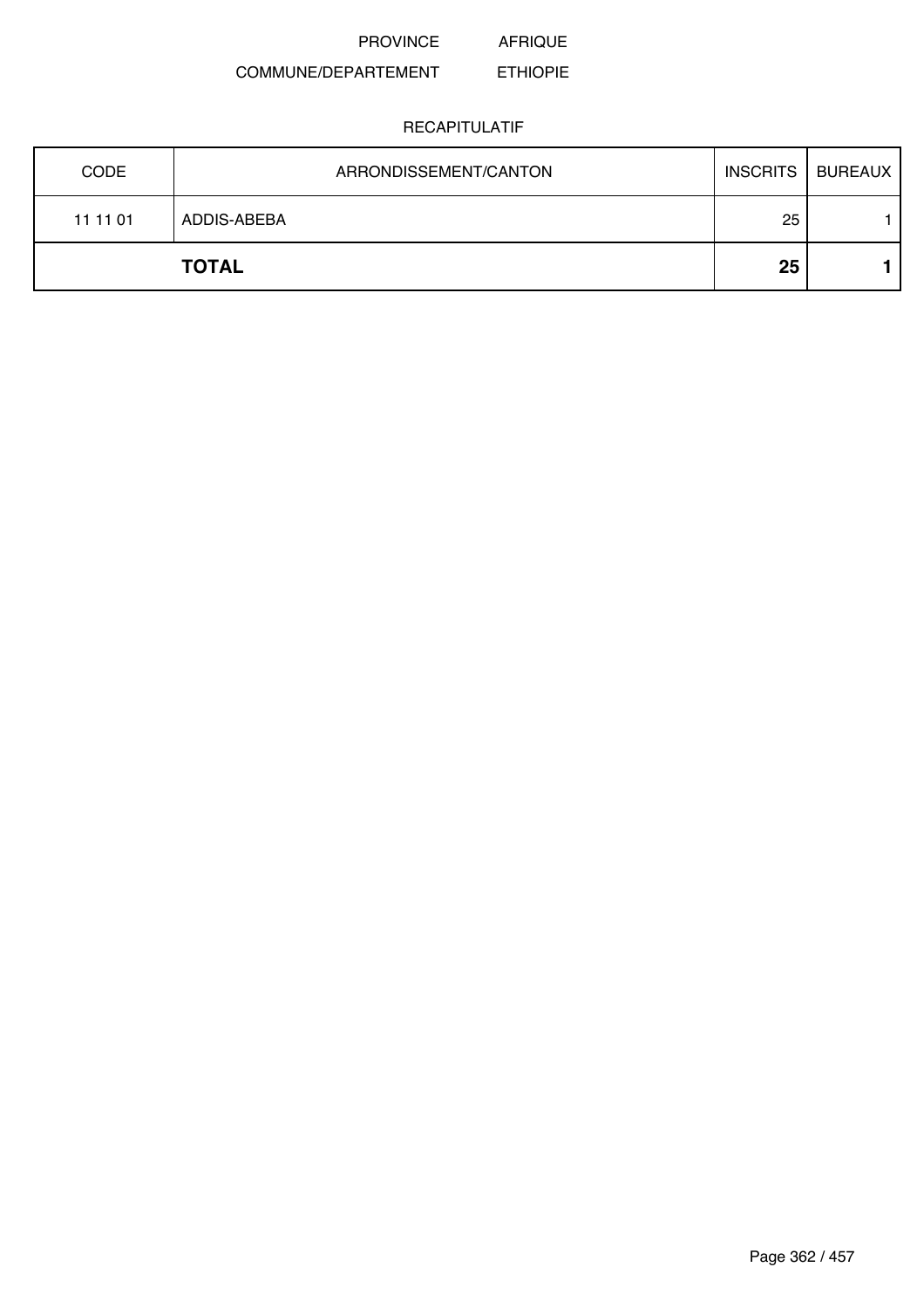AFRIQUE MALI

# COMMUNE/DEPARTEMENT

ARRONDISSEMENT/CANTON

BAMAKO

| CODE        | CENTRE DE VOTE                     | <b>INSCRITS</b> | <b>BUREAUX</b> |
|-------------|------------------------------------|-----------------|----------------|
| 11 12 01 01 | <b>BAMAKO - AMBASSADE DU GABON</b> | 95              |                |
|             | <b>TOTAL</b>                       | 95              |                |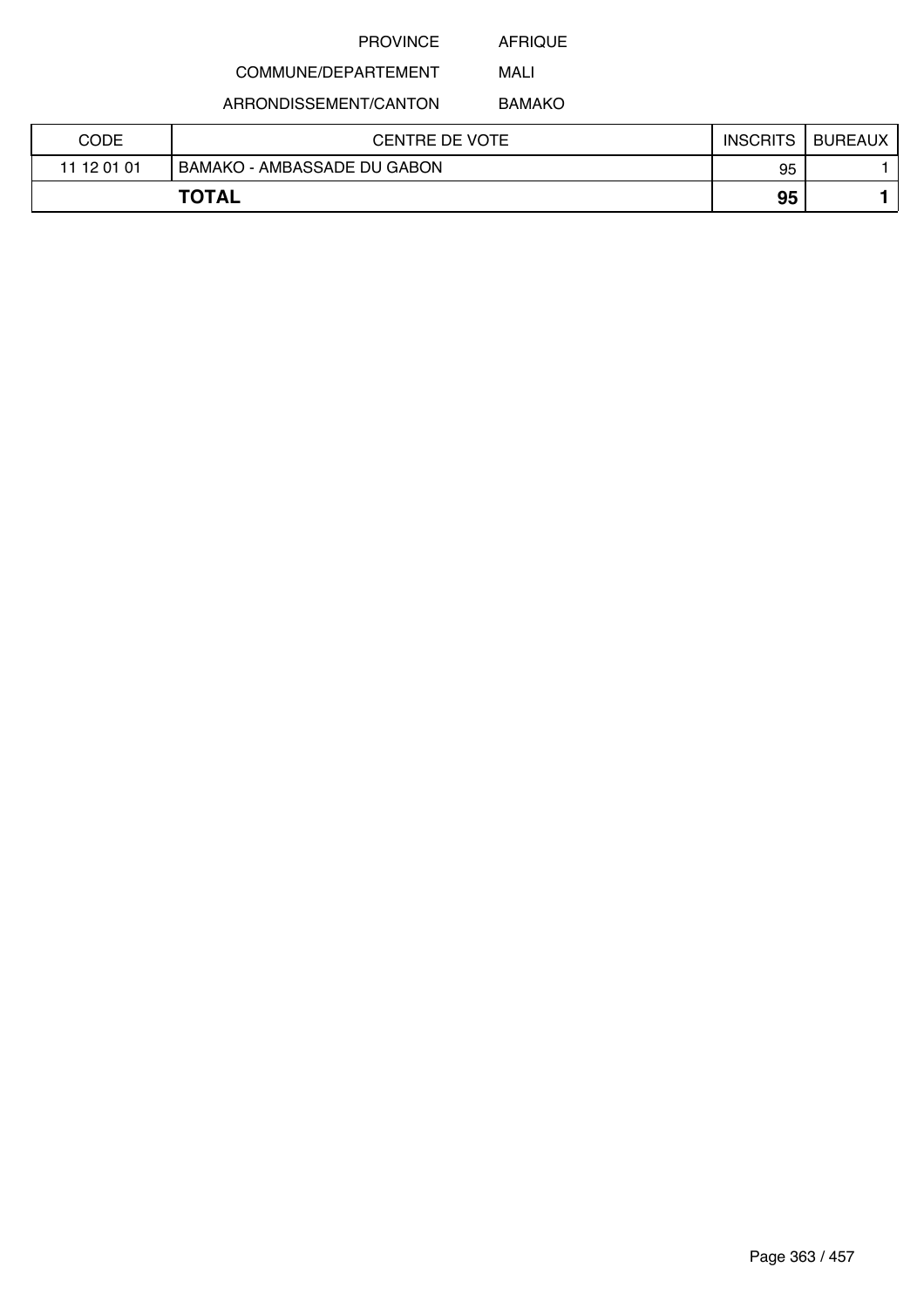AFRIQUE

#### COMMUNE/DEPARTEMENT MALI

| <b>CODE</b> | ARRONDISSEMENT/CANTON | <b>INSCRITS</b> | <b>BUREAUX</b> |
|-------------|-----------------------|-----------------|----------------|
| 11 12 01    | <b>BAMAKO</b>         | 95              |                |
|             | <b>TOTAL</b>          | 95              |                |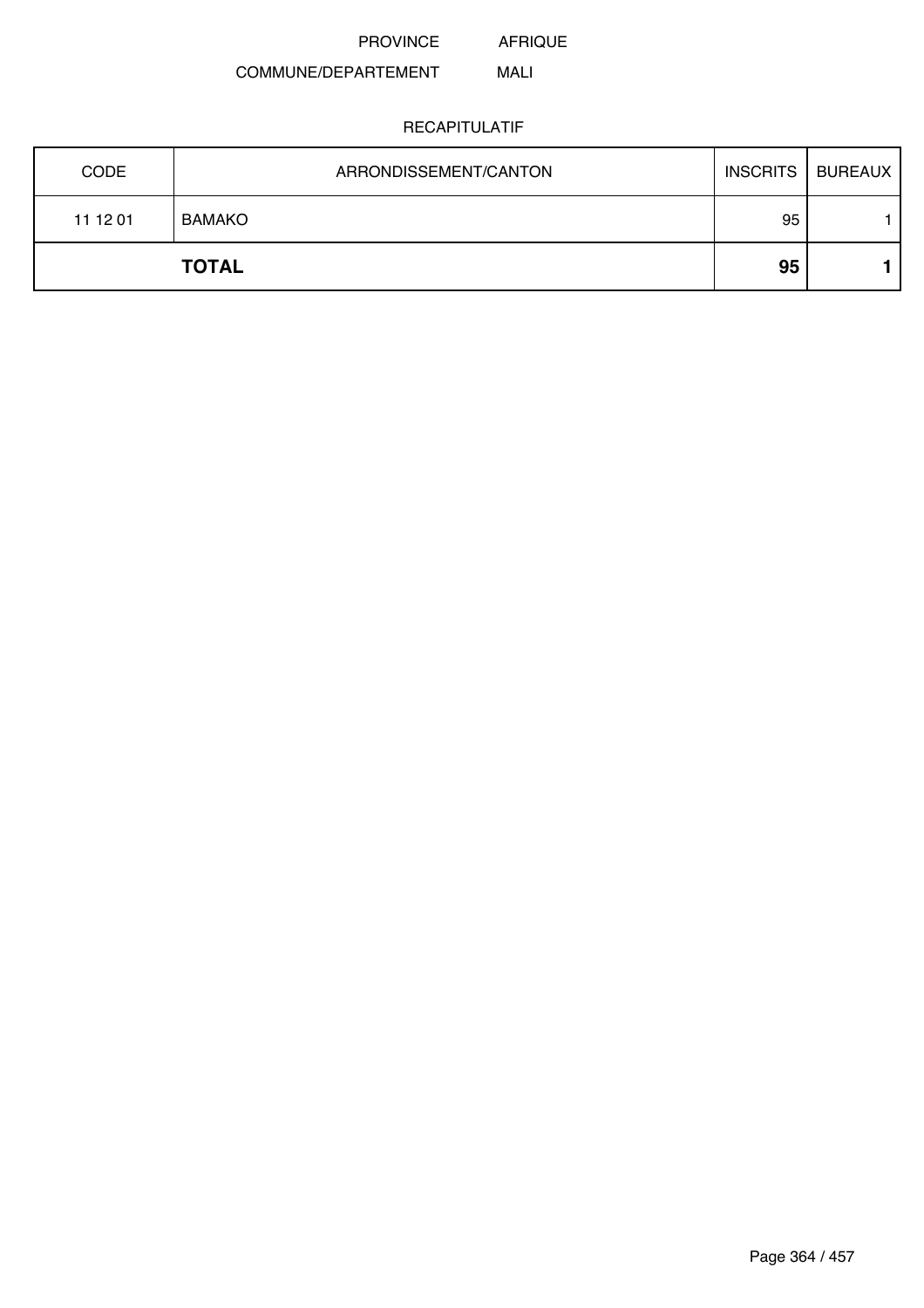AFRIQUE

#### COMMUNE/DEPARTEMENT TOGO

ARRONDISSEMENT/CANTON

LOME

| CODE        | CENTRE DE VOTE               | <b>INSCRITS</b> | <b>BUREAUX</b> |
|-------------|------------------------------|-----------------|----------------|
| 11 13 01 01 | AMBASSADE DU GABON<br>LOME - | 196             |                |
|             | <b>TOTAL</b>                 | 196             |                |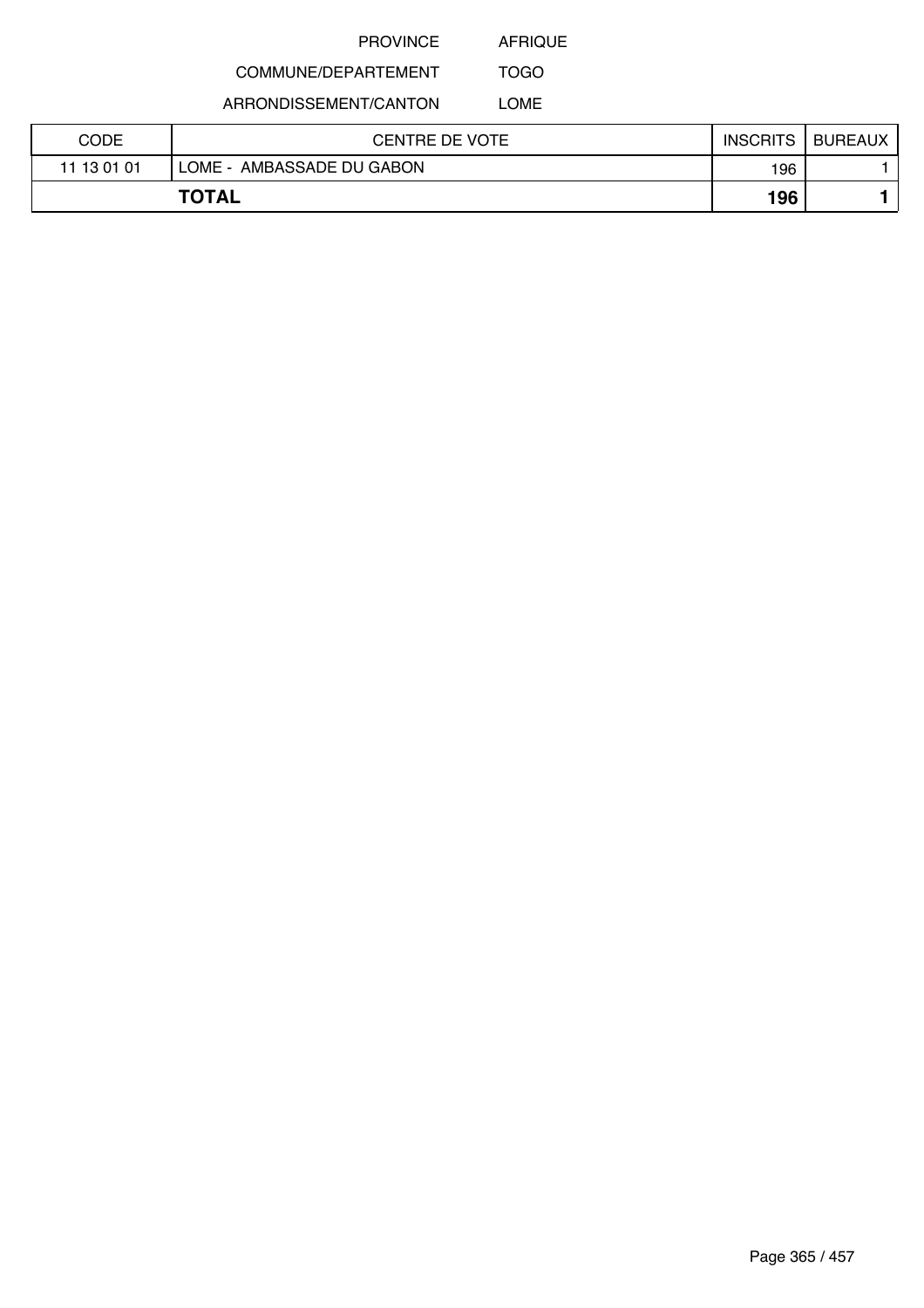AFRIQUE

#### COMMUNE/DEPARTEMENT TOGO

| <b>CODE</b> | ARRONDISSEMENT/CANTON |     | INSCRITS   BUREAUX |
|-------------|-----------------------|-----|--------------------|
| 11 13 01    | LOME                  | 196 |                    |
|             | <b>TOTAL</b>          | 196 |                    |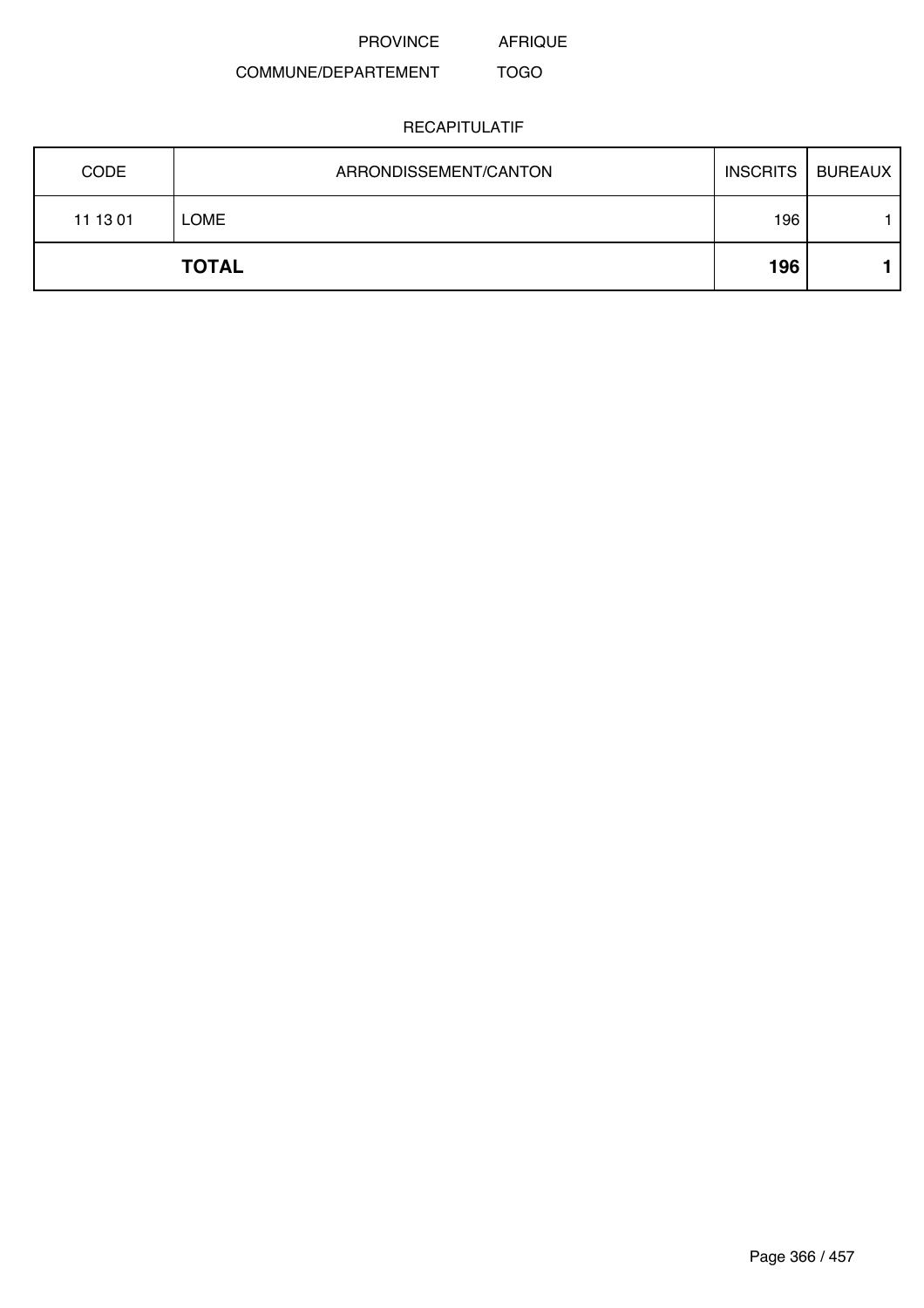AFRIQUE

# COMMUNE/DEPARTEMENT

ARRONDISSEMENT/CANTON

NIGER NYAMEY

| CODE        | CENTRE DE VOTE              | <b>INSCRITS</b> | <b>BUREAUX</b> |
|-------------|-----------------------------|-----------------|----------------|
| 11 14 01 01 | NIAMEY - AMBASSADE DU GABON |                 |                |
|             | <b>TOTAL</b>                |                 |                |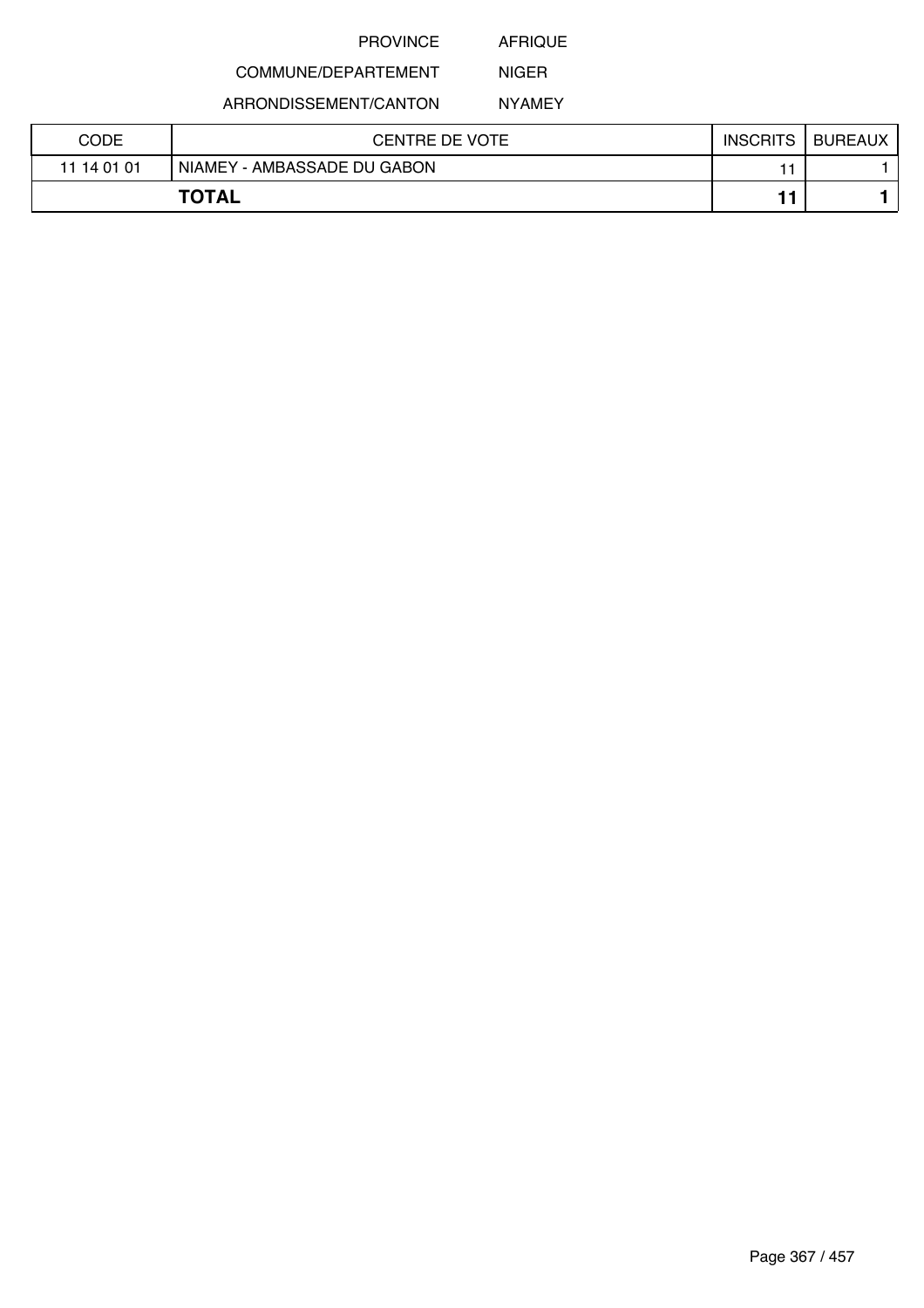AFRIQUE

#### COMMUNE/DEPARTEMENT NIGER

| <b>CODE</b> | ARRONDISSEMENT/CANTON | <b>INSCRITS</b> | <b>BUREAUX</b> |
|-------------|-----------------------|-----------------|----------------|
| 11 14 01    | <b>NYAMEY</b>         | 11              |                |
|             | <b>TOTAL</b>          | ا ا             |                |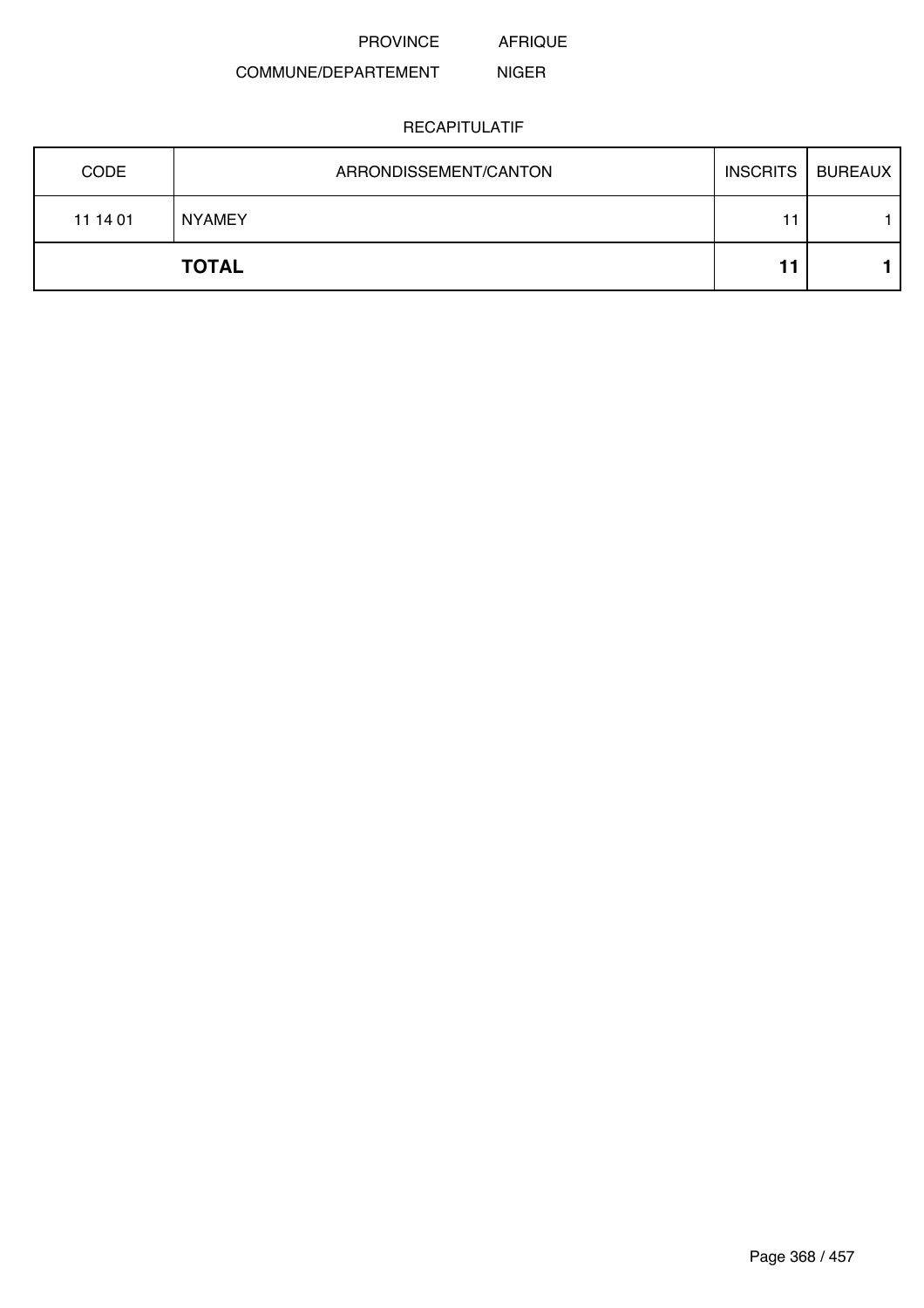### AFRIQUE

GUINEE EQUATORIALE

ARRONDISSEMENT/CANTON

COMMUNE/DEPARTEMENT

### MALABO

| CODE        | <b>CENTRE DE VOTE</b>     | <b>INSCRITS</b> | <b>BUREAUX</b> |
|-------------|---------------------------|-----------------|----------------|
| 11 15 01 01 | MALABO-AMBASSADE DU GABON | 69              |                |
|             | <b>TOTAL</b>              | 69              |                |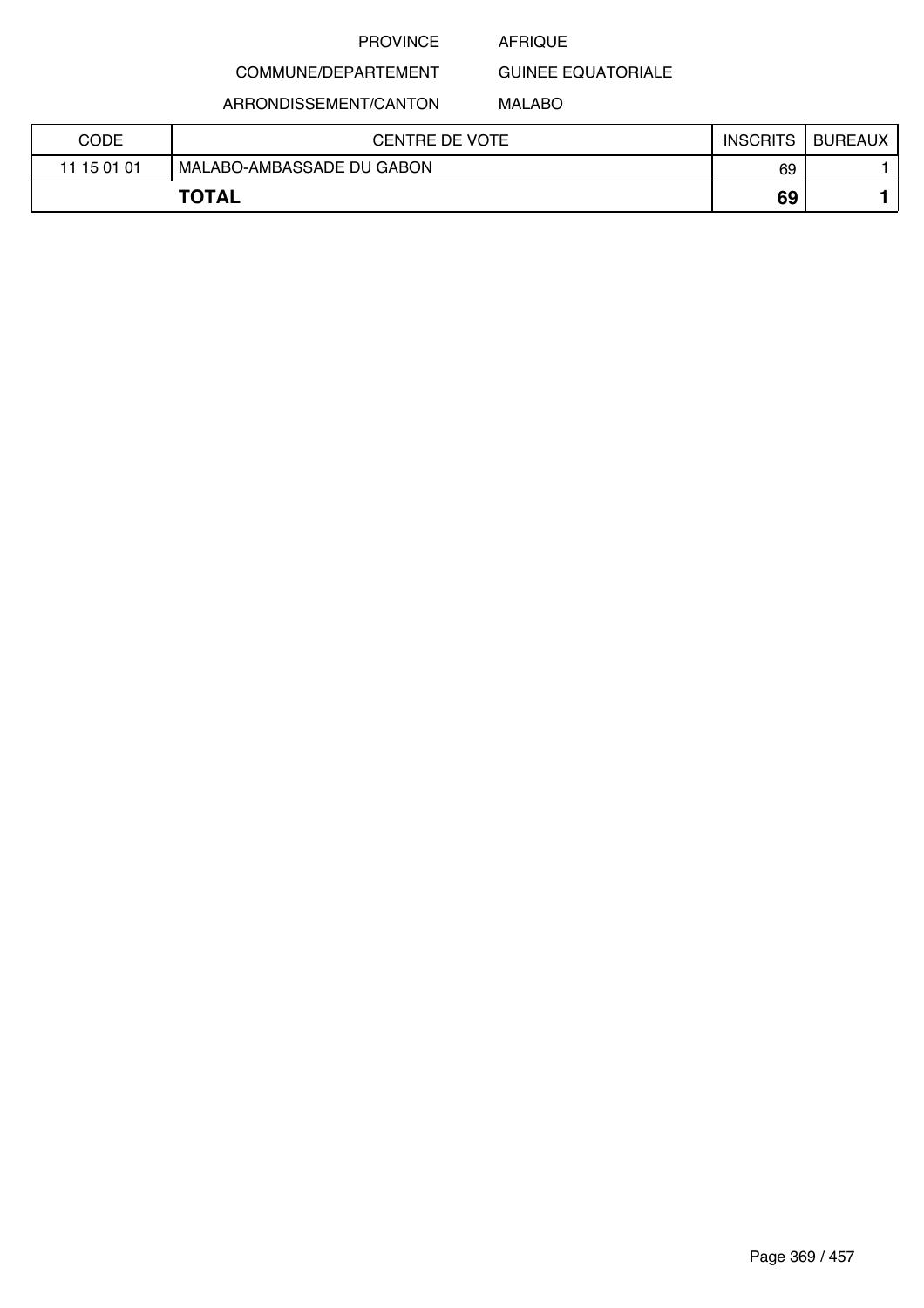#### AFRIQUE

GUINEE EQUATORIALE

ARRONDISSEMENT/CANTON

COMMUNE/DEPARTEMENT

### BATA

| CODE        | <b>CENTRE DE VOTE</b> | <b>INSCRITS</b> | <b>BUREAUX</b> |
|-------------|-----------------------|-----------------|----------------|
| 11 15 02 01 | <b>BATA</b>           | 149             |                |
|             | <b>TOTAL</b>          | 149             |                |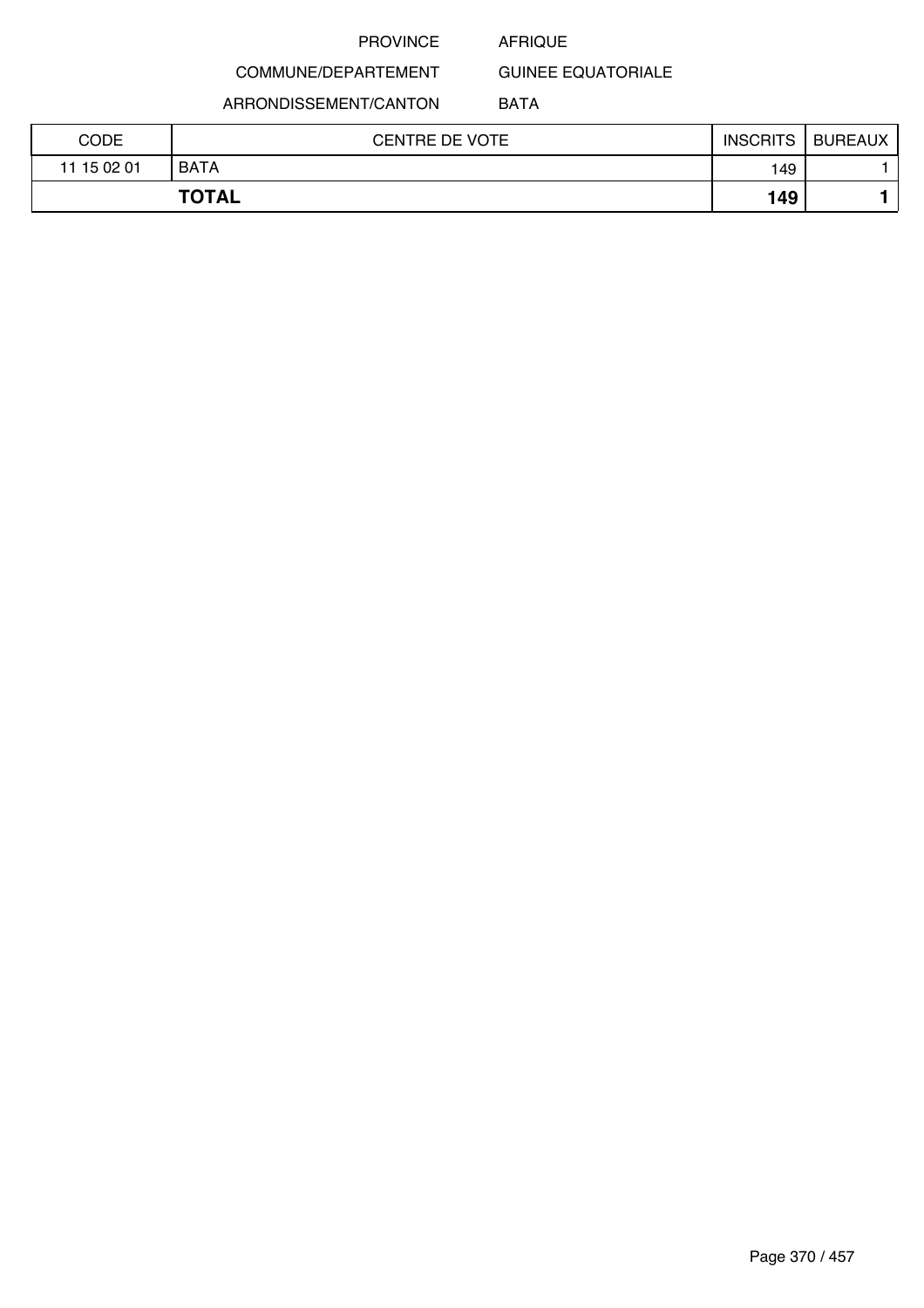## COMMUNE/DEPARTEMENT

### GUINEE EQUATORIALE

| CODE     | ARRONDISSEMENT/CANTON | <b>INSCRITS</b> | <b>BUREAUX</b> |
|----------|-----------------------|-----------------|----------------|
| 11 15 01 | <b>MALABO</b>         | 69              |                |
| 11 15 02 | <b>BATA</b>           | 149             |                |
|          | <b>TOTAL</b>          | 218             | $\mathbf 2$    |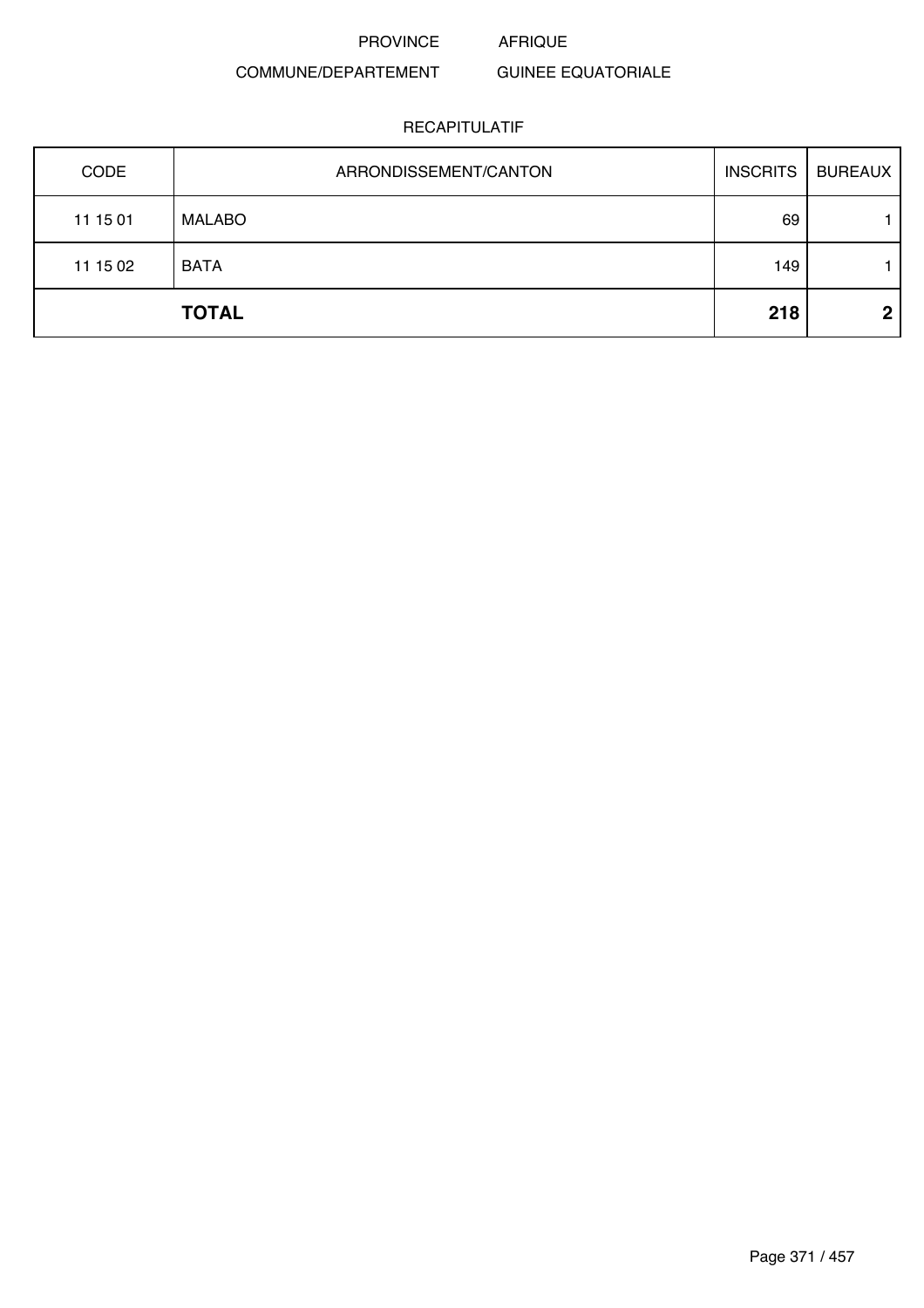AFRIQUE

#### COMMUNE/DEPARTEMENT TUNISIE

ARRONDISSEMENT/CANTON

TUNIS

| CODE        | <b>CENTRE DE VOTE</b>    | <b>INSCRITS</b> | <b>BUREAUX</b> |
|-------------|--------------------------|-----------------|----------------|
| 11 16 01 01 | TUNIS-AMBASSADE DU GABON | 86              |                |
|             | <b>TOTAL</b>             | 86              |                |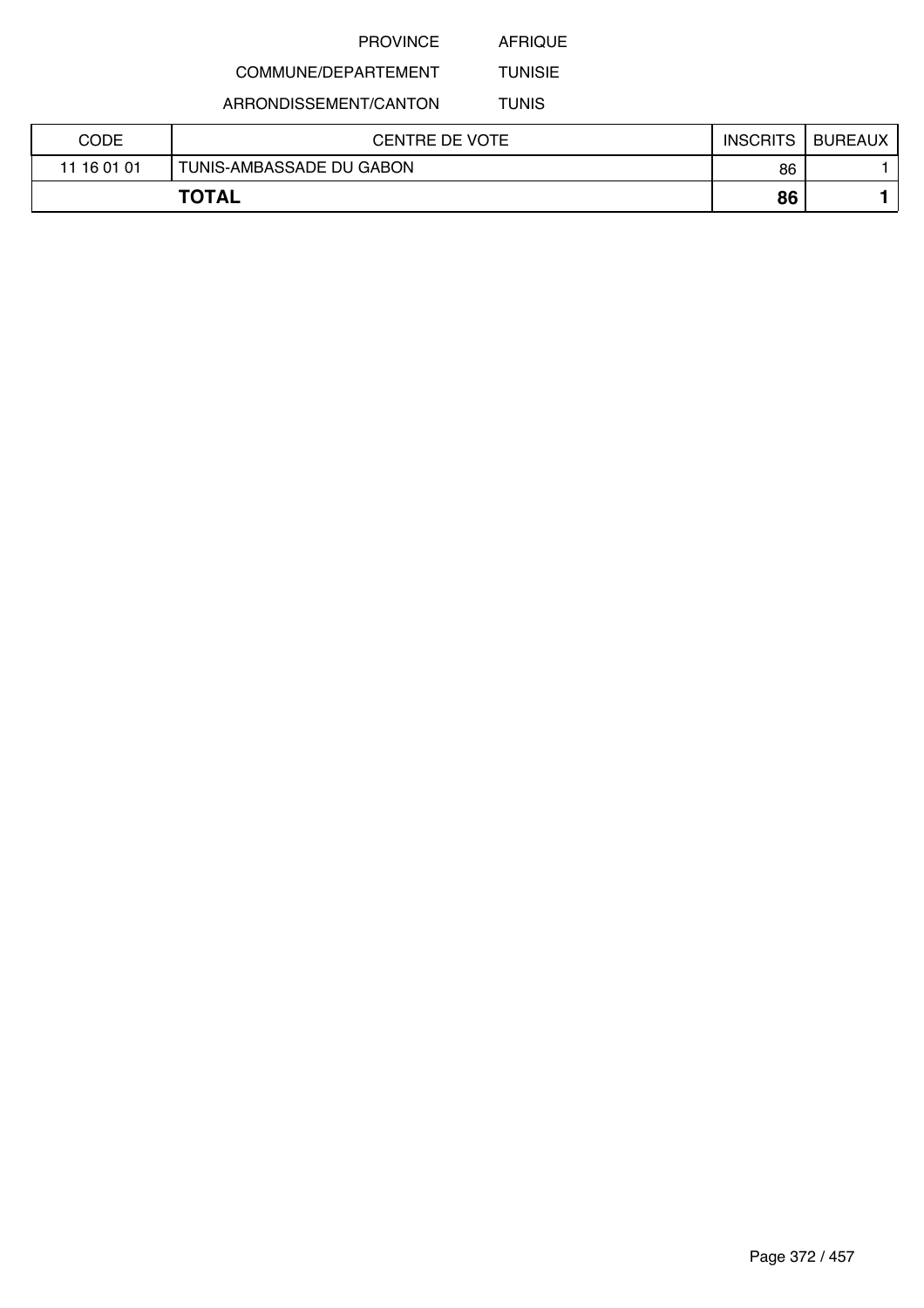AFRIQUE

#### COMMUNE/DEPARTEMENT TUNISIE

| <b>CODE</b> | ARRONDISSEMENT/CANTON | <b>INSCRITS</b> | <b>BUREAUX</b> |
|-------------|-----------------------|-----------------|----------------|
| 11 16 01    | <b>TUNIS</b>          | 86              |                |
|             | <b>TOTAL</b>          | 86              |                |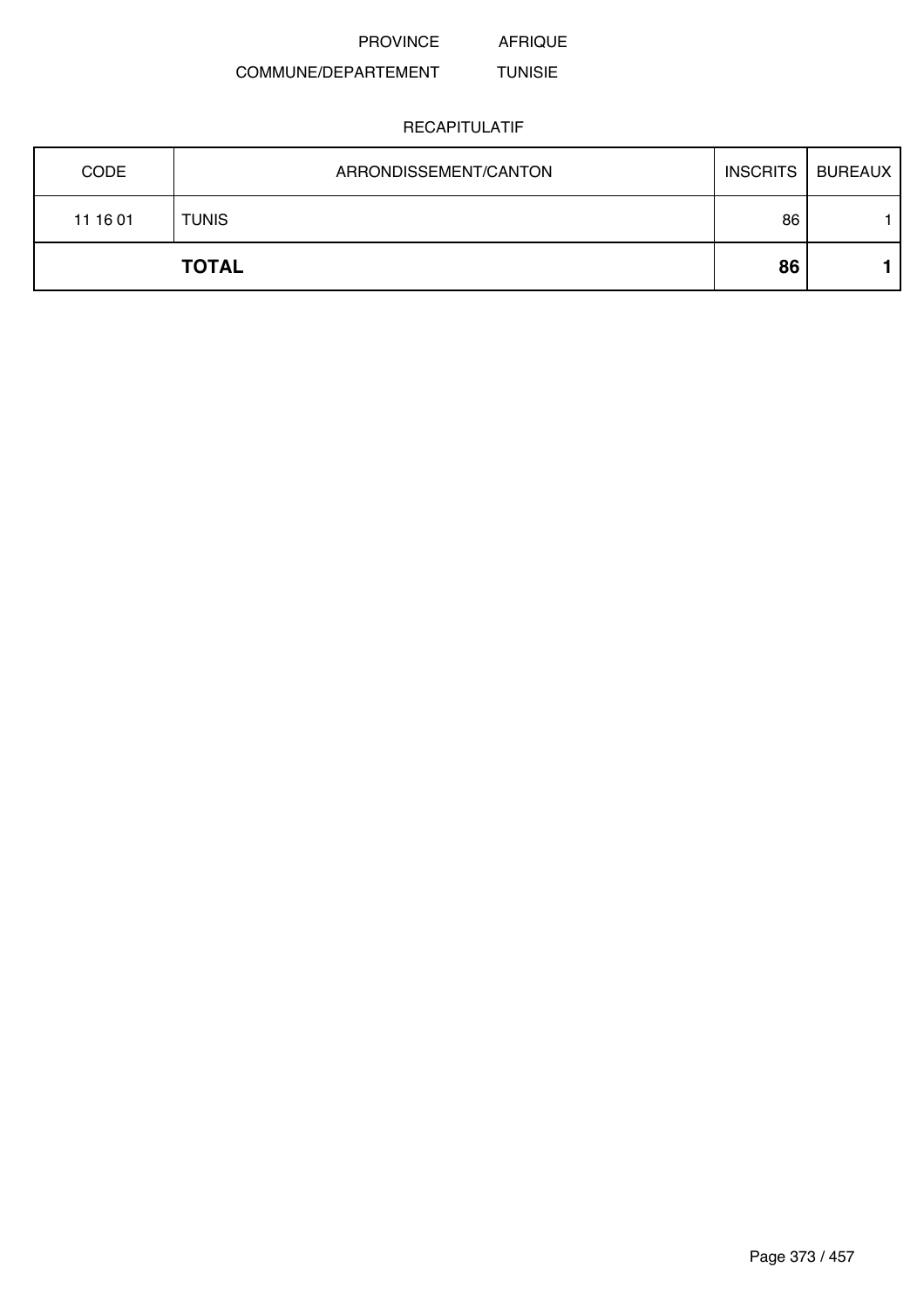AFRIQUE

# COMMUNE/DEPARTEMENT

ARRONDISSEMENT/CANTON

RABAT

MAROC

| CODE        | <b>CENTRE DE VOTE</b> | <b>INSCRITS</b> | <b>BUREAUX</b> |
|-------------|-----------------------|-----------------|----------------|
| 11 17 01 01 | RABAT                 | 238             |                |
|             | <b>TOTAL</b>          | 238             |                |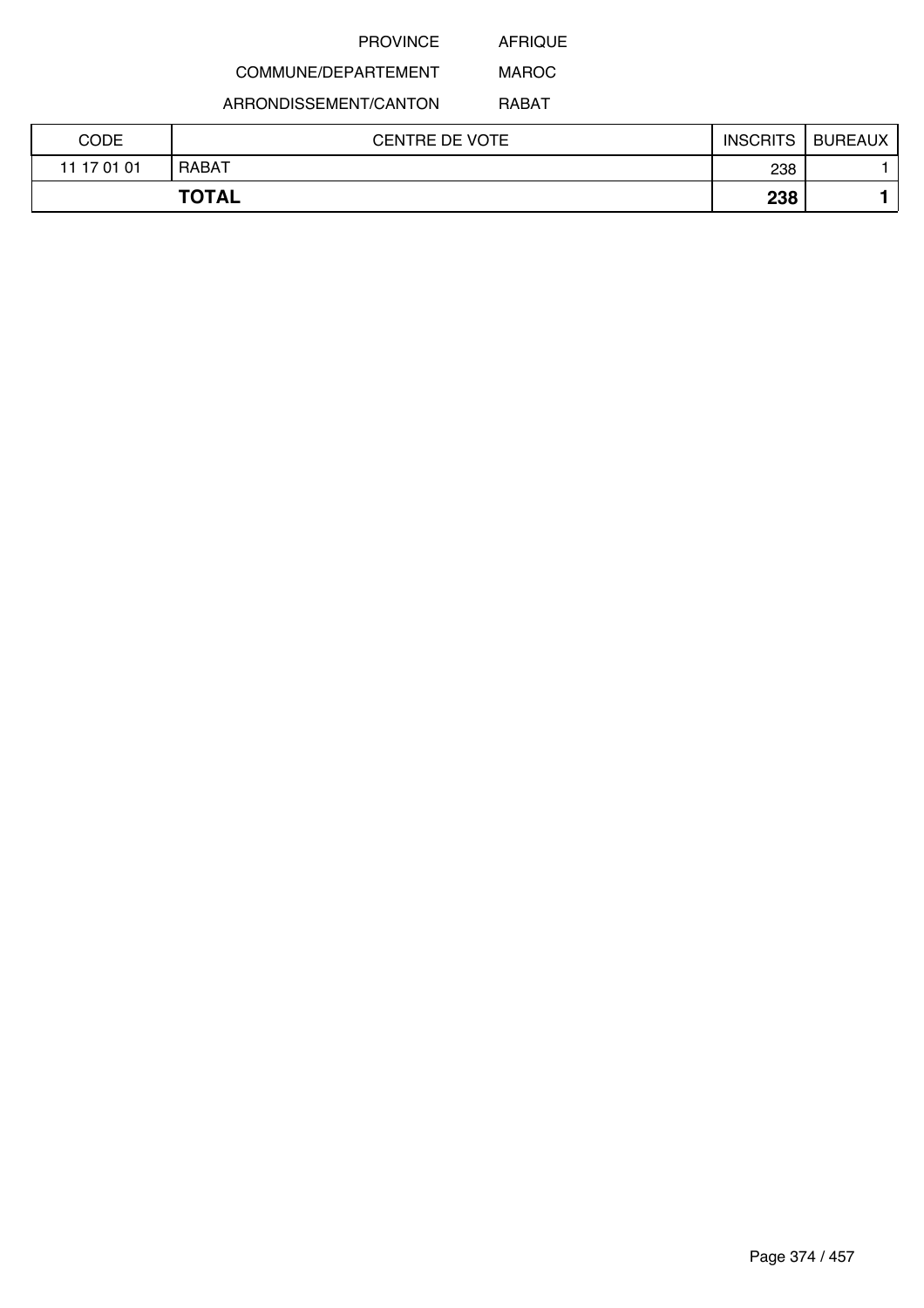AFRIQUE MAROC

COMMUNE/DEPARTEMENT

ARRONDISSEMENT/CANTON

CASABLANCA

| <b>CODE</b> | <b>CENTRE DE VOTE</b> | <b>INSCRITS</b> | <b>BUREAUX</b> |
|-------------|-----------------------|-----------------|----------------|
| 11 17 02 01 | CASABLANCA            | 314             |                |
| 11 17 03 01 | MARRAKECH             | 23              |                |
|             | <b>TOTAL</b>          | 337             | n              |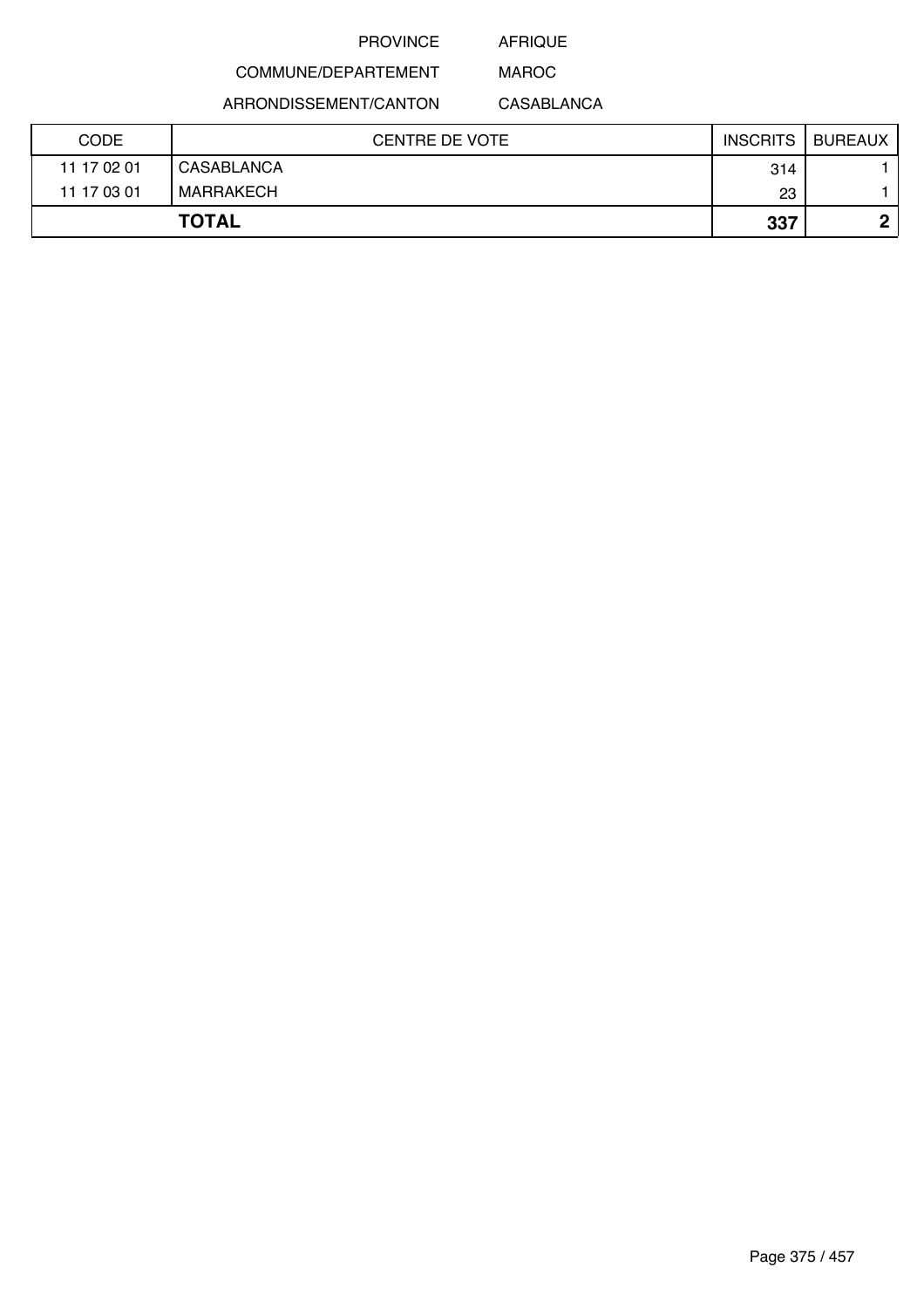AFRIQUE

# COMMUNE/DEPARTEMENT

ARRONDISSEMENT/CANTON

AGADIR

MAROC

| CODE        | <b>CENTRE DE VOTE</b> | <b>INSCRITS</b> | <b>BUREAUX</b> |
|-------------|-----------------------|-----------------|----------------|
| 11 17 05 01 | <b>AGADIR</b>         | 17              |                |
|             | <b>TOTAL</b>          | 17              |                |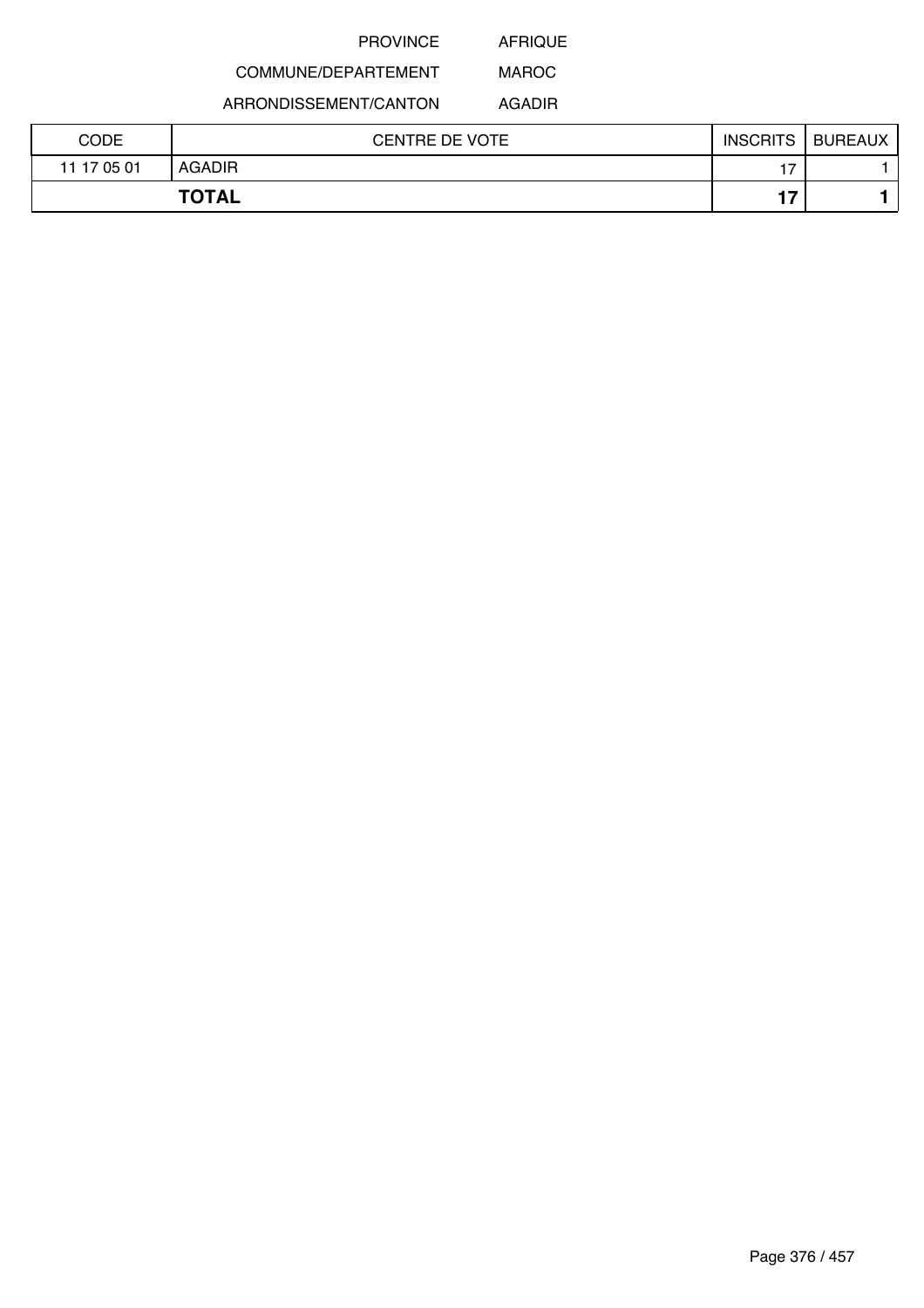AFRIQUE

# COMMUNE/DEPARTEMENT

ARRONDISSEMENT/CANTON

MAROC TANGER

| CODE        | <b>CENTRE DE VOTE</b> | <b>INSCRITS</b> | <b>BUREAUX</b> |
|-------------|-----------------------|-----------------|----------------|
| 11 17 06 01 | TANGER                | 18              |                |
|             | <b>TOTAL</b>          | 18              |                |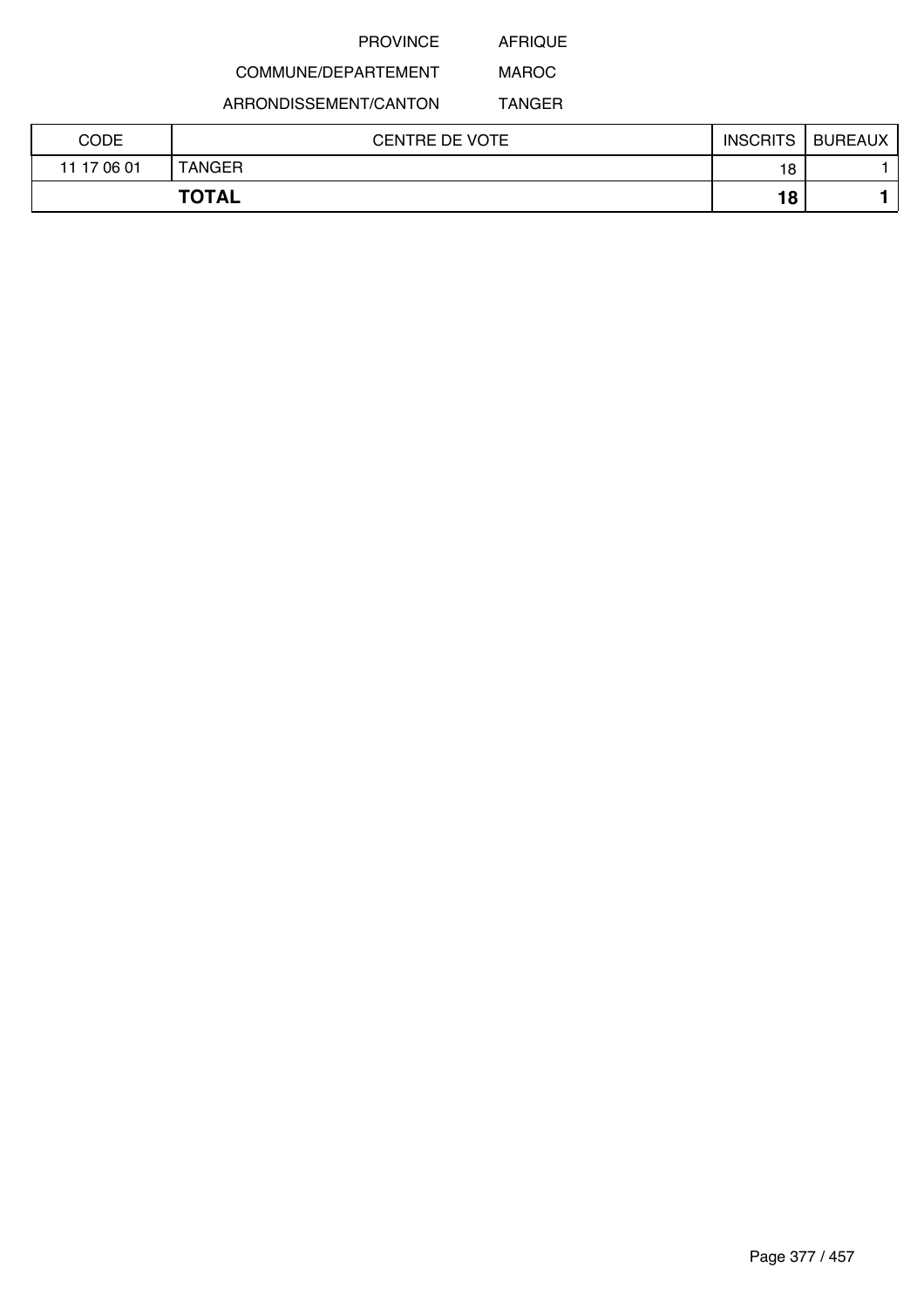AFRIQUE

# COMMUNE/DEPARTEMENT

ARRONDISSEMENT/CANTON

MAROC FES(FEZ)

| CODE        | <b>CENTRE DE VOTE</b> | <b>INSCRITS</b> | <b>BUREAUX</b> |
|-------------|-----------------------|-----------------|----------------|
| 11 17 07 01 | FES(FEZ)              | 24              |                |
|             | <b>TOTAL</b>          | 24              |                |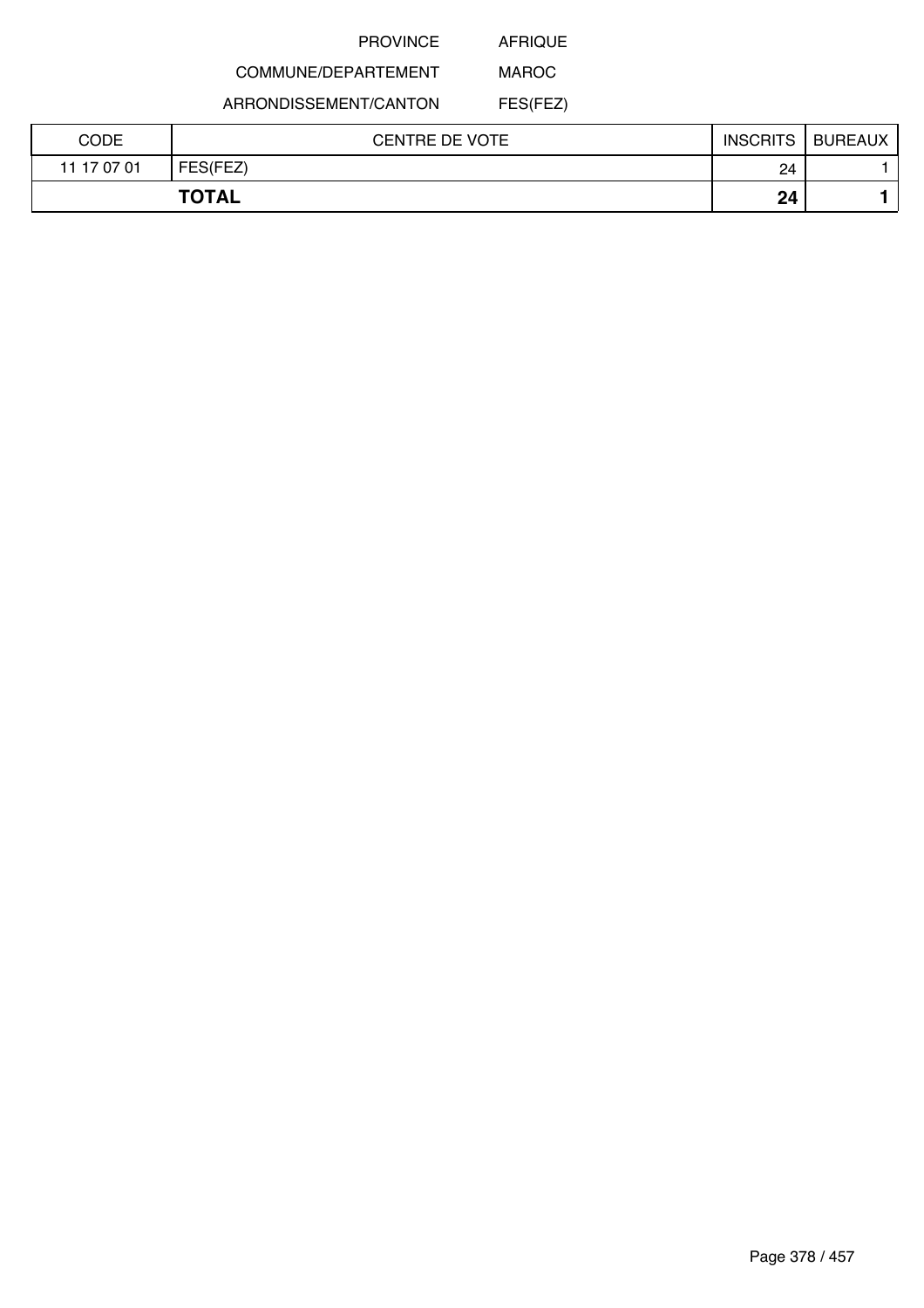AFRIQUE

#### COMMUNE/DEPARTEMENT MAROC

| CODE     | ARRONDISSEMENT/CANTON | <b>INSCRITS</b> | <b>BUREAUX</b>  |
|----------|-----------------------|-----------------|-----------------|
| 11 17 01 | <b>RABAT</b>          | 238             | 1               |
| 11 17 02 | <b>CASABLANCA</b>     | 314             | 1               |
| 11 17 03 | <b>CASABLANCA</b>     | 23              | 1               |
| 11 17 05 | <b>AGADIR</b>         | 17              | 1               |
| 11 17 06 | <b>TANGER</b>         | 18              | 1               |
| 11 17 07 | FES(FEZ)              | 24              | 1               |
|          | <b>TOTAL</b>          | 634             | $6\phantom{1}6$ |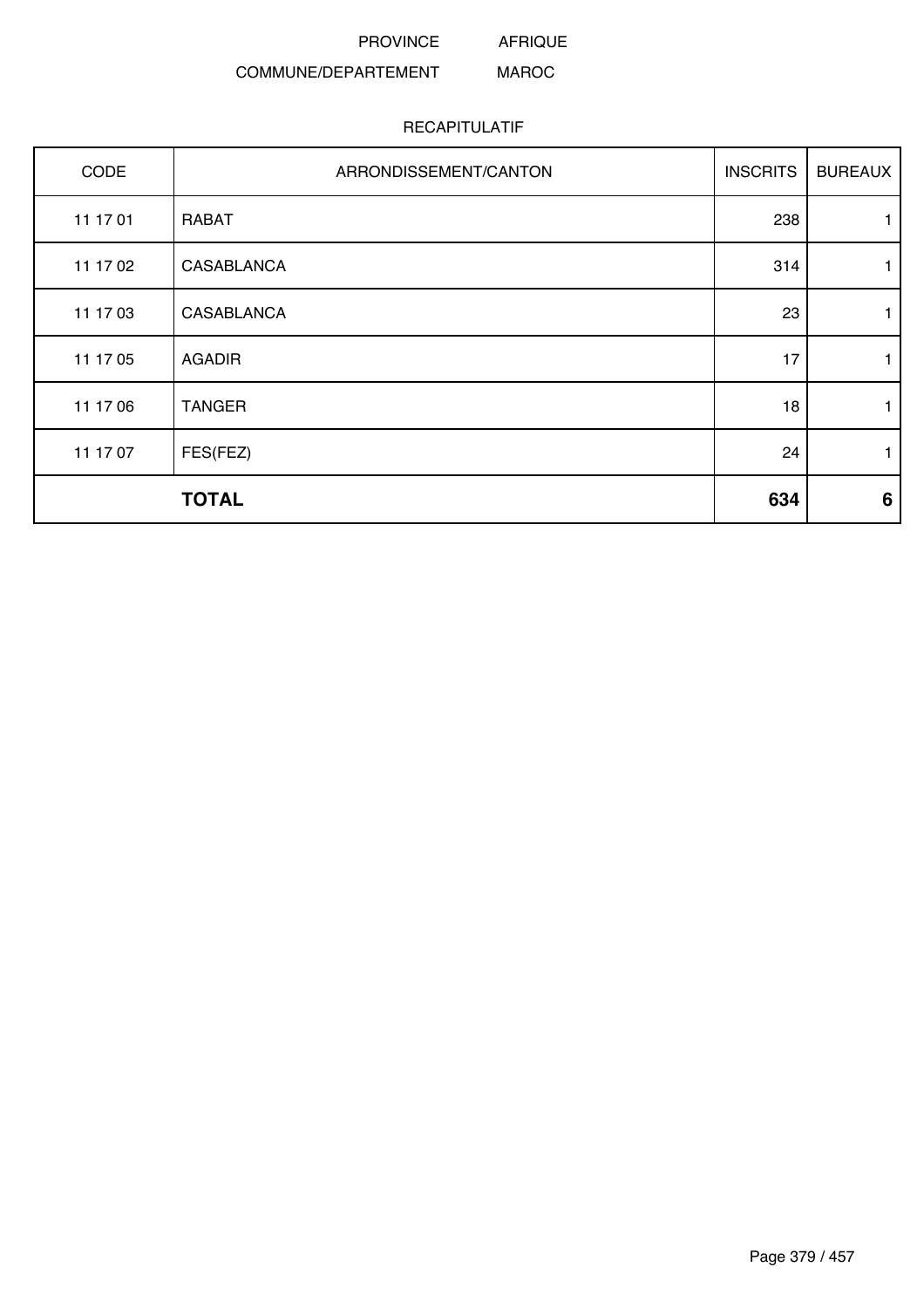AFRIQUE

#### COMMUNE/DEPARTEMENT ANGOLA

ARRONDISSEMENT/CANTON

LUANDA

| CODE        | <b>CENTRE DE VOTE</b>       | <b>INSCRITS</b> | <b>BUREAUX</b> |
|-------------|-----------------------------|-----------------|----------------|
| 11 20 01 01 | LUANDA - AMBASSADE DU GABON | 24              |                |
|             | <b>TOTAL</b>                | 24              |                |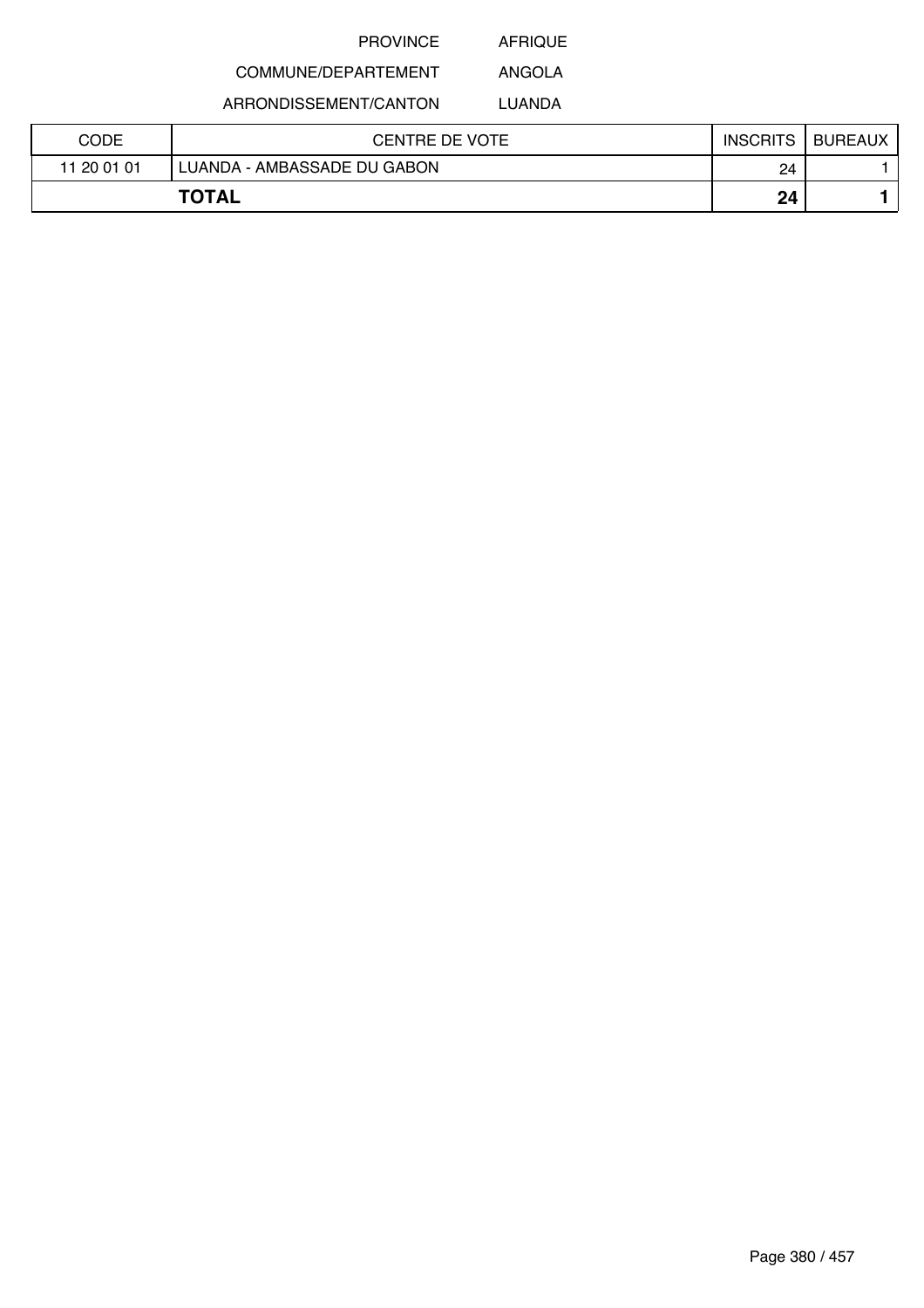#### COMMUNE/DEPARTEMENT ANGOLA

| <b>CODE</b> | ARRONDISSEMENT/CANTON | <b>INSCRITS</b> | <b>BUREAUX</b> |
|-------------|-----------------------|-----------------|----------------|
| 11 20 01    | LUANDA                | 24              |                |
|             | <b>TOTAL</b>          | 24              |                |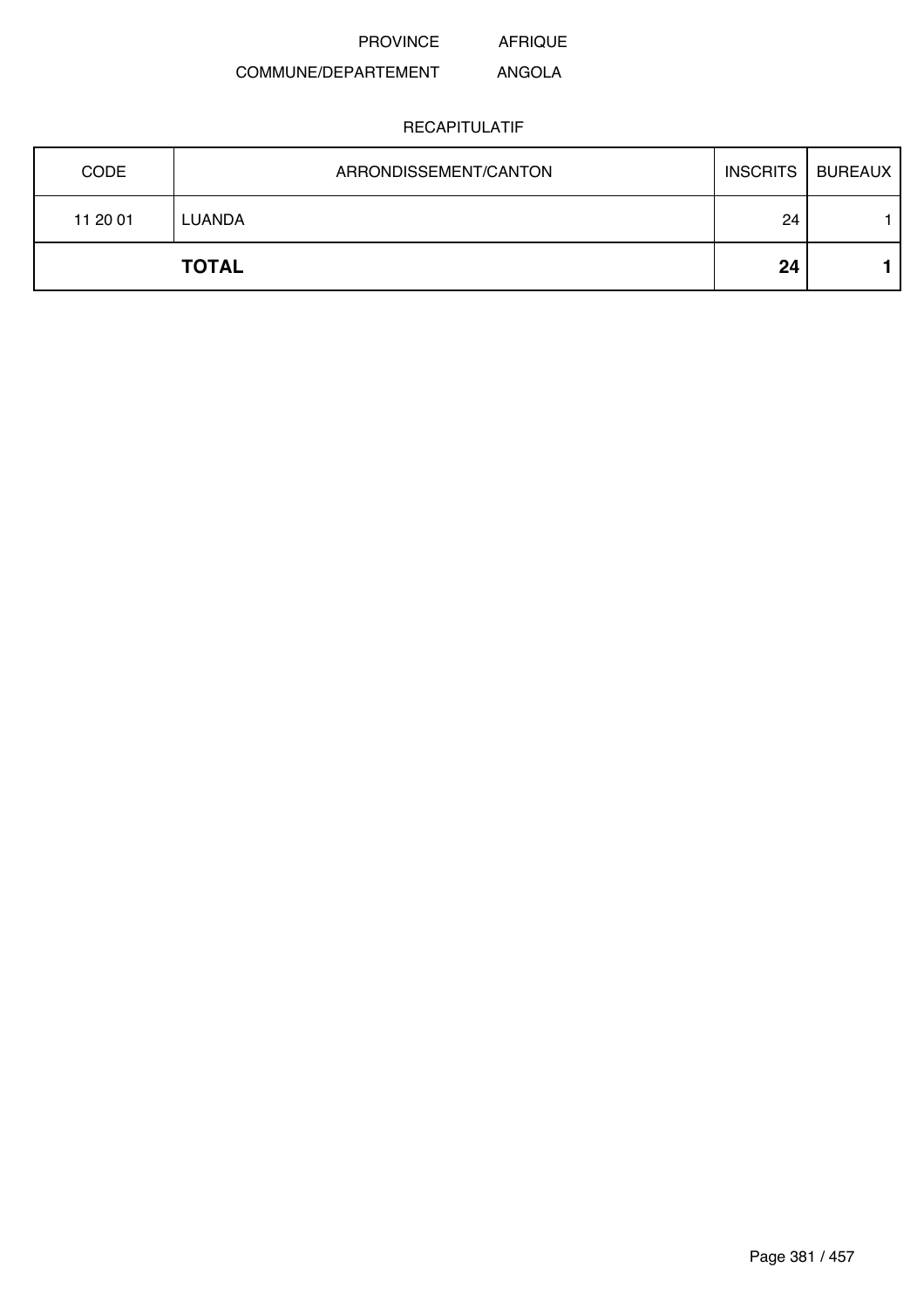### AFRIQUE

SAO TOME ET PRINCIPE

ARRONDISSEMENT/CANTON

COMMUNE/DEPARTEMENT

SAO TOME

| <b>CODE</b> | CENTRE DE VOTE                | <b>INSCRITS</b> | <b>BUREAUX</b> |
|-------------|-------------------------------|-----------------|----------------|
| 11 22 01 01 | SAO TOME - AMBASSADE DU GABON | 14              |                |
|             | <b>TOTAL</b>                  | 14              |                |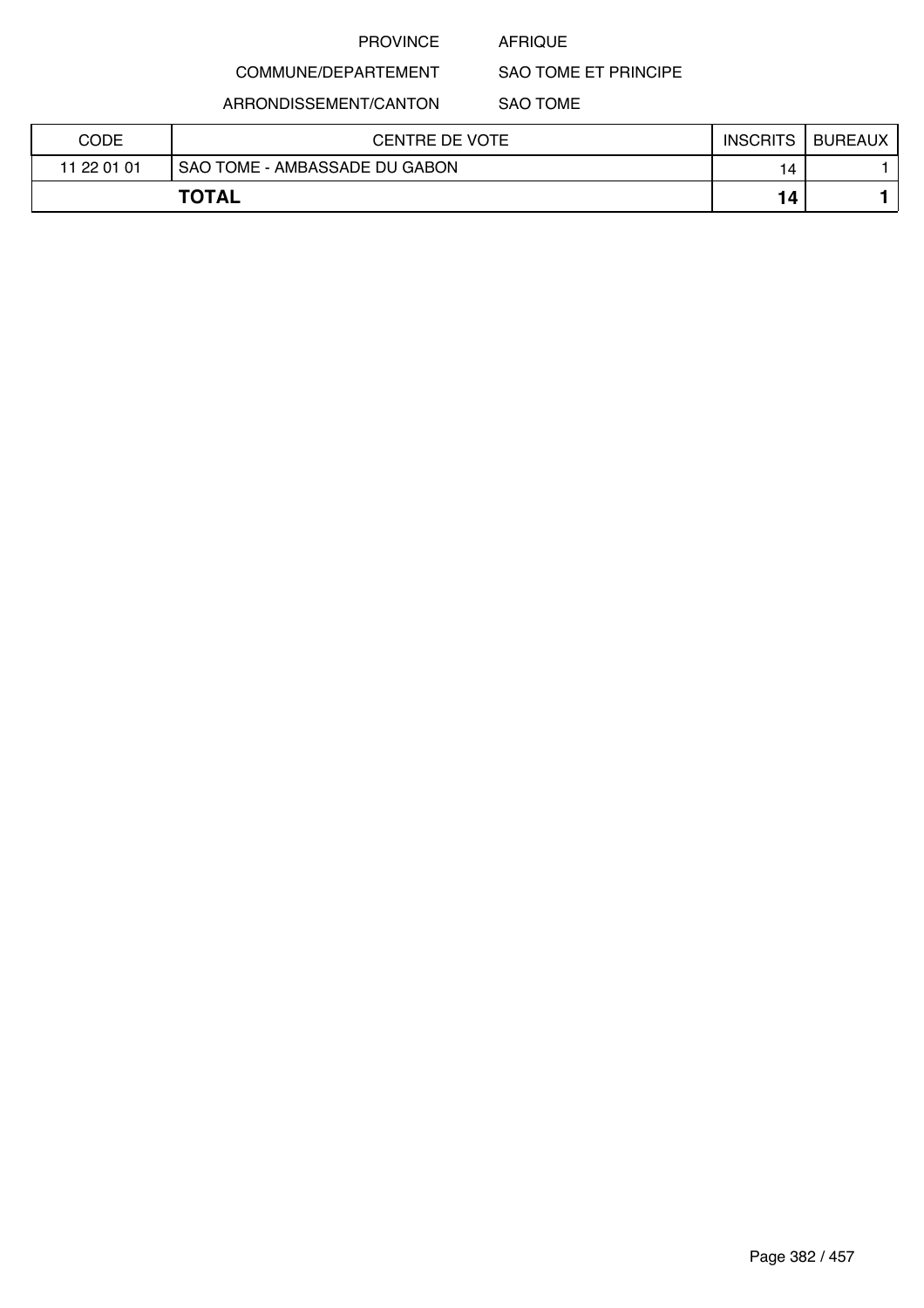#### COMMUNE/DEPARTEMENT SAO TOME ET PRINCIPE

| <b>CODE</b> | ARRONDISSEMENT/CANTON | <b>INSCRITS</b> | <b>BUREAUX</b> |
|-------------|-----------------------|-----------------|----------------|
| 11 22 01    | <b>SAO TOME</b>       | 14              |                |
|             | <b>TOTAL</b>          | 14              |                |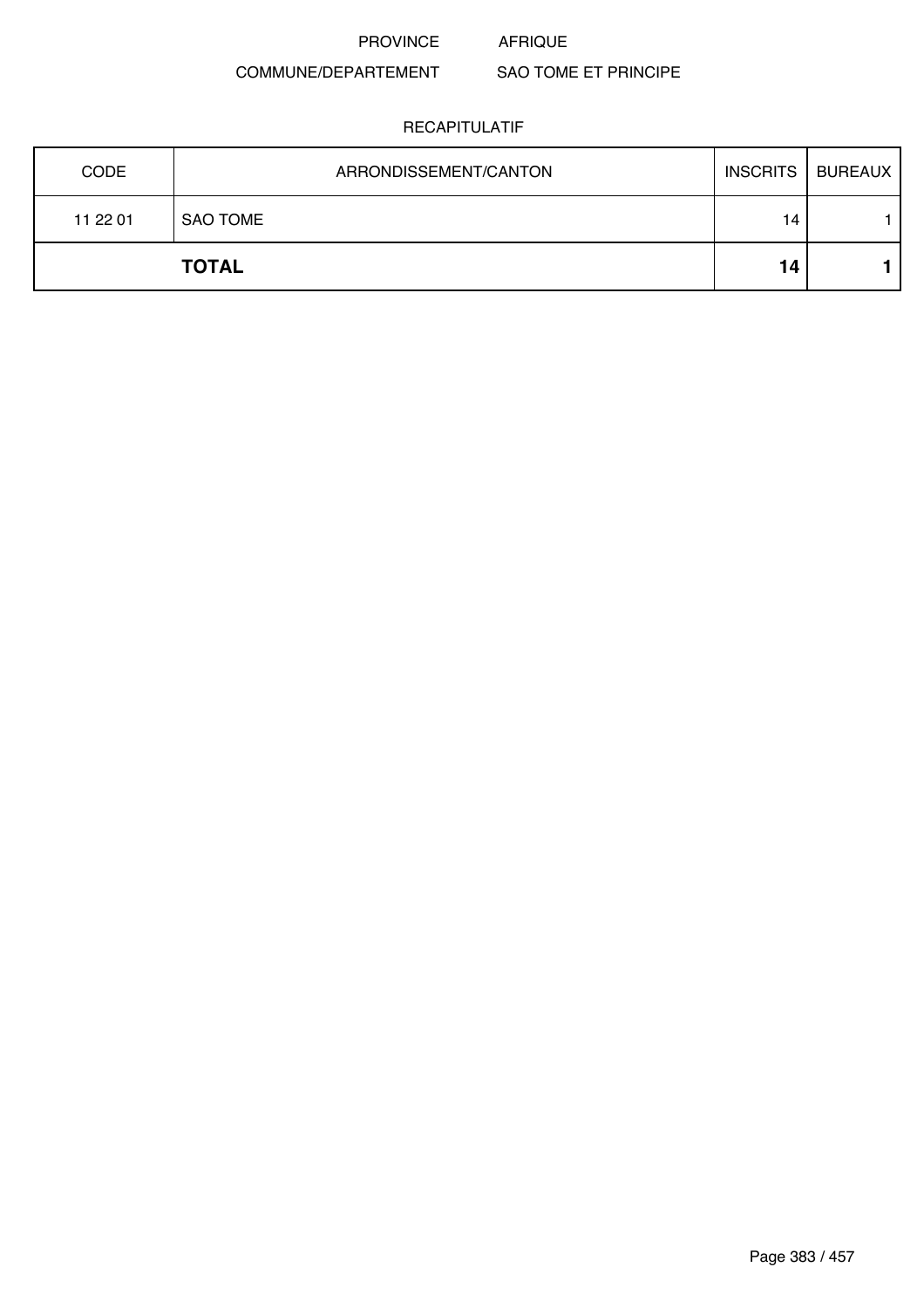AFRIQUE

COMMUNE/DEPARTEMENT

ARRONDISSEMENT/CANTON

DAKAR

SENEGAL

| CODE        | <b>CENTRE DE VOTE</b>      | <b>INSCRITS</b> | <b>BUREAUX</b> |
|-------------|----------------------------|-----------------|----------------|
| 11 23 01 01 | DAKAR - AMBASSADE DU GABON | 960             |                |
|             | <b>TOTAL</b>               | 960             | n              |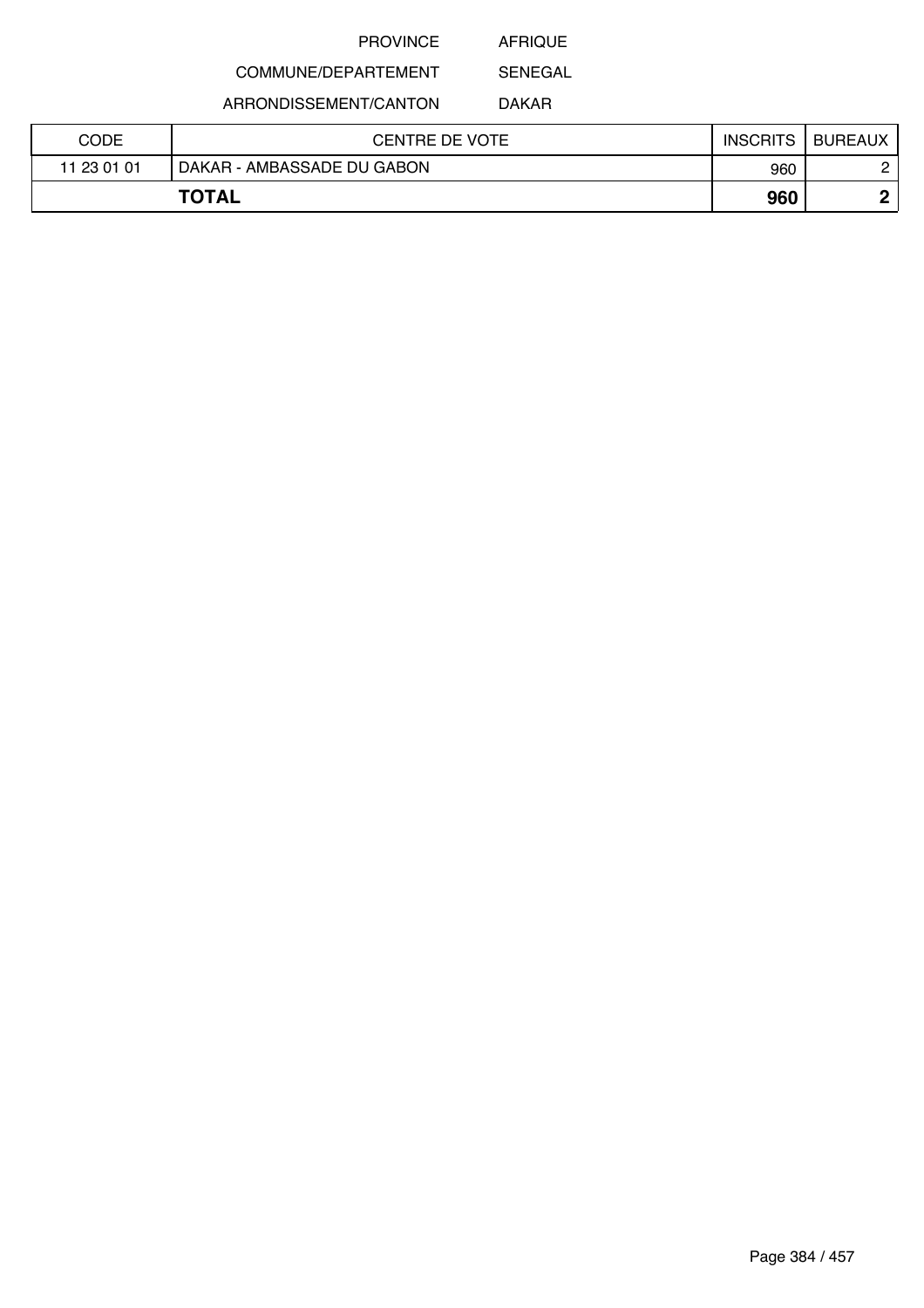#### COMMUNE/DEPARTEMENT SENEGAL

| <b>CODE</b> | ARRONDISSEMENT/CANTON | <b>INSCRITS</b> | BUREAUX |
|-------------|-----------------------|-----------------|---------|
| 11 23 01    | <b>DAKAR</b>          | 960             | 2       |
|             | <b>TOTAL</b>          | 960             | ◠       |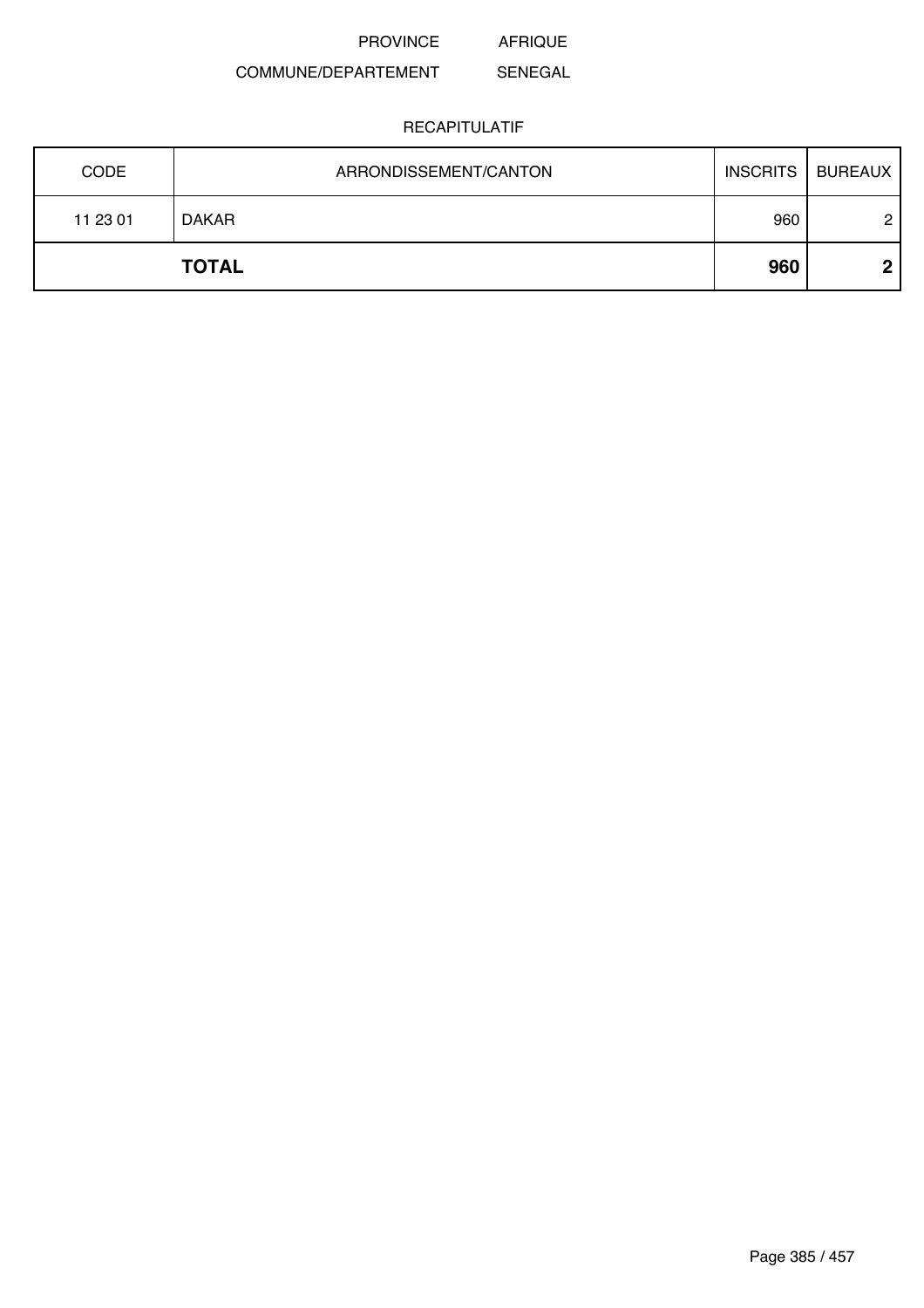AFRIQUE

# COMMUNE/DEPARTEMENT

ARRONDISSEMENT/CANTON

ABUDJA

NIGERIA

| CODE        | <b>CENTRE DE VOTE</b> | <b>INSCRITS</b> | <b>BUREAUX</b> |
|-------------|-----------------------|-----------------|----------------|
| 11 24 01 01 | <b>ABUDJA</b>         | 22              |                |
|             | <b>TOTAL</b>          | ωn<br>LL        |                |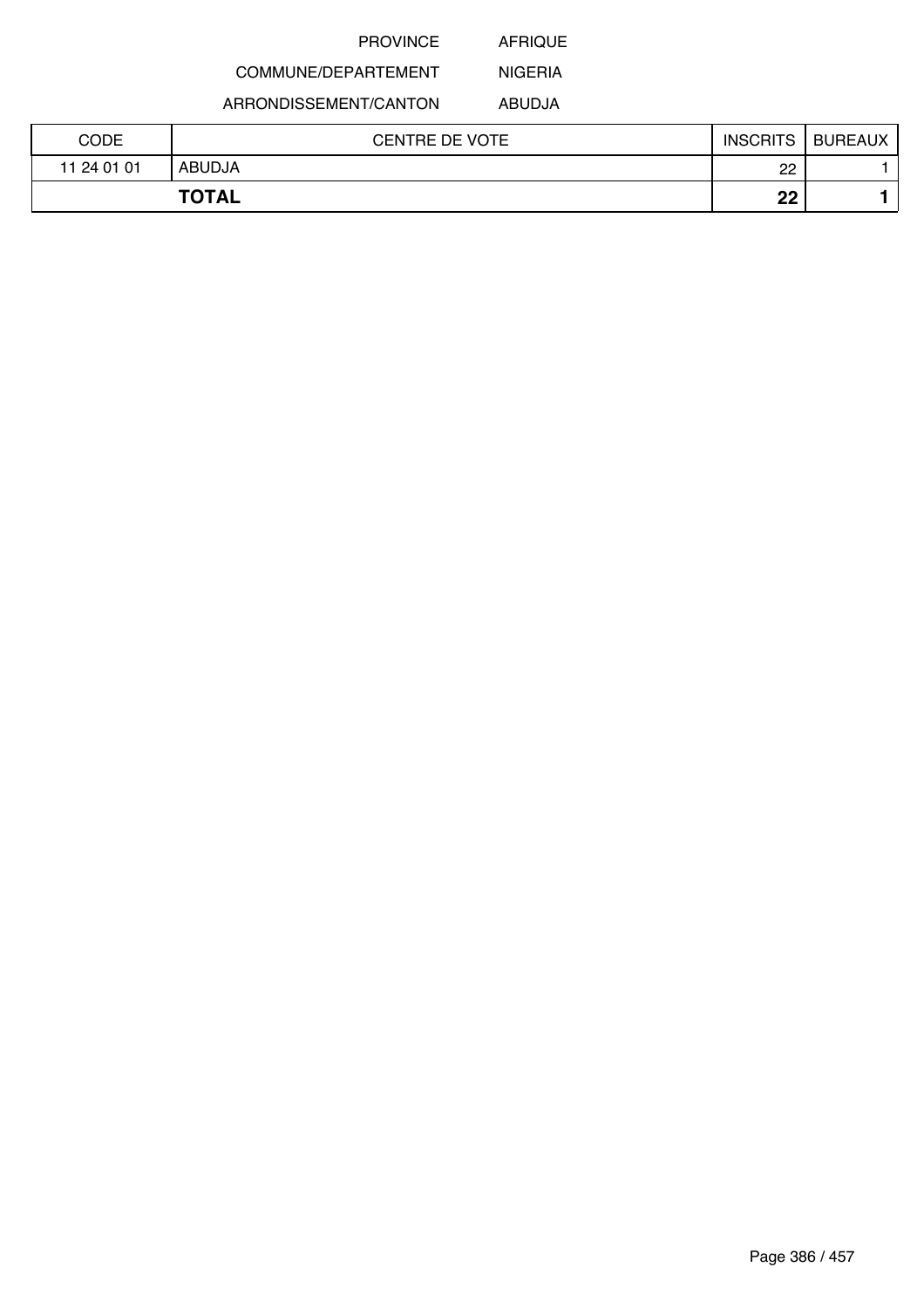AFRIQUE

#### COMMUNE/DEPARTEMENT NIGERIA

| <b>CODE</b> | ARRONDISSEMENT/CANTON | <b>INSCRITS</b> | <b>BUREAUX</b> |
|-------------|-----------------------|-----------------|----------------|
| 11 24 01    | ABUDJA                | 22              |                |
|             | <b>TOTAL</b>          | 22              |                |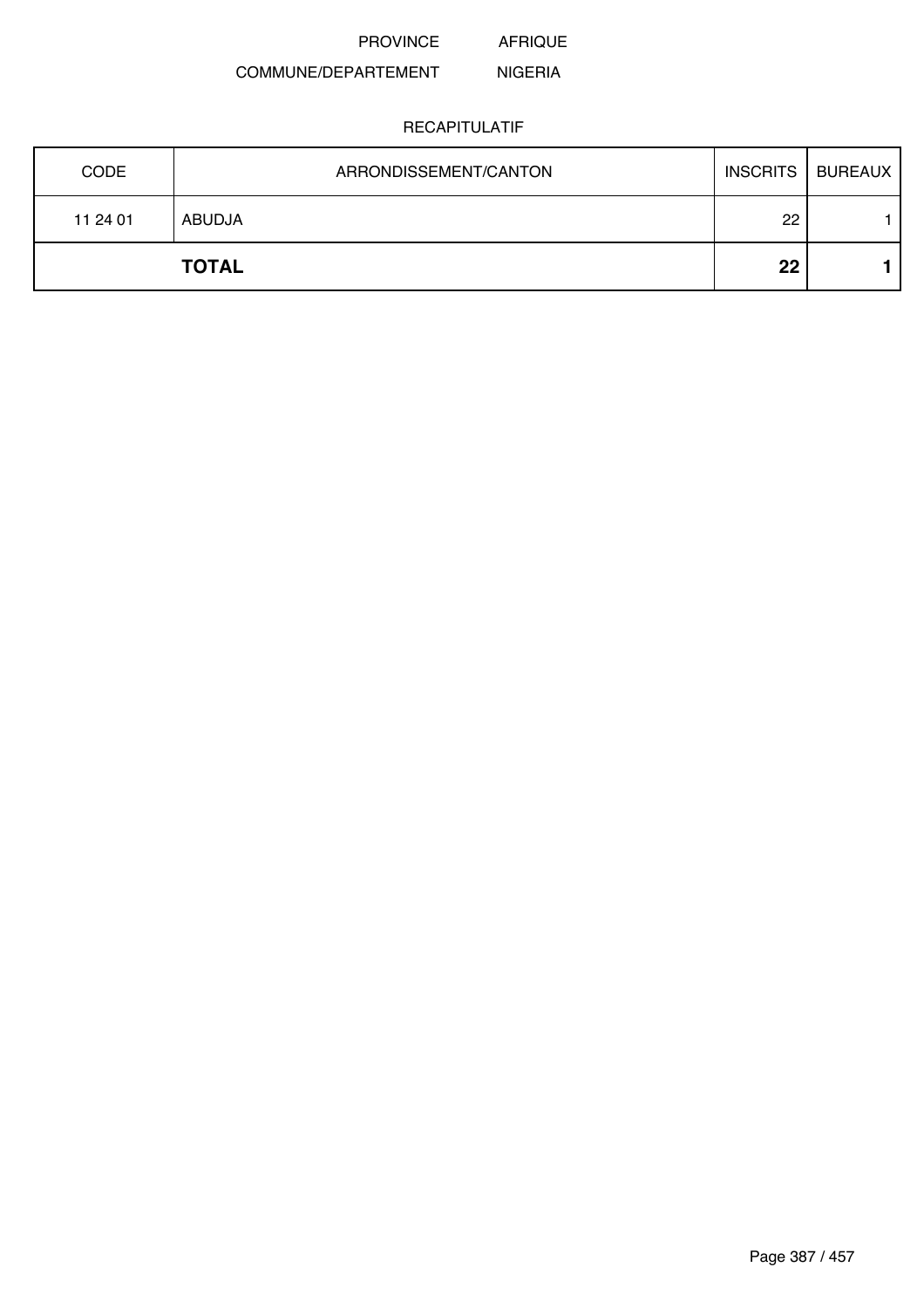### AFRIQUE

CONGO-KINSHASA

ARRONDISSEMENT/CANTON

COMMUNE/DEPARTEMENT

KINSHASA

| CODE        | <b>CENTRE DE VOTE</b>         | <b>INSCRITS</b> | <b>BUREAUX</b> |
|-------------|-------------------------------|-----------------|----------------|
| 11 27 01 01 | KINSHASA - AMBASSADE DU GABON | 63              |                |
|             | <b>TOTAL</b>                  | 63              |                |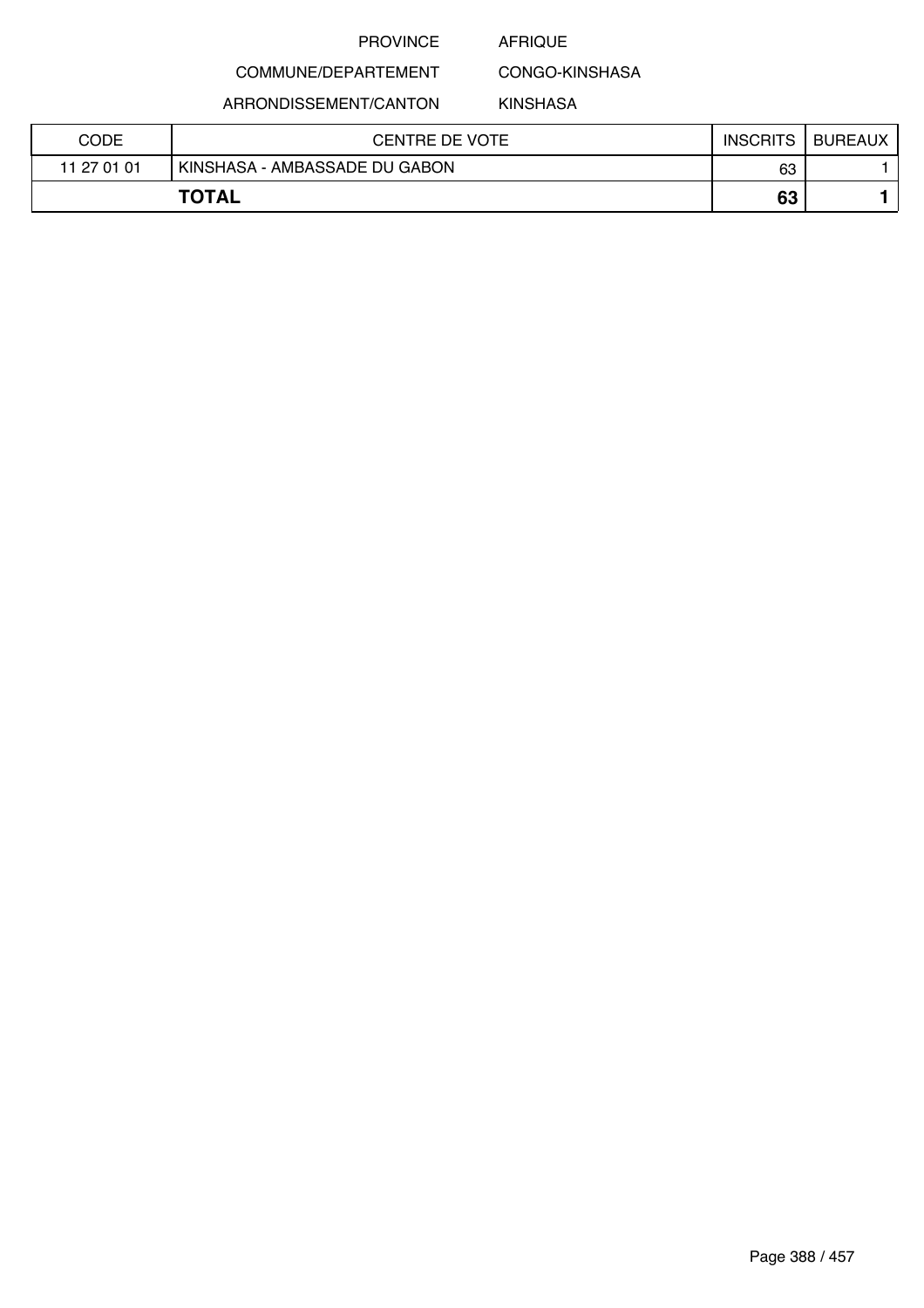#### COMMUNE/DEPARTEMENT CONGO-KINSHASA

| <b>CODE</b> | ARRONDISSEMENT/CANTON | <b>INSCRITS</b> | <b>BUREAUX</b> |
|-------------|-----------------------|-----------------|----------------|
| 11 27 01    | <b>KINSHASA</b>       | 63              |                |
|             | <b>TOTAL</b>          | 63              |                |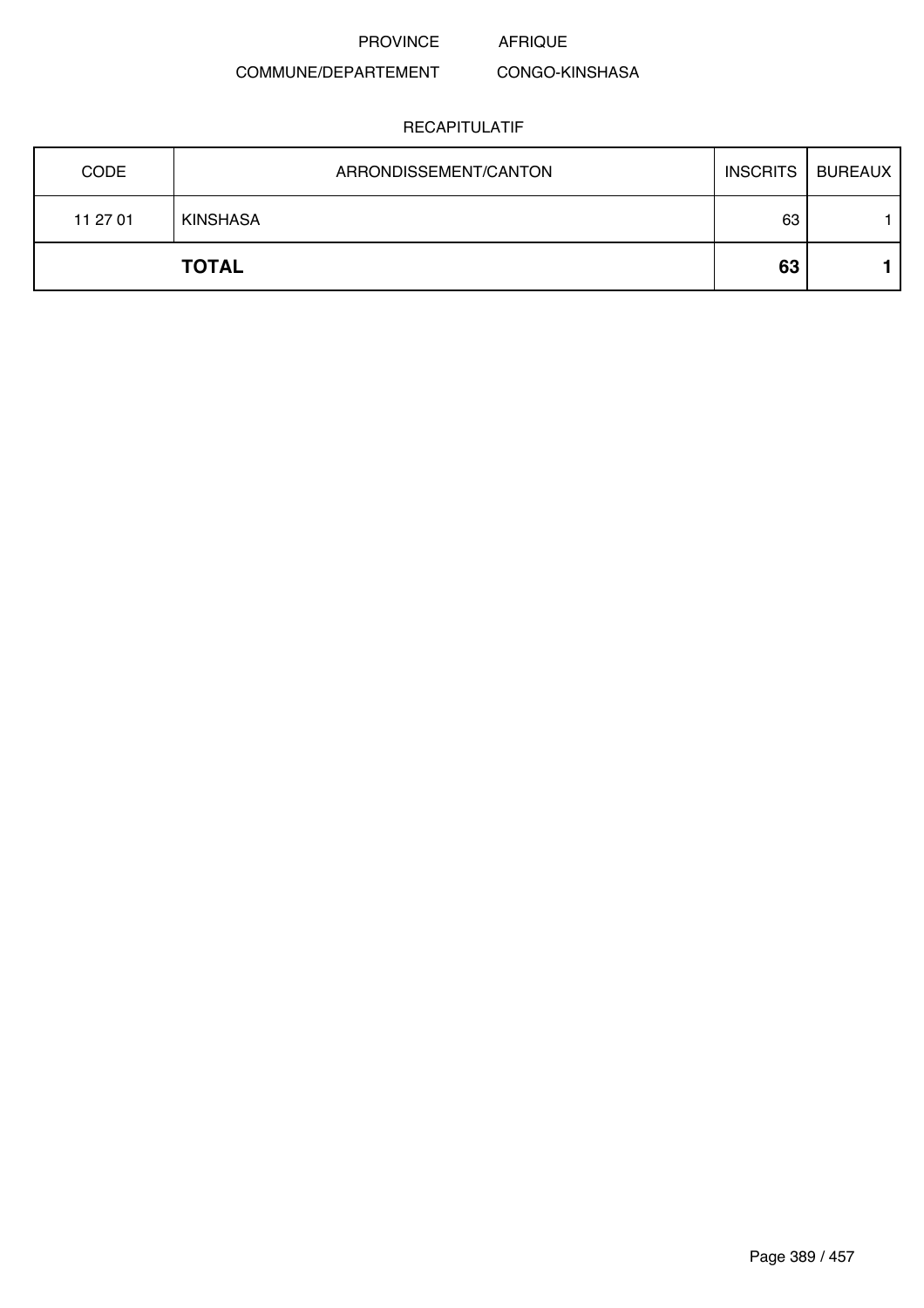### AFRIQUE

GUINEE CONAKRY

COMMUNE/DEPARTEMENT

ARRONDISSEMENT/CANTON

# **CONAKRY**

| CODE        | <b>CENTRE DE VOTE</b> | <b>INSCRITS</b> | <b>BUREAUX</b> |
|-------------|-----------------------|-----------------|----------------|
| 11 30 01 01 | AMBASSADE DU GABON    | 34              |                |
|             | <b>TOTAL</b>          | 34              |                |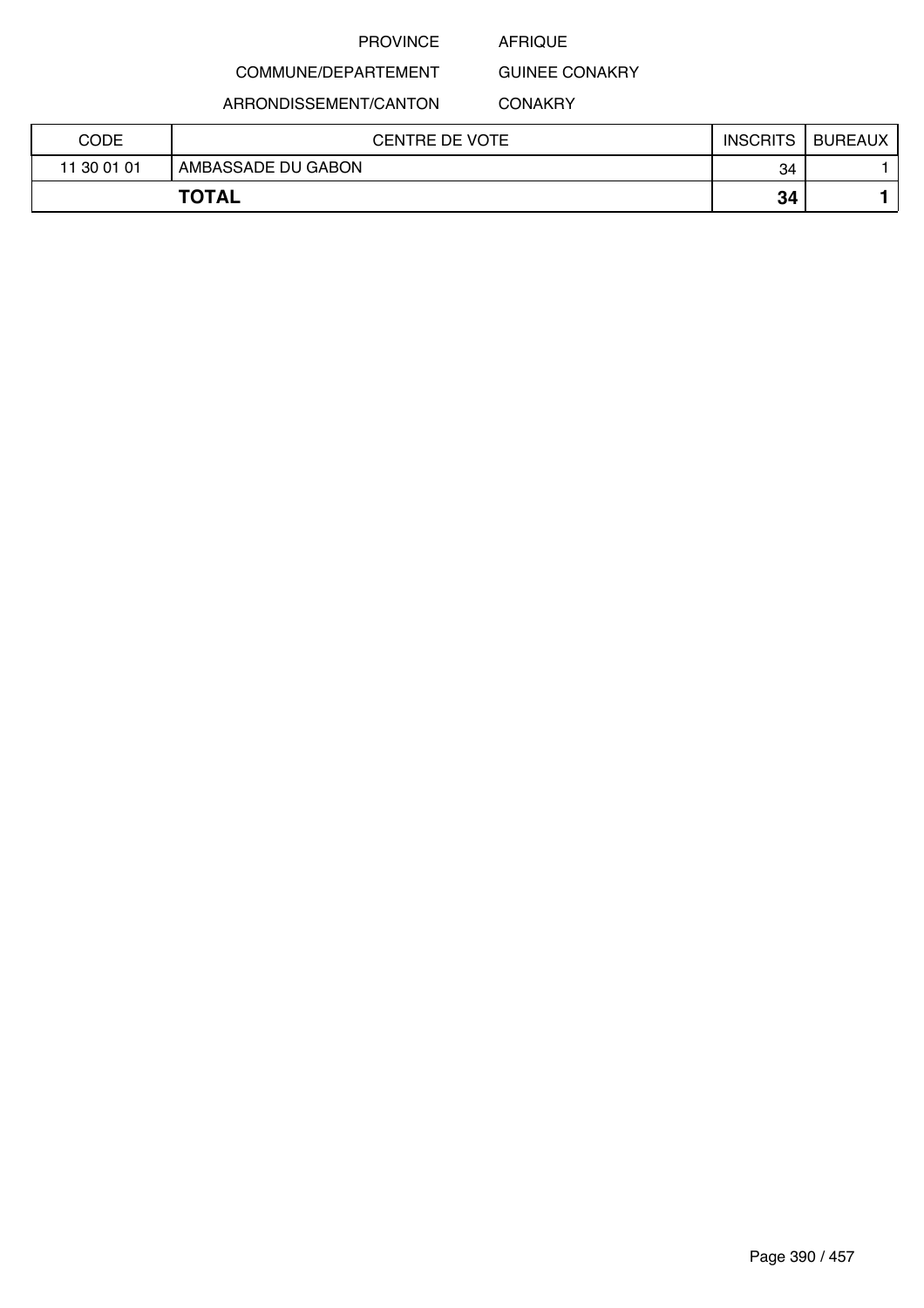#### COMMUNE/DEPARTEMENT GUINEE CONAKRY

| <b>CODE</b> | ARRONDISSEMENT/CANTON | INSCRITS | BUREAUX |
|-------------|-----------------------|----------|---------|
| 11 30 01    | <b>CONAKRY</b>        | 34       |         |
|             | <b>TOTAL</b>          | 34       |         |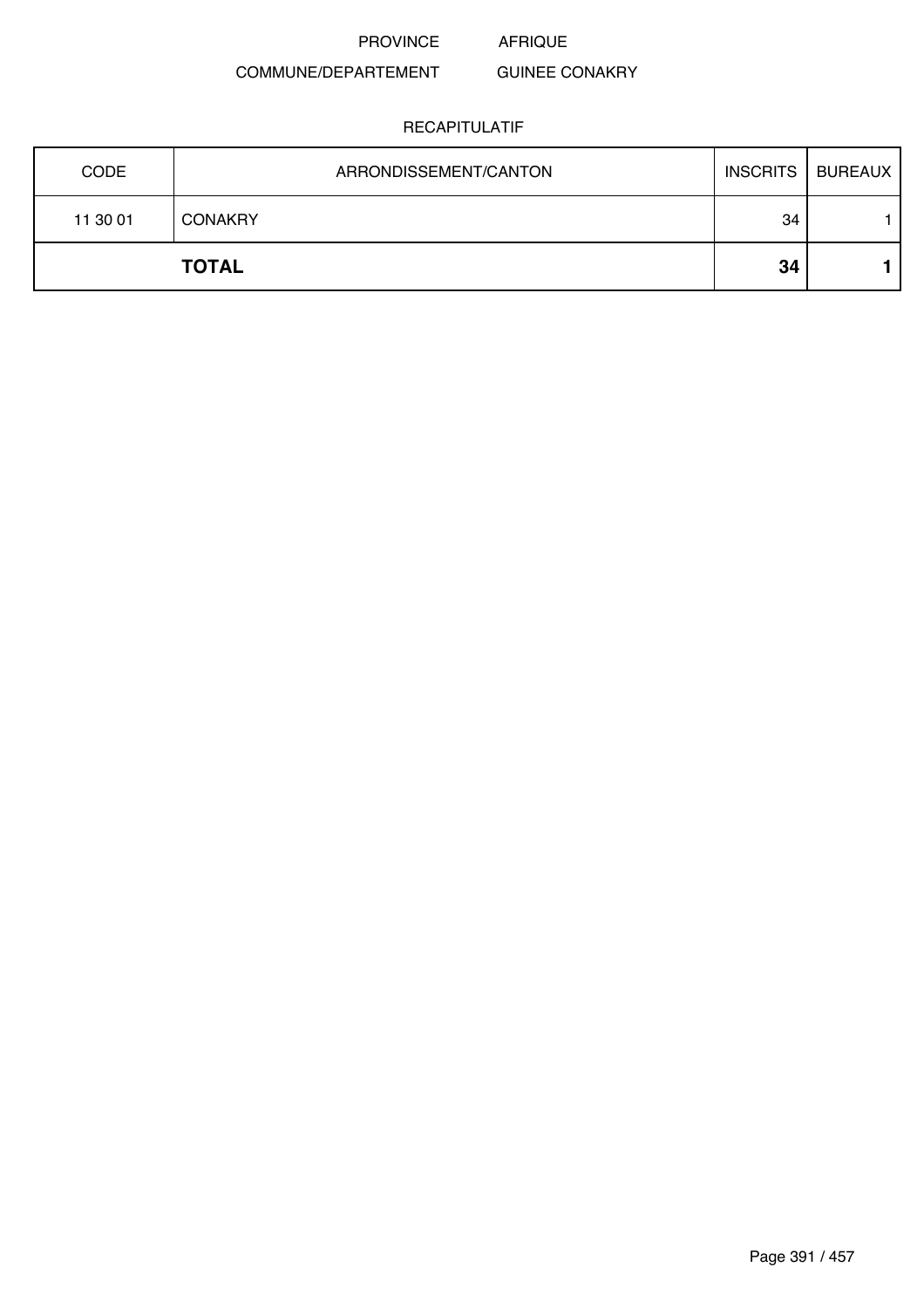## AFRIQUE

# COMMUNE/DEPARTEMENT ARRONDISSEMENT/CANTON

ANTANANARIVO

MADAGASCAR

| <b>CODE</b> | CENTRE DE VOTE                    | <b>INSCRITS</b> | BUREAUX |
|-------------|-----------------------------------|-----------------|---------|
| 11 33 01 01 | ANTANANARIVO - AMBASSADE DU GABON |                 |         |
|             | <b>TOTAL</b>                      |                 |         |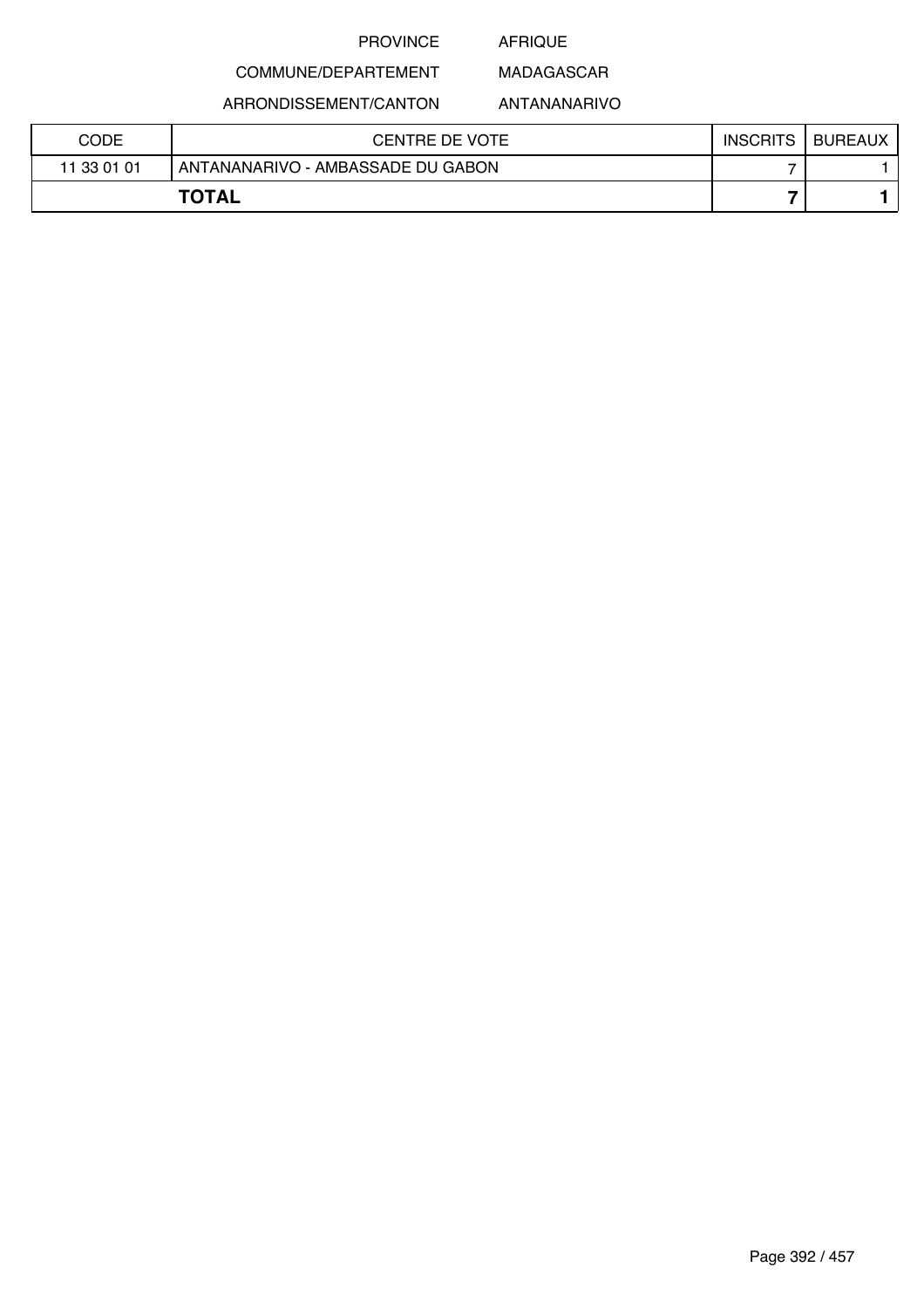#### COMMUNE/DEPARTEMENT MADAGASCAR

| <b>CODE</b> | ARRONDISSEMENT/CANTON | INSCRITS   BUREAUX |
|-------------|-----------------------|--------------------|
| 11 33 01    | ANTANANARIVO          |                    |
|             | <b>TOTAL</b>          |                    |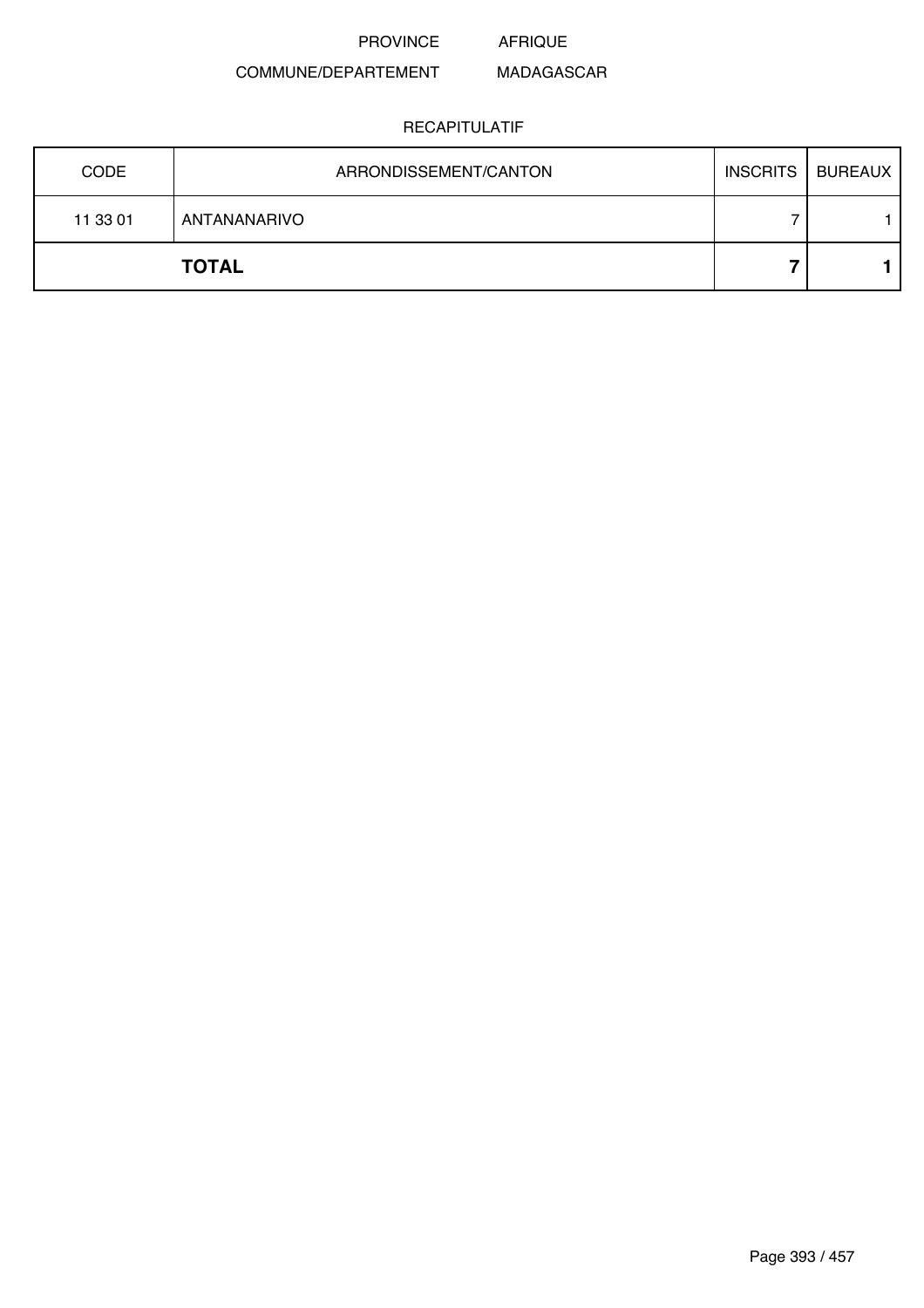| CODE  | COMMUNE / DEPARTEMENT     | <b>INSCRITS</b> | <b>BUREAUX</b>  |
|-------|---------------------------|-----------------|-----------------|
| 11 01 | AFRIQUE DU SUD            | 448             | $\overline{5}$  |
| 11 02 | <b>ALGERIE</b>            | 11              | $\mathbf{1}$    |
| 11 04 | <b>BENIN</b>              | 172             | $\mathbf{1}$    |
| 11 05 | <b>BOURKINA FASO</b>      | 73              | $\mathbf{1}$    |
| 11 06 | COTE-D'IVOIRE             | 110             | $\mathbf{1}$    |
| 11 07 | CAMEROUN                  | 276             | $\mathbf{2}$    |
| 11 08 | CONGO-BRAZZAVILLE         | 86              | $\mathbf{2}$    |
| 11 09 | <b>GHANA</b>              | 410             | $\mathbf{1}$    |
| 11 10 | <b>EGYPTE</b>             | 25              | $\mathbf{1}$    |
| 11 11 | <b>ETHIOPIE</b>           | 25              | $\mathbf{1}$    |
| 11 12 | <b>MALI</b>               | 95              | $\mathbf{1}$    |
| 11 13 | <b>TOGO</b>               | 196             | $\mathbf{1}$    |
| 11 14 | <b>NIGER</b>              | 11              | $\mathbf{1}$    |
| 11 15 | <b>GUINEE EQUATORIALE</b> | 218             | $\mathbf{2}$    |
| 11 16 | <b>TUNISIE</b>            | 86              | $\mathbf{1}$    |
| 11 17 | <b>MAROC</b>              | 634             | $6\phantom{.}6$ |
| 11 20 | ANGOLA                    | 24              | $\mathbf{1}$    |
| 11 22 | SAO TOME ET PRINCIPE      | 14              | $\mathbf{1}$    |
| 11 23 | SENEGAL                   | 960             | $\overline{c}$  |
| 11 24 | <b>NIGERIA</b>            | 22              | $\mathbf{1}$    |
| 11 27 | CONGO-KINSHASA            | 63              | $\mathbf{1}$    |
| 11 30 | <b>GUINEE CONAKRY</b>     | 34              | $\mathbf{1}$    |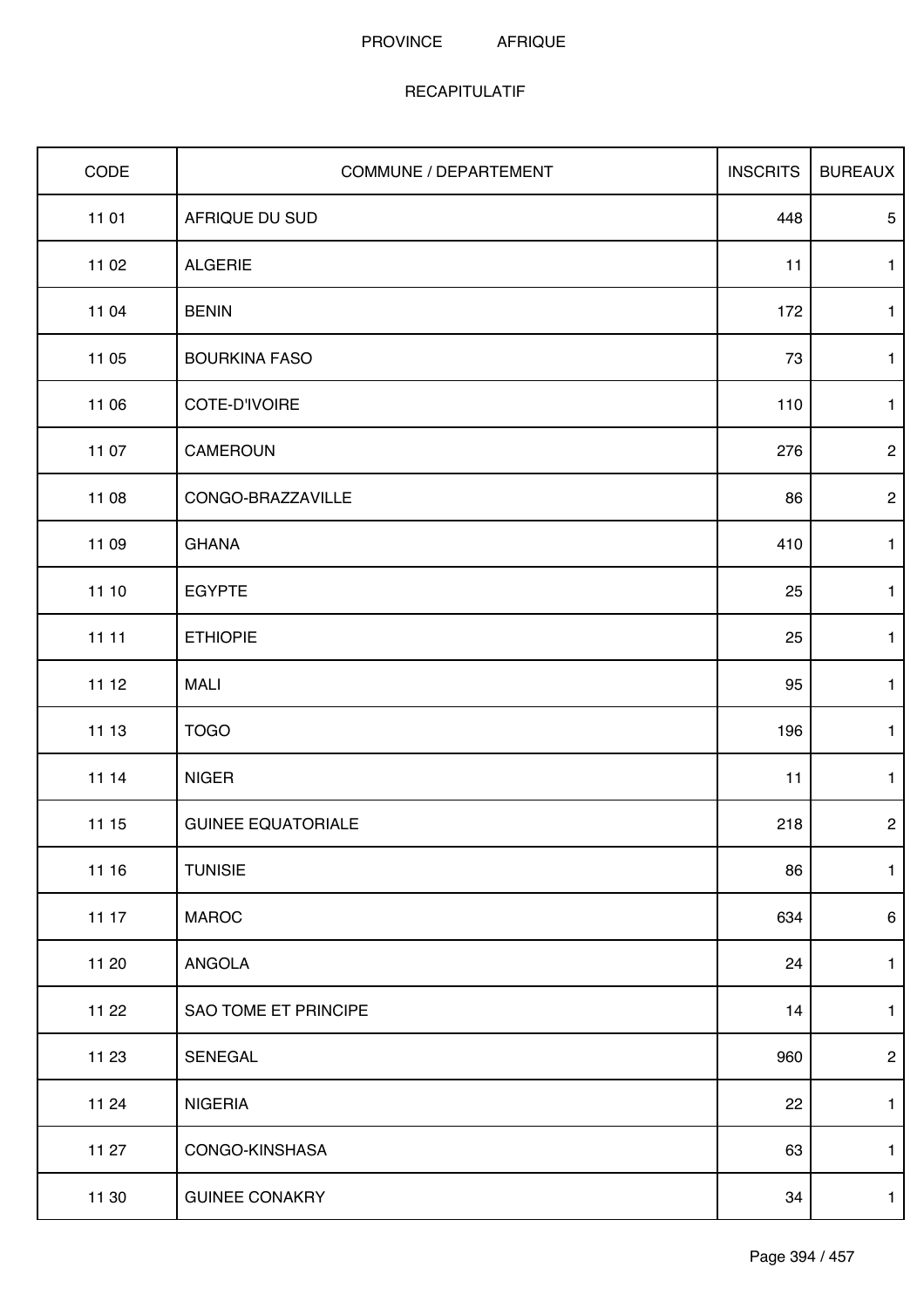| 11 33 | MADAGASCAR   |         |    |
|-------|--------------|---------|----|
|       | <b>TOTAL</b> | 4 0 0 0 | 36 |
|       |              |         |    |

COMMUNE/DEPARTEMENT

ARRONDISSEMENT/CANTON

BRASILIA

BRESIL

| CODE        | <b>CENTRE DE VOTE</b> | <b>INSCRITS</b> | <b>BUREAUX</b> |
|-------------|-----------------------|-----------------|----------------|
| 12 01 01 01 | AMBASSADE DU GABON    | ററ<br>∸         |                |
|             | <b>TOTAL</b>          | nn<br>LL        |                |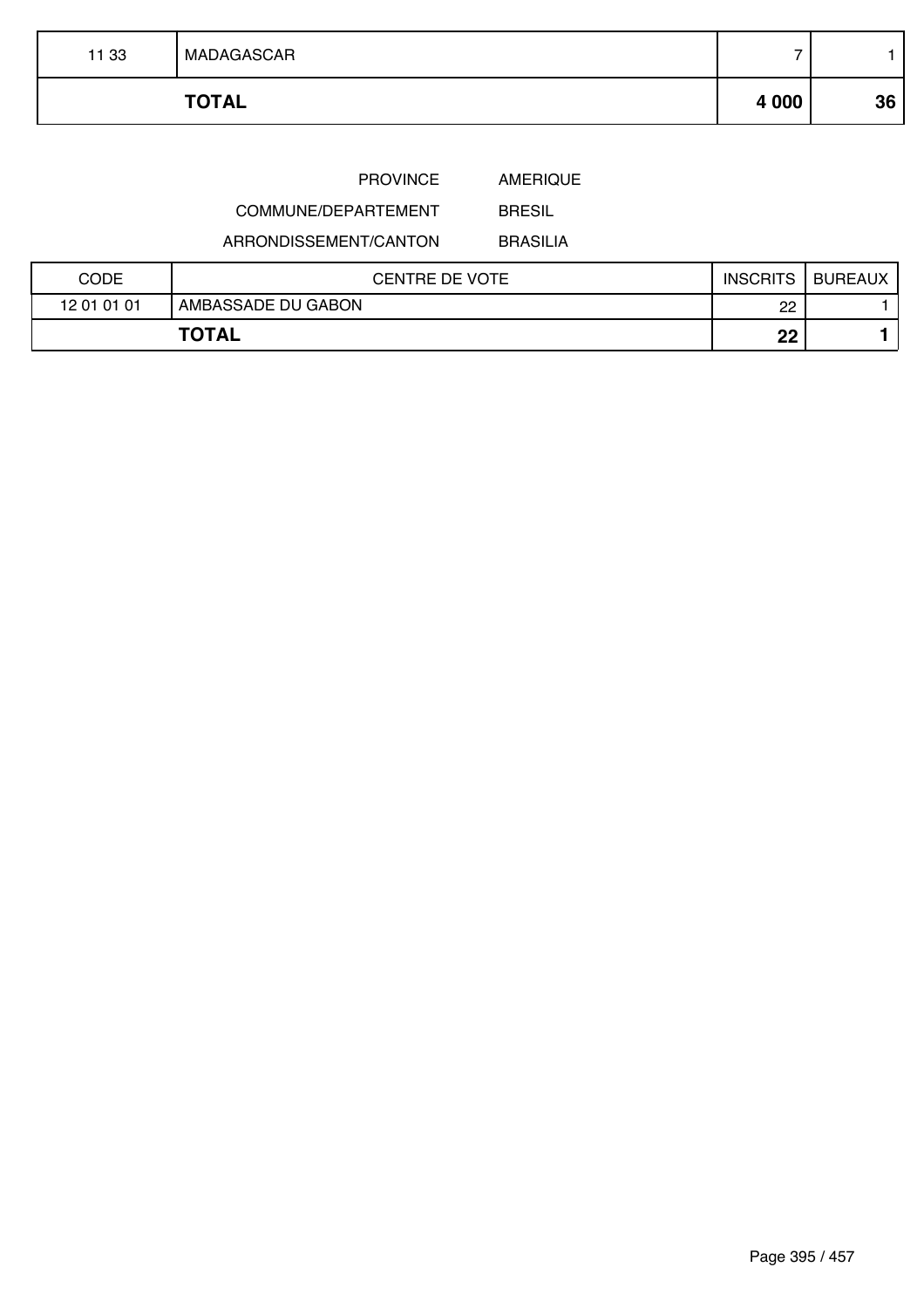#### COMMUNE/DEPARTEMENT BRESIL

| <b>CODE</b> | ARRONDISSEMENT/CANTON | <b>INSCRITS</b> I | BUREAUX |
|-------------|-----------------------|-------------------|---------|
| 12 01 01    | <b>BRASILIA</b>       | 22                |         |
|             | <b>TOTAL</b>          | 22                |         |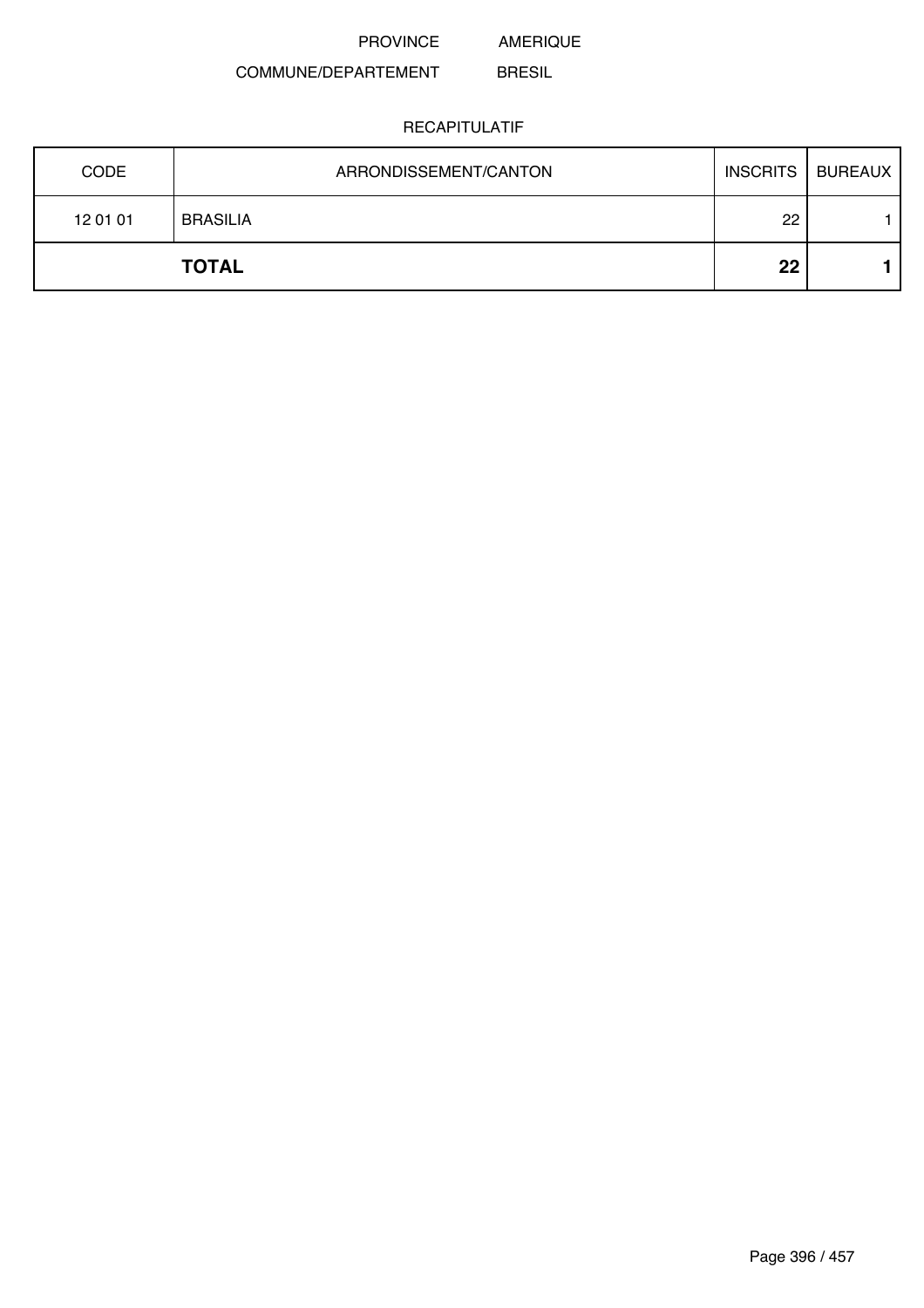### AMERIQUE

COMMUNE/DEPARTEMENT

ARRONDISSEMENT/CANTON

### NEW-YORK

ETATS UNIS D'AMERIQUE

| CODE        | <b>CENTRE DE VOTE</b> | <b>INSCRITS</b> | BUREAUX |
|-------------|-----------------------|-----------------|---------|
| 12 02 01 01 | NEW-YORK              | 87              |         |
|             | <b>TOTAL</b>          | ດສ<br>O I       |         |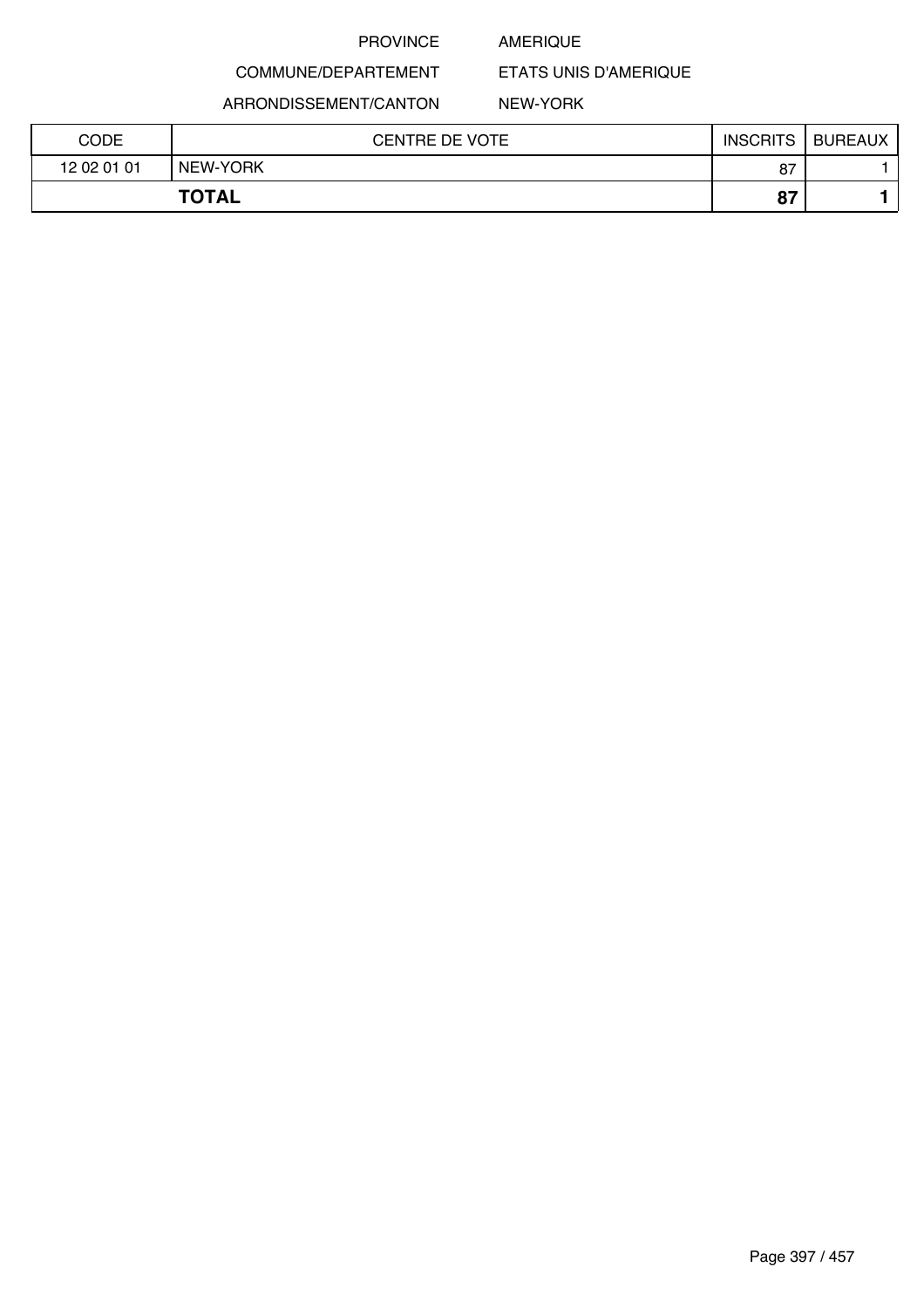### AMERIQUE

COMMUNE/DEPARTEMENT

ARRONDISSEMENT/CANTON

ETATS UNIS D'AMERIQUE TEXAS

| CODE        | <b>CENTRE DE VOTE</b> | <b>INSCRITS</b> | <b>BUREAUX</b> |
|-------------|-----------------------|-----------------|----------------|
| 12 02 02 01 | <b>TEXAS</b>          | 50              |                |
|             | <b>TOTAL</b>          | 50              |                |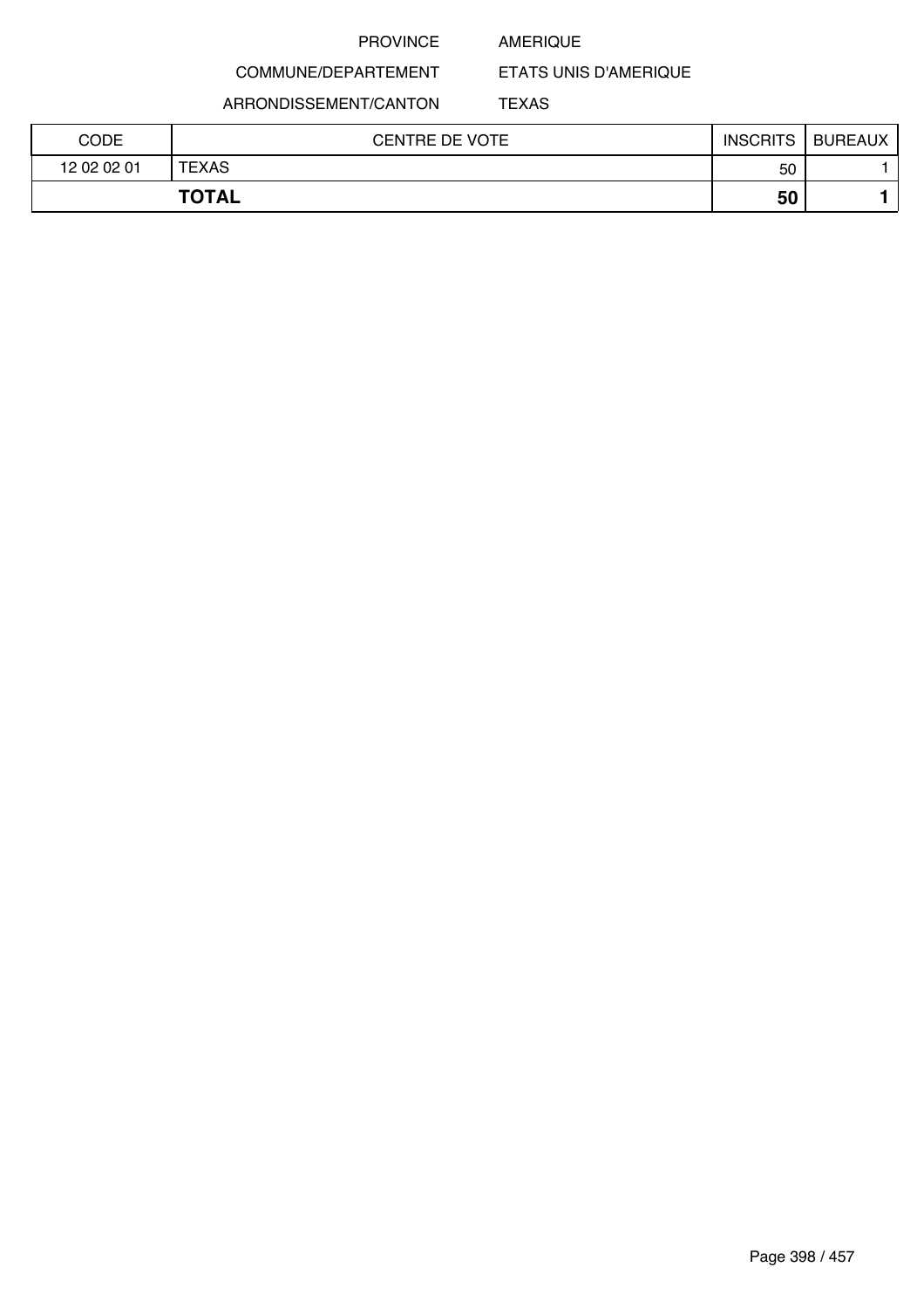### AMERIQUE

COMMUNE/DEPARTEMENT

ARRONDISSEMENT/CANTON

### WASHINGTON DC

ETATS UNIS D'AMERIQUE

| <b>CODE</b> | <b>CENTRE DE VOTE</b> | <b>INSCRITS</b> | <b>BUREAUX</b> |
|-------------|-----------------------|-----------------|----------------|
| 12 02 03 01 | <b>WASHINGTON DC</b>  | 111             |                |
|             | <b>TOTAL</b>          | 444             |                |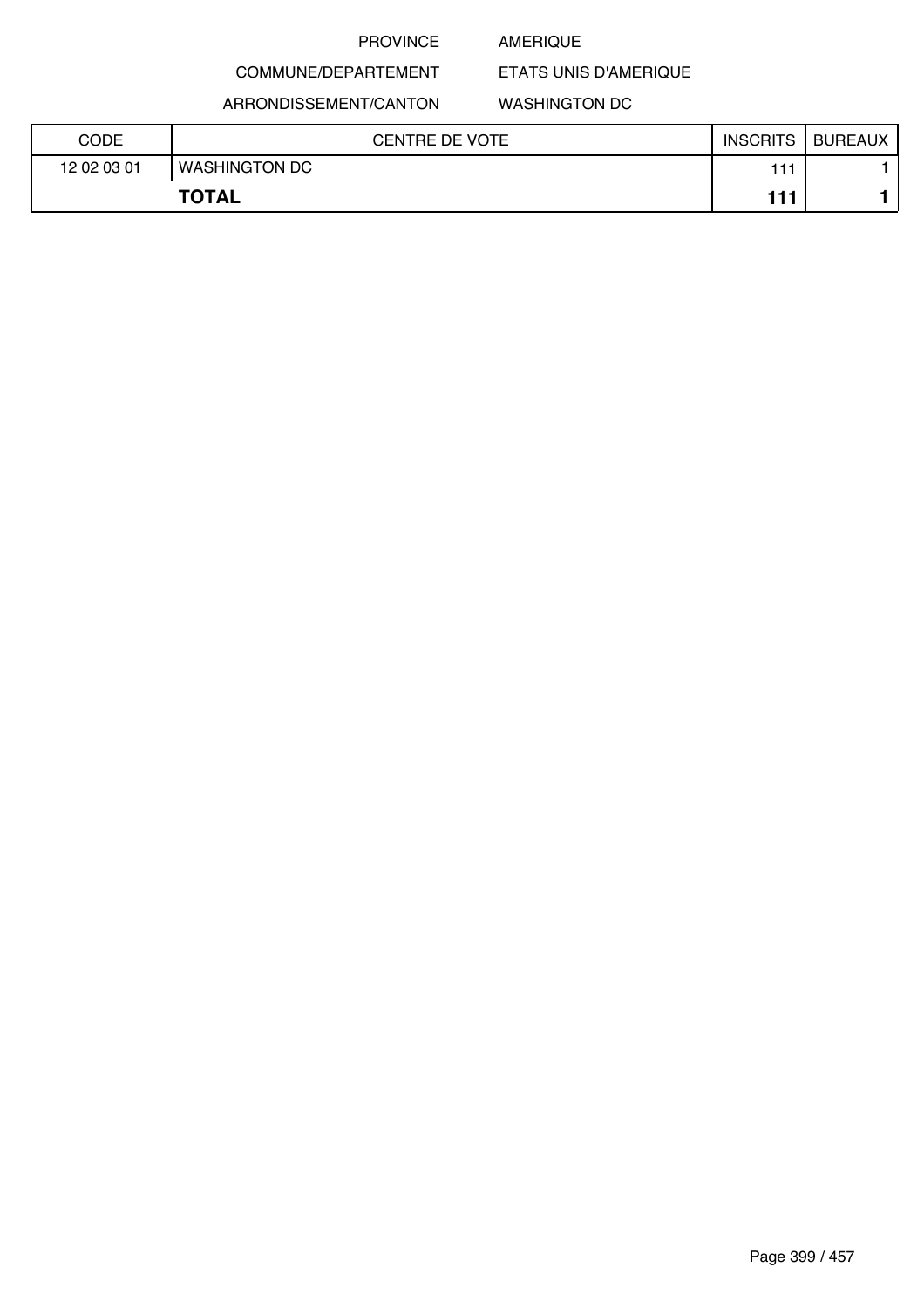### AMERIQUE

ETATS UNIS D'AMERIQUE

ARRONDISSEMENT/CANTON

COMMUNE/DEPARTEMENT

### NEW-YORK -NEW JERSEY-C

| CODE         | <b>CENTRE DE VOTE</b> | <b>INSCRITS</b> | <b>BUREAUX</b> |
|--------------|-----------------------|-----------------|----------------|
| 12 02 04 01  | NEW YORK-NEW JERSAY-C | 60              |                |
| <b>TOTAL</b> |                       | 60              |                |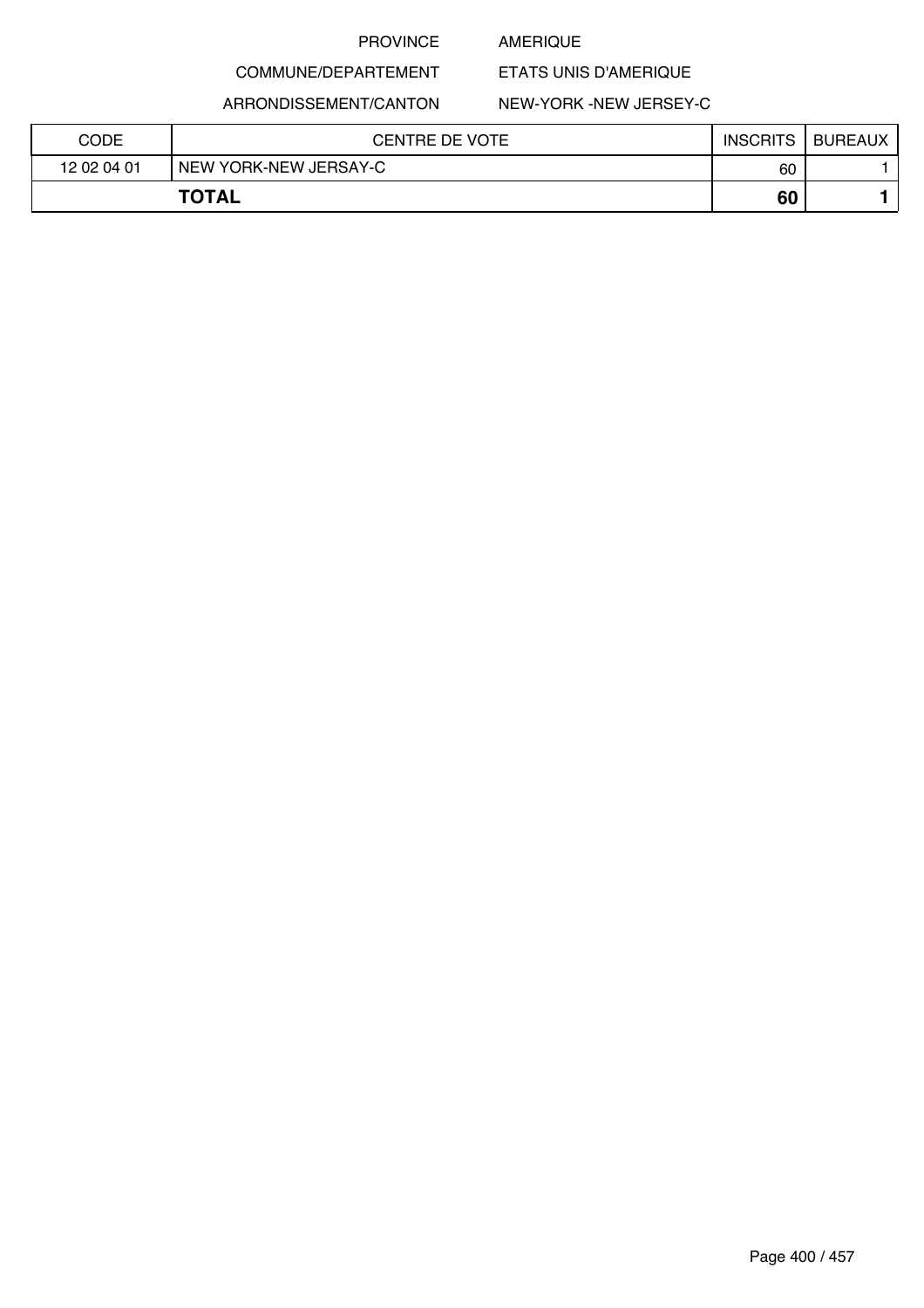### AMERIQUE

COMMUNE/DEPARTEMENT

ARRONDISSEMENT/CANTON

LOS ANGELES

ETATS UNIS D'AMERIQUE

| CODE        | CENTRE DE VOTE     | <b>INSCRITS</b> | <b>BUREAUX</b> |
|-------------|--------------------|-----------------|----------------|
| 12 02 05 01 | <b>LOS ANGELES</b> | 15              |                |
|             | <b>TOTAL</b>       | 15              |                |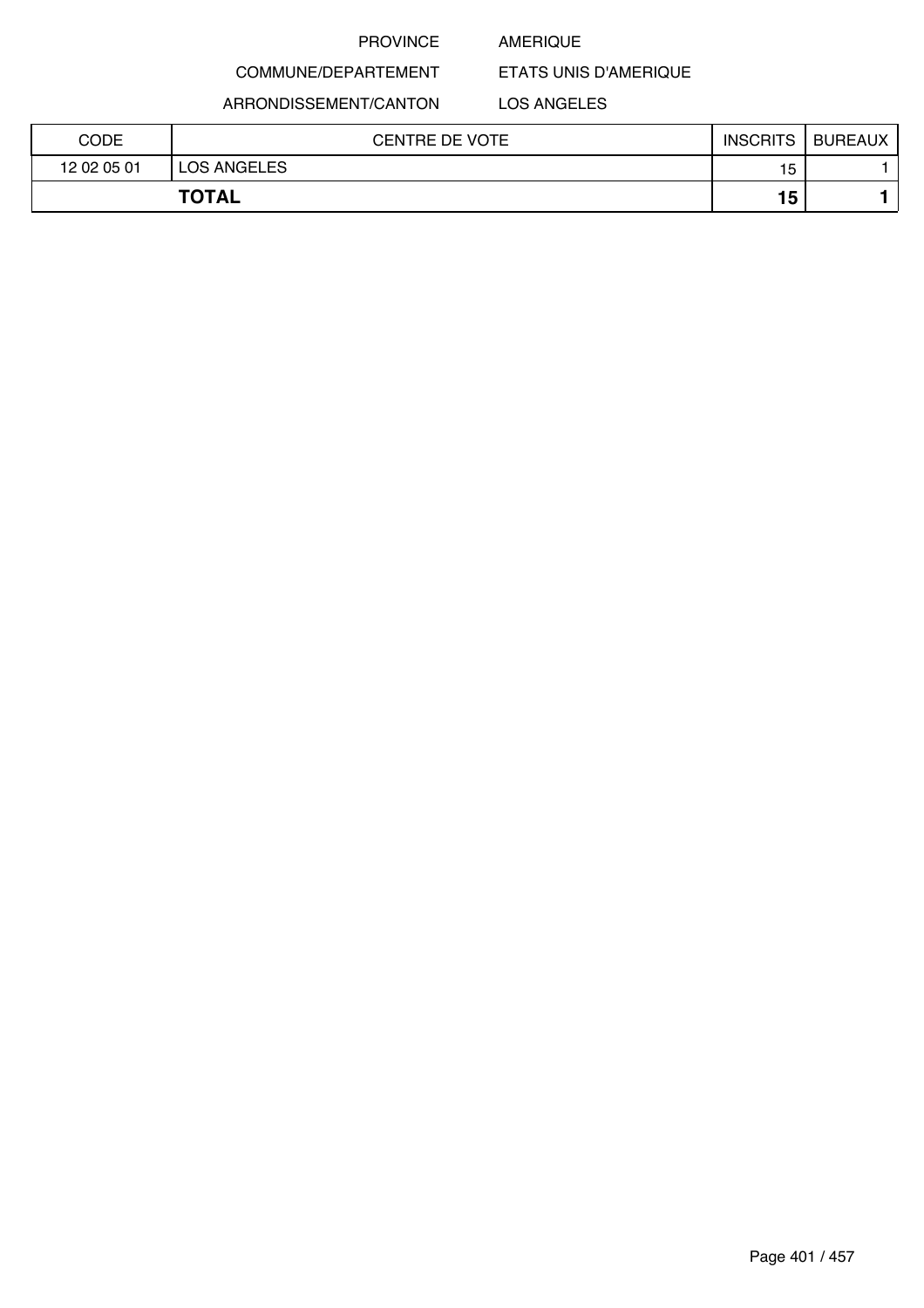PROVINCE AMERIQUE

### COMMUNE/DEPARTEMENT ETATS UNIS D'AMERIQUE

| CODE     | ARRONDISSEMENT/CANTON  | <b>INSCRITS</b> | <b>BUREAUX</b> |
|----------|------------------------|-----------------|----------------|
| 12 02 01 | NEW-YORK               | 87              |                |
| 12 02 02 | <b>TEXAS</b>           | 50              | 1.             |
| 12 02 03 | <b>WASHINGTON DC</b>   | 111             |                |
| 12 02 04 | NEW-YORK -NEW JERSEY-C | 60              |                |
| 12 02 05 | <b>LOS ANGELES</b>     | 15              | 1.             |
|          | <b>TOTAL</b>           | 323             | 5              |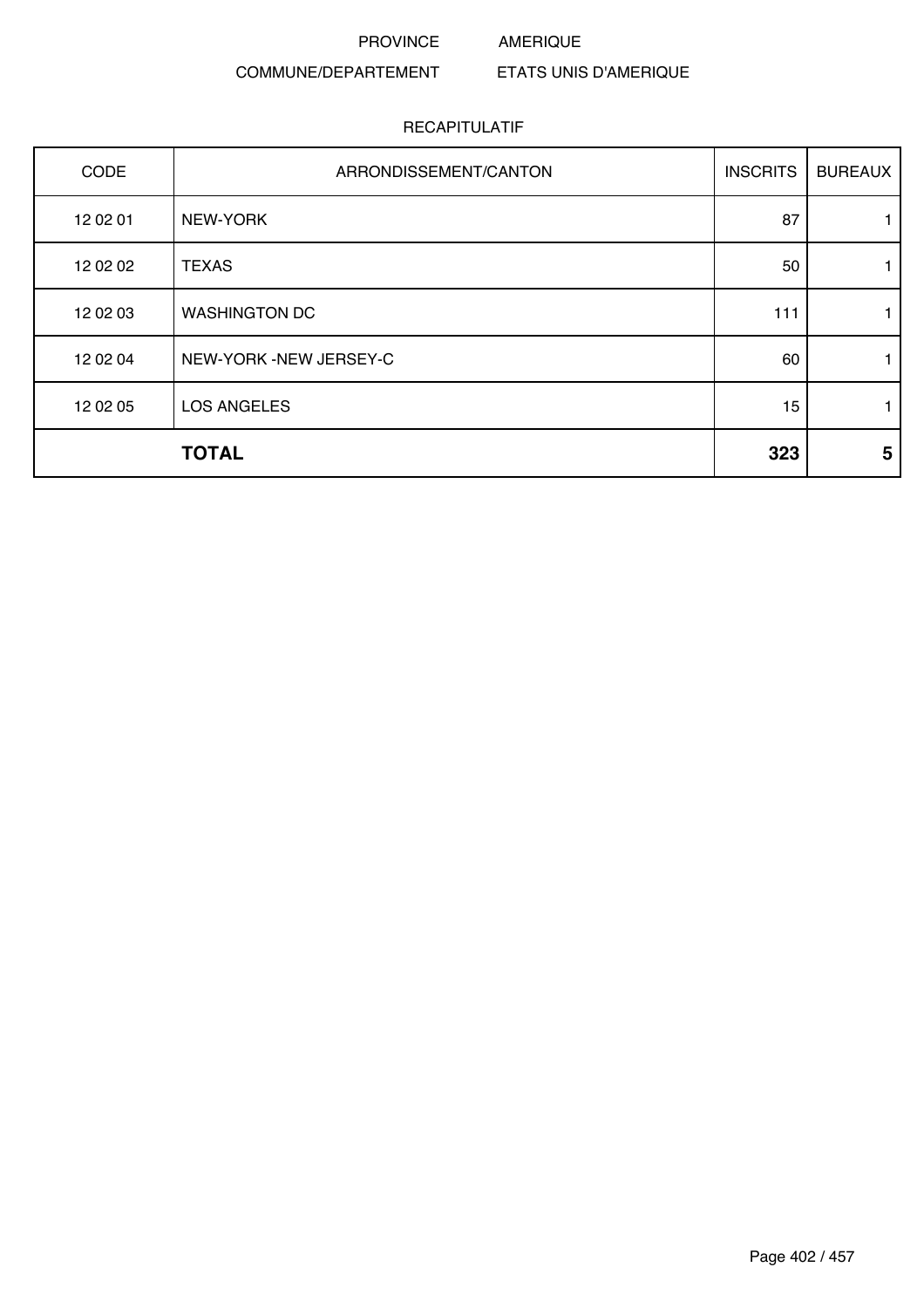## AMERIQUE CANADA

## COMMUNE/DEPARTEMENT

ARRONDISSEMENT/CANTON

MONTREAL

| CODE        | <b>CENTRE DE VOTE</b> | <b>INSCRITS</b> | <b>BUREAUX</b> |
|-------------|-----------------------|-----------------|----------------|
| 12 03 01 01 | <b>MONTREAL</b>       | 126             |                |
|             | <b>TOTAL</b>          | 126             |                |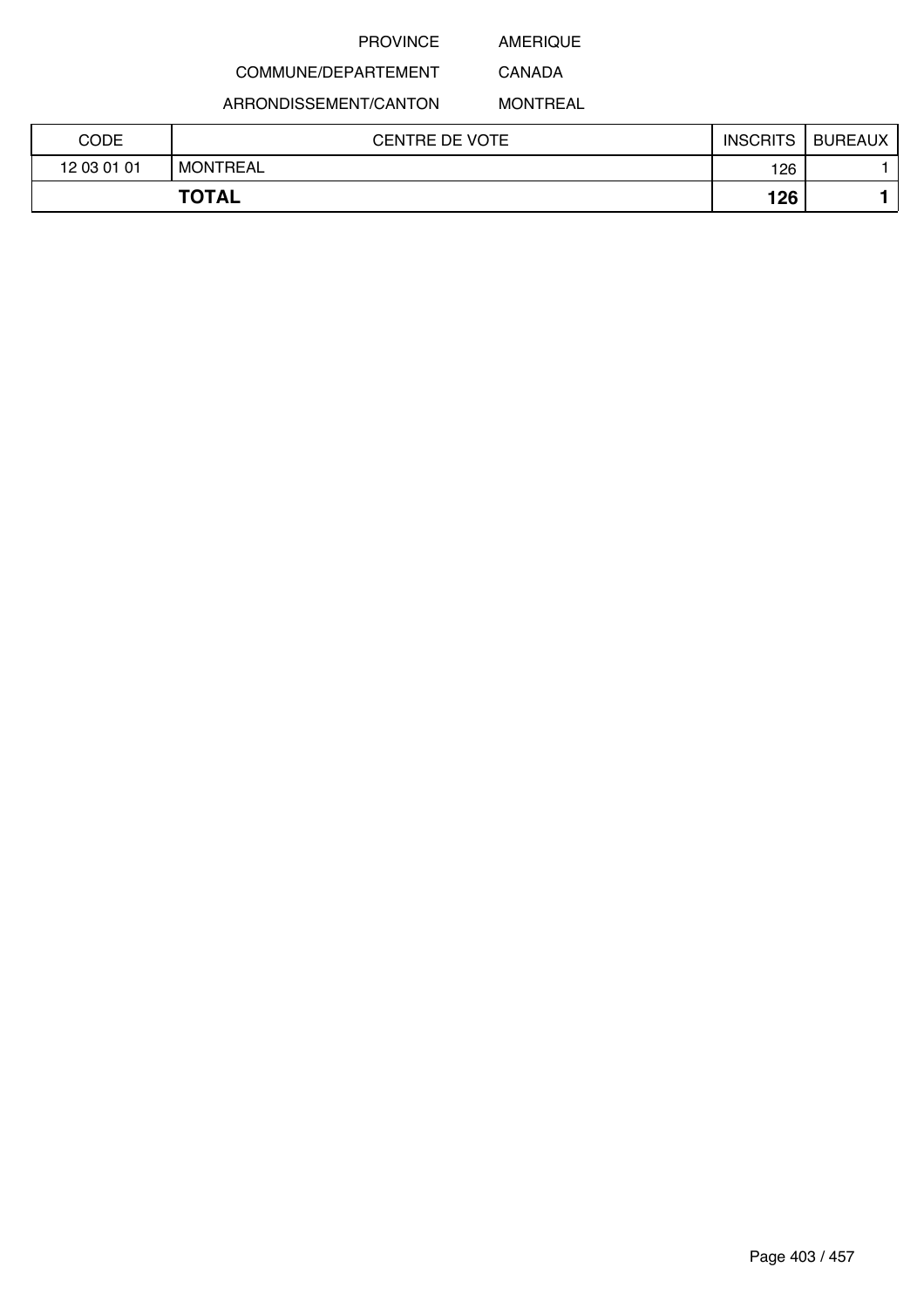AMERIQUE CANADA

## COMMUNE/DEPARTEMENT

ARRONDISSEMENT/CANTON

QUEBEC

| CODE        | <b>CENTRE DE VOTE</b> | <b>INSCRITS</b> | <b>BUREAUX</b> |
|-------------|-----------------------|-----------------|----------------|
| 12 03 02 01 | <b>QUEBEC</b>         | 4'              |                |
|             | <b>TOTAL</b>          | 41              |                |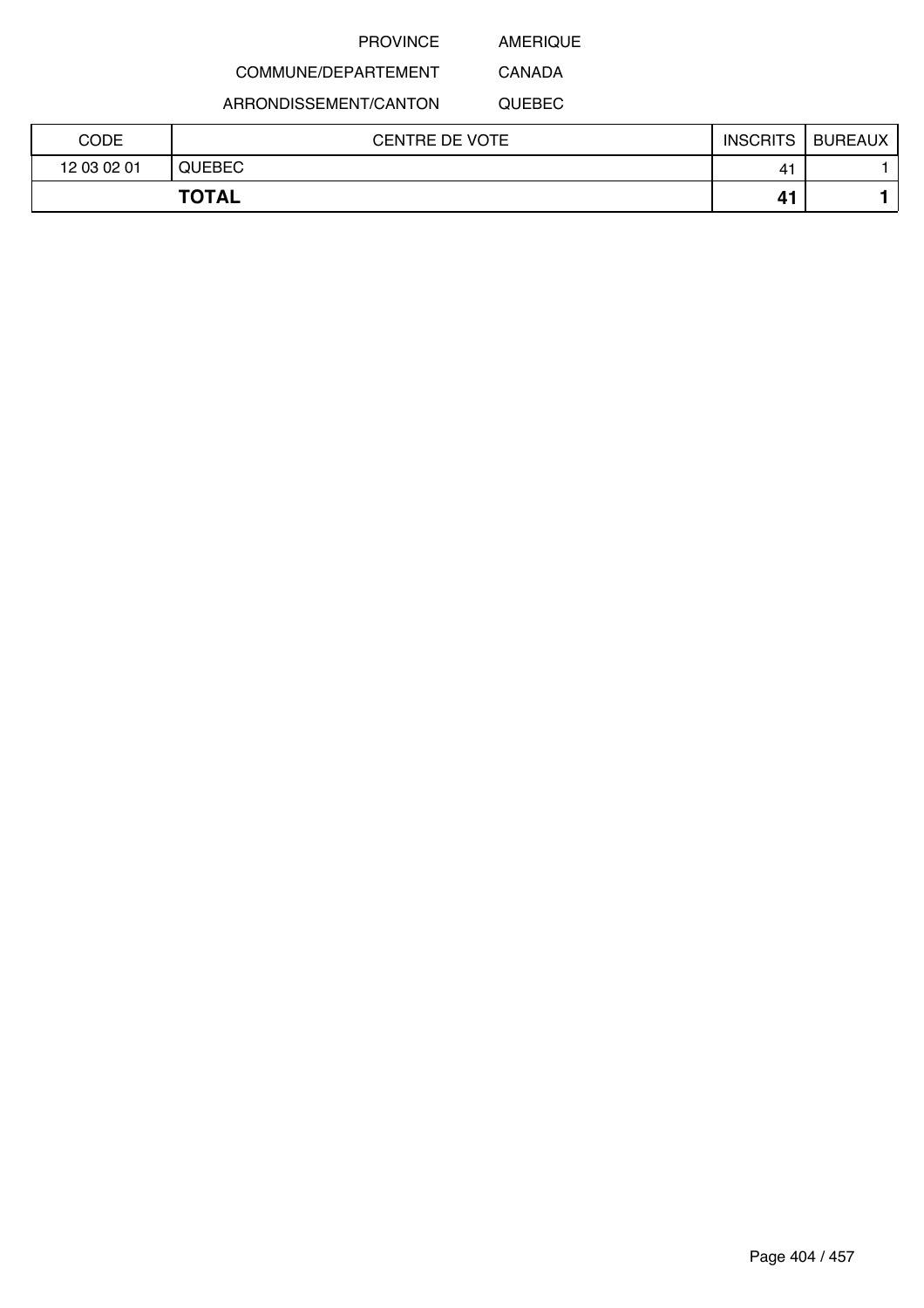AMERIQUE CANADA

## COMMUNE/DEPARTEMENT

ARRONDISSEMENT/CANTON

OTTAWA

| CODE        | <b>CENTRE DE VOTE</b> | <b>INSCRITS</b> | <b>BUREAUX</b> |
|-------------|-----------------------|-----------------|----------------|
| 12 03 04 01 | OTTAWA                | 43              |                |
|             | <b>TOTAL</b>          | 43              |                |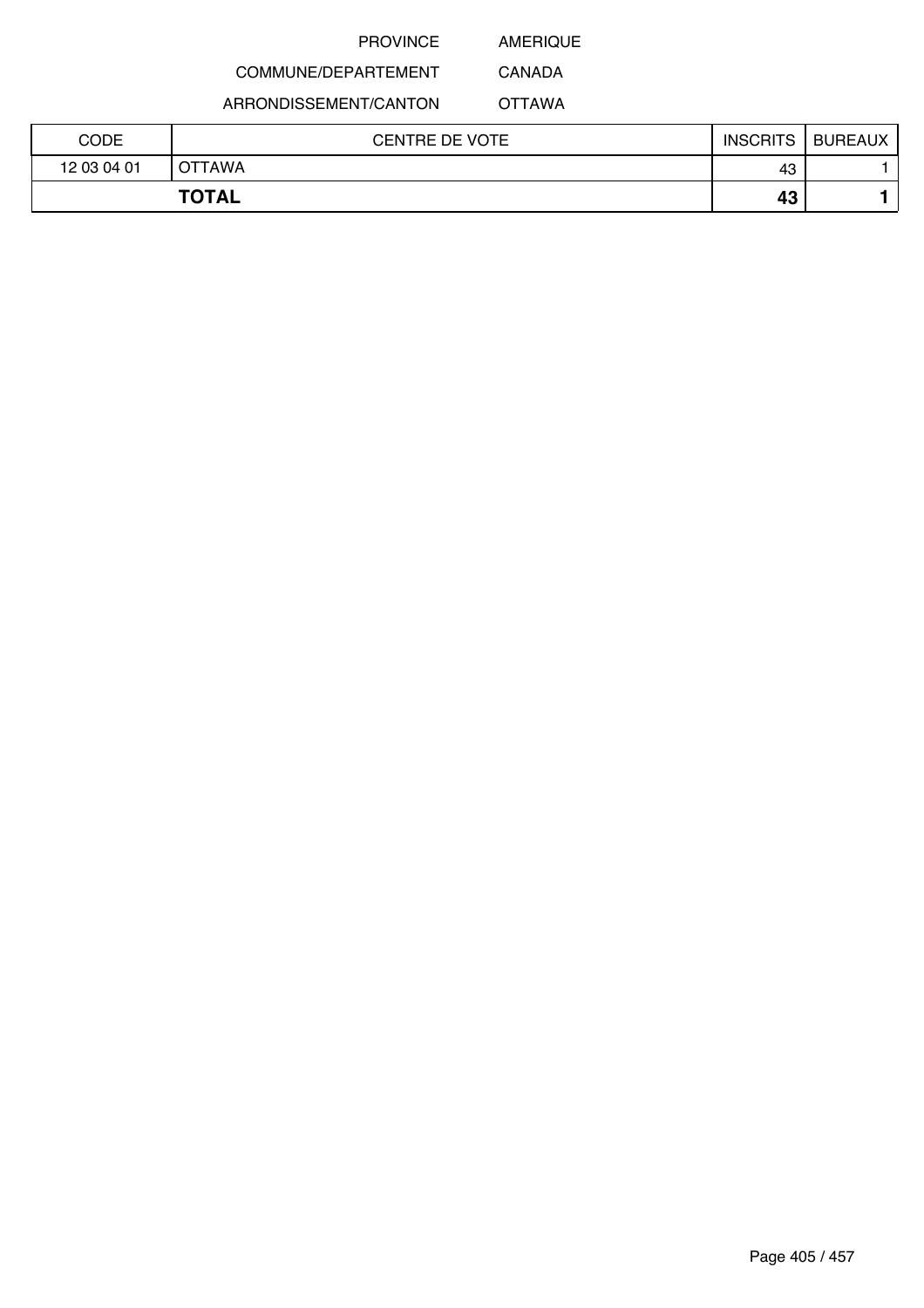PROVINCE AMERIQUE

#### COMMUNE/DEPARTEMENT CANADA

### RECAPITULATIF

| CODE     | ARRONDISSEMENT/CANTON | <b>INSCRITS</b> | <b>BUREAUX</b> |
|----------|-----------------------|-----------------|----------------|
| 12 03 01 | <b>MONTREAL</b>       | 126             |                |
| 12 03 02 | <b>QUEBEC</b>         | 41              |                |
| 12 03 04 | <b>OTTAWA</b>         | 43              |                |
|          | <b>TOTAL</b>          | 210             | 3              |

Page 406 / 457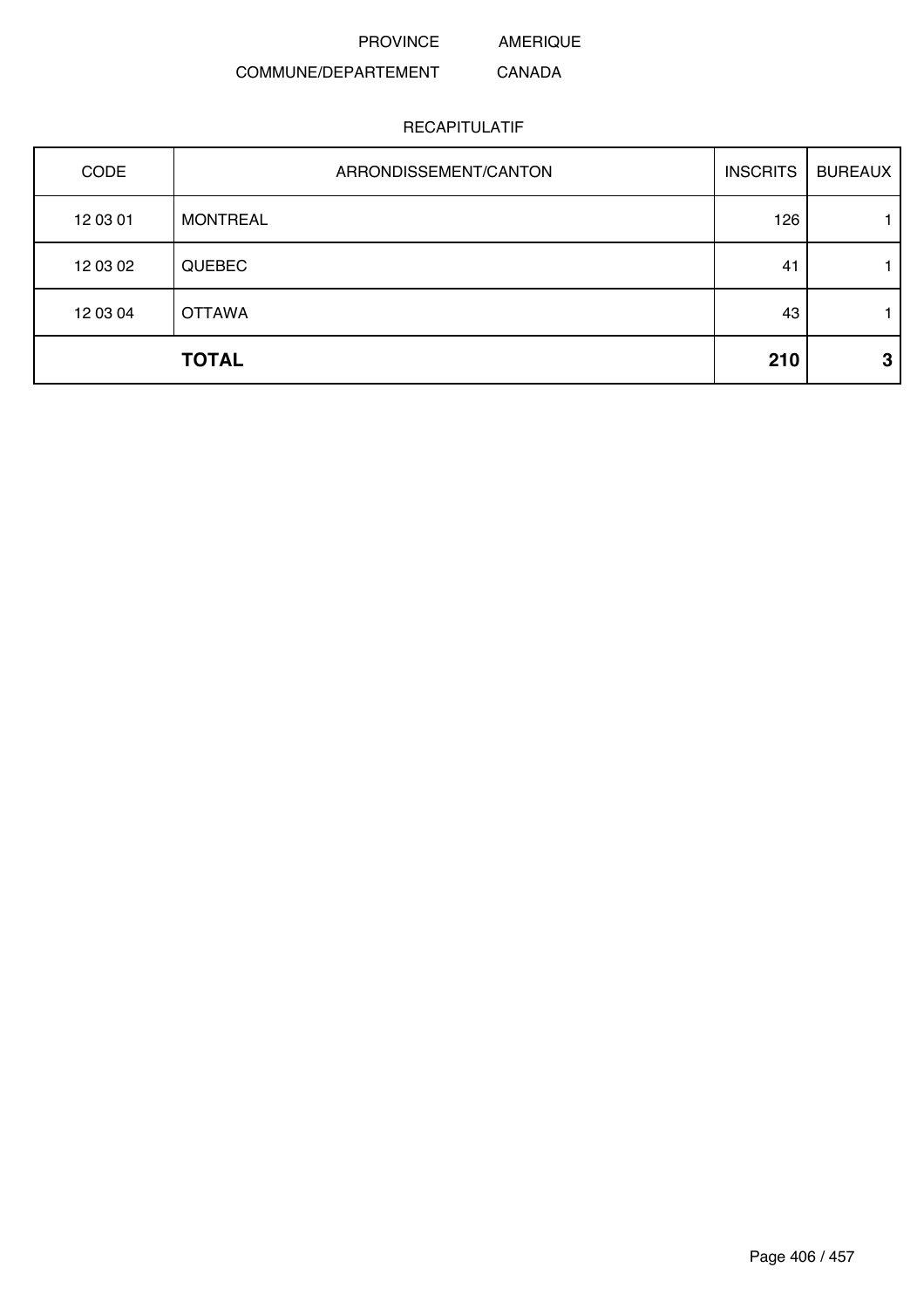AMERIQUE

CUBA

## COMMUNE/DEPARTEMENT

ARRONDISSEMENT/CANTON

La HAVANE

| CODE        | <b>CENTRE DE VOTE</b> | <b>INSCRITS</b> | <b>BUREAUX</b> |
|-------------|-----------------------|-----------------|----------------|
| 12 04 01 01 | LA HAVANE             | 10              |                |
|             | <b>TOTAL</b>          | 10              |                |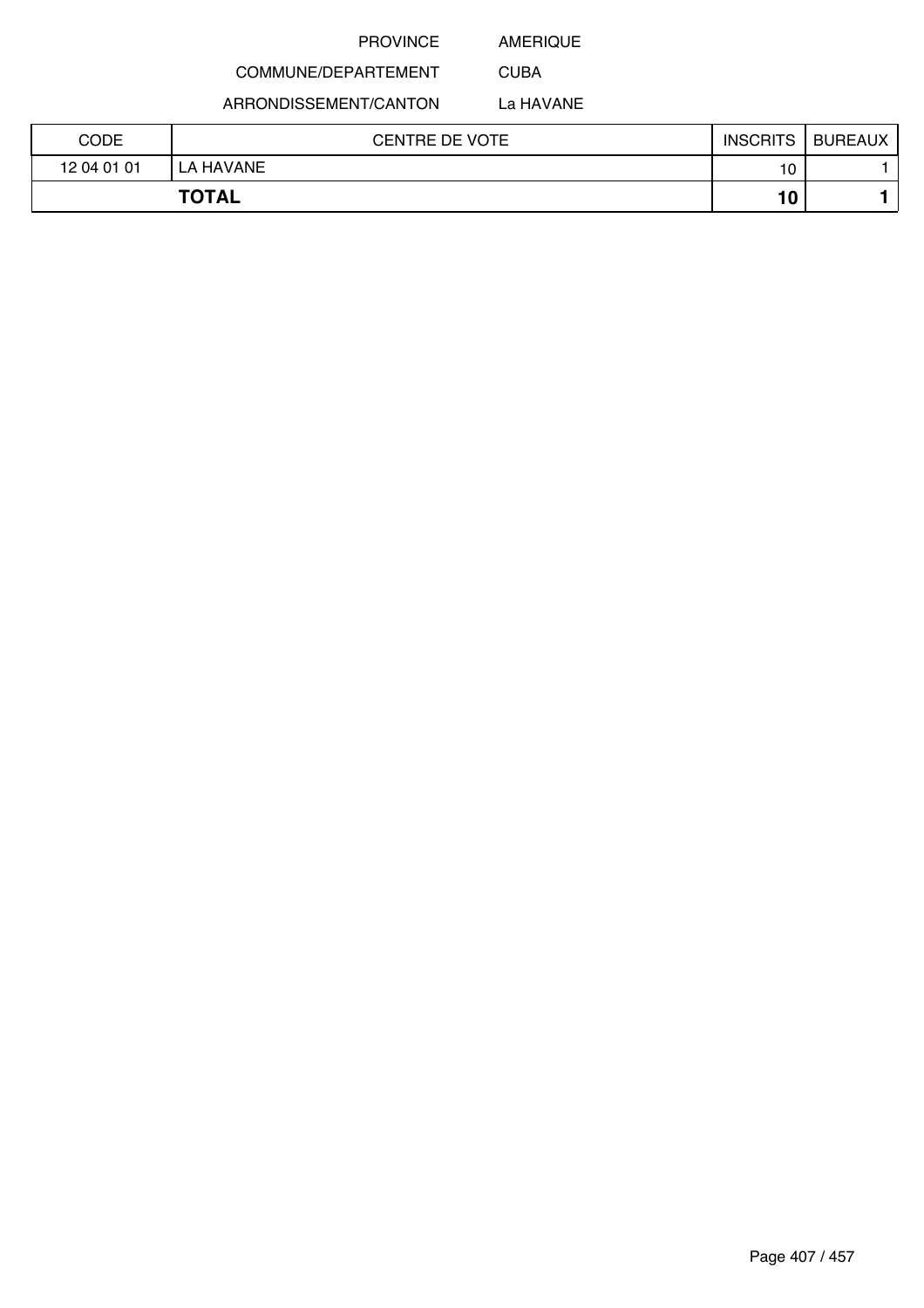AMERIQUE

#### COMMUNE/DEPARTEMENT CUBA

| <b>CODE</b> | ARRONDISSEMENT/CANTON | <b>INSCRITS</b> | <b>BUREAUX</b> |
|-------------|-----------------------|-----------------|----------------|
| 12 04 01    | La HAVANE             | 10              |                |
|             | <b>TOTAL</b>          | 10              |                |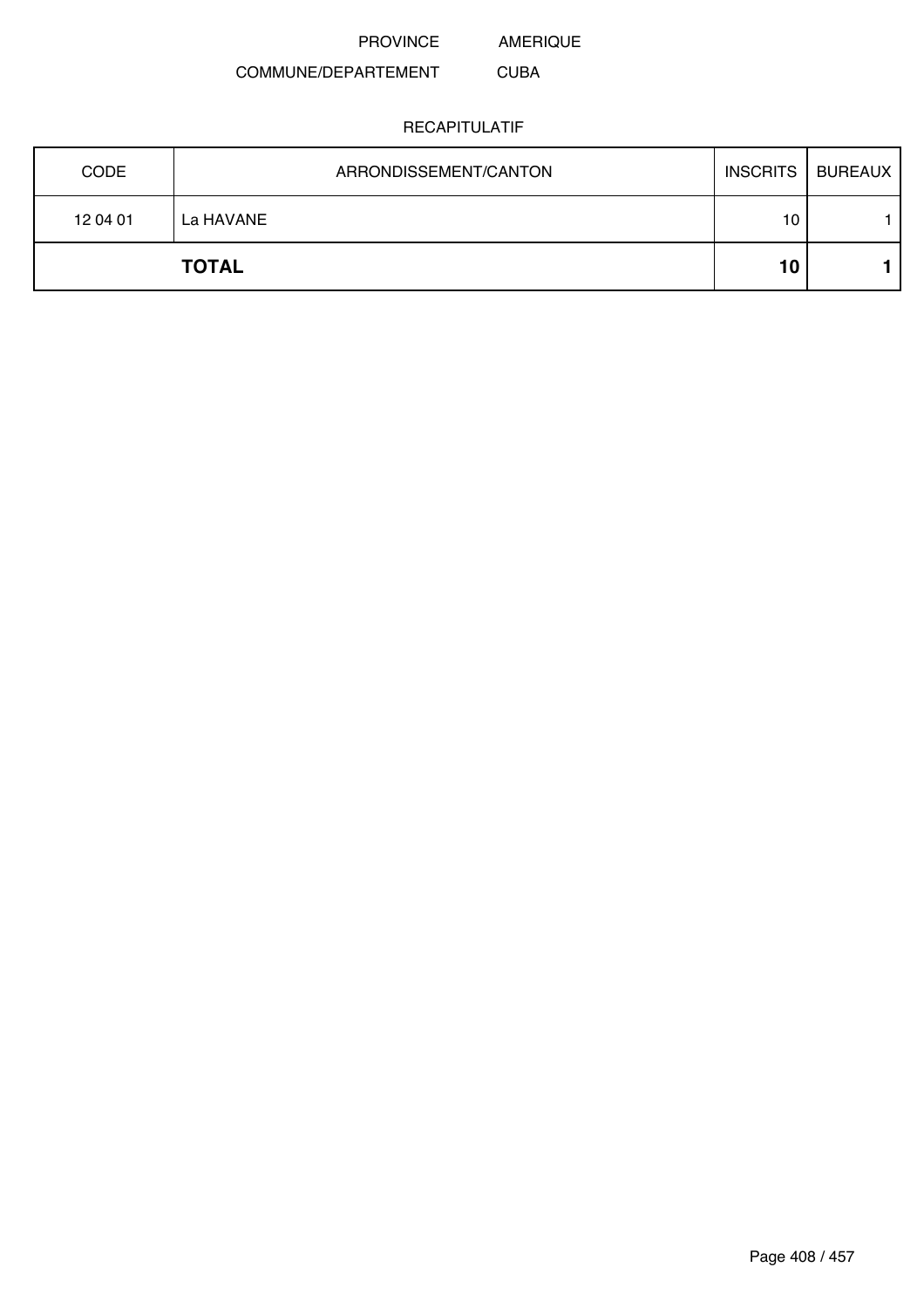### PROVINCE AMERIQUE

| CODE  | COMMUNE / DEPARTEMENT        | <b>INSCRITS</b> | <b>BUREAUX</b> |
|-------|------------------------------|-----------------|----------------|
| 1201  | <b>BRESIL</b>                | 22              |                |
| 12 02 | <b>ETATS UNIS D'AMERIQUE</b> | 323             | 5              |
| 12 03 | <b>CANADA</b>                | 210             | 3              |
| 1204  | <b>CUBA</b>                  | 10              |                |
|       | <b>TOTAL</b>                 | 565             | 10             |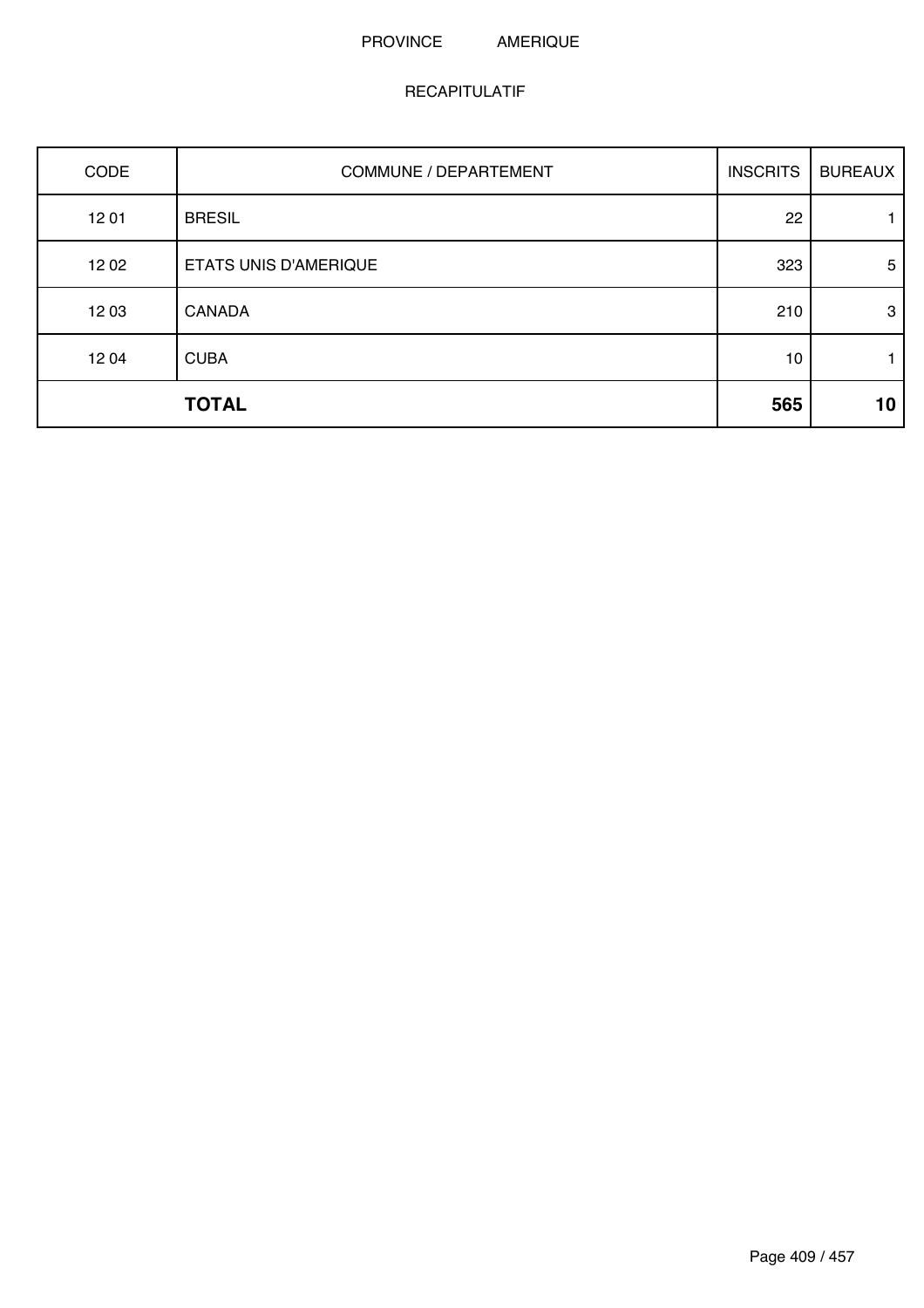ASIE

#### COMMUNE/DEPARTEMENT LIBAN

ARRONDISSEMENT/CANTON

BEYROUTH

| CODE        | CENTRE DE VOTE     | <b>INSCRITS</b> | <b>BUREAUX</b> |
|-------------|--------------------|-----------------|----------------|
| 13 01 01 01 | AMBASSADE DU GABON | 206             |                |
|             | <b>TOTAL</b>       | 206             |                |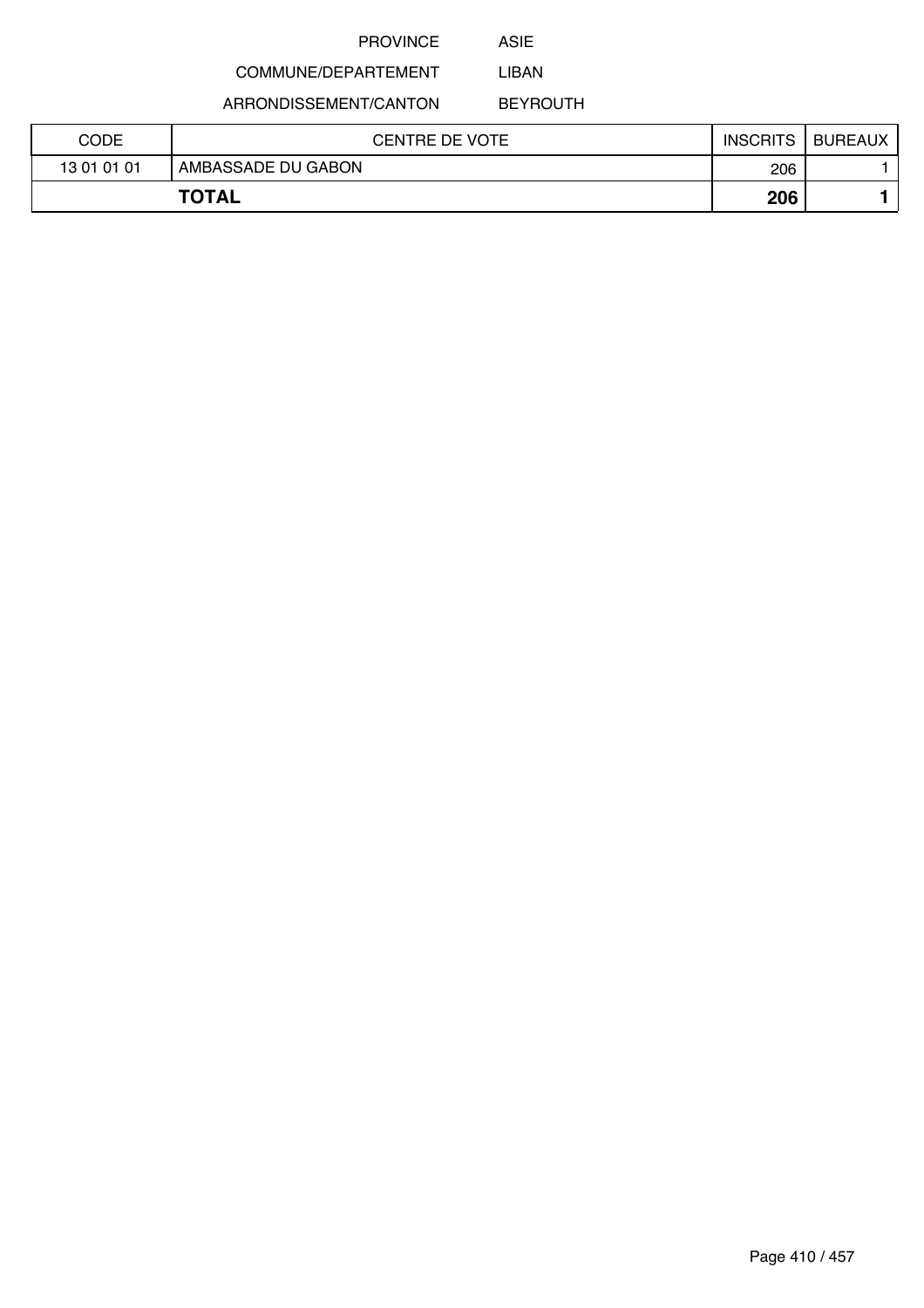PROVINCE ASIE

#### COMMUNE/DEPARTEMENT LIBAN

| 13 01 01    | <b>BEYROUTH</b><br><b>TOTAL</b> | 206<br>206 |                           |
|-------------|---------------------------------|------------|---------------------------|
| <b>CODE</b> | ARRONDISSEMENT/CANTON           |            | <b>INSCRITS   BUREAUX</b> |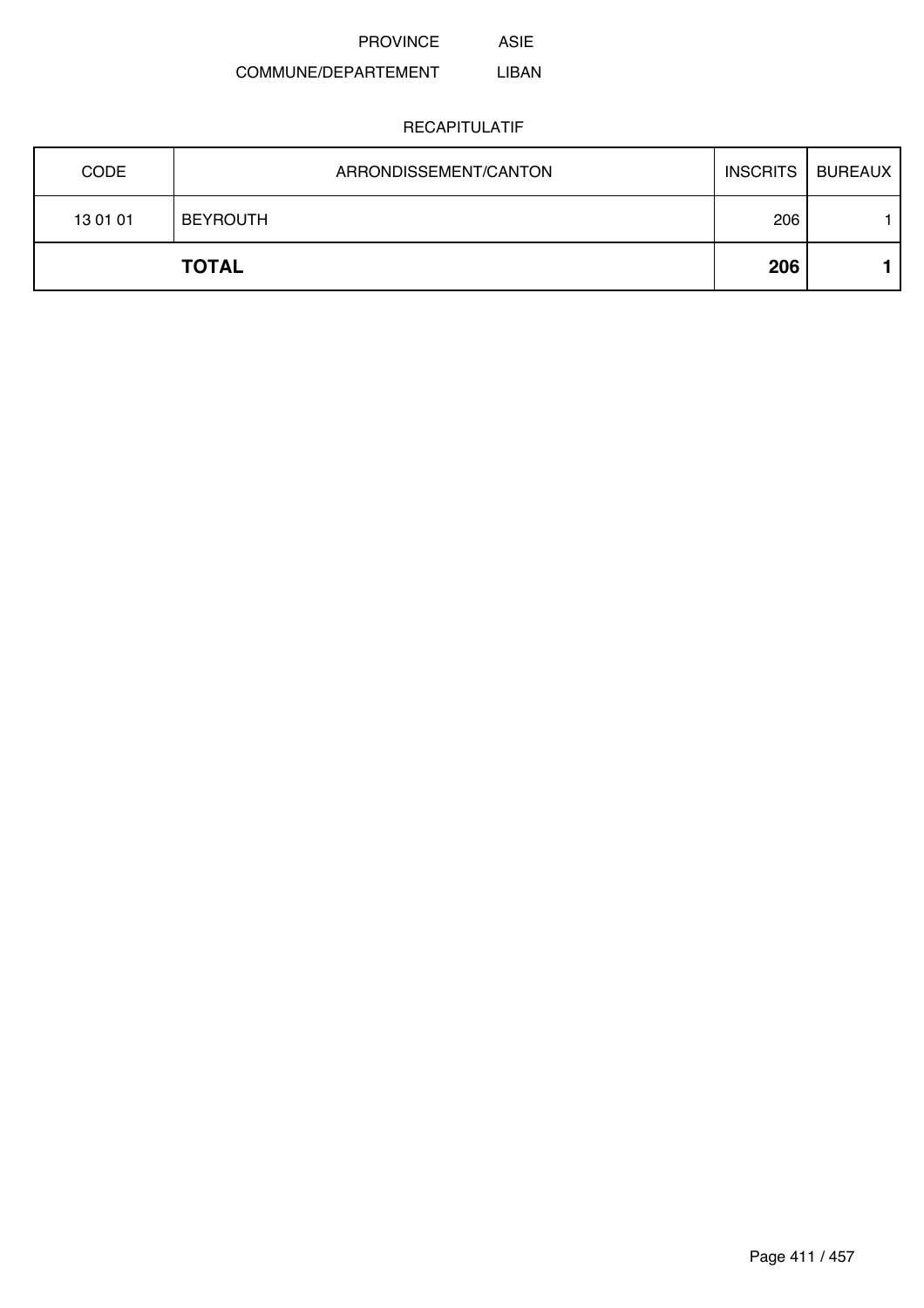ASIE

COREE DU SUD

ARRONDISSEMENT/CANTON

COMMUNE/DEPARTEMENT

SEOUL

| CODE         | CENTRE DE VOTE     | <b>INSCRITS</b> | <b>BUREAUX</b> |
|--------------|--------------------|-----------------|----------------|
| 13 02 01 01  | AMBASSADE DU GABON | 32              |                |
| <b>TOTAL</b> |                    | ດດ<br>JZ        |                |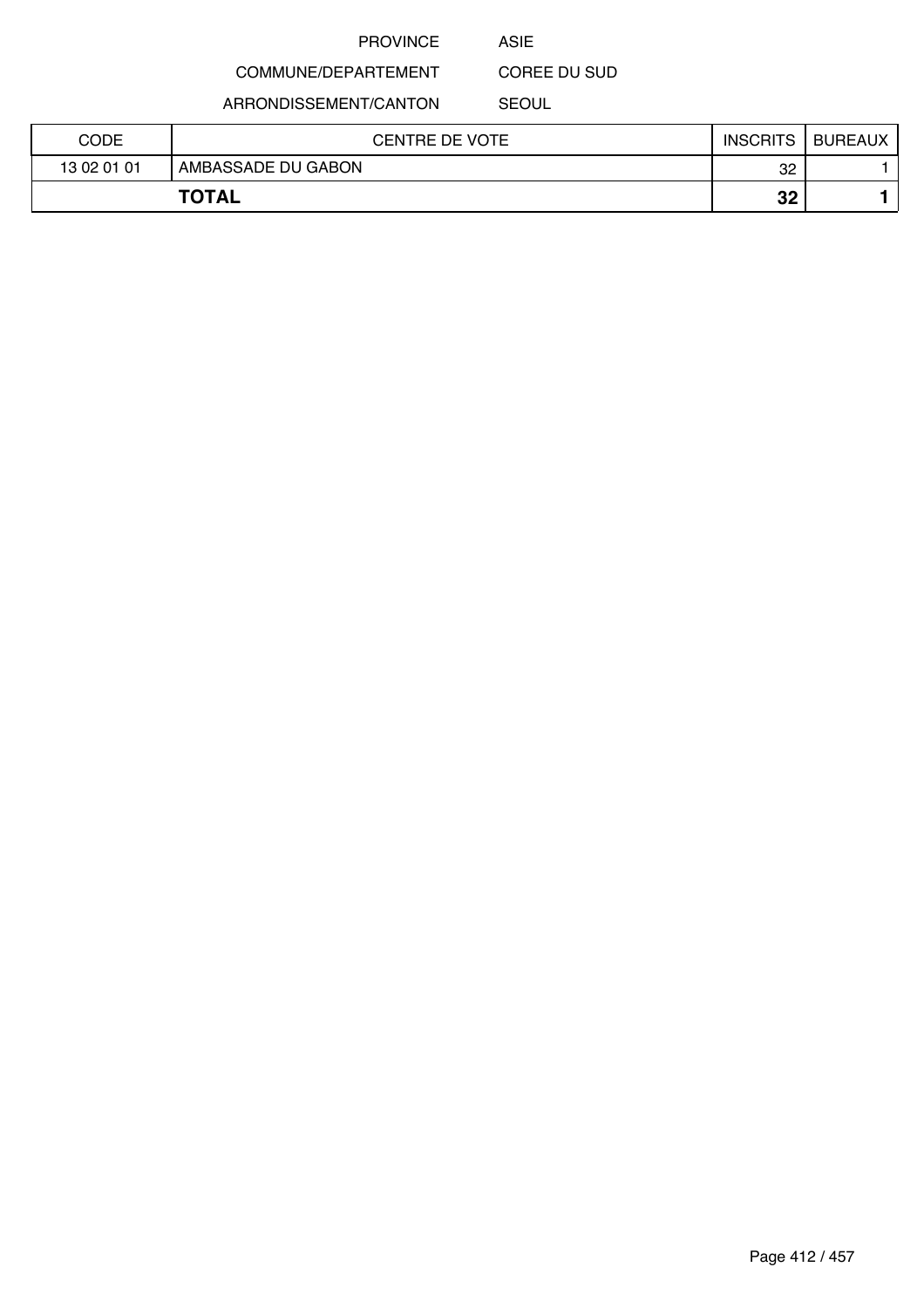PROVINCE ASIE

### COMMUNE/DEPARTEMENT COREE DU SUD

| <b>CODE</b> | ARRONDISSEMENT/CANTON | <b>INSCRITS</b> | <b>BUREAUX</b> |
|-------------|-----------------------|-----------------|----------------|
| 13 02 01    | <b>SEOUL</b>          | 32              |                |
|             | <b>TOTAL</b>          | 32              |                |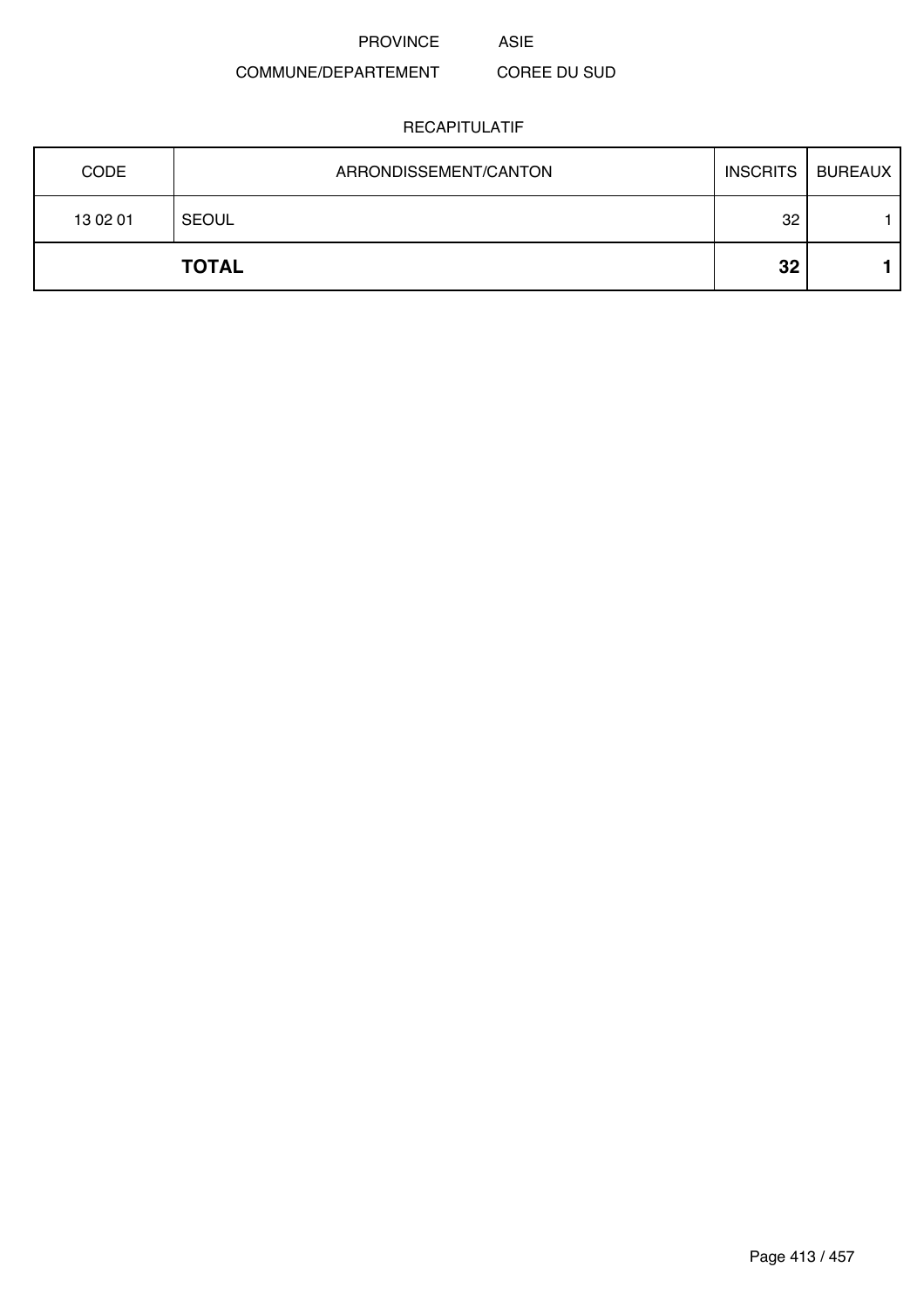ASIE

ARABIE SAOUDITE

ARRONDISSEMENT/CANTON

COMMUNE/DEPARTEMENT

RIYAD

| CODE        | CENTRE DE VOTE           | <b>INSCRITS</b> | <b>BUREAUX</b> |
|-------------|--------------------------|-----------------|----------------|
| 13 03 01 01 | RIYAD AMBASSADE DU GABON | 38              |                |
|             | <b>TOTAL</b>             | 38              |                |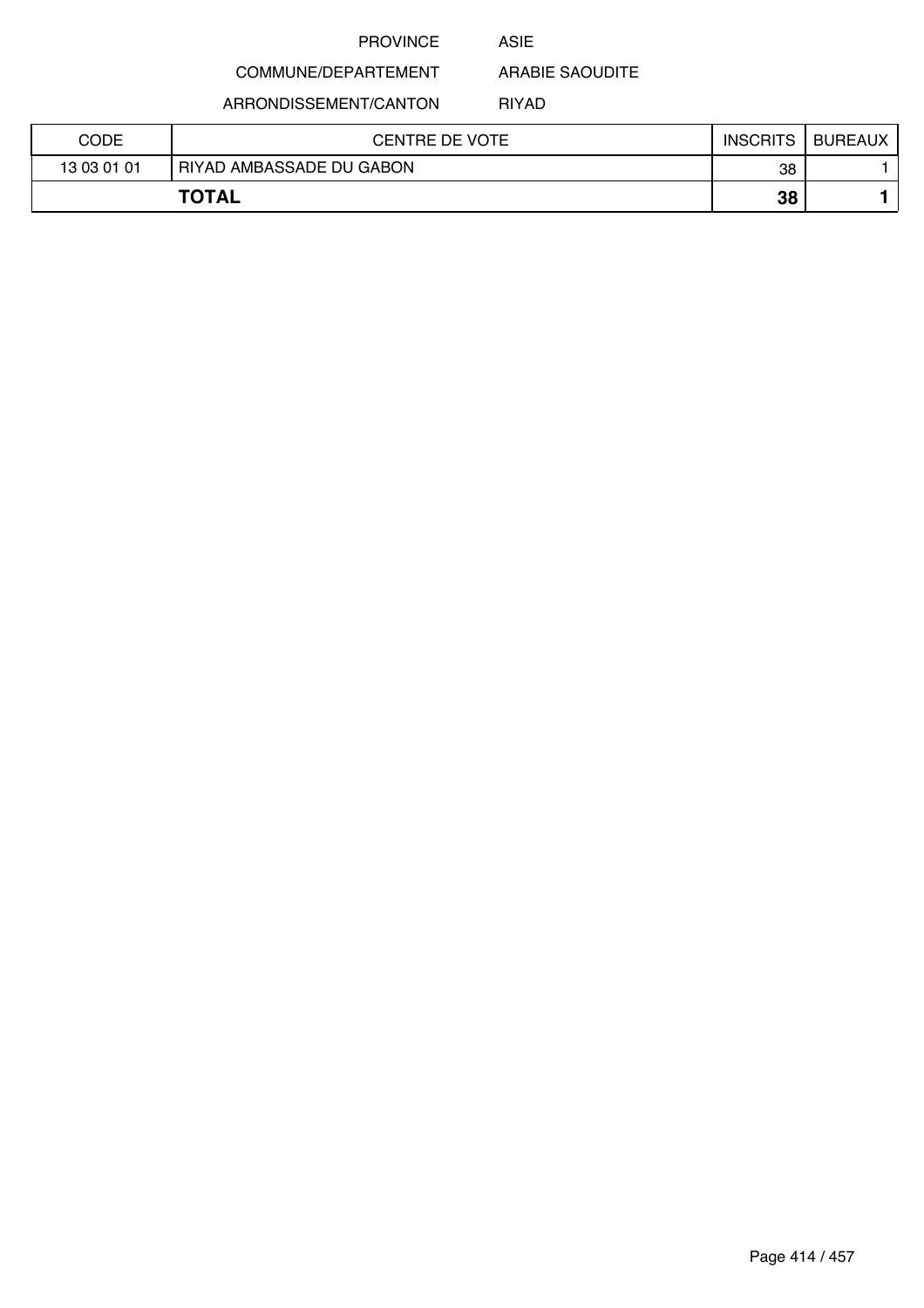PROVINCE ASIE

### COMMUNE/DEPARTEMENT ARABIE SAOUDITE

| <b>CODE</b> | ARRONDISSEMENT/CANTON | <b>INSCRITS</b> | BUREAUX |
|-------------|-----------------------|-----------------|---------|
| 13 03 01    | <b>RIYAD</b>          | 38              |         |
|             | <b>TOTAL</b>          | 38              |         |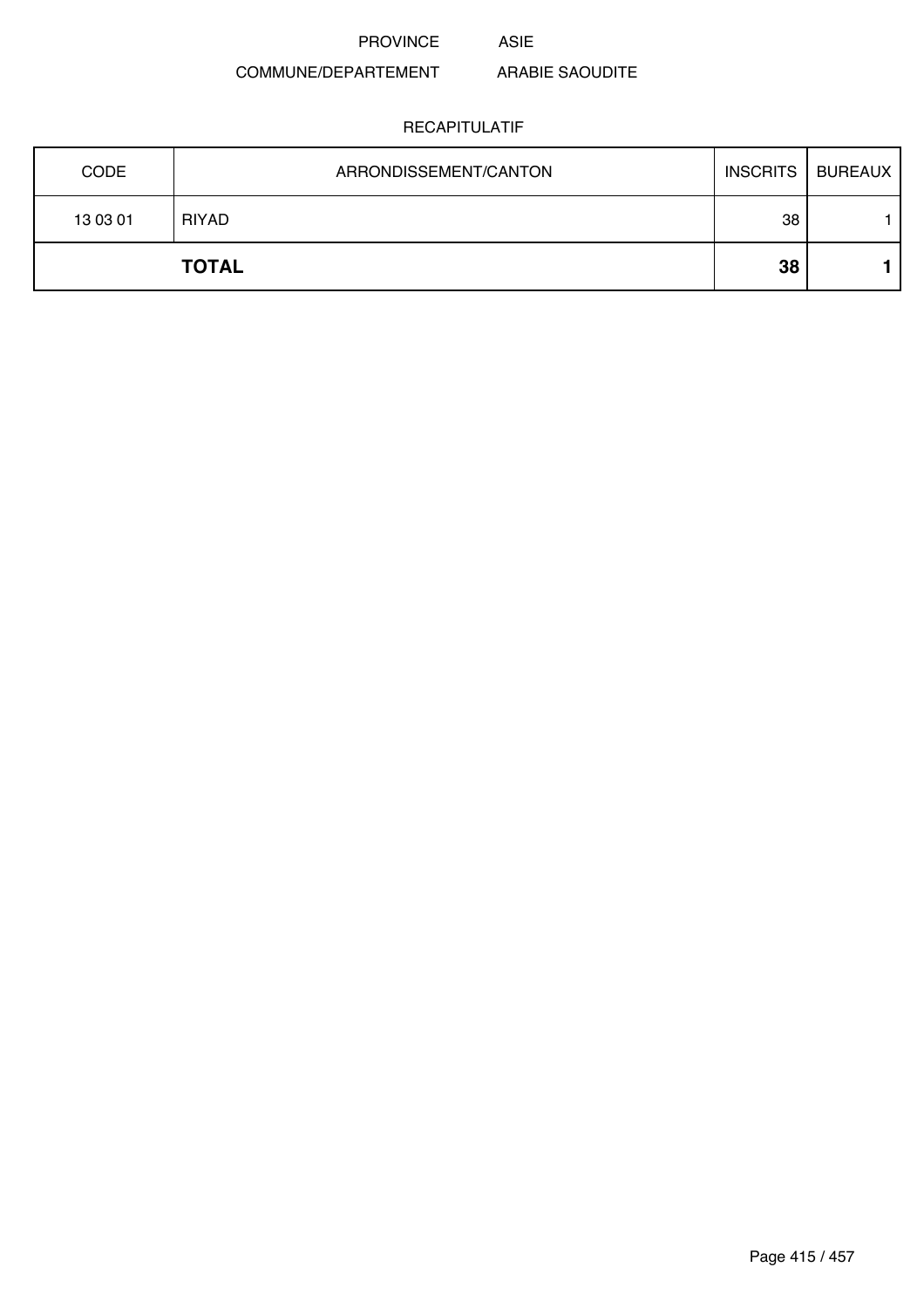ASIE

#### COMMUNE/DEPARTEMENT CHINE

ARRONDISSEMENT/CANTON

PEKIN

| CODE        | <b>CENTRE DE VOTE</b>      | <b>INSCRITS</b> | <b>BUREAUX</b> |
|-------------|----------------------------|-----------------|----------------|
| 13 04 01 01 | PEKIN - AMBASSADE DU GABON | 58              |                |
|             | <b>TOTAL</b>               | 58              |                |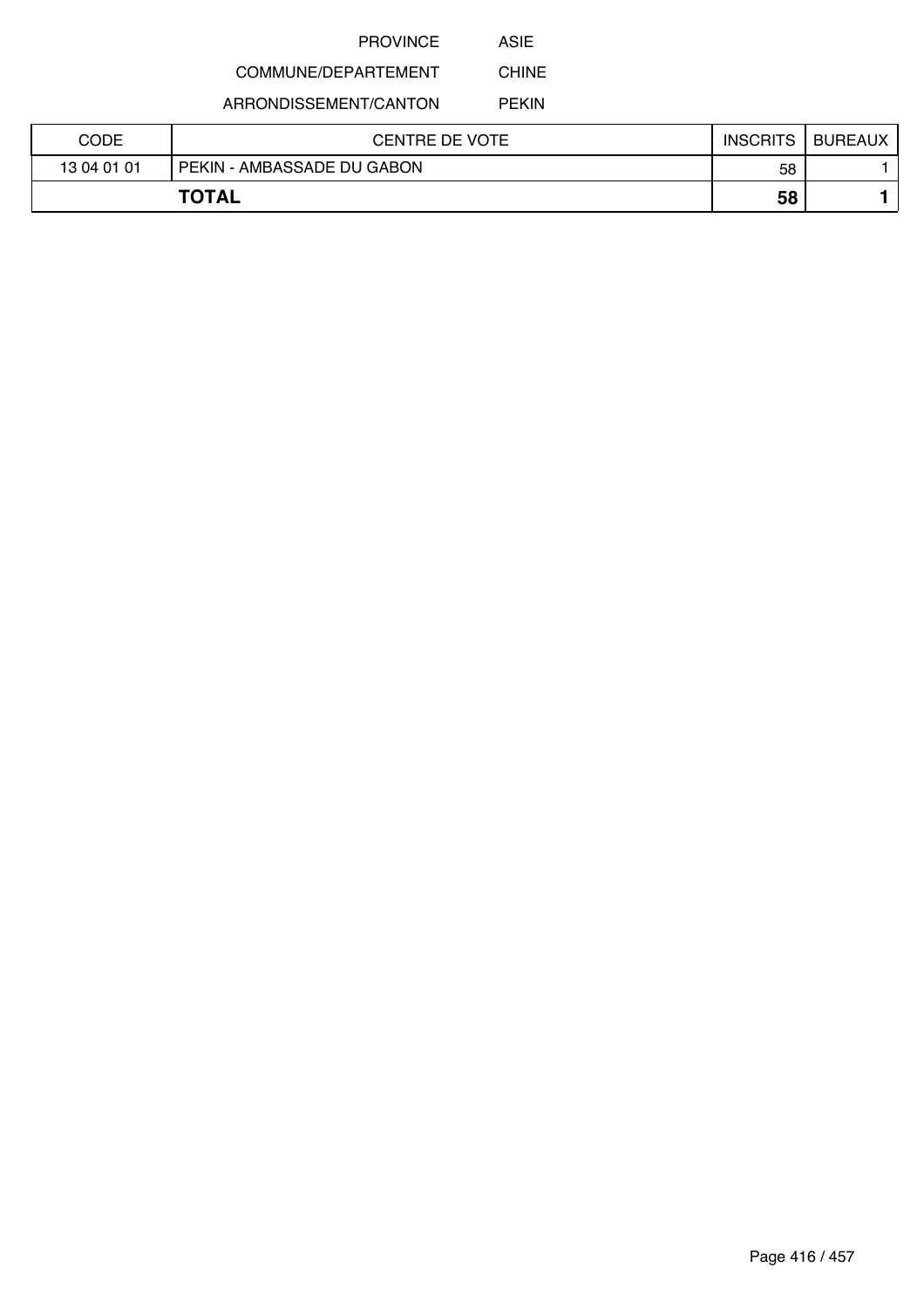ASIE

## COMMUNE/DEPARTEMENT

ARRONDISSEMENT/CANTON

SHANGHAI

CHINE

| CODE        | <b>CENTRE DE VOTE</b> | <b>INSCRITS</b> | <b>BUREAUX</b> |
|-------------|-----------------------|-----------------|----------------|
| 13 04 02 02 | SHANGHAI              | 18              |                |
|             | <b>TOTAL</b>          | 18              |                |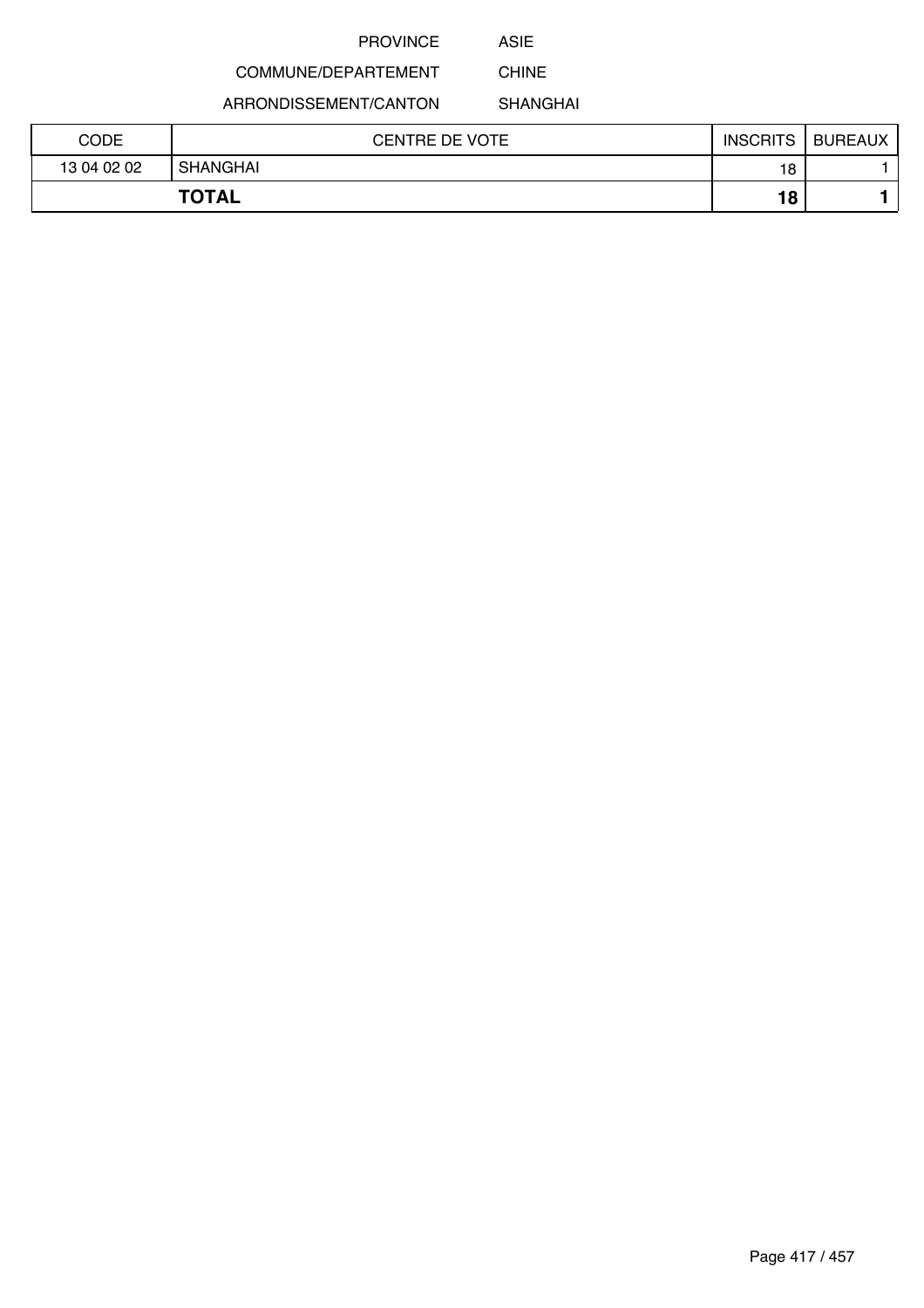ASIE

# COMMUNE/DEPARTEMENT

ARRONDISSEMENT/CANTON

HU HAN

CHINE

| CODE        | <b>CENTRE DE VOTE</b> | <b>INSCRITS</b> | <b>BUREAUX</b> |
|-------------|-----------------------|-----------------|----------------|
| 13 04 03 03 | HU HAN                | 29              |                |
|             | <b>TOTAL</b>          | 29              |                |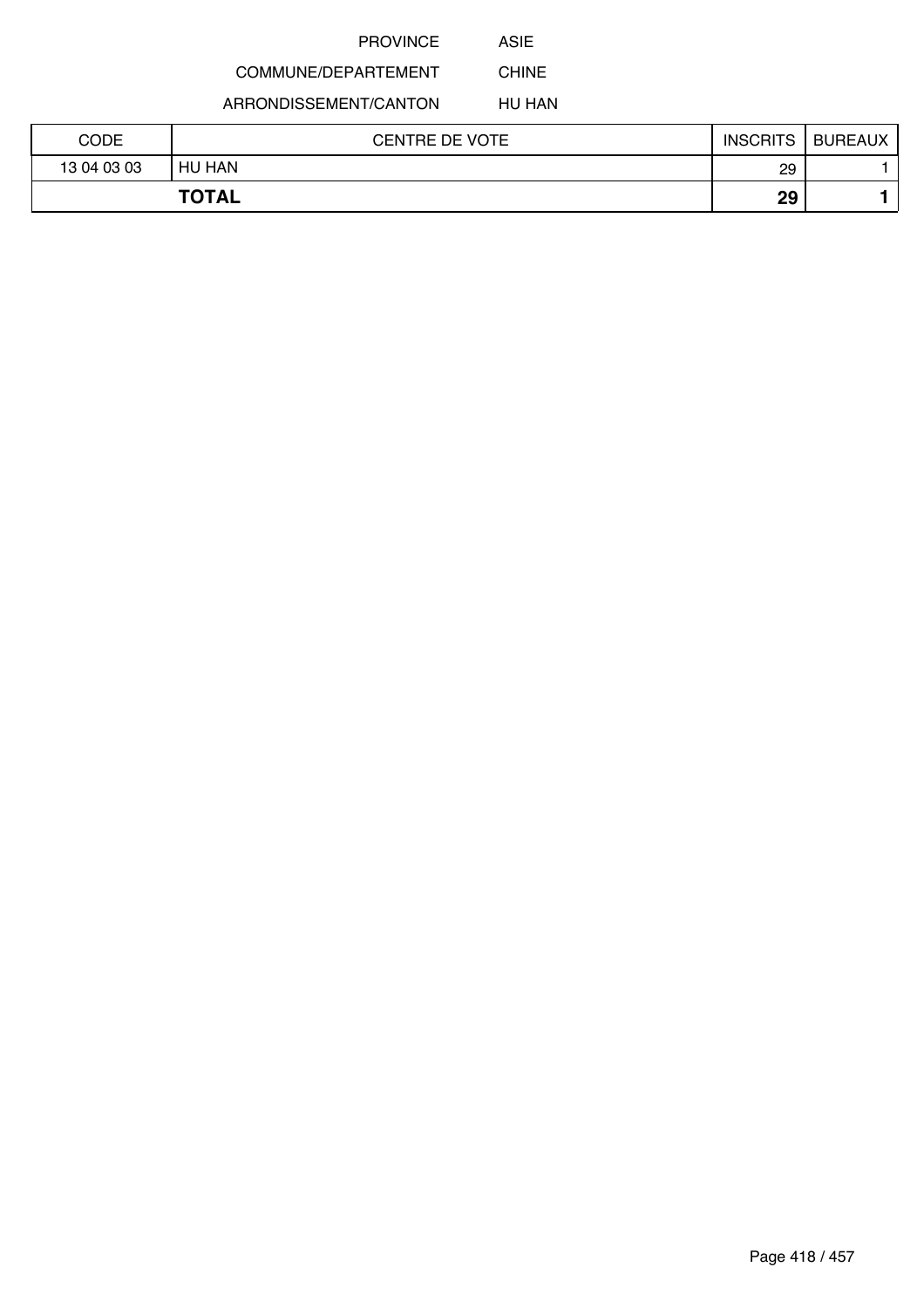#### COMMUNE/DEPARTEMENT CHINE

### RECAPITULATIF

ASIE

| CODE     | ARRONDISSEMENT/CANTON | <b>INSCRITS</b> | <b>BUREAUX</b> |
|----------|-----------------------|-----------------|----------------|
| 13 04 01 | <b>PEKIN</b>          | 58              |                |
| 13 04 02 | <b>SHANGHAI</b>       | 18              |                |
| 13 04 03 | <b>HU HAN</b>         | 29              |                |
|          | <b>TOTAL</b>          | 105             | З              |

Page 419 / 457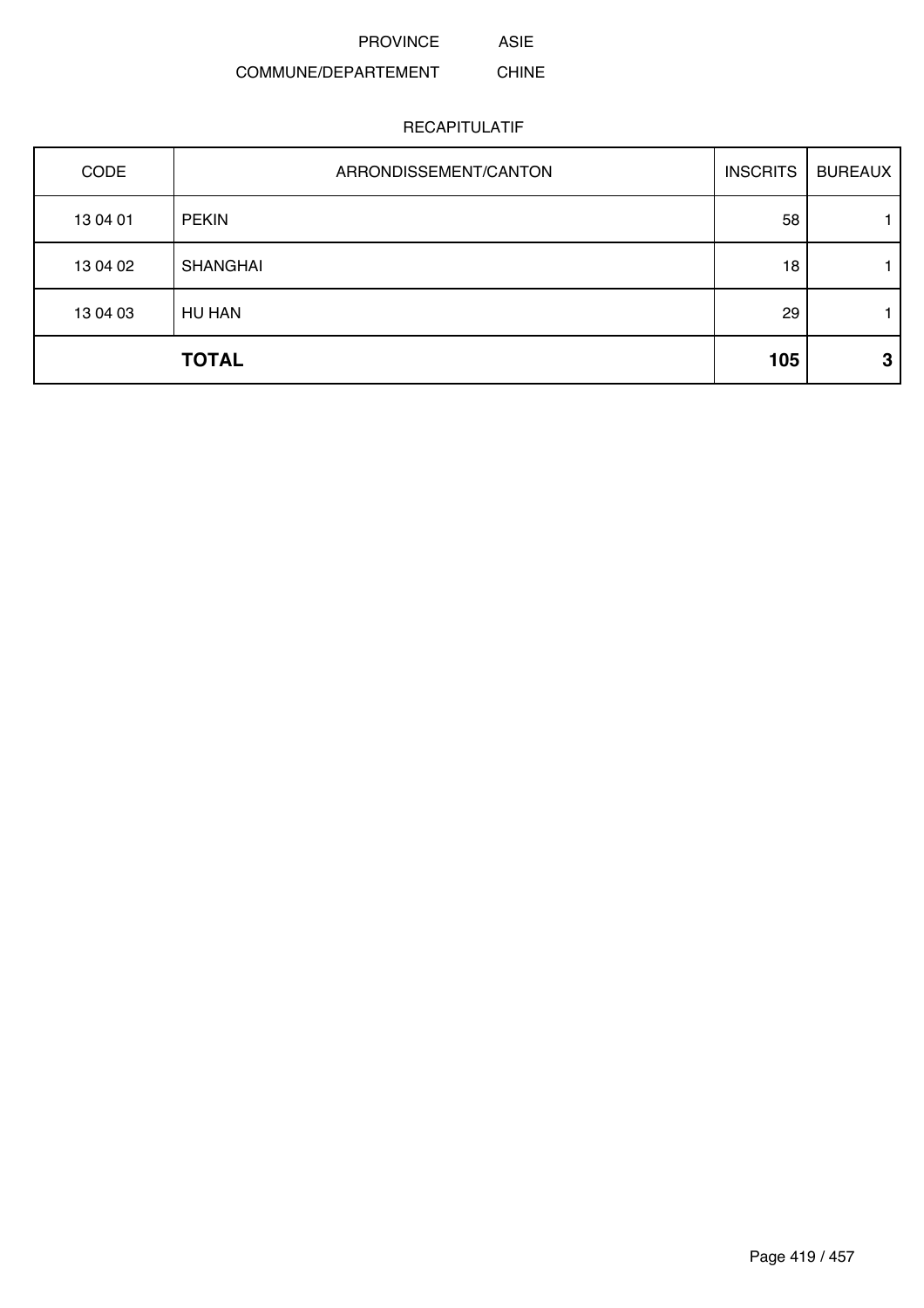ASIE

#### COMMUNE/DEPARTEMENT INDE

ARRONDISSEMENT/CANTON

NEW DELHI

| CODE        | CENTRE DE VOTE                 | <b>INSCRITS</b> | <b>BUREAUX</b> |
|-------------|--------------------------------|-----------------|----------------|
| 13 06 01 01 | NEW DELHI - AMBASSADE DU GABON | 20              |                |
|             | <b>TOTAL</b>                   | 20              |                |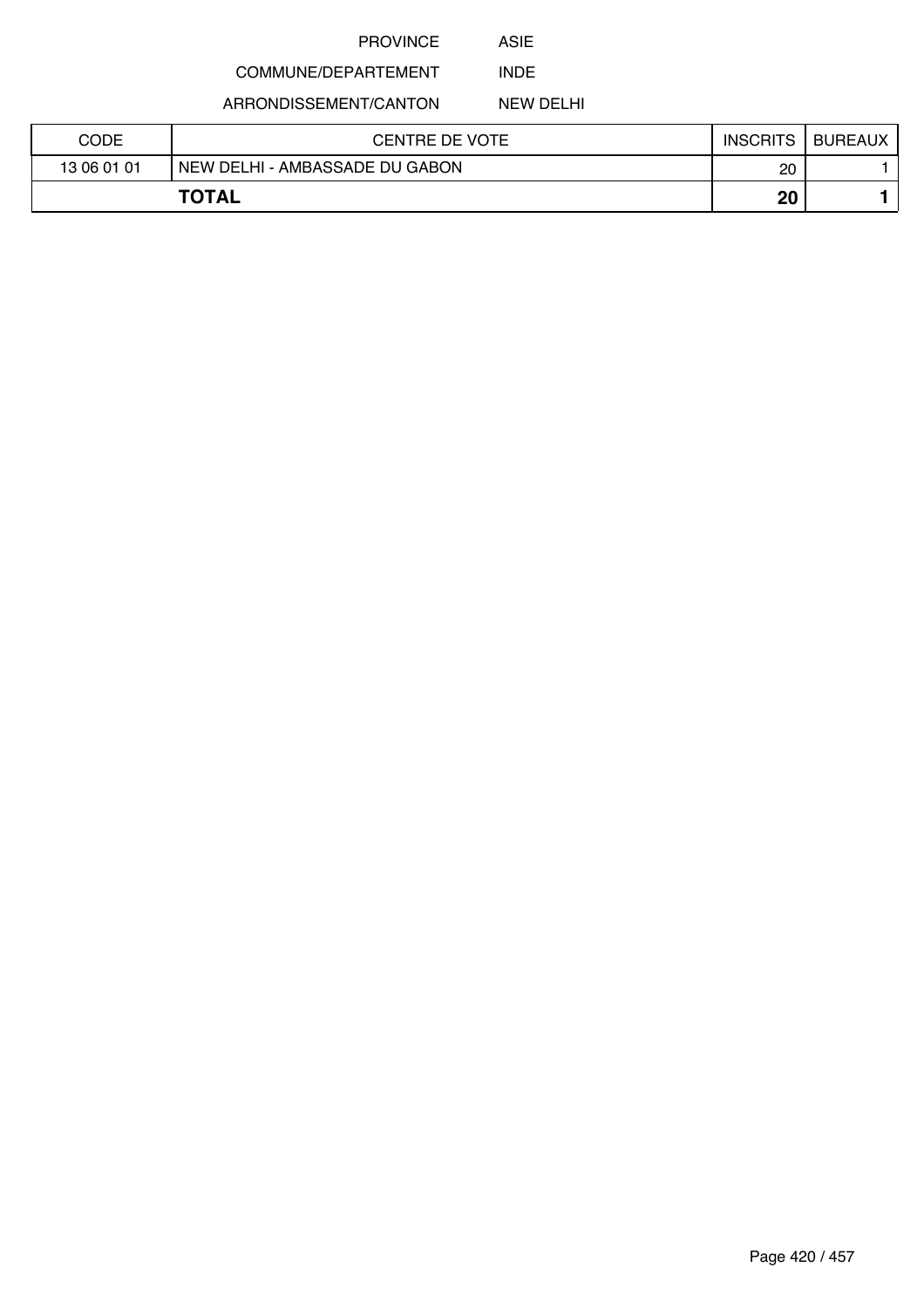PROVINCE ASIE

#### COMMUNE/DEPARTEMENT INDE

| <b>CODE</b> | ARRONDISSEMENT/CANTON |    | INSCRITS   BUREAUX |
|-------------|-----------------------|----|--------------------|
| 13 06 01    | NEW DELHI             | 20 |                    |
|             | <b>TOTAL</b>          | 20 |                    |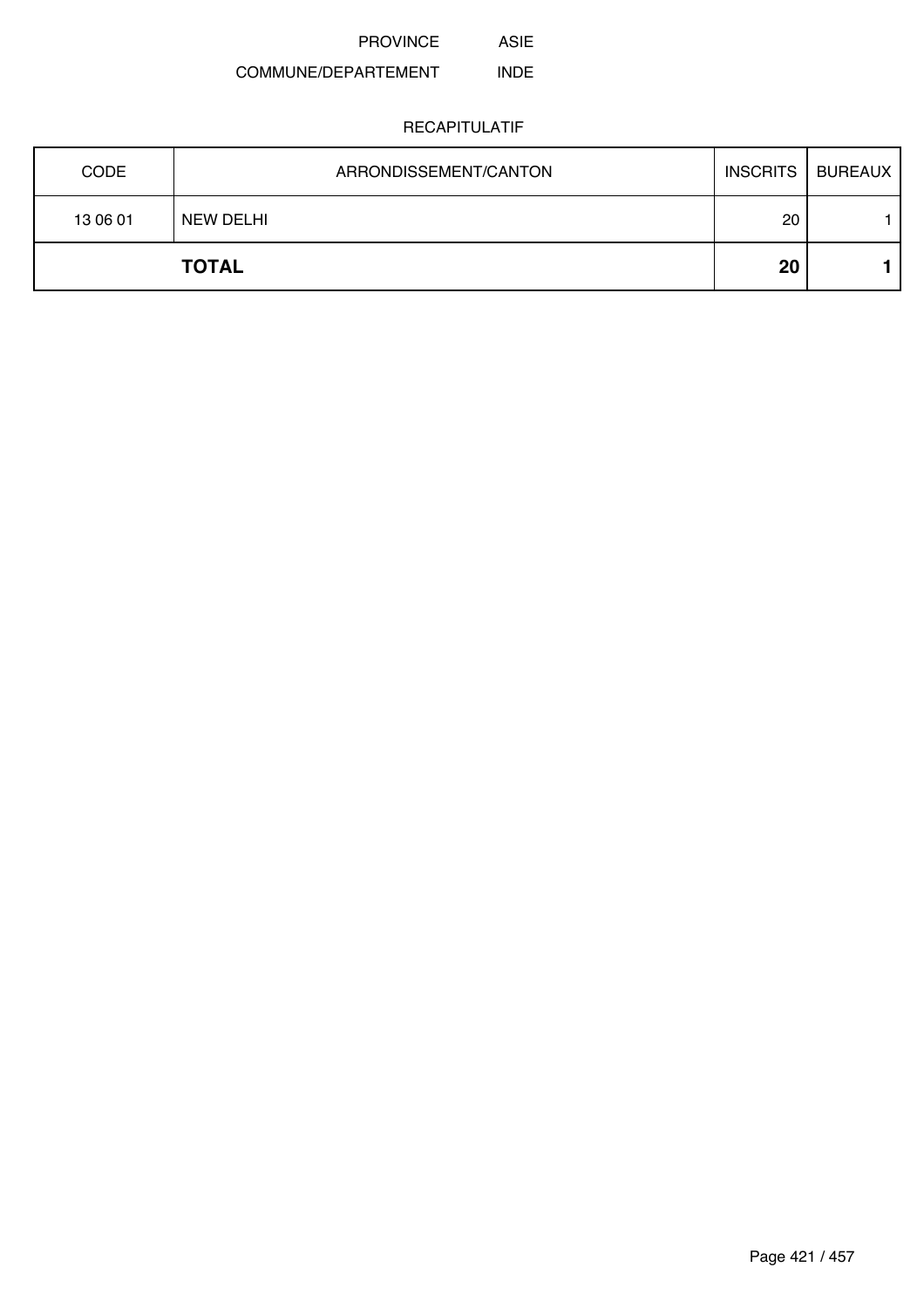ASIE

### COMMUNE/DEPARTEMENT JAPON

ARRONDISSEMENT/CANTON

TOKYO

| CODE        | CENTRE DE VOTE             | <b>INSCRITS</b> | <b>BUREAUX</b> |
|-------------|----------------------------|-----------------|----------------|
| 13 08 01 01 | TOKYO - AMBASSADE DU GABON | 12              |                |
|             | <b>TOTAL</b>               | 19              |                |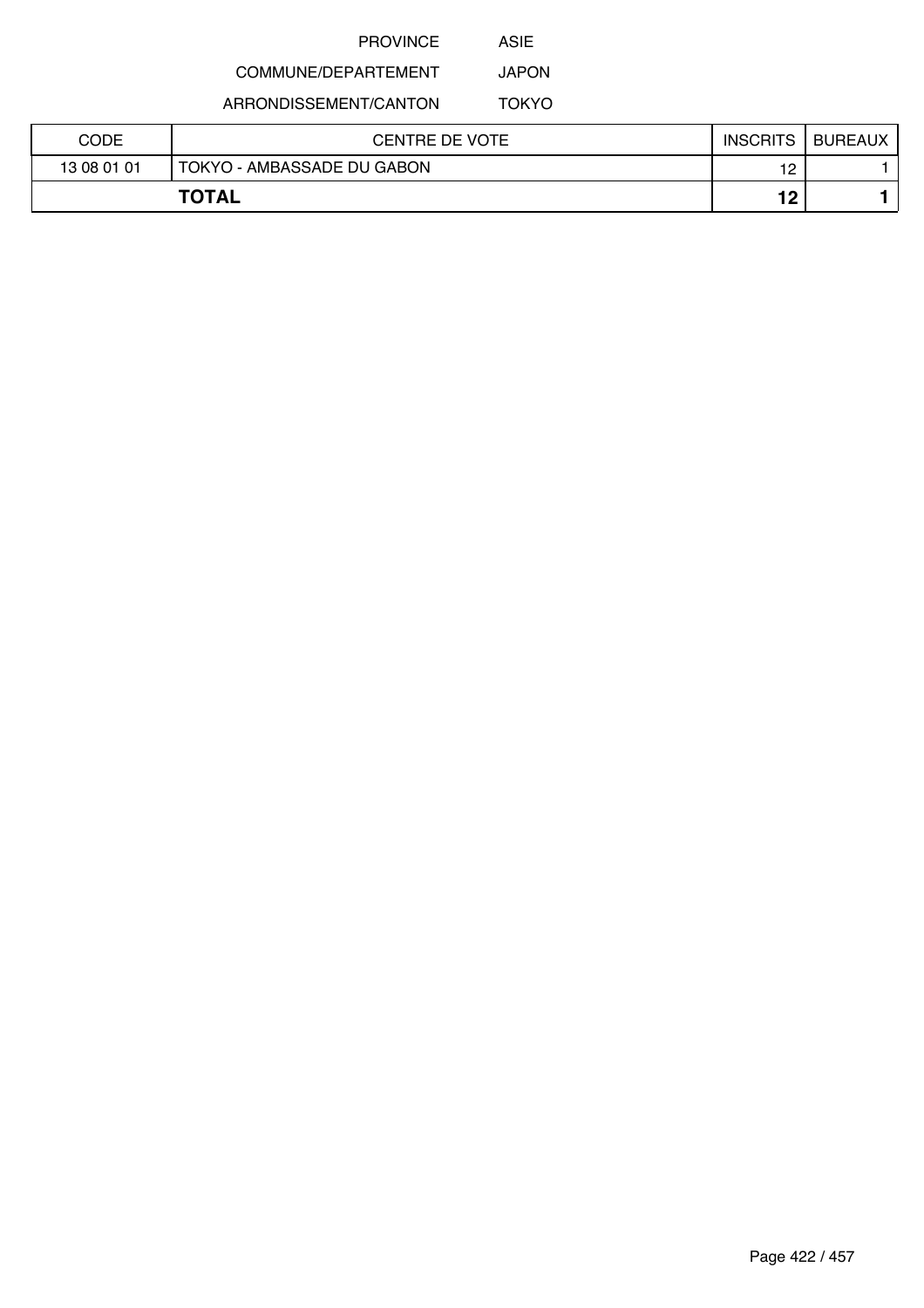# ASIE

### COMMUNE/DEPARTEMENT JAPON

| <b>CODE</b>  | ARRONDISSEMENT/CANTON | <b>INSCRITS</b> | <b>BUREAUX</b> |
|--------------|-----------------------|-----------------|----------------|
| 13 08 01     | <b>TOKYO</b>          | 12              |                |
| <b>TOTAL</b> |                       | 12              |                |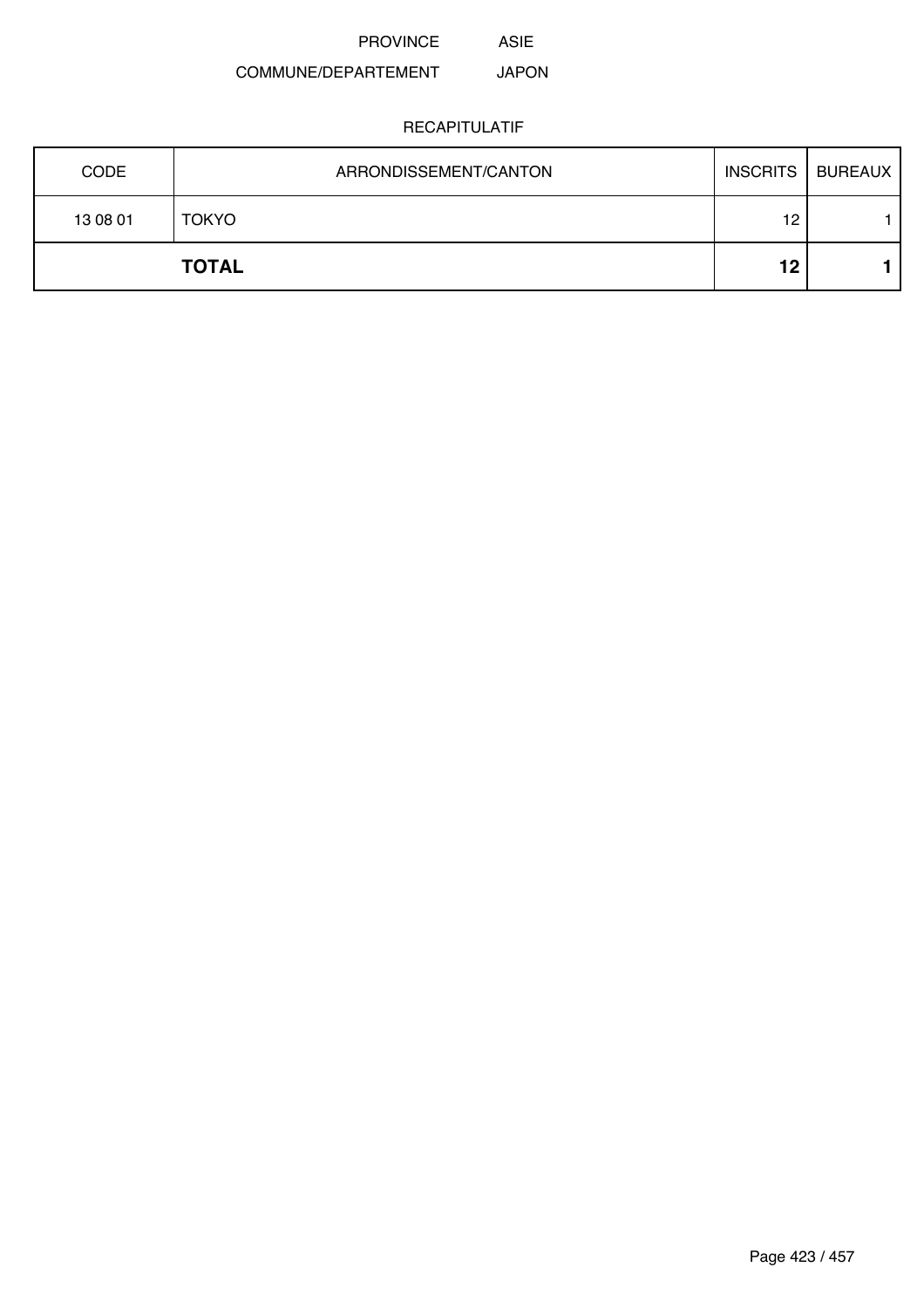### PROVINCE ASIE

| CODE  | <b>COMMUNE / DEPARTEMENT</b> | <b>INSCRITS</b> | <b>BUREAUX</b> |
|-------|------------------------------|-----------------|----------------|
| 1301  | <b>LIBAN</b>                 | 206             | 1              |
| 1302  | COREE DU SUD                 | 32              | 1              |
| 1303  | <b>ARABIE SAOUDITE</b>       | 38              | 1              |
| 1304  | <b>CHINE</b>                 | 105             | $\mathbf{3}$   |
| 13 06 | <b>INDE</b>                  | 20              | $\mathbf{1}$   |
| 13 08 | <b>JAPON</b>                 | 12              | $\mathbf{1}$   |
|       | <b>TOTAL</b>                 | 413             | 8              |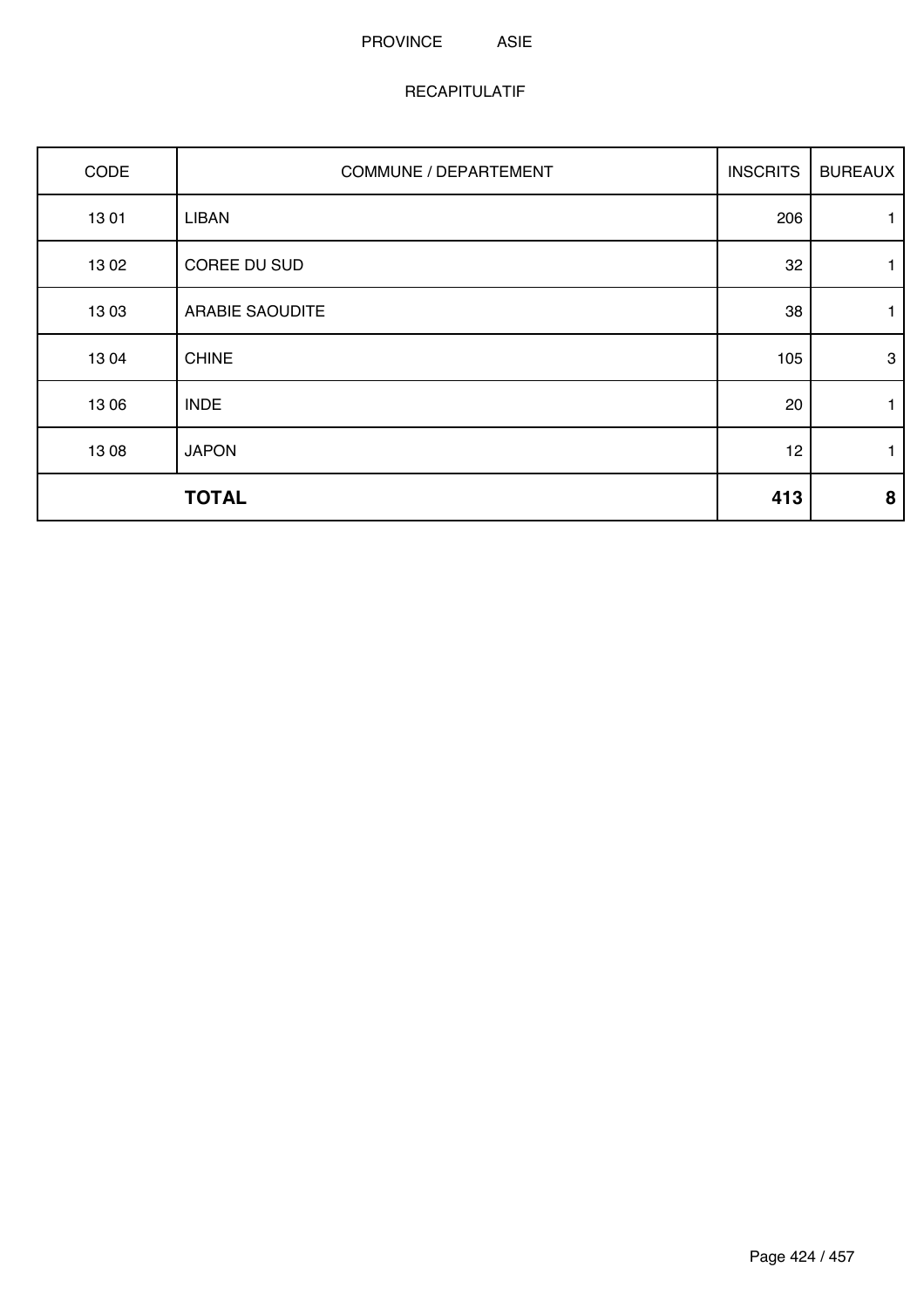### EUROPE

ALLEMAGNE

### COMMUNE/DEPARTEMENT

ARRONDISSEMENT/CANTON

BERLIN

| CODE         | <b>CENTRE DE VOTE</b> | <b>INSCRITS</b> | <b>BUREAUX</b> |
|--------------|-----------------------|-----------------|----------------|
| 14 01 01 01  | AMBASSADE DU GABON    | 50              |                |
| <b>TOTAL</b> |                       | 50              |                |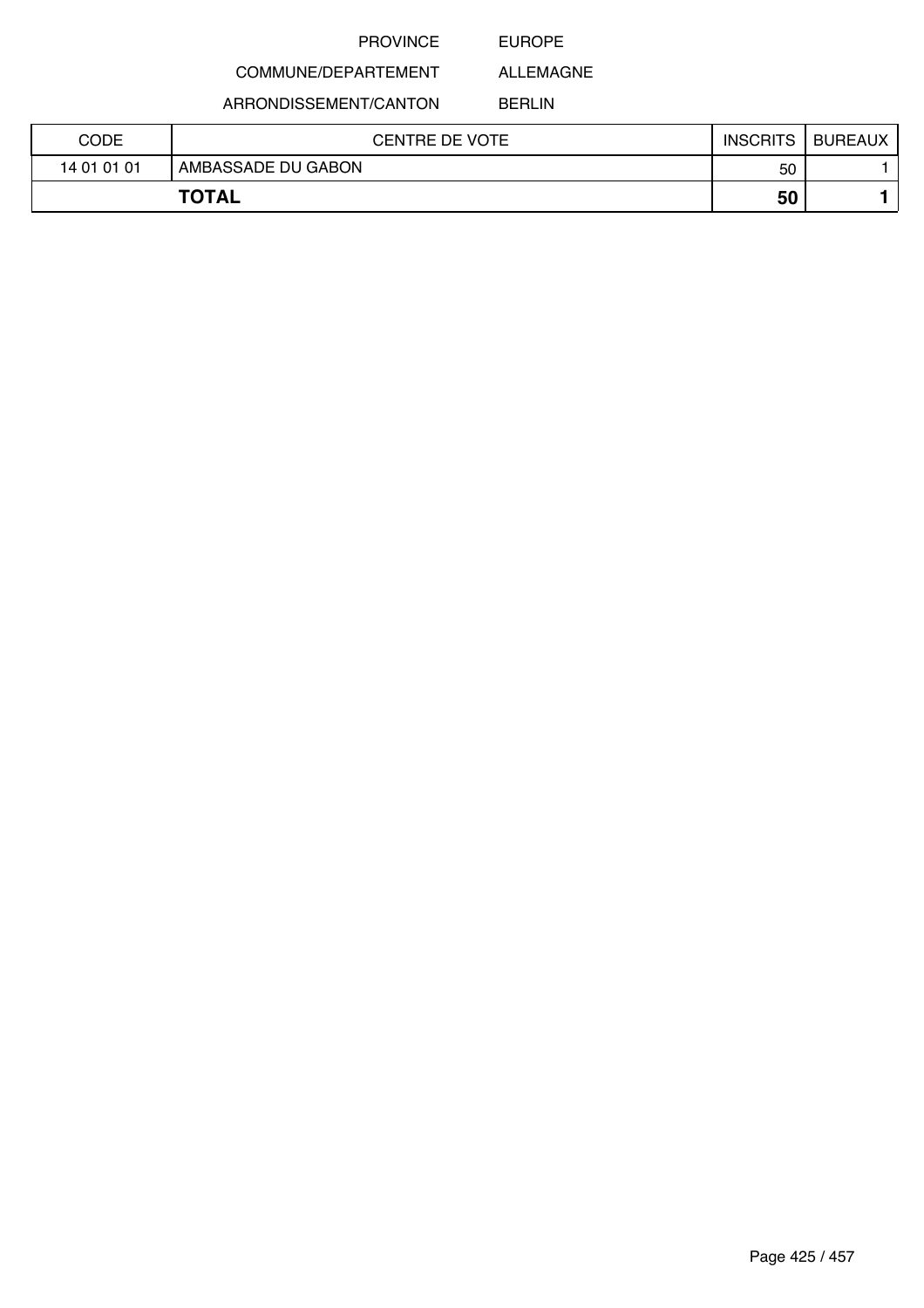EUROPE

ALLEMAGNE

COMMUNE/DEPARTEMENT ARRONDISSEMENT/CANTON

BONN

| CODE        | <b>CENTRE DE VOTE</b> | <b>INSCRITS</b> | <b>BUREAUX</b> |
|-------------|-----------------------|-----------------|----------------|
| 14 01 02 01 | <b>BONN</b>           | 25              |                |
|             | <b>TOTAL</b>          | 25              |                |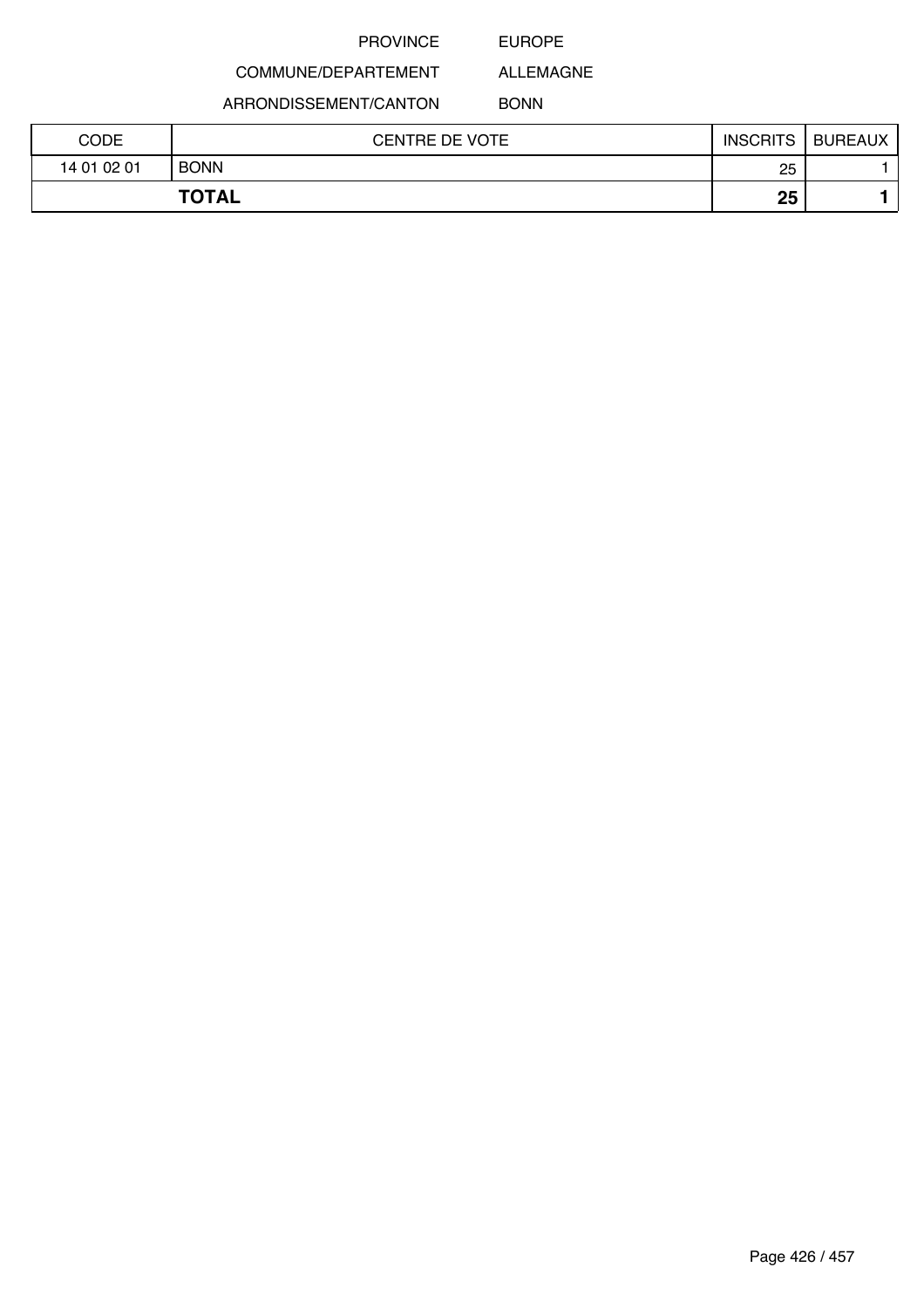PROVINCE EUROPE

### COMMUNE/DEPARTEMENT ALLEMAGNE

| CODE     | ARRONDISSEMENT/CANTON | <b>INSCRITS</b> | <b>BUREAUX</b> |
|----------|-----------------------|-----------------|----------------|
| 14 01 01 | <b>BERLIN</b>         | 50              |                |
| 14 01 02 | <b>BONN</b>           | 25              |                |
|          | <b>TOTAL</b>          | 75              | 2              |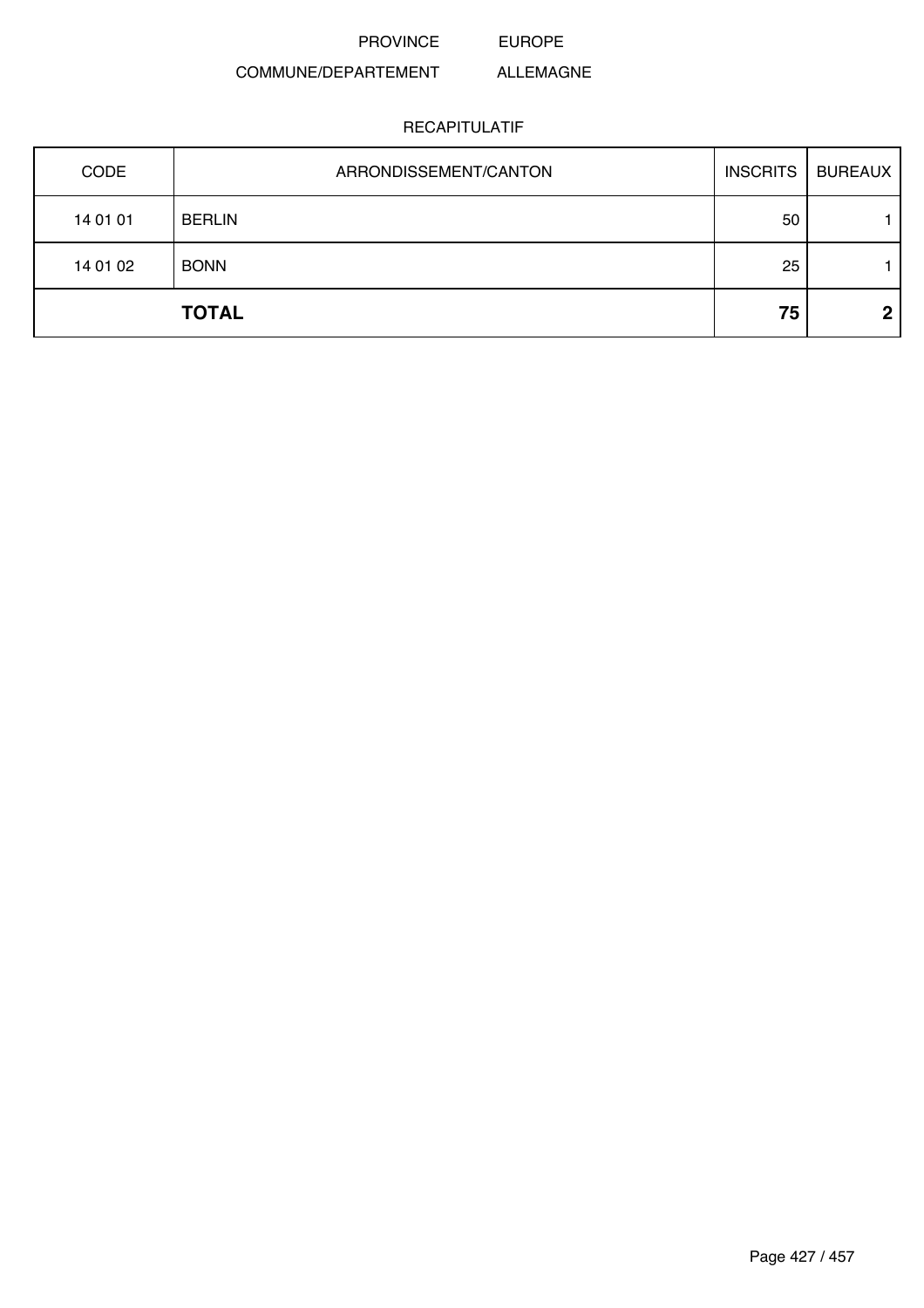### EUROPE

## COMMUNE/DEPARTEMENT

ARRONDISSEMENT/CANTON

BELGIQUE BRUXELLES

| CODE        | <b>CENTRE DE VOTE</b> | <b>INSCRITS</b> | <b>BUREAUX</b> |
|-------------|-----------------------|-----------------|----------------|
| 14 02 01 01 | AMBASSADE DU GABON    | 192             |                |
|             | <b>TOTAL</b>          | 192             |                |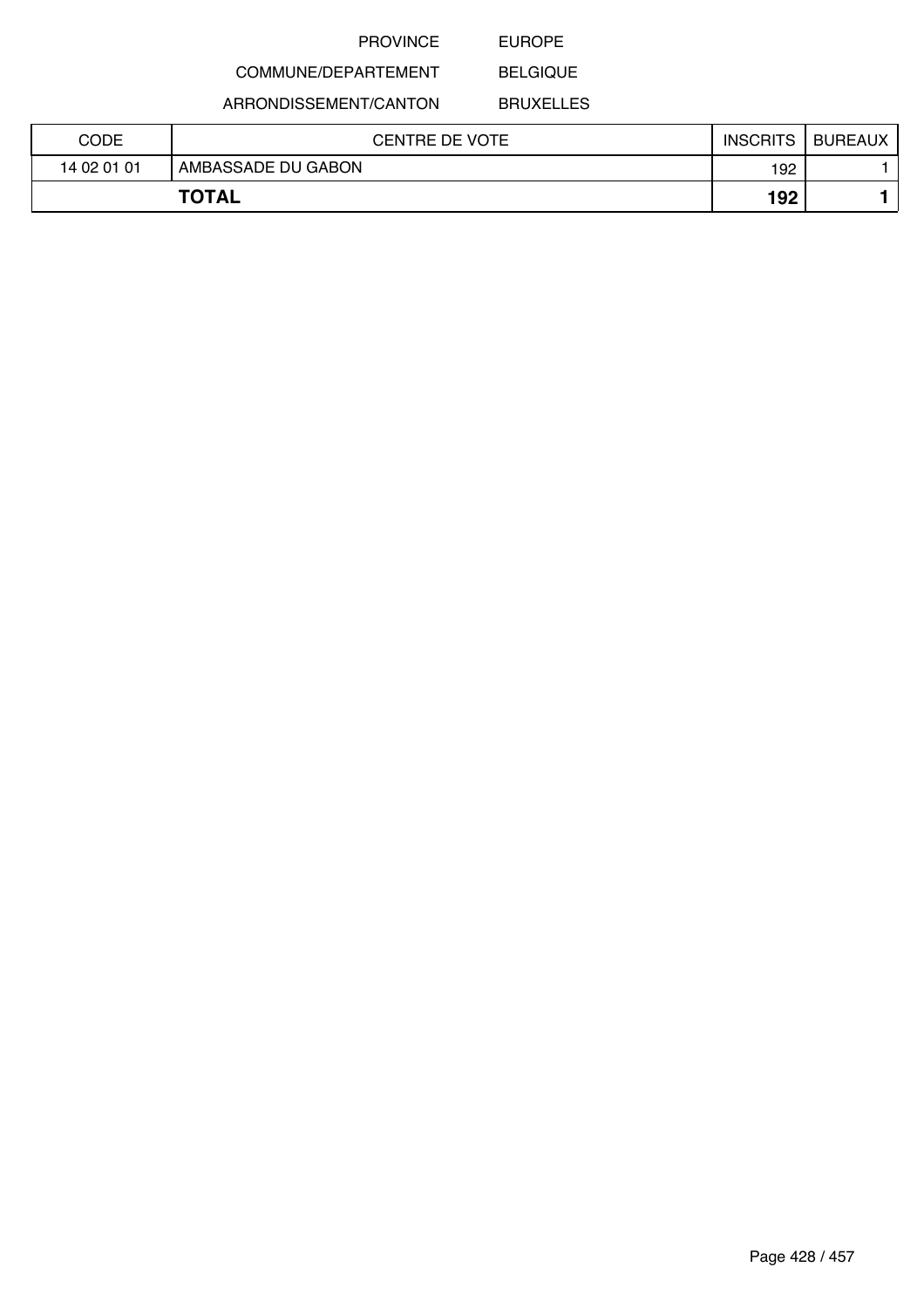PROVINCE EUROPE

### COMMUNE/DEPARTEMENT BELGIQUE

| <b>CODE</b> | ARRONDISSEMENT/CANTON | <b>INSCRITS</b> | <b>BUREAUX</b> |
|-------------|-----------------------|-----------------|----------------|
| 14 02 01    | <b>BRUXELLES</b>      | 192             |                |
|             | <b>TOTAL</b>          | 192             |                |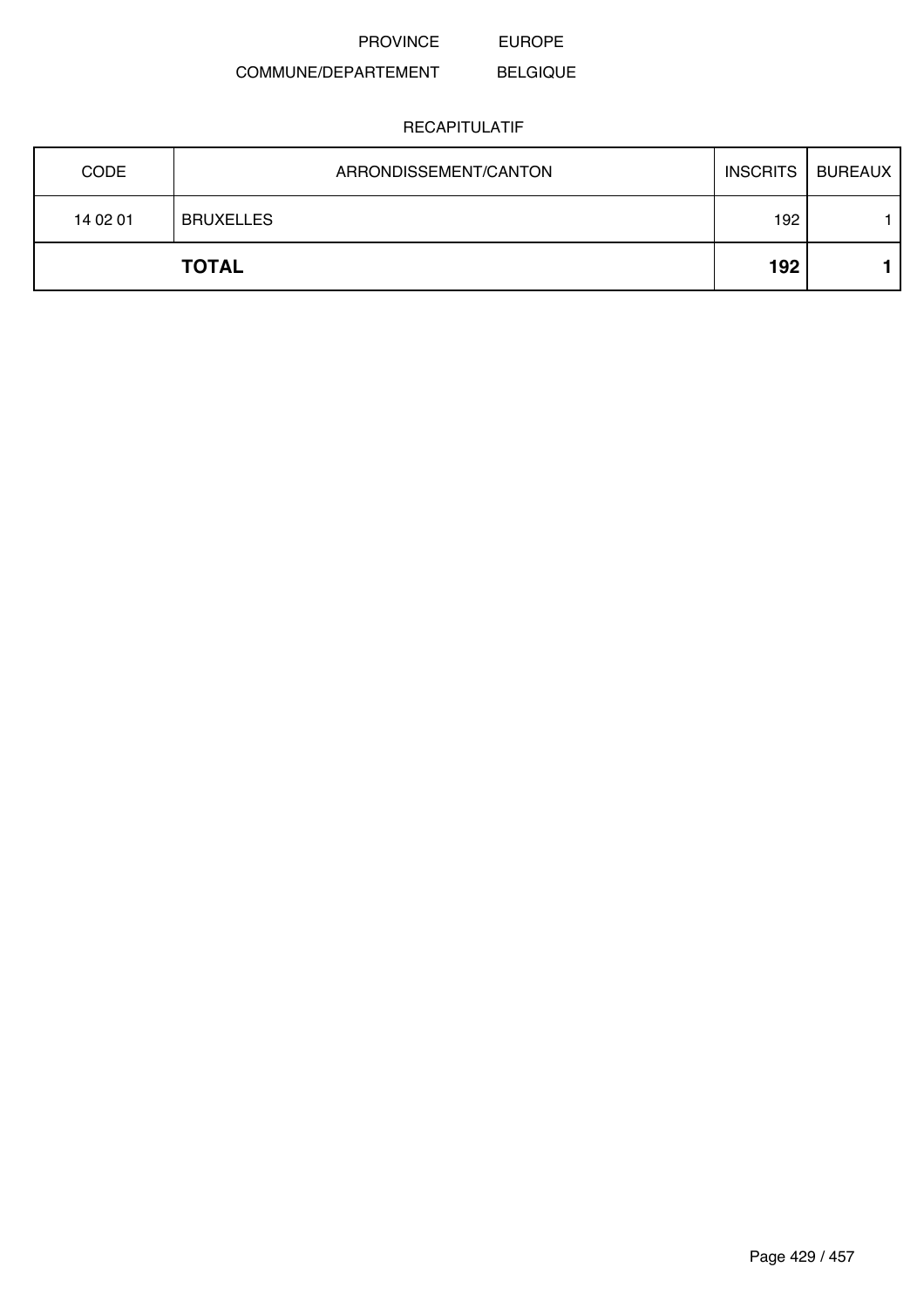EUROPE

## COMMUNE/DEPARTEMENT

ARRONDISSEMENT/CANTON

MADRID

ESPAGNE

| CODE        | <b>CENTRE DE VOTE</b> | <b>INSCRITS</b> | <b>BUREAUX</b> |
|-------------|-----------------------|-----------------|----------------|
| 14 03 01 01 | AMBASSADE DU GABON    | -               |                |
|             | <b>TOTAL</b>          | →.              |                |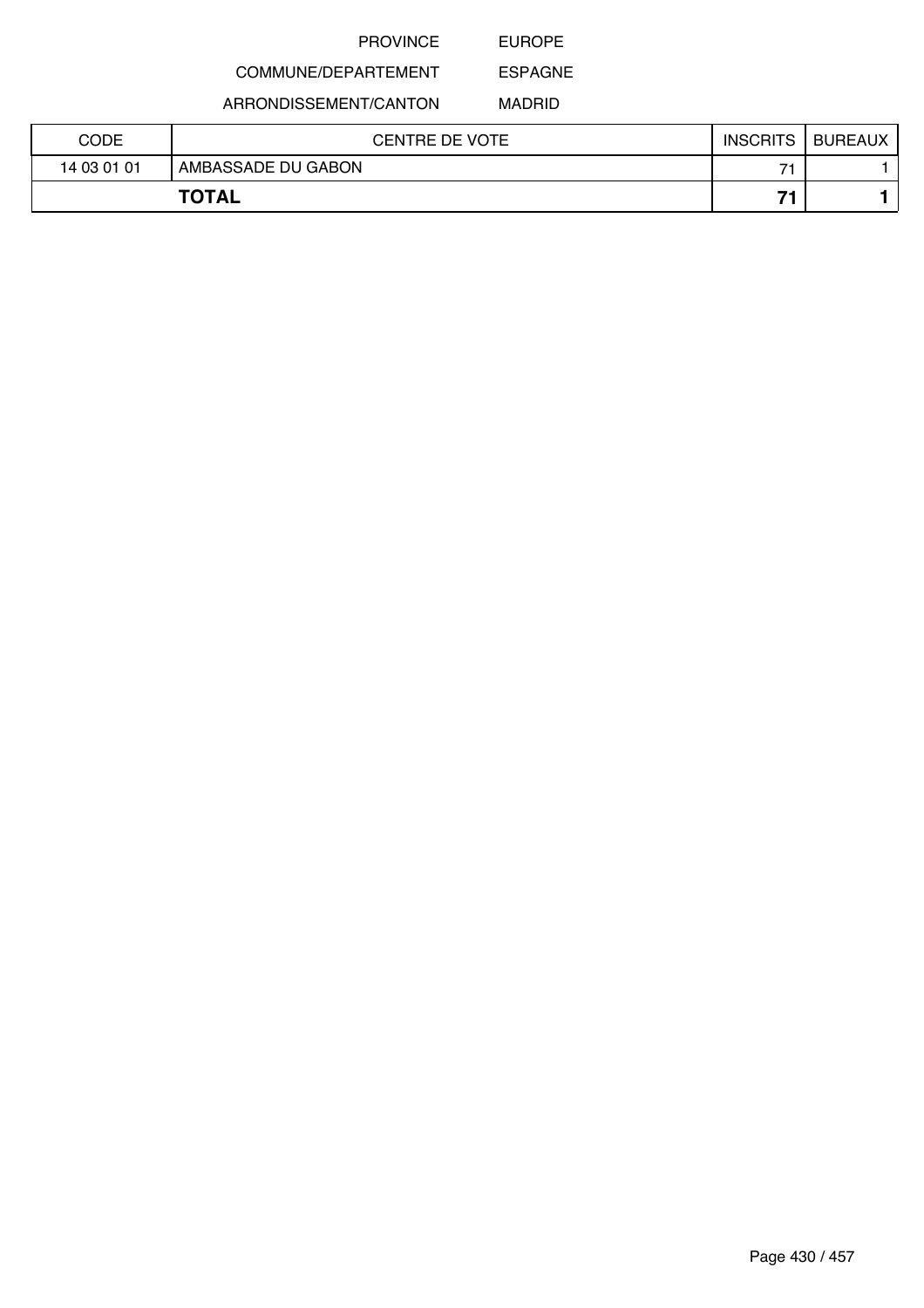EUROPE

COMMUNE/DEPARTEMENT

ARRONDISSEMENT/CANTON

ESPAGNE BARCELONE

| <b>CODE</b> | <b>CENTRE DE VOTE</b> | <b>INSCRITS</b> | BUREAUX |
|-------------|-----------------------|-----------------|---------|
| 14 03 02 01 | BARCELONE             |                 |         |
|             | <b>TOTAL</b>          |                 |         |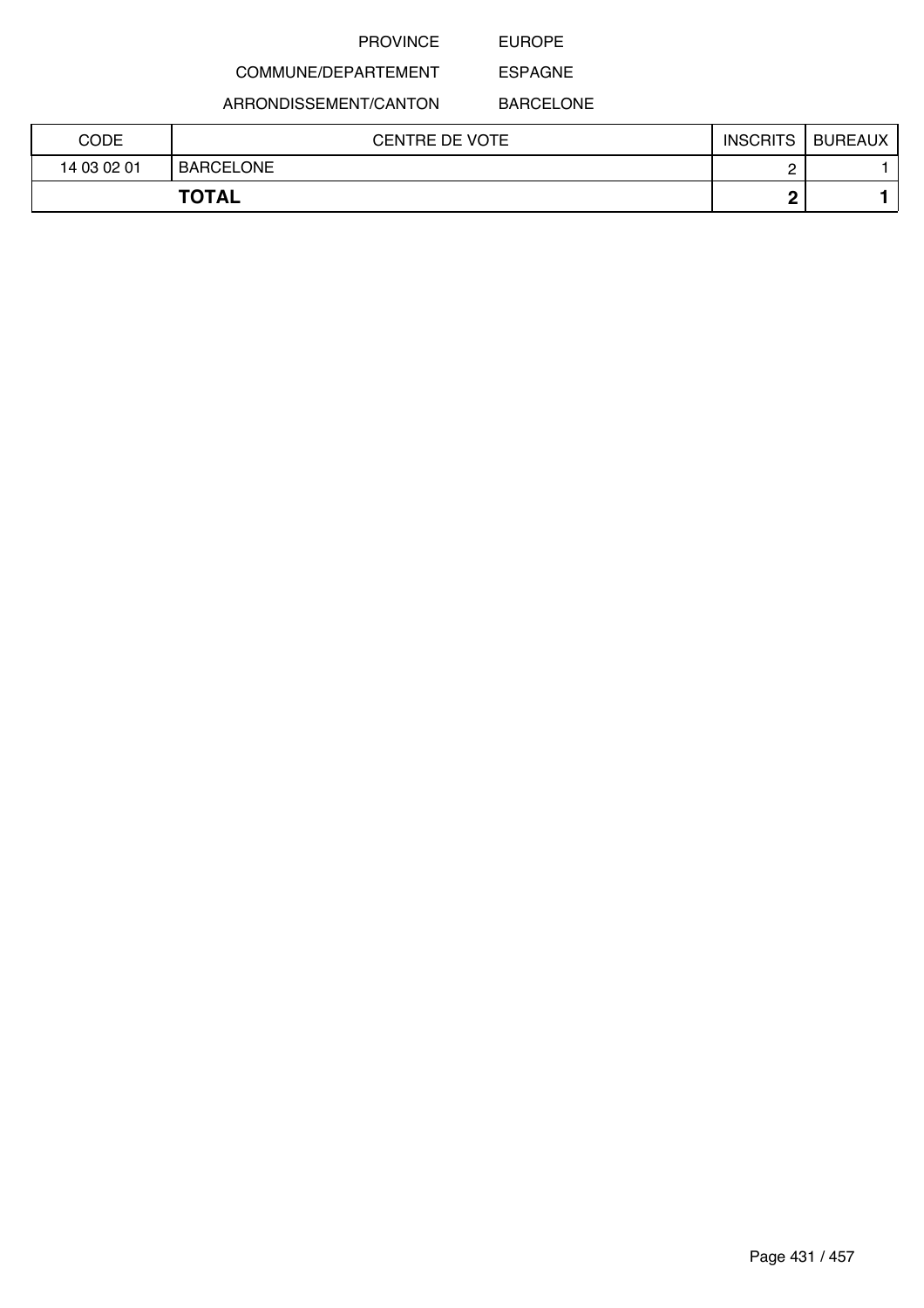PROVINCE EUROPE

### COMMUNE/DEPARTEMENT ESPAGNE

| CODE     | ARRONDISSEMENT/CANTON | <b>INSCRITS</b> | <b>BUREAUX</b> |
|----------|-----------------------|-----------------|----------------|
| 14 03 01 | <b>MADRID</b>         | 71              |                |
| 14 03 02 | <b>BARCELONE</b>      | റ               |                |
|          | <b>TOTAL</b>          | 73              | 2              |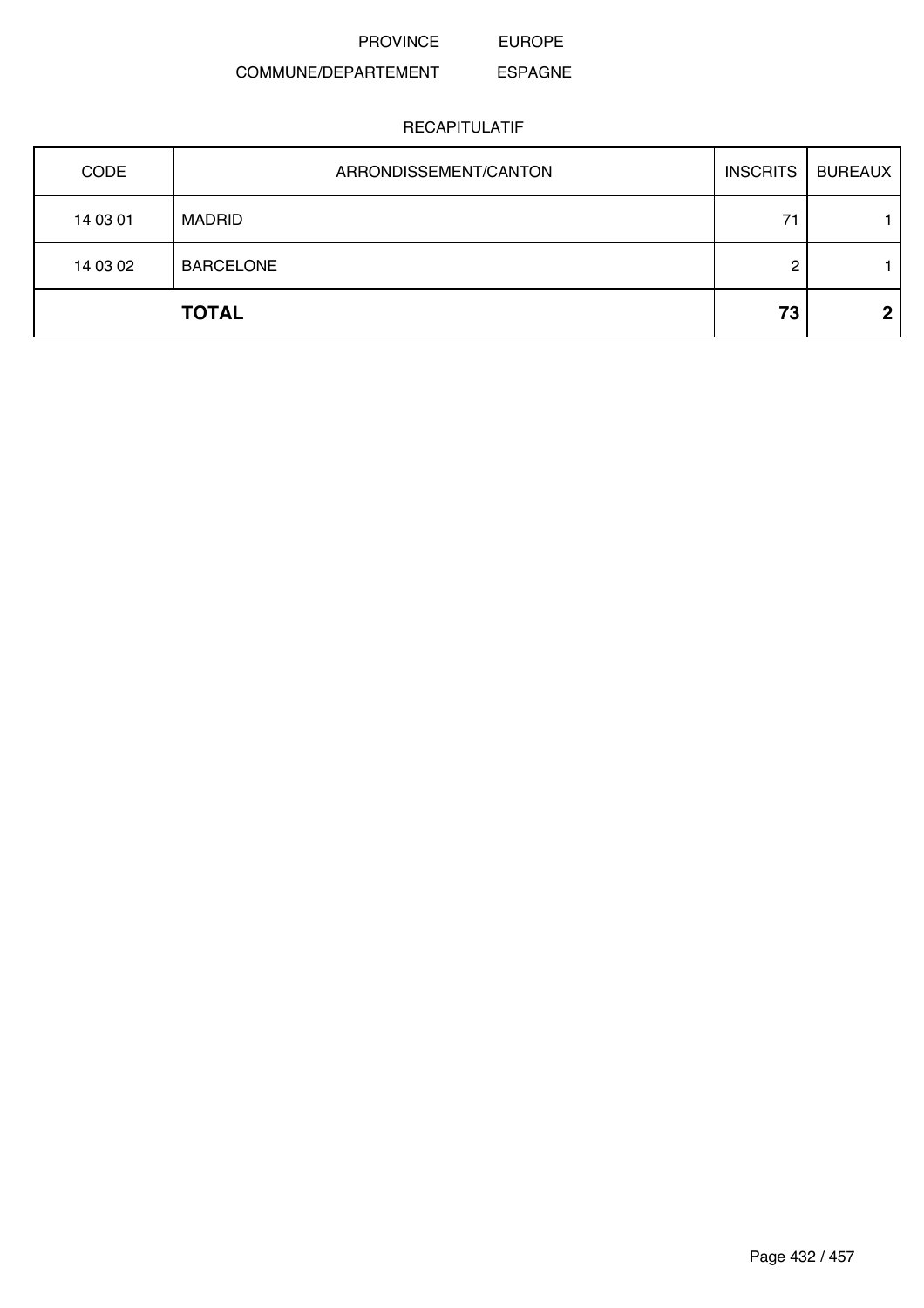EUROPE

# COMMUNE/DEPARTEMENT

ARRONDISSEMENT/CANTON

ROME

ITALIE

| CODE         | <b>CENTRE DE VOTE</b> | <b>INSCRITS</b> | <b>BUREAUX</b> |
|--------------|-----------------------|-----------------|----------------|
| 14 04 01 01  | <b>ROME</b>           | 114             |                |
| <b>TOTAL</b> |                       | 114             |                |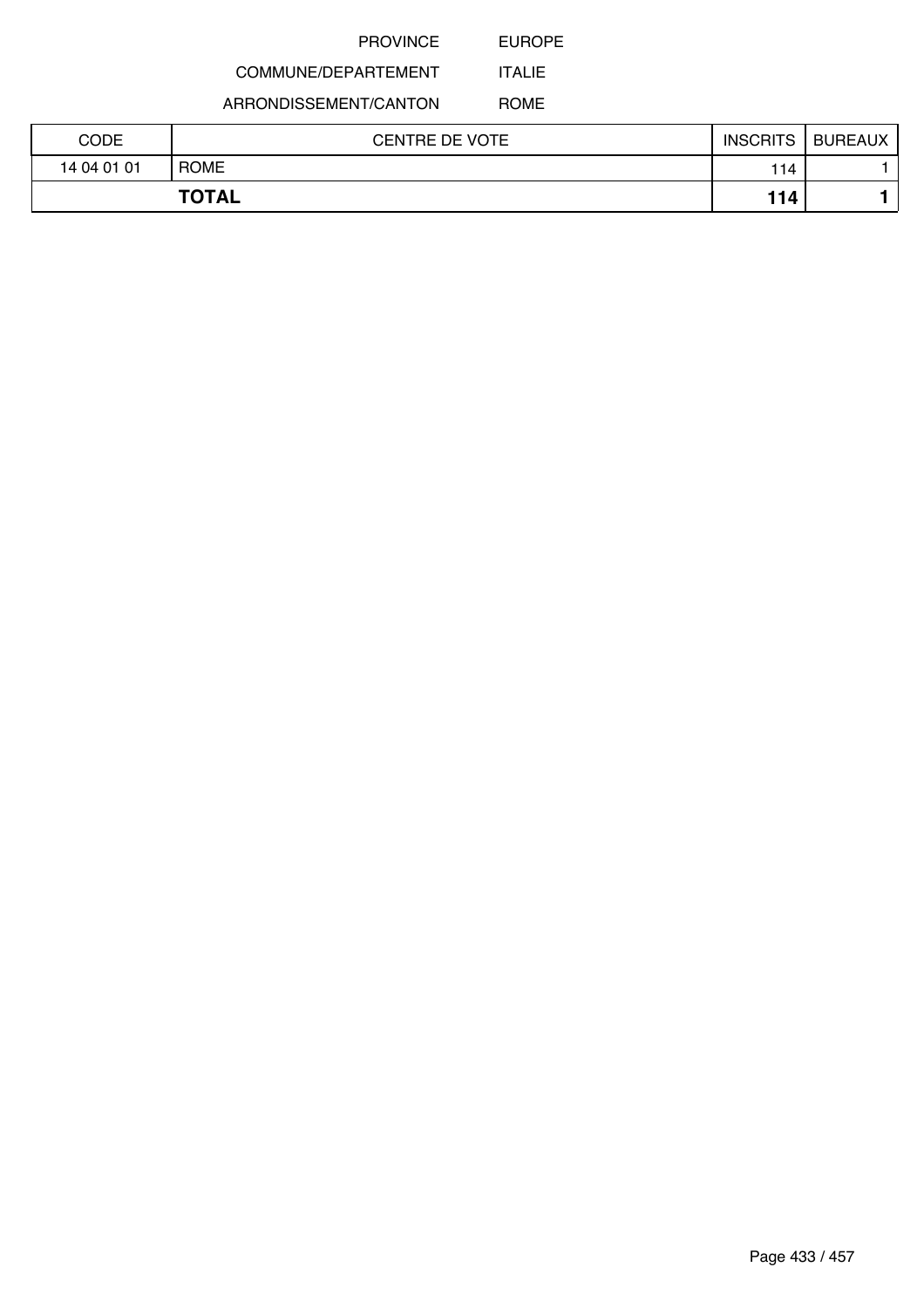#### COMMUNE/DEPARTEMENT ITALIE

| <b>CODE</b> | ARRONDISSEMENT/CANTON | <b>INSCRITS</b> | <b>BUREAUX</b> |
|-------------|-----------------------|-----------------|----------------|
| 14 04 01    | ROME                  | 114             |                |
|             | <b>TOTAL</b>          | 114             |                |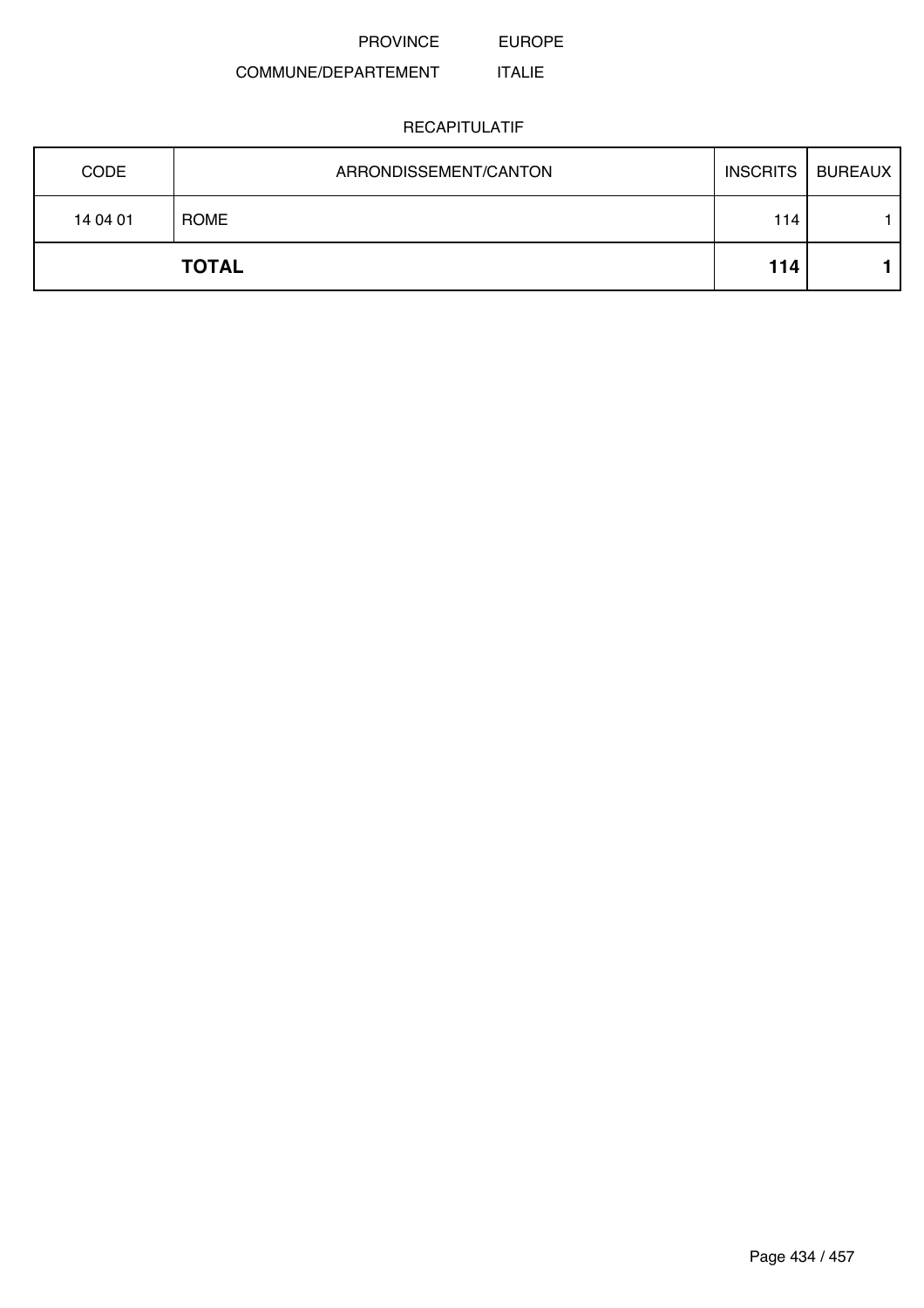## EUROPE

GRANDE BRETAGNE

ARRONDISSEMENT/CANTON

COMMUNE/DEPARTEMENT

LONDRES

| CODE        | <b>CENTRE DE VOTE</b> | <b>INSCRITS</b> | <b>BUREAUX</b> |
|-------------|-----------------------|-----------------|----------------|
| 14 05 01 01 | AMBASSADE DU GABON    | 64              |                |
|             | <b>TOTAL</b>          | 64              |                |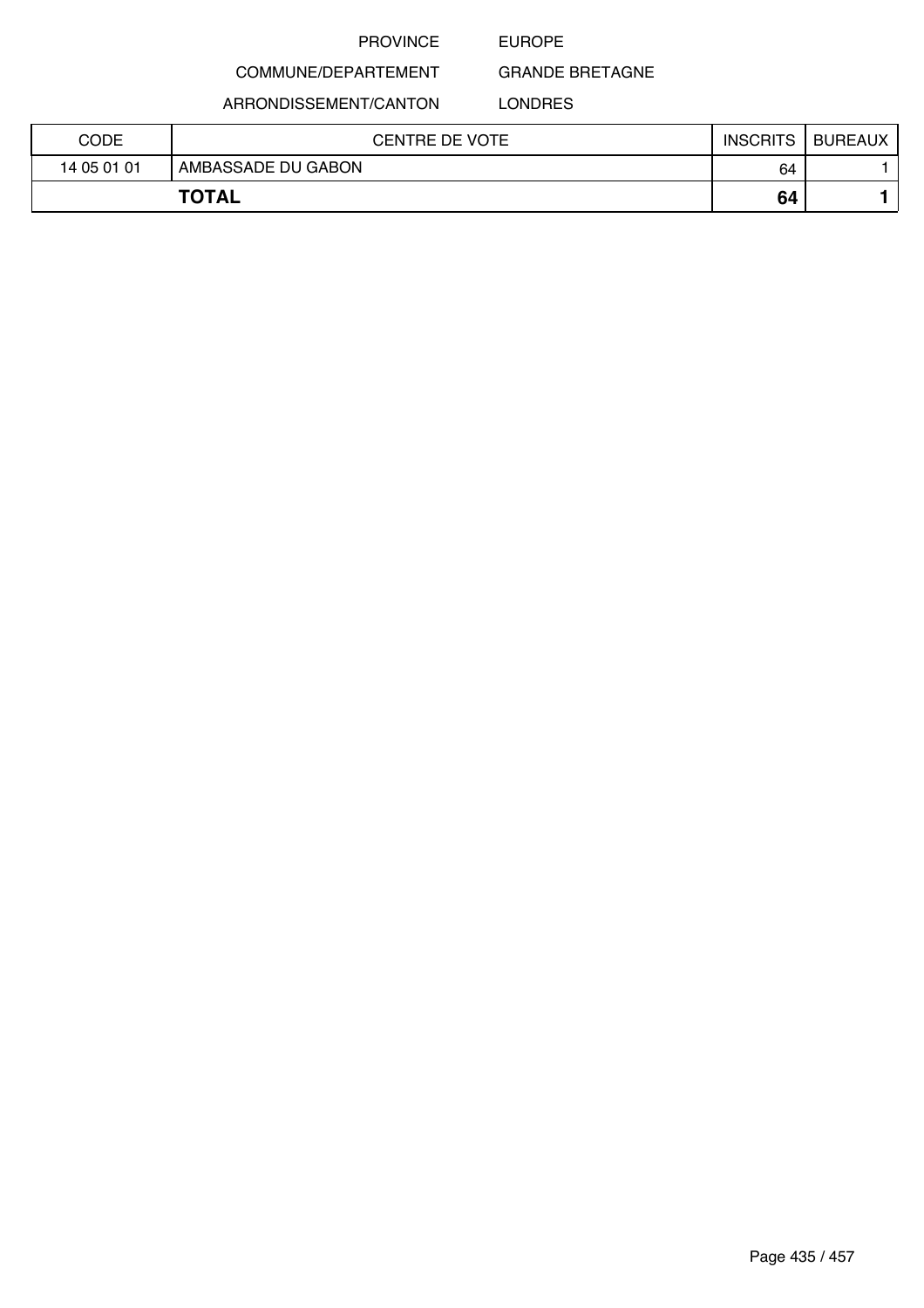#### COMMUNE/DEPARTEMENT GRANDE BRETAGNE

| <b>CODE</b> | ARRONDISSEMENT/CANTON |    | INSCRITS   BUREAUX |
|-------------|-----------------------|----|--------------------|
| 14 05 01    | <b>LONDRES</b>        | 64 |                    |
|             | <b>TOTAL</b>          | 64 |                    |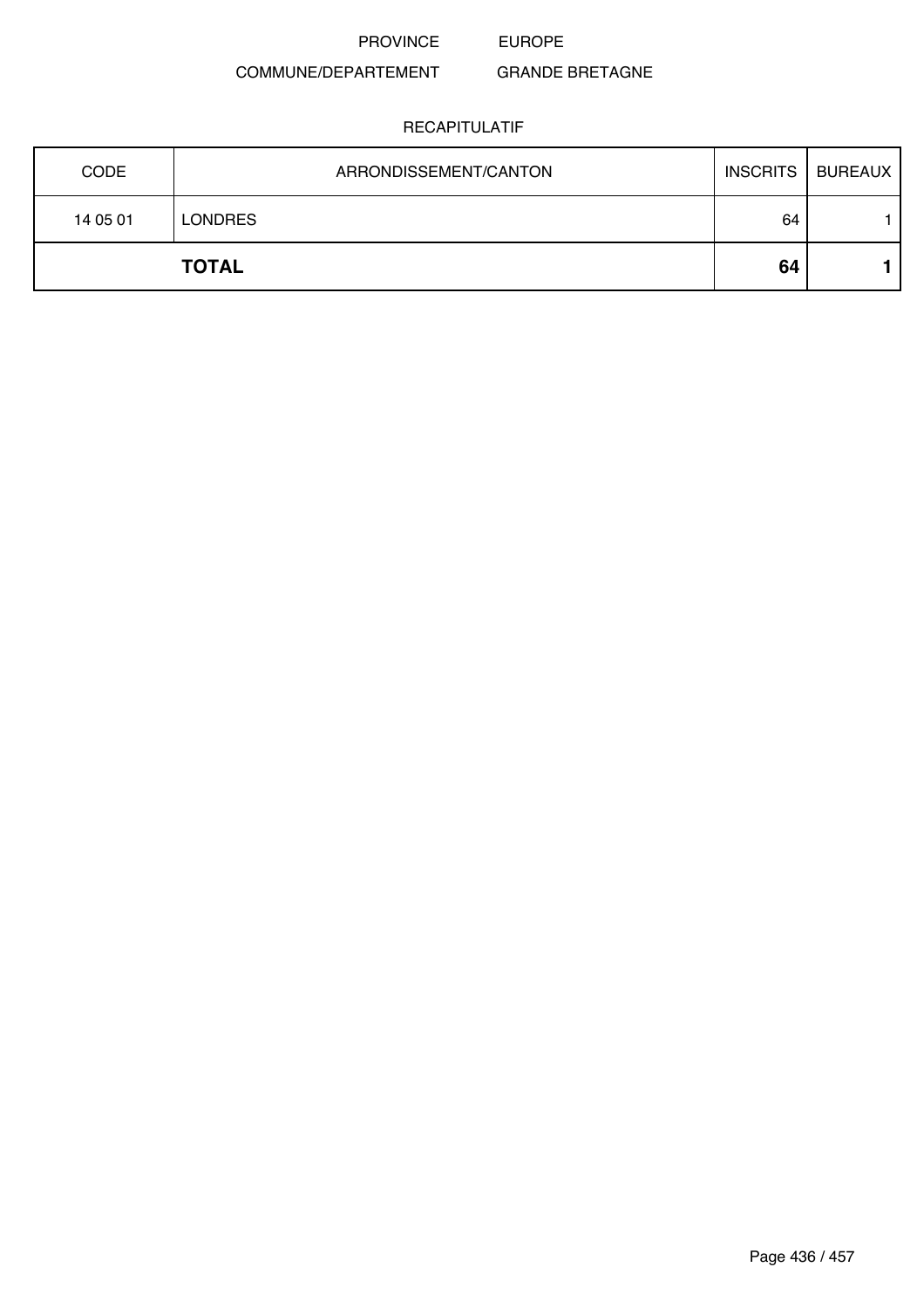EUROPE

# COMMUNE/DEPARTEMENT

ARRONDISSEMENT/CANTON

PARIS

| CODE        | <b>CENTRE DE VOTE</b> | <b>INSCRITS</b> | <b>BUREAUX</b> |
|-------------|-----------------------|-----------------|----------------|
| 14 06 01 01 | <b>PARIS</b>          | 806             | 4              |
|             | <b>TOTAL</b>          | 806             |                |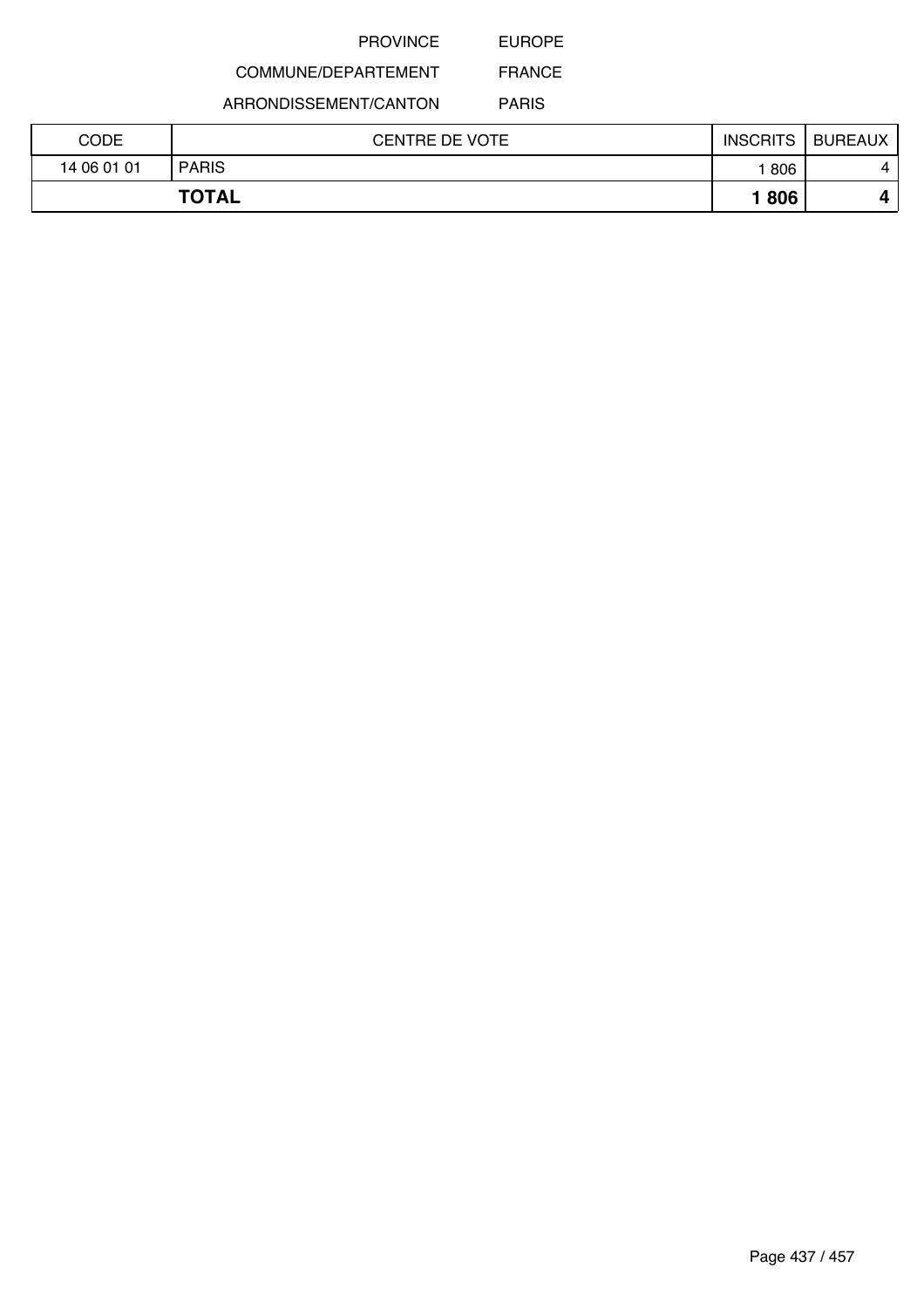## EUROPE

# COMMUNE/DEPARTEMENT

ARRONDISSEMENT/CANTON

BORDEAUX

| CODE        | <b>CENTRE DE VOTE</b> | <b>INSCRITS</b> | <b>BUREAUX</b> |
|-------------|-----------------------|-----------------|----------------|
| 14 06 02 01 | <b>BORDEAUX</b>       | 160             |                |
|             | <b>TOTAL</b>          | 160             |                |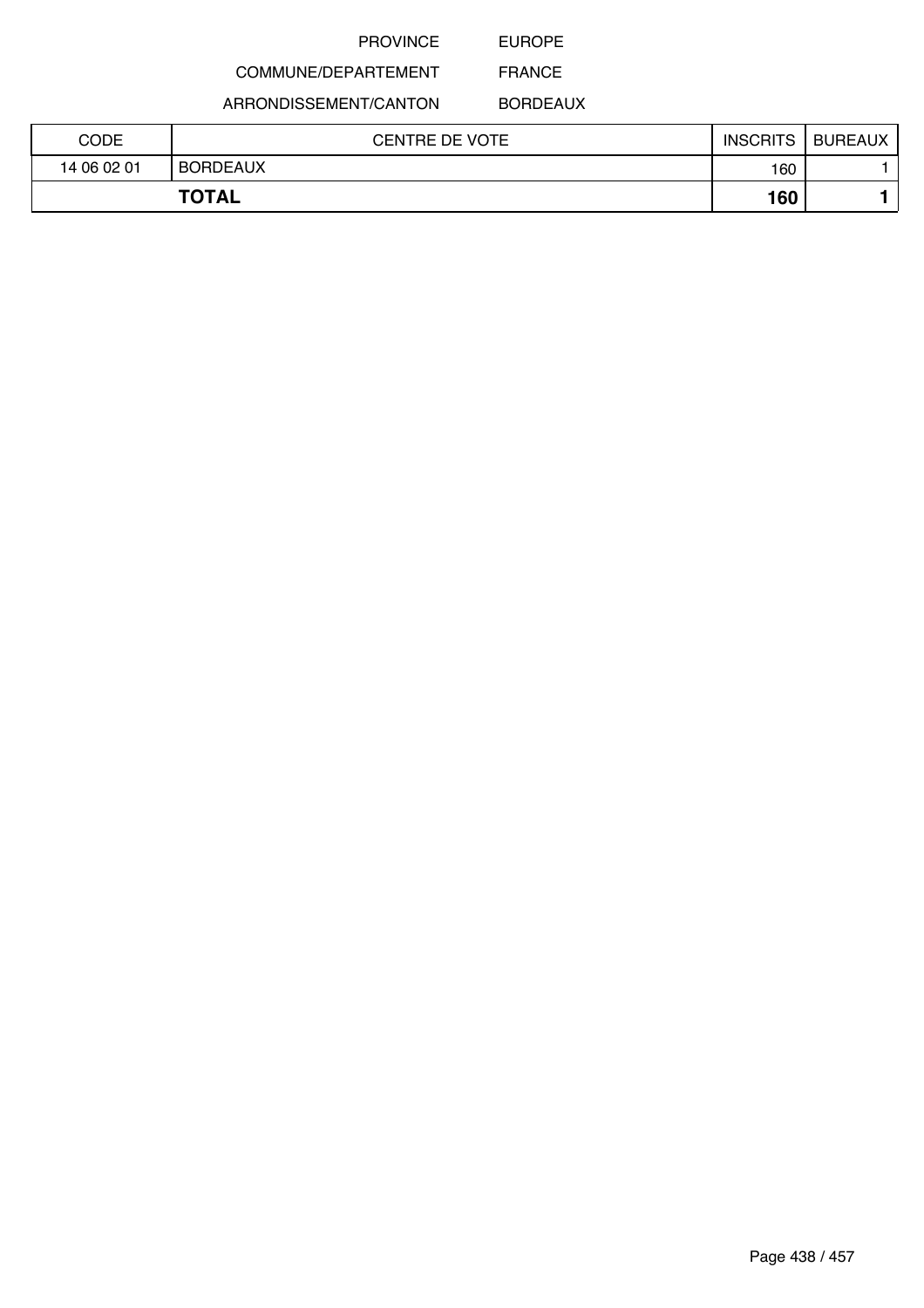EUROPE

# COMMUNE/DEPARTEMENT

ARRONDISSEMENT/CANTON

LILLE

| CODE        | <b>CENTRE DE VOTE</b> | <b>INSCRITS</b> | <b>BUREAUX</b> |
|-------------|-----------------------|-----------------|----------------|
| 14 06 03 01 | LILLE                 | 158             |                |
|             | <b>TOTAL</b>          | 158             |                |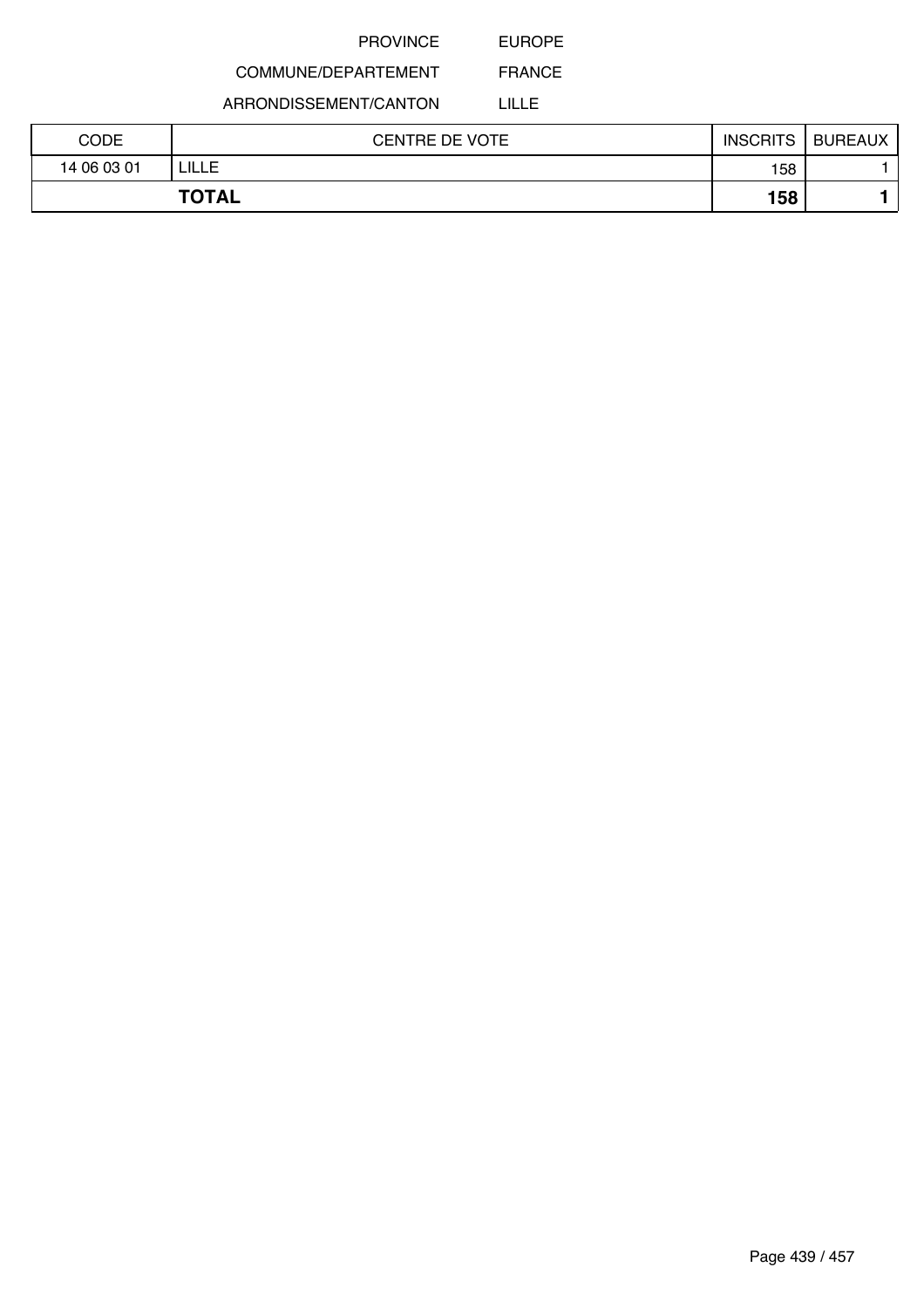EUROPE

# COMMUNE/DEPARTEMENT

ARRONDISSEMENT/CANTON

LYON

| CODE        | <b>CENTRE DE VOTE</b> | <b>INSCRITS</b> | <b>BUREAUX</b> |
|-------------|-----------------------|-----------------|----------------|
| 14 06 04 01 | YON.                  | 146             |                |
|             | <b>TOTAL</b>          | 146             |                |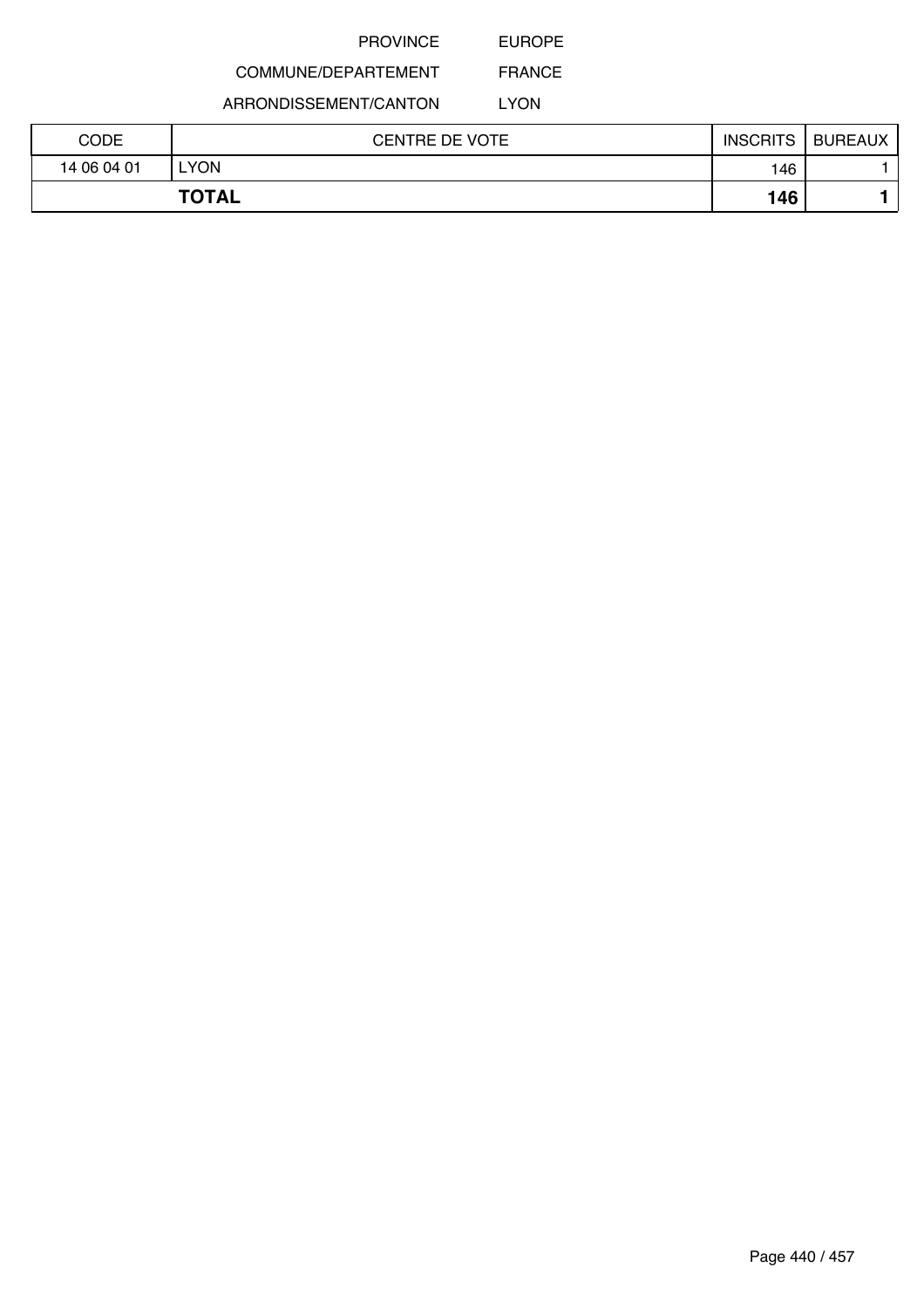## EUROPE

# COMMUNE/DEPARTEMENT

ARRONDISSEMENT/CANTON

MARSEILLE

| CODE        | <b>CENTRE DE VOTE</b> | <b>INSCRITS</b> | <b>BUREAUX</b> |
|-------------|-----------------------|-----------------|----------------|
| 14 06 05 01 | <b>MARSEILLE</b>      | 149             |                |
|             | <b>TOTAL</b>          | 149             |                |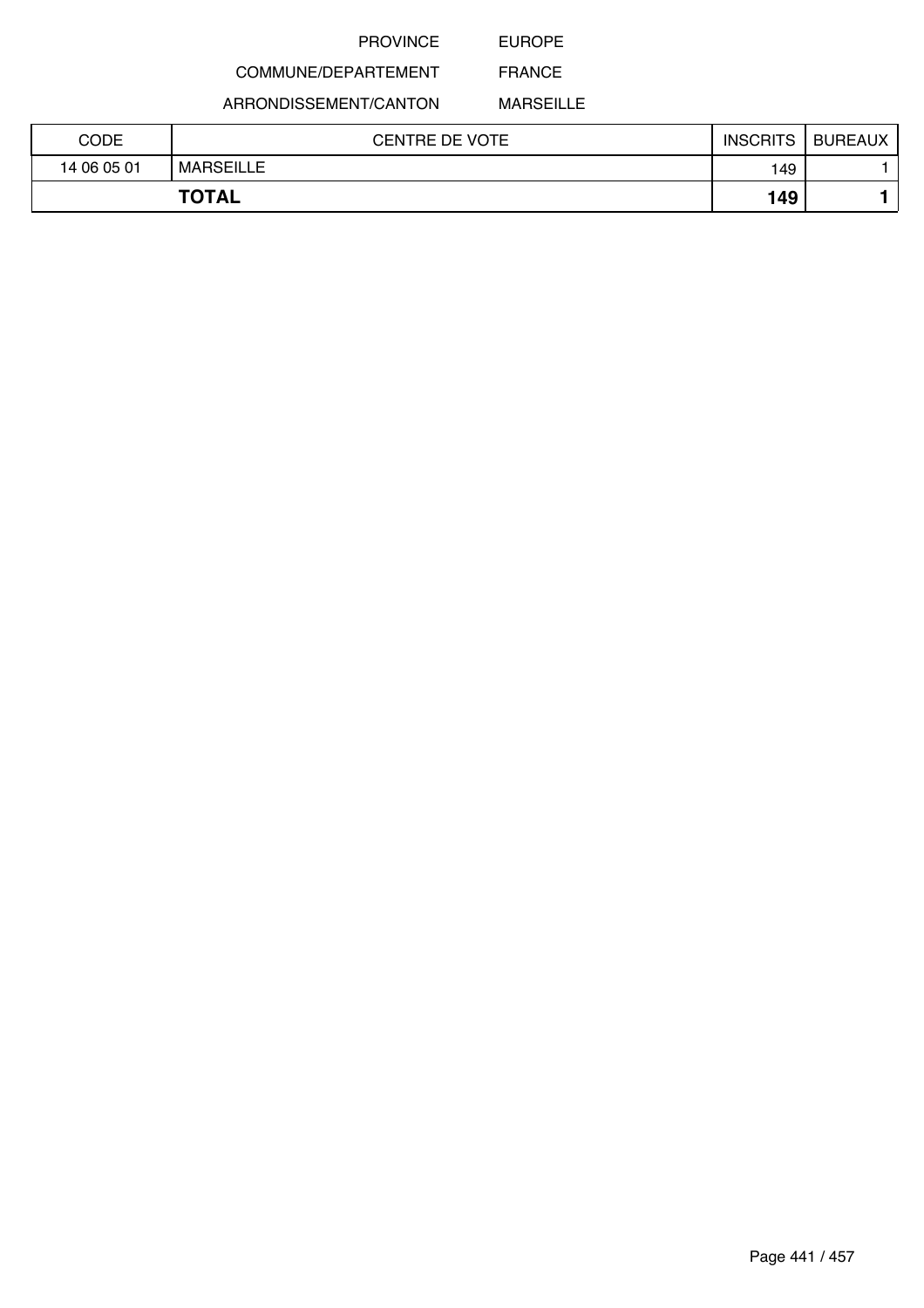EUROPE

# COMMUNE/DEPARTEMENT

ARRONDISSEMENT/CANTON

RENNES

| CODE        | <b>CENTRE DE VOTE</b> | <b>INSCRITS</b> | <b>BUREAUX</b> |
|-------------|-----------------------|-----------------|----------------|
| 14 06 07 01 | <b>RENNES</b>         | 152             |                |
|             | <b>TOTAL</b>          | 152             |                |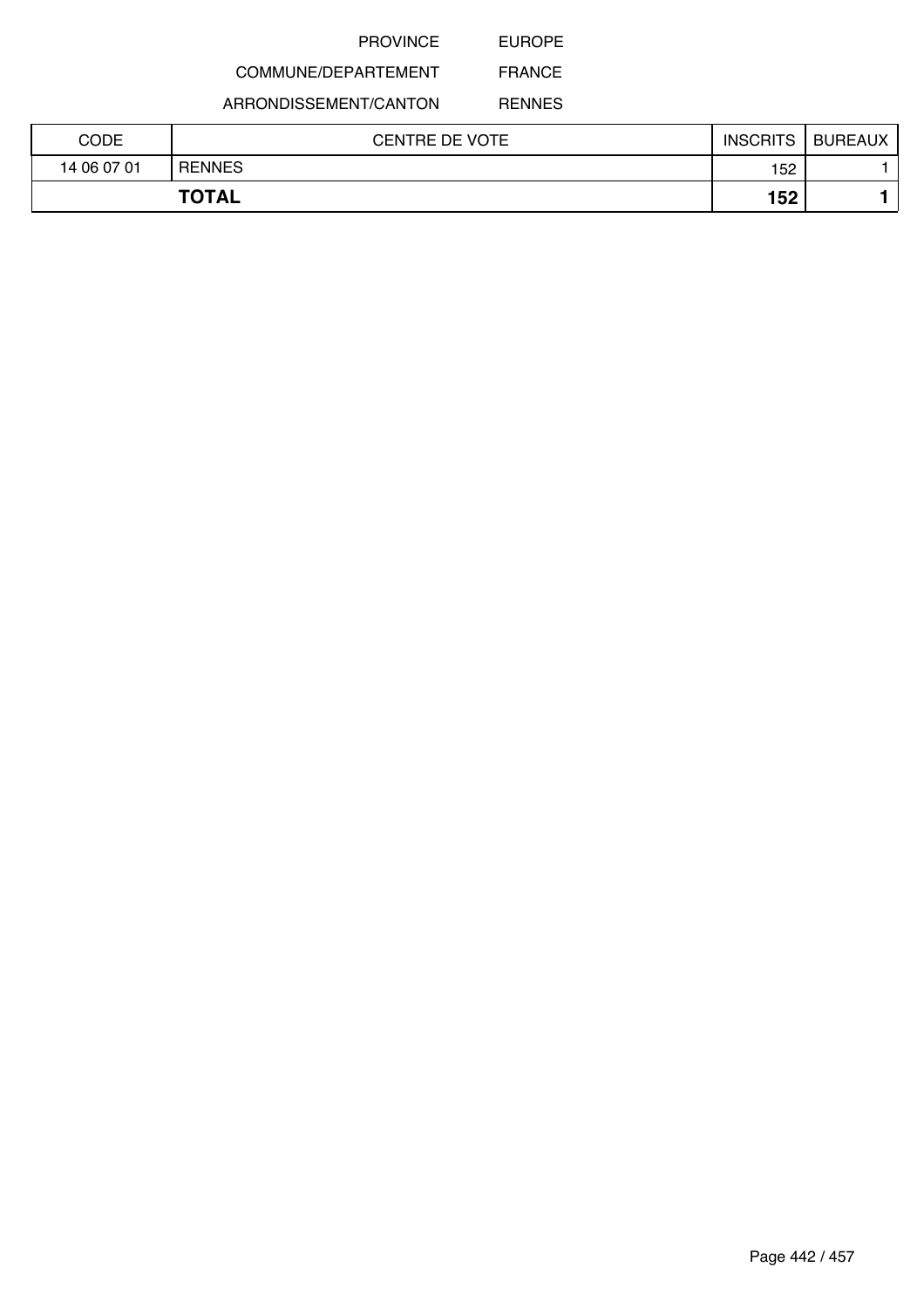## EUROPE

# COMMUNE/DEPARTEMENT

ARRONDISSEMENT/CANTON

FRANCE **STRASBOURG** 

| CODE        | CENTRE DE VOTE    | <b>INSCRITS</b> | <b>BUREAUX</b> |
|-------------|-------------------|-----------------|----------------|
| 14 06 08 01 | <b>STRASBOURG</b> | 67              |                |
|             | <b>TOTAL</b>      | 67              |                |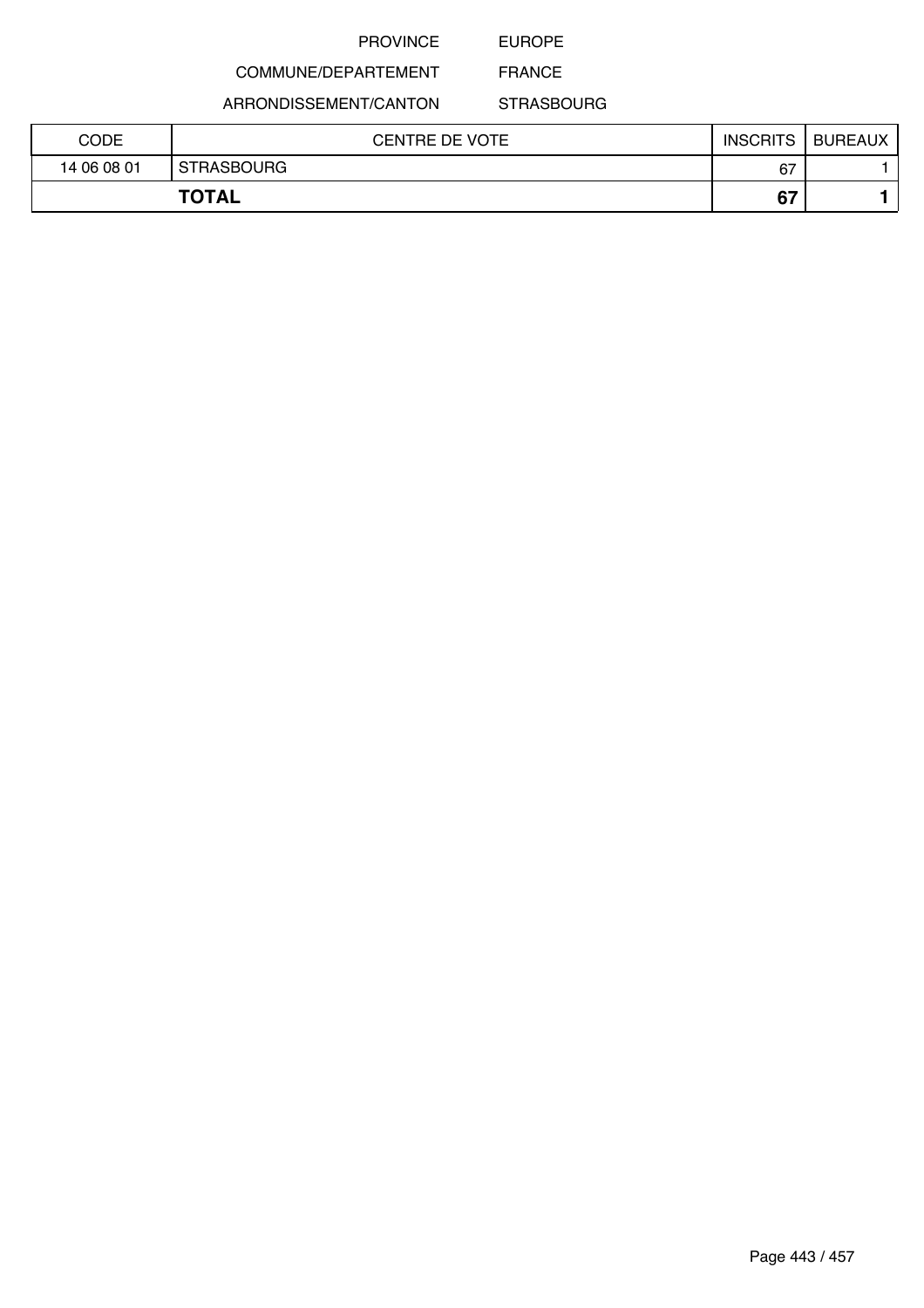EUROPE

# COMMUNE/DEPARTEMENT

ARRONDISSEMENT/CANTON

NANTES

| CODE        | <b>CENTRE DE VOTE</b> | <b>INSCRITS</b> | <b>BUREAUX</b> |
|-------------|-----------------------|-----------------|----------------|
| 14 06 09 01 | <b>NANTES</b>         | 12              |                |
|             | <b>TOTAL</b>          | 12              |                |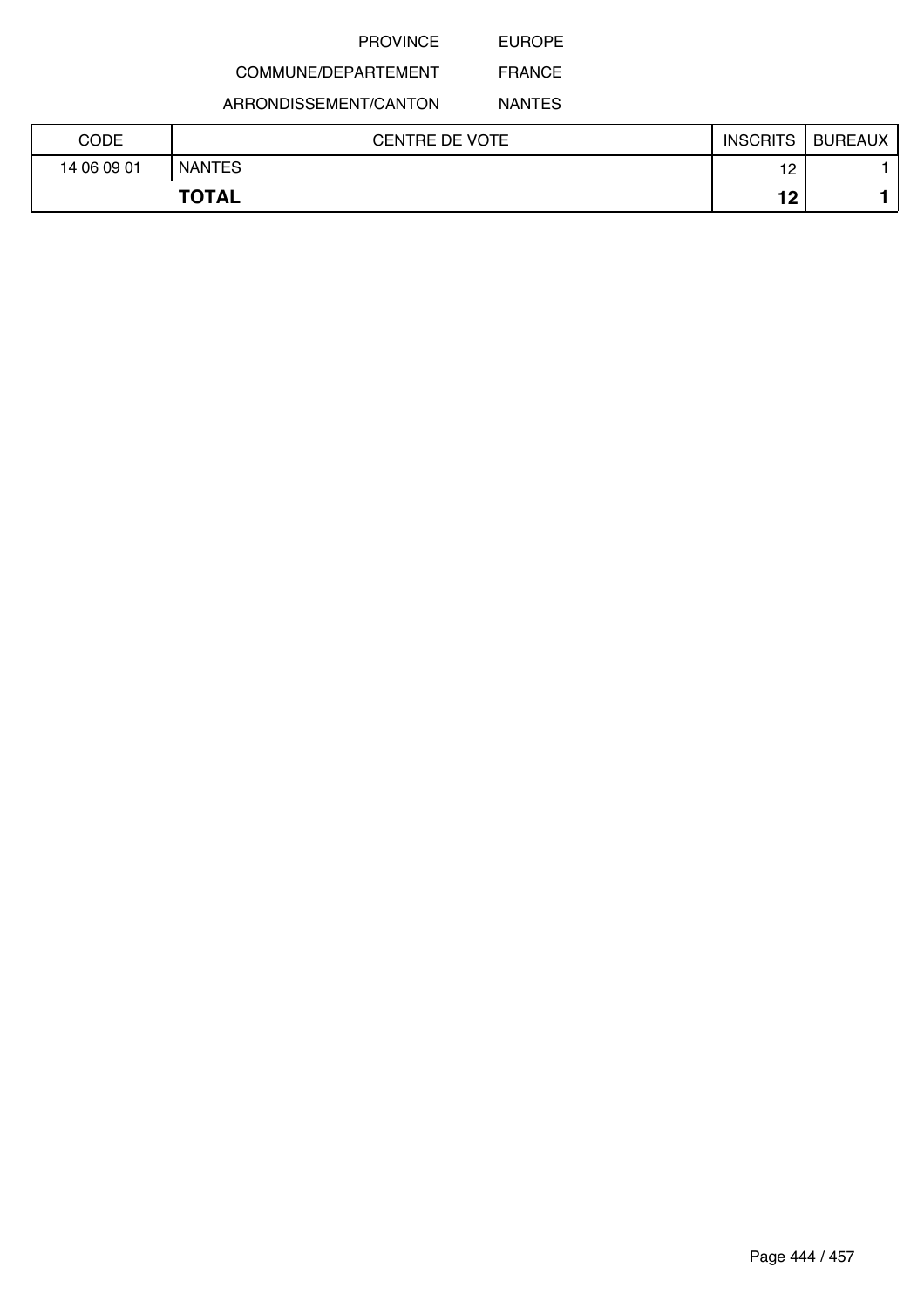EUROPE

# COMMUNE/DEPARTEMENT

ARRONDISSEMENT/CANTON

TOULOUSE

| CODE        | <b>CENTRE DE VOTE</b> | <b>INSCRITS</b> | <b>BUREAUX</b> |
|-------------|-----------------------|-----------------|----------------|
| 14 06 10 01 | <b>TOULOUSE</b>       | 214             |                |
|             | <b>TOTAL</b>          | 214             |                |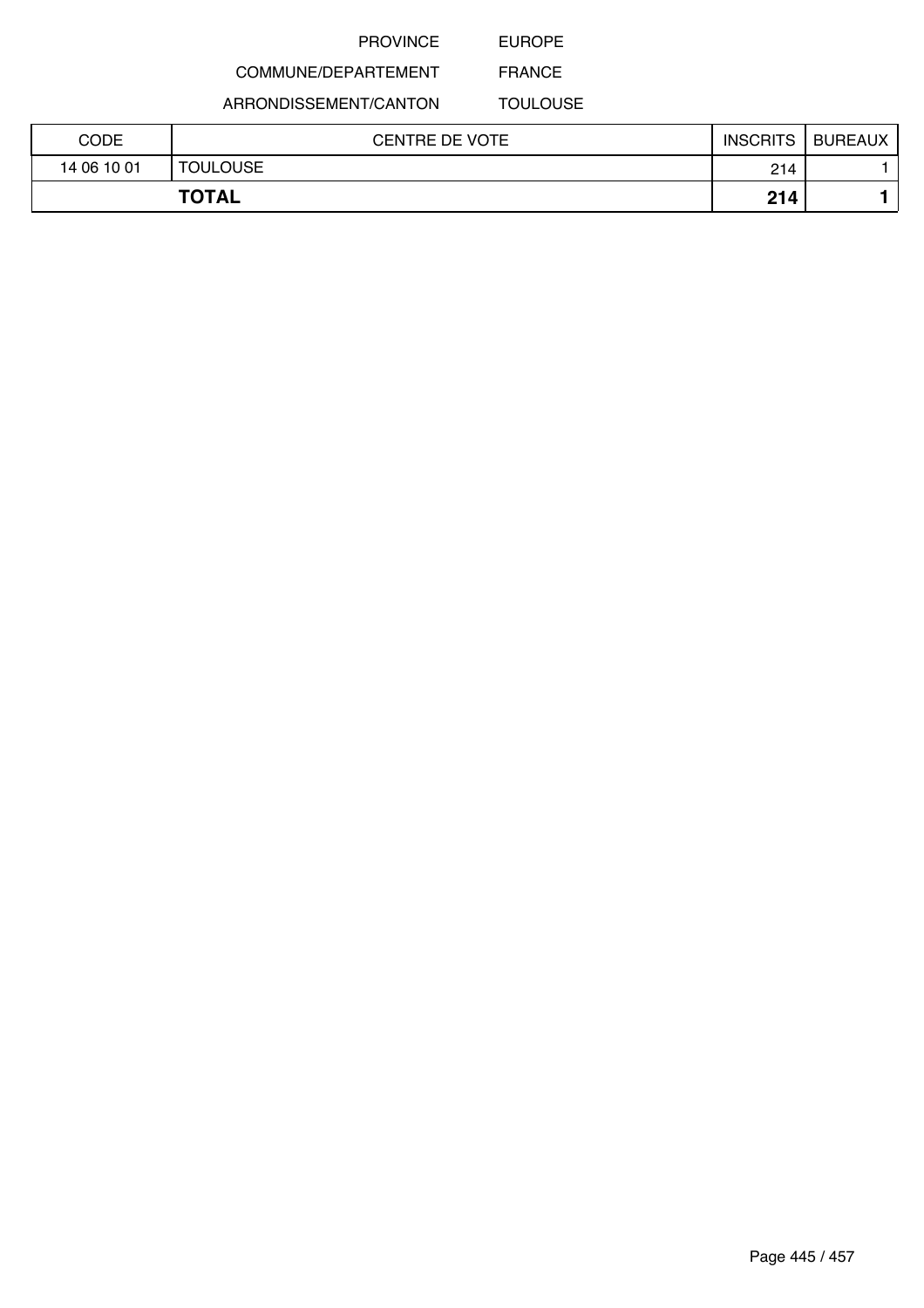EUROPE

#### COMMUNE/DEPARTEMENT FRANCE

| CODE     | ARRONDISSEMENT/CANTON | <b>INSCRITS</b> | <b>BUREAUX</b> |
|----------|-----------------------|-----------------|----------------|
| 14 06 01 | <b>PARIS</b>          | 1806            | $\overline{4}$ |
| 14 06 02 | <b>BORDEAUX</b>       | 160             | 1              |
| 14 06 03 | <b>LILLE</b>          | 158             | $\mathbf{1}$   |
| 14 06 04 | <b>LYON</b>           | 146             | 1              |
| 14 06 05 | <b>MARSEILLE</b>      | 149             | $\mathbf{1}$   |
| 14 06 07 | <b>RENNES</b>         | 152             | $\mathbf{1}$   |
| 14 06 08 | <b>STRASBOURG</b>     | 67              | 1              |
| 14 06 09 | <b>NANTES</b>         | 12              | $\mathbf{1}$   |
| 14 06 10 | <b>TOULOUSE</b>       | 214             | 1              |
|          | <b>TOTAL</b>          | 2864            | 12             |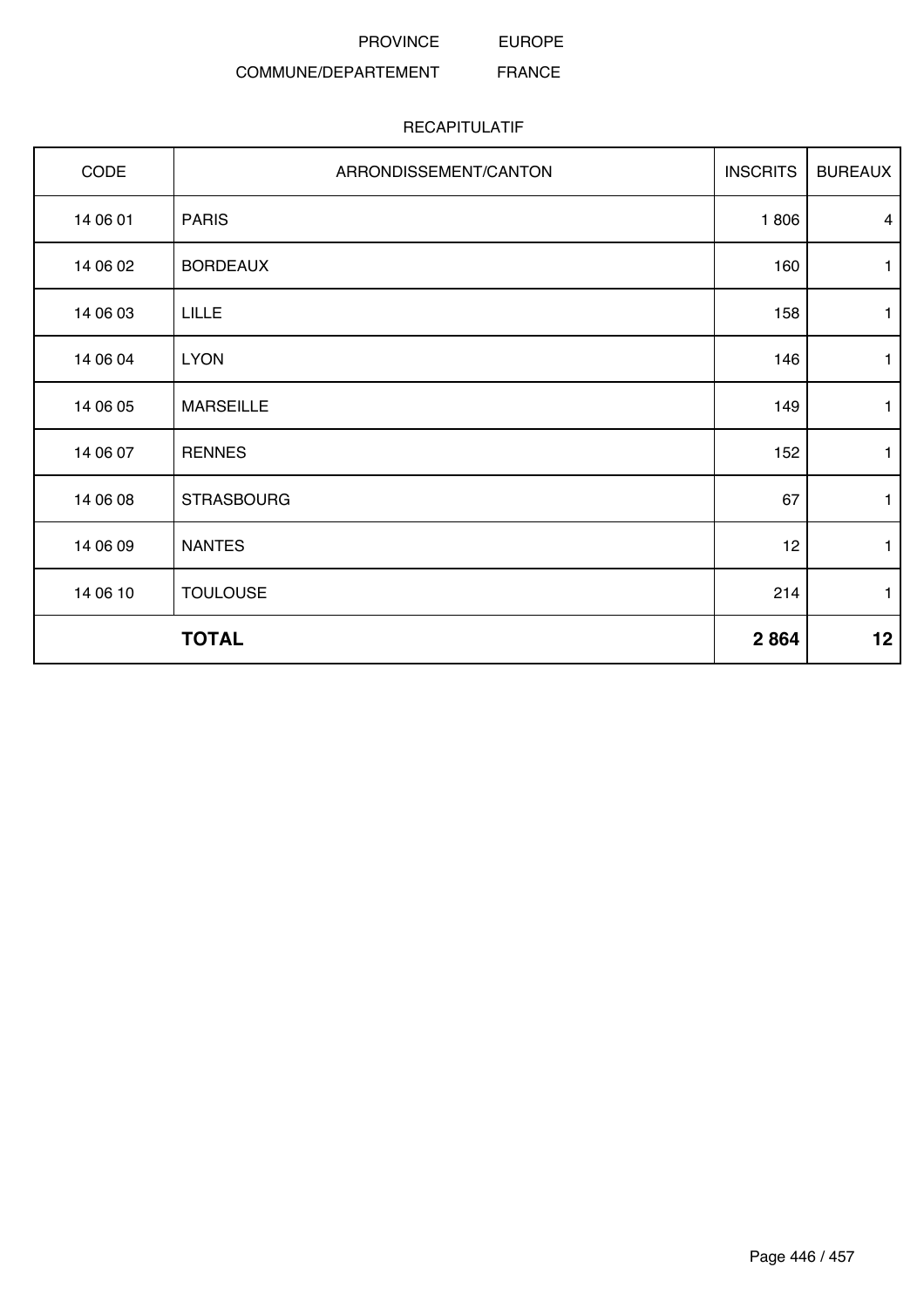## EUROPE

# COMMUNE/DEPARTEMENT

ARRONDISSEMENT/CANTON

VIENNE

AUTRICHE

| CODE         | CENTRE DE VOTE     | <b>INSCRITS</b> | <b>BUREAUX</b> |
|--------------|--------------------|-----------------|----------------|
| 14 08 01 01  | AMBASSADE DU GABON |                 |                |
| <b>TOTAL</b> |                    | o<br>ω          |                |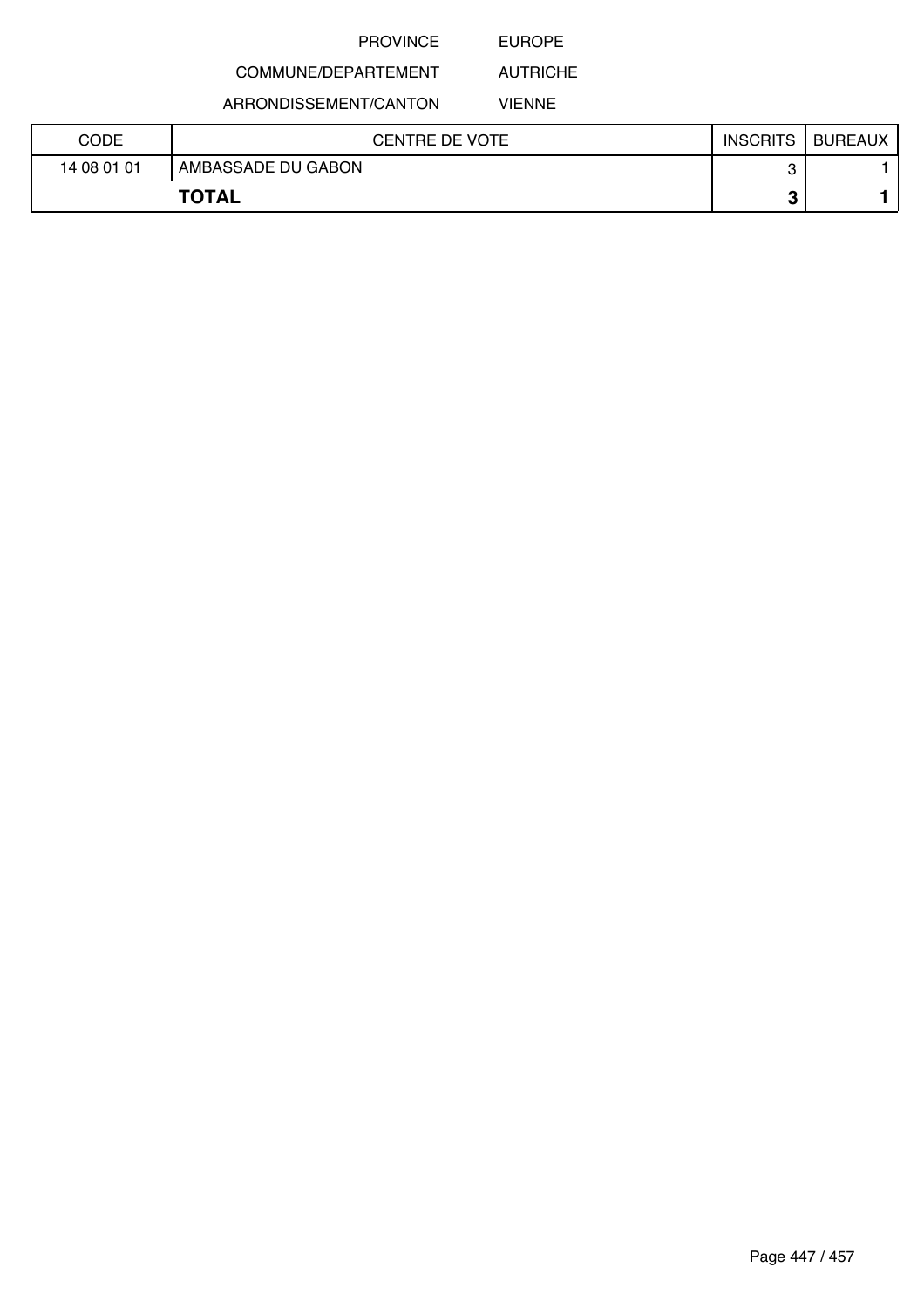#### COMMUNE/DEPARTEMENT AUTRICHE

| <b>CODE</b> | ARRONDISSEMENT/CANTON | <b>INSCRITS</b> | <b>BUREAUX</b> |
|-------------|-----------------------|-----------------|----------------|
| 14 08 01    | <b>VIENNE</b>         | 3               |                |
|             | <b>TOTAL</b>          | o<br>u          |                |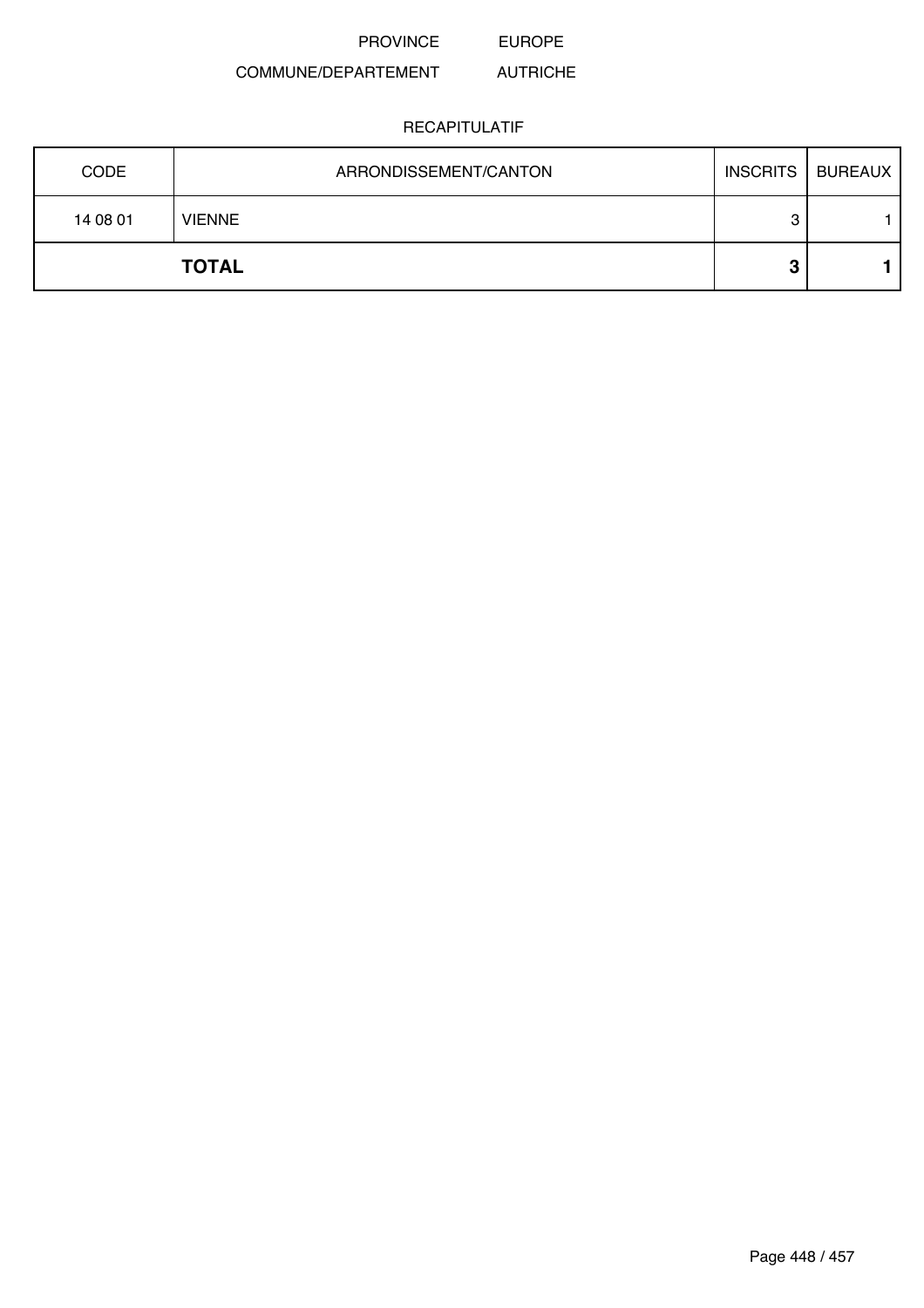EUROPE

## COMMUNE/DEPARTEMENT

ARRONDISSEMENT/CANTON

RUSSIE MOSCOU

| CODE        | <b>CENTRE DE VOTE</b>       | <b>INSCRITS</b> | <b>BUREAUX</b> |
|-------------|-----------------------------|-----------------|----------------|
| 14 21 01 01 | MOSCOU - AMBASSADE DU GABON | 22              |                |
|             | <b>TOTAL</b>                | ഹ<br>LL         |                |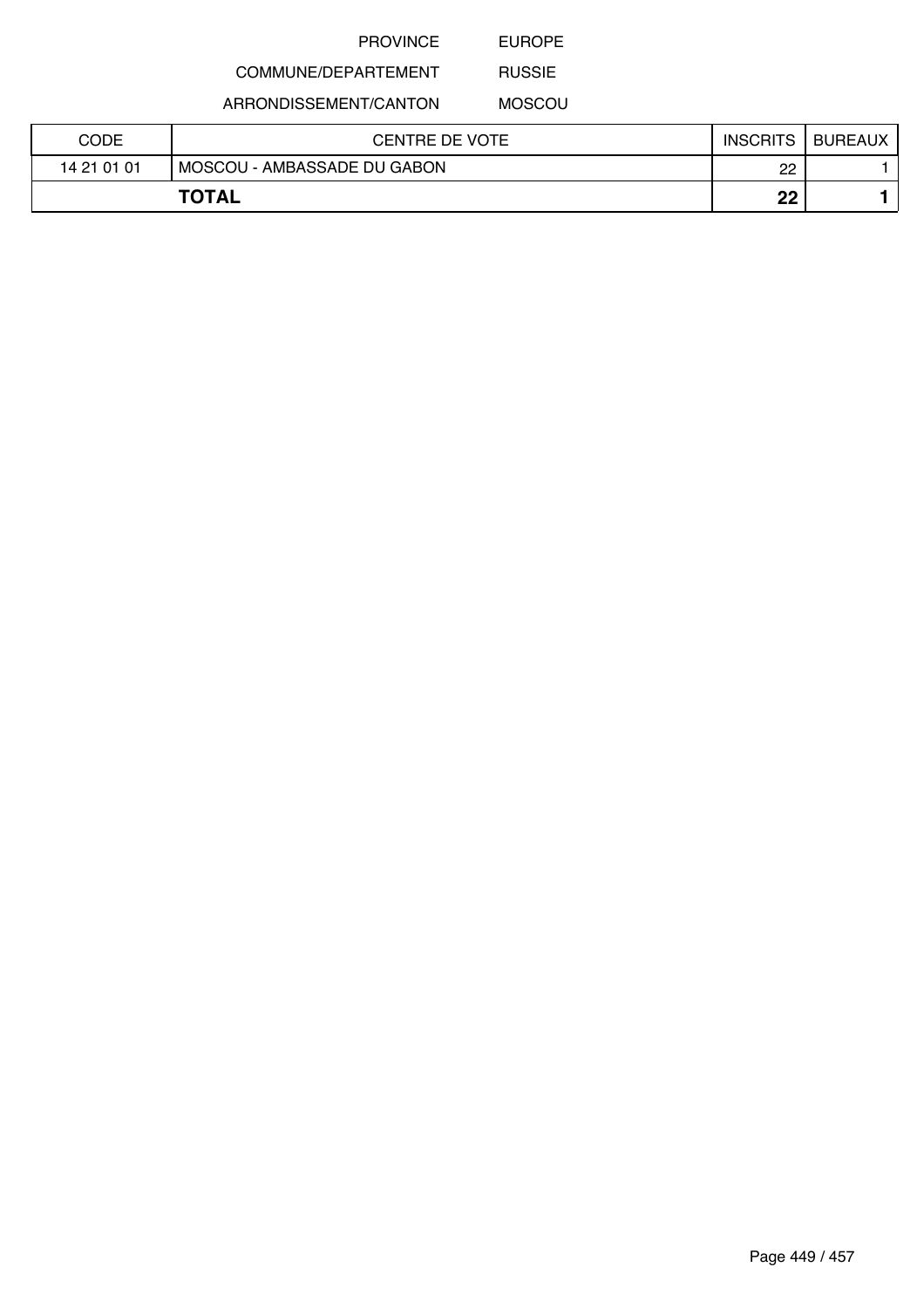#### COMMUNE/DEPARTEMENT RUSSIE

| <b>CODE</b> | ARRONDISSEMENT/CANTON | <b>INSCRITS</b> | <b>BUREAUX</b> |
|-------------|-----------------------|-----------------|----------------|
| 14 21 01    | MOSCOU                | 22              |                |
|             | <b>TOTAL</b>          | 22              |                |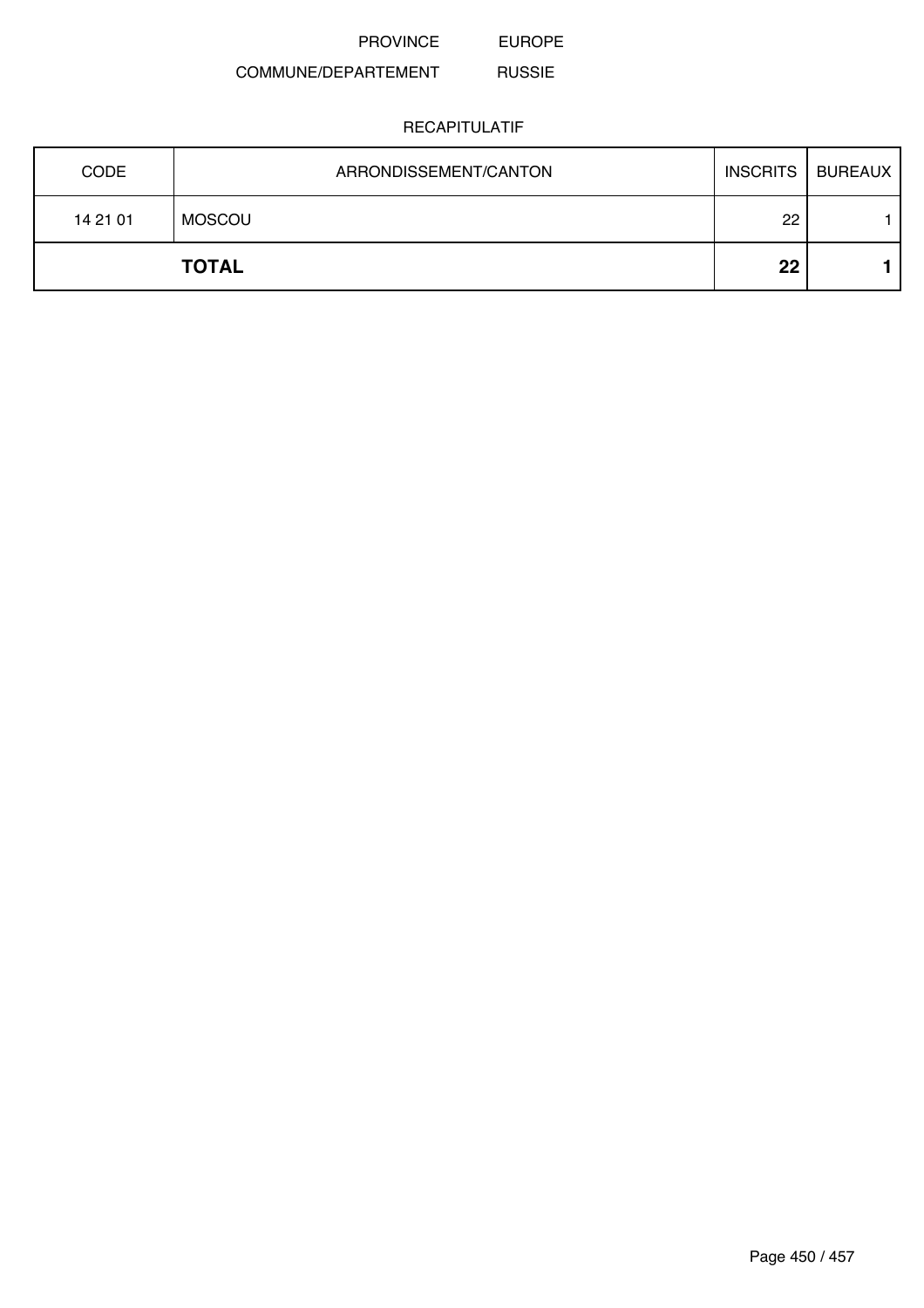EUROPE

# COMMUNE/DEPARTEMENT

ARRONDISSEMENT/CANTON

GENEVE

SUISSE

| CODE        | CENTRE DE VOTE     | <b>INSCRITS</b> | <b>BUREAUX</b> |
|-------------|--------------------|-----------------|----------------|
| 14 23 01 01 | AMBASSADE DU GABON | 48              |                |
|             | <b>TOTAL</b>       | 48              |                |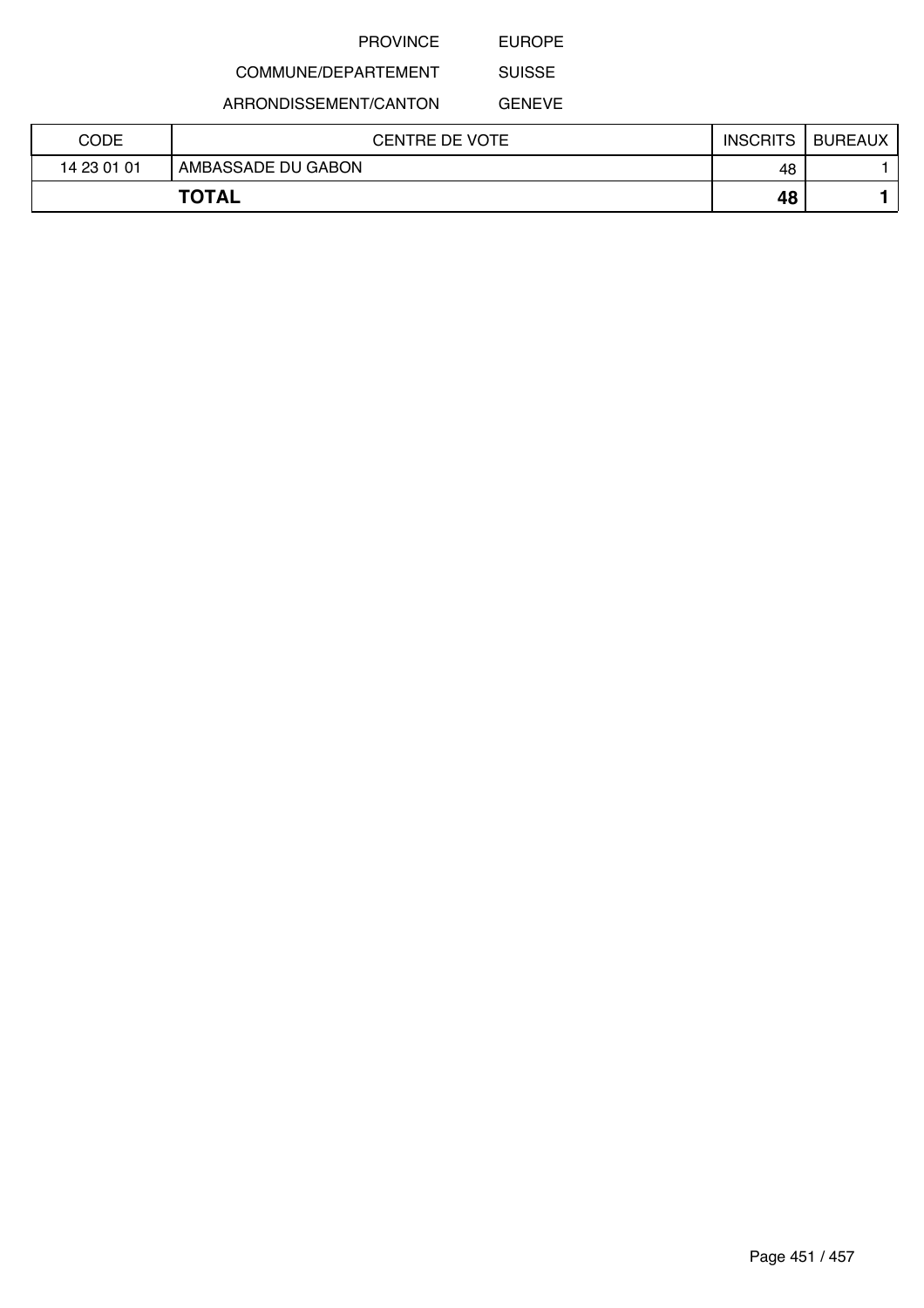#### COMMUNE/DEPARTEMENT SUISSE

| <b>CODE</b> | ARRONDISSEMENT/CANTON |    | <b>INSCRITS   BUREAUX</b> |
|-------------|-----------------------|----|---------------------------|
| 14 23 01    | <b>GENEVE</b>         | 48 |                           |
|             | <b>TOTAL</b>          | 48 |                           |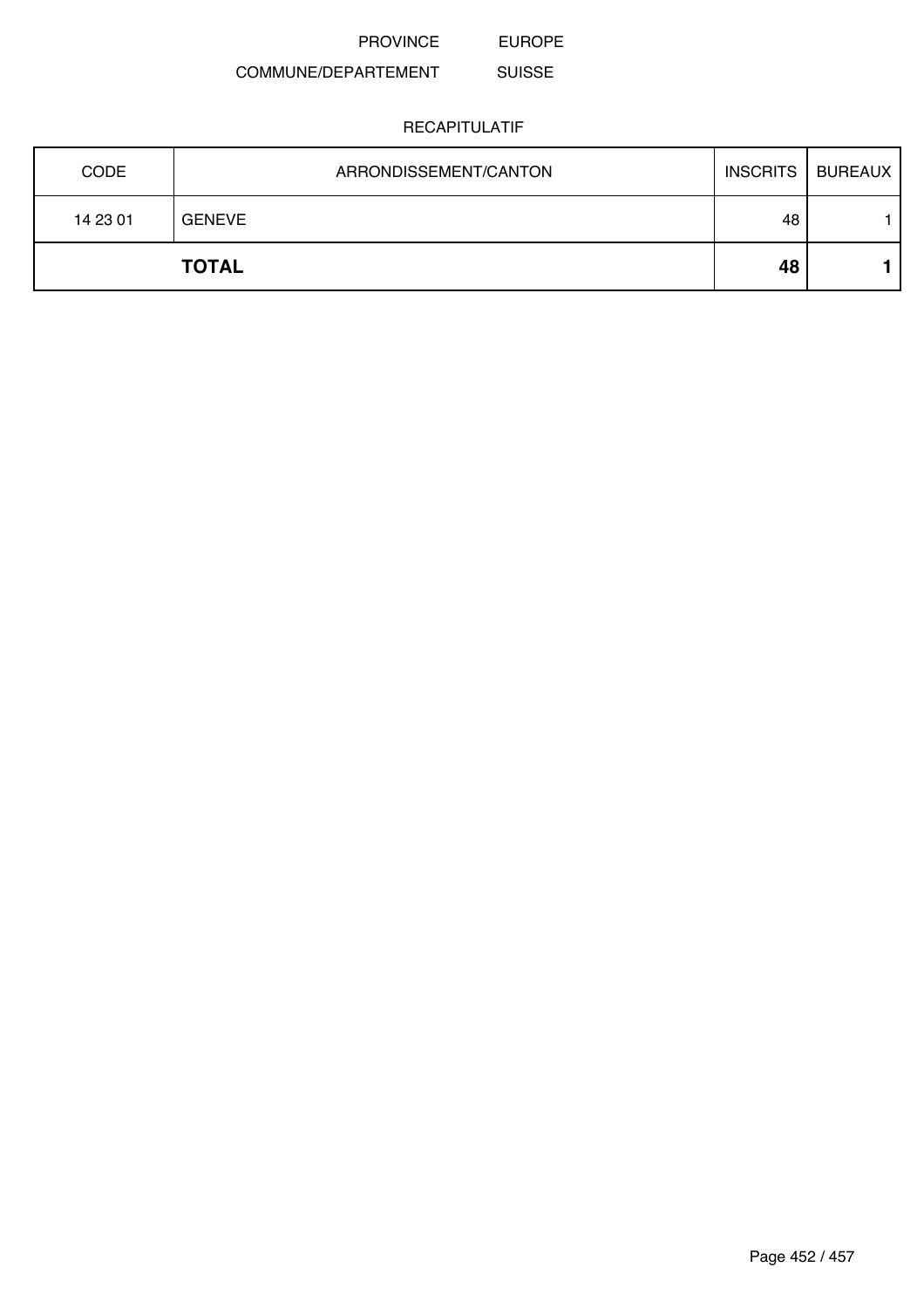EUROPE

# COMMUNE/DEPARTEMENT

ARRONDISSEMENT/CANTON

TURQUIE ISTANBUL

| CODE        | CENTRE DE VOTE                | <b>INSCRITS</b> | <b>BUREAUX</b> |
|-------------|-------------------------------|-----------------|----------------|
| 14 24 01 01 | ISTANBUL - AMBASSADE DU GABON | 13              |                |
|             | <b>TOTAL</b>                  | 13              |                |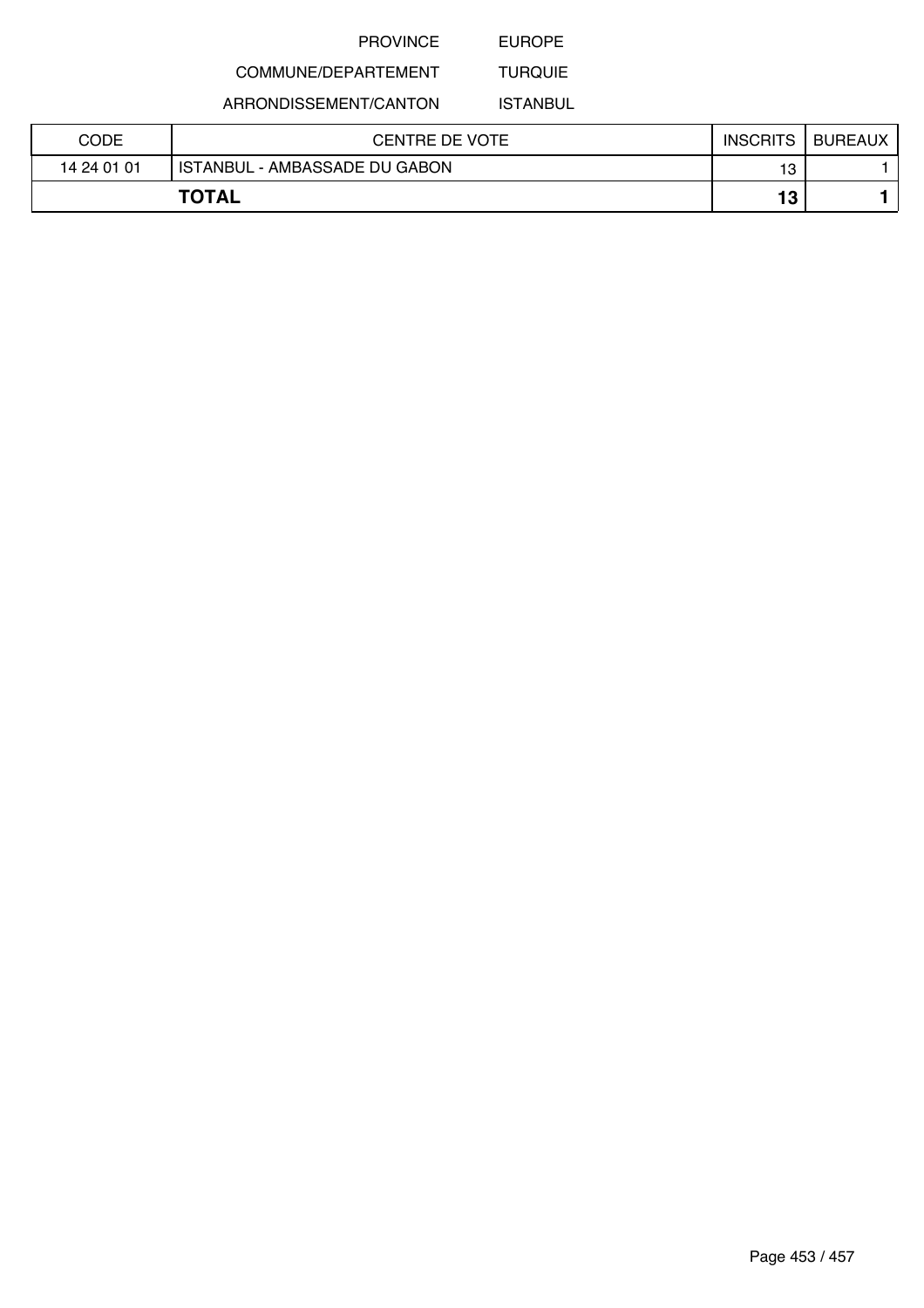EUROPE

# COMMUNE/DEPARTEMENT

ARRONDISSEMENT/CANTON

ANKARA

TURQUIE

| CODE        | <b>CENTRE DE VOTE</b> | <b>INSCRITS</b> | <b>BUREAUX</b> |
|-------------|-----------------------|-----------------|----------------|
| 14 24 02 01 | <b>ANKARA</b>         | n+<br><u>.</u>  |                |
|             | <b>TOTAL</b>          | n-              |                |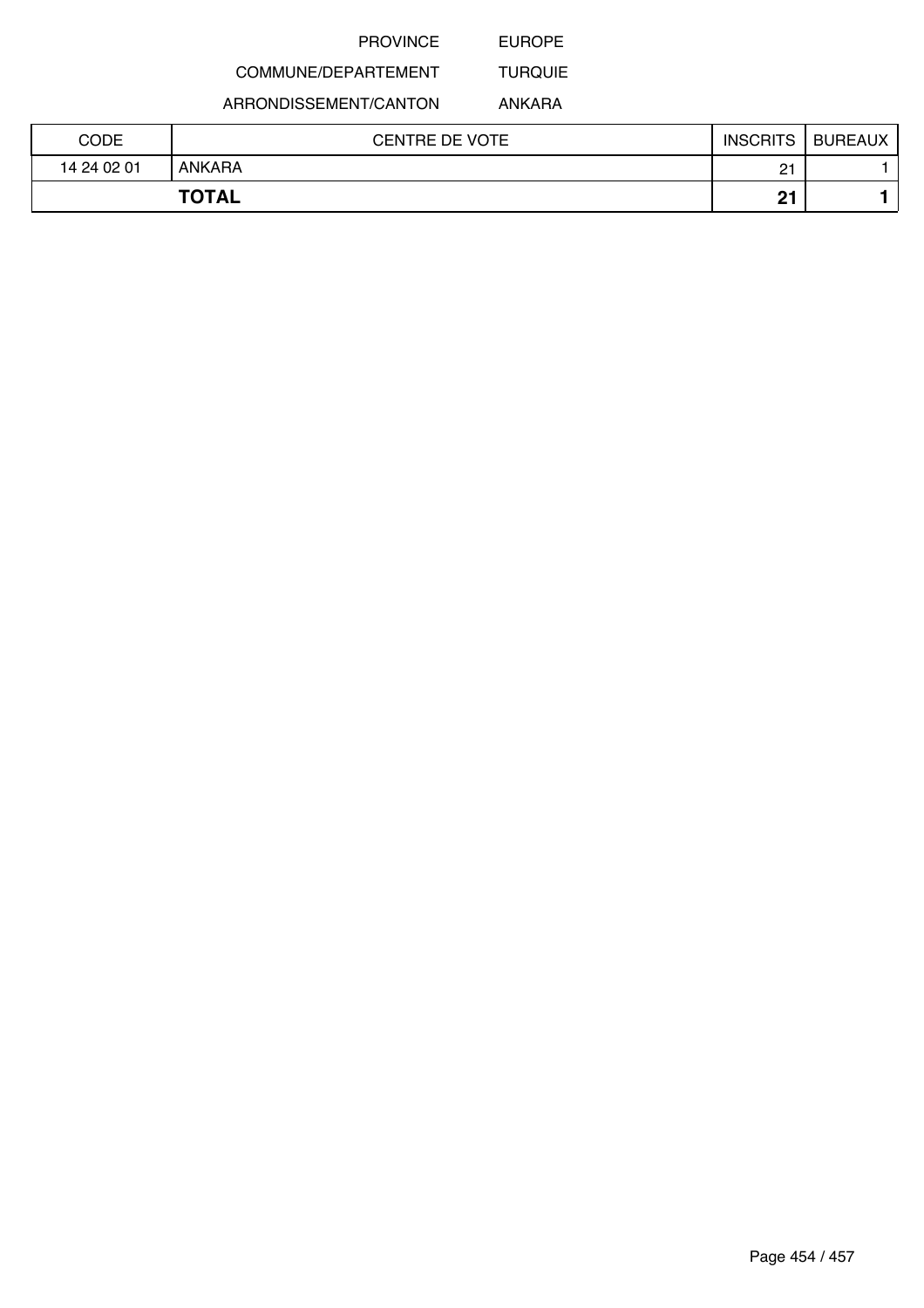#### COMMUNE/DEPARTEMENT TURQUIE

| CODE     | ARRONDISSEMENT/CANTON | <b>INSCRITS</b> | <b>BUREAUX</b> |
|----------|-----------------------|-----------------|----------------|
| 14 24 01 | <b>ISTANBUL</b>       | 13              |                |
| 14 24 02 | <b>ANKARA</b>         | 21              |                |
|          | <b>TOTAL</b>          | 34              | ŋ              |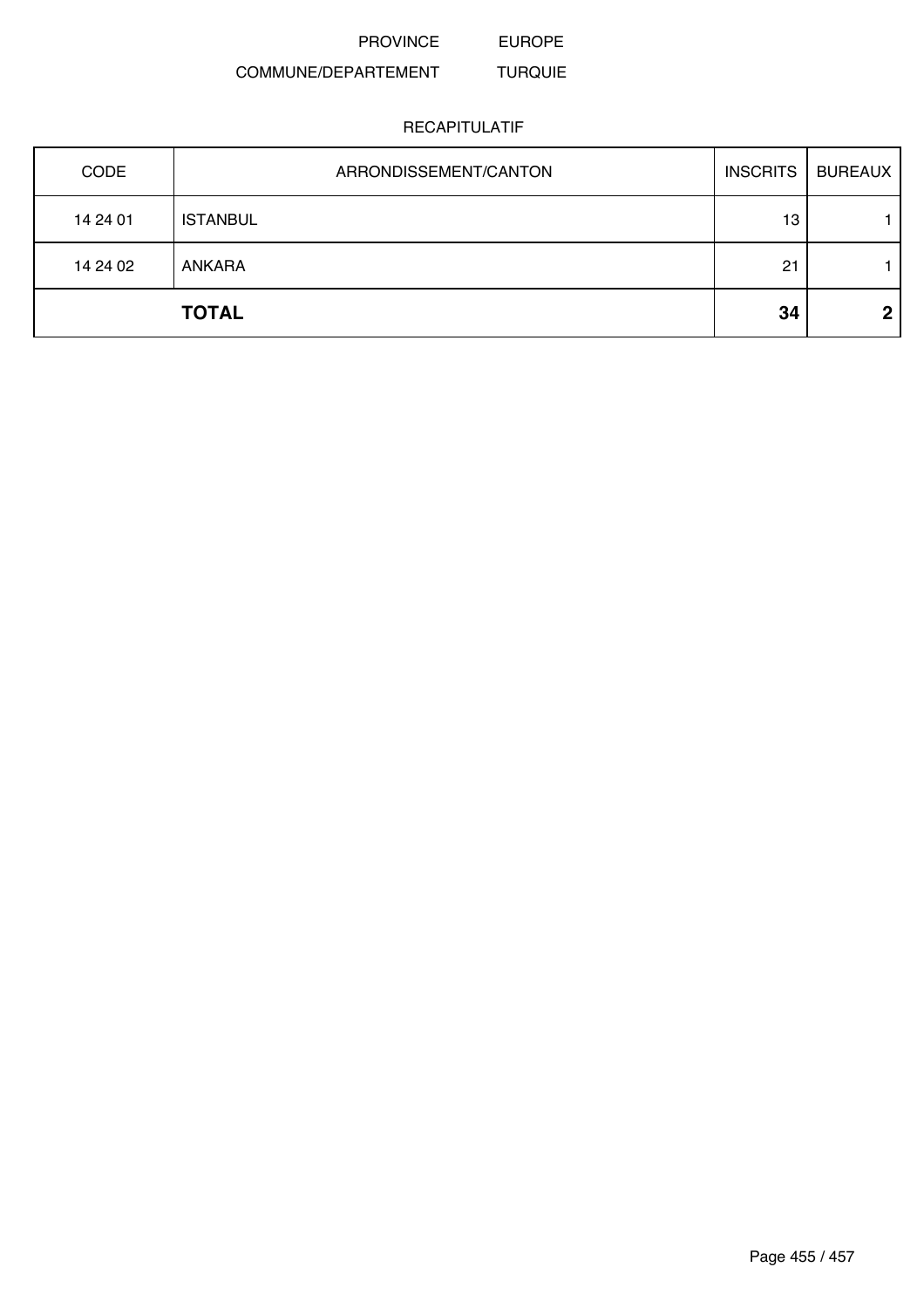| CODE  | COMMUNE / DEPARTEMENT  | <b>INSCRITS</b> | <b>BUREAUX</b>  |
|-------|------------------------|-----------------|-----------------|
| 14 01 | <b>ALLEMAGNE</b>       | 75              | $\overline{2}$  |
| 14 02 | <b>BELGIQUE</b>        | 192             | $\mathbf{1}$    |
| 14 03 | <b>ESPAGNE</b>         | 73              | $\mathbf{2}$    |
| 14 04 | <b>ITALIE</b>          | 114             | $\mathbf{1}$    |
| 14 05 | <b>GRANDE BRETAGNE</b> | 64              | $\mathbf{1}$    |
| 14 06 | <b>FRANCE</b>          | 2864            | 12 <sub>2</sub> |
| 14 08 | <b>AUTRICHE</b>        | $\sqrt{3}$      | $\mathbf{1}$    |
| 14 21 | <b>RUSSIE</b>          | 22              | $\mathbf{1}$    |
| 14 23 | <b>SUISSE</b>          | 48              | $\mathbf{1}$    |
| 14 24 | <b>TURQUIE</b>         | 34              | $\overline{2}$  |
|       | <b>TOTAL</b>           | 3 4 8 9         | 24              |